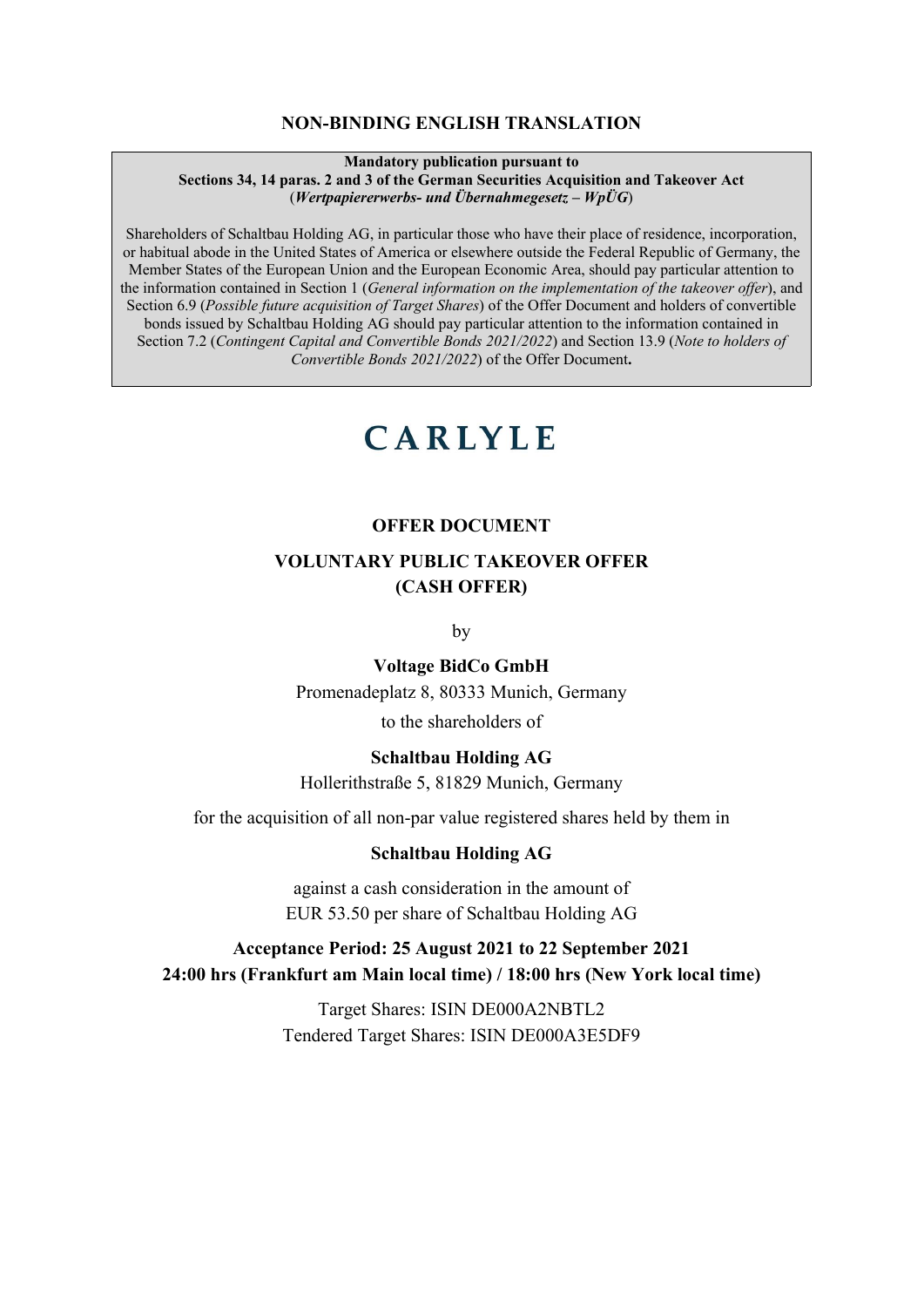|  | <b>TABLE OF CONTENTS</b> |
|--|--------------------------|
|--|--------------------------|

| $\mathbf{1}$           | <b>GENERAL INFORMATION ON THE IMPLEMENTATION OF THE</b>                                                                                                                                                                                 |
|------------------------|-----------------------------------------------------------------------------------------------------------------------------------------------------------------------------------------------------------------------------------------|
| 1.1                    |                                                                                                                                                                                                                                         |
| 1.2                    | Special notice to Target Shareholders whose place of residence, incorporation,<br>or habitual abode is in the United States or elsewhere outside of the Federal<br>Republic of Germany, the Member States of the European Union and the |
| 1.3                    |                                                                                                                                                                                                                                         |
| 1.4                    |                                                                                                                                                                                                                                         |
| 1.5                    |                                                                                                                                                                                                                                         |
| 1.6                    | Acceptance of the Offer outside the Federal Republic of Germany 10                                                                                                                                                                      |
| $\overline{2}$         | <b>INFORMATION REGARDING THE STATEMENTS CONTAINED IN</b>                                                                                                                                                                                |
| 2.1                    |                                                                                                                                                                                                                                         |
| 2.2                    | Status and sources of the information contained in the Offer Document 11                                                                                                                                                                |
| 2.3                    |                                                                                                                                                                                                                                         |
| 2.4                    |                                                                                                                                                                                                                                         |
| 3                      |                                                                                                                                                                                                                                         |
| $\boldsymbol{\Lambda}$ | OFFER.<br>.17                                                                                                                                                                                                                           |
| 5                      |                                                                                                                                                                                                                                         |
| 5.1                    |                                                                                                                                                                                                                                         |
| 5.2                    |                                                                                                                                                                                                                                         |
| 5.3                    |                                                                                                                                                                                                                                         |
| 6                      | DESCRIPTION OF THE BIDDER AND ITS SHAREHOLDER                                                                                                                                                                                           |
| 6.1                    |                                                                                                                                                                                                                                         |
| 6.2                    |                                                                                                                                                                                                                                         |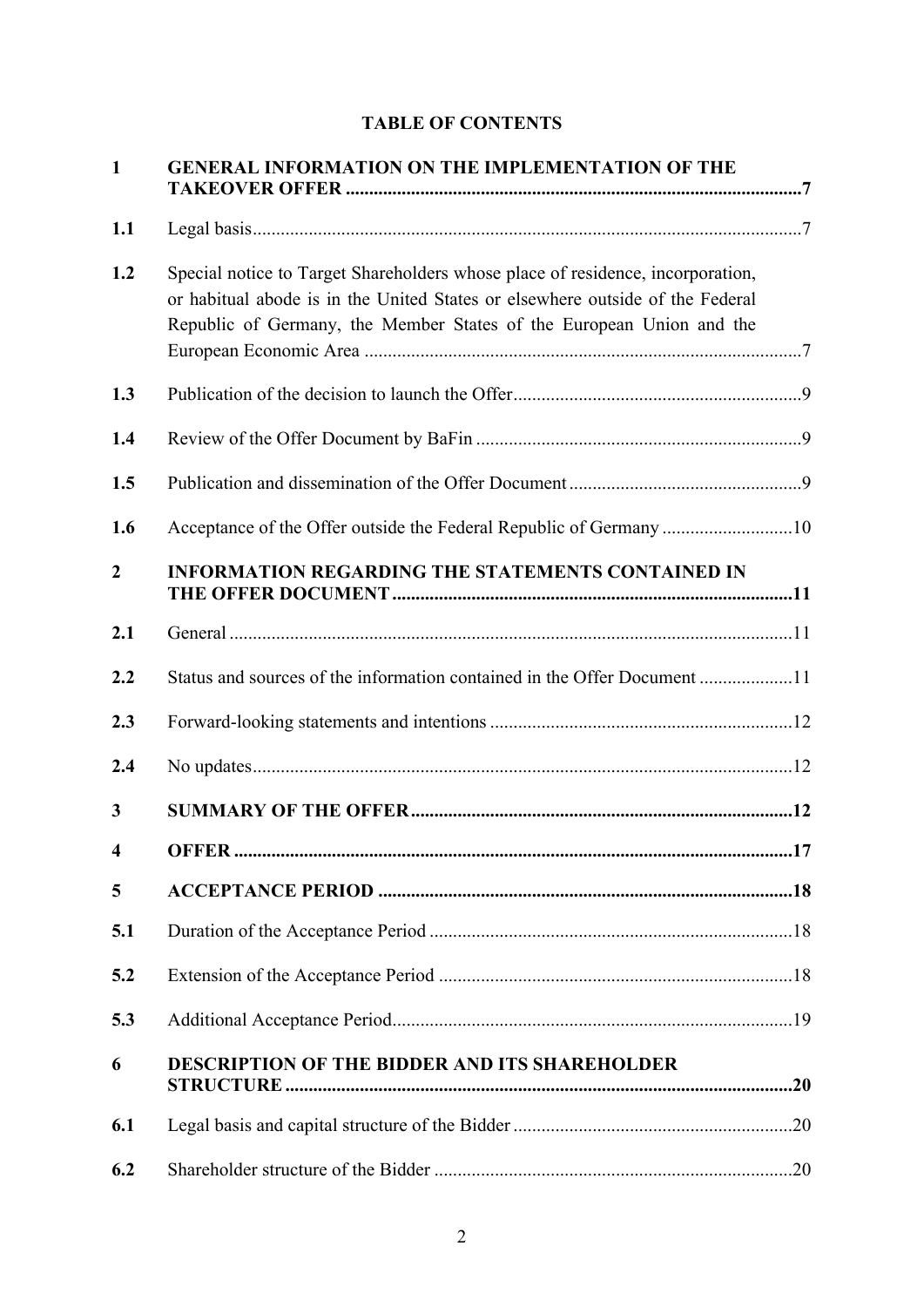| 6.3            |                                                                                   |  |
|----------------|-----------------------------------------------------------------------------------|--|
| 6.4            |                                                                                   |  |
| 6.5            | Target Shares currently held by the Bidder or by persons acting jointly with the  |  |
| 6.6            |                                                                                   |  |
| 6.7            |                                                                                   |  |
| 6.8            | Potential agreements regarding syndication after settlement of the Offer27        |  |
| 6.9            |                                                                                   |  |
| $\overline{7}$ |                                                                                   |  |
| 7.1            |                                                                                   |  |
| 7.2            |                                                                                   |  |
| 7.3            |                                                                                   |  |
| 7.4            |                                                                                   |  |
| 7.5            |                                                                                   |  |
| 7.6            | Information on the statements of the management board and the supervisory         |  |
| 8              |                                                                                   |  |
| 8.1            |                                                                                   |  |
| 8.2            |                                                                                   |  |
| 9              | <b>INTENTIONS OF THE BIDDER AND THE BIDDER PARENT</b>                             |  |
| 9.1            | Future business activity, assets and future obligations of Target34               |  |
| 9.2            | Registered office of the Target and location of material parts of the business 35 |  |
| 9.3            | Employees, employee representation and employment conditions 35                   |  |
| 9.4            | Members of the management board and the supervisory board of Target36             |  |
| 9.5            |                                                                                   |  |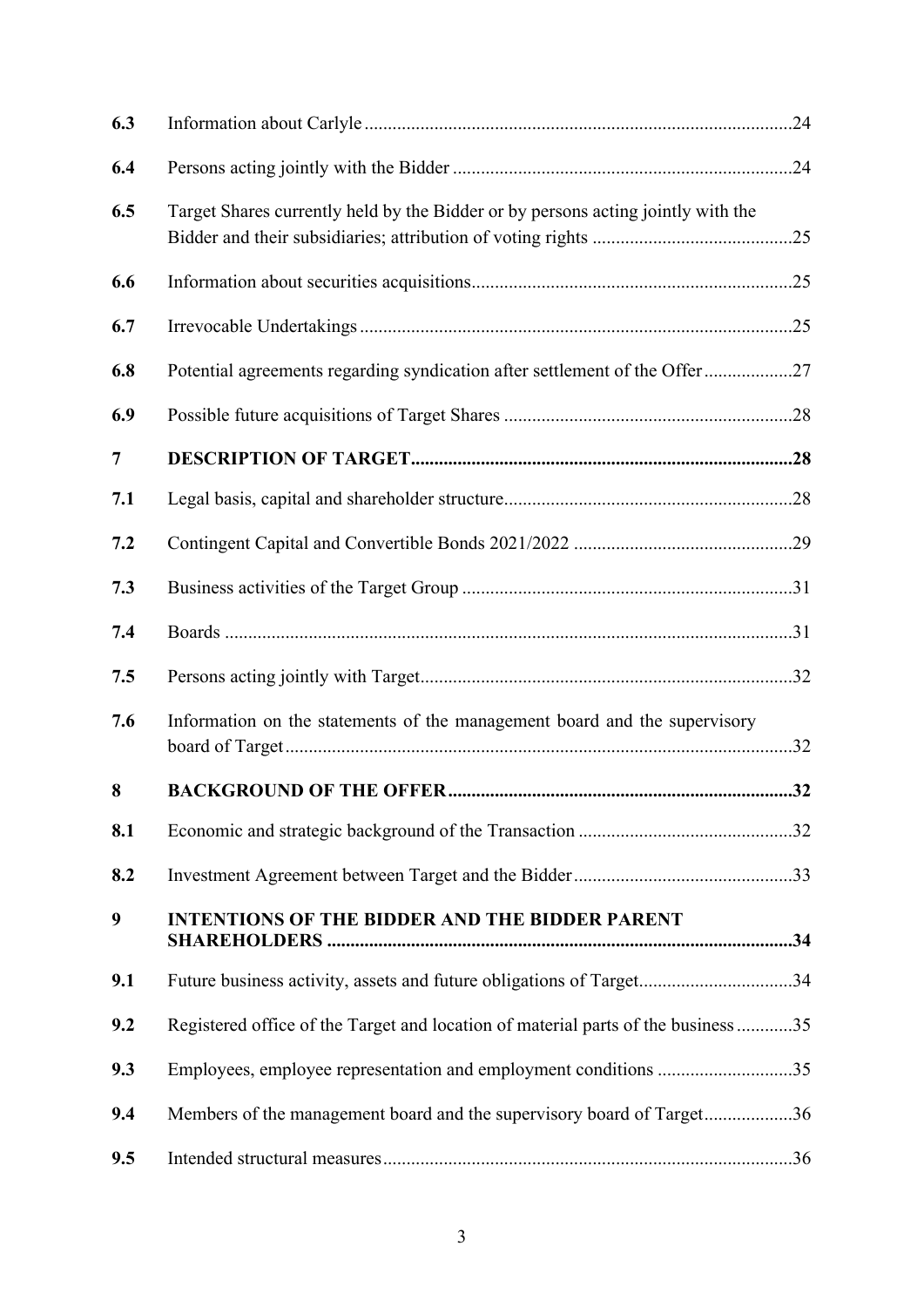| 9.6         | Intentions in relation to the Bidder and the Bidder Parent Shareholders38      |  |
|-------------|--------------------------------------------------------------------------------|--|
| 10          | <b>EXPLANATION OF THE ADEQUACY OF THE OFFER PRICE 38</b>                       |  |
| 10.1        |                                                                                |  |
| 10.2        |                                                                                |  |
| 10.3        |                                                                                |  |
| 11          |                                                                                |  |
| <b>11.1</b> |                                                                                |  |
| 11.2        |                                                                                |  |
| 11.3        |                                                                                |  |
| 11.4        |                                                                                |  |
| 12          |                                                                                |  |
| 12.1        |                                                                                |  |
| 12.2        | Non-fulfillment of the Offer Conditions; waiver of Offer Conditions 46         |  |
| 12.3        |                                                                                |  |
| 13          | <b>ACCEPTANCE AND SETTLEMENT OF THE OFFER FOR TARGET</b>                       |  |
| 13.1        |                                                                                |  |
| 13.2        |                                                                                |  |
| 13.3        | Further declarations of the Target Shareholders upon acceptance of the Offer49 |  |
| 13.4        |                                                                                |  |
| 13.5        | Acceptance of the Offer during the Additional Acceptance Period51              |  |
| 13.6        |                                                                                |  |
| 13.7        |                                                                                |  |
| 13.8        |                                                                                |  |
| 13.9        |                                                                                |  |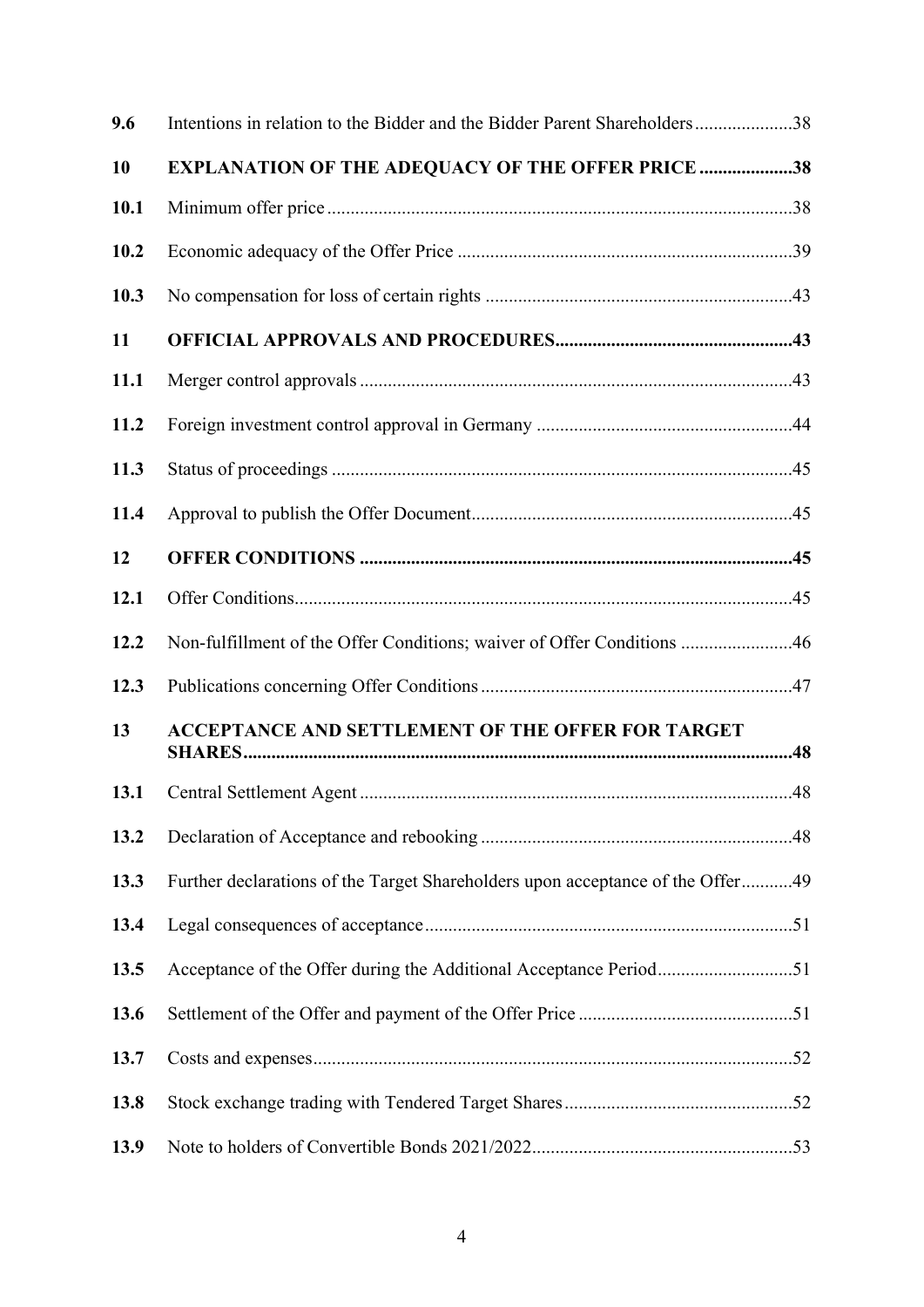| 14   |                                                                                                                                                                |
|------|----------------------------------------------------------------------------------------------------------------------------------------------------------------|
| 14.1 |                                                                                                                                                                |
| 14.2 |                                                                                                                                                                |
| 14.3 |                                                                                                                                                                |
| 15   | <b>EXPECTED EFFECTS OF A SUCCESSFUL OFFER ON THE ASSETS,</b><br>LIABILITIES, FINANCIAL POSITION AND RESULTS OF THE                                             |
| 15.1 |                                                                                                                                                                |
| 15.2 | Expected effects on the individual financial statements of the Bidder 57                                                                                       |
| 15.3 |                                                                                                                                                                |
| 16   | POTENTIAL EFFECTS FOR TARGET SHAREHOLDERS WHO DO                                                                                                               |
| 17   |                                                                                                                                                                |
| 17.1 | Right of withdrawal in the event of an amendment of the Offer as well as in the                                                                                |
| 17.2 |                                                                                                                                                                |
| 18   | PAYMENT OF MONEY OR OTHER CASH-EQUIVALENT<br><b>BENEFITS GRANTED OR SUGGESTED TO MEMBERS OF THE</b><br><b>MANAGEMENT BOARD OR THE SUPERVISORY BOARD OF THE</b> |
| 19   |                                                                                                                                                                |
| 20   |                                                                                                                                                                |
| 21   |                                                                                                                                                                |
| 22   |                                                                                                                                                                |
| 23   |                                                                                                                                                                |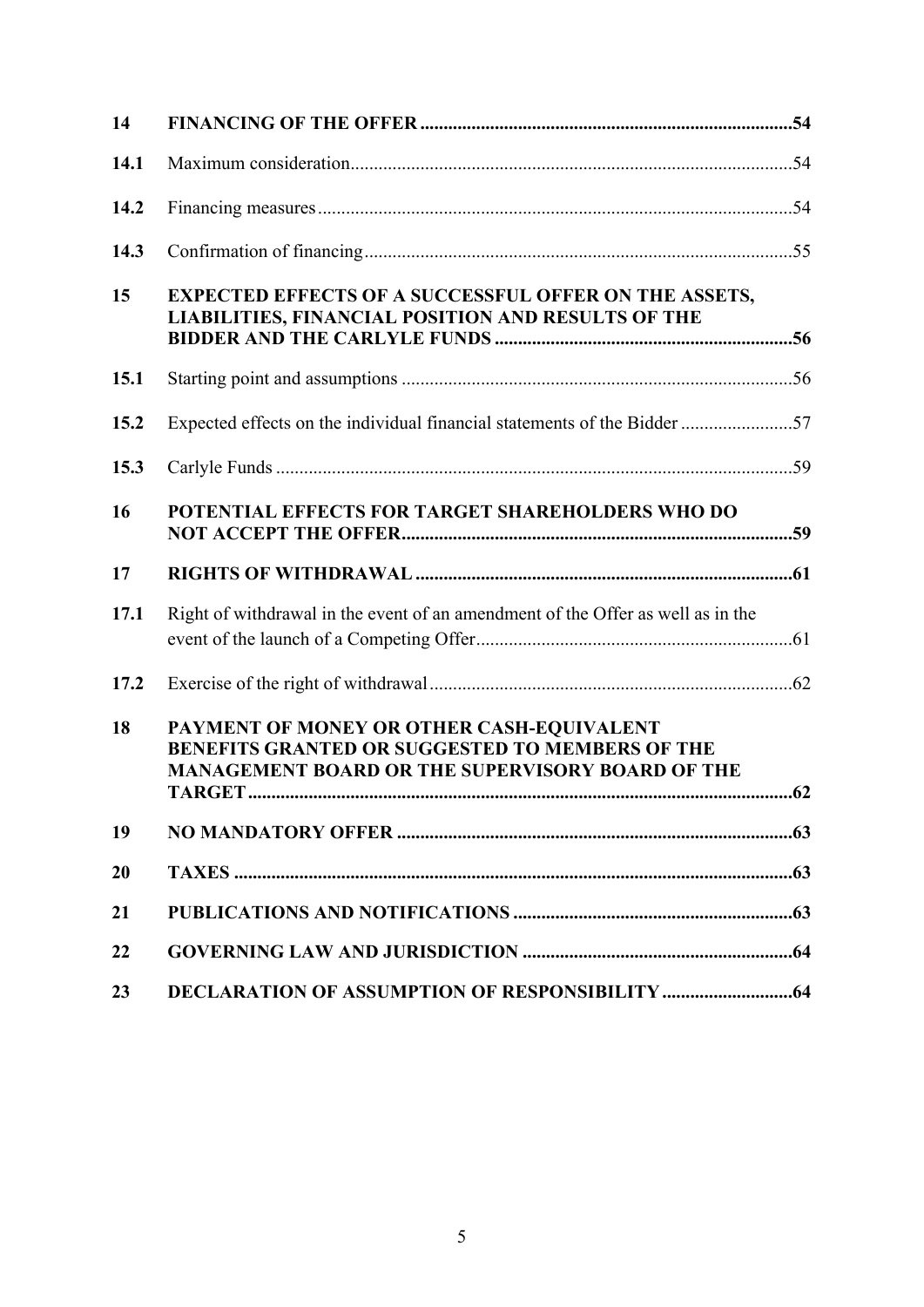# **TABLE OF ANNEXES**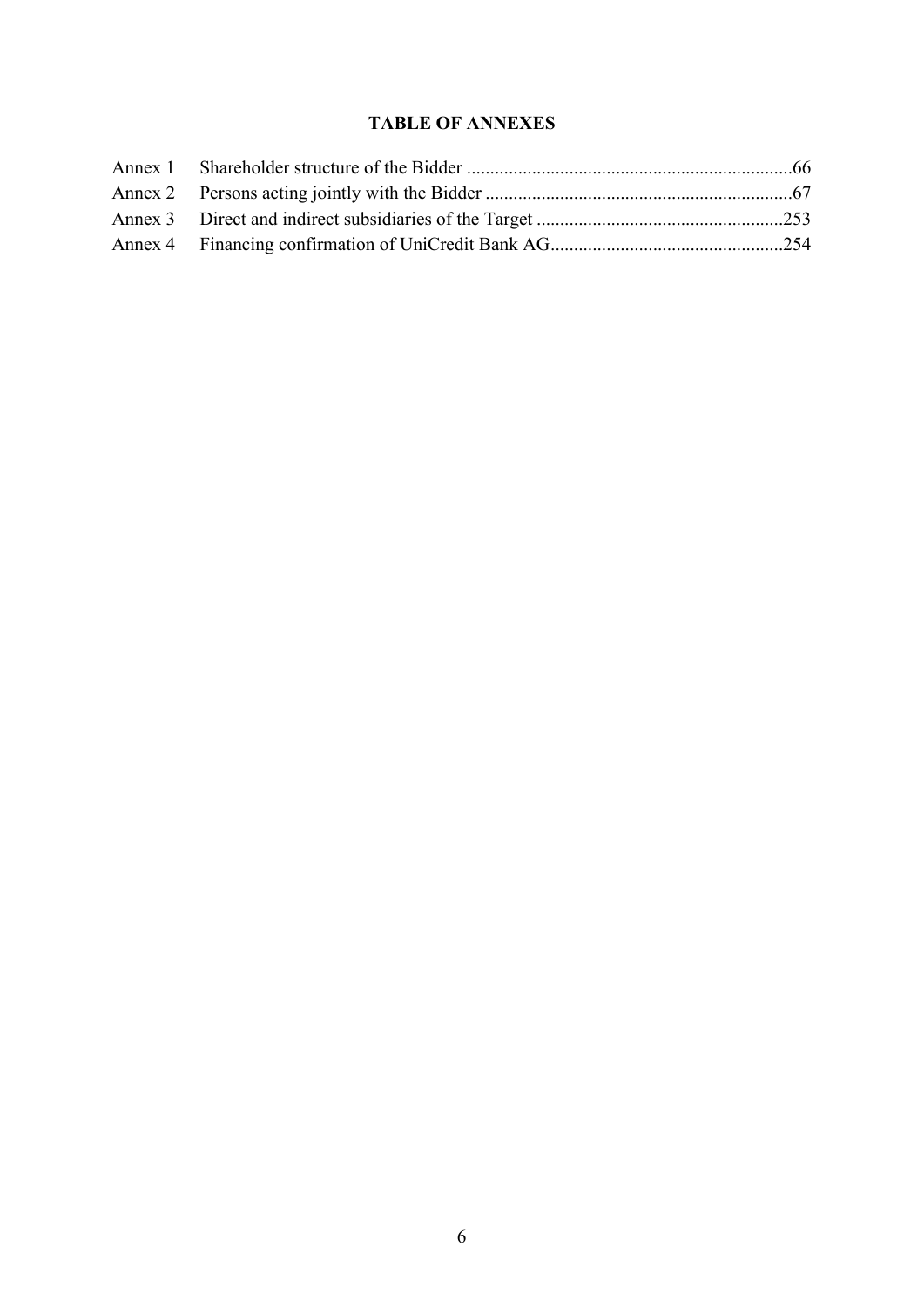# <span id="page-6-0"></span>**1 GENERAL INFORMATION ON THE IMPLEMENTATION OF THE TAKEOVER OFFER**

#### <span id="page-6-1"></span>**1.1 Legal basis**

The takeover offer (the "**Offer**") contained in this offer document (the "**Offer Document**") by Voltage BidCo GmbH, a limited liability company (*Gesellschaft mit beschränkter Haftung*) established under German law, with registered office in Munich, Germany, registered in the commercial register (*Handelsregister*) of the local court (*Amtsgericht*) of Munich under HRB 268131, (the "**Bidder**") is a voluntary public takeover offer (*freiwilliges öffentliches Übernahmeangebot*) to all shareholders of Schaltbau Holding AG (the "**Target Shareholders**"), a stock corporation (*Aktiengesellschaft*) established under German law, with registered office in Munich, Germany, registered in the commercial register (*Handelsregister*) of the local court (*Amtsgericht*) of Munich under HRB 98668 ("**Target**") for the acquisition of all non-par value registered shares (ISIN DE000A2NBTL2) not directly held by the Bidder, including all ancillary rights, in particular the right to dividends, existing at the time of the settlement of the Offer, each share representing a proportionate amount of EUR 1.22 of the share capital of the Target (each an "**Target Share**", and collectively, the "**Target Shares**") in accordance with the German Securities Acquisition and Takeover Act (*Wertpapiererwerbs und Übernahmegesetz* – "**WpÜG**") and the Regulation on the Content of the Offer Document, the Consideration to be granted in Takeover Offers and Mandatory Takeover Offers and the Exemption from the Obligation to Publish and Launch an Offer (*WpÜG-Angebotsverordnung* – "**WpÜG-Offer Regulation**", and together with the WpÜG, the "**German Takeover Law**"). The Offer relates to all Target Shares not directly held by the Bidder and will be implemented solely in accordance with the German Takeover Law and certain applicable securities law provisions of the United States of America (the "**United States**").

# <span id="page-6-2"></span>**1.2 Special notice to Target Shareholders whose place of residence, incorporation, or habitual abode is in the United States or elsewhere outside of the Federal Republic of Germany, the Member States of the European Union and the European Economic Area**

The Offer relates to shares in a German stock corporation (*Aktiengesellschaft*) and is subject to the statutory provisions of the Federal Republic of Germany on the implementation of such an offer. The Offer will not be subject to review or registration proceedings of any securities regulator outside the Federal Republic of Germany, and has not been approved or recommended by any such securities regulator.

Target Shareholders whose place of residence, incorporation, or habitual abode is in the United States should note that the Offer is made in respect of securities of a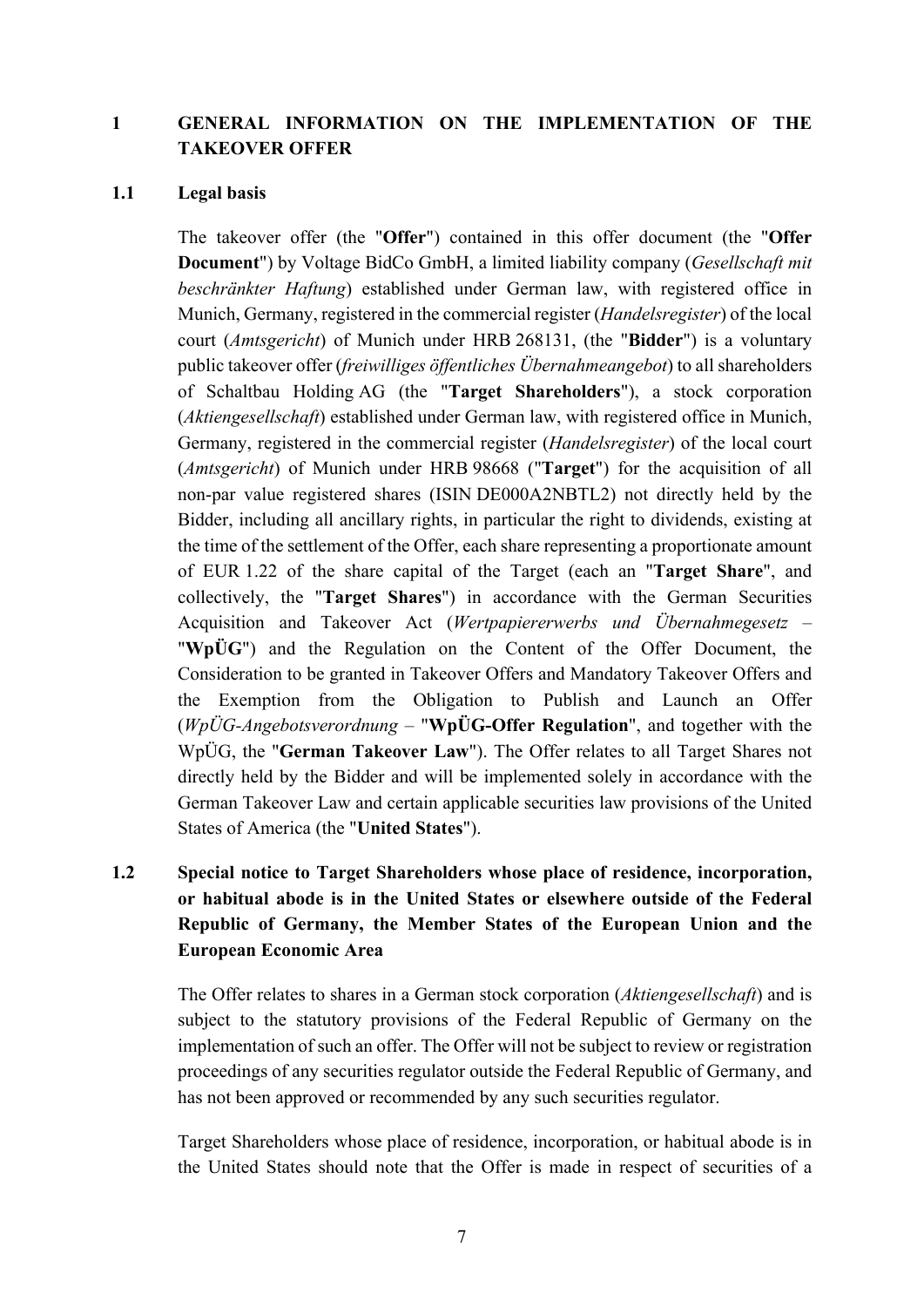company which is a foreign private issuer within the meaning of the United States Securities Exchange Act of 1934, as amended (the "**U.S. Exchange Act**"), and the shares of which are not registered under Section 12 of the U.S. Exchange Act. The Offer is being made in the United States in reliance on the Tier 1 exemption from certain requirements of the U.S. Exchange Act and is principally governed by disclosure and other regulations and procedures of the Federal Republic of Germany, which are different from those of the United States. To the extent that the Offer is subject to the securities laws of the United States, such laws only apply to Target Shareholders in the United States and no other person has any claims under such laws.

Pursuant to Rule 14e-5(b)(10) under the U.S. Exchange Act, the Bidder may acquire, or make arrangements to acquire, Target Shares other than in the course of the Offer on or off the stock exchange during the period in which the Offer remains open for acceptance, provided that such acquisitions or arrangements comply with the applicable German statutory provisions, in particular the WpÜG. The same applies for other securities that are directly convertible into, exchangeable for or exercisable as option rights for Target Shares. The Offer Price (as defined in Section [4](#page-17-0) of the Offer Document) must be increased in accordance with the WpÜG to match any consideration paid for Target Shares outside the Offer if higher than the Offer Price. Information about such acquisitions or arrangements will be published pursuant to Section 23 para. 2 WpÜG in the Federal Gazette (*Bundesanzeiger*). Such information will also be published in German and in a non-binding English translation on the internet at *https://www.voltage-offer.com*.

It may be difficult for Target Shareholders who have their place of residence, incorporation, or habitual abode outside the Federal Republic of Germany to enforce rights and claims subject to the laws of a country other than their country of residence, incorporation, or habitual abode, in particular since Target is organized under the laws of the Federal Republic of Germany and registered at a commercial register (*Handelsregister*) maintained in the Federal Republic of Germany, and some or all of its directors and officers may be residents of a country other than the country of residence, incorporation, or habitual abode of the relevant Target Shareholder. Target Shareholders may not be able to sue, in a court in their country of residence, incorporation, or habitual abode, a foreign entity or its directors and officers for violations of the laws of their country of residence, incorporation, or habitual abode. Further, it may be difficult to compel a foreign entity or its affiliates to subject themselves to a judgment of a court in the country of residence, incorporation, or habitual abode of the relevant Target Shareholder.

The receipt of the Offer Price (as defined in Section [4](#page-17-0) of the Offer Document) may constitute a taxable transaction under applicable tax laws, including those of the country of residence, incorporation, or habitual abode of the relevant Target Shareholder. Target Shareholders are advised to consult an independent professional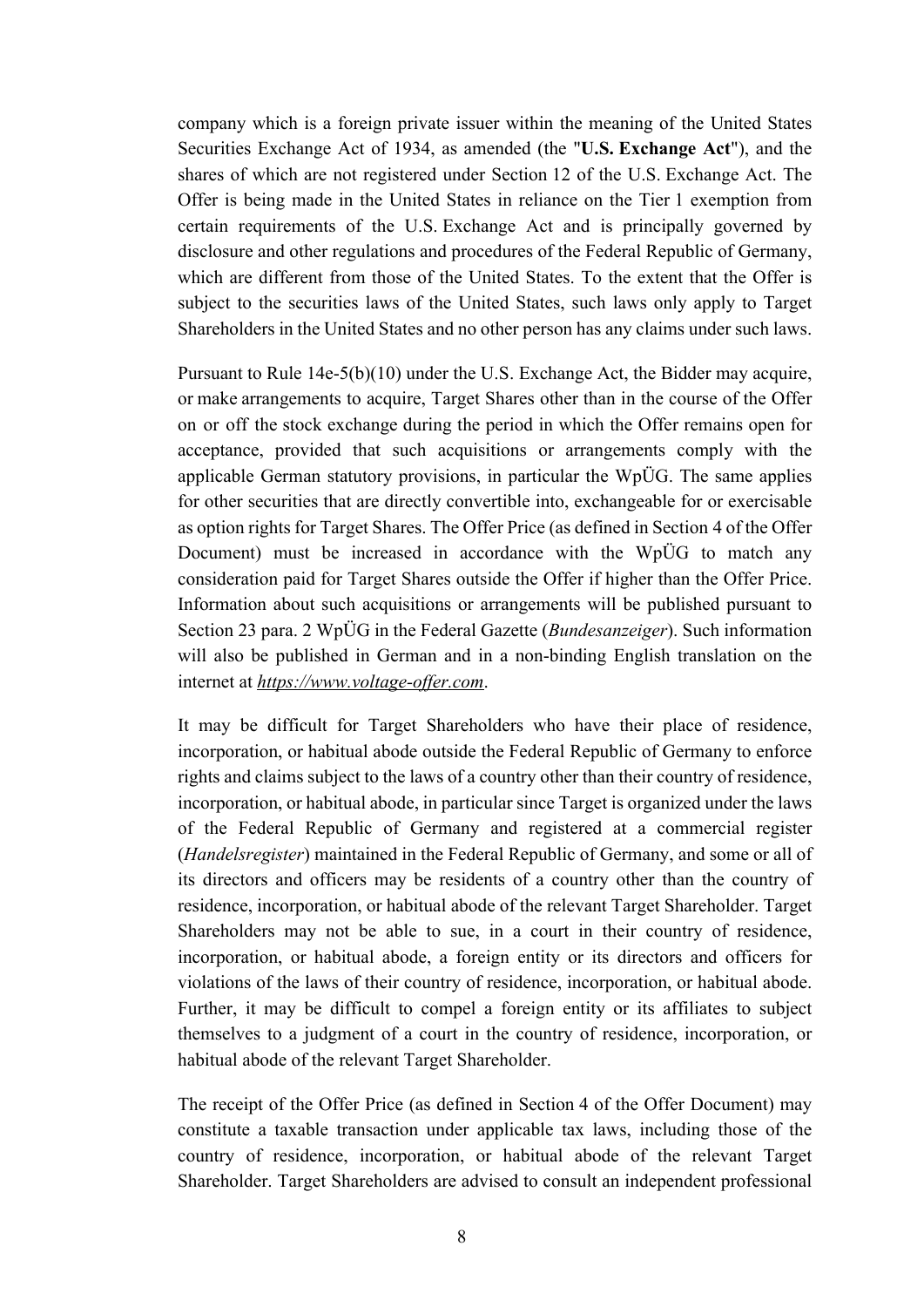advisor without undue delay regarding the tax consequences of the acceptance of the Offer. Neither the Bidder nor any persons acting jointly with the Bidder within the meaning of Section 2 para. 5 WpÜG nor any of its or their directors, officers or employees assume any responsibility for any tax consequences or liabilities of any person resulting from the acceptance of the Offer. The Offer Document does not contain any information in respect of overseas taxation.

### <span id="page-8-0"></span>**1.3 Publication of the decision to launch the Offer**

On 7 August 2021, the Bidder published its decision to launch the Offer in accordance with Section 10 para. 1 sentence 1 and para. 3 WpÜG. The publication and a non-binding English translation are available on the internet at *https://www.voltage-offer.com*.

# <span id="page-8-1"></span>**1.4 Review of the Offer Document by BaFin**

The German Federal Financial Supervisory Authority (*Bundesanstalt für Finanzdienstleistungsaufsicht*) ("**BaFin**") has reviewed the German version of the Offer Document in accordance with the German Takeover Law and permitted its publication on 25 August 2021.

No registrations, admissions or approvals of the Offer Document and/or of the Offer have been made or granted under any laws other than the laws of the Federal Republic of Germany and no other registrations, admission or approvals are contemplated. Aside from this Offer Document, no other documents form part of this Offer.

# <span id="page-8-2"></span>**1.5 Publication and dissemination of the Offer Document**

The Offer Document is published on 25 August 2021 by way of (i) announcement in the German language on the internet at *https://www.voltage-offer.com* and (ii) keeping available copies of the Offer Document free of charge at UniCredit Bank AG, MFM1EG, Arabellastraße 14, 81925 Munich, Germany (requests stating the full postal address by fax to +49 (0)89 378-44081 or e-mail to *[tender-offer@unicredit.de](mailto:tender-offer@unicredit.de)*). The announcement about keeping available copies of the Offer Document free of charge in the Federal Republic of Germany and the internet address at which the publication of the Offer Document occurs will be published on 25 August 2021 in the Federal Gazette (*Bundesanzeiger*). In addition, a non-binding English translation of the Offer Document, which has not been reviewed by BaFin, is made available on the internet at *https://www.voltage-offer.com.*

The publication, dispatch, distribution, or other dissemination of the Offer Document or other documents related to the Offer outside the Federal Republic of Germany, the Member States of the European Union and the European Economic Area and the United States may be subject to legal restrictions. The Offer Document and other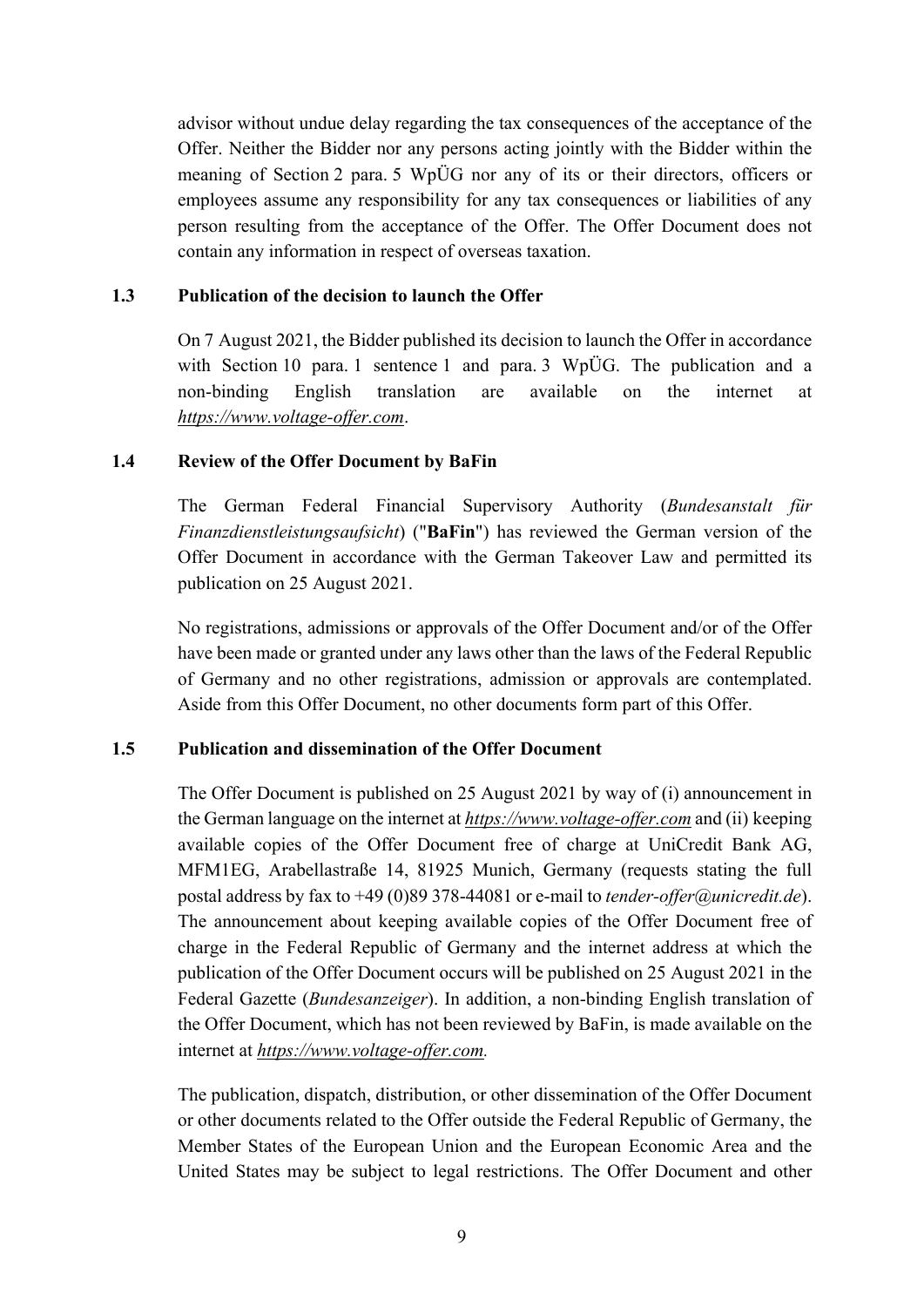documents related to the Offer may not be dispatched to, or disseminated, distributed, or published by third parties in countries in which this would be illegal. The Bidder has not permitted the dispatch, publication, distribution or dissemination of the Offer Document or other documents related to the Offer by third parties outside the Federal Republic of Germany, the Member States of the European Union and the European Economic Area and the United States. Therefore, custodian investment service providers may not publish, dispatch, distribute, or disseminate the Offer Document or other documents related to the Offer outside the Federal Republic of Germany, the Member States of the European Union and the European Economic Area and the United States unless in compliance with all applicable domestic and foreign statutory provisions. Neither the Bidder nor persons acting jointly with it within the meaning of Section 2 para. 5 WpÜG, nor their subsidiaries, are in any way responsible, nor do they assume liability, for the compliance of the dispatch, publication, distribution or dissemination of the Offer Document or other documents related to the Offer outside the Federal Republic of Germany, the Member States of the European Union and the European Economic Area, as well as the United States with the legal provisions applicable in these countries.

#### <span id="page-9-0"></span>**1.6 Acceptance of the Offer outside the Federal Republic of Germany**

The Offer may be accepted by all Target Shareholders subject to the terms and conditions of the Offer Document and applicable statutory provisions. However, acceptance of the Offer outside the Federal Republic of Germany, the Member States of the European Union and the European Economic Area and the United States may be subject to legal restrictions. Target Shareholders who come into possession of the Offer Document outside the Federal Republic of Germany, the Member States of the European Union and the European Economic Area or the United States, and who wish to accept the Offer outside the Federal Republic of Germany, the Member States of the European Union and the European Economic Area or the United States and/or who are subject to statutory provisions other than those of the Federal Republic of Germany, the Member States of the European Union and the European Economic Area or the United States, are advised to inform themselves of, and if necessary seek counsel concerning, the relevant applicable statutory provisions and to comply with them. The Bidder and persons acting jointly with it within the meaning of Section 2 para. 5 WpÜG, assume no responsibility for acceptance of the Offer outside the Federal Republic of Germany, the Member States of the European Union and the European Economic Area and the United States being permissible under the relevant applicable statutory provisions.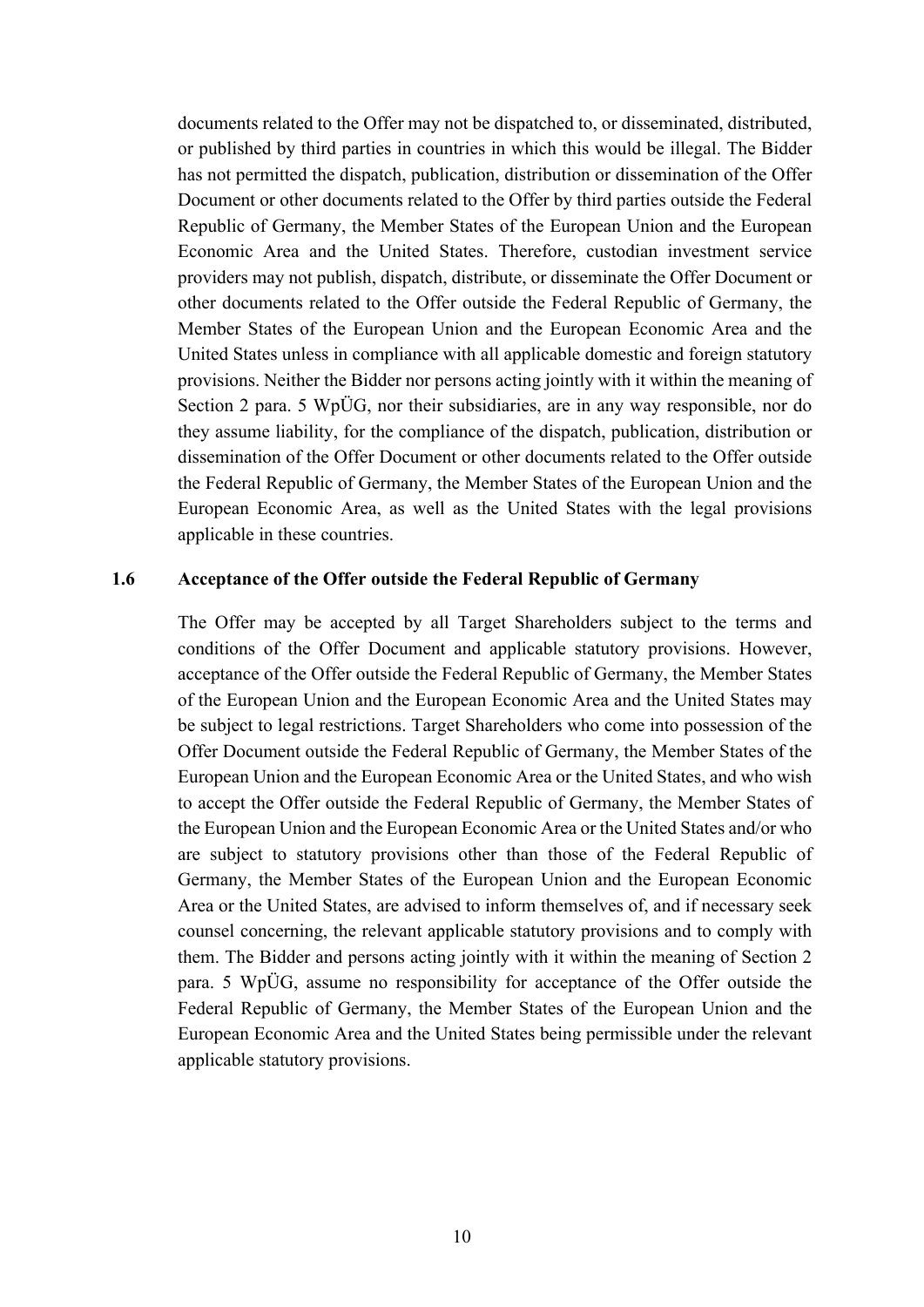# <span id="page-10-0"></span>**2 INFORMATION REGARDING THE STATEMENTS CONTAINED IN THE OFFER DOCUMENT**

### <span id="page-10-1"></span>**2.1 General**

Except as otherwise stated, references to time in the Offer Document are references to local time in Frankfurt am Main, Germany. To the extent that expressions such as "currently", "at the present time", "at the moment", "now", "at present" or "today" are used in the Offer Document, they refer to the date of the publication of the Offer Document, i.e. 25 August 2021.

References in the Offer Document to a "**Banking Day**" refer to any day on which banks in Frankfurt am Main, Germany, and London, United Kingdom, are open for general business.

The specification "**EUR**" relates to the Euro currency; "**TEUR**" means one thousand Euros. The specification "**USD**" relates to the United States Dollar currency.

The Bidder has not authorized third parties to make statements about the Offer or the Offer Document. If third parties nevertheless make such statements, these shall be attributable neither to the Bidder nor to the persons acting jointly with the Bidder within the meaning of Section 2 para. 5 WpÜG.

# <span id="page-10-2"></span>**2.2 Status and sources of the information contained in the Offer Document**

The information relating to the Target and its affiliates within the meaning of Sections 15 et seqq. of the German Stock Corporation Act (*Aktiengesetz* – "**AktG**") (collectively the "**Target Group**") contained in the Offer Document is based on certain publicly accessible sources of information (e.g. published annual financial statements, interim financial statements as of 30 June 2021, press releases and analyst presentations) as available at the date of the publication of the Offer Document. In particular, the annual report of the Target for the financial year 2020, which may be downloaded from the internet at *https://www.schaltbaugroup.com*, was used for preparation of the Offer Document. The Bidder did not verify the accuracy and completeness of publicly accessible information.

Prior to its decision to launch the Offer, the Bidder and its advisors carried out a due diligence exercise relating to the Target Group (the "**Due Diligence Review**"). In the context of the Due Diligence Review, the Bidder was granted access to certain documentation regarding the legal, financial and technical situation of the Target Group in a virtual data room in the time between 21 July 2021 and 28 July 2021. In addition, members of Carlyle (as defined in Section [6.2.2\(c\)](#page-22-0) of the Offer Document) had several management meetings and expert sessions with representatives of the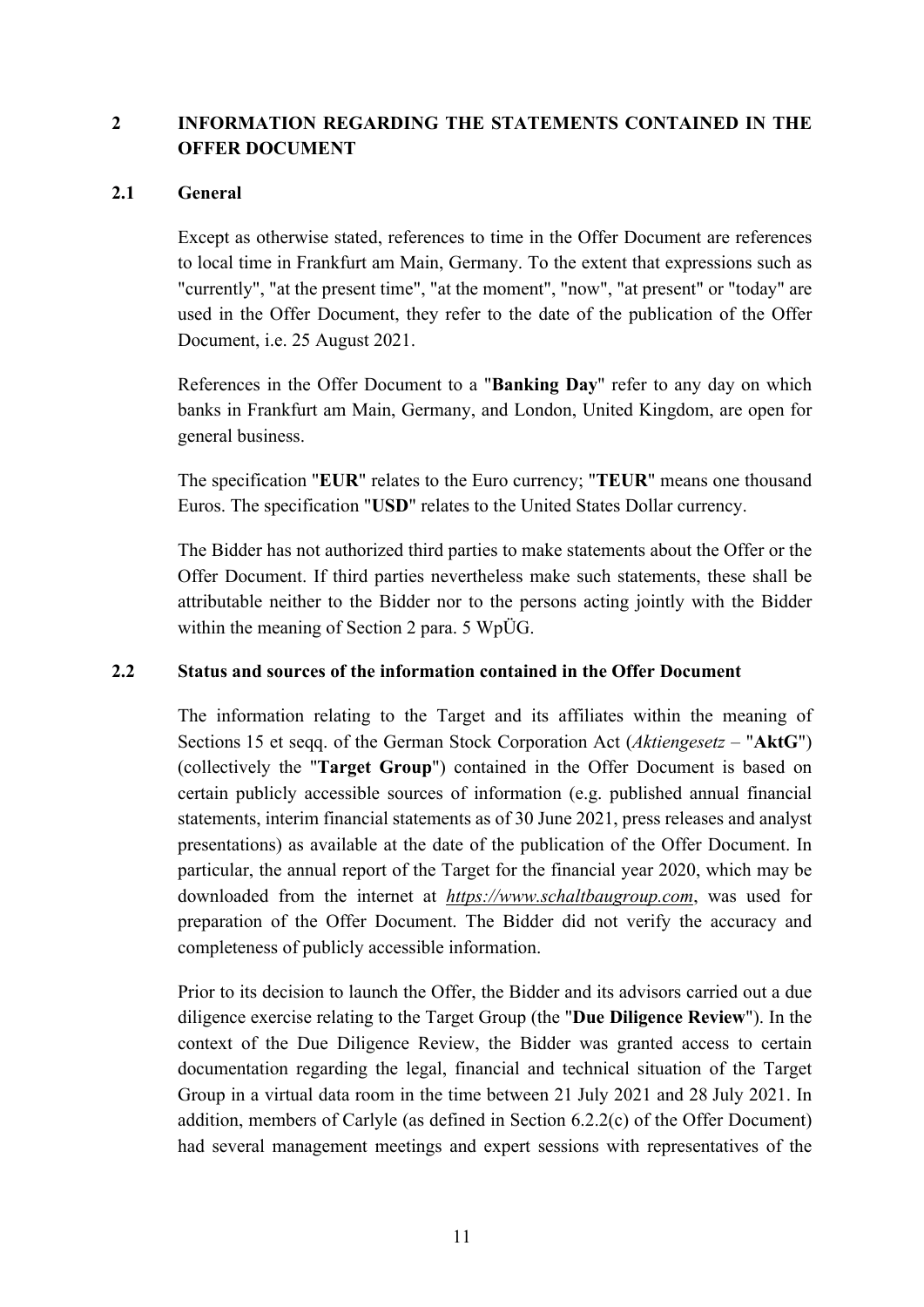Target and also its advisors during July 2021. The Due Diligence Review was not continued after 28 July 2021.

# <span id="page-11-0"></span>**2.3 Forward-looking statements and intentions**

The Offer Document contains certain forward-looking statements. These statements are related to future events and contain expressions such as "expect", "believe", "anticipate", "intend", "seek", "assume", "would", "consider" or similar expressions.

Forward-looking statements by their nature address matters that are, to different degrees, uncertain, and involve known and unknown risks and uncertainties, many of which are beyond the Bidder's control and beyond the control of the persons acting jointly with the Bidder within the meaning of Section 2 para. 5 WpÜG and all of which are based on the Bidder's and the persons acting jointly with the Bidder within the meaning of Section 2 para. 5 WpÜG current opinions, intentions and expectations about future events. These forward-looking statements include all matters that are not historical facts. Forward-looking statements may, and often do, differ materially from actual results. No assurance can be given that such future expectations will be achieved.

The forward-looking statements contained in the Offer Document may prove to be inaccurate, and future events and developments may differ materially from the forward-looking statements contained in the Offer Document. The Bidder and the persons acting jointly with the Bidder within the meaning of Section 2 para. 5 WpÜG expressly disclaim any obligation or undertaking to update these forward-looking statements to reflect any change in their expectations or any change in events, conditions, or circumstances on which such statements are based unless required to do so by applicable law (as described in Section [2.4](#page-11-1) of the Offer Document).

It is possible that the Bidder may change its intentions and evaluations expressed in the Offer Document after the publication of the Offer Document.

# <span id="page-11-1"></span>**2.4 No updates**

The Bidder will update the Offer Document (also with regard to any changed intentions of the Bidder) only to the extent required pursuant to the WpÜG.

# <span id="page-11-2"></span>**3 SUMMARY OF THE OFFER**

*Note: The following summary contains an overview of certain information contained in the Offer Document. It is supplemented by the information and statements reflected elsewhere in the Offer Document and is to be read in connection with them. With regard to defined terms, the definitions contained in the Offer Document (in some cases set out further below) apply. This summary does not contain all information that*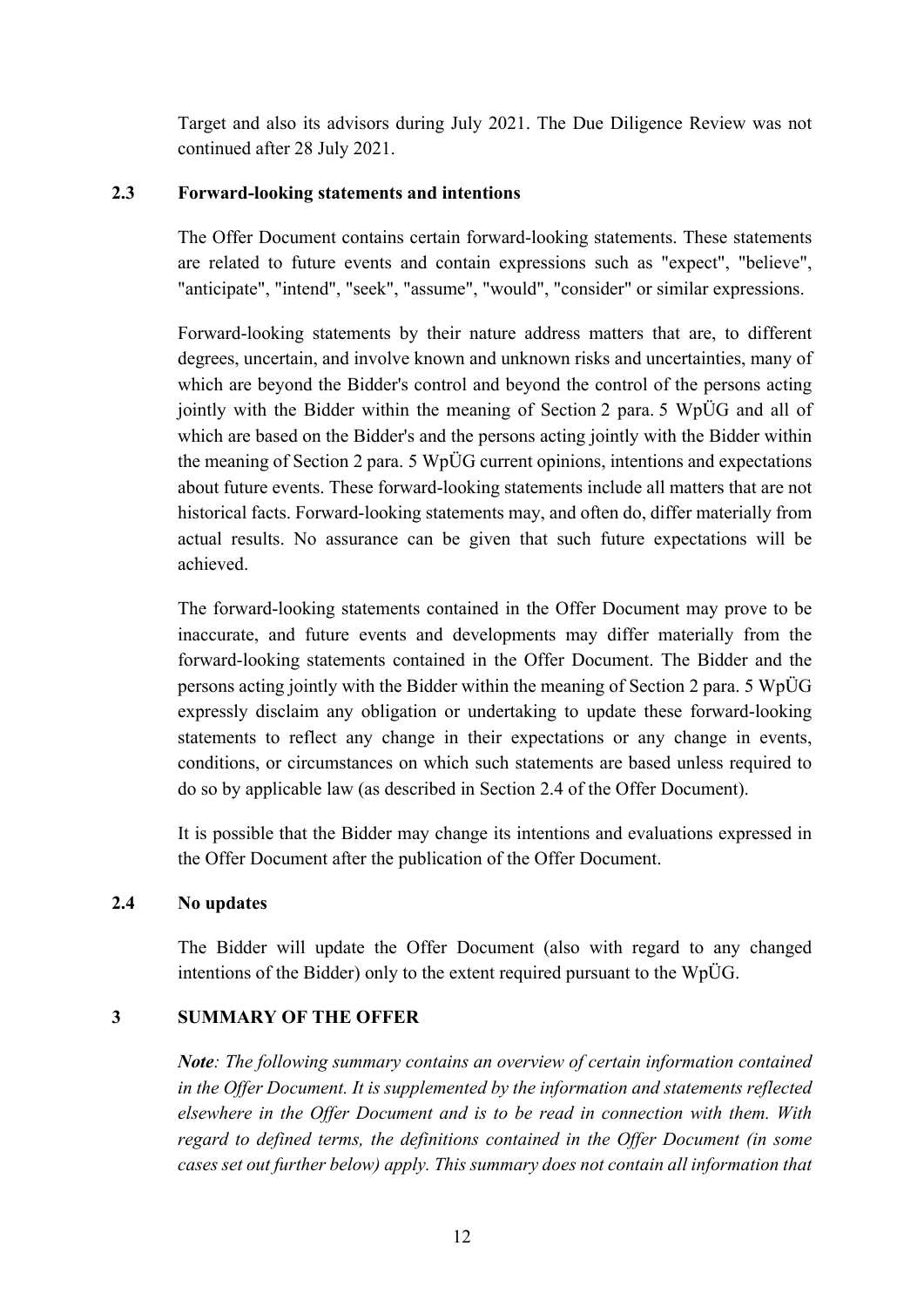| Bidder:                                 | Voltage BidCo GmbH                                                                                                                                                                                                                                                                                                                                                                                                                                                                                                     |
|-----------------------------------------|------------------------------------------------------------------------------------------------------------------------------------------------------------------------------------------------------------------------------------------------------------------------------------------------------------------------------------------------------------------------------------------------------------------------------------------------------------------------------------------------------------------------|
|                                         | Promenadeplatz 8                                                                                                                                                                                                                                                                                                                                                                                                                                                                                                       |
|                                         | 80333 Munich                                                                                                                                                                                                                                                                                                                                                                                                                                                                                                           |
|                                         | Germany                                                                                                                                                                                                                                                                                                                                                                                                                                                                                                                |
| Target company:                         | Schaltbau Holding AG                                                                                                                                                                                                                                                                                                                                                                                                                                                                                                   |
|                                         | Hollerithstraße 5                                                                                                                                                                                                                                                                                                                                                                                                                                                                                                      |
|                                         | 81829 Munich                                                                                                                                                                                                                                                                                                                                                                                                                                                                                                           |
|                                         | Germany                                                                                                                                                                                                                                                                                                                                                                                                                                                                                                                |
| Subject of the Offer:                   | Acquisition of all Target Shares not directly held by the<br>Bidder, including all ancillary rights, in particular the<br>right to dividends, existing at the time of the settlement<br>of the Offer.                                                                                                                                                                                                                                                                                                                  |
|                                         | Provided that new Target Shares might be issued on the<br>basis of the conversion of the Convertible Bonds<br>2021/2022 (as defined in Section 7.2) prior to the<br>expiration of the Additional Acceptance Period (as<br>defined in Section 5.3), the Offer by the Bidder applies<br>also to the acquisition of all Target Shares, not already<br>directly held by the Bidder, which result from the<br>conversion of the Convertible Bonds 2021/2022 prior to<br>the expiration of the Additional Acceptance Period. |
| Offer Price:                            | EUR 53.50 per Target Share.                                                                                                                                                                                                                                                                                                                                                                                                                                                                                            |
| Acceptance Period:                      | 25 August 2021 through 22 September 2021, 24:00 hrs<br>(Frankfurt am Main local time) / 18:00 hrs (New York<br>local time).                                                                                                                                                                                                                                                                                                                                                                                            |
| <b>Additional Acceptance</b><br>Period: | The Additional Acceptance Period (as defined in<br>Section 5.3 of the Offer Document) will presumably<br>begin on 28 September 2021 and end on 11 October<br>2021, 24:00 hrs (Frankfurt am Main local time) / 18:00<br>hrs (New York local time).                                                                                                                                                                                                                                                                      |
| <b>Offer Conditions:</b>                | The settlement of the Offer and the agreements which<br>have been entered into as a result of the acceptance of the<br>Offer are subject to the conditions subsequent set forth                                                                                                                                                                                                                                                                                                                                        |

*could be relevant to the Target Shareholders. All Target Shareholders should therefore carefully read the entire Offer Document.*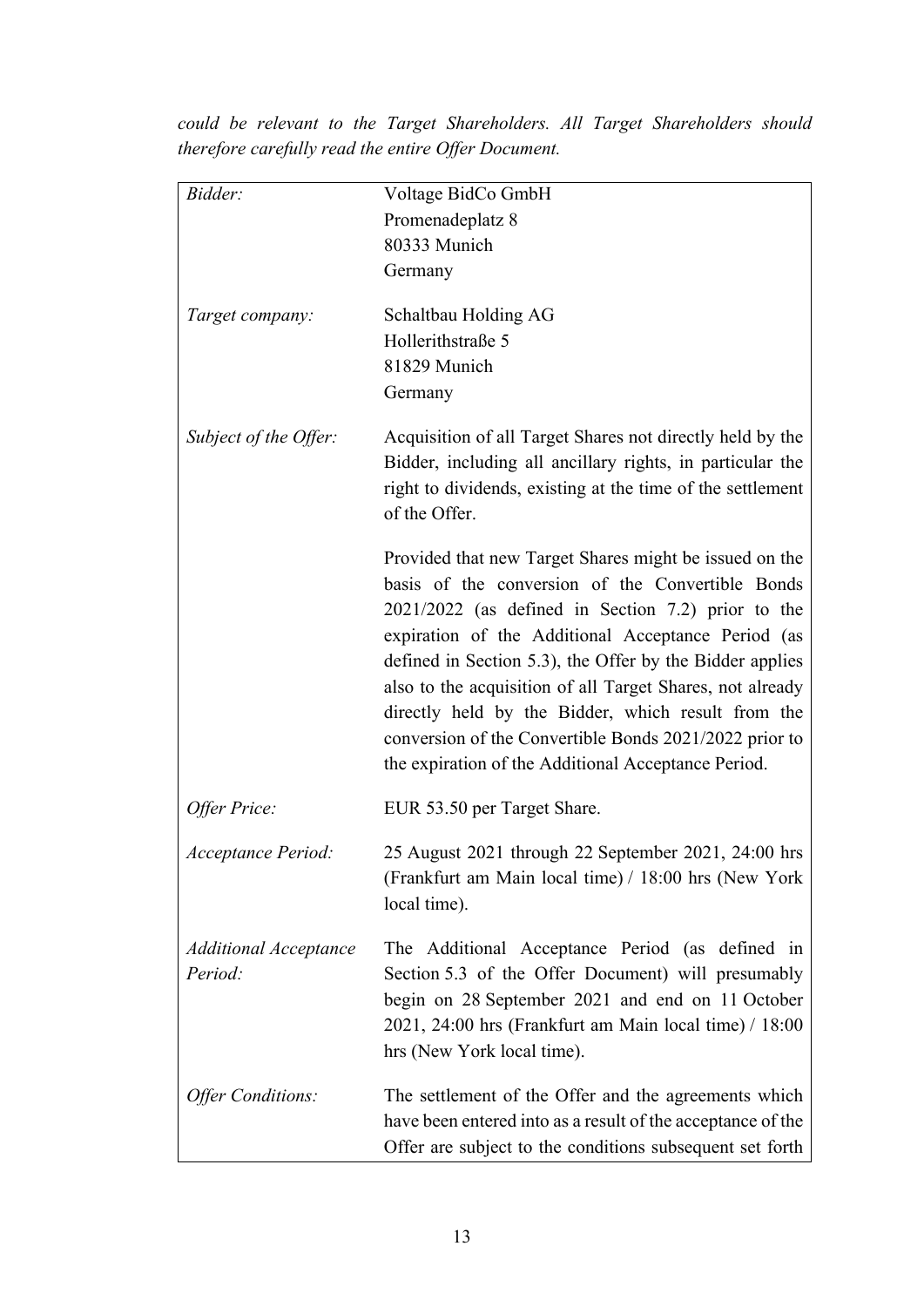in Section [12.1](#page-45-1) of the Offer Document which can be summarized as follows:

- merger control approvals have been granted by the European Commission and/or the competent authorities in the Member States of the European Union to which the Transaction (as defined in Section [11.1](#page-42-2) of the Offer Document) may be referred (as set forth in Section [12.1.1](#page-45-2) of the Offer Document) or the Transaction is deemed to be approved under applicable law, in each case upon publication of the Offer Document and prior to or on 31 December 2021;
- upon publication of the Offer Document and prior to or on 31 December 2021, foreign investment control approval has been granted in the Federal Republic of Germany by the Federal Ministry for Economic Affairs and Energy (*Bundesministerium für Wirtschaft und Energie*) or the Transaction is deemed to be approved (as set forth in Section [12.1.2](#page-45-3)  of the Offer Document);
- no insolvency proceedings upon publication of the Offer Document and prior to or at expiration of the Acceptance Period (as set forth in Section [12.1.4](#page-46-2) of the Offer Document); and
- upon publication of the Offer Document and prior to or at expiration of the Acceptance Period (as set forth in Section [12.1.3](#page-45-4) of the Offer Document), no capital increase or issuance of convertible bonds or similar instruments in an amount of more than 5% of the total issued share capital of the Target (except for the issuance of shares in accordance with the terms and conditions of the Convertible Bonds 2021/2022).

The Bidder will seek to complete the merger control procedures (as set forth in Section [12.1.1](#page-45-2) of the Offer Document) and the foreign investment control procedure (as set forth in Section [12.1.2](#page-45-3) of the Offer Document) by the forth quarter of 2021. However, such timing cannot be guaranteed and may be subject to changes. The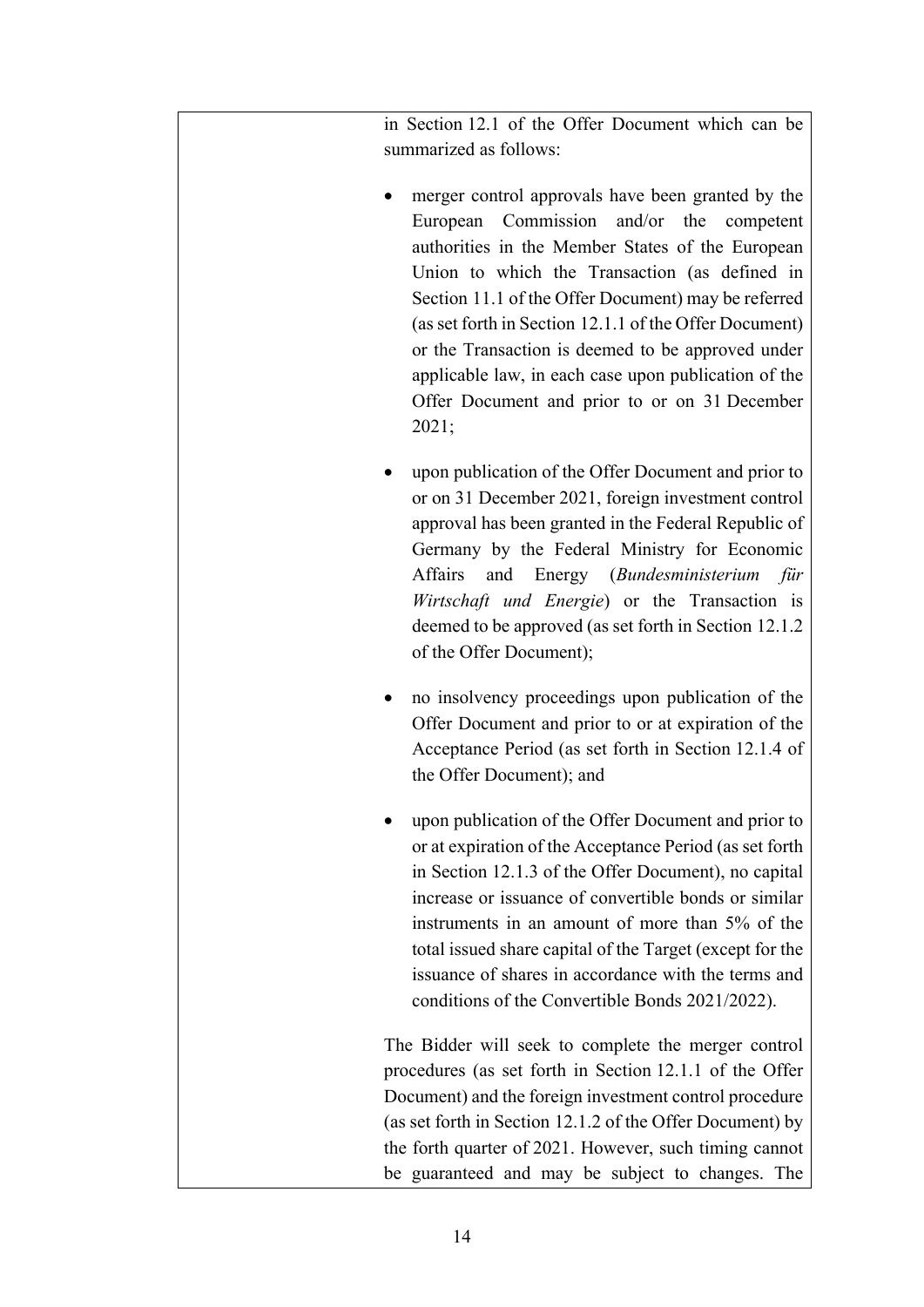|                          | merger control procedures and the foreign investment<br>control procedure have to be completed by no later than<br>31 December 2021.                                                                                                                                                                                                                                                                                                                                                                                                                                                                                         |
|--------------------------|------------------------------------------------------------------------------------------------------------------------------------------------------------------------------------------------------------------------------------------------------------------------------------------------------------------------------------------------------------------------------------------------------------------------------------------------------------------------------------------------------------------------------------------------------------------------------------------------------------------------------|
|                          | If and to the extent that the Offer Conditions (as defined<br>in Section 12.1 of the Offer Document) have not been<br>validly fulfilled or previously effectively waived by the<br>Bidder, the Offer will lapse and the agreements which<br>have been entered into as a result of acceptance the Offer<br>will cease to exist and will not be consummated<br>(conditions subsequent).                                                                                                                                                                                                                                        |
| <i>ISIN:</i>             | Target Shares: ISIN DE000A2NBTL2                                                                                                                                                                                                                                                                                                                                                                                                                                                                                                                                                                                             |
|                          | Tendered Target Shares: ISIN DE000A3E5DF9                                                                                                                                                                                                                                                                                                                                                                                                                                                                                                                                                                                    |
| Acceptance of the Offer: | Acceptance of the Offer is to be declared in text form or<br>electronically by the respective Target Shareholder<br>during the Acceptance Period or the Additional<br>Acceptance Period to the Custodian Bank (as defined in<br>Section $13.2(a)$ of the Offer Document). The acceptance<br>will not become valid until timely rebooking of the<br>Target Shares for which the Offer has been accepted (the<br>"Tendered<br>Shares")<br>Target<br>into<br>ISIN DE000A3E5DF9.<br>Until the settlement of the Offer, the Tendered Target                                                                                       |
|                          | Shares for which the Declaration of Acceptance (as<br>defined in Section 13.2(a) of the Offer Document) has<br>taken effect shall remain in the securities deposit account<br>of the Target Shareholder who accepted the Offer.                                                                                                                                                                                                                                                                                                                                                                                              |
| Costs of acceptance:     | Acceptance of the Offer in accordance with the<br>provisions set forth in Section 13.7 of the Offer<br>Document, will in principle be free of costs and expenses<br>of the Custodian Banks (as defined in Section 13.2(a) of<br>Offer Document) for the accepting<br>Target<br>the<br>Shareholders who hold their Target Shares in a securities<br>deposit account of a Custodian Bank in the Federal<br>Republic of Germany (except for the costs for<br>transmitting the Declaration of Acceptance to the<br>relevant Custodian Bank). However, any additional costs<br>and expenses charged by Custodian Banks or foreign |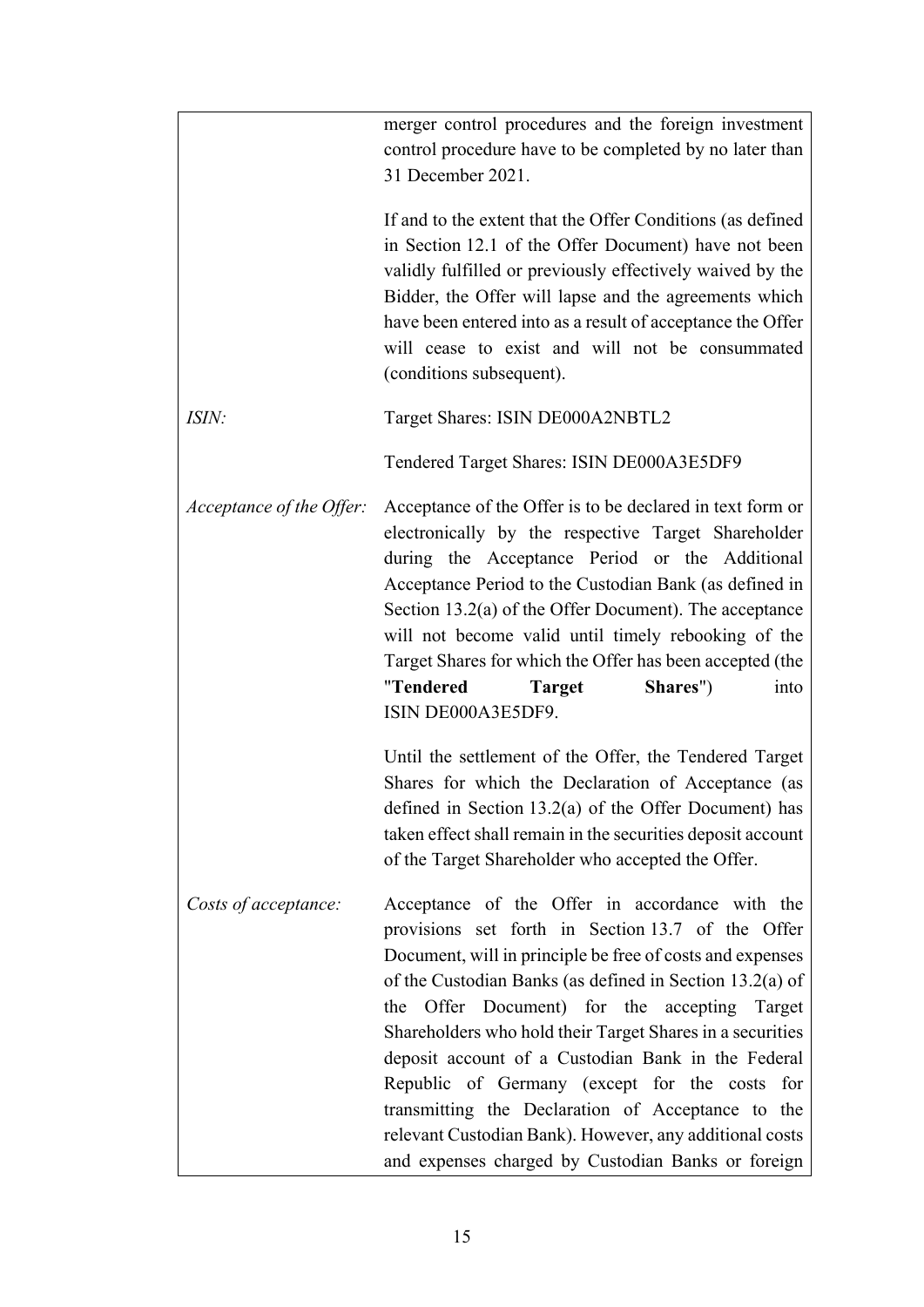|                         | investment service providers and any expenses incurred      |
|-------------------------|-------------------------------------------------------------|
|                         | outside of the Federal Republic of Germany shall be         |
|                         | borne by the respective Target Shareholder. Any foreign     |
|                         | exchange, sales tax or stamp duty arising from the          |
|                         | acceptance of the Offer shall be borne by the respective    |
|                         | Target Shareholder.                                         |
|                         |                                                             |
| Stock exchange trading: | The Tendered Target Shares can be traded, in accordance     |
|                         | with the provisions set forth in Section 13.8 of the Offer  |
|                         | Document, under ISIN DE000A3E5DF9<br>the<br>on              |
|                         | regulated market (Regulierter Markt) with additional        |
|                         | post-admission obligations (Prime Standard) of the          |
|                         | Frankfurt Stock Exchange and on the regulated market        |
|                         | (Regulierter Markt) of the Munich Stock Exchange.           |
|                         | Trading will presumably start on the third Banking Day      |
|                         | after the commencement of the Acceptance Period.            |
|                         | There is no guarantee that such trading will in fact take   |
|                         | place after the commencement of the Acceptance Period.      |
|                         | Trading will be discontinued at the end of (i) the last day |
|                         | of the Acceptance Period if all Offer Conditions have       |
|                         |                                                             |
|                         | been met or have been effectively waived in advance, or     |
|                         | (ii) the third Banking Day directly preceding the           |
|                         | settlement or rebooking of the Offer.                       |
| Publications:           | The Offer Document, the publication of which was            |
|                         | permitted by BaFin on 25 August 2021, is published on       |
|                         | 25 August 2021 by way of (i) announcement in the            |
|                         |                                                             |
|                         | German language on the internet at                          |
|                         | https://www.voltage-offer.com (together<br>with<br>a        |
|                         | non-binding English translation which has not been          |
|                         | reviewed by BaFin), and (ii) keeping available copies of    |
|                         | the Offer Document free of charge at UniCredit Bank         |
|                         | AG, MFM1EG, Arabellastraße 14, 81925 Munich,                |
|                         | Germany (requests stating the full postal address by fax    |
|                         | +49 $(0)89$ 378-44081 or e-mail to <i>tender-</i><br>to     |
|                         | offer@unicredit.de).                                        |
|                         |                                                             |
|                         | The announcement about keeping available copies of the      |
|                         | Offer Document free of charge in the Federal Republic       |
|                         | of Germany and the internet address at which the            |
|                         | publication of the Offer Document occurs will be            |
|                         | published on 25 August 2021 in the Federal Gazette          |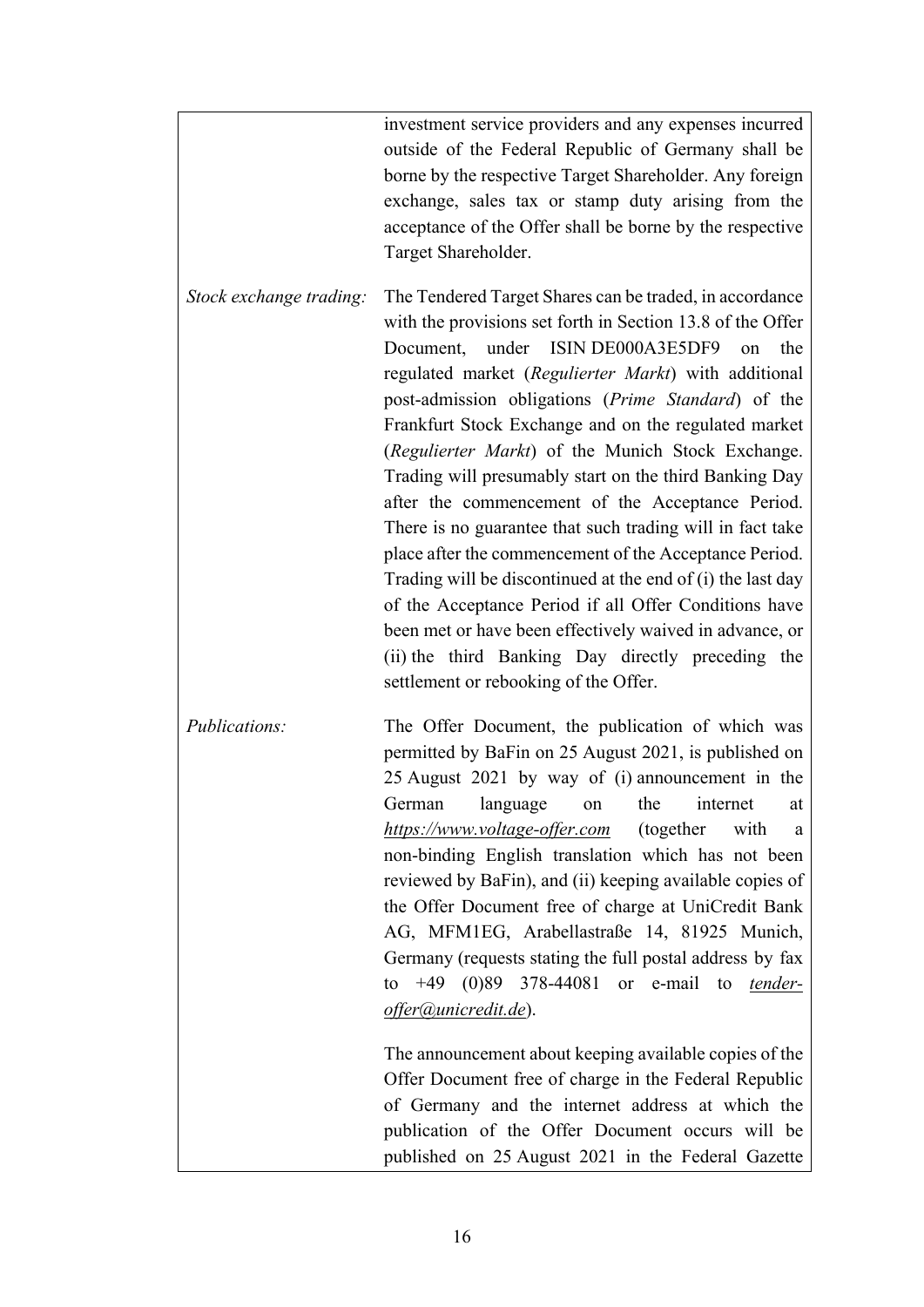|             | ( <i>Bundesanzeiger</i> ). All announcements and publications<br>required under the WpÜG are published on the internet<br>https://www.voltage-offer.com (in the<br>German<br>at<br>non-binding<br>language together with a<br>English<br>translation). Announcements and publications according<br>to the WpÜG are also published in the Federal Gazette<br>(Bundesanzeiger).                                                                                                                                                                                                                                                          |  |  |
|-------------|----------------------------------------------------------------------------------------------------------------------------------------------------------------------------------------------------------------------------------------------------------------------------------------------------------------------------------------------------------------------------------------------------------------------------------------------------------------------------------------------------------------------------------------------------------------------------------------------------------------------------------------|--|--|
| Settlement: | With regard to the Tendered Target Shares, payment of<br>the Offer Price will be effected without undue delay, at<br>the latest on the eighth Banking Day, following the later<br>of:                                                                                                                                                                                                                                                                                                                                                                                                                                                  |  |  |
|             | the announcement of the tender results after the end<br>of the Additional Acceptance Period pursuant to<br>Section 23 para. 1 sentence 1 no. 3 WpÜG; or                                                                                                                                                                                                                                                                                                                                                                                                                                                                                |  |  |
|             | the date on which the Bidder publishes both in the<br>Federal Gazette ( <i>Bundesanzeiger</i> ) and on the internet<br>https://www.voltage-offer.com that all Offer<br>at<br>Conditions have been fulfilled, unless such Offer<br>Conditions have previously been waived.                                                                                                                                                                                                                                                                                                                                                              |  |  |
|             | As a result of the merger control procedures and the<br>foreign investment control procedure (as set forth in<br>Sections 11.1 and 11.2 of the Offer Document),<br>settlement of the Offer and payment of the Offer Price to<br>the Target Shareholders who accepted the Offer may be<br>delayed until 12 January 2022 or may not take place at<br>all. The Bidder, however, will seek to complete all<br>merger control procedures and the foreign investment<br>control procedure in the fourth quarter of 2021.<br>However, it is not possible to make a binding forecast<br>concerning the date such procedures will be completed. |  |  |
|             | Upon payment of the Offer Price to the relevant<br>Custodian Bank, the Bidder will have fulfilled its<br>obligation to pay the Offer Price. It will be the<br>responsibility of the Custodian Banks to credit the Offer<br>Price to the relevant Target Shareholder who accepted<br>the Offer.                                                                                                                                                                                                                                                                                                                                         |  |  |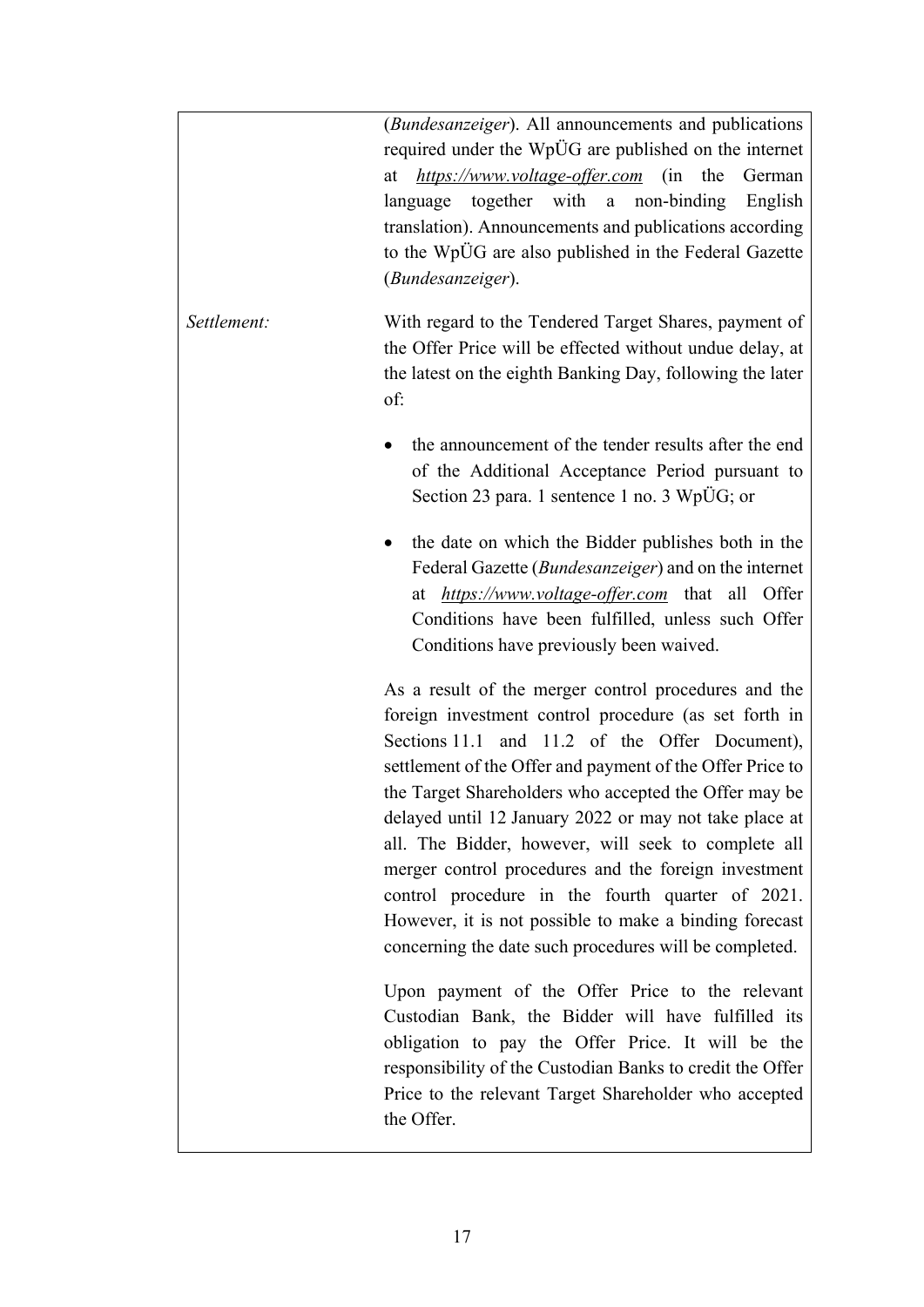### <span id="page-17-0"></span>**4 OFFER**

The Bidder hereby offers to acquire all Target Shares (ISIN DE000A2NBTL2) not directly held by the Bidder, each representing a proportionate amount of EUR 1.22 of the share capital of the Target, including all ancillary rights, in particular the right to dividends, existing at the time of the settlement of the Offer, against payment of a cash consideration in the amount of

### **EUR 53.50 per Target Share**

subject to the terms and conditions set forth in the Offer Document (the "**Offer Price**").

Convertible Bonds 2021/2022 (as defined in Section [7.2](#page-28-0) of the Offer Document) may not be tendered for sale into the Offer. Holders of Convertible Bonds 2021/2022 may participate in the Offer only after conversion of their Convertible Bonds 2021/2022 into Target Shares (see Section [7.2](#page-28-0) of the Offer Document for further details) by tendering such Converted Shares (as defined in Section [7.2](#page-28-0) of the Offer Document) during the Acceptance Period or Additional Acceptance Period in accordance with Section [13.](#page-47-0)

### <span id="page-17-1"></span>**5 ACCEPTANCE PERIOD**

#### <span id="page-17-2"></span>**5.1 Duration of the Acceptance Period**

The acceptance period for the Offer begins upon publication of the Offer Document on 25 August 2021. It ends on

> 22 September 2021**, 24:00 hrs (Frankfurt am Main local time) / 18:00 hrs (New York local time)**.

# <span id="page-17-3"></span>**5.2 Extension of the Acceptance Period**

In the circumstances set out below, the period for acceptance of the Offer will in each case be automatically extended as follows:

 The Bidder may amend the Offer up to one working day (*Werktag*) before expiration of the Acceptance Period in accordance with Section 21 WpÜG. In the event of an amendment to the Offer pursuant to Section 21 WpÜG, the Acceptance Period pursuant to Section [5.1](#page-17-2) of the Offer Document will be extended by two weeks, if publication of the amendment takes place within the last two weeks before expiration of the Acceptance Period (Section 21 para. 5 WpÜG), i.e. the Acceptance Period would then end on 6 October 2021, 24:00 hrs (Frankfurt am Main local time) / 18:00 hrs (New York local time). This shall apply even if the amended Offer violates statutory provisions.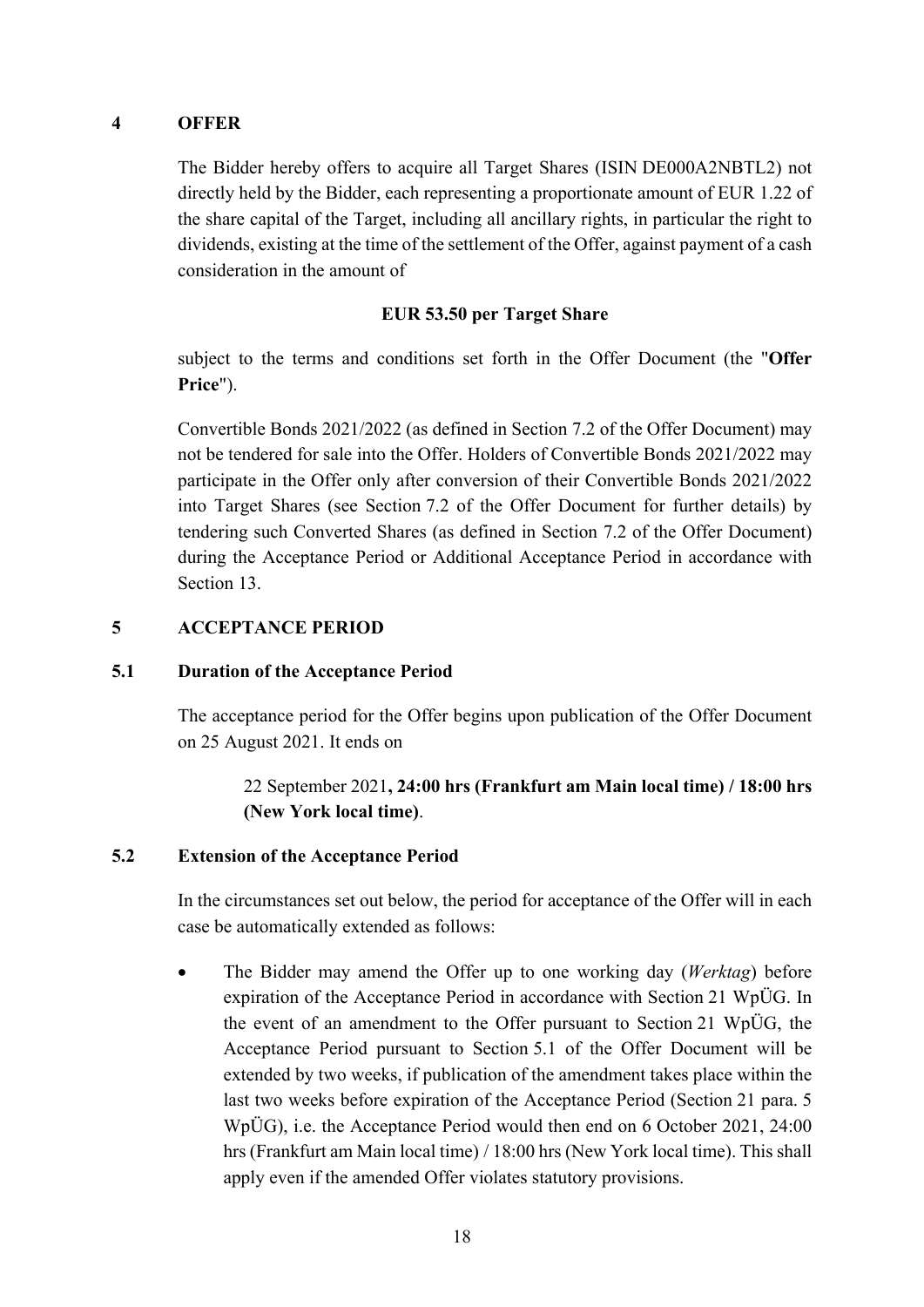- If, during the Acceptance Period of the Offer, a competing offer of a third party (the "**Competing Offer**") is made and if the Acceptance Period of the Offer expires prior to expiration of the acceptance period of the Competing Offer, the Acceptance Period of the Offer shall be extended to correspond to the expiration date of the acceptance period of the Competing Offer (Section 22 para. 2 WpÜG). This shall apply even if the Competing Offer is amended or prohibited or violates statutory provisions.
- If a general meeting (*Hauptversammlung*) of the Target is convened in connection with the Offer following publication of the Offer Document, the Acceptance Period will be extended to ten weeks after publication of the Offer Document (Section 16 para. 3 WpÜG). The Acceptance Period would then end on 3 November 2021, 24:00 hrs (Frankfurt am Main local time) / 17:00 hrs (New York local time).

The period for acceptance of the Offer, including all extensions of such period resulting from provisions of the WpÜG (but excluding the Additional Acceptance Period set forth in Section [5.3](#page-18-0) of the Offer Document), is uniformly referred to as the "**Acceptance Period**" in the Offer Document. The Bidder will publish each extension of the Acceptance Period in accordance with the statements in Section [21](#page-62-2) of the Offer Document.

With regard to the right of withdrawal in the event of an amendment to the Offer or the launch of a Competing Offer, please refer to the statements contained in Section [17](#page-60-0) of the Offer Document.

#### <span id="page-18-0"></span>**5.3 Additional Acceptance Period**

The Target Shareholders who have not accepted the Offer within the Acceptance Period can still accept the Offer within two weeks after the publication of the results of the Offer by the Bidder according to Section 23 para. 1 sentence 1 no. 2 WpÜG (the "**Additional Acceptance Period**"), provided, however, that none of the Offer Conditions set forth in Section [12.1](#page-45-1) of the Offer Document have finally lapsed as of the end of the Acceptance Period and such conditions have not been previously effectively waived. After the end of the Additional Acceptance Period, the Offer cannot be accepted unless sell-out rights pursuant to Section 39c WpÜG (as set forth in Section [16](#page-58-1)[\(g\)](#page-60-2) of the Offer Document) exist. Subject to an extension of the Acceptance Period in accordance with Section [5.2](#page-17-3) of the Offer Document, the Additional Acceptance Period will presumably begin on 28 September 2021 and end on 11 October 2021, 24:00 hrs (Frankfurt am Main local time) / 18:00 hrs (New York local time).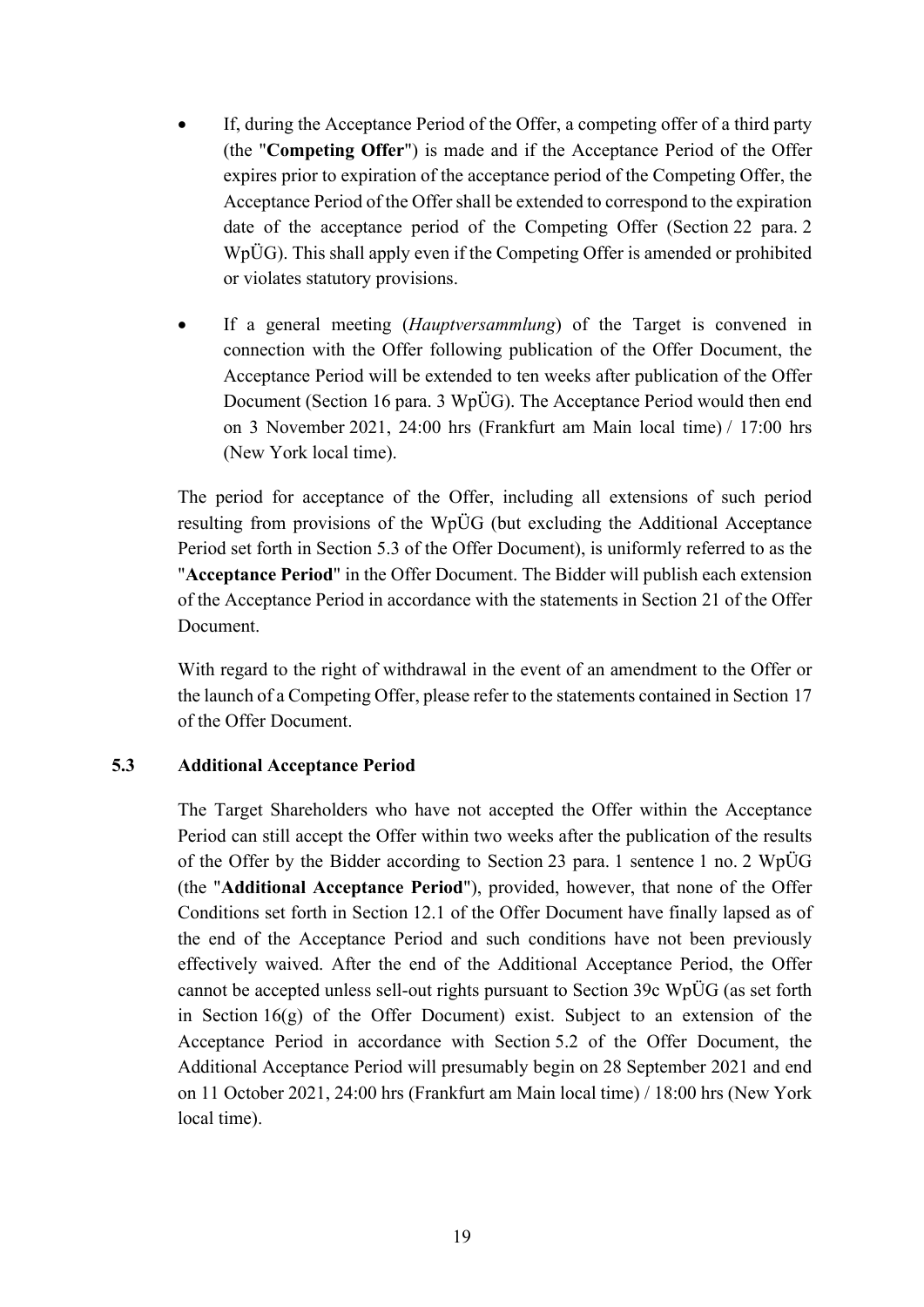The Bidder points out that the Additional Acceptance Period is a period stipulated by law. It will, in particular, only commence if no Offer Condition as described in Section [12.1](#page-45-1) of the Offer Document has finally lapsed.

# <span id="page-19-0"></span>**6 DESCRIPTION OF THE BIDDER AND ITS SHAREHOLDER STRUCTURE**

# <span id="page-19-1"></span>**6.1 Legal basis and capital structure of the Bidder**

The Bidder, Voltage BidCo GmbH, is a limited liability company (*Gesellschaft mit beschränkter Haftung*) established under German law, with registered office in Munich, Germany, registered in the commercial register (*Handelsregister*) of the local court (*Amtsgericht*) of Munich under HRB 268131. The business address of the Bidder is Promenadeplatz 8, 80333 Munich. As of the date of the publication of the Offer Document, the share capital of the Bidder amounts to EUR 25,000, which is divided into 25,000 shares with a nominal amount of EUR 1.00 each. The Bidder was established on 23 July 2021 and registered with the commercial register (*Handelsregister*) of the local court (*Amtsgericht*) of Munich on 26 July 2021 as Blitz 21-900 GmbH and has been operating under its current business name Voltage BidCo GmbH since 3 August 2021 (registration with the commercial register). The corporate purpose of the Bidder pursuant to its articles of association is to acquire, hold and manage equity interests in companies, to acquire, hold and manage other assets, to assume personal liability, to manage and represent companies, and to provide services of all kinds, in particular for affiliated companies. This does not include banking transactions or financial services requiring a license under the German Banking Act or the German Investment Code.

The managing director of the Bidder is Michael Schuster. The financial year of the Bidder is the calendar year.

The Bidder currently holds no participations in other legal entities and has no employees.

# <span id="page-19-2"></span>**6.2 Shareholder structure of the Bidder**

The entities and individuals set forth in this Section [6.2](#page-19-2) of the Offer Document directly or indirectly hold shares in the Bidder. An overview of this shareholder structure of the Bidder is shown in the chart attached as Annex 1. The direct and indirect shareholders of the Bidder, which control the Bidder, are referred to as "**Bidder Parent Shareholders**" and are listed in Part 1 of Annex 2.

# 6.2.1 Controlling Shareholders of the Bidder

The sole shareholder of the Bidder is Voltage Holding GmbH, a limited liability company (*Gesellschaft mit beschränkter Haftung*) under the laws of the Federal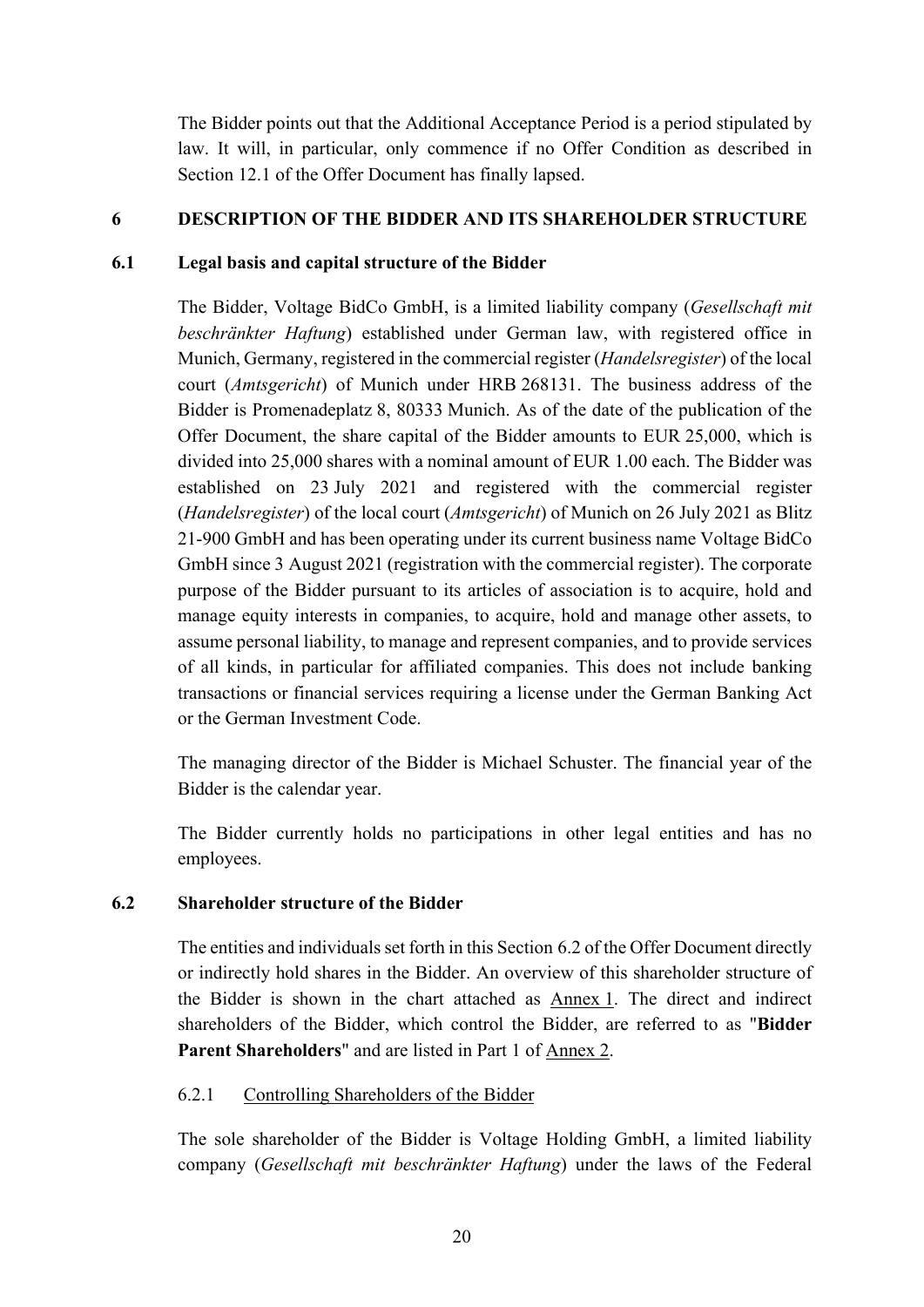Republic of Germany with registered office in Munich, Germany, and registered in the commercial register of the local court (*Amtsgericht*) of Munich, Germany under registration number 267787 ("**Voltage Holding**").

The sole shareholder of Voltage Holding is Voltage Global Holding GmbH, a limited liability company (*Gesellschaft mit beschränkter Haftung*) under the laws of the Federal Republic of Germany with registered office in Munich, Germany, and registered in the commercial register of the local court (*Amtsgericht*) of Munich, Germany under registration number 267723 ("**Voltage Global**").

The sole shareholder of Voltage Global is CEP V Investment 17 S.à r.l., a private limited liability company (*Société à responsabilité limitée*) under the laws of Luxembourg with registered office in Luxembourg, Grand Duchy of Luxembourg, and registered in the commercial register of the Grand Duchy of Luxembourg (*Registre de Commerce et des Sociétés*) under registration number B255520 ("**CEP Investment 17**").

The sole shareholder of CEP Investment 17 is CEP V Investment 18 S.à r.l., a private limited liability company (*Société à responsabilité limitée*) under the laws of Luxembourg with registered office in Luxembourg, Grand Duchy of Luxembourg, registered in the commercial register of the Grand Duchy of Luxembourg (*Registre de Commerce et des Sociétés*) under registration number B257995 ("**CEP Investment 18**").

The sole shareholder of CEP Investment 18 is CEP V Participations S.à r.l. SICAR, a private limited liability investment company (*Société à responsabilité limitée - Société d'investissement en capital à risque*) under the laws of Luxembourg with registered office in Luxembourg, Grand Duchy of Luxembourg, registered in the commercial register of the Grand Duchy of Luxembourg (*Registre de Commerce et des Sociétés*) under registration number B224200 ("**Lux ParentCo**").

# 6.2.2 Controlling entities of Lux ParentCo

# (a) *Shareholders of Lux ParentCo*

The shareholders of Lux ParentCo are (i) Carlyle Europe Partners V, S.C.Sp., a special limited partnership (*Société en commandite spéciale*) under the laws of Luxembourg with registered office in Luxembourg, Grand Duchy of Luxembourg, registered in the commercial register of the Grand Duchy of Luxembourg (*Registre de Commerce et des Sociétés*) under registration number B222443, ("**Fund 1**"), (ii) Carlyle Europe Partners V - EU, S.C.Sp., a special limited partnership (*Société en commandite spéciale*) under the laws of Luxembourg with registered office in Luxembourg, Grand Duchy of Luxembourg, registered in the commercial register of the Grand Duchy of Luxembourg (*Registre de Commerce et des Sociétés*) under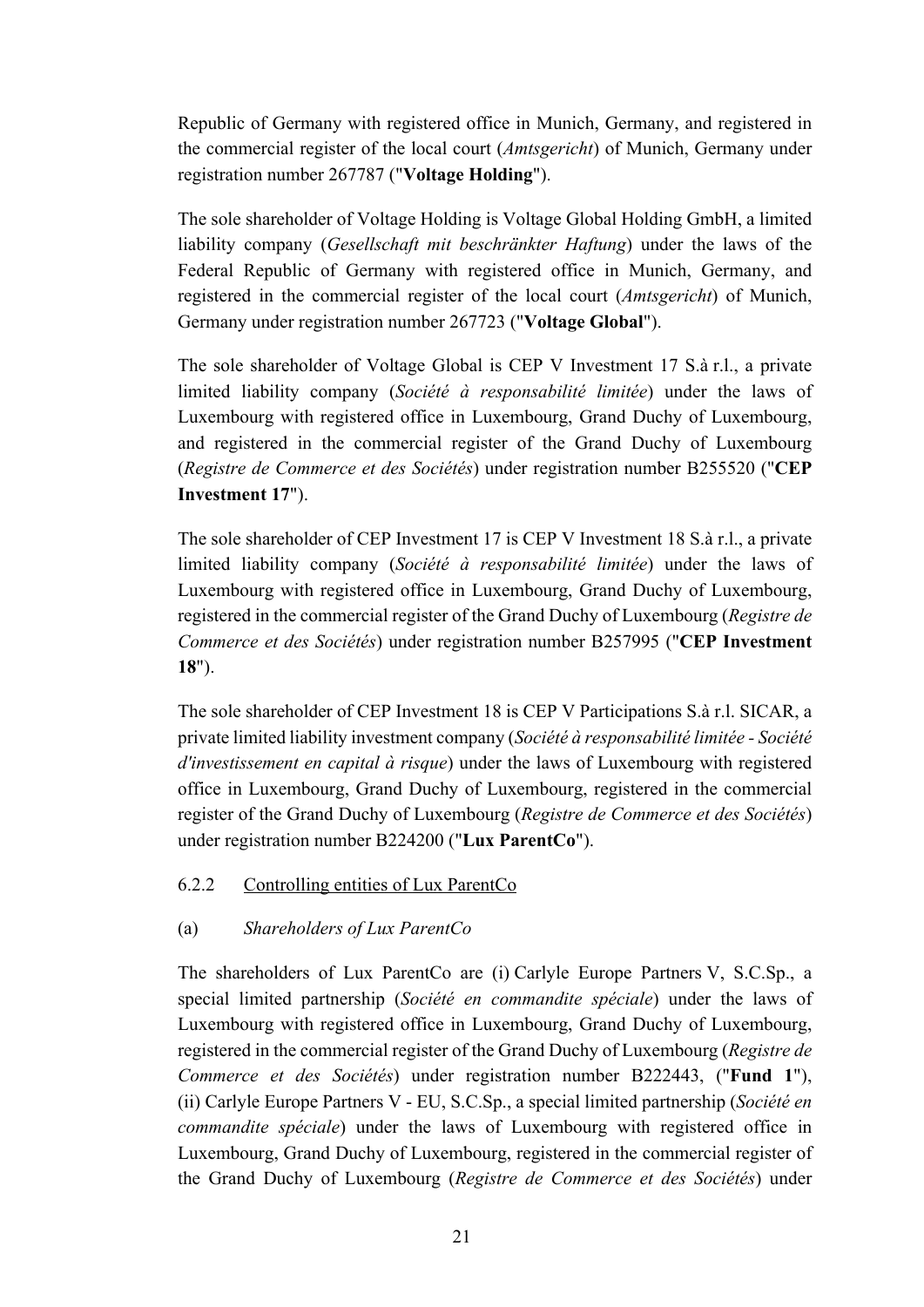registration number B222353, ("**Fund 2**"), (iii) CEP V Coinvestment A, S.C.Sp., a special limited partnership (*Société en commandite spéciale*) under the laws of Luxembourg with registered office in Luxembourg, Grand Duchy of Luxembourg, registered in the commercial register of the Grand Duchy of Luxembourg (*Registre de Commerce et des Sociétés*) under registration number B226665, ("**Fund 3**"), (iv) CEP V Coinvestment B, S.C.Sp., a special limited partnership (*Société en commandite spéciale*) under the laws of Luxembourg with registered office in Luxembourg, Grand Duchy of Luxembourg, registered in the commercial register of the Grand Duchy of Luxembourg (*Registre de Commerce et des Sociétés*) under registration number B222505, ("**Fund 4**"), and (v) Carlyle Direct Alternative Opportunities Fund, L.P. an exempted limited partnership under the laws of the Cayman Islands with registered office in George Town, Cayman Islands, registered with the Registry of Companies of the Cayman Islands under registration number 100989 ("**Fund 5**" and Fund 1, Fund 2, Fund 3, Fund 4 and Fund 5 together the "**Funds**"). Fund 1 holds 63.04%, Fund 2 holds 30.90%, Fund 3 holds 4.07%, Fund 4 holds 0.46% and Fund 5 holds 1.53% of the shares and the voting rights in Lux ParentCo with Fund 1 being the controlling shareholder of Lux ParentCo.

#### (b) *Controlling shareholders of Fund 1*

Fund 1 has two general partners, (i) CEP V Managing GP, L.P., a limited partnership under the laws of Ontario, Canada, with registered office in Toronto, Ontario, Canada, registered with the Ministry of Government Services, and (ii) CEP V Lux GP, S.à r.l., a private limited liability company (*Société à responsabilité limitée*) under the laws of Luxembourg with registered office in Luxembourg, Grand Duchy of Luxembourg, registered in the commercial register of the Grand Duchy of Luxembourg (*Registre de Commerce et des Sociétés*) under registration number B221232, with CEP V Managing GP, L.P. being the controlling general partner of each of the four Funds, and certain limited partners without control.

CEP V Managing GP, L.P. has a general partner, CEP V Holdings, L.L.C., a limited liability company under the laws of the State of Delaware, United States, with registered office in Wilmington, United States, registered with the Division of Corporations of the state of Delaware under number 6617322, which controls CEP V Managing GP, L.P., and one limited partner without control. The sole shareholder of CEP V Holdings, L.L.C. is TC Group Cayman Investment Holdings Sub L.P., a limited partnership under the laws of the Cayman Islands with registered office in the George Town, Cayman Islands, registered with the Registry of Companies of the Cayman Islands. TC Group Cayman Investment Holdings Sub L.P., has a general partner, TC Group Cayman Investment Holdings, L.P., a limited partnership under the laws of the Cayman Islands with registered office in George Town, Cayman Islands, registered with the Registry of Companies of the Cayman Islands, which controls TC Group Cayman Investment Holdings Sub L.P., and certain limited partners without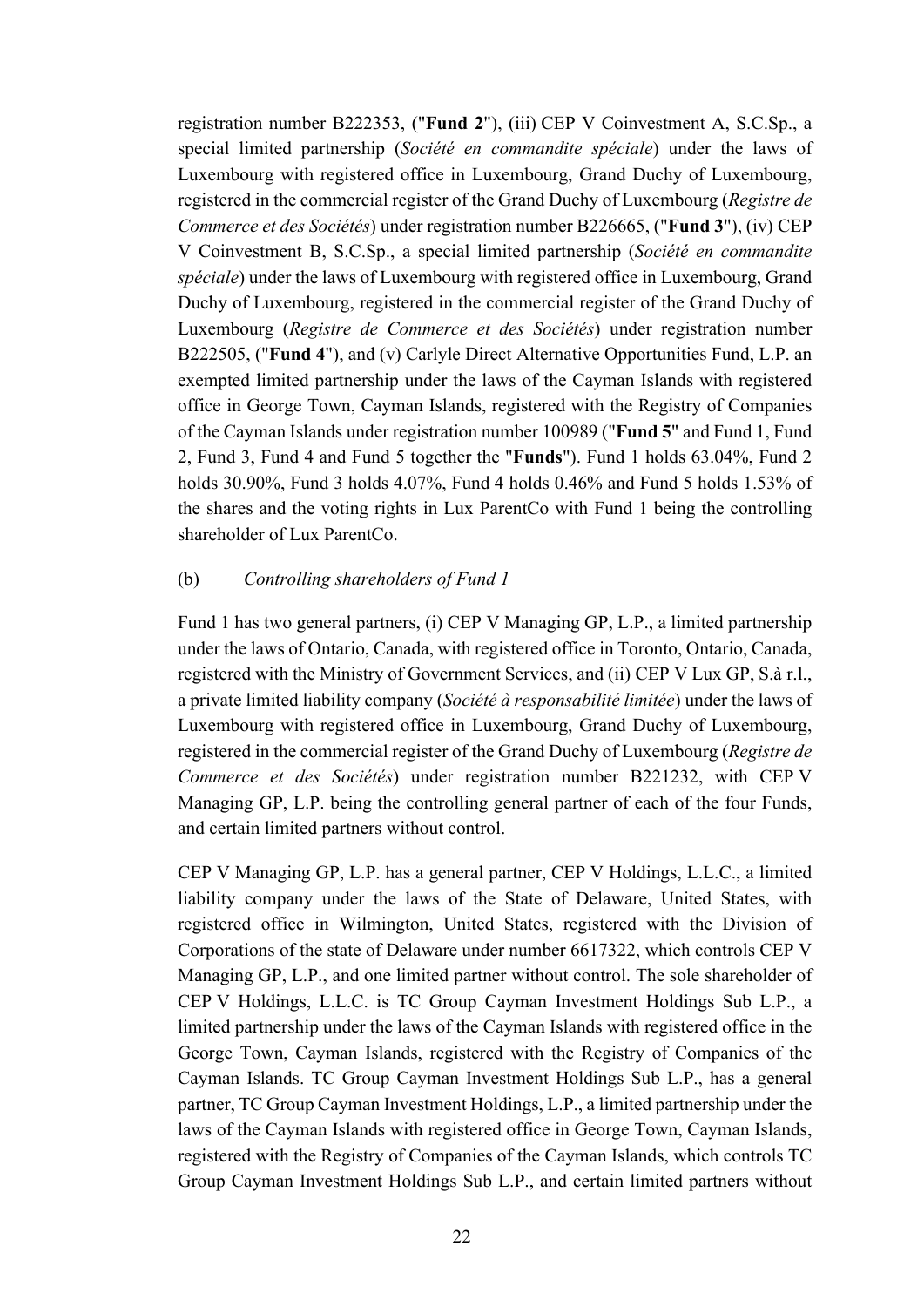control. TC Group Cayman Investment Holdings, L.P., has a general partner, CG Subsidiary Holdings, L.L.C., a limited liability company under the laws of the State of Delaware, United States, with registered office in Wilmington, United States, registered with the Division of Corporations of the state of Delaware, which controls TC Group Cayman Investment Holdings, L.P. ("**CG Subsidiary Holdings**"), and one limited partner without control.

# <span id="page-22-0"></span>(c) *Controlling shareholders of CG Subsidiary Holdings*

CG Subsidiary Holdings has two managing members, (i) Carlyle Holdings I L.P., a limited partnership under the laws of Delaware, United States, with registered office in Wilmington, Delaware, United States, registered with the Division of Corporations of the state of Delaware under number 5072670 and (ii) Carlyle Holdings II L.L.C., a limited liability company under the laws of the State of Delaware, United States, with registered office in Wilmington, Delaware, United States, registered with the Division of Corporations of the state of Delaware under number 7564205, with Carlyle Holdings I L.P. being the majority shareholder of CG Subsidiary Holdings, who controls CG Subsidiary Holdings.

Carlyle Holdings I L.P. has a general partner, Carlyle Holdings I GP Sub L.L.C., a limited liability company under the laws of the State of Delaware, United States, with registered office in Wilmington, Delaware, United States, registered with the Division of Corporations of the state of Delaware under number 5072665, which controls Carlyle Holdings I L.P., and certain limited partners without control. The sole member of Carlyle Holdings I GP Sub L.L.C. is Carlyle Holdings I GP, Inc., a corporation under the laws of the State of Delaware, United States, with registered office in Wilmington, Delaware, United States, registered with the Division of Corporations of the state of Delaware under number 5072647. The sole member of Carlyle Holdings I GP Inc. is The Carlyle Group, Inc., a corporation under the laws of the State of Delaware, United States, with registered office in Wilmington, Delaware, United States, registered with the Division of Corporations of the state of Delaware under number 50119212, which controls Carlyle Holdings I GP Inc. ("**The Carlyle Group**" and together with its affiliates "**Carlyle**").

# (d) *Controlling shareholders of The Carlyle Group*

The Carlyle Group is a publicly traded corporation under the laws of Delaware, United States with registered office in Wilmington, Delaware, United States. The shares of the Carlyle Group are admitted to trading on the NASDAQ (ticker symbol: CG). Shareholders holding approximately 46.8% of the voting rights in The Carlyle Group granted an irrevocable proxy to Carlyle Group Management L.L.C. with respect to all shares of common stock beneficially owned by such person or entity. Carlyle Group Management, L.L.C. is a limited liability company under the laws of the State of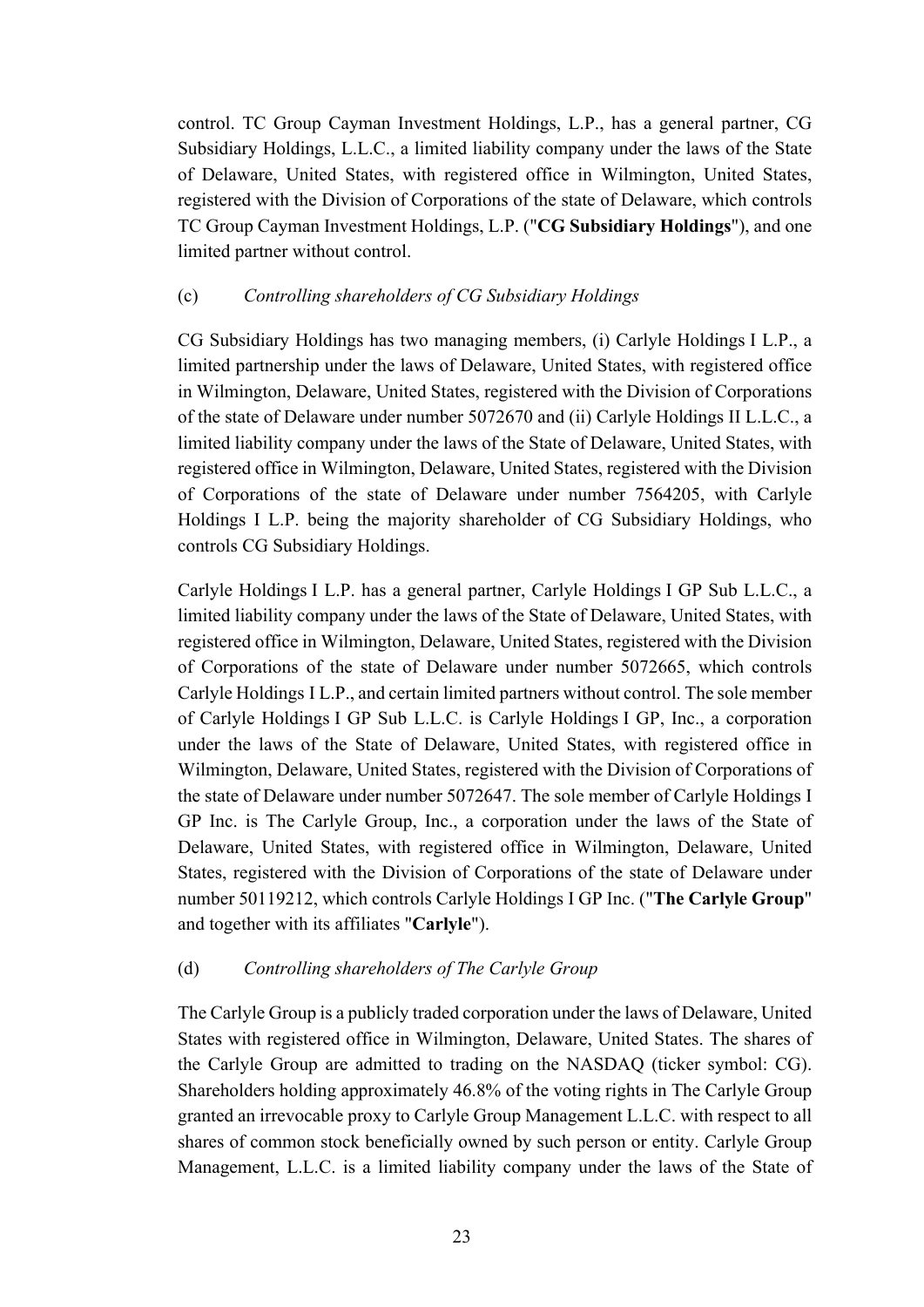Delaware, United States, with registered office in Wilmington, Delaware, United States. Carlyle Group Management L.L.C .is jointly controlled by the Carlyle founding partners Daniel A. D'Aniello, William E. Conway, Jr., and David M. Rubenstein (the "**Carlyle Partners**"), each of whom individually holds more than 20% of the shares and voting rights. The Carlyle Partners coordinate their activities – both in their function as shareholders and in their function as managing members of the two companies. The other shareholders of the Carlyle management hold less than 40% of the shares in Carlyle Group Management L.L.C. and neither minority shareholder can exercise a controlling influence on the company alone or jointly with others. The business address of each of the Carlyle Partners is: c/o Carlyle Investment Management, LLC, 1001 Pennsylvania Avenue NW, Suite 220 South, Washington DC 20001, United States of America.

#### <span id="page-23-0"></span>**6.3 Information about Carlyle**

Carlyle was founded in 1987 in Washington, D.C., United States, and is one of the world's leading global investment firms with operations in 19 countries on five continents. Carlyle has 27 offices, inter alia, in Amsterdam, Barcelona, Beijing, Dubai, Dublin, Hong Kong, Jakarta, Lima, London, Los Angeles, Luxembourg, Menlo Park, Miami, Milan, Mumbai, Munich, New York, Paris, San Francisco, Sao Paulo, Seoul, Shanghai, Singapore, Sydney, Tokyo and Washington with a team of nearly 1800 professionals. Carlyle uses its global network, deep industry knowledge, executive operations group and portfolio intelligence to create and execute a customized value creation plan for each of its corporate private equity and real asset investments. Carlyle manages assets in excess of approximately USD 276 billion as of 30 June 2021, distributed across 415 active investment vehicles. The funds advised by Carlyle are represented worldwide and invest in a variety of asset classes, with a sector focus on aerospace, consumer and retail, energy and power, financial services, healthcare, industrial, real estate, technology and business services, telecommunications and media as well as transportation.

#### <span id="page-23-1"></span>**6.4 Persons acting jointly with the Bidder**

The entities and individuals set forth in Annex 2 are persons acting jointly with the Bidder within the meaning of Section 2 para. 5 WpÜG at the time of the publication of the Offer Document. The entities and individuals set forth in Part 1 of Annex 2 are the Bidder Parent Shareholders. The entities set forth in Part 2 of Annex 2 are (indirect) subsidiaries of The Carlyle Group, which, in each case, are entities which do not control the Bidder. None of the entities listed in Part 2 of Annex 2 actually co-ordinate their conduct with the Bidder, directly or indirectly, with regard to the acquisition of Target Shares or with regard to the exercise of voting rights resulting from Target Shares on the basis of an agreement or in any other manner within the meaning of Section 2 para. 5 sentence 1 WpÜG.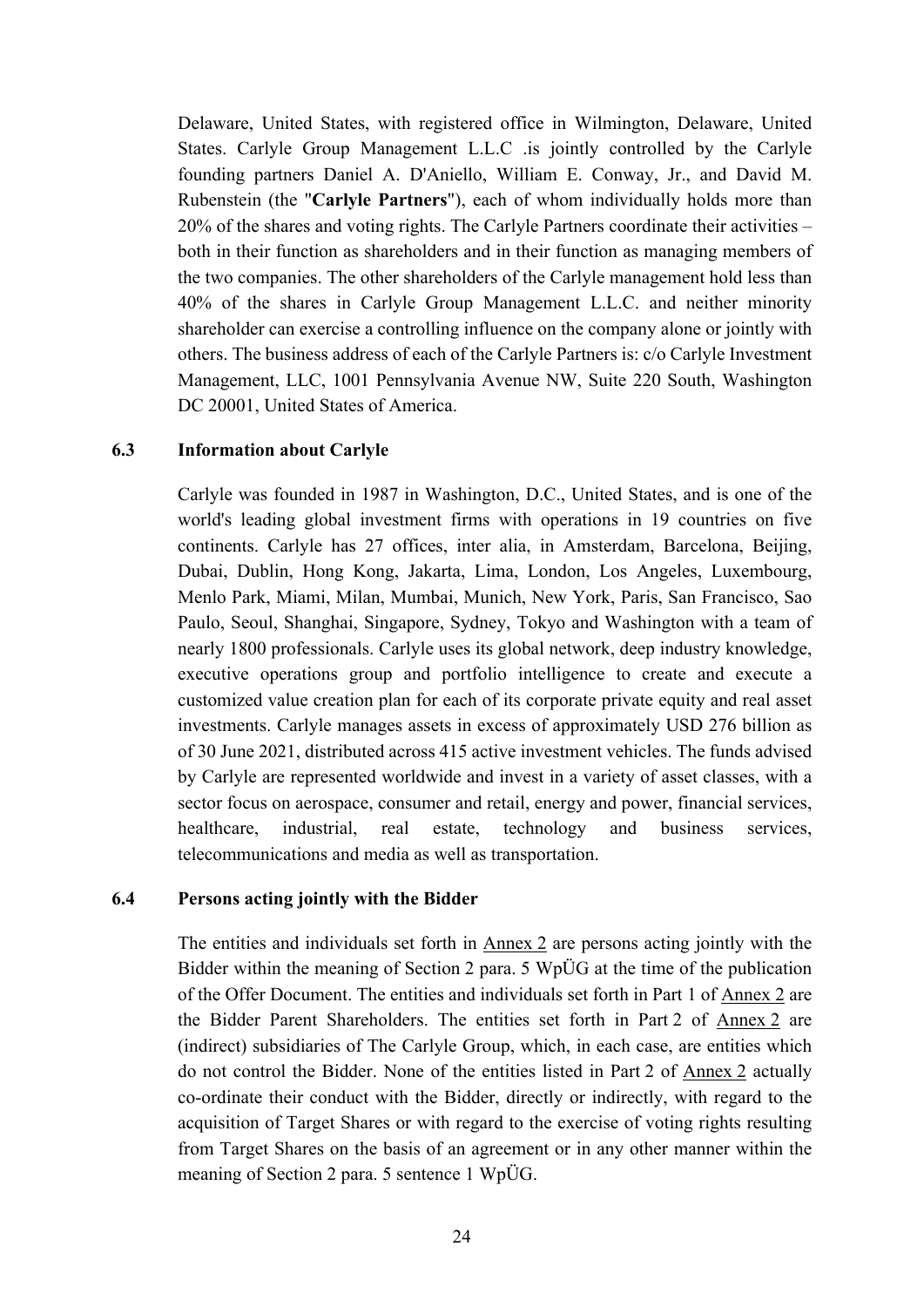Apart from that, there are no other persons acting jointly with the Bidder within the meaning of Section 2 para. 5 WpÜG.

# <span id="page-24-0"></span>**6.5 Target Shares currently held by the Bidder or by persons acting jointly with the Bidder and their subsidiaries; attribution of voting rights**

At the time of the publication of the Offer Document, neither the Bidder nor persons acting jointly with the Bidder within the meaning of Section 2 para. 5 WpÜG nor their subsidiaries hold Target Shares or voting rights based on Target Shares, and no voting rights based on Target Shares are attributable to them pursuant to Section 30 WpÜG.

The Bidder has concluded Irrevocable Undertakings (as defined in Section [6.7](#page-24-2) of the Offer Document) regarding 6,391,985 Target Shares and additional 1,147,202 Converted Shares (as defined in Section [7.2](#page-28-0) of the Offer Document), which will be issued in case of a conversion of 33,269 Convertible Bonds 2021/2022 as further described in Section [7.2](#page-28-0) of the Offer Document, and thus holds financial instruments within the meaning of Section 38 para. 1 sentence 1 no. 2 of the German Securities Trading Act (*Wertpapierhandelsgesetz, WpHG*) regarding 63.14% of the Target's share capital and voting rights (without taking into account the 1,147,202 Converted Shares, that will be issued after conversion and tendered into the Offer) as at the time of the publication of the Offer Document. These instruments are also indirectly held by the Bidder Parent Shareholders.

Apart from the foregoing, none of the Bidder, persons acting jointly with the Bidder within the meaning of Section 2 para. 5 WpÜG or their subsidiaries hold, directly or indirectly, financial instruments or voting rights in relation to the Target to be disclosed pursuant to Section 38 or Section 39 WpHG.

# <span id="page-24-1"></span>**6.6 Information about securities acquisitions**

During the six-month period prior to 7 August 2021 (the day of the publication of the decision to launch the Offer) until the date of publication of the Offer Document, neither the Bidder nor persons acting jointly with the Bidder within the meaning of Section 2 para. 5 WpÜG nor their subsidiaries have acquired or entered into any agreement for the acquisition of Target Shares.

# <span id="page-24-2"></span>**6.7 Irrevocable Undertakings**

On 6 August 2021, the Bidder entered into several irrevocable undertakings for the acceptance of the Offer for an overall number of 6,391,985 Target Shares in total and, in addition, a total of 1,147,202 Converted Shares (as defined in Section [7.2](#page-28-0) of the Offer Document), which will be issued in case of a conversion of 33,269 Convertible Bonds 2021/2022 as described in Section [7.2](#page-28-0) of the Offer Document (*i.e.* approximately 63.14% of the Target's share capital and voting rights without taking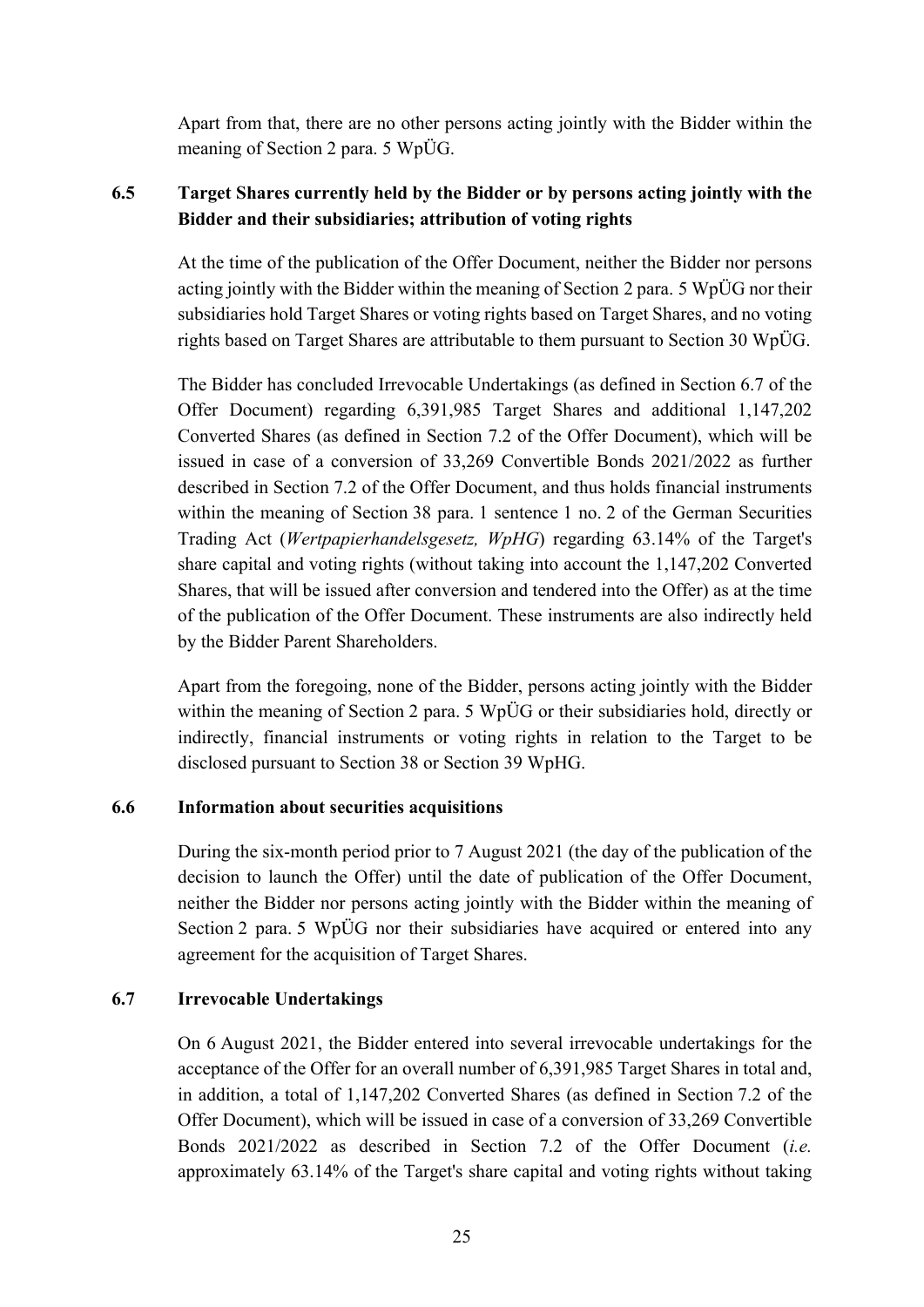into account the Converted Shares and approximately 69.03% of the Target's share capital and voting rights including the Converted Shares on a fully diluted basis as at the time of the publication of the Offer Document) (each, an "**Irrevocable Undertaking**" and collectively the "**Irrevocable Undertakings**").

In the Irrevocable Undertakings, the Target Shareholders have irrevocably undertaken to validly accept the Offer for their Target Shares no later than on the fifth day on which banks are open in Munich after the commencement of the Acceptance Period. Additionally, pursuant to the terms of the Irrevocable Undertakings, certain of the Target Shareholders which hold Convertible Bonds 2021/2022 have undertaken to exercise their conversion right under the Convertible Bonds 2021/2022 (as further described in Section [7.2](#page-28-0) of the Offer Document) no later than on the fifth day on which banks are open in Munich after the commencement of the Acceptance Period and to tender their respective Converted Shares (as defined in Section [7.2](#page-28-0) of the Offer Document). The Irrevocable Undertakings relate to 33,269 Convertible Bonds 2021/2022 which can be converted into 1,147,202 Converted Shares pursuant to the terms of the Convertible Bonds 2021/2022 (as further described below in Section [7.2](#page-28-0) of the Offer Document). At the time of the publication of the Offer Document, the Irrevocable Undertakings relate to a total of 69.03% of the Target's share capital and voting rights on a fully diluted basis.

| <b>Target Shareholder</b>                                                                                              | <b>Target Shares</b><br>owned by<br><b>Target</b><br><b>Shareholder</b> | <b>Convertible</b><br><b>Bonds</b><br>2021/2022<br>owned by<br><b>Target</b><br><b>Shareholder</b> | Converted<br><b>Shares to be</b><br>owned by<br><b>Target</b><br><b>Shareholder</b><br>upon<br>Conversion | <b>Total number of</b><br><b>Target Shares</b><br>(after<br>Conversion) /<br>Approx. %<br>(fully diluted) |
|------------------------------------------------------------------------------------------------------------------------|-------------------------------------------------------------------------|----------------------------------------------------------------------------------------------------|-----------------------------------------------------------------------------------------------------------|-----------------------------------------------------------------------------------------------------------|
| Active Ownership SICAV-FIS<br><b>SCS</b>                                                                               | 720,923                                                                 | 12,046                                                                                             | 415,378                                                                                                   | 1,136,301/<br>10.4%                                                                                       |
| Axxion S.A. (acting on behalf<br>of Frankfurter Aktienfonds für<br>Frankfurter<br>Stiftungen<br>und<br>Stiftungsfonds) | 799,500                                                                 | 5,418                                                                                              | 186,827                                                                                                   | 986,327 / 9.03%                                                                                           |
| BayernInvest<br>Kapitalverwaltungsgesellschaft<br>mbH                                                                  | 442,744                                                                 | 862                                                                                                | 29,724                                                                                                    | 472,468 / 4.33%                                                                                           |
| Elrena GmbH                                                                                                            | 272,475                                                                 | --                                                                                                 |                                                                                                           | 272,475 / 2.49%                                                                                           |
| Gerlin N.V.                                                                                                            | 596,245                                                                 |                                                                                                    |                                                                                                           | 596,245 / 5.46%                                                                                           |
| Luxempart S.A.                                                                                                         | 1,305,836                                                               |                                                                                                    |                                                                                                           | 1,305,836 /<br>11.96%                                                                                     |
| Midlin N.V.                                                                                                            | 359,353                                                                 | --                                                                                                 |                                                                                                           | 359,353 / 3.29%                                                                                           |
| Monolith N.V.                                                                                                          | 205,872                                                                 | 2,056                                                                                              | 70,896                                                                                                    | 276,768 / 2.53%                                                                                           |

Irrevocable Undertakings were concluded with the following Target Shareholders: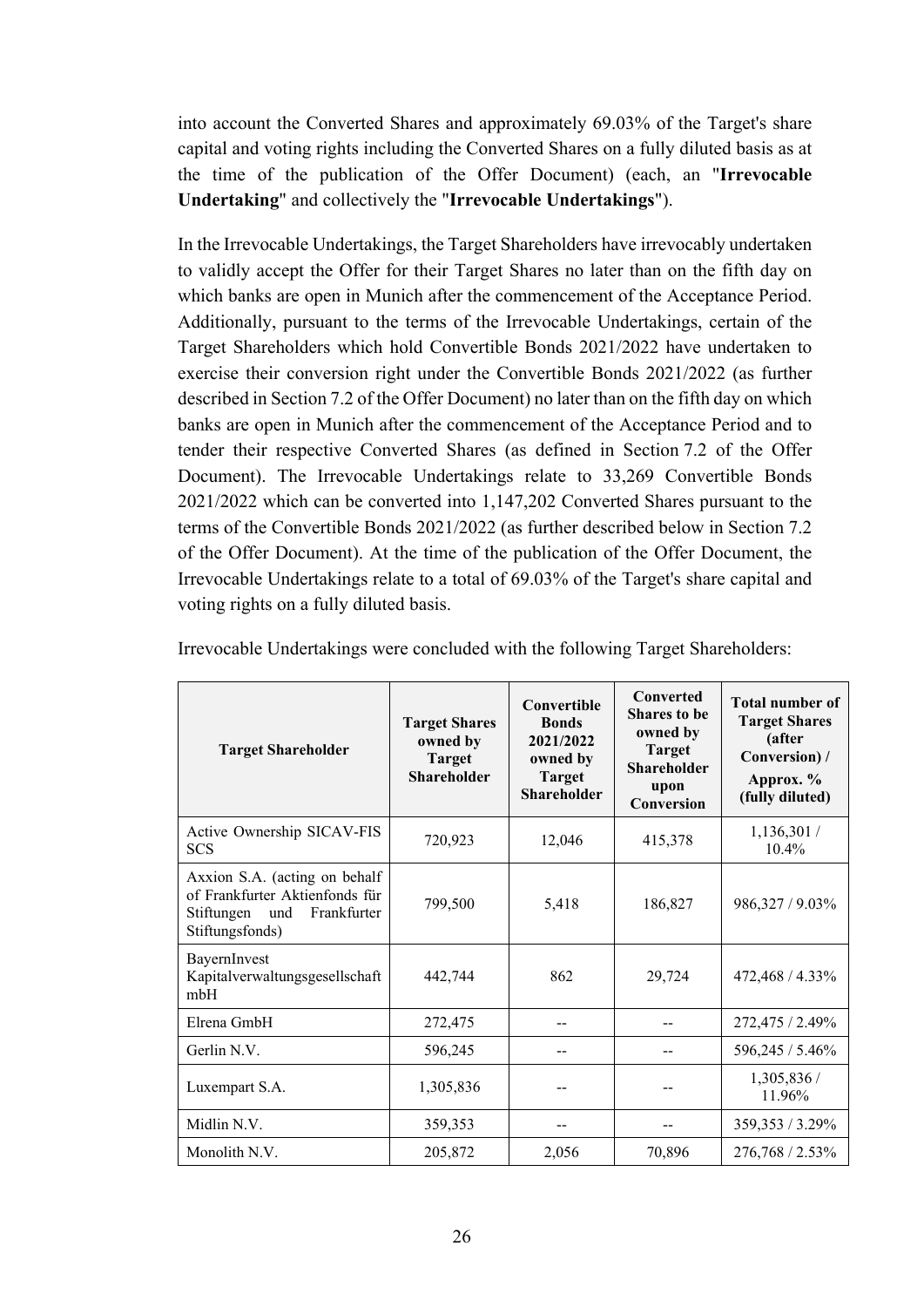| <b>Target Shareholder</b>                                                                                             | <b>Target Shares</b><br>owned by<br><b>Target</b><br><b>Shareholder</b> | Convertible<br><b>Bonds</b><br>2021/2022<br>owned by<br><b>Target</b><br><b>Shareholder</b> | <b>Converted</b><br><b>Shares to be</b><br>owned by<br><b>Target</b><br><b>Shareholder</b><br>upon<br>Conversion | <b>Total number of</b><br><b>Target Shares</b><br>(after<br>Conversion) /<br>Approx. %<br>(fully diluted) |
|-----------------------------------------------------------------------------------------------------------------------|-------------------------------------------------------------------------|---------------------------------------------------------------------------------------------|------------------------------------------------------------------------------------------------------------------|-----------------------------------------------------------------------------------------------------------|
| Praude<br>Management<br>Asset<br>Limited                                                                              | 311,335                                                                 | 2,109                                                                                       | 72,724                                                                                                           | 384,059 / 3.52%                                                                                           |
| Universal-Investment<br><b>GmbH</b><br>of the<br>(acting for account<br>investment<br>fund<br>ProfitlichSchmidlin UI) | 250,827                                                                 | 1,815                                                                                       | 62,586                                                                                                           | 313,413 / 2.87%                                                                                           |
| Shareholder<br>Value<br>Beteiligungen AG                                                                              | 200,000                                                                 | 6,732                                                                                       | 232,137                                                                                                          | 432,137 / 3.96%                                                                                           |
| Shareholder Value Stiftung                                                                                            | 66,154                                                                  | 2,231                                                                                       | 76,930                                                                                                           | 143,084 / 1.31%                                                                                           |
| Zimmermann family                                                                                                     | 860,721                                                                 |                                                                                             |                                                                                                                  | 860,721/7.88%                                                                                             |
| <b>Total</b>                                                                                                          | 6,391,985                                                               | 33,269                                                                                      | 1,147,202                                                                                                        | 7,539,187 /<br>69.03%                                                                                     |

Apart from the Irrevocable Undertakings, neither the Bidder nor persons acting jointly with the Bidder within the meaning of Section 2 para. 5 WpÜG nor its or their subsidiaries have entered into any agreements with third parties according to which such parties have agreed to accept the Offer for Target Shares held or acquired by them or to sell Target Shares to the Bidder. However, the Bidder reserves the right to enter into further comparable agreements and/or undertakings with other Target Shareholders after the publication of the Offer Document.

#### <span id="page-26-0"></span>**6.8 Potential agreements regarding syndication after settlement of the Offer**

In connection with the negotiation of the Irrevocable Undertakings, the Bidder and certain Bidder Parent Shareholders have offered the Target Shareholders which are parties to the Irrevocable Undertakings to enter into a syndication agreement under which such Target Shareholders could syndicate a portion of their cash proceeds received from tendering their Target Shares and/or the Converted Shares (as defined in Section [7.2](#page-28-0) of the Offer Document) into the Offer pursuant to the Irrevocable Agreements with the Bidder Parent Shareholders after settlement of the Offer at a price corresponding to the Offer Price (and which falls, after deduction of transaction costs, significantly below the Offer Price), by way of a reinvestment in CEP Investment 17. The economic opportunities and risks of the reinvestment in CEP Investment 17 are limited by mutual put and call options, the exercise prices of which depend in each case on the business development of the Target and would significantly fall below the Offer Price in the event of an assumed exercise at the time of the publication of the Offer Document. At the time of the publication of the Offer Document, Active Ownership SICAV-FIS SCS has accepted the offer to enter into a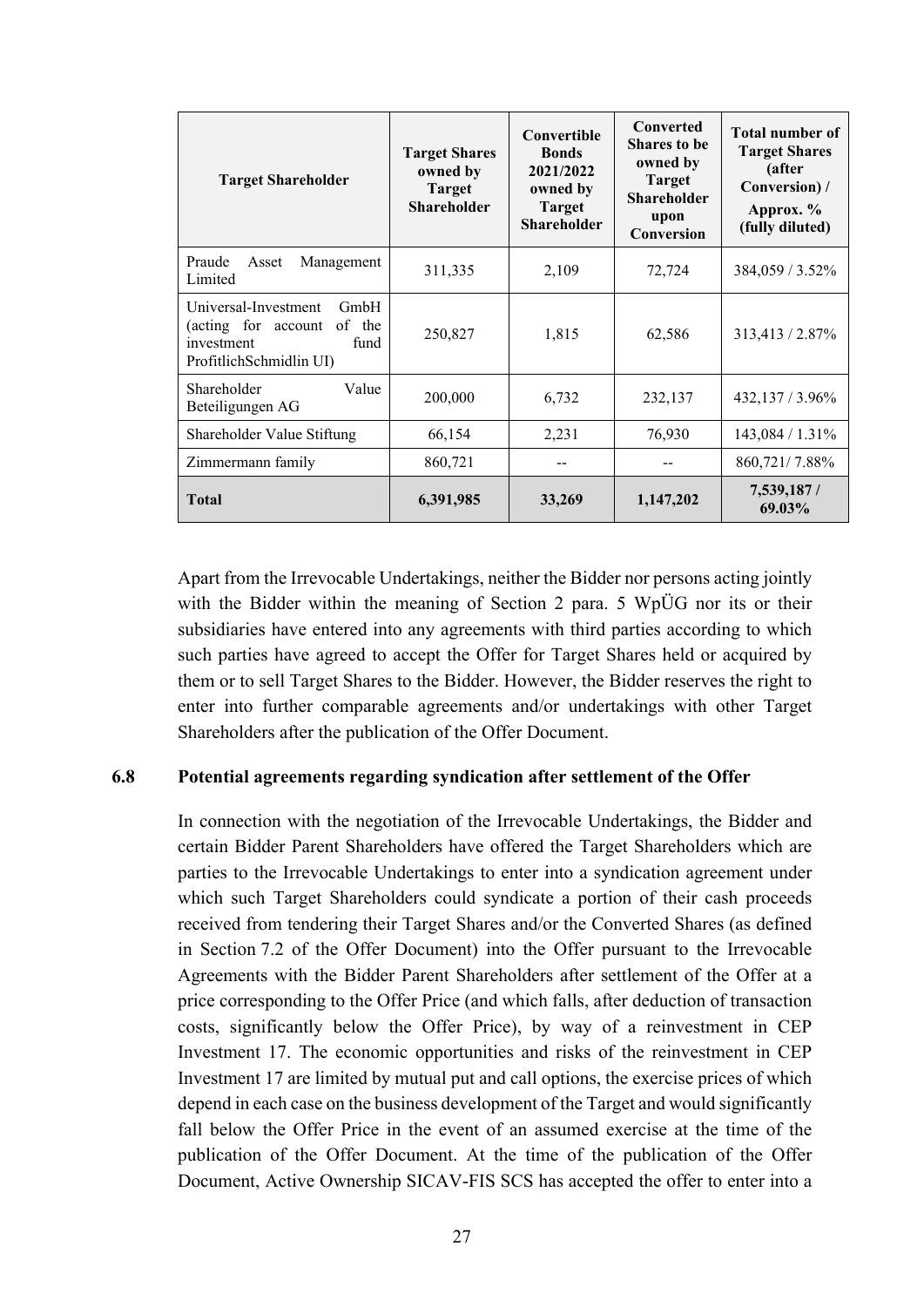syndication agreement. Shareholder Value Beteiligungen AG, Shareholder Value Stiftung and Gerlin N.V. have kept the option to enter into a syndication agreement.

# <span id="page-27-0"></span>**6.9 Possible future acquisitions of Target Shares**

The Bidder reserves the right, within the limits of applicable law, to directly or indirectly acquire Target Shares outside of the Offer, whether on or off the stock exchange.

To the extent such acquisitions would occur, however, information about them, including the number of, and the price for, the acquired Target Shares would be published according to the applicable statutory provisions, in particular Section 23 para. 2 WpÜG in conjunction with Section 14 para. 3 sentence 1 WpÜG, in the Federal Gazette (*Bundesanzeiger*) and on the internet at *https://www.voltage-offer.com*. Corresponding information would also be published by way of a non-binding English translation on the internet at *https://www.voltage-offer.com*.

# <span id="page-27-1"></span>**7 DESCRIPTION OF TARGET**

# <span id="page-27-2"></span>**7.1 Legal basis, capital and shareholder structure**

The Target is a stock corporation (*Aktiengesellschaft*) established under German law, with registered office in Munich, Germany, registered with the commercial register (*Handelsregister*) of the local court (*Amtsgericht*) of Munich under HRB 98668. The headquarter of the Target is located in Munich, Germany. The financial year of the Target is the calendar year.

At the time of the publication of the Offer Document, the share capital of the Target amounts to EUR 12,351,342.22 and is divided into 10,124,051 no-par value registered shares, each representing a proportionate amount of EUR 1.22 of the share capital of the Target. All shares carry the same rights and obligations. Each share entitles its holder to one vote. At the time of the publication of the Offer Document, the Target holds 7,645 treasury shares (*i.e.* approximately 0.08% of the Target's share capital) which do not carry voting and dividend rights. Therefore, the shares carrying full voting and dividend rights amount to 10,116,406 shares as at the time of the publication of the Offer Document (*i.e.* approximately 99.92% of the Target's share capital).

The Target Shares are admitted to trading on the regulated market (*Regulierter Markt*) with additional post-admission obligations (*Prime Standard*) of the Frankfurt Stock Exchange and on the regulated market (*Regulierter Markt*) of the Munich Stock Exchange under ISIN DE000A2NBTL2, and are also tradable via the Exchange Electronic Trading System ("**XETRA**") of Deutsche Börse AG, Frankfurt am Main,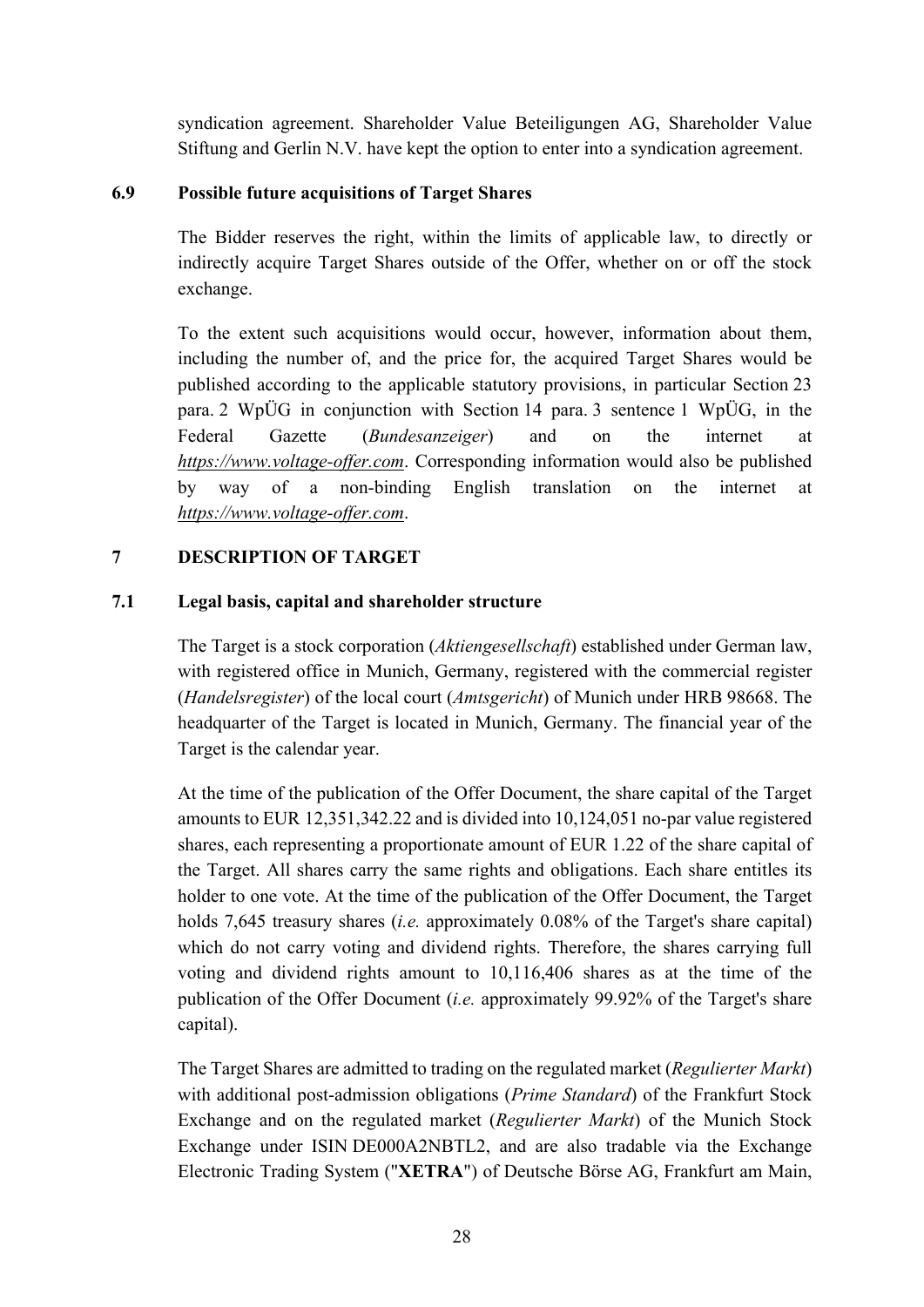Germany, Gettex, the electronic trading system of the Munich Stock Exchange and Quotrix, the electronic trading system of the Düsseldorf Stock Exchange. Additionally, the Target Shares are traded in the open market (*Freiverkehr*) of the stock exchanges of Berlin, Düsseldorf, Hamburg, Hanover and Stuttgart as well as via Tradegate Exchange and LS Exchange.

The voting rights notifications, which show the persons and institutions holding 3% or more of the voting rights in the Target, are published on the homepage of the Target under <https://ir.schaltbaugroup.com/websites/schaltbau/English/4400/ir-news.html>.

#### <span id="page-28-0"></span>**7.2 Contingent Capital and Convertible Bonds 2021/2022**

Pursuant to Section 5 para. 3 of the articles of association of the Target, the Target's share capital is conditionally increased by up to EUR 2,940,820.98 by the issuance of up to 2,410,509 new no-par-value registered shares (the "**Contingent Capital II**"). The Contingent Capital II exclusively serves the purpose of granting shares upon exercise of option or conversion rights or upon fulfilment of option or conversion obligations to the holders of the option bonds or convertible bonds issued on the basis of the authorization by the annual general meeting dated 14 June 2016. The new shares to be issued in connection with a conversion of the convertible bonds (the "**Converted Shares**") shall be issued at the option or conversion price (issue price) determined in accordance with the authorization dated 14 June 2016. The conditional capital increase will only be implemented to the extent that the holders of warrants from option bonds or convertible bonds issued or guaranteed by the Target or its direct or indirect majority-owned subsidiaries until 13 June 2021 based on the authorization dated 14 June 2016 (i) exercise their option or conversion rights, or (ii) fulfill their corresponding option or conversion obligations, or (iii) if the Target exercises a substitution right, and to the extent that other forms of fulfillment are not selected and the Target does not use treasury shares to fulfill these rights.

The management board of the Target resolved on 29 March 2021, with the consent of the supervisory board of the Target, to use partially the authorization dated 14 June 2016 and to offer a subordinated mandatory convertible bond with an aggregate principal amount of EUR 60,000,000.00, divided into 60,000 partial bonds in bearer form ranking *pari passu* among themselves, with a denomination of EUR 1,000.00 each (the "**Convertible Bonds 2021/2022**"). The Convertible Bonds 2021/2022 have a term until 30 September 2022, bear interest at an annual rate of 0.5% and provide for a mandatory conversion of the Convertible Bonds 2021/2022 into ordinary registered shares with no-par value (*auf den Namen lautende Stückaktien*) of the Target at maturity, to the extent the Convertible Bonds 2021/2022 have not previously been converted. The Convertible Bonds 2021/2022 will be convertible at an initial conversion price of EUR 29.00 per share, *i.e.* initially 34.4827 shares per Convertible Bond 2021/2022. The Convertible Bonds 2021/2022 have been issued on 23 April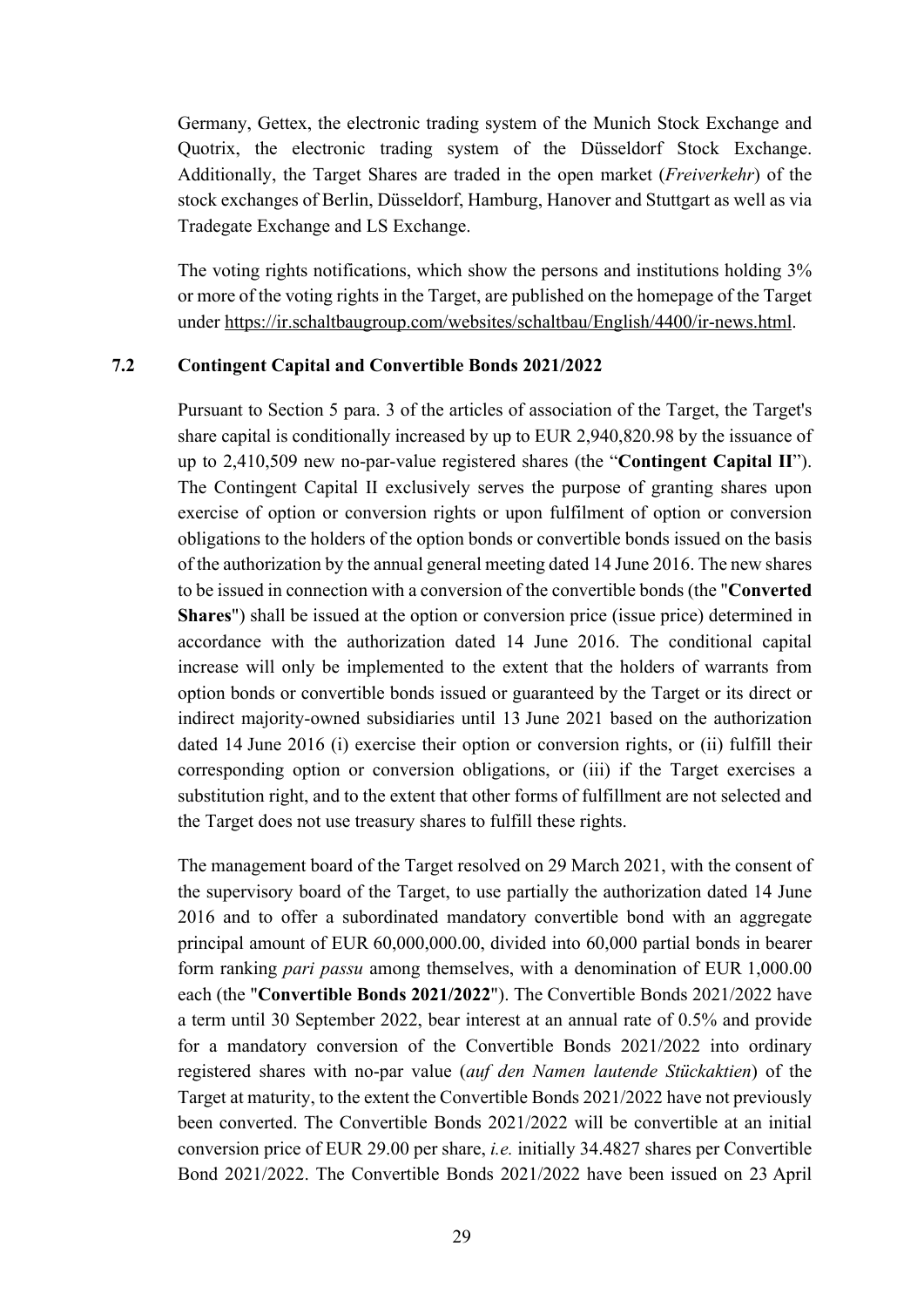2021 and are admitted to trading on the open market (*Freiverkehr*) of the Frankfurt Stock Exchange under ISIN DE000A3E5FV1.

Under the terms and conditions of the Convertible Bonds 2021/2022, the Target is obliged to inform the holders of the Convertible Bonds 2021/2022 of the Bidder's submission of the Offer. In accordance with the terms and conditions of the Convertible Bonds 2021/2022, the holders of the Convertible Bonds 2021/2022 may, during the period from (and including) the day on which notice of the Offer is given by the Target up to (and including) the last day of the Acceptance Period pursuant to Section 16 para. 1 WpÜG or the last day of the Additional Acceptance Period pursuant to Section 16 para. 2 WpÜG, demand the conversion into Target Shares by giving a conditional conversion notice or a conversion notice, whereas a conditional conversion notice can only be given up to (and including) the last day of the Acceptance Period pursuant to Section 16 para. 1 WpÜG. A conditional conversion notice will only become effective upon occurrence of an "acceptance event" (as defined in the terms and conditions of the Convertible Bonds 2021/2022 and as described below).

Pursuant to the terms and conditions of the Convertible Bonds 2021/2022, an "acceptance event" occurs in case of a voluntary takeover offer for shares of the Target if (i) after expiration of the initial acceptance period of the offer, the Bidder has published an announcement pursuant to Section 23 para. 1 no. 2 WpÜG according to which the Offer has been accepted at least for a number of shares which (together with shares already held by or attributable to the Bidder pursuant to the provisions of Section 30 WpÜG) corresponds to such number of voting shares in the Target as is necessary to provide control (i.e. 30% of the voting rights in the Target), and (ii) the Bidder has published an announcement according to which all offer conditions have been satisfied at the latest upon expiration of the initial acceptance period, except for (x) such offer conditions that have been validly waived and (y) such offer conditions the satisfaction of which may remain pending upon expiration of the initial acceptance period; provided, however, that an "acceptance event" cannot occur anymore if any offer condition cannot be fulfilled (already before or at the same time) any longer and the offer has thus failed.

Assuming an acceptance event will occur at the time of the publication of the results of the Offer pursuant to Section 23 para. 1 no. 2 WpÜG, which is expected to occur three Banking Days after the end of the Acceptance Period, i.e. on 27 September 2021, a full exercise of the outstanding conversion rights under the Convertible Bonds 2021/2022 would lead to the issue of up to 797,104 Converted Shares.

To the extent that Converted Shares are issued until expiration of the Additional Acceptance Period, the Bidder's Offer aimed at the purchase of all Target Shares also relates to these Converted Shares. Converted Shares may be tendered until expiration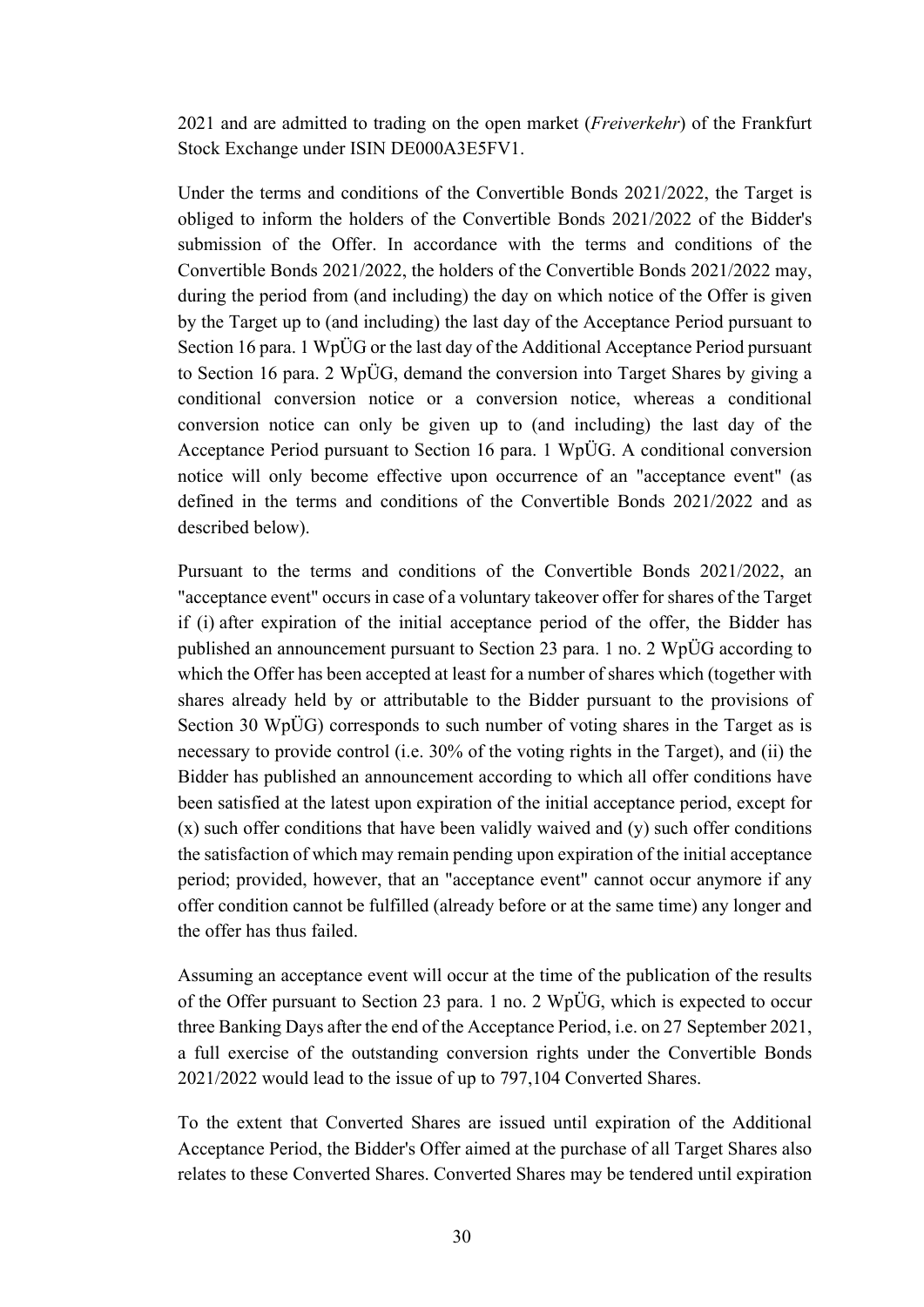of the Additional Acceptance Period (see also note to holders of Convertible Bonds 2021/2022 in Section [13.9](#page-52-0) of the Offer Document).

# <span id="page-30-0"></span>**7.3 Business activities of the Target Group**

The Target Group is primarily a supplier of products, systems and solutions to the railway industry. Moreover, with its components for direct current application, it is also opening up new business opportunities in the automotive and capital goods industries. Under the slogan "Safety and Availability through Electromechanical Systems", the Target Group leverages its technological expertise to explore market potential wherever direct current is used to generate, transmit or store electrical energy.

The Target Group has three strong brands (*Pintsch*, *Bode* and *Schaltbau*) and the Target Group's four business segments primarily address the following market areas: (i) manufacturing electrical equipment for rail infrastructure applications and stationary transportation technology (*Pintsch*), (ii) manufacturing door and boarding systems as well as internal fittings for rolling stock, buses and road vehicles (*Bode*), (iii) manufacturing of electromechanical components for rolling stock, industrial equipment and automotive applications (*Schaltbau*) and (iv) refurbishing rolling stock and installing high-performance charging infrastructures (*SBRS*). The Target Group is among the world's leading suppliers of smart door and boarding systems produced by Bode and electromechanical components produced by Schaltbau.

The Target Group operates four manufacturing plants in Germany and 14 internationally based production locations in Europe, America and Asia. The value creation structure of most Target product lines is defined by a pronounced level of vertical integration and a high volume of in-house production. When implementing projects, the Target makes extensive use of bought-in components and contractual services.

The Target Group generated revenue in the amount of EUR 502.3 million in the financial year 2020 (financial year 2019: 513.7 million). With the Target Group's approximately 30 sales and production locations in 15 countries, the Target Group employed 2,916 employees worldwide as of 31 December 2020 (31 December 2019: 2,863).

# <span id="page-30-1"></span>**7.4 Boards**

The management board of the Target consists of three members, namely Dr. Jürgen Brandes (CEO), Steffen Munz (CFO) and Volker Kregelin.

The supervisory board of the Target consists of six members, namely Stéphane Rambaud-Measson (Chairman), Prof. Dr. Thorsten Grenz, Florian Martin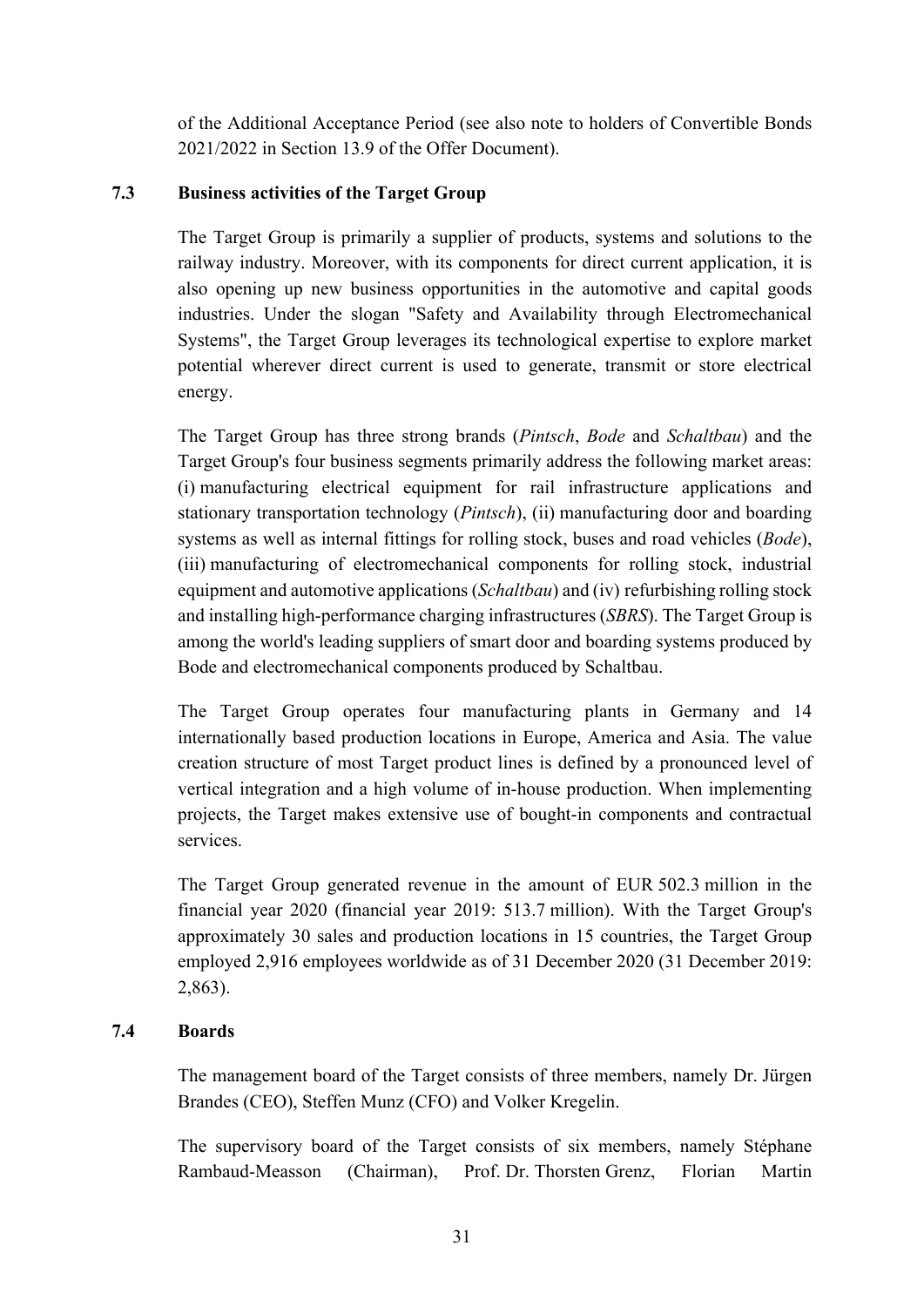Schuhbauer, Sebastian Reppegather, Achim Stey\* and Herbert Treutinger\* (\*employee representatives).

# <span id="page-31-0"></span>**7.5 Persons acting jointly with Target**

Based on the information available to the Bidder at the time of the publication of the Offer Document, the persons set forth in Annex 3 are subsidiaries of the Target and, therefore, are considered persons acting jointly with each other and with the Target pursuant to Section 2 para. 5 WpÜG. According to information available to the Bidder at the time of the publication of the Offer Document, there are no other persons that are considered persons acting jointly with the Target pursuant to Section 2 para. 5 WpÜG except for the entities set forth in Annex 3.

# <span id="page-31-1"></span>**7.6 Information on the statements of the management board and the supervisory board of Target**

According to Section 27 para. 1 WpÜG, the management board and the supervisory board of the Target are each required to issue a statement on the Offer and all amendments thereof. The management board and the supervisory board of the Target must publish this statement in each case without undue delay after the transmission of the Offer Document and any amendments by the Bidder pursuant to Section 14 para. 3 sentence 1 WpÜG.

# <span id="page-31-2"></span>**8 BACKGROUND OF THE OFFER**

# <span id="page-31-3"></span>**8.1 Economic and strategic background of the Transaction**

The Bidder's and the Bidder Parent Shareholders' economic and strategic rationale is to support the current business strategy of the Target, in particular to strengthen the market position of the Target as a supplier of products, systems and solutions to the railway and other industries. In addition, the Bidder intends to further raise the longterm sustained growth and the value of the Target.

The Bidder is convinced that the long-term growth strategy can best be achieved after a potential delisting of the Target Shares and thus in a private ownership setting without quarterly reporting obligations and the associated short-term quarterly focus of the public markets. In particular, in a private setting, the Target may compound growth by continuing to reinvest available capital and incremental capital back into the business instead of prioritizing profit and dividend expectations in the near future. Backed by a longer-term oriented and stable partnership-oriented majority shareholder, the management of the Target will also be able to better execute and accelerate on the Target's transformation and growth plan. In a private ownership setting, organic growth as well as strategic M&A may be funded with substantial additional financial resources to realize additional long-term growth.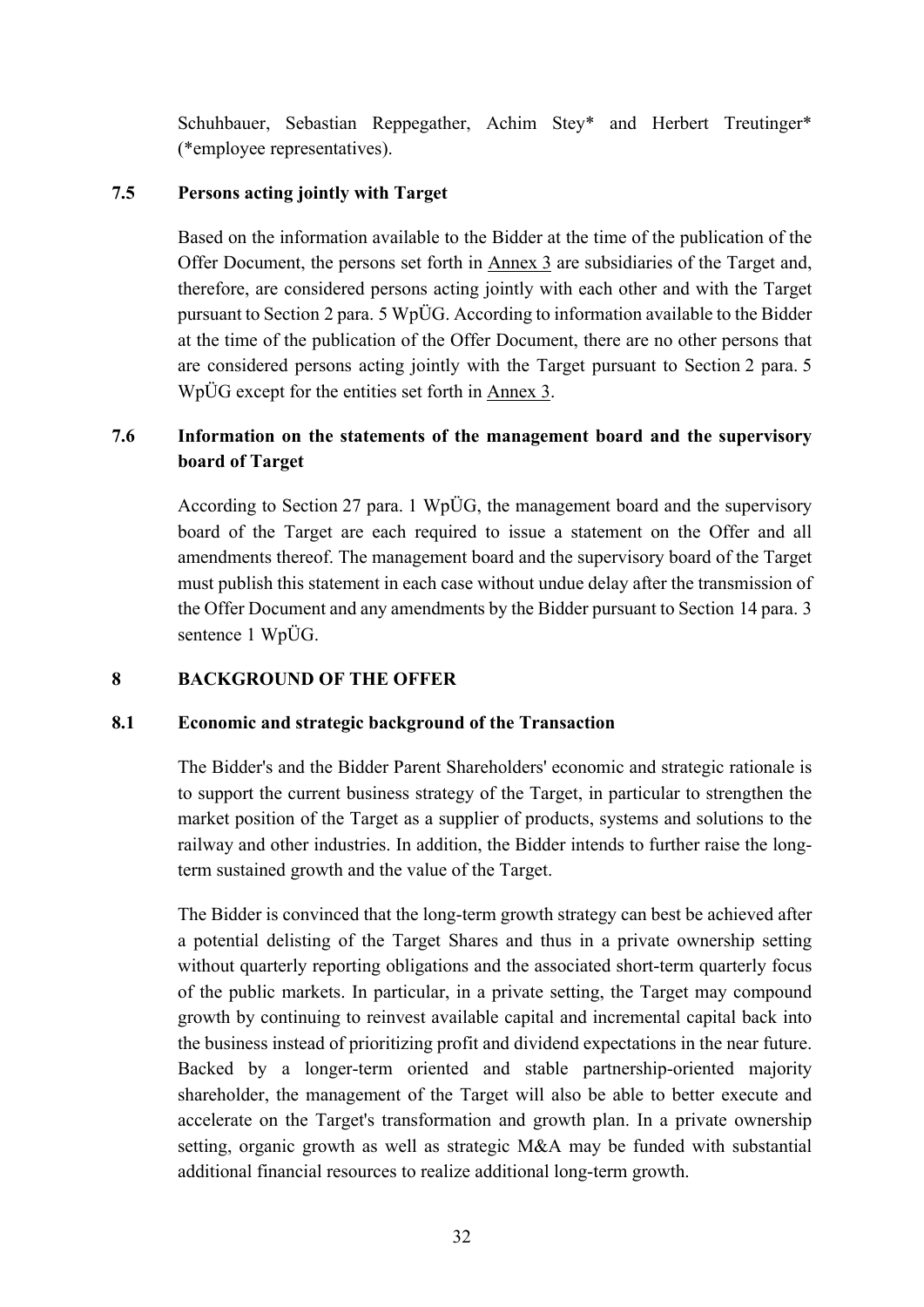The settlement of the Offer is not aimed at achieving operational synergies between the Bidder and the Target Group.

# <span id="page-32-0"></span>**8.2 Investment Agreement between Target and the Bidder**

Following the Due Diligence Review and extensive discussions between the Target on the one hand and the Bidder and the Bidder Parent Shareholders on the other hand, the Bidder submitted a legally binding offer for the conclusion of an investment agreement and a public tender offer for all outstanding Target Shares. After a thorough analysis of the pros and cons of such offer, the management board of the Target reached the conclusion that it is in the best interest of the Target as well as in the best interest of its shareholders and its other stakeholders to support the offer by the Bidder.

Consequently, the Bidder entered into an investment agreement with the Target and CEP Investment 17 as the Bidder's guarantor on 7 August 2021 (the "**Investment Agreement**") which stipulates the principal terms and conditions as well as the mutual intentions and understanding with regard to the future collaboration and strategy. The supervisory board of the Target approved the Investment Agreement prior to its execution on 7 August 2021. The material terms of the Investment Agreement can be summarized as follows:

# 8.2.1 Material terms of the Offer

In the Investment Agreement, the Bidder agreed to submit a voluntary public cash takeover offer to all Target Shareholders as set forth in Section [4](#page-17-0) of the Offer Document and the Offer Conditions as set forth in Section [12.1](#page-45-1) of the Offer Document.

# 8.2.2 Support of the Offer

The members of the management board of the Target have agreed, to the extent legally possible and subject to applicable law and their fiduciary duties, to reflect in the reasoned statement issued pursuant to Section 27 WpÜG that the management board welcomes and supports the Offer. Such support is subject to certain requirements agreed to in the Investment Agreement. In case a fully financed competing offer which, if taking into account all elements of the offer (including the offer price) provides for more beneficial terms than the Offer, has been provided to the Target's management board, the Target will have the right to terminate the Investment Agreement. The parties to the Investment Agreement have also agreed to cooperate with each other in all respects relating to the Offer, in particular with regard to obtaining the necessary merger control approvals and foreign investment control approval and the syndication of the External Financing (as defined in Section [14.2](#page-53-2) of the Offer Document).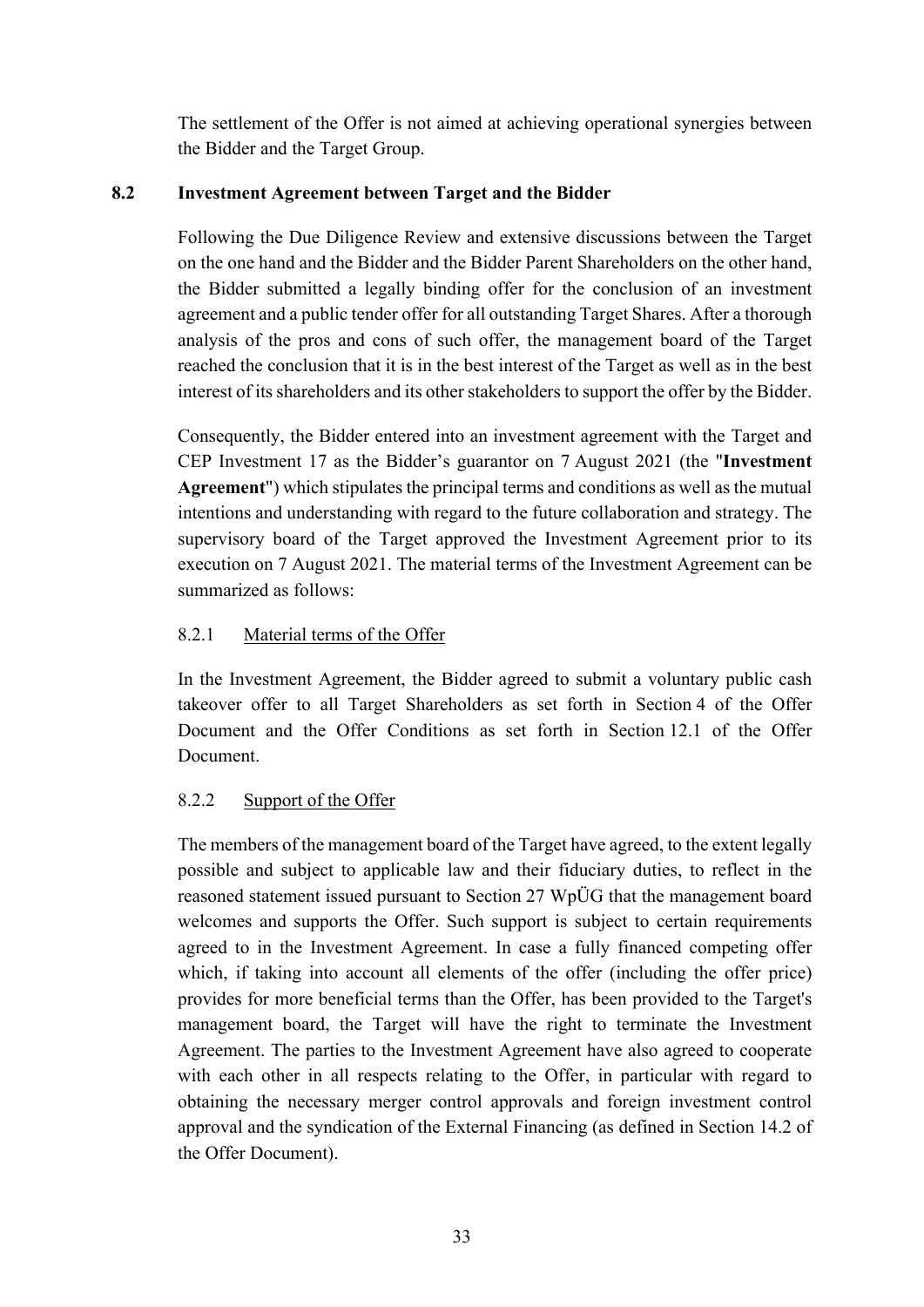### 8.2.3 Future cooperation

The parties to the Investment Agreement agreed on certain guiding principles, and the Investment Agreement contains certain intentions of the Bidder, in relation to the proposed cooperation between the Bidder and the Target. Please see Section [9](#page-33-0) of the Offer Document for further details on the Bidder's intentions as stipulated in the Investment Agreement.

### 8.2.4 Term of the Investment Agreement

The Investment Agreement has a fixed term of three years. In addition, the Investment Agreement provides each party with termination rights in certain defined circumstances.

# <span id="page-33-0"></span>**9 INTENTIONS OF THE BIDDER AND THE BIDDER PARENT SHAREHOLDERS**

The intentions described below are the shared intentions of the Bidder and the Bidder Parent Shareholders. These intentions refer to the date of the publication of the Offer Document. Neither the Bidder nor the Bidder Parent Shareholders have any intentions deviating from the intentions set forth in Sections [9.1](#page-33-1) to [9.6](#page-37-0) of the Offer Document. The intentions set forth in Sections [9.1](#page-33-1) to [9.4](#page-35-0) of the Offer Document have their legal basis in the Investment Agreement.

The Bidder acknowledges that the management board and the supervisory board of the Target are at any time free to take any decisions and carry out any measures in their own responsibility, even if this would contradict or would not be in line with the intentions of the Bidder set forth below in Sections [9.1](#page-33-1) to [9.4](#page-35-0) of the Offer Document, if and to the extent such decisions or measures are, according to the assessment of the management board and supervisory board of the Target in the best interest of the Target and its shareholders, employees and other stakeholders.

# <span id="page-33-1"></span>**9.1 Future business activity, assets and future obligations of Target**

The objective of the Offer is to raise the long-term sustainable value of the Target and the strengthening of Target Group's business as a leading supplier in the railway industry. The Bidder intends to add value to the Target Group by supporting the management board of the Target to successfully pursue its corporate strategy as already pursued and by supporting the management board in investing in growth strategies, i.e. by providing the necessary amount of capital.

The Bidder intends to provide the Target with access to its internal resources, including its experts in the industrial sector. Based on the Target's current key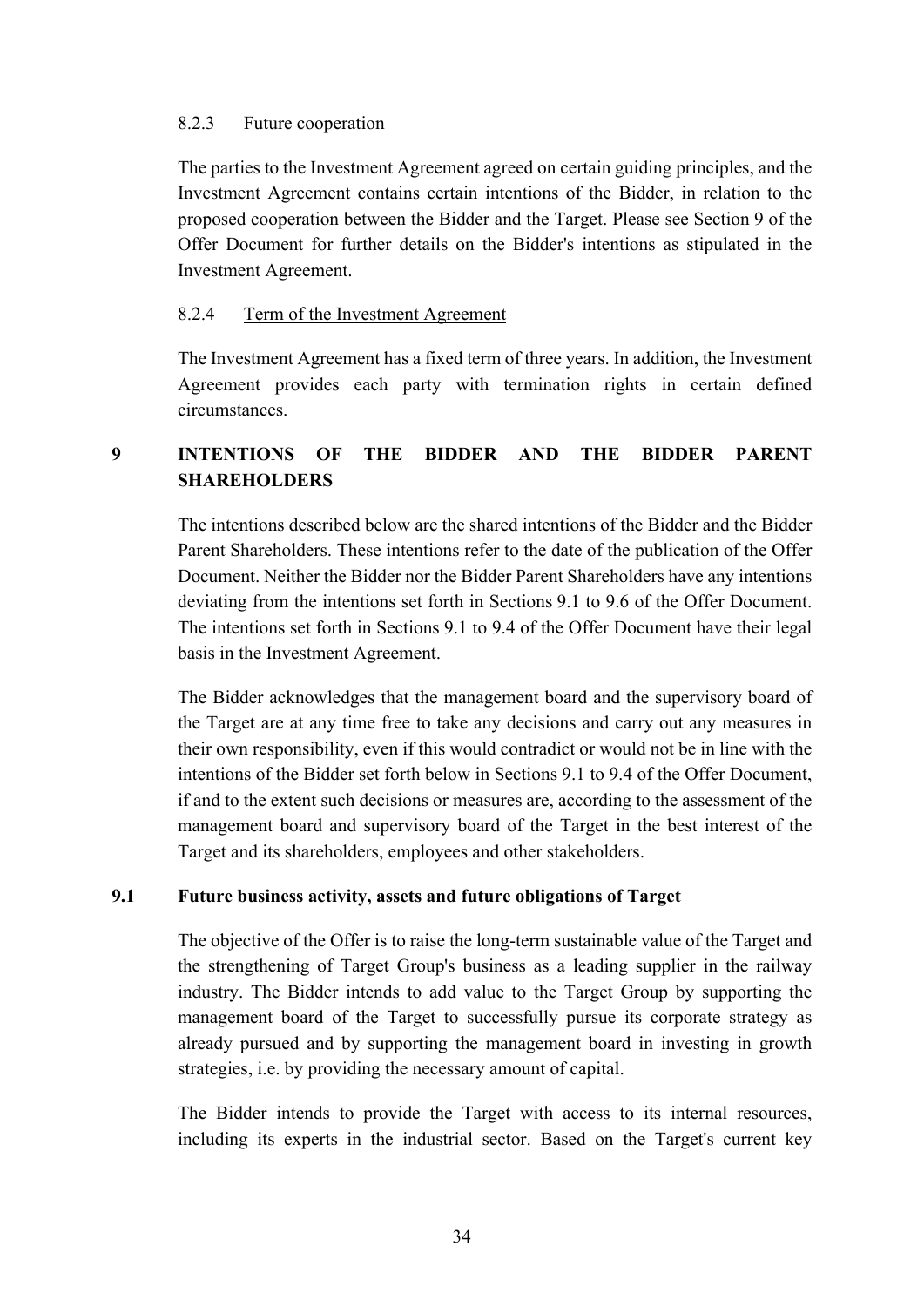performance indicators, the Bidder does not intend to cause the Target to pay out a dividend.

Until the conclusion of a domination and profit and loss transfer agreement, the Bidder intends not to cause the Target to implement any measure which would result in exceeding the maximum debt leverage of the Target in the amount exceeding five times the gross leverage to the last twelve month EBITDA ("**Leverage Cap**"). Gross leverage is defined as short-term and long-term interest-bearing debt and debt-like items, including, but not limited to, leasing liabilities, and unfunded pension obligations. The Leverage Cap is in particular intended to enable the management board and the Target to pursue and implement its business strategy.

The Bidder does not intend to cause the Target or any member of the Target Group to change its company name after settlement of the Offer and the Bidder intends to maintain the Target Group brands as independent brands.

The Bidder does not intend to change the structure of the Target Group with a holding company and several subsidiaries or to relocate the corporate seat of the Target.

The Bidder has no further intentions with respect to the Offer regarding the future assets and obligations of the Target.

# <span id="page-34-0"></span>**9.2 Registered office of the Target and location of material parts of the business**

The Bidder does not intend to cause the Target to close and/or relocate its corporate seat (*Satzungssitz*) and headquarters from Munich, Germany. The Bidder also does not intend to cause the Target to close and/or relocate the location of any of its important operations and assets (*wesentliche Unternehmensteile*). The Bidder has no further intentions with respect to the Offer regarding the registered office and the location of the Target or material parts of the business.

# <span id="page-34-1"></span>**9.3 Employees, employee representation and employment conditions**

The Bidder acknowledges that the skilled and dedicated workforce of the Target Group is the foundation for the future success of the Target, and acknowledges that the future development of the Target will also depend on the high competence and strong commitment of Target Group's workforce. The Bidder intends to engage in a constructive dialogue with all of Target Group's workforce constituencies and is willing to support the management board of the Target in maintaining and developing an attractive and competitive framework to retain an excellent global employee base and to continue efforts to attract and develop talents. In doing so, the Bidder is also committing to the sites of the Target and to safeguarding the jobs and sustainably enhancing their competitiveness.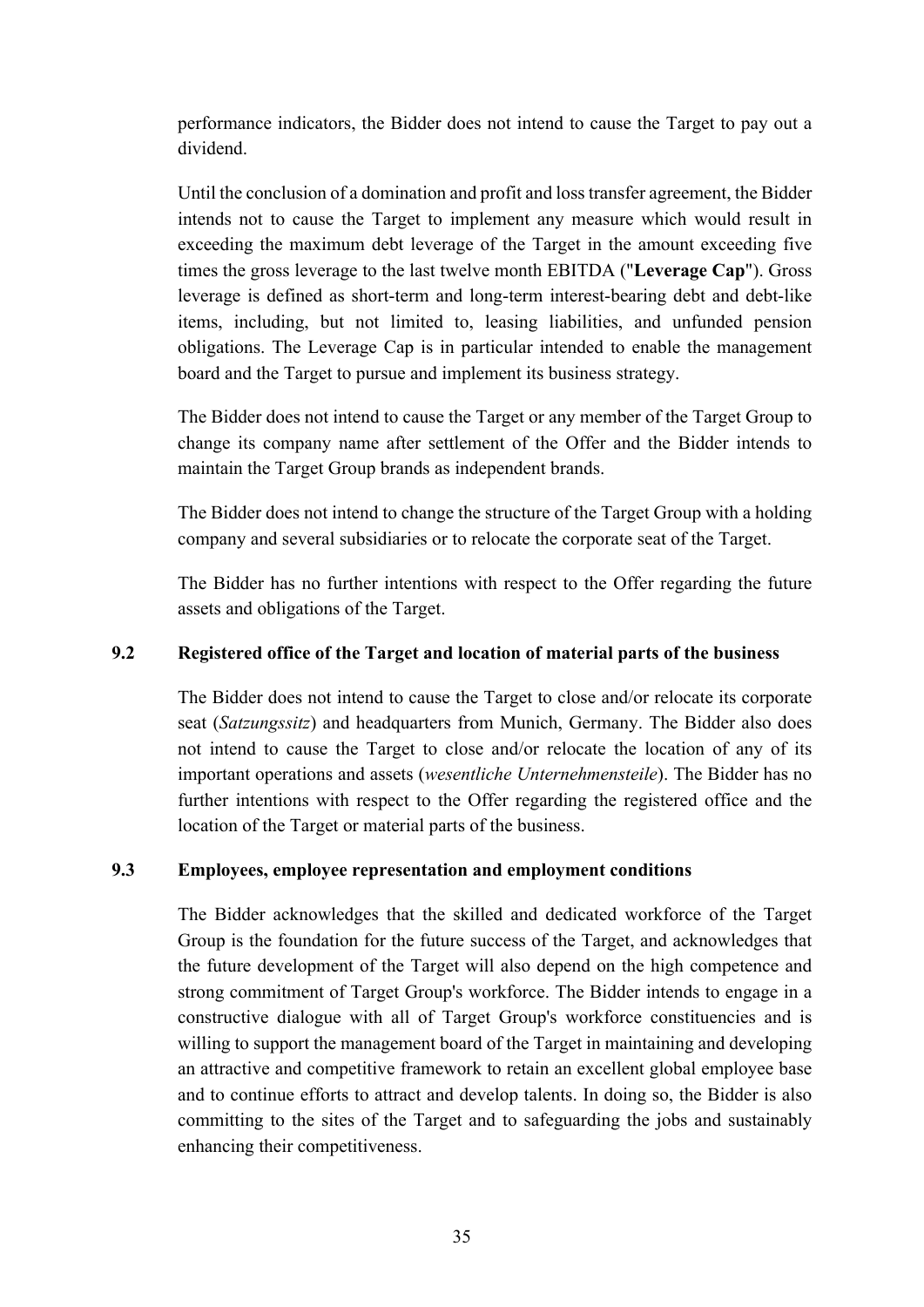The Bidder intends to maintain employment conditions and conditions in organizations of the employee representatives of the Target and the Target Group in the ordinary course of business materially consistent with past practice.

The Bidder does not intend to cause the Target to take or initiate any action aiming at the amendment or termination of existing shop agreements (*Betriebsvereinbarungen*), collective bargaining agreements (*Tarifverträge*) or similar agreements, in particular relating to work conditions of the employees of the Target Group.

The Bidder also does not intend to cause the Target to initiate any action aiming at a change of the employer's collective bargaining jurisdiction (*Tarifzuständigkeit auf Arbeitgeberseite*) or to not to cause the Target to take any action that would result in a change of the existing level of co-determination (*Unternehmensmitbestimmung*) in the Supervisory Board.

The Bidder further intends to respect the rights of the employees, works councils (*Betriebsräte*) and unions (*Gewerkschaften*) existing within, or with regards, to the Target and the Target Group.

The Bidder has no further intentions with respect to the Offer regarding employees, employee representation and employment conditions.

### <span id="page-35-0"></span>**9.4 Members of the management board and the supervisory board of Target**

The management board of the Target consists of three members. Upon publication of the Offer Document, the Bidder has full trust and confidence in the management board of the Target in its current composition and does not intend to change the composition of the management board of the Target or to initiate any action aiming at the removal of its members from office. The Bidder intends to support the management board of the Target in the implementation of its corporate strategy.

The supervisory board of the Target consists of six members, of which four are elected by the shareholders and two by the employees. The Bidder does not intend to change the size of the supervisory board of the Target, and acknowledges the rules of the One-Third Participation Act (*Drittelbeteiligungsgesetz, DrittelbG*). The Bidder intends to be represented in the supervisory board of the Target in a manner which appropriately reflects its shareholding following settlement of the Offer, but, at the same time, to keep at least one independent member within the meaning of the German Corporate Governance Code (*Deutscher Corporate Governance Kodex – GCGC*).

# <span id="page-35-1"></span>**9.5 Intended structural measures**

After settlement of the Offer and subject to having reached the required majority, the Bidder intends to take the following structural measures: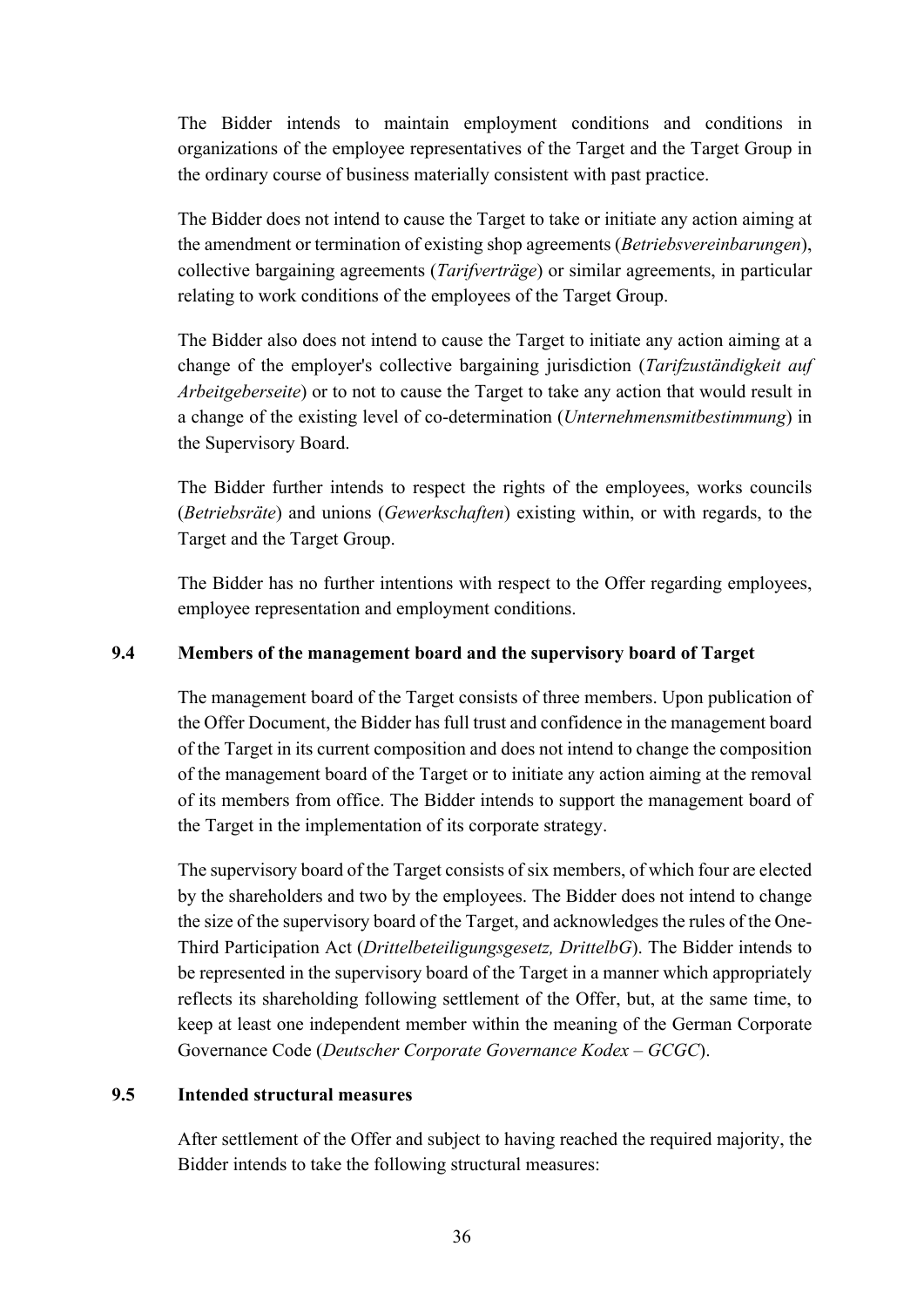- <span id="page-36-1"></span>(a) As announced on 9 August 2021, the Bidder intends to enter into a domination and profit and loss transfer agreement with the Target. Such domination and profit and loss transfer agreement would stipulate, *inter alia*, an obligation of the Bidder (i) to acquire the Target Shares of the outside Target Shareholders upon their request in exchange for reasonable cash compensation, and (ii) to pay to the outside Target Shareholders annually recurring payments (*Ausgleichszahlung*). The reasonableness of the amount of the cash compensation and the recurring payments to be paid can be examined in appraisal proceedings. The amount of the reasonable cash compensation could be equivalent to the Offer Price, but also be lower or higher.
- <span id="page-36-0"></span>(b) The Bidder intends to examine whether to demand transfer of the Target Shares according to Sections 327a et seqq. AktG (squeeze-out under stock corporation law) if at least 95% of the share capital of the Target belongs to the Bidder or one of its affiliated companies after settlement of the Offer and if the general meeting of the Target resolves to transfer the Target Shares of the remaining Target Shareholders to the main shareholder in exchange for granting a reasonable cash compensation.

If the Bidder holds at least 90% of the share capital of the Target after settlement of the Offer, the Bidder, following a change of its legal form into a stock corporation, intends to examine whether to demand transfer of the Target Shares held by the remaining Target Shareholders pursuant to Sections 62 para. 5 German Transformation Act (*Umwandlungsgesetz, UmwG*), 327a et seqq. AktG (squeeze-out under transformation law) in connection with a merger if the general meeting of the Target resolves to transfer the shares of the remaining Target Shareholders to the Bidder as main shareholder in exchange for granting a reasonable cash compensation.

The reasonableness of the amount of the cash compensation to be paid can be examined in appraisal proceedings. The amount of the reasonable cash compensation could be equal to the Offer Price, but also be lower or higher.

If the Bidder holds at least 95% of the share capital with voting power of the Target after the end of the Additional Acceptance Period, the Bidder would be entitled to submit an application under Section 39a WpÜG to transfer to it the remaining Target Shares in return for granting a reasonable cash compensation by court order (squeeze-out under takeover law). The Offer Price per Target Share that has been granted in the course of the Offer is considered reasonable compensation, if the Bidder, based on the Offer, has acquired Target Shares representing at least 90% of the share capital affected by the Offer. Target Shareholders who have not accepted the Offer are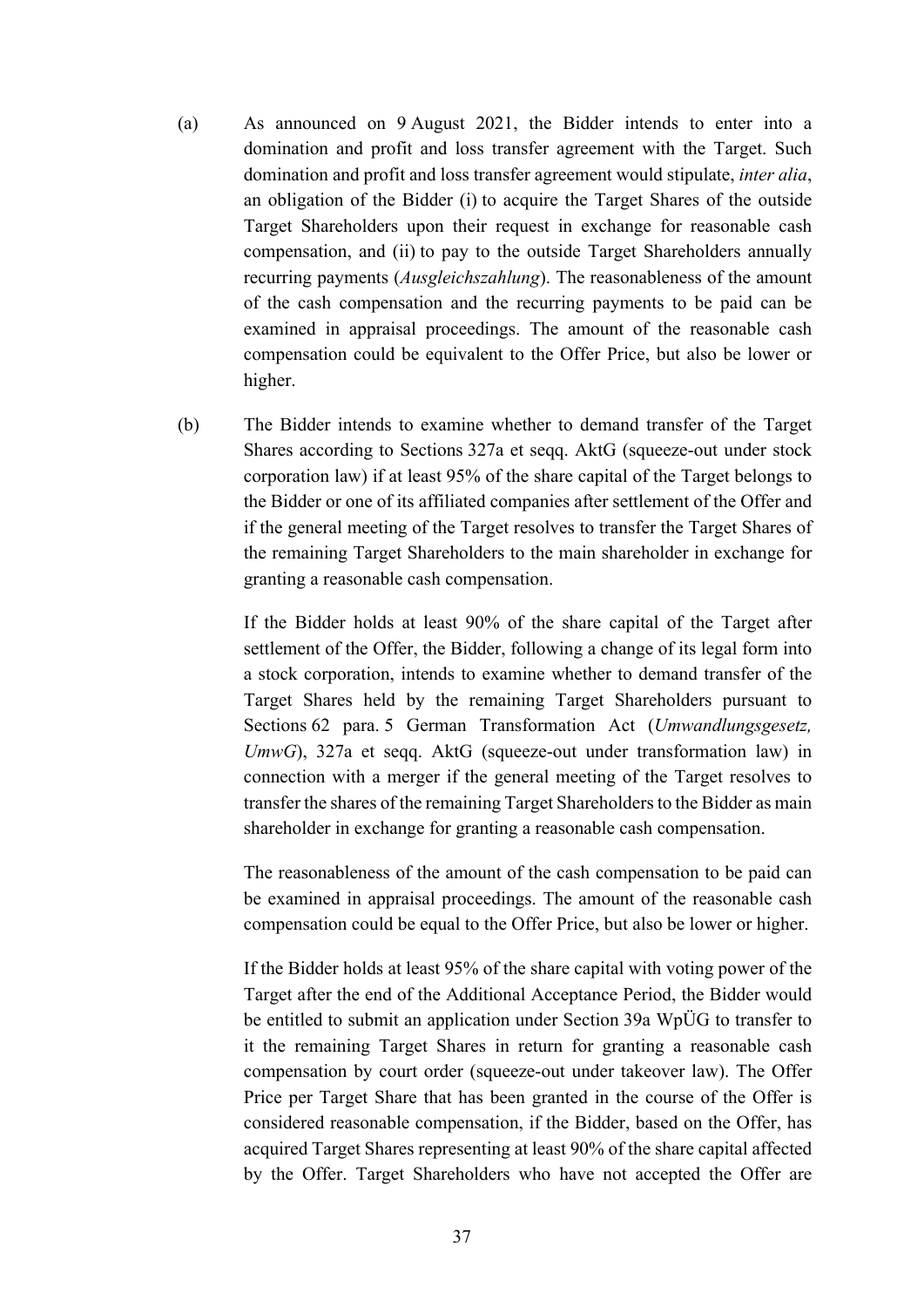entitled to a right to tender vis-à-vis the Bidder under Section 39c WpÜG in the event that the Bidder is entitled to submit an application under Section 39a WpÜG. The Bidder would publish the details of the technical execution of the put option in due time. Pursuant to Section 39a WpÜG, an application for implementation of a squeeze out under takeover law must be filed within three months after expiry of the Additional Acceptance Period.

Completion of any squeeze-out proceeding would automatically result in the delisting of the Target Shares from the stock exchange.

<span id="page-37-2"></span>(c) As set forth in Section [8.1](#page-31-0) of the Offer Document, the Bidder is convinced that a private ownership setting, without the frequent reporting obligations and short-term profit and dividend expectations of equity capital markets, is a much better setting for the Target than remaining a listed company. The Bidder therefore intends to implement, in coordination with the management board and the supervisory board of the Target, a withdrawal of the admission for trading of the Target Shares from all regulated markets (*Regulierte Märkte*) in accordance with the WpÜG and the German Stock Exchange Act (*Börsengesetz* – "**BörsG**") (delisting) or as a result of a squeeze-out, and to apply or propose to suspend inclusion in the open market segments (*Freiverkehr*) of the stock exchanges Berlin, Düsseldorf, Hamburg, Hanover and Stuttgart as well as Tradegate Exchange.

### **9.6 Intentions in relation to the Bidder and the Bidder Parent Shareholders**

Except for the expected effects on the assets, financial position and results of the Bidder set forth in Section 15 of the Offer Document, the Bidder and the Bidder Parent Shareholders have no intentions with respect to the Offer that could affect the registered offices or the location of material parts of the businesses, the business operations, the use of the assets or future obligations of the Bidder and the Bidder Parent Shareholders, the members of the boards of the Bidder and the Bidder Parent Shareholders, or the employees, their representation and the employment conditions of the Bidder and the Bidder Parent Shareholders.

#### <span id="page-37-1"></span>**10 EXPLANATION OF THE ADEQUACY OF THE OFFER PRICE**

#### <span id="page-37-0"></span>**10.1 Minimum offer price**

A minimum consideration is to be offered to the Target Shareholders for their Target Shares pursuant Section 31 paras. 1 and 7 WpÜG in conjunction with Sections 4 and 5 of the WpÜG-Offer Regulation. The minimum consideration for the Target Shares is the higher of the following amounts: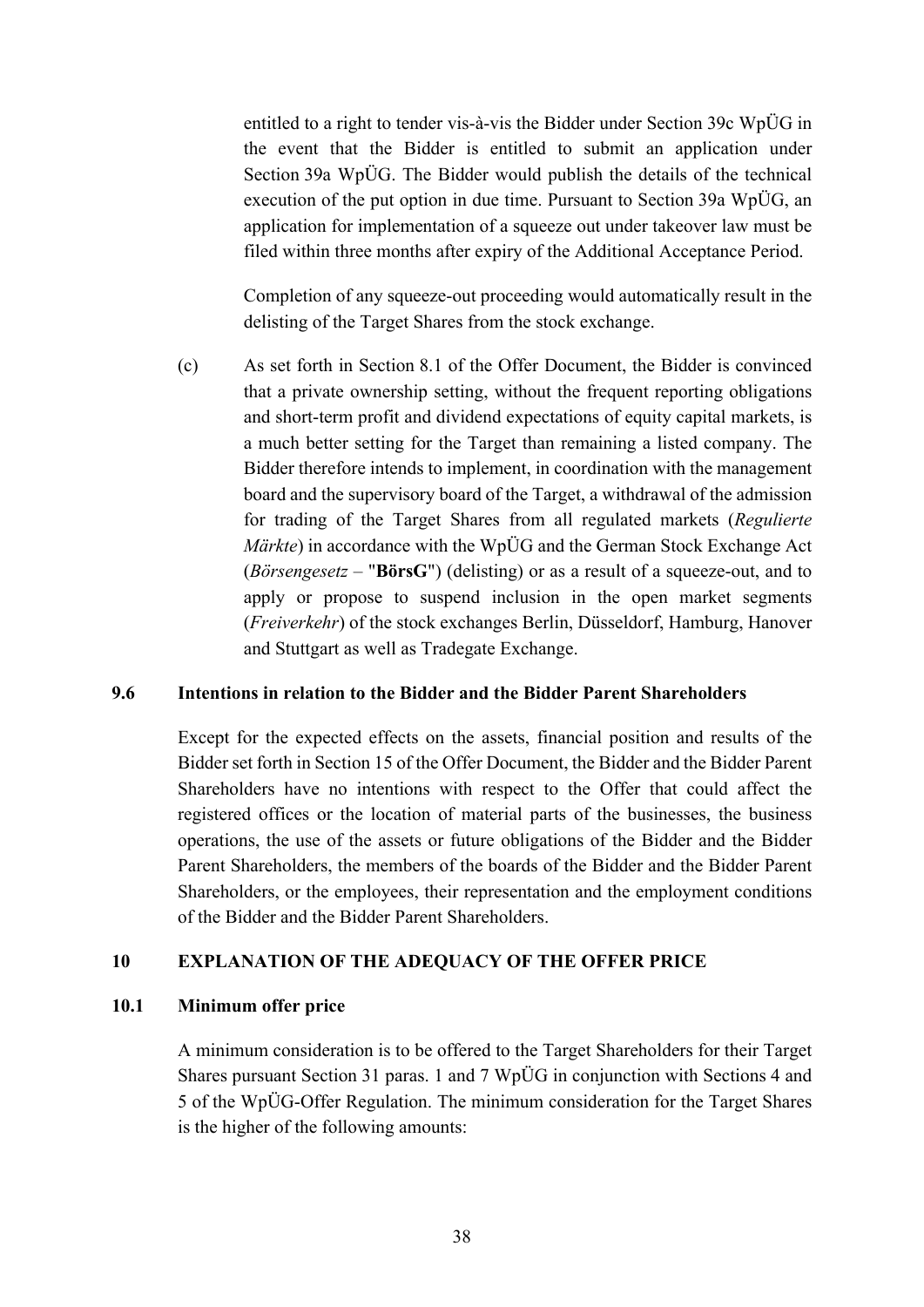- (a) Pursuant to Section 5 of the WpÜG-Offer Regulation, in case of a voluntary public takeover offer pursuant to Sections 29 et seqq. WpÜG, the consideration must be at least equal to the volume-weighted average domestic stock exchange price of the Target Shares during the last three months prior to the publication of the decision to launch the Offer pursuant to Section 10 para. 1 sentence 1 WpÜG. BaFin notified the Bidder by letter dated 16 August 2021 that the weighted three-month average price up to and including 6 August 2021, the day prior to which the Bidder published its decision to launch the Offer, equals EUR 37.19 per Target Share.
- (b) Pursuant to Section 4 of the WpÜG-Offer Regulation, in case of a voluntary public takeover offer pursuant to Sections 29 et seqq. WpÜG, the consideration must be at least equal to the highest consideration provided or agreed for the acquisition of Target Shares by the Bidder, a person acting jointly with the Bidder within the meaning of Section 2 para. 5 WpÜG or their subsidiaries within the last six months prior to the publication of the Offer Document pursuant to Section 14 para. 2 sentence 1 WpÜG. Neither the Bidder, nor any persons acting jointly with the Bidder within the meaning of Section 2 para. 5 WpÜG nor its or their subsidiaries have acquired any Target Shares and have not entered into agreements for such acquisitions during said six-months period.

Therefore, in accordance with Section 31 paras. 1 and 7 WpÜG, in conjunction with Sections 4 and 5 WpÜG-Offer Regulation, the minimum offer price per Target Share amounts to EUR 37.19. The Offer Price of EUR 53.50 therefore exceeds the minimum offer price.

#### <span id="page-38-0"></span>**10.2 Economic adequacy of the Offer Price**

In addition to the minimum offer price set forth in Section [10.1](#page-37-0) of the Offer Document, the Bidder considered further aspects for the determination of the Offer Price as set forth in Sections [10.2.1](#page-39-0) to [10.2.4](#page-41-0) of the Offer Document, which evidence in the view of the Bidder that the Offer Price is adequate and offers a highly attractive consideration for the Target Shareholders. Such aspects include (i) historical stock exchange prices of the Target Shares, (ii) target price expectations set by research analysts, as well as (iii) consideration of the Offer Price in light of a preliminary valuation of the Target based on the methodological principles of the Standard "Principles for the Performance of Business Valuation" released by the German Institute of Public Auditors (*Institut der Wirtschaftsprüfer e.V.,* "**IDW**") in the amended version of the IDW Standard released on 2 April 2008 (IDW S 1 i.d.F. 2008) ("**IDW S1**").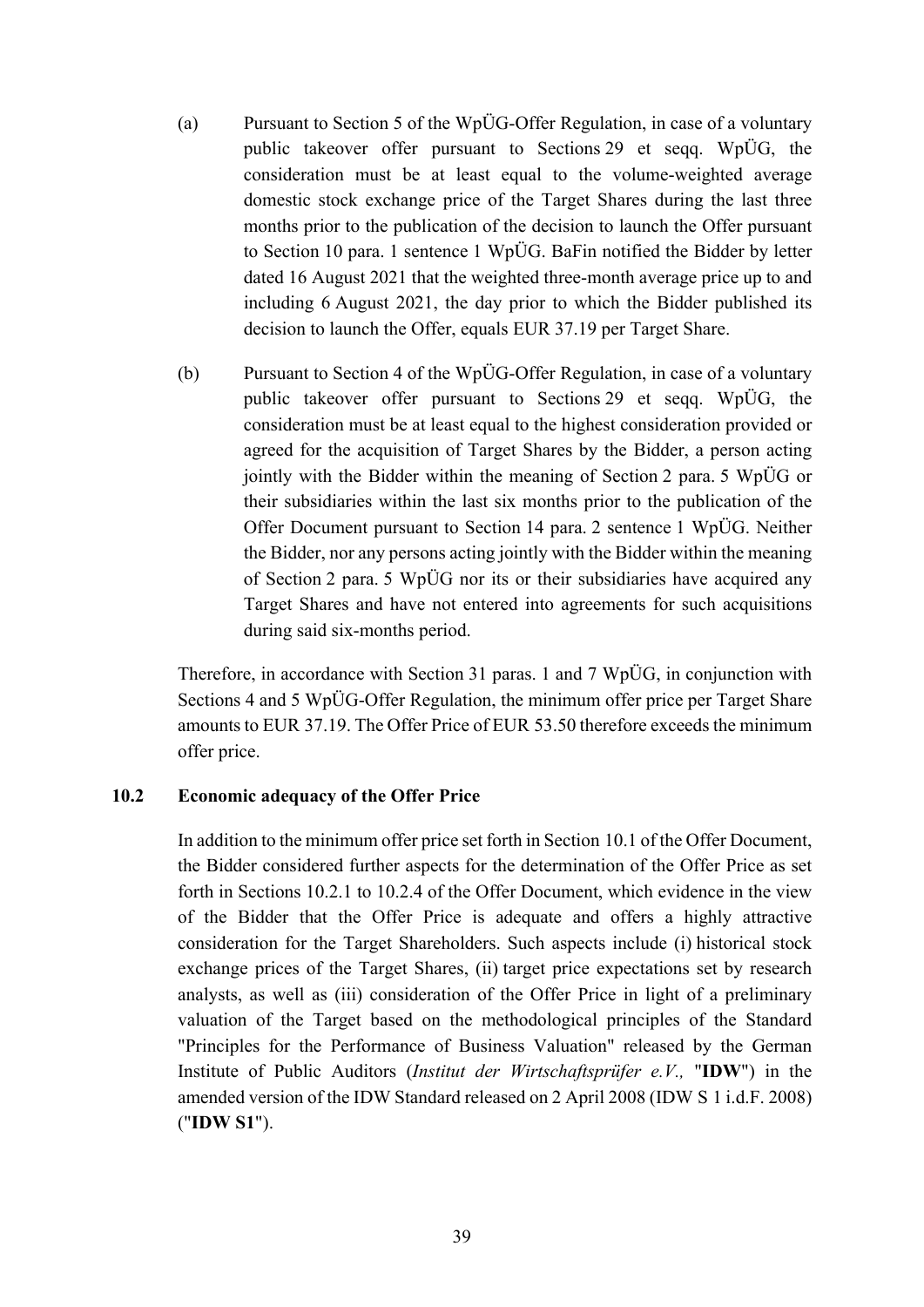<span id="page-39-0"></span>10.2.1 Premium based on historical stock exchange prices of the Target Shares prior to the publication of the decision by the Bidder to launch the Offer on 7 August 2021

A comparison of the Offer Price in the amount of EUR 53.50 per Target Share with historical stock market prices for the Target Shares shows that the Offer Price represents the following premiums:

- (a) The stock exchange price (XETRA closing price) on 6 August 2021, the last trading day prior to the publication of the decision to launch the Offer, amounted to EUR 40.55 per Target Share. Based on this stock exchange price, the Offer Price includes a premium of EUR 12.95 or 31.94%.
- (b) The volume weighted average stock exchange price in the last month prior to and including 6 August 2021, the last trading day prior to the publication of the decision to launch the Offer, amounted to EUR 38.29. Based on this average price, the Offer Price includes a premium of EUR 15.21 or 39.73%.
- (c) The volume-weighted average stock trading price in the last three months prior to and including 6 August 2021, the last day prior to the publication of the decision to launch the Offer, amounted to EUR 37.19, as notified to the Bidder by BaFin on 16 August 2021. Based on this average price, the Offer Price includes a premium of EUR 16.31 or 43.86%.
- (d) The all-time high stock exchange price prior to and including 6 August 2021, the last day prior to the publication of the decision to launch the Offer, was recorded in February 2014 and amounted to EUR 53.44. Based on this alltime high price, the Offer Price includes a premium of EUR 0.06 or 0.11%.

### 10.2.2 Premium based on analysts' target prices for Target Shares

The adequacy of the Offer Price also follows from the latest target prices for Target Shares published by certain research analysts after the publication of the Target's financial results for the first quarter of the financial year 2021 prior to the publication of the Bidder's decision to launch the Offer on 7 August 2021 (source: broker reports retrieved from Thomson Reuters Datastream).

| <b>Bank</b>   | <b>Analysis Date</b> | <b>Target Price</b> |
|---------------|----------------------|---------------------|
| Edison        | 6 August 2021        | <b>EUR 45.00</b>    |
| Stifel Europe | 30 July 2021         | <b>EUR 45.00</b>    |
| Warburg       | 30 July 2021         | EUR 41.00           |
| EQUI.TS       | 7 May 2021           | EUR 34.50           |
| <b>Median</b> |                      | <b>EUR 43.00</b>    |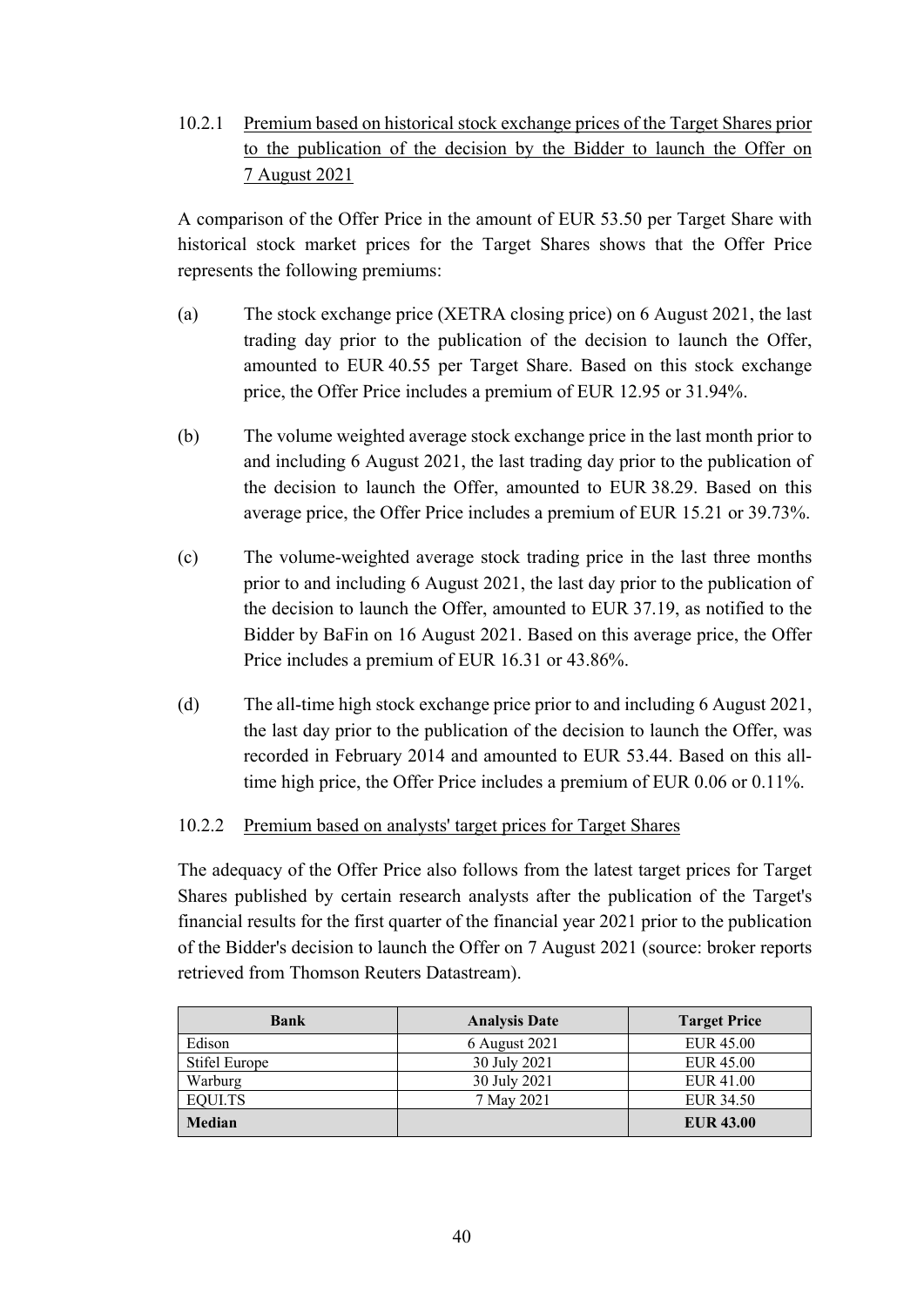The analyst expectations of such research analysts result in a median target price of EUR 43.00 per Target Share. In relation thereto, the Offer Price in the amount of EUR 53.50 includes a premium of EUR 10.50 per Target Share, or approximately 24.42%.

10.2.3 Consideration of the Offer Price in light of a valuation of the Target pursuant to the methodological principles of IDW S 1

Carlyle Investment Management L.L.C. has mandated Ebner Stolz GmbH & Co. KG Wirtschaftsprüfungsgesellschaft Steuerberatungsgesellschaft ("**Ebner Stolz**") to prepare a valuation of the Target as an independent and autonomous expert.

In connection with the valuation of the Target, the methodological principles of the IDW S1 were observed. An in-depth analysis of the historical assets, financial position and results of operation of the Target and the business plan were not subject of the engagement. It is not an objectified business valuation as a neutral expert within the meaning of IDW S1.

The valuation was conducted on the basis of the business plan issued by the management board of the Target, the interim report as of 30 June 2021, internal evaluations of the Target of extraordinary events in 2018-2020 as well as publicly available information.

The valuation does not give a prediction as to how the Target's business or the future price of the Target Shares might develop. By their very nature, such future expectations are uncertain and based solely on insights and assessments available at the time of the valuation date. This valuation is further not a recommendation to Target Shareholders regarding their decision-making process as to the Offer. Ebner Stolz does not assume any responsibility that the information, assessments and conclusions presented in the Offer Document, in particular regarding decisions to tender Target Shares are sufficient or complete.

In order to determine the enterprise value of the Target, the present value of the net cash inflows to the owners of the company associated with ownership of the company was calculated. This value of these future earning is derived on the basis of the freely available financial surpluses that can be generated, if the Target continues to operate going forward. The liquidation value of non-operating (neutral) assets is added. To derive the present value of these surpluses, a capitalization interest rate was used, which represents the return on an alternative investment adequate to the investment in the Target. The discounted cash flow method was used to determine the enterprise value.

Under the gross approach of the discounted cash flow method, a total value for the Target's operating business was determined in the first step as the sum of the present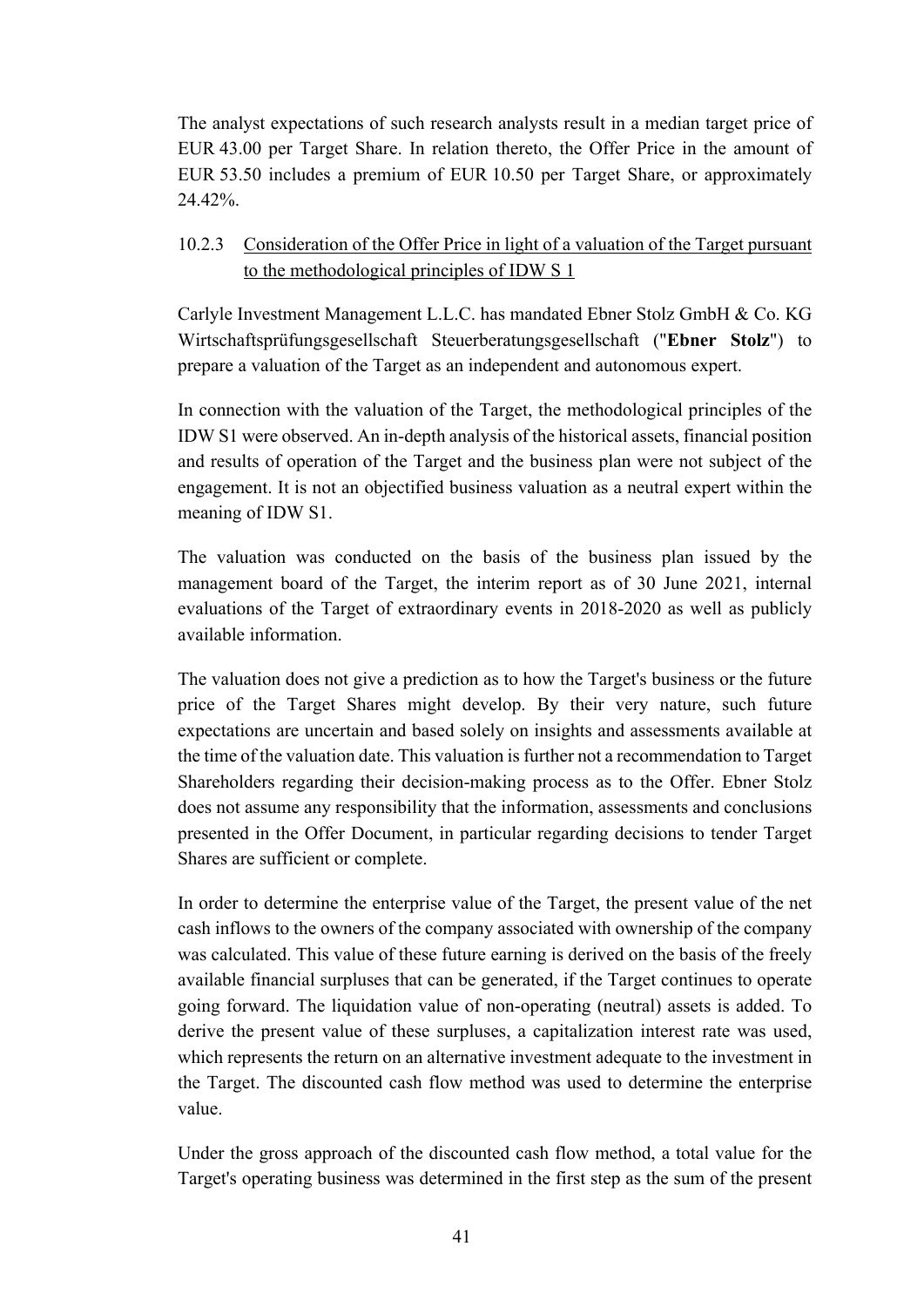values of all future financial surpluses (free cash flows) available to providers of equity and debt capital. The value of equity was derived from the total capital value by deducting net financial debt. Non-cash expenses and non-cash income were not taken into account. However, changes in assets not recognized in profit or loss, but recognized as cash inflows or outflows, were also taken into account.

Subsequently, the discounted cash flow value ("**DCF-Value**") was determined by discounting the surpluses with the weighted average cost of capital. The weighting of the cost of equity and debt capital was based on the ratio of the fair values of equity and debt capital. The cost of debt was reduced by tax savings from debt financing. The liquidity value was not derived and presented. It was also not necessary to determine the net asset value.

As the Target does not have any different classes of shares, the value of a share was then derived proportionately from the enterprise value. No explicit consideration of personal income taxes was made when determining the financial surpluses and the capitalization rate (so-called "indirect typification").

Based on a stand-alone analysis and without taking into account possible synergies from the implementation of the Offer, Ebner Stolz comes to the conclusion that the value per Target Share on a fully diluted basis that is derived from the business valuation, amounts to EUR 44.48, which is significantly below the Offer Price. Thus, the Offer Price in the amount of EUR 53.50 includes a significant premium to the IDW S 1 valuation of the Target.

### <span id="page-41-0"></span>10.2.4 General considerations

The Bidder is strongly convinced that the Offer Price constitutes a highly attractive consideration for the Target Shares and, subject to the satisfaction of the Offer Conditions, allows all Target Shareholders to realize a maximum immediately and certain value uplift for their Target Shares. The Bidder points out that it has spent considerable time and resources over the last months to analyze the Target's businesses and economics as well as the market in which it operates.

This is also confirmed by the fact, that existing shareholders representing approximately 69% of the total share capital of the Target on a fully diluted basis committed to tender their existing shares into the Offer and to also accept the Offer for all Converted Shares they receive upon conversion of the Convertible Bonds 2021/2022 currently held by them.

Apart from that, the Bidder has not applied any other valuation methods to determine the adequacy of the Offer Price. The historical stock exchange prices for the Target Share referred to above (with the exception of the volume-weighted three months average price prior to 7 August 2021 which was notified by BaFin to the Bidder, and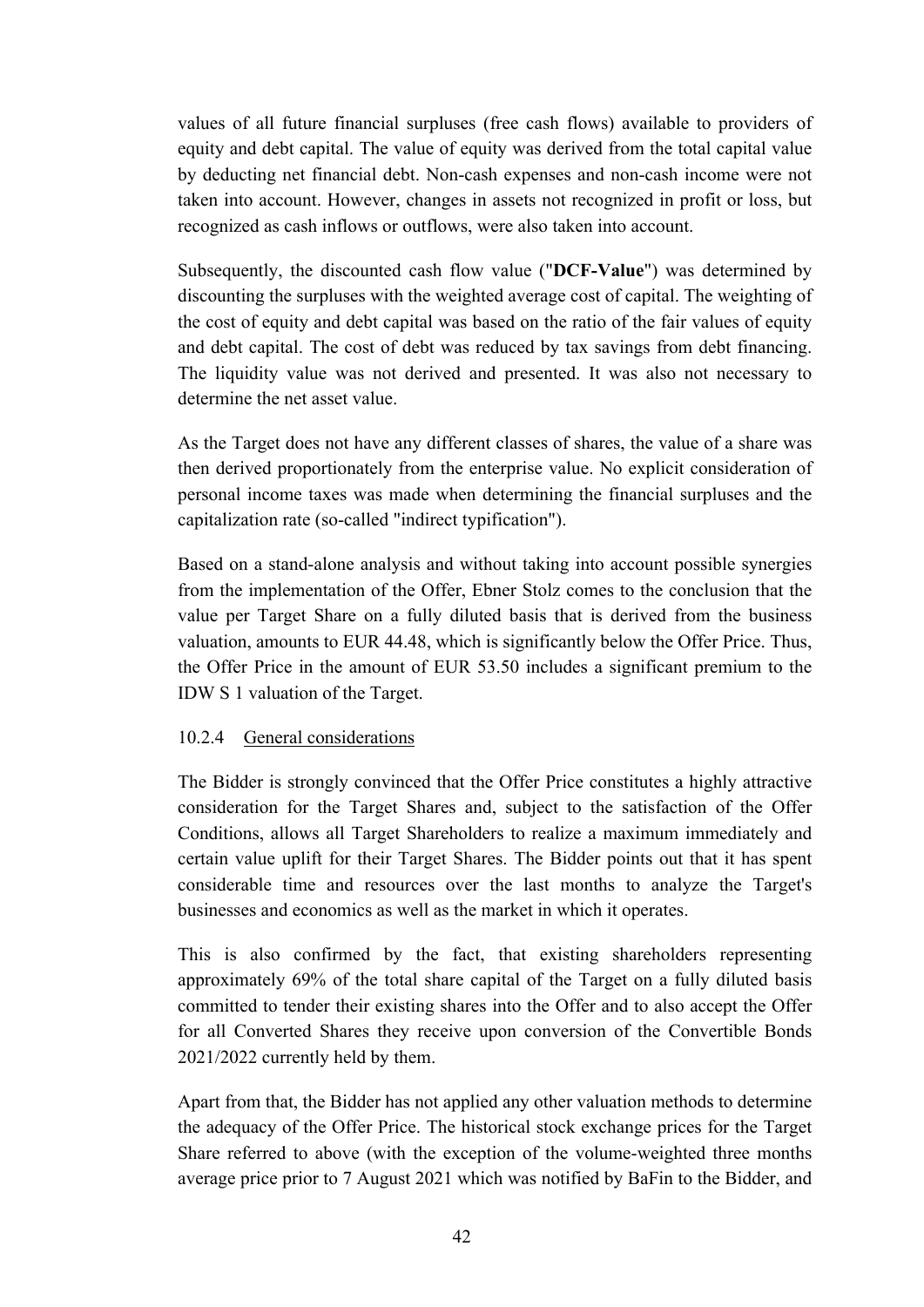with the exception of all other weighted average prices which were taken from Bloomberg considering all domestic trading venues) were taken from FactSet and broker reports retrieved from Thomson Reuters Datastream.

All valuation methods which the Bidder applied and described in this Section [10.2](#page-38-0) of the Offer Document show that the Offer Price is fair and reasonable. After careful consideration of the circumstances described in this Section [10](#page-37-1) of the Offer Document, the Bidder has set the Offer Price at EUR 53.50 per Target Share.

#### **10.3 No compensation for loss of certain rights**

The articles of association of the Target do not provide for the application of Section 33b para. 2 WpÜG. The Bidder, therefore, is not obliged to pay any compensation pursuant to Section 33b para. 5 WpÜG.

### <span id="page-42-0"></span>**11 OFFICIAL APPROVALS AND PROCEDURES**

#### **11.1 Merger control approvals**

The planned acquisition of Target Shares by the Bidder pursuant to the Offer (the "**Transaction**") is subject to merger control approval by the European Commission under Regulation (EC) No. 139/2004 of the Council of 20 January 2004 on the control of concentrations between undertakings and/or by the competent authorities in the Member States of the European Union to which the Transaction may be referred.

The European Commission has 25 working days (*Arbeitstage*) – beginning with the first working day (*Arbeitstag*) following the date on which the complete notification has been received by the European Commission – to consider the notification and decide whether to clear the transaction contemplated in the Offer Document within the so-called Phase-I review period or to initiate an in depth investigation (so-called Phase-II review) (working days are working days with the exception of days declared as off-duty by decision of the European Commission). This period is extended to 35 working days (*Arbeitstage*) where (i) the European Commission receives a request from a member state to refer the investigation of the concentration or a part thereof to the competent authority of that member state or (ii) the parties to the concentration submit commitments to remove any potential concerns about the compatibility of the concentration with the common market within the meaning of Regulation (EC) No 139/2004 of 20 January 2004 on the control of concentrations between undertakings.

The European Commission will initiate an in depth investigation only if the transaction contemplated by the Offer Document gives rise to serious doubts as to its compatibility with the common market and that such doubts could not be removed by commitments potentially offered by the parties during the Phase-I review period.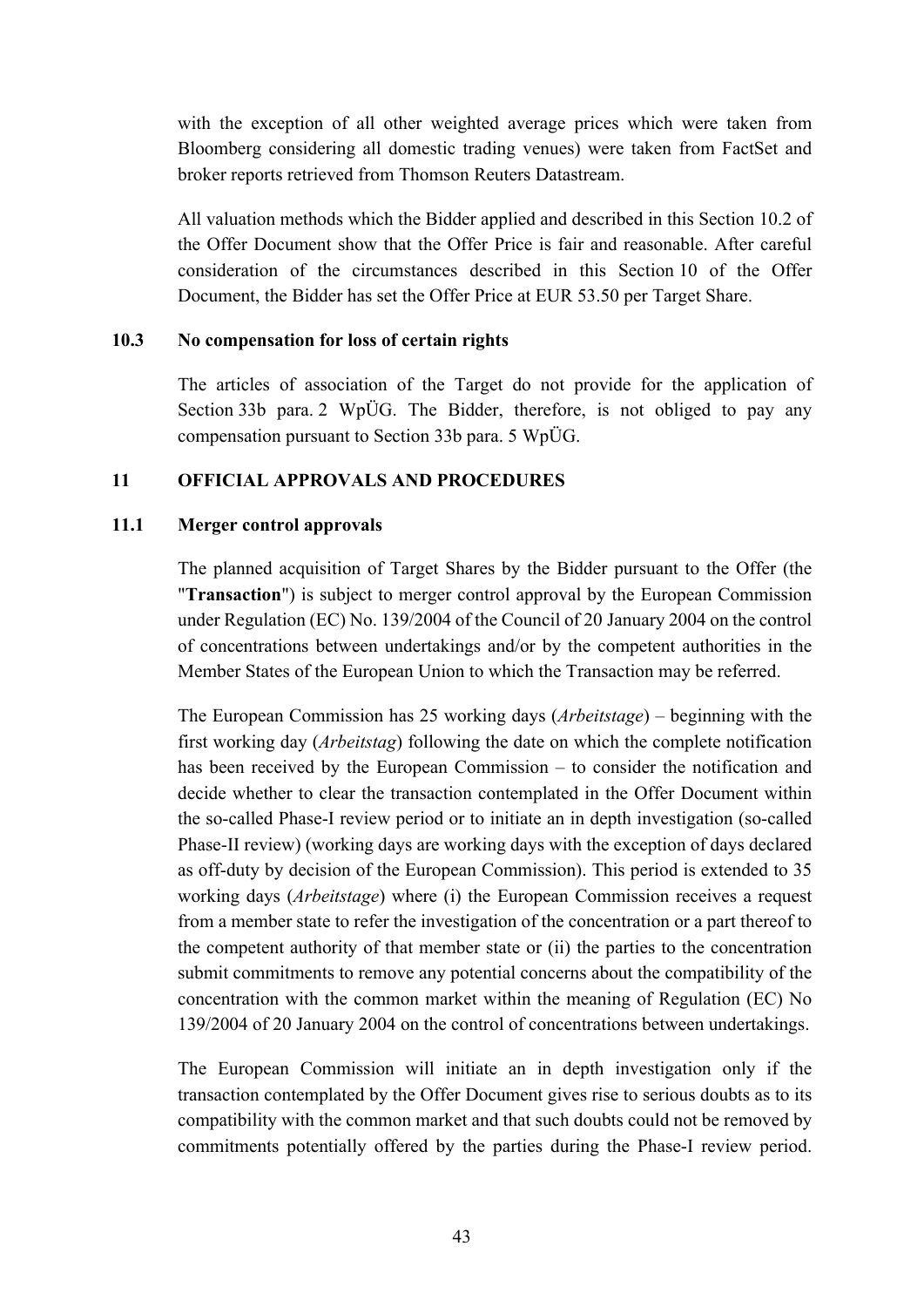Otherwise, it will clear such transaction by the end of the Phase-I review period, declaring it compatible with the common market either with or without any conditions.

During the in depth investigation the European Commission has 90 working days (*Arbeitstage*) following the decision to open the Phase-II review to consider whether the transaction contemplated by the Offer Document will significantly impede effective competition in the common market or a substantial part of it, in particular by creating or strengthening a market dominating position. This period can be extended by an additional 15 working days (*Arbeitstage*) if the parties offer commitments to remove competitive concerns of the European Commission later in the Phase-II review. Under certain conditions, the period may, upon the request by, or with the agreement of, the parties, be extended by another 20 working days (*Arbeitstage*) to give the European Commission more time to reach a final conclusion. The European Commission can also stop the clock if the Parties fail to respond to an information request by the deadline. By the end of the review period, the European Commission will issue a decision, either declaring the transaction contemplated by the Offer Document compatible with the common market, with or without conditions, or prohibiting its completion.

### **11.2 Foreign investment control approval in Germany**

The Transaction involves the acquisition of an indirect stake of more than 10%, 20% and 25%, respectively, of the voting rights in a German company by a non-EU/EFTA investor and is therefore subject to the German foreign investment control regime under Section 5 para. 2 German Foreign Trade Act (*Außenwirtschaftsgesetz,* "**AWG**") and Sections 55 et seqq. German Foreign Trade Ordinance (*Außenwirtschaftsverordnung* – "**AWV**").

Under this regime, the Federal Ministry for Economic Affairs and Energy (*Bundesministerium für Wirtschaft und Energie* – "**BMWi**") may review whether the acquisition of a German company by a non-EU/EFTA investor is likely to endanger public order or security of the Federal Republic of Germany.

In general, depending on the transaction, upon notification or application, the BMWi clears the Transaction or grants a binding certificate of non-objection (*Unbedenklichkeitsbescheinigung*) pursuant to Sections 58 para. 1 sentence 1 and 58a para. 1 AWV, respectively, if there are no objections to the Transaction in terms of public order and security of the Federal Republic of Germany. Clearance is deemed to have been granted in accordance with Sections 58 para. 2 and 58a para. 2 AWV in conjunction with Section 14a paras. 1, 3 AWG if the BMWi, within two months from the filing of the application or the notification, respectively, has not initiated formal review proceedings according to Section 55 AWV. If the Bidder does not apply for the issuance of a certificate of non-objection or clearance, the BMWi may initiate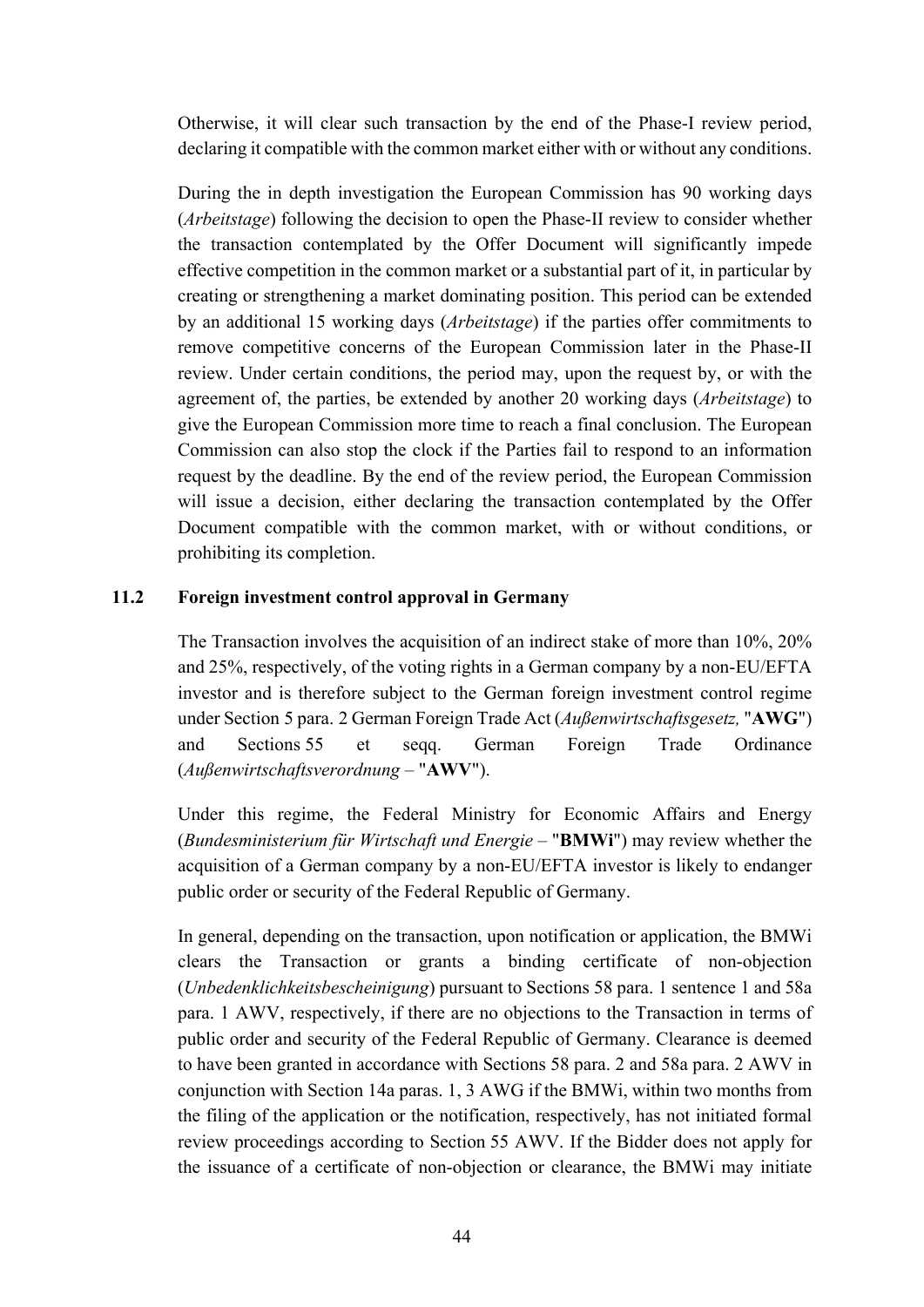formal review proceedings at its own discretion pursuant to Section 55 AWV within two months after obtaining knowledge of the publication of the decision to launch the Offer under the WpÜG. In order to initiate the two months period in accordance with Section 55 para. 3 AWV, the parties can also inform the BMWi about the Transaction by way of an informal notification. If the BMWi does not open formal review proceedings according to Section 55 AWV within two months from informal notification, the BMWi is barred from opening formal review proceedings in the future. If the BMWi initiates formal review proceedings, it has four months, after having received the complete set of information necessary for the formal review proceedings, to decide whether to clear the Transaction, to prohibit the Transaction or either to issue orders to ensure public order and security of the Federal Republic of Germany (Section 59 AWV) or enter into an agreement under public law with the parties addressing the BMWi's concerns.

### **11.3 Status of proceedings**

#### 11.3.1 Status of merger control procedure with the European Commission

The Bidder has initiated pre-notification contacts with the European Commission on 9 August 2021. The Bidder does not believe that the Transaction requires the assumption of obligations or that the European Commission will initiate Phase II. To the knowledge of the Bidder, no application for referral has been filed to date by any Member State of the European Union, in particular not by the Federal Republic of Germany. The Bidder also does not consider it likely that a partial or complete referral by the European Commission will be made to competent authorities in the Member States of the European Union. The approval period is thus expected to end in October 2021, provided there is no referral, extension or initiation of Phase II.

### 11.3.2 Status of foreign investment control procedure in Germany

The Bidder will submit an application for the issuance of a certificate of non-objection with the BMWi shortly after publication of the Offer Document. The Bidder assumes that the BMWi will either let the two months period in accordance with Section 58 para. 2 AWV lapse without initiating formal review proceedings or grant a certificate of non-objection (*Unbedenklichkeitsbescheinigung*) within four months after having initiated the formal review proceedings and submission of the complete set of information. However, it cannot be excluded that the BMWi may issue mitigation measures in order to permit the Transaction.

### **11.4 Approval to publish the Offer Document**

BaFin approved the publication of the Offer Document on 25 August 2021.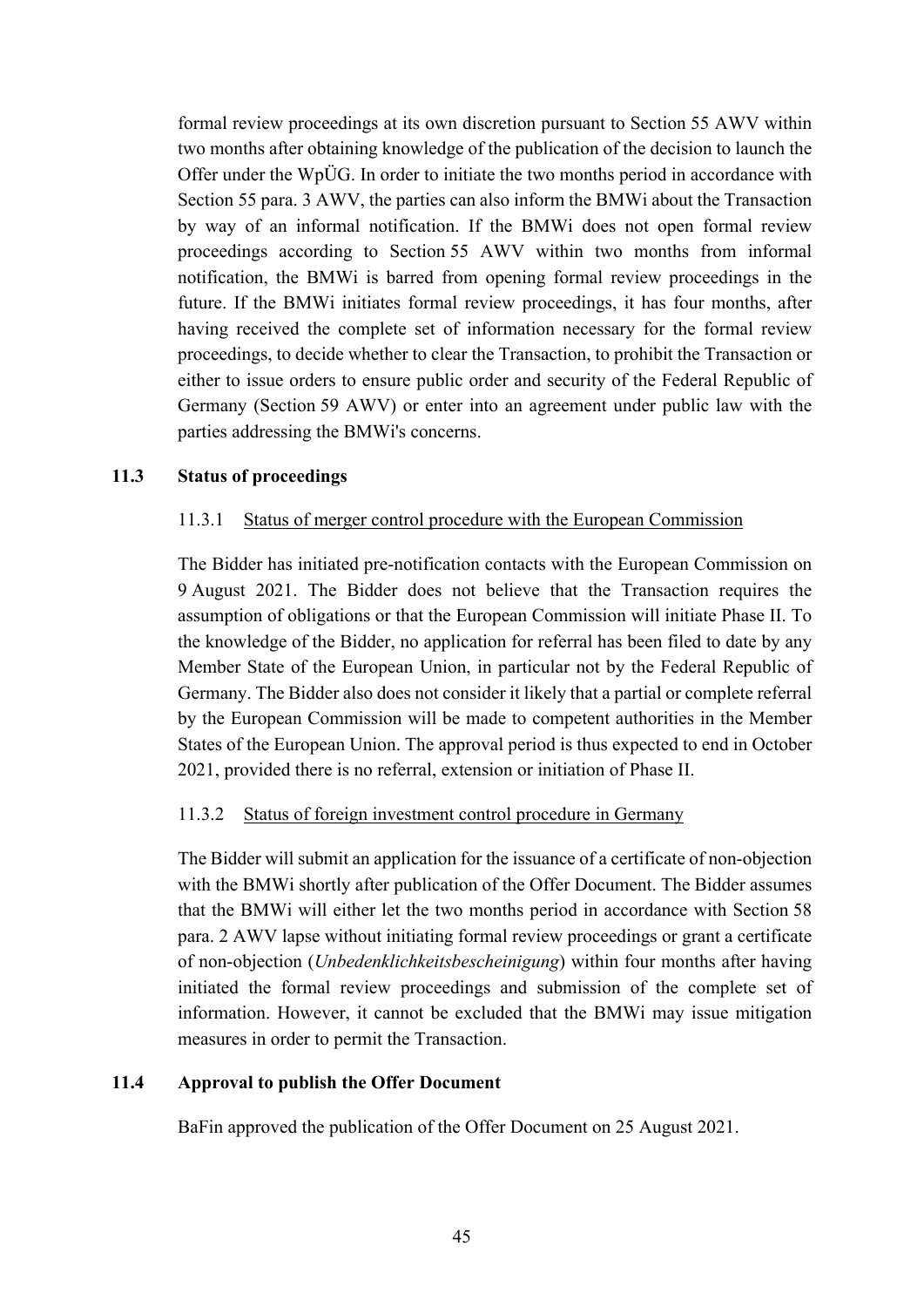### **12 OFFER CONDITIONS**

#### <span id="page-45-1"></span>**12.1 Offer Conditions**

The Offer and the agreements that have been entered into as a result of its acceptance by the Target Shareholders are subject to the following conditions subsequent (*auflösende Bedingung*) (the "**Offer Conditions**"):

#### <span id="page-45-0"></span>12.1.1 Merger control approvals

Upon publication of the Offer Document and prior to or on 31 December 2021, the European Commission and/or the relevant competition authorities in the Member States of the European Union, to which the decision on the Transaction has been fully or partially referred have approved the Transaction or the Transaction is deemed to have been approved under applicable law.

#### <span id="page-45-2"></span>12.1.2 Foreign investment control approval in Germany

Upon publication of the Offer Document and prior to or at 31 December 2021 (i) the BMWi has issued a certificate of non-objection (*Unbedenklichkeitsbescheinigung*) pursuant to Section 58 para. 1 sentence 1 AWV, or (ii) the BMWi has not initiated formal review proceedings within the two months period as set out in Section 14a paras 1, 3 AWG in accordance with Section 55 para. 3 AWV in connection with Section 14a paras. 2, 3 AWG, or (iii) the BMWi has, in case of formal review proceedings, not prohibited the Transaction or issued orders within four months pursuant to Section 59 AWV unless the Bidder notifies Target that it will comply with such orders, or (iv) the BMWi has, in case of formal review proceedings, approved the Transaction within the four months period as set out in Section 14a paras 1, 3 AWG.

#### <span id="page-45-3"></span>12.1.3 No capital increase

Between the day of the publication of the Offer Document and the expiration of the Acceptance Period, the Target shall not have published a press release, an ad hoc notification pursuant to Article 17 of Regulation (EU) No. 596/2014 of the European Parliament and the Council of 16 April 2014 on market abuse, or any other public notification which contains that the Target will increase its share capital or issue any convertible bonds or similar instruments in an amount of more than 5% of the total issued share capital of the Target registered in the commercial register at the time of the issuance of the new Target Shares (except for the issuance of shares in accordance with the terms and conditions of the Convertible Bonds 2021/2022).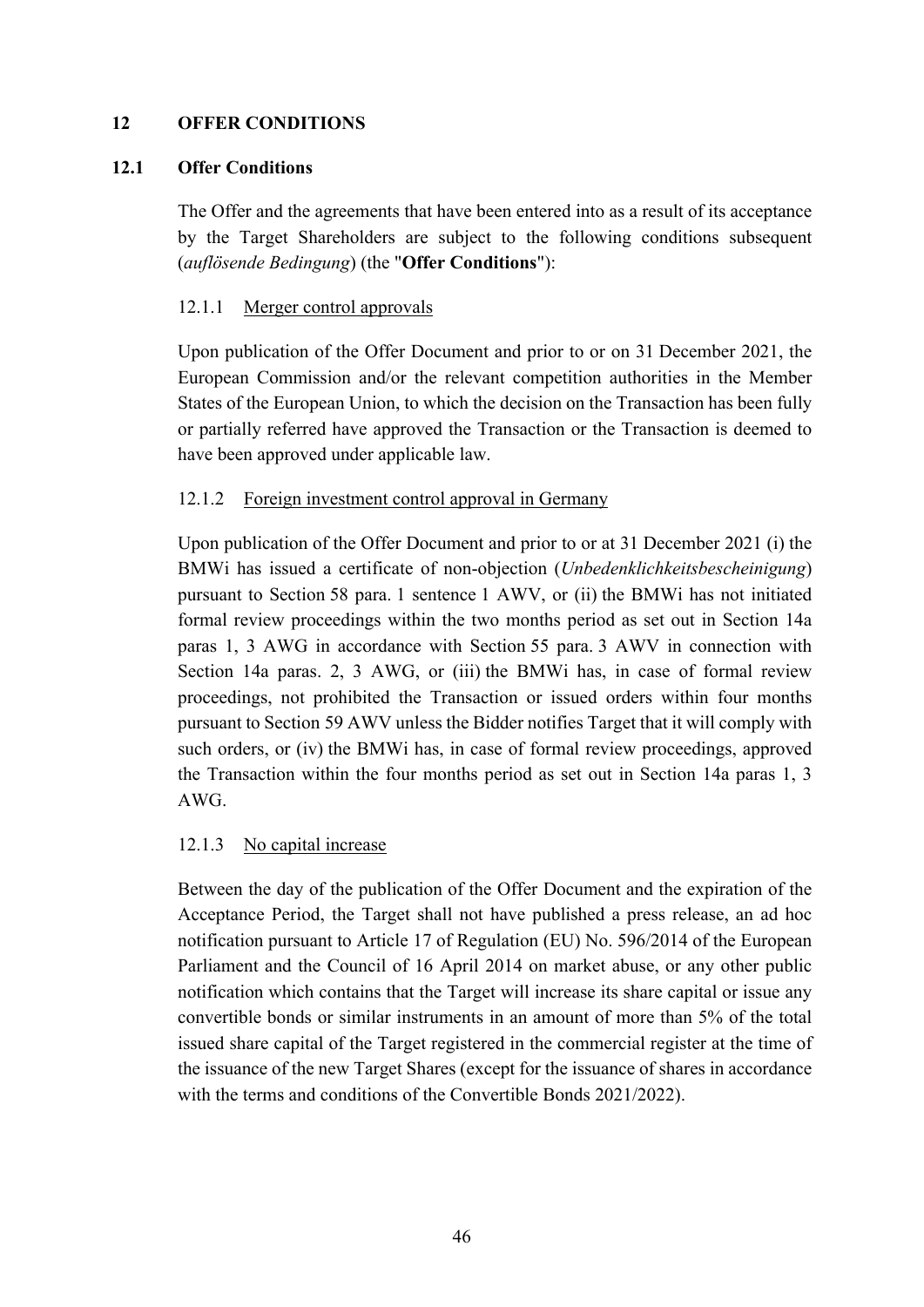#### <span id="page-46-0"></span>12.1.4 No insolvency proceedings

Between the publication of the Offer Document and the expiration of the Acceptance Period, the Target has not published an ad-hoc notification pursuant to Article 17 of Regulation (EU) No. 596/2014 of the European Parliament and the Council of 16 April 2014 on market abuse that (i) insolvency proceedings under German law have been opened in respect of the assets of Target, (ii) the management board of Target has applied for such proceedings to be opened or (iii) there are grounds that would require an application for the opening of such insolvency proceedings.

#### <span id="page-46-1"></span>**12.2 Non-fulfillment of the Offer Conditions; waiver of Offer Conditions**

The Offer Conditions set forth in Sections [12.1.1](#page-45-0) to [12.1.4](#page-46-0) of the Offer Document shall each constitute independent and separable conditions. The Bidder may waive all or individual Offer Conditions in advance – to the extent permissible – pursuant to Section 21 para. 1 sentence 1 no. 4 WpÜG up to one business day prior to the expiration of the Acceptance Period, if they have not previously finally lapsed. The waiver is equivalent to the fulfillment of the relevant Offer Condition. If the Bidder waives Offer Conditions within the last two weeks prior to expiration of the Acceptance Period, the Acceptance Period will be extended by two weeks (Section 21 para. 5 WpÜG), i.e. until 6 October 2021, 24:00 hrs (Frankfurt am Main local time) / 18:00 hrs (New York local time).

If the Offer Conditions set forth in Section [12.1](#page-45-1) of the Offer Document have either not been fulfilled until the applicable date or have finally lapsed before the respective dates and the Bidder has not previously effectively waived them, the Offer shall lapse. In this case, the agreements which have been entered into as a result of the acceptance of the Offer will cease to exist and will not be consummated (conditions subsequent); Tendered Target Shares will be returned. The Central Settlement Agent (as defined in Section [13.1](#page-47-0) of the Offer Document) will promptly, but at the latest within four Banking Days after announcement of the expiration of the Offer, order the rebooking of the Tendered Target Shares (ISIN DE000A3E5DF9) to ISIN DE000A2NBTL2 by the Custodian Banks through Clearstream Banking AG ("**Clearstream**"). The rebooking is generally free of costs and expenses of the Custodian Banks for the Target Shareholders who hold their Target Shares in a securities deposit account in the Federal Republic of Germany. Any foreign taxes or costs and fees of foreign Custodian Banks that do not have securities deposit account connections with Clearstream must, however, be paid by the respective Target Shareholders.

#### **12.3 Publications concerning Offer Conditions**

The Bidder will promptly announce on the internet at *https://www.voltage-offer.com* (in German together with a non-binding English translation) and in the Federal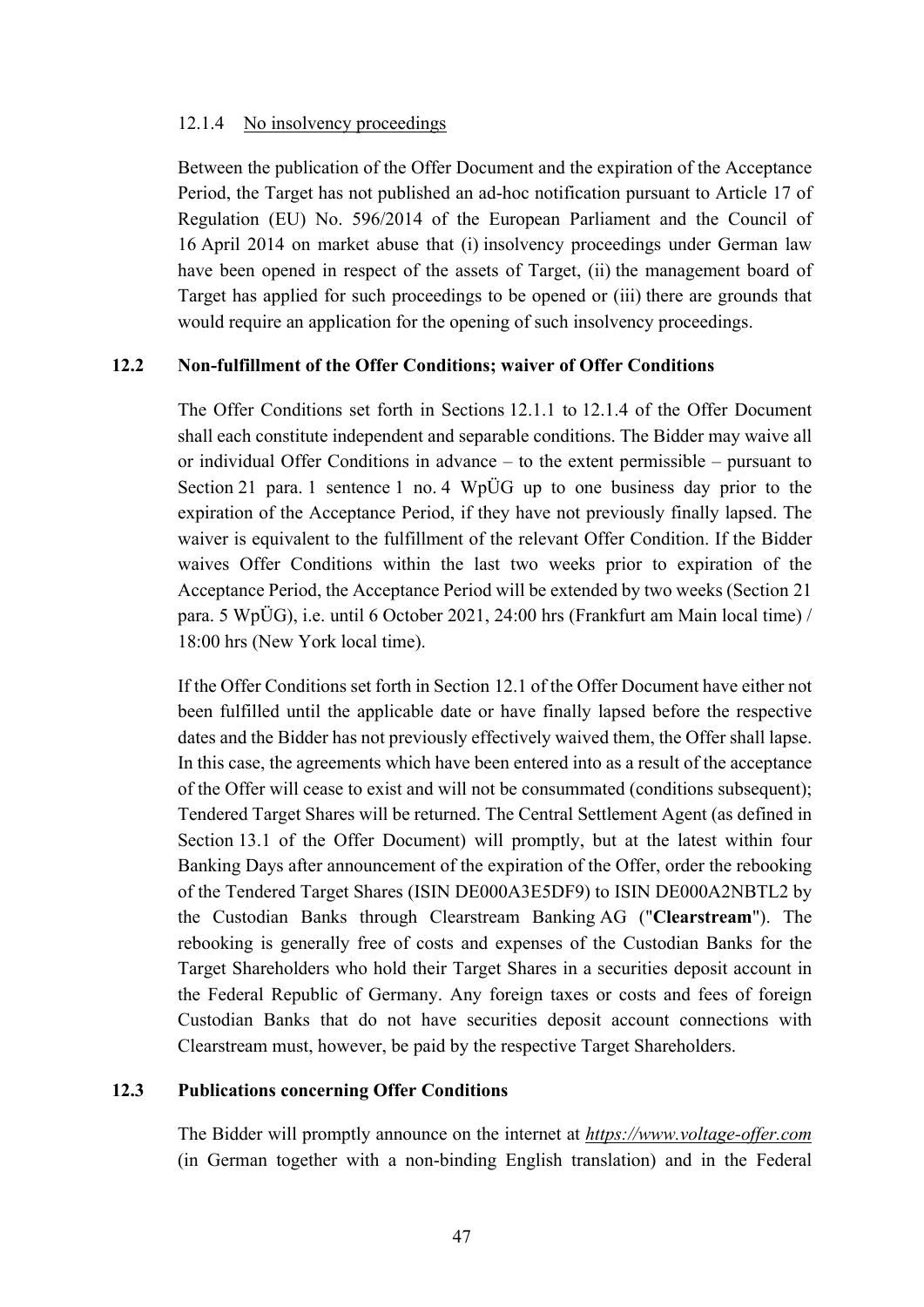Gazette (*Bundesanzeiger*) if (i) an Offer Condition has been previously effectively waived, (ii) an Offer Condition has been fulfilled, (iii) all Offer Conditions have either been fulfilled or have been previously effectively waived or (iv) the Offer is not consummated because an Offer Condition has finally not been fulfilled or lapsed. Likewise, the Bidder will promptly announce at the end of the Acceptance Period, as part of the publication according to Section 23 para. 1 sentence 1 no. 2 WpÜG, which of the Offer Conditions set forth in Section [12.1](#page-45-1) of the Offer Document have been fulfilled by such time.

## **13 ACCEPTANCE AND SETTLEMENT OF THE OFFER FOR TARGET SHARES**

### <span id="page-47-0"></span>**13.1 Central Settlement Agent**

The Bidder has appointed UniCredit Bank AG, Arabellastraße 14, 81925 Munich, Germany (the "**Central Settlement Agent**") to act as central settlement agent for the Offer.

#### <span id="page-47-1"></span>**13.2 Declaration of Acceptance and rebooking**

*Note: Target Shareholders who wish to accept the Offer should contact their Custodian Bank or other custodian investment service provider with registered office or a branch in the Federal Republic of Germany with any questions they may have about acceptance of the Offer and the technical aspects of settlement. They have been separately informed about the modalities for acceptance and settlement of the Offer and are required to inform customers who hold Target Shares in their securities deposit accounts about the Offer and the steps necessary to accept it.*

During the Acceptance Period (please see Section 13.5 of the Offer Document regarding acceptance of the Offer during the Additional Acceptance Period), Target Shareholders can accept the Offer only by:

- (a) submitting a declaration of acceptance for the Offer in text form or electronically (the "**Declaration of Acceptance**") vis-à-vis their own custodian investment service provider (the "**Custodian Bank**"), and
- (b) instructing their Custodian Bank to effect the rebooking of the Target Shares, which are held in their securities deposit account and for which they wish to accept the Offer, to ISIN DE000A3E5DF9 at Clearstream.

The Declaration of Acceptance will only become effective if the Tendered Target Shares have been re-booked to ISIN DE000A3E5DF9 at Clearstream by 18:00 hrs (Frankfurt am Main local time) / 12:00 hrs (New York local time) on the second Banking Day after expiration of the Acceptance Period. Such re-bookings are to be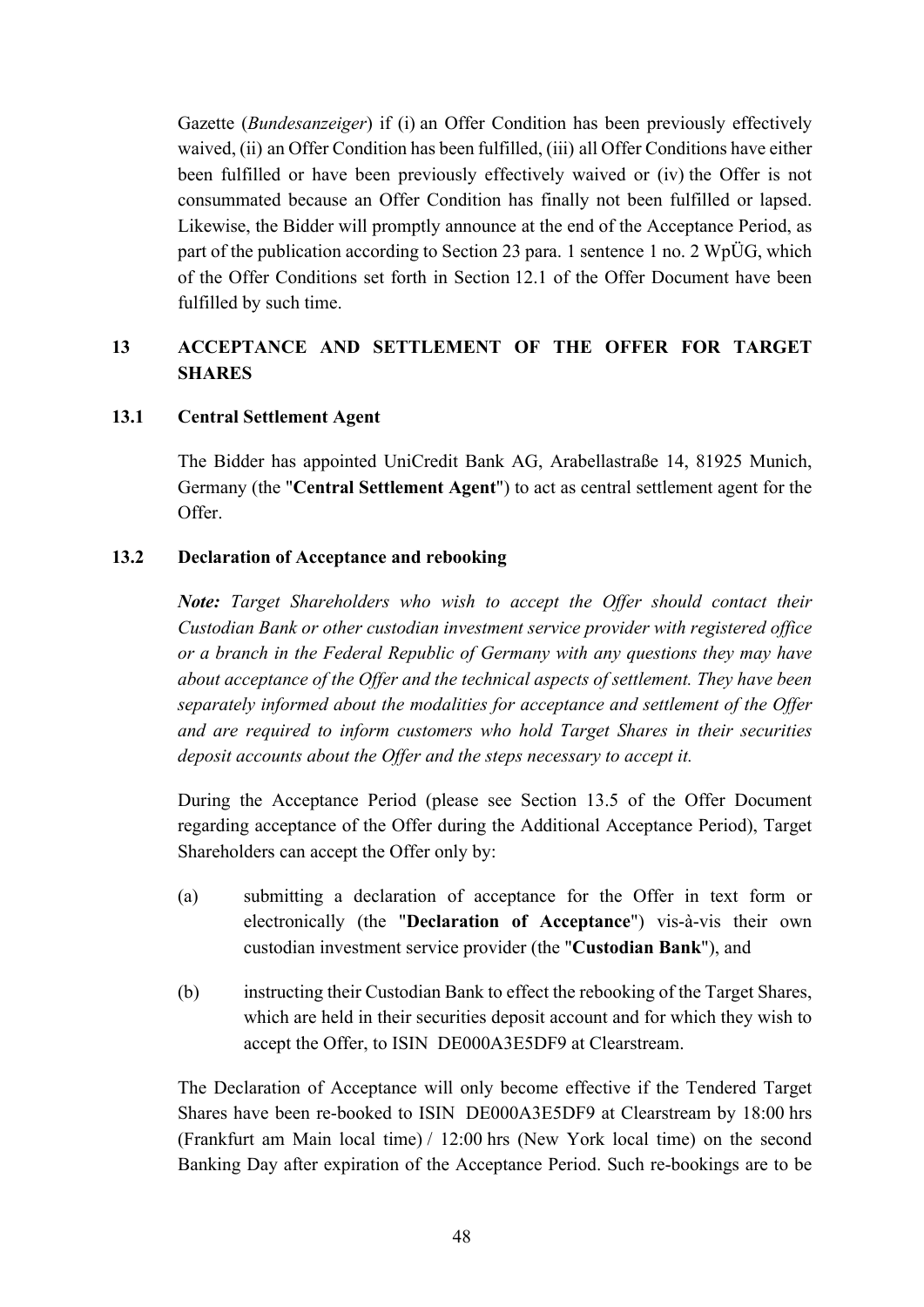effected by the relevant Custodian Bank immediately after receipt of the Declaration of Acceptance.

Declarations of Acceptance not received by the respective Custodian Bank within the Acceptance Period, or incorrectly or incompletely filled out, do not count as acceptance of the Offer and do not entitle the respective Target Shareholder to receive the Offer Price. Neither the Bidder nor persons acting on its behalf are obliged to notify the respective Target Shareholder of any deficiencies or errors in the Declaration of Acceptance and bear no liability if such notification is not made.

### <span id="page-48-1"></span>**13.3 Further declarations of the Target Shareholders upon acceptance of the Offer**

By accepting the Offer pursuant to Section [13.2](#page-47-1) of the Offer Document,

- <span id="page-48-0"></span>(a) the accepting Target Shareholders instruct and authorize their respective Custodian Banks and any intermediate custodians of the relevant Tendered Target Shares
	- (i) to leave the Tendered Target Shares in the securities deposit accounts of the accepting Target Shareholders for the time being, but to cause their rebooking to ISIN DE000A3E5DF9 at Clearstream;
	- (ii) to themselves instruct and authorize Clearstream to make the Tendered Target Shares available to the Central Settlement Agent in its account at Clearstream for transfer to the Bidder following the announcement of the tender results after the end of the Additional Acceptance Period pursuant to Section 23 sentence 1 para. 1 no. 3 WpÜG (but not before fulfillment of the Offer Conditions set forth in Sections [12.1.1](#page-45-0) and [12.1.2](#page-45-2) of the Offer Document to the extent that these have not been previously effectively waived by the Bidder pursuant to Section 21 para. 1 sentence 1 no. 4 WpÜG);
	- (iii) to themselves instruct and authorize Clearstream to transfer the Tendered Target Shares (ISIN DE000A3E5DF9), in each case including any ancillary rights, in particular the right to dividends, existing at the time of the settlement of the Offer, to the Bidder concurrently and contemporaneously against payment of the Offer Price for the relevant Tendered Target Shares to the account of the relevant Custodian Bank at Clearstream in accordance with the provisions of the Offer;
	- (iv) to themselves instruct and authorize any intermediate custodians of the relevant Tendered Target Shares and Clearstream to make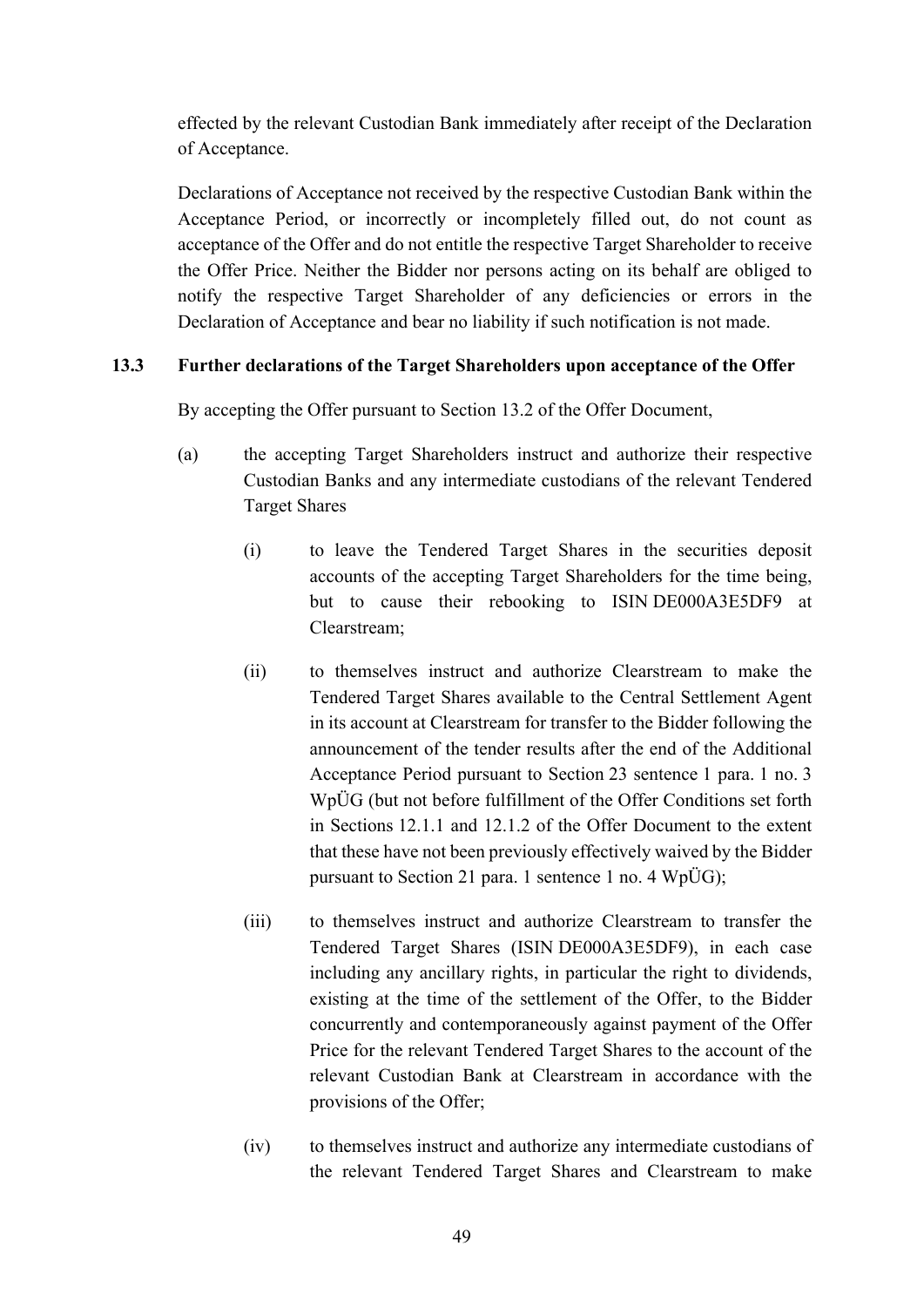available to the Bidder or to the Central Settlement Agent all information necessary for declarations or publications of the Bidder pursuant to the WpÜG, in particular to notify on each stock exchange trading day during the Acceptance Period the number of Tendered Target Shares booked to ISIN DE000A3E5DF9; and

- (v) to forward the Declarations of Acceptance to the Central Settlement Agent upon request;
- <span id="page-49-1"></span>(b) the accepting Target Shareholders instruct and authorize their respective Custodian Banks and the Central Settlement Agent, in each case under exemption from the prohibitions pursuant to Section 181 of the German Civil Code (*Bürgerliches Gesetzbuch, BGB*), to take all steps and to make and to receive all necessary or expedient declarations for the settlement of the Offer in accordance with the Offer Document and in particular to effect the transfer of title to the Tendered Target Shares to the Bidder in accordance with paragraph [\(a\)](#page-48-0) above;
- <span id="page-49-0"></span>(c) the accepting Target Shareholders declare that
	- (i) unless otherwise expressly stated in the Declaration of Acceptance, they accept the Offer for all Target Shares which are held in their securities deposit accounts with the Custodian Bank at the time they declare their acceptance of the Offer;
	- (ii) at the time of transfer of title to the Bidder, they are the sole holders of title to the Target Shares in respect of which they are accepting the Offer and such shares are free from rights and claims of third parties; and
	- (iii) they are transferring their Tendered Target Shares to the Bidder concurrently and contemporaneously against payment of the Offer Price to the account of the relevant Custodian Bank with Clearstream subject to the following conditions:
		- (A) Announcement of the tender results after the end of the Additional Acceptance Period pursuant to Section 23 para. 1 sentence 1 no. 3 WpÜG, as well as
		- (B) fulfillment of the Offer Conditions pursuant to Section [12.1](#page-45-1) of the Offer Document, to the extent that these have not been effectively waived by the Bidder pursuant to Section 21 para. 1 sentence 1 no. 4 WpÜG.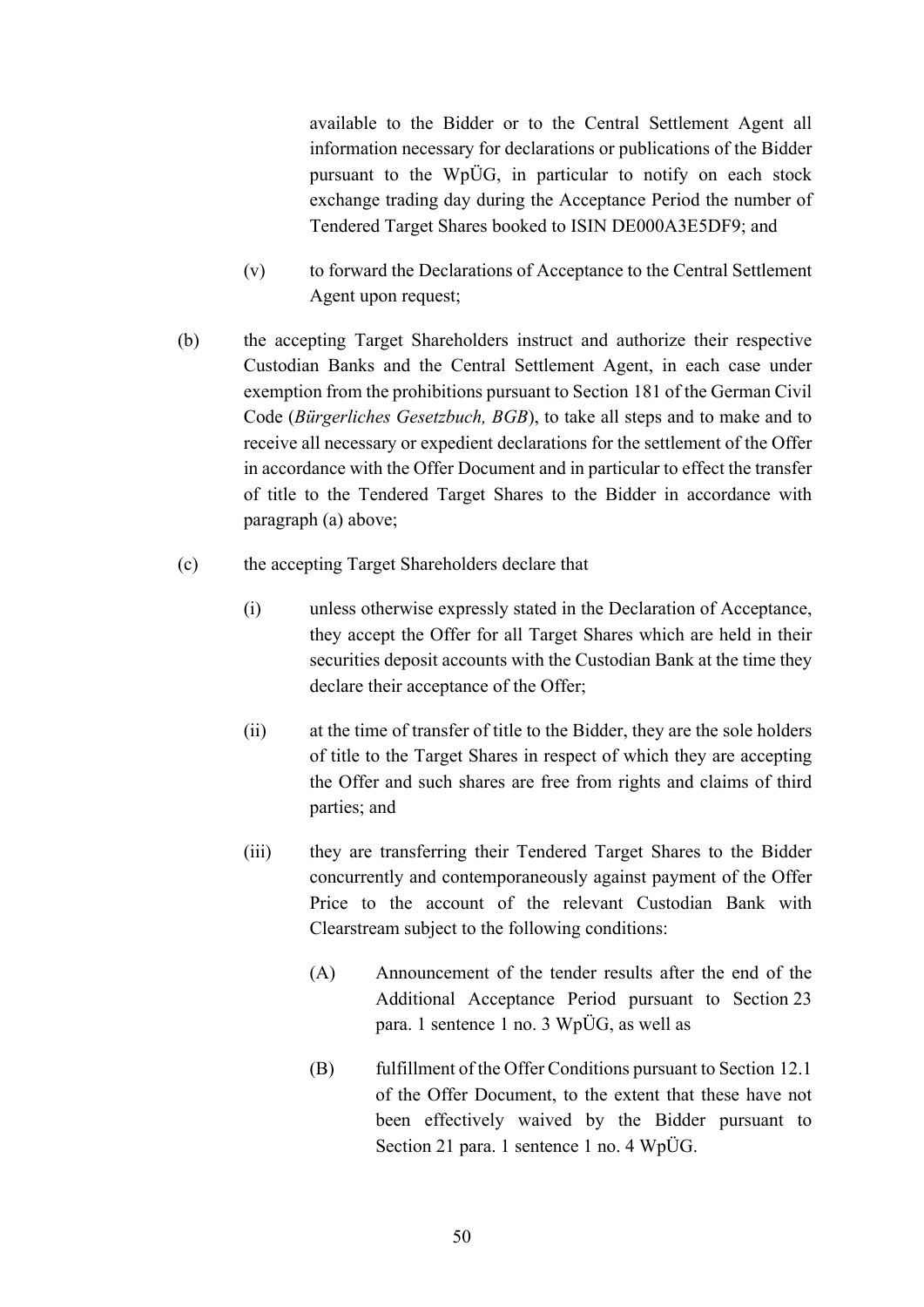In the interest of a smooth and prompt settlement of the Offer, the instructions, declarations, mandates, powers and authorizations set forth in Sections [13.3](#page-48-1)[\(a\)](#page-48-0) to [\(c\)](#page-49-0) of the Offer Document are irrevocably issued by the accepting Target Shareholders and shall lapse only in the event of a valid withdrawal from the agreements which have been entered into as a result of the acceptance of the Offer in accordance with Section [17](#page-60-0) of the Offer Document or in case of final non-fulfillment of the Offer Conditions set forth in Section [12.1](#page-45-1) of the Offer Document.

#### **13.4 Legal consequences of acceptance**

Upon acceptance of the Offer, an agreement for the sale of the Tendered Target Shares to the Bidder will come into existence between the accepting Target Shareholder and the Bidder, in each case subject to the terms of the Offer. This agreement will be subject to German law. The execution of the agreement will take place only after all Offer Conditions set forth in Section [12.1](#page-45-1) of the Offer Document which the Bidder has not previously effectively waived pursuant to Section 21 para. 1 sentence 1 no. 4 WpÜG have been met. The agreement will lapse (conditions subsequent) if one or more of the Offer Conditions set forth in Section [12.1](#page-45-1) of the Offer Document have not been fulfilled by the relevant time set forth for the respective Offer Condition and if the Bidder has not previously effectively waived the relevant Offer Condition pursuant to Section 21 para. 1 sentence 1 no. 4 WpÜG (as set forth in Section [12.2](#page-46-1) of the Offer Document). Furthermore, by accepting the Offer, the accepting Target Shareholders issue and grant the instructions, authorizations, mandates and powers referred to in Sections [13.3](#page-48-1)[\(a\)](#page-48-0) and [\(b\)](#page-49-1) of the Offer Document and make the declarations set forth in Section [13.3](#page-48-1)[\(c\)](#page-49-0) of the Offer Document.

#### **13.5 Acceptance of the Offer during the Additional Acceptance Period**

The terms of the Offer Document apply respectively to the acceptance of the Offer during the Additional Acceptance Period in accordance with the following. Rebooking at Clearstream of Target Shares tendered during the Additional Acceptance Period shall be deemed timely if it has been effected no later than 18:00 hrs (Frankfurt am Main local time) / 12:00 hrs (New York local time) on the second Banking Day following expiration of the Additional Acceptance Period into ISIN DE000A3E5DF9.

Target Shareholders who wish to accept the Offer during the Additional Acceptance Period should contact their Custodian Bank with any questions.

#### **13.6 Settlement of the Offer and payment of the Offer Price**

Payment of the Offer Price will be effected to the relevant Custodian Bank concurrently and contemporaneously against transfer of the Tendered Target Shares to the account of the Central Settlement Agent at Clearstream. The Central Settlement Agent will cause the Offer Price for the Tendered Target Shares to be transferred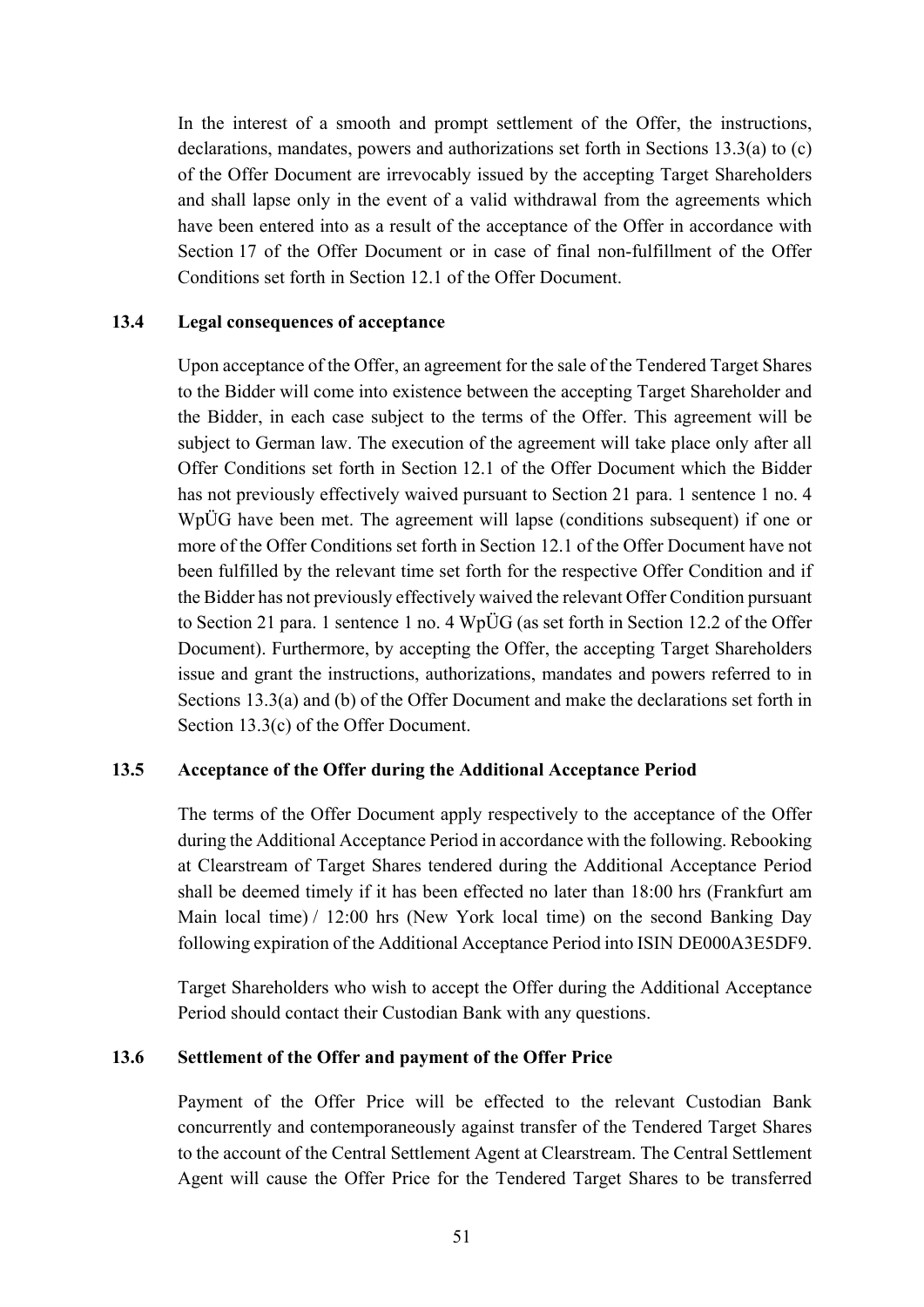through Clearstream to the relevant Custodian Banks no later than on the eighth Banking Day following the later of:

- (a) The announcement of the tender results after the end of the Additional Acceptance Period pursuant to Section 23 para. 1 sentence 1 no. 3 WpÜG; or
- (b) the date on which the Bidder publishes both in the Federal Gazette (*Bundesanzeiger*) and on the internet at *https://www.voltage-offer.com* that all Offer Conditions have been fulfilled, unless such Offer Conditions have previously been effectively waived.

As a result of the merger control procedures and the foreign investment control procedure which need to be conducted (as set forth in Section [11](#page-42-0) of the Offer Document), settlement of the Offer and payment of the Offer Price to the accepting Target Shareholders may be delayed until 12 January 2022 or may not take place at all. The Bidder, however, will seek to complete the merger control procedures and foreign investment control procedure in the fourth quarter of 2021. However, it is not possible to make a binding forecast concerning the date such procedures will be completed.

Upon payment of the Offer Price to the relevant Custodian Bank, the Bidder has fulfilled its obligation to pay the Offer Price. It will be the responsibility of the relevant Custodian Bank to credit the Offer Price to the relevant accepting Target Shareholder.

### **13.7 Costs and expenses**

The acceptance of the Offer will in principle be free of costs and expenses of the Custodian Banks for the Target Shareholders who hold their Target Shares in a securities deposit account of a Custodian Bank in the Federal Republic of Germany (except for the costs for transmitting the Declaration of Acceptance to the relevant Custodian Bank). For this purpose, the Bidder will pay to the Custodian Banks a compensation which has been separately communicated to them and which includes a market-standard commission for Custodian Banks. For the avoidance of doubt, the Bidder wishes to point out that it cannot issue binding instructions to the Custodian Banks on what costs and expenses the Custodian Banks charge for the acceptance of the Offer, however.

However, any additional costs and expenses charged by Custodian Banks or foreign investment service providers and any expenses incurred outside of the Federal Republic of Germany must be borne by the respective Target Shareholder. Any foreign exchange, sales tax or stamp duty arising from the acceptance of the Offer shall similarly be borne by the respective Target Shareholder.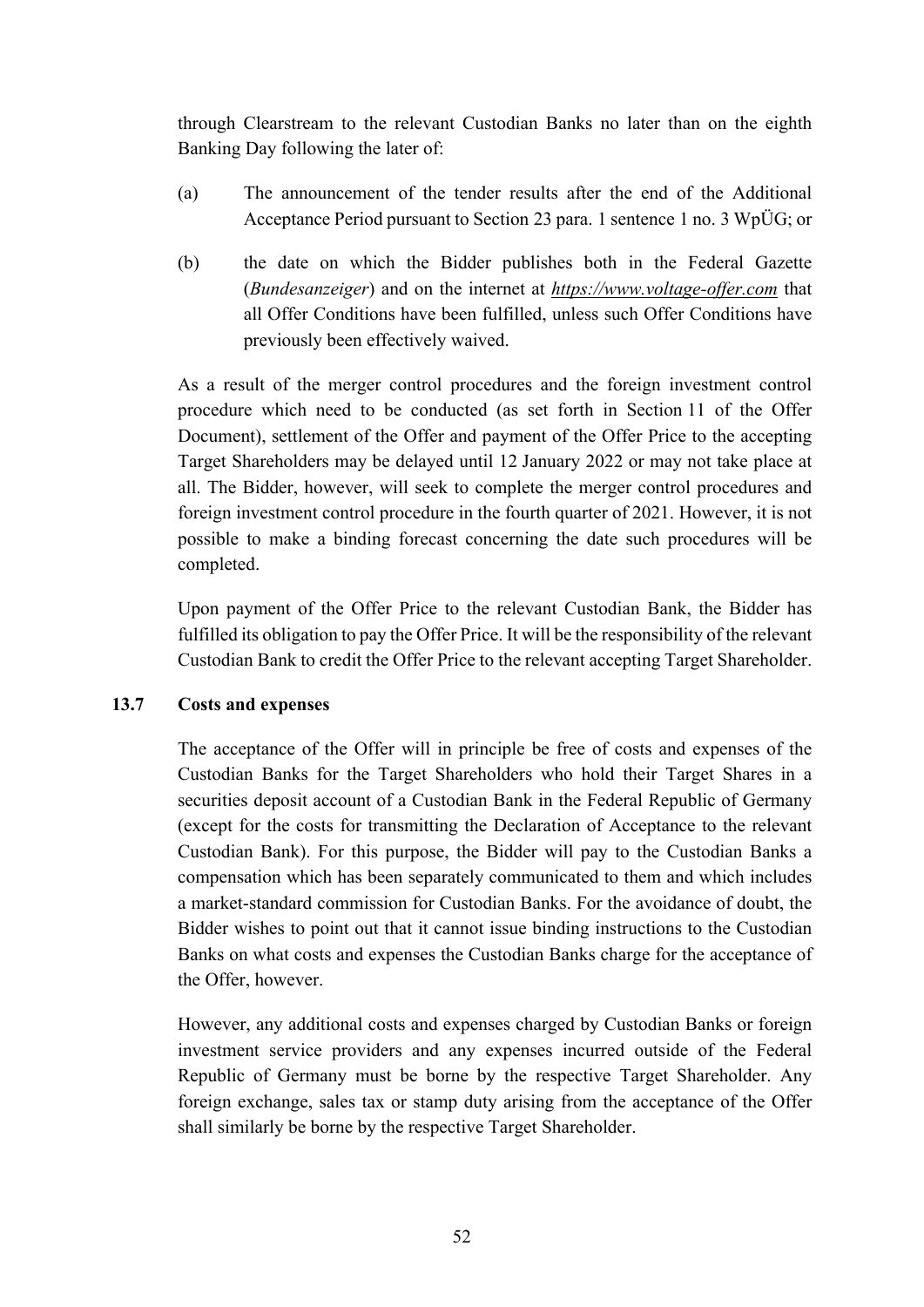#### **13.8 Stock exchange trading with Tendered Target Shares**

The Tendered Target Shares can be traded on the regulated market (*Regulierter Markt*) with additional post-admission obligations (*Prime Standard*) of the Frankfurt Stock Exchange and on the regulated market (*Regulierter Markt*) of the Munich Stock Exchange under ISIN DE000A3E5DF9. Trading will presumably start on the third Banking Day after the commencement of the Acceptance Period. Trading with the Tendered Target Shares on the regulated market (*Regulierter Markt*) with additional post-admission obligations (*Prime Standard*) of the Frankfurt Stock Exchange and on the regulated market (*Regulierter Markt*) of the Munich Stock Exchange will be suspended (i) at the end of the last day of the Acceptance Period, if all Offer Conditions have been met or previously effectively waived or (ii) at the end of the third Banking Day directly preceding the settlement or rebooking of the Offer.

The acquirers of Tendered Target Shares traded under ISIN DE000A3E5DF9 assume all rights and obligations arising from the agreements entered into by accepting the Offer with respect to these Target Shares. The Bidder points out that trading volumes and liquidity of the Tendered Target Shares depend on the specific acceptance rate and therefore may not exist at all or may be low and may be subject to heavy fluctuations. Therefore, it is possible that, in the absence of demand, it will be impossible to sell the Tendered Target Shares on the stock exchange.

### **13.9 Note to holders of Convertible Bonds 2021/2022**

The Offer is not addressed to holders of Convertible Bonds 2021/2022; however, following conversion of Convertible Bonds 2021/2022 into Target Shares in accordance with the terms and conditions of the Convertible Bonds 2021/2022, holders of Convertible Bonds 2021/2022 may tender such Converted Shares into the Offer pursuant to the terms and conditions set out in this Offer Document. Currently, the conversion price for each Convertible Bond 2021/2022 in a nominal amount of EUR 1,000.00 is EUR 29.00. The rights of holders of Convertible Bonds 2021/2022 are governed by the respective terms and conditions of the Convertible Bonds 2021/2022.

While Convertible Bonds 2021/2022 may not be tendered into the Offer, holders of Convertible Bonds 2021/2022 who want to participate in the Offer may do so by following the conversion process in order to obtain Converted Shares, i.e. Target Shares, which may then be tendered into the Offer, subject to the terms and conditions of this Offer Document. The process may take several days. Holders of Convertible Bonds 2021/2022 should take these additional time considerations into account when making their decision whether to participate in the Offer. Holders of Convertible Bonds 2021/2022 should contact their respective depositary bank in case they have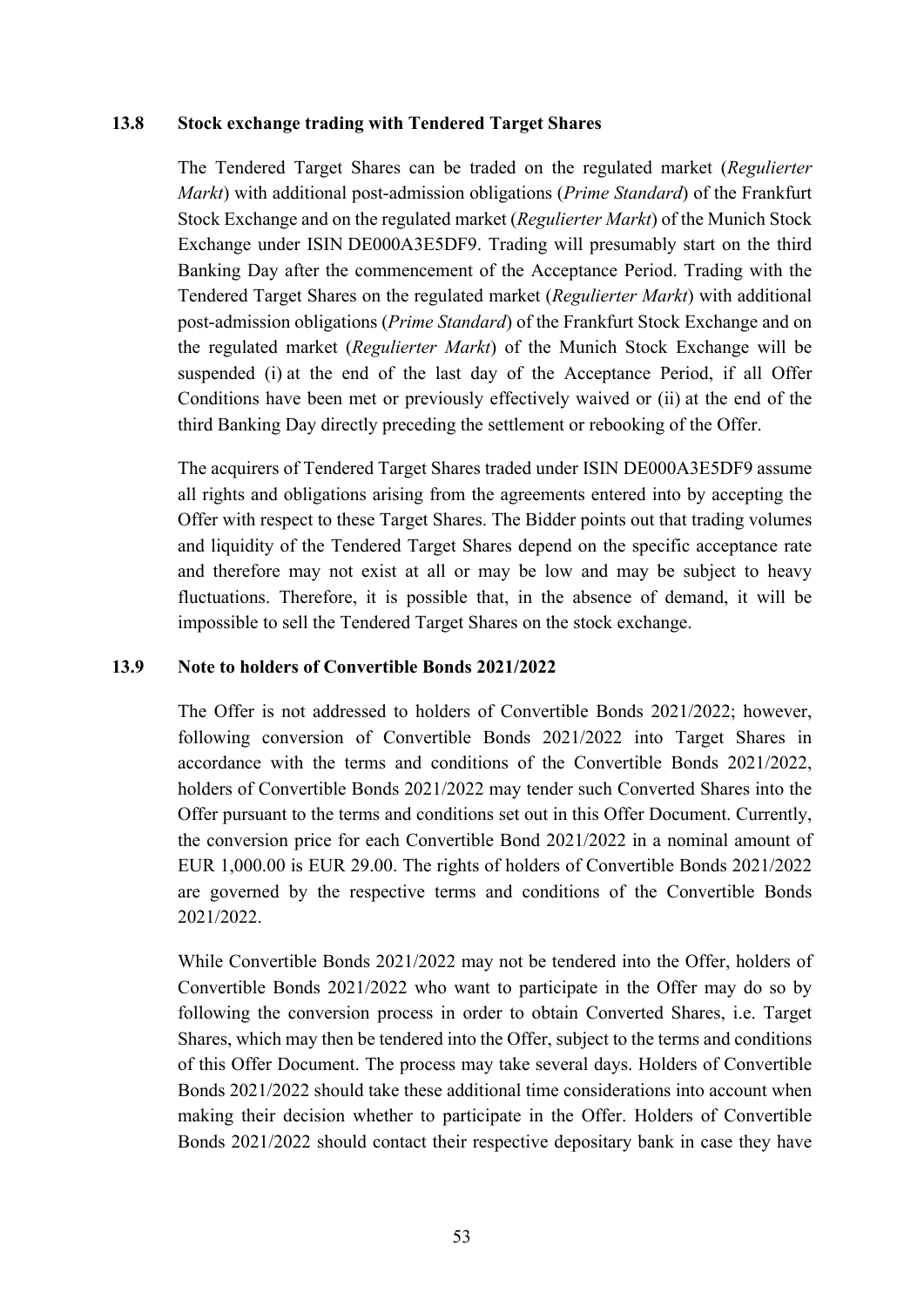questions regarding the timing, costs or process relating to the conversion of Convertible Bonds 2021/2022 into Target Shares.

Costs and fees incurred in the course of the conversion of Convertible Bonds 2021/2022, if any, will not be reimbursed.

## **14 FINANCING OF THE OFFER**

#### **14.1 Maximum consideration**

As at the date of the publication of the Offer Document, the total number of shares issued by Target (including treasury shares of Target) amounts to 10,124,051 (including treasury shares of the Target) at the date of the publication of the Offer Document.

For the purpose of securing the consideration, the Bidder assumes that up to 797,104 Converted Shares may be issued until the expiration of the Acceptance Period from a contingent capital as a result of the further exercise of conversion rights under the Convertible Bonds 2021/2022 (as set forth in Section [7.2](#page-28-0) of the Offer Document). In addition, the Takeover Offer is subject to the condition that the share capital of the Target has not been increased of more than 5% otherwise prior to the expiration of the Acceptance Period (as set forth in Section [12.1.3](#page-45-3) of the Offer Document).

The Bidder holds no Target Shares as at the date of the publication of the Offer Document.

If the Offer was accepted for all Target Shares currently issued and for all Converted Shares as a result of the exercise of conversion rights under the Convertible Bonds 2021/2022, the payment obligation of the Bidder to the accepting Target Shareholders would amount to EUR 584,281,792.50 in the aggregate (result of the Offer Price of EUR 53.50 per Target Share multiplied by 10,921,155 Target Shares).

Moreover, it is expected that the Bidder will incur transaction costs which presumably will amount to an aggregate of up to EUR 30,600,000 (the "**Transaction Costs**"). The total amount that the Bidder would need for the acquisition of all Target Shares on the basis of the Offer would thus equal, including the Transaction Costs, a maximum of EUR 614,881,792.50 (the "**Offer Costs**").

### <span id="page-53-0"></span>**14.2 Financing measures**

Before publishing the Offer Document, the Bidder has taken the necessary measures to ensure that the funds necessary for complete fulfillment of the Offer will be available in due time.

The Bidder has taken the following measures to ensure the financing: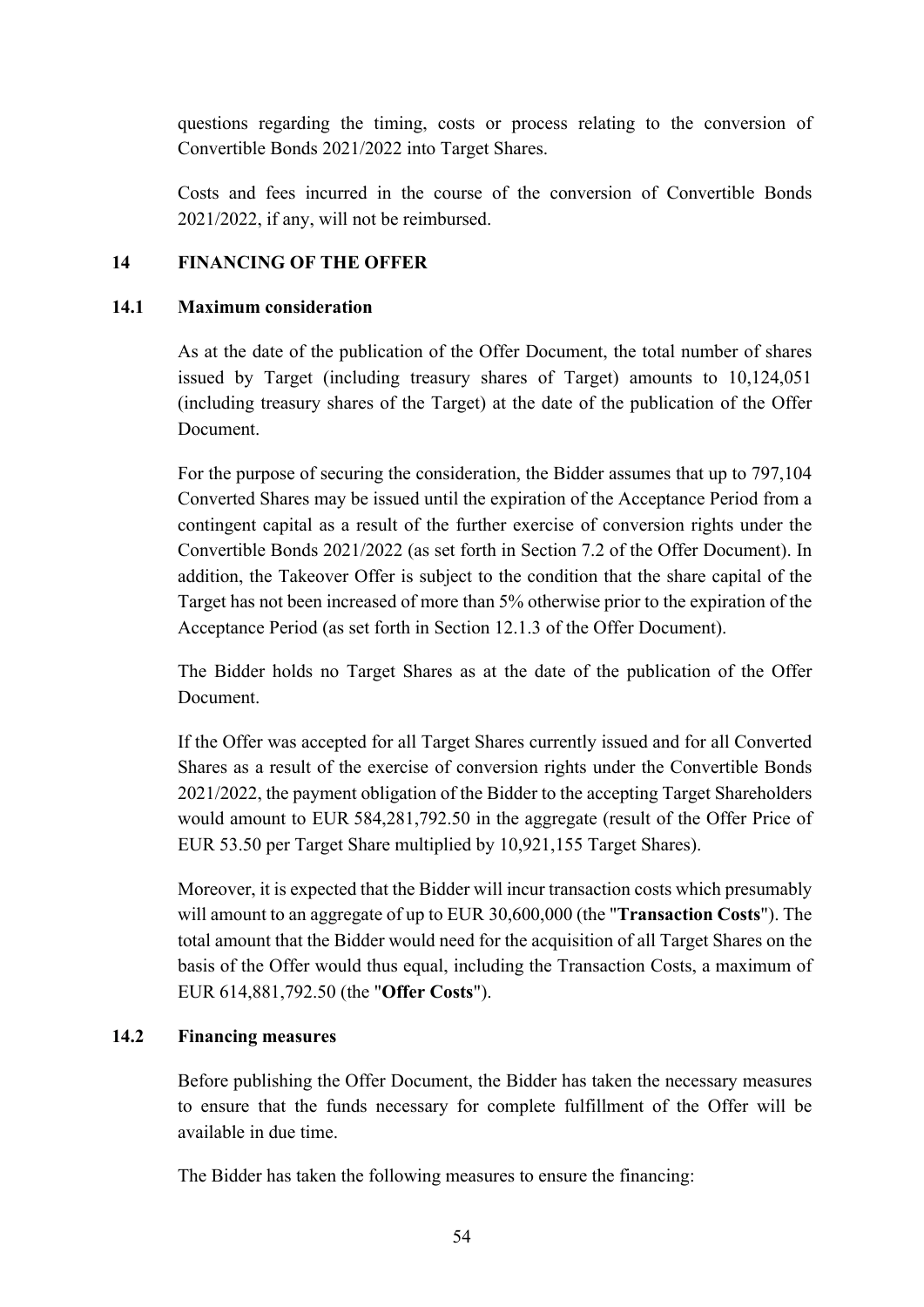Carlyle Europe Partners V, S.C.Sp. and Carlyle Europe Partners V-EU, S.C.Sp. (the "**Carlyle Funds**") undertook to the Bidder on 6 August 2021 to provide the Bidder, directly or indirectly, with an aggregate amount of up to EUR 720,239,451.67 in the form of equity and/or on the basis of shareholder loans to be agreed with Voltage Holding and accruing at an interest rate in accordance with arms' length principles and supported by a transfer pricing / benchmarking analysis, or similar instruments to enable the Bidder to fulfill (in part) its payment obligations under the Offer (the "**Equity Funding**"). As investment funds, the Carlyle Funds are financed by their investors, which are in turn obligated to the Carlyle Funds to provide them with their committed contributions upon request. The Carlyle Funds are entitled under certain conditions to syndicate their respective portion of the Equity Funding to minority co-investors without control rights.

In addition, the Bidder (as company and borrower) entered into external financing arrangements with, *inter alia*, UniCredit Bank AG (as arranger, underwriter and lender) (the "**External Financing Arrangements**"). The External Financing Arrangements consists of commitments for (i) EUR 185 million senior secured term loan facility with a term longer than the latest possible settlement date of the Offer to be made available to the Bidder ("**Facility B**") and (ii) a EUR 30 million senior secured revolving credit facility with a term longer than the latest possible settlement date of the Offer to be made available to the Bidder (the "**Revolving Facility**" and together with Facility B, the "**External Financing**"). The commitments for the External Financing are provided pursuant to an interim facilities agreement dated 7 August 2021. The External Financing can primarily be used to finance the acquisition of the Target Shares to be acquired under the Offer. Furthermore, the External Financing can be used, *inter alia*, to refinance the existing net debt of Target (including any that become due under change-of-control-clauses) and to satisfy the Transaction Costs. The Bidder intends for the Revolving Credit Facility to be available for working capital and general corporate purposes. Therefore, the Bidder has an aggregate amount of EUR 215 million available under the External Financing for use in connection with the payment of Offer Costs and Transaction Costs and for the refinancing of the existing net debt of Target. Based on the assumptions regarding the financing of the Offer set forth in Section [15.1](#page-55-0)[\(b\)](#page-56-0) of the Offer Document, the weighted average interest rate for the External Financing will be 4.5 percentage points p.a., whereby the actual weighted average interest rate will depend on the utilization of the respective financing.

The aggregate amount of the External Financing together with the Equity Funding exceeds the Offer Costs. The Bidder has thus taken the measures necessary to ensure that it will, on the relevant date, have available funds in the amount of the Offer Costs.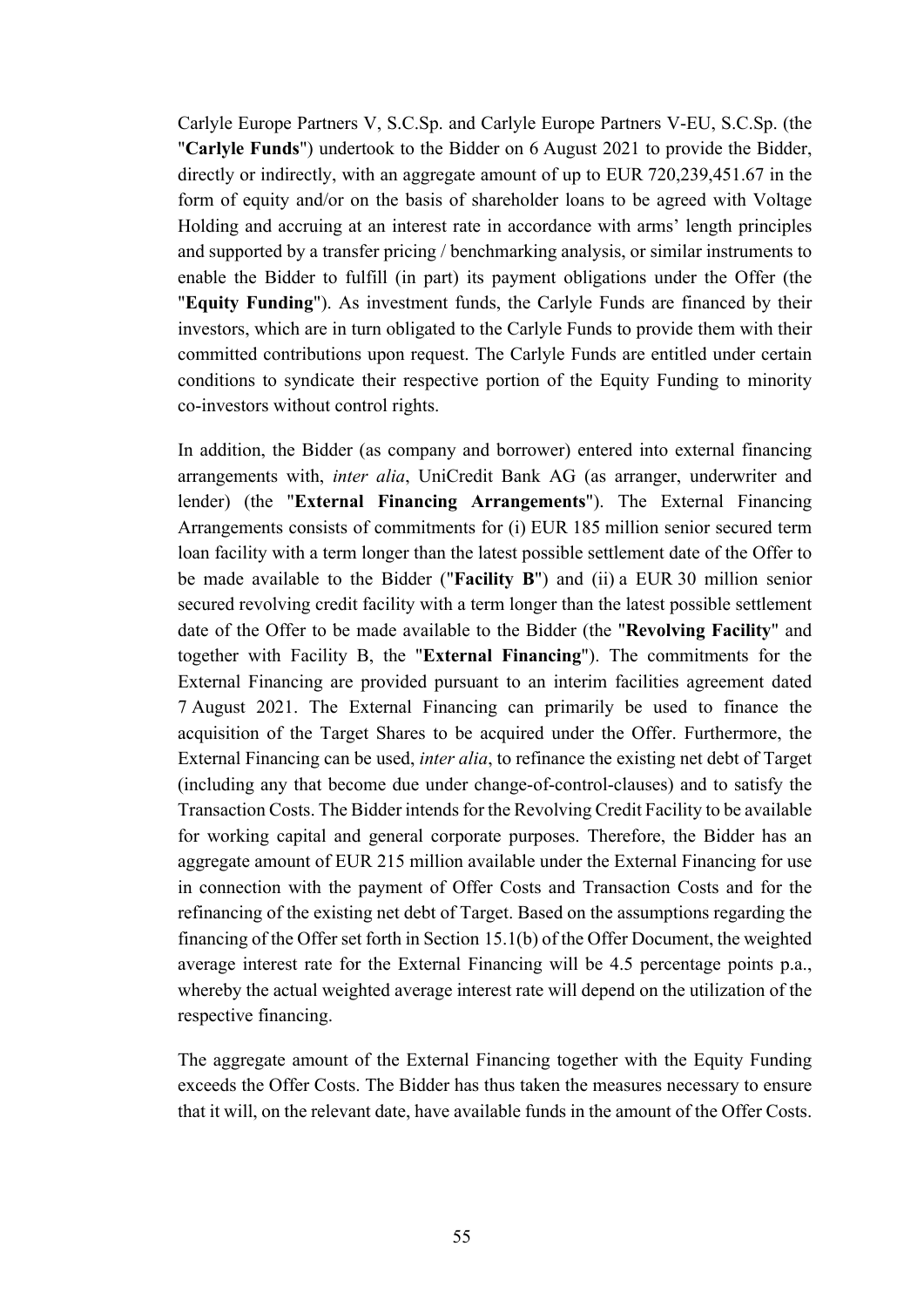#### **14.3 Confirmation of financing**

UniCredit Bank AG with registered office in Munich, Germany, an investment service provider that is independent from the Bidder, has issued the required financing confirmation pursuant to Section 13 para. 1 sentence 2 WpÜG, which is attached as Annex 4.

## <span id="page-55-1"></span>**15 EXPECTED EFFECTS OF A SUCCESSFUL OFFER ON THE ASSETS, LIABILITIES, FINANCIAL POSITION AND RESULTS OF THE BIDDER AND THE CARLYLE FUNDS**

To estimate the effects of the settlement of the Offer on its assets, liabilities, financial position and results, the Bidder has carried out a preliminary and unaudited estimation of the balance sheet effects which would occur at the Bidder in case of successful settlement of the Offer. In this respect, Section [15](#page-55-1) of the Offer Document sets forth the expected effects of the settlement of the Offer on the basis of the balance sheet and profit and loss statement of the Bidder as of 31 July 2021. Statements on the Equity Funding by the Carlyle Funds are set forth in Section [15.3](#page-58-0) of the Offer Document.

#### <span id="page-55-0"></span>**15.1 Starting point and assumptions**

The information, views and forward-looking statements contained in this Section [15.1](#page-55-0) and the accompanying remarks in relation to the expected effects of a successful Offer on the assets, liabilities, financial position and results of the Bidder presume the following starting point and are based in particular on the following assumptions:

- (a) Starting point
	- The Bidder was established on 23 July 2021 and has been registered in the commercial register (*Handelsregister*) of the local court (*Amtsgericht*) of Munich on 26 July 2021. Since its formation until the publication of the Offer Document, the Bidder has not carried out any business activities except for activities in connection with its formation and the transactions described in the Offer Document, and has therefore not generated any revenues or earnings. Accordingly, neither audited accounts nor profit and loss statements of the Bidder are available. In order to show the effects of the Offer on the financial statements of the Bidder, unaudited and unconsolidated financial information of the Bidder is used which was prepared in accordance with German accounting principles as specified in the German Commercial Code (*Handelsgesetzbuch, HGB*) and the German Limited Liabilities Companies Act (*Gesetz betreffend die Gesellschaften mit beschränkter Haftung, GmbHG*).
	- The Bidder does not hold any Target Shares.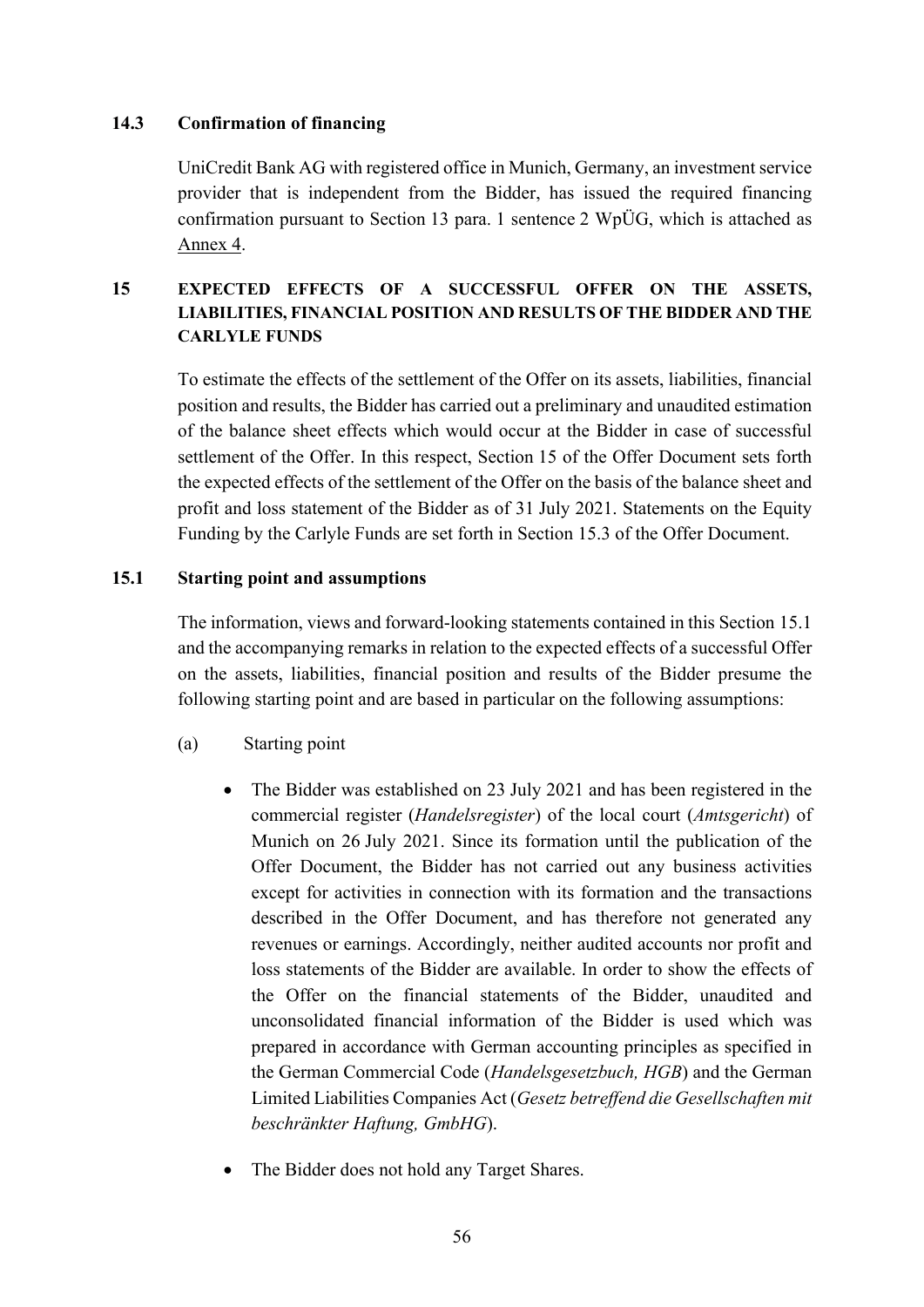## <span id="page-56-0"></span>(b) Assumptions

- The Bidder will acquire all Target Shares (including all Converted Shares) not directly held by the Bidder, i.e. 10,921,155 Target Shares, at the Offer Price of EUR 53.50 per Target Share in return for a total purchase price of EUR 584,281,792.50. In addition, the Bidder will bear Transaction Costs of EUR 30,600,000, of which approximately EUR 10,000,000 are expected to be activated by the Bidder as ancillary acquisition costs.
- The acquisition of the Target Shares (including all Converted Shares) under the Offer and all other effects are assumed to have taken place on 31 July 2021.
- The acquisition of Target Shares not directly held by the Bidder under the Offer will be financed partly by equity contributions and partly by External Financing. When preparing the information contained in this Section [15](#page-55-1), it has been assumed that a portion of the Equity Funding in an amount of EUR 429,881,792.50 will be contributed to the Bidder's free capital reserves, and that an aggregate amount of EUR 185,000,000 will be drawn under the External Financing by the Bidder, i.e. the entire funds under Facility B but no funds under the Revolving Facility. The Transaction Cost shall be paid by the Bidder's Equity Funding.
- Apart from the proposed acquisition of the Target Shares, no other effects on the assets, financial position and results of the Bidder are accounted for in the following, which may arise in the future.
- No accruals and deferrals have been made.

The Bidder points out that the effects of taking over the Target on the future assets, financial position and results of the Bidder cannot be precisely forecast yet. This is due, in particular, to the following reasons:

- The final amount of the Offer Costs will only be able to be established after the Transaction has been completed and the final number of Target Shares for which the Offer has been accepted has been established.
- The exact amount of the Transaction Costs will not be known until settlement of the Transaction.
- Tax effects, interest resulting from the External Financing and other effects on the Bidder have not been included for the sake of simplicity.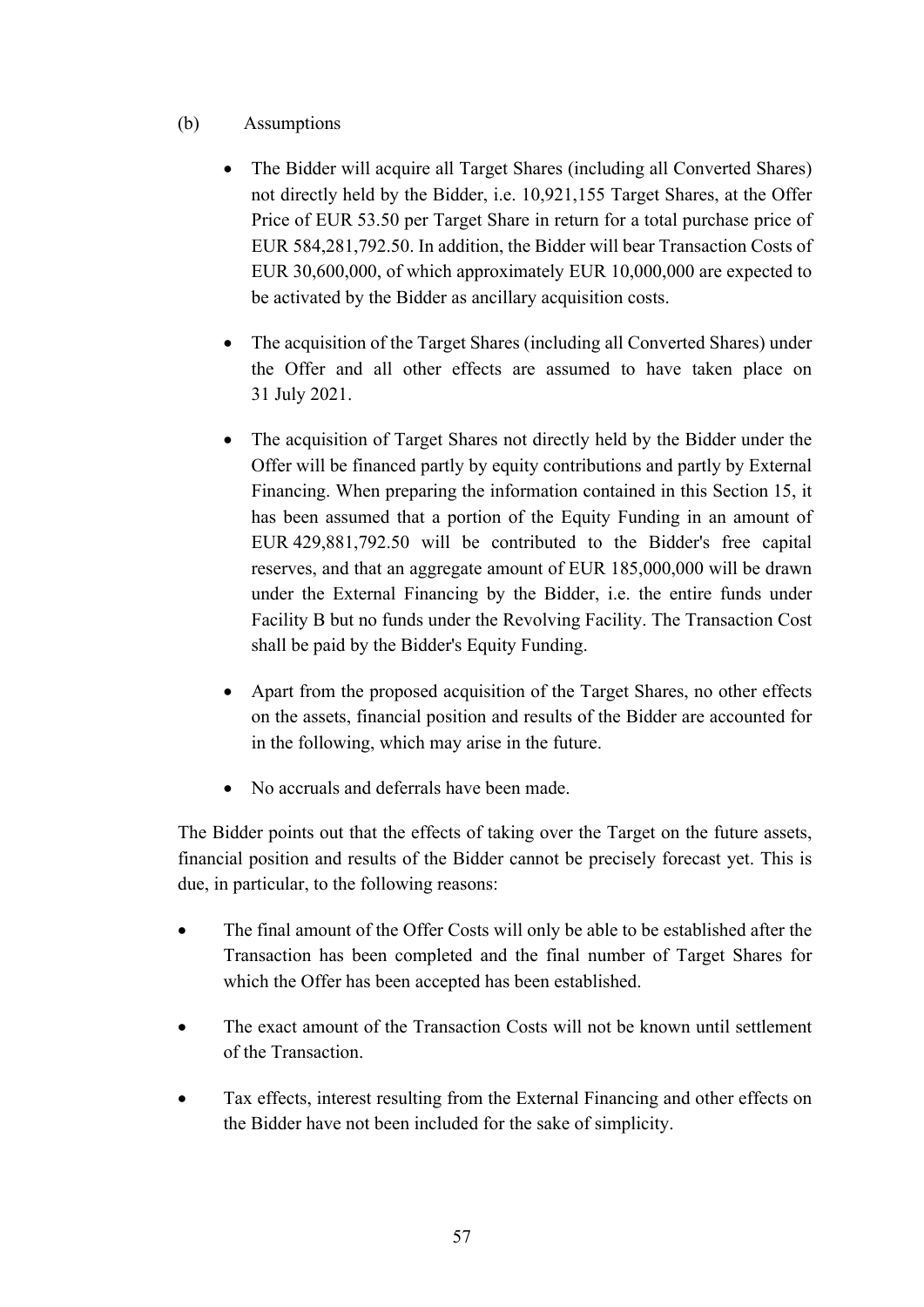### **15.2 Expected effects on the individual financial statements of the Bidder**

(a) Assets and financial position

The Bidder estimates that the acquisition of Target Shares under the Offer will presumably have the following effects on the assets and financial position of the Bidder on the basis of the starting point and assumptions described in Section [15.1](#page-55-0) of the Offer Document:

| <b>Balance sheet in</b><br><b>TEUR</b><br>(rounded) | <b>Bidder as of</b><br>31 July<br>2021<br>(unaudited) | <b>Expected</b><br>changes due to<br><b>Transaction</b><br>Costs | <b>Expected</b><br>changes due to<br>settlement of the<br><b>Offer</b> | <b>Bidder after</b><br>settlement of the<br><b>Offer</b><br>(unaudited) |
|-----------------------------------------------------|-------------------------------------------------------|------------------------------------------------------------------|------------------------------------------------------------------------|-------------------------------------------------------------------------|
| Financial assets                                    |                                                       | 10,000                                                           | 584,282                                                                | 594,282                                                                 |
| Liquid assets                                       | 25                                                    |                                                                  |                                                                        | 25                                                                      |
| Deferred Income                                     | ---                                                   |                                                                  |                                                                        |                                                                         |
| <b>Assets</b>                                       | 25                                                    | 10,000                                                           | 584,282                                                                | 594,307                                                                 |
| Equity                                              | 25                                                    | 10,000                                                           | 399,282                                                                | 409,307                                                                 |
| Of which<br>subscribed<br>capital                   | 25                                                    |                                                                  |                                                                        | 25                                                                      |
| Of which<br>capital<br>reserves                     | ---                                                   | 30,600                                                           | 399,282                                                                | 429,882                                                                 |
| Of which<br>$profit/(\text{loss})$                  | ---                                                   | (20, 600)                                                        |                                                                        | (20, 600)                                                               |
| Debt                                                | ---                                                   |                                                                  | 185.000                                                                | 185,000                                                                 |
| <b>Liabilities</b>                                  | 25                                                    | 10,000                                                           | 584,282                                                                | 594,307                                                                 |

- Financial assets (investments) are expected to increase from EUR 0.00 by TEUR 594,282 to a total of approximately TEUR 594,282 (including ancillary acquisition costs amounting to approximately TEUR 10,000 to be activated) because of the acquisition of the Target Shares. The remaining part of the Transaction Costs in the amount of TEUR 20,600 will be treated as expenses and therefore as loss.
- The liquid assets (cash on hand) will not change, since the Transaction will be funded from newly supplied equity as well as the External Financing.
- The subscribed capital remains unchanged in the course of the settlement of the Offer. The capital injections to be made are expected, however, to increase the amount of the free capital reserves of the Bidder EUR 0.00 by TEUR 429,882 to TEUR 429,882.
- The Bidder will incur financial indebtedness in the amount of TEUR 185,000, as a consequence of utilizing the External Financing for the acquisition of the Target Shares and the Transaction Costs. Thereby the indebtedness of the Bidder increases from EUR 0.00 by TEUR 185,000 to TEUR 185,000.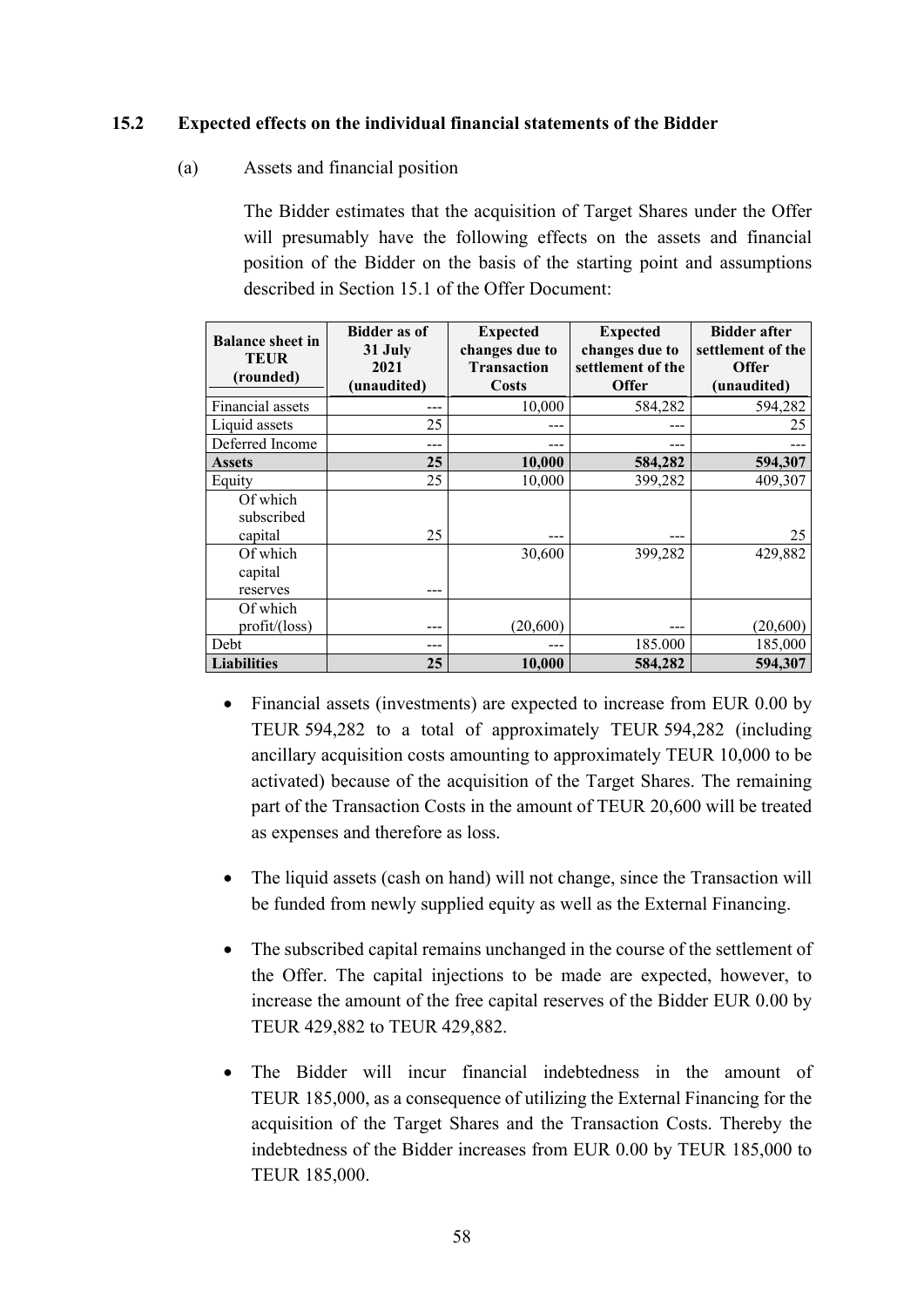#### (b) Earnings situation

Future income of the Bidder will mainly consist of income from its investment in the Target. The amount of future income is uncertain as the Target has not paid any dividend for the recent financial years. It is impossible to predict whether a dividend can be paid in the coming financial years. The Bidder does not expect the Target to pay a dividend in the coming financial years. The operative earnings of the Bidder will be reduced by the expected interest expenses to be paid under the External Financing. Based on the assumptions in Section [15.1](#page-55-0), the total leverage of the Bidder would amount to EUR 185 million and the Bidder assumes total interest expenses of approximately EUR 8,325,000 per year based on such assumption. The Bidder points out that with the effectiveness of the intended domination and profit and loss transfer agreement to be concluded between the Bidder and the Target, no more dividends would be paid but the entire profit of the Target would be transferred to the Bidder under the domination and profit and loss transfer agreement. However, in such case the outside shareholders would receive the compensation pursuant to Section 304 para. 1 AktG.

#### <span id="page-58-0"></span>**15.3 Carlyle Funds**

Carlyle Funds are financed by their investors, which are in turn obliged to provide the Carlyle Funds with their committed pro rata contributions upon request. On 31 July 2021, the Carlyle Funds had at their disposal available funds in a total amount equivalent to about EUR 4.4 billion from fixed contribution obligations of their investors. By making use thereof, the Bidder will be provided with funds in the amount of up to approximately EUR 720 million with regard to the Equity Funding (as set forth in Section [14.2](#page-53-0) of the Offer Document).

## **16 POTENTIAL EFFECTS FOR TARGET SHAREHOLDERS WHO DO NOT ACCEPT THE OFFER**

Target Shareholders who do not intend to accept the Offer should take into account the following potential consequences after settlement of the Offer:

- (a) The present stock market price of the Target Shares reflects the fact that the Bidder published its decision to launch the Offer on 7 August 2021. It is uncertain whether, following settlement of the Offer, the stock market price of the Target Shares will remain at its present level or rise above it or even fall below it.
- (b) The settlement of the Offer will result in a reduction of the free float of the issued Target Shares. It is further expected that the supply of and the demand for Target Shares will be reduced after settlement of the Offer and, therefore,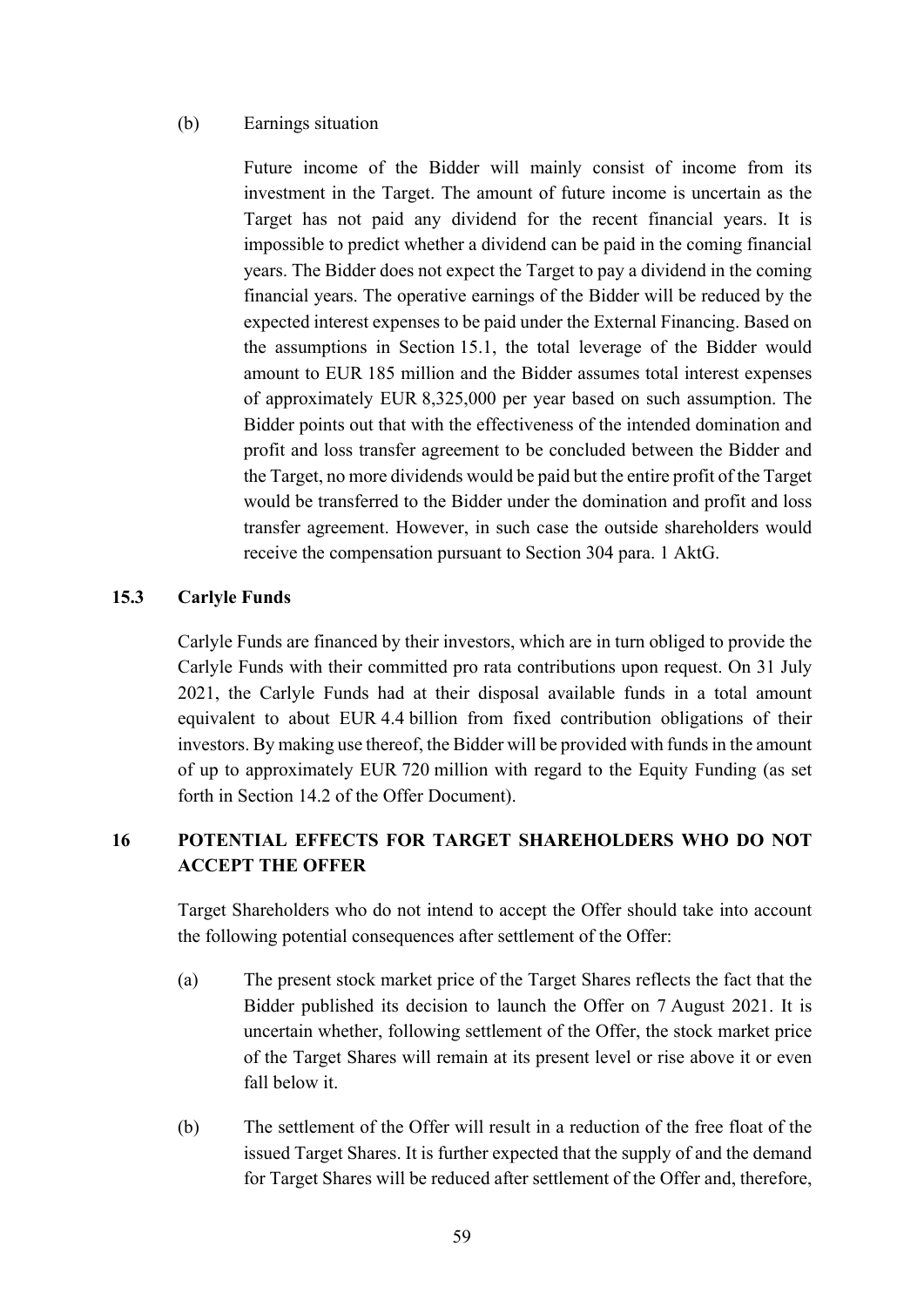the liquidity of the Target Shares will decrease. It is possible that buy and sell orders with respect to Target Shares cannot be executed or cannot be executed in a timely fashion. Moreover, the possible limitation of the liquidity of Target Shares could result in substantially heavier price fluctuations of the Target Shares in the future.

- (c) After settlement of the Offer, the Bidder will have the voting majority at the general meeting and could, depending on the acceptance rate, have the necessary voting majority to enforce all important structural and other measures under corporate law at the general meeting of the Target. This includes, for example, the election and the dismissal of shareholder representatives of the supervisory board, granting or rejecting discharge of management board or supervisory board members, amendments to the articles of association, capital increases and, if the majority requirements under statutory law and articles of association have been satisfied, exclusion of subscription rights for shareholders in capital measures as well as enterprise agreements such as a domination and profit and loss transfer agreement, reorganizations, mergers and dissolution of the Target. Only in certain limited cases of the aforementioned measures, there would be an obligation of the Bidder under German law to submit to the minority shareholders, based on a company valuation of the Target, an offer to acquire their Target Shares in exchange for reasonable compensation or to grant other compensation. Because such company valuation would have to be based on circumstances existing at the time of the resolution adopted by the Target's general meeting for the respective measure, such offer for compensation could be equivalent in value to the Offer Price but it could also be lower or higher. The implementation of some of these measures could also result in the delisting of the Target Shares (as set forth in Section [9.5](#page-35-0)[\(c\)](#page-37-2) of the Offer Document).
- (d) The Bidder intends to examine whether to demand transfer of the Target Shares of the outside shareholders in exchange for granting of reasonable cash compensation (squeeze-out) if it directly or indirectly holds the number of Target Shares required to do so (as set forth in Section 9.5 [\(b\)](#page-36-0) of the Offer Document).
- (e) The Bidder intends to cause the conclusion of a domination and profit and loss transfer agreement according to Sections 291 et seqq. AktG with the Target as the dominated company (as set forth in Section [9.5](#page-35-0)[\(a\)](#page-36-1) of the Offer Document).
- (f) The Bidder, after settlement of the Offer or at a later time intends to examine whether to cause the Target to apply for delisting of the Target Shares from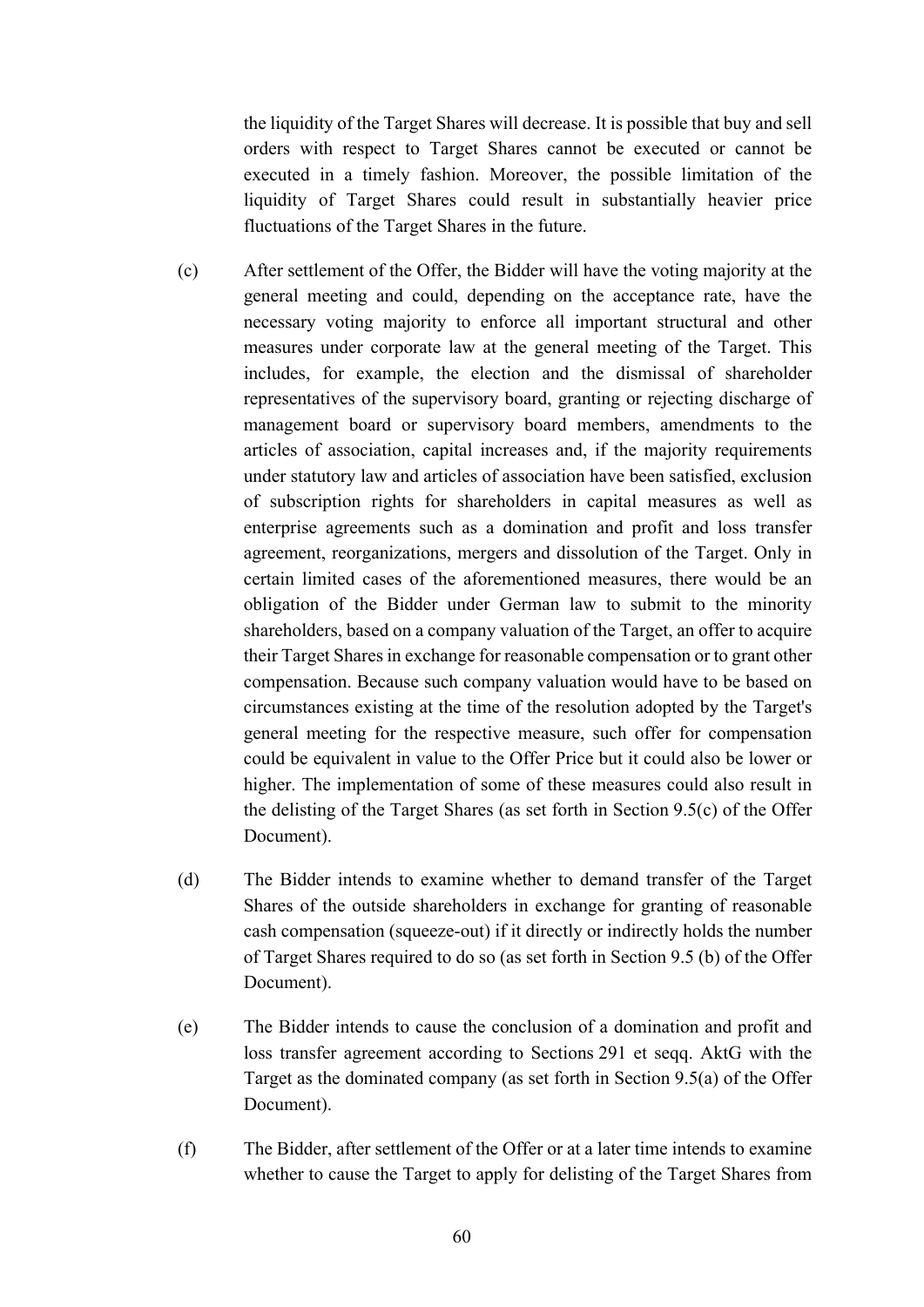the regulated market (*Regulierter Markt*) with additional post-admission obligations (Prime Standard) of the Frankfurt Stock Exchange and from the regulated market (*Regulierter Markt*) of the Munich Stock Exchange, or to apply or propose to suspend inclusion in the open market segments (*Freiverkehr*) of the stock exchanges Berlin, Düsseldorf, Hamburg, Hanover and Stuttgart as well as Trade Gate Exchange. In the former case, the Target Shareholders would no longer profit from the increased reporting duties of the regulated market. In the event that the Bidder initiates a separate delisting pursuant to Section 39 BörsG, the Bidder would make a delisting-offer to the Target Shareholders pursuant to Section 39 para. 2 BörsG. Such a delisting-offer could be equivalent in value to the Offer Price but it could also be lower or higher.

(g) If the Bidder were to achieve a shareholding of at least 95% of the Target Shares following the settlement of the Offer, Target Shareholders who have not accepted the Offer are entitled to exercise their sell-out right pursuant to Section 39c WpÜG and accept the Offer with their Target Shares within three months after publication of reaching the relevant shareholding pursuant to Section 23 para. 1 sentence 1 no. 4 WpÜG. This sell-out right is valid for all remaining Target Shares. The Bidder will publish that it has reached the threshold of 95% of the Target Shares that is required for a request under Section 39a WpÜG, pursuant to Section 23 para. 1 sentence 1 no. 4 WpÜG. The Bidder will publish the information regarding the right to tender as well as information on the technical processing either in the notification pursuant to Section 23 para. 1 sentence 1 no. 4 WpÜG or in a separate notification.

#### <span id="page-60-0"></span>**17 RIGHTS OF WITHDRAWAL**

### <span id="page-60-1"></span>**17.1 Right of withdrawal in the event of an amendment of the Offer as well as in the event of the launch of a Competing Offer**

According to the WpÜG, the following withdrawal rights apply for Target Shareholders who have accepted the Offer:

- (a) In the event of an amendment of the Offer pursuant to Section 21 para. 1 WpÜG, Target Shareholders may, until expiration of the Acceptance Period, withdraw from the agreements which have been entered into as a result of the acceptance of the Offer pursuant to Section 21 para. 4 WpÜG, if and to the extent that they have accepted the Offer prior to the publication of the amendment of the Offer.
- (b) In the event of a Competing Offer pursuant to Section 22 para. 1 WpÜG, Target Shareholders may, until expiration of the Acceptance Period,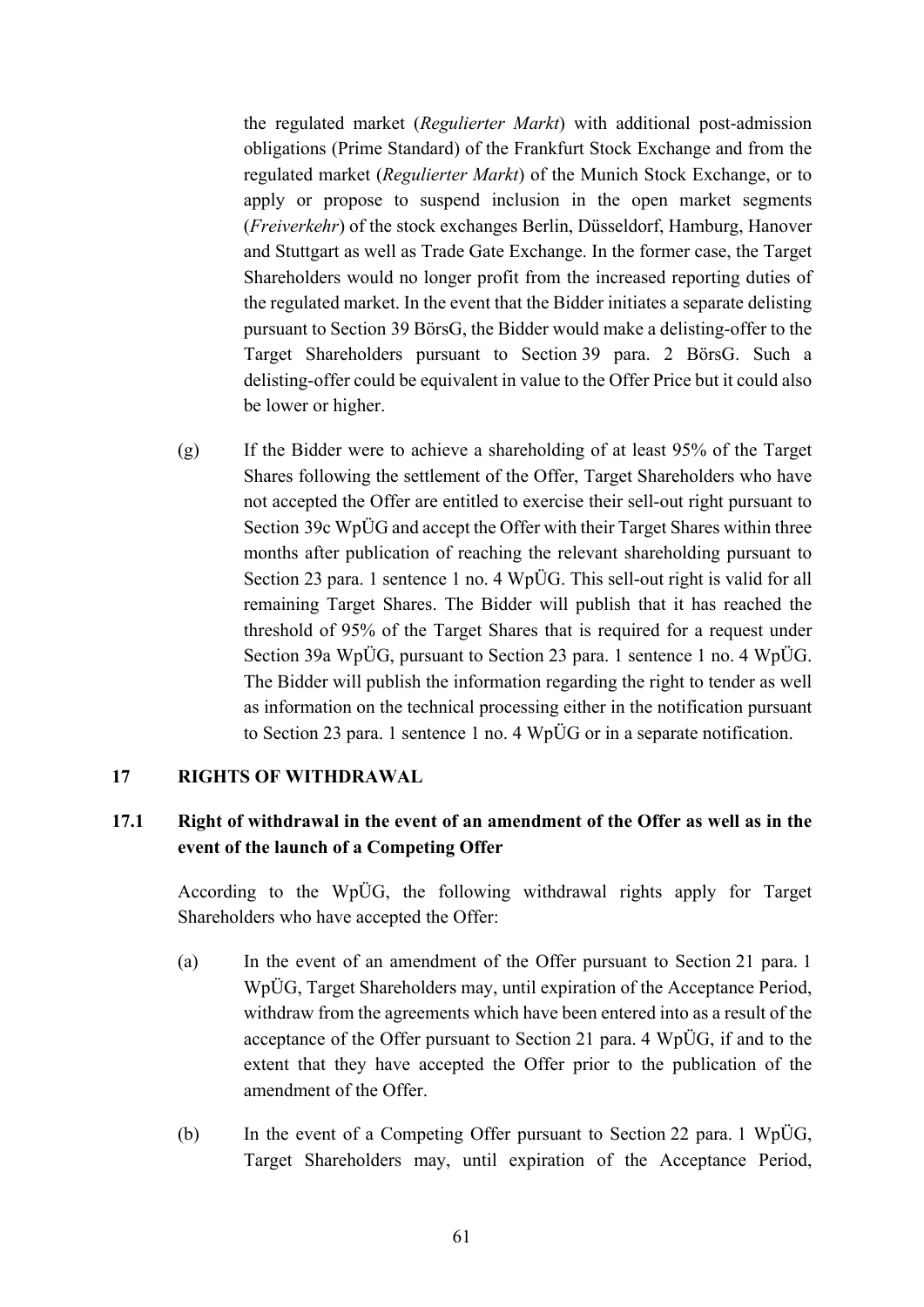withdraw from the agreements which have been entered into as a result of the acceptance of the Offer pursuant to Section 22 para. 3 WpÜG, if and to the extent that they have accepted the Offer prior to the publication of the offer document for the Competing Offer.

#### **17.2 Exercise of the right of withdrawal**

Target Shareholders may exercise a right of withdrawal in respect of the Target Shares pursuant to Section [17.1](#page-60-1) of the Offer Document prior to expiration of the Acceptance Period only by:

- (a) Declaring their withdrawal in writing to their Custodian Bank for a specified number of Tendered Target Shares, where in the event that no number is specified, the withdrawal shall be deemed to have been declared for all of the Tendered Target Shares of the Target Shareholder concerned; and
- (b) instructing their Custodian Bank to cause such number of Tendered Target Shares held in their securities deposit accounts as is equivalent to the number of Tendered Target Shares in respect of which they have declared their withdrawal to be rebooked to ISIN DE000A2NBTL2 at Clearstream.

The Custodian Bank is required, without undue delay, after receiving the declaration of withdrawal, to cause the Tendered Target- Shares for which withdrawal is being declared to be rebooked to ISIN DE000A2NBTL2 at Clearstream. The rebooking is generally free of costs for Target Shareholders who hold their Target Shares in a securities deposit account of a Custodian Bank in the Federal Republic of Germany. The Target Shares may again be traded under ISIN DE000A2NBTL2 immediately after rebooking. The Target Shares are considered to be rebooked in a timely fashion if this has been done at the latest by 18:00 hrs (Frankfurt am Main local time) / 12:00 hrs (New York local time) on the second Banking Day after the end of the Acceptance Period.

## **18 PAYMENT OF MONEY OR OTHER CASH-EQUIVALENT BENEFITS GRANTED OR SUGGESTED TO MEMBERS OF THE MANAGEMENT BOARD OR THE SUPERVISORY BOARD OF THE TARGET**

No cash payments or any other cash-equivalent benefits have been granted by the Bidder or a person acting jointly with the Bidder within the meaning of Section 2 para. 5 WpÜG either to management board members or supervisory board members of the Target in connection with the Offer, nor have they been specifically suggested to management board members or supervisory board members. This does not include the payment of the Offer Price to members of the management board and the supervisory board of the Target for Target Shares that these members of the management board and supervisory board of the Target tender into in the Offer.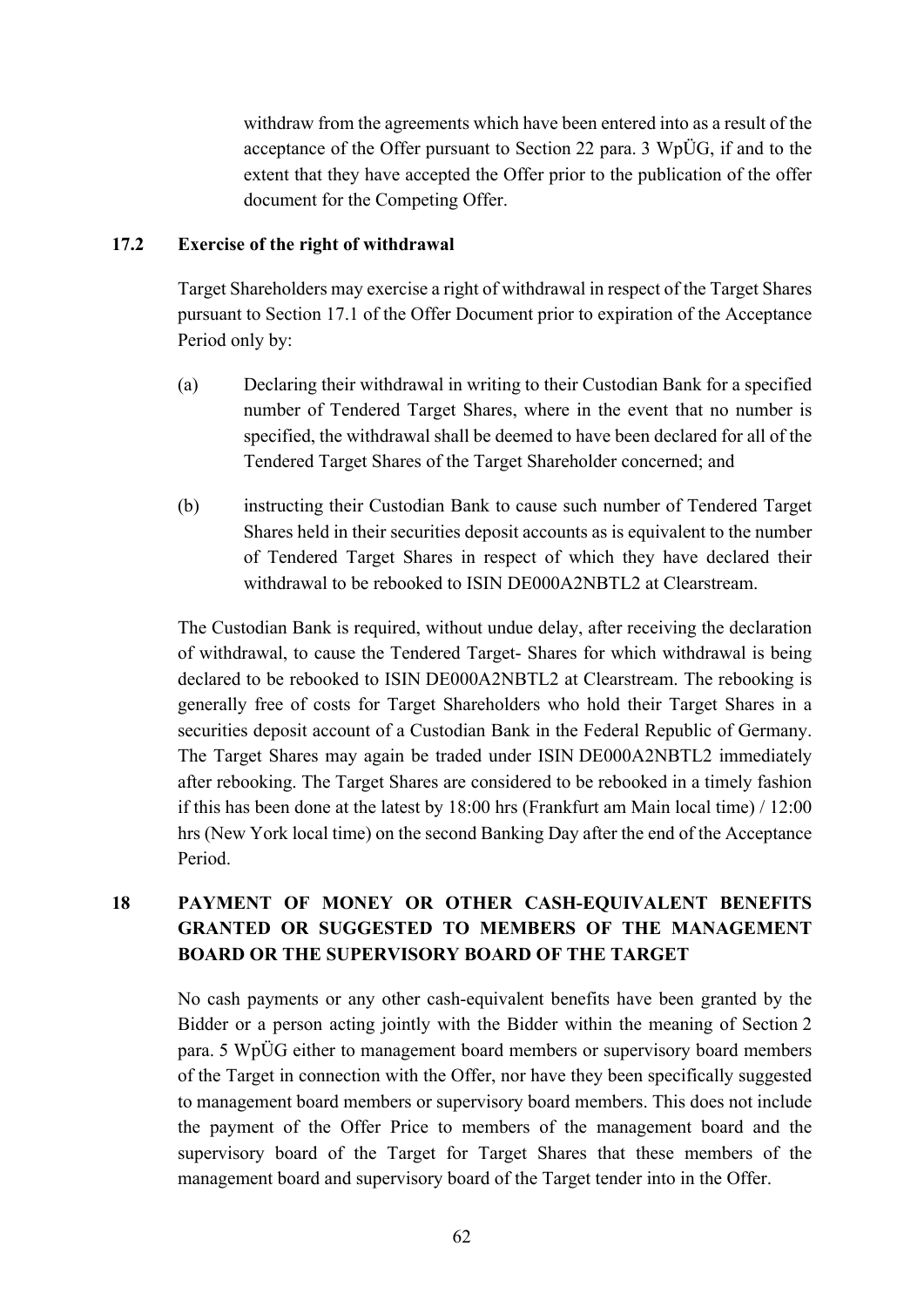The Bidder, in principle, considers it to be sensible that board members are directly or indirectly participating in the share capital of the Target in order to set medium- and long-term incentives for a sustainable increase of the enterprise value. Therefore, the Bidder is considering implementing a management incentive program after settlement of the Offer. Negotiations have not yet taken place in this respect and the timing for implementing such a program is unclear.

#### **19 NO MANDATORY OFFER**

If, because of the Offer, the Bidder acquires control of the Target according to Section 29 para. 2 WpÜG, neither the Bidder nor the Bidder Parent Shareholders will be obliged to launch a mandatory offer for Target Shares because of Section 35 para. 3 WpÜG.

#### **20 TAXES**

The Bidder recommends that, prior to accepting the Offer, Target Shareholders obtain tax advice on the tax consequences of the acceptance of the Offer, taking into account their personal circumstances.

### **21 PUBLICATIONS AND NOTIFICATIONS**

Pursuant to Section 14 para. 3 WpÜG, the Offer Document, the publication of which was permitted by BaFin on 25 August 2021, will be published on 25 August 2021 by way of (i) publication on the internet at *https://www.voltage-offer.com* and (ii) keeping available copies of the Offer Document free of charge at UniCredit Bank AG, MFM1EG, Arabellastraße 14, 81925 Munich, Germany (requests stating the full postal address by fax to +49 (0)89 378-44081 or e-mail to *[tender-offer@unicredit.de](mailto:tender-offer@unicredit.de)*). The announcement about keeping available copies of the Offer Document free of charge in Germany and the internet address at which the publication of the Offer Document occurs will be published in the Federal Gazette (*Bundesanzeiger*) on 25 August 2021.

In addition, the Bidder will provide a non-binding English translation of the Offer Document, which has not been reviewed by BaFin, at the aforementioned internet address.

All publications and announcements required according to the WpÜG or the applicable capital market law provisions of the United States in connection with the Offer will be published on the internet at *https://www.voltage-offer.com* (in German together with a non-binding English translation) and, to the extent necessary pursuant to the WpÜG, in the Federal Gazette (*Bundesanzeiger*).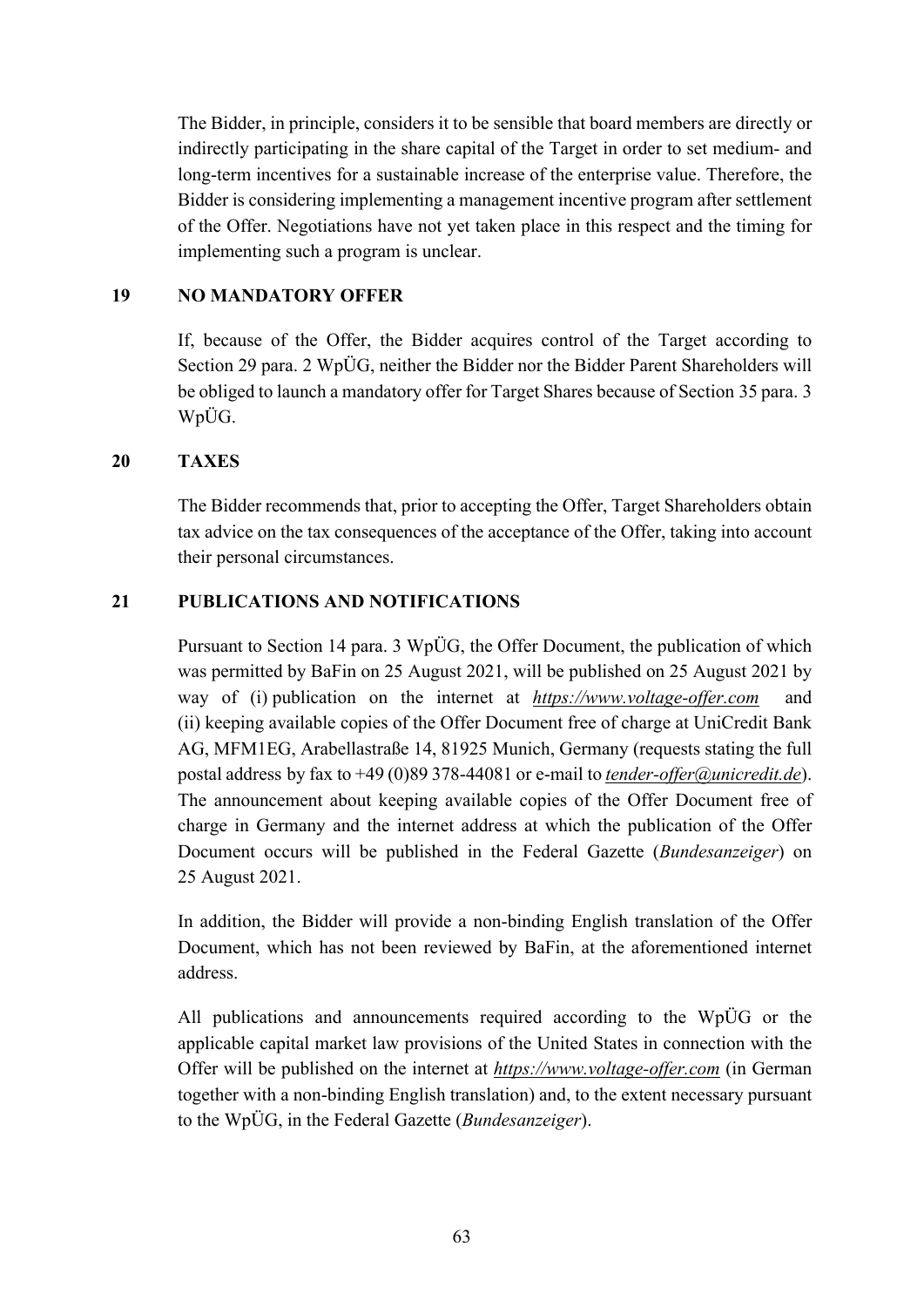The Bidder will publish the notifications pursuant to Section 23 para. 1 WpÜG as follows:

- On a weekly basis after publication of the Offer Document (Section 23 para. 1) sentence 1 no. 1 WpÜG);
- on a daily basis during the final week prior to the expiration of the Acceptance Period (Section 23 para. 1 sentence 1 no. 1 WpÜG);
- without undue delay after expiration of the Acceptance Period (Section 23 para. 1 sentence 1 no. 2 WpÜG);
- without undue delay after expiration of the Additional Acceptance Period (Section 23 para. 1 sentence 1 no. 3 WpÜG); and
- without undue delay after having reached the shareholding required to exclude the other shareholders under Section 39a paras. 1 and 2 WpÜG (Section 23 para. 1 sentence 1 no. 4 WpÜG).

Publications of the Bidder pursuant to Section 23 paras. 1 and 2 WpÜG, as well as additional publications and announcements in connection with the Offer, which are required under the WpÜG, will be published in German and in a non-binding English translation on the internet at *https://www.voltage-offer.com*. In addition, announcements and notices will be published in German in the Federal Gazette (*Bundesanzeiger*).

### **22 GOVERNING LAW AND JURISDICTION**

The Offer and the agreements which have been entered into as a result of the acceptance of the Offer shall be governed by German law. The exclusive place of jurisdiction for all legal disputes arising out of, or in connection with, the Offer (and any agreements which have been entered into as a result of the acceptance of the Offer) shall be, to the extent permitted by law, Munich, Germany.

### **23 DECLARATION OF ASSUMPTION OF RESPONSIBILITY**

Voltage BidCo GmbH, with registered office in Munich, Germany, assumes responsibility for the content of the Offer Document and declares that, to its knowledge, the information provided in the Offer Document is correct and no material facts have been omitted.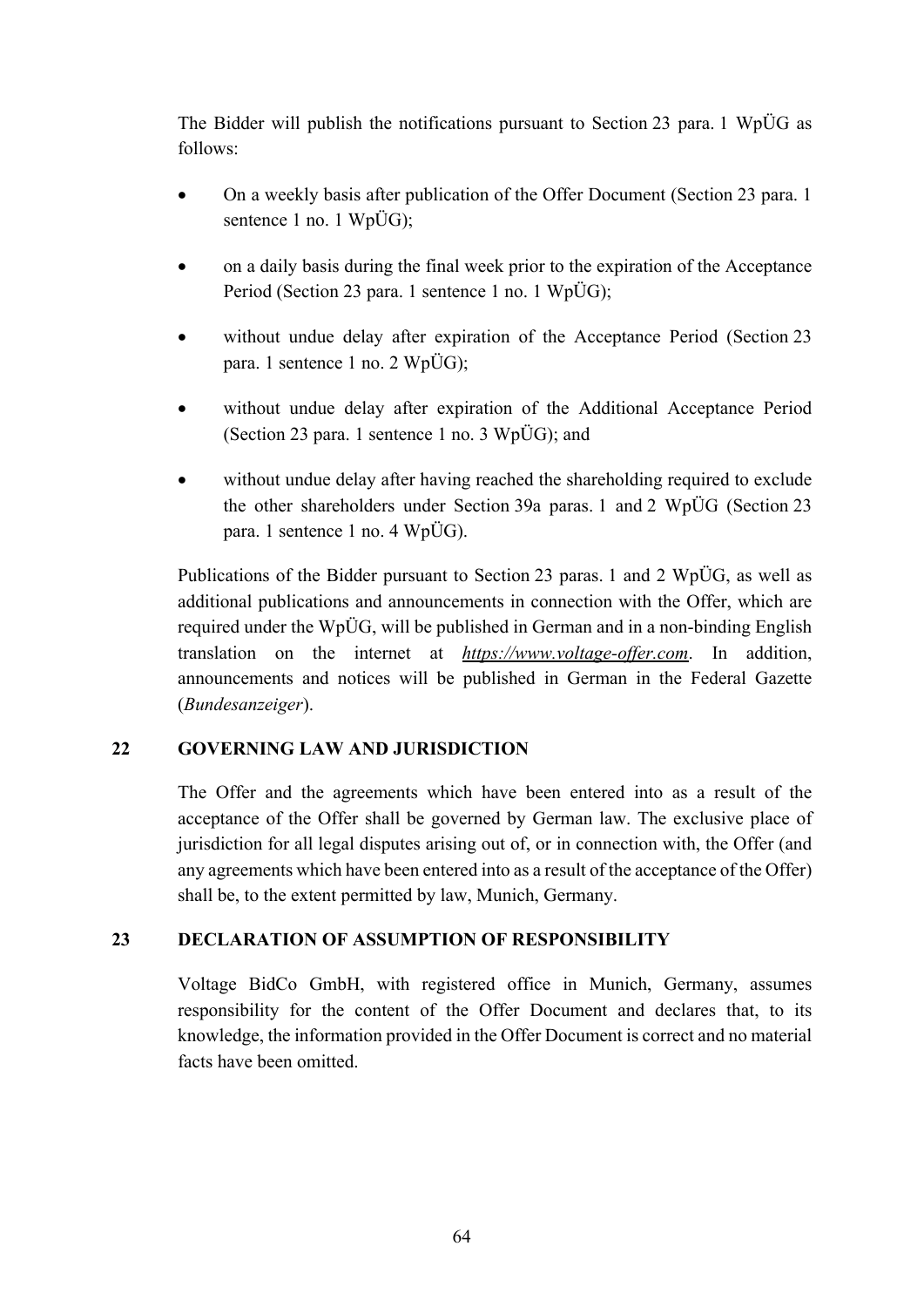Munich, 25 August 2021

**Voltage BidCo GmbH**

Michael Schuster Managing Director (*Geschäftsführer*)

 $\mathcal{L}=\mathcal{L}=\mathcal{L}=\mathcal{L}=\mathcal{L}=\mathcal{L}=\mathcal{L}=\mathcal{L}=\mathcal{L}=\mathcal{L}=\mathcal{L}=\mathcal{L}=\mathcal{L}=\mathcal{L}=\mathcal{L}=\mathcal{L}=\mathcal{L}=\mathcal{L}=\mathcal{L}=\mathcal{L}=\mathcal{L}=\mathcal{L}=\mathcal{L}=\mathcal{L}=\mathcal{L}=\mathcal{L}=\mathcal{L}=\mathcal{L}=\mathcal{L}=\mathcal{L}=\mathcal{L}=\mathcal{L}=\mathcal{L}=\mathcal{L}=\mathcal{L}=\mathcal{L}=\mathcal{$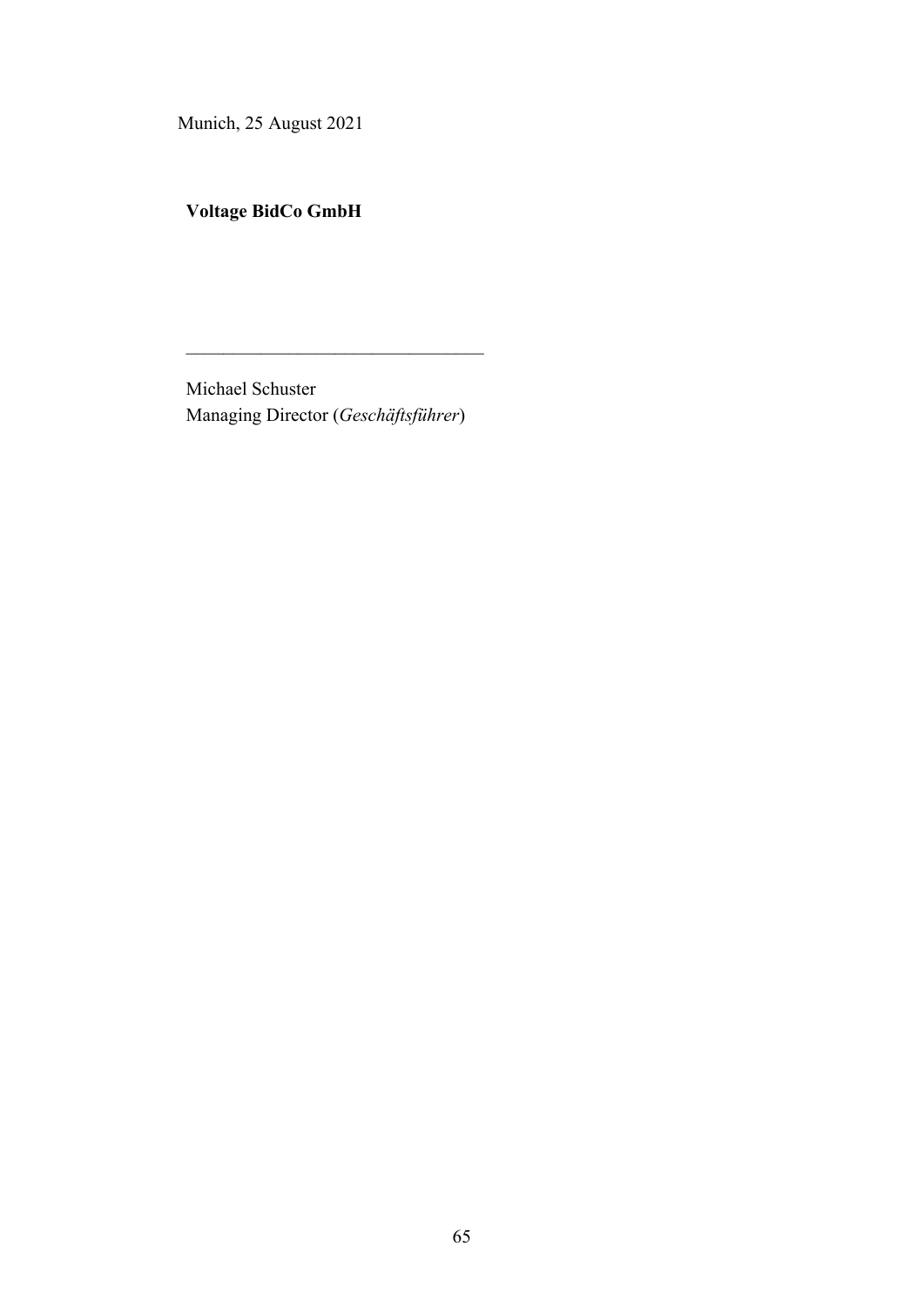

**Annex 1 Shareholder structure of the Bidder**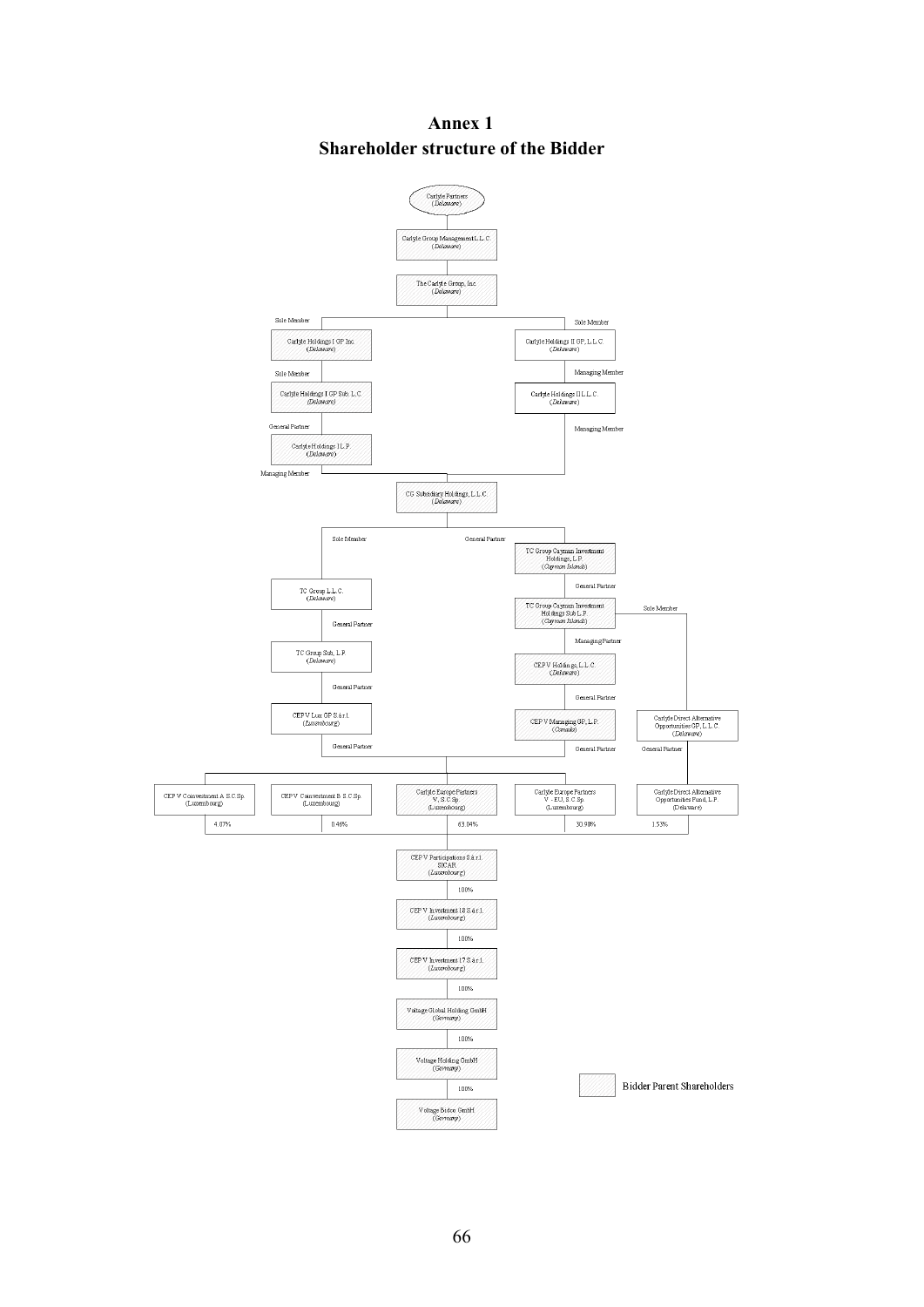## **Annex 2**

# **Persons acting jointly with the Bidder**

#### **Part 1**

### **Entities and individuals directly or indirectly controlling the Bidder (Bidder Parent Shareholders)**

| <b>Name, Registered Office/Business Seat, Country</b>                      |  |  |
|----------------------------------------------------------------------------|--|--|
| Carlyle Europe Partners V, S.C.Sp., Luxembourg, Grand Duchy of Luxembourg  |  |  |
| Carlyle Group Management L.L.C., Wilmington, United States                 |  |  |
| Carlyle Holdings I GP Inc., Wilmington, United States                      |  |  |
| Carlyle Holdings I GP Sub L.L.C., Wilmington, United States                |  |  |
| Carlyle Holdings I L.P., Wilmington, United States                         |  |  |
| CEP V Holdings, L.L.C., Wilmington, United States                          |  |  |
| CEP V Investment 17 S.à r.l., Luxembourg, Grand Duchy of Luxembourg        |  |  |
| CEP V Investment 18 S.à r.l., Luxembourg, Grand Duchy of Luxembourg        |  |  |
| CEP V Managing GP, L.P., Ontario, Canada                                   |  |  |
| CEP V Participations S.à r.l. SICAR, Luxembourg, Grand Duchy of Luxembourg |  |  |
| CG Subsidiary Holdings, L.L.C., Wilmington, United States                  |  |  |
| Daniel A. D'Aniello, Washington DC, United States                          |  |  |
| David M. Rubenstein, Washington DC, United States                          |  |  |
| TC Group Cayman Investment Holdings Sub L.P., George Town, Cayman Islands  |  |  |
| TC Group Cayman Investment Holdings, L.P., George Town, Cayman Islands     |  |  |
| The Carlyle Group, Inc., Wilmington, United States                         |  |  |
| Voltage Global Holding GmbH, Munich, Germany                               |  |  |
| Voltage Holding GmbH, Munich, Germany                                      |  |  |
| William E. Conway, Jr., Washington DC, United States                       |  |  |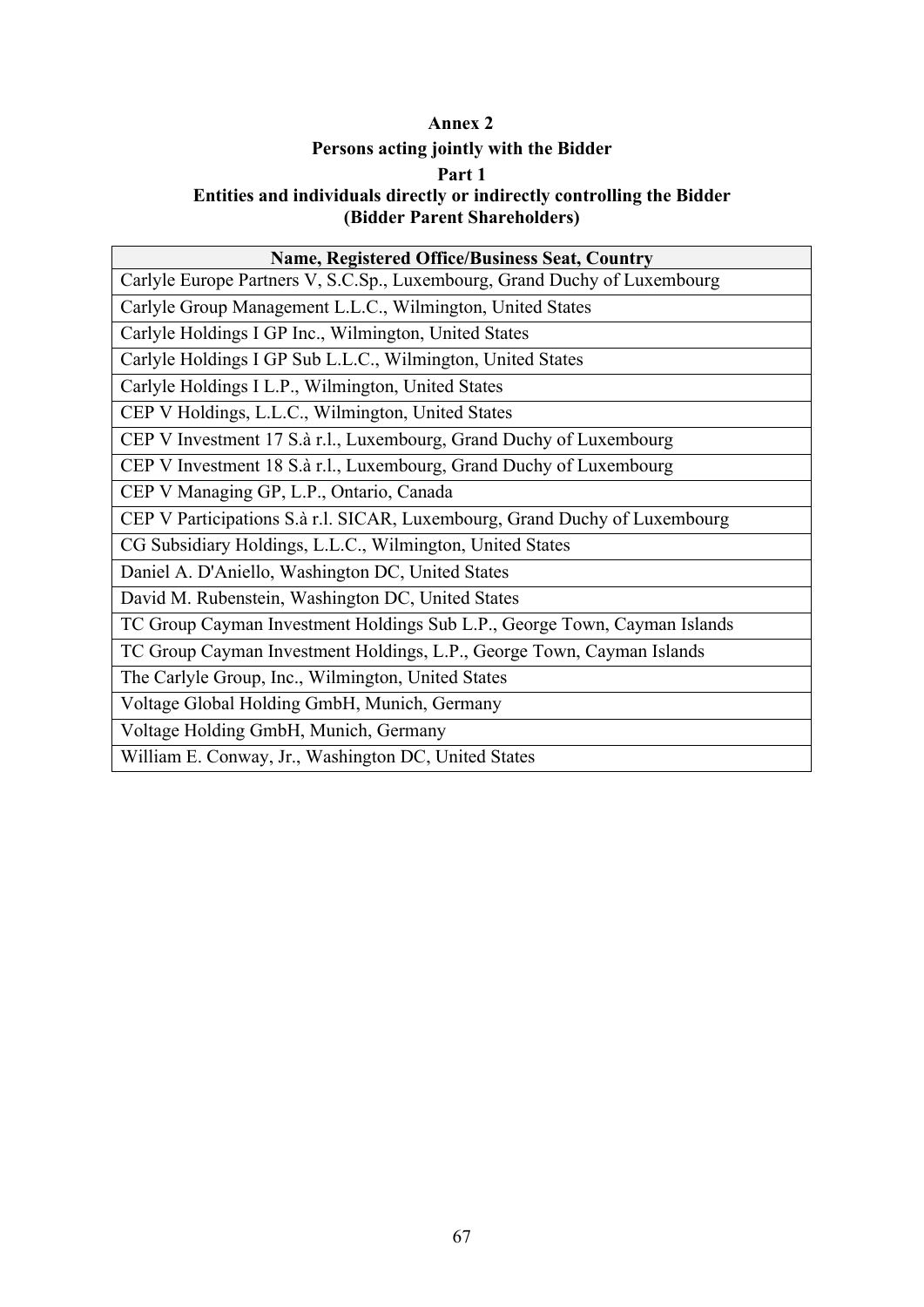## **Part 2 (Indirect) subsidiaries of the Carlyle Partners**

| <b>Name, Registered Office/Business Seat, Country</b>                 |  |  |
|-----------------------------------------------------------------------|--|--|
| 1040 Ashbury Street GP, L.L.C., Wilmington, Delaware                  |  |  |
| 1040 Ashbury Street Owner, L.P., Wilmington, Delaware                 |  |  |
| 106 Spring Street Owner LLC, Wilmington, Delaware                     |  |  |
| 106 Spring Street/93 Mercer Member LLC, Wilmington, Delaware          |  |  |
| 106 Spring Street/93 Mercer Street Venture LLC, Wilmington, Delaware  |  |  |
| 1077 Ashbury Street GP, L.L.C., Wilmington, Delaware                  |  |  |
| 1077 Ashbury Street Owner, L.P., Wilmington, Delaware                 |  |  |
| 108 Albion Cl, LLC, Wilmington, Delaware                              |  |  |
| 1113 State Hwy 204 SP, LLC, Dover, Delaware                           |  |  |
| 1199169 B.C. Unlimited Liability Company, Vancouver, British Columbia |  |  |
| 120 Commerce Apartments LLC, Wilmington, Delaware                     |  |  |
| 1203 E New York Ave Owner, L.L.C., Wilmington, Delaware               |  |  |
| 1234 Grove Street GP, L.L.C., Wilmington, Delaware                    |  |  |
| 1234 Grove Street Owner, L.P., Wilmington, Delaware                   |  |  |
| 1240 Bush Cl, LLC, Wilmington, Delaware                               |  |  |
| 12740 SW Pacific SP, LLC, Dover, Delaware                             |  |  |
| 1278703 B.C. Unlimited Liability Company, Vancouver, British Columbia |  |  |
| 12805 MLKSP, LLC, Dover, Delaware                                     |  |  |
| 1300-1322 Haight Cl, LLC, Wilmington, Delaware                        |  |  |
| 1340 Figueroa, L.L.C., Wilmington, Delaware                           |  |  |
| 140 20th Avenue GP, L.L.C., Wilmington, Delaware                      |  |  |
| 140 20th Avenue Owner, L.P., Wilmington, Delaware                     |  |  |
| 14215 S Normandie SP, LLC, Dover, Delaware                            |  |  |
| 1472 Filbert Street GP, L.L.C., Wilmington, Delaware                  |  |  |
| 1472 Filbert Street Owner, L.P., Wilmington, Delaware                 |  |  |
| 1500 Figueroa, L.L.C., Wilmington, Delaware                           |  |  |
| 1501-1509 Haight Cl, LLC, Wilmington, Delaware                        |  |  |
| 1548 Maple, LLC, Wilmington, Delaware                                 |  |  |
| 15640 Roscoe SP, LLC, Dover, Delaware                                 |  |  |
| 161 Huntington, L.L.C., Wilmington, Delaware                          |  |  |
| 1612 Stratford Way, L.P., Wilmington, Delaware                        |  |  |
| 1633 Washington Street GP, L.L.C., Wilmington, Delaware               |  |  |
| 1633 Washington Street Owner, L.P., Wilmington, Delaware              |  |  |
| 1635 Gough Street GP, L.L.C., Wilmington, Delaware                    |  |  |
| 1635 Gough Street Owner, L.P., Wilmington, Delaware                   |  |  |
| 16431 Top 0 Crosby, L.P., Wilmington, Delaware                        |  |  |
| 16576 SE Sunnyside SP, LLC, Wilmington, Delaware                      |  |  |
| 170 Broadway NYC Hotel GP LLC, Wilmington, Delaware                   |  |  |
| 170 Broadway NYC Hotel LP, Wilmington, Delaware                       |  |  |
| 170 Broadway NYC Retail LP, Wilmington, Delaware                      |  |  |
| 1750 Golden Gate Cl, LLC, Wilmington, Delaware                        |  |  |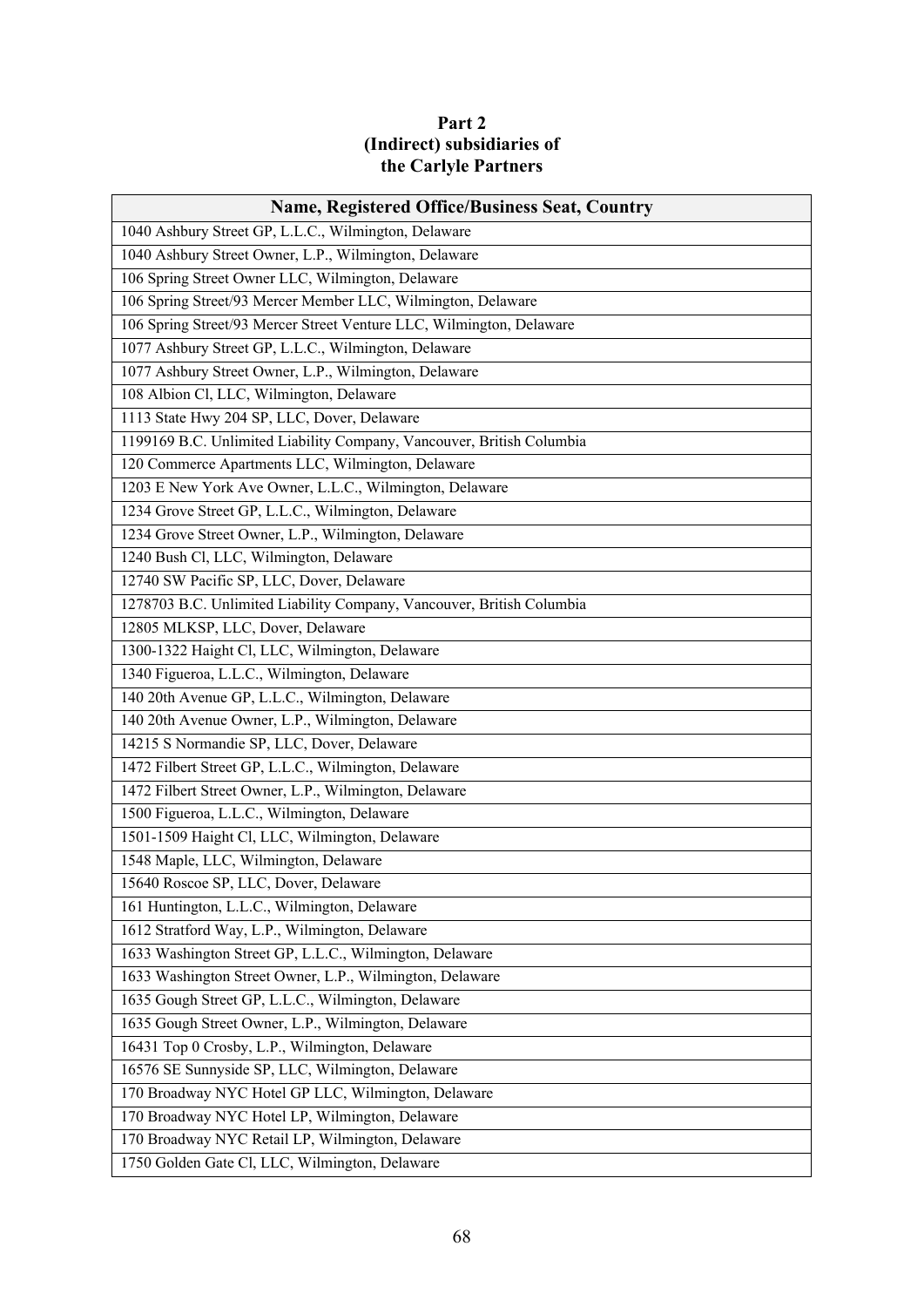| <b>Name, Registered Office/Business Seat, Country</b>            |  |  |
|------------------------------------------------------------------|--|--|
| 1760 Golden Gate Cl, LLC, Wilmington, Delaware                   |  |  |
| 177 Front Member, L.L.C., Wilmington, Delaware                   |  |  |
| 177 Front Property Owner, L.L.C., Wilmington, Delaware           |  |  |
| 177 Front Street, L.L.C., Wilmington, Delaware                   |  |  |
| 18/20 Mez LLC, Wilmington, Delaware                              |  |  |
| 1900 Page Street GP, L.L.C., Wilmington, Delaware                |  |  |
| 1900 Page Street Owner, L.P., Wilmington, Delaware               |  |  |
| 1935 Jefferson Street GP, L.L.C., Wilmington, Delaware           |  |  |
| 1935 Jefferson Street Owner, L.P., Wilmington, Delaware          |  |  |
| 20 West 33rd Street Member, L.L.C., Wilmington, Delaware         |  |  |
| 20 West 33rd Street Property Owner, L.L.C., Wilmington, Delaware |  |  |
| 20 West 33rd Street Venture, L.L.C., Wilmington, Delaware        |  |  |
| 200 Water Property Owner, L.L.C., Wilmington, Delaware           |  |  |
| 206-210 W. 77th Member, L.L.C., Wilmington, Delaware             |  |  |
| 206-210 W. 77th Property Owner, L.L.C., Wilmington, Delaware     |  |  |
| 206-210 W. 77th, L.L.C., Wilmington, Delaware                    |  |  |
| 20825 W McDowell SP, LLC, Dover, Delaware                        |  |  |
| 20825 W McDowell TRS, LLC, Wilmington, Delaware                  |  |  |
| 21008 Everett Highway SP, LLC, Dover, Delaware                   |  |  |
| 211 West 14th Member, L.L.C., Wilmington, Delaware               |  |  |
| 211 West 14th Property Owner, L.L.C., Wilmington, Delaware       |  |  |
| 220 W Mission SP, LLC, Dover, Delaware                           |  |  |
| 22-22 Jackson Avenue Owner, L.L.C., Wilmington, Delaware         |  |  |
| 22-22 Jackson Avenue TRS, L.L.C., Wilmington, Delaware           |  |  |
| 224 Mulberry Member, L.L.C., Wilmington, Delaware                |  |  |
| 224 Mulberry Property Owner, L.L.C., Wilmington, Delaware        |  |  |
| 224 Mulberry, L.L.C., Wilmington, Delaware                       |  |  |
| 225 Mallorca Way GP, L.L.C., Wilmington, Delaware                |  |  |
| 225 Mallorca Way Owner, L.P., Wilmington, Delaware               |  |  |
| 2255 Broadway Member, L.L.C., Wilmington, Delaware               |  |  |
| 2255 Broadway Property Owner, L.L.C., Wilmington, Delaware       |  |  |
| 2255 Broadway Tenant, L.L.C., Wilmington, Delaware               |  |  |
| 2255 Broadway Venture, L.L.C., Wilmington, Delaware              |  |  |
| 234-238 E. 23rd Member, L.L.C., Wilmington, Delaware             |  |  |
| 234-238 E. 23rd Property Owner, L.L.C., Wilmington, Delaware     |  |  |
| 234-238 E. 23rd, L.L.C., Wilmington, Delaware                    |  |  |
| 238 Leavenworth Cl, LP, Wilmington, Delaware                     |  |  |
| 24-02 QPS Mezz, L.L.C., Wilmington, Delaware                     |  |  |
| 24-02 QPS Owner, L.L.C., Wilmington, Delaware                    |  |  |
| 24110th Street LLC, San Francisco, California                    |  |  |
| 2500 Brickell Hotel Manager, L.L.C., Wilmington, Delaware        |  |  |
| 255 West 5th Street GP, L.L.C., Wilmington, Delaware             |  |  |
| 255 West 5th Street LP, L.L.C., Wilmington, Delaware             |  |  |
| 259 Market Partners, LP, Blue Bell, Pennsylvania                 |  |  |
| 260 Farmingdale SP, LLC, Dover, Delaware                         |  |  |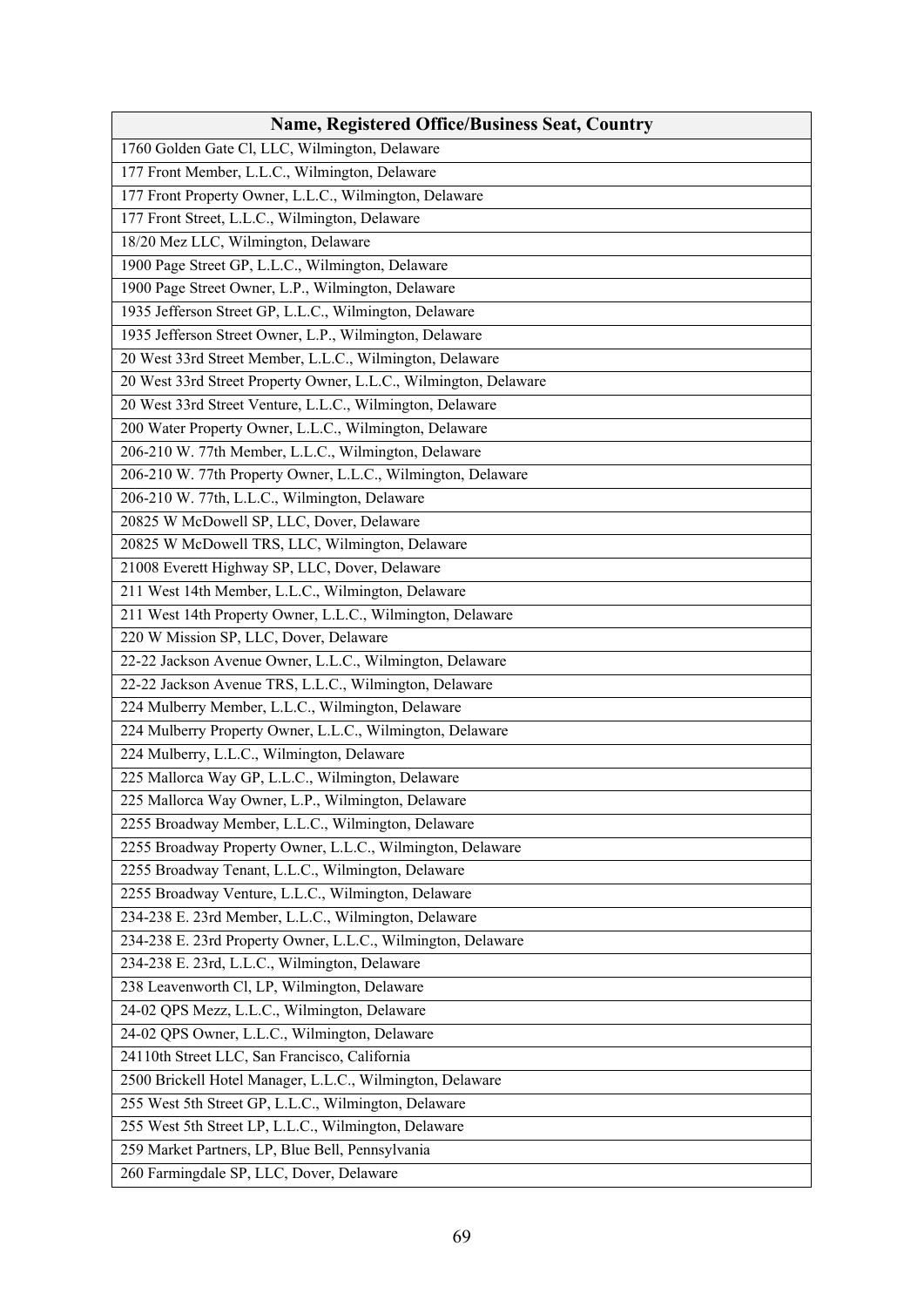| 260 Farmingdale SP, LLC, New York, Delaware<br>270 Turk, LLC, Wilmington, Delaware<br>277 Columbus Cl, LLC, Wilmington, Delaware<br>280 W 155th Street Owner, L.L.C., Wilmington, Delaware<br>2825 Santa Monica, L.P., Wilmington, Delaware<br>2844 Lyon Street GP, L.L.C., Wilmington, Delaware<br>2844 Lyon Street Owner, L.P., Wilmington, Delaware<br>305 East 85th Street Realty, LLC, Wilmington, Delaware<br>31-08 Northern Blvd Owner, L.L.C., Wilmington, Delaware<br>319 TonneleSP, LLC, Wilmington, Delaware |  |
|-------------------------------------------------------------------------------------------------------------------------------------------------------------------------------------------------------------------------------------------------------------------------------------------------------------------------------------------------------------------------------------------------------------------------------------------------------------------------------------------------------------------------|--|
|                                                                                                                                                                                                                                                                                                                                                                                                                                                                                                                         |  |
|                                                                                                                                                                                                                                                                                                                                                                                                                                                                                                                         |  |
|                                                                                                                                                                                                                                                                                                                                                                                                                                                                                                                         |  |
|                                                                                                                                                                                                                                                                                                                                                                                                                                                                                                                         |  |
|                                                                                                                                                                                                                                                                                                                                                                                                                                                                                                                         |  |
|                                                                                                                                                                                                                                                                                                                                                                                                                                                                                                                         |  |
|                                                                                                                                                                                                                                                                                                                                                                                                                                                                                                                         |  |
|                                                                                                                                                                                                                                                                                                                                                                                                                                                                                                                         |  |
|                                                                                                                                                                                                                                                                                                                                                                                                                                                                                                                         |  |
|                                                                                                                                                                                                                                                                                                                                                                                                                                                                                                                         |  |
| 324 Larkin Cl, LP, Wilmington, Delaware                                                                                                                                                                                                                                                                                                                                                                                                                                                                                 |  |
| 345 East 37th Street Member, L.L.C., Wilmington, Delaware                                                                                                                                                                                                                                                                                                                                                                                                                                                               |  |
| 345 East 37th Street Property Owner, L.L.C., Wilmington, Delaware                                                                                                                                                                                                                                                                                                                                                                                                                                                       |  |
| 345 East 37th Street Venture, L.L.C., Wilmington, Delaware                                                                                                                                                                                                                                                                                                                                                                                                                                                              |  |
| 34800 N Cave Creek SP, LLC, Dover, Delaware                                                                                                                                                                                                                                                                                                                                                                                                                                                                             |  |
| 381 Turk Cl, LP, Wilmington, Delaware                                                                                                                                                                                                                                                                                                                                                                                                                                                                                   |  |
| 3883 Connecticut Holdings, LLC, Wilmington, Delaware                                                                                                                                                                                                                                                                                                                                                                                                                                                                    |  |
| 3883 Connecticut, LLC, Washington DC, District of Columbia                                                                                                                                                                                                                                                                                                                                                                                                                                                              |  |
| 3883 Mezz Connecticut Holdings, LLC, Wilmington, Delaware                                                                                                                                                                                                                                                                                                                                                                                                                                                               |  |
| 401 Railroad SP, LLC, Dover, Delaware                                                                                                                                                                                                                                                                                                                                                                                                                                                                                   |  |
| 4125 Chestnut Partners, LLC, Wilmington, Delaware                                                                                                                                                                                                                                                                                                                                                                                                                                                                       |  |
| 4233 Chestnut Partners, LLC, Wilmington, Delaware                                                                                                                                                                                                                                                                                                                                                                                                                                                                       |  |
| 4501 N Washington SP, LLC, Dover, Delaware                                                                                                                                                                                                                                                                                                                                                                                                                                                                              |  |
| 45-18 Court Square Mezz, L.L.C., Wilmington, Delaware                                                                                                                                                                                                                                                                                                                                                                                                                                                                   |  |
| 45-18 Court Square Owner, L.L.C., Wilmington, Delaware                                                                                                                                                                                                                                                                                                                                                                                                                                                                  |  |
| 45-18 Court Square Venture, L.L.C., Wilmington, Delaware                                                                                                                                                                                                                                                                                                                                                                                                                                                                |  |
| 4790 Pearl SP, LLC, Dover, Delaware                                                                                                                                                                                                                                                                                                                                                                                                                                                                                     |  |
| 484 Opco, L.L.C., Wilmington, Delaware                                                                                                                                                                                                                                                                                                                                                                                                                                                                                  |  |
| 5 Oaks at Thomas Square, LLC, Wilmington, Delaware                                                                                                                                                                                                                                                                                                                                                                                                                                                                      |  |
| 5 Oaks at Thomas Square, LLC, Tallahassee, Delaware                                                                                                                                                                                                                                                                                                                                                                                                                                                                     |  |
| 50 Riverside Blvd LLC, Wilmington, Delaware                                                                                                                                                                                                                                                                                                                                                                                                                                                                             |  |
| 500 S Walnut SP, LLC, Dover, Delaware                                                                                                                                                                                                                                                                                                                                                                                                                                                                                   |  |
| 500 Waverly Member, L.L.C., Wilmington, Delaware                                                                                                                                                                                                                                                                                                                                                                                                                                                                        |  |
| 500 Waverly Property Owner, L.L.C., Wilmington, Delaware                                                                                                                                                                                                                                                                                                                                                                                                                                                                |  |
| 500 Waverly, L.L.C., Wilmington, Delaware                                                                                                                                                                                                                                                                                                                                                                                                                                                                               |  |
| 507 Osborn Street Owner, L.L.C., Wilmington, Delaware                                                                                                                                                                                                                                                                                                                                                                                                                                                                   |  |
| 516 Stratford Court, L.P., Wilmington, Delaware                                                                                                                                                                                                                                                                                                                                                                                                                                                                         |  |
| 52 Day Street, LLC, Wilmington, Delaware                                                                                                                                                                                                                                                                                                                                                                                                                                                                                |  |
| 530 Stockton Street GP, L.L.C., Wilmington, Delaware                                                                                                                                                                                                                                                                                                                                                                                                                                                                    |  |
| 530 Stockton Street Owner, L.P., Wilmington, Delaware                                                                                                                                                                                                                                                                                                                                                                                                                                                                   |  |
| 5350 DTC SP, LLC, Wilmington, Delaware                                                                                                                                                                                                                                                                                                                                                                                                                                                                                  |  |
| 5380 La Glorieta, L.P., Wilmington, Delaware                                                                                                                                                                                                                                                                                                                                                                                                                                                                            |  |
| 549 Kalamath SP, LLC, Wilmington, Delaware                                                                                                                                                                                                                                                                                                                                                                                                                                                                              |  |
| 55 Casa Way GP, L.L.C., Wilmington, Delaware                                                                                                                                                                                                                                                                                                                                                                                                                                                                            |  |
| 55 Casa Way Owner, L.P., Wilmington, Delaware                                                                                                                                                                                                                                                                                                                                                                                                                                                                           |  |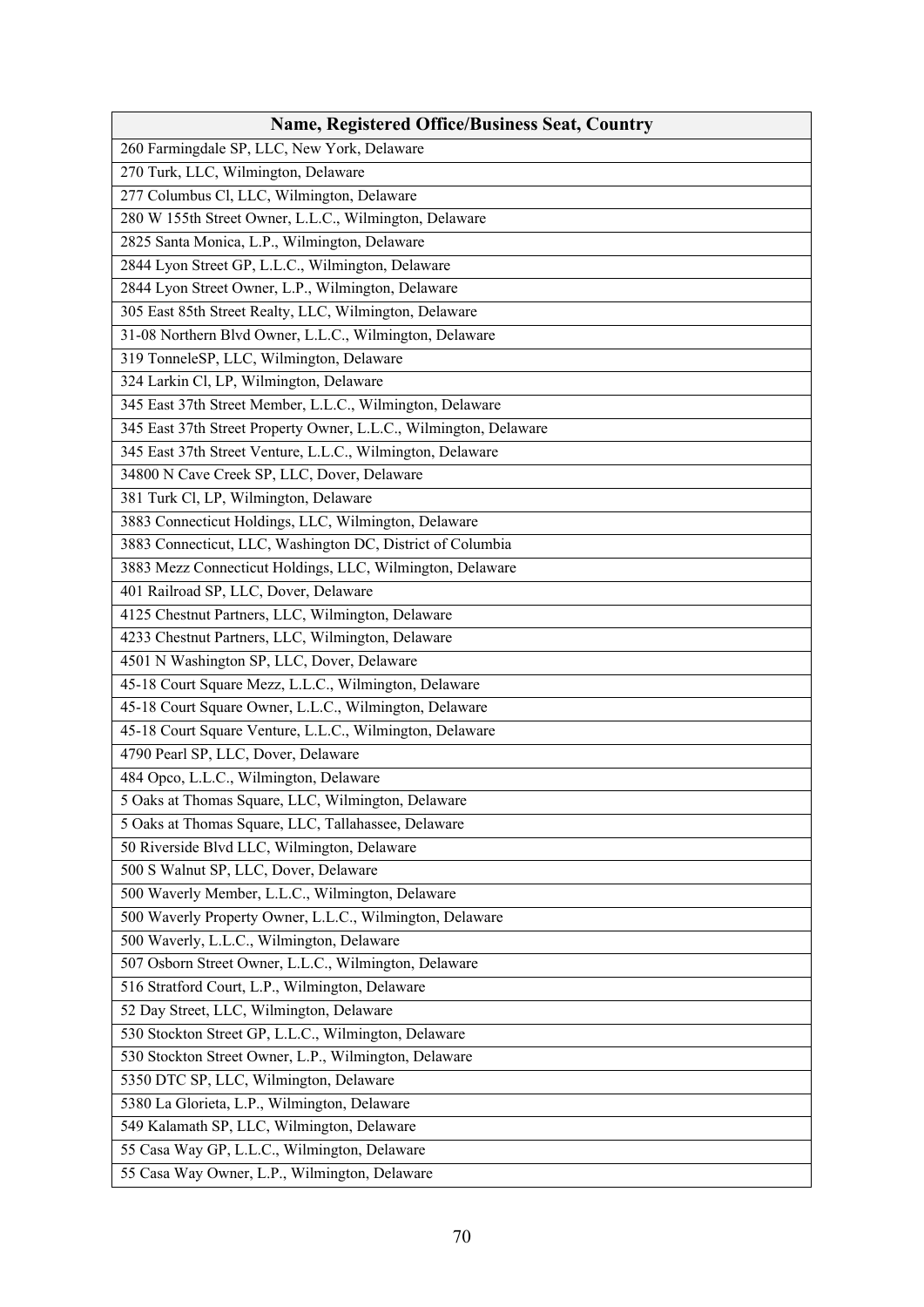| <b>Name, Registered Office/Business Seat, Country</b>           |  |
|-----------------------------------------------------------------|--|
| 555 Eddy Cl, LLC, Wilmington, Delaware                          |  |
| 5th and West GP, L.L.C., Dover, Delaware                        |  |
| 5th and West Limited Partner, L.P., Dover, Delaware             |  |
| 5th and West Owner, L.P., Dover, Delaware                       |  |
| 5th and West Venture Partners, L.L.C., Wilmington, Delaware     |  |
| 60G 125 GREEN STREET LLC, Wilmington, Delaware                  |  |
| 660 12th Avenue Member, L.L.C., Wilmington, Delaware            |  |
| 660 12th Avenue Subsidiary, L.L.C., Wilmington, Delaware        |  |
| 660 12th Avenue Subsidiary, L.L.C., New York, Delaware          |  |
| 660 12th Avenue Venture, L.L.C., Wilmington, Delaware           |  |
| 666 Fifth Retail Associates, LLC, Wilmington, Delaware          |  |
| 666 Fifth Retail Holdings, LLC, Wilmington, Delaware            |  |
| 669 Ellis Cl, LP, Wilmington, Delaware                          |  |
| 698 Bush Cl, LP, Wilmington, Delaware                           |  |
| 70 Pinelawn Lessee, L.P., Wilmington, Delaware                  |  |
| 71 Smith Street Member, L.L.C., Wilmington, Delaware            |  |
| 71 Smith Street Property Owner, L.L.C., Wilmington, Delaware    |  |
| 71 Smith Street, L.L.C., Wilmington, Delaware                   |  |
| 72 Caton Place Owner, L.L.C., Wilmington, Delaware              |  |
| 72 Caton Place Owner, L.L.C., New York, Delaware                |  |
| 720 Ralph McGill Owner, L.L.C., Wilmington, Delaware            |  |
| 720 Ralph McGill Venture Partners, L.L.C., Wilmington, Delaware |  |
| 724 Park Place Owner, L.L.C., Wilmington, Delaware              |  |
| 73 WASHINGTON PLACE, LLC, Dover, Delaware                       |  |
| 7540 Rosecrans SP, LLC, Dover, Delaware                         |  |
| 770 NW Cornelius Pass SP, LLC, Dover, Delaware                  |  |
| 79-315 Hwy 111 SP LLC, Wilmington, Delaware                     |  |
| 79-315 Hwy 111 TRS LLC, Wilmington, Delaware                    |  |
| 816 Geary Cl, LP, Wilmington, Delaware                          |  |
| 8265 Commercial SP, LLC, Wilmington, Delaware                   |  |
| 846 6th Avenue Member, L.L.C., Wilmington, Delaware             |  |
| 846 6th Avenue Property Owner, L.L.C., Wilmington, Delaware     |  |
| 866 Plaza Owner, L.L.C., Wilmington, Delaware                   |  |
| 866 Plaza Owner, L.L.C., New York, Delaware                     |  |
| 866 UN Plaza Holdings, L.L.C., Wilmington, Delaware             |  |
| 9090 Wilshire, L.P., Wilmington, Delaware                       |  |
| 920 Broadway JV Member, L.L.C., Wilmington, Delaware            |  |
| 920 Leavenworth Cl, LP, Wilmington, Delaware                    |  |
| 921 Muirlands, L.P., Wilmington, Delaware                       |  |
| 93 Mercer Street Owner LLC, Wilmington, Delaware                |  |
| 936 Scott Street GP, L.L.C., Wilmington, Delaware               |  |
| 936 Scott Street Owner, L.P., Wilmington, Delaware              |  |
| 9388 E San Salvador SP, LLC, Dover, Delaware                    |  |
| 957 Hayes Street GP, L.L.C., Wilmington, Delaware               |  |
| 957 Hayes Street Owner, L.P., Wilmington, Delaware              |  |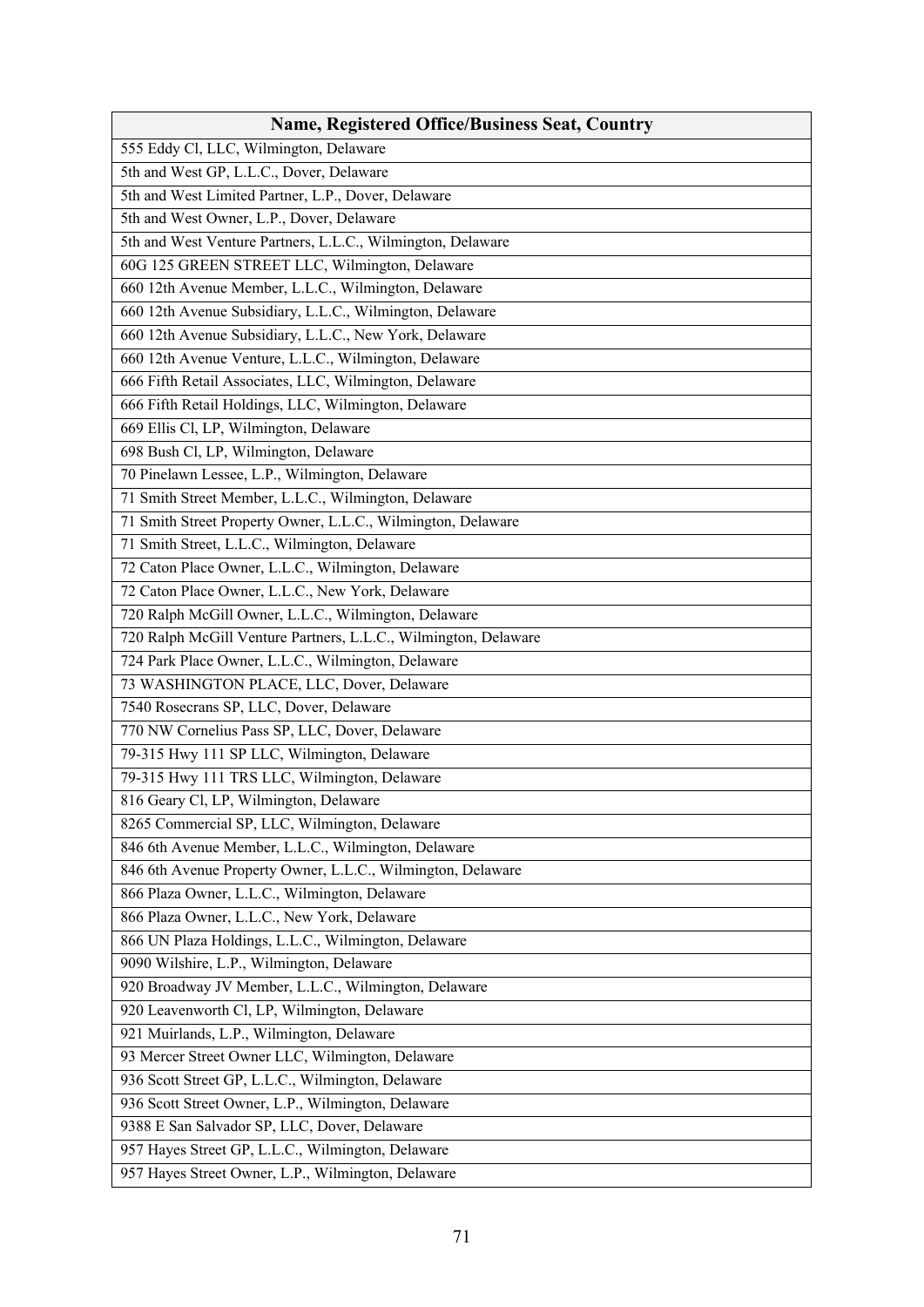| <b>Name, Registered Office/Business Seat, Country</b>                                 |  |  |
|---------------------------------------------------------------------------------------|--|--|
| 9720 W Colfax SP, LLC, Dover, Delaware                                                |  |  |
| 990 Geary Cl, LLC, Wilmington, Delaware                                               |  |  |
| 994 Guerrero Cl, LP, Wilmington, Delaware                                             |  |  |
| AAA US Acquisition Co., Wilmington, Delaware                                          |  |  |
| AASET 2014-1 International Ltd., Grand Cayman, Cayman Islands                         |  |  |
| AASET 2014-1 US Ltd., Grand Cayman, Cayman Islands                                    |  |  |
| AASET 2016-2 International E Certificate Trust, Wilmington, Delaware                  |  |  |
| AASET 2016-2 International Ltd., Grand Cayman, Cayman Islands                         |  |  |
| AASET 2016-2 US Ltd., Grand Cayman, Cayman Islands                                    |  |  |
| AASET 2017-1 Trust, Wilmington, Delaware                                              |  |  |
| AASET 2017-1 US Ltd., George Town, Cayman Islands                                     |  |  |
| AASET 2018-1 International Ltd., George Town, Grand Cayman, Cayman Islands            |  |  |
| AASET 2018-1 Luxembourg S.a r.l., Grand-Duchy of Luxembourg, Luxembourg               |  |  |
| AASET 2018-1 Parent Trust, Wilmington, Delaware                                       |  |  |
| AASET 2018-1 Trust, Wilmington, Delaware                                              |  |  |
| AASET 2018-1 US Ltd., George Town, Cayman Islands                                     |  |  |
| AASET 2018-2 International Ltd., George Town, Grand Cayman, Cayman Islands            |  |  |
| AASET 2018-2 Luxembourg S.a r.l., Grand-Duchy of Luxembourg, Luxembourg               |  |  |
| AASET 2018-2 Parent Trust, Wilmington, Delaware                                       |  |  |
| AASET 2018-2 Trust, Wilmington, Delaware                                              |  |  |
| AASET 2018-2 US Ltd., George Town, Grand Cayman, Cayman Islands                       |  |  |
| AASET 2018-3 North America Trading Designated Activity Company, Dublin, Ireland       |  |  |
| AASET Luxembourg 2016-2 S.ar.l., Grand-Duchy of Luxembourg, Luxembourg                |  |  |
| AASET Luxembourg 2017-1 S.a r.l., Grand-Duchy of Luxembourg, Luxembourg               |  |  |
| AASET Luxembourg 2019-1 S.a r.l., Grand-Duchy of Luxembourg, Luxembourg               |  |  |
| AASET Parent Trust 2014-1, Wilmington, Delaware                                       |  |  |
| AASET Parent Trust 2016-2, Wilmington, Delaware                                       |  |  |
| Acadia Renewable Energy, L.L.C., Wilmington, Delaware                                 |  |  |
| Accolade Wines US Holdings Pty Ltd, Reynella, Australia                               |  |  |
| Accolade Wines US Holdings Trust, Sydney, Australia                                   |  |  |
| ACF VII Employee Co-lnvestment (Non-US) LP, George Town, Grand Cayman, Cayman Islands |  |  |
| ACF VII Employee Co-lnvestment, L.P., George Town, Grand Cayman, Cayman Islands       |  |  |
| ACF VIII Employee Co-lnvestment (Non-US) L.P., George Town, Cayman Islands            |  |  |
| ACF VIII Employee Co-lnvestment L.P., Wilmington, Delaware                            |  |  |
| ACIF (Euro) VIII C.V., Amsterdam, Netherlands                                         |  |  |
| ACIF VIII-A C.V., Amsterdam, Netherlands                                              |  |  |
| ACIF VIII-B C.V., Amsterdam, Netherlands                                              |  |  |
| ACP 2021 Brooklyn 1, LLC, Wilmington, Delaware                                        |  |  |
| ACP 2021 Brooklyn II, LLC, Wilmington, Delaware                                       |  |  |
| ACP 2021 Brooklyn III, LLC, Wilmington, Delaware                                      |  |  |
| ACP 2021 Brooklyn IV, LLC, Wilmington, Delaware                                       |  |  |
| ACP 2021 Charlie 1, LLC, Wilmington, Delaware                                         |  |  |
| ACP 2021 Charlie II, LLC, Wilmington, Delaware                                        |  |  |
| ACP Accelerate 1 LLC, Wilmington, Delaware                                            |  |  |
| ACP Accelerate II LLC, Wilmington, Delaware                                           |  |  |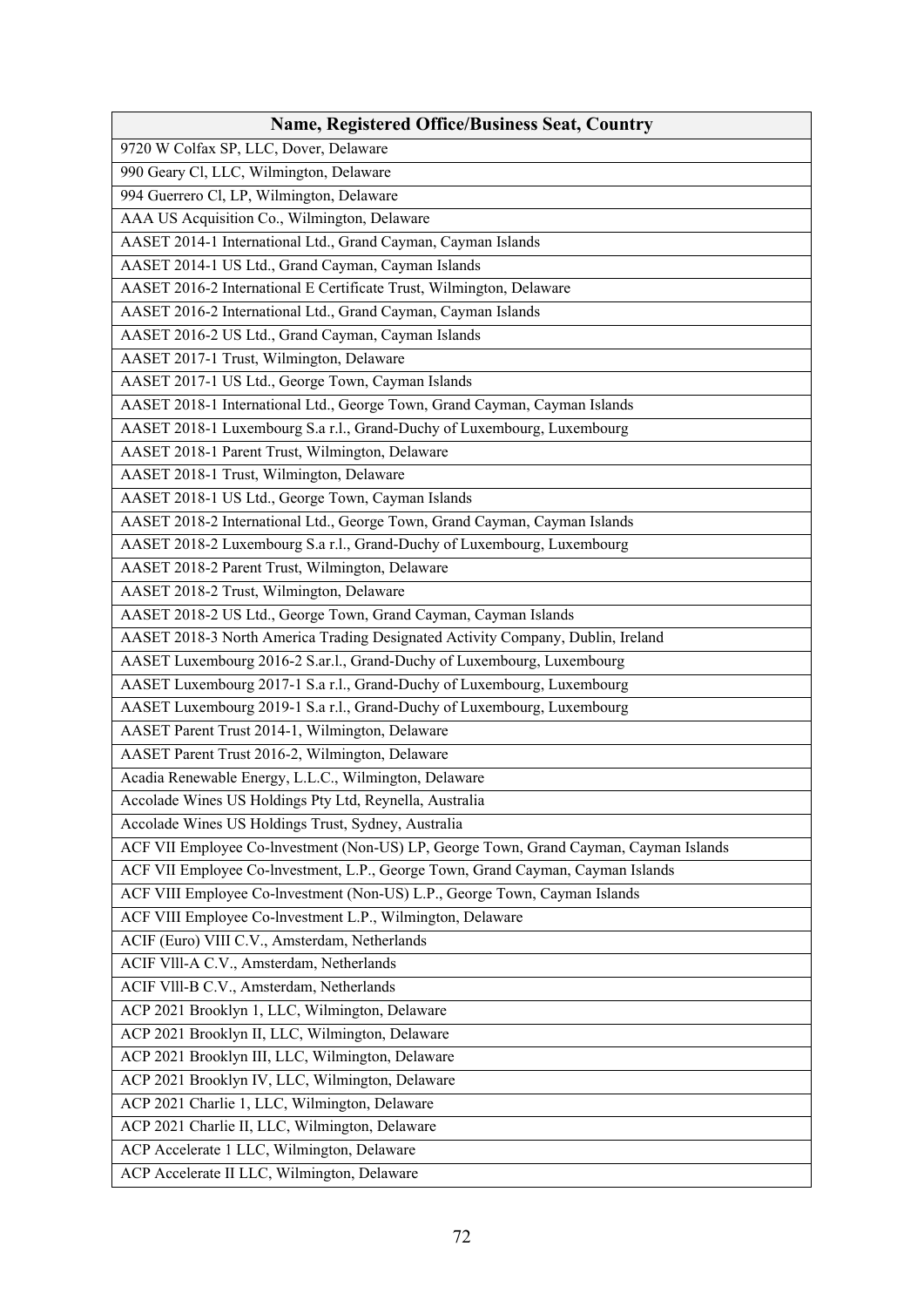| <b>Name, Registered Office/Business Seat, Country</b>                 |
|-----------------------------------------------------------------------|
| ACP Catalog 1, LLC, Wilmington, Delaware                              |
| ACP Catalog II, LLC, Wilmington, Delaware                             |
| ACP DEJA VU 1 LLC, Wilmington, Delaware                               |
| ACP DEJA VU II LLC, Wilmington, Delaware                              |
| ACP Loire 1, LLC, Wilmington, Delaware                                |
| ACP Loire II, LLC, Wilmington, Delaware                               |
| ACP Magic 1 LLC, Wilmington, Delaware                                 |
| ACP Magic II LLC, Wilmington, Delaware                                |
| ACP Magic III LLC, Wilmington, Delaware                               |
| ACP Pathway 1, LLC, Wilmington, Delaware                              |
| ACP Pathway II, LLC, Wilmington, Delaware                             |
| ACP Pathway III, LLC, Wilmington, Delaware                            |
| ACP Peninsula 1, LLC, Wilmington, Delaware                            |
| ACP Peninsula II, LLC, Wilmington, Delaware                           |
| ACP Peninsula III, LLC, Wilmington, Delaware                          |
| ACP Redstone 1, LLC, Wilmington, Delaware                             |
| ACP Redstone II LLC, Wilmington, Delaware                             |
| ACP Trident 1, LLC, Wilmington, Delaware                              |
| ACP Trident II, LLC, Wilmington, Delaware                             |
| ACP Trident III, LLC, Wilmington, Delaware                            |
| ACP Unite 1, LLC, Wilmington, Delaware                                |
| ACP Unite II, LLC, Wilmington, Delaware                               |
| ACP Victory 1, LLC, Wilmington, Delaware                              |
| ACP Victory II, LLC, Wilmington, Delaware                             |
| ACP VIII 2020-2024 GP, LLC, Wilmington, Delaware                      |
| ACP VIII 2020-2024 SLP, LP, George Town, Grand Cayman, Cayman Islands |
| ACP Wizard 1, LLC, Wilmington, Delaware                               |
| ACP Wizard II, LLC, Wilmington, Delaware                              |
| Active Ownership SICAV-FIS SCS, Grevenmacher, Luxembourg              |
| AG Co-lnvestment C.V., Amsterdam, Netherlands                         |
| AG Co-Investment Partnership C.V., Amsterdam, Netherlands             |
| AG Primary C.V., Amsterdam, Netherlands                               |
| AG Secondary C.V., Amsterdam, Netherlands                             |
| AG Secondary Partnership C.V., Amsterdam, Netherlands                 |
| Agora S.a.r.l., Luxembourg, Luxembourg                                |
| Agosto 2013 S.R.L., Milano, Italy                                     |
| AGRI Co-lnvestment C.V., Amsterdam, Netherlands                       |
| AGRI Primary C.V., Amsterdam, Netherlands                             |
| AGRI Secondary C.V., Amsterdam, Netherlands                           |
| AIR CO INVESTMENT 1, Luxembourg, Luxembourg                           |
| AIR CO INVESTMENT 2, Luxembourg, Luxembourg                           |
| Airport Drive Industrial Owner, L.P., Wilmington, Delaware            |
| AIV Hotel Investors, L.P., Wilmington, Delaware                       |
| AJ Co C.V., Amsterdam, Netherlands                                    |
| AJ Fund C.V., Amsterdam, Netherlands                                  |
|                                                                       |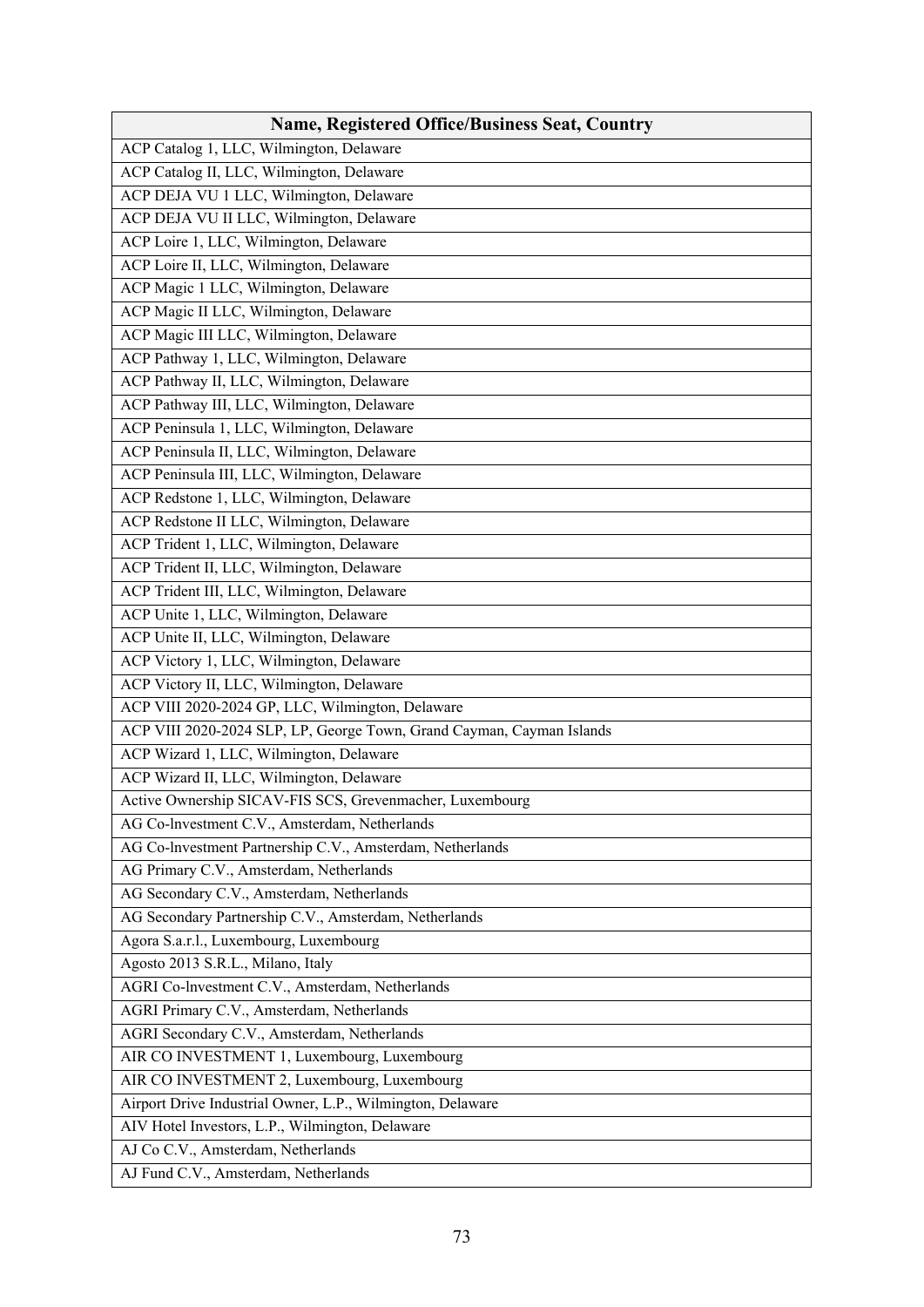| <b>Name, Registered Office/Business Seat, Country</b>                                 |
|---------------------------------------------------------------------------------------|
| AJ II Co C.V., Amsterdam, Netherlands                                                 |
| AJ II Primary C.V., Amsterdam, Netherlands                                            |
| AJ II Secondary C.V., Amsterdam, Netherlands                                          |
| AJ II TA C.V., Amsterdam, Netherlands                                                 |
| AJ Primary C.V., Amsterdam, Netherlands                                               |
| AJ Secondary C.V., Amsterdam, Netherlands                                             |
| Alder Investments, Cybercity, Ebene, Mauritius                                        |
| Alp Holdings Coöperatief U.A., Grand Cayman, Netherlands                              |
| Alp Invest Partners US Secondary Investments 2018/2019 1 C.V., Amsterdam, Netherlands |
| ALP L Global Co-Investment 2020 C.V., Amsterdam, Netherlands                          |
| ALP L Global GP B.V., Amsterdam, Netherlands                                          |
| ALP L Global PE SMA Fund, L.P., George Town, Cayman Islands                           |
| ALP L Global Primary 2020 C.V., Amsterdam, Netherlands                                |
| ALP L Global Secondary 2020 C.V., Amsterdam, Netherlands                              |
| Alp Lower Holdings Ltd., George Town, Grand Cayman, Cayman Islands                    |
| ALP Spire Co-Investments, L.P., Grand Cayman, Cayman Islands                          |
| ALP Spire Primary, L.P., Grand Cayman, Cayman Islands                                 |
| ALP Spire Secondary, L.P., Grand Cayman, Cayman Islands                               |
| Alplnvest A2 Investment Fund CV, Amsterdam, Netherlands                               |
| Alplnvest A2 Investment Fund II, L.P., Wilmington, Delaware                           |
| Alplnvest A2 Investment Fund, LP, Wilmington, Delaware                                |
| Alplnvest Access Cayman Feeder L.P., George Town, Grand Cayman, Cayman Islands        |
| Alplnvest Access Co-Investment L.P., Wilmington, Delaware                             |
| Alplnvest Access Fund II LP, Delaware, Delaware                                       |
| Alplnvest Access Fund ll-A, L.P., Wilmington, Delaware                                |
| Alplnvest Access Fund III, L.P., George Town, Grand Cayman, Cayman Islands            |
| Alplnvest Access Fund L.P., Wilmington, Delaware                                      |
| Alplnvest Access GP LLC, Wilmington, Delaware                                         |
| Alplnvest Access II C.V., Amsterdam, Netherlands                                      |
| Alplnvest Access II GP B.V., Amsterdam, Netherlands                                   |
| Alplnvest Access II GP, LLC, Wilmington, Delaware                                     |
| Alplnvest Access III GP, LLC, Wilmington, Delaware                                    |
| Alplnvest Access Non-U.S. Co III C.V., Amsterdam, Netherlands                         |
| Alplnvest Access Primary III C.V., Amsterdam, Netherlands                             |
| Alplnvest Access Primary L.P., Wilmington, Delaware                                   |
| Alplnvest ASF VII G Sidecar GP, LLC, Wilmington, Delaware                             |
| Alplnvest ASF VII Sidecar GP, LLC, Wilmington, Delaware                               |
| Alplnvest ASF VII Top Castle Sidecar GP, LLC, Wilmington, Delaware                    |
| Alplnvest ASR Fund, LP, rand Cayman, Cayman Islands                                   |
| Alplnvest ASR GP, LLC, Wilmington, Delaware                                           |
| Alplnvest Beheer 2006 Ltd, Amsterdam, Cayman Islands                                  |
| Alplnvest C Fund, L.P., Wilmington, Delaware                                          |
| Alplnvest C GP, LLC, Wilmington, Delaware                                             |
| Alplnvest C II GP, LLC, Wilmington, Delaware                                          |
| Alplnvest Chesapeake SCF 1 GP B.V., Amsterdam, Netherlands                            |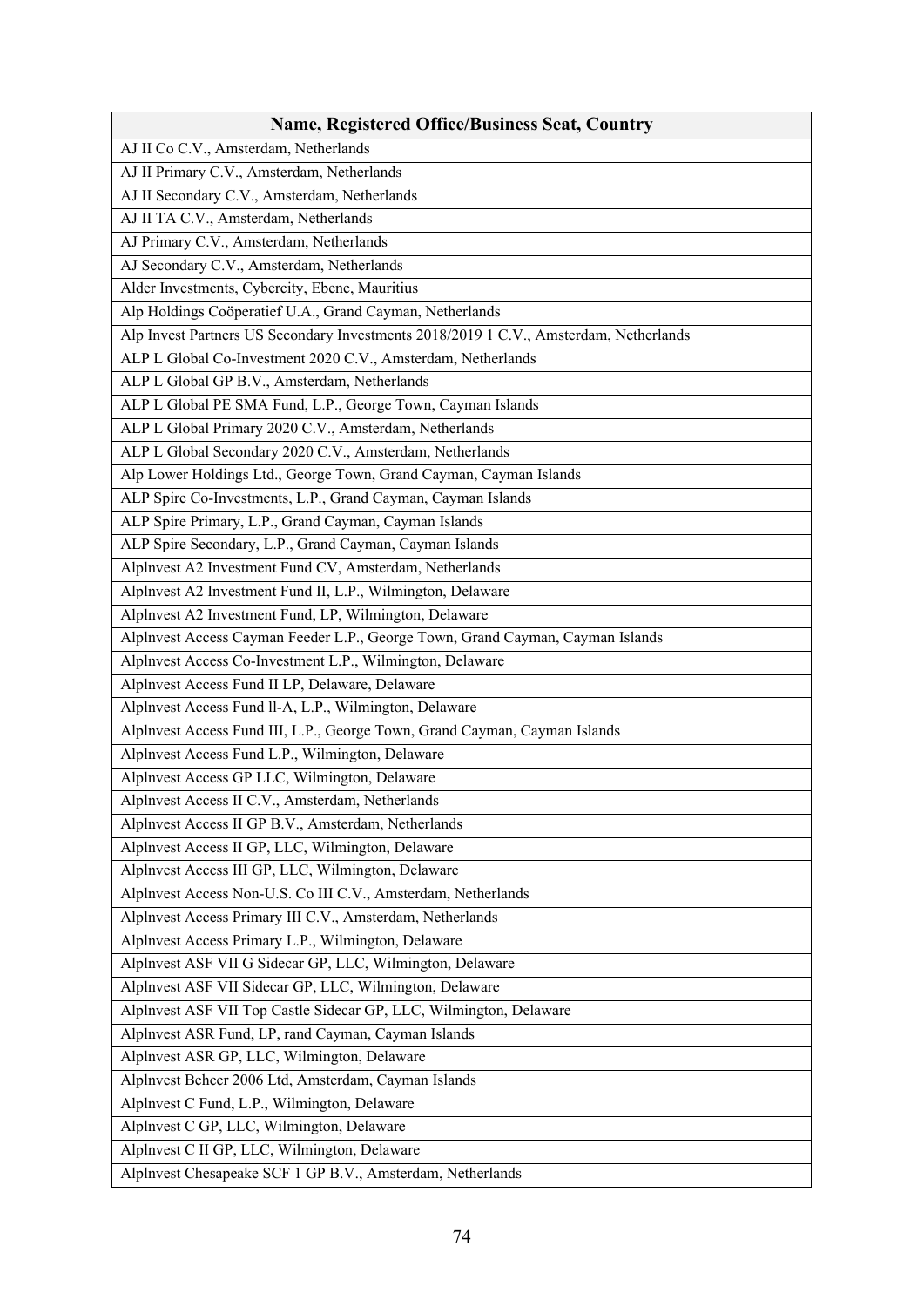| <b>Name, Registered Office/Business Seat, Country</b>                                                |
|------------------------------------------------------------------------------------------------------|
| Alplnvest Cl VII B.V., Amsterdam, Netherlands                                                        |
| Alplnvest Cl VIII B.V., Amsterdam, Netherlands                                                       |
| Alplnvest Co-Investment Fund (Lux Euro Feeder) VIII SCSp, Luxembourg, Luxembourg                     |
| Alplnvest Co-Investment Fund (Lux Euro Master) VIII SCSp, Luxembourg, Luxembourg                     |
| Alplnvest Co-Investment Fund (Lux Feeder) VIII SCSp, Luxembourg, Luxembourg                          |
| Alplnvest Co-Investment Fund (Lux Master) VIII SCSp, Luxembourg, Luxembourg                          |
| Alplnvest Co-Investment Fund (Offshore Feeder) VIII, L.P., George Town, Grand Cayman, Cayman Islands |
| Alplnvest Co-Investment Fund (Offshore) VIII, L.P., George Town, Grand Cayman, Cayman Islands        |
| Alplnvest Co-Investment Fund (Onshore) VIII, L.P., Wilmington, Delaware                              |
| Alplnvest Co-Investment VII GP LLC, Wilmington, Delaware                                             |
| Alplnvest Co-Investment VII Lux GP S.à r.l., Luxembourg, Luxembourg                                  |
| Alplnvest Co-Investment VIII GP, LLC, Wilmington, Delaware                                           |
| Alplnvest Co-Investment VIII Lux GP S.à r.l., luxembourg, Luxembourg                                 |
| Alplnvest Edison Co C.V., Amsterdam, Netherlands                                                     |
| Alplnvest Edison Co II C.V., Amsterdam, Netherlands                                                  |
| Alplnvest Edison Fund (Offshore Feeder), L.P., Grand Cayman, Cayman Islands                          |
| Alplnvest Edison Fund, L.P., Wilmington, Delaware                                                    |
| Alplnvest Edison GP B.V., Amsterdam, Netherlands                                                     |
| Alplnvest Edison GP, LLC, Wilmington, Delaware                                                       |
| Alplnvest Edison Primary C.V., Amsterdam, Netherlands                                                |
| Alplnvest Edison Primary II CV, Amsterdam, Netherlands                                               |
| Alplnvest Falcon SCF 1 C.V., Amsterdam, Netherlands                                                  |
| Alplnvest Falcon SCF 1 GP B.V., Amsterdam, Netherlands                                               |
| Alplnvest Falcon SCF 1 GP, LLC, Wilmington, Delaware                                                 |
| Alplnvest Falcon SCF 1, L.P., Wilmington, Delaware                                                   |
| Alplnvest FC Credit Fund, L.P., Delaware, Delaware                                                   |
| Alplnvest FC Credit GP, LLC, Amsterdam, Delaware                                                     |
| Alplnvest FCR Secondaries Fund II, L.P., George Town, Cayman Islands                                 |
| Alplnvest FCR Secondaries Fund LP, George Town, Grand Cayman, Cayman Islands                         |
| Alplnvest FCR Secondaries GP, LLC, Wilmington, Delaware                                              |
| Alplnvest FCR Secondaries II GP, LLC, Wilmington, Delaware                                           |
| Alplnvest Finance Street GP, LLC, Wilmington, Delaware                                               |
| Alplnvest Finance Street GP, LLC, Wilmington, Delaware                                               |
| Alplnvest Finance Street II GP, L.P., Wilmington, Delaware                                           |
| Alplnvest Finance Street II, L.P., George Town, Grand Cayman, Cayman Islands                         |
| Alplnvest Finance Street, L.P., George Town, Grand Cayman, Cayman Islands                            |
| Alplnvest Fondo B.V., Amsterdam, Netherlands                                                         |
| Alplnvest FS GP B.V., Amsterdam, Netherlands                                                         |
| Alplnvest FS II GP B.V., Amsterdam, Netherlands                                                      |
| Alplnvest G Co-lnvestment GP, LLC, Wilmington, Delaware                                              |
| Alplnvest G GP B.V., Amsterdam, Netherlands                                                          |
| Alplnvest G GP S.a r.l., Luxembourg, Luxembourg                                                      |
| Alplnvest G II GP S.a.r.l., Luxembourg, Luxembourg                                                   |
| Alplnvest G II GP S.a.r.l., Amsterdam, Luxembourg                                                    |
| Alplnvest G Secondary GP, LLC, Wilmington, Delaware                                                  |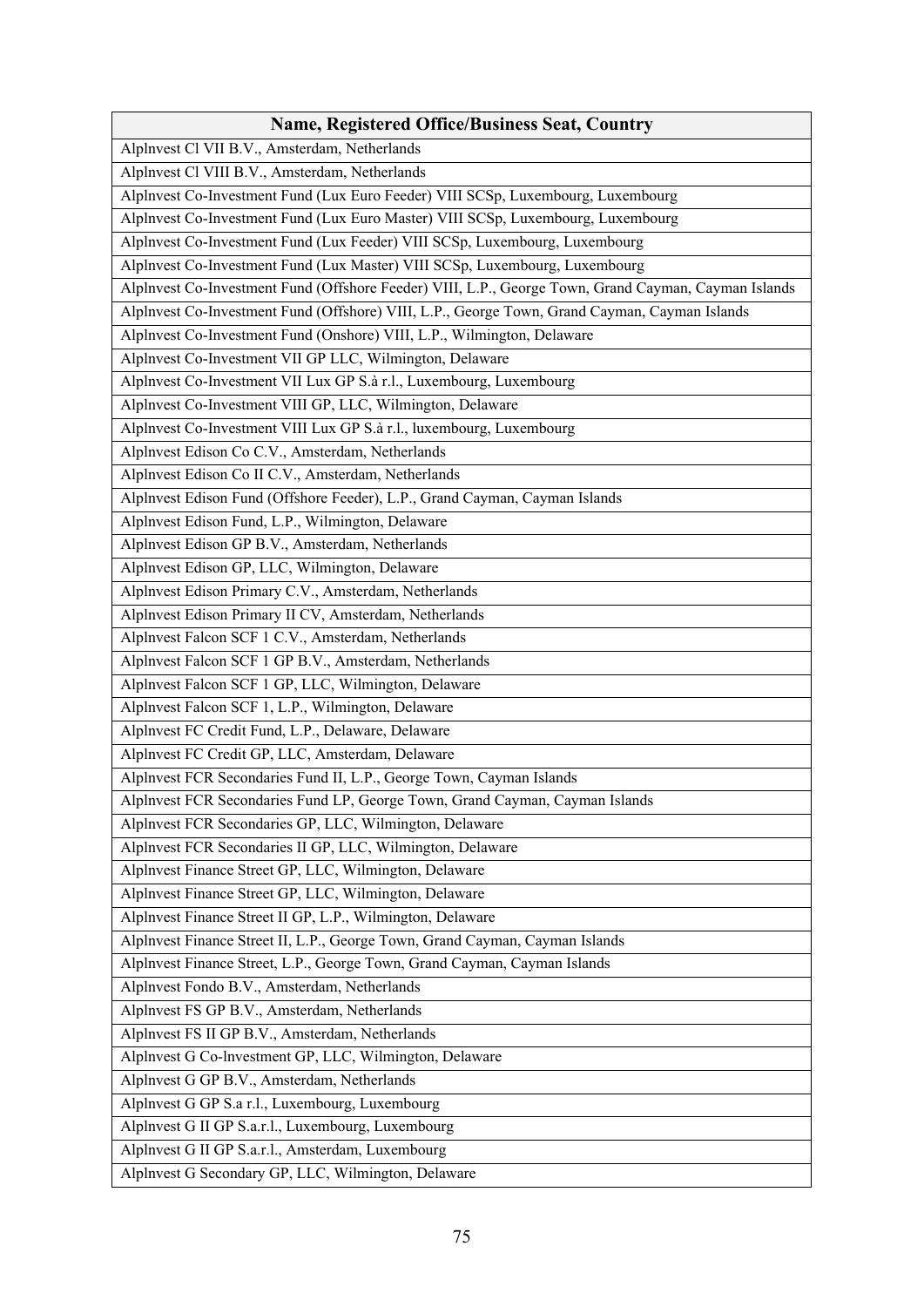| <b>Name, Registered Office/Business Seat, Country</b>                            |
|----------------------------------------------------------------------------------|
| Alplnvest GA B.V., Amsterdam, Netherlands                                        |
| Alplnvest GA Co 2018 C.V., Amsterdam, Netherlands                                |
| Alplnvest GA Primary 2018 C.V., Amsterdam, Netherlands                           |
| Alplnvest GA Secondary 2018 C.V., Amsterdam, Netherlands                         |
| Alplnvest GA Secondary C.V., Amsterdam, Netherlands                              |
| Alplnvest Generali Co-lnvestment SCSp, Luxembourg, Luxembourg                    |
| Alplnvest Generali Secondary SCSp, Luxembourg, Luxembourg                        |
| Alplnvest GGG B.V., Amsterdam, Netherlands                                       |
| Alplnvest GGG II B.V., Amsterdam, Netherlands                                    |
| Alplnvest GGG II GP, LLC, Wilmington, Delaware                                   |
| Alplnvest Global Advantage Fund, L.P., George Town, Grand Cayman, Cayman Islands |
| Alplnvest Global Advantage GP, LLC, Wilmington, Delaware                         |
| Alplnvest GRIO Fund, L.P., George Town, Grand Cayman, Cayman Islands             |
| Alplnvest GRIOGP B.V., Amsterdam, Netherlands                                    |
| Alpinvest GRIO GP, LLC, Wilmington, Delaware                                     |
| Alplnvest Harvest Co C.V., Amsterdam, Netherlands                                |
| Alplnvest Harvest Fund, L.P., Wilmington, Delaware                               |
| Alplnvest Harvest GP, LLC, Wilmington, Delaware                                  |
| Alplnvest Harvest Primary C.V., Amsterdam, Netherlands                           |
| Alplnvest HLI Fund L.P., Wilmington, Delaware                                    |
| Alplnvest HLI GP B.V., Amsterdam, Netherlands                                    |
| Alplnvest HLI GP, LLC, Wilmington, Delaware                                      |
| Alplnvest 1 IF Coinvest Fund LP, Wilmington, Delaware                            |
| Alplnvest HF GP LLC, Amsterdam, Delaware                                         |
| Alplnvest 1 IF Primary Fund LP, Wilmington, Delaware                             |
| Alplnvest Indiana GP, LLC, Wilmington, Delaware                                  |
| Alplnvest Indiana Venture GP, LLC, Wilmington, Delaware                          |
| Alplnvest Indiana-A GP, LLC, Wilmington, Delaware                                |
| Alplnvest INext GP, LLC, Wilmington, Delaware                                    |
| Alplnvest Investments B.V., Amsterdam, Netherlands                               |
| Alplnvest J GP B.V., Wilmington, Netherlands                                     |
| Alplnvest J GP B.V., Amsterdam, Netherlands                                      |
| Alplnvest J GP, LLC, Wilmington, Delaware                                        |
| Alplnvest J II GP B.V., Amsterdam, Netherlands                                   |
| Alplnvest J II GP, L.P., Wilmington, Delaware                                    |
| Alplnvest KP GP B.V., Amsterdam, Netherlands                                     |
| Alplnvest KP GP S.a r.l., Luxembourg, Luxembourg                                 |
| Alplnvest LIVE GP B.V., Amsterdam, Netherlands                                   |
| Alplnvest Live GP LLC, Wilmington, Delaware                                      |
| Alplnvest M Capital Fund GP, LLC, Wilmington, Delaware                           |
| Alplnvest M Capital Fund, L.P., George Town, Cayman Islands                      |
| Alplnvest M GP B.V., Amsterdam, Netherlands                                      |
| Alplnvest Mex B.V., Amsterdam, Netherlands                                       |
| Alplnvest Mex 1 LLC, Wilmington, Delaware                                        |
| Alplnvest Mex II LLC, Wilmington, Delaware                                       |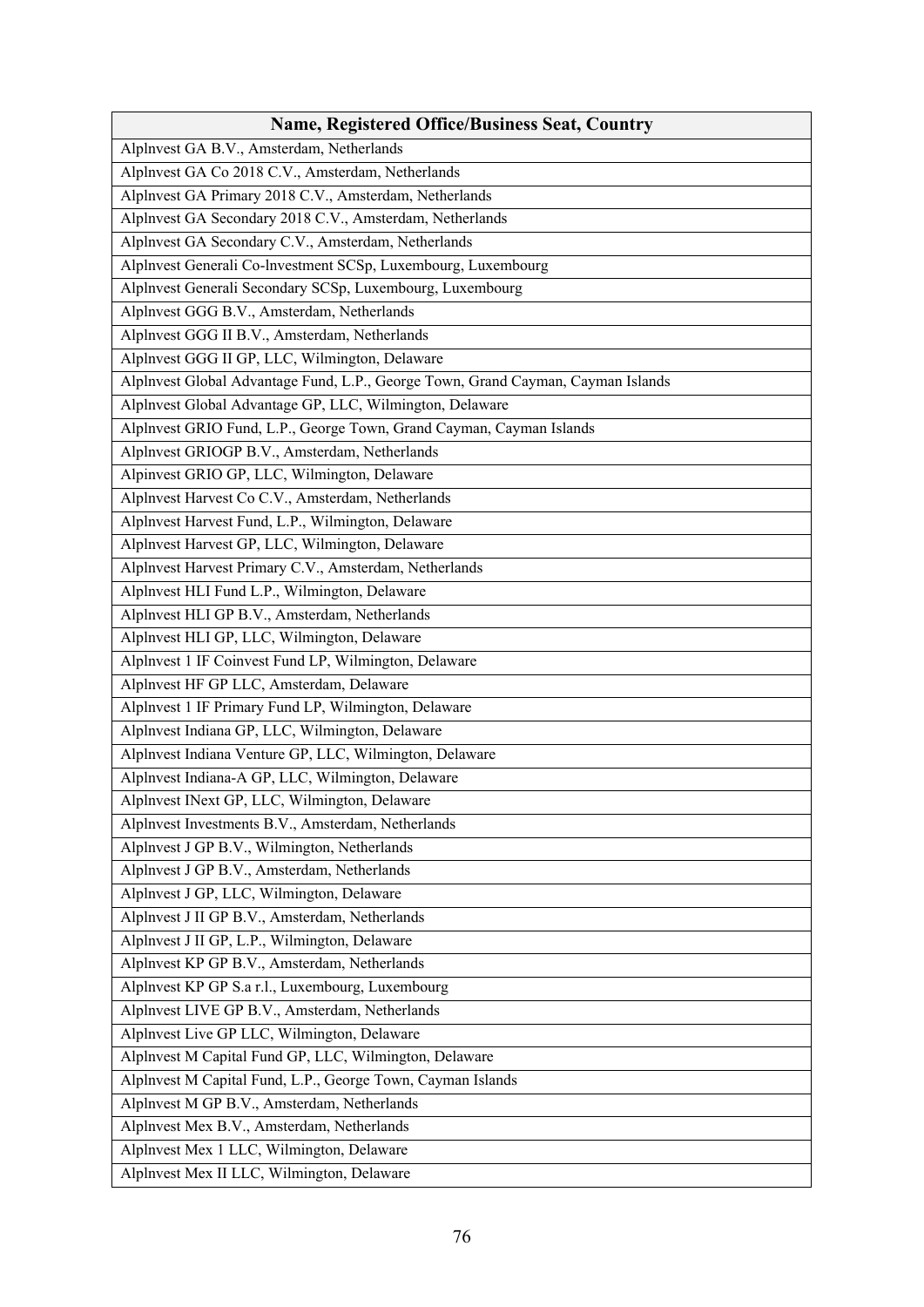| <b>Name, Registered Office/Business Seat, Country</b>                                |
|--------------------------------------------------------------------------------------|
| Alplnvest Mich B.V., Amsterdam, Netherlands                                          |
| Alplnvest Mich SPV B.V., Amsterdam, Netherlands                                      |
| Alplnvest MMBO Holdings GP, LLC, Wilmington, Delaware                                |
| Alplnvest MMBO Holdings, L.P., Delaware, Delaware                                    |
| Alplnvest North Rush GP, LLC, Wilmington, Delaware                                   |
| Alplnvest North Rush II GP, LLC, Wilmington, Delaware                                |
| Alplnvest North Rush II, L.P., Wilmington, Delaware                                  |
| Alplnvest North Rush, L.P., Wilmington, Delaware                                     |
| Alplnvest NPE GP B.V., Amsterdam, Netherlands                                        |
| Alplnvest NPE GP S.a.r.l., Luxembourg, Luxembourg                                    |
| Alplnvest NPE II GP, LLC, Wilmington, Delaware                                       |
| Alplnvest P GP B.V., Amsterdam, Netherlands                                          |
| Alplnvest Partners 2003 BV, Amsterdam, Netherlands                                   |
| Alplnvest Partners 2006 BV, Amsterdam, Netherlands                                   |
| Alplnvest Partners 2008 B.V., Amsterdam, Netherlands                                 |
| Alplnvest Partners 2009 B.V., Amsterdam, Netherlands                                 |
| Alplnvest Partners 2011 B.V., Amsterdam, Netherlands                                 |
| Alplnvest Partners 2011 LLC, Cybercity, Ebene, Delaware                              |
| Alplnvest Partners 2012 1 BV, Amsterdam, Netherlands                                 |
| Alplnvest Partners 2012 II B.V., Amsterdam, Netherlands                              |
| Alplnvest Partners 2012 LLC, Wilmington, Delaware                                    |
| Alplnvest Partners 2014 1 B.V., Amsterdam, Netherlands                               |
| Alplnvest Partners 2014 II B.V., Amsterdam, Netherlands                              |
| Alplnvest Partners 2014 LLC, Wilmington, Delaware                                    |
| Alplnvest Partners 2016 II B.V., Amsterdam, Netherlands                              |
| Alplnvest Partners 2017 II B.V., Amsterdam, Netherlands                              |
| Alplnvest Partners 2018 II B.V., Amsterdam, Netherlands                              |
| Alplnvest Partners 2019 II B.V., Amsterdam, Netherlands                              |
| Alplnvest Partners 2020 II B.V., Amsterdam, Netherlands                              |
| Alplnvest Partners 2020/2021 GP 1 LLC, Wilmington, Delaware                          |
| Alplnvest Partners B.V., Amsterdam, Netherlands                                      |
| Alplnvest Partners Beheer 2006 BV, Amsterdam, Netherlands                            |
| Alplnvest Partners Beheer 2006 LP, Grand Cayman, Cayman Islands                      |
| Alplnvest Partners BM BV, Amsterdam, Netherlands                                     |
| Alplnvest Partners Clean Technology Investments 2007-2009 BV, Amsterdam, Netherlands |
| Alplnvest Partners Clean Technology Investments 2010 CV, Amsterdam, Netherlands      |
| Alplnvest Partners Clean Technology Investments 2010-2011 BV, Amsterdam, Netherlands |
| Alplnvest Partners Clean Technology Investments BV, Amsterdam, Netherlands           |
| Alplnvest Partners Co-lnvestment 2015 1 C.V., Amsterdam, Netherlands                 |
| Alplnvest Partners Co-lnvestment 2015 II C.V., Amsterdam, Netherlands                |
| Alplnvest Partners Co-lnvestments 2009 C.V., Amsterdam, Netherlands                  |
| Alplnvest Partners Co-lnvestments 2010 II CV, Amsterdam, Netherlands                 |
| Alplnvest Partners Co-lnvestments 2011 II C.V., Amsterdam, Netherlands               |
| Alplnvest Partners Co-lnvestments 2012 1 CV, Amsterdam, Netherlands                  |
| Alplnvest Partners Co-lnvestments 2012 II CV, Amsterdam, Netherlands                 |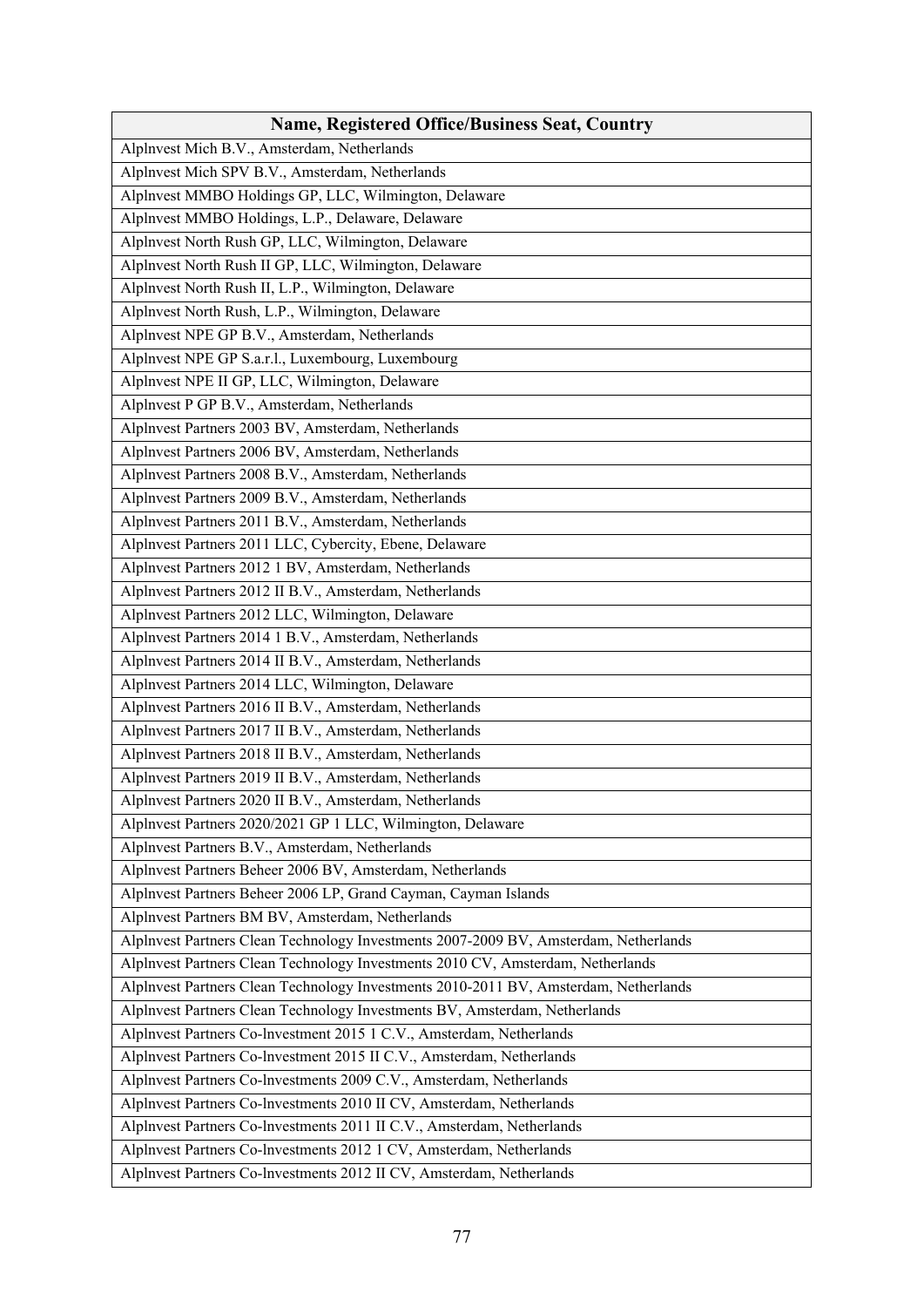| <b>Name, Registered Office/Business Seat, Country</b>                                   |
|-----------------------------------------------------------------------------------------|
| Alplnvest Partners Co-lnvestments 2013 1 C.V., Amsterdam, Netherlands                   |
| Alplnvest Partners Co-Investments 2013 II C.V., Amsterdam, Netherlands                  |
| Alplnvest Partners Co-lnvestments 2014 1 C.V., Amsterdam, Netherlands                   |
| Alplnvest Partners Co-lnvestments 2014 II C.V., Amsterdam, Netherlands                  |
| Alplnvest Partners Co-lnvestments 2015 1 B.V., Amsterdam, Netherlands                   |
| Alplnvest Partners Co-lnvestments 2015 1 SPV B.V., Amsterdam, Netherlands               |
| Alplnvest Partners Co-lnvestments 2015 II B.V., Amsterdam, Netherlands                  |
| Alplnvest Partners Co-lnvestments 2015 II SPV B.V., Amsterdam, Netherlands              |
| Alplnvest Partners Co-lnvestments 2016 1 B.V., Amsterdam, Netherlands                   |
| Alplnvest Partners Co-lnvestments BV, Amsterdam, Netherlands                            |
| Alplnvest Partners CS Investments 2008 C.V., Amsterdam, Netherlands                     |
| Alplnvest Partners CSI 2006 BV, Amsterdam, Netherlands                                  |
| Alplnvest Partners Direct Investments 2003 BV, Amsterdam, Netherlands                   |
| Alplnvest Partners Direct Investments BV, Amsterdam, Netherlands                        |
| Alplnvest Partners Direct Secondary Investments BV, Amsterdam, Netherlands              |
| Alplnvest Partners European Mezzanine Investments BV, Amsterdam, Netherlands            |
| Alplnvest Partners Fund Investments 2003 BV, Amsterdam, Netherlands                     |
| Alplnvest Partners Fund Investments 2006 BV, Amsterdam, Netherlands                     |
| Alplnvest Partners Fund Investments 2009 BV, Amsterdam, Netherlands                     |
| Alplnvest Partners Fund Investments 2011 B.V., Amsterdam, Netherlands                   |
| Alplnvest Partners Fund Investments 2012 1 B.V., Amsterdam, Netherlands                 |
| Alplnvest Partners Fund Investments 2012 II B.V., Amsterdam, Netherlands                |
| Alplnvest Partners Fund Investments 2013 1 B.V., Amsterdam, Netherlands                 |
| Alplnvest Partners Fund Investments 2013 II B.V., Amsterdam, Netherlands                |
| Alplnvest Partners Fund Investments 2014 1 B.V., Amsterdam, Netherlands                 |
| Alplnvest Partners Fund Investments 2014 II B.V., Amsterdam, Netherlands                |
| Alplnvest Partners Fund Investments 2015 1 B.V., Amsterdam, Netherlands                 |
| Alplnvest Partners Fund Investments 2015 II B.V., Amsterdam, Netherlands                |
| Alplnvest Partners Fund Investments BV, Amsterdam, Netherlands                          |
| Alplnvest Partners Fund of Funds Custodian HA BV, Amsterdam, Netherlands                |
| Alplnvest Partners Fund of Funds Management IIA BV, Amsterdam, Netherlands              |
| Alplnvest Partners Later Stage Co-Investments Custodian II BV, Amsterdam, Netherlands   |
| Alplnvest Partners Later Stage Co-Investments Custodian IIA BV, Amsterdam, Netherlands  |
| Alplnvest Partners Later Stage Co-lnvestments Management II BV, Amsterdam, Netherlands  |
| Alplnvest Partners Later Stage Co-Investments Management IIA BV, Amsterdam, Netherlands |
| Alplnvest Partners Limited, Hong Kong, Hong Kong                                        |
| Alplnvest Partners Mezzanine 2009 C.V., Amsterdam, Netherlands                          |
| Alplnvest Partners Mezzanine 2012-2014 B.V., Amsterdam, Netherlands                     |
| Alplnvest Partners Mezzanine Co-lnvestments 2012 C.V., Amsterdam, Netherlands           |
| Alplnvest Partners Mezzanine Co-lnvestments 2014 C.V., Amsterdam, Netherlands           |
| Alplnvest Partners Mezzanine CV, Amsterdam, Netherlands                                 |
| Alplnvest Partners Mezzanine Fund Investments 2012 C.V., Amsterdam, Netherlands         |
| Alplnvest Partners Mezzanine Investments 2005/2006 BV, Amsterdam, Netherlands           |
| Alplnvest Partners Mezzanine Investments 2007/2009 BV, Amsterdam, Netherlands           |
| Alplnvest Partners Mezzanine Investments 2012 CV, Amsterdam, Netherlands                |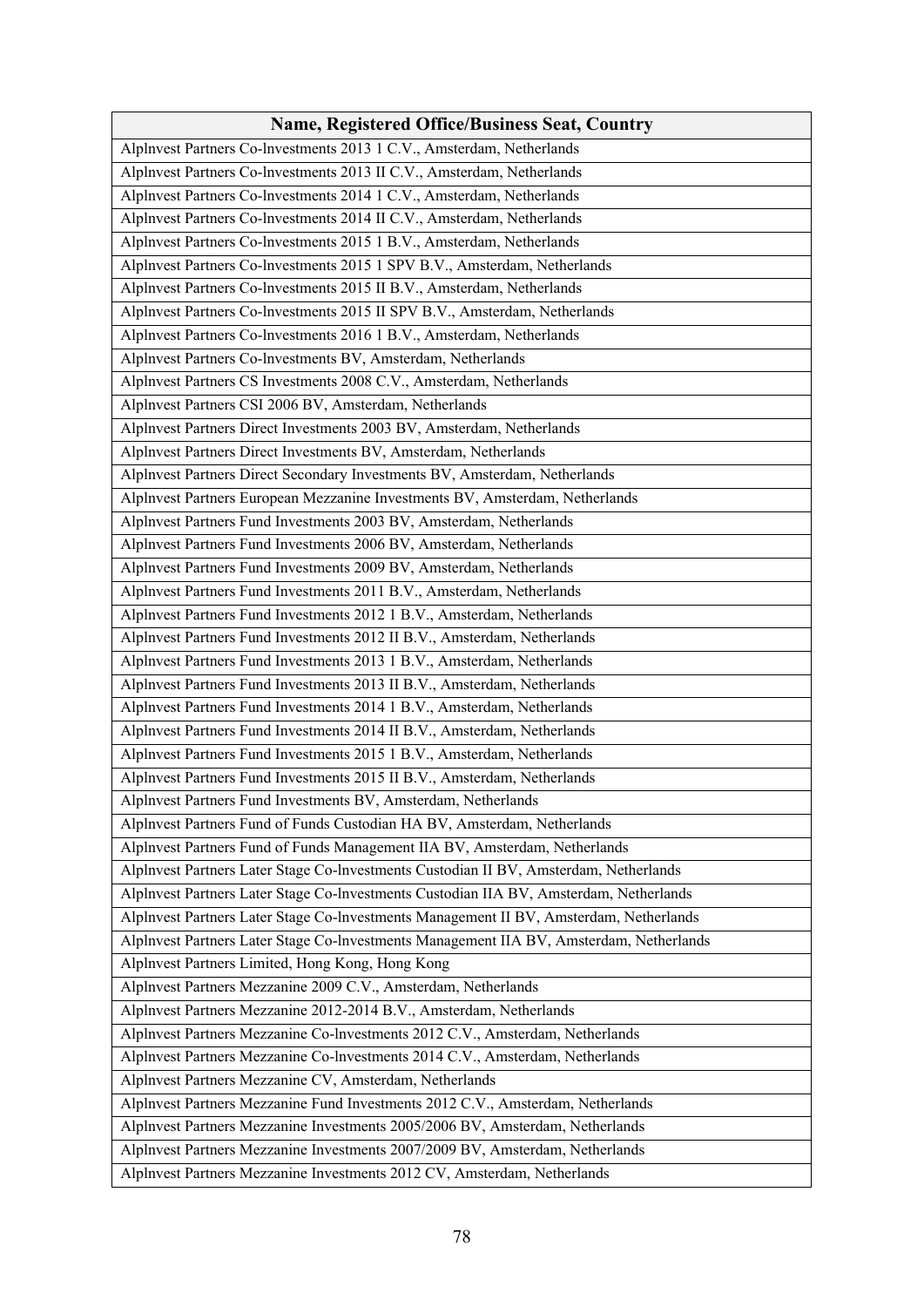| <b>Name, Registered Office/Business Seat, Country</b>                                  |
|----------------------------------------------------------------------------------------|
| Alplnvest Partners Mezzanine Investments 2014 C.V., Amsterdam, Netherlands             |
| Alplnvest Partners Mezzanine Secondaries Investments 2012 C.V., Amsterdam, Netherlands |
| Alplnvest Partners Mezzanine Secondaries Investments 2014 C.V., Amsterdam, Netherlands |
| Alplnvest Partners Primary Fund Investments 2006 BV, Amsterdam, Netherlands            |
| Alplnvest Partners Primary Fund Investments 2007 BV, Amsterdam, Netherlands            |
| Alplnvest Partners Primary Fund Investments 2008 1 B.V., Amsterdam, Netherlands        |
| Alplnvest Partners Primary Fund Investments 2008 II B.V., Amsterdam, Netherlands       |
| Alplnvest Partners Primary Fund Investments 2009 BV, Amsterdam, Netherlands            |
| Alplnvest Partners Primary Fund Investments 2009 C.V., Amsterdam, Netherlands          |
| Alplnvest Partners Primary Fund Investments 2010 BV, Amsterdam, Netherlands            |
| Alplnvest Partners Primary Fund Investments 2010 CV, Amsterdam, Netherlands            |
| Alplnvest Partners Primary Fund Investments 2010 II BV, Amsterdam, Netherlands         |
| Alplnvest Partners Primary Fund Investments 2010 II CV, Amsterdam, Netherlands         |
| Alplnvest Partners Primary Fund Investments 2011II BV, Amsterdam, Netherlands          |
| Alplnvest Partners Primary Fund Investments 2011II C.V., Amsterdam, Netherlands        |
| Alplnvest Partners Primary Fund Investments 2012 1 B.V., Amsterdam, Netherlands        |
| Alplnvest Partners Primary Fund Investments 2012 1 C.V., Amsterdam, Netherlands        |
| Alplnvest Partners Primary Fund Investments 2012 II B.V., Amsterdam, Netherlands       |
| Alplnvest Partners Primary Fund Investments 2012 II C.V., Amsterdam, Netherlands       |
| Alplnvest Partners Primary Fund Investments 2013 1 B.V., Amsterdam, Netherlands        |
| Alplnvest Partners Primary Fund Investments 2013 1 C.V., Amsterdam, Netherlands        |
| Alplnvest Partners Primary Fund Investments 2013 II B.V., Amsterdam, Netherlands       |
| Alplnvest Partners Primary Fund Investments 2013 II C.V., Amsterdam, Netherlands       |
| Alplnvest Partners Primary Fund Investments 2014 1 B.V., Amsterdam, Netherlands        |
| Alplnvest Partners Primary Fund Investments 2014 II B.V., Amsterdam, Netherlands       |
| Alplnvest Partners Primary Fund Investments 2014 II C.V., Amsterdam, Netherlands       |
| Alplnvest Partners Primary Fund Investments 2015 1 B.V., Amsterdam, Netherlands        |
| Alplnvest Partners Primary Fund Investments 2015 1 C.V., Amsterdam, Netherlands        |
| Alplnvest Partners Primary Fund Investments 2015 II B.V., Amsterdam, Netherlands       |
| Alplnvest Partners Primary Fund Investments 2015 II C.V., Amsterdam, Netherlands       |
| Alplnvest Partners Primary Fund Investments 2018 II C.V., Amsterdam, Netherlands       |
| Alplnvest Partners Primary Fund Investments 2019 II C.V., Amsterdam, Netherlands       |
| Alplnvest Partners Primary Fund Investments 2020 II C.V., Amsterdam, Netherlands       |
| Alplnvest Partners Secondary Investments 2009 C.V., Amsterdam, Netherlands             |
| Alplnvest Partners Secondary Investments 2010 II CV, Amsterdam, Netherlands            |
| Alplnvest Partners Secondary Investments 2011II C.V., Amsterdam, Netherlands           |
| Alplnvest Partners Secondary Investments 2012 II CV, Amsterdam, Netherlands            |
| Alplnvest Partners Secondary Investments 2013 1 C.V., Amsterdam, Netherlands           |
| Alplnvest Partners Secondary Investments 2013 II C.V., Amsterdam, Netherlands          |
| Alplnvest Partners Secondary Investments 2014 1 C.V., Amsterdam, Netherlands           |
| Alplnvest Partners Secondary Investments 2014 II C.V., Amsterdam, Netherlands          |
| Alplnvest Partners Secondary Investments 2015 1 B.V., Amsterdam, Netherlands           |
| Alplnvest Partners Secondary Investments 2015 1 C.V., Amsterdam, Netherlands           |
| Alplnvest Partners Secondary Investments 2015 II B.V., Amsterdam, Netherlands          |
| Alplnvest Partners Secondary Investments 2015 II C.V., Amsterdam, Netherlands          |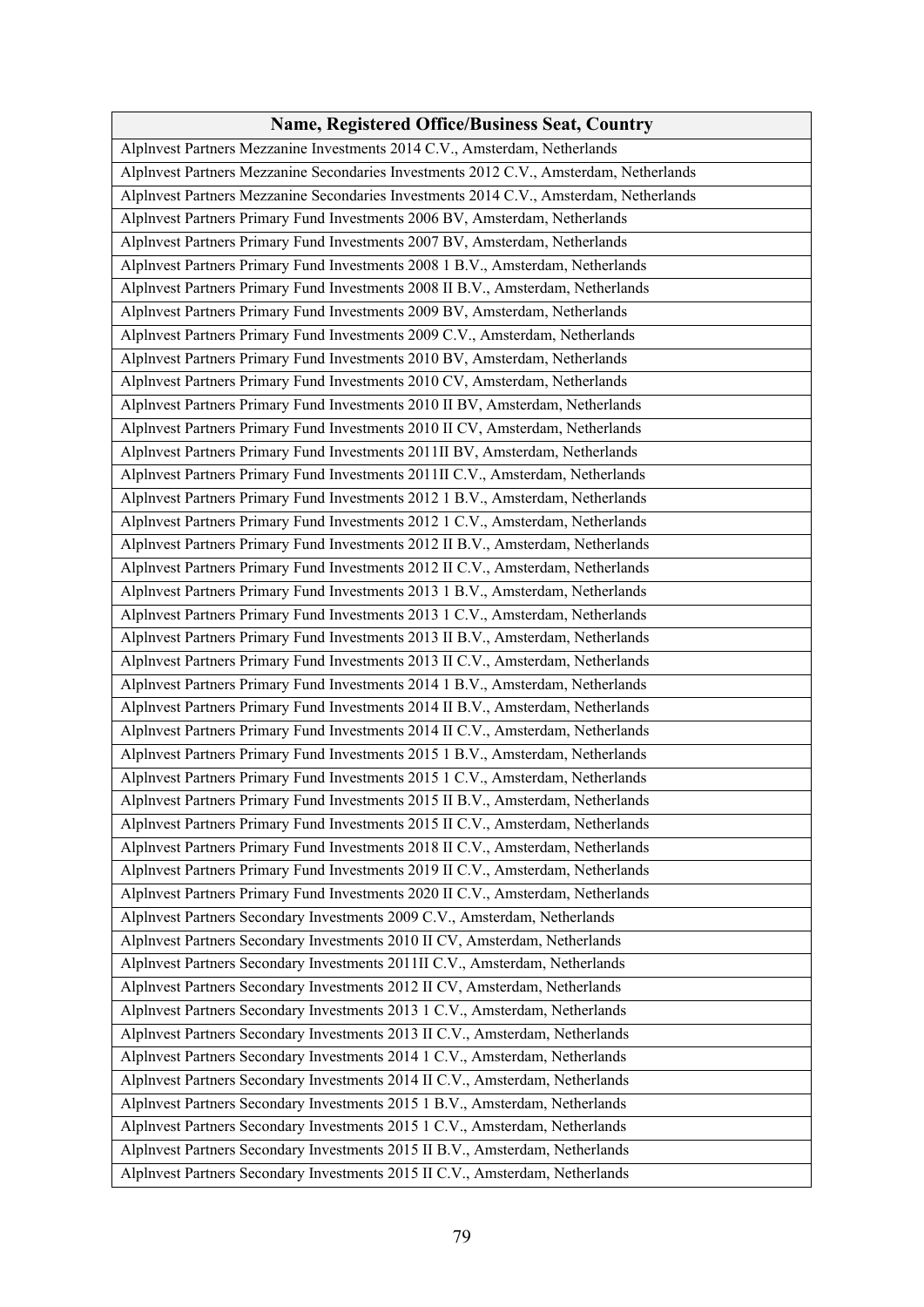| <b>Name, Registered Office/Business Seat, Country</b>                                       |
|---------------------------------------------------------------------------------------------|
| Alplnvest Partners Secondary Investments 2016 1 B.V., Amsterdam, Netherlands                |
| Alplnvest Partners Secondary Investments 2018/2019 1 B.V., Amsterdam, Netherlands           |
| Alplnvest Partners Secondary Investments 2018/2019 1 C.V., Amsterdam, Netherlands           |
| Alplnvest Partners Secondary Investments 2020/2021 1 C.V., Amsterdam, Netherlands           |
| Alplnvest Partners US Clean Technology Investments 2010 CV, Amsterdam, Netherlands          |
| Alplnvest Partners US Co-lnvestments 2009 C.V., Amsterdam, Netherlands                      |
| Alplnvest Partners US Co-lnvestments 2010 II C.V., Amsterdam, Netherlands                   |
| Alpinvest Partners US Co-lnvestments 2015 1 C.V., Amsterdam, Netherlands                    |
| Alplnvest Partners US Co-lnvestments 2015 II C.V., Amsterdam, Netherlands                   |
| Alplnvest Partners US Co-lnvestments 2016 1 C.V., Amsterdam, Netherlands                    |
| Alplnvest Partners US Mezzanine Investments BV, Amsterdam, Netherlands                      |
| Alplnvest Partners US Primary Fund Investments 2000 CV, Amsterdam, Netherlands              |
| Alplnvest Partners US Primary Fund Investments 2005 CV, Amsterdam, Netherlands              |
| Alplnvest Partners US Primary Fund Investments 2005 1 CV, Amsterdam, Netherlands            |
| Alplnvest Partners US Primary Fund Investments 2005 II CV, Amsterdam, Netherlands           |
| Alplnvest Partners US Primary Fund Investments 2006 1 CV, Amsterdam, Netherlands            |
| Alplnvest Partners US Primary Fund Investments 2006 II CV, Amsterdam, Netherlands           |
| Alplnvest Partners US Primary Fund Investments 2007 1 CV, Amsterdam, Netherlands            |
| Alplnvest Partners US Primary Fund Investments 2007 II CV, Amsterdam, Netherlands           |
| Alplnvest Partners US Primary Fund Investments 2009 C.V., Amsterdam, Netherlands            |
| Alplnvest Partners US Primary Fund Investments 2010 CV, Amsterdam, Netherlands              |
|                                                                                             |
| Alplnvest Partners US Primary Fund Investments 2010 II CV, Amsterdam, Netherlands           |
| Alplnvest Partners US Primary Fund Investments 2011 II C.V., Amsterdam, Netherlands         |
| Alplnvest Partners US Primary Fund Investments 2012 1 C.V., Amsterdam, Netherlands          |
| Alplnvest Partners US Primary Fund Investments 2012 II C.V., Amsterdam, Netherlands         |
| Alplnvest Partners US Primary Fund Investments 2013 1 C.V., Amsterdam, Netherlands          |
| Alplnvest Partners US Primary Fund Investments 2013 II C.V., Amsterdam, Netherlands         |
| Alplnvest Partners US Primary Fund Investments 2014 II C.V., Amsterdam, Netherlands         |
| Alplnvest Partners US Primary Fund Investments 2015 1 C.V., Amsterdam, Netherlands          |
| Alplnvest Partners US Primary Fund Investments 2015 II C.V., Amsterdam, Netherlands         |
| Alplnvest Partners US Primary Fund Investments 2018 II C.V., Amsterdam, Netherlands         |
| Alplnvest Partners US Primary Fund Investments 2019 II C.V., Amsterdam, Netherlands         |
| Alplnvest Partners US Primary Fund Investments 2020 II C.V., Amsterdam, Netherlands         |
| Alplnvest Partners US Secondary Investments 2003 CV, Amsterdam, Netherlands                 |
| Alplnvest Partners US Secondary Investments 2003 LLC, Amsterdam, Delaware                   |
| Alplnvest Partners US Secondary Investments 2006 B LLC, Wilmington, Delaware                |
| Alplnvest Partners US Secondary Investments 2006 CV, Amsterdam, Netherlands                 |
| Alplnvest Partners US Secondary Investments 2006 GTCR VIII CV, Amsterdam, Netherlands       |
| Alplnvest Partners US Secondary Investments 2006 GTCR VIII Sub. CV, Amsterdam, Netherlands  |
| Alplnvest Partners US Secondary Investments 2006 LLC, Wilmington, Delaware                  |
| Alplnvest Partners US Secondary Investments 2008 LLC, Wilmington, Delaware                  |
| Alplnvest Partners US Secondary Investments 2008 Sub LLC, Wilmington, Delaware              |
| Alplnvest Partners US Secondary Investments 2008 Supplementary C.V., Amsterdam, Netherlands |
| Alplnvest Partners US Secondary Investments 2008 Supplementary II LLC, Wilmington, Delaware |
| Alplnvest Partners US Secondary Investments 2008 Supplementary LLC, Wilmington, Delaware    |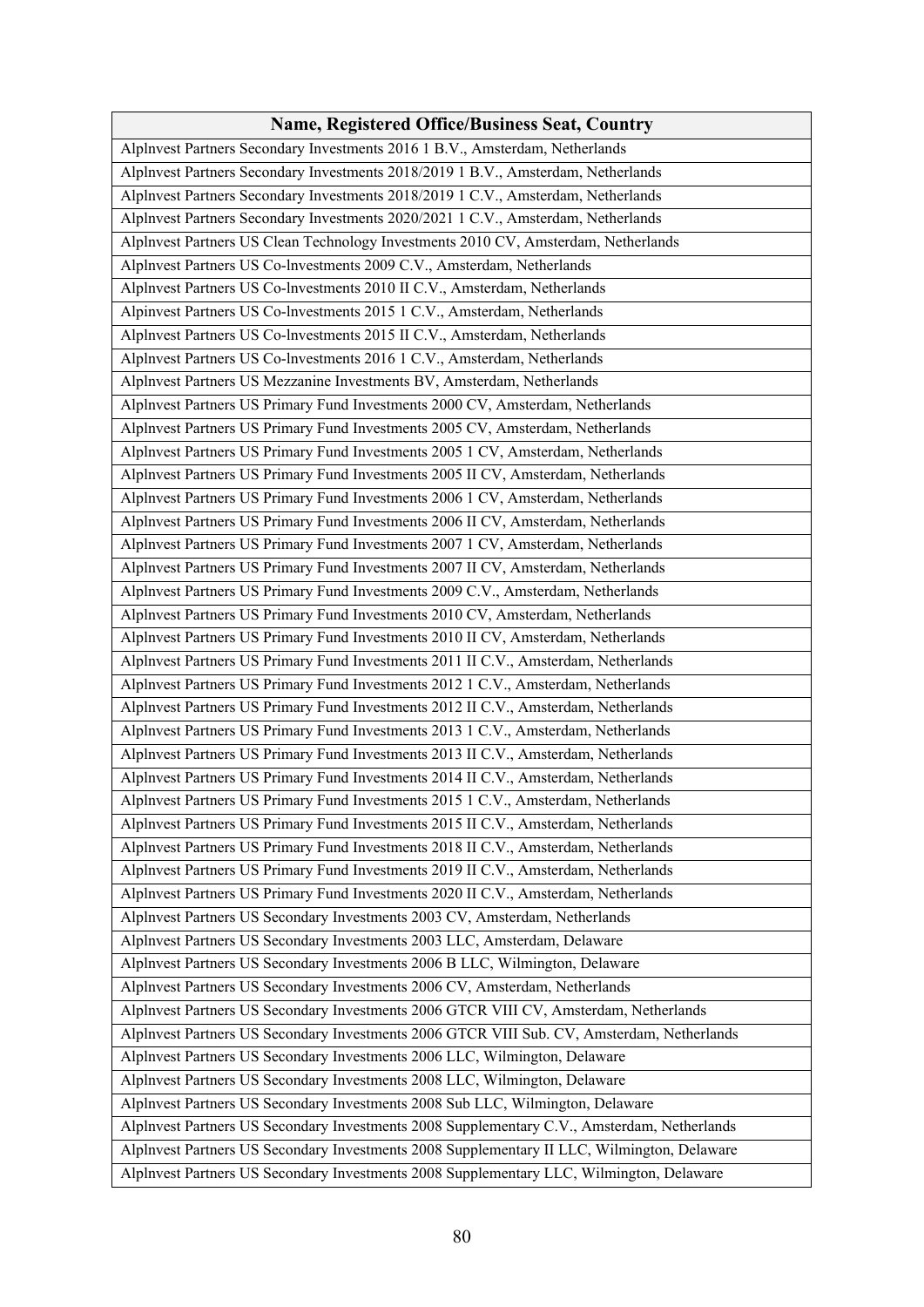| <b>Name, Registered Office/Business Seat, Country</b>                                |
|--------------------------------------------------------------------------------------|
| Alplnvest Partners US Secondary Investments 2009 LLC, Wilmington, Delaware           |
| Alplnvest Partners US Secondary Investments 2010 II LLC, Wilmington, Delaware        |
| Alplnvest Partners US Secondary Investments 2010 LLC, Wilmington, Delaware           |
| Alplnvest Partners US Secondary Investments 2011 II LLC, Wilmington, Delaware        |
| Alplnvest Partners US Secondary Investments 2012 1 C.V., Amsterdam, Netherlands      |
| Alplnvest Partners US Secondary Investments 2012 1 LLC, Wilmington, Delaware         |
| Alplnvest Partners US Secondary Investments 2012 II LLC, Wilmington, Delaware        |
| Alplnvest Partners US Secondary Investments 2013 1 LLC, Wilmington, Delaware         |
| Alplnvest Partners US Secondary Investments 2013 II LLC, Wilmington, Delaware        |
| Alplnvest Partners US Secondary Investments 2014 1 LLC, Wilmington, Delaware         |
| Alplnvest Partners US Secondary Investments 2014 II LLC, Wilmington, Delaware        |
| Alplnvest Partners US Secondary Investments 2015 1 C.V., Amsterdam, Netherlands      |
| Alplnvest Partners US Secondary Investments 2015 1 LLC, Wilmington, Delaware         |
| Alplnvest Partners US Secondary Investments 2015 II C.V., Amsterdam, Netherlands     |
| Alplnvest Partners US Secondary Investments 2015 II LLC, Wilmington, Delaware        |
| Alplnvest Partners US Secondary Investments 2020/2021 1 C.V., Amsterdam, Netherlands |
| Alpinvest Partnership Fund GP S.a r.l., Luxembourg, Luxembourg                       |
| Alplnvest Partnership Strategic Account GP, LLC, Wilmington, Delaware                |
| Alplnvest PEP GP B.V., Amsterdam, Netherlands                                        |
| Alplnvest PEP Primary 2017 C.V., Amsterdam, Netherlands                              |
| Alplnvest PEP Primary 2018 C.V., Amsterdam, Netherlands                              |
| Alplnvest PEP Primary 2020 C.V., Amsterdam, Netherlands                              |
| Alplnvest PEP Primary 2021 C.V., Amsterdam, Netherlands                              |
| Alplnvest PEP Secondary 2017 C.V., Amsterdam, Netherlands                            |
| Alplnvest PEP Secondary 2018 C.V., Amsterdam, Netherlands                            |
| Alplnvest PEP Secondary 2020 C.V., Amsterdam, Netherlands                            |
| Alplnvest PEP Secondary 2021 C.V., Amsterdam, Netherlands                            |
| Alplnvest PEP Secondary Fund 2017, L.P., George Town, Cayman Islands                 |
| Alplnvest PEP Secondary Fund 2018, L.P., George Town, Cayman Islands                 |
| Alplnvest PEP Secondary Fund 2020, L.P., Grand Cayman, Cayman Islands                |
| Alplnvest PEP Secondary Fund 2020, L.P., Wilmington, Cayman Islands                  |
| Alplnvest PEP Secondary Fund 2021, L.P., George Town, Cayman Islands                 |
| Alpinvest PM GP B.V., Amsterdam, Netherlands                                         |
| Alplnvest PM GP, LLC, Washington, Delaware                                           |
| Alplnvest Primary Non-US Co-Invest, L.P., George Town, Grand Cayman, Cayman Islands  |
| Alplnvest Primary US Co-Invest, L.P., George Town, Grand Cayman, Cayman Islands      |
| Alplnvest Private Equity Program 2017 GP, LLC, Wilmington, Delaware                  |
| Alplnvest Private Equity Program 2018 GP, LLC, Wilmington, Delaware                  |
| Alplnvest Private Equity Program 2020 GP, LLC, Wilmington, Delaware                  |
| Alplnvest Private Equity Program 2021 GP, L.P., Wilmington, Delaware                 |
| Alplnvest Private Equity Program GP LLC, Wilmington, Delaware                        |
| Alplnvest PSS Fund, L.P., George Town, Cayman Islands                                |
| Alpinvest PSS GP B.V., Amsterdam, Netherlands                                        |
| Alplnvest PSS GP, LLC, Wilmington, Delaware                                          |
| Alplnvest RV, LLC, George Town, Grand Cayman, Cayman Islands                         |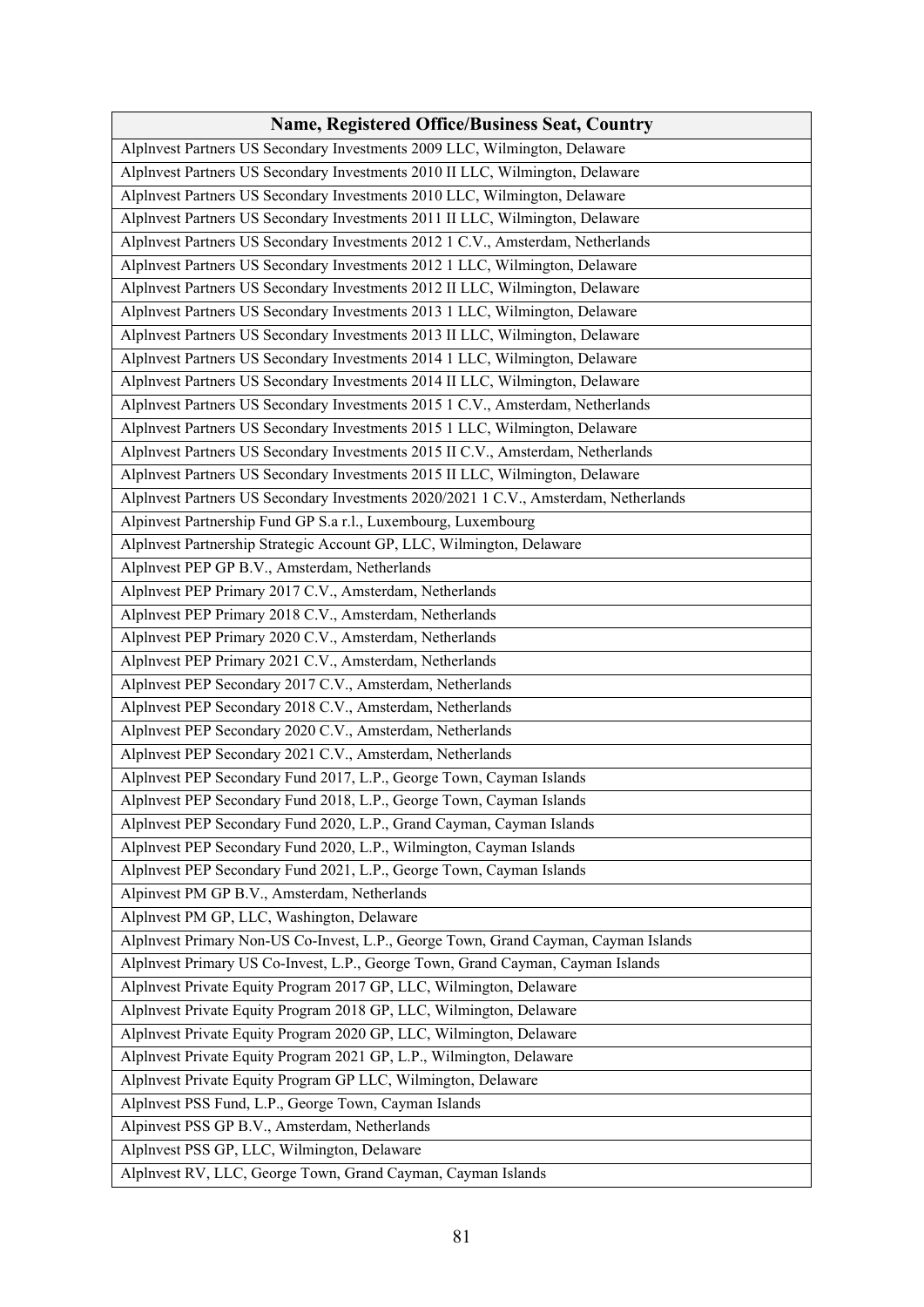| <b>Name, Registered Office/Business Seat, Country</b>                                          |
|------------------------------------------------------------------------------------------------|
| Alplnvest RV, LLC, George Town, Grand Cayman, Cayman Islands                                   |
| Alplnvest RV, LLC, George Town, Grand Cayman, Cayman Islands                                   |
| Alplnvest Secondaries Fund (Euro) VII C.V., Amsterdam, Netherlands                             |
| Alplnvest Secondaries Fund (Lux Euro Feeder) VII SCSp, Luxembourg, Luxembourg                  |
| Alplnvest Secondaries Fund (Lux Euro Master) VII SCSp, Luxembourg, Luxembourg                  |
| Alplnvest Secondaries Fund (Lux Feeder) VII SCSp, Luxembourg, Luxembourg                       |
| Alplnvest Secondaries Fund (Lux Master) VII SCSp, Luxembourg, Luxembourg                       |
| Alplnvest Secondaries Fund (Offshore Feeder) V L.P., George Town, Grand Cayman, Cayman Islands |
| Alplnvest Secondaries Fund (Offshore Feeder) VII, L.P., George Town, Cayman Islands            |
| Alplnvest Secondaries Fund (Offshore) V, L.P., George Town, Grand Cayman, Cayman Islands       |
| Alplnvest Secondaries Fund (Offshore) VII, L.P., George Town, Cayman Islands                   |
| Alplnvest Secondaries Fund (Onshore Euro) V L.P., Wilmington, Delaware                         |
| Alplnvest Secondaries Fund (Onshore) VI L.P., Wilmington, Delaware                             |
| Alplnvest Secondaries Fund (Onshore) VII, L.P., Wilmington, Delaware                           |
| Alplnvest Secondaries Fund VII A C.V., Amsterdam, Netherlands                                  |
| Alplnvest Secondaries Fund VII B C.V., Amsterdam, Netherlands                                  |
| Alplnvest Secondaries Fund VII C.V., Amsterdam, Netherlands                                    |
| Alplnvest Secondaries V GP, LLC, Wilmington, County of New Castle, Delaware                    |
| Alplnvest Secondaries VI GP LLC, Wilmington, Delaware                                          |
| Alplnvest Secondaries VI Lux GP S.a r.l., Luxembourg, Luxembourg                               |
| Alplnvest Secondaries VII GP, LLC, Wilmington, Delaware                                        |
| Alplnvest Secondaries VII Lux GP S.a r.l., Luxembourg, Luxembourg                              |
| Alplnvest Secondaries VII Lux GP S.a r.l., Luxembourg, Luxembourg                              |
| Alplnvest SFV B.V., Amsterdam, Netherlands                                                     |
| Alplnvest SF VI B.V., Amsterdam, Netherlands                                                   |
| Alplnvest SF VII B.V., Amsterdam, Netherlands                                                  |
| Alplnvest SIG Co-lnvestments C.V., Amsterdam, Netherlands                                      |
| Alplnvest SIG Fund GP, LLC, Wilmington, Delaware                                               |
| Alplnvest SIG Fund L.P., George Town, Cayman Islands                                           |
| Alplnvest SIG GP B.V., Amsterdam, Netherlands                                                  |
| Alplnvest SIG Primary C.V., Amsterdam, Netherlands                                             |
| Alplnvest SIG Secondary C.V., Amsterdam, Netherlands                                           |
| Alplnvest Spire Fund, L.P., Grand Cayman, Cayman Islands                                       |
| Alplnvest Spire GP, LLC, Wilmington, Delaware                                                  |
| Alplnvest Spire GP, LLC, Wilmington, Delaware                                                  |
| Alplnvest TCG Harvest C.V., Amsterdam, Netherlands                                             |
| Alplnvest United B.V., Amsterdam, Netherlands                                                  |
| Alplnvest US Co-lnvestment Access GP LLC, Wilmington, Delaware                                 |
| Alplnvest US Holdings, LLC, Wilmington, Delaware                                               |
| Alplnvest/Lexington 2005 B LLC, Amsterdam, Delaware                                            |
| Alplnvest/Lexington 2005 LLC, Wilmington, County of New Castle, Delaware                       |
| Alplnvest/Michigan Investment Fund, L.P., Wilmington, Delaware                                 |
| Alplnvest Partners Secondary Investments 2020/2021 1 B.V., Amsterdam, Netherlands              |
| Alplnvest Partners US Secondary Investments 2018/2019 1 C.V., Amsterdam, Netherlands           |
| AM 2015 Co C.V., Amsterdam, Netherlands                                                        |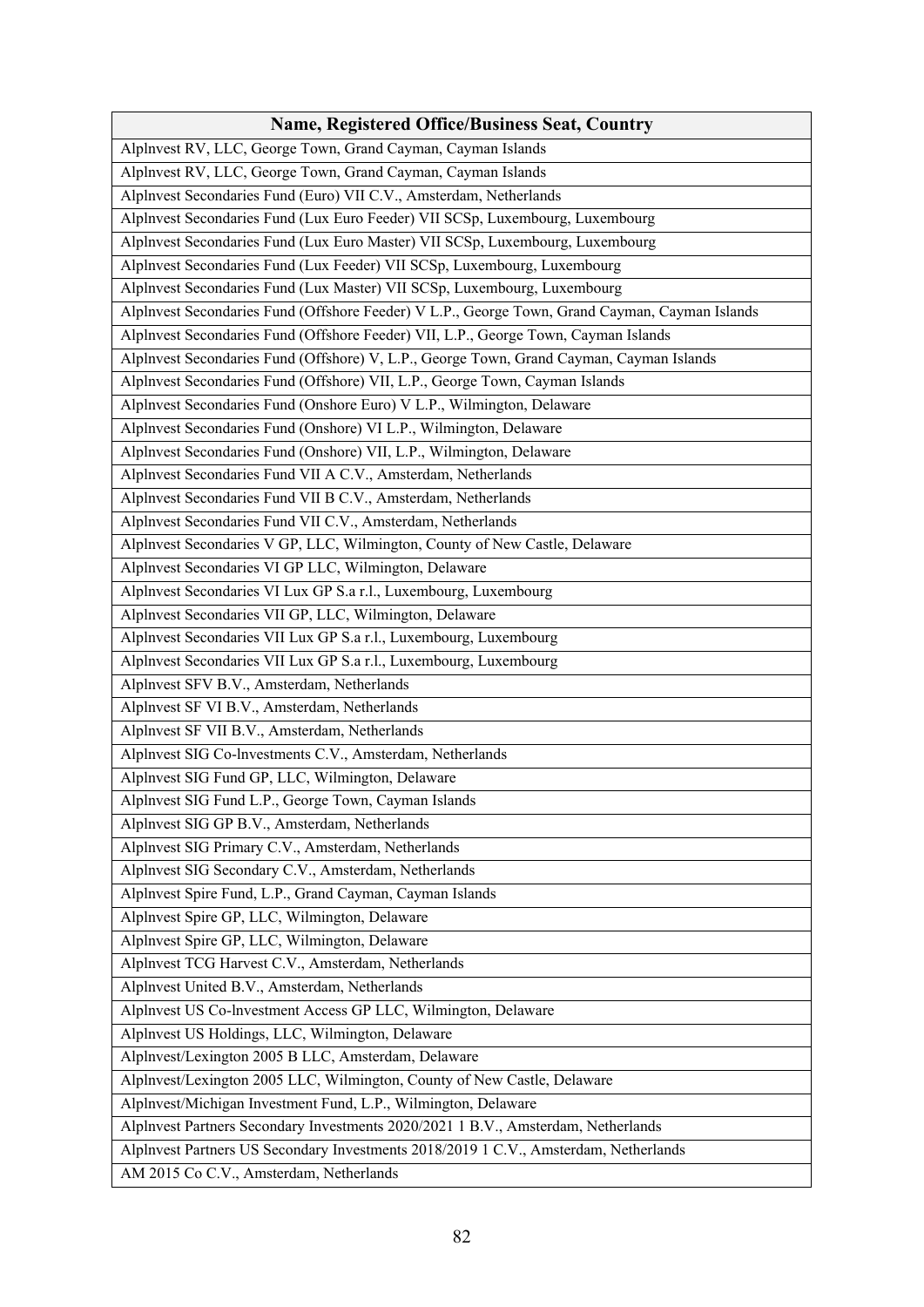| <b>Name, Registered Office/Business Seat, Country</b>                       |
|-----------------------------------------------------------------------------|
| AM 2015 Primary C.V., Amsterdam, Netherlands                                |
| AM 2015 Secondary C.V., Amsterdam, Netherlands                              |
| Amber Holdings Company Limited, George Town, Grand Cayman, Cayman Islands   |
| AMC 2012 Holdings Ltd., Grand Cayman, Cayman Islands                        |
| AMC 2012 Ltd., Grand Cayman, Cayman Islands                                 |
| AMC 2013 Holdings Ltd., George Town, Grand Cayman, Cayman Islands           |
| AMC 2013 Ltd., George Town, Grand Cayman, Cayman Islands                    |
| AMC 2014 Holdings Ltd., George Town, Grand Cayman, Cayman Islands           |
| AMC 2014 Ltd., George Town, Grand Cayman, Cayman Islands                    |
| AMC 2015 Holdings Ltd., Grand Cayman, Cayman Islands                        |
| AMC 2015 Ltd., George Town, Grand Cayman, Cayman Islands                    |
| AMC 2016 Co-Invest Holdings Ltd., George Town, Grand Cayman, Cayman Islands |
| AMC 2016 Co-Invest Ltd., George Town, Grand Cayman, Cayman Islands          |
| Amelia Acquisition, L.L.C., Wilmington, Delaware                            |
| Amelia Electing Investors, L.P., Wilmington, Delaware                       |
| AMEOS Management GmbH & Co. KG, Munich, Germany                             |
| America Bell do Sul Investimentos (Delaware), L.L.C., Wilmington, Delaware  |
| America CTS do Sul Investimentos (Delaware), L.L.C., Wilmington, Delaware   |
| America do Sul Investimentos (Delaware), L.L.C., Wilmington, Delaware       |
| America do Sul Investimentos AIV, L.P., Toronto, Ontario                    |
| America do Sul Investimentos, L.P., Toronto, Ontario                        |
| America ERTT do Sul Investimentos (Delaware), L.L.C., Wilmington, Delaware  |
| America FS do Sul Investimentos (Delaware), L.L.C., Wilmington, Delaware    |
| America HILL do Sul Investimentos (Delaware), L.L.C., Wilmington, Delaware  |
| America HPT do Sul Investimentos (Delaware), L.L.C., Wilmington, Delaware   |
| America MIQdo Sul Investimentos (Delaware), L.L.C., Wilmington, Delaware    |
| America ORG do Sul Investimentos (Delaware), L.L.C., Wilmington, Delaware   |
| America TF do Sul Investimentos (Delaware), L.L.C., Wilmington, Delaware    |
| America TND do Sul Investimentos (Delaware), L.L.C., Wilmington, Delaware   |
| Amphora Group Limited, London, United Kingdom                               |
| Amulet Holdco, LLC, Wilmington, Delaware                                    |
| Anant Investments, Cybercity, Ebene, Mauritius                              |
| Andes Brazil Holdco Limited, London, England & Wales                        |
| Andes Brazil Holding Limited, London, England & Wales                       |
| Andes Brazil Midco Limited, London, England & Wales                         |
| Andes Colombia Holding Limited, London, England & Wales                     |
| Andes Holding Limited, London, England & Wales                              |
| AP 2003 Coöperatief U.A., Amsterdam, Netherlands                            |
| AP 2006 Coöperatief U.A., Amsterdam, Netherlands                            |
| AP 2008 Coöperatief U.A., Amsterdam, Netherlands                            |
| AP 2009 Cooperatief U.A., Amsterdam, Netherlands                            |
| AP 2009 II Cooperatief U.A., Amsterdam, Netherlands                         |
| AP 2011-2014 SLP Ltd, George Town, Grand Cayman, Cayman Islands             |
| AP 2014-2016 SLP Ltd., George Town, Grand Cayman, Cayman Islands            |
| AP Account Management B.V., Amsterdam, Netherlands                          |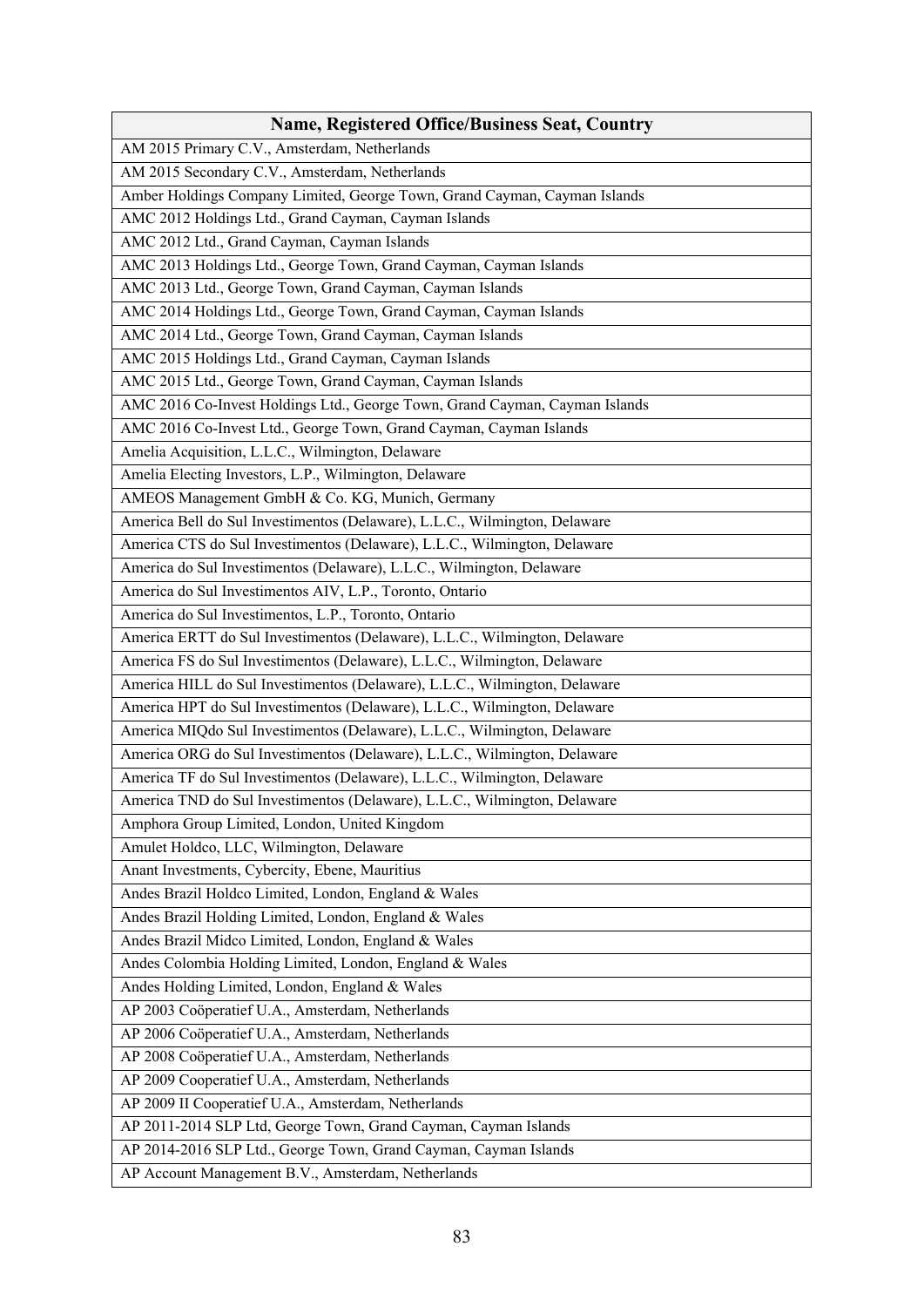| <b>Name, Registered Office/Business Seat, Country</b>                                 |
|---------------------------------------------------------------------------------------|
| AP B.V., Amsterdam, Netherlands                                                       |
| AP Co-Invest 2016-2020 SLP Ltd., George Town, Grand Cayman, Cayman Islands            |
| AP Co-lnvestments Coöperatief U.A., Amsterdam, Netherlands                            |
| AP CTI 2007/2009 Cooperatief U.A., Amsterdam, Netherlands                             |
| AP CTI 2010/2011 Cooperatief U.A., Amsterdam, Netherlands                             |
| AP CTI Coöperatief U.A., Amsterdam, Netherlands                                       |
| AP Direct Secondary Investments Coöperatief U.A., Amsterdam, Netherlands              |
| AP Flyer 1, LLC, Wilmington, Delaware                                                 |
| AP Flyer II, LLC, Wilmington, Delaware                                                |
| AP Fondo Primaries II C.V., Amsterdam, Netherlands                                    |
| AP Fondo Secondaries II C.V., Amsterdam, Netherlands                                  |
| AP Fund Investment Coöperatief U.A., Amsterdam, Netherlands                           |
| AP H Secondaries B.V., Amsterdam, Netherlands                                         |
| AP Harvest GP B.V., Amsterdam, Netherlands                                            |
| AP INPRSSLP Ltd., George Town, Cayman Islands                                         |
| AP KP Fund C.V., Amsterdam, Netherlands                                               |
| AP KP Fund SCSp, Luxembourg, Luxembourg                                               |
| AP Later Stage Co-Investment Management II Coöperatief U.A., Amsterdam, Netherlands   |
| AP Later Stage Co-lnvestments Management IIA Coöperatief U.A., Amsterdam, Netherlands |
| AP M C.V., Amsterdam, Netherlands                                                     |
| AP M GP, LLC, Wilmington, Delaware                                                    |
| AP Mezzanine Investments 2005/2006 Coöperatief U.A., Amsterdam, Netherlands           |
| AP Mezzanine Investments 2007/2009 Coöperatief U.A., Amsterdam, Netherlands           |
| AP Nebula 1, LLC, Wilmington, Delaware                                                |
| AP Nebula II, LLC, Wilmington, Delaware                                               |
| AP Nebula III, LLC, Wilmington, Delaware                                              |
| AP P C.V., Amsterdam, Netherlands                                                     |
| AP P Co-lnvestment C.V., Amsterdam, Netherlands                                       |
| AP P GP, LLC, Delaware, Delaware                                                      |
| AP P Secondary C.V., Amsterdam, Netherlands                                           |
| AP Panther 1 GP Holdings, LLC, Wilmington, Delaware                                   |
| AP Panther II GP Holdings, LLC, Wilmington, Delaware                                  |
| AP Panther V GP Holdings, LLC, Wilmington, Delaware                                   |
| AP Primary 2017-2021 SLP Ltd., George Town, Grand Cayman, Cayman Islands              |
| AP Private Equity Investments 1 B.V., Amsterdam, Netherlands                          |
| AP Private Equity Investments III B.V., Amsterdam, Netherlands                        |
| AP Q6 LLC, Delaware, Delaware                                                         |
| AP SL 2009 LLC, Wilmington, Delaware                                                  |
| AP SL 2010 II LLC, Wilmington, Delaware                                               |
| AP Smile 1, LLC, Delaware, Delaware                                                   |
| AP Smile II, LLC, Delaware, Delaware                                                  |
| APTHANOS 1, LLC, Wilmington, Delaware                                                 |
| APTHANOS II, LLC, Wilmington, Delaware                                                |
| APTHANOS III, LLC, Wilmington, Delaware                                               |
| AP US Man Participation Ltd (Cayman), Grand Cayman, Cayman Islands                    |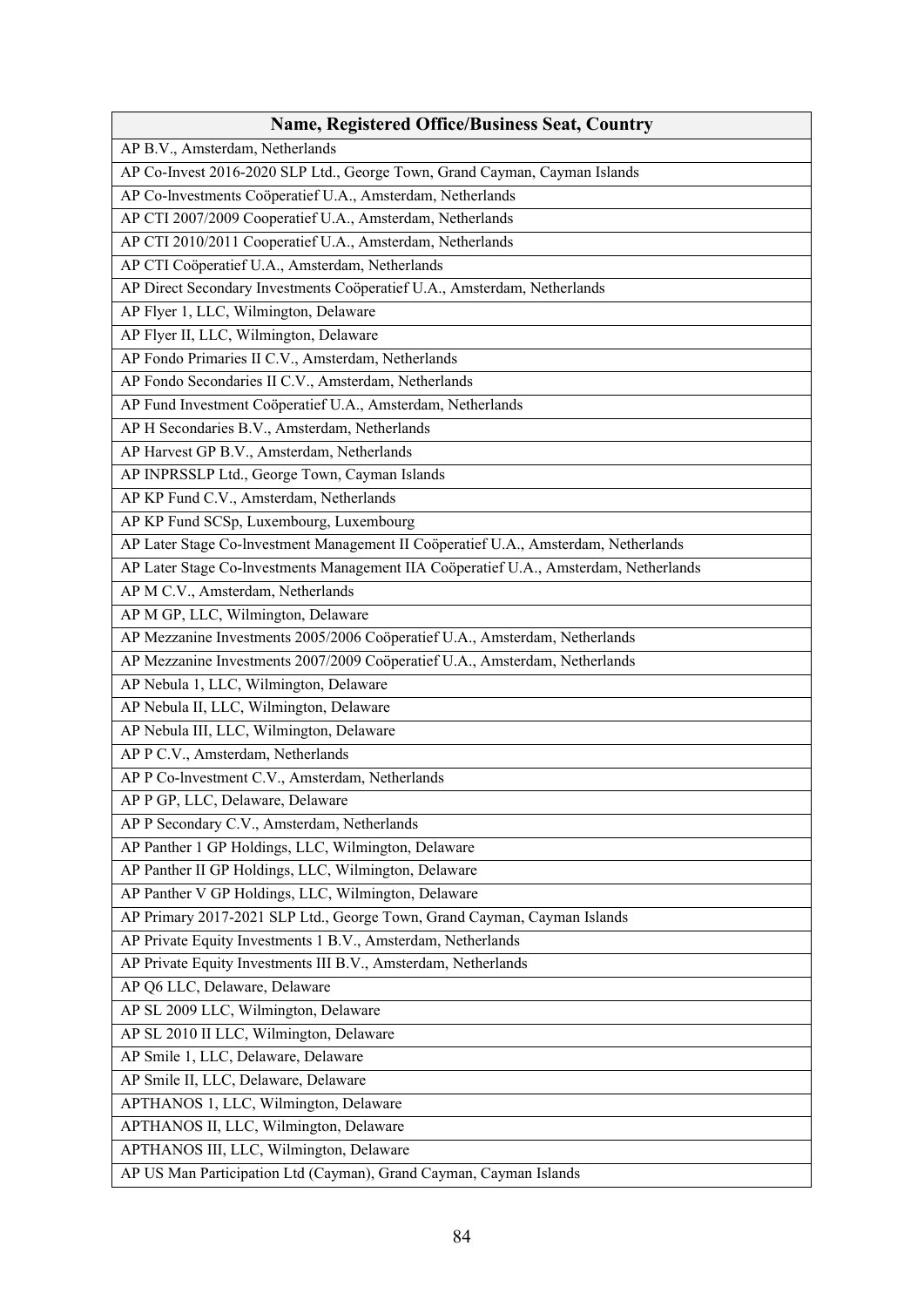| <b>Name, Registered Office/Business Seat, Country</b>                       |
|-----------------------------------------------------------------------------|
| AP US Mezzanine Investments Coöperatief U.A., Amsterdam, Netherlands        |
| AP World Fund B.V., Amsterdam, Netherlands                                  |
| APSS Co-Investment C.V., Amsterdam, Netherlands                             |
| APSS Primary C.V., Amsterdam, Netherlands                                   |
| APSS Secondary C.V., Amsterdam, Netherlands                                 |
| Arc UK 3 Jersey Limited, St Helier, Jersey                                  |
| Arc UK 5 Jersey Limited, St Helier, Jersey                                  |
| Arc UK 6 Jersey Limited, St Helier, Jersey                                  |
| Arc US Bidco, Inc., New Castle County, Delaware                             |
| Ares 1 Sas di CEREP Italy Z2 MP Sri, NULL, Italy                            |
| ARF CO. LTD., George Town, Cayman Islands                                   |
| ARF EquityCo 1 S.à r.l., Luxembourg, Luxembourg                             |
| ARFSPV IS.à r.l., Luxembourg, Luxembourg                                    |
| ARF SV 1 S.à r.l., Luxembourg, Luxembourg                                   |
| ASCP GP, LLC, Wilmington, Delaware                                          |
| ASCP, L.P., George Town, Cayman Islands                                     |
| ASF (Euro) VII Primary C.V., Amsterdam, Netherlands                         |
| ASF V Co-Invest Holding Ltd., Grand Cayman, Cayman Islands, Cayman Islands  |
| ASF V Co-Invest Ltd., George Town, Grand Cayman, Cayman Islands             |
| ASF VI Co-Investment (Non-US) LP, George Town, Grand Cayman, Cayman Islands |
| ASF VI Co-Investment LP, George Town, Grand Cayman, Cayman Islands          |
| ASF VII Access Sidecar GP, LLC, Grand Cayman, Cayman Islands                |
| ASF VII Coöperatief U.A., Amsterdam, Netherlands                            |
| ASF VII Employee Co-Investment (Non-US), L.P., George Town, Cayman Islands  |
| ASF VII Employee Co-Investment, L.P., Wilmington, Delaware                  |
| ASF VII G Sidecar, L.P., George Town, Cayman Islands                        |
| ASF VII Pacific Sidecar, L.P., Grand Cayman, Cayman Islands                 |
| ASF VII Primary C.V., Amsterdam, Netherlands                                |
| ASP 2019 G, LLC, George Town, Cayman Islands                                |
| ASP Aviator 1 Nominee Corp., Wilmington, Delaware                           |
| ASP Aviator 1, LLC, Wilmington, Delaware                                    |
| ASP Aviator II Nominee Corp., Wilmington, Delaware                          |
| ASP Aviator II, LLC, Wilmington, Delaware                                   |
| ASP Aviator Parent LLC, Wilmington, Delaware                                |
| ASP Castle 1, LLC, Wilmington, Delaware                                     |
| ASP Castle II, LLC, Wilmington, Delaware                                    |
| ASP Chess 1, LLC, Wilmington, Delaware                                      |
| ASP Chess II, LLC, Wilmington, Delaware                                     |
| ASP Daytona 1, LLC, Wilmington, Delaware                                    |
| ASP Daytona II, LLC, Wilmington, Delaware                                   |
| ASP Equinox 1, LLC, Wilmington, Delaware                                    |
| ASP Equinox II, LLC, Wilmington, Delaware                                   |
| ASP Fusion 1, LLC, Wilmington, Delaware                                     |
| ASP Fusion II, LLC, Wilmington, Delaware                                    |
| ASP Icarus 1 LLC, Wilmington, Delaware                                      |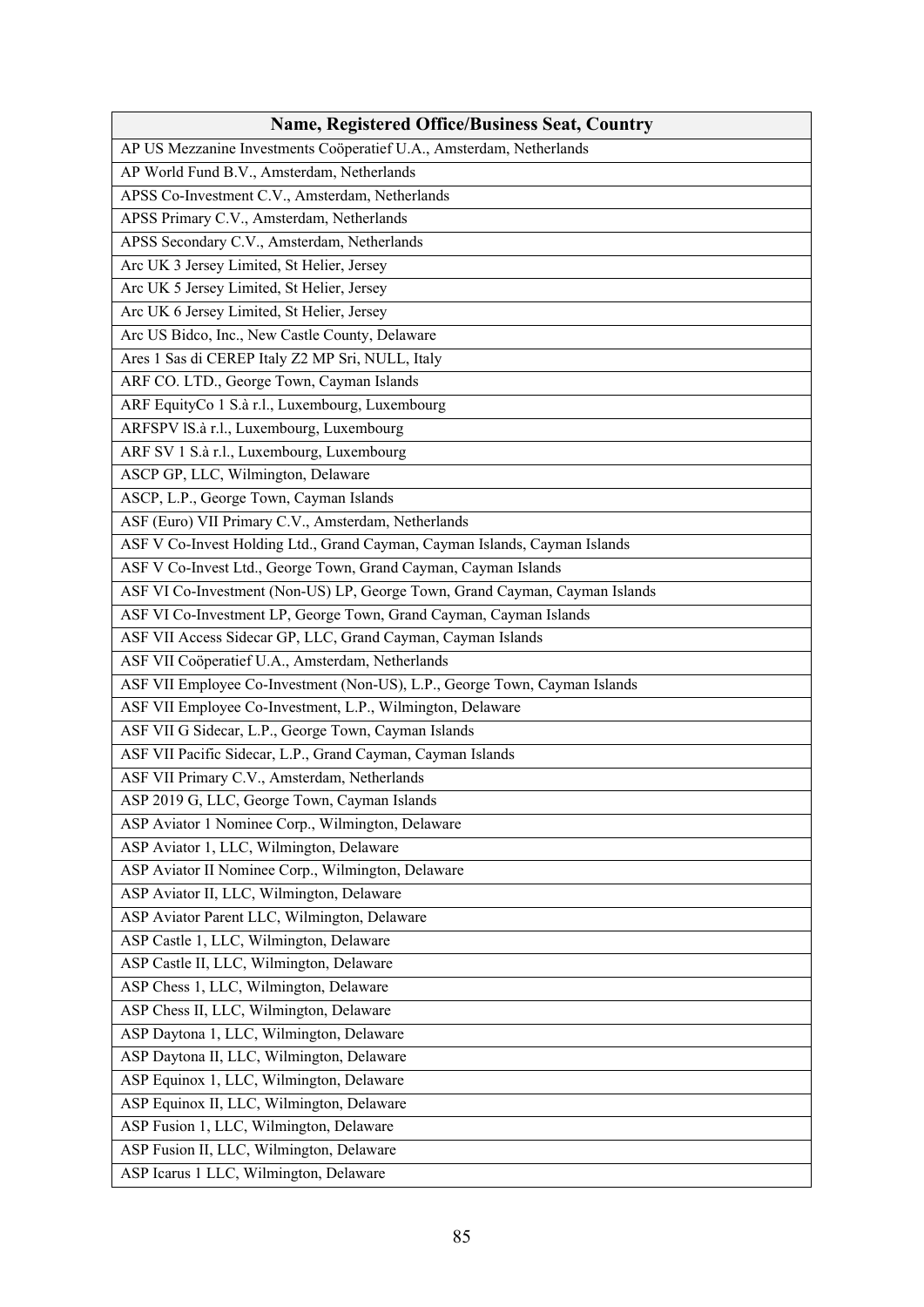| ASP Icarus II LLC, Wilmington, Delaware<br>ASP Mariner 1, LLC, Wilmington, Delaware<br>ASP Mariner II, LLC, Wilmington, Delaware<br>ASP Natural Resources II Nominee Corp, Wilmington, Delaware<br>ASP Natural Resources II, LLC, Wilmington, Delaware<br>ASP Natural Resources III, LLC, Wilmington, Delaware<br>ASP Stanley Parent, LLC, City of Wilmington, Delaware<br>ASP Stanley, LLC, Wilmington, Delaware<br>ASP Thunderball B.V., Amsterdam, Netherlands<br>ASP Thunderball B.V., Amsterdam, Netherlands<br>ASP Thunderball 1 C.V., Amsterdam, Netherlands<br>ASP Thunderball II C.V., Amsterdam, Netherlands<br>ASP Vaquero 2018 1 Nominee Corp, Wilmington, Delaware<br>ASP Vaquero 2018 1, LLC, Wilmington, Delaware<br>ASP Vaquero 2018 II Nominee Corp, Wilmington, Delaware<br>ASP Vaquero 2018 II, LLC, Wilmington, Delaware<br>ASP Vaquero Parent LLC, Wilmington, Delaware<br>ASP VI 2016-2020 SLP Ltd., George Town, Grand Cayman, Cayman Islands<br>ASP VII 2020-2024 GP, LLC, Wilmington, Delaware |
|-------------------------------------------------------------------------------------------------------------------------------------------------------------------------------------------------------------------------------------------------------------------------------------------------------------------------------------------------------------------------------------------------------------------------------------------------------------------------------------------------------------------------------------------------------------------------------------------------------------------------------------------------------------------------------------------------------------------------------------------------------------------------------------------------------------------------------------------------------------------------------------------------------------------------------------------------------------------------------------------------------------------------|
|                                                                                                                                                                                                                                                                                                                                                                                                                                                                                                                                                                                                                                                                                                                                                                                                                                                                                                                                                                                                                         |
|                                                                                                                                                                                                                                                                                                                                                                                                                                                                                                                                                                                                                                                                                                                                                                                                                                                                                                                                                                                                                         |
|                                                                                                                                                                                                                                                                                                                                                                                                                                                                                                                                                                                                                                                                                                                                                                                                                                                                                                                                                                                                                         |
|                                                                                                                                                                                                                                                                                                                                                                                                                                                                                                                                                                                                                                                                                                                                                                                                                                                                                                                                                                                                                         |
|                                                                                                                                                                                                                                                                                                                                                                                                                                                                                                                                                                                                                                                                                                                                                                                                                                                                                                                                                                                                                         |
|                                                                                                                                                                                                                                                                                                                                                                                                                                                                                                                                                                                                                                                                                                                                                                                                                                                                                                                                                                                                                         |
|                                                                                                                                                                                                                                                                                                                                                                                                                                                                                                                                                                                                                                                                                                                                                                                                                                                                                                                                                                                                                         |
|                                                                                                                                                                                                                                                                                                                                                                                                                                                                                                                                                                                                                                                                                                                                                                                                                                                                                                                                                                                                                         |
|                                                                                                                                                                                                                                                                                                                                                                                                                                                                                                                                                                                                                                                                                                                                                                                                                                                                                                                                                                                                                         |
|                                                                                                                                                                                                                                                                                                                                                                                                                                                                                                                                                                                                                                                                                                                                                                                                                                                                                                                                                                                                                         |
|                                                                                                                                                                                                                                                                                                                                                                                                                                                                                                                                                                                                                                                                                                                                                                                                                                                                                                                                                                                                                         |
|                                                                                                                                                                                                                                                                                                                                                                                                                                                                                                                                                                                                                                                                                                                                                                                                                                                                                                                                                                                                                         |
|                                                                                                                                                                                                                                                                                                                                                                                                                                                                                                                                                                                                                                                                                                                                                                                                                                                                                                                                                                                                                         |
|                                                                                                                                                                                                                                                                                                                                                                                                                                                                                                                                                                                                                                                                                                                                                                                                                                                                                                                                                                                                                         |
|                                                                                                                                                                                                                                                                                                                                                                                                                                                                                                                                                                                                                                                                                                                                                                                                                                                                                                                                                                                                                         |
|                                                                                                                                                                                                                                                                                                                                                                                                                                                                                                                                                                                                                                                                                                                                                                                                                                                                                                                                                                                                                         |
|                                                                                                                                                                                                                                                                                                                                                                                                                                                                                                                                                                                                                                                                                                                                                                                                                                                                                                                                                                                                                         |
|                                                                                                                                                                                                                                                                                                                                                                                                                                                                                                                                                                                                                                                                                                                                                                                                                                                                                                                                                                                                                         |
|                                                                                                                                                                                                                                                                                                                                                                                                                                                                                                                                                                                                                                                                                                                                                                                                                                                                                                                                                                                                                         |
| ASP VII 2020-2024 SLP, L.P., George Town, Grand Cayman, Cayman Islands                                                                                                                                                                                                                                                                                                                                                                                                                                                                                                                                                                                                                                                                                                                                                                                                                                                                                                                                                  |
| ASP VII GP Co, LLC, Wilmington, Delaware                                                                                                                                                                                                                                                                                                                                                                                                                                                                                                                                                                                                                                                                                                                                                                                                                                                                                                                                                                                |
| Assala Energy Holdings Ltd., George Town, Cayman Islands                                                                                                                                                                                                                                                                                                                                                                                                                                                                                                                                                                                                                                                                                                                                                                                                                                                                                                                                                                |
| Assala Energy Investments Ltd., George Town, Grand Cayman, Cayman Islands                                                                                                                                                                                                                                                                                                                                                                                                                                                                                                                                                                                                                                                                                                                                                                                                                                                                                                                                               |
| Assala Energy Trading Ltd., George Town, Grand Cayman, Cayman Islands                                                                                                                                                                                                                                                                                                                                                                                                                                                                                                                                                                                                                                                                                                                                                                                                                                                                                                                                                   |
| Assala Gabon Holdings Limited, Hamilton, Bermuda                                                                                                                                                                                                                                                                                                                                                                                                                                                                                                                                                                                                                                                                                                                                                                                                                                                                                                                                                                        |
| Assala Upstream Gabon Holdings No.l, George Town, Cayman Islands                                                                                                                                                                                                                                                                                                                                                                                                                                                                                                                                                                                                                                                                                                                                                                                                                                                                                                                                                        |
| Assala Upstream Gabon Holdings No.2, George Town, Cayman Islands                                                                                                                                                                                                                                                                                                                                                                                                                                                                                                                                                                                                                                                                                                                                                                                                                                                                                                                                                        |
| Assala Upstream Gabon Holdings No.3, Grand Cayman, Cayman Islands                                                                                                                                                                                                                                                                                                                                                                                                                                                                                                                                                                                                                                                                                                                                                                                                                                                                                                                                                       |
| Asset Recovery Fund, L.P., George Town, Grand Cayman, Cayman Islands                                                                                                                                                                                                                                                                                                                                                                                                                                                                                                                                                                                                                                                                                                                                                                                                                                                                                                                                                    |
| Atara Associates, LLC, Dover, Delaware                                                                                                                                                                                                                                                                                                                                                                                                                                                                                                                                                                                                                                                                                                                                                                                                                                                                                                                                                                                  |
| Atara Vanderbilt, LLC, Dover, Delaware                                                                                                                                                                                                                                                                                                                                                                                                                                                                                                                                                                                                                                                                                                                                                                                                                                                                                                                                                                                  |
| Athena Art Finance GP, LLC, Wilmington, Delaware                                                                                                                                                                                                                                                                                                                                                                                                                                                                                                                                                                                                                                                                                                                                                                                                                                                                                                                                                                        |
| Athena Art Finance, LP, Wilmington, Delaware                                                                                                                                                                                                                                                                                                                                                                                                                                                                                                                                                                                                                                                                                                                                                                                                                                                                                                                                                                            |
| Atlas Terminals Holdings, LLC, Wilmington, Delaware                                                                                                                                                                                                                                                                                                                                                                                                                                                                                                                                                                                                                                                                                                                                                                                                                                                                                                                                                                     |
| Atlas Terminals Intermediate Holdings, L.L.C., Wilmington, Delaware                                                                                                                                                                                                                                                                                                                                                                                                                                                                                                                                                                                                                                                                                                                                                                                                                                                                                                                                                     |
| Atlaslnvest Holding BVBA, Brussels, Belgium                                                                                                                                                                                                                                                                                                                                                                                                                                                                                                                                                                                                                                                                                                                                                                                                                                                                                                                                                                             |
| Ato Beteiligung GmbH & Co. Verwaltungs KG, Munich, Germany                                                                                                                                                                                                                                                                                                                                                                                                                                                                                                                                                                                                                                                                                                                                                                                                                                                                                                                                                              |
| Ato Beteiligungsverwaltungs GmbH, Berlin, Germany                                                                                                                                                                                                                                                                                                                                                                                                                                                                                                                                                                                                                                                                                                                                                                                                                                                                                                                                                                       |
| ATO Cayman GP, Ltd., George Town, Grand Cayman, Cayman Islands                                                                                                                                                                                                                                                                                                                                                                                                                                                                                                                                                                                                                                                                                                                                                                                                                                                                                                                                                          |
| ATO Cayman Warehouse, L.P., George Town, Grand Cayman, Cayman Islands                                                                                                                                                                                                                                                                                                                                                                                                                                                                                                                                                                                                                                                                                                                                                                                                                                                                                                                                                   |
| ATO Cayman, L.P., George Town, Grand Cayman, Cayman Islands                                                                                                                                                                                                                                                                                                                                                                                                                                                                                                                                                                                                                                                                                                                                                                                                                                                                                                                                                             |
| Ato Investment Beteiligungs GmbH, Munich, Germany                                                                                                                                                                                                                                                                                                                                                                                                                                                                                                                                                                                                                                                                                                                                                                                                                                                                                                                                                                       |
| Atom Holdings, Co, Ltd., Chiyoda-ku, Tokyo, Japan                                                                                                                                                                                                                                                                                                                                                                                                                                                                                                                                                                                                                                                                                                                                                                                                                                                                                                                                                                       |
| Atom Investment GP, L.L.C., Wilmington, Delaware                                                                                                                                                                                                                                                                                                                                                                                                                                                                                                                                                                                                                                                                                                                                                                                                                                                                                                                                                                        |
| Atom Investment, L.P., George Town, Grand Cayman, Cayman Islands                                                                                                                                                                                                                                                                                                                                                                                                                                                                                                                                                                                                                                                                                                                                                                                                                                                                                                                                                        |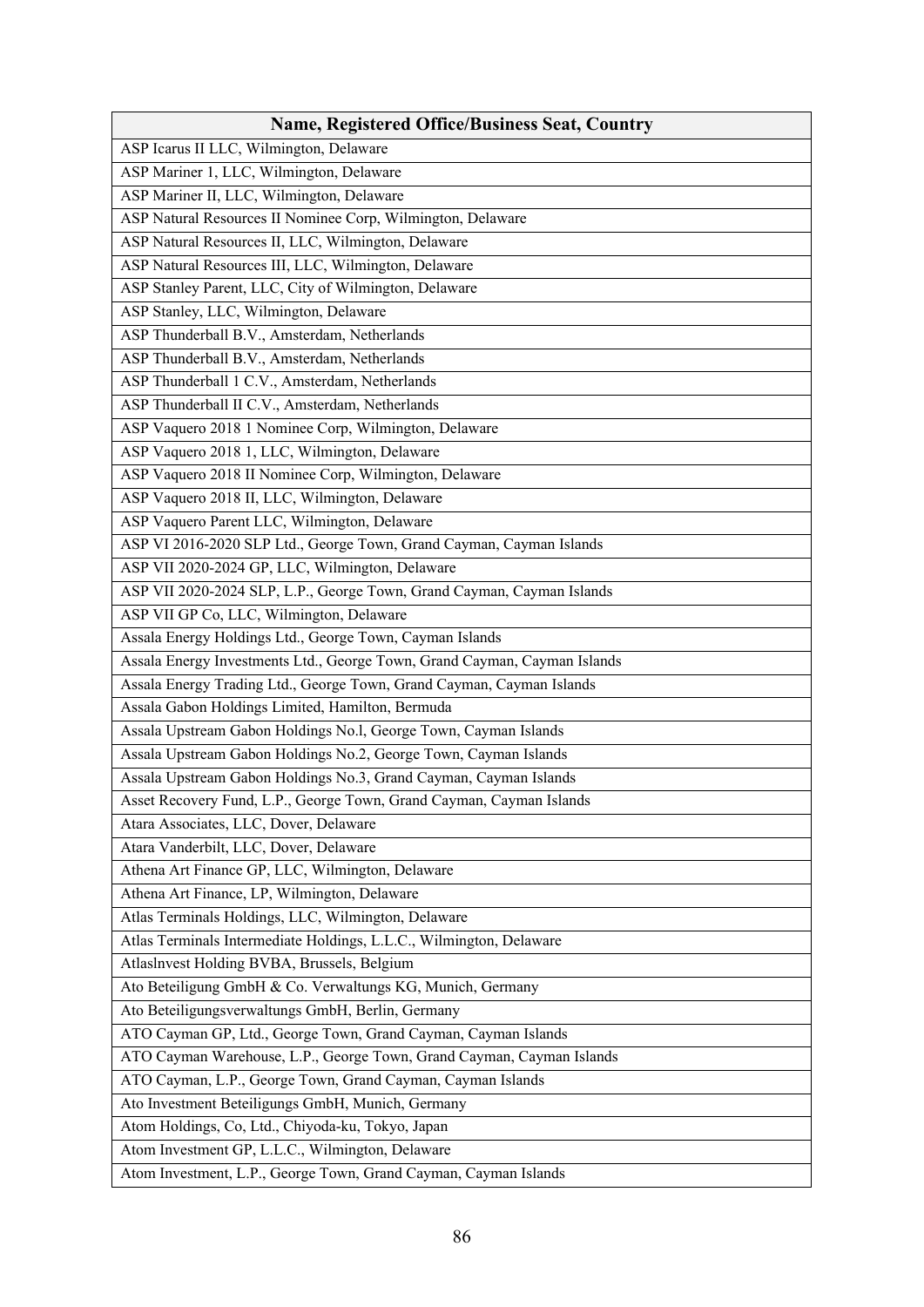| <b>Name, Registered Office/Business Seat, Country</b>                                                      |
|------------------------------------------------------------------------------------------------------------|
| Atotech Limited, St Helier, Jersey                                                                         |
| Augusta Apartment Residences, LLC, Wilmington, Delaware                                                    |
| Autumn Ridge 157 LLC, Wilmington, Delaware                                                                 |
| Avila Bay 110 LLC, Wilmington, Delaware                                                                    |
| Axalta Coating Systems Luxembourg Holding S.a r.l., Luxembourg, Luxembourg                                 |
| Axalta Coating Systems Luxembourg Holding S.a r.l., Luxembourg, Luxembourg                                 |
| Azul Bridge S.a r.l., Luxembourg, Luxembourg                                                               |
| B&T Enterprises, L.L.C., Wilmington, Delaware                                                              |
| Balsam Investments, Cybercity, Ebene, Mauritius                                                            |
| Banjo Building Bidco, Inc., Wilmington, Delaware                                                           |
| Barbeck Midco 1 Limited, St Helier, Jersey                                                                 |
| Barbeck Midco 2 Limited, St Helier, Jersey                                                                 |
| Barbeck Midco 3 Limited, St Helier, Jersey                                                                 |
| Barbeck Topco Limited, St Helier, Jersey                                                                   |
| Baseline Avenue Industrial Owner, L.P., Wilmington, Delaware                                               |
| Bauru GP, L.L.C., Wilmington, Delaware                                                                     |
| Beach Cove Owner, L.L.C., Wilmington, Delaware                                                             |
| Beach CoveTRS, L.L.C., Wilmington, Delaware                                                                |
| Beacon Group Holdings Limited, George Town, Grand Cayman, Cayman Islands                                   |
| Beacon Group Limited, George Town, Grand Cayman, Cayman Islands                                            |
| Beamer Intermediate Holdings Inc., Wilmington, Delaware                                                    |
| Beamer Merger Sub Inc., Wilmington, Delaware                                                               |
| Beamer Parent Inc., Wilmington, Delaware                                                                   |
| Beamer Topco Holdings Inc., Wilmington, Delaware                                                           |
| Bear Holdings, LP, Toronto, Ontario                                                                        |
| Beck Bidco Limited, London, England & Wales                                                                |
| Beechcroft Bidco Limited, London, England & Wales                                                          |
| Beechcroft Topco Limited, London, England & Wales                                                          |
| Bell FS Fundo de Investimento em Participagöes Multiestrategia Investimento no Exterior, Sao Paulo, Brazil |
| Bella Villas Owner, L.L.C., Wilmington, Delaware                                                           |
| Belmont 140 LLC, Wilmington, Delaware                                                                      |
| Betacom Beheer 2004 BV, Amsterdam, Netherlands                                                             |
| Betacom XLII B.V., Amsterdam, Netherlands                                                                  |
| Betacom XLV BV, Amsterdam, Netherlands                                                                     |
| B-House ApS, NULL, Denmark                                                                                 |
| Blitz 11-416 GmbH, München, Germany                                                                        |
| Blitz 11-671 GmbH, München, Germany                                                                        |
| Blitz 11-672 GmbH & Co. KG, München, Germany                                                               |
| Blitz 17-101 GmbH, Munich, Germany                                                                         |
| Blitz 17-567 GmbH, München, Germany                                                                        |
| Blitz 20-683 GmbH, München, Germany                                                                        |
| Block 37 Owner LLC, Wilmington, Delaware                                                                   |
| Blue Jay Acquisition LLC, Wilmington, Delaware                                                             |
| Blue Wave Partners Capital, L.L.C., Dover, Delaware                                                        |
| Blue Wave Partners, LLC, Dover, Delaware                                                                   |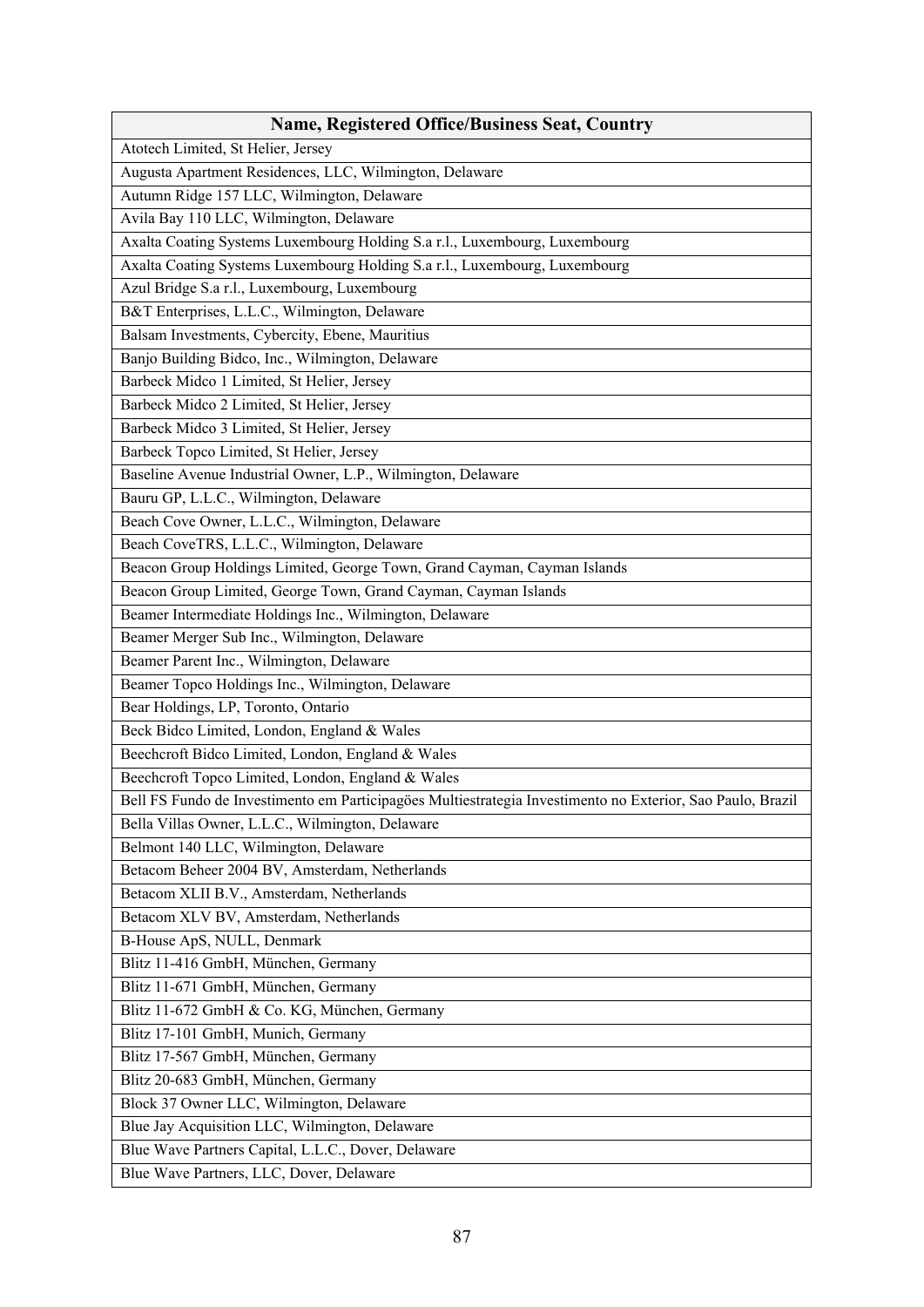| <b>Name, Registered Office/Business Seat, Country</b>                                                  |
|--------------------------------------------------------------------------------------------------------|
| Bluebird Merger Sub LLC, Wilmington, Delaware                                                          |
| BlueOcean Technologies, S.L., Madrid, Spain                                                            |
| BM Acquisition Holdings, Ltd., George Town, Grand Cayman, Cayman Islands                               |
| BM Acquisition Holdings, Ltd., George Town, Grand Cayman, Cayman Islands                               |
| BMC Holdings, L.P., Wilmington, Delaware                                                               |
| BMC Thunder GP, L.L.C, Wilmington, Delaware                                                            |
| BOA Midland Acquisition, L.P., Wilmington, Delaware                                                    |
| BOA Midland GP, L.L.C., Wilmington, Delaware                                                           |
| BOA Midland Limited Partner, L.P., Wilmington, Delaware                                                |
| BOA Midland Venture, L.L.C., Wilmington, Delaware                                                      |
| Boru Bidco Limited, London, United Kingdom                                                             |
| Boru Energy Limited, St. Helier's, Jersey                                                              |
| Boru Midco Limited, London, United Kingdom                                                             |
| Boru SwissCo AG, Zug, Switzerland                                                                      |
| Brawn Coinvest Electing Investors, L.P., Wilmington, Delaware                                          |
| Brawn Holdings, LLC, Wilmington, Delaware                                                              |
| Brazil Bell Buyout Coinvestment (Delaware), L.L.C., Wilmington, Delaware                               |
| Brazil Buyout Coinvestment (Delaware), L.L.C., Wilmington, Delaware                                    |
| Brazil Buyout Coinvestment Fund AIV, L.P., Toronto, Ontario                                            |
| Brazil Buyout Coinvestment Fund, L.P., Toronto, Ontario                                                |
| Brazil CTS Buyout Coinvestment (Delaware), L.L.C., Wilmington, Delaware                                |
| Brazil ERTT Buyout Coinvestment (Delaware), L.L.C., Wilmington, Delaware                               |
| Brazil FS Buyout Coinvestment (Delaware), L.L.C., Wilmington, Delaware                                 |
| Brazil HILL Buyout Coinvestment (Delaware), L.L.C., Wilmington, Delaware                               |
| Brazil HPT Buyout Coinvestment (Delaware), L.L.C., Cybercity, Ebene, Delaware                          |
| Brazil Internationalization 3c7 (Delaware), L.L.C., Wilmington, Delaware                               |
| Brazil Internationalization II (Delaware), L.L.C., Wilmington, Delaware                                |
| Brazil Internationalization, L.L.C., Wilmington, Delaware                                              |
| Brazil Investments A HC L.L.C., Wilmington, Delaware                                                   |
| Brazil Investments A, LLC, Wilmington, Delaware                                                        |
| Brazil Investments B HC L.L.C., Wilmington, Delaware                                                   |
| Brazil Investments B, LLC, Wilmington, Delaware                                                        |
| Brazil MIQ Buyout Coinvestment (Delaware), L.L.C., Wilmington, Delaware                                |
| Brazil ORG Buyout Coinvestment (Delaware), L.L.C., Wilmington, Delaware                                |
| Brazil TF Buyout Coinvestment (Delaware), L.L.C., Wilmington, Delaware                                 |
| Brazil TND Buyout Coinvestment (Delaware), L.L.C., Wilmington, Delaware                                |
| Brazilian Tourism Coinvestment (Delaware), L.L.C., Wilmington, Delaware                                |
| Breda Investments, L.L.C., Wilmington, Delaware                                                        |
| Brighton Development, LLC, Dover, Delaware                                                             |
| BRL Funding Partners II, L.P., Toronto, Ontario                                                        |
|                                                                                                        |
| BRL Funding Partners III, L.P., Toronto, Ontario<br>BRL Funding Partners, L.L.C., Wilmington, Delaware |
|                                                                                                        |
| BRL Funding Partners, L.P., George Town, Grand Cayman, Cayman Islands                                  |
| BRL Partners Fundo De Investimento Em Direitos Creditorios Nao-Padronizados, Sao Paulo, Brazil         |
| Brooklyn Townhouse Property Owner, L.L.C., Wilmington, Delaware                                        |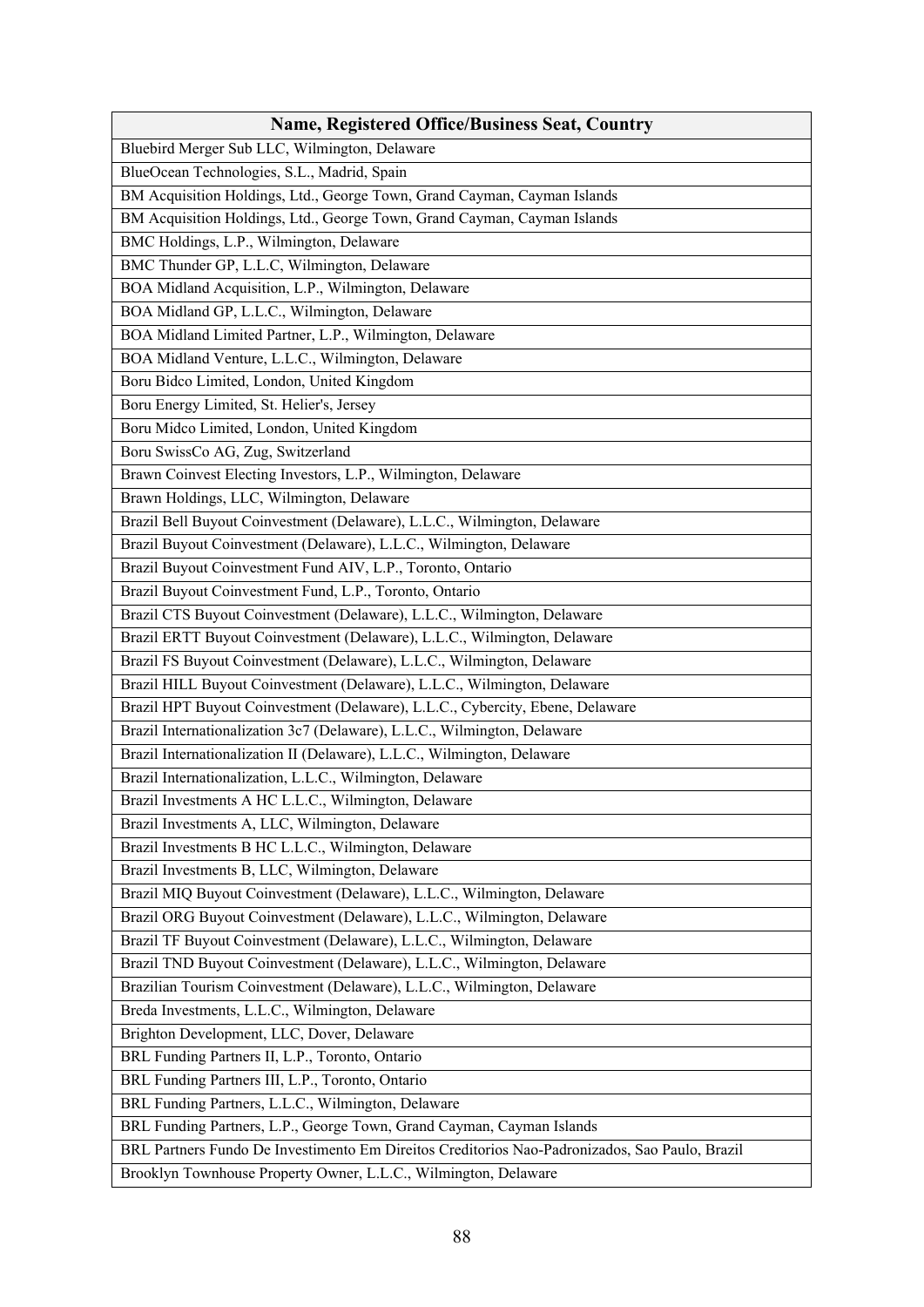| <b>Name, Registered Office/Business Seat, Country</b>                                  |
|----------------------------------------------------------------------------------------|
| Brooklyn Townhouse Property TRS, L.L.C., Wilmington, Delaware                          |
| BSABS 2007-HE7 LLC, Wilmington, Delaware                                               |
| BSCI, L.P., Toronto, Ontario                                                           |
| Btc Fundo de Investimento em Participagöes Multiestrategia, Sao Paulo, Brazil          |
| Build Carlyle S.a r.l., Luxembourg, Luxembourg                                         |
| Build Management 2 SA Participations 2 SCA, Luxembourg, Luxembourg                     |
| Build Top Hotel S.a r.l., Luxembourg, Luxembourg                                       |
| C/R Coastal Carolina Holdings, L.P., Wilmington, Delaware                              |
| C/R ENERGY CO-INVESTMENT (CAYMAN), L.P., George Town, Grand Cayman, Cayman Islands     |
| C/R Energy Coinvestment II, L.P., Wilmington, Delaware                                 |
| C/R Energy Coinvestment, L.P., Wilmington, Delaware                                    |
| C/R Energy GP II, LLC, Wilmington, Delaware                                            |
| C/R Energy GP III, LLC, Wilmington, Delaware                                           |
| C/R Energy GP, LLC, Wilmington, Delaware                                               |
| C/R ENERGY III ILP GP, LTD., George Town, Grand Cayman, Cayman Islands                 |
| C/R ENERGY ILP GENERAL PARTNER LTD., George Town, Grand Cayman, Cayman Islands         |
| C/R Energy ILP General Partner, L.L.C., Wilmington, Delaware                           |
| C/R Energy Investment Holdings II, L.P., Wilmington, Delaware                          |
| C/R Energy Investment Holdings III, L.P., George Town, Grand Cayman, Cayman Islands    |
| C/R Energy Investment Holdings III-SI, L.P., George Town, Grand Cayman, Cayman Islands |
| C/R Energy Investment Holdings, L.P., Wilmington, Delaware                             |
| C/R Energy Partners Coinvestment, L.P., Wilmington, Delaware                           |
| C/R III NRP Holdings, L.P., Wilmington, Delaware                                       |
| C/R Renewable Energy GP, LLC, Wilmington, Delaware                                     |
| C/R Renewable Energy Investment Holdings, L.P., Wilmington, Delaware                   |
| CA Alchemy Investments, Cybercity Ebene, Mauritius                                     |
| CA Ancona Investments, Cybercity, Ebene, Mauritius                                     |
| CA Arch Investments, Cybercity, Ebene, Mauritius                                       |
| CA Bright Investments, Cybercity, Ebene, Mauritius                                     |
| CA Campine Investments, Cybercity, Ebene, Mauritius                                    |
| CA Cloud Investments, Ebene Cybercity, Mauritius                                       |
| CA Comfort Investments, Ebene Cybercity, Mauritius                                     |
| CA Cymbal Investments, Cybercity, Ebene, Mauritius                                     |
| CA Dawn Investments, Cybercity, Ebene, Mauritius                                       |
| CA Emerald Investments, Ebene Cybercity, Mauritius                                     |
| CA Fabric Holdings, Ebene Cybercity, Mauritius                                         |
| CA Fabric Investments, Ebene Cybercity, Mauritius                                      |
| CA Fern Parent, Cybercity, Ebene, Mauritius                                            |
| CA Fourmi Investments, Ebene Cybercity, Mauritius                                      |
| CA Galloway Investments, Cybercity, Ebene, Mauritius                                   |
| CA Harbor Investments, Ebene Cybercity, Mauritius                                      |
| CA Harbor Parent, Cybercity Ebene, Mauritius                                           |
| CA Houdan Investments, Cybercity, Ebene, Mauritius                                     |
| CA Hull Investments, Cybercity, Ebene, Mauritius                                       |
| CA Hull Parent, Cybercity, Ebene, Mauritius                                            |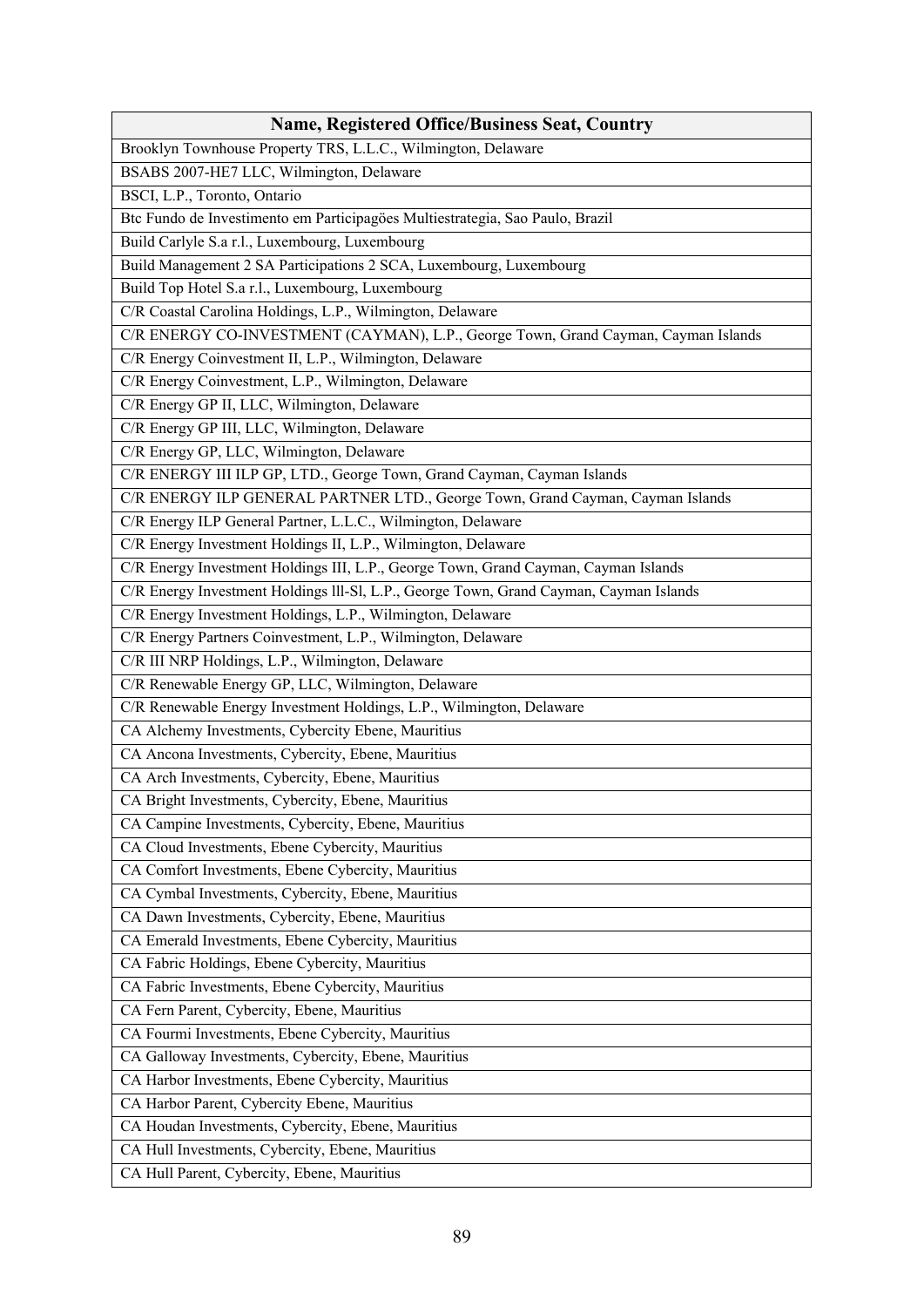| <b>Name, Registered Office/Business Seat, Country</b>                              |
|------------------------------------------------------------------------------------|
| CA Husk Investments, Cybercity, Ebene, Mauritius                                   |
| CA Luz Holdings, Ebene Cybercity, Mauritius                                        |
| CA Magnum Holdings, Cybercity Ebene, Mauritius                                     |
| CA Magnum Investments, Ebene Cybercity, Mauritius                                  |
| CA Porto Holdings, Ebene Cybercity, Mauritius                                      |
| CA Roam Holdings, Ebene Cybercity, Mauritius                                       |
| CA Roam Investments, Ebene Cybercity, Mauritius                                    |
| CA Rover Holdings, Cybercity, Ebene, Mauritius                                     |
| CA Silkie Investments, Cybercity, Ebene, Mauritius                                 |
| CA Stars LLC, Wilmington, Delaware                                                 |
| CA Swift Investments, Cybercity, Ebene, Mauritius                                  |
| CA4Infra 10 SAS, Paris, France                                                     |
| CAB South Park Owner, L.L.C., Wilmington, Delaware                                 |
| CAB South ParkTRS, L.L.C., Wilmington, Delaware                                    |
| CAB South Park Venture, L.L.C., Wilmington, Delaware                               |
| Cadence 23 SPE Owner LLC, Wilmington, Delaware                                     |
| Cadence 51 SPE Owner LLC, Wilmington, Delaware                                     |
| CAESAR PARK HOTEL PORTUGAL S.A., Lisbon, Portugal                                  |
| CAG Digital Investment Holdings Limited, George Town, Grand Cayman, Cayman Islands |
| CAG Holdings Development Company LLC, Wilmington, Delaware                         |
| CAG Holdings, LLC, Wilmington, Delaware                                            |
| CAG Marine Holdings Limited, George Town, Grand Cayman, Cayman Islands             |
| CAG Mars, LLC, Wilmington, Delaware                                                |
| CAG Reach Holdings, LLC, Wilmington, Delaware                                      |
| CAGP General Partner, L.P., George Town, Grand Cayman, Cayman Islands              |
| CAGP General Partner, L.P., George Town, Grand Cayman, Cayman Islands              |
| CAGP Holdings, Ltd., George Town, Grand Cayman, Cayman Islands                     |
| CAGP Holdings, Ltd., George Town, Grand Cayman, Cayman Islands                     |
| CAGP III Co-lnvestment, L.P., George Town, Grand Cayman, Cayman Islands            |
| CAGP III Co-Investment, L.P., George Town, Grand Cayman, Cayman Islands            |
| CAGP Investment Holdings, L.P., George Town, Grand Cayman, Cayman Islands          |
| CAGP Investment Holdings, L.P., George Town, Grand Cayman, Cayman Islands          |
| CAGP IV AIVGP, L.P., George Town, Grand Cayman, Cayman Islands                     |
| CAGP IV AIVGP, L.P., George Town, Grand Cayman, Cayman Islands                     |
| CAGP IV AIV Investors, L.P., George Town, Grand Cayman, Cayman Islands             |
| CAGP IV AIV Investors, L.P., George Town, Grand Cayman, Cayman Islands             |
| CAGP IV AIV, L.P., George Town, Grand Cayman, Cayman Islands                       |
| CAGP IV AIV, L.P., George Town, Grand Cayman, Cayman Islands                       |
| CAGP IV Co-lnvestment, L.P., George Town, Grand Cayman, Cayman Islands             |
| CAGP IV Co-lnvestment, L.P., George Town, Grand Cayman, Cayman Islands             |
| CAGP IV Engagement Limited, George Town, Grand Cayman, Cayman Islands              |
| CAGP IV Engagement Limited, George Town, Grand Cayman, Cayman Islands              |
| CAGP IV General Partner, L.P., George Town, Grand Cayman, Cayman Islands           |
| CAGP IV General Partner, L.P., George Town, Grand Cayman, Cayman Islands           |
| CAGP IV Holdings Limited, George Town, Grand Cayman, Cayman Islands                |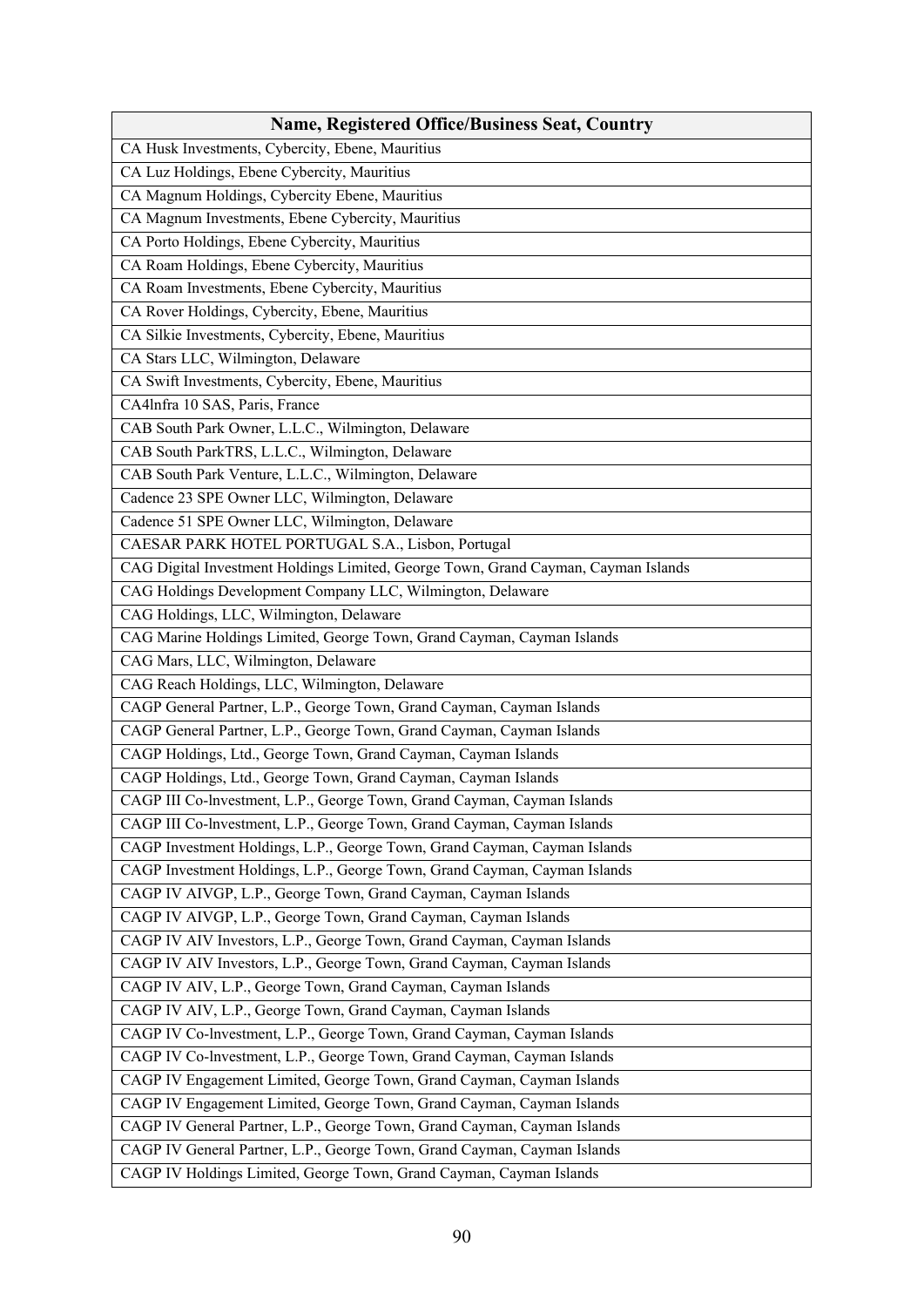| <b>Name, Registered Office/Business Seat, Country</b>                             |
|-----------------------------------------------------------------------------------|
| CAGP IV Holdings Limited, George Town, Grand Cayman, Cayman Islands               |
| CAGP IV Investment Holdings, L.P., George Town, Grand Cayman, Cayman Islands      |
| CAGP IV Investment Holdings, L.P., George Town, Grand Cayman, Cayman Islands      |
| CAGP IV, L.L.C., George Town, Grand Cayman, Delaware                              |
| CAGP IV, L.L.C., Wilmington, Delaware                                             |
| CAGP V Engagement Limited, George Town, Grand Cayman, Cayman Islands              |
| CAGP V Engagement Limited, George Town, Grand Cayman, Cayman Islands              |
| CAGP V Engagements Mauritius, Cybercity Ebene, Mauritius                          |
| CAGP, Ltd., George Town, Grand Cayman, Cayman Islands                             |
| CAGP, Ltd., George Town, Grand Cayman, Cayman Islands                             |
| Cahaba Apartment Residences, LLC, Wilmington, Delaware                            |
| CALF Alpha Limited, George Town, Grand Cayman, Cayman Islands                     |
| CALF Cayman Limited, George Town, Grand Cayman, Cayman Islands                    |
| CALF Holdings, Ltd., George Town, Grand Cayman, Cayman Islands                    |
| CALF Holdings, Ltd., George Town, Grand Cayman, Cayman Islands                    |
| CALF 1 Coinvestment, L.P., George Town, Grand Cayman, Cayman Islands              |
| CALF 1 Coinvestment, L.P., George Town, Grand Cayman, Cayman Islands              |
| CALF 1 General Partner, L.P., George Town, Grand Cayman, Cayman Islands           |
| CALF 1 General Partner, L.P., George Town, Grand Cayman, Cayman Islands           |
| CALF Investment Holdings 1, L.P., George Town, Grand Cayman, Cayman Islands       |
| CALF Investment Limited, George Town, Grand Cayman, Cayman Islands                |
| CALF Investment Limited, George Town, Grand Cayman, Cayman Islands                |
| CALTM Holdings, LLC, Wilmington, Delaware                                         |
| Calvano/CRP Mountain View Owner, L.L.C., Wilmington, Delaware                     |
| Calvano/CRP Mountain View Venture, L.L.C., Wilmington, Delaware                   |
| Campus Holdings Company Ltd, George Town, Grand Cayman, Cayman Islands            |
| Campus Holdings Company Ltd, George Town, Grand Cayman, Cayman Islands            |
| Canaveral Acquisition 2, L.P., George Town, Grand Cayman, Cayman Islands          |
| Canaveral Acquisition, L.P., George Town, Grand Cayman, Cayman Islands            |
| Canaveral Acquisition, L.P., George Town, Grand Cayman, Cayman Islands            |
| Canaveral Holdco Limited, Altrincham, England & Wales                             |
| CAP Advisors (Hong Kong) Limited, Hong Kong, Hong Kong                            |
| CAP Consulting II Limited, George Town, Grand Cayman, Cayman Islands              |
| CAP Consulting III Limited, George Town, Grand Cayman, Cayman Islands             |
| CAP Consulting III Limited, George Town, Grand Cayman, Cayman Islands             |
| CAP Consulting IV Limited, George Town, Grand Cayman, Cayman Islands              |
| CAP Consulting V Limited, George Town, Grand Cayman, Cayman Islands               |
| CAP Growth 1 Coinvest Mauritius Limited, Ebene, Mauritius                         |
| CAP Growth 1 Co-Investment, L.P., George Town, Grand Cayman, Cayman Islands       |
| CAP Growth 1 General Partner, L.P., George Town, Grand Cayman, Cayman Islands     |
| CAP Growth 1 General Partner, L.P., George Town, Grand Cayman, Cayman Islands     |
| CAP Growth 1 Holdings, Ltd., George Town, Grand Cayman, Cayman Islands            |
| CAP Growth 1 Investment Holdings, L.P., George Town, Grand Cayman, Cayman Islands |
| CAP Growth 1 Mauritius Limited, Ebene, Mauritius                                  |
| CAP Growth 1, L.L.C., George Town, Grand Cayman, Delaware                         |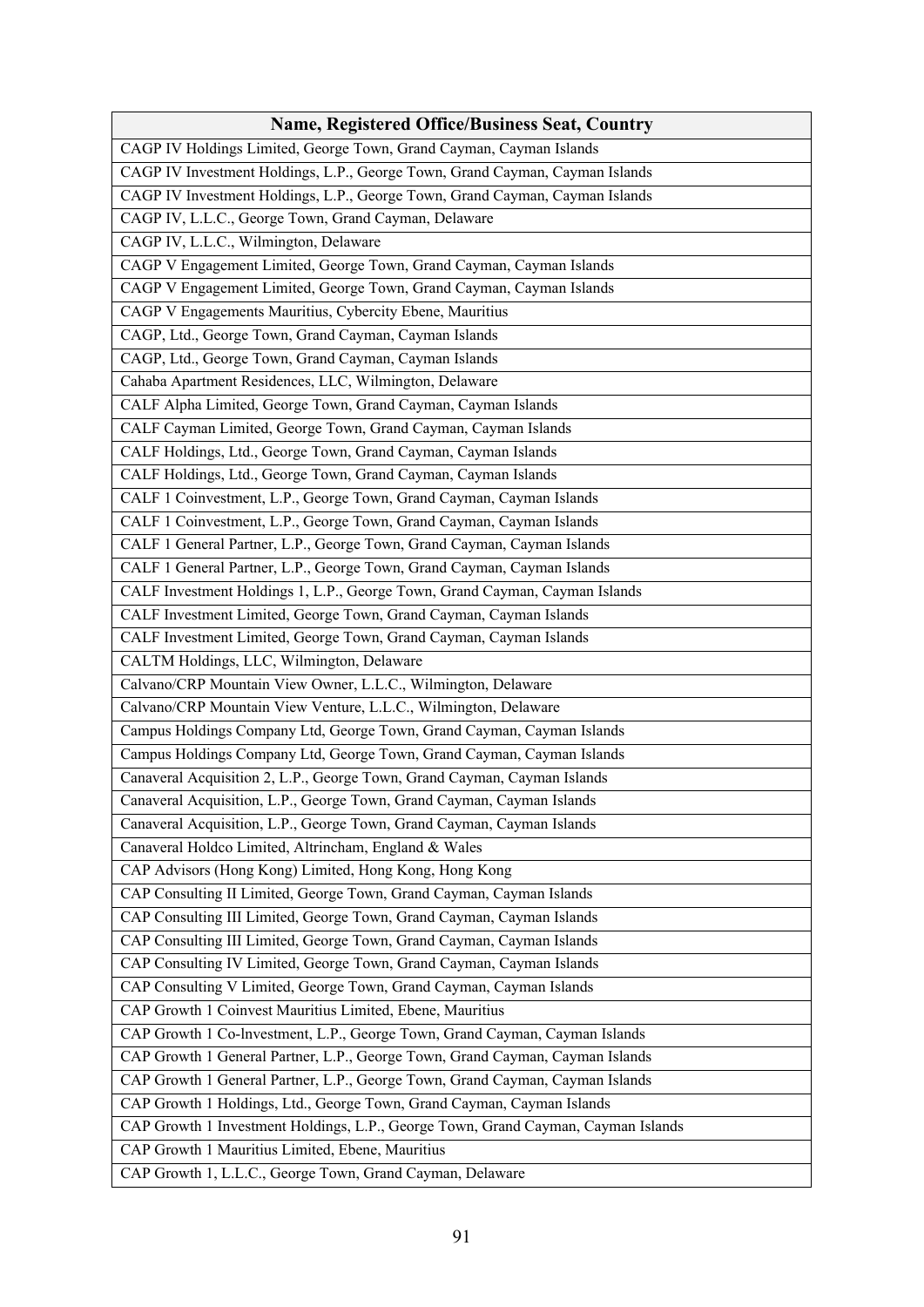| <b>Name, Registered Office/Business Seat, Country</b>                              |
|------------------------------------------------------------------------------------|
| CAP Growth 1, L.L.C., Wilmington, Delaware                                         |
| CAP Growth II - EU Mauritius Limited, Cybercity, Ebene, Mauritius                  |
| CAP Growth II Coinvest Mauritius Limited, Cybercity, Ebene, Mauritius              |
| CAP Growth II Co-lnvestment, L.P., George Town, Grand Cayman, Cayman Islands       |
| CAP Growth II Engagement Limited, George Town, Grand Cayman, Cayman Islands        |
| CAP Growth II Engagements Mauritius, Cybercity, Ebene, Mauritius                   |
| CAP Growth II General Partner, L.P., George Town, Grand Cayman, Cayman Islands     |
| CAP Growth II Holdings, Ltd., George Town, Grand Cayman, Cayman Islands            |
| CAP Growth II Investment Holdings, L.P., George Town, Grand Cayman, Cayman Islands |
| CAP Growth II Lux GP, S.a r.l., Luxembourg, Luxembourg                             |
| CAP Growth II Mauritius Limited, Cybercity, Ebene, Mauritius                       |
| CAP Growth II, L.L.C., Wilmington, Delaware                                        |
| CAP Homestead Financial Holdings, Cybercity, Ebene, Mauritius                      |
| CAP II Co-Investment, L.P., George Town, Grand Cayman, Cayman Islands              |
| CAP II Co-Investment, L.P., George Town, Grand Cayman, Cayman Islands              |
| CAP II General Partner, L.P., George Town, Grand Cayman, Cayman Islands            |
| CAP II Holdings, Ltd., George Town, Grand Cayman, Cayman Islands                   |
| CAP II Holdings, Ltd., George Town, Grand Cayman, Cayman Islands                   |
| CAP II, L.L.C., George Town, Grand Cayman, Delaware                                |
| CAP II, L.L.C., Wilmington, Delaware                                               |
| CAP III AIV Cayman, L.P., George Town, Grand Cayman, Cayman Islands                |
| CAP III Burnside AIV, L.P., George Town, Grand Cayman, Cayman Islands              |
| CAP III Burnside AIV, L.P., George Town, Grand Cayman, Cayman Islands              |
| CAP III CO-INVESTMENT AIV (SCOT) L.P., Edinburgh, Scotland                         |
| CAP III Co-lnvestment Limited, George Town, Grand Cayman, Cayman Islands           |
| CAP III Co-lnvestment, L.P., George Town, Grand Cayman, Cayman Islands             |
| CAP III Co-lnvestment, L.P., George Town, Grand Cayman, Cayman Islands             |
| CAP III Fund Limited, George Town, Grand Cayman, Cayman Islands                    |
| CAP III GENERAL PARTNER (SCOT) L.P., Edinburgh, Scotland                           |
| CAP III General Partner S3, L.P., George Town, Grand Cayman, Cayman Islands        |
| CAP III General Partner, L.P., George Town, Grand Cayman, Cayman Islands           |
| CAP III General Partner, L.P., George Town, Grand Cayman, Cayman Islands           |
| CAP III Holdings, Ltd., George Town, Grand Cayman, Cayman Islands                  |
| CAP III Holdings, Ltd., George Town, Grand Cayman, Cayman Islands                  |
| CAP III Maritime AIV, L.P., George Town, Grand Cayman, Cayman Islands              |
| Cap III Maritime TE Holdings, L.P., George Town, Grand Cayman, Cayman Islands      |
| CAP III S3 Ltd., George Town, Grand Cayman, Cayman Islands                         |
| CAP III S3 Ltd., George Town, Grand Cayman, Cayman Islands                         |
| CAP HITE Holdings, L.P., George Town, Grand Cayman, Cayman Islands                 |
| CAP III, L.L.C., George Town, Grand Cayman, Delaware                               |
| CAP III, L.L.C., Wilmington, Delaware                                              |
| CAP III-A Limited, George Town, Grand Cayman, Cayman Islands                       |
| CAP INVESTMENT HOLDINGS LIMITED, Hong Kong, Hong Kong                              |
| CAP IV AIV Cayman, L.P., George Town, Grand Cayman, Cayman Islands                 |
| CAP IV AIV Cayman, L.P., George Town, Grand Cayman, Cayman Islands                 |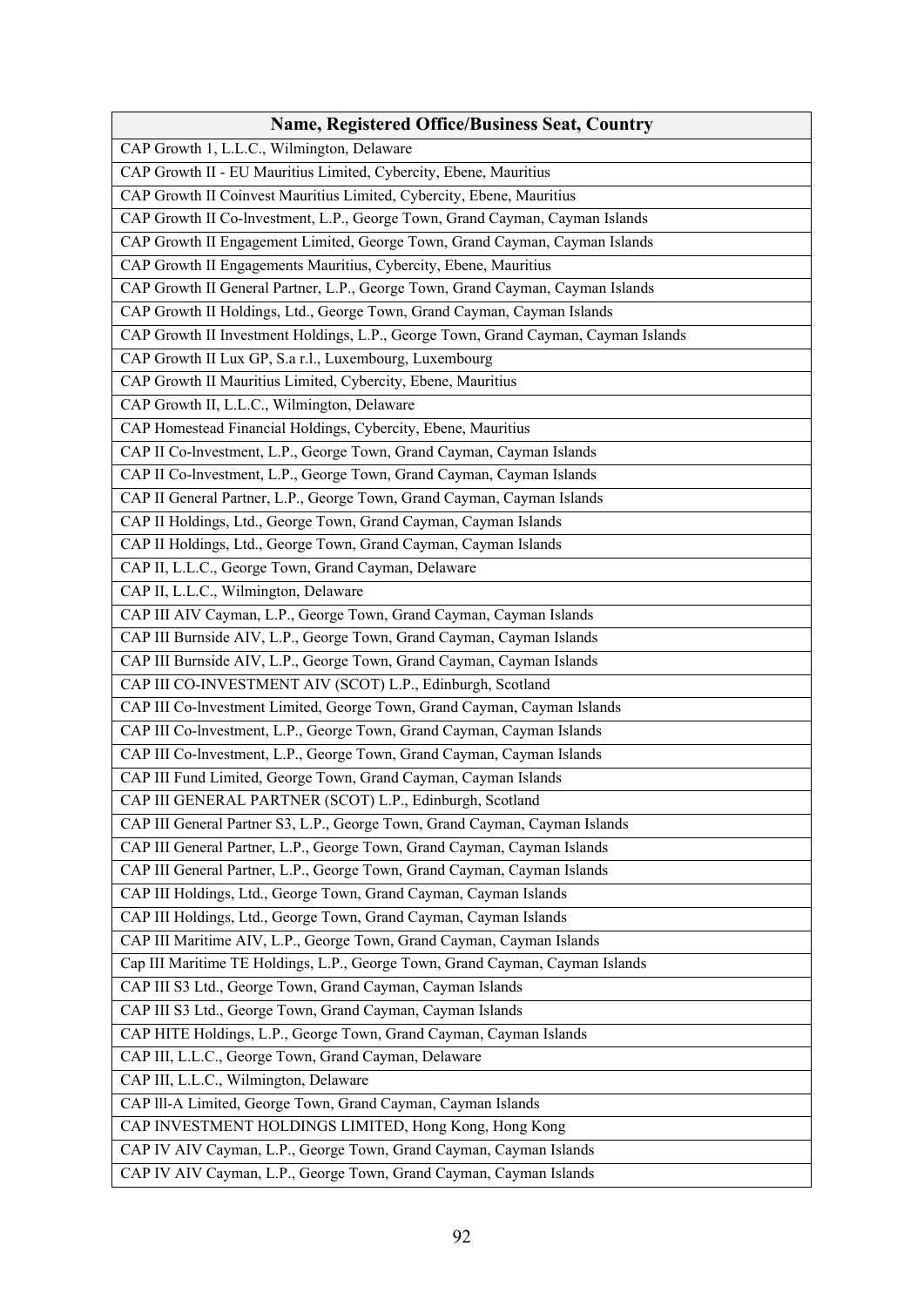| <b>Name, Registered Office/Business Seat, Country</b>                                 |
|---------------------------------------------------------------------------------------|
| CAP IV AIV MAURITIUS LIMITED, Ebene, Mauritius                                        |
| CAP IV COINVEST AIV MAURITIUS LIMITED, Cybercity, Ebene, Mauritius                    |
| CAP IV Coinvestment, L.P., Toronto, Ontario                                           |
| CAP IV Coinvestment, S.C.Sp., Luxembourg, Luxembourg                                  |
| CAP IV Engagement Limited, George Town, Grand Cayman, Cayman Islands                  |
| CAP IV Engagement Limited, George Town, Grand Cayman, Cayman Islands                  |
| CAP IV Feeder, L.P., George Town, Grand Cayman, Cayman Islands                        |
| CAP IV Feeder, L.P., George Town, Grand Cayman, Cayman Islands                        |
| CAP IV Feeder, S.C.Sp., Luxembourg, Luxembourg                                        |
| CAP IV General Partner, L.P., George Town, Grand Cayman, Cayman Islands               |
| CAP IV Holdings, Ltd., George Town, Grand Cayman, Cayman Islands                      |
| CAP IV Holdings, Ltd., George Town, Grand Cayman, Cayman Islands                      |
| CAP IV Ltd., George Town, Grand Cayman, Cayman Islands                                |
| CAP IV LuxGP, S.a r.l., Luxembourg, Luxembourg                                        |
| CAP IV, L.L.C., Wilmington, Delaware                                                  |
| CAP MANAGEMENT HOLDINGS LIMITED, Hong Kong, Hong Kong                                 |
| CAP V Coinvest Mauritius Limited, Ebene Cybercity, Mauritius                          |
| CAP V Co-Investment, L.P., George Town, Grand Cayman, Cayman Islands                  |
| CAP V Co-lnvestment, S.C.Sp., Luxembourg, Luxembourg                                  |
| CAP V Engagement Limited, George Town, Grand Cayman, Cayman Islands                   |
| CAP V Engagements Mauritius, Cybercity, Ebene, Mauritius                              |
| CAP V Feeder, L.P., George Town, Grand Cayman, Cayman Islands                         |
| CAP V Feeder, S.C.Sp., Luxembourg, Luxembourg                                         |
| CAP V General Partner, L.P., George Town, Grand Cayman, Cayman Islands                |
| CAP V Holdings, Ltd., George Town, Grand Cayman, Cayman Islands                       |
| CAP V Investment Holdings, L.P., George Town, Grand Cayman, Cayman Islands            |
| CAP V Luxembourg GP, S.a r.l., Luxembourg, Luxembourg                                 |
| CAP V Mauritius Limited, Ebene Cybercity, Mauritius                                   |
| CAP V Participations S.a r.l., Luxembourg, Luxembourg                                 |
| CAP V, L.L.C., Wilmington, Delaware                                                   |
| Cardinal Capital Cayman, Ltd, Dublin, Ireland                                         |
| Cardinal Renewables, L.L.C., Wilmington, Delaware                                     |
| Care Co-Invest Blocker LLC, Wilmington, Delaware                                      |
| CARE Engagement, Ltd., George Town, Grand Cayman, Cayman Islands                      |
| CARE Engagement, Ltd., George Town, Grand Cayman, Cayman Islands                      |
| Care Holdings GP, LLC, Hamilton, Bermuda                                              |
| CAREP Lotus Coinvestment GP, Ltd., George Town, Grand Cayman, Cayman Islands          |
| CAREP Lotus Coinvestment GP, Ltd., George Town, Grand Cayman, Cayman Islands          |
| CAREP Lotus Coinvestment, L.P., George Town, Grand Cayman, Cayman Islands             |
| Carlyle (Beijing) Asset Management Co., Ltd., Beijing, Beijing                        |
| Carlyle (Beijing) Investment Management Co., Ltd., Beijing, China                     |
| Carlyle 101 Market GP, L.L.C., Wilmington, Delaware                                   |
| Carlyle 2013-4 Income Note Issuer, Ltd., George Town, Grand Cayman, Cayman Islands    |
| Carlyle 2014-1 Class Y-R Note Issuer, Ltd., George Town, Grand Cayman, Cayman Islands |
| Carlyle 2014-1 Income Note Issuer, Ltd., George Town, Grand Cayman, Cayman Islands    |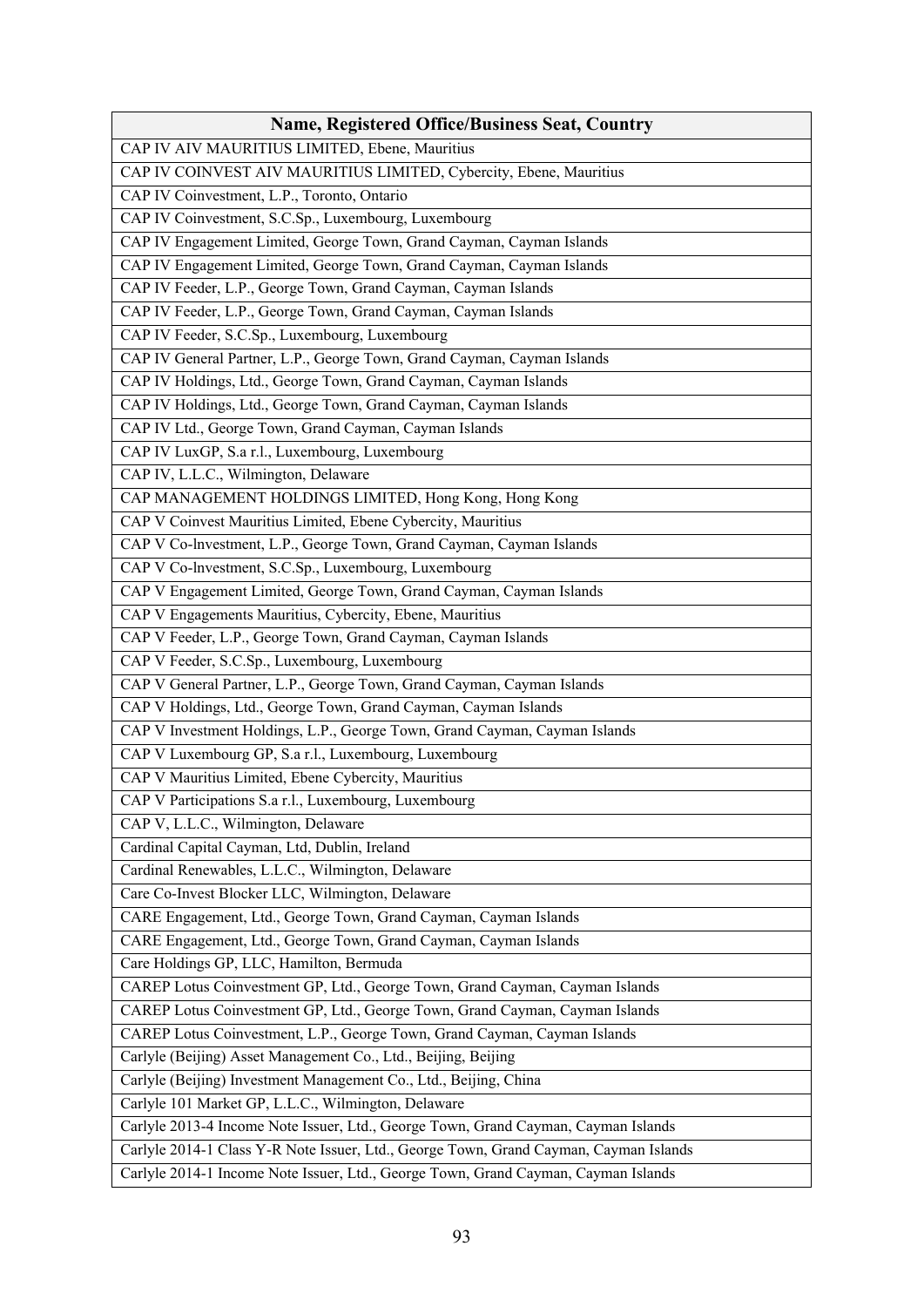| <b>Name, Registered Office/Business Seat, Country</b>                                |
|--------------------------------------------------------------------------------------|
| Carlyle 226 Causeway Trustee, LLC, Wilmington, Delaware                              |
| Carlyle 226 Causeway, LLC, Wilmington, Delaware                                      |
| Carlyle 3883 Connecticut, L.L.C., Wilmington, Delaware                               |
| Carlyle 9B1 Fairfax, L.P., Wilmington, Delaware                                      |
| Carlyle 9B1 GP, L.L.C., Wilmington, Delaware                                         |
| Carlyle 9B1, L.L.C., Wilmington, Delaware                                            |
| Carlyle Access GP 2014, L.L.C., Wilmington, Delaware                                 |
| Carlyle Access GP 2014, Ltd., George Town, Grand Cayman, Cayman Islands              |
| Carlyle Access GP 2014, Ltd., George Town, Grand Cayman, Cayman Islands              |
| Carlyle Access GP 2015, L.L.C., George Town, Grand Cayman, Delaware                  |
| Carlyle Access GP 2015, Ltd., George Town, Grand Cayman, Cayman Islands              |
| Carlyle Access GP III, L.L.C., Wilmington, Delaware                                  |
| Carlyle Access GP III, Ltd., George Town, Grand Cayman, Cayman Islands               |
| Carlyle Access GP IV, L.L.C., Wilmington, Delaware                                   |
| Carlyle Access GP IV, Ltd., George Town, Grand Cayman, Cayman Islands                |
| Carlyle Acosta Coinvestment, L.P., Wilmington, Delaware                              |
| Carlyle Alternative Opportunities Fund II, L.P., New Castle County, Delaware         |
| Carlyle Alternative Opportunities Fund SI II, L.P., New Castle County, Delaware      |
| Carlyle Alternative Opportunities Fund SI, L.P., Wilmington, Delaware                |
| Carlyle Alternative Opportunities Fund, L.P., Wilmington, Delaware                   |
| Carlyle Alternative Opportunities GP SI II, L.P., New Castle County, Delaware        |
| Carlyle Alternative Opportunities GP SI, L.P., Wilmington, Delaware                  |
| Carlyle Alternative Opportunities GP S2 II, L.P., New Castle County, Delaware        |
| Carlyle Alternative Opportunities GP S2, L.P., Wilmington, Delaware                  |
| Carlyle Alternative Opportunities GP-GP SI, L.L.C., New Castle County, Delaware      |
| Carlyle Alternative Opportunities GP-GP, L.L.C., New Castle County, Delaware         |
| Carlyle Alternative Opportunities Holdings, L.L.C., Wilmington, Delaware             |
| Carlyle Alternative Opportunities Investment Holdings, L.P., Wilmington, Delaware    |
| Carlyle Amphora Partners, L.P., George Town, Grand Cayman, Cayman Islands            |
| Carlyle Angel Partners, L.P., George Town, Grand Cayman, Cayman Islands              |
| Carlyle Angel Partners, L.P., George Town, Grand Cayman, Cayman Islands              |
| Carlyle Arbor Coinvestment, L.P., Wilmington, Delaware                               |
| Carlyle Ariane Partners, L.P., London, England & Wales                               |
| Carlyle ASA Partners, L.P., Toronto, Ontario                                         |
| Carlyle Asia GP, Ltd., George Town, Grand Cayman, Cayman Islands                     |
| Carlyle Asia GP, Ltd., George Town, Grand Cayman, Cayman Islands                     |
| Carlyle Asia Growth Partners III, L.P., George Town, Grand Cayman, Cayman Islands    |
| Carlyle Asia Growth Partners III, L.P., George Town, Grand Cayman, Cayman Islands    |
| Carlyle Asia Growth Partners IV, L.P., George Town, Grand Cayman, Cayman Islands     |
| Carlyle Asia Growth Partners IV, L.P., George Town, Grand Cayman, Cayman Islands     |
| Carlyle Asia Holdings, Ltd., George Town, Grand Cayman, Cayman Islands               |
| Carlyle Asia Holdings, Ltd., George Town, Grand Cayman, Cayman Islands               |
| Carlyle Asia Investment Advisors Limited, Hong Kong, Hong Kong                       |
| Carlyle Asia Investment Holdings II, L.P., George Town, Grand Cayman, Cayman Islands |
| Carlyle Asia Investment Holdings II, L.P., George Town, Grand Cayman, Cayman Islands |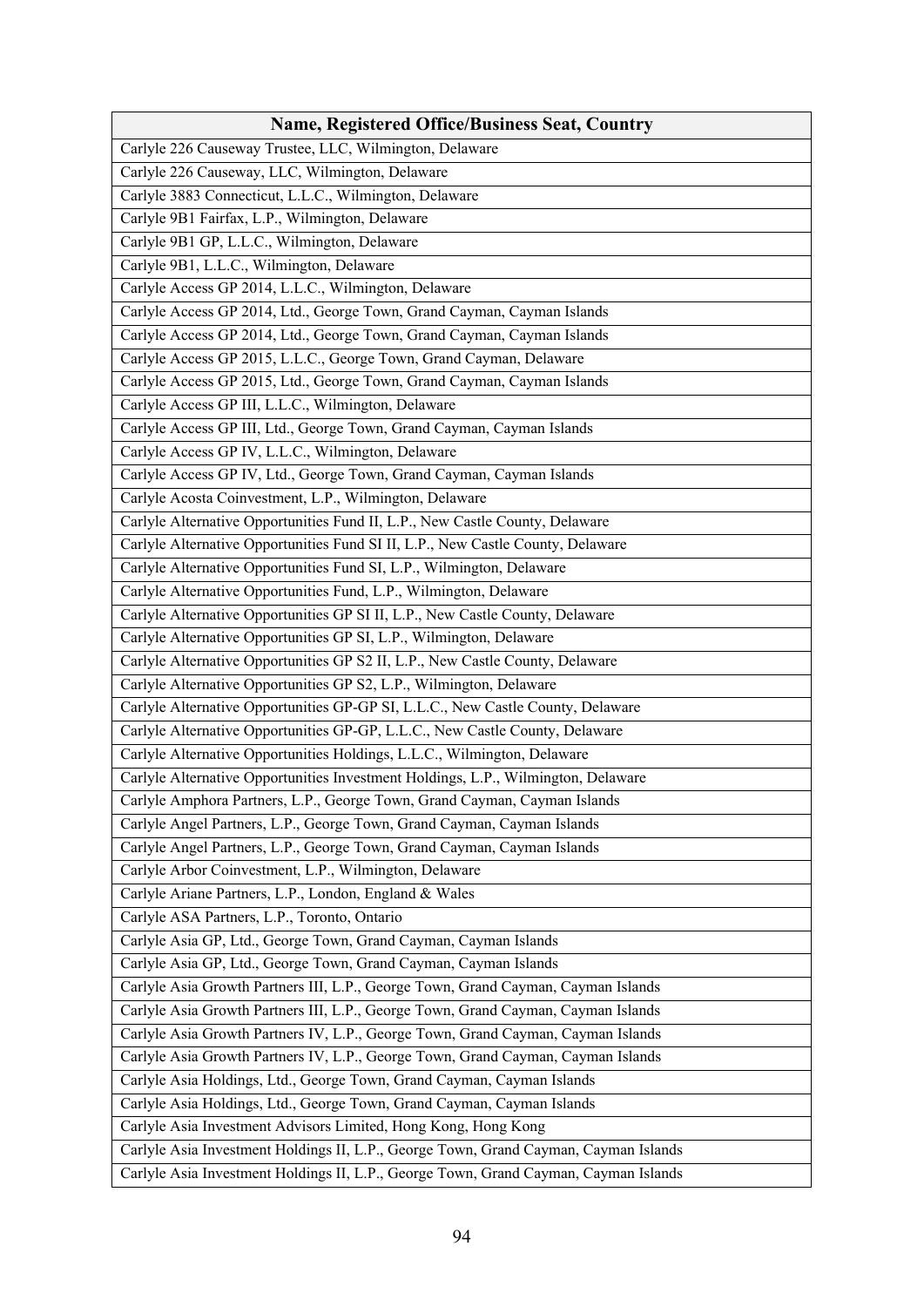| <b>Name, Registered Office/Business Seat, Country</b>                                             |
|---------------------------------------------------------------------------------------------------|
| Carlyle Asia Investment Holdings III, L.P., George Town, Grand Cayman, Cayman Islands             |
| Carlyle Asia Investment Holdings III, L.P., George Town, Grand Cayman, Cayman Islands             |
| Carlyle Asia Investment Holdings IV, L.P., George Town, Grand Cayman, Cayman Islands              |
| Carlyle Asia Investment Holdings, L.P., George Town, Grand Cayman, Cayman Islands                 |
| Carlyle Asia Investment Holdings, L.P., George Town, Grand Cayman, Cayman Islands                 |
| Carlyle Asia Leveraged Finance Partners, L.P., George Town, Grand Cayman, Cayman Islands          |
| Carlyle Asia Partners Growth 1, L.P., George Town, Grand Cayman, Cayman Islands                   |
| Carlyle Asia Partners Growth 1, L.P., George Town, Grand Cayman, Cayman Islands                   |
| Carlyle Asia Partners Growth II - EU, S.C.Sp., Luxembourg, Luxembourg                             |
| Carlyle Asia Partners Growth II, L.P., George Town, Grand Cayman, Cayman Islands                  |
| Carlyle Asia Partners II, L.P., George Town, Grand Cayman, Cayman Islands                         |
| Carlyle Asia Partners II, L.P., George Town, Grand Cayman, Cayman Islands                         |
| Carlyle Asia Partners III, L.P., George Town, Grand Cayman, Cayman Islands                        |
| Carlyle Asia Partners IV, L.P., George Town, Grand Cayman, Cayman Islands                         |
| Carlyle Asia Partners IV, L.P., George Town, Grand Cayman, Cayman Islands                         |
| Carlyle Asia Partners IV, S.C.Sp., Luxembourg, Luxembourg                                         |
| Carlyle Asia Partners V, L.P., George Town, Grand Cayman, Cayman Islands                          |
| Carlyle Asia Partners V, S.C.Sp., Luxembourg, Luxembourg                                          |
| Carlyle Asia PE Alternative Opportunities Fund II, L.P., New Castle County, Delaware              |
| Carlyle Asia PE Alternative Opportunities Fund, L.P., Wilmington, Delaware                        |
| Carlyle Asia PE Alternative Opportunities GP S2 II, L.P., New Castle County, Delaware             |
| Carlyle Asia PE Alternative Opportunities GP S2, L.P., Wilmington, Delaware                       |
| Carlyle Asia PE Alternative Opportunities II Mauritius Limited, Cybercity Ebene, Mauritius        |
| Carlyle Asia PE Alternative Opportunities Mauritius Limited, Ebene Cybercity, Mauritius           |
| Carlyle Asia Real Estate Coinvestment II, L.P., George Town, Grand Cayman, Cayman Islands         |
| Carlyle Asia Real Estate Coinvestment II, L.P., George Town, Grand Cayman, Cayman Islands         |
| Carlyle Asia Real Estate Coinvestment III, L.P., George Town, Grand Cayman, Cayman Islands        |
| Carlyle Asia Real Estate II GP, L.P., George Town, Grand Cayman, Cayman Islands                   |
| Carlyle Asia Real Estate II GP, L.P., George Town, Grand Cayman, Cayman Islands                   |
| Carlyle Asia Real Estate II GP, Ltd., George Town, Grand Cayman, Cayman Islands                   |
| Carlyle Asia Real Estate II GP, Ltd., George Town, Grand Cayman, Cayman Islands                   |
| Carlyle Asia Real Estate II Holdings, Ltd., George Town, Grand Cayman, Cayman Islands             |
| Carlyle Asia Real Estate II Holdings, Ltd., George Town, Grand Cayman, Cayman Islands             |
| Carlyle Asia Real Estate II Investment Holdings, L.P., George Town, Grand Cayman, Cayman Islands  |
| Carlyle Asia Real Estate II Investment Holdings, L.P., George Town, Grand Cayman, Cayman Islands  |
| Carlyle Asia Real Estate II, Ltd., George Town, Grand Cayman, Cayman Islands                      |
| Carlyle Asia Real Estate II, Ltd., George Town, Grand Cayman, Cayman Islands                      |
| Carlyle Asia Real Estate III GP, Ltd., George Town, Grand Cayman, Cayman Islands                  |
| Carlyle Asia Real Estate III Investment Holdings, L.P., George Town, Grand Cayman, Cayman Islands |
| Carlyle Asia Real Estate III Investment Holdings, Ltd., George Town, Grand Cayman, Cayman Islands |
| Carlyle Asia Real Estate III, L.P., George Town, Grand Cayman, Cayman Islands                     |
| CARLYLE ASIA REAL ESTATE INVESTMENT HOLDINGS LTD., George Town, Grand Cayman,                     |
| Cayman Islands                                                                                    |
| CARLYLE ASIA REAL ESTATE INVESTMENT HOLDINGS LTD., George Town, Grand Cayman,                     |
| Cayman Islands                                                                                    |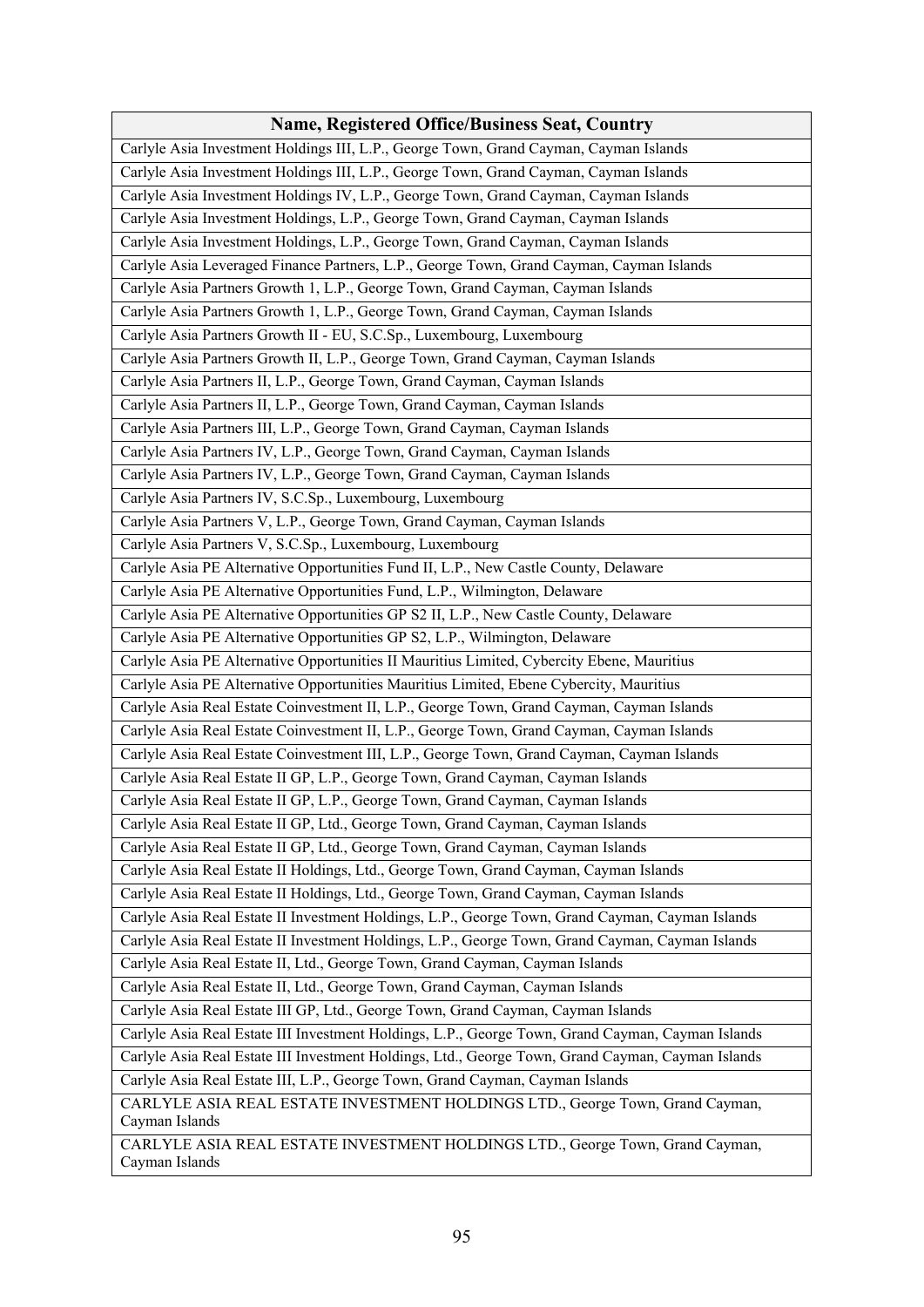| <b>Name, Registered Office/Business Seat, Country</b>                                                |
|------------------------------------------------------------------------------------------------------|
| Carlyle Asia Real Estate Investment Holdings, L.P., George Town, Grand Cayman, Cayman Islands        |
| Carlyle Asia Real Estate Investment Holdings, L.P., George Town, Grand Cayman, Cayman Islands        |
| Carlyle Asia Structured Credit Opportunities Fund, L.P., George Town, Grand Cayman, Cayman Islands   |
| Carlyle Asia Structured Credit Opportunities Fund, L.P., George Town, Grand Cayman, Cayman Islands   |
| Carlyle Asia Structured Credit Opportunities Fund-A, L.P., George Town, Grand Cayman, Cayman Islands |
| Carlyle Asia Structured Credit Opportunities Fund-A, L.P., George Town, Grand Cayman, Cayman Islands |
| Carlyle Athena Coinvestment, L.P., Wilmington, Delaware                                              |
| Carlyle Atlanta Residential GP II, L.L.C., Wilmington, Delaware                                      |
| Carlyle Atlanta Residential Holding II, L.L.C., Wilmington, Delaware                                 |
| Carlyle Atlas Electing Investors II, L.P., George Town, Grand Cayman, Cayman Islands                 |
| Carlyle Atlas Electing Investors, L.P., George Town, Grand Cayman, Cayman Islands                    |
| Carlyle Atlas Electing-A, L.L.C., Wilmington, Delaware                                               |
| Carlyle Atlas Electing-B, L.L.C., Wilmington, Delaware                                               |
| Carlyle Atlas Electing-C, L.P., George Town, Grand Cayman, Cayman Islands                            |
| Carlyle Atlas Terminals Coinvestment, L.P., George Town, Grand Cayman, Cayman Islands                |
| Carlyle Atom Partners II, L.P., George Town, Grand Cayman, Cayman Islands                            |
| Carlyle Atom Partners, L.P., George Town, Grand Cayman, Cayman Islands                               |
| Carlyle Australia Equity Management Pty Limited, Sydney, Australia                                   |
| Carlyle Australia Investment Advisors Limited, Hong Kong, Hong Kong                                  |
| Carlyle Australia Real Estate Advisors Pty Ltd, Sydney, Australia                                    |
| Carlyle Aviation Holdings Inc., Wilmington, Delaware                                                 |
| Carlyle Aviation International Leasing Master Fund LP, George Town, Grand Cayman, Cayman Islands     |
| Carlyle Aviation Leasing Fund Co-lnvestment LP, Wilmington, Delaware                                 |
| Carlyle Aviation Leasing Fund LP, Wilmington, Delaware                                               |
| Carlyle Aviation Leasing Offshore Fund LP, George Town, Grand Cayman, Cayman Islands                 |
| Carlyle Aviation Leasing Services LP, George Town, Grand Cayman, Cayman Islands                      |
| Carlyle Aviation Leasing Services UGP Ltd., George Town, Grand Cayman, Cayman Islands                |
| Carlyle Aviation Offshore Holdings LP, George Town, Grand Cayman, Cayman Islands                     |
| Carlyle Aviation PDP Management LLC, Wilmington, Delaware                                            |
| Carlyle Aviation Runway PDP Fund LP, Wilmington, Delaware                                            |
| Carlyle Aviation Runway PDP GP LLC, Wilmington, Delaware                                             |
| Carlyle Aviation Services V LP, George Town, Grand Cayman, Cayman Islands                            |
| Carlyle Aviation Services V UGP Ltd., George Town, Grand Cayman, Cayman Islands                      |
| Carlyle Aviation US Leasing Master Fund LP, George Town, Grand Cayman, Cayman Islands                |
| Carlyle BA Partners, L.P., Wilmington, Delaware                                                      |
| Carlyle Beacon Partners, L.P., George Town, Grand Cayman, Cayman Islands                             |
| Carlyle Beijing Partners Fund II, L.P., Beijing, China                                               |
| Carlyle Beijing Partners Fund, L.P., Beijing, China                                                  |
| Carlyle Bell Partners (Delaware), L.L.C., Wilmington, Delaware                                       |
| Carlyle Bell Partners II, L.P., George Town, Grand Cayman, Cayman Islands                            |
| Carlyle Bell Partners, L.P., George Town, Grand Cayman, Cayman Islands                               |
| Carlyle Bell Peru Fund (Delaware), L.L.C., Wilmington, Delaware                                      |
| Carlyle Bell South America Buyout Fund (Delaware), L.L.C., Wilmington, Delaware                      |
| Carlyle Beratungs GmbH, München, Germany                                                             |
| Carlyle BMS Holdings, L.P., Wilmington, Delaware                                                     |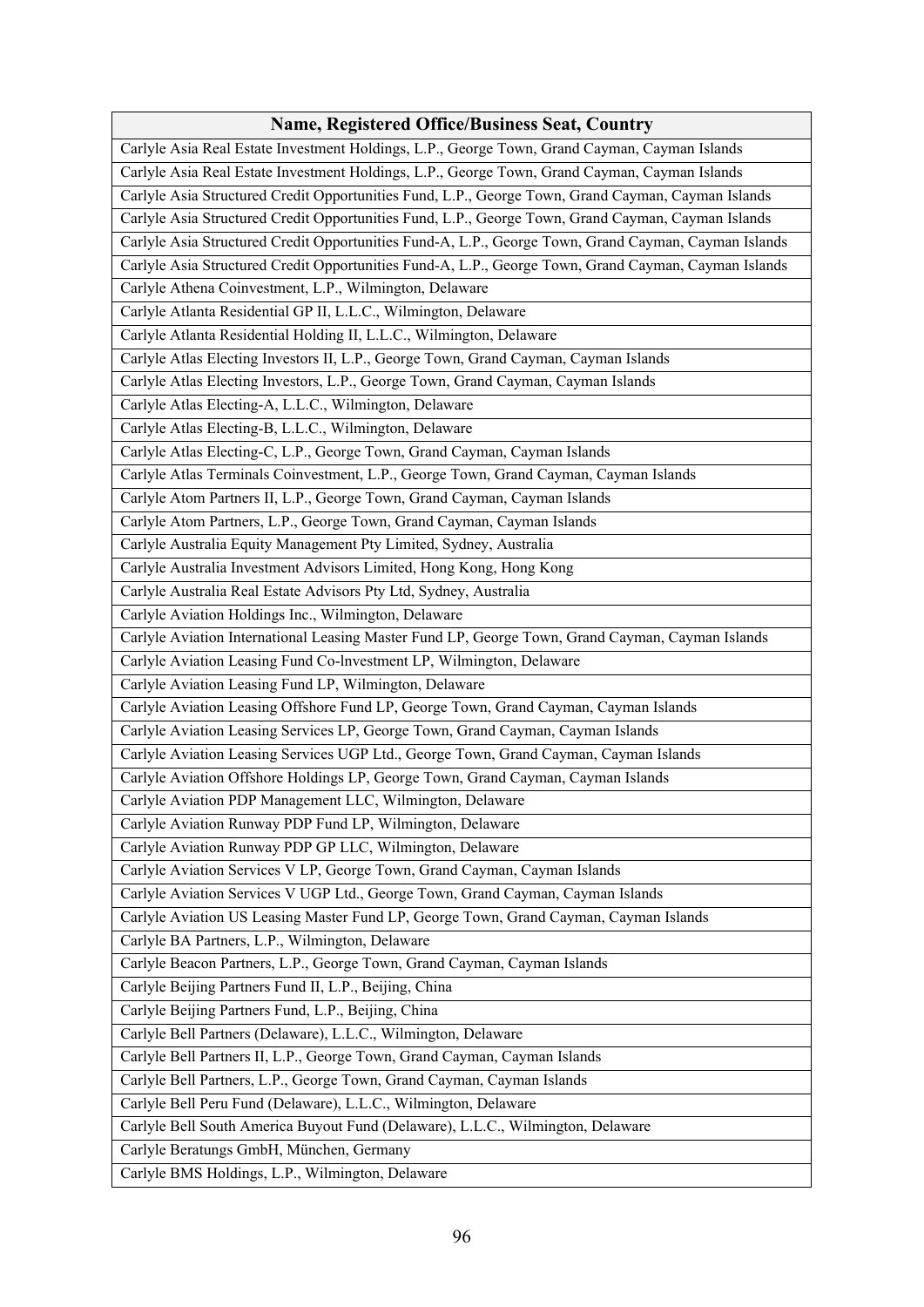| <b>Name, Registered Office/Business Seat, Country</b>                                           |
|-------------------------------------------------------------------------------------------------|
| Carlyle Brasil Consultoria em Investimentos Ltda., Sao Paulo, Brazil                            |
| Carlyle Bravo Credit SLP L.L.C., Wilmington, Delaware                                           |
| Carlyle Bravo Credit Special Limited Partner L.P., George Town, Grand Cayman, Cayman Islands    |
| Carlyle Bravo Opportunistic Credit Feeder, L.P., George Town, Grand Cayman, Cayman Islands      |
| Carlyle Bravo Opportunistic Credit Partnership, L.P., George Town, Grand Cayman, Cayman Islands |
| Carlyle Brazilian Tourism Coinvestment, L.P., George Town, Grand Cayman, Cayman Islands         |
| Carlyle Brazilian Tourism Coinvestment, L.P., George Town, Grand Cayman, Cayman Islands         |
| Carlyle C17 CLO - Blocker 2, Ltd., George Town, Grand Cayman, Cayman Islands                    |
| Carlyle C17 CLO - Blocker 3, Ltd., George Town, Grand Cayman, Cayman Islands                    |
| Carlyle C17 CLO - Blocker, Ltd., George Town, Grand Cayman, Cayman Islands                      |
| Carlyle C17 CLO, Corp., Newark, Delaware                                                        |
| Carlyle C17 CLO, Ltd., Grand Cayman, Cayman Islands                                             |
| Carlyle Cali Coinvestment, L.P., Wilmington, Delaware                                           |
| Carlyle Capital Coinvestment Partners, L.P., Wilmington, Delaware                               |
| Carlyle Capital Delaware L.L.C., Wilmington, Delaware                                           |
| Carlyle Cardinal Ireland Dollar Feeder, L.P., George Town, Grand Cayman, Cayman Islands         |
| Carlyle Cardinal Ireland Fund, L.P., George Town, Grand Cayman, Cayman Islands                  |
| Carlyle Cash Management, L.L.C., Wilmington, Delaware                                           |
| Carlyle Castle Coinvestment, L.P., George Town, Grand Cayman, Cayman Islands                    |
| Carlyle Cavalier Fund, L.P., Wilmington, Delaware                                               |
| Carlyle Cavalier GP, L.L.C., Wilmington, Delaware                                               |
| Carlyle Cavalier GP, L.P., Wilmington, Delaware                                                 |
| Carlyle Cavalier ILP GP, Ltd., George Town, Grand Cayman, Cayman Islands                        |
| Carlyle Cavalier ILP, L.P., George Town, Grand Cayman, Cayman Islands                           |
| Carlyle Centennial Bartram Springs, LLC, Wilmington, Delaware                                   |
| Carlyle Centennial Brook, L.P., Wilmington, Delaware                                            |
| Carlyle Centennial Century Mill GP, L.L.C., Wilmington, Delaware                                |
| Carlyle Centennial Century Mill, L.P., Wilmington, Delaware                                     |
| Carlyle Centennial Creek, LLC, Wilmington, Delaware                                             |
| Carlyle Centennial Crest at Barret Lakes, L.P., Wilmington, Delaware                            |
| Carlyle Centennial Forest, L.P., Wilmington, Delaware                                           |
| Carlyle Centennial Glen, L.P., Wilmington, Delaware                                             |
| Carlyle Centennial Lenox Outparcel, L.P., Wilmington, Delaware                                  |
| Carlyle Centennial Lenox, L.P., Wilmington, Delaware                                            |
| Carlyle Centennial Park West, L.P., Wilmington, Delaware                                        |
| Carlyle Centennial Park, LLC, Wilmington, Delaware                                              |
| Carlyle Centennial Parkside, LLC, Wilmington, Delaware                                          |
| Carlyle Centennial Peachtree Creek, LLC, Wilmington, Delaware                                   |
| Carlyle Centennial Riverside, L.P., Wilmington, Delaware                                        |
| Carlyle Centennial State Bridge, L.P., Wilmington, Delaware                                     |
| Carlyle Centennial Sugarloaf, L.P., Wilmington, Delaware                                        |
| Carlyle Centennial Suwanee Station, L.P., Wilmington, Delaware                                  |
| Carlyle Centennial Sweetwater Creek, LLC, Wilmington, Delaware                                  |
| Carlyle Centennial Windermere, LLC, Wilmington, Delaware                                        |
| Carlyle CGI AIV, L.P., George Town, Grand Cayman, Cayman Islands                                |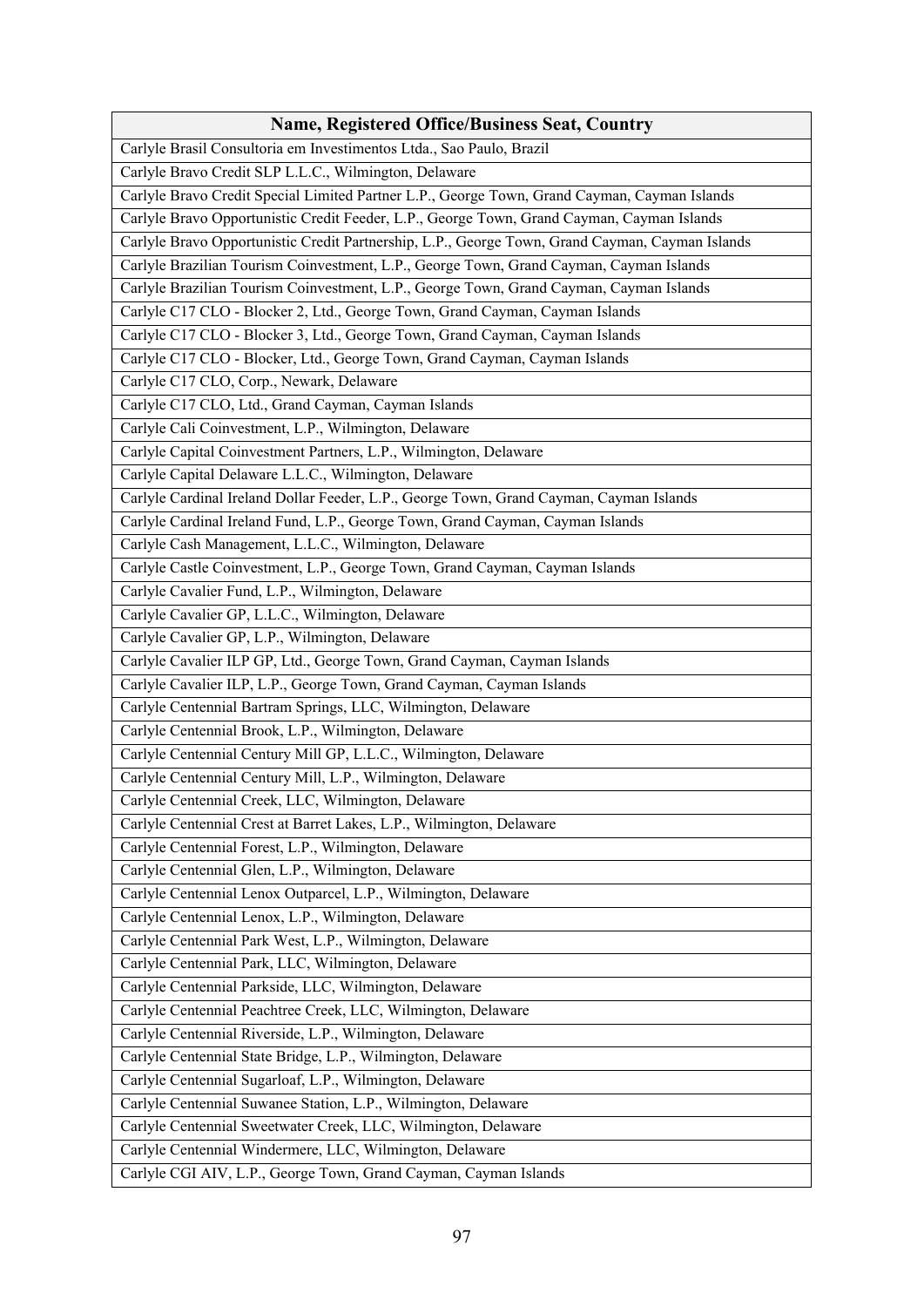| <b>Name, Registered Office/Business Seat, Country</b>                                        |
|----------------------------------------------------------------------------------------------|
| Carlyle CGI AIV-II, L.P., George Town, Grand Cayman, Cayman Islands                          |
| Carlyle CGI ASX Aggregator, L.P., Wilmington, Delaware                                       |
| Carlyle CGI ASX Electing-A II, L.L.C., Wilmington, Delaware                                  |
| Carlyle CGI ASX Investors D, L.P., Wilmington, Delaware                                      |
| Carlyle CGI Brady Aggregator, L.P., George Town, Grand Cayman, Cayman Islands                |
| Carlyle CGI Brady Electing-A, L.P., George Town, Grand Cayman, Cayman Islands                |
| Carlyle CGI Clean Shift Electing-A, L.L.C., Wilmington, Delaware                             |
| Carlyle CGI Copia Electing-A, L.L.C., Wilmington, Delaware                                   |
| Carlyle CGI Copia Investors D, L.L.C., Wilmington, Delaware                                  |
| Carlyle CGI Crimson Aggregator, L.L.C., Wilmington, Delaware                                 |
| Carlyle CGI Crimson Electing-A, L.P., Wilmington, Delaware                                   |
| Carlyle CGI Electing Feeder, L.P., George Town, Grand Cayman, Cayman Islands                 |
| Carlyle CGI Electing Investors A, L.P., George Town, Grand Cayman, Cayman Islands            |
| Carlyle CGI Electing Investors B, L.P., George Town, Grand Cayman, Cayman Islands            |
| Carlyle CGI Electing Investors C, L.P., George Town, Grand Cayman, Cayman Islands            |
| Carlyle CGI Electing Investors E, L.P., George Town, Grand Cayman, Cayman Islands            |
| Carlyle CGI Electing LL, L.P., George Town, Grand Cayman, Cayman Islands                     |
| Carlyle CGI Electing LL-A, L.P., George Town, Grand Cayman, Cayman Islands                   |
| Carlyle CGI Electing-B, L.P., George Town, Grand Cayman, Cayman Islands                      |
| Carlyle CGI Elon HoldCo, L.P., George Town, Grand Cayman, Cayman Islands                     |
| Carlyle CGI Hamilton Electing-A, L.L.C., Wilmington, Delaware                                |
| Carlyle CGI Investors D, L.P., George Town, Grand Cayman, Cayman Islands                     |
| Carlyle CGI Lake Erie Generation HoldCo, L.P., George Town, Grand Cayman, Cayman Islands     |
| Carlyle CGI Mars 2, L.P., George Town, Grand Cayman, Cayman Islands                          |
| Carlyle CGI Mars Electing-A, L.P., Wilmington, Delaware                                      |
| Carlyle CGI Mars Electing-B, L.P., George Town, Grand Cayman, Cayman Islands                 |
| Carlyle CGI Mars, L.P., George Town, Grand Cayman, Cayman Islands                            |
| Carlyle CGI Non-USAIV, L.P., George Town, Grand Cayman, Cayman Islands                       |
| Carlyle CGI Purdue HoldCo, L.P., George Town, Grand Cayman, Cayman Islands                   |
| Carlyle CGI Raptor Aggregator, L.P., George Town, Grand Cayman, Cayman Islands               |
| Carlyle CGI Raptor Electing-A, L.P., George Town, Grand Cayman, Cayman Islands               |
| Carlyle Chill Coinvestment, L.P., George Town, Grand Cayman, Cayman Islands                  |
| Carlyle China Realty Coinvestment, L.P., George Town, Grand Cayman, Cayman Islands           |
| Carlyle China Realty GP, L.P., George Town, Grand Cayman, Cayman Islands                     |
| Carlyle China Realty Investment Holdings GP, Ltd., George Town, Grand Cayman, Cayman Islands |
| Carlyle China Realty Investment Holdings, L.P., George Town, Grand Cayman, Cayman Islands    |
| Carlyle China Realty Ltd., George Town, Grand Cayman, Cayman Islands                         |
| Carlyle China Realty, L.P., George Town, Grand Cayman, Cayman Islands                        |
| Carlyle China Rome Logistics, L.P., George Town, Grand Cayman, Cayman Islands                |
| Carlyle CIM Agent, L.L.C., Wilmington, Delaware                                              |
| Carlyle Clarendon GP, L.L.C., Wilmington, Delaware                                           |
| Carlyle Clarendon, L.L.C., Wilmington, Delaware                                              |
| Carlyle Clean Shift Aggregator, L.L.C., Wilmington, Delaware                                 |
| Carlyle Clean Shift Holdco, L.L.C., Wilmington, Delaware                                     |
| Carlyle CLO 2016-4 - Blocker 3, Ltd., George Town, Grand Cayman, Cayman Islands              |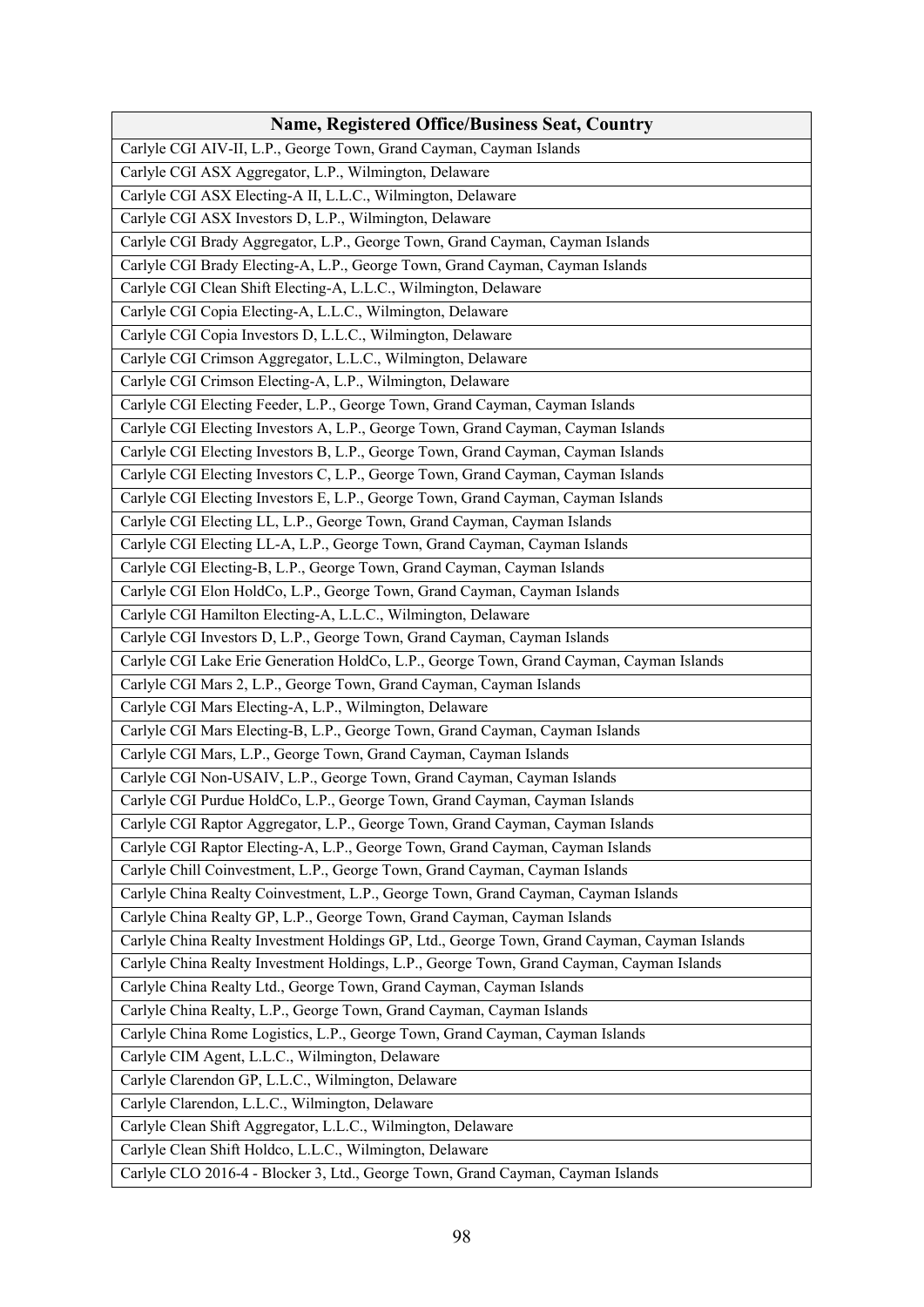| Name, Registered Office/Business Seat, Country                                                                  |
|-----------------------------------------------------------------------------------------------------------------|
| Carlyle CLO Coinvestors, L.P., Wilmington, Delaware                                                             |
| Carlyle CLO Fund, L.L.C., George Town, Grand Cayman, Cayman Islands                                             |
| Carlyle CLO Fund, L.P., George Town, Grand Cayman, Cayman Islands                                               |
| Carlyle CLO GP, L.L.C., Wilmington, Delaware                                                                    |
| Carlyle CLO ILPGP, L.L.C., Wilmington, Delaware                                                                 |
| Carlyle CLO Investment Holdings, L.P., Wilmington, Delaware                                                     |
| Carlyle CLO Management L.L.C., Wilmington, Delaware                                                             |
| Carlyle CLO Partners GP, L.L.C., George Town, Grand Cayman, Cayman Islands                                      |
| Carlyle Clover Partners 2, L.P., George Town, Grand Cayman, Cayman Islands                                      |
| Carlyle Clover Partners, L.P., George Town, Grand Cayman, Cayman Islands                                        |
| Carlyle Colorado Portfolio 1 GP, L.L.C., Wilmington, Delaware                                                   |
| Carlyle Commodity Management, L.L.C., Wilmington, Delaware                                                      |
| Carlyle CommScope Coinvestment, L.P., Wilmington, Delaware                                                      |
| Carlyle Copen Partners, L.P., George Town, Grand Cayman, Cayman Islands                                         |
| Carlyle Copia Aggregator, L.L.C., Wilmington, Delaware                                                          |
| Carlyle Copia OpCo Aggregator, L.L.C., Wilmington, Delaware                                                     |
| Carlyle CPE Buyout Feeder, S.C.Sp., Luxembourg, Luxembourg                                                      |
| Carlyle Credit Opportunities Fund (Parallel) AIV 2, L.P., Wilmington, Delaware                                  |
| Carlyle Credit Opportunities Fund (Parallel) AIV Investors, L.P., George Town, Grand Cayman, Cayman<br>Islands  |
| Carlyle Credit Opportunities Fund (Parallel) AIV, L.P., Wilmington, Delaware                                    |
| Carlyle Credit Opportunities Fund (Parallel) II AIV 2 Holdings, L.P., Wilmington, Delaware                      |
| Carlyle Credit Opportunities Fund (Parallel) II AIV 2, SCSp, Luxembourg, Luxembourg                             |
| Carlyle Credit Opportunities Fund (Parallel) II AIV Holdings, L.P., Wilmington, Delaware                        |
| Carlyle Credit Opportunities Fund (Parallel) II AIV, SCSp, Luxembourg, Luxembourg                               |
| Carlyle Credit Opportunities Fund (Parallel) II Note Issuer, L.P., George Town, Grand Cayman, Cayman<br>Islands |
| Carlyle Credit Opportunities Fund (Parallel) II, SCSp, Luxembourg, Luxembourg                                   |
| Carlyle Credit Opportunities Fund (Parallel) Note Issuer, L.P., George Town, Grand Cayman, Cayman<br>Islands    |
| Carlyle Credit Opportunities Fund (Parallel), L.P., Wilmington, Delaware                                        |
| Carlyle Credit Opportunities Fund II Note Issuer, L.P., Wilmington, Delaware                                    |
| Carlyle Credit Opportunities Fund II, L.P., Wilmington, Delaware                                                |
| Carlyle Credit Opportunities Fund Note Issuer, L.P., Wilmington, Delaware                                       |
| Carlyle Credit Opportunities Fund, L.P., Wilmington, Delaware                                                   |
| Carlyle Credit Partners Master Fund, George Town, Grand Cayman, Cayman Islands                                  |
| Carlyle CRSEF Raptor Aggregator, S.C.Sp., Luxembourg, Luxembourg                                                |
| Carlyle CTS South America Buyout Fund (Delaware), L.L.C., Wilmington, Delaware                                  |
| Carlyle Dash Coinvestment, L.P., Wilmington, Delaware                                                           |
| Carlyle Dash Holdings, L.P., Wilmington, Delaware                                                               |
| Carlyle Dash II Coinvestment, L.P., Wilmington, Delaware                                                        |
| Carlyle Dazzle Partners II, L.P., George Town, Grand Cayman, Cayman Islands                                     |
| Carlyle Dazzle Partners, L.P., George Town, Grand Cayman, Cayman Islands                                        |
| Carlyle DBN Partners, L.P., George Town, Grand Cayman, Cayman Islands                                           |
| Carlyle DBN Partners, L.P., George Town, Grand Cayman, Cayman Islands                                           |
| Carlyle Diamond Beach GP, L.L.C., Wilmington, Delaware                                                          |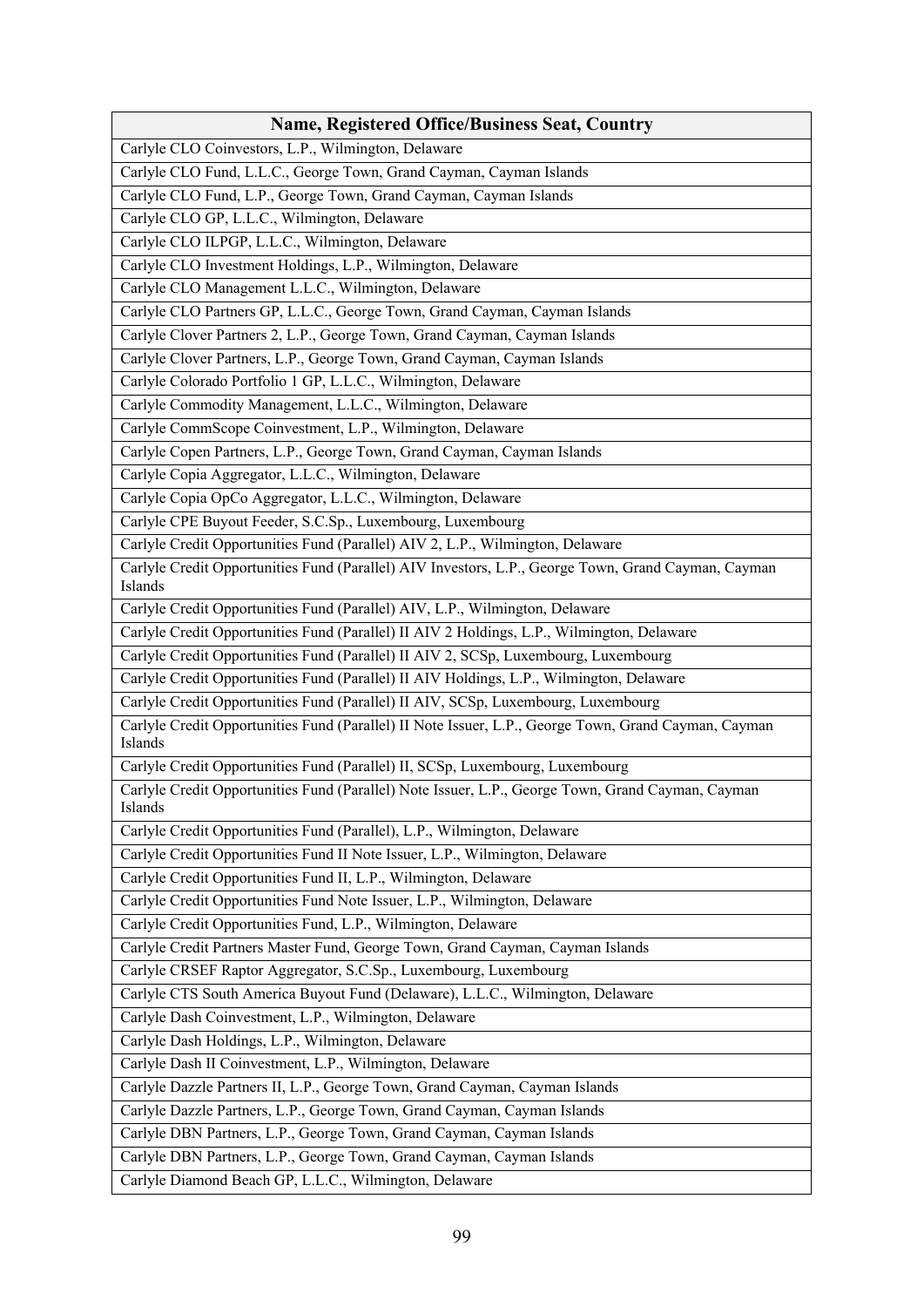| <b>Name, Registered Office/Business Seat, Country</b>                                                               |
|---------------------------------------------------------------------------------------------------------------------|
| Carlyle Diamond Beach, L.L.C., Wilmington, Delaware                                                                 |
| Carlyle Direct Alternative Opportunities AIV, L.P., New Castle County, Delaware                                     |
| Carlyle Direct Alternative Opportunities Fund II, L.P., George Town, Grand Cayman, Cayman Islands                   |
| Carlyle Direct Alternative Opportunities Fund Sl, L.P., New Castle County, Delaware                                 |
| Carlyle Direct Alternative Opportunities Fund, L.P., George Town, Grand Cayman, Cayman Islands                      |
| Carlyle Direct Alternative Opportunities GP SI, L.L.C., New Castle County, Delaware                                 |
| Carlyle Direct Alternative Opportunities GP, L.L.C., Wilmington, Delaware                                           |
| Carlyle Direct Alternative Opportunities GP, L.L.C., George Town, Grand Cayman, Delaware                            |
| Carlyle Direct Alternative Opportunities Holdings II, Ltd., George Town, Grand Cayman, Cayman Islands               |
| Carlyle Direct Alternative Opportunities Holdings, Ltd., George Town, Grand Cayman, Cayman Islands                  |
| Carlyle Direct Alternative Opportunities II GP, L.L.C., Wilmington, Delaware                                        |
| Carlyle Direct Alternative Opportunities II GP, L.P., George Town, Grand Cayman, Cayman Islands                     |
| Carlyle Direct Alternative Opportunities Investment Holdings II, L.P., George Town, Grand Cayman,<br>Cayman Islands |
| Carlyle Direct Alternative Opportunities Investment Holdings, L.P., George Town, Grand Cayman, Cayman<br>Islands    |
| Carlyle Direct Alternative Opportunities Investors Holdings Corp., New Castle County, Delaware                      |
| Carlyle Direct Alternative Opportunities Investors Holdings, L.P., New Castle County, Delaware                      |
| Carlyle Direct Alternative Opportunities Mauritius Limited, Cybercity Ebene, Mauritius                              |
| Carlyle Direct Lending CLO 2015-1R LLC, Dover, Delaware                                                             |
| Carlyle Eagle Coinvestment, L.P., Wilmington, Delaware                                                              |
| Carlyle Eagle Holdings, L.P., Wilmington, Delaware                                                                  |
| Carlyle ECI Coinvestment, L.P., Wilmington, Delaware                                                                |
| Carlyle Edelweiss Partners, S.C.Sp., Luxembourg, Luxembourg                                                         |
| Carlyle Egypt Investment Advisors LLC, Cairo, Egypt                                                                 |
| Carlyle Encore Coinvestment, L.P., George Town, Grand Cayman, Cayman Islands                                        |
| Carlyle Energy Coinvestment III Cayman GP, L.L.C., Wilmington, Delaware                                             |
| Carlyle Energy Coinvestment III Cayman, L.P., George Town, Grand Cayman, Cayman Islands                             |
| Carlyle Energy Coinvestment III Cayman, L.P., George Town, Grand Cayman, Cayman Islands                             |
| Carlyle Energy Coinvestment III GP, L.L.C., Wilmington, Delaware                                                    |
| Carlyle Energy Coinvestment III, L.P., Wilmington, Delaware                                                         |
| Carlyle Energy Coinvestment IV (Cayman) GP Ltd., George Town, Grand Cayman, Cayman Islands                          |
| Carlyle Energy Coinvestment IV (Cayman), L.P., George Town, Grand Cayman, Cayman Islands                            |
| Carlyle Energy Coinvestment IV (U.S.), L.P., Wilmington, Delaware                                                   |
| Carlyle Energy Coinvestment IV GP, L.L.C., Wilmington, Delaware                                                     |
| Carlyle Energy Coinvestment IV, L.P., Wilmington, Delaware                                                          |
| Carlyle Energy Development II, L.L.C., Wilmington, Delaware                                                         |
| Carlyle Energy Development Opco, L.L.C., Wilmington, Delaware                                                       |
| Carlyle Energy Development, L.L.C., Wilmington, Delaware                                                            |
| Carlyle Energy Mezzanine Opportunities Fund II, L.P., Wilmington, Delaware                                          |
| Carlyle Energy Mezzanine Opportunities Fund II-A, L.P., George Town, Grand Cayman, Cayman Islands                   |
| Carlyle Energy Mezzanine Opportunities Fund Il-A, L.P., George Town, Grand Cayman, Cayman Islands                   |
| Carlyle Energy Mezzanine Opportunities Fund, L.P., Wilmington, Delaware                                             |
| Carlyle Energy Mezzanine Opportunities Fund-A, L.P., George Town, Grand Cayman, Cayman Islands                      |
| Carlyle Energy Mezzanine Opportunities Fund-Q, L.P., Wilmington, Delaware                                           |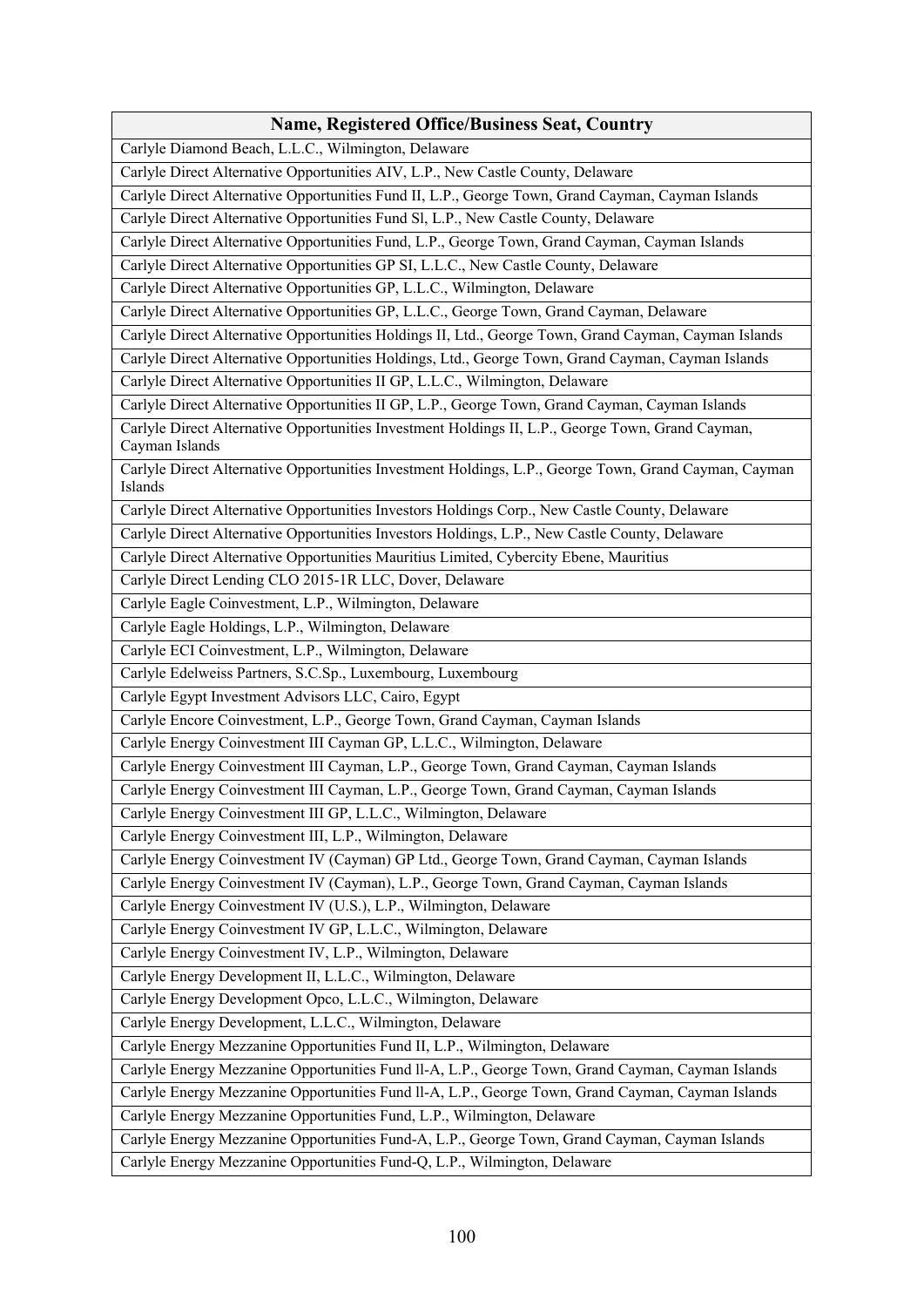| <b>Name, Registered Office/Business Seat, Country</b>                                     |
|-------------------------------------------------------------------------------------------|
| CARLYLE ENSUS PARTNERS II, L.P., Washington, England & Wales                              |
| Carlyle EPE Alternative Opportunities Fund II, L.P., New Castle County, Delaware          |
| Carlyle EPE Alternative Opportunities GP S2 II, L.P., New Castle County, Delaware         |
| Carlyle Equity Opportunity GP AIV Cayman, L.P., George Town, Grand Cayman, Cayman Islands |
| Carlyle Equity Opportunity GP AIV III, L.P., Wilmington, Delaware                         |
| Carlyle Equity Opportunity GP AIV, L.L.C., Wilmington, Delaware                           |
| Carlyle Equity Opportunity GP AIV, L.P., Wilmington, Delaware                             |
| Carlyle Equity Opportunity GP, L.L.C., Wilmington, Delaware                               |
| Carlyle Equity Opportunity GP, L.P., Wilmington, Delaware                                 |
| Carlyle Equity Opportunity GP-Sl, L.P., Wilmington, Delaware                              |
| Carlyle Erpe-Mere Partners, L.P., London, England & Wales                                 |
| Carlyle ERTT South America Buyout Fund (Delaware), L.L.C., Wilmington, Delaware           |
| Carlyle ETG Partners, L.P., George Town, Grand Cayman, Cayman Islands                     |
| Carlyle ETG Partners, L.P., George Town, Grand Cayman, Cayman Islands                     |
| Carlyle ETPE Alternative Opportunities Fund, L.P., Wilmington, Delaware                   |
| Carlyle ETPE Alternative Opportunities GP S2, L.P., Wilmington, Delaware                  |
| Carlyle Euro CLO 2013-1 Designated Activity Company, Dublin, Ireland                      |
| Carlyle Euro CLO 2017-1 Designated Activity Company, Dublin, Ireland                      |
| Carlyle Euro CLO 2017-2 Designated Activity Company, Dublin, Ireland                      |
| Carlyle Euro CLO 2017-2 WH Funding Designated Activity Company, Dublin, Ireland           |
| Carlyle Euro CLO 2017-3 Designated Activity Company, Dublin, Ireland                      |
| Carlyle Euro CLO 2018-1 Designated Activity Company, Dublin, Ireland                      |
| Carlyle Euro CLO 2018-2 Designated Activity Company, Dublin, Ireland                      |
| Carlyle Euro CLO 2019-1 Designated Activity Company, Dublin, Ireland                      |
| Carlyle Euro CLO 2019-2 Designated Activity Company, Dublin, Ireland                      |
| Carlyle Euro CLO 2020-1 Designated Activity Company, Dublin, Ireland                      |
| Carlyle Euro CLO 2020-2 Designated Activity Company, Dublin, Ireland                      |
| Carlyle Euro CLO 2021-1 Designated Activity Company, Dublin, Ireland                      |
| Carlyle Euro CLO 2021-2 Designated Activity Company, Dublin, Ireland                      |
| Carlyle Euro CLO 2021-3 Designated Activity Company, Dublin, Ireland                      |
| Carlyle Europe CLO Coinvestors, L.P., Wilmington, Delaware                                |
| Carlyle Europe Co-Investment L.P., St Peter Port, Guernsey                                |
| CARLYLE EUROPE LIMITED, London, England & Wales                                           |
| Carlyle Europe Partners II, L.P., Washington, D.C., England                               |
| Carlyle Europe Partners III, L.P., Washington, England                                    |
| Carlyle Europe Partners IV, L.P., Cybercity, Ebene, England & Wales                       |
| Carlyle Europe Partners V - EU, S.C.Sp., Luxembourg, Luxembourg                           |
| Carlyle Europe Partners V, S.C.Sp., Luxembourg, Luxembourg                                |
| Carlyle Europe Real Estate Master Co-Investment II, L.P., Wilmington, Delaware            |
| Carlyle Europe Real Estate Master Co-Investment ll-B, L.P., Wilmington, Delaware          |
| Carlyle Europe Real Estate Master Co-Investment ll-F, L.P., Wilmington, Delaware          |
| Carlyle Europe Real Estate Master Co-Investment III, L.P., Wilmington, Delaware           |
| Carlyle Europe Real Estate Master Co-Investment III-L, L.P., Wilmington, Delaware         |
| Carlyle Europe Real Estate Master Co-Investment III-U, L.P., Wilmington, Delaware         |
| Carlyle Europe Real Estate Master Co-Investment III-U2, L.P., Wilmington, Delaware        |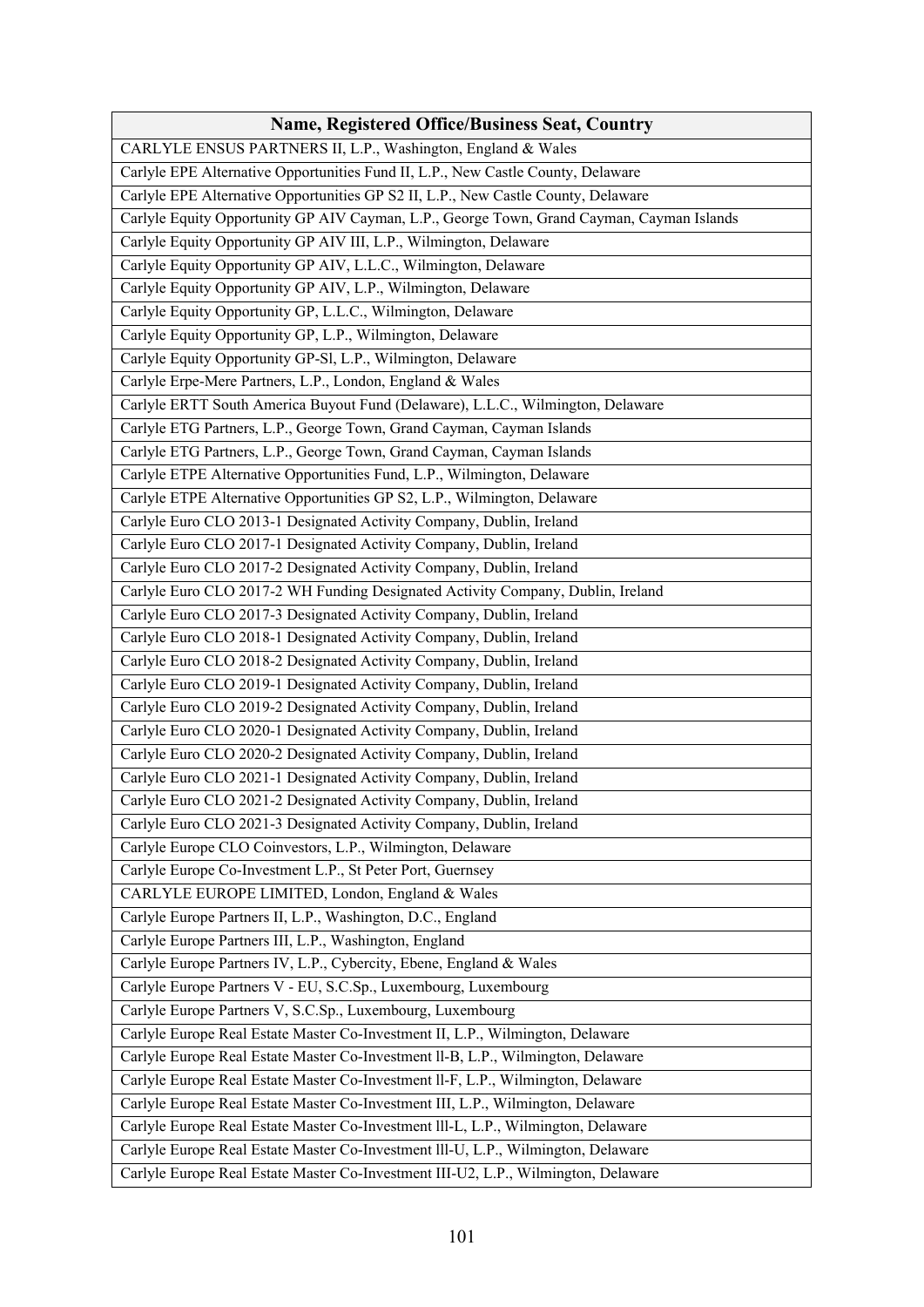| Name, Registered Office/Business Seat, Country                                           |
|------------------------------------------------------------------------------------------|
| Carlyle Europe Real Estate Master Coinvestment, L.P., Wilmington, Delaware               |
| Carlyle Europe Real Estate Partners II PV, L.L.C., Wilmington, Delaware                  |
| Carlyle Europe Real Estate Partners II PV, L.P., Wilmington, Delaware                    |
| Carlyle Europe Real Estate Partners II, L.P., Wilmington, Delaware                       |
| Carlyle Europe Real Estate Partners III, L.P., Wilmington, Delaware                      |
| Carlyle Europe Real Estate Partners III-A, L.P., Wilmington, Delaware                    |
| Carlyle Europe Real Estate Partners, L.P., Wilmington, Delaware                          |
| Carlyle Europe Real Estate St. Lazare GP, L.L.C., Wilmington, Delaware                   |
| Carlyle Europe Real Estate St. Lazare, L.P., George Town, Grand Cayman, Cayman Islands   |
| Carlyle Europe Realty Berlin RP, L.P., George Town, Grand Cayman, Cayman Islands         |
| Carlyle Europe Realty Feeder Fund II, S.C.Sp., Luxembourg, Luxembourg                    |
| Carlyle Europe Realty Feeder Fund, S.C.Sp., Luxembourg, Luxembourg                       |
| Carlyle Europe Realty Fund II - EU, S.C.Sp., Luxembourg, Luxembourg                      |
| Carlyle Europe Realty Fund II, S.C.Sp., Luxembourg, Luxembourg                           |
| Carlyle Europe Realty Fund, S.C.Sp., Luxembourg, Luxembourg                              |
| Carlyle Europe Realty Gallia Feeder, L.P., Wilmington, Delaware                          |
| Carlyle Europe Realty Gallia, L.P., George Town, Cayman Islands                          |
| Carlyle Europe Realty Net. Works, L.P., George Town, Grand Cayman, Cayman Islands        |
| Carlyle Europe Technology Partners II, L.P., Washington, D.C., England & Wales           |
| Carlyle Europe Technology Partners III, L.P., Cybercity, Ebene, England & Wales          |
| Carlyle Europe Technology Partners IV - EU, S.C.Sp., Luxembourg, Luxembourg              |
| Carlyle Europe Technology Partners IV, S.C.Sp., Luxembourg, Luxembourg                   |
| Carlyle Fair Lakes Holdco, L.L.C., Wilmington, Delaware                                  |
| Carlyle FBIE II Coinvestment, L.P., Toronto, Ontario                                     |
| Carlyle Finance L.L.C., Wilmington, Delaware                                             |
| Carlyle Finance Subsidiary L.L.C., Wilmington, Delaware                                  |
| Carlyle Financial Services AIV III Holdings, L.P., Wilmington, Delaware                  |
| Carlyle Financial Services AIV III, L.P., Wilmington, Delaware                           |
| Carlyle Financial Services AIVV Holdings, L.P., Wilmington, Delaware                     |
| Carlyle Financial Services AIV V, L.P., George Town, Grand Cayman, Cayman Islands        |
| Carlyle Financial Services AIV VI Holdings, L.P., Wilmington, Delaware                   |
| Carlyle Financial Services Avalon, L.P., Wilmington, Delaware                            |
| Carlyle Financial Services Harbor, L.P., Wilmington, Delaware                            |
| Carlyle Financial Services Holdings II, Ltd., George Town, Grand Cayman, Cayman Islands  |
| Carlyle Financial Services Holdings III, Ltd., George Town, Grand Cayman, Cayman Islands |
| Carlyle Financial Services Holdings Ltd., George Town, Grand Cayman, Cayman Islands      |
| Carlyle Financial Services Holdings Ltd., George Town, Grand Cayman, Cayman Islands      |
| Carlyle Financial Services II, Ltd., George Town, Grand Cayman, Cayman Islands           |
| Carlyle Financial Services III AIV, L.L.C., Wilmington, Delaware                         |
| Carlyle Financial Services III, LLC, Wilmington, Delaware                                |
| Carlyle Financial Services Liberty, L.P., Wilmington, Delaware                           |
| Carlyle Financial Services Socrates, L.P., Wilmington, Delaware                          |
| Carlyle Financial Services, Ltd., George Town, Grand Cayman, Cayman Islands              |
| Carlyle Financial Services, Ltd., George Town, Grand Cayman, Cayman Islands              |
| Carlyle Financial Services-A, Ltd., George Town, Grand Cayman, Cayman Islands            |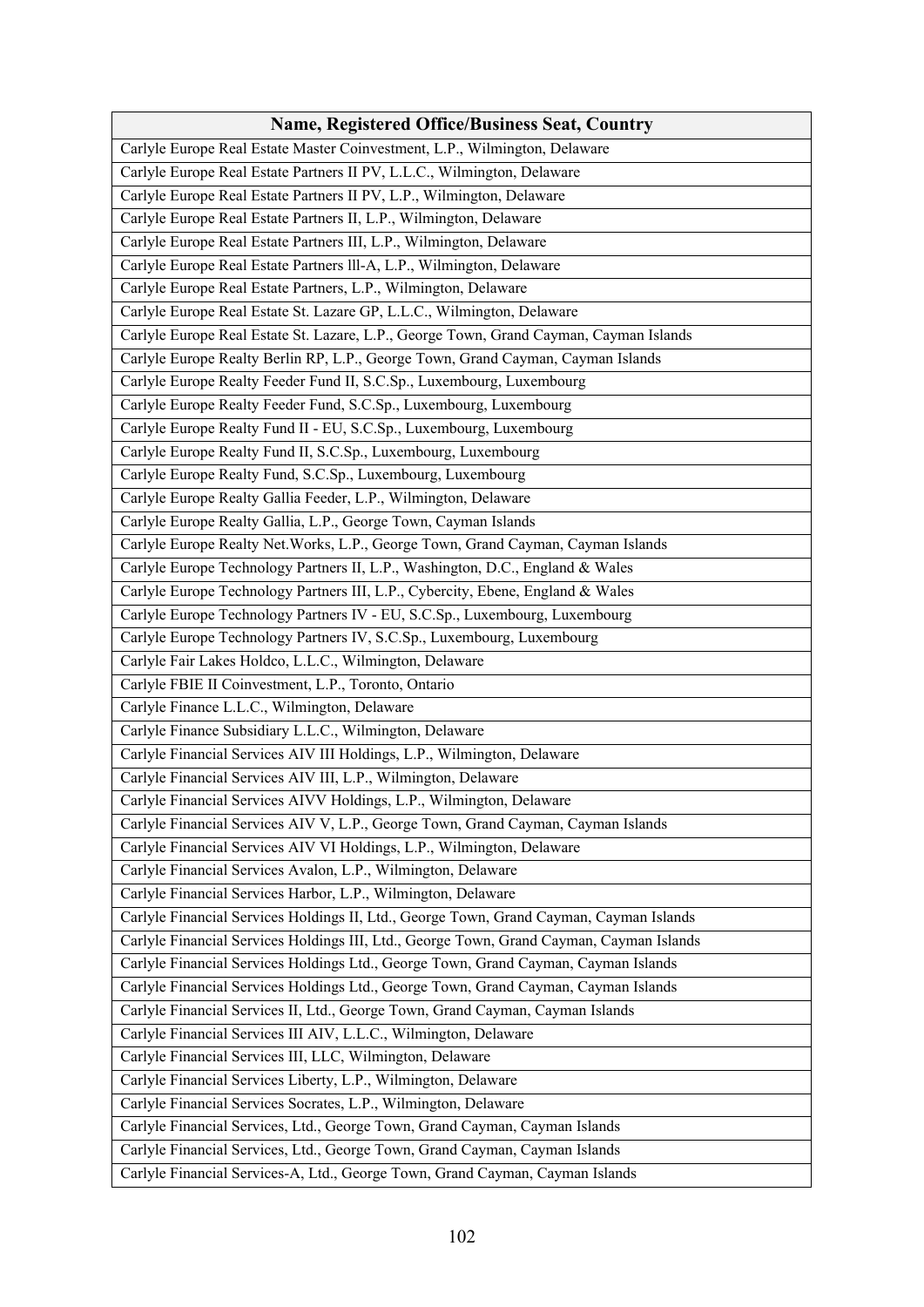| <b>Name, Registered Office/Business Seat, Country</b>                                                       |
|-------------------------------------------------------------------------------------------------------------|
| Carlyle Foundry Partners, L.P., Washington, D.C., England & Wales                                           |
| Carlyle Fourmi Co-Investment Limited, Cybercity, Ebene, Mauritius                                           |
| Carlyle Franklin Coinvestment, L.P., Wilmington, Delaware                                                   |
| Carlyle FRLGP, L.L.C., Wilmington, Delaware                                                                 |
| Carlyle FRLGP, L.L.C., George Town, Grand Cayman, Delaware                                                  |
| Carlyle FRL, L.P., George Town, Grand Cayman, Cayman Islands                                                |
| Carlyle FS South America Buyout Fund (Delaware), L.L.C., Wilmington, Delaware                               |
| Carlyle Galaxy Coinvestment, L.P., Wilmington, Delaware                                                     |
| Carlyle Galaxy Holdings, L.P., Wilmington, Delaware                                                         |
| Carlyle Giovanna Partners, L.P., George Town, Grand Cayman, Cayman Islands                                  |
| Carlyle Giovanna Partners, L.P., George Town, Grand Cayman, Cayman Islands                                  |
| Carlyle Global Credit (Asia) Limited, NULL, Hong Kong                                                       |
| Carlyle Global Credit Administration L.L.C., Wilmington, Delaware                                           |
| Carlyle Global Credit Investment Management L.L.C., Wilmington, Delaware                                    |
| Carlyle Global Financial Services Partners II, L.P., George Town, Grand Cayman, Cayman Islands              |
| Carlyle Global Financial Services Partners III, L.P., George Town, Grand Cayman, Cayman Islands             |
| Carlyle Global Financial Services Partners, L.P., George Town, Grand Cayman, Cayman Islands                 |
| Carlyle Global Financial Services Partners, L.P., George Town, Grand Cayman, Cayman Islands                 |
| Carlyle Global Infrastructure Opportunity Fund Access, L.P., Wilmington, Delaware                           |
| Carlyle Global Infrastructure Opportunity Fund, L.P., George Town, Grand Cayman, Cayman Islands             |
| Carlyle Global Market Strategies 2015-3 - Blocker 2, Ltd., George Town, Grand Cayman, Cayman Islands        |
| Carlyle Global Market Strategies CLO 2012-3 - Blocker 2, Ltd., George Town, Grand Cayman, Cayman<br>Islands |
| Carlyle Global Market Strategies CLO 2012-3 - Blocker 3, Ltd., George Town, Grand Cayman, Cayman<br>Islands |
| Carlyle Global Market Strategies CLO 2012-3 - Blocker, Ltd., George Town, Grand Cayman, Cayman<br>Islands   |
| Carlyle Global Market Strategies CLO 2012-3, LLC, Newark, Delaware                                          |
| Carlyle Global Market Strategies CLO 2012-3, Ltd., Grand Cayman, Cayman Islands                             |
| Carlyle Global Market Strategies CLO 2012-4 - Blocker 2, Ltd., George Town, Grand Cayman, Cayman<br>Islands |
| Carlyle Global Market Strategies CLO 2012-4 - Blocker 3, Ltd., George Town, Grand Cayman, Cayman<br>Islands |
| Carlyle Global Market Strategies CLO 2012-4 - Blocker, Ltd., George Town, Grand Cayman, Cayman<br>Islands   |
| Carlyle Global Market Strategies CLO 2012-4, LLC, Wilmington, Delaware                                      |
| Carlyle Global Market Strategies CLO 2012-4, Ltd., George Town, Grand Cayman, Cayman Islands                |
| Carlyle Global Market Strategies CLO 2013-1 - Blocker 2, Ltd., George Town, Grand Cayman, Cayman<br>Islands |
| Carlyle Global Market Strategies CLO 2013-1 - Blocker 3, Ltd., George Town, Grand Cayman, Cayman<br>Islands |
| Carlyle Global Market Strategies CLO 2013-1 - Blocker, Ltd., George Town, Grand Cayman, Cayman<br>Islands   |
| Carlyle Global Market Strategies CLO 2013-1, LLC, Newark, Delaware                                          |
| Carlyle Global Market Strategies CLO 2013-2 - Blocker 2, Ltd., George Town, Grand Cayman, Cayman<br>Islands |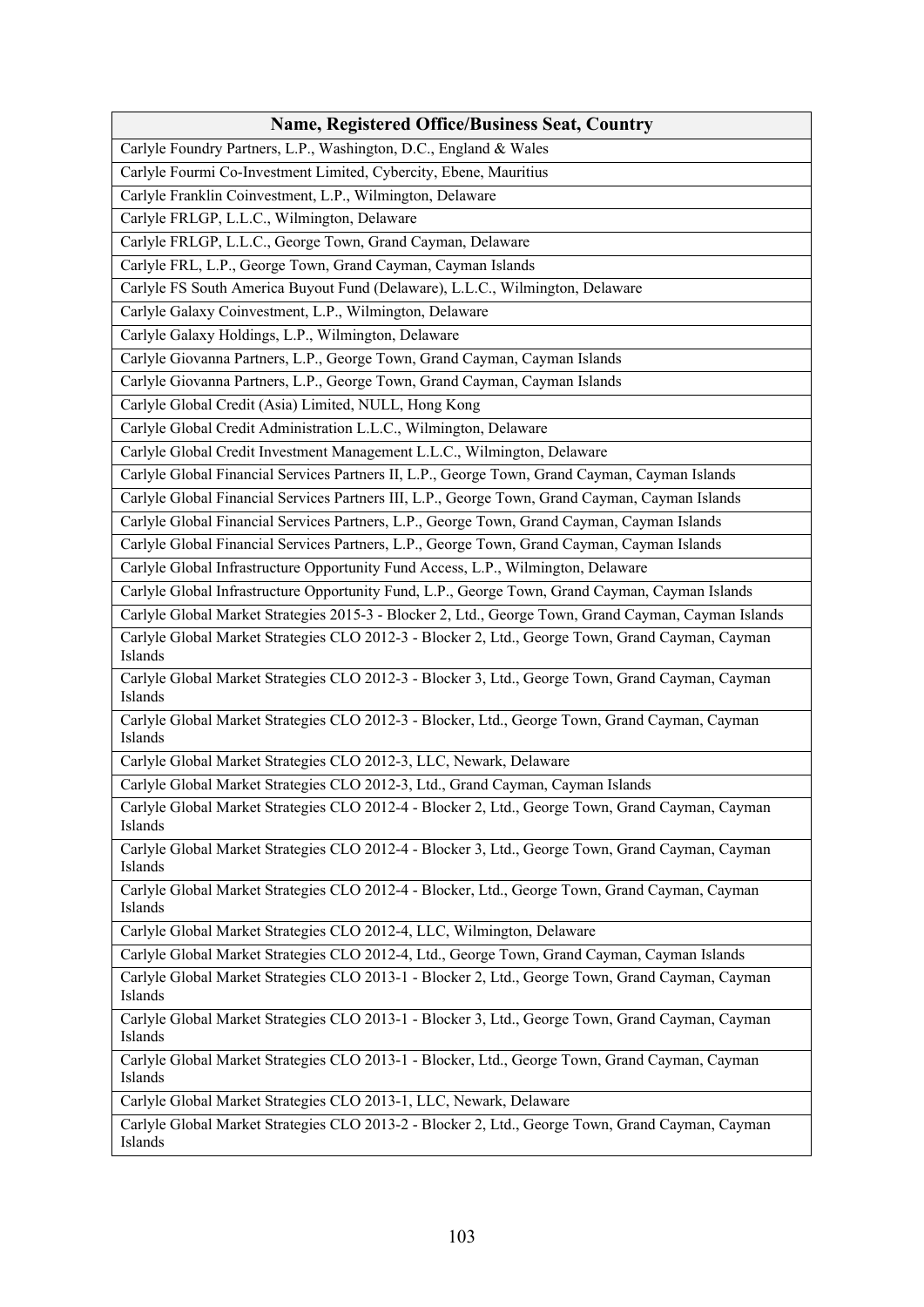## **Name, Registered Office/Business Seat, Country**

Carlyle Global Market Strategies CLO 2013-2 - Blocker 3, Ltd., George Town, Grand Cayman, Cayman Islands

Carlyle Global Market Strategies CLO 2013-2 - Blocker, Ltd., George Town, Grand Cayman, Cayman Islands

Carlyle Global Market Strategies CLO 2013-2, LLC, Wilmington, Delaware

Carlyle Global Market Strategies CLO 2013-3 - Blocker 2, Ltd., George Town, Grand Cayman, Cayman Islands

Carlyle Global Market Strategies CLO 2013-3 - Blocker 3, Ltd., George Town, Grand Cayman, Cayman Islands

Carlyle Global Market Strategies CLO 2013-3 - Blocker, Ltd., George Town, Grand Cayman, Cayman Islands

Carlyle Global Market Strategies CLO 2013-3, LLC, Newark, Delaware

Carlyle Global Market Strategies CLO 2013-3, Ltd., George Town, Grand Cayman, Cayman Islands

Carlyle Global Market Strategies CLO 2013-4 - Blocker 2, Ltd., George Town, Grand Cayman, Cayman Islands

Carlyle Global Market Strategies CLO 2013-4 - Blocker 3, Ltd., George Town, Grand Cayman, Cayman Islands

Carlyle Global Market Strategies CLO 2013-4 - Blocker, Ltd., George Town, Grand Cayman, Cayman Islands

Carlyle Global Market Strategies CLO 2013-4, LLC, Newark, Delaware

Carlyle Global Market Strategies CLO 2013-4, Ltd., Grand Cayman, Cayman Islands

Carlyle Global Market Strategies CLO 2014-1 - Blocker 2, Ltd., George Town, Grand Cayman, Cayman Islands

Carlyle Global Market Strategies CLO 2014-1 - Blocker 3, Ltd., George Town, Grand Cayman, Cayman Islands

Carlyle Global Market Strategies CLO 2014-1 - Blocker, Ltd., George Town, Grand Cayman, Cayman Islands

Carlyle Global Market Strategies CLO 2014-1, LLC, Wilmington, Delaware

Carlyle Global Market Strategies CLO 2014-1, Ltd., George Town, Grand Cayman, Cayman Islands

Carlyle Global Market Strategies CLO 2014-2-R - Blocker 2, Ltd., George Town, Grand Cayman, Cayman Islands

Carlyle Global Market Strategies CLO 2014-2-R - Blocker 3, Ltd., George Town, Grand Cayman, Cayman Islands

Carlyle Global Market Strategies CLO 2014-2-R - Blocker, Ltd., George Town, Grand Cayman, Cayman Islands

Carlyle Global Market Strategies CLO 2014-2-R, Ltd., George Town, Grand Cayman, Cayman Islands

Carlyle Global Market Strategies CLO 2014-3-R - Blocker 2, Ltd., George Town, Grand Cayman, Cayman Islands

Carlyle Global Market Strategies CLO 2014-3-R - Blocker, Ltd., George Town, Grand Cayman, Cayman Islands

Carlyle Global Market Strategies CLO 2014-3-R, LLC, Wilmington, Delaware

Carlyle Global Market Strategies CLO 2014-3-R, Ltd., George Town, Grand Cayman, Cayman Islands

Carlyle Global Market Strategies CLO 2014-4-R - Blocker 2, Ltd., George Town, Grand Cayman, Cayman Islands

Carlyle Global Market Strategies CLO 2014-4-R - Blocker 3, Ltd., George Town, Grand Cayman, Cayman Islands

Carlyle Global Market Strategies CLO 2014-4-R - Blocker, Ltd., George Town, Grand Cayman, Cayman Islands

Carlyle Global Market Strategies CLO 2014-4-R, LLC, Wilmington, Delaware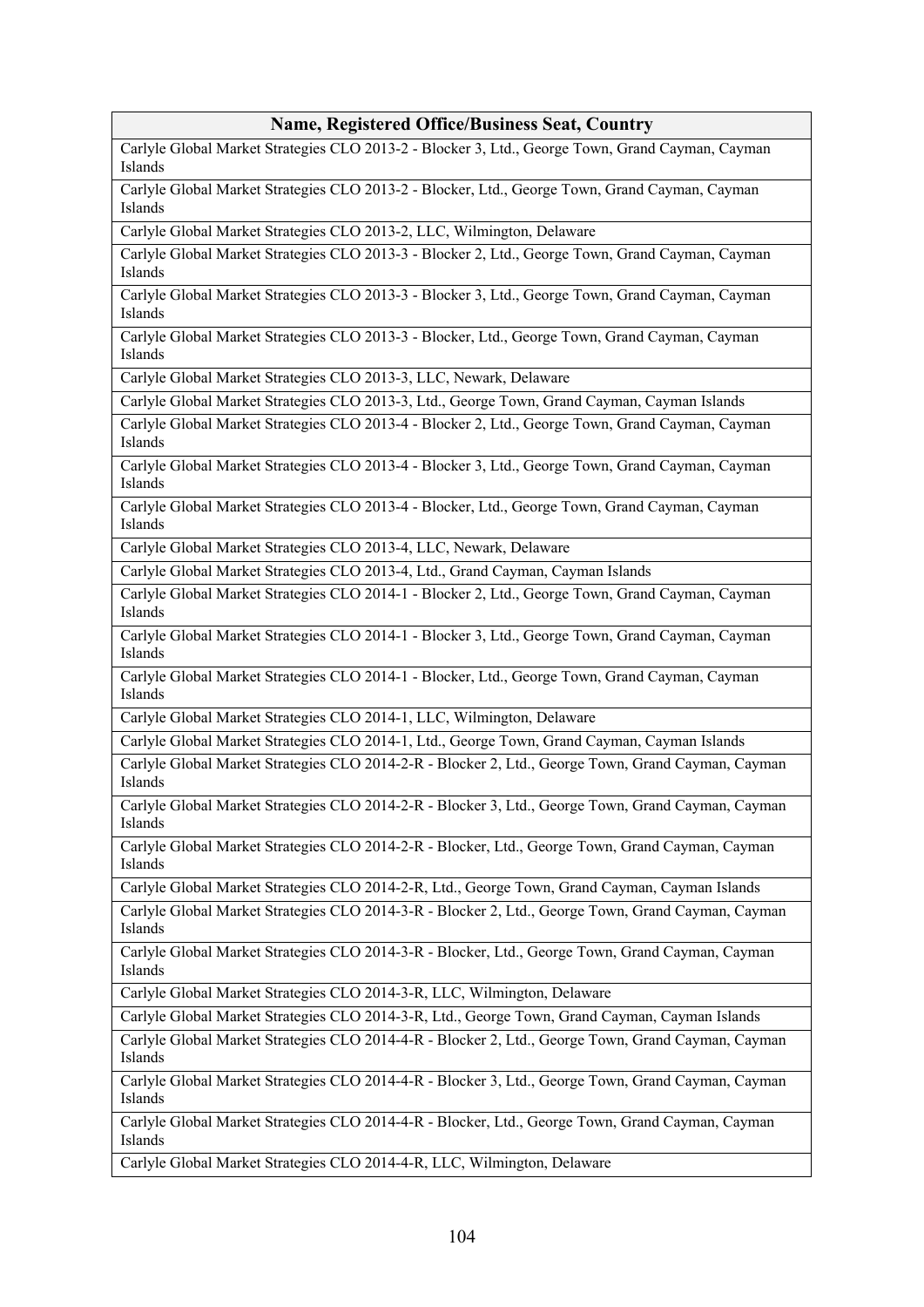## **Name, Registered Office/Business Seat, Country**

Carlyle Global Market Strategies CLO 2014-4-R, Ltd., George Town, Grand Cayman, Cayman Islands

Carlyle Global Market Strategies CLO 2014-5 - Blocker 2, Ltd., George Town, Grand Cayman, Cayman Islands

Carlyle Global Market Strategies CLO 2014-5 - Blocker 3, Ltd., George Town, Grand Cayman, Cayman Islands

Carlyle Global Market Strategies CLO 2014-5 - Blocker, Ltd., George Town, Grand Cayman, Cayman Islands

Carlyle Global Market Strategies CLO 2014-5, LLC, Newark, Delaware

Carlyle Global Market Strategies CLO 2014-5, Ltd., George Town, Grand Cayman, Cayman Islands

Carlyle Global Market Strategies CLO 2015-1 - Blocker 2, Ltd., George Town, Grand Cayman, Cayman Islands

Carlyle Global Market Strategies CLO 2015-1 - Blocker, Ltd., George Town, Grand Cayman, Cayman Islands

Carlyle Global Market Strategies CLO 2015-1, LLC, Newark, Delaware

Carlyle Global Market Strategies CLO 2015-1, Ltd., George Town, Grand Cayman, Cayman Islands

Carlyle Global Market Strategies CLO 2015-2 - Blocker 2, Ltd., George Town, Grand Cayman, Cayman Islands

Carlyle Global Market Strategies CLO 2015-2 - Blocker, Ltd., George Town, Grand Cayman, Cayman Islands

Carlyle Global Market Strategies CLO 2015-2 (Combination Note), Ltd., George Town, Grand Cayman, Cayman Islands

Carlyle Global Market Strategies CLO 2015-2, LLC, Newark, Delaware

Carlyle Global Market Strategies CLO 2015-2, Ltd., George Town, Grand Cayman, Cayman Islands

Carlyle Global Market Strategies CLO 2015-3 - Blocker, Ltd., George Town, Grand Cayman, Cayman Islands

Carlyle Global Market Strategies CLO 2015-3, LLC, Wilmington, Delaware

Carlyle Global Market Strategies CLO 2015-3, Ltd., George Town, Grand Cayman, Cayman Islands

Carlyle Global Market Strategies CLO 2015-4 - Blocker 2, Ltd., George Town, Grand Cayman, Cayman Islands

Carlyle Global Market Strategies CLO 2015-4 - Blocker 3, Ltd., George Town, Grand Cayman, Cayman Islands

Carlyle Global Market Strategies CLO 2015-4 - Blocker, Ltd., George Town, Grand Cayman, Cayman Islands

Carlyle Global Market Strategies CLO 2015-4, LLC, Newark, Delaware

Carlyle Global Market Strategies CLO 2015-4, Ltd., George Town, Grand Cayman, Cayman Islands

Carlyle Global Market Strategies CLO 2015-5 - Blocker 2, Ltd., George Town, Grand Cayman, Cayman Islands

Carlyle Global Market Strategies CLO 2015-5 - Blocker 3, Ltd., George Town, Grand Cayman, Cayman Islands

Carlyle Global Market Strategies CLO 2015-5 - Blocker, Ltd., George Town, Grand Cayman, Cayman Islands

Carlyle Global Market Strategies CLO 2015-5, LLC, Wilmington, Delaware

Carlyle Global Market Strategies CLO 2015-5, Ltd., George Town, Grand Cayman, Cayman Islands

Carlyle Global Market Strategies CLO 2016-1 - Blocker 2, Ltd., George Town, Grand Cayman, Cayman Islands

Carlyle Global Market Strategies CLO 2016-1 - Blocker 3, Ltd., George Town, Grand Cayman, Cayman Islands

Carlyle Global Market Strategies CLO 2016-1 - Blocker, Ltd., George Town, Grand Cayman, Cayman Islands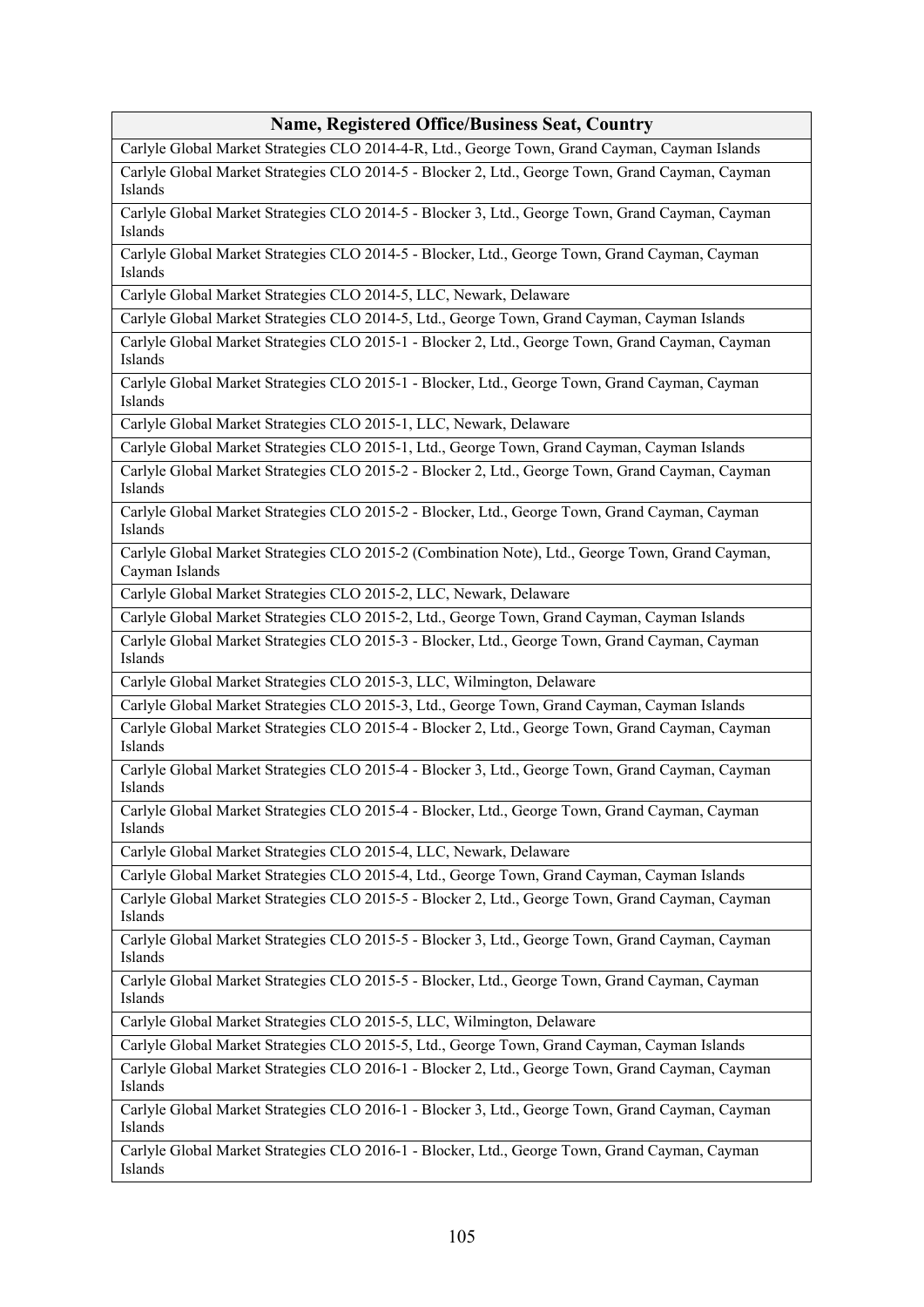## **Name, Registered Office/Business Seat, Country**

Carlyle Global Market Strategies CLO 2016-1, LLC, Wilmington, Delaware

Carlyle Global Market Strategies CLO 2016-1, Ltd., George Town, Grand Cayman, Cayman Islands

Carlyle Global Market Strategies CLO 2016-2 - Blocker 2, Ltd., George Town, Grand Cayman, Cayman Islands

Carlyle Global Market Strategies CLO 2016-2 - Blocker 3, Ltd., George Town, Grand Cayman, Cayman Islands

Carlyle Global Market Strategies CLO 2016-2 - Blocker, Ltd., George Town, Grand Cayman, Cayman Islands

Carlyle Global Market Strategies CLO 2016-2, LLC, Newark, Delaware

Carlyle Global Market Strategies CLO 2016-2, Ltd., Wilmington, Cayman Islands

Carlyle Global Market Strategies CLO 2016-3 - Blocker 2, Ltd., George Town, Grand Cayman, Cayman Islands

Carlyle Global Market Strategies CLO 2016-3 - Blocker, Ltd., George Town, Grand Cayman, Cayman Islands

Carlyle Global Market Strategies CLO 2016-3, LLC, Newark, Delaware

Carlyle Global Market Strategies CLO 2016-3, Ltd., George Town, Grand Cayman, Cayman Islands

Carlyle Global Market Strategies Commodities Funding 2014-1, LLC, Wilmington, Delaware

Carlyle Global Market Strategies Commodities Funding 2014-1, Ltd, Grand Cayman, Cayman Islands

Carlyle Global Market Strategies Commodities Funding 2015-1, LLC, Wilmington, Delaware

Carlyle Global Market Strategies Commodities Funding 2015-1, Ltd., Grand Cayman, Cayman Islands

Carlyle Global Market Strategies Euro CLO 2013-1 B.V., Amsterdam Zuidoost, Netherlands

Carlyle Global Market Strategies Euro CLO 2014-1 Designated Activity Company, Dublin 2, Ireland

Carlyle Global Market Strategies Euro CLO 2014-2 Designated Activity Company, Dublin, Ireland

Carlyle Global Market Strategies Euro CLO 2014-3 Designated Activity Company, Dublin 2, Ireland

Carlyle Global Market Strategies Euro CLO 2015-1 Desginated Activity Company, Dublin, Ireland

Carlyle Global Market Strategies Euro CLO 2015-2 Designated Activity Company, Dublin, Ireland

Carlyle Global Market Strategies Euro CLO 2015-3 Designated Activity Company, Dublin, Ireland

Carlyle Global Market Strategies Euro CLO 2016-1 Designated Activity Company, Dublin, Ireland

Carlyle Global Market Strategies Euro CLO 2016-2 Designated Activity Company, Dublin, Ireland

Carlyle Global Markets Strategies Euro CLO 2013-2 Designated Activity Company, Dublin, Ireland

Carlyle Global Partners II Co-Investment Fund-N, L.P., George Town, Grand Cayman, Cayman Islands

Carlyle Global Partners II, L.P., George Town, Grand Cayman, Cayman Islands

Carlyle Global Partners Master Coinvestment Cayman, L.P., George Town, Grand Cayman, Cayman Islands Carlyle Global Partners Master Coinvestment Cayman, L.P., George Town, Grand Cayman, Cayman Islands

Carlyle Global Partners Master Coinvestment, L.P., Wilmington, Delaware

Carlyle Global Partners, L.P., George Town, Grand Cayman, Cayman Islands

Carlyle Global Partners, L.P., George Town, Grand Cayman, Cayman Islands

Carlyle GMS Opportunistic Credit Fund (M-2015), L.P., George Town, Grand Cayman, Cayman Islands

Carlyle GMS Opportunistic Credit Fund (M-2015), L.P., George Town, Grand Cayman, Cayman Islands

Carlyle Golf Holdings II, L.L.C., Wilmington, Delaware

Carlyle Golf Holdings, L.L.C., Wilmington, Delaware

Carlyle Granite AIV-E, L.P., Wilmington, Delaware

Carlyle Granite AIV-R, L.P., New Castle County, Delaware

Carlyle Granite AIV-T, L.P., Wilmington, Delaware

Carlyle Granite Holdings, L.P., Wilmington, Delaware

Carlyle Green Electing-A, L.P., Wilmington, Delaware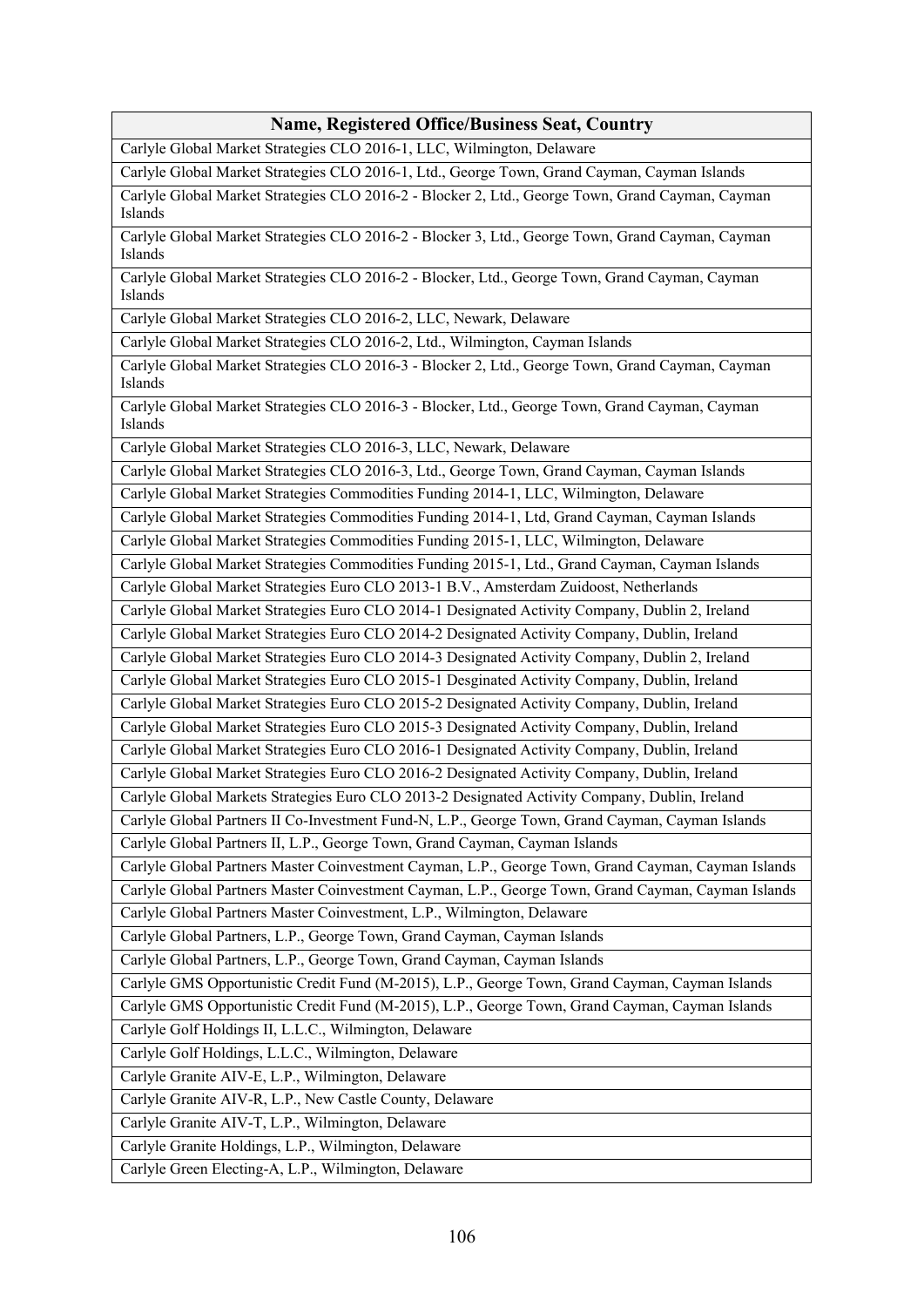| <b>Name, Registered Office/Business Seat, Country</b>                                            |
|--------------------------------------------------------------------------------------------------|
| Carlyle Group Management L.L.C., Wilmington, Delaware                                            |
| Carlyle Growth Investments III, Cybercity, Ebene, Mauritius                                      |
| Carlyle Growth Investments IV, Ebene Cybercity, Mauritius                                        |
| Carlyle Growth Investments V, Ebene Cybercity, Mauritius                                         |
| Carlyle Growth Korea III AIV, L.L.C., Wilmington, Delaware                                       |
| Carlyle Growth Korea III GP, Ltd., George Town, Grand Cayman, Cayman Islands                     |
| Carlyle Growth Korea III GP, Ltd., George Town, Grand Cayman, Cayman Islands                     |
| Carlyle Growth Korea III Investments Limited, George Town, Grand Cayman, Cayman Islands          |
| Carlyle Growth Korea III, L.L.C., Wilmington, Delaware                                           |
| Carlyle Growth Korea III, L.P., George Town, Grand Cayman, Cayman Islands                        |
| Carlyle Growth Korea III, L.P., George Town, Grand Cayman, Cayman Islands                        |
| Carlyle Growth Korea IV B, L.L.C., Wilmington, Delaware                                          |
| Carlyle Growth Korea IV GP, Ltd., George Town, Grand Cayman, Cayman Islands                      |
| Carlyle Growth Korea IV GP, Ltd., George Town, Grand Cayman, Cayman Islands                      |
| Carlyle Growth Korea IV, L.L.C., Wilmington, Delaware                                            |
| Carlyle Growth Korea IV, L.P., George Town, Grand Cayman, Cayman Islands                         |
| Carlyle Growth Korea IV, L.P., George Town, Grand Cayman, Cayman Islands                         |
| Carlyle Guaymas Holdings Cayman, L.P., George Town, Grand Cayman, Cayman Islands                 |
| Carlyle Guaymas Real Estate GP, Ltd., George Town, Grand Cayman, Cayman Islands                  |
| Carlyle Guaymas Real Estate Investment Holdings, L.P., George Town, Grand Cayman, Cayman Islands |
| Carlyle Halley Coinvestment, Inc., Wilmington, Delaware                                          |
| Carlyle Harpoon Holdings, L.P., New Castle County, Delaware                                      |
| Carlyle Havasu Coinvestment, L.P., George Town, Grand Cayman, Cayman Islands                     |
| Carlyle Havasu Coinvestment, L.P., George Town, Grand Cayman, Cayman Islands                     |
| Carlyle HDS Opportunity Investment, L.P., George Town, Grand Cayman, Cayman Islands              |
| Carlyle HDS Opportunity Investment, L.P., George Town, Grand Cayman, Cayman Islands              |
| Carlyle High Point GP, L.L.C., Wilmington, Delaware                                              |
| Carlyle High Point, L.L.C., Wilmington, Delaware                                                 |
| Carlyle HILL South America Buyout Fund (Delaware), L.L.C., Wilmington, Delaware                  |
| Carlyle Holdings Finance L.L.C., Wilmington, Delaware                                            |
| Carlyle Holdings 1 Finance L.L.C., Wilmington, Delaware                                          |
| Carlyle Holdings 1 GP Inc., Wilmington, Delaware                                                 |
| Carlyle Holdings 1 GP Sub L.L.C., Wilmington, Delaware                                           |
| Carlyle Holdings 1 L.P., Wilmington, Delaware                                                    |
| Carlyle Holdings II Finance L.L.C., Wilmington, Delaware                                         |
| Carlyle Holdings II Finance Ltd., George Town, Grand Cayman, Cayman Islands                      |
| Carlyle Holdings II GP L.L.C., Wilmington, Delaware                                              |
| Carlyle Holdings II L.L.C., Wilmington, Delaware                                                 |
| Carlyle Holdings II L.L.C., Wilmington, Delaware                                                 |
| Carlyle Holdings II L.P., Montreal, Quebec                                                       |
| Carlyle Holdings II Sub L.L.C., Wilmington, Delaware                                             |
| Carlyle Holdings III GP L.P., Montreal, Quebec                                                   |
| Carlyle Holdings III GP Limited Partner L.L.C., Wilmington, Delaware                             |
| Carlyle Holdings III GP Management L.L.C., Wilmington, Delaware                                  |
| Carlyle Holdings III GP Sub L.L.C., Wilmington, Delaware                                         |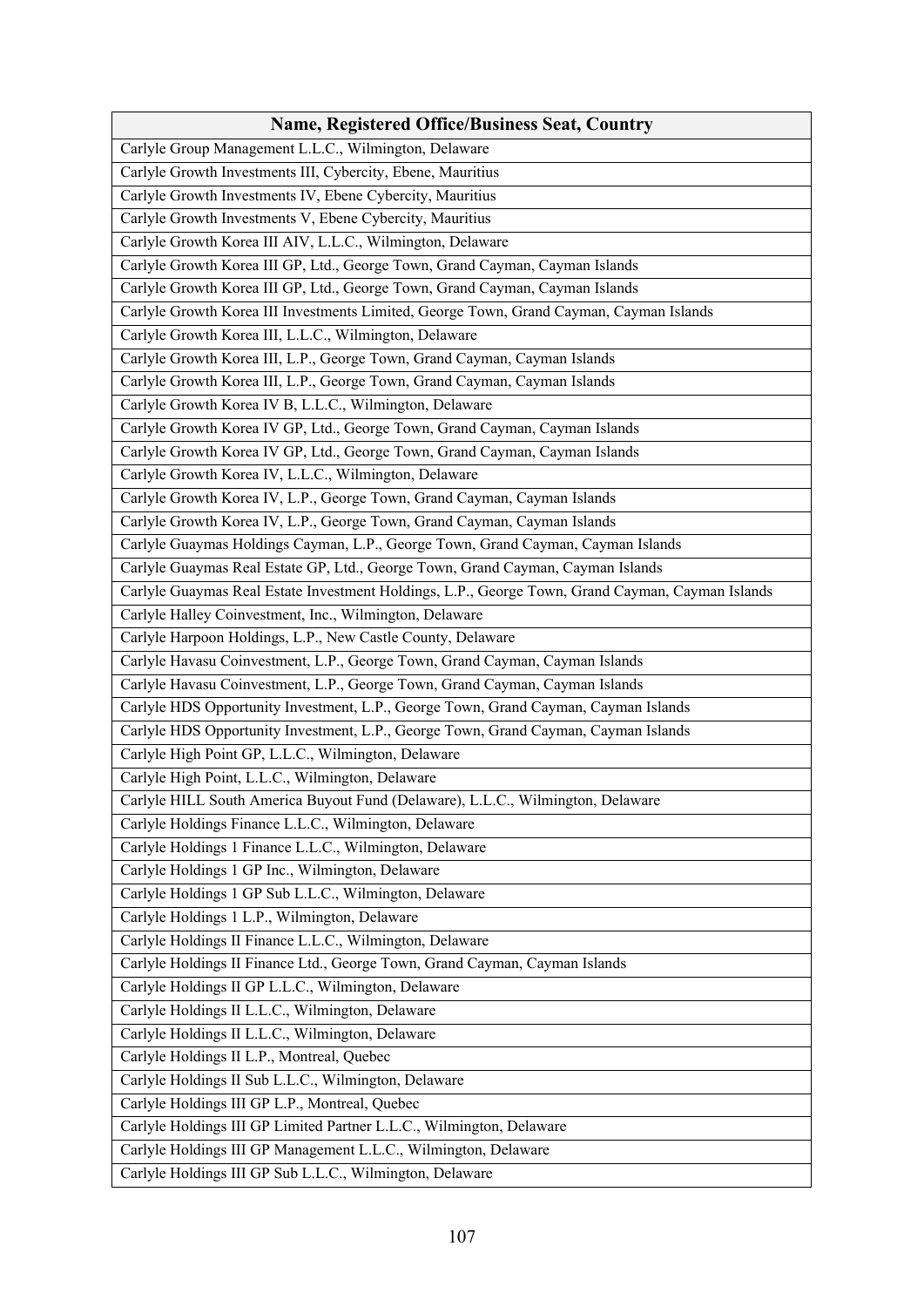| Name, Registered Office/Business Seat, Country                                              |
|---------------------------------------------------------------------------------------------|
| Carlyle Holdings III L.P., Montreal, Quebec                                                 |
| CARLYLE HONG KONG EQUITY MANAGEMENT LIMITED, Admiralty, Hong Kong                           |
| Carlyle Hong Kong Investment Advisors Limited, Hong Kong, Hong Kong                         |
| Carlyle Hong Kong Investment Advisors Limited, Hong Kong, Hong Kong                         |
| Carlyle HPT South America Buyout Fund (Delaware), L.L.C., Wilmington, Delaware              |
| Carlyle HSJ Coinvestment, L.P., Wilmington, Delaware                                        |
| Carlyle Iberostar Partners 1, L.P., Cybercity, Ebene, England & Wales                       |
| Carlyle Iberostar Partners II, L.P., Cybercity, Ebene, England & Wales                      |
| Carlyle IDF Management L.L.C., Wilmington, Delaware                                         |
| Carlyle India Advisors Private Limited, MUMBAI, India                                       |
| Carlyle Infrastructure Credit Fund Note Issuer, L.P., Wilmington, Delaware                  |
| Carlyle Infrastructure Credit Fund, L.P., Wilmington, Delaware                              |
| Carlyle Infrastructure General Partner, L.P., Wilmington, Delaware                          |
| Carlyle Infrastructure GP, Ltd., George Town, Grand Cayman, Cayman Islands                  |
| Carlyle Infrastructure Investment Holdings, L.P., George Town, Grand Cayman, Cayman Islands |
| Carlyle Infrastructure Investment Holdings, L.P., George Town, Grand Cayman, Cayman Islands |
| Carlyle Infrastructure Partners (Non-U.S.), L.P., George Town, Grand Cayman, Cayman Islands |
| Carlyle Infrastructure Partners CT Plaza, L.P., Wilmington, Delaware                        |
| Carlyle Infrastructure Partners Power II, L.P., Wilmington, Delaware                        |
| Carlyle Infrastructure Partners Power III, L.P., Wilmington, Delaware                       |
| Carlyle Infrastructure Partners Power, L.P., Wilmington, Delaware                           |
| Carlyle Infrastructure Partners School Bus, L.P., Wilmington, Delaware                      |
| Carlyle Infrastructure Partners Western Water, L.P., Wilmington, Delaware                   |
| Carlyle Infrastructure Partners, L.P., Wilmington, Delaware                                 |
| Carlyle Innovation Partners, L.P., Cybercity, Ebene, England & Wales                        |
| Carlyle Interlink Coinvestment, L.P., George Town, Grand Cayman, Cayman Islands             |
| Carlyle Interlink Coinvestment, L.P., George Town, Grand Cayman, Cayman Islands             |
| Carlyle International Energy Partners II - EU, S.C.Sp., Luxembourg, Luxembourg              |
| Carlyle International Energy Partners II, S.C.Sp., Luxembourg, Luxembourg                   |
| Carlyle International Energy Partners, L.P., George Town, Grand Cayman, Cayman Islands      |
| Carlyle International Energy Partners, L.P., George Town, Grand Cayman, Cayman Islands      |
| Carlyle International Multi-Media II, L.P., Wilmington, Delaware                            |
| Carlyle Investment 2 GmbH, München, Germany                                                 |
| Carlyle Investment 4 GmbH, München, Germany                                                 |
| Carlyle Investment 5 GmbH, München, Germany                                                 |
| Carlyle Investment Consulting (Shanghai) Co Ltd, Shanghai, China                            |
| Carlyle Investment Management L.L.C., Olympia, Delaware                                     |
| Carlyle Investment Management L.L.C., Plantation, Delaware                                  |
| Carlyle Investment Management L.L.C., Wilmington, Delaware                                  |
| Carlyle Investors V, L.P., Wilmington, Delaware                                             |
| Carlyle Ireland Coinvestment, L.P., George Town, Grand Cayman, Cayman Islands               |
| Carlyle Ireland Coinvestment, L.P., George Town, Grand Cayman, Cayman Islands               |
| Carlyle Ireland GP, L.P., George Town, Grand Cayman, Cayman Islands                         |
| Carlyle Ireland GP, L.P., George Town, Grand Cayman, Cayman Islands                         |
| Carlyle Japan Equity Management LLC, Wilmington, Delaware                                   |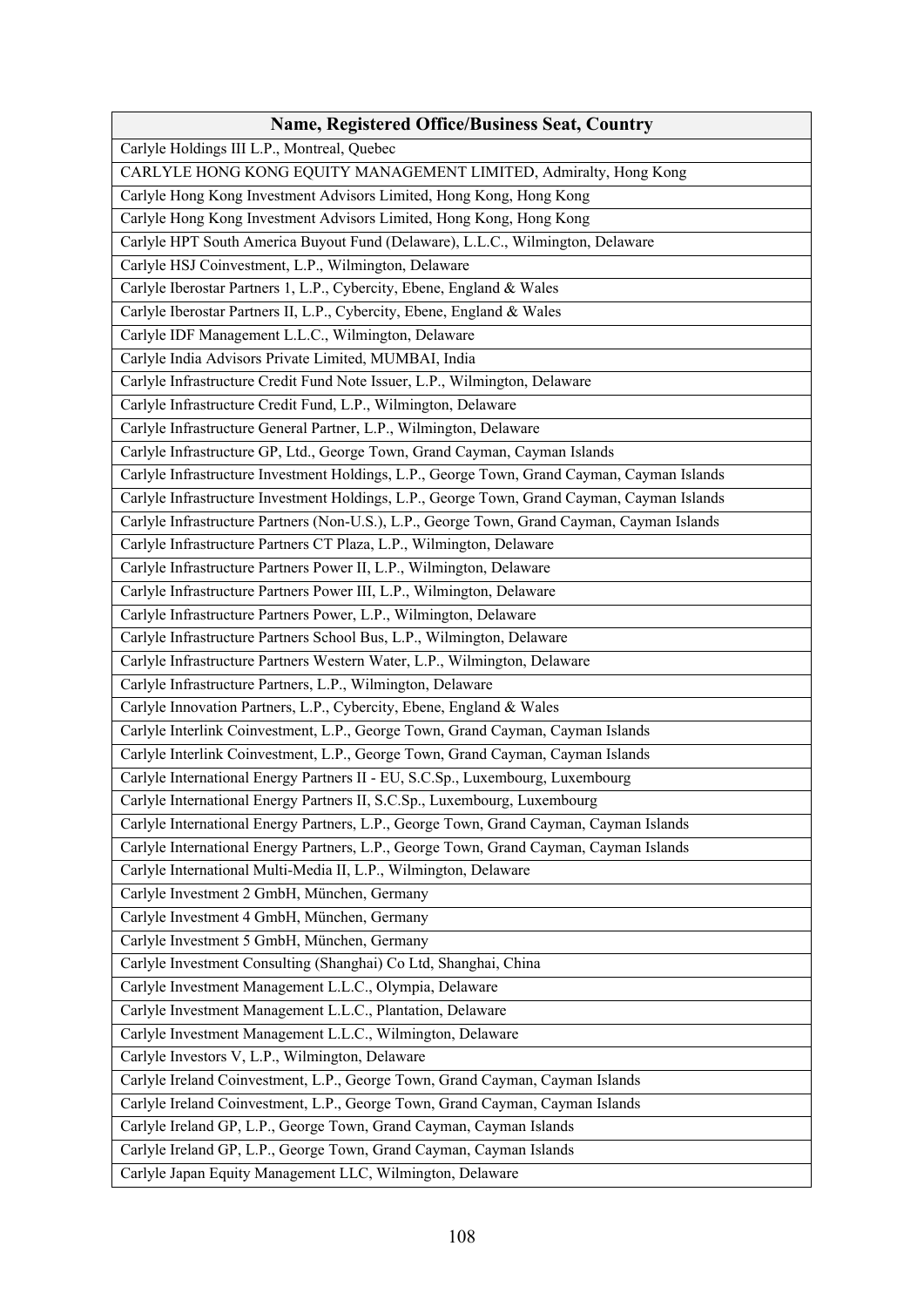| <b>Name, Registered Office/Business Seat, Country</b>                                                     |
|-----------------------------------------------------------------------------------------------------------|
| Carlyle Japan II Ltd., George Town, Grand Cayman, Cayman Islands                                          |
| Carlyle Japan II Ltd., George Town, Grand Cayman, Cayman Islands                                          |
| Carlyle Japan III Ltd., George Town, Grand Cayman, Cayman Islands                                         |
| Carlyle Japan III Ltd., George Town, Grand Cayman, Cayman Islands                                         |
| Carlyle Japan International Partners II, L.P., George Town, Grand Cayman, Cayman Islands                  |
| Carlyle Japan International Partners II, L.P., George Town, Grand Cayman, Cayman Islands                  |
| Carlyle Japan International Partners III, L.P., George Town, Grand Cayman, Cayman Islands                 |
| Carlyle Japan International Partners III, L.P., George Town, Grand Cayman, Cayman Islands                 |
| Carlyle Japan International Partners IV - EU, S.C.Sp., Luxembourg, Luxembourg                             |
| Carlyle Japan International Partners IV, L.P., George Town, Grand Cayman, Cayman Islands                  |
| Carlyle Japan IV, L.L.C., Wilmington, Delaware                                                            |
| Carlyle Japan Ltd., George Town, Grand Cayman, Cayman Islands                                             |
| Carlyle Japan Ltd., George Town, Grand Cayman, Cayman Islands                                             |
| Carlyle Japan Partners II, L.P., George Town, Grand Cayman, Cayman Islands                                |
| Carlyle Japan Partners II, L.P., George Town, Grand Cayman, Cayman Islands                                |
| Carlyle Japan Partners III, L.P., George Town, Grand Cayman, Cayman Islands                               |
| Carlyle Japan Partners III, L.P., George Town, Grand Cayman, Cayman Islands                               |
| Carlyle Japan Partners IV, L.P., George Town, Grand Cayman, Cayman Islands                                |
| Carlyle Japan Partners, L.P., George Town, Grand Cayman, Cayman Islands                                   |
| Carlyle Japan, LLC, Wilmington, Delaware                                                                  |
| Carlyle Jefferson Park GP, LLC, Wilmington, Delaware                                                      |
| Carlyle JJ Partners, L.P., George Town, Grand Cayman, Cayman Islands                                      |
| Carlyle JJ Partners, L.P., George Town, Grand Cayman, Cayman Islands                                      |
| Carlyle Jupiter Coinvestment, L.P., Wilmington, Delaware                                                  |
| CARLYLE KNOX HOLDINGS, L.L.C., Wilmington, Delaware                                                       |
| Carlyle Korea Ltd., Seoul, Korea, Republic of                                                             |
| Carlyle Latin America Holdings Cayman, L.P., George Town, Grand Cayman, Cayman Islands                    |
| Carlyle Latin America Holdings Cayman, L.P., George Town, Grand Cayman, Cayman Islands                    |
| Carlyle Latin America Real Estate GP, Ltd., George Town, Grand Cayman, Cayman Islands                     |
| Carlyle Latin America Real Estate GP, Ltd., George Town, Grand Cayman, Cayman Islands                     |
| Carlyle Latin America Real Estate Investment Holdings, L.P., George Town, Grand Cayman, Cayman<br>Islands |
| Carlyle LE Coinvestment, L.P., Wilmington, Delaware                                                       |
| Carlyle Leaseco Foreign Investors II, L.P., Wilmington, Delaware                                          |
| Carlyle Leaseco Foreign Investors, L.P., Wilmington, Delaware                                             |
| Carlyle Leaseco Partners II, L.P., Wilmington, Delaware                                                   |
| Carlyle Leaseco Partners, L.P., Wilmington, Delaware                                                      |
| Carlyle Leaseco Qualified Partners II, L.P., Wilmington, Delaware                                         |
| Carlyle Leaseco Qualified Partners, L.P., Wilmington, Delaware                                            |
| Carlyle Lion River Coinvestment General Partner, L.P., George Town, Grand Cayman, Cayman Islands          |
| Carlyle Live Events Coinvestment, L.P., Wilmington, Delaware                                              |
| Carlyle Lux ILP GP, S.à r.l., Luxembourg, Luxembourg                                                      |
| Carlyle Maison Partners II, L.P., George Town, Grand Cayman, Cayman Islands                               |
| Carlyle Maison Partners II, L.P., George Town, Grand Cayman, Cayman Islands                               |
| Carlyle Maison Partners, L.P., George Town, Grand Cayman, Cayman Islands                                  |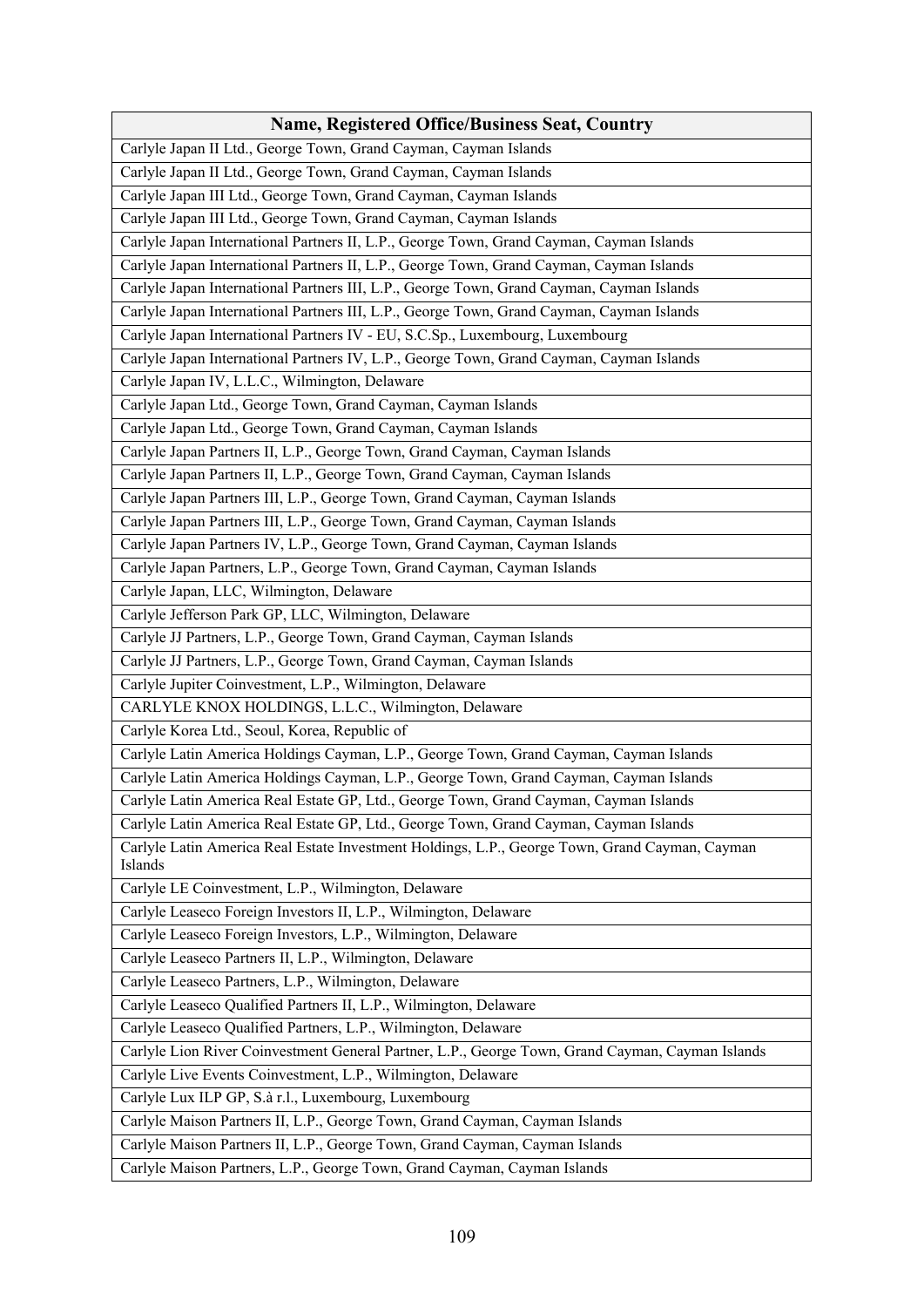| <b>Name, Registered Office/Business Seat, Country</b>                                 |
|---------------------------------------------------------------------------------------|
| Carlyle Maison Partners, L.P., George Town, Grand Cayman, Cayman Islands              |
| Carlyle Malta Advisors Limited, Washington, Malta                                     |
| Carlyle Management Hong Kong Limited, Hong Kong, Hong Kong                            |
| CARLYLE MAPLE LEAF FINANCE CO., U.L.C., Halifax, Nova Scotia                          |
| Carlyle Maple Leaf Holdings (Cayman), L.P., George Town, Grand Cayman, Cayman Islands |
| Carlyle Maple Leaf Holdings (Cayman), L.P., George Town, Grand Cayman, Cayman Islands |
| Carlyle Maple Leaf Holdings (Cayman), Ltd., George Town, Grand Cayman, Cayman Islands |
| Carlyle Maple Leaf Holdings (Cayman), Ltd., George Town, Grand Cayman, Cayman Islands |
| Carlyle Maple Leaf Holdings, U.L.C., Halifax, Nova Scotia                             |
| Carlyle Market Post Tower II, L.L.C., Wilmington, Delaware                            |
| Carlyle Mars Partners, L.P., George Town, Grand Cayman, Cayman Islands                |
| Carlyle Mauritius CIS Investment Management Limited, Cybercity, Ebene, Mauritius      |
| Carlyle Mauritius III, Port Louis, Mauritius                                          |
| Carlyle Mauritius Investment Advisors, Ltd, Port Louis, Mauritius                     |
| Carlyle MC GP, Ltd., George Town, Grand Cayman, Cayman Islands                        |
| Carlyle MC Partners, L.P., Wilmington, Delaware                                       |
| Carlyle MENA (GCC) General Partner Limited, Dubai, United Arab Emirates               |
| Carlyle MENA (GCC) Partners, L.P., Dubai, United Arab Emirates                        |
| Carlyle MENA Co-Investment, L.P., George Town, Grand Cayman, Cayman Islands           |
| Carlyle MENA Co-Investment, L.P., George Town, Grand Cayman, Cayman Islands           |
| Carlyle MENA Feeder, L.P., George Town, Grand Cayman, Cayman Islands                  |
| Carlyle MENA Feeder, L.P., George Town, Grand Cayman, Cayman Islands                  |
| Carlyle MENA General Partner, L.P., George Town, Grand Cayman, Cayman Islands         |
| Carlyle MENA General Partner, L.P., George Town, Grand Cayman, Cayman Islands         |
| Carlyle MENA Holdings Limited, George Town, Grand Cayman, Cayman Islands              |
| Carlyle MENA Holdings Limited, George Town, Grand Cayman, Cayman Islands              |
| Carlyle MENA Investment Advisors Limited, Dubai, United Arab Emirates                 |
| Carlyle MENA Investment Holdings, L.P., George Town, Grand Cayman, Cayman Islands     |
| Carlyle MENA Investment Holdings, L.P., George Town, Grand Cayman, Cayman Islands     |
| Carlyle MENA Limited, George Town, Grand Cayman, Cayman Islands                       |
| Carlyle MENA Limited, George Town, Grand Cayman, Cayman Islands                       |
| Carlyle MENA Partners, L.P., George Town, Grand Cayman, Cayman Islands                |
| Carlyle MENA Partners, L.P., George Town, Grand Cayman, Cayman Islands                |
| Carlyle Mexico Advisors, S. de R.L. de C.V., Mexico City, Mexico                      |
| Carlyle Mexico Coinvestment, L.P., Toronto, Ontario                                   |
| Carlyle Mexico General Partner, L.P., Toronto, Ontario                                |
| Carlyle Mexico Holdings, L.L.C., Wilmington, Delaware                                 |
| Carlyle Mexico Holdings, S.C., Mexico City, Mexico                                    |
| Carlyle Mexico L.L.C., Wilmington, Delaware                                           |
| Carlyle Mexico Partners-T, L.P., Toronto, Ontario                                     |
| Carlyle Mexico Partners, L.P., Toronto, Ontario                                       |
| Carlyle Mexico Partners-F, L.P., Toronto, Ontario                                     |
| Carlyle Mexico Partners-TE, L.P., Toronto, Ontario                                    |
| Carlyle Mezz 3883 Connecticut, LLC, Wilmington, Delaware                              |
| Carlyle Middle East, Ltd., George Town, Grand Cayman, Cayman Islands                  |
|                                                                                       |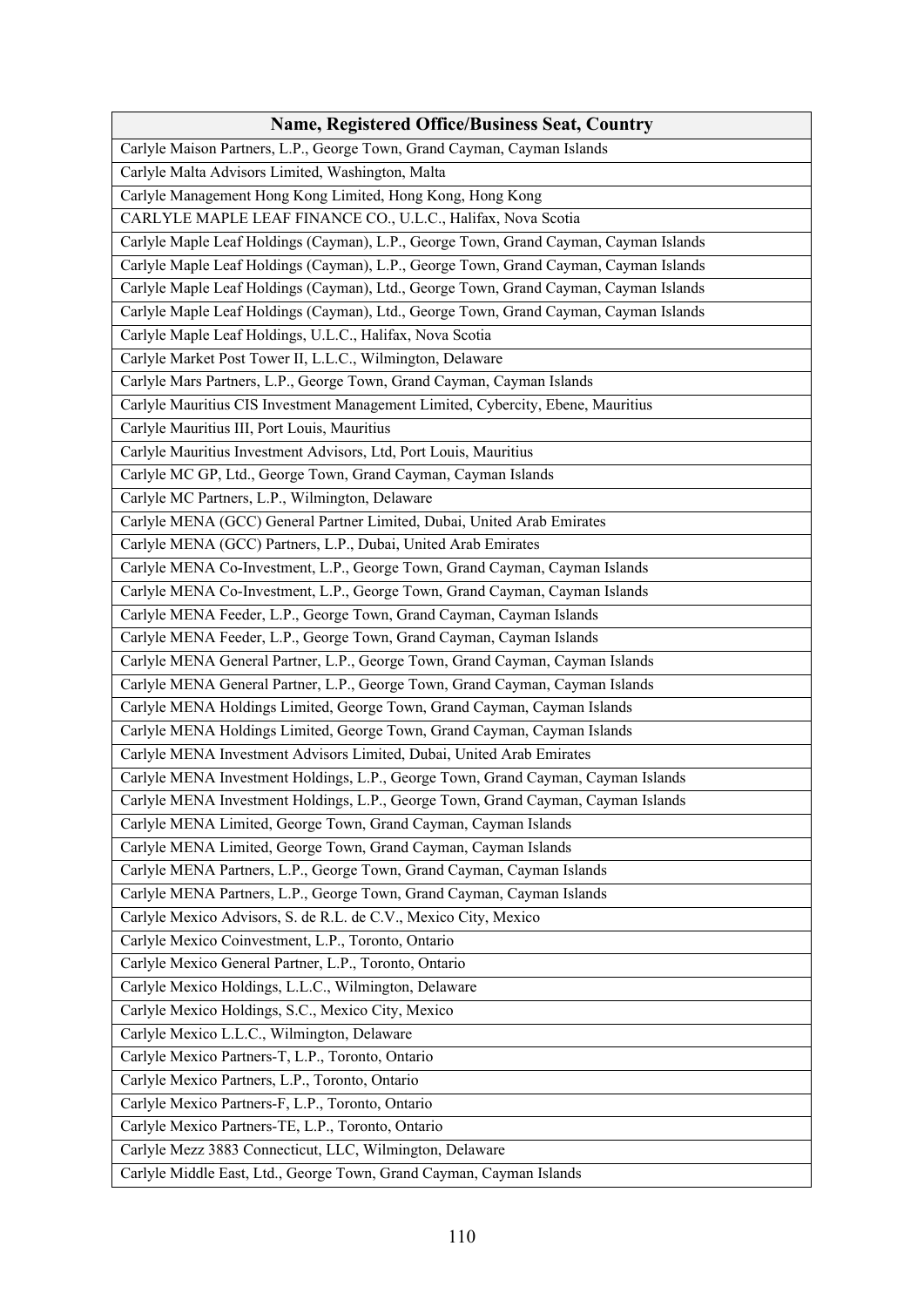| <b>Name, Registered Office/Business Seat, Country</b>                                           |
|-------------------------------------------------------------------------------------------------|
| Carlyle MIQ South America Buyout Fund (Delaware), L.L.C., Wilmington, Delaware                  |
| Carlyle Mortgage Capital, LLC, Wilmington, Delaware                                             |
| Carlyle Mortgage Holding Company 1, L.L.C., Wilmington, Delaware                                |
| Carlyle Mozart Coinvestment Holdings, L.P., Wilmington, Delaware                                |
| Carlyle Mozart Coinvestment, L.P., Wilmington, Delaware                                         |
| Carlyle MPT Advisory, LLC, Wilmington, Delaware                                                 |
| Carlyle MREP Legacy Coinvestment, L.P., Wilmington, Delaware                                    |
| Carlyle Multi-Strategy Master Fund Liquidating Trust, Wilmington, Delaware                      |
| Carlyle Multi-Strategy Partners, LP, Dover, Delaware                                            |
| Carlyle Nautilus Coinvestment, L.P., Wilmington, Delaware                                       |
| Carlyle Nautilus Corp GP, L.L.C., Wilmington, Delaware                                          |
| Carlyle Nautilus Corp Holdings, L.P., Wilmington, Delaware                                      |
| Carlyle Nautilus CPP Coinvestment Corporation, L.P., Wilmington, Delaware                       |
| Carlyle NBTY Coinvestment, L.P., Wilmington, Delaware                                           |
| Carlyle New River GP, L.L.C., Wilmington, Delaware                                              |
| Carlyle New River, L.L.C., Wilmington, Delaware                                                 |
| Carlyle NGP Agribusiness Coinvestment, L.P., Wilmington, Delaware                               |
| CARLYLE NGP AGRIBUSINESS HOLDINGS, L.L.C., Wilmington, Delaware                                 |
| Carlyle NGP Royalties 1 Coinvestment, L.P., Wilmington, Delaware                                |
| Carlyle NGP Royalties 1 Holdings, L.L.C., Wilmington, Delaware                                  |
| Carlyle NGP X Holdings, L.L.C., Wilmington, Delaware                                            |
| Carlyle NGP XI Coinvestment, L.P., Wilmington, Delaware                                         |
| CARLYLE NGP XI HOLDINGS, L.L.C., Wilmington, Delaware                                           |
| Carlyle NGP XII Coinvestment, L.P., Wilmington, Delaware                                        |
| Carlyle NGP XII Holdings, L.L.C., Wilmington, Delaware                                          |
| Carlyle Nigeria Investment Advisors Limited, Lagos, Nigeria                                     |
| Carlyle NTO Coinvestment, L.P., George Town, Grand Cayman, Cayman Islands                       |
| Carlyle NWN Co-Investment, L.P., George Town, Grand Cayman, Cayman Islands                      |
| Carlyle Ocean City Gateway GP, L.L.C., Wilmington, Delaware                                     |
| Carlyle Ocean City Gateway, L.L.C., Wilmington, Delaware                                        |
| Carlyle Offshore Partners II Holdings, Ltd., George Town, Grand Cayman, Cayman Islands          |
| Carlyle Offshore Partners II Holdings, Ltd., George Town, Grand Cayman, Cayman Islands          |
| Carlyle Offshore Partners II, Ltd., George Town, Grand Cayman, Cayman Islands                   |
| Carlyle Offshore Partners II, Ltd., George Town, Grand Cayman, Cayman Islands                   |
| Carlyle One Wilshire JV GP, L.L.C., Wilmington, Delaware                                        |
| Carlyle One Wilshire MMR, L.L.C., Wilmington, Delaware                                          |
| Carlyle Ontario Credit Partnership, L.P., Toronto, Ontario                                      |
| Carlyle Ontario Credit SLP L.L.C., Wilmington, Delaware                                         |
| Carlyle Ontario Credit Special Limited Partner, L.P., George Town, Grand Cayman, Cayman Islands |
| Carlyle ORG South America Buyout Fund (Delaware), L.L.C., Wilmington, Delaware                  |
| Carlyle Pacific Co-Investment Partners II, L.P., George Town, Grand Cayman, Cayman Islands      |
| Carlyle Pacific Co-Investment Partners II, L.P., George Town, Grand Cayman, Cayman Islands      |
| Carlyle Pacific Co-Investment Partners III, L.P., George Town, Grand Cayman, Cayman Islands     |
| Carlyle Pacific Co-Investment Partners, L.P., George Town, Grand Cayman, Cayman Islands         |
| Carlyle Pacific Co-Investment Partners, L.P., George Town, Grand Cayman, Cayman Islands         |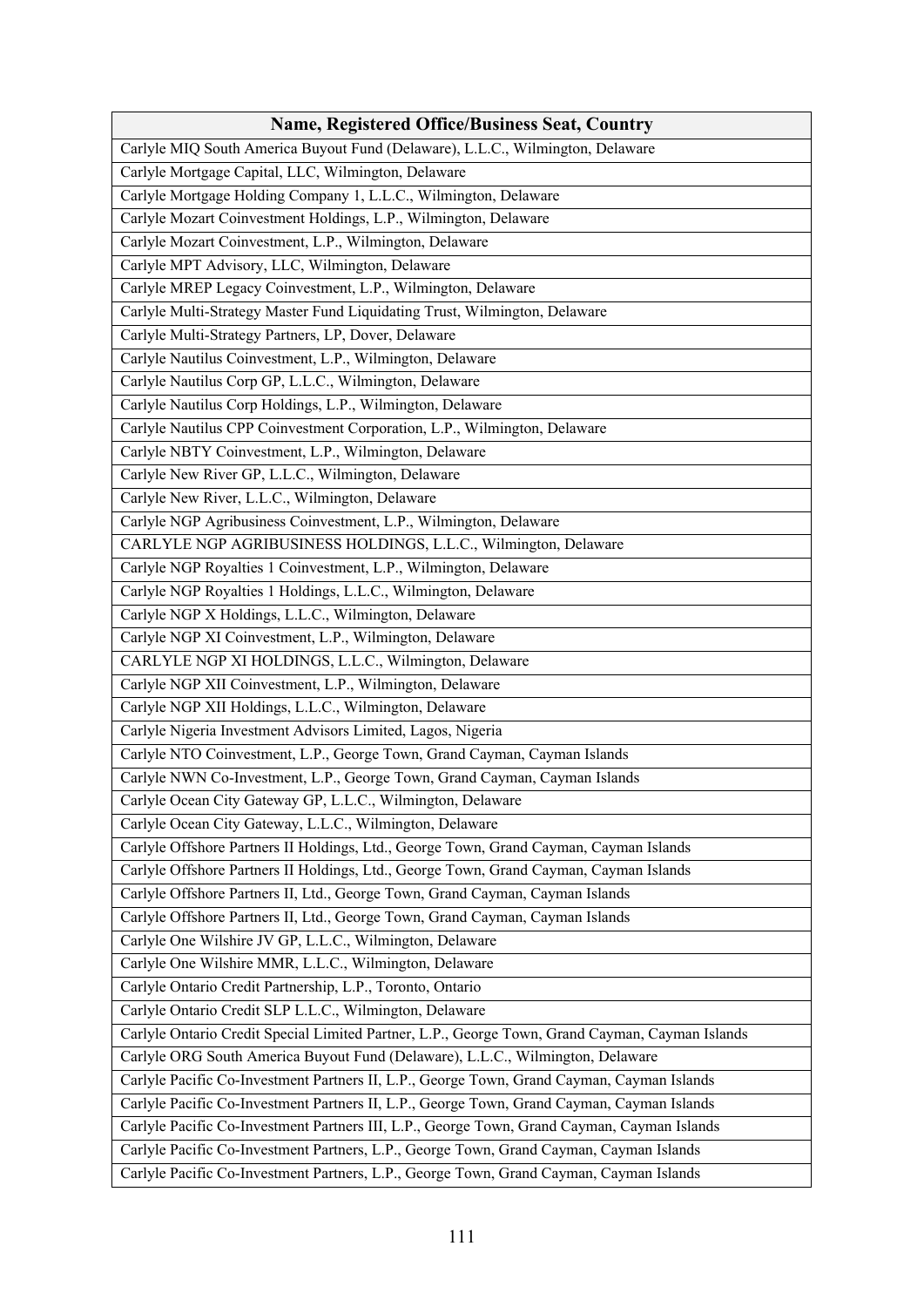| Name, Registered Office/Business Seat, Country                                  |
|---------------------------------------------------------------------------------|
| Carlyle Pacific GP, L.P., George Town, Grand Cayman, Cayman Islands             |
| Carlyle Pacific Limited, George Town, Grand Cayman, Cayman Islands              |
| Carlyle Pacific Red Oak Coinvestment, L.P., Wilmington, Delaware                |
| Carlyle Pacific Red Oak GP, L.L.C., Wilmington, Delaware                        |
| Carlyle Pacific Red Oak Investors, L.P., Wilmington, Delaware                   |
| Carlyle Panamera Holdings, L.P., Wilmington, Delaware                           |
| Carlyle Partners Growth - EU, S.C.Sp., Luxembourg, Luxembourg                   |
| Carlyle Partners Growth, L.P., Wilmington, Delaware                             |
| Carlyle Partners IV Investors, L.P., Wilmington, Delaware                       |
| Carlyle Partners IV, L.P., Wilmington, Delaware                                 |
| Carlyle Partners V Cayman TE, L.P., George Town, Grand Cayman, Cayman Islands   |
| Carlyle Partners V Cayman, L.P., George Town, Grand Cayman, Cayman Islands      |
| Carlyle Partners V Cayman, L.P., George Town, Grand Cayman, Cayman Islands      |
| Carlyle Partners V GW Investors, L.P., Wilmington, Delaware                     |
| Carlyle Partners V GW, L.P., Wilmington, Delaware                               |
| Carlyle Partners V Holdings, L.P., Wilmington, Delaware                         |
| Carlyle Partners V MC Cayman, L.P., George Town, Grand Cayman, Cayman Islands   |
| Carlyle Partners V MC Cayman, L.P., George Town, Grand Cayman, Cayman Islands   |
| Carlyle Partners V MC Holdings, L.P., Toronto, Ontario                          |
| Carlyle Partners V MC Investors, L.P., Wilmington, Delaware                     |
| Carlyle Partners V MC, L.P., Wilmington, Delaware                               |
| Carlyle Partners V SA1 Cayman, L.P., George Town, Grand Cayman, Cayman Islands  |
| Carlyle Partners V SA1 Cayman, L.P., George Town, Grand Cayman, Cayman Islands  |
| Carlyle Partners V SA2 Cayman, L.P., George Town, Grand Cayman, Cayman Islands  |
| Carlyle Partners V SA2 Cayman, L.P., George Town, Grand Cayman, Cayman Islands  |
| Carlyle Partners V SA3 Cayman, L.P., George Town, Grand Cayman, Cayman Islands  |
| Carlyle Partners V SA3 Cayman, L.P., George Town, Grand Cayman, Cayman Islands  |
| Carlyle Partners V SN Cayman, L.P., George Town, Grand Cayman, Cayman Islands   |
| Carlyle Partners V SN Cayman, L.P., George Town, Grand Cayman, Cayman Islands   |
| Carlyle Partners V US, L.P., Wilmington, Delaware                               |
| Carlyle Partners V, L.P., Wilmington, Delaware                                  |
| Carlyle Partners V-A Cayman, L.P., George Town, Grand Cayman, Cayman Islands    |
| Carlyle Partners V-A Cayman, L.P., George Town, Grand Cayman, Cayman Islands    |
| Carlyle Partners V-A MC Cayman, L.P., George Town, Grand Cayman, Cayman Islands |
| Carlyle Partners V-A MC Cayman, L.P., George Town, Grand Cayman, Cayman Islands |
| Carlyle Partners V-A MC Holdings, L.P., Toronto, Ontario                        |
| Carlyle Partners V-A MC Investors, L.P., Wilmington, Delaware                   |
| Carlyle Partners V-A MC, L.P., Wilmington, Delaware                             |
| Carlyle Partners V-A SN Cayman, L.P., George Town, Grand Cayman, Cayman Islands |
| Carlyle Partners V-A SN Cayman, L.P., George Town, Grand Cayman, Cayman Islands |
| Carlyle Partners V-A US, L.P., Wilmington, Delaware                             |
| Carlyle Partners V-A, L.P., Wilmington, Delaware                                |
| Carlyle Partners VI - F Cayman, L.P., George Town, Grand Cayman, Cayman Islands |
| Carlyle Partners VI - F Cayman, L.P., George Town, Grand Cayman, Cayman Islands |
| Carlyle Partners VI - F Ontario, L.P., Toronto, Ontario                         |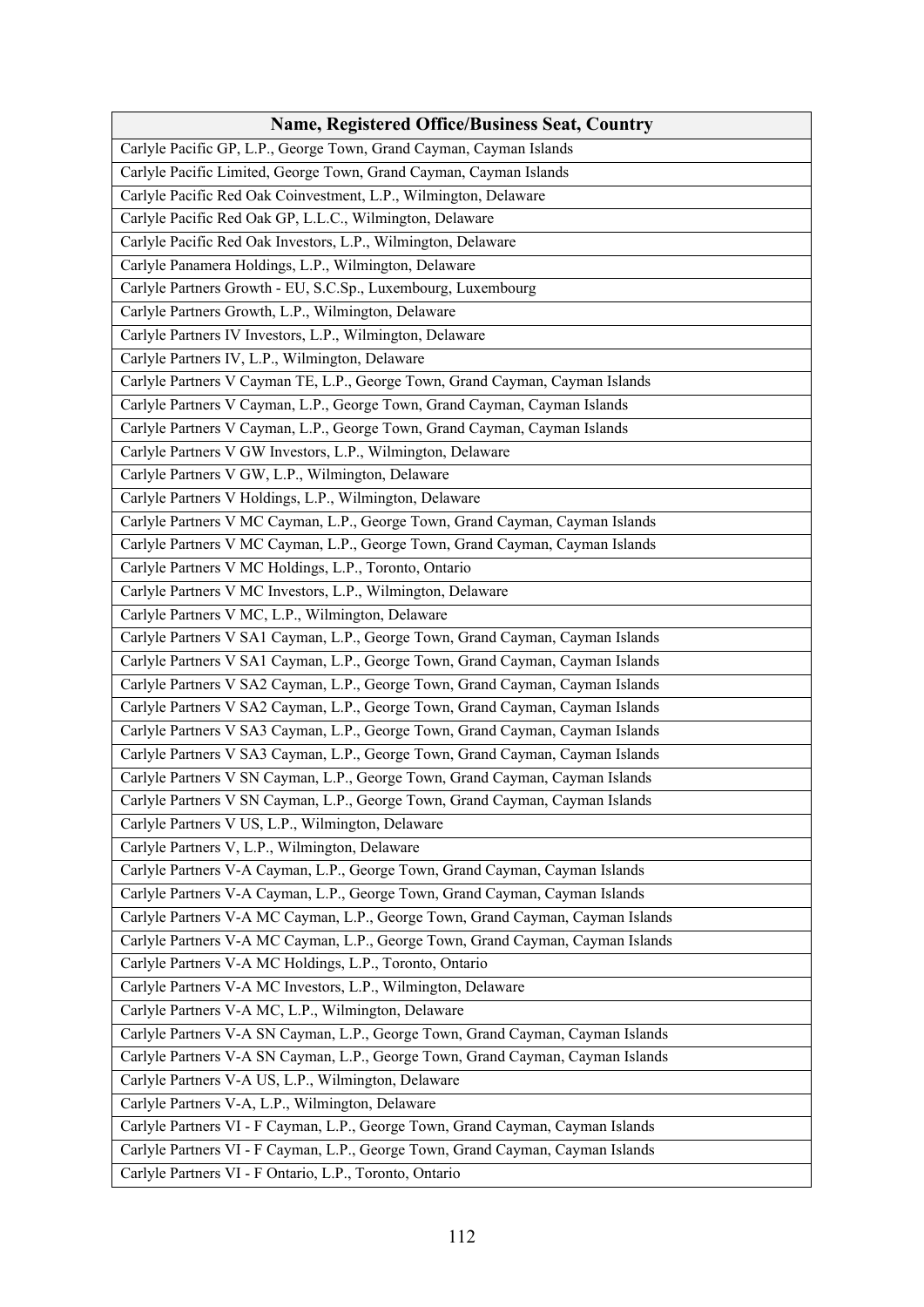| <b>Name, Registered Office/Business Seat, Country</b>                                     |
|-------------------------------------------------------------------------------------------|
| Carlyle Partners VI - F, L.P., George Town, Grand Cayman, Cayman Islands                  |
| Carlyle Partners VI Bella Holdings, L.P., Wilmington, Delaware                            |
| Carlyle Partners VI Capital Holdings, L.P., Wilmington, Delaware                          |
| Carlyle Partners VI Cayman Holdings, L.P., George Town, Grand Cayman, Cayman Islands      |
| Carlyle Partners VI Cayman Investors, L.P., George Town, Grand Cayman, Cayman Islands     |
| Carlyle Partners VI Cayman Investors, L.P., George Town, Grand Cayman, Cayman Islands     |
| Carlyle Partners VI Cayman, L.P., George Town, Grand Cayman, Cayman Islands               |
| Carlyle Partners VI Cayman, L.P., George Town, Grand Cayman, Cayman Islands               |
| Carlyle Partners VI Centennial Holdings, L.P., Wilmington, Delaware                       |
| Carlyle Partners VI Dash Holdings, L.P., Wilmington, Delaware                             |
| Carlyle Partners VI Denver Holdings, L.P., Wilmington, Delaware                           |
| Carlyle Partners VI Evergreen Holdings, L.P., Wilmington, Delaware                        |
| Carlyle Partners VI Holdings II, L.P., Wilmington, Delaware                               |
| Carlyle Partners VI Holdings, L.P., Wilmington, Delaware                                  |
| Carlyle Partners VI Ithaca Holdings, L.P., Wilmington, Delaware                           |
| Carlyle Partners VI SA1 Cayman, L.P., George Town, Grand Cayman, Cayman Islands           |
| Carlyle Partners VI SA1 Cayman, L.P., George Town, Grand Cayman, Cayman Islands           |
| Carlyle Partners VI SA1 Ontario, L.P., Toronto, Ontario                                   |
| Carlyle Partners VI SA2 Cayman, L.P., George Town, Grand Cayman, Cayman Islands           |
| Carlyle Partners VI SA2 Cayman, L.P., George Town, Grand Cayman, Cayman Islands           |
| Carlyle Partners VI SA2 Holdings, L.P., George Town, Grand Cayman, Cayman Islands         |
| Carlyle Partners VI SA2 Ontario, L.P., Toronto, Ontario                                   |
| Carlyle Partners VI SA3 Cayman, L.P., George Town, Grand Cayman, Cayman Islands           |
| Carlyle Partners VI SA3 Cayman, L.P., George Town, Grand Cayman, Cayman Islands           |
| Carlyle Partners VI SA3 Holdings, L.P., George Town, Grand Cayman, Cayman Islands         |
| Carlyle Partners VI SA3 Ontario, L.P., Toronto, Ontario                                   |
| Carlyle Partners VI Vogue Holdings, L.P., Wilmington, Delaware                            |
| Carlyle Partners VI Wolverine Holdings, L.P., Wilmington, Delaware                        |
| Carlyle Partners VI, L.P., Wilmington, Delaware                                           |
| Carlyle Partners VII - EU II, S.C.Sp., Luxembourg, Luxembourg                             |
| Carlyle Partners VII - EU III, S.C.Sp., Luxembourg, Luxembourg                            |
| Carlyle Partners VII - EU IV, S.C.Sp., Luxembourg, Luxembourg                             |
| Carlyle Partners VII - EU V, S.C.Sp., Luxembourg, Luxembourg                              |
| Carlyle Partners VII - EU VI, S.C.Sp., Luxembourg, Luxembourg                             |
| Carlyle Partners VII - EU VII, S.C.Sp., Luxembourg, Luxembourg                            |
| CARLYLE PARTNERS VII - EU, S.C.Sp., Luxembourg, Luxembourg                                |
| Carlyle Partners VII Arbor Holdings, L.P., Wilmington, Delaware                           |
| Carlyle Partners VII Austin Holdings, L.P., Wilmington, Delaware                          |
| Carlyle Partners VII Bluebird Holdings, L.P., Wilmington, Delaware                        |
| Carlyle Partners VII Cayman Holdings II, L.P., George Town, Grand Cayman, Cayman Islands  |
| Carlyle Partners VII Cayman Holdings III, L.P., George Town, Grand Cayman, Cayman Islands |
| Carlyle Partners VII Cayman Holdings IV, L.P., George Town, Grand Cayman, Cayman Islands  |
| Carlyle Partners VII Cayman Holdings V, L.P., George Town, Grand Cayman, Cayman Islands   |
| Carlyle Partners VII Cayman Holdings, L.P., George Town, Grand Cayman, Cayman Islands     |
| Carlyle Partners VII Cayman Investors, L.P., George Town, Grand Cayman, Cayman Islands    |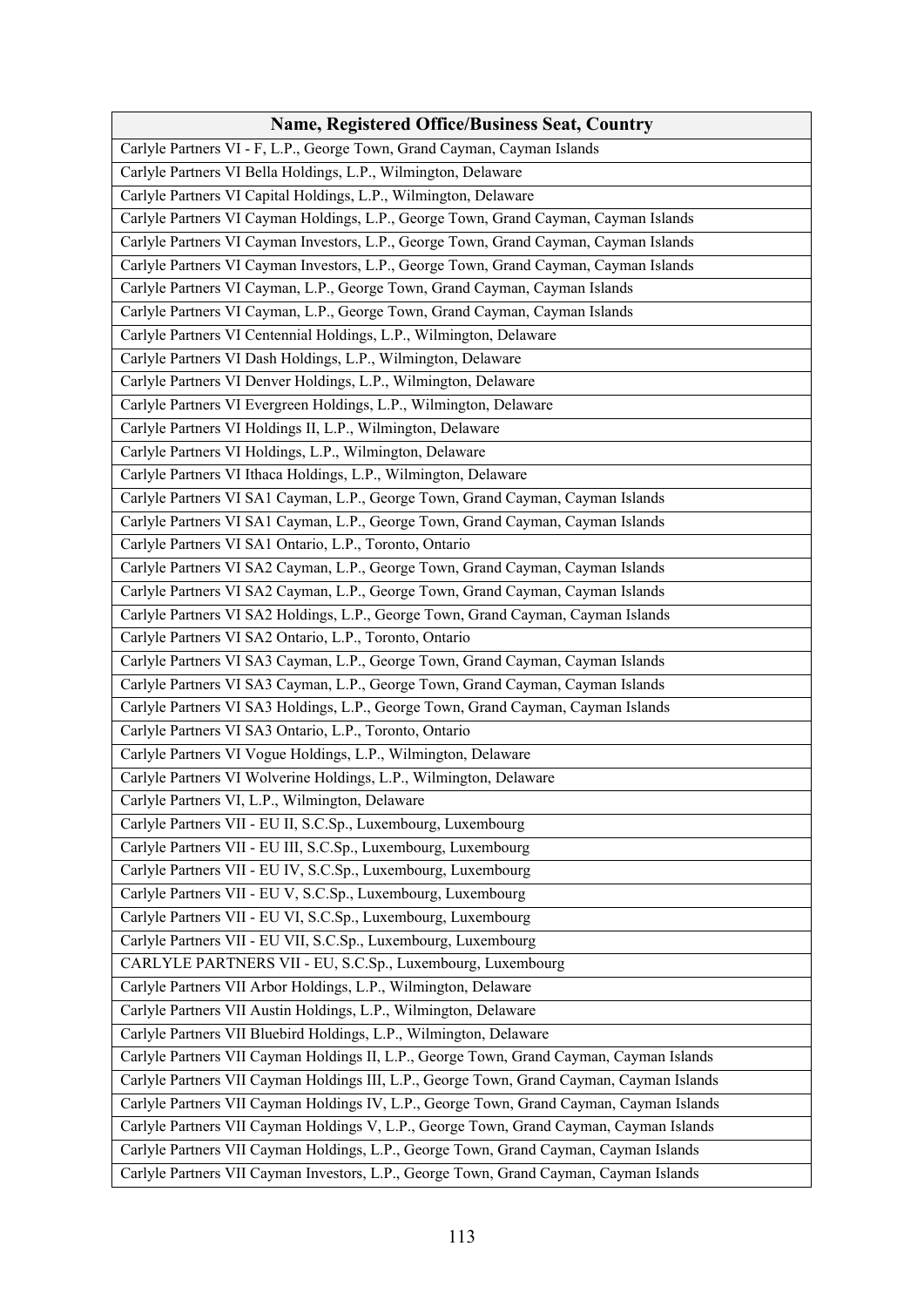| <b>Name, Registered Office/Business Seat, Country</b>                                    |
|------------------------------------------------------------------------------------------|
| Carlyle Partners VII Cayman, L.P., George Town, Grand Cayman, Cayman Islands             |
| Carlyle Partners VII Evolution Holdings, L.P., Wilmington, Delaware                      |
| Carlyle Partners VII Fountain Holdings, L.P., Wilmington, Delaware                       |
| Carlyle Partners VII Holdings II, L.P., Wilmington, Delaware                             |
| Carlyle Partners VII Holdings III, L.P., New Castle County, Delaware                     |
| Carlyle Partners VII Holdings IV, L.P., Wilmington, Delaware                             |
| Carlyle Partners VII Holdings IX, L.P., Wilmington, Delaware                             |
| Carlyle Partners VII Holdings V, L.P., Wilmington, Delaware                              |
| Carlyle Partners VII Holdings VI, L.P., Wilmington, Delaware                             |
| Carlyle Partners VII Holdings VII, L.P., Wilmington, Delaware                            |
| Carlyle Partners VII Holdings VIII, L.P., Wilmington, Delaware                           |
| Carlyle Partners VII Holdings, L.P., Wilmington, Delaware                                |
| Carlyle Partners VII Horizon Holdings, L.P., George Town, Grand Cayman, Cayman Islands   |
| Carlyle Partners VII Millicent Holdings, L.P., George Town, Grand Cayman, Cayman Islands |
| Carlyle Partners VII Ontario Holdings II, L.P., Toronto, Ontario                         |
| Carlyle Partners VII Ontario Holdings, L.P., Toronto, Ontario                            |
| Carlyle Partners VII Ontario 1, L.P., Toronto, Ontario                                   |
| Carlyle Partners VII Ontario II, L.P., Toronto, Ontario                                  |
| Carlyle Partners VII Ontario III, L.P., Toronto, Ontario                                 |
| Carlyle Partners VII Pacer Holdings, L.P., New Castle County, Delaware                   |
| Carlyle Partners VII Prime Holdings, L.P., Wilmington, Delaware                          |
| Carlyle Partners VII Range Holdings, L.P., Wilmington, Delaware                          |
| Carlyle Partners VII S1 Holdings II, L.P., Wilmington, Delaware                          |
| Carlyle Partners VII S1 Holdings III, L.P., Wilmington, Delaware                         |
| Carlyle Partners VII S1 Holdings IV, L.P., New Castle County, Delaware                   |
| Carlyle Partners VII S1 Holdings V, L.P., Wilmington, Delaware                           |
| Carlyle Partners VII S1 Holdings VI, L.P., Wilmington, Delaware                          |
| Carlyle Partners VII S1 Holdings VII, L.P., Wilmington, Delaware                         |
| Carlyle Partners VII S1 Holdings, L.P., Wilmington, Delaware                             |
| Carlyle Partners VII Star Holdings, L.P., Wilmington, Delaware                           |
| Carlyle Partners VII, L.P., Wilmington, Delaware                                         |
| Carlyle Partners VIII - EU II, S.C.Sp., Luxembourg, Luxembourg                           |
| Carlyle Partners VIII - EU, S.C.Sp, Luxembourg, Luxembourg                               |
| Carlyle Partners VIII Investors, L.P., Wilmington, Delaware                              |
| Carlyle Partners VIII, L.P., Wilmington, Delaware                                        |
| Carlyle Pattern Energy Coinvestment (F), L.P., Wilmington, Delaware                      |
| Carlyle Pattern Energy Coinvestment, L.P., Wilmington, Delaware                          |
| Carlyle Pattern Energy PR Coinvestment (F), L.P., Wilmington, Delaware                   |
| Carlyle Pattern Energy PR Coinvestment, L.P., Wilmington, Delaware                       |
| Carlyle Perü Consultoria de Inversiones S.R.L., Lima, Peru                               |
| Carlyle Peru Fund, L.P., George Town, Grand Cayman, Cayman Islands                       |
| Carlyle Peru Fund, L.P., George Town, Grand Cayman, Cayman Islands                       |
| Carlyle Peru GP, L.P., George Town, Grand Cayman, Cayman Islands                         |
| Carlyle PES Coinvestment AIV, L.P., Wilmington, Delaware                                 |
| Carlyle PES Coinvestment Investors AIV, L.P., Wilmington, Delaware                       |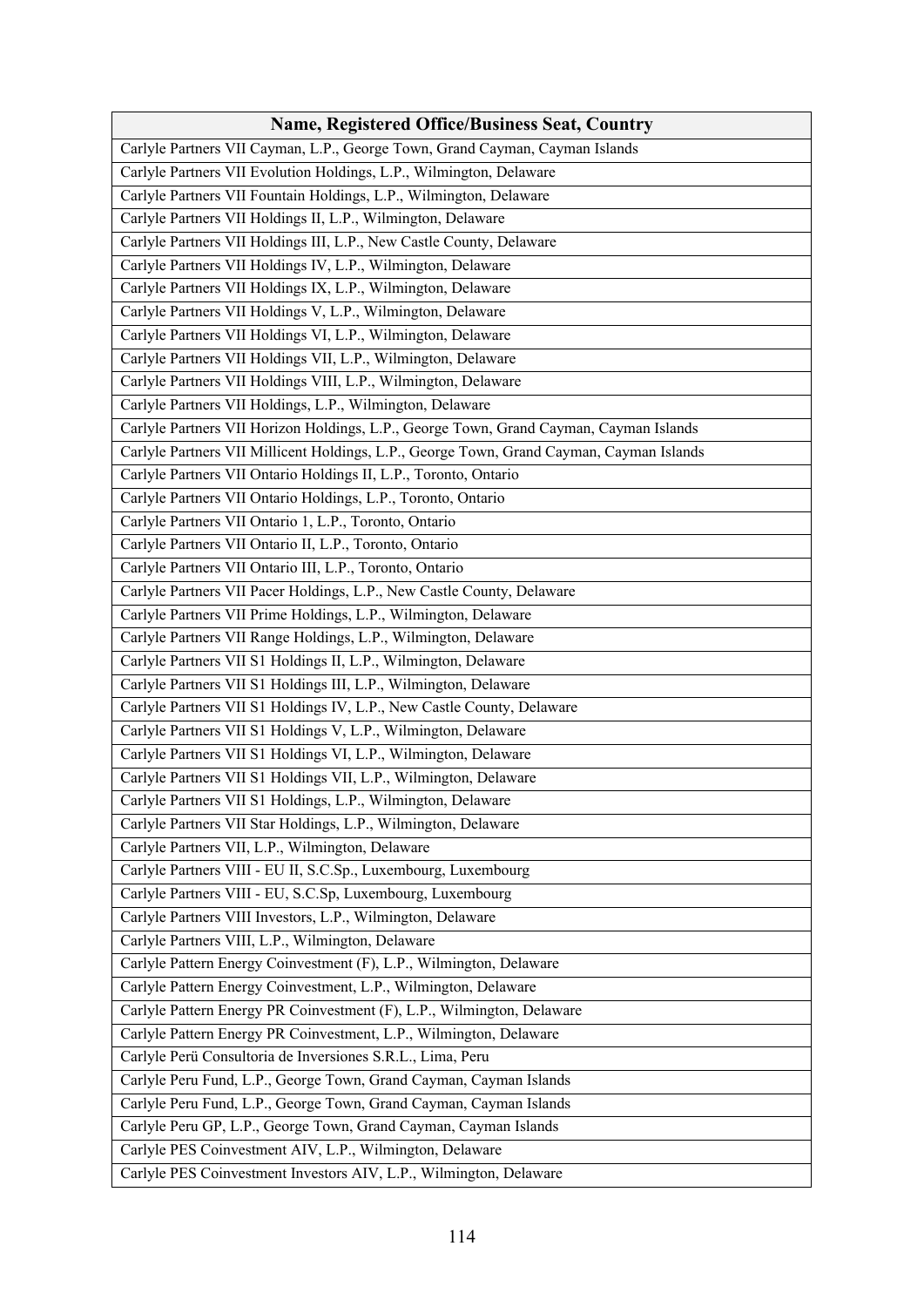| Name, Registered Office/Business Seat, Country                                         |
|----------------------------------------------------------------------------------------|
| Carlyle PES Coinvestment, L.P., Wilmington, Delaware                                   |
| CARLYLE PES, L.L.C., Wilmington, Delaware                                              |
| Carlyle PIB Coinvestment, L.P., George Town, Grand Cayman, Cayman Islands              |
| Carlyle Piston Partners, L.P., George Town, Grand Cayman, Cayman Islands               |
| Carlyle Power CPOCP RISEC, L.L.C., Wilmington, Delaware                                |
| Carlyle Power CPP II Franklin, L.L.C., Wilmington, Delaware                            |
| Carlyle Power CPP II Lincoln, L.L.C., Wilmington, Delaware                             |
| Carlyle Power CPP II Nautilus, LLC, Wilmington, Delaware                               |
| Carlyle Power CPP II Odyssey, L.L.C., Wilmington, Delaware                             |
| Carlyle Power CPP II Revere, L.L.C., Wilmington, Delaware                              |
| Carlyle Power CPP II Spindietop, L.L.C., Wilmington, Delaware                          |
| Carlyle Power CPP II Stonewall, L.L.C., Wilmington, Delaware                           |
| Carlyle Power CPP II Valcour, L.L.C., Wilmington, Delaware                             |
| Carlyle Power CPP II RISEC, LLC, Wilmington, Delaware                                  |
| Carlyle Power General Partner, L.P., Wilmington, Delaware                              |
| Carlyle Power Holdings II, L.L.C., Wilmington, Delaware                                |
| Carlyle Power Holdings III, L.L.C., Wilmington, Delaware                               |
| Carlyle Power Holdings IV, L.L.C., Wilmington, Delaware                                |
| Carlyle Power Holdings, L.L.C., Wilmington, Delaware                                   |
| Carlyle Power Investment Holdings, L.P., George Town, Grand Cayman, Cayman Islands     |
| Carlyle Power Investment Holdings, L.P., George Town, Grand Cayman, Cayman Islands     |
| Carlyle Power Malaga Peaker, L.L.C., Wilmington, Delaware                              |
| Carlyle Power Management Holdings LLC, Wilmington, Delaware                            |
| Carlyle Power Opportunities CalPeak Coinvest AIV, L.P., Wilmington, Delaware           |
| Carlyle Power Opportunities Capital Partners AIV Investors, L.P., Wilmington, Delaware |
| Carlyle Power Opportunities Capital Partners AIV, L.P., Wilmington, Delaware           |
| Carlyle Power Opportunities Capital Partners, L.P., Wilmington, Delaware               |
| Carlyle Power Opportunities Malaga Peaker Coinvest AIV, L.P., Wilmington, Delaware     |
| Carlyle Power Opportunities Red Oak Coinvest AIV Investors, L.P., Wilmington, Delaware |
| Carlyle Power Opportunities Red Oak Coinvest AIV, L.P., Wilmington, Delaware           |
| Carlyle Power Opportunities RISEC Coinvest AIV, L.P., Wilmington, Delaware             |
| Carlyle Power Opportunities SE Gen Coinvest AIV, L.P., Wilmington, Delaware            |
| Carlyle Power Partners II, L.P., Wilmington, Delaware                                  |
| Carlyle Power Partners ll-A, L.P., Wilmington, Delaware                                |
| Carlyle Power Partners ll-B, L.P., Wilmington, Delaware                                |
| Carlyle Power Partners ll-C, L.P., Wilmington, Delaware                                |
| Carlyle Power Southeast Gen CPOCP, L.L.C., Wilmington, Delaware                        |
| Carlyle Power Southeast Gen, L.L.C., Wilmington, Delaware                              |
| Carlyle Power Twin Oaks, L.P., Wilmington, Delaware                                    |
| Carlyle PQ Opportunity Investment, L.P., George Town, Grand Cayman, Cayman Islands     |
| Carlyle PQ Opportunity Investment, L.P., George Town, Grand Cayman, Cayman Islands     |
| Carlyle PQ/HDS Coinvestment Cayman, L.P., George Town, Grand Cayman, Cayman Islands    |
| Carlyle PQ/HDS Opportunity Investment, L.P., George Town, Grand Cayman, Cayman Islands |
| Carlyle PQ/HDS Opportunity Investment, L.P., George Town, Grand Cayman, Cayman Islands |
| Carlyle PR Solar Coinvestment (F), L.P., Wilmington, Delaware                          |
|                                                                                        |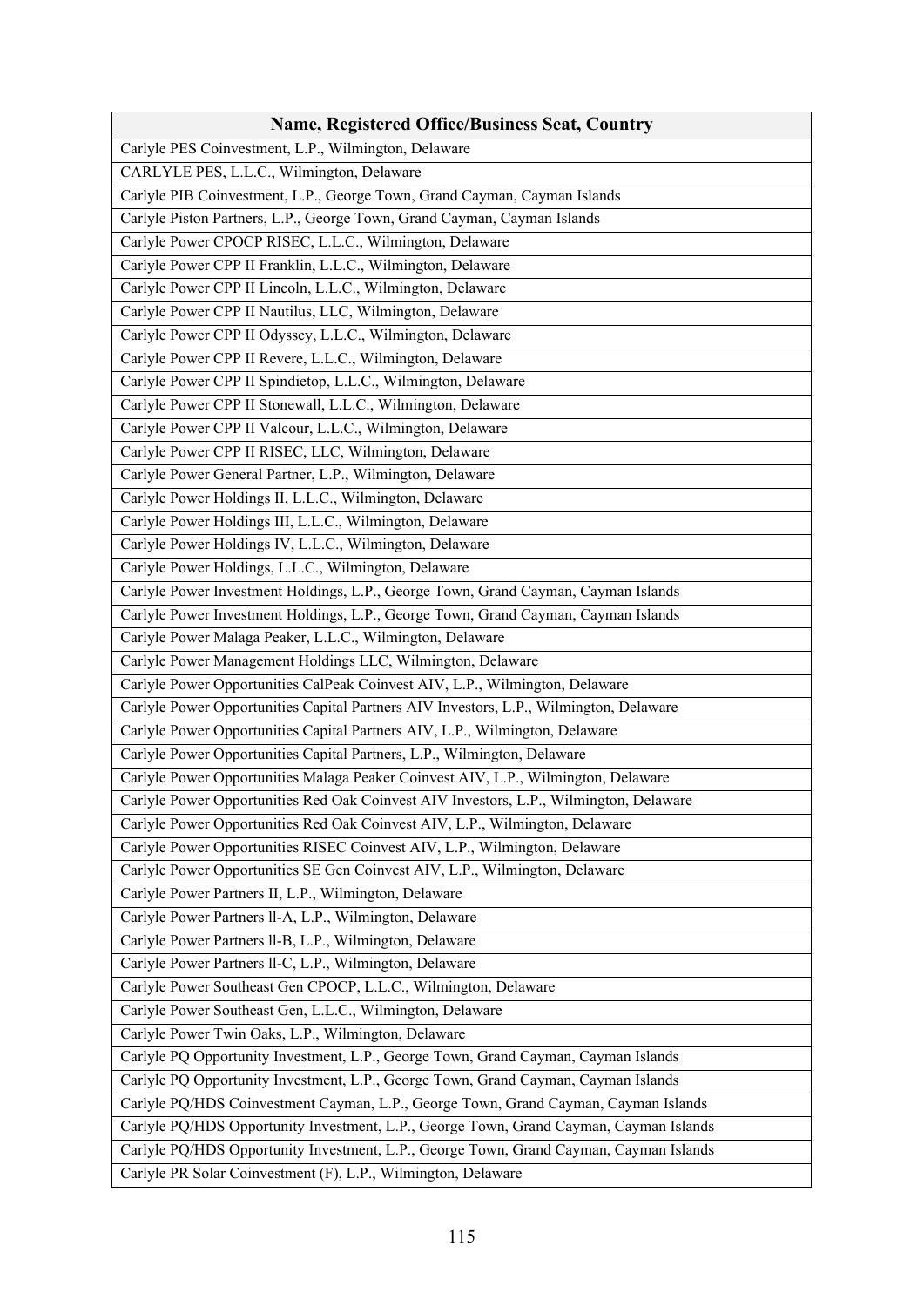| <b>Name, Registered Office/Business Seat, Country</b>                                                               |
|---------------------------------------------------------------------------------------------------------------------|
| Carlyle PR Solar Coinvestment, L.P., Wilmington, Delaware                                                           |
| Carlyle Prime Coinvestment, L.P., New Castle County, Delaware                                                       |
| Carlyle Principal Alternative Opportunities (Cayman Feeder), L.P., George Town, Grand Cayman, Cayman<br>Islands     |
| Carlyle Principal Alternative Opportunities Fund, L.P., George Town, Grand Cayman, Cayman Islands                   |
| Carlyle Principal Alternative Opportunities GP, L.L.C., Wilmington, Delaware                                        |
| Carlyle Principal Alternative Opportunities GP, L.P., George Town, Grand Cayman, Cayman Islands                     |
| Carlyle Principal Alternative Opportunities Holdings, Ltd., George Town, Grand Cayman, Cayman Islands               |
| Carlyle Principal Alternative Opportunities Investment Holdings, L.P., George Town, Grand Cayman,<br>Cayman Islands |
| Carlyle Private Equity Access Blocker Fund 2014, L.P., George Town, Grand Cayman, Cayman Islands                    |
| Carlyle Private Equity Access Blocker Fund 2014, L.P., George Town, Grand Cayman, Cayman Islands                    |
| Carlyle Private Equity Access Blocker Fund 2015, L.P., George Town, Grand Cayman, Cayman Islands                    |
| Carlyle Private Equity Access Blocker Fund 2015, L.P., George Town, Grand Cayman, Cayman Islands                    |
| Carlyle Private Equity Access Blocker Fund III, L.P., George Town, Grand Cayman, Cayman Islands                     |
| Carlyle Private Equity Access Fund 2014, L.L.C., Wilmington, Delaware                                               |
| Carlyle Private Equity Access Fund 2014, L.P., George Town, Grand Cayman, Cayman Islands                            |
| Carlyle Private Equity Access Fund 2014, L.P., George Town, Grand Cayman, Cayman Islands                            |
| Carlyle Private Equity Access Fund 2015, L.P., George Town, Grand Cayman, Cayman Islands                            |
| Carlyle Private Equity Access Fund 2015, L.P., George Town, Grand Cayman, Cayman Islands                            |
| Carlyle Private Equity Access Fund III, L.P., George Town, Grand Cayman, Cayman Islands                             |
| Carlyle Private Equity Access Fund IV (Parallel), L.P., George Town, Grand Cayman, Cayman Islands                   |
| Carlyle Private Equity Access Fund IV, L.P., George Town, Grand Cayman, Cayman Islands                              |
| Carlyle Property Investors (Lower Fund 1), L.P., Wilmington, Delaware                                               |
| Carlyle Property Investors (Lower Fund II), L.P., Wilmington, Delaware                                              |
| Carlyle Property Investors (Master REIT), L.L.C., Wilmington, Delaware                                              |
| Carlyle Property Investors GP, L.L.C., Wilmington, Delaware                                                         |
| Carlyle Property Investors, L.P., Wilmington, Delaware                                                              |
| Carlyle Property Investors-A (Blocker), L.P., Wilmington, Delaware                                                  |
| Carlyle Property Investors-A, L.P., Wilmington, Delaware                                                            |
| Carlyle Property Investors-B (Blocker), L.P., Wilmington, Delaware                                                  |
| Carlyle Property Investors-B (Cayman), L.P., George Town, Grand Cayman, Cayman Islands                              |
| Carlyle Property Investors-B (Cayman), L.P., George Town, Grand Cayman, Cayman Islands                              |
| Carlyle Property Investors-B (REIT Investments), L.P., Wilmington, Delaware                                         |
| Carlyle Property Investors-B, L.P., George Town, Grand Cayman, Cayman Islands                                       |
| Carlyle Property Investors-B, L.P., George Town, Grand Cayman, Cayman Islands                                       |
| Carlyle Qualicorp Coinvestment, L.P., George Town, Grand Cayman, Cayman Islands                                     |
| Carlyle Qualicorp Coinvestment, L.P., George Town, Grand Cayman, Cayman Islands                                     |
| Carlyle Quincy Court, L.L.C., Wilmington, Delaware                                                                  |
| Carlyle RAC Partners, L.P., Washington, D.C., England & Wales                                                       |
| Carlyle Raptor Aggregator, L.P., George Town, Grand Cayman, Cayman Islands                                          |
| Carlyle Raptor Holdings, L.P., Wilmington, Delaware                                                                 |
| Carlyle RDSL Coinvestment, L.P., Toronto, Ontario                                                                   |
| Carlyle Reach Electing-A, L.P., Wilmington, Delaware                                                                |
| Carlyle Real Estate Advisors France Sari, Paris, France                                                             |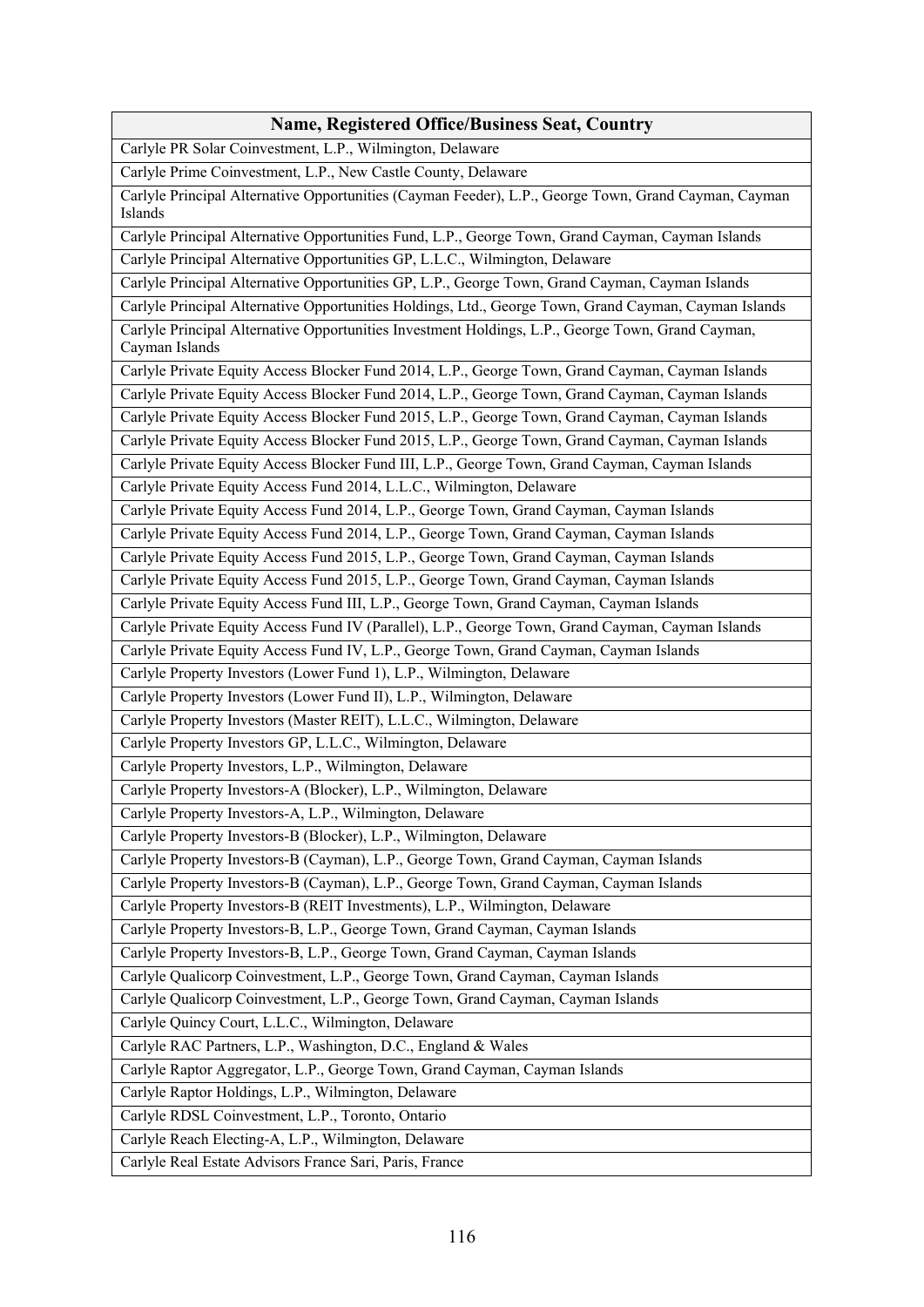| <b>Name, Registered Office/Business Seat, Country</b>                                                      |
|------------------------------------------------------------------------------------------------------------|
| Carlyle Real Estate Advisors Italy S.r.l., Milano, Italy                                                   |
| CARLYLE REAL ESTATE ADVISORS LLP, London, England & Wales                                                  |
| Carlyle Real Estate Società di Gestione del Risparmio S.p.A., Lima, Italy                                  |
| Carlyle Realty Coinvestment III, L.L.C., Wilmington, Delaware                                              |
| Carlyle Realty Coinvestment IV, L.L.C., Wilmington, Delaware                                               |
| Carlyle Realty Coinvestment IX, L.P., Wilmington, Delaware                                                 |
| Carlyle Realty Coinvestment RMBS II, L.L.C., Wilmington, Delaware                                          |
| Carlyle Realty Coinvestment RMBS III, L.L.C., Wilmington, Delaware                                         |
| Carlyle Realty Coinvestment RMBS IV, L.L.C., Wilmington, Delaware                                          |
| Carlyle Realty Coinvestment RMBS, L.L.C., Wilmington, Delaware                                             |
| Carlyle Realty Coinvestment V, L.L.C., Wilmington, Delaware                                                |
| Carlyle Realty Coinvestment VI, L.L.C., Wilmington, Delaware                                               |
| Carlyle Realty Coinvestment VII, L.P., Wilmington, Delaware                                                |
| Carlyle Realty Coinvestment VIII, L.P., Wilimington, Delaware                                              |
| Carlyle Realty Distressed RMBS GP, L.L.C., Wilmington, Delaware                                            |
| Carlyle Realty Distressed RMBS II, L.P., Wilmington, Delaware                                              |
| Carlyle Realty Distressed RMBS III, L.P., Wilmington, Delaware                                             |
| Carlyle Realty Distressed RMBS IV, L.P., Wilmington, Delaware                                              |
| Carlyle Realty Distressed RMBS Partners II, L.P., Wilmington, Delaware                                     |
| Carlyle Realty Distressed RMBS Partners III, L.P., Wilmington, Delaware                                    |
| Carlyle Realty Distressed RMBS Partners IV, L.P., Wilmington, Delaware                                     |
| Carlyle Realty Distressed RMBS Partners, L.P., Wilmington, Delaware                                        |
| Carlyle Realty Distressed RMBS, L.P., Wilmington, Delaware                                                 |
| Carlyle Realty Foreign Investors 45 -18 Court Square B, L.P., George Town, Grand Cayman, Cayman<br>Islands |
| Carlyle Realty Foreign Investors 45-18 Court Square A, L.P., Wilmington, Delaware                          |
| Carlyle Realty Foreign Investors III, L.P., Wilmington, Delaware                                           |
| Carlyle Realty Foreign Investors IV, L.P., Wilmington, Delaware                                            |
| Carlyle Realty Foreign Investors IX (Lux), S.C.Sp., Luxembourg, Luxembourg                                 |
| Carlyle Realty Foreign Investors IX, S.C.Sp., Luxembourg, Luxembourg                                       |
| Carlyle Realty Foreign Investors IX-A, L.P., Wilmington, Delaware                                          |
| Carlyle Realty Foreign Investors IX-B, S.C.Sp., Luxembourg, Luxembourg                                     |
| Carlyle Realty Foreign Investors IX-C, S.C.Sp., Luxembourg, Luxembourg                                     |
| Carlyle Realty Foreign Investors V Alternative, L.P., Wilmington, Delaware                                 |
| Carlyle Realty Foreign Investors V, L.P., Wilmington, Delaware                                             |
| Carlyle Realty Foreign Investors VI, L.P., Wilmington, Delaware                                            |
| Carlyle Realty Foreign Investors Vl-A, L.P., Wilmington, Delaware                                          |
| Carlyle Realty Foreign Investors VII (Cayman), L.P., George Town, Grand Cayman, Cayman Islands             |
| Carlyle Realty Foreign Investors VII (Cayman), L.P., George Town, Grand Cayman, Cayman Islands             |
| Carlyle Realty Foreign Investors VII, L.P., Wilmington, Delaware                                           |
| Carlyle Realty Foreign Investors VII-A, L.P., Wilmington, Delaware                                         |
| Carlyle Realty Foreign Investors VII-B, L.P., Wilmington, Delaware                                         |
| Carlyle Realty Foreign Investors VIII (Cayman), L.P., George Town, Cayman Islands                          |
| Carlyle Realty Foreign Investors VIII (RMBS), L.P., Wilmington, Delaware                                   |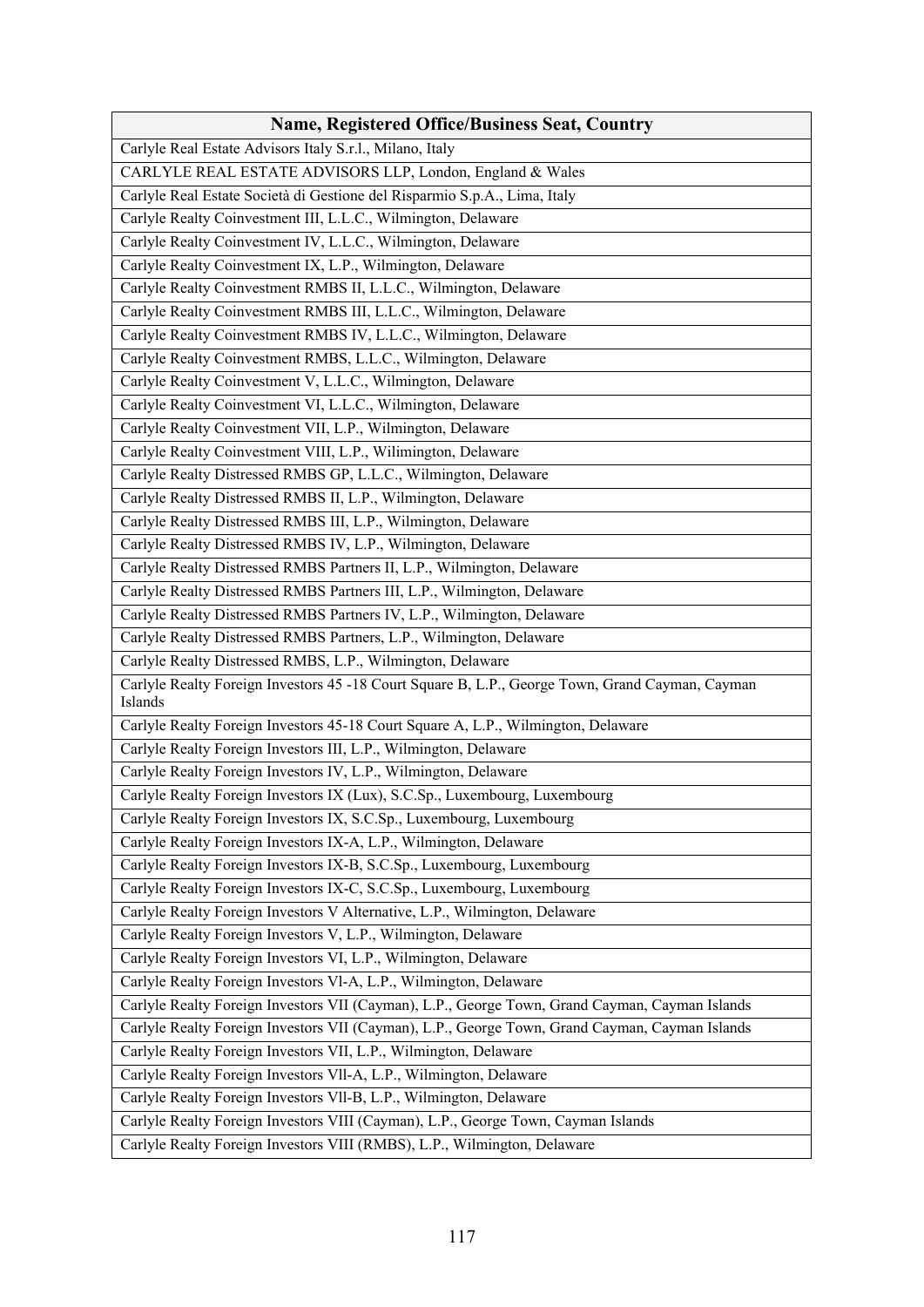| <b>Name, Registered Office/Business Seat, Country</b>                                                   |
|---------------------------------------------------------------------------------------------------------|
| Carlyle Realty Foreign Investors VIII RMBS (Cayman), L.P., George Town, Grand Cayman, Cayman<br>Islands |
| Carlyle Realty Foreign Investors VIII, L.P., Wilmington, Delaware                                       |
| Carlyle Realty Foreign Investors VIII-A, L.P., Wilmington, Delaware                                     |
| Carlyle Realty Foreign Investors VIII-B, L.P., George Town, Grand Cayman, Cayman Islands                |
| Carlyle Realty Foreign Investors VIII-C, L.P., Wilmington, Delaware                                     |
| Carlyle Realty Golf Holdings, L.P., Wilmington, Delaware                                                |
| Carlyle Realty Golf Partners GP II, L.L.C., Wilmington, Delaware                                        |
| Carlyle Realty Golf Partners GP, L.L.C., Wilmington, Delaware                                           |
| Carlyle Realty Golf Partners II, L.L.C., Wilmington, Delaware                                           |
| Carlyle Realty Golf Partners III, L.L.C., Wilmington, Delaware                                          |
| Carlyle Realty Golf Partners IV, L.L.C., Wilmington, Delaware                                           |
| Carlyle Realty Golf Partners V, L.L.C., Wilmington, Delaware                                            |
| Carlyle Realty Golf Partners VI, L.L.C., Wilmington, Delaware                                           |
| Carlyle Realty Golf Partners, L.L.C., Wilmington, Delaware                                              |
| Carlyle Realty Halley Coinvestment GP, L.L.C., Wilmington, Delaware                                     |
| Carlyle Realty Halley Coinvestment IV, L.P., Wilmington, Delaware                                       |
| Carlyle Realty Halley Coinvestment IV-A, L.P., Wilmington, Delaware                                     |
| Carlyle Realty II, L.P., Wilmington, Delaware                                                           |
| Carlyle Realty III GP, L.L.C., Wilmington, Delaware                                                     |
| Carlyle Realty III, L.L.C., Wilmington, Delaware                                                        |
| Carlyle Realty III, L.P., Wilmington, Delaware                                                          |
| Carlyle Realty Investment Holdings II, L.P., Wilmington, Delaware                                       |
| Carlyle Realty Investment Holdings III, L.L.C., Wilmington, Delaware                                    |
| Carlyle Realty Investment Holdings IV, L.L.C., Wilmington, Delaware                                     |
| Carlyle Realty Investment Holdings V, L.L.C., Wilmington, Delaware                                      |
| Carlyle Realty Investment Holdings VI, L.P., Wilmington, Delaware                                       |
| Carlyle Realty Investment Holdings VII, L.P., Wilmington, Delaware                                      |
| Carlyle Realty Investment Holdings VIII, L.P., Wilmington, Delaware                                     |
| Carlyle Realty Investment Holdings, L.P., Wilmington, Delaware                                          |
| Carlyle Realty Investors MH II, L.L.C., Wilmington, Delaware                                            |
| Carlyle Realty IV GP, L.L.C., Wilmington, Delaware                                                      |
| Carlyle Realty IV, L.L.C., Wilmington, Delaware                                                         |
| Carlyle Realty IV, L.P., Wilmington, Delaware                                                           |
| Carlyle Realty IX Lux GP, S.a r.l., Luxembourg, Luxembourg                                              |
| Carlyle Realty IX, L.L.C., Wilmington, Delaware                                                         |
| Carlyle Realty Master Coinvestment III, L.P., Wilmington, Delaware                                      |
| Carlyle Realty Master Coinvestment III-A, L.P., Wilmington, Delaware                                    |
| Carlyle Realty Master Coinvestment IV, L.P., Wilmington, Delaware                                       |
| Carlyle Realty Master Coinvestment V, L.P., Wilmington, Delaware                                        |
| Carlyle Realty Partners III (Canadian), L.P., Wilmington, Delaware                                      |
| Carlyle Realty Partners III 1010 Mass, L.P., Wilmington, Delaware                                       |
| Carlyle Realty Partners III 226 Causeway, Inc., Wilmington, Delaware                                    |
| Carlyle Realty Partners III 226 Causeway, L.P., Wilmington, Delaware                                    |
| Carlyle Realty Partners III 3883 Connecticut, Inc., Wilmington, Delaware                                |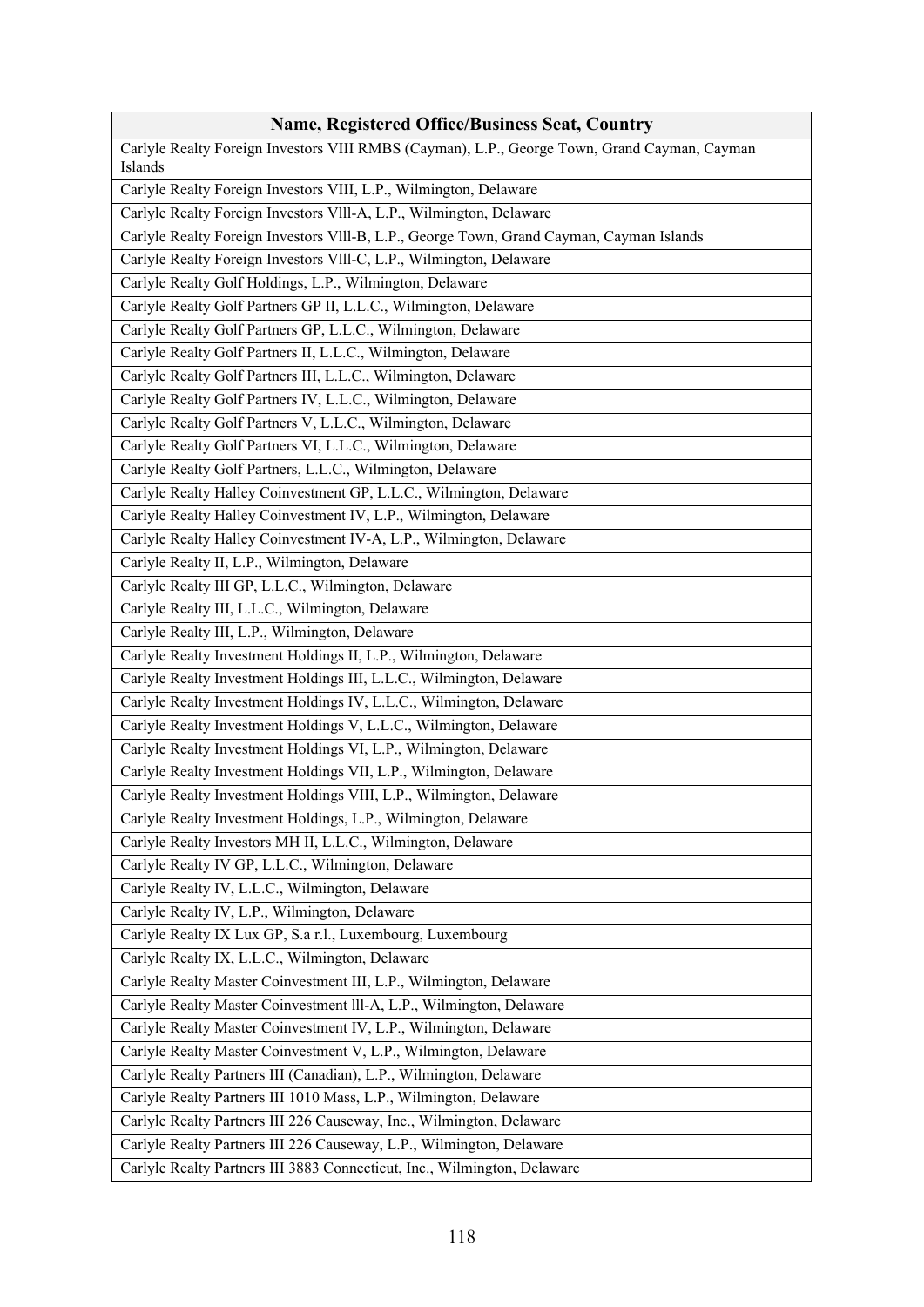| <b>Name, Registered Office/Business Seat, Country</b>                                        |
|----------------------------------------------------------------------------------------------|
| Carlyle Realty Partners III 3883 Connecticut, L.P., Wilmington, Delaware                     |
| Carlyle Realty Partners III 910 M Street, L.P., Wilmington, Delaware                         |
| Carlyle Realty Partners III Alternative, L.P., Wilmington, Delaware                          |
| Carlyle Realty Partners III Clarendon, Inc., Wilmington, Delaware                            |
| Carlyle Realty Partners III Clarendon, L.P., Wilmington, Delaware                            |
| Carlyle Realty Partners III CQ Boston, L.P., Wilmington, Delaware                            |
| Carlyle Realty Partners III Floridian, L.P., Wilmington, Delaware                            |
| Carlyle Realty Partners III Golf, Inc., Wilmington, Delaware                                 |
| Carlyle Realty Partners III Golf, L.P., Wilmington, Delaware                                 |
| Carlyle Realty Partners III Golf, LLC, Wilmington, Delaware                                  |
| Carlyle Realty Partners III High Point, Inc., Wilmington, Delaware                           |
| Carlyle Realty Partners III High Point, L.P., Wilmington, Delaware                           |
| Carlyle Realty Partners III Huntington Terrace, Inc., Wilmington, Delaware                   |
| Carlyle Realty Partners III Huntington Terrace, L.P., Wilmington, Delaware                   |
| Carlyle Realty Partners III Jefferson Park, Inc., Wilmington, Delaware                       |
| Carlyle Realty Partners III Jefferson Park, L.P., Wilmington, Delaware                       |
| Carlyle Realty Partners III M/M, L.P., Wilmington, Delaware                                  |
| Carlyle Realty Partners III New River, Inc., Wilmington, Delaware                            |
| Carlyle Realty Partners III New River, L.P., Wilmington, Delaware                            |
| Carlyle Realty Partners III One Wilshire Inc., Wilmington, Delaware                          |
| Carlyle Realty Partners III Park Place, L.P., Wilmington, Delaware                           |
| Carlyle Realty Partners III Park Terrace, Inc., Wilmington, Delaware                         |
| Carlyle Realty Partners III Park Terrace, L.P., Wilmington, Delaware                         |
| Carlyle Realty Partners III Quincy Court, Inc., Wilmington, Delaware                         |
| Carlyle Realty Partners III Quincy Court, L.P., Wilmington, Delaware                         |
| Carlyle Realty Partners III REIT Holdings, L.L.C., Wilmington, Delaware                      |
|                                                                                              |
| Carlyle Realty Partners III Renaissance, Inc., Wilmington, Delaware                          |
| Carlyle Realty Partners III Renaissance, L.P., Wilmington, Delaware                          |
| Carlyle Realty Partners III Retail 1, L.P., Wilmington, Delaware                             |
| Carlyle Realty Partners III Savoy, L.P., Wilmington, Delaware                                |
| Carlyle Realty Partners III Times Square, L.P., Wilmington, Delaware                         |
| Carlyle Realty Partners III Wayne, L.P., Wilmington, Delaware                                |
| Carlyle Realty Partners III, L.P., Wilmington, Delaware                                      |
| Carlyle Realty Partners IV (Canadian), L.P., Wilmington, Delaware                            |
| Carlyle Realty Partners IV (NR), L.P., Wilmington, Delaware                                  |
| Carlyle Realty Partners IV Simi Valley, Inc., Wilmington, Delaware                           |
| Carlyle Realty Partners IV, L.P., Wilmington, Delaware                                       |
| Carlyle Realty Partners IV-A, L.P., Wilmington, Delaware                                     |
| Carlyle Realty Partners IX REIT, L.L.C., Wilmington, Delaware                                |
| Carlyle Realty Partners IX, L.P., Wilmington, Delaware                                       |
| Carlyle Realty Partners Qualified Foreign Pension Fund REIT IX, L.P., Wilmington, Delaware   |
| Carlyle Realty Partners Qualified Foreign Pension Fund REIT VIII, L.P., Wilmington, Delaware |
| Carlyle Realty Partners V (Canadian), L.P., Wilmington, Delaware                             |
| Carlyle Realty Partners V (Oak Creek), L.P., Wilmington, Delaware                            |
| Carlyle Realty Partners V Alternative, L.P., Wilmington, Delaware                            |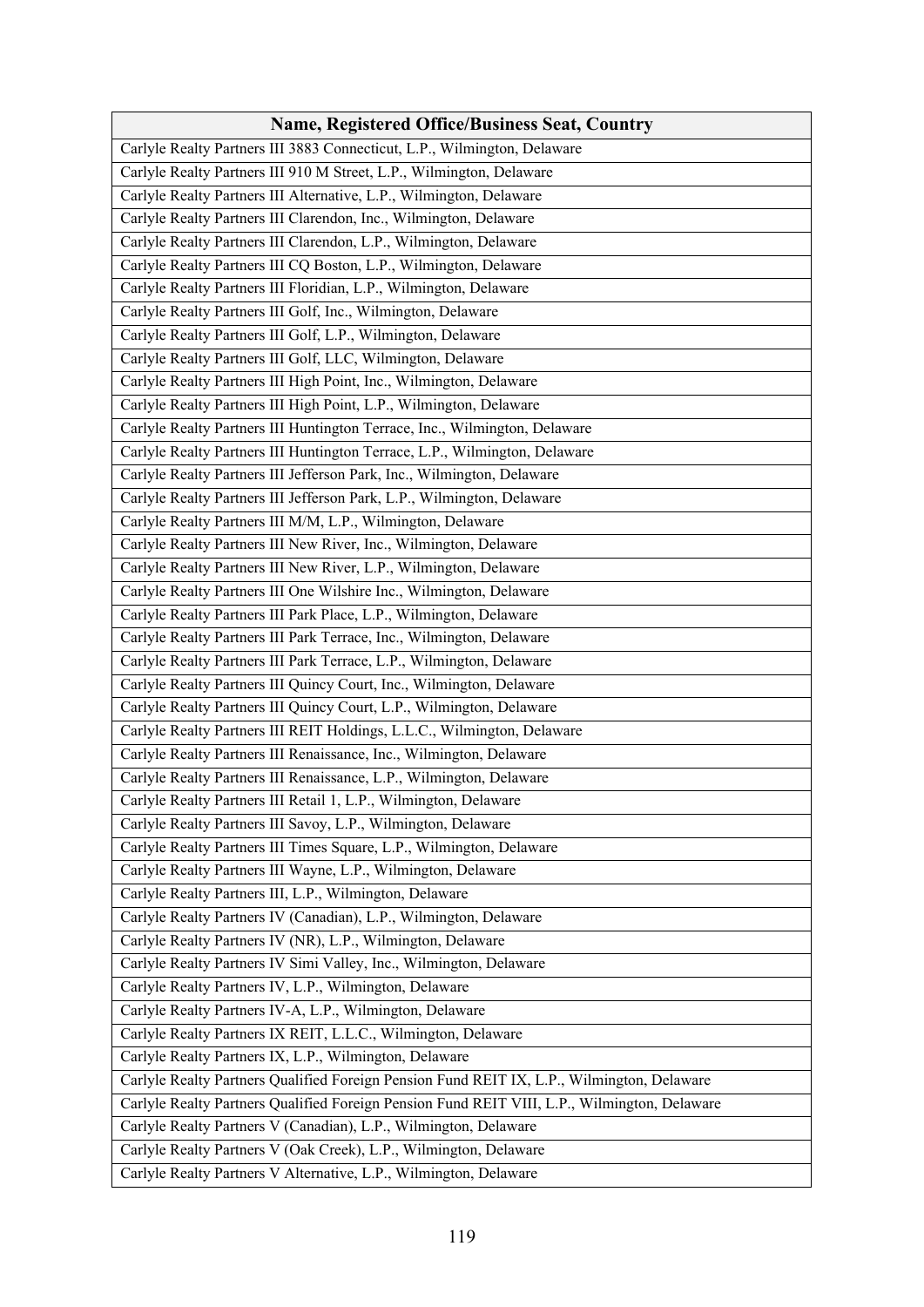| <b>Name, Registered Office/Business Seat, Country</b>                                                     |
|-----------------------------------------------------------------------------------------------------------|
| Carlyle Realty Partners V Scopel, L.P., Wilmington, Delaware                                              |
| Carlyle Realty Partners V, L.P., Wilmington, Delaware                                                     |
| Carlyle Realty Partners V-A, L.P., Wilmington, Delaware                                                   |
| Carlyle Realty Partners V-B, L.P., Wilmington, Delaware                                                   |
| Carlyle Realty Partners V-C, L.P., Wilmington, Delaware                                                   |
| Carlyle Realty Partners VI, L.P., Wilmington, Delaware                                                    |
| Carlyle Realty Partners VII, L.P., Wilmington, Delaware                                                   |
| Carlyle Realty Partners VIII Master Holdco, L.P., Wilmington, Delaware                                    |
| Carlyle Realty Partners VIII Master Service Co, L.P., Wilmington, Delaware                                |
| Carlyle Realty Partners VIII REIT Master Holdco, L.P., Wilmington, Delaware                               |
| Carlyle Realty Partners VIII REIT, L.L.C., Wilmington, Delaware                                           |
| Carlyle Realty Partners VIII TRS, L.L.C., Wilmington, Delaware                                            |
| Carlyle Realty Partners VIII, L.P., Wilmington, Delaware                                                  |
| Carlyle Realty Qualified Partners III, L.P., Wilmington, Delaware                                         |
| Carlyle Realty Qualified Partners III-A, L.P., Wilmington, Delaware                                       |
| Carlyle Realty Qualified Partners IV, L.P., Wilmington, Delaware                                          |
| Carlyle Realty Qualified Partners IV-A, L.P., Wilmington, Delaware                                        |
| Carlyle Realty V Bascom Holdings, L.L.C., Wilmington, Delaware                                            |
| Carlyle Realty V GP, L.L.C., Wilmington, Delaware                                                         |
| Carlyle Realty V, L.L.C., Wilmington, Delaware                                                            |
| Carlyle Realty V, L.P., Wilmington, Delaware                                                              |
| Carlyle Realty VI Co-Investment Partners A, L.P., Wilmington, Delaware                                    |
| Carlyle Realty VI, L.L.C., Wilmington, Delaware                                                           |
| Carlyle Realty VII, L.L.C., Wilmington, Delaware                                                          |
| Carlyle Realty VIII Funding, L.L.C., Wilmington, Delaware                                                 |
| Carlyle Realty VIII, L.L.C., Wilmington, Delaware                                                         |
| Carlyle Realty, L.P., Wilmington, Delaware                                                                |
| Carlyle Red Oak Coinvestment, L.P., Wilmington, Delaware                                                  |
| Carlyle Remedy Corp., Wilmington, Delaware                                                                |
| Carlyle Renaissance GP, L.L.C., Wilmington, Delaware                                                      |
| Carlyle Renaissance, L.L.C., Wilmington, Delaware                                                         |
| Carlyle Renewable and Sustainable Energy Fund - EU, S.C.Sp., Luxembourg, Luxembourg                       |
| Carlyle Renewable and Sustainable Energy Fund, S.C.Sp., Luxembourg, Luxembourg                            |
| CARLYLE RENEWABLE ENERGY Co-lnvestment (CAYMAN) GP, Ltd., George Town, Grand Cayman,<br>Cayman Islands    |
| Carlyle Renewable Energy Coinvestment (Cayman), L.P., George Town, Grand Cayman, Cayman Islands           |
| Carlyle Renewable Energy Coinvestment GP, L.L.C., Wilmington, Delaware                                    |
| Carlyle Renewable Energy Co-lnvestment II (Cayman) GP, Ltd., George Town, Grand Cayman, Cayman<br>Islands |
| Carlyle Renewable Energy Coinvestment II (Cayman), L.P., George Town, Grand Cayman, Cayman Islands        |
| Carlyle Renewable Energy Coinvestment II GP, L.L.C., Wilmington, Delaware                                 |
| Carlyle Renewable Energy Coinvestment II Grant GP, L.L.C., Wilmington, Delaware                           |
| Carlyle Renewable Energy Coinvestment II, L.P., Wilmington, Delaware                                      |
| Carlyle Renewable Energy Coinvestment, L.P., George Town, Grand Cayman, Delaware                          |
| Carlyle Renewable Energy Coinvestment, L.P., Wilmington, Delaware                                         |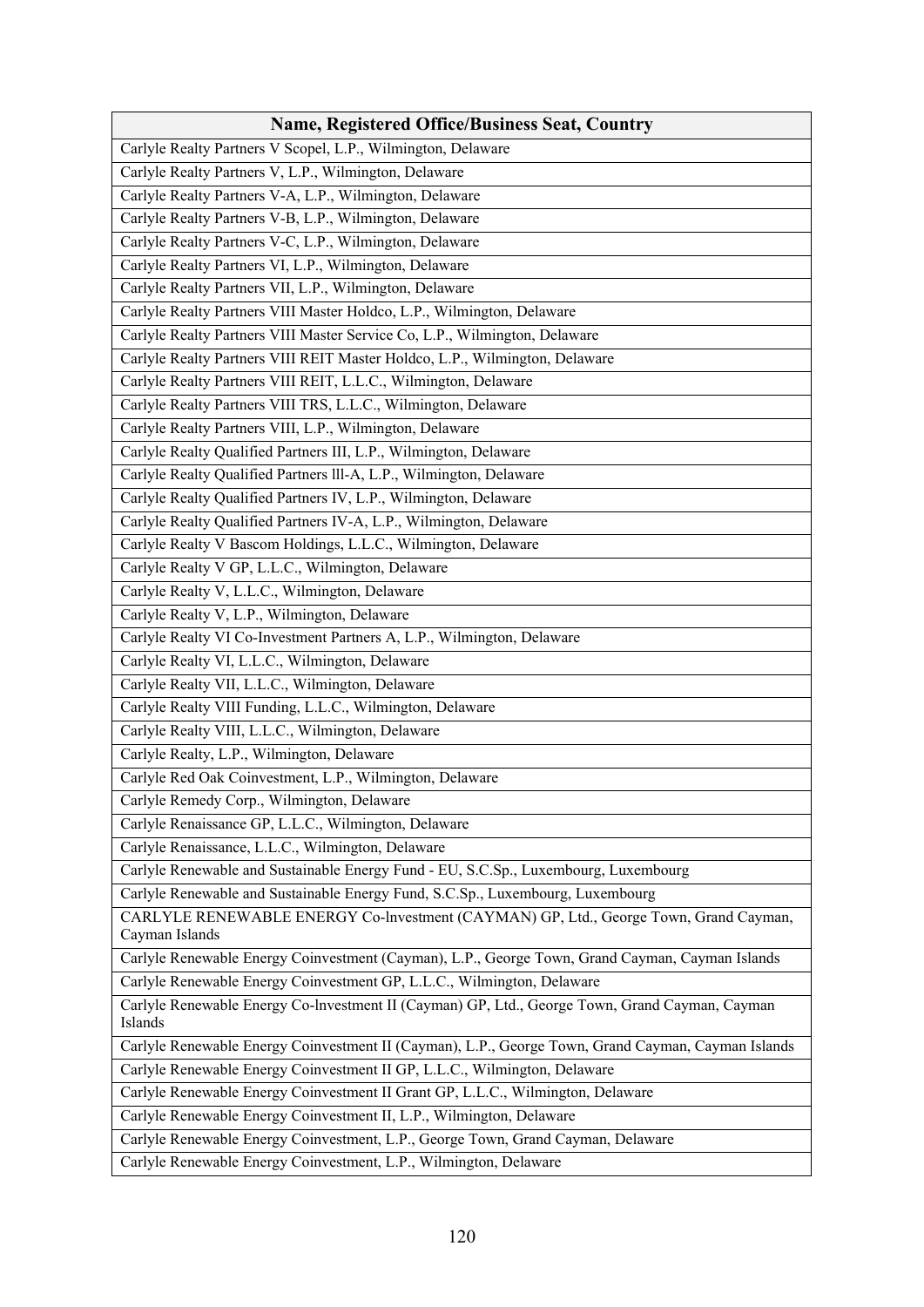| <b>Name, Registered Office/Business Seat, Country</b>                                                 |
|-------------------------------------------------------------------------------------------------------|
| Carlyle Retail 1 GP, L.L.C., Wilmington, Delaware                                                     |
| Carlyle Retail 1, L.L.C., Wilmington, Delaware                                                        |
| Carlyle Retail Turkey Partners, L.P., George Town, Grand Cayman, Cayman Islands                       |
| Carlyle Retail Turkey Partners, L.P., George Town, Grand Cayman, Cayman Islands                       |
| Carlyle Revolving Loan Fund, L.P., George Town, Grand Cayman, Cayman Islands                          |
| Carlyle Revolving Loan GP, L.L.C., Wilmington, Delaware                                               |
| Carlyle Revolving Loan GP, L.P., George Town, Grand Cayman, Cayman Islands                            |
| Carlyle Ridgewood Coinvest Corp, Wilmington, Delaware                                                 |
| Carlyle Ri-Happy Coinvestment, L.P., Toronto, Ontario                                                 |
| Carlyle Ri-Happy/PBKids Coinvestment, L.P., Toronto, Ontario                                          |
| Carlyle Rio Branco 2 Holdings Cayman, L.P., George Town, Grand Cayman, Cayman Islands                 |
| Carlyle Rio Branco 2 Real Estate GP, Ltd., George Town, Grand Cayman, Cayman Islands                  |
| Carlyle Rio Branco 2 Real Estate Investment Holdings, L.P., George Town, Grand Cayman, Cayman Islands |
| Carlyle Riverside GP, L.L.C., Wilmington, Delaware                                                    |
| Carlyle Roundtrip, L.P., George Town, Grand Cayman, Cayman Islands                                    |
| Carlyle RSEF Acadia Electing-A II, L.P., Wilmington, Delaware                                         |
| Carlyle RSEF Acadia Electing-A III, L.L.C., Wilmington, Delaware                                      |
| Carlyle RSEF Acadia Electing-A, L.P., Wilmington, Delaware                                            |
| Carlyle RSEF AIV - EU, S.C.Sp., Luxembourg, Luxembourg                                                |
| Carlyle RSEF AIV-US, S.C.Sp., Luxembourg, Luxembourg                                                  |
| Carlyle RSEF AIV, S.C.Sp., Luxembourg, Luxembourg                                                     |
| Carlyle RSEF AIV-II EU, S.C.Sp., Luxembourg, Luxembourg                                               |
| Carlyle RSEF AIV-II US, S.C.Sp., Luxembourg, Luxembourg                                               |
| Carlyle RSEF AIV-II, S.C.Sp., Luxembourg, Luxembourg                                                  |
| Carlyle RSEF AIV-III EU, S.C.Sp., Luxembourg, Luxembourg                                              |
| Carlyle RSEF AIV-III TE, S.C.Sp., Luxembourg, Luxembourg                                              |
| Carlyle RSEF AIV-III US, S.C.Sp., Luxembourg, Luxembourg                                              |
| Carlyle RSEF AIV-III, S.C.Sp., Luxembourg, Luxembourg                                                 |
| Carlyle RSEF Cardinal Electing-A, L.P., Wilmington, Delaware                                          |
| Carlyle RSEF Clean Shift Electing-A, L.P., Wilmington, Delaware                                       |
| Carlyle RSEF Copia Electing-A, L.L.C., Wilmington, Delaware                                           |
| Carlyle RSEF Copia TE, L.L.C., Wilmington, Delaware                                                   |
| Carlyle RSEF Electing Investors A - EU, S.C.Sp., Luxembourg, Luxembourg                               |
| Carlyle RSEF Electing Investors A, S.C.Sp., Luxembourg, Luxembourg                                    |
| Carlyle RSEF Electing Investors A-Il EU, S.C.Sp., Luxembourg, Luxembourg                              |
| Carlyle RSEF Electing Investors A-Il, S.C.Sp., Luxembourg, Luxembourg                                 |
| Carlyle RSEF Electing Investors B - EU, S.C.Sp., Luxembourg, Luxembourg                               |
| Carlyle RSEF Electing Investors B, S.C.Sp., Luxembourg, Luxembourg                                    |
| Carlyle RSEF Electing-B, S.C.Sp., Luxembourg, Luxembourg                                              |
| Carlyle RSEFTE - EU, S.C.Sp., Luxembourg, Luxembourg                                                  |
| Carlyle RSEFTE - US, S.C.Sp., Luxembourg, Luxembourg                                                  |
| Carlyle Russia Limited, George Town, Grand Cayman, Cayman Islands                                     |
| Carlyle Sabre Coinvestment, L.P., Wilmington, Delaware                                                |
| Carlyle Sapphire Partners, L.P., George Town, Grand Cayman, Cayman Islands                            |
| Carlyle Sapphire Partners, L.P., George Town, Grand Cayman, Cayman Islands                            |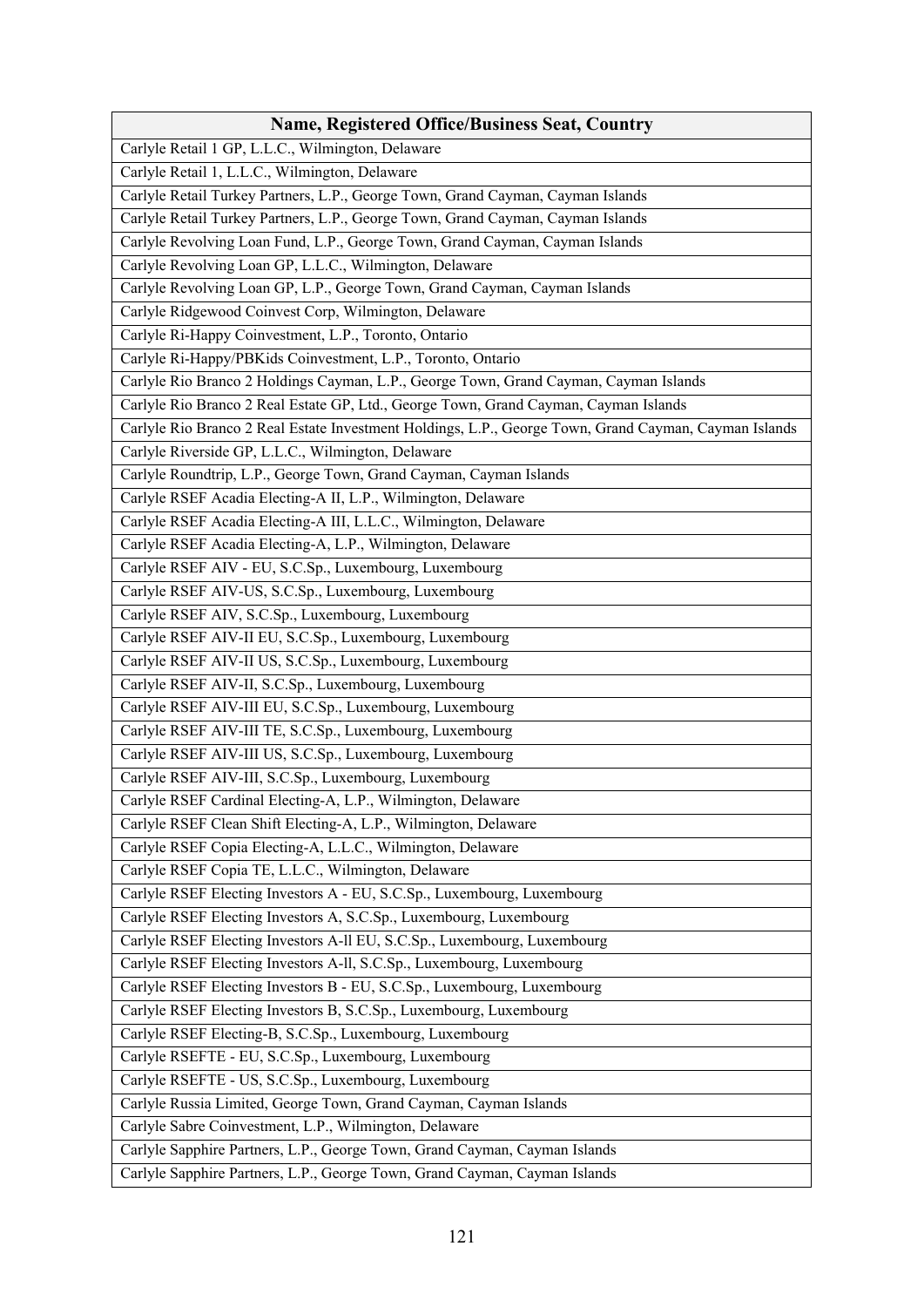| <b>Name, Registered Office/Business Seat, Country</b>                                             |
|---------------------------------------------------------------------------------------------------|
| Carlyle Scopel Holdings Cayman, L.P., George Town, Grand Cayman, Cayman Islands                   |
| Carlyle Scopel Mezzanine Loan GP, L.L.C., Wilmington, Delaware                                    |
| Carlyle Scopel Mezzanine Loan Partners, L.P., Toronto, Ontario                                    |
| Carlyle Scopel Real Estate GP, L.L.C., Wilmington, Delaware                                       |
| Carlyle Scopel Real Estate Holdings, Ltd., George Town, Grand Cayman, Cayman Islands              |
| Carlyle Scopel Real Estate Holdings, Ltd., George Town, Grand Cayman, Cayman Islands              |
| Carlyle Scopel Real Estate Investment Holdings, L.P., Toronto, Ontario                            |
| Carlyle Scopel Real Estate Investment Holdings, L.P., George Town, Grand Cayman, Cayman Islands   |
| Carlyle Scopel Real Estate Investment Holdings, L.P., George Town, Grand Cayman, Cayman Islands   |
| Carlyle Scopel Real Estate Partners, L.P., Toronto, Ontario                                       |
| Carlyle Scopel Senior Loan Partners GP, L.L.C., Wilmington, Delaware                              |
| Carlyle Scopel Senior Loan Partners GP, Ltd., George Town, Grand Cayman, Cayman Islands           |
| Carlyle Scopel Senior Loan Partners GP, Ltd., George Town, Grand Cayman, Cayman Islands           |
| Carlyle Sea Holdings Limited, George Town, Grand Cayman, Cayman Islands                           |
| Carlyle Secondary Equity Opportunity Fund Cayman, L.P., George Town, Grand Cayman, Cayman Islands |
| Carlyle Secondary Equity Opportunity Fund, L.P., Wilmington, Delaware                             |
| Carlyle Secured Lending III, Wilmington, Delaware                                                 |
| Carlyle Senior Housing JV, L.L.C., Wilmington, Delaware                                           |
| Carlyle Silo Lender GP, L.L.C., Wilmington, Delaware                                              |
| Carlyle Silo Lender Holdings, L.L.C., Wilmington, Delaware                                        |
| Carlyle Silo Lender, L.P., Wilmington, Delaware                                                   |
| CARLYLE SINGAPORE INVESTMENT ADVISORS PTE LTD, Singapore, Singapore                               |
| Carlyle Skyline Credit Fund GP, L.L.C., Wilmington, Delaware                                      |
| Carlyle Skyline Credit Fund GP, L.P., Wilmington, Delaware                                        |
| Carlyle Skyline Credit Fund, AIV L.P., Wilmington, Delaware                                       |
| Carlyle Skyline Credit Fund, L.P., Wilmington, Delaware                                           |
| Carlyle SLP Ltd., George Town, Grand Cayman, Cayman Islands                                       |
| Carlyle SLP Ltd., George Town, Grand Cayman, Cayman Islands                                       |
| Carlyle Solitaire Partners, L.P., George Town, Grand Cayman, Cayman Islands                       |
| Carlyle South Africa Advisors, Melrose Arch, South Africa                                         |
| Carlyle South America Buyout Fund (Delaware), L.L.C., Wilmington, Delaware                        |
| Carlyle South America Buyout Fund AIV, L.P., Toronto, Ontario                                     |
| Carlyle South America Buyout Fund, L.P., Toronto, Ontario                                         |
| Carlyle SPQR Electing Investors, L.P., Washington, Cayman Islands                                 |
| Carlyle SPQR Electing, L.P., George Town, Grand Cayman, Cayman Islands                            |
| Carlyle Springwood GP, L.L.C., Wilmington, Delaware                                               |
| Carlyle Springwood, L.L.C., Wilmington, Delaware                                                  |
| Carlyle Star Co-lnvestment Fund, L.P., Wilmington, Delaware                                       |
| Carlyle Star Co-lnvestment GP, L.L.C., Wilmington, Delaware                                       |
| Carlyle Starfruit Coinvestment, L.P., George Town, Grand Cayman, Cayman Islands                   |
| Carlyle Strategic Partners II (Cayman), L.P., George Town, Grand Cayman, Cayman Islands           |
| Carlyle Strategic Partners II, L.P., Wilmington, Delaware                                         |
| Carlyle Strategic Partners III (Cayman), L.P., George Town, Grand Cayman, Cayman Islands          |
| Carlyle Strategic Partners III, L.P., Wilmington, Delaware                                        |
| Carlyle Strategic Partners IV, L.P., Wilmington, Delaware                                         |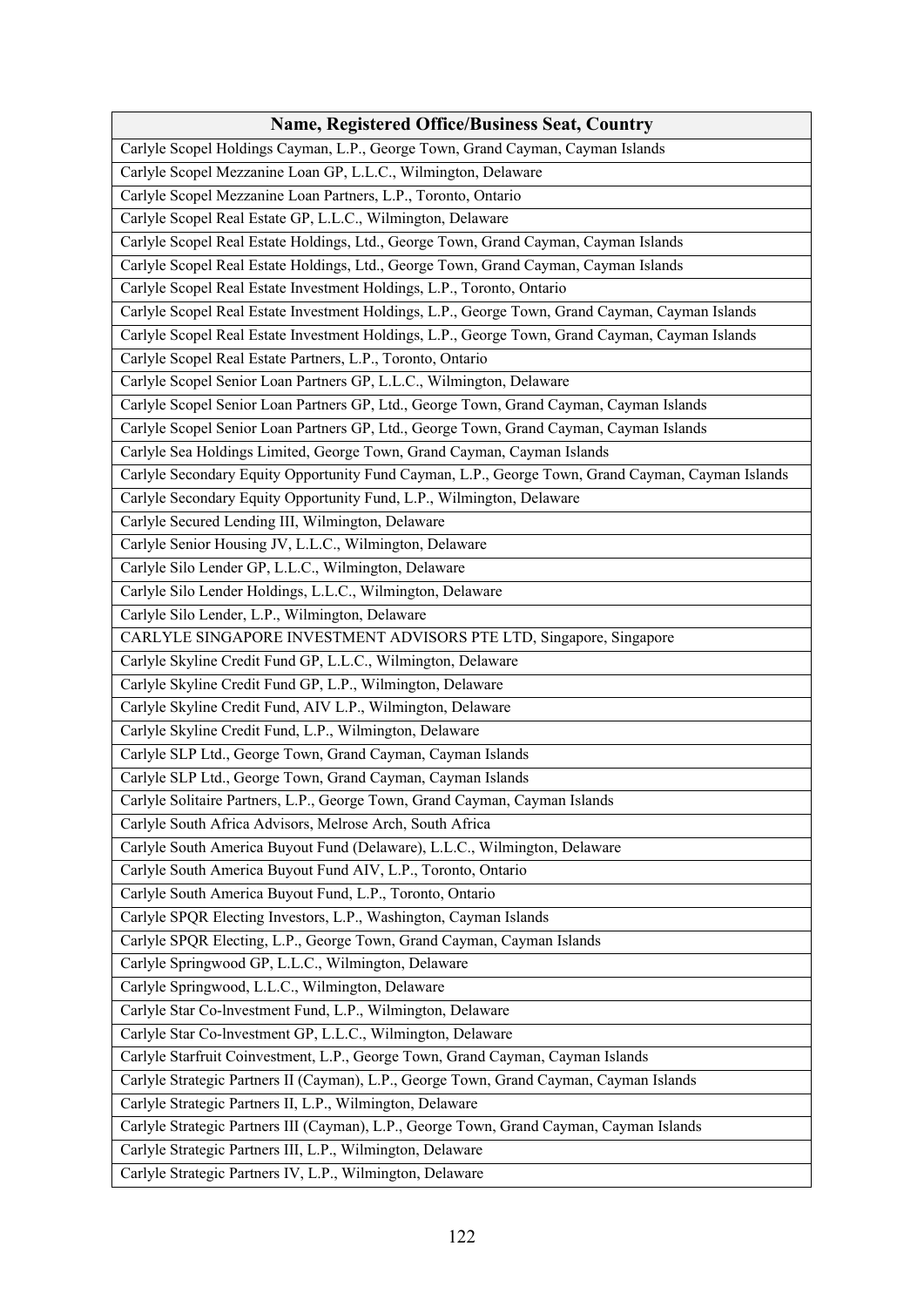| <b>Name, Registered Office/Business Seat, Country</b>                                    |
|------------------------------------------------------------------------------------------|
| Carlyle Structured Credit Coinvestment, L.P., George Town, Grand Cayman, Cayman Islands  |
| Carlyle Structured Credit Fund, L.P., George Town, Grand Cayman, Cayman Islands          |
| Carlyle Structured Credit GP, L.L.C., Wilmington, Delaware                               |
| Carlyle Structured Credit GP, L.P., George Town, Grand Cayman, Cayman Islands            |
| Carlyle Sub-Saharan Africa Fund Limited, Cybercity, Ebene, Mauritius                     |
| Carlyle Syniverse Coinvestment, L.P., Wilmington, Delaware                               |
| Carlyle Tactical Private Credit Fund, Wilmington, Delaware                               |
| Carlyle Talent Holdings, Inc., Wilmington, Delaware                                      |
| Carlyle Talent Partners Intermediate Holdings, Inc., Wilmington, Delaware                |
| Carlyle Tango Holdings, L.L.C., Wilmington, Delaware                                     |
| Carlyle Tango Investment Holdings, L.P., Wilmington, Delaware                            |
| Carlyle Tango RE Credit GP, L.P., Wilmington, Delaware                                   |
| Carlyle Tango RE Credit, L.P., Wilmington, Delaware                                      |
| Carlyle Tango W 87th, LLC, Wilmington, Delaware                                          |
| Carlyle Tango, L.L.C., Wilmington, Delaware                                              |
| Carlyle Texas Portfolio II GP II, L.L.C., Wilmington, Delaware                           |
| Carlyle TF South America Buyout Fund (Delaware), L.L.C., Wilmington, Delaware            |
| Carlyle Thames Holdings, L.P., George Town, Grand Cayman, Cayman Islands                 |
| Carlyle Thunder Coinvestment, L.P., Wilmington, Delaware                                 |
| Carlyle Titan Holdings, L.P., Wilmington, Delaware                                       |
| Carlyle TND South America Buyout Fund (Delaware), L.L.C., Wilmington, Delaware           |
| Carlyle Tok&Stok Coinvestment, L.P., Toronto, Ontario                                    |
| Carlyle Topia LLC, Wilmington, Delaware                                                  |
| Carlyle Triad Hunter, L.L.C., Wilmington, Delaware                                       |
| Carlyle TS Holdings, L.P., Wilmington, Delaware                                          |
| Carlyle U.S. Equity Opportunity Fund II, L.P., George Town, Grand Cayman, Cayman Islands |
| Carlyle U.S. Equity Opportunity Fund II, L.P., George Town, Grand Cayman, Cayman Islands |
| Carlyle U.S. Equity Opportunity Fund, L.P., Wilmington, Delaware                         |
| Carlyle U.S. Growth Fund III Authentix Holdings, L.P., Wilmington, Delaware              |
| Carlyle U.S. Growth Fund III, L.P., Wilmington, Delaware                                 |
| Carlyle UKGP Ltd., London, England                                                       |
| Carlyle Unicorn Holdings Limited, George Town, Grand Cayman, Cayman Islands              |
| Carlyle US CLO 2013-1 Risk Retention Investment, L.L.C., Wilmington, Delaware            |
| Carlyle US CLO 2013-2 Risk Retention Investment, L.L.C., Wilmington, Delaware            |
| Carlyle US CLO 2013-3 Risk Retention Investment, L.L.C., Wilmington, Delaware            |
| Carlyle US CLO 2013-4 Risk Retention Investment, L.L.C., Wilmington, Delaware            |
| Carlyle US CLO 2016-4 - Blocker 2, Ltd., George Town, Grand Cayman, Cayman Islands       |
| Carlyle US CLO 2016-4 - Blocker, Ltd., George Town, Grand Cayman, Cayman Islands         |
| Carlyle US CLO 2016-4, LLC, Newark, Delaware                                             |
| Carlyle US CLO 2016-4, Ltd., George Town, Grand Cayman, Cayman Islands                   |
| Carlyle US CLO 2017-1 - Blocker 2, Ltd., George Town, Grand Cayman, Cayman Islands       |
| Carlyle US CLO 2017-1 - Blocker 3, Ltd., George Town, Grand Cayman, Cayman Islands       |
| Carlyle US CLO 2017-1 - Blocker, Ltd., George Town, Grand Cayman, Cayman Islands         |
| Carlyle US CLO 2017-1 Risk Retention Investment, L.L.C., Wilmington, Delaware            |
| Carlyle US CLO 2017-1, LLC, Newark, Delaware                                             |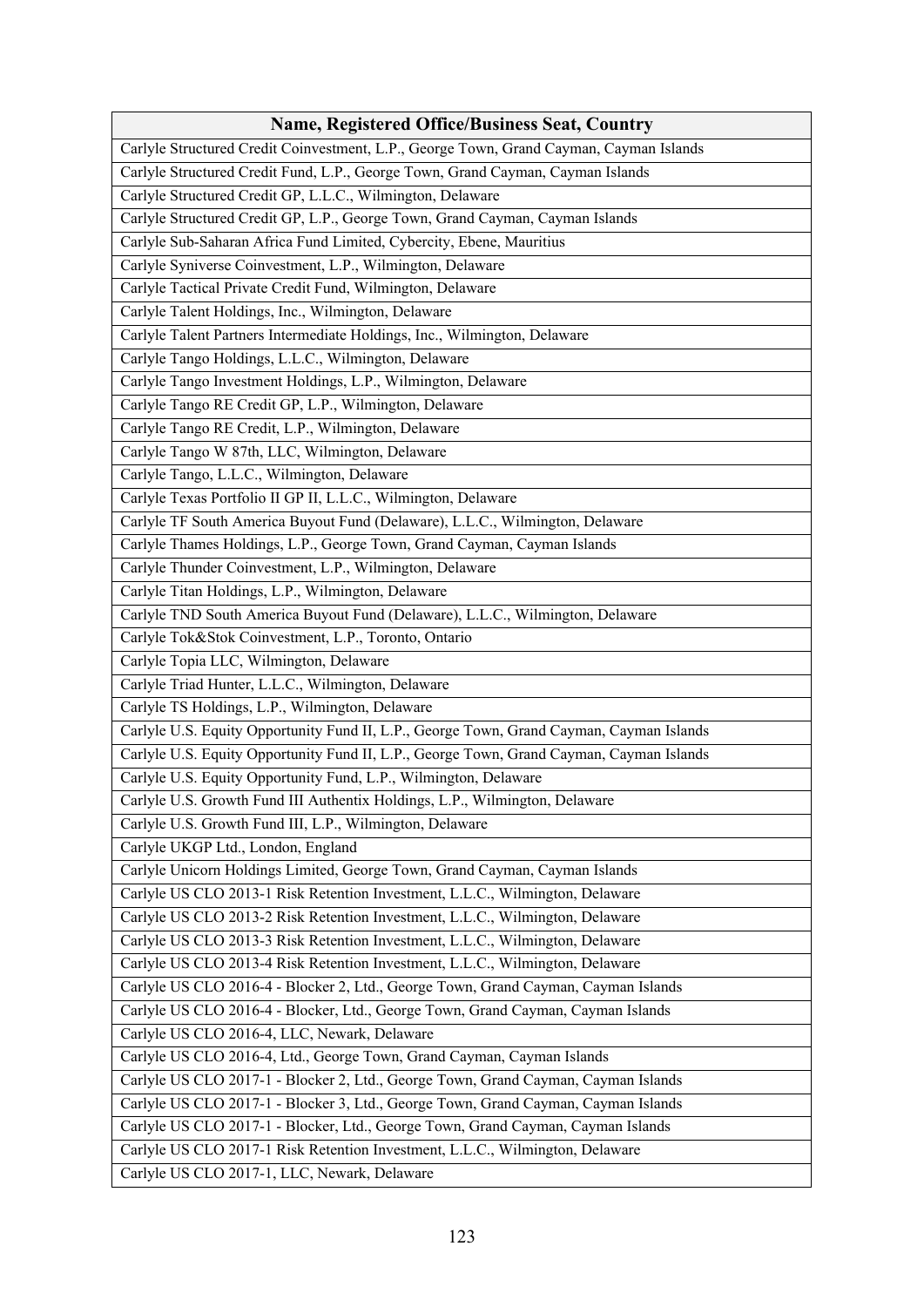| <b>Name, Registered Office/Business Seat, Country</b>                              |
|------------------------------------------------------------------------------------|
| Carlyle US CLO 2017-1, Ltd., George Town, Grand Cayman, Cayman Islands             |
| Carlyle US CLO 2017-2 - Blocker 2, Ltd., George Town, Grand Cayman, Cayman Islands |
| Carlyle US CLO 2017-2 - Blocker 3, Ltd., George Town, Grand Cayman, Cayman Islands |
| Carlyle US CLO 2017-2 - Blocker, Ltd., George Town, Grand Cayman, Cayman Islands   |
| Carlyle US CLO 2017-2 Risk Retention Investment, L.L.C., Wilmington, Delaware      |
| Carlyle US CLO 2017-2, LLC, Newark, Delaware                                       |
| Carlyle US CLO 2017-2, Ltd., George Town, Grand Cayman, Cayman Islands             |
| Carlyle US CLO 2017-3 - Blocker 2, Ltd., George Town, Grand Cayman, Cayman Islands |
| Carlyle US CLO 2017-3 - Blocker 3, Ltd., George Town, Grand Cayman, Cayman Islands |
| Carlyle US CLO 2017-3 - Blocker, Ltd., George Town, Grand Cayman, Cayman Islands   |
| Carlyle US CLO 2017-3 Funding LLC, George Town, Grand Cayman, Cayman Islands       |
| Carlyle US CLO 2017-3 Risk Retention Investment, L.L.C., Wilmington, Delaware      |
| Carlyle US CLO 2017-3, LLC, Newark, Delaware                                       |
| Carlyle US CLO 2017-3, Ltd., George Town, Grand Cayman, Cayman Islands             |
| Carlyle US CLO 2017-4 - Blocker 2, Ltd., George Town, Grand Cayman, Cayman Islands |
| Carlyle US CLO 2017-4 - Blocker 3, Ltd., George Town, Grand Cayman, Cayman Islands |
|                                                                                    |
| Carlyle US CLO 2017-4 - Blocker, Ltd., George Town, Grand Cayman, Cayman Islands   |
| Carlyle US CLO 2017-4 Income Note, Ltd., George Town, Grand Cayman, Cayman Islands |
| Carlyle US CLO 2017-4 Risk Retention Investment, L.L.C., Wilmington, Delaware      |
| Carlyle US CLO 2017-4, LLC, Newark, Delaware                                       |
| Carlyle US CLO 2017-4, Ltd., George Town, Grand Cayman, Cayman Islands             |
| Carlyle US CLO 2017-5 - Blocker 2, Ltd., George Town, Grand Cayman, Cayman Islands |
| Carlyle US CLO 2017-5 - Blocker, Ltd., George Town, Grand Cayman, Cayman Islands   |
| Carlyle US CLO 2017-5 Risk Retention Investment, L.L.C., Wilmington, Delaware      |
| Carlyle US CLO 2017-5, LLC, Newark, Delaware                                       |
| Carlyle US CLO 2017-5, Ltd., George Town, Grand Cayman, Cayman Islands             |
| Carlyle US CLO 2018-1 - Blocker 2, Ltd., George Town, Grand Cayman, Cayman Islands |
| Carlyle US CLO 2018-1 - Blocker 3, Ltd., George Town, Grand Cayman, Cayman Islands |
| Carlyle US CLO 2018-1 - Blocker, Ltd., George Town, Grand Cayman, Cayman Islands   |
| Carlyle US CLO 2018-1, LLC, Newark, Delaware                                       |
| Carlyle US CLO 2018-1, Ltd., George Town, Grand Cayman, Cayman Islands             |
| Carlyle US CLO 2018-2 - Blocker 2, Ltd., George Town, Grand Cayman, Cayman Islands |
| Carlyle US CLO 2018-2 - Blocker, Ltd., George Town, Grand Cayman, Cayman Islands   |
| Carlyle US CLO 2018-2, LLC, Wilmington, Delaware                                   |
| Carlyle US CLO 2018-2, Ltd., George Town, Grand Cayman, Cayman Islands             |
| Carlyle US CLO 2018-3 - Blocker 2, Ltd., George Town, Grand Cayman, Cayman Islands |
| Carlyle US CLO 2018-3 - Blocker, Ltd., George Town, Grand Cayman, Cayman Islands   |
| Carlyle US CLO 2018-3, LLC, Newark, Delaware                                       |
| Carlyle US CLO 2018-3, Ltd., George Town, Grand Cayman, Cayman Islands             |
| Carlyle US CLO 2018-4 - Blocker 2, Ltd., George Town, Grand Cayman, Cayman Islands |
| Carlyle US CLO 2018-4 - Blocker, Ltd., George Town, Grand Cayman, Cayman Islands   |
| Carlyle US CLO 2018-4, LLC, Newark, Delaware                                       |
| Carlyle US CLO 2018-4, Ltd., George Town, Grand Cayman, Cayman Islands             |
| Carlyle US CLO 2019-1 - Blocker 2, Ltd., George Town, Grand Cayman, Cayman Islands |
| Carlyle US CLO 2019-1 - Blocker, Ltd., George Town, Grand Cayman, Cayman Islands   |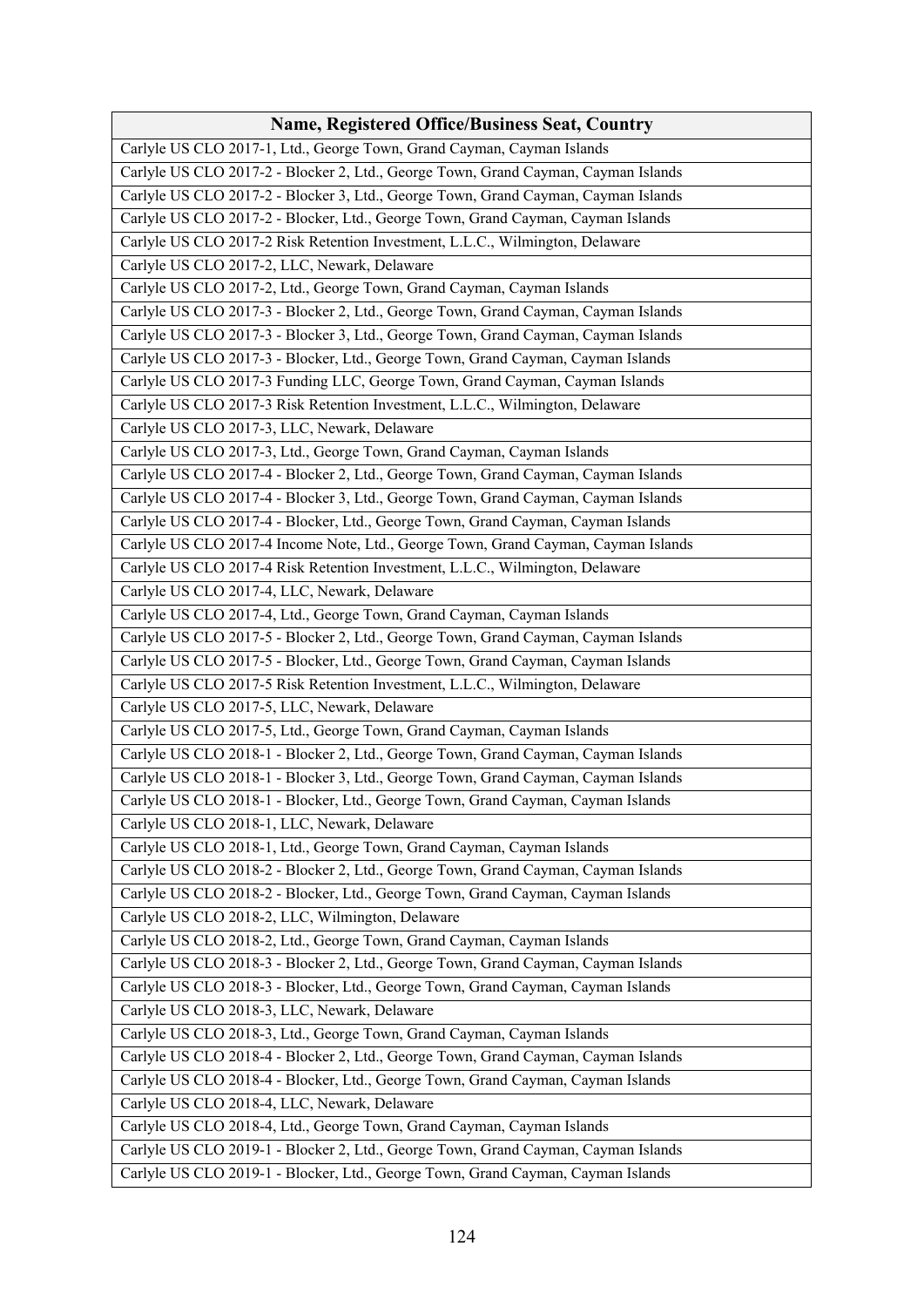| Carlyle US CLO 2019-1, LLC, Newark, Delaware                                       |
|------------------------------------------------------------------------------------|
| Carlyle US CLO 2019-1, Ltd., George Town, Grand Cayman, Cayman Islands             |
| Carlyle US CLO 2019-2 - Blocker 2, Ltd., George Town, Grand Cayman, Cayman Islands |
| Carlyle US CLO 2019-2 - Blocker, Ltd., George Town, Grand Cayman, Cayman Islands   |
| Carlyle US CLO 2019-2, L.L.C., Newark, Delaware                                    |
| Carlyle US CLO 2019-2, Ltd., George Town, Grand Cayman, Cayman Islands             |
| Carlyle US CLO 2019-3 - Blocker 2, Ltd., George Town, Grand Cayman, Cayman Islands |
| Carlyle US CLO 2019-3 - Blocker, Ltd., George Town, Grand Cayman, Cayman Islands   |
| Carlyle US CLO 2019-3, LLC, Newark, Delaware                                       |
| Carlyle US CLO 2019-3, Ltd., George Town, Grand Cayman, Cayman Islands             |
| Carlyle US CLO 2019-4 - Blocker, Ltd., George Town, Grand Cayman, Cayman Islands   |
| Carlyle US CLO 2019-4, LLC, Newark, Delaware                                       |
| Carlyle US CLO 2019-4, Ltd., George Town, Grand Cayman, Cayman Islands             |
| Carlyle US CLO 2020-1 - Blocker, Ltd., George Town, Grand Cayman, Cayman Islands   |
| Carlyle US CLO 2020-1, LLC, Newark, Delaware                                       |
| Carlyle US CLO 2020-1, Ltd., George Town, Grand Cayman, Cayman Islands             |
| Carlyle US CLO 2020-2 - Blocker, Ltd., George Town, Grand Cayman, Cayman Islands   |
| Carlyle US CLO 2020-2, LLC, Newark, Delaware                                       |
| Carlyle US CLO 2020-2, Ltd., George Town, Grand Cayman, Cayman Islands             |
| Carlyle US CLO 2021-1 Investor, Ltd., George Town, Grand Cayman, Cayman Islands    |
| Carlyle US CLO 2021-1, LLC, Newark, Delaware                                       |
| Carlyle US CLO 2021-1, Ltd., George Town, Grand Cayman, Cayman Islands             |
| Carlyle US CLO 2021-2, LLC, Newark, Delaware                                       |
| Carlyle US CLO 2021-2, Ltd., George Town, Grand Cayman, Cayman Islands             |
| Carlyle US CLO 2021-3S, LLC, Newark, Delaware                                      |
| Carlyle US CLO 2021-3S, Ltd., George Town, Grand Cayman, Cayman Islands            |
| Carlyle US CLO 2021-4, Ltd., George Town, Grand Cayman, Cayman Islands             |
| Carlyle US CLO 2021-5, Ltd., George Town, Grand Cayman, Cayman Islands             |
| Carlyle US CLO 2021-B, Ltd., George Town, Grand Cayman, Cayman Islands             |
| Carlyle US CLO 2021-D, Ltd., George Town, Grand Cayman, Cayman Islands             |
| Carlyle US CLO 2021-E, Ltd., George Town, Grand Cayman, Cayman Islands             |
| Carlyle US CLO 2021-G, Ltd., George Town, Grand Cayman, Cayman Islands             |
| Carlyle US CLO 2021-H, Ltd., George Town, Grand Cayman, Cayman Islands             |
| Carlyle US Solar Blocker, L.P., Wilmington, Delaware                               |
| Carlyle US Solar Coinvestment (F), L.P., Wilmington, Delaware                      |
| Carlyle US Solar Coinvestment, L.P., Wilmington, Delaware                          |
| Carlyle Venture Partners II DHS Holdings, L.P., Wilmington, Delaware               |
| Carlyle Venture Partners II, L.P., Wilmington, Delaware                            |
| Carlyle VICO Electing-A, L.P., Wilmington, Delaware                                |
| Carlyle Viking Partners, S.C.Sp., Luxembourg, Luxembourg                           |
| Carlyle Vulcan Holdings, L.P., Wilmington, Delaware                                |
| Carlyle VWD Partners, L.P., Washington, England & Wales                            |
| Carlyle Wing Partners II, L.P., George Town, Grand Cayman, Cayman Islands          |
| Carlyle Wing Partners, L.P., George Town, Grand Cayman, Cayman Islands             |
| Carlyle WS Coinvestment, LP, Wilmington, Delaware                                  |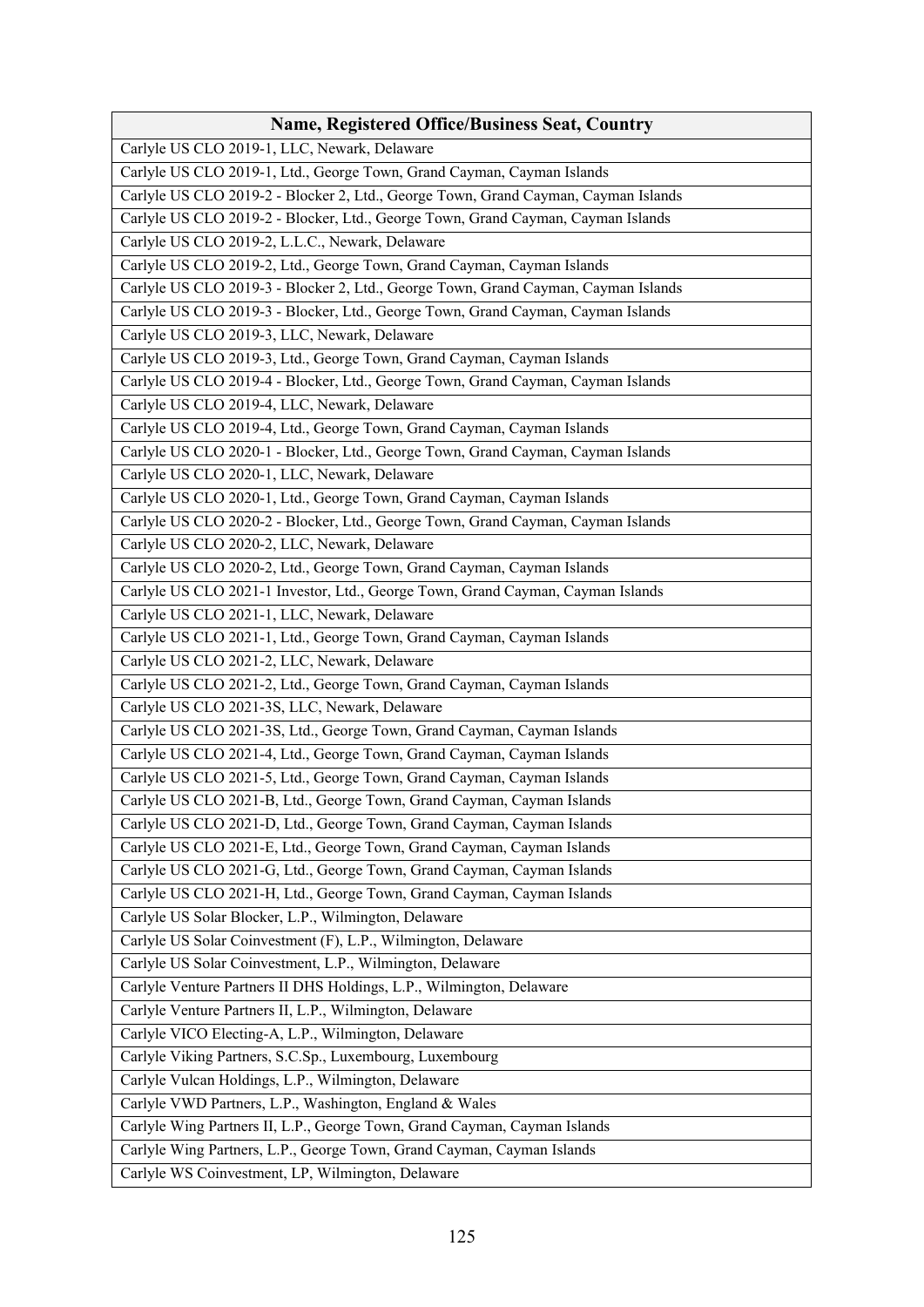| <b>Name, Registered Office/Business Seat, Country</b>                                               |
|-----------------------------------------------------------------------------------------------------|
| Carlyle Yankee Partners, L.P., London, England & Wales                                              |
| Carlyle Zephyr Partners, S.C.Sp., Luxembourg, Luxembourg                                            |
| Carlyle Zoom Electing-A, L.L.C., Wilmington, Delaware                                               |
| Carlyle/Carr Jefferson Park, L.P., Wilmington, Delaware                                             |
| Carlyle/Cypress Edina, LLC, Wilmington, Delaware                                                    |
| Carlyle/Cypress Galleria 1, LP, Wilmington, Delaware                                                |
| Carlyle/Cypress Leesburg Condo, LLC, Wilmington, Delaware                                           |
| Carlyle/Cypress Leesburg 1, LLC, Wilmington, Delaware                                               |
| Carlyle/Cypress Leesburg Mezz, LLC, Wilmington, Delaware                                            |
| Carlyle/Cypress Mockingbird, LP, Wilmington, Delaware                                               |
| Carlyle/Cypress Retail 1, L.P., Wilmington, Delaware                                                |
| Carlyle/Cypress Sterling, LLC, Dover, Delaware                                                      |
| Carlyle/Cypress West 7th GP IOB, LLC, Wilmington, Delaware                                          |
| Carlyle/Cypress West 7th GP PH, LLC, Wilmington, Delaware                                           |
| Carlyle/Cypress West 7th IOB, L.P., Wilmington, Delaware                                            |
| Carlyle/Cypress West 7th PH, L.P., Wilmington, Delaware                                             |
| Carlyle/Cypress Wichita Falls, LLC, Dover, Delaware                                                 |
| Carlyle/Galaxy San Pedro, L.P., Wilmington, Delaware                                                |
| Carlyle/High Street Ocean City, L.P., Wilmington, Delaware                                          |
| Carlyle/Karlton 226 Causeway, L.P., Wilmington, Delaware                                            |
| Carlyle/RECP New River, L.P., Wilmington, Delaware                                                  |
| Carlyle/Riverstone Energy Coinvestment II (Cayman), L.P., George Town, Grand Cayman, Cayman Islands |
| Carlyle/Riverstone Energy GP II Ltd., George Town, Cayman Islands                                   |
| Carlyle/Riverstone Energy Partners II, L.P., Wilmington, Delaware                                   |
| Carlyle/Riverstone Energy Partners III, L.P., Wilmington, Delaware                                  |
| Carlyle/Riverstone Energy Partners, L.P., Wilmington, Delaware                                      |
| Carlyle/Riverstone Global Energy and Power Fund 1, L.P., Wilmington, Delaware                       |
| Carlyle/Riverstone Global Energy and Power Fund II, L.P., Wilmington, Delaware                      |
| Carlyle/Riverstone Global Energy and Power Fund III, L.P., Wilmington, Delaware                     |
| Carlyle/Riverstone Renewable Energy Infrastructure Fund 1, L.P, Wilmington, Delaware                |
| Carlyle/Riverstone Renewable Energy Partners, L.P., Wilmington, Delaware                            |
| Carlyle-Blue Wave Partners Capital, LLC, Dover, Delaware                                            |
| Carlyle-Blue Wave Partners Capital, LP, Dover, Delaware                                             |
| Carlyle-Blue Wave Partners Management, LP, Dover, Delaware                                          |
| Carlyle-Blue Wave Partners, LLC, Dover, Delaware                                                    |
| Carlyle-Clipper Coinvestment, L.P., Wilmington, Delaware                                            |
| Carlyle-Cypress Tuscaloosa 1, LLC, Wilmington, Delaware                                             |
| Carlyle-Eight Finance Asia Co-Investment Partners, L.P., George Town, Grand Cayman, Cayman Islands  |
| Carlyle-FIS Acquisition Company II, L.L.C., Wilmington, Delaware                                    |
| Carlyle-FIS Acquisition Company, L.L.C., Wilmington, Delaware                                       |
| Carlyle-FSP Clarendon Associates, L.P., Wilmington, Delaware                                        |
| Carlyle-Havasu Cayman Holdings, L.P., George Town, Grand Cayman, Cayman Islands                     |
| Carlyle-Havasu Cayman Holdings, L.P., George Town, Grand Cayman, Cayman Islands                     |
| Carlyle-MC Holdings, L.P., Toronto, Ontario                                                         |
| Carlyle-MC Investors, L.P., Wilmington, Delaware                                                    |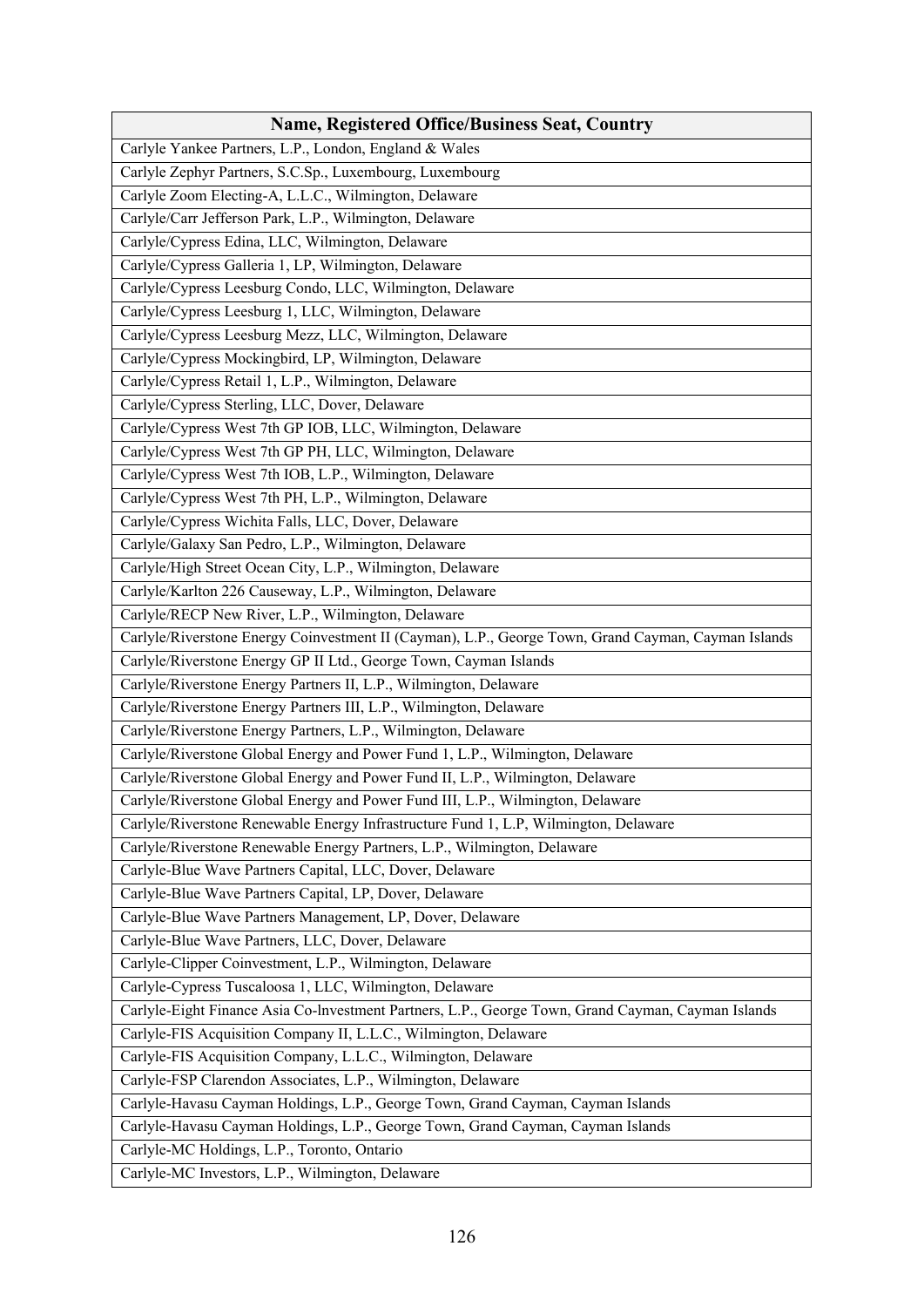| <b>Name, Registered Office/Business Seat, Country</b>                                                        |
|--------------------------------------------------------------------------------------------------------------|
| Carlyle-PPD Coinvestment, L.P., Wilmington, Delaware                                                         |
| Carlyle-Ross Springwood Borrower, L.L.C., Wilmington, Delaware                                               |
| Carlyle-Ross Springwood, L.P., Wilmington, Delaware                                                          |
| Caryle Global Market Strategies CLO 2014-3-R - Blocker 3, Ltd., George Town, Grand Cayman, Cayman<br>Islands |
| CASCOF Coinvestment, L.P., Toronto, Ontario                                                                  |
| CASCOF General Partner, L.P., George Town, Grand Cayman, Cayman Islands                                      |
| CASCOF General Partner, L.P., George Town, Grand Cayman, Cayman Islands                                      |
| CASCOF Holdings, L.P., George Town, Grand Cayman, Cayman Islands                                             |
| CASCOF Holdings, L.P., George Town, Grand Cayman, Cayman Islands                                             |
| CASCOF ILP GP, Ltd., George Town, Grand Cayman, Cayman Islands                                               |
| CASCOF ILP GP, Ltd., George Town, Grand Cayman, Cayman Islands                                               |
| CASCOF Investment Holdings, L.P., George Town, Grand Cayman, Cayman Islands                                  |
| CASCOF Investment Holdings, L.P., George Town, Grand Cayman, Cayman Islands                                  |
| CASCOF, L.L.C., Wilmington, Delaware                                                                         |
| Catalpa Investments, Cybercity, Ebene, Mauritius                                                             |
| CB Intermediate Holdings 1 LLC, Wilmington, Delaware                                                         |
| CB Intermediate Holdings II LLC, Wilmington, Delaware                                                        |
| CB Parent Holdings LLC, Wilmington, Delaware                                                                 |
| CB Shine Parent Holdings, LLC, Wilmington, Delaware                                                          |
| CCC Coinvestment Ltd., George Town, Grand Cayman, Cayman Islands                                             |
| CCC Coinvestment Ltd., George Town, Grand Cayman, Cayman Islands                                             |
| CCEE Advisors (Delaware), L.L.C., Wilmington, Delaware                                                       |
| CCIF Admin 1 S.a r.l., Luxembourg, Luxembourg                                                                |
| CCIF Admin II S.a r.l., Luxembourg, Luxembourg                                                               |
| CCIF Advisor S.a r.l., Luxembourg, Luxembourg                                                                |
| CCIF Core S.a r.l., Luxembourg, Luxembourg                                                                   |
| CCIF Dollar Feeder GP, L.P., George Town, Grand Cayman, Cayman Islands                                       |
| CCIF Dollar Feeder GP, L.P., George Town, Grand Cayman, Cayman Islands                                       |
| CCIF GP Ltd., George Town, Grand Cayman, Cayman Islands                                                      |
| CCIF GP Ltd., George Town, Grand Cayman, Cayman Islands                                                      |
| CCIFGP, L.P., George Town, Grand Cayman, Cayman Islands                                                      |
| CCIFGP, L.P., George Town, Grand Cayman, Cayman Islands                                                      |
| CCIF Holding S.a r.l., Luxembourg, Luxembourg                                                                |
| CCIF Holdings Ltd., George Town, Grand Cayman, Cayman Islands                                                |
| CCIF Holdings Ltd., George Town, Grand Cayman, Cayman Islands                                                |
| CCIF Investment Holdings, L.P., George Town, Grand Cayman, Cayman Islands                                    |
| CCIF Investment Holdings, L.P., George Town, Grand Cayman, Cayman Islands                                    |
| CCIF Leap S.a r.l., Luxembourg, Luxembourg                                                                   |
| CCIF Managing S.a r.l., Luxembourg, Luxembourg                                                               |
| CCIF Pharmacy S.a r.l., Luxembourg, Luxembourg                                                               |
| CCIF Salero S.a r.l., Luxembourg, Luxembourg                                                                 |
| CCIF Sport S.a r.l., Luxembourg, Luxembourg                                                                  |
| CCMA Coinvestment, L.P., George Town, Grand Cayman, Cayman Islands                                           |
| CCMA Coinvestment, L.P., George Town, Grand Cayman, Cayman Islands                                           |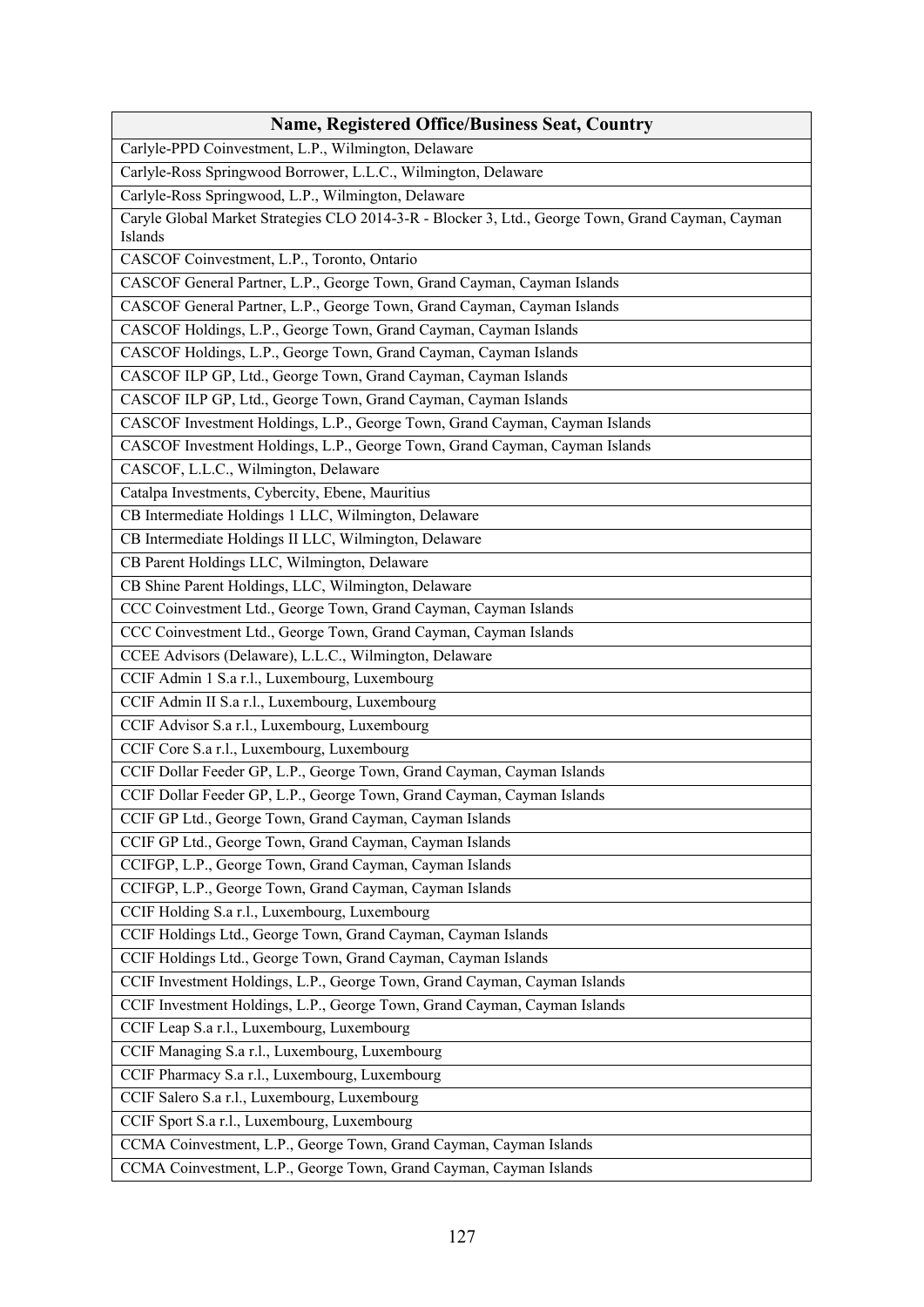| <b>Name, Registered Office/Business Seat, Country</b>                                 |
|---------------------------------------------------------------------------------------|
| CCMA, L.P., George Town, Grand Cayman, Cayman Islands                                 |
| CCMA, L.P., George Town, Grand Cayman, Cayman Islands                                 |
| CCOF Cayman, L.P., George Town, Grand Cayman, Cayman Islands                          |
| CCOF Co-lnvestment S.a r.l., Luxembourg, Luxembourg                                   |
| CCOF Co-lnvestment, L.P., Wilmington, Delaware                                        |
| CCOF Gem Co-Investment, L.P., George Town, Grand Cayman, Cayman Islands               |
| CCOF General Partner, L.P., Wilmington, Delaware                                      |
| CCOF Holdings L.L.C., Wilmington, Delaware                                            |
| CCOF II Co-lnvestment, L.P., Wilmington, Delaware                                     |
| CCOF II General Partner, L.P., Wilmington, Delaware                                   |
| CCOF II ILP GP L.L.C., Wilmington, Delaware                                           |
| CCOF II Investment Holdings, L.P., Wilmington, Delaware                               |
| CCOF II JPY Feeder, L.P., George Town, Grand Cayman, Cayman Islands                   |
| CCOF II L.L.C., Wilmington, Delaware                                                  |
| CCOF II Lux Feeder, SCSp, Luxembourg, Luxembourg                                      |
| CCOF II Lux General Partner, S.a r.l., Luxembourg, Luxembourg                         |
| CCOF II Master Cayman, Ltd., George Town, Grand Cayman, Cayman Islands                |
| CCOF II Master S.a r.l., Luxembourg, Luxembourg                                       |
| CCOF II Master, L.P., Wilmington, Delaware                                            |
| CCOF II Note Issuer General Partner, L.L.C., Wilmington, Delaware                     |
| CCOF II Onshore SPV, L.P., Wilmington, Delaware                                       |
| CCOF II Parallel AIV Investors, SCSp, Luxembourg, Luxembourg                          |
| CCOF II SPV GP, LLC, Wilmington, Delaware                                             |
| CCOF II SPV S.a r.l., Luxembourg, Luxembourg                                          |
| CCOF Investment Holdings, L.P., Wilmington, Delaware                                  |
| CCOF L.L.C., Wilmington, Delaware                                                     |
| CCOF Madison JV S.a r.l., Luxembourg, Luxembourg                                      |
| CCOF Main SPV, L.P., Wilmington, Delaware                                             |
| CCOF Master Cayman Gem Co-lnvestment, Ltd., George Town, Grand Cayman, Cayman Islands |
| CCOF Master Cayman, Ltd., George Town, Grand Cayman, Cayman Islands                   |
| CCOF Master Co-lnvestment S.a r.l., Luxembourg, Luxembourg                            |
| CCOF Master S.a r.l., Luxembourg, Luxembourg                                          |
| CCOF Master, L.P., Wilmington, Delaware                                               |
| CCOF North Co-lnvestment, L.P., Wilmington, Delaware                                  |
| CCOF Onshore Co-Borrower LLC, Wilmington, Delaware                                    |
| CCOF Parallel AIV Investors, L.L.C., Wilmington, Delaware                             |
| CCOF Parallel AIV, L.P., Wilmington, Delaware                                         |
| CCOF S.a r.l., Luxembourg, Luxembourg                                                 |
| CCOF SPVGP, L.L.C., Wilmington, Delaware                                              |
| CCOF SPV 1 S.a r.l., Luxembourg, Luxembourg                                           |
| CCOF SPV II S.a r.l., Luxembourg, Luxembourg                                          |
| CCRL Feeder, L.P., George Town, Grand Cayman, Cayman Islands                          |
| CDL 2018-1 GP, L.L.C., Wilmington, Delaware                                           |
| CDL 2018-1 GP, L.P., Wilmington, Delaware                                             |
| CDL 2018-1 SPV LLC, Wilmington, Delaware                                              |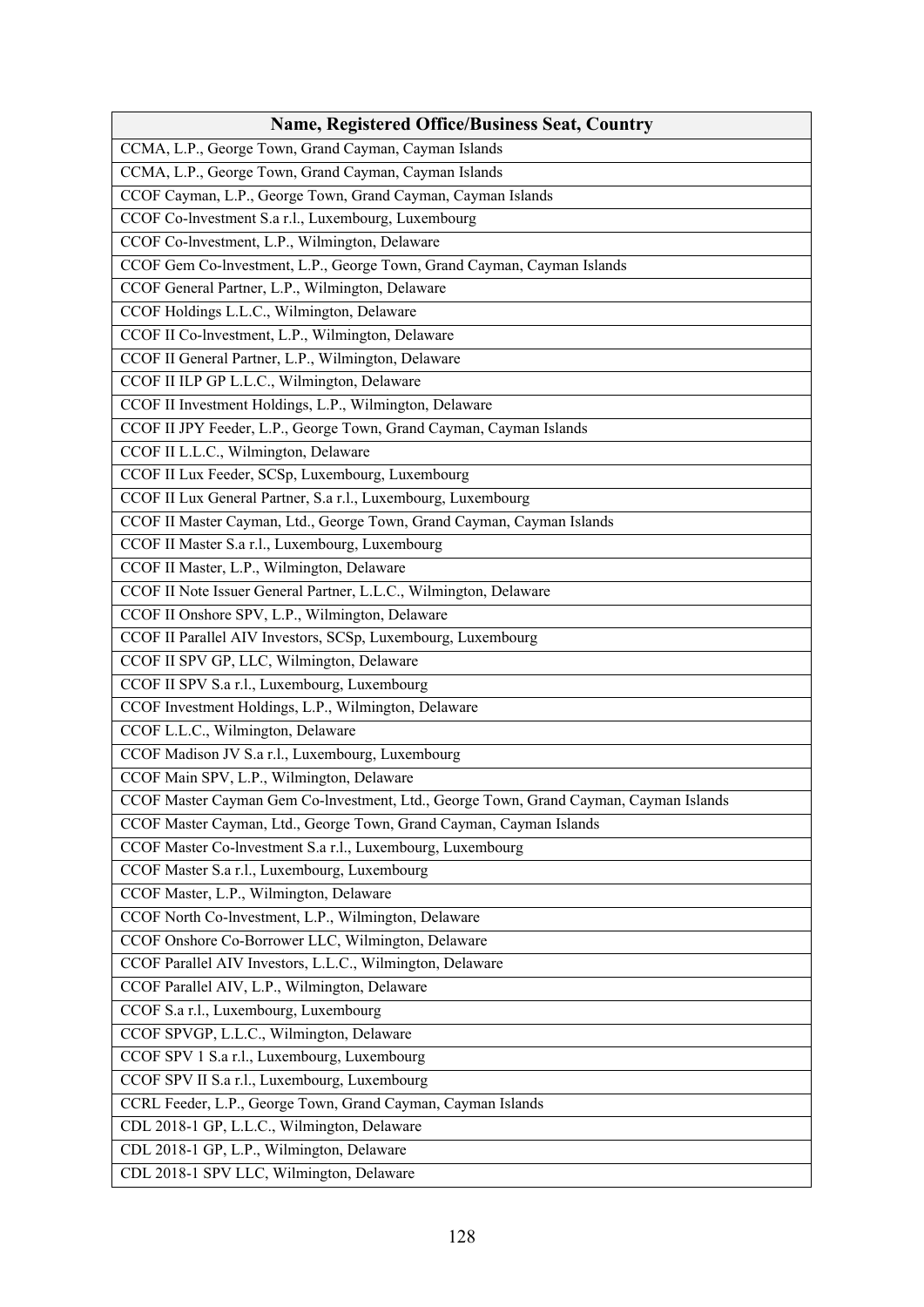| <b>Name, Registered Office/Business Seat, Country</b>                         |
|-------------------------------------------------------------------------------|
| CDL 2018-1, L.P., Wilmington, Delaware                                        |
| CDL 2018-2 GP, Ltd., George Town, Grand Cayman, Cayman Islands                |
| CDL 2018-2, L.P., George Town, Grand Cayman, Cayman Islands                   |
| CDL 2020-3 Manager, L.L.C., Wilmington, Delaware                              |
| CDL 2020-3, L.L.C., Wilmington, Delaware                                      |
| CECP Advisors Ireland Limited, Dublin, Ireland                                |
| CECP Advisors LLP, London, England & Wales                                    |
| CECP Investment Advisors France S.A.R.L., Paris, France                       |
| CECP, L.L.C., Wilmington, Delaware                                            |
| Celadon Commodities Fund, L.P., Dover, Delaware                               |
| Celadon Commodities Fund, Ltd., George Town, Cayman Islands                   |
| Celadon Commodities, Ltd., George Town, Cayman Islands                        |
| Celadon Partners, LLC, Dover, Delaware                                        |
| CELF ADVISORS LLP, London, England & Wales                                    |
| CELF, L.L.C., Wilmington, Delaware                                            |
| CEMOF - A AIV Investors XIV, L.P., Wilmington, Delaware                       |
| CEMOF AIV Co-lnvestors II, L.P., Wilmington, Delaware                         |
| CEMOF AIV Co-lnvestors III, L.P., Wilmington, Delaware                        |
| CEMOF AIV Co-lnvestors, L.P., Wilmington, Delaware                            |
| CEMOF AIV Four, L.P., Wilmington, Delaware                                    |
| CEMOF AIV Investors IX, L.P., Wilmington, Delaware                            |
| CEMOF AIV Investors V, L.P., Wilmington, Delaware                             |
| CEMOF AIV Investors VII, L.P., Wilmington, Delaware                           |
| CEMOF AIV Investors X, L.P., George Town, Grand Cayman, Cayman Islands        |
| CEMOF AIV Investors X, L.P., George Town, Grand Cayman, Cayman Islands        |
| CEMOF AIV Investors XI, L.P., Wilmington, Delaware                            |
| CEMOF AIV Investors XII, L.P., Wilmington, Delaware                           |
| CEMOF AIV Investors XIV, L.P., Wilmington, Delaware                           |
| CEMOF AIV Investors XVI, L.P., Wilmington, Delaware                           |
| CEMOF AIV Investors XVII, L.P., Wilmington, Delaware                          |
| CEMOF AIV One, L.P., Wilmington, Delaware                                     |
| CEMOF AIV Three, L.P., Wilmington, Delaware                                   |
| CEMOF AIV Two, L.P., Wilmington, Delaware                                     |
| CEMOF AIV, L.P., Wilmington, Delaware                                         |
| CEMOF Alpha AIV Co-lnvestors, L.P., George Town, Grand Cayman, Cayman Islands |
| CEMOF Alpha Co-lnvestment Partners (DE AIV) II, L.P., Wilmington, Delaware    |
| CEMOF Alpha Co-lnvestment Partners (DE AIV) III, L.P., Wilmington, Delaware   |
| CEMOF Alpha Co-lnvestment Partners (DE AIV) IV, L.P., Wilmington, Delaware    |
| CEMOF Alpha Co-lnvestment Partners, L.P., Wilmington, Delaware                |
| CEMOF Coinvestment, L.P., Wilmington, Delaware                                |
| CEMOF Foreign Investors, L.P., George Town, Grand Cayman, Cayman Islands      |
| CEMOF Foreign Investors-A, L.P., George Town, Grand Cayman, Cayman Islands    |
| CEMOF Foreign Investors-A, L.P., George Town, Grand Cayman, Cayman Islands    |
| CEMOF Foreign Investors-B, L.P., George Town, Grand Cayman, Cayman Islands    |
| CEMOF Foreign Investors-B, L.P., George Town, Grand Cayman, Cayman Islands    |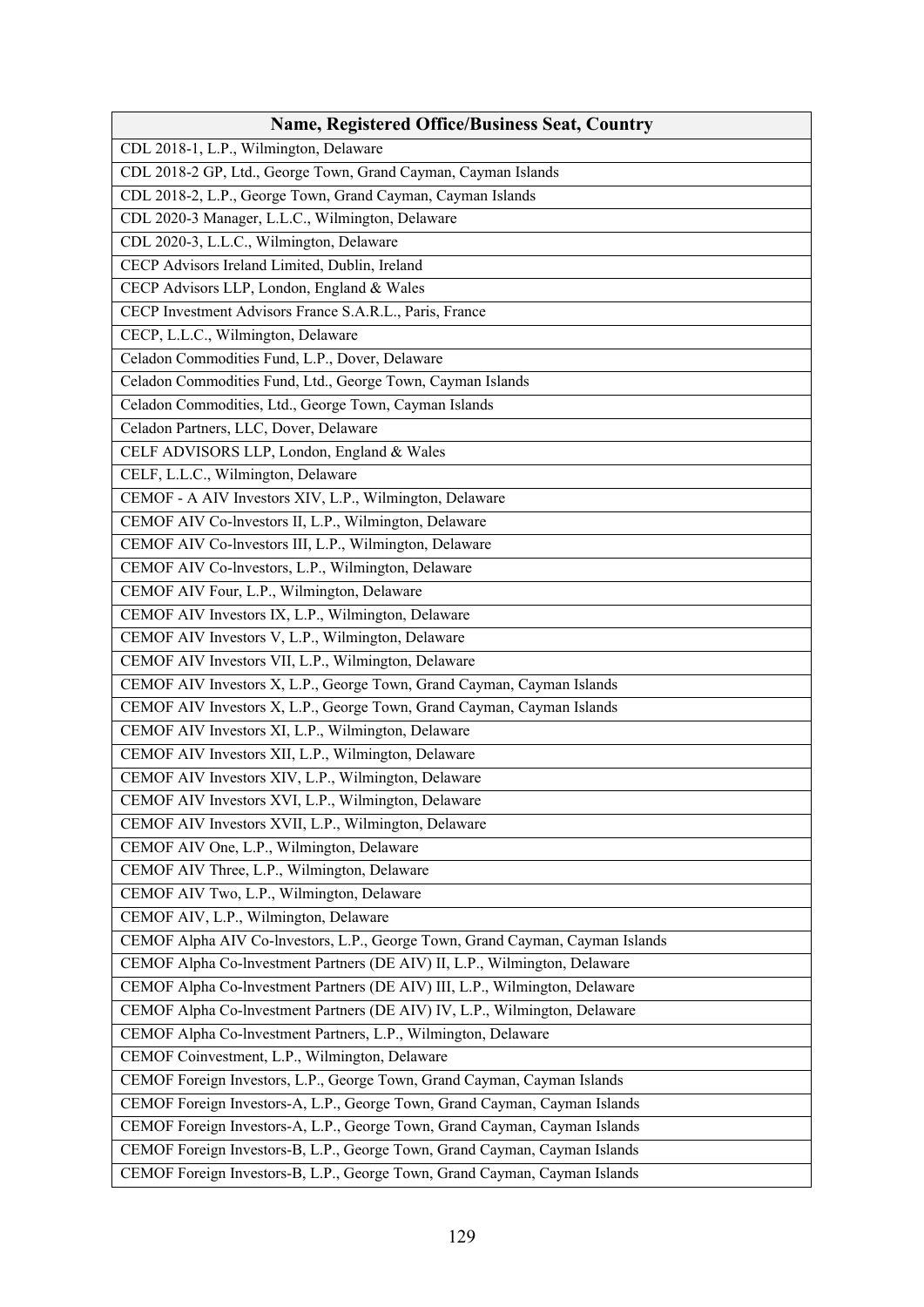| <b>Name, Registered Office/Business Seat, Country</b>                         |
|-------------------------------------------------------------------------------|
| CEMOF Foreign Investors-C, L.P., George Town, Grand Cayman, Cayman Islands    |
| CEMOF Foreign Investors-C, L.P., George Town, Grand Cayman, Cayman Islands    |
| CEMOF General Partner Cayman, L.P., George Town, Grand Cayman, Cayman Islands |
| CEMOF General Partner, L.P., Wilmington, Delaware                             |
| CEMOF GP Cayman, Ltd., George Town, Grand Cayman, Cayman Islands              |
| CEMOF HED, L.L.C., Wilmington, Delaware                                       |
| CEMOF Holdings Five, L.L.C., Wilmington, Delaware                             |
| CEMOF Holdings One, L.P., Wilmington, Delaware                                |
| CEMOF Holdings Six, L.L.C., Wilmington, Delaware                              |
| CEMOF Holdings Three, L.L.C., Wilmington, Delaware                            |
| CEMOF Holdings Two, L.L.C., Cybercity, Ebene, Delaware                        |
| CEMOF II AIV Co-lnvestors II, L.P., Wilmington, Delaware                      |
| CEMOF II AIV Four, L.P., Wilmington, Delaware                                 |
| CEMOF II AIV Investors 1, L.P., Wilmington, Delaware                          |
| CEMOF II AIV Investors III, L.P., Wilmington, Delaware                        |
| CEMOF II AIV Investors IV, L.P., Wilmington, Delaware                         |
| CEMOF II AIV Investors IX, L.P., Wilmington, Delaware                         |
| CEMOF II AIV Investors V, L.P., Wilmington, Delaware                          |
| CEMOF II AIV Investors VI, L.P., Wilmington, Delaware                         |
| CEMOF II AIV Investors VII, L.P., Wilmington, Delaware                        |
| CEMOF II AIV Investors VIII, L.P., Wilmington, Delaware                       |
| CEMOF II AIV Investors X, L.P., Wilmington, Delaware                          |
| CEMOF II AIV Investors XI, L.P., Wilmington, Delaware                         |
| CEMOF II AIV One, L.P., Wilmington, Delaware                                  |
| CEMOF II AIV Three, L.P., Wilmington, Delaware                                |
| CEMOF II AIV Two, L.P., Wilmington, Delaware                                  |
| CEMOF II AIV, L.P., Wilmington, Delaware                                      |
| CEMOF II Coinvestment, L.P., Wilmington, Delaware                             |
| CEMOF II Foreign Investors-A, L.P., George Town, Grand Cayman, Cayman Islands |
| CEMOF II Foreign Investors-A, L.P., George Town, Grand Cayman, Cayman Islands |
| CEMOF II Foreign Investors-B, L.P., George Town, Grand Cayman, Cayman Islands |
| CEMOF II Foreign Investors-B, L.P., George Town, Grand Cayman, Cayman Islands |
| CEMOF II Foreign Investors-C, L.P., George Town, Grand Cayman, Cayman Islands |
| CEMOF II Foreign Investors-C, L.P., George Town, Grand Cayman, Cayman Islands |
| CEMOF II Foreign Investors-D, L.P., George Town, Grand Cayman, Cayman Islands |
| CEMOF II Foreign Investors-D, L.P., George Town, Grand Cayman, Cayman Islands |
| CEMOF II Foreign Investors-E, L.P., George Town, Grand Cayman, Cayman Islands |
| CEMOF II Foreign Investors-E, L.P., George Town, Grand Cayman, Cayman Islands |
| CEMOF II Foreign Investors-F, L.P., George Town, Grand Cayman, Cayman Islands |
| CEMOF II Foreign Investors-F, L.P., George Town, Grand Cayman, Cayman Islands |
| CEMOF II General Partner, L.P., George Town, Grand Cayman, Cayman Islands     |
| CEMOF II General Partner, L.P., George Town, Grand Cayman, Cayman Islands     |
| CEMOF II Holdings Four, L.L.C., Wilmington, Delaware                          |
| CEMOF II Holdings One NomCo, Inc., Wilmington, Delaware                       |
| CEMOF II Holdings One Sub, L.L.C., Wilmington, Delaware                       |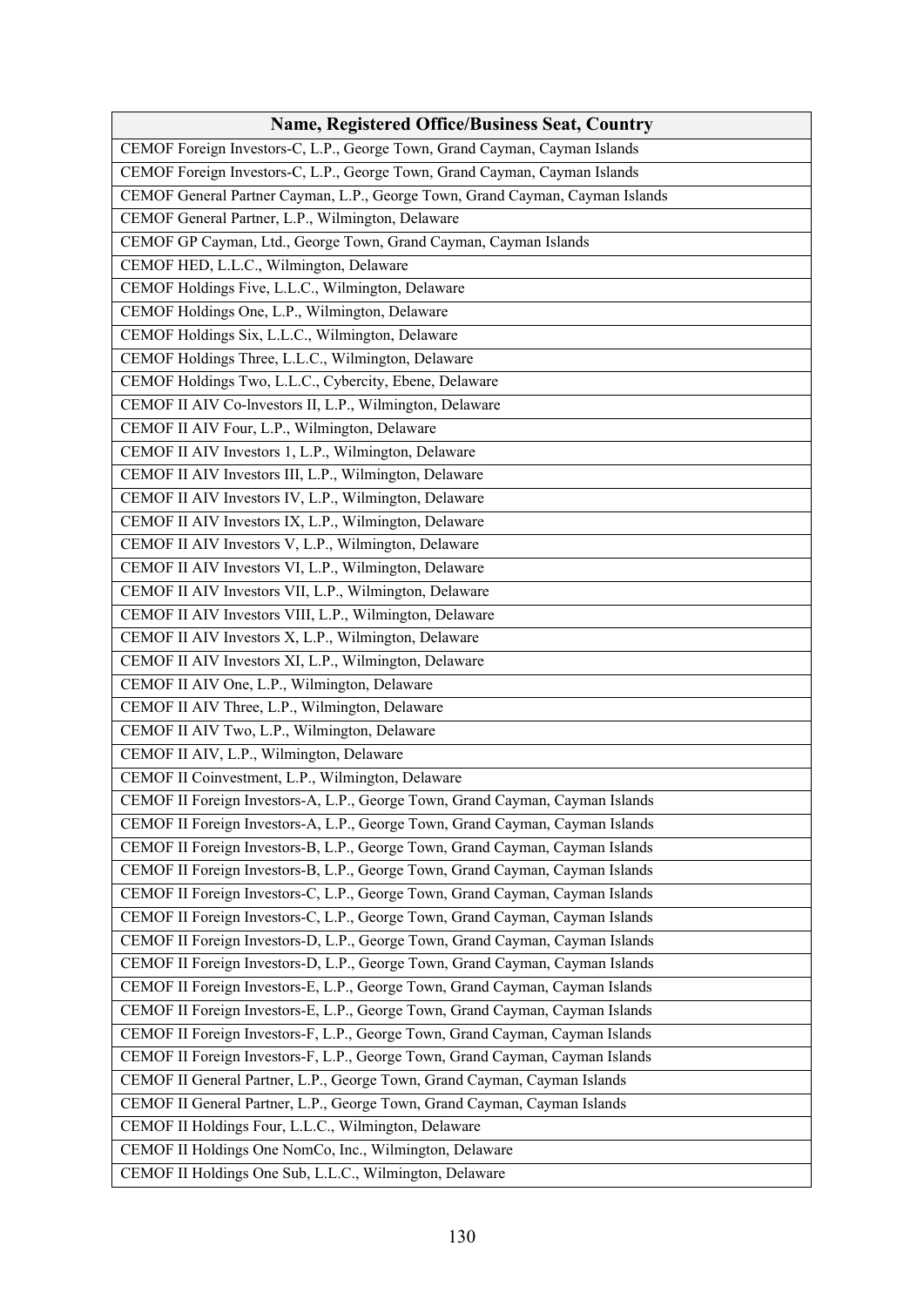| <b>Name, Registered Office/Business Seat, Country</b>                             |
|-----------------------------------------------------------------------------------|
| CEMOF II Holdings One, L.L.C., Wilmington, Delaware                               |
| CEMOF II Holdings Three, L.L.C., Wilmington, Delaware                             |
| CEMOF II Holdings Two, L.L.C., Wilmington, Delaware                               |
| CEMOF II ILPGP, Ltd., George Town, Grand Cayman, Cayman Islands                   |
| CEMOF II ILPGP, Ltd., George Town, Grand Cayman, Cayman Islands                   |
| CEMOF II Investment Holdings, L.P., George Town, Grand Cayman, Cayman Islands     |
| CEMOF II Investment Holdings, L.P., George Town, Grand Cayman, Cayman Islands     |
| CEMOF II Master AIV Co-lnvestors, L.P., George Town, Grand Cayman, Cayman Islands |
| CEMOF II Master Co-lnvestment Partners AIV One, L.P., Wilmington, Delaware        |
| CEMOF II Master Co-lnvestment Partners AIV, L.P., Wilmington, Delaware            |
| CEMOF II Master Co-lnvestment Partners, L.P., Wilmington, Delaware                |
| CEMOF II Offshore Investors, L.P., George Town, Grand Cayman, Cayman Islands      |
| CEMOF II Offshore Investors, L.P., George Town, Grand Cayman, Cayman Islands      |
| CEMOF II-AAIV Four, L.P., George Town, Grand Cayman, Cayman Islands               |
| CEMOF II-A AIV Investors 1, L.P., Wilmington, Delaware                            |
| CEMOF II-A AIV Investors III, L.P., Wilmington, Delaware                          |
| CEMOF II-A AIV Investors IV, L.P., Wilmington, Delaware                           |
| CEMOF II-A AIV Investors IX, L.P., Wilmington, Delaware                           |
| CEMOF II-A AIV Investors V, L.P., Wilmington, Delaware                            |
| CEMOF II-A AIV Investors VI, L.P., Wilmington, Delaware                           |
| CEMOF II-A AIV Investors VII, L.P., Wilmington, Delaware                          |
| CEMOF II-A AIV Investors VIII, L.P., Wilmington, Delaware                         |
| CEMOF II-A AIV Investors X, L.P., Wilmington, Delaware                            |
| CEMOF II-A AIV Investors XI, L.P., Wilmington, Delaware                           |
| CEMOF II-A AIV One, L.P., George Town, Grand Cayman, Cayman Islands               |
| CEMOF II-A AIV One, L.P., George Town, Grand Cayman, Cayman Islands               |
| CEMOF II-A AIVThree, L.P., George Town, Grand Cayman, Cayman Islands              |
| CEMOF II-A AIVTwo, L.P., George Town, Grand Cayman, Cayman Islands                |
| CEMOF II-A AIV, L.P., George Town, Grand Cayman, Cayman Islands                   |
| CEMOF II-A AIV, L.P., George Town, Grand Cayman, Cayman Islands                   |
| CEMOF II-A Offshore Investors, L.P., George Town, Grand Cayman, Cayman Islands    |
| CEMOF II-A Offshore Investors, L.P., George Town, Grand Cayman, Cayman Islands    |
| CEMOF ILPGP, Ltd., George Town, Grand Cayman, Cayman Islands                      |
| CEMOF Investment Holdings, L.P., George Town, Grand Cayman, Cayman Islands        |
| CEMOF Master AIV Co-lnvestors, L.P., George Town, Grand Cayman, Cayman Islands    |
| CEMOF Master AIV Co-lnvestors, L.P., George Town, Grand Cayman, Cayman Islands    |
| CEMOF Master Co-Investment Partners AIV One, L.P., Wilmington, Delaware           |
| CEMOF Master Co-lnvestment Partners AIV Two, L.P., Wilmington, Delaware           |
| CEMOF Master Co-lnvestment Partners AIV, L.P., Wilmington, Delaware               |
| CEMOF Master Co-Investment Partners, L.P., Wilmington, Delaware                   |
| CEMOF Master CP Investors V, L.P., Wilmington, Delaware                           |
| CEMOF Offshore Investors, L.P., George Town, Grand Cayman, Cayman Islands         |
| CEMOF-A AIV Co-lnvestors, L.P., George Town, Grand Cayman, Cayman Islands         |
| CEMOF-A AIV Four, L.P., George Town, Grand Cayman, Cayman Islands                 |
| CEMOF-A AIV Four, L.P., George Town, Grand Cayman, Cayman Islands                 |
|                                                                                   |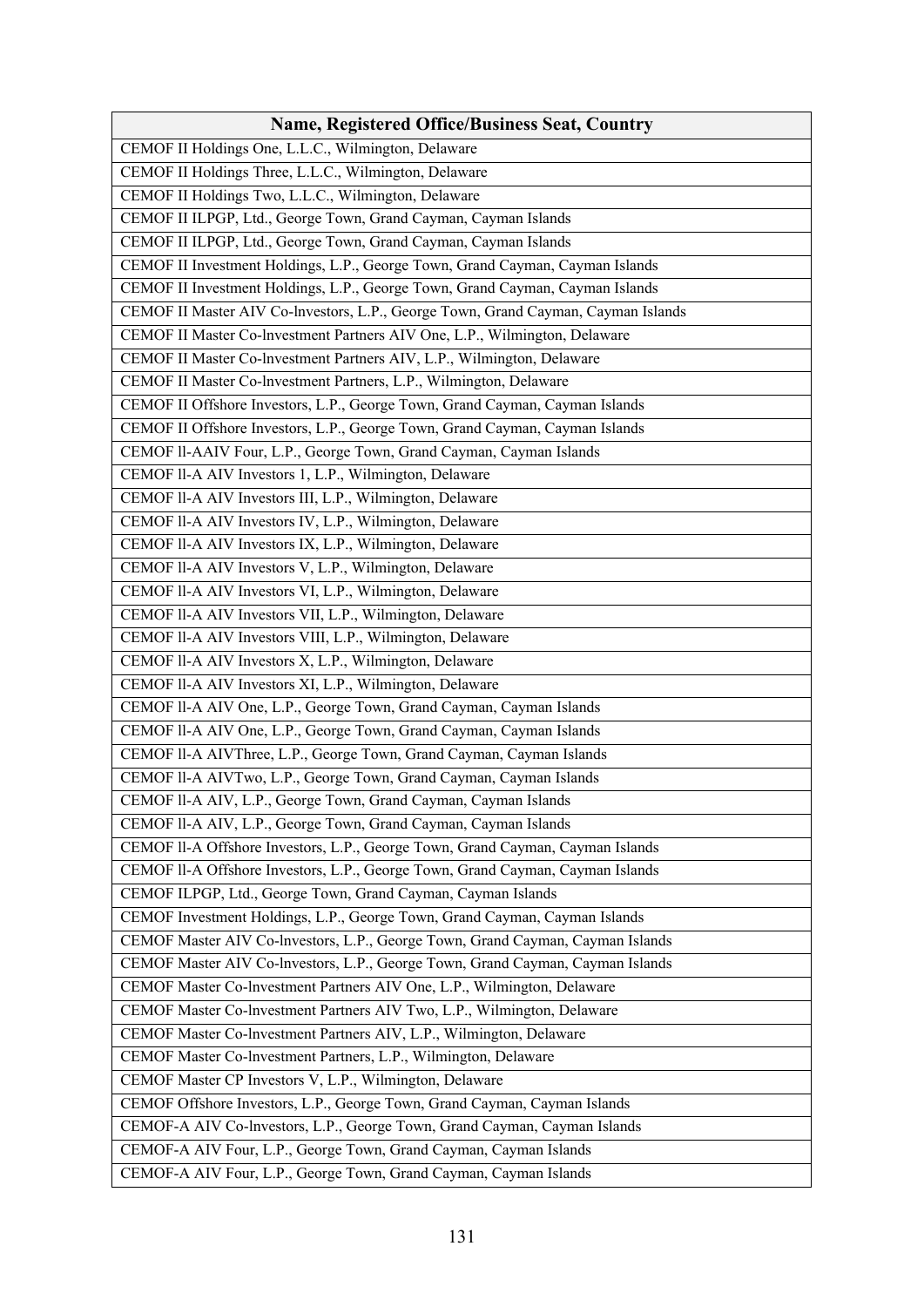| <b>Name, Registered Office/Business Seat, Country</b>                           |
|---------------------------------------------------------------------------------|
| CEMOF-A AIV Investors IX, L.P., Wilmington, Delaware                            |
| CEMOF-A AIV Investors V, L.P., Wilmington, Delaware                             |
| CEMOF-A AIV Investors VII, L.P., Wilmington, Delaware                           |
| CEMOF-A AIV Investors XI, L.P., Wilmington, Delaware                            |
| CEMOF-A AIV Investors XII, L.P., Wilmington, Delaware                           |
| CEMOF-A AIV Investors XVI, L.P., Wilmington, Delaware                           |
| CEMOF-A AIV Investors XVII, L.P., Wilmington, Delaware                          |
| CEMOF-A AIV One Investors, L.P., George Town, Grand Cayman, Cayman Islands      |
| CEMOF-A AIV One Subsidiary, L.P., George Town, Grand Cayman, Cayman Islands     |
| CEMOF-A AIV One Subsidiary, L.P., George Town, Grand Cayman, Cayman Islands     |
| CEMOF-A AIV Three, L.P., George Town, Grand Cayman, Cayman Islands              |
| CEMOF-A AIV Three, L.P., George Town, Grand Cayman, Cayman Islands              |
| CEMOF-A AIV Two, L.P., George Town, Grand Cayman, Cayman Islands                |
| CEMOF-A AIV Two, L.P., George Town, Grand Cayman, Cayman Islands                |
| CEMOF-A AIV, L.P., George Town, Grand Cayman, Cayman Islands                    |
| CEMOF-A Co-lnvestment Partners (DE AIV) II, L.P., Wilmington, Delaware          |
| CEMOF-A Co-Investment Partners, L.P., George Town, Grand Cayman, Cayman Islands |
| CEMOF-A Investors X, L.P., George Town, Grand Cayman, Cayman Islands            |
| CEMOF-A Investors X, L.P., George Town, Grand Cayman, Cayman Islands            |
| CEMOF-A PES Coinvestors AIV, L.P., George Town, Grand Cayman, Cayman Islands    |
| CEMOF-A PES Coinvestors AIV, L.P., George Town, Grand Cayman, Cayman Islands    |
| CEMOF-A PES Investors AIV, L.P., George Town, Grand Cayman, Cayman Islands      |
| CEMOF-A PES Investors AIV, L.P., George Town, Grand Cayman, Cayman Islands      |
| Centre Street Owner LLC, Dover, Delaware                                        |
| CEOF AIV Cayman, L.P., George Town, Grand Cayman, Cayman Islands                |
| CEOF AIV Cayman, L.P., George Town, Grand Cayman, Cayman Islands                |
| CEOF AIV Cayman-A, L.P., George Town, Grand Cayman, Cayman Islands              |
| CEOF AIV Cayman-A, L.P., George Town, Grand Cayman, Cayman Islands              |
| CEOF AIV Cayman-B, L.P., George Town, Grand Cayman, Cayman Islands              |
| CEOF AIV Cayman-B, L.P., George Town, Grand Cayman, Cayman Islands              |
| CEOF AIV Cayman-C, L.P., George Town, Grand Cayman, Cayman Islands              |
| CEOF AIV Cayman-C, L.P., George Town, Grand Cayman, Cayman Islands              |
| CEOF AIV GP Cayman, L.P., George Town, Grand Cayman, Cayman Islands             |
| CEOF AIV GP Cayman, Ltd., George Town, Grand Cayman, Cayman Islands             |
| CEOF AIV GP Cayman, Ltd., George Town, Grand Cayman, Cayman Islands             |
| CEOF AIV II, L.P., Wilmington, Delaware                                         |
| CEOF AIV ll-A, L.P., Wilmington, Delaware                                       |
| CEOF AIVII-B, L.P., Wilmington, Delaware                                        |
| CEOF AIV ll-C, L.P., Wilmington, Delaware                                       |
| CEOF AIV III, L.P., Wilmington, Delaware                                        |
| CEOF AIV Investors II Cayman, L.P., George Town, Grand Cayman, Cayman Islands   |
| CEOF AIV Investors II-A Cayman, L.P., George Town, Grand Cayman, Cayman Islands |
| CEOF AIV Investors ll-A Cayman, L.P., George Town, Grand Cayman, Cayman Islands |
| CEOF AIV Investors, L.P., Wilmington, Delaware                                  |
| CEOF AIV Investors-A, L.P., Wilmington, Delaware                                |
|                                                                                 |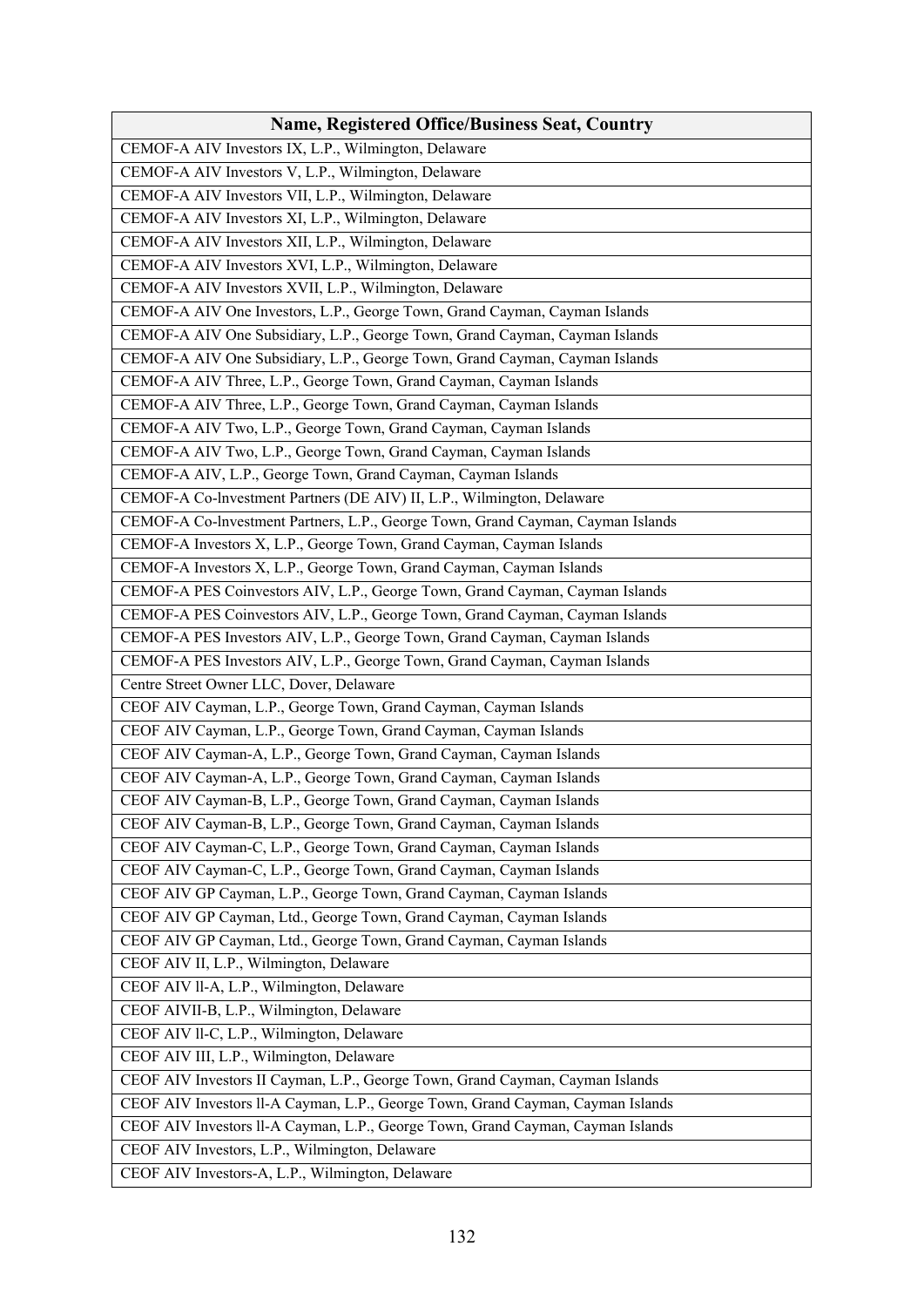| <b>Name, Registered Office/Business Seat, Country</b>                              |
|------------------------------------------------------------------------------------|
| CEOF AIV IV, L.P., Wilmington, Delaware                                            |
| CEOF AIV MP Investors, L.P., Wilmington, Delaware                                  |
| CEOF AIV OLE Investors, L.P., Wilmington, Delaware                                 |
| CEOF AIVTZEW Investors, L.P., George Town, Grand Cayman, Cayman Islands            |
| CEOF AIVTZEW Investors, L.P., George Town, Grand Cayman, Cayman Islands            |
| CEOF AIV V, L.P., Wilmington, Delaware                                             |
| CEOF AIV, L.P., Wilmington, Delaware                                               |
| CEOF AIV-A, L.P., Wilmington, Delaware                                             |
| CEOF AIV-B, L.P., Wilmington, Delaware                                             |
| CEOF AIV-C, L.P., Wilmington, Delaware                                             |
| CEOF AXT Holdings, L.P., Wilmington, Delaware                                      |
| CEOF Coinvestment Cayman, L.P., George Town, Grand Cayman, Cayman Islands          |
| CEOF Coinvestment Cayman, L.P., George Town, Grand Cayman, Cayman Islands          |
| CEOF Coinvestment, L.P., Wilmington, Delaware                                      |
| CEOF DPG Holdings, L.P., Wilmington, Delaware                                      |
| CEOF ECI Holdings, L.P., Wilmington, Delaware                                      |
| CEOF ER Holdings, L.P., Wilmington, Delaware                                       |
| CEOF GP Cayman, Ltd., George Town, Grand Cayman, Cayman Islands                    |
| CEOF 1 AIV Holdings, L.P., Wilmington, Delaware                                    |
| CEOF II AIVBMS Feeder, L.P., Wilmington, Delaware                                  |
| CEOF II AIV MBS Investors, L.P., Wilmington, Delaware                              |
| CEOF II AIV Monroe Feeder, L.P., Wilmington, Delaware                              |
| CEOF II AIV Monroe Investors, L.P., Wilmington, Delaware                           |
| CEOF II AIV Titan Cayman Feeder, L.P., George Town, Grand Cayman, Cayman Islands   |
| CEOF II AIV Titan Cayman Investors, L.P, George Town, Grand Cayman, Cayman Islands |
| CEOF II AIV Titan Feeder, L.P., Wilmington, Delaware                               |
| CEOF II AIV Titan Investors, L.P., Wilmington, Delaware                            |
| CEOF II AIVTS Feeder, L.P., Wilmington, Delaware                                   |
| CEOF II AIVTS Investors, L.P., Wilmington, Delaware                                |
| CEOF II AIV USMP Feeder, L.P., New Castle County, Delaware                         |
| CEOF II AIV USMP Investors, L.P., New Castle County, Delaware                      |
| CEOF II Coinvestment-Titan (DE), L.P., New Castle County, Delaware                 |
| CEOF II Coinvestment (DE), L.P., Wilmington, Delaware                              |
| CEOF II Coinvestment B-Titan (DE), L.P., New Castle County, Delaware               |
| CEOF II Coinvestment B (DE), L.P., Wilmington, Delaware                            |
| CEOF II Coinvestment B, L.P., George Town, Grand Cayman, Cayman Islands            |
| CEOF II Coinvestment B, L.P., George Town, Grand Cayman, Cayman Islands            |
| CEOF II Coinvestment, L.P., George Town, Grand Cayman, Cayman Islands              |
| CEOF II Coinvestment, L.P., George Town, Grand Cayman, Cayman Islands              |
| CEOF II DE AIVGP, L.P., Wilmington, Delaware                                       |
| CEOF II DE GP AIV, L.L.C., Wilmington, Delaware                                    |
| CEOF II DE GP Titan, L.L.C., New Castle County, Delaware                           |
| CEOF II DE 1 AIV, L.P., Wilmington, Delaware                                       |
| CEOF II DE II AIV, L.P., Wilmington, Delaware                                      |
| CEOF II DE III AIV, L.P., Wilmington, Delaware                                     |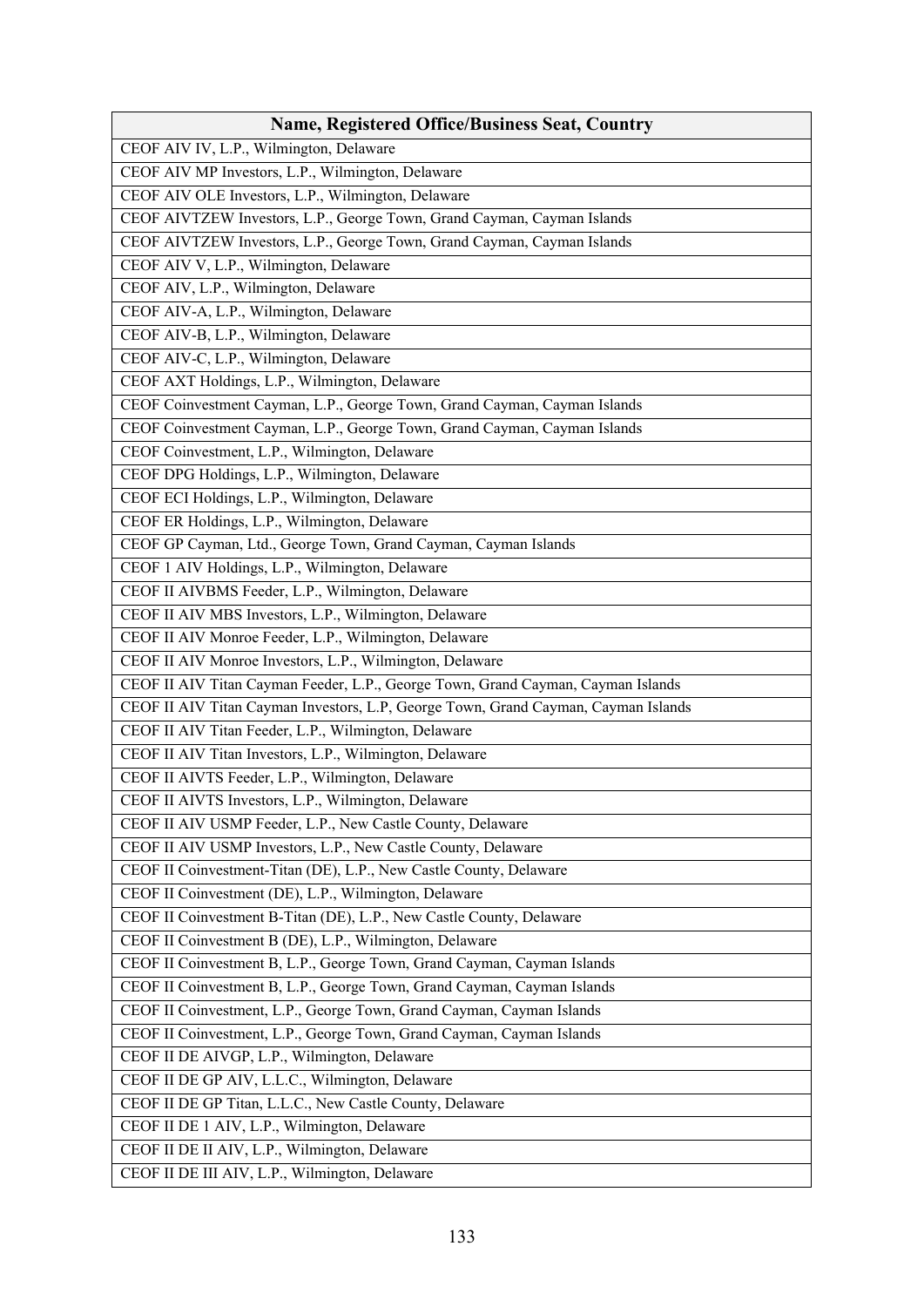| <b>Name, Registered Office/Business Seat, Country</b>                        |
|------------------------------------------------------------------------------|
| CEOF II DE V AIV, L.P., Wilmington, Delaware                                 |
| CEOF II DE VI AIV, L.P., Wilmington, Delaware                                |
| CEOF II DE VII AIV, L.P., Wilmington, Delaware                               |
| CEOF II GP, L.L.C., Wilmington, Delaware                                     |
| CEOF II GP, L.P., George Town, Grand Cayman, Cayman Islands                  |
| CEOF II GP, L.P., George Town, Grand Cayman, Cayman Islands                  |
| CEOF II ILPGP, Ltd., George Town, Grand Cayman, Cayman Islands               |
| CEOF II ILPGP, Ltd., George Town, Grand Cayman, Cayman Islands               |
| CEOF II Investment Holdings, L.P., George Town, Grand Cayman, Cayman Islands |
| CEOF II Investment Holdings, L.P., George Town, Grand Cayman, Cayman Islands |
| CEOF II Platform Holdings, L.P., New Castle County, Delaware                 |
| CEOF II Titan (LI), L.P., New Castle County, Delaware                        |
| CEOF II Titan (L2), L.P., New Castle County, Delaware                        |
| CEOF II Titan Foreign Holdings, L.P., New Castle County, Delaware            |
| CEOF II Titan Holdings, L.L.C., New Castle County, Delaware                  |
| CEOF II Titan Investors Holdings, L.P., New Castle County, Delaware          |
| CEOF II URS Holdings, L.P., Wilmington, Delaware                             |
| CEOF II USMP Holdings, L.L.C., New Castle County, Delaware                   |
| CEOF II USMP Investors Holdings, L.P., New Castle County, Delaware           |
| CEOF ILP GP, Ltd., George Town, Grand Cayman, Cayman Islands                 |
| CEOF ILP GP, Ltd., George Town, Grand Cayman, Cayman Islands                 |
| CEOF Interlink, L.P., George Town, Grand Cayman, Cayman Islands              |
| CEOF Interlink, L.P., George Town, Grand Cayman, Cayman Islands              |
| CEOF Investment Holdings, L.P., George Town, Grand Cayman, Cayman Islands    |
| CEOF Investment Holdings, L.P., George Town, Grand Cayman, Cayman Islands    |
| CEOF OLE Holdings, L.P., Wilmington, Delaware                                |
| CEOF PES Investors II AIV, L.P., Wilmington, Delaware                        |
| CEOF PES Investors ll-A AIV, L.P., Wilmington, Delaware                      |
| CEOF PS Holdings, L.P., Wilmington, Delaware                                 |
| CEOF-A, L.P., Wilmington, Delaware                                           |
| CEOF-B, L.P., Wilmington, Delaware                                           |
| CEOF-C, L.P., Wilmington, Delaware                                           |
| CEP Advisors S.r.l., Milano, Italy                                           |
| CEP FIS Co-Investment L.P., Toronto, Ontario                                 |
| CEP General Partner, L.P., George Town, Grand Cayman, Cayman Islands         |
| CEP II Acquisitions 1 L.P., Calgary, Alberta                                 |
| CEP II Acquisitions II L.P., Calgary, Alberta                                |
| CEP II Acquisitions III L.P., Calgary, Alberta                               |
| CEP II Acquisitions IV L.P., Calgary, Alberta                                |
| CEP II Admin 1 S.à r.l., Luxembourg, Luxembourg                              |
| CEP II Admin II S.a r.l., Luxembourg, Luxembourg                             |
| CEP II Advisor S.a r.l., Luxembourg, Luxembourg                              |
| CEP II AIV Z (Cayman) II, L.P., George Town, Grand Cayman, Cayman Islands    |
| CEP II AIV Z (Cayman) III, L.P., George Town, Grand Cayman, Cayman Islands   |
| CEP II AIV Z (Cayman) IV, L.P., George Town, Grand Cayman, Cayman Islands    |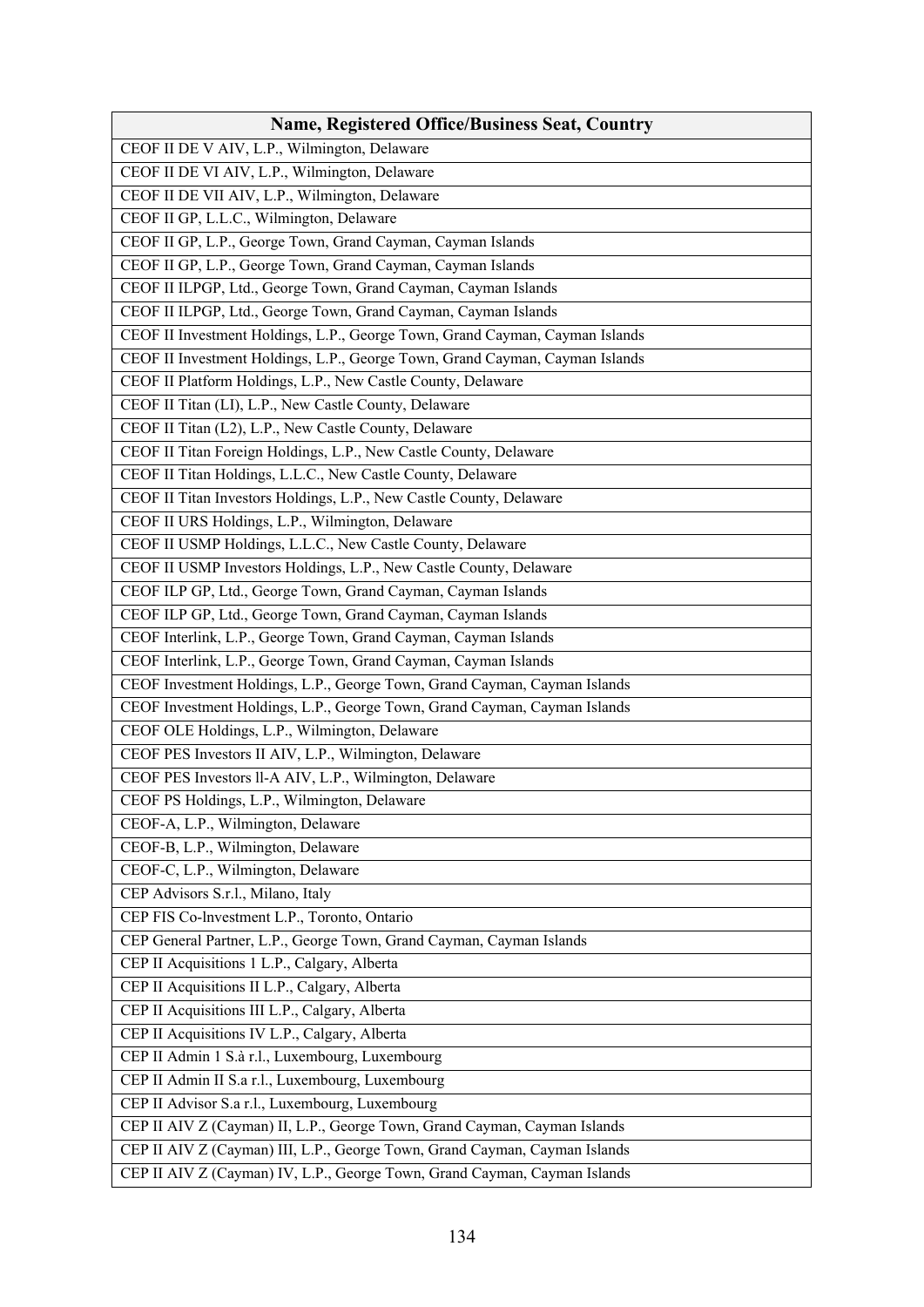| <b>Name, Registered Office/Business Seat, Country</b>                          |
|--------------------------------------------------------------------------------|
| CEP II AIV Z (Cayman) V, L.P., George Town, Grand Cayman, Cayman Islands       |
| CEP II AIV Z (Cayman), L.P., George Town, Grand Cayman, Cayman Islands         |
| CEP II AIVZ, L.P., Washington, D.C., England                                   |
| CEP II ARC 1SGP, L.P., Wilmington, Delaware                                    |
| CEP II ARC 1TGP, L.P., Wilmington, Delaware                                    |
| CEP II ARC 2SGP, L.P., Wilmington, Delaware                                    |
| CEP II ARC 2TGP, L.P., Wilmington, Delaware                                    |
| CEP II Feeder, L.P., London, England & Wales                                   |
| CEP II GP, L.P., Calgary, Alberta                                              |
| CEP II Holdings Limited, George Town, Grand Cayman, Cayman Islands             |
| CEP II Holdings Limited, George Town, Grand Cayman, Cayman Islands             |
| CEP II ILP (Scotland) Limited, Edinburgh, Scotland                             |
| CEP II ILP Investors, Ltd., George Town, Grand Cayman, Cayman Islands          |
| CEP II Investment Holdings (Scotland) Limited Partnership, Edinburgh, Scotland |
| CEP II Investment Holdings, L.P., Toronto, Ontario                             |
| CEP II Limited, George Town, Grand Cayman, Cayman Islands                      |
| CEP II Limited, George Town, Grand Cayman, Cayman Islands                      |
| CEP II Managing GP Holdings, Ltd., George Town, Grand Cayman, Cayman Islands   |
| CEP II Managing GP Holdings, Ltd., George Town, Grand Cayman, Cayman Islands   |
| CEP II Managing GP, L.P., Edingburgh, Scotland                                 |
| CEP II Managing S.a r.l., Luxembourg, Luxembourg                               |
| CEP II Participations S.à.r.l., SICAR, Luxembourg, Luxembourg                  |
| CEP II Stahl S.à.r.l., NULL, Luxembourg                                        |
| CEP II Starck s.a.r.l., Luxembourg, Luxembourg                                 |
| CEP II Top Luxco S.à r.l., Luxembourg, Luxembourg                              |
| CEP II U.S. Investments, L.P., Wilmington, Delaware                            |
| CEP III (DLP) Limited, George Town, Grand Cayman, Cayman Islands               |
| CEP III Admin 1 S.à r.l., Luxembourg, Luxembourg                               |
| CEP III Admin II S.à r.l., Luxembourg, Luxembourg                              |
| CEP III Advisor S.à r.l., Luxembourg, Luxembourg                               |
| CEP III AIVZ (Cayman) II, L.P., George Town, Grand Cayman, Cayman Islands      |
| CEP III AIVZ (Cayman), L.P., George Town, Grand Cayman, Cayman Islands         |
| CEP III AIVZ, L.P., Washington, D.C., England                                  |
| CEP III Alphyn Finco S.à r.l., Luxembourg, Luxembourg                          |
| CEP III AlphynGPS.à r.l., Luxembourg, Luxembourg                               |
| CEP III Alphyn 1 S.C.A., Luxembourg, Luxembourg                                |
| CEP III ARC 1PGP, L.P., Wilmington, Delaware                                   |
| CEP III ARC 1QGP, L.P., Wilmington, Delaware                                   |
| CEP III ARC 1RGP, L.P., Wilmington, Delaware                                   |
| CEP III ARC2PGP, L.P., Wilmington, Delaware                                    |
| CEP III ARC 2QGP, L.P., Wilmington, Delaware                                   |
| CEP III ARC 2RGP, L.P., Wilmington, Delaware                                   |
| CEP III Co-lnvestment S.a.r.l., Luxembourg, Luxembourg                         |
| CEP III Feeder II, L.P., Edinburgh, Scotland                                   |
| CEP III Feeder, L.P., Edinburgh, Scotland                                      |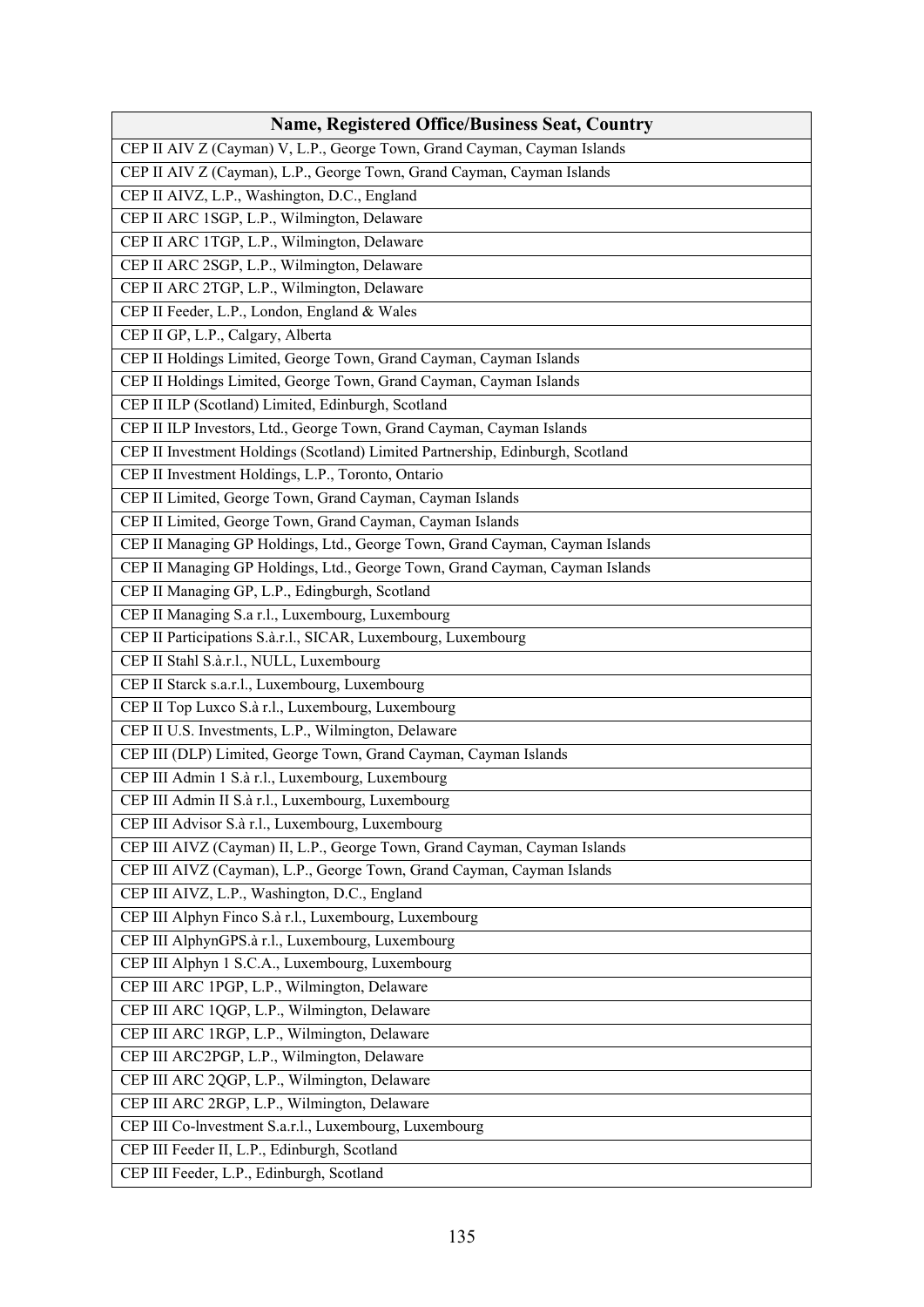| <b>Name, Registered Office/Business Seat, Country</b>                         |
|-------------------------------------------------------------------------------|
| CEP III First Equity S.a r.l., Luxembourg, Luxembourg                         |
| CEP III First Finance S.a r.l., Luxembourg, Luxembourg                        |
| CEP III First Global Holding S.a r.l., Luxembourg, Luxembourg                 |
| CEP III First S.a r.l., Luxembourg, Luxembourg                                |
| CEP III GP, L.P., WASHINGTON, Scotland                                        |
| CEP III Holdings Limited, George Town, Grand Cayman, Cayman Islands           |
| CEP III Holdings Limited, George Town, Grand Cayman, Cayman Islands           |
| CEP III IHP S.a r.l., Luxembourg, Luxembourg                                  |
| CEP III ILP (Scotland) Limited, Edinburgh, Scotland                           |
| CEP III ILP Limited, George Town, Grand Cayman, Cayman Islands                |
| CEP III Investment 15 S.a r.l., Luxembourg, Luxembourg                        |
| CEP III Investment 19 S.a r.l., Luxembourg, Luxembourg                        |
| CEP III Investment 2 S.a.r.l., Luxembourg, Luxembourg                         |
| CEP III Investment 22 S.a r.l., Luxembourg, Luxembourg                        |
| CEP III Investment 5 S.a.r.l., Luxembourg, Luxembourg                         |
| CEP III Investment 6 S.a.r.l., Luxembourg, Luxembourg                         |
| CEP III Investment? S.a.r.l., Luxembourg, Luxembourg                          |
| CEP III Investment Holdings (Scotland) L.P., Edinburgh, Scotland              |
| CEP III Investment Holdings, L.P., Toronto, Ontario                           |
| CEP III Investments S.C.A., Luxembourg, Luxembourg                            |
| CEP III Limited, George Town, Grand Cayman, Cayman Islands                    |
| CEP III Limited, George Town, Grand Cayman, Cayman Islands                    |
| CEP III Managing GP Holdings, Ltd., George Town, Grand Cayman, Cayman Islands |
| CEP III Managing GP, L.P., Edinburgh, Scotland                                |
| CEP III Managing S.a r.l., Luxembourg, Luxembourg                             |
| CEP III Nelson GP S.a r.l., Luxembourg, Luxembourg                            |
| CEP III Nelson SCSp, Luxembourg, Luxembourg                                   |
| CEP III Participations SARL SICAR, Luxembourg, Luxembourg                     |
| CEP III Pucchini S.a r.l., Luxembourg, Luxembourg                             |
| CEP III TW S.a r.l., Luxembourg, Luxembourg                                   |
| CEP Investment Administration II Limited, St Peter Port, Guernsey             |
| CEP Investment Administration Limited, St Peter Port, Guernsey                |
| CEP IV Al S.a r.l., Luxembourg, Luxembourg                                    |
| CEP IVA10 S.a r.l., Luxembourg, Luxembourg                                    |
| CEP IV A4 S.a r.l, Luxembourg, Luxembourg                                     |
| CEP IV A5 S.a r.l., Luxembourg, Luxembourg                                    |
| CEP IV A6 S.a r.l., Luxembourg, Luxembourg                                    |
| CEP IV A7 S.a r.l., Luxembourg, Luxembourg                                    |
| CEP IV A8 S.a r.l., Luxembourg, Luxembourg                                    |
| CEP IV A9 S.a r.l., Luxembourg, Luxembourg                                    |
| CEP IV Admin 1 S.a r.l., Luxembourg, Luxembourg                               |
| CEP IV Admin II S.a r.l., Luxembourg, Luxembourg                              |
| CEP IV Advisor S.a r.l., Luxembourg, Luxembourg                               |
| CEP IV AirTopco S.a r.l., Luxembourg, Luxembourg                              |
| CEP IV ARC 1AGP, L.P., Wilmington, Delaware                                   |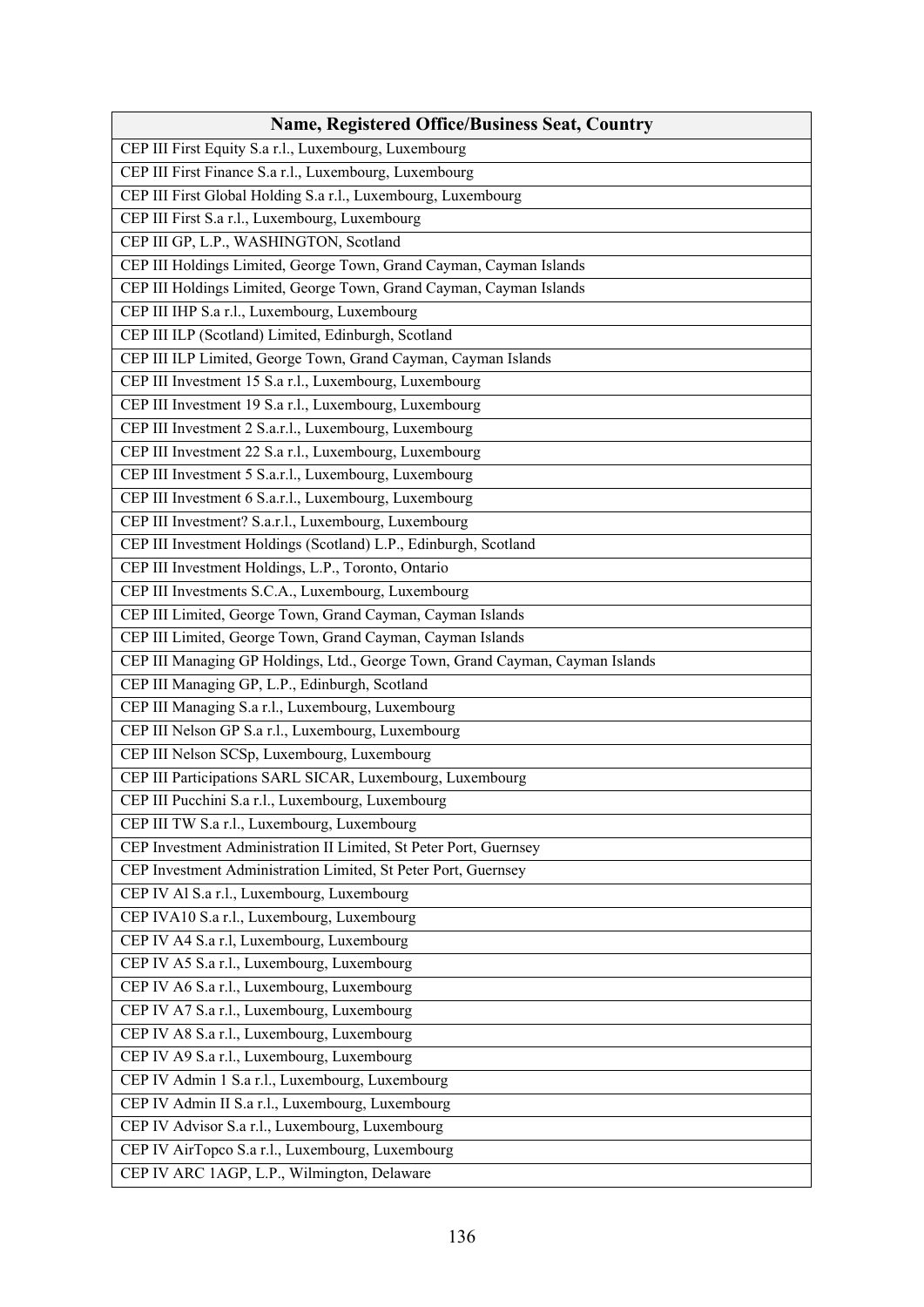| <b>Name, Registered Office/Business Seat, Country</b>                        |
|------------------------------------------------------------------------------|
| CEP IV ARC IB GP, L.P., Wilmington, Delaware                                 |
| CEP IV ARC 2AGP, L.P., Wilmington, Delaware                                  |
| CEP IVARC2BGP, L.P., Wilmington, Delaware                                    |
| CEP IV Bubble S.a r.l., Luxembourg, Luxembourg                               |
| CEP IV Co-Invest S.a r.l., Luxembourg, Luxembourg                            |
| CEP IV Coinvestment, L.P., Toronto, Ontario                                  |
| CEP IV Comet S.a r.l., Luxembourg, Luxembourg                                |
| CEP IV Daisy S.a r.l., Luxembourg, Luxembourg                                |
| CEP IV Dollar Feeder GP, L.P., Edinburgh, Scotland                           |
| CEP IV Dollar Feeder, L.P., Edinburgh, Scotland                              |
| CEP IV Feeder, L.P., Edinburgh, Scotland                                     |
| CEP IV Garden Holdco S.a r.l., Luxembourg, Luxembourg                        |
| CEP IV Garden S.a r.l., Luxembourg, Luxembourg                               |
| CEP IV Garden Topco S.a r.l., Luxembourg, Luxembourg                         |
| CEP IV GP, L.P., Edinburgh, Scotland                                         |
| CEP IV Holdings Limited, George Town, Grand Cayman, Cayman Islands           |
| CEP IV Holdings Limited, George Town, Grand Cayman, Cayman Islands           |
| CEP IV Holdings, L.L.C., Wilmington, Delaware                                |
| CEP IV Investment 1 S.à r.l., Luxembourg, Luxembourg                         |
| CEP IV Investment 12 GP S.a r.l., Luxembourg, Luxembourg                     |
| CEP IV Investment 13 S.C.A., Luxembourg, Luxembourg                          |
| CEP IV Investment 14 Finance S.a r.l., Luxembourg, Luxembourg                |
| CEP IV Investment 15 S.a r.l., Luxembourg, Luxembourg                        |
| CEP IV Investment 2017 S.a r.l., Luxembourg, Luxembourg                      |
| CEP IV Investment 3 GP S.a r.l., Luxembourg, Luxembourg                      |
| CEP IV Investment 3 S.C.A., Luxembourg, Luxembourg                           |
| CEP IV Investment 5 S.a r.l., Luxembourg, Luxembourg                         |
| CEP IV Investment 7 S.a r.l., Luxembourg, Luxembourg                         |
| CEP IV Investment 9 S.a r.l., Luxembourg, Luxembourg                         |
| CEP IV Investment Holdings, L.P., Toronto, Ontario                           |
| CEP IV Limited, George Town, Grand Cayman, Cayman Islands                    |
| CEP IV Limited, George Town, Grand Cayman, Cayman Islands                    |
| CEP IV Managing GP Holdings, Ltd., George Town, Grand Cayman, Cayman Islands |
| CEP IV Managing GP Holdings, Ltd., George Town, Grand Cayman, Cayman Islands |
| CEP IV MANAGING GP, L.P., Edinburgh, Scotland                                |
| CEP IV Managing S.a r.l., Luxembourg, Luxembourg                             |
| CEP IV Participations S.à r.l., SICAR, Luxembourg, Luxembourg                |
| CEP IV Starfruit S.à r.l., Luxembourg, Luxembourg                            |
| CEP IV Tiger Investment S.C.A., Luxembourg, Luxembourg                       |
| CEP IV Tiger S.à r.l., Luxembourg, Luxembourg                                |
| CEP IV Vanilla S.à r.l., Luxembourg, Luxembourg                              |
| CEP IV Veronese 4 S.à r.l., Luxembourg, Luxembourg                           |
| CEP IV-C Limited Partner, L.P., Edinburgh, Scotland                          |
| CEP IV-F Feeder, L.P., Edinburgh, Scotland                                   |
| CEP VAI S.à r.l., Luxembourg, Luxembourg                                     |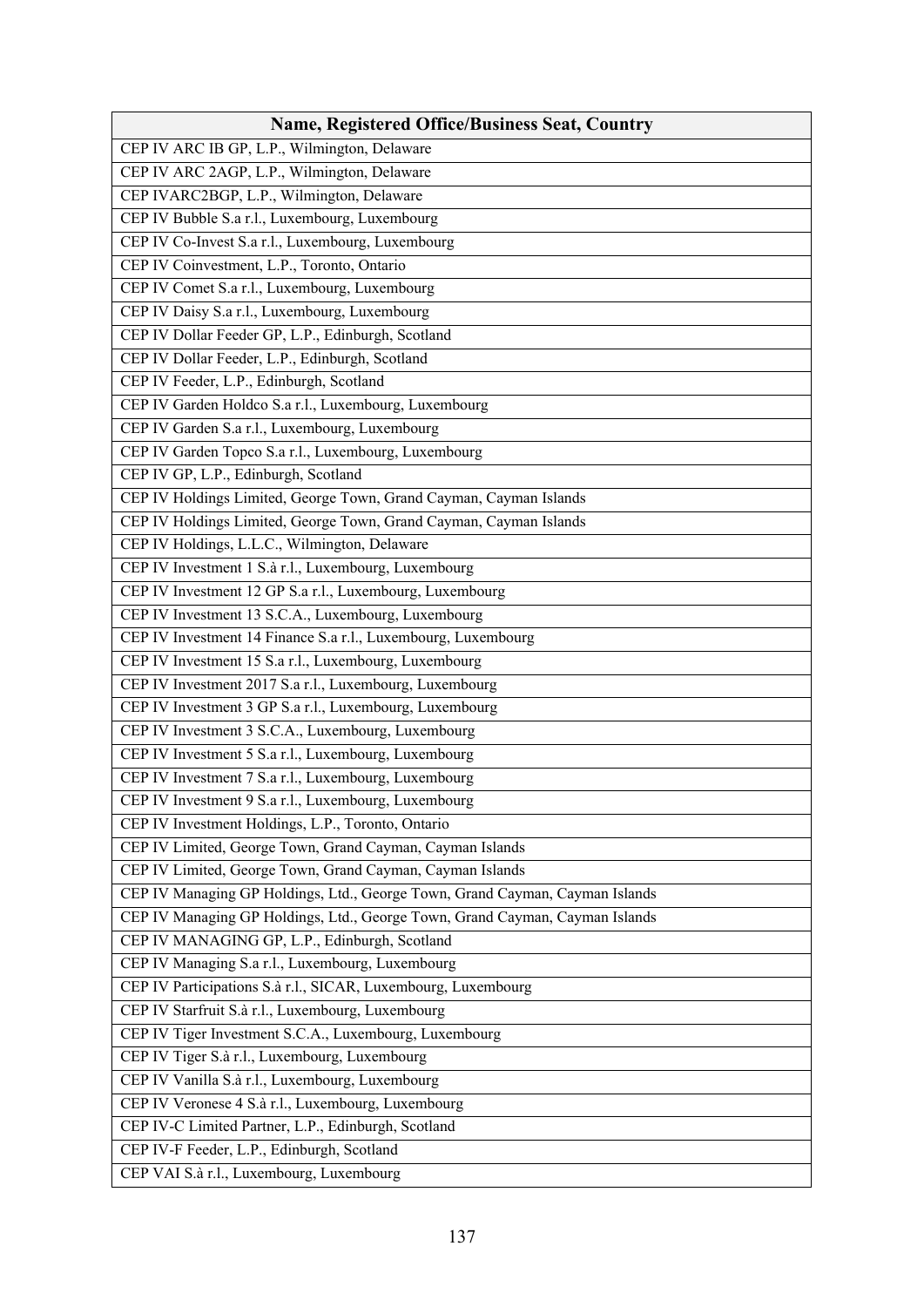| <b>Name, Registered Office/Business Seat, Country</b>                              |
|------------------------------------------------------------------------------------|
| CEPVA2 S.à r.l., Luxembourg, Luxembourg                                            |
| CEP V A3 S.à r.l., Luxembourg, Luxembourg                                          |
| CEP V Coinvestment A S.C.Sp., Luxembourg, Luxembourg                               |
| CEP V Coinvestment B, S.C.Sp., Luxembourg, Luxembourg                              |
| CEP V Dollar Feeder, S.C.Sp., Luxembourg, Luxembourg                               |
| CEP V Feeder, S.C.Sp., Luxembourg, Luxembourg                                      |
| CEP V Holdings, L.L.C., Wilmington, Delaware                                       |
| CEP V 1 5 Midco Limited, London, United Kingdom                                    |
| CEP V 1 5 Topco Limited, London, United Kingdom                                    |
| CEP V 1 5 UK Limited, London, United Kingdom                                       |
| CEP V Investment 1 S.à r.l., Luxembourg, Luxembourg                                |
| CEP V Investment 10 S.à r.l., Luxembourg, Luxembourg                               |
| CEP V Investment 11 S.à r.l., Luxembourg, Luxembourg                               |
| CEP V Investment 12 S.à r.l., Luxembourg, Luxembourg                               |
| CEP V Investment 13 S.à r.l, Luxembourg, Luxembourg                                |
| CEP V Investment 14 S.à r.l., Luxembourg, Luxembourg                               |
| CEP V Investment 15 S.à r.l., Luxembourg, Luxembourg                               |
| CEP V Investment 16 S.à r.l., Luxembourg, Luxembourg                               |
| CEP V Investment 17 S.à r.l., Luxembourg, Luxembourg                               |
| CEP V Investment 7 GP S.à r.l., Luxembourg, Luxembourg                             |
| CEP V Investment 7 S.C.A., Luxembourg, Luxembourg                                  |
| CEP V Investment 8 S.à r.l., Luxembourg, Luxembourg                                |
| CEP V Investment 9 S.à r.l., Luxembourg, Luxembourg                                |
| CEP V Investment Holdings, S.C.Sp., Luxembourg, Luxembourg                         |
| CEP V Lux GP S.à r.l., Luxembourg, Luxembourg                                      |
| CEP V Luz S.à r.l., Luxembourg, Luxembourg                                         |
| CEP V Managing GP, L.P., Toronto, Ontario                                          |
| CEP V Managing S.à r.l., Luxembourg, Luxembourg                                    |
| CEP V Matador S.à r.l., Luxembourg, Luxembourg                                     |
| CEP V Matador S.à r.l., Luxembourg, Luxembourg                                     |
| CEP V Matador S.à r.l., Luxembourg, Luxembourg                                     |
| CEP V Murano Investment Limited, St Helier, Jersey                                 |
| CEP V Neuron Holding S.à r.l., Luxembourg, Luxembourg                              |
| CEP V Neuron S.à r.l., Luxembourg, Luxembourg                                      |
| CEP V Participations S.à r.l., SICAR, Luxembourg, Luxembourg                       |
| CEP V-C Limited Partner L.P., Edinburgh, Scotland                                  |
| CEQM Holdings, LLC, Wilmington, Delaware                                           |
| CER Beechcroft Co-Investment, S.C.Sp., Luxembourg, Luxembourg                      |
| CER Berlin RP Bredow S.à r.l., luxembourg, Luxembourg                              |
| CER Berlin RP Co-Investment GP, Ltd., George Town, Grand Cayman, Cayman Islands    |
| CER Berlin RP Co-Investment, L.P., George Town, Grand Cayman, Cayman Islands       |
| CER Berlin RPGP, L.P., George Town, Grand Cayman, Cayman Islands                   |
| CER Berlin RP HoldCo S.à r.l., Luxembourg, Luxembourg                              |
| CER Berlin RP Holdings, Ltd., George Town, Grand Cayman, Cayman Islands            |
| CER Berlin RP Investment Holdings, L.P., George Town, Grand Cayman, Cayman Islands |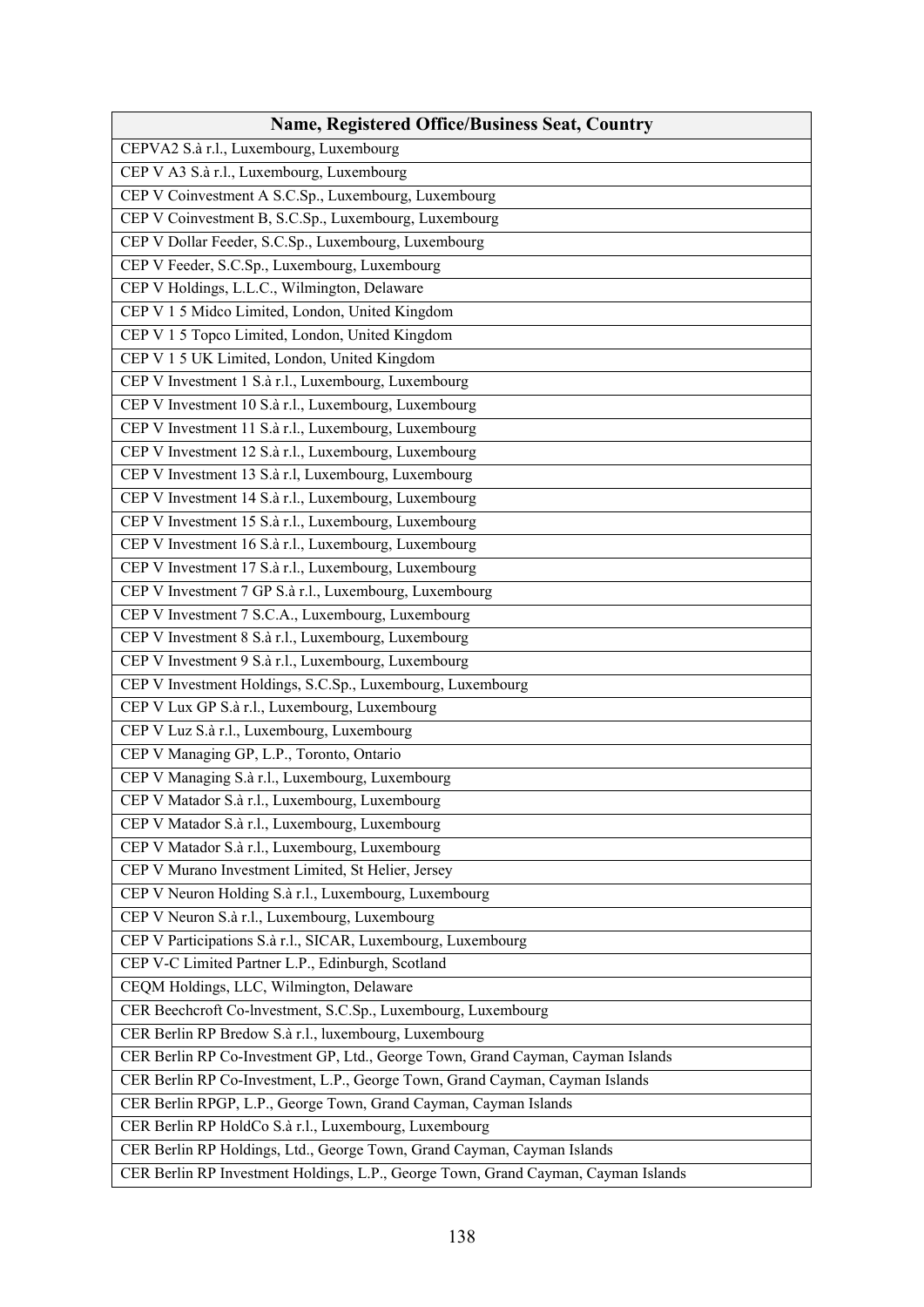| <b>Name, Registered Office/Business Seat, Country</b>                                |
|--------------------------------------------------------------------------------------|
| CER Berlin RP Körner S.à r.l., luxembourg, Luxembourg                                |
| CER Berlin RP Leibniz Sari., Luxembourg, Luxembourg                                  |
| CER Berlin RP Lützow S.à r.l., luxembourg, Luxembourg                                |
| CER Berlin RP Osloer S.à r.l., luxembourg, Luxembourg                                |
| CER Berlin RP Ravene S.à r.l., luxembourg, Luxembourg                                |
| CER Berlin RP S.à r.l., Luxembourg, Luxembourg                                       |
| CER Berlin RP Sigmaringer S.à r.l., luxembourg, Luxembourg                           |
| CER BERLIN RP Tschaikowski S.à r.l., luxembourg, Luxembourg                          |
| CER BERLIN RP Wartburg S.à r.l., luxembourg, Luxembourg                              |
| CER Berlin RP, Ltd., George Town, Grand Cayman, Cayman Islands                       |
| CER CANYON SARL, PAris, France                                                       |
| CER Coinvest GP, L.P., George Town, Grand Cayman, Cayman Islands                     |
| CER Coinvest Holdings, Ltd., George Town, Grand Cayman, Cayman Islands               |
| CER Coinvest Investment Holdings, L.P., George Town, Grand Cayman, Cayman Islands    |
| CER Coinvest, L.L.C., Wilmington, Delaware                                           |
| CER Coinvest, Ltd., George Town, Grand Cayman, Cayman Islands                        |
| CER Gallia Bussy SNC, Paris, France                                                  |
| CER Gallia Bussy SNC, Paris, France                                                  |
| CER Gallia Co-Investment, L.P., George Town, Grand Cayman, Cayman Islands            |
| CER Gallia Combs SNC, Paris, France                                                  |
| CER Gallia France Sari, paris, France                                                |
| CER Gallia Gonesse, paris, France                                                    |
| CER Gallia Holding SARL, paris, France                                               |
| CER Gallia Investor S.à r.l., Luxembourg, Luxembourg                                 |
| CER Gallia Lisses SNC, paris, France                                                 |
| CER Gallia Marly SNC, Paris, France                                                  |
| CER Gallia Netherlands B.V., Amsterdam, Netherlands                                  |
| CER Gallia Plessis SNC, Paris, France                                                |
| CER Gallia S.à r.l., luxembourg, Luxembourg                                          |
| CER Gallia Salon de Provence SNC, paris, France                                      |
| CER Gallia Toul SNC, Paris, France                                                   |
| CER Heyday Management Limited, Dublin, Ireland                                       |
| CER High Holborn Limited, London, United Kingdom                                     |
| CER Horsell Road Holding S.à r.l., luxembourg, Luxembourg                            |
| CER HORSELL ROAD OPERATING LIMITED, London, England & Wales                          |
| CER Horsell Road S.à r.l., luxembourg, Luxembourg                                    |
| CER Investment Holding S.à r.l., Luxembourg, Luxembourg                              |
| CER Investment Holdings S.C.Sp., Luxembourg, Luxembourg                              |
| CER Investment S.à r.l., Luxembourg, Luxembourg                                      |
| CER Ireland SA Holding S.à r.l., Luxembourg, Luxembourg                              |
| CER Ireland SA Holding S.à r.l., Luxembourg, Luxembourg                              |
| CER Ireland SA Holding S.à.r.l., Luxembourg, Luxembourg                              |
| CER Italian L S.r.l., Milan, Italy                                                   |
| CER Italian Logistics Co-Investment, L.P., George Town, Grand Cayman, Cayman Islands |
| CER Italian Logistics Feeder, L.P., Wilmington, Delaware                             |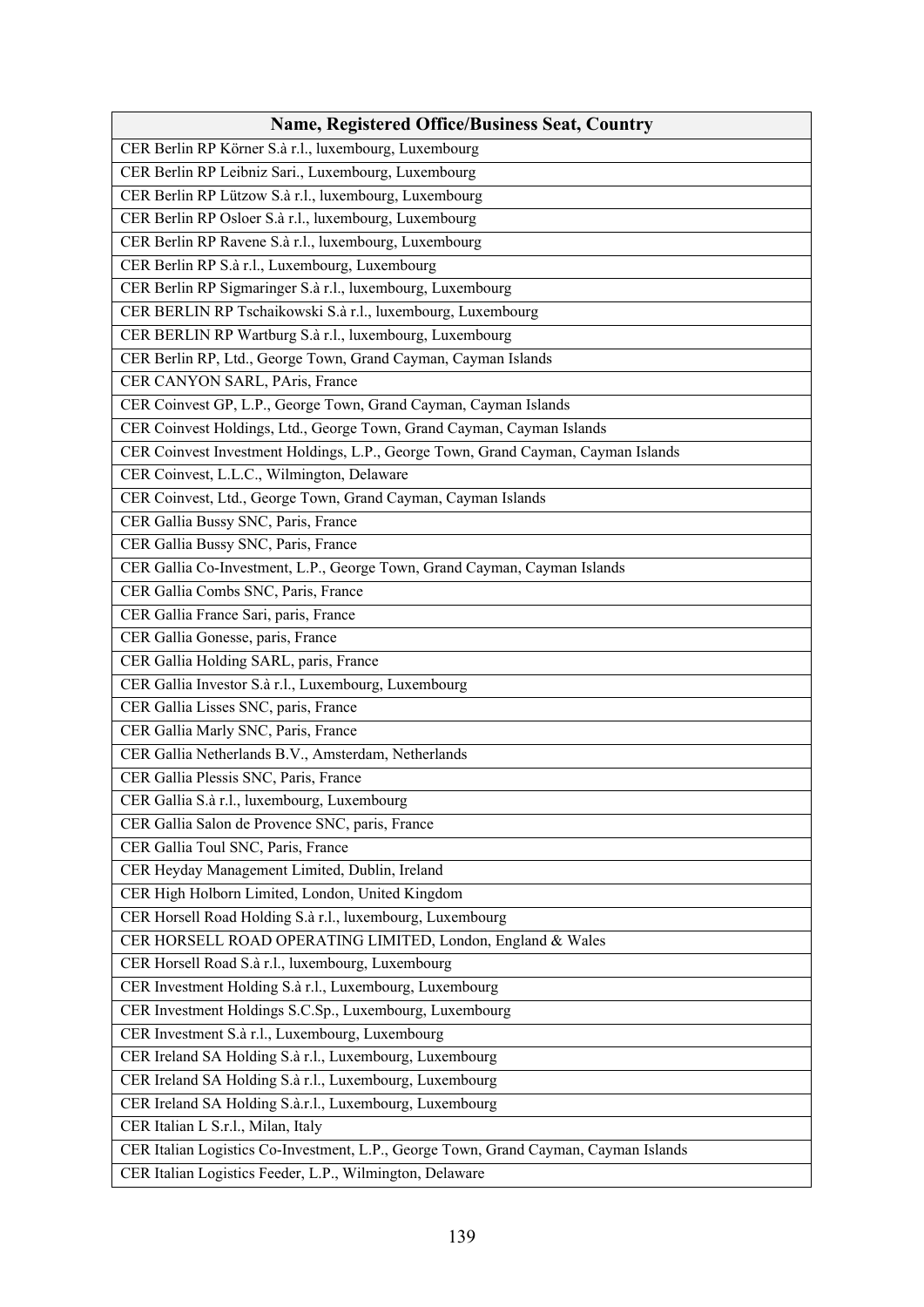| <b>Name, Registered Office/Business Seat, Country</b>                               |
|-------------------------------------------------------------------------------------|
| CER Italian Logistics GP LLP, London, England & Wales                               |
| CER Italian Logistics GP, L.P., Edinburgh, Scotland                                 |
| CER Italian Logistics Holdings, Ltd., George Town, Grand Cayman, Cayman Islands     |
| CER Italian Logistics Managing GP, L.P., Edinburgh, Scotland                        |
| CER Italian Logistics, L.P., George Town, Grand Cayman, England & Wales             |
| CER Kinetic Co-Investment, S.C.Sp., Luxembourg, Luxembourg                          |
| CER Kings Road Holding S.à r.l., lux, Luxembourg                                    |
| CER KINGS ROAD LIMITED, London, England & Wales                                     |
| CER Kings Road S.à r.l., Luxembourg, Luxembourg                                     |
| CER Liverpool Street Holding S.à r.l., luxembourg, Luxembourg                       |
| CER LIVERPOOL STREET OPERATING LIMITED, London, England & Wales                     |
| CER Liverpool Street S.à r.l., Luxembourg, Luxembourg                               |
| CER Liverpool Street S.à r.l., luxembourg, Luxembourg                               |
| CER Long Lane Holding S.à r.l., luxembourg, Luxembourg                              |
| CER LONG LANE LIMITED, London, England & Wales                                      |
| CER Long Lane S.à r.l., luxembourg, Luxembourg                                      |
| CER Net. Works Co-Investment, L.P., George Town, Grand Cayman, Cayman Islands       |
| CER Networks GP, L.P., George Town, Grand Cayman, Cayman Islands                    |
| CER Net. Works HKL Management Limited, London, United Kingdom                       |
| CER Net. Works HKL Management Limited, London, United Kingdom                       |
| CER Net. Works Holding S.à r.l., luxembourg, Luxembourg                             |
| CER Net. Works Holdings, Ltd., George Town, Grand Cayman, Cayman Islands            |
| CER Net. Works Investment Holdings, L.P., George Town, Grand Cayman, Cayman Islands |
| CER NET. WORKS MANAGEMENT LIMITED., London, England & Wales                         |
| CER Net. Works S.à r.l., Luxembourg, Luxembourg                                     |
| CER Net. Works, Ltd., George Town, Grand Cayman, Cayman Islands                     |
| CER Nile Co-Investment, S.C.Sp., Luxembourg, Luxembourg                             |
| CER Penha Longa Co-Investment, S.C.Sp., Luxembourg, Luxembourg                      |
| CERE III L Co-Invest S.à r.l., Luxembourg, Luxembourg                               |
| CERE St. Lazare 1 S.à r.l., Luxembourg, Luxembourg                                  |
| CERE St. Lazare 2 S.à r.l., Luxembourg, Luxembourg                                  |
| CEREP (Property Development) Kft, NULL, Hungary                                     |
| CEREP Air 2 S.à r.l., NULL, Luxembourg                                              |
| CEREP Alcala S.L., NULL, Spain                                                      |
| CEREP Ares S.à r. 1., luxembourg, Luxembourg                                        |
| CEREP Athos Manresa Road Limited, London, England & Wales                           |
| CEREP Belgium Al Sprl, NULL, Belgium                                                |
| CEREP Bellini IS.àr.l., NULL, Luxembourg                                            |
| CEREP BH JV S.à r. 1., NULL, Luxembourg                                             |
| CEREP Bristol GP Limited, London, England & Wales                                   |
| CEREP Bristol Limited Partnership, London, England & Wales                          |
| CEREP Cityliving S.à.r.l., Luxembourg, Luxembourg                                   |
| CEREP Co-Investment II, L.L.C., Wilmington, Delaware                                |
| CEREP Co-Investment III, L.L.C., Wilmington, Delaware                               |
| CEREP Co-Investment, L.L.C., Wilmington, Delaware                                   |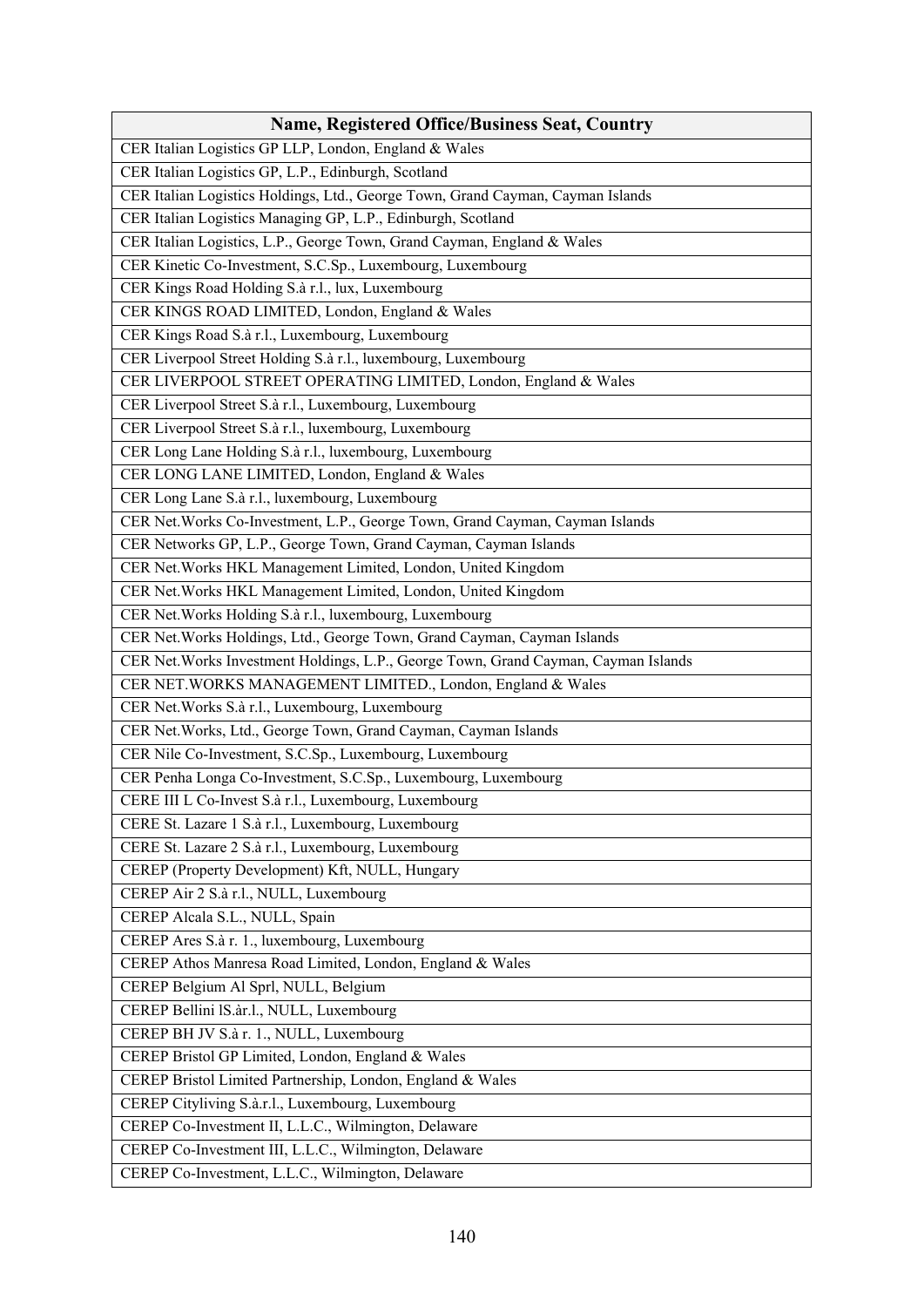| <b>Name, Registered Office/Business Seat, Country</b>            |
|------------------------------------------------------------------|
| CEREP Colmore Plaza GP Limited, London, England & Wales          |
| CEREP Comco Sas di CEREP Italy V Sri, NULL, Italy                |
| CEREP Fastighets AB, Stockholm, Sweden                           |
| CEREP Finance, S.à r.l., Luxembourg, Luxembourg                  |
| CEREP France VSARL, NULL, France                                 |
| CEREP Germany A GmbH, NULL, Germany                              |
| CEREP GP II, L.L.C., Wilmington, Delaware                        |
| CEREP GP, L.L.C., Wilmington, Delaware                           |
| CEREP Gran Via S.L., NULL, Spain                                 |
| CEREP II Finance S.à r.l., Luxembourg, Luxembourg                |
| CEREP II Investment Eleven S.à r. 1., NULL, Luxembourg           |
| CEREP II Investment Nine S.à r. 1., NULL, Luxembourg             |
| CEREP II Investment Ten S.à r. 1., NULL, Luxembourg              |
| CEREP II Investment Twelve S.à r. 1., NULL, Luxembourg           |
| CEREP II Master Holdings, L.L.C., Wilmington, Delaware           |
| CEREP II Mezzanine GP B, L.L.C., Wilmington, Delaware            |
| CEREP II Mezzanine GP B-2, L.L.C., Wilmington, Delaware          |
| CEREP II Mezzanine GP, L.L.C., Wilmington, Delaware              |
| CEREP II Mezzanine Loan Partners B, L.P., Wilmington, Delaware   |
| CEREP II Mezzanine Loan Partners B-2, L.P., Wilmington, Delaware |
| CEREP II Mezzanine Loan Partners, L.P., Wilmington, Delaware     |
| CEREP II Osiris S.à r.l., Luxembourg, Luxembourg                 |
| CEREP II, L.L.C., Wilmington, Delaware                           |
| CEREP III ARC 10 GP, L.P., Wilmington, Delaware                  |
| CEREP III ARC 20 GP, L.P., Wilmington, Delaware                  |
| CEREP III Belgium S.à r. 1., NULL, Luxembourg                    |
| CEREP III Bournemouth S.à r.l., Luxembourg, Luxembourg           |
| CEREP III Denmark S.à r. 1., NULL, Luxembourg                    |
| CEREP III Feeder, L.P., Edinburgh, Scotland                      |
| CEREP III Finland S.à r. 1., NULL, Luxembourg                    |
| CEREP III France S.à r. 1., NULL, Luxembourg                     |
| CEREP III GP, L.L.C., Wilmington, Delaware                       |
| CEREP III Investment G S.à r. 1., NULL, Luxembourg               |
| CEREP III ITALY 2, Milano, Italy                                 |
| CEREP III Italy S.à r. 1., Luxembourg, Luxembourg                |
| CEREP III Osiris S.à r.l., Luxembourg, Luxembourg                |
| CEREP III Spain S.à r. 1., NULL, Luxembourg                      |
| CEREP III Sweden S.à r. 1., NULL, Luxembourg                     |
| CEREP III Trowbridge S.à r.l., Luxembourg, Luxembourg            |
| CEREP III TSH S.à r. 1., NULL, Luxembourg                        |
| CEREP III TSH2 S.à r. 1., NULL, Luxembourg                       |
| CEREP III UK S.à r. 1., NULL, Luxembourg                         |
| CEREP III, L.L.C., Wilmington, Delaware                          |
| CEREP III-X, L.L.C., Wilmington, Delaware                        |
| CEREP Imprimerie S.à r.l., NULL, Luxembourg                      |
|                                                                  |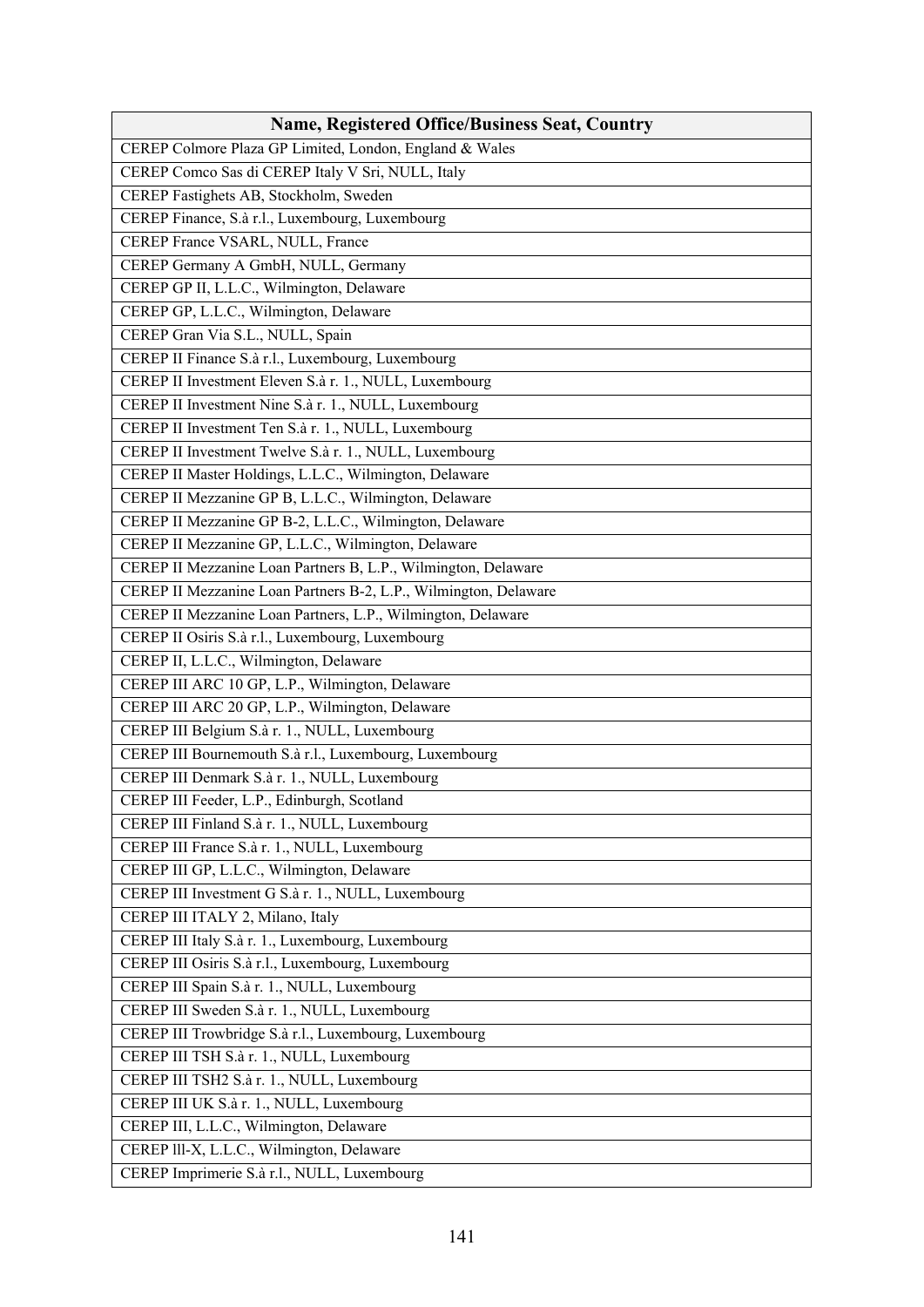| CEREP Investment Fastighets S.à r. 1., NULL, Luxembourg<br>CEREP Investment H S.à r. 1., NULL, Luxembourg<br>CEREP Investment Holdings II, LLC, Wilmington, Delaware<br>CEREP Investment Holdings III, L.L.C., Wilmington, Delaware<br>CEREP Investment Holdings, L.L.C., Wilmington, Delaware<br>CEREP Investment 1 S.à r. 1., NULL, Luxembourg<br>CEREP Investment Linden S.à r. 1., NULL, Luxembourg<br>CEREP Investment Orosdi SARL, NULL, Luxembourg<br>CEREP Investment Spain D S.L., NULL, Spain<br>CEREP Investment Wefora S.à r. 1., NULL, Luxembourg<br>CEREP Italy U S.P.A., Milan, Italy<br>CEREP Italy U Sri (merged with Finrex S.p.A.), NULL, Italy<br>CEREP Italy V2 Sas di CEREP Italy V Sri, NULL, Italy<br>CEREP Italy V3 Sas di CEREP Italy V Sri, NULL, Italy<br>CEREP Manresa S.à r. 1., NULL, Luxembourg<br>CEREP Master Holdings, L.L.C., Wilmington, Delaware<br>CEREP Monument GP Limited, London, England & Wales<br>CEREP Monument Limited Partnership, London, England & Wales<br>CEREP Monument Nominee Limited, London, England & Wales<br>CEREP Oxford GP Limited, London, England & Wales<br>CEREP Picasso 1 S.à r. 1., NULL, Luxembourg<br>CEREP Piccadilly 3 Place Limited, London, England & Wales<br>CEREP Poole GP Limited, London, England & Wales<br>CEREP Poole Limited Partnership, London, England & Wales<br>CEREP Resco Sas di CEREP Italy V Sri, NULL, Italy<br>CEREP Sweden A AB, Stockholm, Sweden<br>CEREP Sweden B AB, Stockholm, Sweden<br>CEREP Sweden C AB, Stockholm, Sweden<br>CEREP Sweden D AB, Stockholm, Sweden<br>CEREP Thames S.à r.l, Luxembourg, Luxembourg<br>CEREP Tour Air 2 S.à r. 1., NULL, Luxembourg<br>CEREP UK Investment D GP Limited, London, England & Wales<br>CEREP UK Investment E Limited Partnership, London, England & Wales<br>CEREP Universite SARL, NULL, France<br>CEREP Vàsteràs Holding AB, Stockholm, Sweden<br>CEREP, S.à r.l., Luxembourg, Luxembourg<br>CERF ARC LLP, London, England & Wales<br>CERF Beechcroft S.à r.l., Luxembourg, Luxembourg<br>CERF Co-investment, S.C.Sp., Luxembourg, Luxembourg<br>CERF Devulog French Propco SNC, Paris, France<br>CERF Devulog French SARL, Paris, France<br>CERF Gerlog S.à r.l., Luxembourg, Luxembourg<br>CERF GP S.à r.l., Luxembourg, Luxembourg<br>CERF Honore S.à r.l., Paris, France | <b>Name, Registered Office/Business Seat, Country</b> |
|------------------------------------------------------------------------------------------------------------------------------------------------------------------------------------------------------------------------------------------------------------------------------------------------------------------------------------------------------------------------------------------------------------------------------------------------------------------------------------------------------------------------------------------------------------------------------------------------------------------------------------------------------------------------------------------------------------------------------------------------------------------------------------------------------------------------------------------------------------------------------------------------------------------------------------------------------------------------------------------------------------------------------------------------------------------------------------------------------------------------------------------------------------------------------------------------------------------------------------------------------------------------------------------------------------------------------------------------------------------------------------------------------------------------------------------------------------------------------------------------------------------------------------------------------------------------------------------------------------------------------------------------------------------------------------------------------------------------------------------------------------------------------------------------------------------------------------------------------------------------------------------------------------------------------------------------------------------------------------------------------------------------------------------------------------------------------------------------------------------------------------------------------------------------------------------------------------------------------------------------------------------------------------------------------------------------------------|-------------------------------------------------------|
|                                                                                                                                                                                                                                                                                                                                                                                                                                                                                                                                                                                                                                                                                                                                                                                                                                                                                                                                                                                                                                                                                                                                                                                                                                                                                                                                                                                                                                                                                                                                                                                                                                                                                                                                                                                                                                                                                                                                                                                                                                                                                                                                                                                                                                                                                                                                    |                                                       |
|                                                                                                                                                                                                                                                                                                                                                                                                                                                                                                                                                                                                                                                                                                                                                                                                                                                                                                                                                                                                                                                                                                                                                                                                                                                                                                                                                                                                                                                                                                                                                                                                                                                                                                                                                                                                                                                                                                                                                                                                                                                                                                                                                                                                                                                                                                                                    |                                                       |
|                                                                                                                                                                                                                                                                                                                                                                                                                                                                                                                                                                                                                                                                                                                                                                                                                                                                                                                                                                                                                                                                                                                                                                                                                                                                                                                                                                                                                                                                                                                                                                                                                                                                                                                                                                                                                                                                                                                                                                                                                                                                                                                                                                                                                                                                                                                                    |                                                       |
|                                                                                                                                                                                                                                                                                                                                                                                                                                                                                                                                                                                                                                                                                                                                                                                                                                                                                                                                                                                                                                                                                                                                                                                                                                                                                                                                                                                                                                                                                                                                                                                                                                                                                                                                                                                                                                                                                                                                                                                                                                                                                                                                                                                                                                                                                                                                    |                                                       |
|                                                                                                                                                                                                                                                                                                                                                                                                                                                                                                                                                                                                                                                                                                                                                                                                                                                                                                                                                                                                                                                                                                                                                                                                                                                                                                                                                                                                                                                                                                                                                                                                                                                                                                                                                                                                                                                                                                                                                                                                                                                                                                                                                                                                                                                                                                                                    |                                                       |
|                                                                                                                                                                                                                                                                                                                                                                                                                                                                                                                                                                                                                                                                                                                                                                                                                                                                                                                                                                                                                                                                                                                                                                                                                                                                                                                                                                                                                                                                                                                                                                                                                                                                                                                                                                                                                                                                                                                                                                                                                                                                                                                                                                                                                                                                                                                                    |                                                       |
|                                                                                                                                                                                                                                                                                                                                                                                                                                                                                                                                                                                                                                                                                                                                                                                                                                                                                                                                                                                                                                                                                                                                                                                                                                                                                                                                                                                                                                                                                                                                                                                                                                                                                                                                                                                                                                                                                                                                                                                                                                                                                                                                                                                                                                                                                                                                    |                                                       |
|                                                                                                                                                                                                                                                                                                                                                                                                                                                                                                                                                                                                                                                                                                                                                                                                                                                                                                                                                                                                                                                                                                                                                                                                                                                                                                                                                                                                                                                                                                                                                                                                                                                                                                                                                                                                                                                                                                                                                                                                                                                                                                                                                                                                                                                                                                                                    |                                                       |
|                                                                                                                                                                                                                                                                                                                                                                                                                                                                                                                                                                                                                                                                                                                                                                                                                                                                                                                                                                                                                                                                                                                                                                                                                                                                                                                                                                                                                                                                                                                                                                                                                                                                                                                                                                                                                                                                                                                                                                                                                                                                                                                                                                                                                                                                                                                                    |                                                       |
|                                                                                                                                                                                                                                                                                                                                                                                                                                                                                                                                                                                                                                                                                                                                                                                                                                                                                                                                                                                                                                                                                                                                                                                                                                                                                                                                                                                                                                                                                                                                                                                                                                                                                                                                                                                                                                                                                                                                                                                                                                                                                                                                                                                                                                                                                                                                    |                                                       |
|                                                                                                                                                                                                                                                                                                                                                                                                                                                                                                                                                                                                                                                                                                                                                                                                                                                                                                                                                                                                                                                                                                                                                                                                                                                                                                                                                                                                                                                                                                                                                                                                                                                                                                                                                                                                                                                                                                                                                                                                                                                                                                                                                                                                                                                                                                                                    |                                                       |
|                                                                                                                                                                                                                                                                                                                                                                                                                                                                                                                                                                                                                                                                                                                                                                                                                                                                                                                                                                                                                                                                                                                                                                                                                                                                                                                                                                                                                                                                                                                                                                                                                                                                                                                                                                                                                                                                                                                                                                                                                                                                                                                                                                                                                                                                                                                                    |                                                       |
|                                                                                                                                                                                                                                                                                                                                                                                                                                                                                                                                                                                                                                                                                                                                                                                                                                                                                                                                                                                                                                                                                                                                                                                                                                                                                                                                                                                                                                                                                                                                                                                                                                                                                                                                                                                                                                                                                                                                                                                                                                                                                                                                                                                                                                                                                                                                    |                                                       |
|                                                                                                                                                                                                                                                                                                                                                                                                                                                                                                                                                                                                                                                                                                                                                                                                                                                                                                                                                                                                                                                                                                                                                                                                                                                                                                                                                                                                                                                                                                                                                                                                                                                                                                                                                                                                                                                                                                                                                                                                                                                                                                                                                                                                                                                                                                                                    |                                                       |
|                                                                                                                                                                                                                                                                                                                                                                                                                                                                                                                                                                                                                                                                                                                                                                                                                                                                                                                                                                                                                                                                                                                                                                                                                                                                                                                                                                                                                                                                                                                                                                                                                                                                                                                                                                                                                                                                                                                                                                                                                                                                                                                                                                                                                                                                                                                                    |                                                       |
|                                                                                                                                                                                                                                                                                                                                                                                                                                                                                                                                                                                                                                                                                                                                                                                                                                                                                                                                                                                                                                                                                                                                                                                                                                                                                                                                                                                                                                                                                                                                                                                                                                                                                                                                                                                                                                                                                                                                                                                                                                                                                                                                                                                                                                                                                                                                    |                                                       |
|                                                                                                                                                                                                                                                                                                                                                                                                                                                                                                                                                                                                                                                                                                                                                                                                                                                                                                                                                                                                                                                                                                                                                                                                                                                                                                                                                                                                                                                                                                                                                                                                                                                                                                                                                                                                                                                                                                                                                                                                                                                                                                                                                                                                                                                                                                                                    |                                                       |
|                                                                                                                                                                                                                                                                                                                                                                                                                                                                                                                                                                                                                                                                                                                                                                                                                                                                                                                                                                                                                                                                                                                                                                                                                                                                                                                                                                                                                                                                                                                                                                                                                                                                                                                                                                                                                                                                                                                                                                                                                                                                                                                                                                                                                                                                                                                                    |                                                       |
|                                                                                                                                                                                                                                                                                                                                                                                                                                                                                                                                                                                                                                                                                                                                                                                                                                                                                                                                                                                                                                                                                                                                                                                                                                                                                                                                                                                                                                                                                                                                                                                                                                                                                                                                                                                                                                                                                                                                                                                                                                                                                                                                                                                                                                                                                                                                    |                                                       |
|                                                                                                                                                                                                                                                                                                                                                                                                                                                                                                                                                                                                                                                                                                                                                                                                                                                                                                                                                                                                                                                                                                                                                                                                                                                                                                                                                                                                                                                                                                                                                                                                                                                                                                                                                                                                                                                                                                                                                                                                                                                                                                                                                                                                                                                                                                                                    |                                                       |
|                                                                                                                                                                                                                                                                                                                                                                                                                                                                                                                                                                                                                                                                                                                                                                                                                                                                                                                                                                                                                                                                                                                                                                                                                                                                                                                                                                                                                                                                                                                                                                                                                                                                                                                                                                                                                                                                                                                                                                                                                                                                                                                                                                                                                                                                                                                                    |                                                       |
|                                                                                                                                                                                                                                                                                                                                                                                                                                                                                                                                                                                                                                                                                                                                                                                                                                                                                                                                                                                                                                                                                                                                                                                                                                                                                                                                                                                                                                                                                                                                                                                                                                                                                                                                                                                                                                                                                                                                                                                                                                                                                                                                                                                                                                                                                                                                    |                                                       |
|                                                                                                                                                                                                                                                                                                                                                                                                                                                                                                                                                                                                                                                                                                                                                                                                                                                                                                                                                                                                                                                                                                                                                                                                                                                                                                                                                                                                                                                                                                                                                                                                                                                                                                                                                                                                                                                                                                                                                                                                                                                                                                                                                                                                                                                                                                                                    |                                                       |
|                                                                                                                                                                                                                                                                                                                                                                                                                                                                                                                                                                                                                                                                                                                                                                                                                                                                                                                                                                                                                                                                                                                                                                                                                                                                                                                                                                                                                                                                                                                                                                                                                                                                                                                                                                                                                                                                                                                                                                                                                                                                                                                                                                                                                                                                                                                                    |                                                       |
|                                                                                                                                                                                                                                                                                                                                                                                                                                                                                                                                                                                                                                                                                                                                                                                                                                                                                                                                                                                                                                                                                                                                                                                                                                                                                                                                                                                                                                                                                                                                                                                                                                                                                                                                                                                                                                                                                                                                                                                                                                                                                                                                                                                                                                                                                                                                    |                                                       |
|                                                                                                                                                                                                                                                                                                                                                                                                                                                                                                                                                                                                                                                                                                                                                                                                                                                                                                                                                                                                                                                                                                                                                                                                                                                                                                                                                                                                                                                                                                                                                                                                                                                                                                                                                                                                                                                                                                                                                                                                                                                                                                                                                                                                                                                                                                                                    |                                                       |
|                                                                                                                                                                                                                                                                                                                                                                                                                                                                                                                                                                                                                                                                                                                                                                                                                                                                                                                                                                                                                                                                                                                                                                                                                                                                                                                                                                                                                                                                                                                                                                                                                                                                                                                                                                                                                                                                                                                                                                                                                                                                                                                                                                                                                                                                                                                                    |                                                       |
|                                                                                                                                                                                                                                                                                                                                                                                                                                                                                                                                                                                                                                                                                                                                                                                                                                                                                                                                                                                                                                                                                                                                                                                                                                                                                                                                                                                                                                                                                                                                                                                                                                                                                                                                                                                                                                                                                                                                                                                                                                                                                                                                                                                                                                                                                                                                    |                                                       |
|                                                                                                                                                                                                                                                                                                                                                                                                                                                                                                                                                                                                                                                                                                                                                                                                                                                                                                                                                                                                                                                                                                                                                                                                                                                                                                                                                                                                                                                                                                                                                                                                                                                                                                                                                                                                                                                                                                                                                                                                                                                                                                                                                                                                                                                                                                                                    |                                                       |
|                                                                                                                                                                                                                                                                                                                                                                                                                                                                                                                                                                                                                                                                                                                                                                                                                                                                                                                                                                                                                                                                                                                                                                                                                                                                                                                                                                                                                                                                                                                                                                                                                                                                                                                                                                                                                                                                                                                                                                                                                                                                                                                                                                                                                                                                                                                                    |                                                       |
|                                                                                                                                                                                                                                                                                                                                                                                                                                                                                                                                                                                                                                                                                                                                                                                                                                                                                                                                                                                                                                                                                                                                                                                                                                                                                                                                                                                                                                                                                                                                                                                                                                                                                                                                                                                                                                                                                                                                                                                                                                                                                                                                                                                                                                                                                                                                    |                                                       |
|                                                                                                                                                                                                                                                                                                                                                                                                                                                                                                                                                                                                                                                                                                                                                                                                                                                                                                                                                                                                                                                                                                                                                                                                                                                                                                                                                                                                                                                                                                                                                                                                                                                                                                                                                                                                                                                                                                                                                                                                                                                                                                                                                                                                                                                                                                                                    |                                                       |
|                                                                                                                                                                                                                                                                                                                                                                                                                                                                                                                                                                                                                                                                                                                                                                                                                                                                                                                                                                                                                                                                                                                                                                                                                                                                                                                                                                                                                                                                                                                                                                                                                                                                                                                                                                                                                                                                                                                                                                                                                                                                                                                                                                                                                                                                                                                                    |                                                       |
|                                                                                                                                                                                                                                                                                                                                                                                                                                                                                                                                                                                                                                                                                                                                                                                                                                                                                                                                                                                                                                                                                                                                                                                                                                                                                                                                                                                                                                                                                                                                                                                                                                                                                                                                                                                                                                                                                                                                                                                                                                                                                                                                                                                                                                                                                                                                    |                                                       |
|                                                                                                                                                                                                                                                                                                                                                                                                                                                                                                                                                                                                                                                                                                                                                                                                                                                                                                                                                                                                                                                                                                                                                                                                                                                                                                                                                                                                                                                                                                                                                                                                                                                                                                                                                                                                                                                                                                                                                                                                                                                                                                                                                                                                                                                                                                                                    |                                                       |
|                                                                                                                                                                                                                                                                                                                                                                                                                                                                                                                                                                                                                                                                                                                                                                                                                                                                                                                                                                                                                                                                                                                                                                                                                                                                                                                                                                                                                                                                                                                                                                                                                                                                                                                                                                                                                                                                                                                                                                                                                                                                                                                                                                                                                                                                                                                                    |                                                       |
|                                                                                                                                                                                                                                                                                                                                                                                                                                                                                                                                                                                                                                                                                                                                                                                                                                                                                                                                                                                                                                                                                                                                                                                                                                                                                                                                                                                                                                                                                                                                                                                                                                                                                                                                                                                                                                                                                                                                                                                                                                                                                                                                                                                                                                                                                                                                    |                                                       |
|                                                                                                                                                                                                                                                                                                                                                                                                                                                                                                                                                                                                                                                                                                                                                                                                                                                                                                                                                                                                                                                                                                                                                                                                                                                                                                                                                                                                                                                                                                                                                                                                                                                                                                                                                                                                                                                                                                                                                                                                                                                                                                                                                                                                                                                                                                                                    |                                                       |
|                                                                                                                                                                                                                                                                                                                                                                                                                                                                                                                                                                                                                                                                                                                                                                                                                                                                                                                                                                                                                                                                                                                                                                                                                                                                                                                                                                                                                                                                                                                                                                                                                                                                                                                                                                                                                                                                                                                                                                                                                                                                                                                                                                                                                                                                                                                                    |                                                       |
|                                                                                                                                                                                                                                                                                                                                                                                                                                                                                                                                                                                                                                                                                                                                                                                                                                                                                                                                                                                                                                                                                                                                                                                                                                                                                                                                                                                                                                                                                                                                                                                                                                                                                                                                                                                                                                                                                                                                                                                                                                                                                                                                                                                                                                                                                                                                    |                                                       |
|                                                                                                                                                                                                                                                                                                                                                                                                                                                                                                                                                                                                                                                                                                                                                                                                                                                                                                                                                                                                                                                                                                                                                                                                                                                                                                                                                                                                                                                                                                                                                                                                                                                                                                                                                                                                                                                                                                                                                                                                                                                                                                                                                                                                                                                                                                                                    |                                                       |
|                                                                                                                                                                                                                                                                                                                                                                                                                                                                                                                                                                                                                                                                                                                                                                                                                                                                                                                                                                                                                                                                                                                                                                                                                                                                                                                                                                                                                                                                                                                                                                                                                                                                                                                                                                                                                                                                                                                                                                                                                                                                                                                                                                                                                                                                                                                                    |                                                       |
|                                                                                                                                                                                                                                                                                                                                                                                                                                                                                                                                                                                                                                                                                                                                                                                                                                                                                                                                                                                                                                                                                                                                                                                                                                                                                                                                                                                                                                                                                                                                                                                                                                                                                                                                                                                                                                                                                                                                                                                                                                                                                                                                                                                                                                                                                                                                    |                                                       |
|                                                                                                                                                                                                                                                                                                                                                                                                                                                                                                                                                                                                                                                                                                                                                                                                                                                                                                                                                                                                                                                                                                                                                                                                                                                                                                                                                                                                                                                                                                                                                                                                                                                                                                                                                                                                                                                                                                                                                                                                                                                                                                                                                                                                                                                                                                                                    |                                                       |
| CERF II Co-investment, S.C.Sp., Luxembourg, Luxembourg                                                                                                                                                                                                                                                                                                                                                                                                                                                                                                                                                                                                                                                                                                                                                                                                                                                                                                                                                                                                                                                                                                                                                                                                                                                                                                                                                                                                                                                                                                                                                                                                                                                                                                                                                                                                                                                                                                                                                                                                                                                                                                                                                                                                                                                                             |                                                       |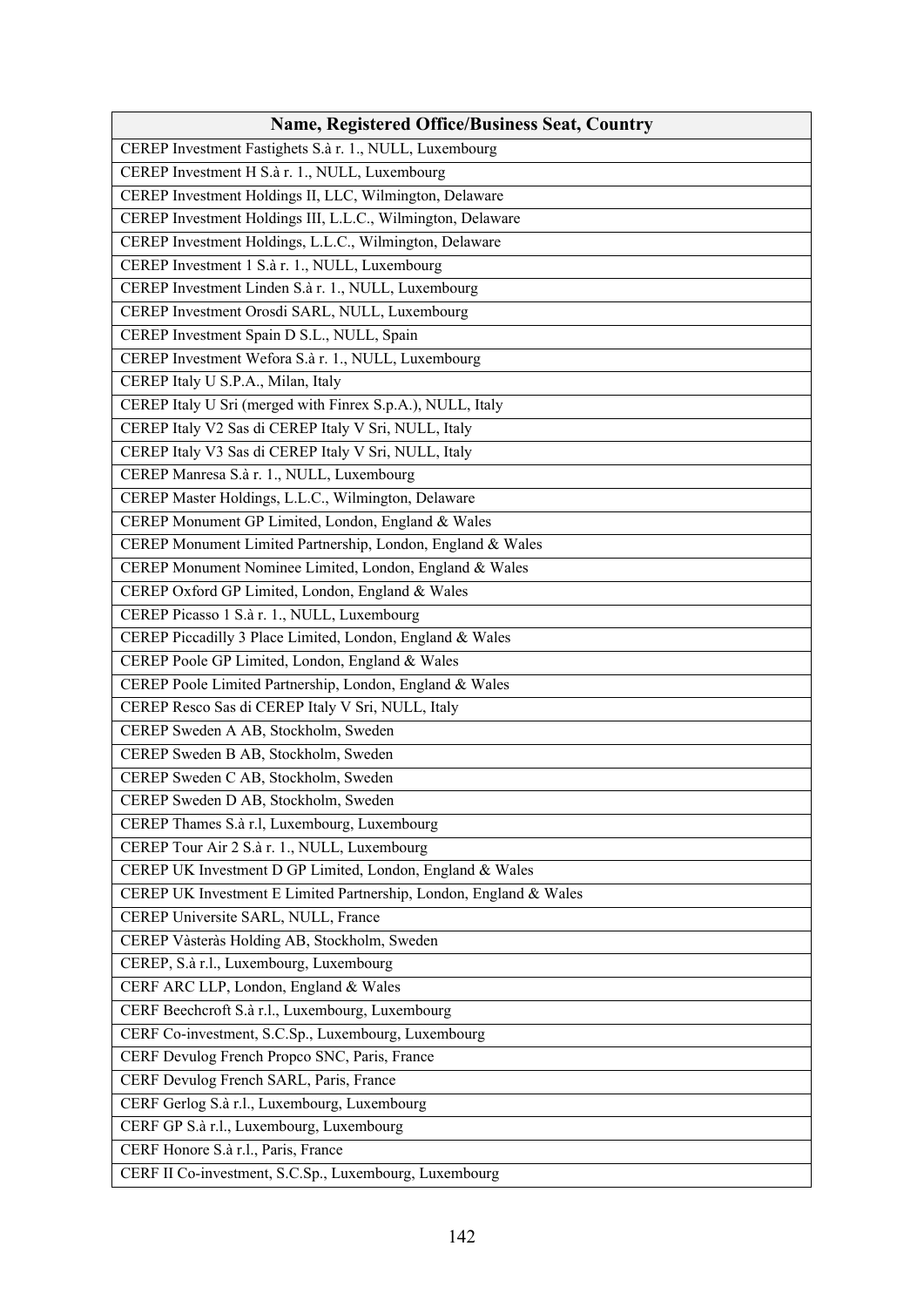| <b>Name, Registered Office/Business Seat, Country</b>          |
|----------------------------------------------------------------|
| CERF II Investment 1 S.à r.l., Luxembourg, Luxembourg          |
| CERF II Investment 2 S.à r.l., Luxembourg, Luxembourg          |
| CERF II Investment 3 S.à r.l., Luxembourg, Luxembourg          |
| CERF II Investment 4 S.à r.l., Luxembourg, Luxembourg          |
| CERF II Investment 5 S.à r.l., Luxembourg, Luxembourg          |
| CERF II Investment 6 S.à r.l., Luxembourg, Luxembourg          |
| CERF II Investment 7 S.à r.l., Luxembourg, Luxembourg          |
| CERF II Investment Holdings, S.C.Sp., Luxembourg, Luxembourg   |
| CERF II Logistics GP, S.à r.l., Luxembourg, Luxembourg         |
| CERF II Logistics, SCSp, Luxembourg, Luxembourg                |
| CERF II LuxGP, S.à r.l., Luxembourg, Luxembourg                |
| CERF II Managing GP Holdings, L.L.C., Wilmington, Delaware     |
| CERF II Managing GP, L.P., Toronto, Ontario                    |
| CERF II S.à r.l., Luxembourg, Luxembourg                       |
| CERF II UK Logistics Holdco Limited, London, United Kingdom    |
| CERF II UK Logistics Propco 1 Limited, London, England & Wales |
| CERF Investment 10 S.à r.l., Luxembourg, Luxembourg            |
| CERF Investment 16 S.à r.l., Luxembourg, Luxembourg            |
| CERF Investment 2 S.à r.l., luxembourg, Luxembourg             |
| CERF Investment 5 S.à r.l, Luxembourg, Luxembourg              |
| CERF Investment 6 S.à r.l., Luxembourg, Luxembourg             |
| CERF Investment 7 S.à r.l., Washington, Luxembourg             |
| CERF Investment 9 S.à r.l., Luxembourg, Luxembourg             |
| CERF Investment Canyon S.à r.l., Luxembourg, Luxembourg        |
| CERF Investment Canyon S.à r.l., Luxembourg, Luxembourg        |
| CERF Italian Logistics II SCSp, Luxembourg, Luxembourg         |
| CERF Kinetic France Holding S.à r.l., Luxembourg, Luxembourg   |
| CERF Kinetic France Propco SNC, Paris, France                  |
| CERF Kinetic France SARL, Paris, France                        |
| CERF Kinetic Germany Holding S.à r.l., Luxembourg, Luxembourg  |
| CERF Kinetic Germany S.à r.l., Luxembourg, Luxembourg          |
| CERF Kinetic Holding S.à r.l., Luxembourg, Luxembourg          |
| CERF Kinetic Netherlands B.V., Amsterdam, Netherlands          |
| CERF Kinetic Top Holding S.à r.l., Luxembourg, Luxembourg      |
| CERF Logistics GP S.à r.l., Luxembourg, Luxembourg             |
| CERF Macondo SL, Madrid, Spain                                 |
| CERF Managing GP Holdings, L.L.C., Wilmington, Delaware        |
| CERF Managing GP, L.P., Edinburgh, Scotland                    |
| CERF Master, S.C.Sp., luxembourg, Luxembourg                   |
| CERF PL RESORT, UNIPESSOAL LDA, Lisbon, Portugal               |
| CERF S.à r.l., Luxembourg, Luxembourg                          |
| CERF Storage Cube B.V., Amsterdam, Netherlands                 |
| CERF Storage Cube Properties 1 B.V., Amsterdam, Netherlands    |
| CERF Storage Cube Properties 2 B.V., Amsterdam, Netherlands    |
| CERF Storage Cube Properties 3 B.V., Amsterdam, Netherlands    |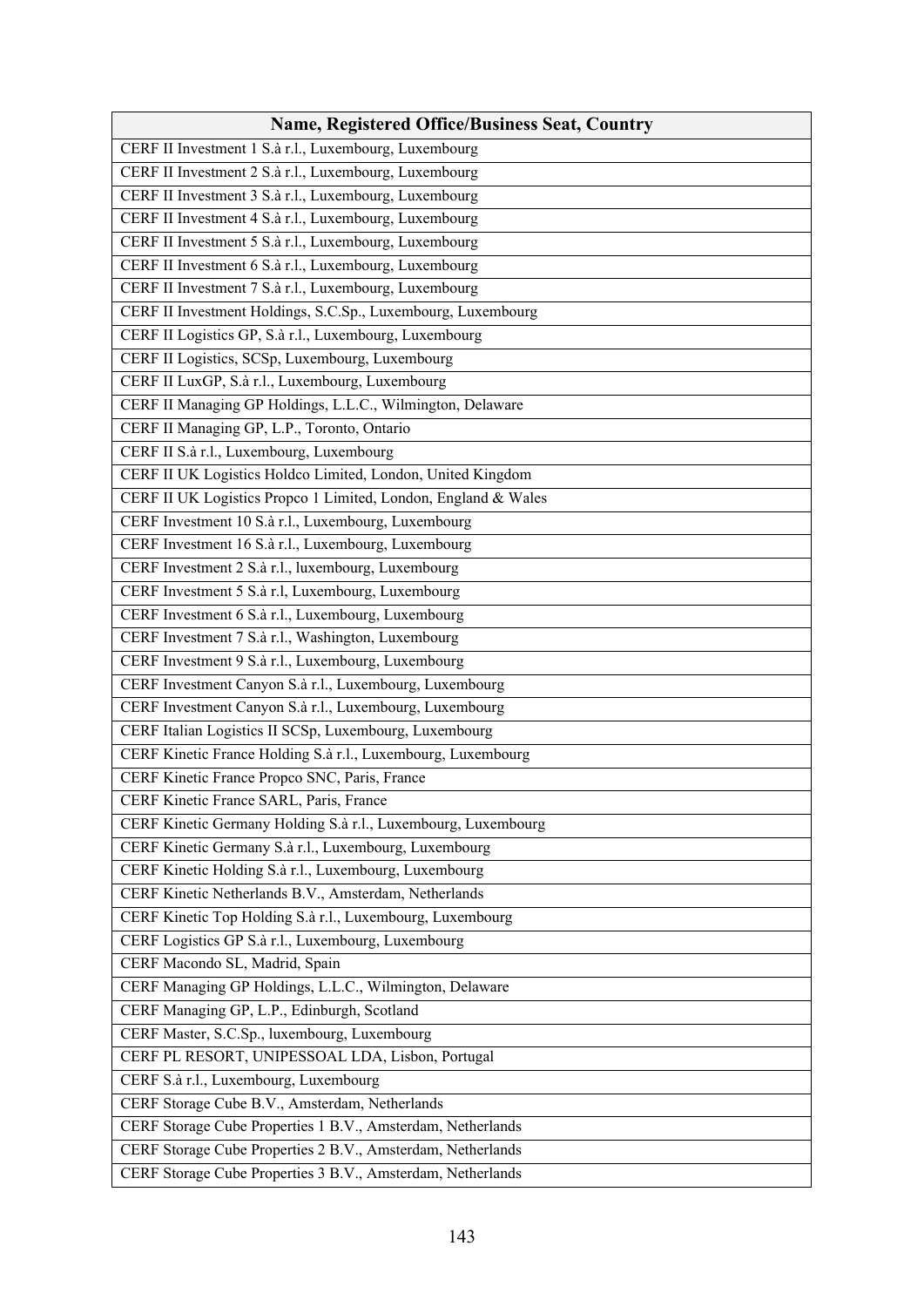| <b>Name, Registered Office/Business Seat, Country</b>                   |
|-------------------------------------------------------------------------|
| CERF Storage JV BV, Amsterdam, Netherlands                              |
| CERF Trilog 1 S.à r.l., Luxembourg, Luxembourg                          |
| CERF Trilog 2 S.à r.l., Luxembourg, Luxembourg                          |
| CERF Trilog Holdco S.à r.l., Luxembourg, Luxembourg                     |
| CERF ULOG 1 SARL, Paris, France                                         |
| CERF Ulog France PropCo SNC, Paris, France                              |
| CERF Ulog Holding S.à r.l., luxembourg, Luxembourg                      |
| CERF ULOG MGT SARL, Paris, France                                       |
| CERF Ulog UK Holdco Limited, London, England & Wales                    |
| CERF Ulog UK Propco Limited, London, England & Wales                    |
| CER-L, Milan, Italy                                                     |
| CER-L II, Milan, Italy                                                  |
| CETP ARC 11 GP, L.P., Wilmington, Delaware                              |
| CETP ARC 1J GP, L.P., Wilmington, Delaware                              |
| CETP ARC 1KGP, L.P., Wilmington, Delaware                               |
| CETP ARC 21 GP, L.P., Wilmington, Delaware                              |
| CETP ARC 2J GP, L.P., Wilmington, Delaware                              |
| CETP ARC 2KGP, L.P., Wilmington, Delaware                               |
| CETP GP (Cayman) Limited, George Town, Grand Cayman, Cayman Islands     |
| CETP GP (Cayman) Limited, George Town, Grand Cayman, Cayman Islands     |
| CETPGP, L.P., Washington, D.C., Scotland                                |
| CETP Holdings Limited, George Town, Grand Cayman, Cayman Islands        |
| CETP II Admin 1 S.à r.l., Luxembourg, Luxembourg                        |
| CETP II Admin II S.à r.l., Luxembourg, Luxembourg                       |
| CETP II Advisor S.à r.l., Luxembourg, Luxembourg                        |
| CETP II ARC 1LGP, L.P., Wilmington, Delaware                            |
| CETP II ARC IM GP, L.P., Wilmington, Delaware                           |
| CETP II ARC IN GP, L.P., Wilmington, Delaware                           |
| CETPII ARC2LGP, L.P., Wilmington, Delaware                              |
| CETP II ARC 2M GP, L.P., Wilmington, Delaware                           |
| CETP II ARC 2N GP, L.P., Wilmington, Delaware                           |
| CETP II Bond S.à r.l., Luxembourg, Luxembourg                           |
| CETP II Co-Invest S.à r.l., Luxembourg, Luxembourg                      |
| CETP II Co-lnvestment, L.P., George Town, Grand Cayman, Cayman Islands  |
| CETP II Co-lnvestment, L.P., George Town, Grand Cayman, Cayman Islands  |
| CETP II GP (Cayman) Limited, George Town, Grand Cayman, Cayman Islands  |
| CETP II GP (Cayman) Limited, George Town, Grand Cayman, Cayman Islands  |
| CETP II GP (Scotland) Limited, Edinburgh, Scotland                      |
| CETP II GP, L.P., Washington, D.C., Scotland                            |
| CETP II Graze Finance S.à r.l., Luxembourg, Luxembourg                  |
| CETP II Graze S.à. r.l., Luxembourg, Luxembourg                         |
| CETP II Holdings Limited, George Town, Grand Cayman, Cayman Islands     |
| CETP II ILP (Cayman) Limited, George Town, Grand Cayman, Cayman Islands |
| CETP II ILP (Cayman) Limited, George Town, Grand Cayman, Cayman Islands |
| CETP II Investment Holdings, L.P., Washington, D.C., Scotland           |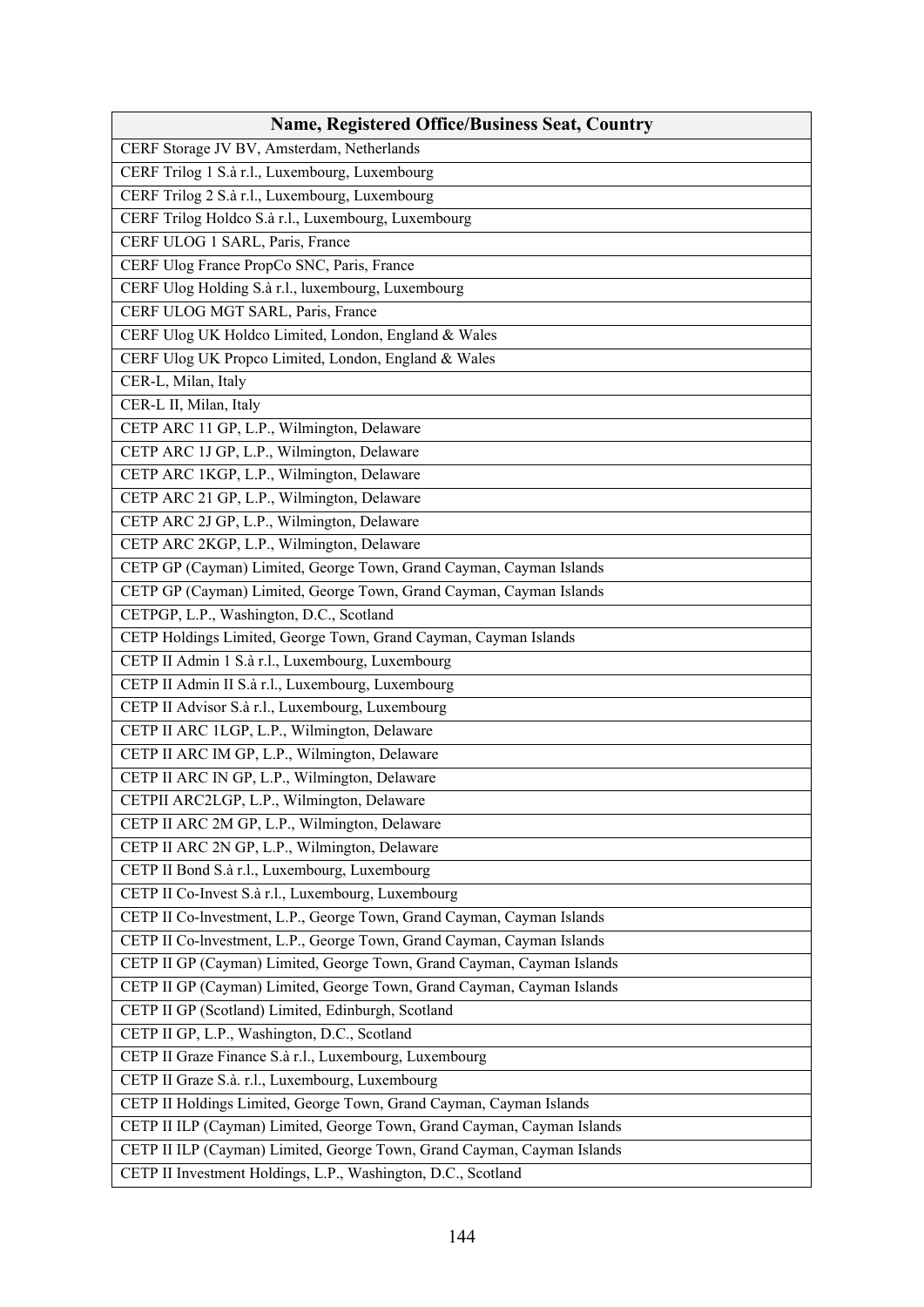| <b>Name, Registered Office/Business Seat, Country</b>                         |
|-------------------------------------------------------------------------------|
| CETP II Limited, George Town, Grand Cayman, Cayman Islands                    |
| CETP II Limited, George Town, Grand Cayman, Cayman Islands                    |
| CETP II Managing GP Holdings, Ltd., George Town, Grand Cayman, Cayman Islands |
| CETP II Managing GP Holdings, Ltd., George Town, Grand Cayman, Cayman Islands |
| CETP II Managing GP, L.P., Cybercity, Ebene, Scotland                         |
| CETP II Managing S.à r.l., Luxembourg, Luxembourg                             |
| CETP II Participations S.a r.l. SICAR, Luxembourg, Luxembourg                 |
| CETP II Vienna S.a r.l., Luxembourg, Luxembourg                               |
| CETP III Admin 1 S.a r.l., Luxembourg, Luxembourg                             |
| CETP III Admin II S.a r.l., Luxembourg, Luxembourg                            |
| CETP III Advisor S.a r.l., Luxembourg, Luxembourg                             |
| CETP III ARC IF GP, L.P., Wilmington, Delaware                                |
| CETP III ARC 1G GP, L.P., Wilmington, Delaware                                |
| CETP III ARC 2FGP, L.P., Wilmington, Delaware                                 |
| CETP III ARC 2GGP, L.P., Wilmington, Delaware                                 |
| CETP III Coinvestment, L.P., Toronto, Ontario                                 |
| CETP III CVF Holding S.a r.l., Luxembourg, Luxembourg                         |
| CETP III Expereo S.a.r.l., Luxembourg, Luxembourg                             |
| CETP III Falkenstein S.à r.l., Luxembourg, Luxembourg                         |
| CETP III Falkenstein S.à r.l., Luxembourg, Luxembourg                         |
| CETP III Falkenstein S.à r.l., Luxembourg, Luxembourg                         |
| CETP III Falkenstein S.à r.l., Luxembourg, Luxembourg                         |
| CETP III GP, L.P., Edinburgh, Scotland                                        |
| CETP III Holdings, L.L.C., Wilmington, Delaware                               |
| CETP III ILP Holdings, L.L.C., Wilmington, Delaware                           |
| CETP III Investment 1 S.à r.l., Luxembourg, Luxembourg                        |
| CETP III Investment 2 S.à r.l., Luxembourg, Luxembourg                        |
| CETP III Investment 3 S.à r.l., Luxembourg, Luxembourg                        |
| CETP III Investment 4 S.à r.l., Luxembourg, Luxembourg                        |
| CETP III Investment 5 S.à r.l., Luxembourg, Luxembourg                        |
| CETP III Investment Holdings, L.P., Toronto, Ontario                          |
| CETP III Ivory S.à r.l., Luxembourg, Luxembourg                               |
| CETP III LS S.à r.l., Luxembourg, Luxembourg                                  |
| CETP III Managing GP Holdings, L.L.C., Wilmington, Delaware                   |
| CETP III Managing GP, L.P., Edinburgh, Scotland                               |
| CETP III Managing S.à r.l., Luxembourg, Luxembourg                            |
| CETP III Pacific S.à r.l., Luxembourg, Luxembourg                             |
| CETP III Participations S.à r.l. SICAR, Luxembourg, Luxembourg                |
| CETP III TGS Equity S.à r.l., Luxembourg, Luxembourg                          |
| CETP III TP S.à r.l., Luxembourg, Luxembourg                                  |
| CETP III-FGP, L.P., Wilmington, Delaware                                      |
| CETP III-F, L.P., Wilmington, Delaware                                        |
| CETP ILP (Cayman) Limited, George Town, Grand Cayman, Cayman Islands          |
| CETP ILP (Cayman) Limited, George Town, Grand Cayman, Cayman Islands          |
| CETP Investment Holdings, L.P., Washington, D.C., Scotland                    |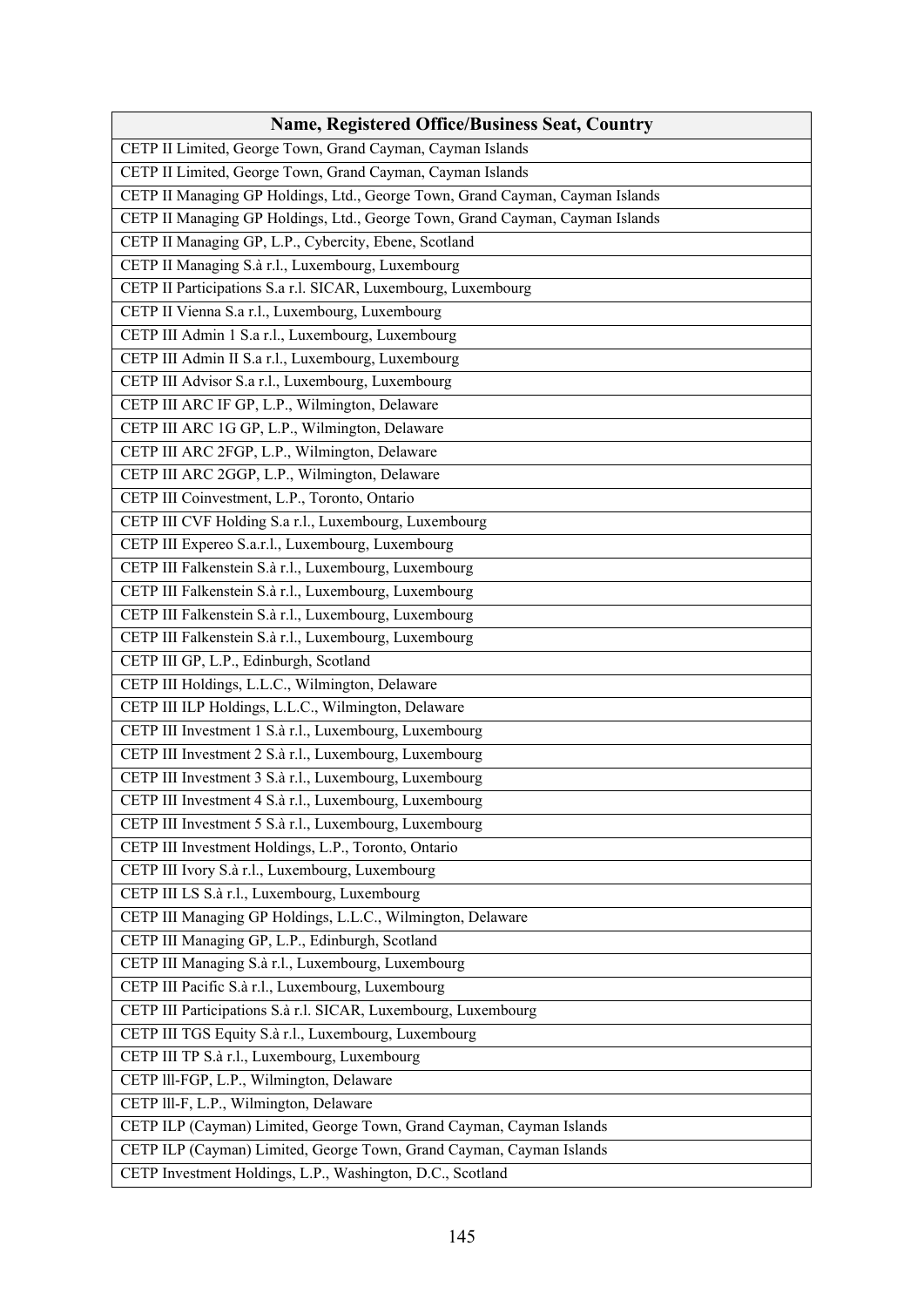| <b>Name, Registered Office/Business Seat, Country</b>                      |
|----------------------------------------------------------------------------|
| CETP IV Coinvestment, S.C.Sp., Luxembourg, Luxembourg                      |
| CETP IV Colossus JV S.à r.l., Luxembourg, Luxembourg                       |
| CETP IV Colossus S.à r.l, Luxembourg, Luxembourg                           |
| CETP IV Design S.à r.l., Luxembourg, Luxembourg                            |
| CETP IV Echo S.a r.l., Luxembourg, Luxembourg                              |
| CETP IV Holdings, L.L.C., Wilmington, Delaware                             |
| CETP IV ICC Holding S.à r.l., Luxembourg, Luxembourg                       |
| CETP IV ICC S.à r.l., Luxembourg, Luxembourg                               |
| CETP IV Investment 1 S.à r.l., Luxembourg, Luxembourg                      |
| CETP IV Investment 10 S.à r.l., Luxembourg, Luxembourg                     |
| CETP IV Investment 3 S.à r.l., Luxembourg, Luxembourg                      |
| CETP IV Investment 4 S.à r.l., Luxembourg, Luxembourg                      |
| CETP IV Investment 5 S.à r.l., Luxembourg, Luxembourg                      |
| CETP IV Investment 6 GP S.à r.l., Luxembourg, Luxembourg                   |
| CETP IV Investment 7 S.à r.l., Luxembourg, Luxembourg                      |
| CETP IV Investment 8 S.à r.l., Luxembourg, Luxembourg                      |
| CETP IV Investment 9 S.à r.l., Luxembourg, Luxembourg                      |
| CETP IV Investment Holdings, S.C.Sp., Luxembourg, Luxembourg               |
| CETP IV Lightning S.à r.l., Luxembourg, Luxembourg                         |
| CETP IV Lux GP S.à r.l., Luxembourg, Luxembourg                            |
| CETP IV Managing GP, L.P., Toronto, Ontario                                |
| CETP IV Managing S.à r.l., Luxembourg, Luxembourg                          |
| CETP IV Participations S.à r.l., SICAR, Luxembourg, Luxembourg             |
| CETP Limited, George Town, Grand Cayman, Cayman Islands                    |
| CETP Limited, George Town, Grand Cayman, Cayman Islands                    |
| CETP Managing GP Holdings, Ltd., George Town, Grand Cayman, Cayman Islands |
| CETP Managing GP Holdings, Ltd., George Town, Grand Cayman, Cayman Islands |
| CETP Managing GP, L.P., Edinburgh, Scotland                                |
| CEVP Holdings, Ltd., George Town, Grand Cayman, Cayman Islands             |
| CEVP Holdings, Ltd., George Town, Grand Cayman, Cayman Islands             |
| CEVP, Ltd., George Town, Grand Cayman, Cayman Islands                      |
| CEVP, Ltd., George Town, Grand Cayman, Cayman Islands                      |
| CFGI Eagle Parent, L.L.C., Wilmington, Delaware                            |
| CFL 1, L.L.C., Wilmington, Delaware                                        |
| CFL II, L.L.C., Wilmington, Delaware                                       |
| CFL III, L.L.C., Wilmington, Delaware                                      |
| CFL IV, L.L.C., Wilmington, Delaware                                       |
| CFL IX, L.L.C., Wilmington, Delaware                                       |
| CFLV, L.L.C., Wilmington, Delaware                                         |
| CFL VI, L.L.C., Wilmington, Delaware                                       |
| CFL VII, L.L.C., Wilmington, Delaware                                      |
| CFL VIII, L.L.C., Wilmington, Delaware                                     |
| CFLX, L.L.C., Wilmington, Delaware                                         |
| CFL XI, L.L.C., Wilmington, Delaware                                       |
| CG Benefit Investments, Cybercity, Ebene, Mauritius                        |
|                                                                            |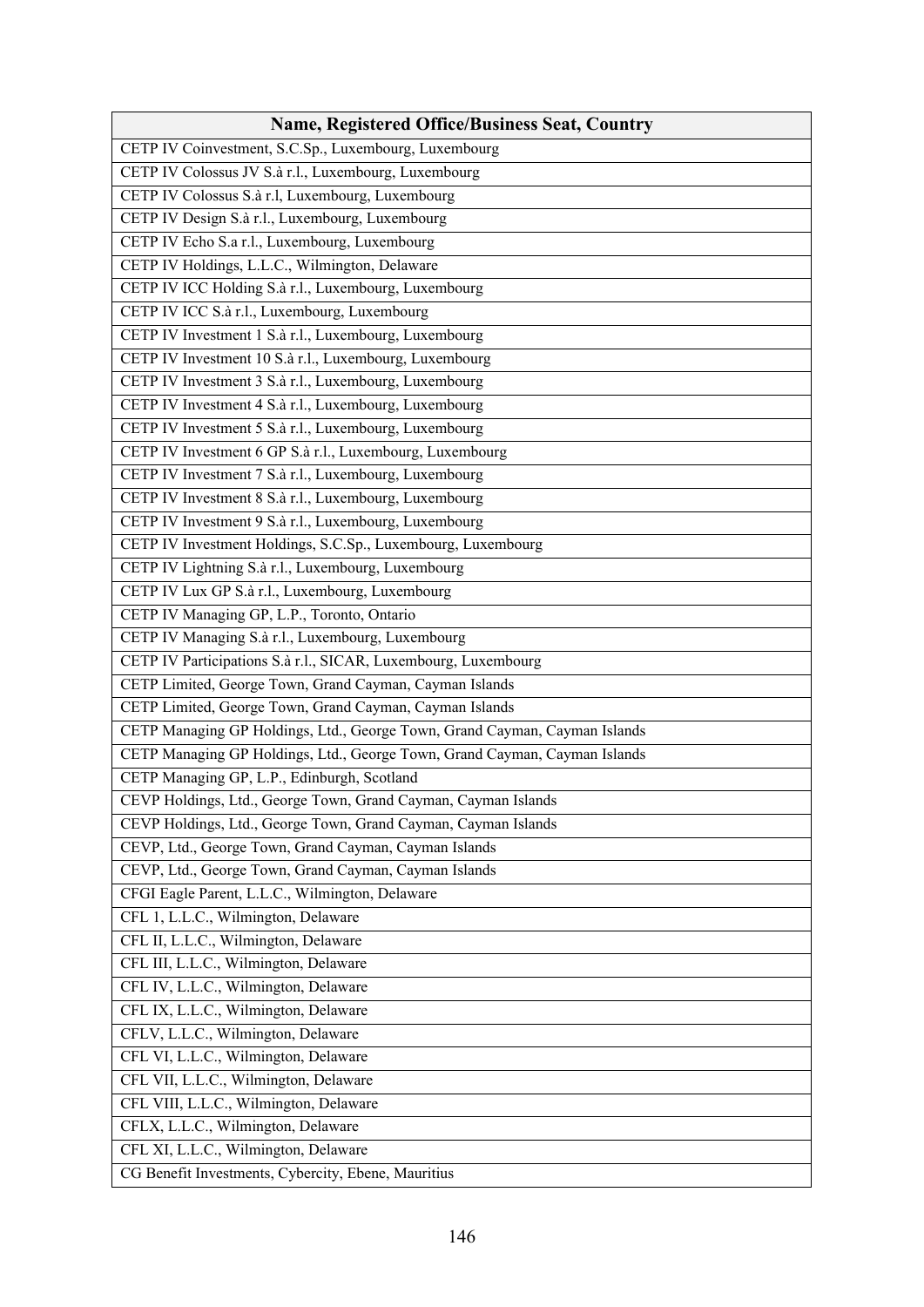| <b>Name, Registered Office/Business Seat, Country</b>                        |
|------------------------------------------------------------------------------|
| CG Europe Real Estate S.à r.l., Luxembourg, Luxembourg                       |
| CG Halcyon Investments, Cybercity, Ebene, Mauritius                          |
| CG Hotel Lessee, L.P., Wilmington, Delaware                                  |
| CG Hotel Mezz, L.P., Wilmington, Delaware                                    |
| CG Hotel, L.P., Wilmington, Delaware                                         |
| CG Subsidiary Holdings L.L.C., Wilmington, Delaware                          |
| CGFSP Coinvestment, L.P., George Town, Grand Cayman, Cayman Islands          |
| CGFSP II AIVA, L.P., Wilmington, Delaware                                    |
| CGFSP II AIV Holdings, L.P., Wilmington, Delaware                            |
| CGFSP II AIV, L.P., Wilmington, Delaware                                     |
| CGFSP II Cayman Holdings, L.P., George Town, Grand Cayman, Cayman Islands    |
| CGFSP II Cayman Holdings, L.P., George Town, Grand Cayman, Cayman Islands    |
| CGFSP II Coinvestment, L.P., George Town, Grand Cayman, Cayman Islands       |
| CGFSP II Holdco, L.P., Wilmington, Delaware                                  |
| CGFSP II Holdings, L.P., Wilmington, Delaware                                |
| CGFSP II Limited, George Town, Grand Cayman, Cayman Islands                  |
| CGFSP II Limited, George Town, Grand Cayman, Cayman Islands                  |
| CGFSP II LuxCo S.à r.l., Luxembourg, Luxembourg                              |
| CGFSP III Cayman Holdco II, L.P., George Town, Grand Cayman, Cayman Islands  |
| CGFSP III Cayman Holdco, L.P., George Town, Grand Cayman, Cayman Islands     |
| CGFSP III Coinvestment Eagle AIV, L.P., Wilmington, Delaware                 |
| CGFSP III Coinvestment, L.P., George Town, Grand Cayman, Cayman Islands      |
| CGFSP III Coinvestment, L.P., George Town, Grand Cayman, Cayman Islands      |
| CGFSP III Colossus Holdings, L.P., George Town, Grand Cayman, Cayman Islands |
| CGFSP III Eagle Coinvestment Corp., Wilmington, Delaware                     |
| CGFSP III Eagle Coinvestment Holdings, L.P., Wilmington, Delaware            |
| CGFSP III Eagle Holdco, L.P., Wilmington, Delaware                           |
| CGFSP III Eagle Holdings Corp., Wilmington, Delaware                         |
| CGFSP III Eagle Investors Holdings, L.P., Wilmington, Delaware               |
| CGFSP III Eagle Investors, L.P., Wilmington, Delaware                        |
| CGFSP III Eagle Midco, L.L.C., Wilmington, Delaware                          |
| CGFSP III Eagle, L.P., Wilmington, Delaware                                  |
| CGFSP III Investors, L.P., George Town, Grand Cayman, Cayman Islands         |
| CGFSP III Symphony Holdings, L.P., George Town, Grand Cayman, Cayman Islands |
| CGH Cali Holdings, L.P., Wilmington, Delaware                                |
| CGH Care, L.P., Wilmington, Delaware                                         |
| CGH, L.L.C., Wilmington, Delaware                                            |
| CGH-1, L.L.C., Wilmington, Delaware                                          |
| CGI ASX HoldCo, L.P., Wilmington, Delaware                                   |
| CGI Atlas Aggregator, L.L.C., Wilmington, Delaware                           |
| CGI Atlas HoldCo, L.L.C., Wilmington, Delaware                               |
| CGI CAG Aggregator, L.L.C., Wilmington, Delaware                             |
| CGI CAG MgmtCo Aggregator, L.L.C., Wilmington, Delaware                      |
| CGI Clean Shift Aggregator, L.L.C., Wilmington, Delaware                     |
| CGI Copia Aggregator, L.L.C., Wilmington, Delaware                           |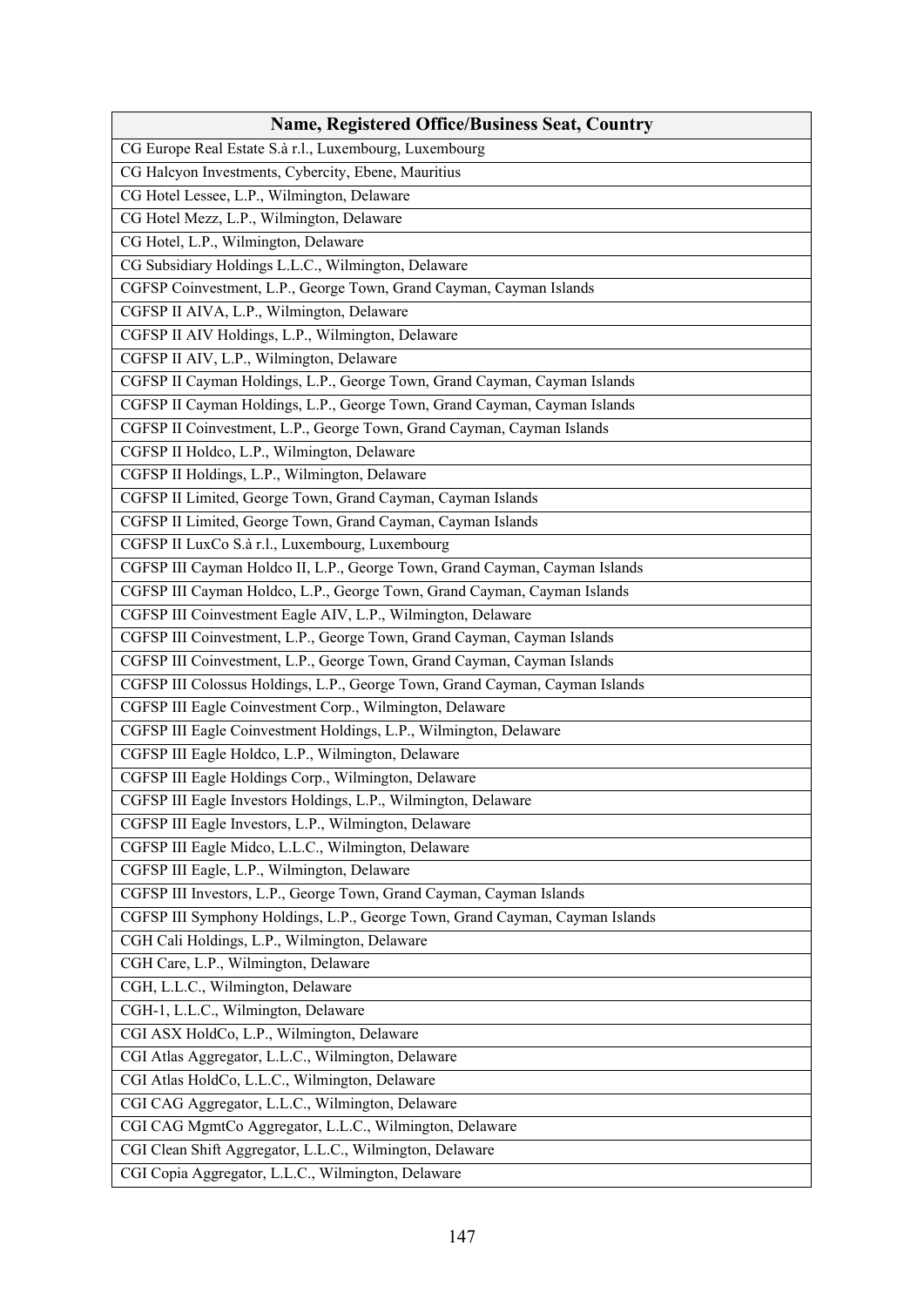| <b>Name, Registered Office/Business Seat, Country</b>                            |
|----------------------------------------------------------------------------------|
| CGI Copia OpCo Aggregator, L.L.C., Wilmington, Delaware                          |
| CGI Crimson Holdings, L.L.C., Wilmington, Delaware                               |
| CGI Elon HoldCo, L.P., Wilmington, Delaware                                      |
| CGI Green Aggregator, L.L.C., Wilmington, Delaware                               |
| CGI Green HoldCo, LLC, Wilmington, Delaware                                      |
| CGI Hamilton Aggregator, L.L.C., Wilmington, Delaware                            |
| CGI Hamilton HoldCo, L.L.C., Wilmington, Delaware                                |
| CGI IV Holdings, Ebene Cybercity, Mauritius                                      |
| CGI IX Investments, Cybercity Ebene, Mauritius                                   |
| CGI Lake Erie Generation ULC, Vancouver, British Columbia                        |
| CGI Mars 2 Aggregator, L.P., Wilmington, Delaware                                |
| CGI Mars Aggregator, L.L.C., Wilmington, Delaware                                |
| CGI Purdue HoldCo, L.P., Wilmington, Delaware                                    |
| CGI Saturn Aggregator, L.P., Wilmington, Delaware                                |
| CGI VICO Aggregator, L.L.C., Wilmington, Delaware                                |
| CGI VIII Investments, Cybercity, Ebene, Mauritius                                |
| CGI X Investments, Cybercity, Ebene, Mauritius                                   |
| CGIOF Advisor S.a r.l., Luxembourg, Luxembourg                                   |
| CGIOF Castle Holdco S.a r.l., Luxembourg, Luxembourg                             |
| CGIOF Castle S.a r.l., Luxembourg, Luxembourg                                    |
| CGIOF Co-Investment, L.P., George Town, Grand Cayman, Cayman Islands             |
| CGIOF Feeder (Scotland) GP, LLP, Edinburgh, Scotland                             |
| CGIOF General Partner SI, L.P., George Town, Grand Cayman, Cayman Islands        |
| CGIOF General Partner, L.P., George Town, Grand Cayman, Cayman Islands           |
| CGIOF GP SI, L.L.C., Wilmington, Delaware                                        |
| CGIOF GP, L.L.C., Wilmington, Delaware                                           |
| CGIOF ILP GP, Ltd., George Town, Grand Cayman, Cayman Islands                    |
| CGIOF Investment Holdings, L.P., George Town, Grand Cayman, Cayman Islands       |
| CGIOF Investors, L.P., Edinburgh, Scotland                                       |
| CGIOF Managing S.a r.l., Luxembourg, Luxembourg                                  |
| CGIOF Participations S.a r.l. SICAR, Luxembourg, Luxembourg                      |
| CGIOF River S.ar.l., Luxembourg, Luxembourg                                      |
| CGMS Coinvestment SPC, George Town, Grand Cayman, Cayman Islands                 |
| CGMS M-2015 General Partner, L.P., George Town, Grand Cayman, Cayman Islands     |
| CGMS M-2015 General Partner, L.P., George Town, Grand Cayman, Cayman Islands     |
| CGMS M-2015 GP, Ltd., George Town, Grand Cayman, Cayman Islands                  |
| CGMS M-2015 GP, Ltd., George Town, Grand Cayman, Cayman Islands                  |
| CGMS M-2015 ILPGP, Ltd., George Town, Grand Cayman, Cayman Islands               |
| CGMS M-2015 ILPGP, Ltd., George Town, Grand Cayman, Cayman Islands               |
| CGMS M-2015 Investment Holdings, L.P., George Town, Grand Cayman, Cayman Islands |
| CGMS M-2015 Investment Holdings, L.P., George Town, Grand Cayman, Cayman Islands |
| CGP AIV Arbor, L.P., Wilmington, Delaware                                        |
| CGP AIV-E, L.P., Wilmington, Delaware                                            |
| CGP AIV-R, L.P., George Town, Grand Cayman, Cayman Islands                       |
| CGP AIV-T, L.P., Wilmington, Delaware                                            |
|                                                                                  |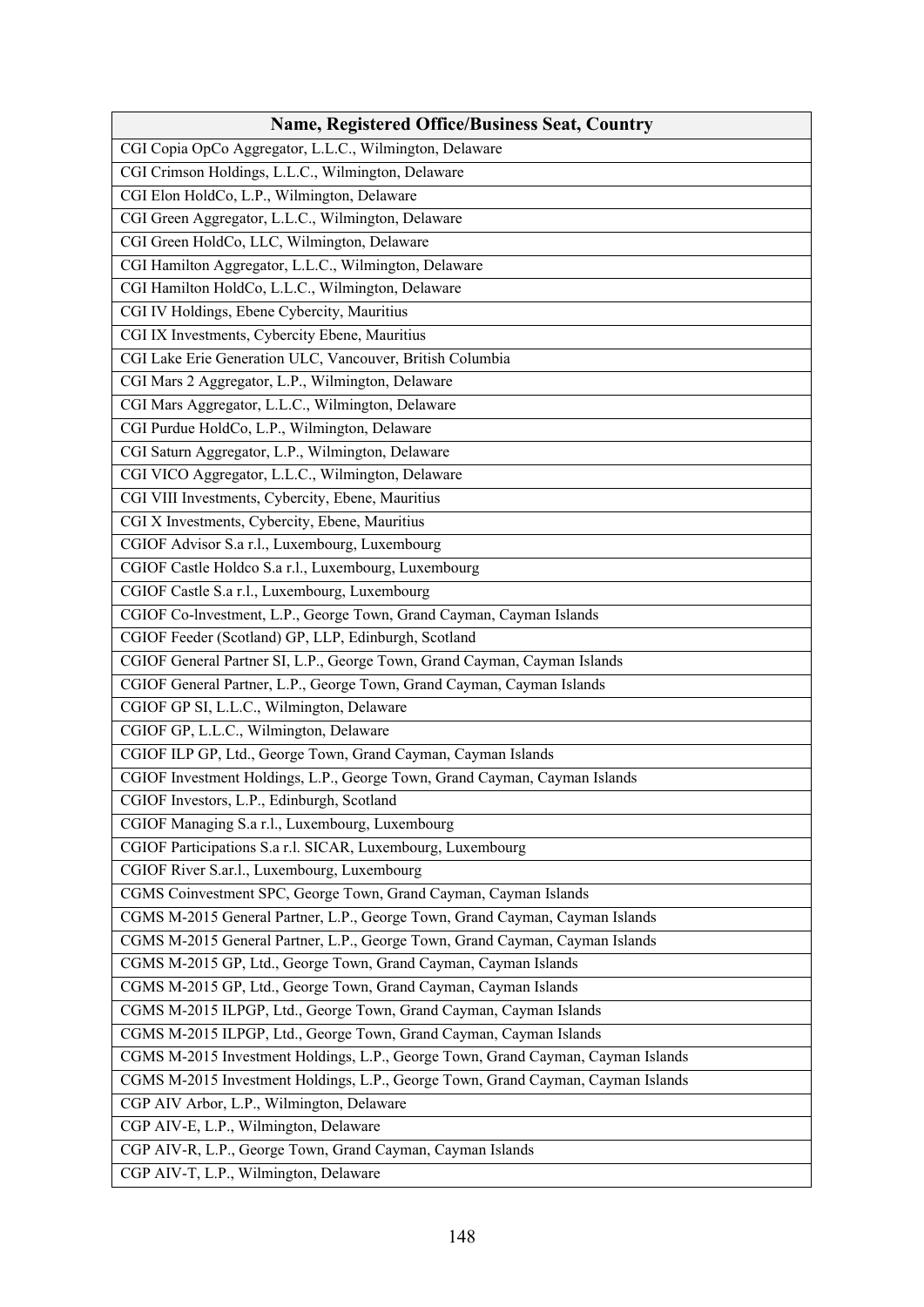| <b>Name, Registered Office/Business Seat, Country</b>                                |
|--------------------------------------------------------------------------------------|
| CGP Arbor Aggregator, L.P., Wilmington, Delaware                                     |
| CGP Arbor Holdco, L.P., Wilmington, Delaware                                         |
| CGP Big Show Holdco, L.P., Wilmington, Delaware                                      |
| CGP Cali Holdings, L.P., Wilmington, Delaware                                        |
| CGP Care, L.P., George Town, Grand Cayman, Cayman Islands                            |
| CGP Coinvestment AIV, L.P., Wilmington, Delaware                                     |
| CGP Coinvestment, L.P., Toronto, Ontario                                             |
| CGP General Partner (CY-1), L.P., George Town, Grand Cayman, Cayman Islands          |
| CGP General Partner (DE-1), L.P., Wilmington, Delaware                               |
| CGP General Partner II, L.P., George Town, Grand Cayman, Cayman Islands              |
| CGP General Partner S3, L.L.C., New Castle County, Delaware                          |
| CGP General Partner S3, L.P., George Town, Grand Cayman, Cayman Islands              |
| CGP General Partner, L.P., George Town, Grand Cayman, Cayman Islands                 |
| CGP General Partner, L.P., George Town, Grand Cayman, Cayman Islands                 |
| CGP Granite AIV Arbor, L.P., Wilmington, Delaware                                    |
| CGP Holdco LLC, Wilmington, Delaware                                                 |
| CGP HSJ, L.L.C., Wilmington, Delaware                                                |
| CGP II AIV-R, L.P., George Town, Grand Cayman, Cayman Islands                        |
| CGP II Arbor Blocker Corp., Wilmington, Delaware                                     |
| CGP II Arbor Holdco, L.P., Wilmington, Delaware                                      |
| CGP II Co-Investment, L.P., George Town, Grand Cayman, Cayman Islands                |
| CGP II General Partner S3, L.L.C., New Castle County, Delaware                       |
| CGP II General Partner S3, L.P., George Town, Grand Cayman, Cayman Islands           |
| CGP II Holdings, L.P., Wilmington, Delaware                                          |
| CGP II ILPGP, Ltd., George Town, Grand Cayman, Cayman Islands                        |
| CGP II Investment Holdings, L.P., George Town, Grand Cayman, Cayman Islands          |
| CGP II Tinkerbell S.a r.l., Luxembourg, Luxembourg                                   |
| CGP II, L.L.C., Wilmington, Delaware                                                 |
| CGP ILP GP, Ltd., George Town, Grand Cayman, Cayman Islands                          |
| CGP ILP GP, Ltd., George Town, Grand Cayman, Cayman Islands                          |
| CGP Investment Holdings, L.P., George Town, Grand Cayman, Cayman Islands             |
| CGP Investment Holdings, L.P., George Town, Grand Cayman, Cayman Islands             |
| CGP Peggy S.a r.l., Luxembourg, Luxembourg                                           |
| CGP Shared Feeder-R, L.P., George Town, Grand Cayman, Cayman Islands                 |
| CGP Shared Foreign Investors Arbor, L.P., Wilmington, Delaware                       |
| CGP Shared Foreign Investors Arbor, LLC, Wilmington, Delaware                        |
| CGP Shared Foreign Investors Cayman, L.P., George Town, Grand Cayman, Cayman Islands |
| CGP Shared Foreign Investors, L.P., Wilmington, Delaware                             |
| CGP Shared Foreign Investors-E, L.P., Wilmington, Delaware                           |
| CGP Shared Foreign Investors-T, L.P., Wilmington, Delaware                           |
| CGP Shared Foreign Investors-T, LLC, Wilmington, Delaware                            |
| CGP Shared Investors-R, L.P., George Town, Grand Cayman, Cayman Islands              |
| CGP Tarpon Holdco, L.P., Wilmington, Delaware                                        |
| Charlee LLC, Wilmington, Delaware                                                    |
| Chase US Holdco Inc., Wilmington, Delaware                                           |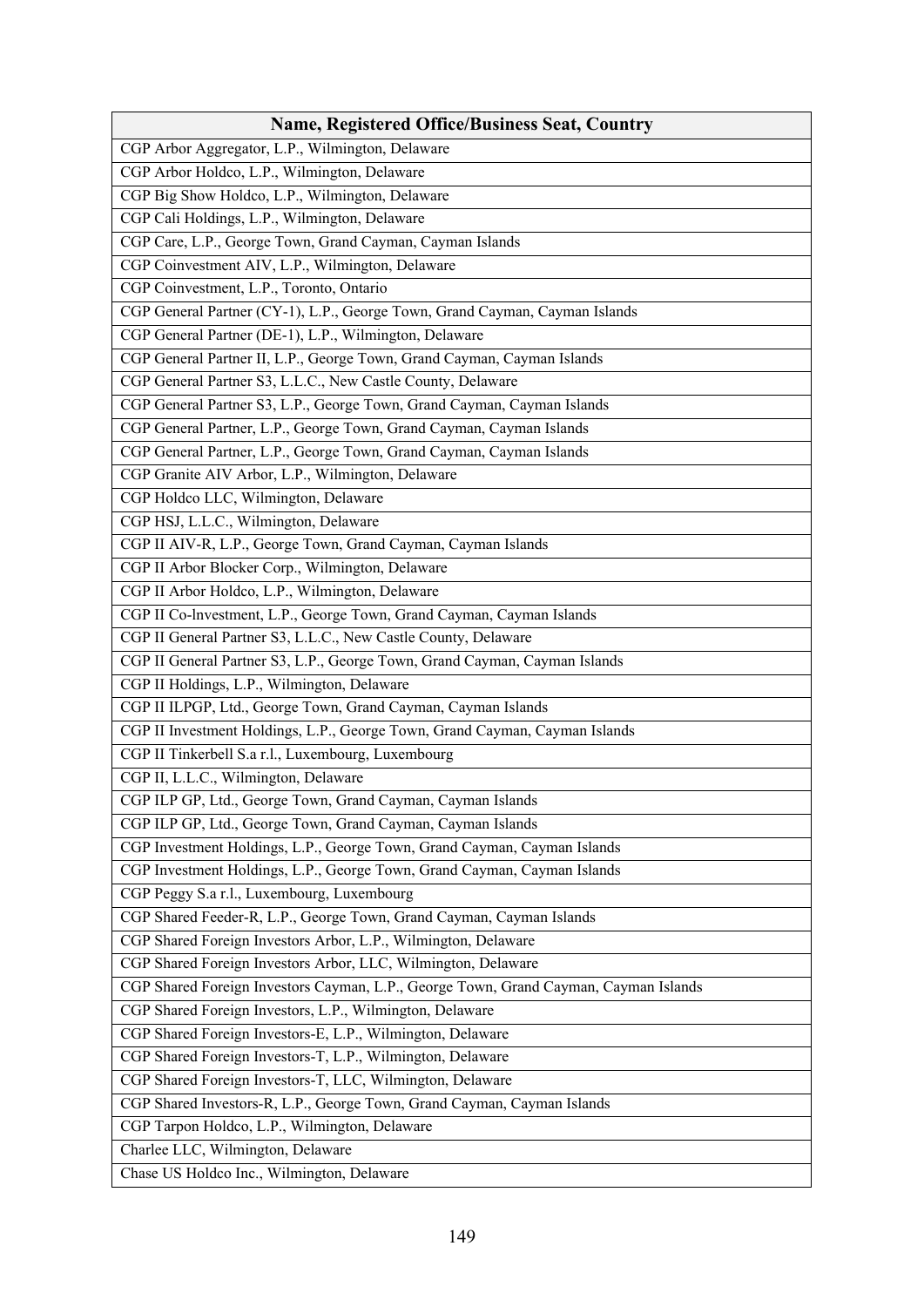| <b>Name, Registered Office/Business Seat, Country</b>                               |
|-------------------------------------------------------------------------------------|
| Cheapside GP (II) Limited, London, England & Wales                                  |
| CHED Royalties, Inc., Wilmington, Delaware                                          |
| Chestnut Hill Lessee, Inc., Wilmington, Delaware                                    |
| Chill Parent Holdco, L.P., George Town, Grand Cayman, Cayman Islands                |
| China CMAGP, L.P., George Town, Grand Cayman, Cayman Islands                        |
| China CMAGP, Ltd., George Town, Grand Cayman, Cayman Islands                        |
| China CMAGP, Ltd., George Town, Grand Cayman, Cayman Islands                        |
| China CMA Holdings, Ltd., Georgetown, Grand Cayman, Cayman Islands                  |
| China CMA Holdings, Ltd., George Town, Grand Cayman, Cayman Islands                 |
| China CMAIIGP, L.P., George Town, Grand Cayman, Cayman Islands                      |
| China CMA Investment Holdings, L.P., George Town, Grand Cayman, Cayman Islands      |
| China Crane Investment Holdings Limited, NULL, Hong Kong                            |
| China Digital Holding Company Limited, George Town, Grand Cayman, Cayman Islands    |
| China FNB Investment Holdings Limited, George Town, Grand Cayman, Cayman Islands    |
| China FNB Investment Holdings Limited, George Town, Grand Cayman, Cayman Islands    |
| China Marble Investment Holdings Limited, George Town, Grand Cayman, Cayman Islands |
| China Marble Investment Holdings Limited, George Town, Grand Cayman, Cayman Islands |
| China Rome Logistics Company Limited, George Town, Grand Cayman, Cayman Islands     |
| CICF General Partner, L.P., Wilmington, Delaware                                    |
| CICF L.L.C., Wilmington, Delaware                                                   |
| CICF Note Issuer General Partner, L.L.C., Wilmington, Delaware                      |
| CIEP Admin 1 S.a r.l., Luxembourg, Luxembourg                                       |
| CIEP Admin II S.a r.l., Luxembourg, Luxembourg                                      |
| CIEP Advisor S.a r.l., Luxembourg, Luxembourg                                       |
| CIEP Andes Brazil S.a r.l., Luxembourg, Luxembourg                                  |
| CIEP Andes Holdco S.a r.l., Luxembourg, Luxembourg                                  |
| CIEP Andes Holding S.C.A., Luxembourg, Luxembourg                                   |
| CIEP Andes S.a r.l., Luxembourg, Luxembourg                                         |
| CIEP Co-lnvestment B, L.P., Toronto, Ontario                                        |
| CIEP Co-lnvestment S.a r.l. SICAR, Luxembourg, Luxembourg                           |
| CIEP Co-Investment, L.P., George Town, Grand Cayman, Cayman Islands                 |
| CIEP Co-Investment, L.P., George Town, Grand Cayman, Cayman Islands                 |
| CIEP Electing Feeder, L.P., George Town, Grand Cayman, Cayman Islands               |
| CIEP Energy Transition B.V., Rotterdam, Netherlands                                 |
| CIEP Epoch Bidco Limited, London, England & Wales                                   |
| CIEP Epoch Holdco 1 Limited, London, England & Wales                                |
| CIEP Epoch Holdco 2 Limited, London, England & Wales                                |
| CIEP Epoch Midco Limited, London, England & Wales                                   |
| CIEP Epoch Newco 1 Limited, Great Yarmouth, England & Wales                         |
| CIEP Epoch Newco 2 Limited, Great Yarmouth, England & Wales                         |
| CIEP Epoch S.a r.l., Luxembourg, Luxembourg                                         |
| CIEP FEEDER (SCOTLAND) GP, LLP, Edinburgh, Scotland                                 |
| CIEP Feeder (Scotland), L.P., Edinburgh, Scotland                                   |
| CIEP General Partner, L.P., George Town, Grand Cayman, Cayman Islands               |
| CIEP General Partner, L.P., George Town, Grand Cayman, Cayman Islands               |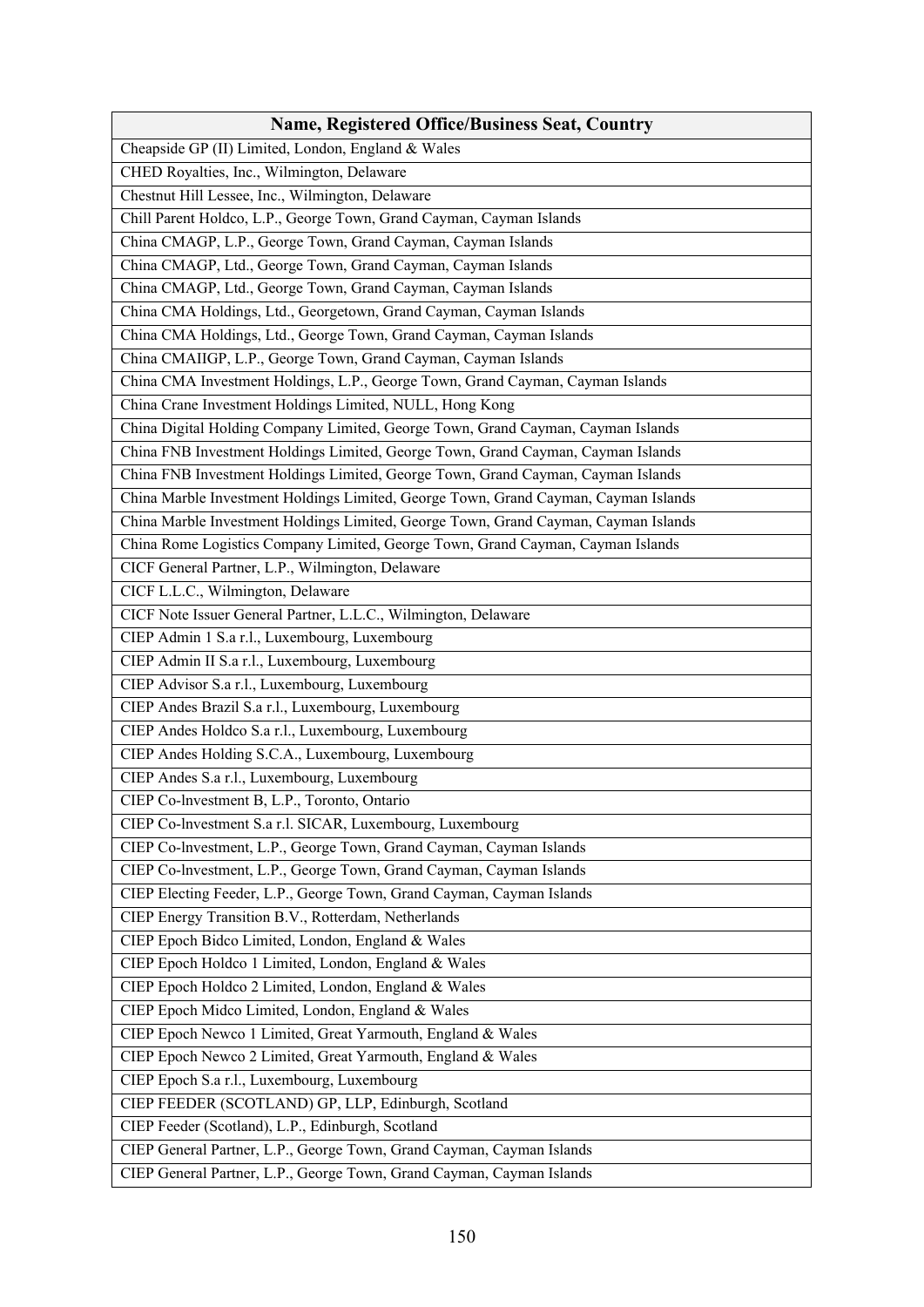| <b>Name, Registered Office/Business Seat, Country</b>                      |
|----------------------------------------------------------------------------|
| CIEPGP, L.L.C., Wilmington, Delaware                                       |
| CIEP Hestya S.à r.l., Luxembourg, Luxembourg                               |
| CIEP Holdings, Ltd., George Town, Grand Cayman, Cayman Islands             |
| CIEP Holdings, Ltd., George Town, Grand Cayman, Cayman Islands             |
| CIEP 1 S.a r.l., Luxembourg, Luxembourg                                    |
| CIEP II Boru S.a r.l., Luxembourg, Luxembourg                              |
| CIEP II Coinvestment A, S.C.Sp., Luxembourg, Luxembourg                    |
| CIEP II Coinvestment B, S.C.Sp., Luxembourg, Luxembourg                    |
| CIEP II Feeder, S.C.Sp., Luxembourg, Luxembourg                            |
| CIEP II Flamingo S.a r.l., Luxembourg, Luxembourg                          |
| CIEP II GP, L.L.C., Wilmington, Delaware                                   |
| CIEP II Investment Holdings, S.C.Sp., Luxembourg, Luxembourg               |
| CIEP II LuxGP S.a r.l., Luxembourg, Luxembourg                             |
| CIEP II Managing GP, L.P., Toronto, Ontario                                |
| CIEP II Managing S.a r.l., Luxembourg, Luxembourg                          |
| CIEP II Participations S.à r.l., SICAR, Luxembourg, Luxembourg             |
| CIEP II S.à r.l., Luxembourg, Luxembourg                                   |
| CIEP II Varo S.à r.l., Luxembourg, Luxembourg                              |
| CIEP Investment Holdings, L.P., George Town, Grand Cayman, Cayman Islands  |
| CIEP Investment Holdings, L.P., George Town, Grand Cayman, Cayman Islands  |
| CIEP Magna S.à r.l., Luxembourg, Luxembourg                                |
| CIEP Managing S.à r.l., Luxembourg, Luxembourg                             |
| CIEP Matador S.à r.l., Luxembourg, Luxembourg                              |
| CIEP Mauritius, Cybercity, Ebene, Mauritius                                |
| CIEP Neptune S.à r.l., Luxembourg, Luxembourg                              |
| CIEP Participations S.à r.l. SICAR, Luxembourg, Luxembourg                 |
| CIEP Romania Finance S.à r.l., Luxembourg, Luxembourg                      |
| CIEP Romania GP S.à r.l., Luxembourg, Luxembourg                           |
| CIEP Romania S.C.A., Luxembourg, Luxembourg                                |
| CIEP Sponsor Ltd., George Town, Grand Cayman, Cayman Islands               |
| CIEP Starfruit S.à r.l., Luxembourg, Luxembourg                            |
| CIEP Windmill S.à r.l., Luxembourg, Luxembourg                             |
| CIM (Delaware), Inc., Wilmington, Delaware                                 |
| CIM Europe S.à r.l., Luxembourg, Luxembourg                                |
| CIM Global Asia, L.L.C., Wilmington, Delaware                              |
| CIM Global Cayman Limited, George Town, Grand Cayman, Cayman Islands       |
| CIM Global, L.L.C., Wilmington, Delaware                                   |
| CIP ARC 1H GP, L.P., Wilmington, Delaware                                  |
| CIP ARC2H GP, L.P., Wilmington, Delaware                                   |
| CIP Cayman GP Ltd., George Town, Grand Cayman, Cayman Islands              |
| CIP Coinvestment (Cayman), L.P., George Town, Grand Cayman, Cayman Islands |
| CIP Coinvestment, L.P., Wilmington, Delaware                               |
| CIP Direct (Cayman), L.P., George Town, Grand Cayman, Cayman Islands       |
| CIP Direct GP (Cayman), L.P., George Town, Grand Cayman, Cayman Islands    |
| CIP Direct GP (Cayman), L.P., George Town, Grand Cayman, Cayman Islands    |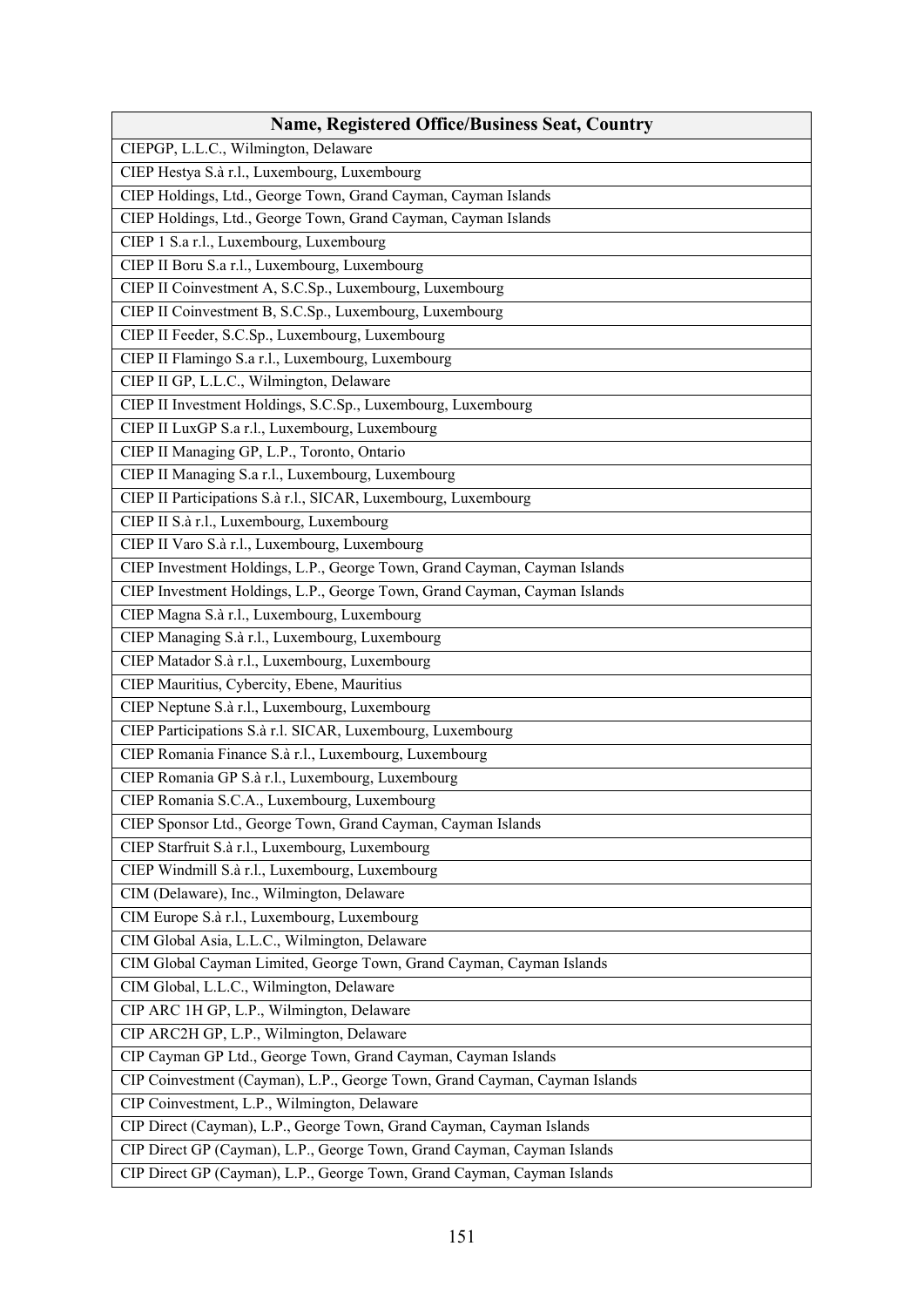| <b>Name, Registered Office/Business Seat, Country</b>                      |
|----------------------------------------------------------------------------|
| CIP Direct GP LLC, Wilmington, Delaware                                    |
| CIP Direct UK Coinvest GP, L.L.C., Wilmington, Delaware                    |
| CIP Direct UK Coinvest Partners, L.P., Wilmington, Delaware                |
| CIP Direct UK GP, L.L.C., Wilmington, Delaware                             |
| CIP Direct UK Partners, L.P., Wilmington, Delaware                         |
| CIP ECI CT Corp, Wilmington, Delaware                                      |
| CIP ECI ITS Corp, Wilmington, Delaware                                     |
| CIP ECI POWER CORP, Wilmington, Delaware                                   |
| CIP ECI, L.P., Wilmington, Delaware                                        |
| CIP ILPGP, Ltd., George Town, Grand Cayman, Cayman Islands                 |
| CIP ILPGP, Ltd., George Town, Grand Cayman, Cayman Islands                 |
| CIP Investments (UK), L.P., George Town, Grand Cayman, England & Wales     |
| CIP Investors (Cayman), L.P., George Town, Grand Cayman, Cayman Islands    |
| CIP Investors, L.P., Wilmington, Delaware                                  |
| CIP Non-U.S. Direct, L.P., Wilmington, Delaware                            |
| CIP ServeCo Aggregator, L.P., Wilmington, Delaware                         |
| CIPTE Corp, Wilmington, Delaware                                           |
| CIP TE Partners (Cayman), L.P., George Town, Grand Cayman, Cayman Islands  |
| CIPTE, L.P., Wilmington, Delaware                                          |
| CIP U.S. Direct GP, L.P., Wilmington, Delaware                             |
| CIP U.S. Direct, L.P., Wilmington, Delaware                                |
| CIPA Holdings, Ltd., George Town, Grand Cayman, Cayman Islands             |
| CIPA Holdings, Ltd., George Town, Grand Cayman, Cayman Islands             |
| CIPA Investment Holdings, L.P., George Town, Grand Cayman, Cayman Islands  |
| CIPA Investment Holdings, L.P., George Town, Grand Cayman, Cayman Islands  |
| CIPA, Ltd., George Town, Grand Cayman, Cayman Islands                      |
| CIPA, Ltd., George Town, Grand Cayman, Cayman Islands                      |
| Circle Debt Merger Sub, LLC, Wilmington, Delaware                          |
| Circle Equity Merger Sub, LLC, Wilmington, Delaware                        |
| Circle Guarantor, LLC, Wilmington, Delaware                                |
| Circle Parent, LLC, Wilmington, Delaware                                   |
| City Living SA, NULL, Belgium                                              |
| Cityliving S.a r.l., Luxembourg, Luxembourg                                |
| CityMD Holdings, LLC, Wilmington, Delaware                                 |
| CJIP Co-lnvestment III GP, L.P., George Town, Grand Cayman, Cayman Islands |
| CJIP Co-lnvestment III GP, L.P., George Town, Grand Cayman, Cayman Islands |
| CJIP Co-lnvestment III, L.P., George Town, Grand Cayman, Cayman Islands    |
| CJIP II Investors, L.P., George Town, Grand Cayman, Cayman Islands         |
| CJIP II Limited, L.P., George Town, Grand Cayman, Cayman Islands           |
| CJIP III General Partner, L.P., George Town, Grand Cayman, Cayman Islands  |
| CJIP III General Partner, L.P., George Town, Grand Cayman, Cayman Islands  |
| CJIP IV Co-lnvestment GP, L.P., George Town, Grand Cayman, Cayman Islands  |
| CJIP IV Co-Investment, L.P., George Town, Grand Cayman, Cayman Islands     |
| CJIP IV General Partner, L.P., George Town, Grand Cayman, Cayman Islands   |
| CJIP IV LuxGP, S.ar.l., Luxembourg, Luxembourg                             |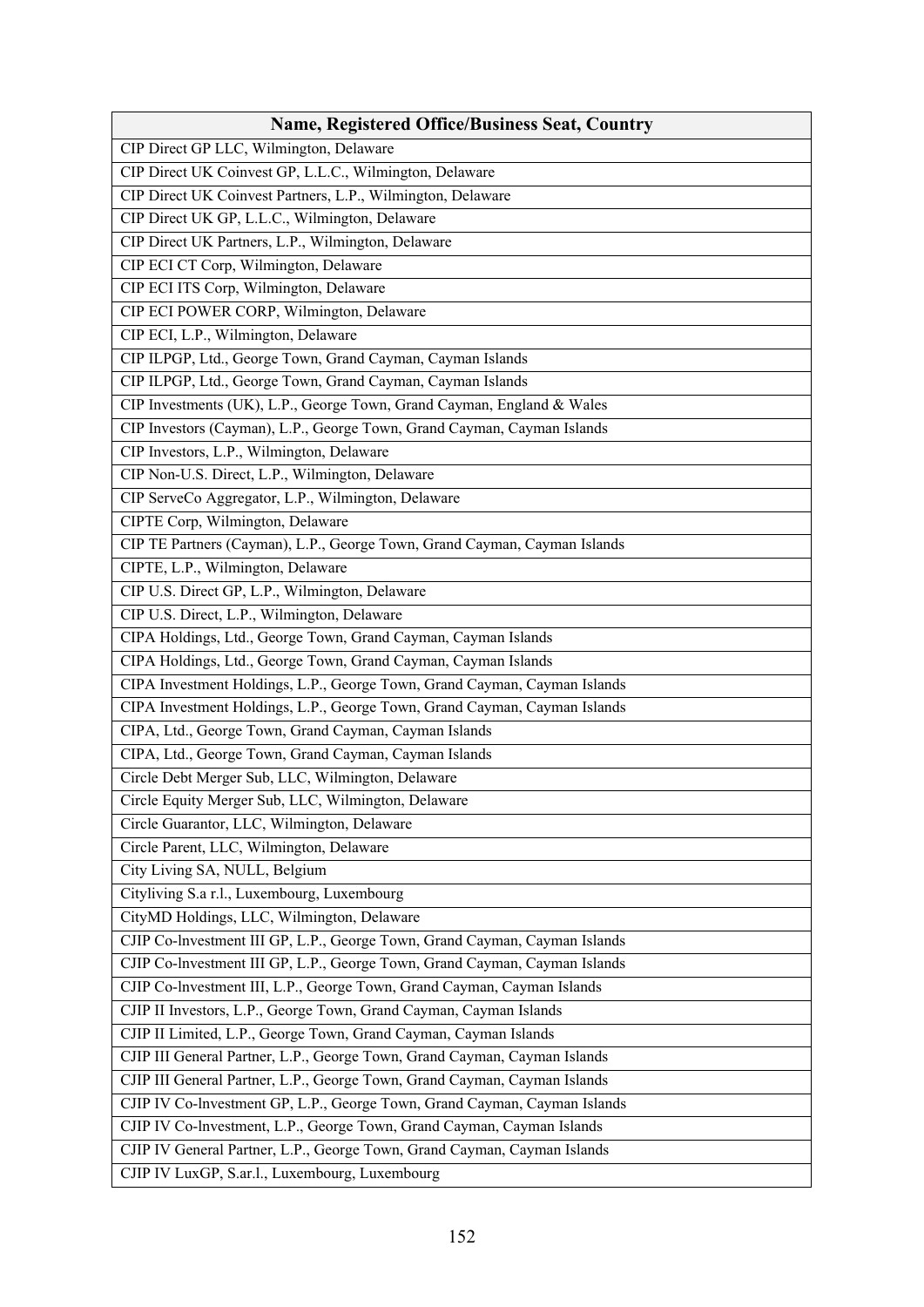| <b>Name, Registered Office/Business Seat, Country</b>                        |
|------------------------------------------------------------------------------|
| CJP CK Holdings GP, Ltd., George Town, Grand Cayman, Cayman Islands          |
| CJP CK Holdings GP, Ltd., George Town, Grand Cayman, Cayman Islands          |
| CJP CK Holdings, L.P., George Town, Grand Cayman, Cayman Islands             |
| CJP CNS Holdings GP, Ltd., George Town, Grand Cayman, Cayman Islands         |
| CJP CNS Holdings, L.P., George Town, Grand Cayman, Cayman Islands            |
| CJP Co-lnvestment II A, L.P., George Town, Grand Cayman, Cayman Islands      |
| CJP Co-Investment II B, L.P., George Town, Grand Cayman, Cayman Islands      |
| CJP Co-Investment II B, L.P., George Town, Grand Cayman, Cayman Islands      |
| CJP Co-Investment II GP A, L.P., George Town, Grand Cayman, Cayman Islands   |
| CJP Co-lnvestment II GP A, L.P., George Town, Grand Cayman, Cayman Islands   |
| CJP Co-Investment II GP B, L.P., George Town, Grand Cayman, Cayman Islands   |
| CJP Co-Investment II GP B, L.P., George Town, Grand Cayman, Cayman Islands   |
| CJP Co-Investment III GP, L.P., George Town, Grand Cayman, Cayman Islands    |
| CJP Co-Investment III GP, L.P., George Town, Grand Cayman, Cayman Islands    |
| CJP Co-lnvestment III, L.P., George Town, Grand Cayman, Cayman Islands       |
| CJP Co-lnvestment, L.P., George Town, Grand Cayman, Cayman Islands           |
| CJP Co-lnvestment, L.P., George Town, Grand Cayman, Cayman Islands           |
| CJP CSM Holdings GP, Ltd., George Town, Grand Cayman, Cayman Islands         |
| CJP CSM Holdings GP, Ltd., George Town, Grand Cayman, Cayman Islands         |
| CJP CSM Holdings, L.P., George Town, Grand Cayman, Cayman Islands            |
| CJP CSM Holdings, L.P., George Town, Grand Cayman, Cayman Islands            |
| CJP CWS Holdings GP, Ltd., George Town, Grand Cayman, Cayman Islands         |
| CJP CWS Holdings, L.P., George Town, Grand Cayman, Cayman Islands            |
| CJP DC Holdings GP, Ltd., George Town, Grand Cayman, Cayman Islands          |
| CJP DC Holdings, L.P., George Town, Grand Cayman, Cayman Islands             |
| CJP FS Holdings GP, Ltd., George Town, Grand Cayman, Cayman Islands          |
| CJP FS Holdings, L.P., George Town, Grand Cayman, Cayman Islands             |
| CJP General Partner, L.P., George Town, Grand Cayman, Cayman Islands         |
| CJP II Co-Invest, L.P., George Town, Grand Cayman, Cayman Islands            |
| CJP II Consulting Limited, George Town, Grand Cayman, Cayman Islands         |
| CJP II General Partner, L.P., George Town, Grand Cayman, Cayman Islands      |
| CJP II General Partner, L.P., George Town, Grand Cayman, Cayman Islands      |
| CJP II Holdings Limited, George Town, Grand Cayman, Cayman Islands           |
| CJP II Holdings Limited, George Town, Grand Cayman, Cayman Islands           |
| CJP II International GP, L.P., George Town, Grand Cayman, Cayman Islands     |
| CJP II Investment Holdings, L.P., George Town, Grand Cayman, Cayman Islands  |
| CJP II Investment Holdings, L.P., George Town, Grand Cayman, Cayman Islands  |
| CJP III General Partner, L.P., George Town, Grand Cayman, Cayman Islands     |
| CJP III General Partner, L.P., George Town, Grand Cayman, Cayman Islands     |
| CJP III ILPGP, Ltd., George Town, Grand Cayman, Cayman Islands               |
| CJP III ILPGP, Ltd., George Town, Grand Cayman, Cayman Islands               |
| CJP III Investment Holdings, L.P., George Town, Grand Cayman, Cayman Islands |
| CJP III Investment Holdings, L.P., George Town, Grand Cayman, Cayman Islands |
| CJP III Investments A, Ltd., George Town, Grand Cayman, Cayman Islands       |
| CJP III Investments A, Ltd., George Town, Grand Cayman, Cayman Islands       |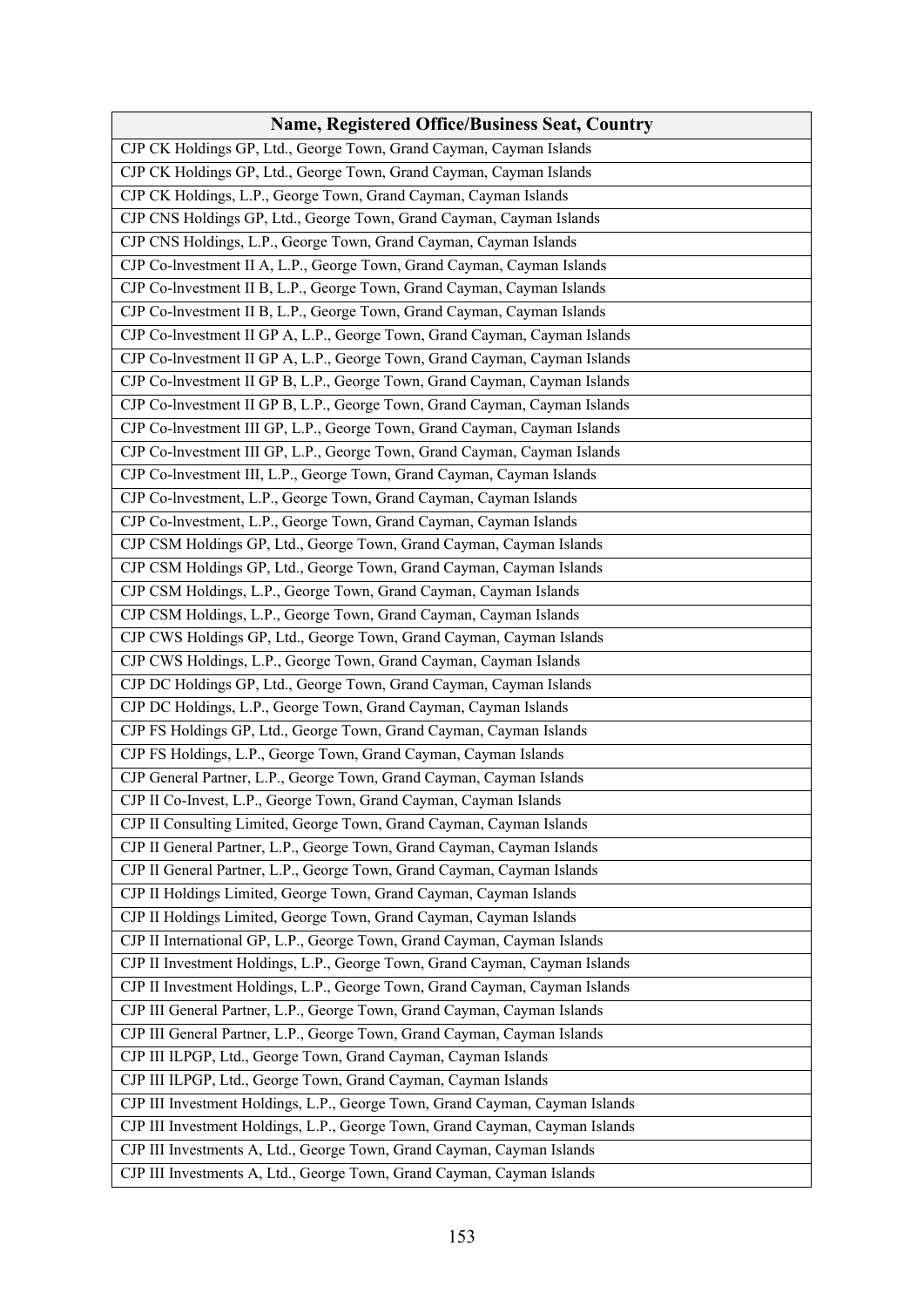| <b>Name, Registered Office/Business Seat, Country</b>                              |
|------------------------------------------------------------------------------------|
| CJP III Investments B, Ltd., George Town, Grand Cayman, Cayman Islands             |
| CJP III Investments B, Ltd., George Town, Grand Cayman, Cayman Islands             |
| CJP III Japan ILPGP, Ltd., George Town, Grand Cayman, Cayman Islands               |
| CJP III Japan Investment Holdings, L.P., George Town, Grand Cayman, Cayman Islands |
| CJP Infinity Holdings GP, Ltd., George Town, Grand Cayman, Cayman Islands          |
| CJP Infinity Holdings, L.P., George Town, Grand Cayman, Cayman Islands             |
| CJP Investments A, Ltd., George Town, Grand Cayman, Cayman Islands                 |
| CJP Investments B, Ltd., George Town, Grand Cayman, Cayman Islands                 |
| CJP Island Holdings, George Town, Grand Cayman, Cayman Islands                     |
| CJP IV Co-lnvestment GP, L.P., George Town, Grand Cayman, Cayman Islands           |
| CJP IV Co-lnvestment, L.P., George Town, Grand Cayman, Cayman Islands              |
| CJP IV Engagement Limited, George Town, Grand Cayman, Cayman Islands               |
| CJP IV General Partner, L.P., George Town, Grand Cayman, Cayman Islands            |
| CJP IV ILP GP, Ltd., George Town, Grand Cayman, Cayman Islands                     |
| CJP IV Investment Holdings, L.P., George Town, Grand Cayman, Cayman Islands        |
| CJP IVJapan ILPGP, Ltd., George Town, Grand Cayman, Cayman Islands                 |
| CJP IV Japan Investment Holdings, L.P., George Town, Grand Cayman, Cayman Islands  |
| CJP Mask BR, Ltd., George Town, Grand Cayman, Cayman Islands                       |
| CJP MC Holdings GP, Ltd., George Town, Grand Cayman, Cayman Islands                |
| CJP MC Holdings, L.P., George Town, Grand Cayman, Cayman Islands                   |
| CJP NC Holdings GP, Ltd., George Town, Grand Cayman, Cayman Islands                |
| CJP NC Holdings, L.P., George Town, Grand Cayman, Cayman Islands                   |
| CJP OYT Holdings GP, Ltd., George Town, Grand Cayman, Cayman Islands               |
| CJP OYT Holdings GP, Ltd., George Town, Grand Cayman, Cayman Islands               |
| CJP OYT Holdings, L.P., George Town, Grand Cayman, Cayman Islands                  |
| CJP OYT Holdings, L.P., George Town, Grand Cayman, Cayman Islands                  |
| CJP SE IV Holdings GP, Ltd., George Town, Grand Cayman, Cayman Islands             |
| CJPSE IV Holdings, L.P., George Town, Grand Cayman, Cayman Islands                 |
| CJP SE IX Holdings GP, L.L.C., Wilmington, Delaware                                |
| CJP SE IX Holdings, L.P., George Town, Grand Cayman, Cayman Islands                |
| CJP SEX Holdings GP, L.L.C., Wilmington, Delaware                                  |
| CJP SE X Holdings, L.P., George Town, Grand Cayman, Cayman Islands                 |
| CJP SE XI Holdings GP, L.L.C., Wilmington, Delaware                                |
| CJP SE XI Holdings, L.P., George Town, Grand Cayman, Cayman Islands                |
| CJPSE XII Holdings GP, L.L.C., Wilmington, Delaware                                |
| CJPSE XII Holdings, L.P., George Town, Grand Cayman, Cayman Islands                |
| CJPSE XIII Holdings GP, L.L.C., Wilmington, Delaware                               |
| CJPSE XIII Holdings, L.P., George Town, Grand Cayman, Cayman Islands               |
| CJP SE XIV Holdings GP, L.L.C., Wilmington, Delaware                               |
| CJP SE XIV Holdings, L.P., George Town, Grand Cayman, Cayman Islands               |
| CJP SE XV Holdings GP, L.L.C., Wilmington, Delaware                                |
| CJP SE XV Holdings, L.P., George Town, Grand Cayman, Cayman Islands                |
| CJP SE XVI Holdings GP, L.L.C., Wilmington, Delaware                               |
| CJP SE XVI Holdings, L.P., George Town, Grand Cayman, Cayman Islands               |
| CJP SP Holdings GP, Ltd., George Town, Grand Cayman, Cayman Islands                |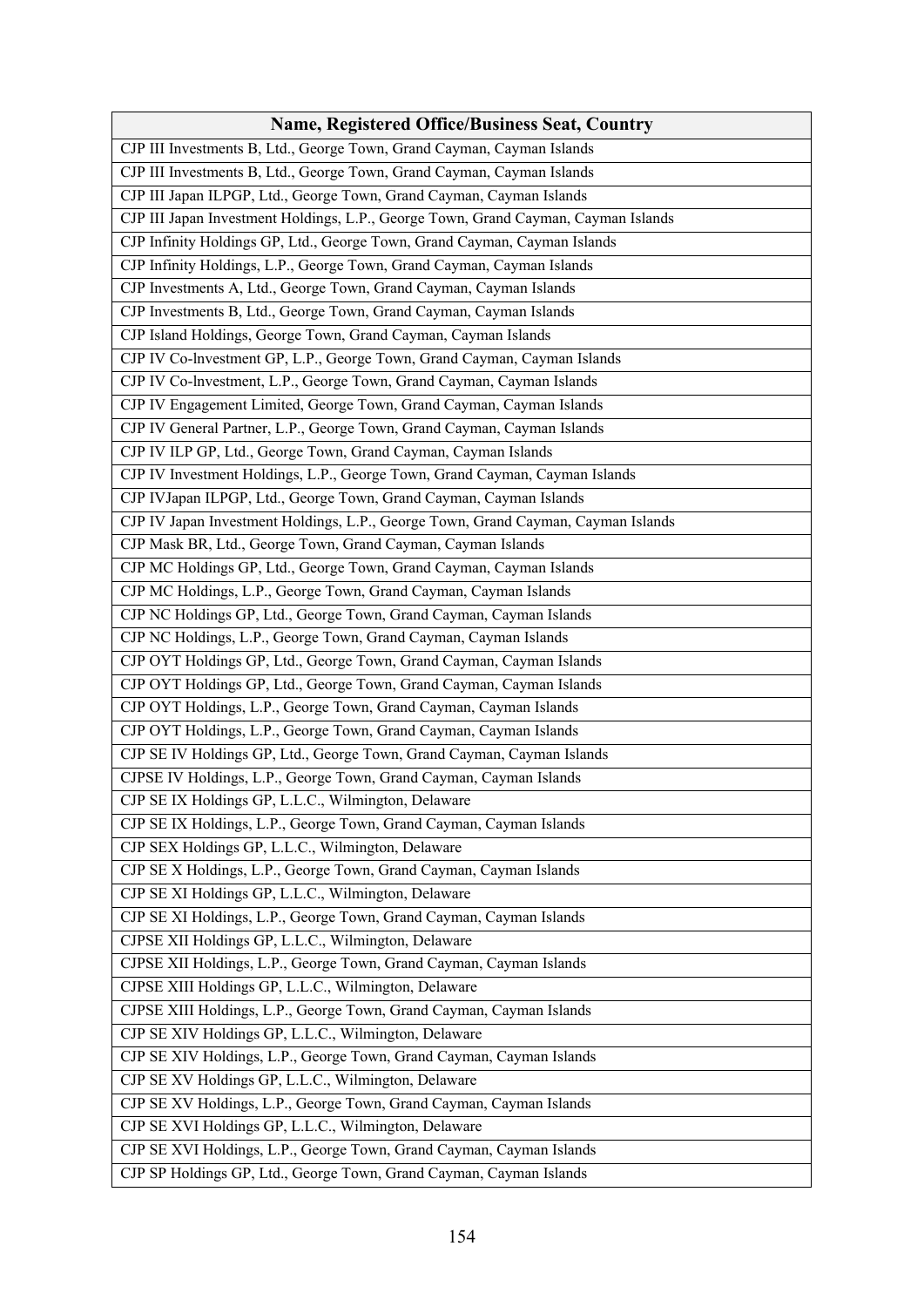| <b>Name, Registered Office/Business Seat, Country</b>                      |
|----------------------------------------------------------------------------|
| CJP SP Holdings GP, Ltd., George Town, Grand Cayman, Cayman Islands        |
| CJP SP Holdings, L.P., George Town, Grand Cayman, Cayman Islands           |
| CJP SP Holdings, L.P., George Town, Grand Cayman, Cayman Islands           |
| CJP SPX Holdings GP, Ltd., George Town, Grand Cayman, Cayman Islands       |
| CJP SPX Holdings GP, Ltd., George Town, Grand Cayman, Cayman Islands       |
| CJP SPX Holdings, L.P., George Town, Grand Cayman, Cayman Islands          |
| CJP SPX Holdings, L.P., George Town, Grand Cayman, Cayman Islands          |
| CJPTC Holdings GP, Ltd., George Town, Grand Cayman, Cayman Islands         |
| CJPTC Holdings, L.P., George Town, Grand Cayman, Cayman Islands            |
| CJP TN Holdings GP, Ltd., George Town, Grand Cayman, Cayman Islands        |
| CJP TN Holdings, L.P., George Town, Grand Cayman, Cayman Islands           |
| CJP WA Holdings GP, Ltd., George Town, Grand Cayman, Cayman Islands        |
| CJP WA Holdings, L.P., George Town, Grand Cayman, Cayman Islands           |
| CJP WEM Holdings GP, Ltd., George Town, Grand Cayman, Cayman Islands       |
| CJP WEM Holdings, L.P., George Town, Grand Cayman, Cayman Islands          |
| CLABF Co-Investment, L.P., George Town, Grand Cayman, Cayman Islands       |
| CLABF General Partner, L.P., George Town, Grand Cayman, Cayman Islands     |
| CLABF Holdings, Ltd., George Town, Grand Cayman, Cayman Islands            |
| CLABF Investment Holdings, L.P., George Town, Grand Cayman, Cayman Islands |
| CLABF NWN Co-lnvestment (Delaware), L.L.C., Wilmington, Delaware           |
| CLABF, L.L.C., Wilmington, Delaware                                        |
| CLARE Partners D, L.P., Toronto, Ontario                                   |
| Clàren Road Asset Management, LLC, Wilmington, Delaware                    |
| CLAREP Co-Investment, L.P., Toronto, Ontario                               |
| CLAREP GP, L.L.C., Wilmington, Delaware                                    |
| Clean Shift Power, L.L.C., Wilmington, Delaware                            |
| Clifton Springs LLC, Wilmington, Delaware                                  |
| Clover Communities Bardstown LLC, Wilmington, Delaware                     |
| Clover Communities Hempfield LLC, Wilmington, Delaware                     |
| Clover Communities Hendricks LLC, Wilmington, Delaware                     |
| Clover Communities Indianapolis LLC, Wilmington, Delaware                  |
| Clover Communities Jeffersonville LLC, Wilmington, Delaware                |
| Clover Communities McCordsville LLC, Wilmington, Delaware                  |
| Clover Communities Ormsby LLC, Wilmington, Delaware                        |
| Clover Communities Robinson LLC, Wilmington, Delaware                      |
| Clover Communities Southpoint LLC, Wilmington, Delaware                    |
| Clover Communities Tucker LLC, Wilmington, Delaware                        |
| Clover Communities Urton LLC, Wilmington, Delaware                         |
| Clover Financing SPV, L.P., George Town, Grand Cayman, Cayman Islands      |
| CM Holdco Limited, George Town, Grand Cayman, Cayman Islands               |
| CM Holdco Limited, George Town, Cayman Islands                             |
| CMC Holdings Limited, Cybercity, Ebene, Mauritius                          |
| CMC-Hertz General Partner, L.L.C., Wilmington, Delaware                    |
| CMP General Partner, L.P., Wilmington, Delaware                            |
| Cobb Lessee, Inc., Wilmington, Delaware                                    |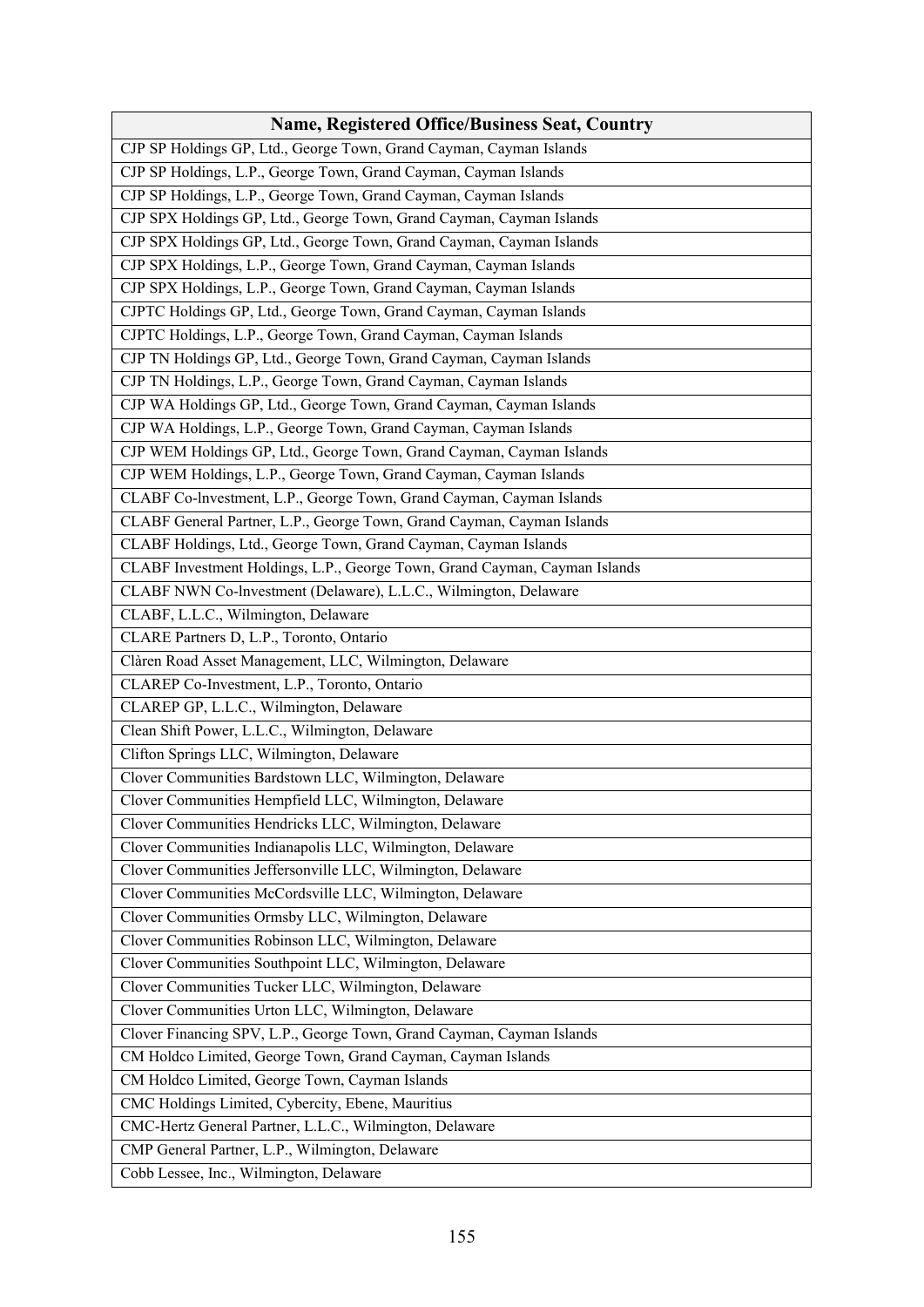| <b>Name, Registered Office/Business Seat, Country</b>                        |
|------------------------------------------------------------------------------|
| Coditech Software Solutions India Private Limited, Mumbai, India             |
| Cogentrix Management Holdings 1, LLC, Wilmington, Delaware                   |
| Cogentrix Power Holdings II, LLC, Wilmington, Delaware                       |
| Cogentrix Revere Holdings II, LLC, Wilmington, Delaware                      |
| Cogentrix Revere Holdings, LLC, Wilmington, Delaware                         |
| Cogentrix Spindietop Holdings II, LLC, Wilmington, Delaware                  |
| Cogentrix Spindietop Holdings, LLC, Wilmington, Delaware                     |
| Colemore Plaza Limited Partnership, London, England & Wales                  |
| Colmore Plaza JV S.à r. 1., NULL, Luxembourg                                 |
| Colorful Co-Investment Limited, Cybercity, Ebene, Mauritius                  |
| Colossus Midco Limited, London, England & Wales                              |
| Compagnie Immobiliere du Lion, NULL, France                                  |
| Connect Electing Investors, L.P., Wilmington, Delaware                       |
| Copen Inversiones II S.A.C., Lima, Peru                                      |
| Copen Inversiones S.A.C., Lima, Peru                                         |
| Copen Investment Holdings Limited, George Town, Grand Cayman, Cayman Islands |
| Copia Huxley Holdings, LLC, Wilmington, Delaware                             |
| Copia ManagementCo, LLC, Wilmington, Delaware                                |
| Copia Power DevCo, LLC, Wilmington, Delaware                                 |
| Copia Power OpCo, LLC, Wilmington, Delaware                                  |
| Copia Sawtooth DevCo Holdings, LLC, Wilmington, Delaware                     |
| Copia Sawtooth OpCo Holdings, LLC, Wilmington, Delaware                      |
| Core Investments, Ltd., George Town, Grand Cayman, Cayman Islands            |
| Core Investments, Ltd., George Town, Grand Cayman, Cayman Islands            |
| CoreSite CRP II Holdings (VCOC 1), LLC, Wilmington, Delaware                 |
| CoreSite CRP II Holdings (VCOC II), LLC, Wilmington, Delaware                |
| CoreSite CRP II/CP II Holdings, LLC, Wilmington, Delaware                    |
| CoreSite CRP III Holdings (VCOC), LLC, Wilmington, Delaware                  |
| CoreSite CRP III Holdings, LLC, Wilmington, Delaware                         |
| CoreSite CRP IV Holdings (VCOC 1), LLC, Wilmington, Delaware                 |
| CoreSite CRP IV Holdings (VCOC II), LLC, Wilmington, Delaware                |
| CoreSite CRP IV Holdings, LLC, Wilmington, Delaware                          |
| CORESITE CRP V AIV-A, L.L.C., Wilmington, Delaware                           |
| CORESITE CRP V AIV-B, L.L.C., Wilmington, Delaware                           |
| CoreSite CRP V Holdings, LLC, Wilmington, Delaware                           |
| Corniche JV S.à r.l., Luxembourg, Luxembourg                                 |
| Coronado 4, L.P., Wilmington, Delaware                                       |
| Coronado 5, L.P., Wilmington, Delaware                                       |
| Coronis Health Bidco Pte. Ltd., Singapore, Singapore                         |
| Coronis Health FinCo Pty Ltd, Sydney, Australia                              |
| Coronis Health Holdco Pte. Ltd., Singapore, Singapore                        |
| Coronis Health HoldCo Pty Ltd, Sydney, Australia                             |
| Coronis Health Mezzco Pte. Ltd., Singapore, Singapore                        |
| Coronis Health MezzCo Pty Ltd, Sydney, Australia                             |
| Coronis Health Topco Pte. Ltd., Singapore, Singapore                         |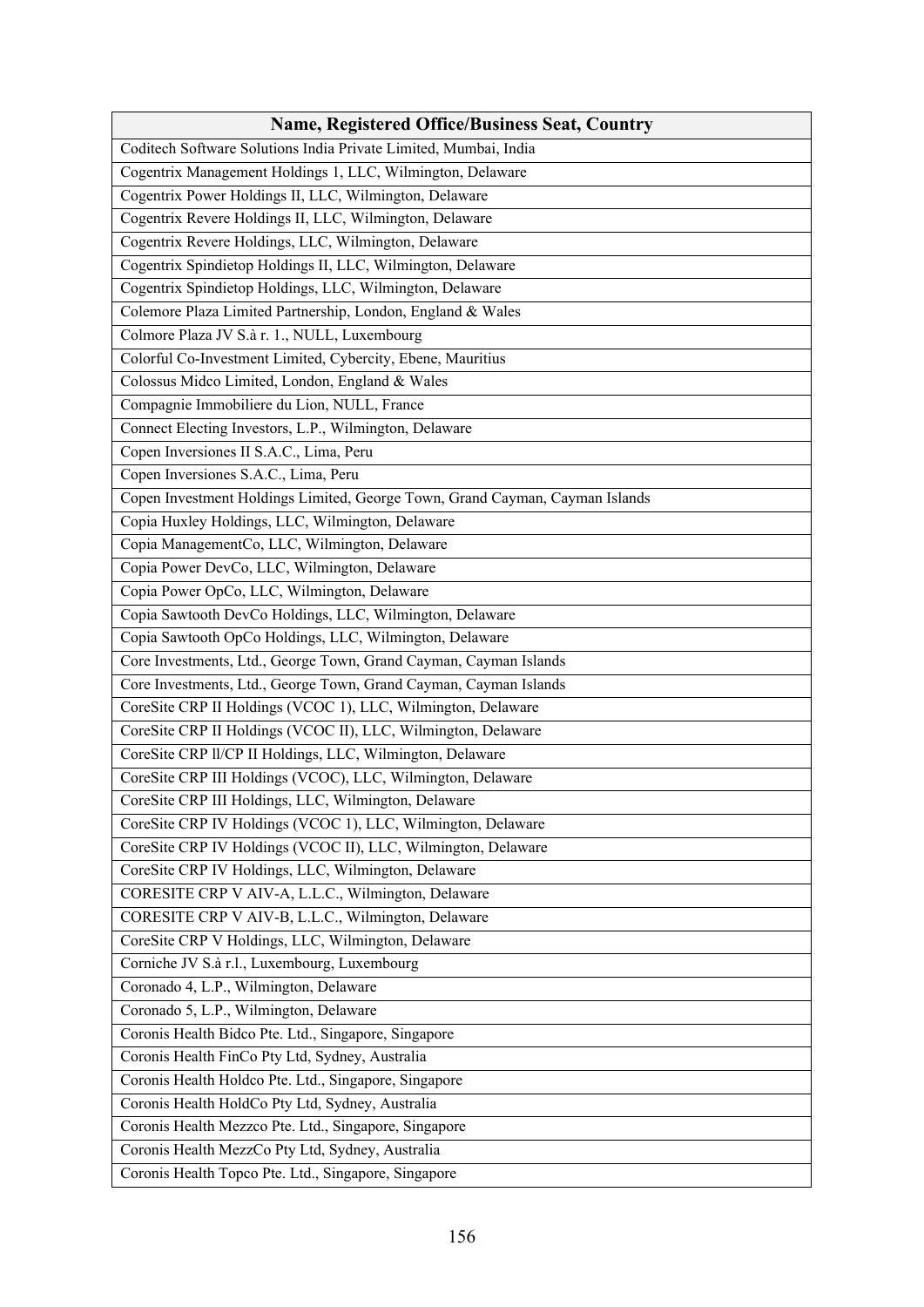| <b>Name, Registered Office/Business Seat, Country</b>                          |
|--------------------------------------------------------------------------------|
| Country Club Village Owner, L.L.C., Wilmington, Delaware                       |
| Country Club Village TRS, L.L.C., Wilmington, Delaware                         |
| CP Alpha Holdings Limited, George Town, Grand Cayman, Cayman Islands           |
| CP Arbor Holdings, L.P., Wilmington, Delaware                                  |
| CP Austin Hotel Lessee, L.P., Wilmington, Delaware                             |
| CP Austin Hotel, L.P., Wilmington, Delaware                                    |
| CP Circle Holdings, L.P., Wilmington, Delaware                                 |
| CP Debt Opportunity Holdings 1 S.a r.l., NULL, Luxembourg                      |
| CP Debt Opportunity Holdings II S.a r.l., NULL, Luxembourg                     |
| CP Debt Opportunity Holdings III S.a r.l., Luxembourg, Luxembourg              |
| CP Encore Holdings, L.P., George Town, Grand Cayman, Cayman Islands            |
| CP Growth Coinvestment A, L.P., Wilmington, Delaware                           |
| CP Growth Coinvestment B, L.P., Wilmington, Delaware                           |
| CP Growth GP, L.L.C., Wilmington, Delaware                                     |
| CP Growth GP, L.P., Wilmington, Delaware                                       |
| CP Growth Investors, L.P., Wilmington, Delaware                                |
| CP Growth Lux GP, S.a r.l., Luxembourg, Luxembourg                             |
| CP Holdco II, L.L.C., Wilmington, Delaware                                     |
| CP Holdco, LLC, Wilmington, Delaware                                           |
| CP Hydrogen S.a r.l., Luxembourg, Luxembourg                                   |
| CP IV Coinvestment Cayman, L.P., George Town, Grand Cayman, Cayman Islands     |
| CP IV Coinvestment, L.P., Wilmington, Delaware                                 |
| CP IV GP, Ltd., George Town, Grand Cayman, Cayman Islands                      |
| CP IV ILP GP, Ltd., George Town, Grand Cayman, Cayman Islands                  |
| CP IV Investment Holdings L.P., George Town, Grand Cayman, Cayman Islands      |
| CP IV Investment Holdings L.P., George Town, Grand Cayman, Cayman Islands      |
| CP Jupiter Holdings, L.P., Wilmington, Delaware                                |
| CP Matador S.a r.l., Luxembourg, Luxembourg                                    |
| CP Opportunities ICAV, Dublin, Ireland                                         |
| CP Opportunity Holdings S.a r.l., Luxembourg, Luxembourg                       |
| CP Prime Holdings GP, L.L.C., Wilmington, Delaware                             |
| CP Prime Holdings, L.P., Wilmington, Delaware                                  |
| CP Prime Intermediate II, L.L.C., Wilmington, Delaware                         |
| CP Prime Intermediate, L.L.C., Wilmington, Delaware                            |
| CP V Cayman TE Holdings, L.P., George Town, Grand Cayman, Cayman Islands       |
| CP V Coinvestment A Brazil, LLC, Wilmington, Delaware                          |
| CP V Coinvestment A Cayman, L.P., George Town, Grand Cayman, Cayman Islands    |
| CP V Coinvestment A Cayman, L.P., George Town, Grand Cayman, Cayman Islands    |
| CP V Coinvestment A MC Cayman, L.P., George Town, Grand Cayman, Cayman Islands |
| CP V Coinvestment A SN Cayman, L.P., George Town, Grand Cayman, Cayman Islands |
| CP V Coinvestment A, L.P., Wilmington, Delaware                                |
| CP V Coinvestment B Brazil, LLC, Wilmington, Delaware                          |
| CP V Coinvestment B Cayman, L.P., George Town, Grand Cayman, Cayman Islands    |
| CP V Coinvestment B Cayman, L.P., George Town, Grand Cayman, Cayman Islands    |
| CP V Coinvestment B, L.P., Wilmington, Delaware                                |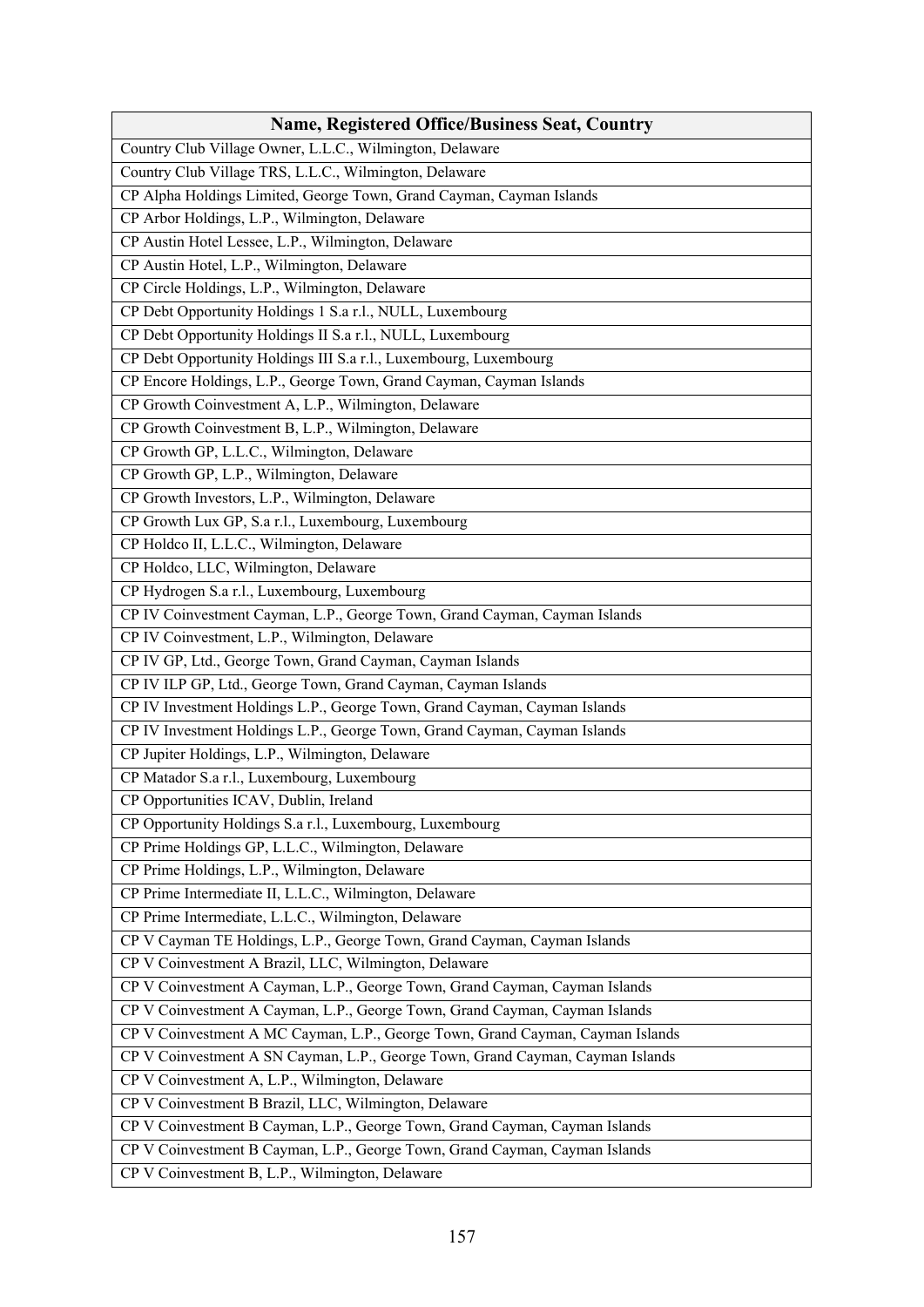| <b>Name, Registered Office/Business Seat, Country</b>                                  |
|----------------------------------------------------------------------------------------|
| CP V Daisy Holdings Corp., Wilmington, Delaware                                        |
| CP V General Partner, L.L.C., George Town, Grand Cayman, Delaware                      |
| CP V ILP GP, LTD, George Town, Grand Cayman, Cayman Islands                            |
| CP V ILP GP, LTD, George Town, Grand Cayman, Cayman Islands                            |
| CP V Investment Holdings L.P., George Town, Grand Cayman, Cayman Islands               |
| CP V Investment Holdings L.P., George Town, Grand Cayman, Cayman Islands               |
| CP V Investors, L.P., Wilmington, Delaware                                             |
| CP V Landmark Coinvestment A, L.P., Wilmington, Delaware                               |
| CP V Landmark Coinvestment B, L.P., Wilmington, Delaware                               |
| CP V Landmark Corp Holdings Partnership, L.P., Wilmington, Delaware                    |
| CP V Landmark Corp Holdings, L.P., Wilmington, Delaware                                |
| CP V Landmark GP LLC, Wilmington, Delaware                                             |
| CP V Landmark II Investors, L.P., Wilmington, Delaware                                 |
| CP V Landmark II, L.P., Wilmington, Delaware                                           |
| CP V Landmark Investors Corp Holdings Partnership, L.P., Wilmington, Delaware          |
| CP V Landmark Investors Corp Holdings, L.P., Wilmington, Delaware                      |
| CP V Landmark Investors, L.P., Wilmington, Delaware                                    |
| CP V Landmark, L.P., Wilmington, Delaware                                              |
| CP V LM Manager LLC, Wilmington, Delaware                                              |
| CP V MC Holdings, L.P., Toronto, Ontario                                               |
| CP V Riverdale Holdings Corp., Wilmington, Delaware                                    |
| CP V Riverdale Holdings Corp. 1, Wilmington, Delaware                                  |
| CP V Riverdale Holdings Corp. II, Wilmington, Delaware                                 |
| CP V Riverdale Holdings, L.P., Wilmington, Delaware                                    |
| CP V Riverdale Investors Holdings, L.P., Wilmington, Delaware                          |
| CP V Riverdale Investors, L.P., Wilmington, Delaware                                   |
| CP V Riverdale, L.P., Wilmington, Delaware                                             |
| CPVS3GP, Ltd., George Town, Grand Cayman, Cayman Islands                               |
| CPVS3GP, Ltd., George Town, Grand Cayman, Cayman Islands                               |
| CP V-A Investors, L.P., Wilmington, Delaware                                           |
| CP V-A MC Holdings, L.P., Toronto, Ontario                                             |
| CP VI Bella Blocker Topco, LLC, Wilmington, Delaware                                   |
| CP VI Bella Holdings Corp., Wilmington, Delaware                                       |
| CP VI Bella Holdings, L.P., Wilmington, Delaware                                       |
| CP VI Bella Investors Holdings, L.P., Wilmington, Delaware                             |
| CP VI Bella Investors, L.P., Wilmington, Delaware                                      |
| CP VI Bella Midco, LLC, Wilmington, Delaware                                           |
| CP VI Bella Topco, LLC, Wilmington, Delaware                                           |
| CP VI Bella, L.P., Wilmington, Delaware                                                |
| CP VI Cayman Holdings II, L.P., George Town, Grand Cayman, Cayman Islands              |
| CP VI Centennial Holdings 2, L.P., George Town, Grand Cayman, Cayman Islands           |
| CP VI Centennial Holdings 2, L.P., George Town, Grand Cayman, Cayman Islands           |
| CP VI Centennial Holdings, L.P., Wilmington, Delaware                                  |
| CP VI Centennial Investors Holdings 2, L.P., George Town, Grand Cayman, Cayman Islands |
| CP VI Centennial Investors Holdings 2, L.P., George Town, Grand Cayman, Cayman Islands |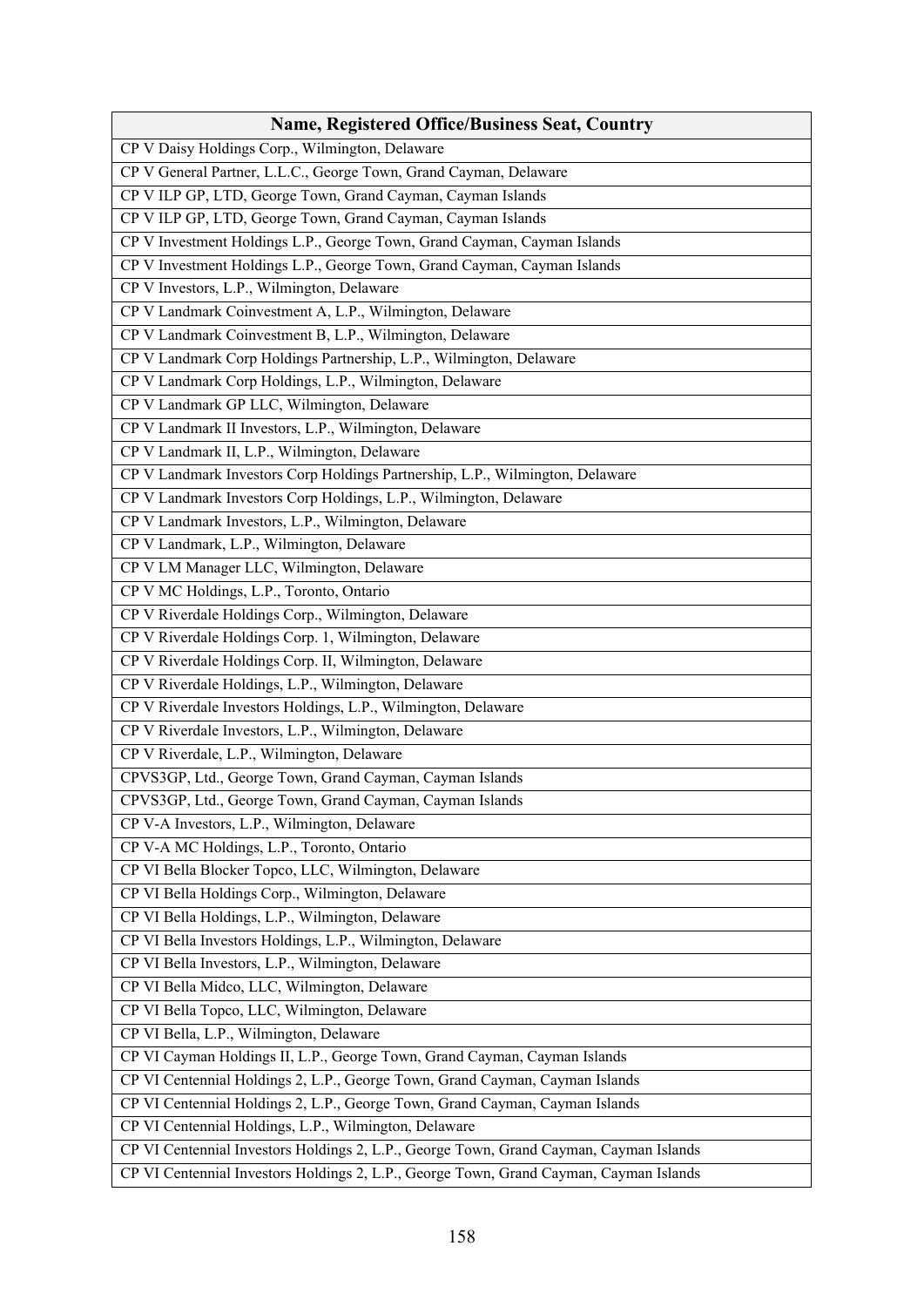| <b>Name, Registered Office/Business Seat, Country</b>                                      |
|--------------------------------------------------------------------------------------------|
| CP VI Centennial Investors, L.P., Wilmington, Delaware                                     |
| CP VI Centennial Non-U.S. Holdings 2 Corp, L.P., George Town, Grand Cayman, Cayman Islands |
| CP VI Centennial Non-U.S. Holdings 2 Corp, L.P., George Town, Grand Cayman, Cayman Islands |
| CP VI Centennial, L.P., Wilmington, Delaware                                               |
| CP VI Coinvestment A Brazil HC AIV L.L.C., Wilmington, Delaware                            |
| CP VI Coinvestment A Brazil HC L.L.C., Cybercity, Ebene, Delaware                          |
| CP VI Coinvestment A Cayman, L.P., George Town, Grand Cayman, Cayman Islands               |
| CP VI Coinvestment A Cayman, L.P., George Town, Grand Cayman, Cayman Islands               |
| CP VI Coinvestment A Ontario, L.P., Toronto, Ontario                                       |
| CP VI Coinvestment A, L.P., Wilmington, Delaware                                           |
| CP VI Coinvestment B Brazil HC AIV L.L.C., Wilmington, Delaware                            |
| CP VI Coinvestment B Brazil HC L.L.C., Wilmington, Delaware                                |
| CP VI Coinvestment B Cayman, L.P., George Town, Grand Cayman, Cayman Islands               |
| CP VI Coinvestment B Cayman, L.P., George Town, Grand Cayman, Cayman Islands               |
| CP VI Coinvestment B Ontario, L.P., Toronto, Ontario                                       |
| CP VI Coinvestment B, L.P., Wilmington, Delaware                                           |
| CP VI Dash Investors, L.P., Wilmington, Delaware                                           |
| CP VI Dash, L.P., Wilmington, Delaware                                                     |
| CP VI Denver Holdings Corp., Wilmington, Delaware                                          |
| CP VI Denver Holdings, L.P., Wilmington, Delaware                                          |
| CP VI Denver Investors Holdings, L.P., Wilmington, Delaware                                |
| CP VI Denver Investors, L.P., Wilmington, Delaware                                         |
| CP VI Denver, L.P., Wilmington, Delaware                                                   |
| CP VI Eagle Holdings Corp., L.P., George Town, Grand Cayman, Cayman Islands                |
| CP VI Eagle Holdings, L.P., Wilmington, Delaware                                           |
| CP VI Eagle Investors Holdings, L.P., George Town, Grand Cayman, Cayman Islands            |
| CP VI Eagle Investors, L.P., Wilmington, Delaware                                          |
| CP VI Eagle, L.P., Wilmington, Delaware                                                    |
| CP VI Evergreen Holdings Corp., Wilmington, Delaware                                       |
| CP VI Evergreen Holdings Corp. II, Wilmington, Delaware                                    |
| CP VI Evergreen Holdings II, L.P., Wilmington, Delaware                                    |
| CP VI Evergreen Holdings, L.P., Wilmington, Delaware                                       |
| CP VI Evergreen Investors Holdings, L.P., Wilmington, Delaware                             |
| CP VI Evergreen Investors, L.P., Wilmington, Delaware                                      |
| CP VI Evergreen, L.P., Wilmington, Delaware                                                |
| CP VI ILPGP, Ltd., George Town, Grand Cayman, Cayman Islands                               |
| CP VI Investment Holdings L.P., George Town, Grand Cayman, Cayman Islands                  |
| CP VI Investment Holdings L.P., George Town, Grand Cayman, Cayman Islands                  |
| CP VI Investors, L.P., Wilmington, Delaware                                                |
| CP VI Ithaca Holdings Corp., Wilmington, Delaware                                          |
| CP VI Ithaca Holdings, L.P., Wilmington, Delaware                                          |
| CP VI Ithaca Investors Holdings, L.P., Wilmington, Delaware                                |
| CP VI Ithaca Investors, L.P., Wilmington, Delaware                                         |
| CP VI Ithaca Partners, L.P., Wilmington, Delaware                                          |
| CP VI Opportunities 1, L.P., George Town, Grand Cayman, Cayman Islands                     |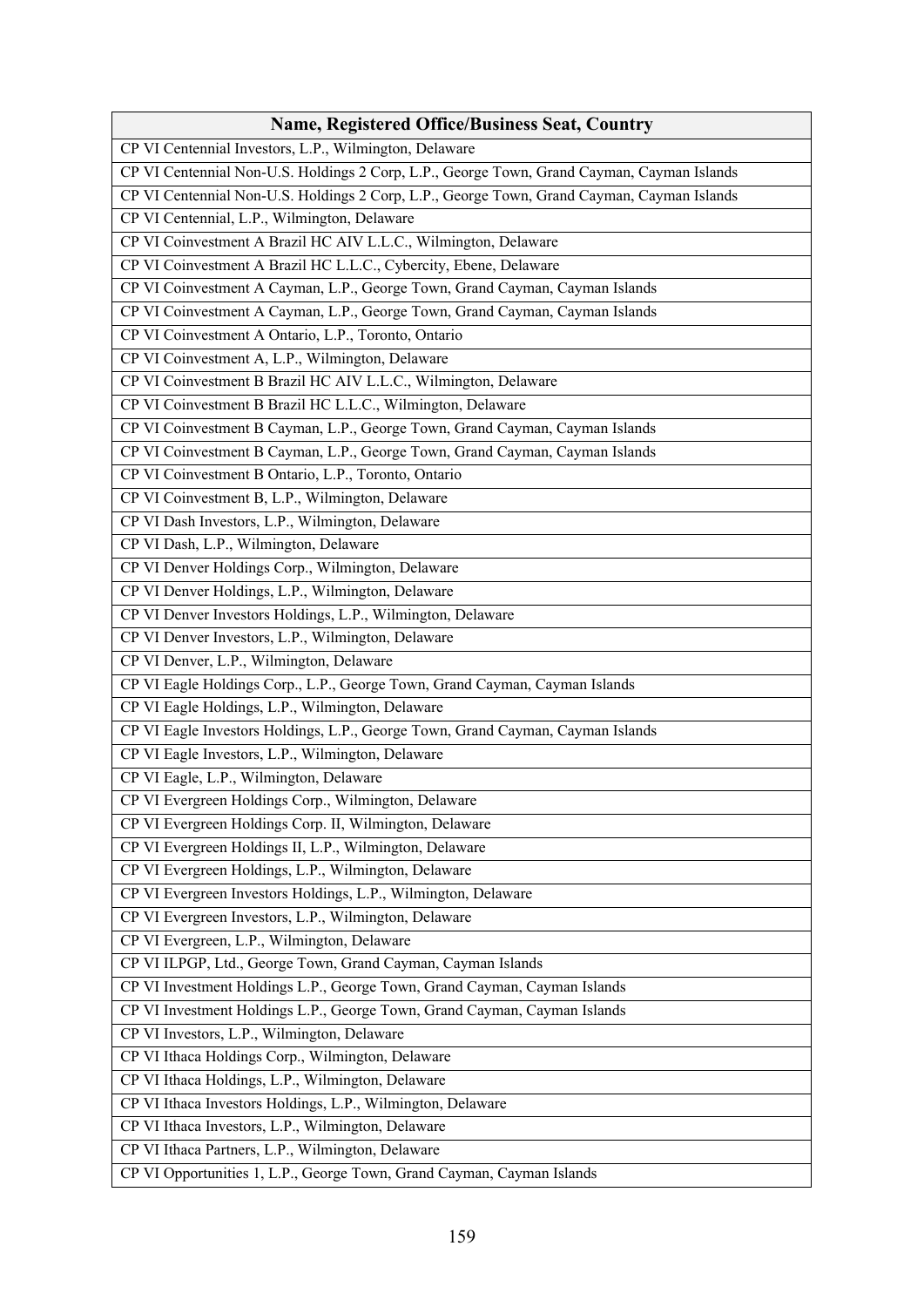| <b>Name, Registered Office/Business Seat, Country</b>                               |
|-------------------------------------------------------------------------------------|
| CP VI Opportunities 3, L.P., George Town, Grand Cayman, Cayman Islands              |
| CP VI Raptor Holdings Corp., Wilmington, Delaware                                   |
| CP VI Raptor Holdings II Ltd., George Town, Grand Cayman, Cayman Islands            |
| CP VI Raptor Holdings II, L.P., George Town, Grand Cayman, Cayman Islands           |
| CP VI Raptor Holdings, L.P., Wilmington, Delaware                                   |
| CP VI Raptor Investors Holdings II, L.P., George Town, Grand Cayman, Cayman Islands |
| CP VI Raptor Investors Holdings, L.P., Wilmington, Delaware                         |
| CP VI Raptor Investors, L.P., Wilmington, Delaware                                  |
| CP VI Raptor, L.P., Wilmington, Delaware                                            |
| CP VI Vogue Holdings, L.P., Wilmington, Delaware                                    |
| CP VI Vogue Investors Holdings, L.P., Wilmington, Delaware                          |
| CP VI Vogue Investors, L.P., Wilmington, Delaware                                   |
| CP VI Vogue, L.P., Wilmington, Delaware                                             |
| CP Vl-A Centennial, L.P., Wilmington, Delaware                                      |
| CP VI-F Centennial Holdings, L.P., George Town, Grand Cayman, Cayman Islands        |
| CP VI-F Centennial Holdings, L.P., George Town, Grand Cayman, Cayman Islands        |
| CP Vl-F Centennial, L.P., Wilmington, Delaware                                      |
| CP Vl-F HC AIV L.L.C., Wilmington, Delaware                                         |
| CP VI-F HC L.L.C., Wilmington, Delaware                                             |
| CP VI-F Vogue Holdings, L.P., George Town, Grand Cayman, Cayman Islands             |
| CP VI-F Vogue Holdings, L.P., George Town, Grand Cayman, Cayman Islands             |
| CP Vl-F Vogue, L.P., George Town, Grand Cayman, Cayman Islands                      |
| CP Vl-F Vogue, L.P., George Town, Grand Cayman, Cayman Islands                      |
| CP VII Arbor AIF Holdings, S.C.Sp., Luxembourg, Luxembourg                          |
| CP VII Arbor Corp., Wilmington, Delaware                                            |
| CP VII Arbor EU, L.P., Wilmington, Delaware                                         |
| CP VII Arbor Holdings, L.P., Wilmington, Delaware                                   |
| CP VII Arbor Investors Holdings, L.P., Wilmington, Delaware                         |
| CP VII Arbor Investors, L.P., Wilmington, Delaware                                  |
| CP VII Arbor, L.P., Wilmington, Delaware                                            |
| CP VII Austin Corp., Wilmington, Delaware                                           |
| CP VII Austin EU, L.P., Wilmington, Delaware                                        |
| CP VII Austin Holdings, L.P., Wilmington, Delaware                                  |
| CP VII Austin Investors, L.P., Wilmington, Delaware                                 |
| CP VII Austin, L.P., Wilmington, Delaware                                           |
| CP VII Bluebird AIF Holdings, S.C.Sp., Luxembourg, Luxembourg                       |
| CP VII Bluebird Corp., Wilmington, Delaware                                         |
| CP VII Bluebird EU, L.P., Wilmington, Delaware                                      |
| CP VII Bluebird Holdings, L.P., Wilmington, Delaware                                |
| CP VII Bluebird Investors, L.P., Wilmington, Delaware                               |
| CP VII Bluebird, L.P., Wilmington, Delaware                                         |
| CP VII Circle AIF Holdings, S.C.Sp., Luxembourg, Luxembourg                         |
| CP VII Circle Corp., Wilmington, Delaware                                           |
| CP VII Circle EU, L.P., Wilmington, Delaware                                        |
| CP VII Circle Holdings, L.P., Wilmington, Delaware                                  |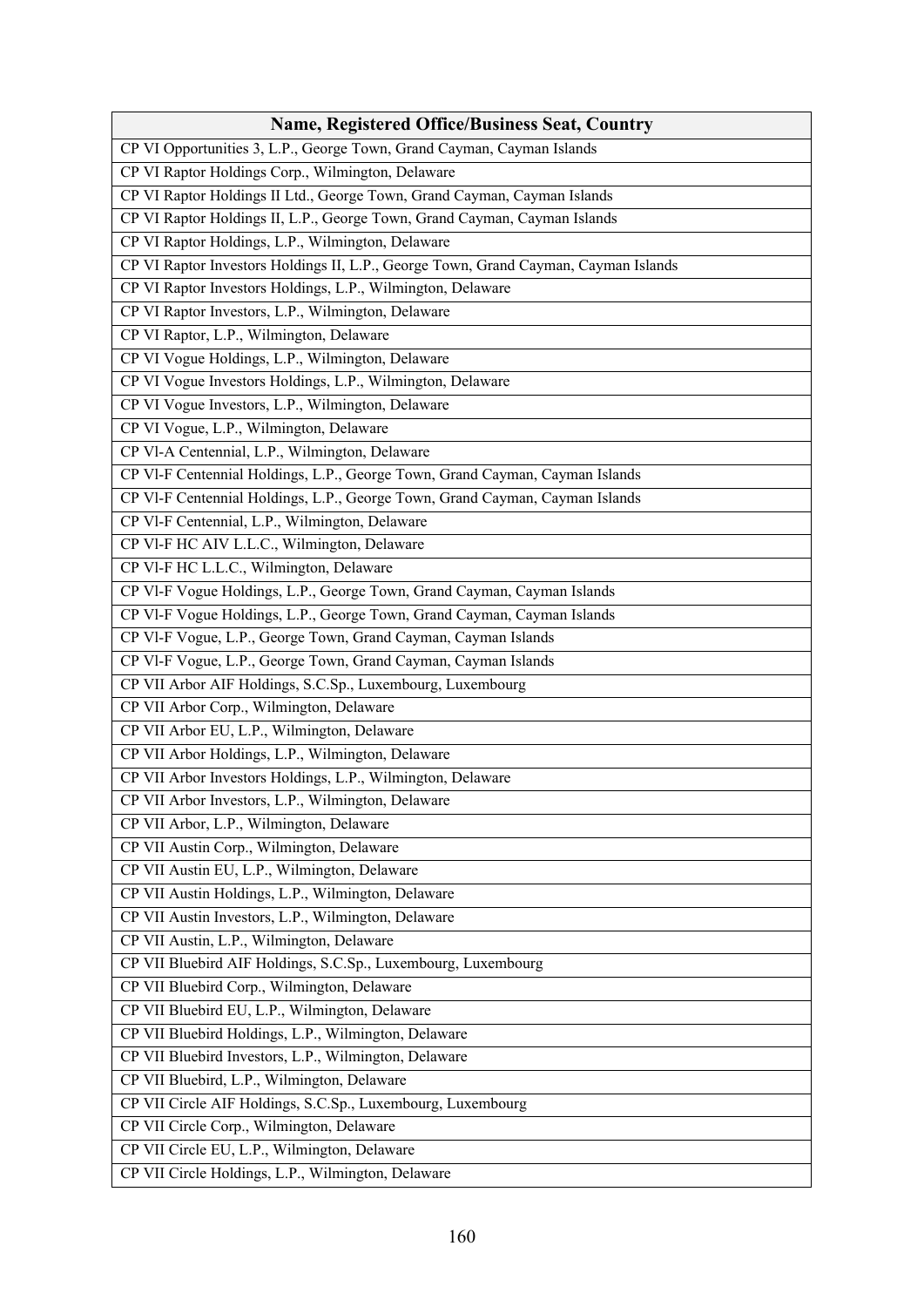| <b>Name, Registered Office/Business Seat, Country</b>                         |
|-------------------------------------------------------------------------------|
| CP VII Circle Investors, L.P., Wilmington, Delaware                           |
| CP VII Circle, L.P., Wilmington, Delaware                                     |
| CP VII Coinvestment A Cayman, L.P., George Town, Grand Cayman, Cayman Islands |
| CP VII Coinvestment A Ontario, L.P., Toronto, Ontario                         |
| CP VII Coinvestment A, L.P., Wilmington, Delaware                             |
| CP VII Coinvestment B Cayman, L.P., George Town, Grand Cayman, Cayman Islands |
| CP VII Coinvestment B Ontario, L.P., Toronto, Ontario                         |
| CP VII Coinvestment B, L.P., Wilmington, Delaware                             |
| CP VII Evolution AIF Holdings, S.C.Sp., Luxembourg, Luxembourg                |
| CP VII Evolution Corp., Wilmington, Delaware                                  |
| CP VII Evolution EU, L.P., Wilmington, Delaware                               |
| CP VII Evolution Holdings, L.P., Wilmington, Delaware                         |
| CP VII Evolution Investors Holdings, L.P., Wilmington, Delaware               |
| CP VII Evolution Investors, L.P., Wilmington, Delaware                        |
| CP VII Evolution, L.P., Wilmington, Delaware                                  |
| CP VII Fountain Investors, L.P., Wilmington, Delaware                         |
| CP VII Fountain, L.P., Wilmington, Delaware                                   |
| CP VII Holdings III S.a.r.l., Luxembourg, Luxembourg                          |
| CP VII Holdings S.a r.l., Luxembourg, Luxembourg                              |
| CP VII ILPGP, Ltd., George Town, Grand Cayman, Cayman Islands                 |
| CP VII Investment Holdings L.P., George Town, Grand Cayman, Cayman Islands    |
| CP VII Investors, L.P., Wilmington, Delaware                                  |
| CP VII Ontario Holdings, L.P., Toronto, Ontario                               |
| CP VII Ontario Investors, L.P., Toronto, Ontario                              |
| CP VII Pacer AIF Holdings, S.C.Sp., Luxembourg, Luxembourg                    |
| CP VII Pacer Corp., New Castle County, Delaware                               |
| CP VII Pacer EU, L.P., Wilmington, Delaware                                   |
| CP VII Pacer Holdings, L.P., Wilmington, Delaware                             |
| CP VII Pacer Investors Holdings, L.P., New Castle County, Delaware            |
| CP VII Pacer Investors, L.P., Wilmington, Delaware                            |
| CP VII Pacer, L.P., New Castle County, Delaware                               |
| CP VII Participations S.à r.L, SICAR, Luxembourg, Luxembourg                  |
| CP VII Prime AIF Holdings, S.C.Sp., Luxembourg, Luxembourg                    |
| CP VII Prime Corp., Wilmington, Delaware                                      |
| CP VII Prime EU, L.P., Wilmington, Delaware                                   |
| CP VII Prime Holdings, L.P., Wilmington, Delaware                             |
| CP VII Prime Investors Holdings, L.P., Wilmington, Delaware                   |
| CP VII Prime Investors, L.P., Wilmington, Delaware                            |
| CP VII Prime, L.P., Wilmington, Delaware                                      |
| CP VII Range Investors, L.P., Wilmington, Delaware                            |
| CP VII Range, L.P., Wilmington, Delaware                                      |
| CP VII Star Investors, L.P., Wilmington, Delaware                             |
| CP VII Star, L.P., Wilmington, Delaware                                       |
| CP VIII Circle AIF Holdings, S.C.Sp., Luxembourg, Luxembourg                  |
| CP VIII Circle Corp., Wilmington, Delaware                                    |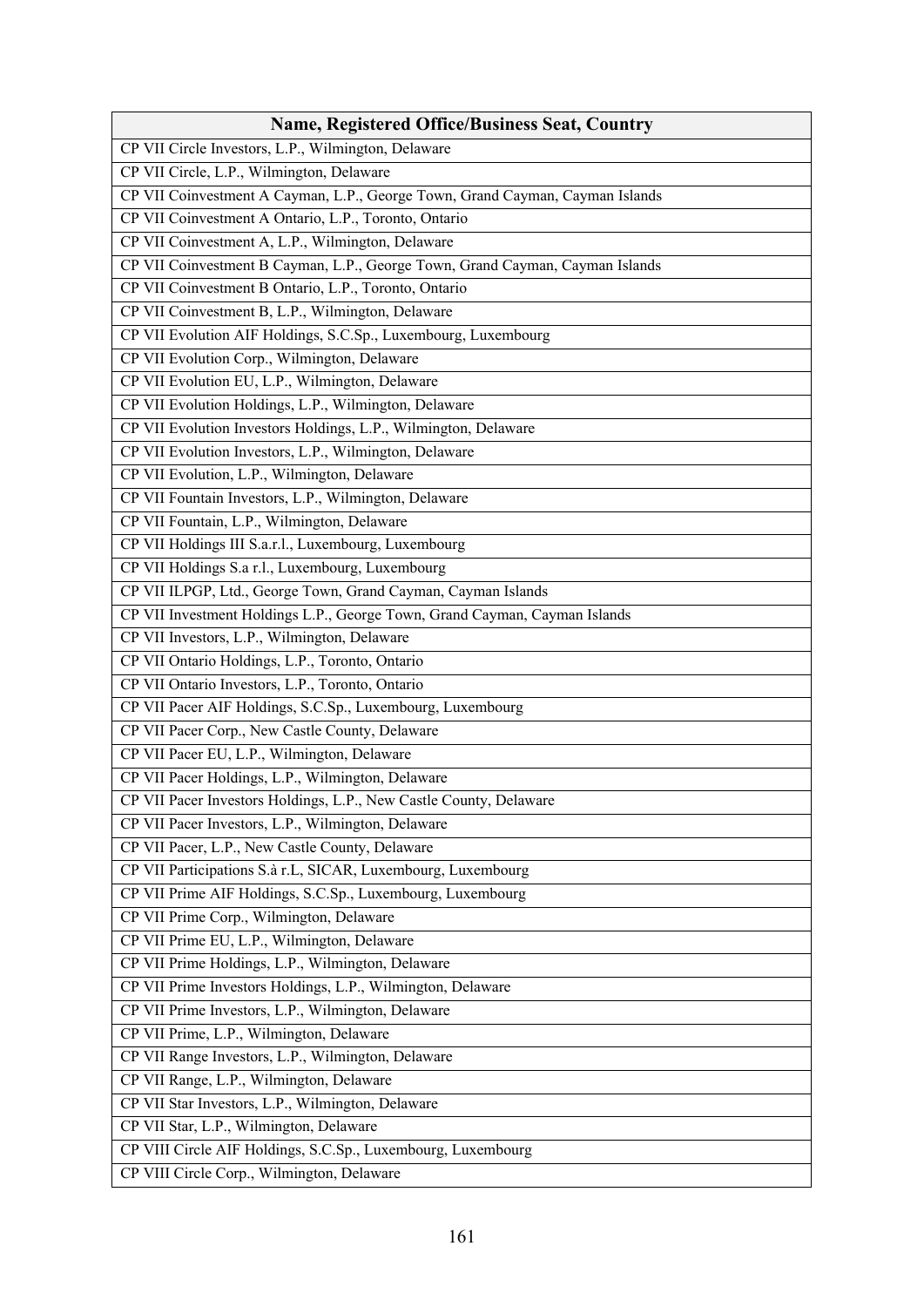| <b>Name, Registered Office/Business Seat, Country</b>             |
|-------------------------------------------------------------------|
| CP VIII Circle EU, L.P., Wilmington, Delaware                     |
| CP VIII Circle Holdings, L.P., Wilmington, Delaware               |
| CP VIII Circle Investors, L.P., Wilmington, Delaware              |
| CP VIII Circle, L.P., Wilmington, Delaware                        |
| CP VIII Coinvestment A, L.P., Wilmington, Delaware                |
| CP VIII Coinvestment B, L.P., Wilmington, Delaware                |
| CPCVGP, LLC, Wilmington, Delaware                                 |
| CPC V SPV LLC, Wilmington, Delaware                               |
| CPCV, L.P., Wilmington, Delaware                                  |
| CPE Buyout GP, S.à r.L, Luxembourg, Luxembourg                    |
| CPF Bell Coinvestment (Delaware), L.L.C., Wilmington, Delaware    |
| CPF Coinvestment, L.P., George Town, Grand Cayman, Cayman Islands |
| CPF Engagement Limited, George Town, Grand Cayman, Cayman Islands |
| CPG Bull Valley, L.L.C., Wilmington, Delaware                     |
| CPG Diamond Oaks, L.P., Wilmington, Delaware                      |
| CPG GP, L.L.C., Wilmington, Delaware                              |
| CPG Ivy Hills, L.L.C., Wilmington, Delaware                       |
| CPG Mequon, L.L.C., Wilmington, Delaware                          |
| CPG Northville, L.L.C., Wilmington, Delaware                      |
| CPG Palm Cove, L.L.C., Wilmington, Delaware                       |
| CPG Riverside, L.P., Wilmington, Delaware                         |
| CPG Royal Oak, L.L.C., Wilmington, Delaware                       |
| CPG Silver Spring Golf, L.L.C., Wilmington, Delaware              |
| CPG Tattersall, L.L.C., Wilmington, Delaware                      |
| CPG Woodhaven, L.P., Wilmington, Delaware                         |
| CPI 2217 Loomis Member, L.L.C., Wilmington, Delaware              |
| CPI 223 Threet Industrial Member, L.L.C., Wilmington, Delaware    |
| CPI 259 Market GP, L.L.C., Wilmington, Delaware                   |
| CPI 259 Market Member, L.L.C., Wilmington, Delaware               |
| CPI 360 Kingsland Industrial Member, L.L.C., Wilmington, Delaware |
| CPI 3737 Chestnut Member, L.L.C., Wilmington, Delaware            |
| CPI 54-12 48th St Industrial Member, L.L.C., Wilmington, Delaware |
| CPI 733 Concord Member, L.L.C., Wilmington, Delaware              |
| CPI 952 Sutter Member, L.L.C., Wilmington, Delaware               |
| CPI 9Seventy Member, L.L.C., Wilmington, Delaware                 |
| CPI AA 1 Buena Vida Member, L.L.C., Wilmington, Delaware          |
| CPI AA 1 Destinations Member, L.L.C., Wilmington, Delaware        |
| CPI AA 1 Hauppauge Member, L.L.C., Wilmington, Delaware           |
| CPI AA 1 Heathergate Member, L.L.C., Wilmington, Delaware         |
| CPI AA 1 Lynnwood Member, L.L.C., Wilmington, Delaware            |
| CPI AA 1 Member, L.L.C., Wilmington, Delaware                     |
| CPI AA 1 Monterey Member, L.L.C., Wilmington, Delaware            |
| CPI AA 1 Wade Park Member, L.L.C., Wilmington, Delaware           |
| CPI Alexander TRS, L.L.C., Wilmington, Delaware                   |
| CPI Alsip Terminal Member, L.L.C., Wilmington, Delaware           |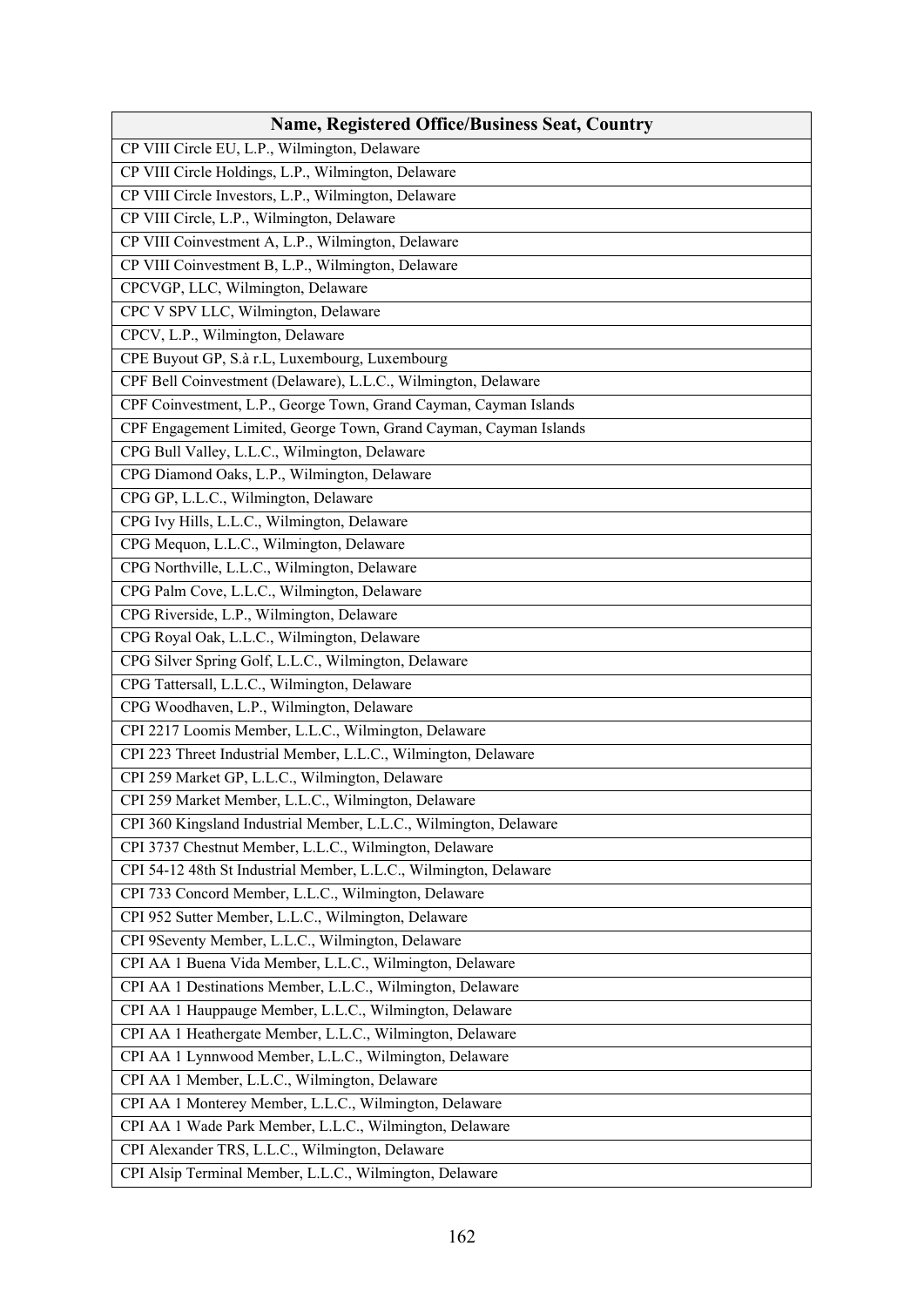| <b>Name, Registered Office/Business Seat, Country</b>         |
|---------------------------------------------------------------|
| CPI Aspenwood Owner, L.L.C., Wilmington, Delaware             |
| CPI Aspenwood TRS, L.L.C., Wilmington, Delaware               |
| CPI Atlantic Square Member, L.L.C., Wilmington, Delaware      |
| CPI Ava Member, L.L.C., Wilmington, Delaware                  |
| CPI Bow Lake Estates Owner, L.L.C., Wilmington, Delaware      |
| CPI Bow Lake Estates TRS, L.L.C., Wilmington, Delaware        |
| CPI Breakpointe/Coronado Member, L.L.C., Wilmington, Delaware |
| CPI Briarcliff Member, L.L.C., Wilmington, Delaware           |
| CPI Brookside Member, L.L.C., Wilmington, Delaware            |
| CPI BSS Member, L.L.C., Wilmington, Delaware                  |
| CPI BTR Program Member, L.L.C., Wilmington, Delaware          |
| CPI Buckeye Member, L.L.C., Wilmington, Delaware              |
| CPI Buena Vida TRS, L.L.C., Wilmington, Delaware              |
| CPI Carol Stream Member, L.L.C., Wilmington, Delaware         |
| CPI Castillo Nuevo Owner, L.L.C., Wilmington, Delaware        |
| CPI Castillo Nuevo TRS, L.L.C., Wilmington, Delaware          |
| CPI Catalyst Member, L.L.C., Wilmington, Delaware             |
| CPI Citrus Gardens Owner, L.L.C., Wilmington, Delaware        |
| CPI Citrus Gardens TRS, L.L.C., Wilmington, Delaware          |
| CPI Citrus Park BV Puck, L.L.C., Wilmington, Delaware         |
| CPI Citrus Park Owner, L.L.C., Wilmington, Delaware           |
| CPI Citrus Park TRS, L.L.C., Wilmington, Delaware             |
| CPI Citrus Park Utility TRS, L.L.C., Wilmington, Delaware     |
| CPI Coinvest Investment Holdings, L.P., Wilmington, Delaware  |
| CPI Columbia Heights Owner, L.L.C., Wilmington, Delaware      |
| CPI Columbia Heights TRS, L.L.C., Wilmington, Delaware        |
| CPI Corazon Member, L.L.C., Wilmington, Delaware              |
| CPI Crestview Estates Member, L.L.C., Wilmington, Delaware    |
| CPI Deer Run Owner, L.L.C., Wilmington, Delaware              |
| CPI Deer Run TRS, L.L.C., Wilmington, Delaware                |
| CPI District Member, L.L.C., Wilmington, Delaware             |
| CPI Domain Member, L.L.C., Wilmington, Delaware               |
| CPI El Mirage Mesa Owner, L.L.C., Wilmington, Delaware        |
| CPI El Mirage Mesa TRS, L.L.C., Wilmington, Delaware          |
| CPI El Mirage Owner, L.L.C., Wilmington, Delaware             |
| CPI El Mirage TRS, L.L.C., Wilmington, Delaware               |
| CPI El Mirage Well Owner, L.L.C., Wilmington, Delaware        |
| CPI Fairway Estates Owner, L.L.C., Wilmington, Delaware       |
| CPI Fairway Estates TRS, L.L.C., Wilmington, Delaware         |
| CPI Forest Hills Owner, L.L.C., Wilmington, Delaware          |
| CPI Forest Hills TRS, L.L.C., Wilmington, Delaware            |
| CPI Forest View Terminal Member, L.L.C., Wilmington, Delaware |
| CPI FOUNDRY LLC, Wilmington, Delaware                         |
| CPI Foundry TRS, L.L.C., Wilmington, Delaware                 |
| CPI Friendly Village Owner, L.L.C., Wilmington, Delaware      |
|                                                               |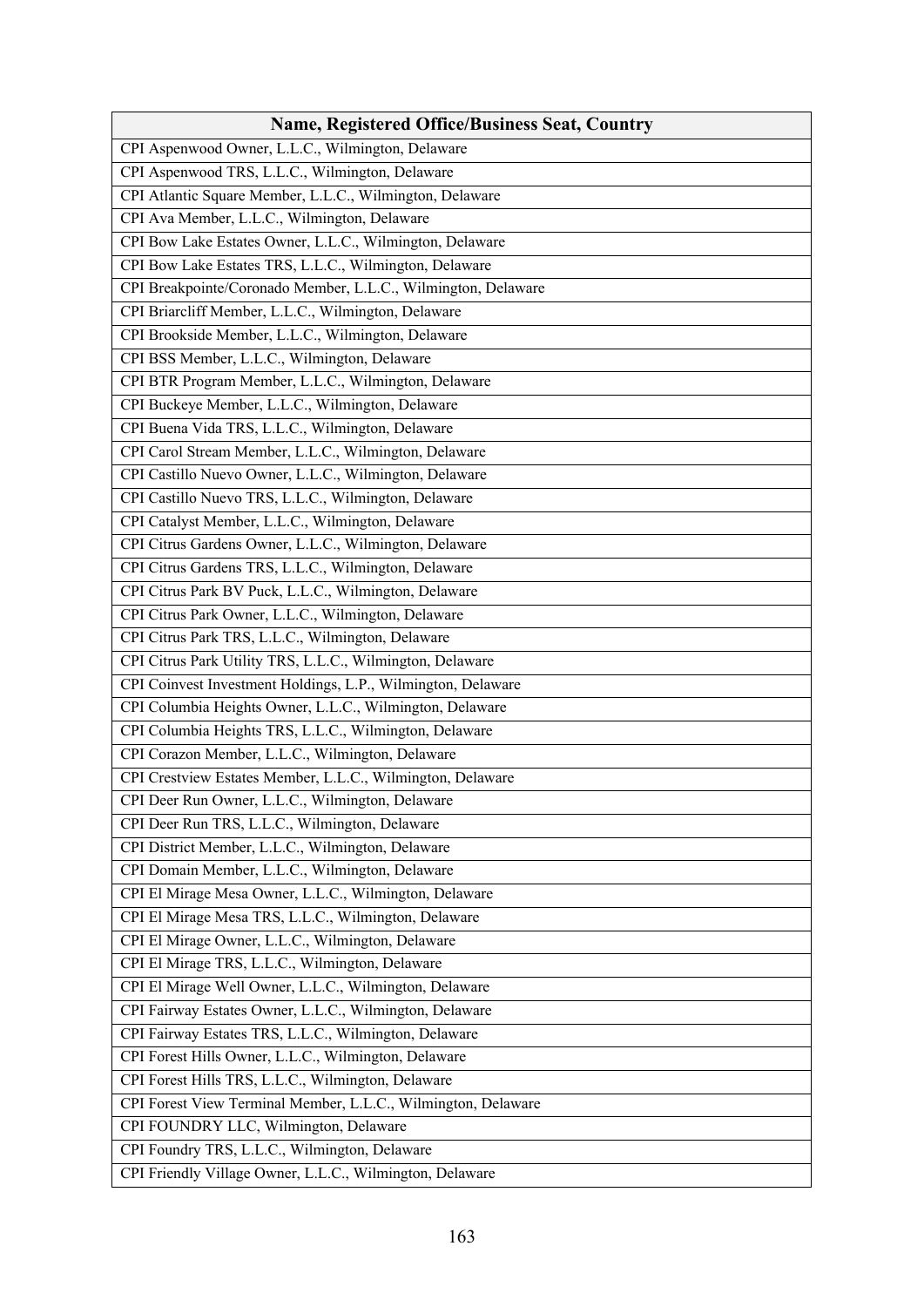| <b>Name, Registered Office/Business Seat, Country</b>            |
|------------------------------------------------------------------|
| CPI Friendly Village TRS, L.L.C., Wilmington, Delaware           |
| CPI Glenbrook Estates Member, L.L.C., Wilmington, Delaware       |
| CPI Glenwood Owner, L.L.C., Wilmington, Delaware                 |
| CPI Glenwood/Kennard TRS, L.L.C., Wilmington, Delaware           |
| CPI Grove East Member, L.L.C., Wilmington, Delaware              |
| CPI Hackensack Industrial Member, L.L.C., Wilmington, Delaware   |
| CPI Huebner Member, L.L.C., Wilmington, Delaware                 |
| CPI ILPGP, L.L.C., Wilmington, Delaware                          |
| CPI Imperial Broadmoor Owner, L.L.C., Wilmington, Delaware       |
| CPI Imperial Broadmoor TRS, L.L.C., Wilmington, Delaware         |
| CPI Ivy Point GP, L.L.C., Wilmington, Delaware                   |
| CPI Ivy Point Limited Partner, L.P., Wilmington, Delaware        |
| CPI Ivy Point Owner, L.P., Wilmington, Delaware                  |
| CPI Ivy Point TRS, L.L.C., Wilmington, Delaware                  |
| CPI Japanese Garden Owner, L.L.C., Wilmington, Delaware          |
| CPI Japanese Garden TRS, L.L.C., Wilmington, Delaware            |
| CPI Kennard Owner, L.L.C., Wilmington, Delaware                  |
| CPI La Quinta Member, L.L.C., Wilmington, Delaware               |
| CPI LaCenterra Member, L.L.C., Wilmington, Delaware              |
| CPI Lake Kathryn Estates Owner, L.L.C., Plantation, Delaware     |
| CPI Lake Kathryn Estates Owner, L.L.C., Wilmington, Delaware     |
| CPI Lake Kathryn Estates TRS, L.L.C., Wilmington, Delaware       |
| CPI Lake Kathryn Estates TRS, L.L.C., Plantation, Delaware       |
| CPI Lakewood Park Owner, L.L.C., Wilmington, Delaware            |
| CPI Lakewood Park TRS, L.L.C., Wilmington, Delaware              |
| CPI LC SFR Program Equity Owner, L.L.C., Wilmington, Delaware    |
| CPI LC SFR Program Member, L.L.C., Wilmington, Delaware          |
| CPI LC SFR Program TRS, L.L.C., Wilmington, Delaware             |
| CPI LC SFR Program Venture, L.L.C., Wilmington, Delaware         |
| CPI Lockwood Village Owner, L.L.C., Wilmington, Delaware         |
| CPI Lockwood Village TRS, L.L.C., Wilmington, Delaware           |
| CPI Lowe's City MHP Owner, L.L.C., Wilmington, Delaware          |
| CPI Lowe's City Outparcel Owner, L.L.C., Wilmington, Delaware    |
| CPI Lowe's City Owner, L.L.C., Wilmington, Delaware              |
| CPI Lowe's City TRS, L.L.C., Wilmington, Delaware                |
| CPI Lynnwood TRS, L.L.C., Wilmington, Delaware                   |
| CPI Marquis Member, L.L.C., Wilmington, Delaware                 |
| CPI Maspeth Industrial Member, L.L.C., Wilmington, Delaware      |
| CPI Medical Office Ventures Member, L.L.C., Wilmington, Delaware |
| CPI Memorial Hills Member, L.L.C., Wilmington, Delaware          |
| CPI Mesa Shadows Owner, L.L.C., Wilmington, Delaware             |
| CPI Mesa Shadows TRS, L.L.C., Wilmington, Delaware               |
| CPI Mesa Sunset Owner, L.L.C., Wilmington, Delaware              |
| CPI Mesa Sunset TRS, L.L.C., Wilmington, Delaware                |
| CPI Mission Village Member, L.L.C., Wilmington, Delaware         |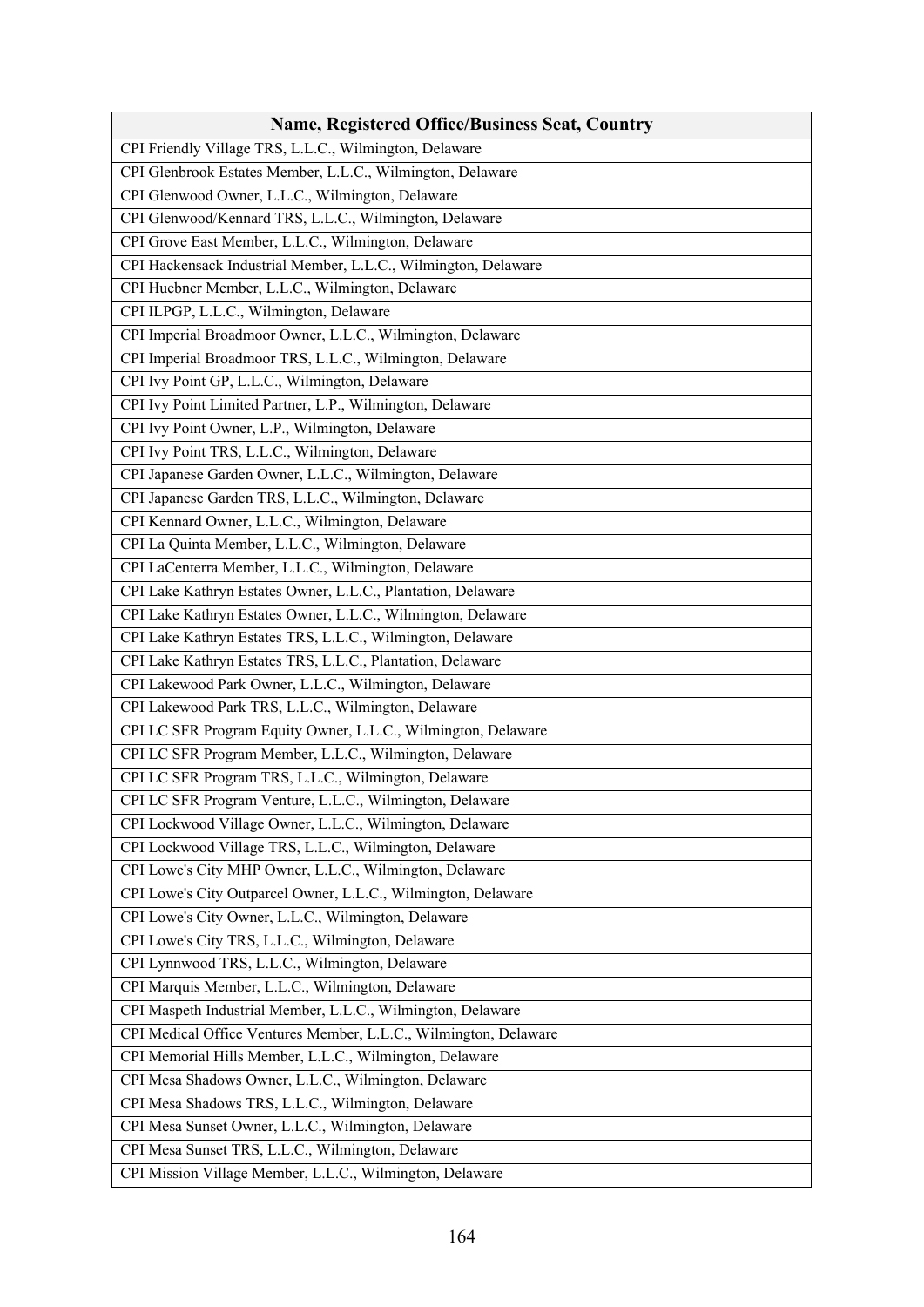| <b>Name, Registered Office/Business Seat, Country</b>       |
|-------------------------------------------------------------|
| CPI Mission Village Owner, L.L.C., Wilmington, Delaware     |
| CPI Mission Village TRS, L.L.C., Wilmington, Delaware       |
| CPI MOB 1 Member, L.L.C., Wilmington, Delaware              |
| CPI MOB II Member, L.L.C., Wilmington, Delaware             |
| CPI Montecito Owner, L.L.C., Wilmington, Delaware           |
| CPI Montecito TRS, L.L.C., Wilmington, Delaware             |
| CPI Monterey TRS, L.L.C., Wilmington, Delaware              |
| CPI Mosaic Member, L.L.C., Wilmington, Delaware             |
| CPI Myrtle Park Member, L.L.C., Wilmington, Delaware        |
| CPI Orangebrook Owner, L.L.C., Wilmington, Delaware         |
| CPI Orangebrook TRS, L.L.C., Wilmington, Delaware           |
| CPI OST II Member, L.L.C., Wilmington, Delaware             |
| CPI Palm Terrace Owner, L.L.C., Wilmington, Delaware        |
| CPI Palm Terrace TRS, L.L.C., Wilmington, Delaware          |
| CPI Paramus Industrial Member, L.L.C., Wilmington, Delaware |
| CPI Paseo Place Member, L.L.C., Wilmington, Delaware        |
| CPI Pebble TRS, L.L.C., Wilmington, Delaware                |
| CPI Peninsula Member, L.L.C., Wilmington, Delaware          |
| CPI Peoria Estates Owner, L.L.C., Wilmington, Delaware      |
| CPI Peoria Estates TRS, L.L.C., Wilmington, Delaware        |
| CPI Pepper Building Member, L.L.C., Wilmington, Delaware    |
| CPI Phoenix Terminal Member, L.L.C., Wilmington, Delaware   |
| CPI Plantation Oaks Member, L.L.C., Wilmington, Delaware    |
| CPI Plantation Oaks TRS, L.L.C., Wilmington, Delaware       |
| CPI Pueblo TRS, L.L.C., Wilmington, Delaware                |
| CPI Rancho Ontario Member, L.L.C., Wilmington, Delaware     |
| CPI Ravenswood Member, L.L.C., Wilmington, Delaware         |
| CPI RidgmarTRS, L.L.C., Wilmington, Delaware                |
| CPI Ritz Member GP, L.L.C., Wilmington, Delaware            |
| CPI Ritz Member, L.L.C., Wilmington, Delaware               |
| CPI Rock Creek Owner, L.L.C., Wilmington, Delaware          |
| CPI Rock Creek TRS, L.L.C., Wilmington, Delaware            |
| CPI Royal Manor TRS, L.L.C., Wilmington, Delaware           |
| CPI Royal Manor, L.L.C., Wilmington, Delaware               |
| CPI San Dimas TRS, L.L.C., Wilmington, Delaware             |
| CPI Sarasota TRS, L.L.C., Wilmington, Delaware              |
| CPI SF II Member, L.L.C., Wilmington, Delaware              |
| CPI SF Member, L.L.C., Wilmington, Delaware                 |
| CPI SFR Program II Member, L.L.C., Wilmington, Delaware     |
| CPI SFR Program Member, L.L.C., Wilmington, Delaware        |
| CPI Silver Lake Member, L.L.C., Wilmington, Delaware        |
| CPI Silver Lake TRS, L.L.C., Wilmington, Delaware           |
| CPI Silver Lake TRS, L.L.C., Plantation, Delaware           |
| CPI Sofia Coinvestment, L.P., Wilmington, Delaware          |
| CPI Sofia GP, L.L.C., Wilmington, Delaware                  |
|                                                             |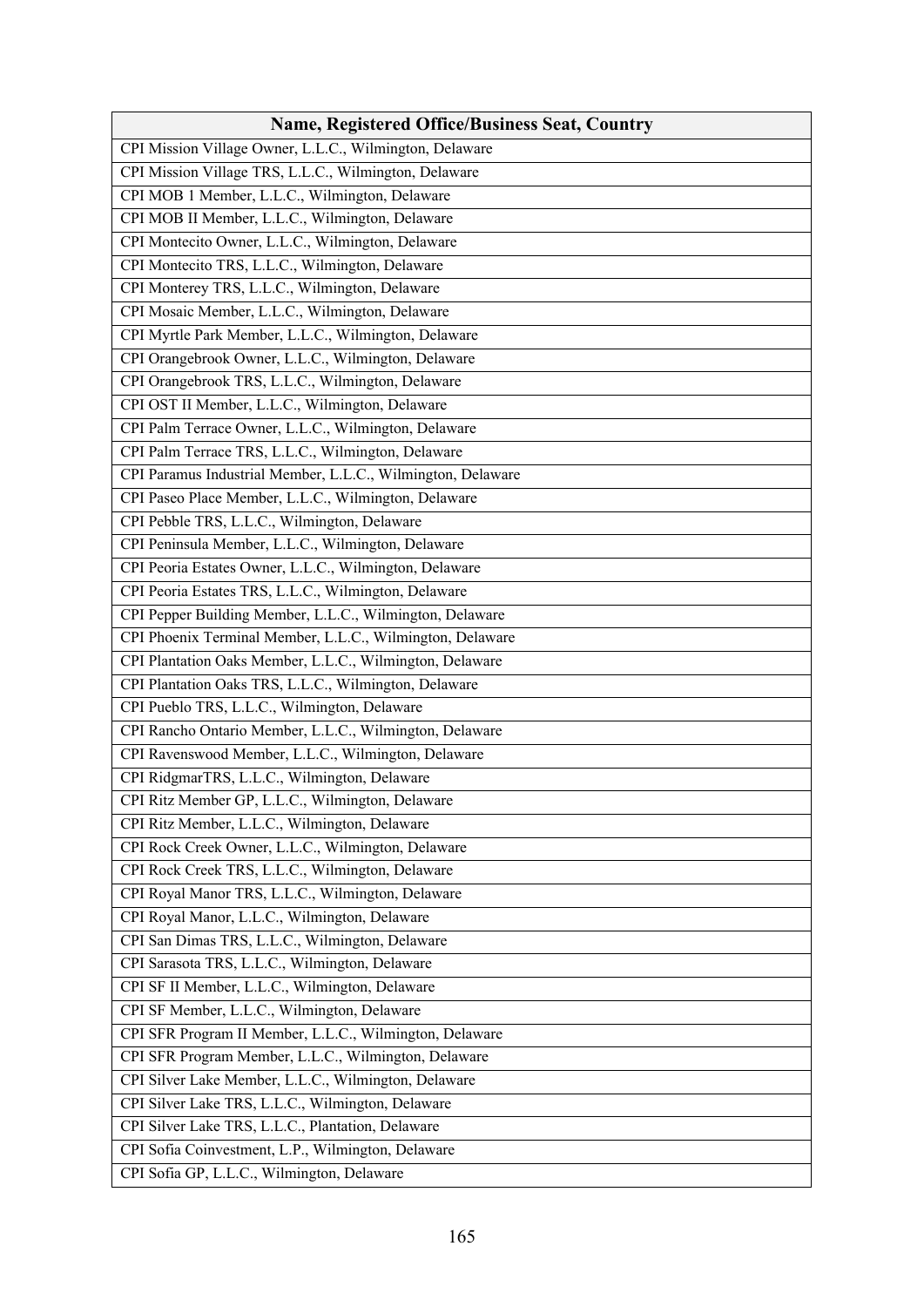| <b>Name, Registered Office/Business Seat, Country</b>                  |
|------------------------------------------------------------------------|
| CPI Sofia Owner, L.L.C., Wilmington, Delaware                          |
| CPI Sofia TRS, L.L.C., Wilmington, Delaware                            |
| CPI Sofia, L.P., Wilmington, Delaware                                  |
| CPI Southeast Express Member, L.L.C., Wilmington, Delaware             |
| CPI Southeast Terminal Member, L.L.C., Wilmington, Delaware            |
| CPI Sparrow Arbor View Member, L.L.C., Wilmington, Delaware            |
| CPI Spring Crossing 1 Member, L.L.C., Wilmington, Delaware             |
| CPI Spring Valley TRS, L.L.C., Wilmington, Delaware                    |
| CPI Stapleton TRS, L.L.C., Wilmington, Delaware                        |
| CPI Stockton Parking Member, L.L.C., Wilmington, Delaware              |
| CPI Sundial Owner, L.L.C., Wilmington, Delaware                        |
| CPI Sundial TRS, L.L.C., Wilmington, Delaware                          |
| CPI Superstition Sunrise Owner, L.L.C., Wilmington, Delaware           |
| CPI Superstition Sunrise TRS, L.L.C., Wilmington, Delaware             |
| CPI The Commonwealth Member, L.L.C., Wilmington, Delaware              |
| CPI UCD J Street Member, L.L.C., Wilmington, Delaware                  |
| CPI Victoria Falls Owner, L.L.C., Wilmington, Delaware                 |
| CPI Victoria Falls TRS, L.L.C., Wilmington, Delaware                   |
| CPI Wade Park TRS, L.L.C., Wilmington, Delaware                        |
| CPI West Village Member, L.L.C., Wilmington, Delaware                  |
| CPI WSH 71TX Member, L.L.C., Wilmington, Delaware                      |
| CPI/AHP 1101 Stewart MOB Owner, L.L.C., Wilmington, Delaware           |
| CPI/AHP 67 South Bedford MOB Owner, L.L.C., Wilmington, Delaware       |
| CPI/AHP 67 South Bedford MOB TRS, L.L.C., Wilmington, Delaware         |
| CPI/AHP 955 Lane MOB Owner, L.L.C., Wilmington, Delaware               |
| CPI/AHP 955 Lane MOB Owner, L.L.C., Los Angeles, Delaware              |
| CPI/AHP Bala Cynwyd Hundred MOB 1, L.L.C., Wilmington, Delaware        |
| CPI/AHP Bala Cynwyd Hundred MOB II, L.L.C., Wilmington, Delaware       |
| CPI/AHP Bala Cynwyd Hundred MOB Owner, L.L.C., Wilmington, Delaware    |
| CPI/AHP Bala Cynwyd Ten MOB 1, L.L.C., Wilmington, Delaware            |
| CPI/AHP Bala Cynwyd Ten MOB II, L.L.C., Wilmington, Delaware           |
| CPI/AHP Bala Cynwyd Ten MOB Owner, L.L.C., Wilmington, Delaware        |
| CPI/AHP Ballantyne Atrium MOB Owner, L.L.C., Wilmington, Delaware      |
| CPI/AHP Ballantyne Medical One MOB Owner, L.L.C., Wilmington, Delaware |
| CPI/AHP Briarcrest MOB Owner, L.L.C., Wilmington, Delaware             |
| CPI/AHP Bridgewater MOB Owner, L.L.C., Wilmington, Delaware            |
| CPI/AHP Brinton Lakes 1, L.L.C., Wilmington, Delaware                  |
| CPI/AHP Brinton Lakes II, L.L.C., Wilmington, Delaware                 |
| CPI/AHP Brinton Lakes MOB Owner, L.L.C., Wilmington, Delaware          |
| CPI/AHP Brookhaven MOB Owner, L.L.C., Wilmington, Delaware             |
| CPI/AHP Broomall MOB 1, L.L.C., Wilmington, Delaware                   |
| CPI/AHP Broomall MOB II, L.L.C., Wilmington, Delaware                  |
| CPI/AHP Broomall MOB Owner, L.L.C., Wilmington, Delaware               |
| CPI/AHP Chancellor Park MOB Owner, L.L.C., Wilmington, Delaware        |
| CPI/AHP Chancellor Park MOB Owner, L.L.C., Los Angeles, Delaware       |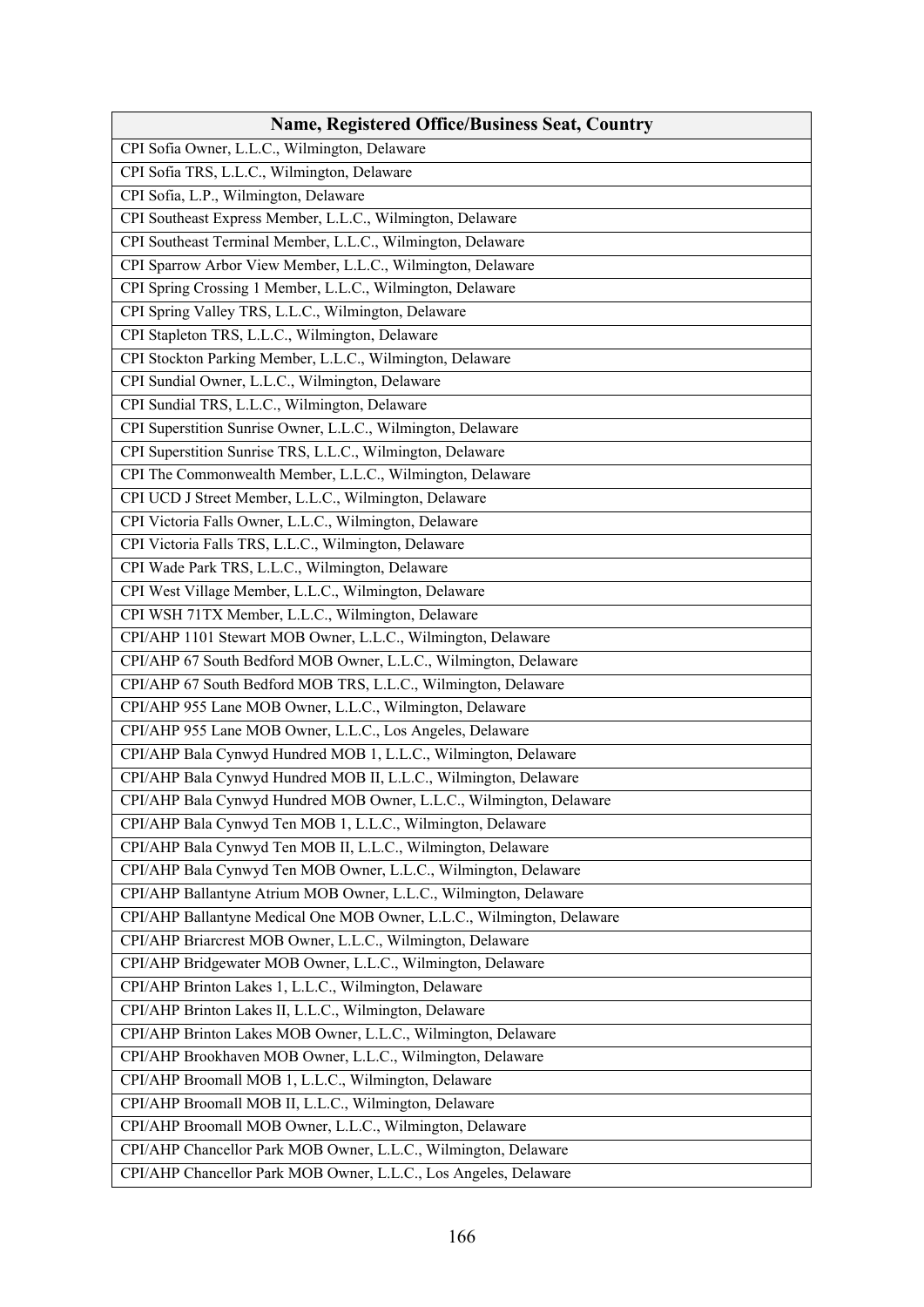| <b>Name, Registered Office/Business Seat, Country</b>                         |
|-------------------------------------------------------------------------------|
| CPI/AHP Charlotte MOB Owner, L.L.C., Wilmington, Delaware                     |
| CPI/AHP Charlotte MOB Owner, L.L.C., Raleigh, Delaware                        |
| CPI/AHP Citracado MOB Owner, L.L.C., Wilmington, Delaware                     |
| CPI/AHP Citracado MOB Owner, L.L.C., Los Angeles, Delaware                    |
| CPI/AHP Coit MOB GP, L.L.C., Wilmington, Delaware                             |
| CPI/AHP Coit MOB Limited Partner, L.P., Wilmington, Delaware                  |
| CPI/AHP Coit MOB Owner, L.P., Wilmington, Delaware                            |
| CPI/AHP Cotswold MOB Owner, L.L.C., Wilmington, Delaware                      |
| CPI/AHP Cross Street MOB Owner, L.L.C., Wilmington, Delaware                  |
| CPI/AHP East Greenwich MOB Owner, L.L.C., Wilmington, Delaware                |
| CPI/AHP Fletcher MOB Owner, L.L.C., Wilmington, Delaware                      |
| CPI/AHP Gardens Medical Pavilion MOB Owner, L.L.C., Wilmington, Delaware      |
| CPI/AHP Greenville 1 MOB Owner, L.L.C., Wilmington, Delaware                  |
| CPI/AHP Greenville II MOB Owner, L.L.C., Wilmington, Delaware                 |
| CPI/AHP Harper MOB Owner, L.L.C., Wilmington, Delaware                        |
| CPI/AHP Havertown MOB 1, L.L.C., Wilmington, Delaware                         |
| CPI/AHP Havertown MOB II, L.L.C., Wilmington, Delaware                        |
| CPI/AHP Havertown MOB Owner, L.L.C., Wilmington, Delaware                     |
| CPI/AHP Huntsville Athens MOB Owner, L.L.C., Wilmington, Delaware             |
| CPI/AHP Huntsville Madison MOB Owner, L.L.C., Wilmington, Delaware            |
| CPI/AHP Huntsville Twickenham MOB Owner, L.L.C., Wilmington, Delaware         |
| CPI/AHP Long Ridge MOB Owner, L.L.C., Wilmington, Delaware                    |
| CPI/AHP Medlock MOB Owner, L.L.C., Wilmington, Delaware                       |
| CPI/AHP MOB 1, L.L.C., Wilmington, Delaware                                   |
| CPI/AHP MOB II, L.L.C., Wilmington, Delaware                                  |
| CPI/AHP Newnan 2301 MOB Owner, L.L.C., Wilmington, Delaware                   |
| CPI/AHP Newnan 2401 MOB Owner, L.L.C., Wilmington, Delaware                   |
| CPI/AHP North Tenaya MOB Owner, L.L.C., Wilmington, Delaware                  |
| CPI/AHP Oxford Valley MOB 1, L.L.C., Wilmington, Delaware                     |
| CPI/AHP Oxford Valley MOB II, L.L.C., Wilmington, Delaware                    |
| CPI/AHP Oxford Valley MOB Owner, L.L.C., Harrisburg, Delaware                 |
| CPI/AHP Oxford Valley MOB Owner, L.L.C., Wilmington, Delaware                 |
| CPI/AHP Paramus MOB Owner, L.L.C., Wilmington, Delaware                       |
| CPI/AHP Quentin Road MOB Owner, L.L.C., Wilmington, Delaware                  |
| CPI/AHP Renton MOB Owner, L.L.C., Wilmington, Delaware                        |
| CPI/AHP Ridgewood San Antonio MOB GP, L.L.C., Wilmington, Delaware            |
| CPI/AHP Ridgewood San Antonio MOB Limited Partner, L.P., Wilmington, Delaware |
| CPI/AHP Ridgewood San Antonio MOB Owner, L.P., Wilmington, Delaware           |
| CPI/AHP Silverdale MOB Owner, L.L.C., Wilmington, Delaware                    |
| CPI/AHP St. Paul MOB Owner, L.L.C., Wilmington, Delaware                      |
| CPI/AHP Steelecroft MOB Owner, L.L.C., Wilmington, Delaware                   |
| CPI/AHP Sun City MOB Owner, L.L.C., Wilmington, Delaware                      |
| CPI/AHP Temecula MOB Owner, L.L.C., Wilmington, Delaware                      |
| CPI/AHP Tuscano MOB Owner, L.L.C., Wilmington, Delaware                       |
| CPI/AHP University Place MOB Owner, L.L.C., Wilmington, Delaware              |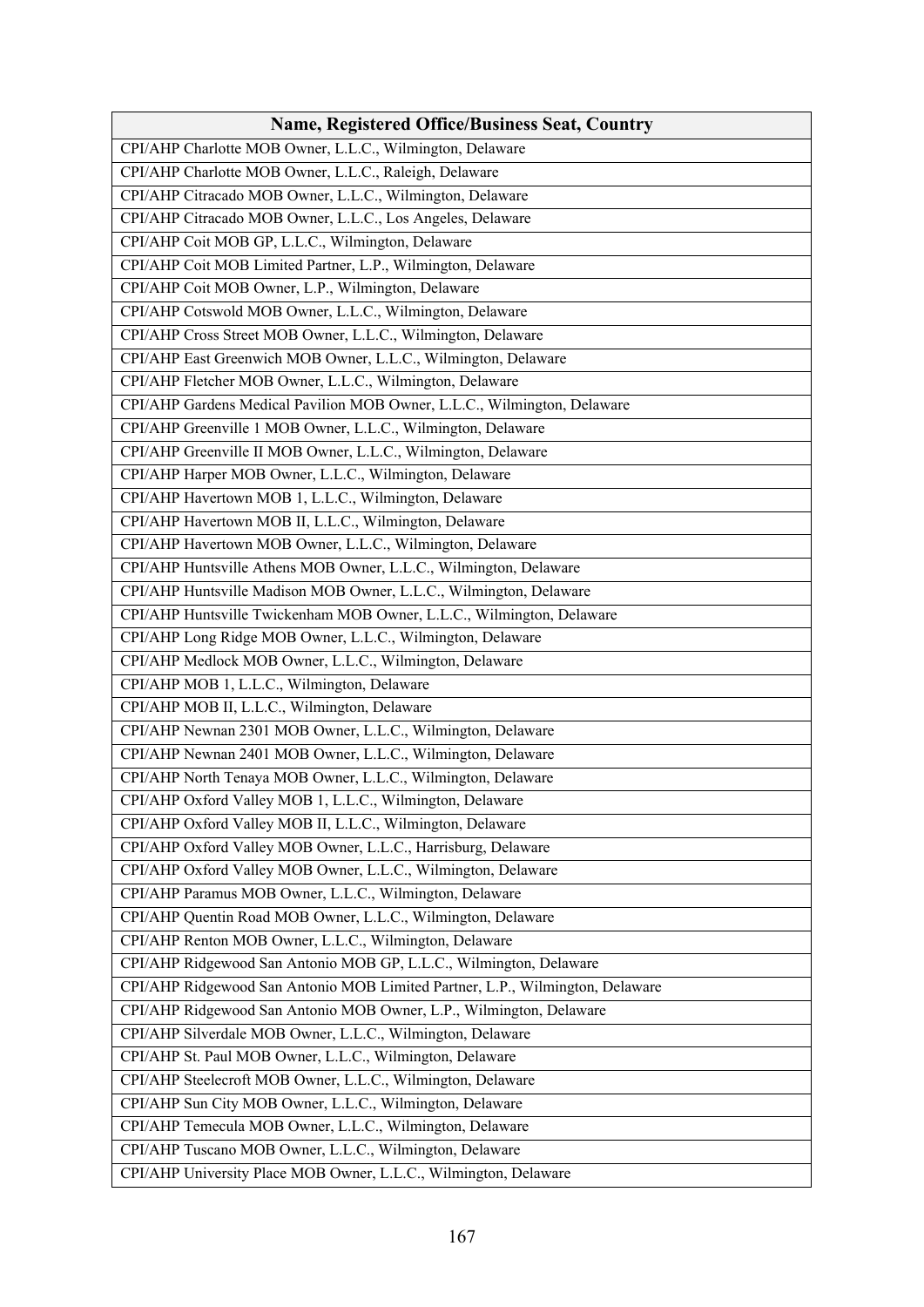| <b>Name, Registered Office/Business Seat, Country</b>              |
|--------------------------------------------------------------------|
| CPI/AHP Vista MOB Owner, L.L.C., Wilmington, Delaware              |
| CPI/AHP Westlake MOB Owner, L.L.C., Wilmington, Delaware           |
| CPI/AHP Wolf River 7205 MOB Owner, L.L.C., Wilmington, Delaware    |
| CPI/AHP Wolf River 7550 MOB Owner, L.L.C., Wilmington, Delaware    |
| CPI/AHP Wolf River 7600 MOB Owner, L.L.C., Wilmington, Delaware    |
| CPI/AHP Woodlands MOB Owner, L.L.C., Wilmington, Delaware          |
| CPI/AHP Woodstock MOB Owner, L.L.C., Wilmington, Delaware          |
| CPI/Amherst BTR Borrower, L.L.C., Wilmington, Delaware             |
| CPI/Amherst BTR Program Equity Owner, L.L.C., Wilmington, Delaware |
| CPI/Amherst BTR Program Venture, L.L.C., Wilmington, Delaware      |
| CPI/Amherst BTRTRS, L.L.C., Wilmington, Delaware                   |
| CPI/Amherst SFR Program Holdings, L.L.C., Wilmington, Delaware     |
| CPI/Amherst SFR Program II Depositor, L.L.C., Wilmington, Delaware |
| CPI/Amherst SFR Program II Holdings, L.L.C., Wilmington, Delaware  |
| CPI/Amherst SFR Program II Owner, L.L.C., Wilmington, Delaware     |
| CPI/Amherst SFR Program II TRS, L.L.C., Wilmington, Delaware       |
| CPI/Amherst SFR Program II Venture, L.L.C., Wilmington, Delaware   |
| CPI/Amherst SFR Program Owner, L.L.C., Wilmington, Delaware        |
| CPI/Amherst SFR Program TRS, L.L.C., Wilmington, Delaware          |
| CPI/Amherst SFR Program Venture, L.L.C., Wilmington, Delaware      |
| CPI/APG Pepper Building Owner, L.L.C., Wilmington, Delaware        |
| CPI/APG Pepper Building Owner, L.L.C., Harrisburg, Delaware        |
| CPI/APG Pepper Building TRS, L.L.C., Wilmington, Delaware          |
| CPI/APG Pepper Building TRS, L.L.C., Harrisburg, Delaware          |
| CPI/APG Pepper Building Venture, L.L.C., Wilmington, Delaware      |
| CPI/APG The Commonwealth Owner, L.L.C., Wilmington, Delaware       |
| CPI/APG The Commonwealth TRS, L.L.C., Wilmington, Delaware         |
| CPI/APG The Commonwealth Venture, L.L.C., Wilmington, Delaware     |
| CPI/AR Memorial Hills GP, L.L.C., Wilmington, Delaware             |
| CPI/AR Memorial Hills GP, L.L.C., Dallas, Delaware                 |
| CPI/AR Memorial Hills Limited Partner, L.P., Wilmington, Delaware  |
| CPI/AR Memorial Hills Owner, L.P., Wilmington, Delaware            |
| CPI/AR Memorial Hills Owner, L.P., Dallas, Delaware                |
| CPI/AR Memorial Hills TRS, L.L.C., Wilmington, Delaware            |
| CPI/AR Memorial Hills Venture, L.L.C., Wilmington, Delaware        |
| CPI/AR OST II GP, L.L.C., Dallas, Delaware                         |
| CPI/AR OST II Owner, L.P., Wilmington, Delaware                    |
| CPI/AR OST II Owner, L.P., Dallas, Delaware                        |
| CPI/AR OST II TRS, L.L.C., Dallas, Delaware                        |
| CPI/AR OST II TRS, L.L.C., Wilmington, Delaware                    |
| CPI/B SF Venture, L.L.C., Wilmington, Delaware                     |
| CPI/BallastSF II TRS, L.L.C., Wilmington, Delaware                 |
| CPI/Ballast SF II Venture, L.L.C., Wilmington, Delaware            |
| CPI/Blaze Myrtle Park TRS, L.L.C., Wilmington, Delaware            |
| CPI/Blaze Myrtle Park Venture, L.L.C., Wilmington, Delaware        |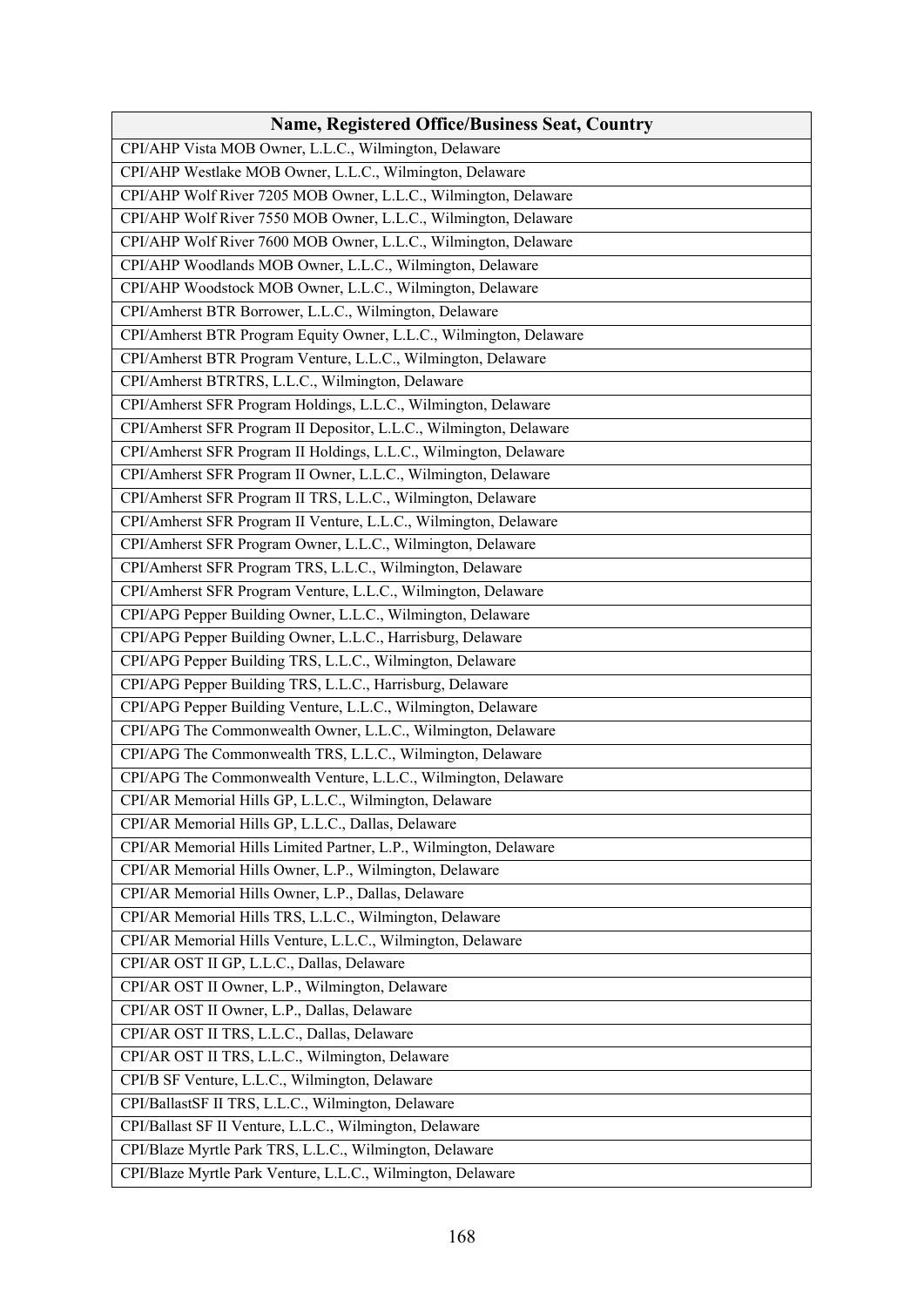| <b>Name, Registered Office/Business Seat, Country</b>                     |
|---------------------------------------------------------------------------|
| CPI/Brickman BSS Owner, L.L.C., Wilmington, Delaware                      |
| CPI/Brickman BSSTRS, L.L.C., Wilmington, Delaware                         |
| CPI/Brickman BSS Venture, L.L.C., Wilmington, Delaware                    |
| CPI/Cabrillo San Dimas Venture, L.L.C., Wilmington, Delaware              |
| CPI/Calida District TRS, L.L.C., Wilmington, Delaware                     |
| CPI/Calida District TRS, L.L.C., Carson City, Delaware                    |
| CPI/Calida District Venture, L.L.C., Wilmington, Delaware                 |
| CPI/Calida Mosaic Owner, L.L.C., Wilmington, Delaware                     |
| CPI/Calida Mosaic TRS, L.L.C., Wilmington, Delaware                       |
| CPI/Calida Mosaic Venture, L.L.C., Wilmington, Delaware                   |
| CPI/Carroll Ava GP II, L.L.C., Wilmington, Delaware                       |
| CPI/Carroll Ava GP, L.L.C., Wilmington, Delaware                          |
| CPI/Carroll Ava Limited Partner, L.P., Wilmington, Delaware               |
| CPI/Carroll Ava Owner, L.P., Wilmington, Delaware                         |
| CPI/Carroll Ava TRS, L.L.C., Wilmington, Delaware                         |
| CPI/Carroll Ava Venture, L.L.C., Wilmington, Delaware                     |
| CPI/Carroll Grove East Owner, L.L.C., Wilmington, Delaware                |
| CPI/Carroll Grove East Owner, L.L.C., Plantation, Delaware                |
| CPI/Carroll Grove East TRS, L.L.C., Wilmington, Delaware                  |
| CPI/Carroll Grove East TRS, L.L.C., Plantation, Delaware                  |
| CPI/Carroll Grove East Venture, L.L.C., Wilmington, Delaware              |
| CPI/Carroll Peninsula Owner, L.L.C., Wilmington, Delaware                 |
| CPI/Carroll Peninsula Owner, L.L.C., Atlanta, Delaware                    |
| CPI/Carroll Peninsula TRS, L.L.C., Wilmington, Delaware                   |
| CPI/Carroll Peninsula TRS, L.L.C., Lawrenceville, Delaware                |
| CPI/Carroll Peninsula Venture, L.L.C., Wilmington, Delaware               |
| CPI/Carroll Spring Crossing 1 GP II, L.L.C., Wilmington, Delaware         |
| CPI/Carroll Spring Crossing 1 GP, L.L.C., Wilmington, Delaware            |
| CPI/Carroll Spring Crossing 1 Limited Partner, L.P., Wilmington, Delaware |
| CPI/Carroll Spring Crossing 1 Owner, L.P., Wilmington, Delaware           |
| CPI/Carroll Spring Crossing 1 TRS, L.L.C., Wilmington, Delaware           |
| CPI/Carroll Spring Crossing 1 Venture, L.L.C., Wilmington, Delaware       |
| CPI/Crown UCD J Street Venture, L.L.C., Wilmington, Delaware              |
| CPI/DSP 2217 Loomis Owner, L.L.C., Wilmington, Delaware                   |
| CPI/DSP 2217 Loomis TRS, L.L.C., Wilmington, Delaware                     |
| CPI/DSP 2217 Loomis Venture, L.L.C., Wilmington, Delaware                 |
| CPI/DSP 5260 Forest View Terminal Owner, L.L.C., Wilmington, Delaware     |
| CPI/DSP 5270 Forest View Terminal Owner, L.L.C., Wilmington, Delaware     |
| CPI/DSP Alsip Terminal Owner, L.L.C., Wilmington, Delaware                |
| CPI/DSP Alsip Terminal TRS, L.L.C., Wilmington, Delaware                  |
| CPI/DSP Alsip Terminal Venture, L.L.C., Wilmington, Delaware              |
| CPI/DSP Carol Stream Owner, L.L.C., Wilmington, Delaware                  |
| CPI/DSP Carol Stream TRS, L.L.C., Wilmington, Delaware                    |
| CPI/DSP Carol Stream Venture, L.L.C., Wilmington, Delaware                |
| CPI/DSP Forest View Terminal TRS, L.L.C., Wilmington, Delaware            |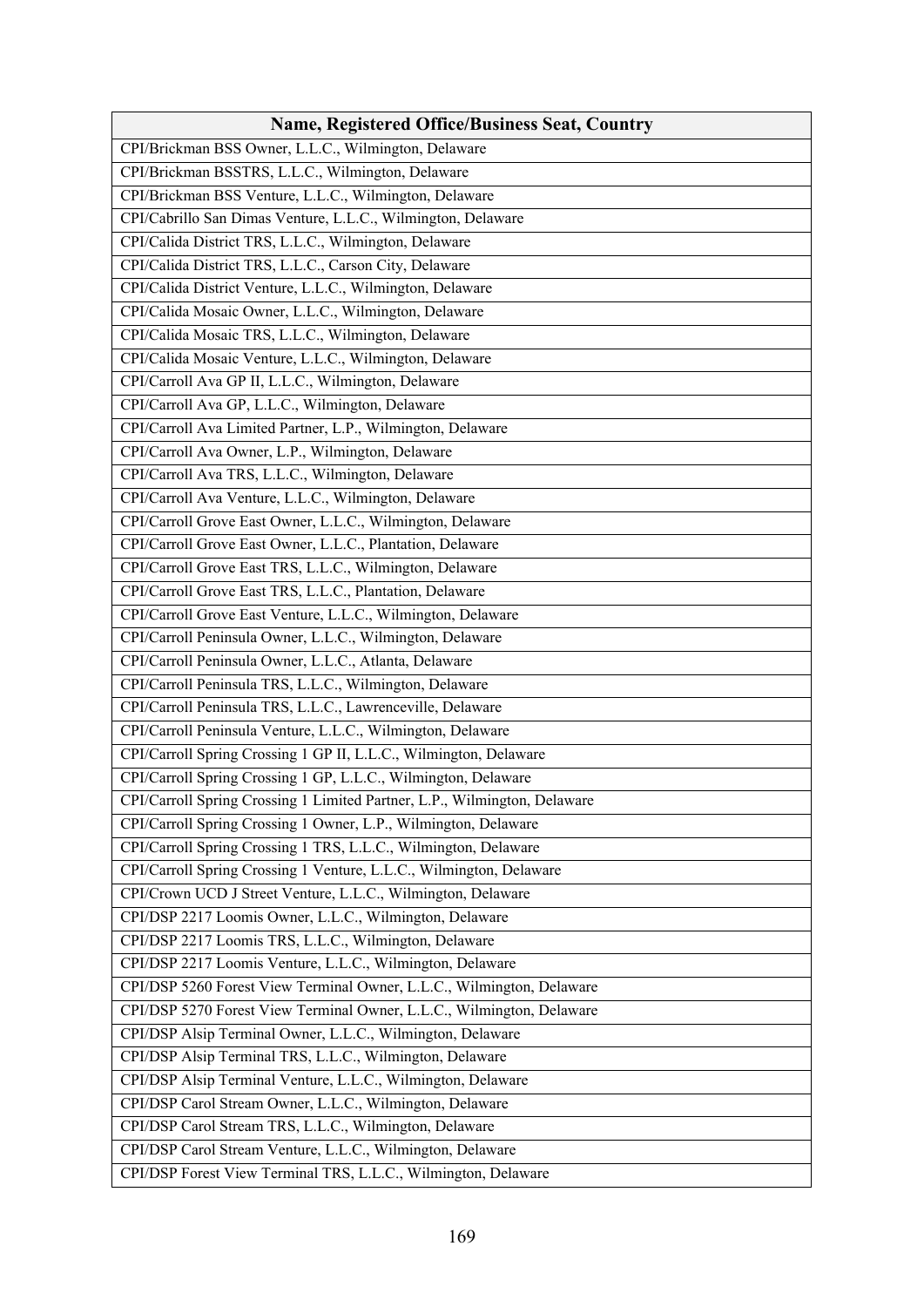| Name, Registered Office/Business Seat, Country                           |
|--------------------------------------------------------------------------|
| CPI/DSP Forest View Terminal Venture, L.L.C., Wilmington, Delaware       |
| CPI/DSP Phoenix Terminal Owner, L.L.C., Wilmington, Delaware             |
| CPI/DSP Phoenix Terminal TRS, L.L.C., Wilmington, Delaware               |
| CPI/DSP Phoenix Terminal Venture, L.L.C., Wilmington, Delaware           |
| CPI/DSP Southeast Terminal Atlanta Owner, L.L.C., Wilmington, Delaware   |
| CPI/DSP Southeast Terminal Charlotte Owner, L.L.C., Wilmington, Delaware |
| CPI/DSP Southeast Terminal Hollywood Owner, L.L.C., Wilmington, Delaware |
| CPI/DSP Southeast Terminal Nashville Owner, L.L.C., Wilmington, Delaware |
| CPI/DSP Southeast Terminal Tampa Owner, L.L.C., Wilmington, Delaware     |
| CPI/DSP Southeast Terminal TRS, L.L.C., Wilmington, Delaware             |
| CPI/DSP Southeast Terminal Venture, L.L.C., Wilmington, Delaware         |
| CPI/DSP Stockton Parking Owner, L.L.C., Wilmington, Delaware             |
| CPI/DSP Stockton Parking TRS, L.L.C., Wilmington, Delaware               |
| CPI/DSP Stockton Parking Venture, L.L.C., Wilmington, Delaware           |
| CPI/FB Corazon TRS, L.L.C., Wilmington, Delaware                         |
| CPI/FB Corazon TRS, L.L.C., Dallas, Delaware                             |
| CPI/FB LaCenterra GP, L.L.C., Wilmington, Delaware                       |
| CPI/FB LaCenterra Limited Partner, L.P., Wilmington, Delaware            |
| CPI/FB LaCenterra Owner, L.P., Wilmington, Delaware                      |
| CPI/FB LaCenterra TRS, L.L.C., Wilmington, Delaware                      |
| CPI/FB LaCenterra Venture, L.L.C., Wilmington, Delaware                  |
| CPI/GP 223 Threet Industrial Owner, L.L.C., Wilmington, Delaware         |
| CPI/GP 223 Threet Industrial TRS, L.L.C., Wilmington, Delaware           |
| CPI/GP 223 Threet Industrial Venture, L.L.C., Wilmington, Delaware       |
| CPI/GV Crestview Estates Owner, L.L.C., Wilmington, Delaware             |
| CPI/GV Crestview Estates TRS, L.L.C., Wilmington, Delaware               |
| CPI/GV Crestview Estates Venture, L.L.C., Wilmington, Delaware           |
| CPI/GV Glenbrook Estates Owner, L.L.C., Wilmington, Delaware             |
| CPI/GV Glenbrook Estates TRS, L.L.C., Wilmington, Delaware               |
| CPI/GV Glenbrook Estates Venture, L.L.C., Wilmington, Delaware           |
| CPI/GV Mission Village Venture, L.L.C., Wilmington, Delaware             |
| CPI/GV Rancho Ontario Owner, L.L.C., Wilmington, Delaware                |
| CPI/GV Rancho Ontario TRS, L.L.C., Wilmington, Delaware                  |
| CPI/GV Rancho Ontario Venture, L.L.C., Wilmington, Delaware              |
| CPI/King 733 Concord Owner, L.L.C., Wilmington, Delaware                 |
| CPI/King 733 Concord TRS, L.L.C., Wilmington, Delaware                   |
| CPI/King 733 Concord Venture, L.L.C., Wilmington, Delaware               |
| CPI/KRP 3737 Chestnut Owner, L.L.C., Wilmington, Delaware                |
| CPI/KRP 3737 Chestnut Owner, L.L.C., Harrisburg, Delaware                |
| CPI/KRP 3737 Chestnut TRS, L.L.C., Harrisburg, Delaware                  |
| CPI/KRP 3737 Chestnut TRS, L.L.C., Wilmington, Delaware                  |
| CPI/KRP 3737 Chestnut Venture, L.L.C., Wilmington, Delaware              |
| CPI/LC Plantation Oaks Venture, L.L.C., Wilmington, Delaware             |
| CPI/LC Plantation Owner, L.L.C., Wilmington, Delaware                    |
| CPI/LC Silver Lake Owner, L.L.C., Wilmington, Delaware                   |
|                                                                          |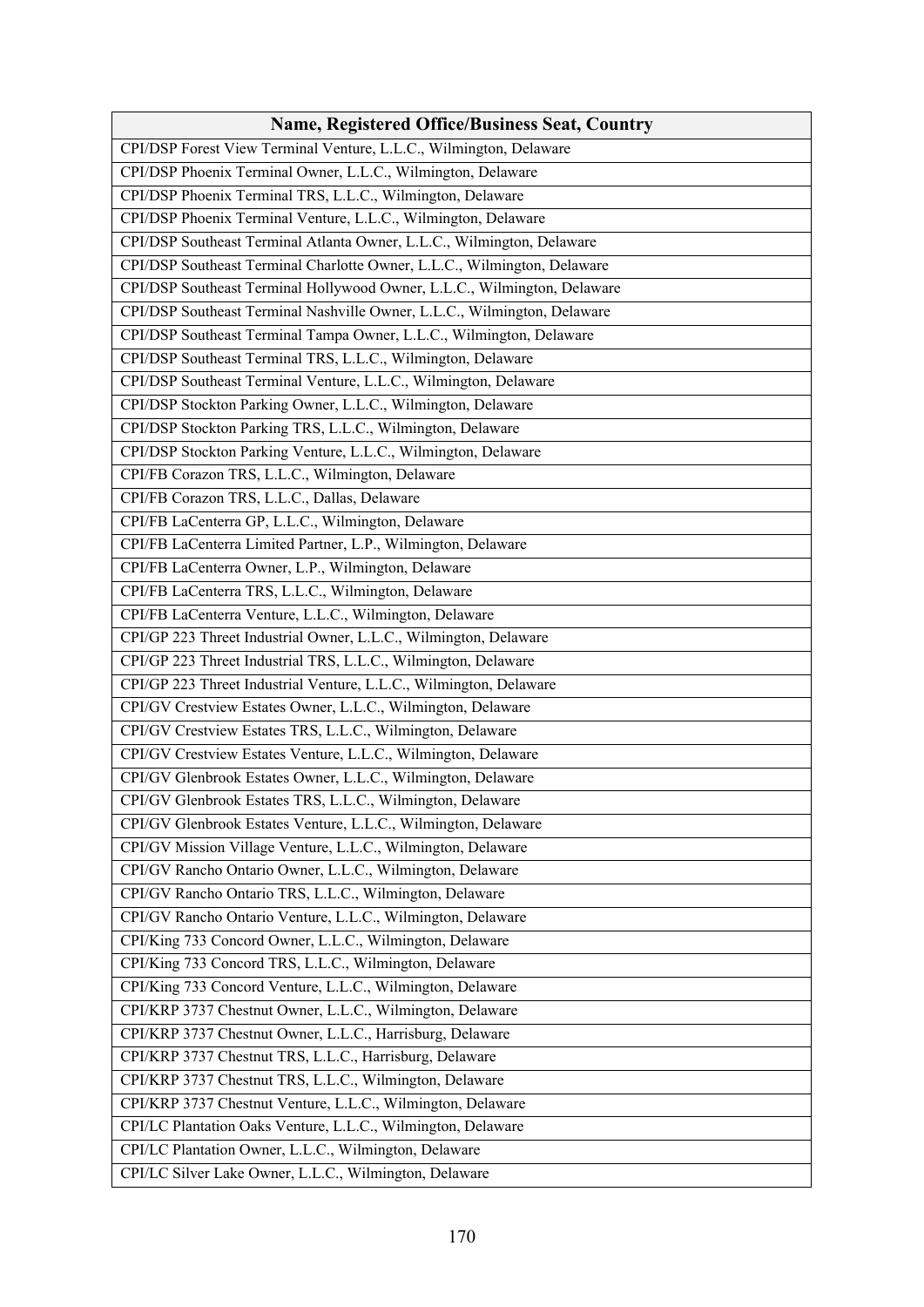| <b>Name, Registered Office/Business Seat, Country</b>                |
|----------------------------------------------------------------------|
| CPI/LC Silver Lake Owner, L.L.C., Plantation, Delaware               |
| CPI/LC Silver Lake Venture, L.L.C., Wilmington, Delaware             |
| CPI/LC Twin Oaks Owner, L.L.C., Wilmington, Delaware                 |
| CPI/MA 9Seventy Owner, L.L.C., Wilmington, Delaware                  |
| CPI/MA 9Seventy Owner, L.L.C., Centennial, Delaware                  |
| CPI/MA 9Seventy TRS, L.L.C., Wilmington, Delaware                    |
| CPI/MA 9Seventy TRS, L.L.C., Centennial, Delaware                    |
| CPI/MA 9Seventy Venture, L.L.C., Wilmington, Delaware                |
| CPI/MA Brookside Mezz Owner, L.L.C., Wilmington, Delaware            |
| CPI/MA Brookside Owner, L.L.C., Wilmington, Delaware                 |
| CPI/MA Brookside Property Owner, L.L.C., Wilmington, Delaware        |
| CPI/MA Brookside TRS, L.L.C., Wilmington, Delaware                   |
| CPI/MA Brookside Venture, L.L.C., Wilmington, Delaware               |
| CPI/MA Coronado Owner, L.L.C., Los Angeles, Delaware                 |
| CPI/MA Coronado Owner, L.L.C., Wilmington, Delaware                  |
| CPI/MA Coronado TRS, L.L.C., Los Angeles, Delaware                   |
| CPI/Marq Catalyst GP, L.L.C., Wilmington, Delaware                   |
| CPI/Marq Catalyst Limited Partner, L.P., Wilmington, Delaware        |
| CPI/Marq Catalyst Owner, L.P., Wilmington, Delaware                  |
| CPI/Marq Catalyst TRS, L.L.C., Wilmington, Delaware                  |
| CPI/Marq Catalyst Venture, L.L.C., Wilmington, Delaware              |
| CPI/Mosser 952 Sutter Venture, L.L.C., Wilmington, Delaware          |
| CPI/Mosser 952 Sutter, L.L.C., Wilmington, Delaware                  |
| CPI/MRP Marquis GP, L.L.C., Wilmington, Delaware                     |
| CPI/MRP Marquis GP, L.L.C., Dallas, Delaware                         |
| CPI/MRP Marquis Limited Partner, L.P., Wilmington, Delaware          |
| CPI/MRP Marquis Owner, L.P., Wilmington, Delaware                    |
| CPI/MRP Marquis TRS, L.L.C., Wilmington, Delaware                    |
| CPI/MRP Marquis Venture, L.L.C., Wilmington, Delaware                |
| CPI/OB Ravenswood Owner, L.L.C., Wilmington, Delaware                |
| CPI/OB Ravenswood Venture, L.L.C., Wilmington, Delaware              |
| CPI/Pollack Atlantic Square TRS, L.L.C., Wilmington, Delaware        |
| CPI/Pollack Atlantic Square Venture, L.L.C., Wilmington, Delaware    |
| CPI/Pollack Atlantic Square, L.L.C., Wilmington, Delaware            |
| CPI/Pollack West Village 3636 Owner, L.P., Wilmington, Delaware      |
| CPI/Pollack West Village 3636 Owner, L.P., Dallas, Delaware          |
| CPI/Pollack West Village 3839 Owner, L.P., Wilmington, Delaware      |
| CPI/Pollack West Village 3839 Owner, L.P., Dallas, Delaware          |
| CPI/Pollack West Village GP, L.L.C., Wilmington, Delaware            |
| CPI/Pollack West Village GP, L.L.C., Dallas, Delaware                |
| CPI/Pollack West Village Limited Partner, L.P., Wilmington, Delaware |
| CPI/Pollack West Village Venture, L.L.C., Wilmington, Delaware       |
| CPI/Post Briarcliff Owner, L.L.C., Wilmington, Delaware              |
| CPI/Post Briarcliff TRS, L.L.C., Wilmington, Delaware                |
| CPI/Post Briarcliff Venture, L.L.C., Wilmington, Delaware            |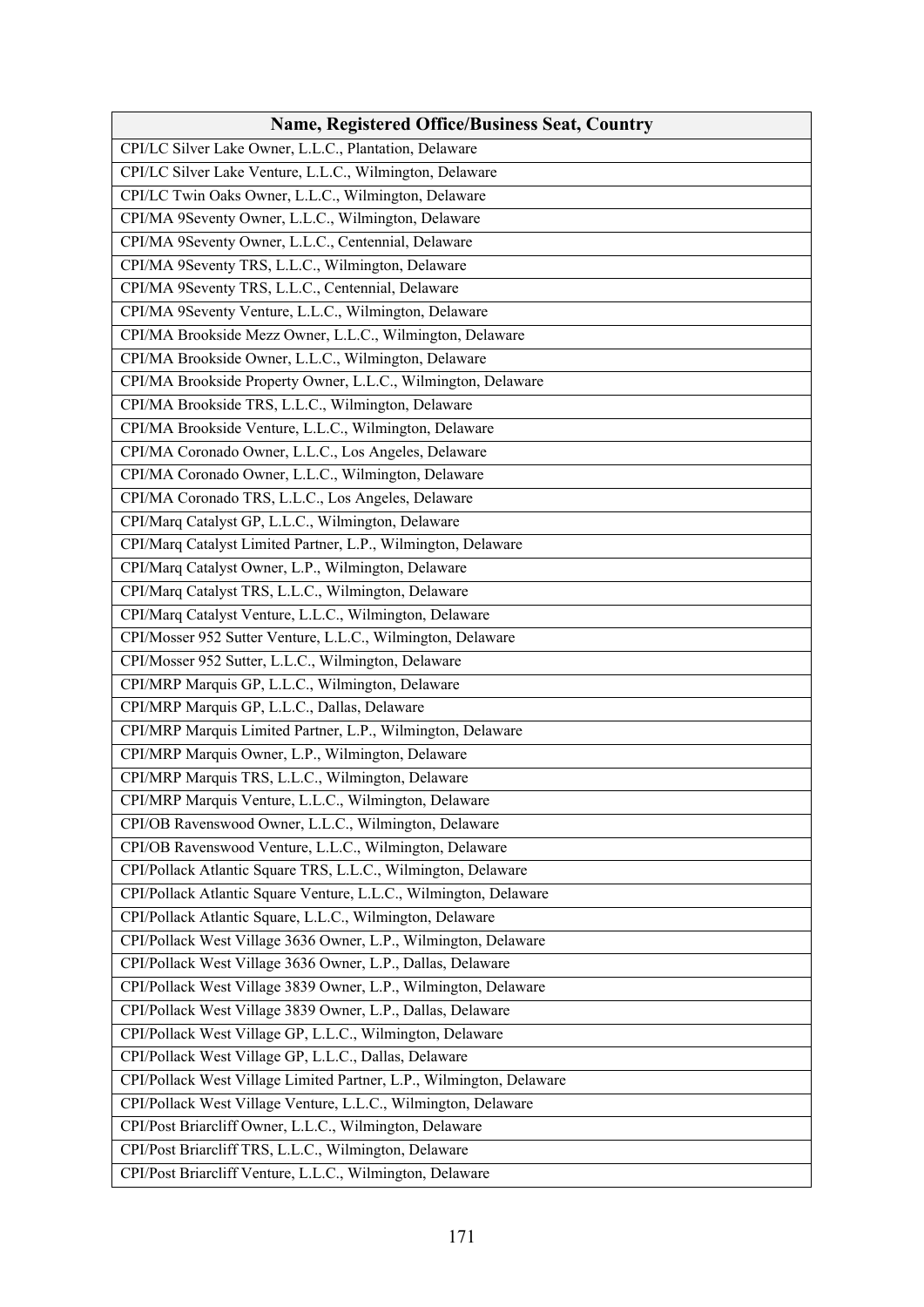| <b>Name, Registered Office/Business Seat, Country</b>                    |
|--------------------------------------------------------------------------|
| CPI/SCP Medical Office Ventures GP, L.L.C., Wilmington, Delaware         |
| CPI/SCP Medical Office Ventures, L.L.C., Wilmington, Delaware            |
| CPI/Sitex360 Kingsland Industrial Owner, L.L.C., Wilmington, Delaware    |
| CPI/Sitex 360 Kingsland Industrial TRS, L.L.C., Wilmington, Delaware     |
| CPI/Sitex360 Kingsland Industrial Venture, L.L.C., Wilmington, Delaware  |
| CPI/Sitex 54-12 48th St Industrial Owner, L.L.C., Wilmington, Delaware   |
| CPI/Sitex 54-12 48th St Industrial TRS, L.L.C., Wilmington, Delaware     |
| CPI/Sitex 54-12 48th St Industrial Venture, L.L.C., Wilmington, Delaware |
| CPI/Sitex Hackensack Industrial TRS, L.L.C., Wilmington, Delaware        |
| CPI/Sitex Hackensack Industrial Venture, L.L.C., Wilmington, Delaware    |
| CPI/Sitex Maspeth Industrial Owner, L.L.C., Wilmington, Delaware         |
| CPI/Sitex Maspeth Industrial TRS, L.L.C., Wilmington, Delaware           |
| CPI/Sitex Maspeth Industrial Venture, L.L.C., Wilmington, Delaware       |
| CPI/Sitex Paramus Industrial Owner, L.L.C., Wilmington, Delaware         |
| CPI/Sitex Paramus Industrial TRS, L.L.C., Wilmington, Delaware           |
| CPI/Sitex Paramus Industrial Venture, L.L.C., Wilmington, Delaware       |
| CPI/Sparrow Arbor View GP, L.L.C., Wilmington, Delaware                  |
| CPI/Sparrow Arbor View Limited Partner, L.P., Wilmington, Delaware       |
| CPI/Sparrow Arbor View Owner, L.P., Wilmington, Delaware                 |
| CPI/Sparrow Arbor View TRS, L.L.C., Wilmington, Delaware                 |
| CPI/Sparrow Arbor View Venture, L.L.C., Wilmington, Delaware             |
| CPI/WWG Buckeye Venture, L.L.C., Dover, Delaware                         |
| CPI/WWG La Quinta Venture, L.L.C., Wilmington, Delaware                  |
| CPI-GGSP AA 1 Hauppauge Owner, L.L.C., Wilmington, Delaware              |
| CPI-GGSP AA 1 Hauppauge TRS, L.L.C., Wilmington, Delaware                |
| CPI-GGSP AA 1 Hauppauge, L.L.C., Wilmington, Delaware                    |
| CPI-GREP AA 1 Alexander, L.L.C., Wilmington, Delaware                    |
| CPI-GREP AA 1 Buena Vida Owner, L.L.C., Wilmington, Delaware             |
| CPI-GREP AA 1 Buena Vida, L.L.C., Wilmington, Delaware                   |
| CPI-GREP AA 1 Destinations Venture, L.L.C., Wilmington, Delaware         |
| CPI-GREP AA 1 Lynnwood GP, L.L.C., Wilmington, Delaware                  |
| CPI-GREP AA 1 Lynnwood Owner, L.P., Wilmington, Delaware                 |
| CPI-GREP AA 1 Lynnwood, L.L.C., Wilmington, Delaware                     |
| CPI-GREP AA 1 Monterey Owner, L.L.C., Wilmington, Delaware               |
| CPI-GREP AA 1 Monterey, L.L.C., Wilmington, Delaware                     |
| CPI-GREP AA 1 Pebble, L.L.C., Wilmington, Delaware                       |
| CPI-GREP AA 1 Pueblo, L.L.C., Wilmington, Delaware                       |
| CPI-GREP AA 1 Ridgmar GP, L.L.C., Wilmington, Delaware                   |
| CPI-GREP AA 1 Ridgmar Limited Partner, L.P., Wilmington, Delaware        |
| CPI-GREP AA 1 Ridgmar, L.P., Wilmington, Delaware                        |
| CPI-GREP AA 1 Sarasota, L.L.C., Wilmington, Delaware                     |
| CPI-GREP AA 1 Spring Valley, L.L.C., Wilmington, Delaware                |
| CPI-GREP AA 1 Stapleton, L.L.C., Wilmington, Delaware                    |
| CPI-GREP AA 1 Wade Park, L.L.C., Wilmington, Delaware                    |
| CPI-GREP AA 1, L.L.C., Wilmington, Delaware                              |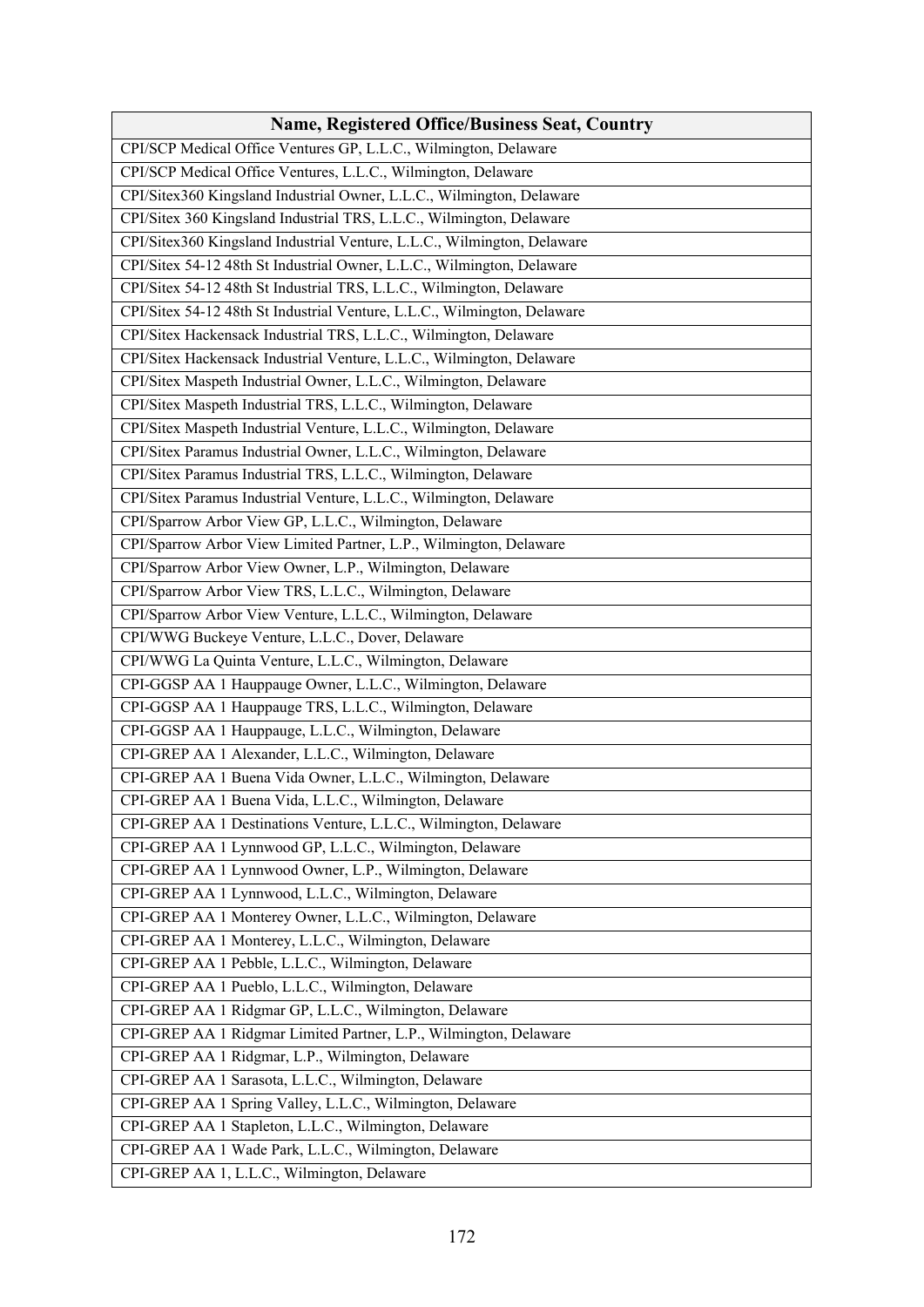| <b>Name, Registered Office/Business Seat, Country</b>                       |
|-----------------------------------------------------------------------------|
| CPI-GREP Domain Owner, L.L.C., Wilmington, Delaware                         |
| CPI-GREP Domain TRS, L.L.C., Wilmington, Delaware                           |
| CPI-GREP Domain Venture, L.L.C., Wilmington, Delaware                       |
| CPI-GREP Wade Park GP, L.L.C., Wilmington, Delaware                         |
| CPI-GREP Wade Park Limited Partner, L.P., Wilmington, Delaware              |
| CPI-GREP Wade Park Owner, L.P., Wilmington, Delaware                        |
| CPI-GS AA 1 Heathergate 1, L.L.C., Wilmington, Delaware                     |
| CPI-GS AA 1 Heathergate II, L.L.C., Wilmington, Delaware                    |
| CPI-GS AA 1 Heathergate Owner, L.L.C., Wilmington, Delaware                 |
| CPI-GS AA 1 Heathergate TRS, L.L.C., Wilmington, Delaware                   |
| CPI-GS AA 1 Heathergate, L.L.C., Wilmington, Delaware                       |
| CPOCP Canadian Investors L.L.C., Wilmington, Delaware                       |
| CPOCP Coinvestment AIV, L.P., Wilmington, Delaware                          |
| CPOCP ILP GP, Ltd., George Town, Grand Cayman, Cayman Islands               |
| CPOCP ILP GP, Ltd., George Town, Grand Cayman, Cayman Islands               |
| CPP II Cogentrix Holdings, L.L.C., Wilmington, Delaware                     |
| CPP II Co-lnvestment, L.P., Wilmington, Delaware                            |
| CPP II General Partner, L.P., Wilmington, Delaware                          |
| CPP II Holdings Ltd., George Town, Grand Cayman, Cayman Islands             |
| CPP II Holdings Ltd., George Town, Grand Cayman, Cayman Islands             |
| CPP II Investment Holdings, L.P., George Town, Grand Cayman, Cayman Islands |
| CPP II Investment Holdings, L.P., George Town, Grand Cayman, Cayman Islands |
| CPP II SEPG Coinvestment Corporation, L.P., Wilmington, Delaware            |
| CPPIISEPG CorpGP, L.L.C., Wilmington, Delaware                              |
| CPP II SEPG Corp Holdings, L.P., Wilmington, Delaware                       |
| CPP II Southeast Gen Coinvestment, L.P., Wilmington, Delaware               |
| CPP Il-A CGX Corporation, L.P., Wilmington, Delaware                        |
| CPP ll-ACorpGP, L.L.C., Wilmington, Delaware                                |
| CPP II-A Franklin Corporation, L.P., Wilmington, Delaware                   |
| CPP II-A Hamilton Corporation, L.P., Wilmington, Delaware                   |
| CPP Il-A Lincoln Corporation, L.P., Wilmington, Delaware                    |
| CPP II-A LL Partnership, L.P., Wilmington, Delaware                         |
| CPP II-A Nautilus Corporation, L.P., Wilmington, Delaware                   |
| CPP II-A Odyssey Corporation, L.P., Wilmington, Delaware                    |
| CPP Il-A Revere Corporation, L.P., Wilmington, Delaware                     |
| CPP II-A RISEC Corporation, L.P., Wilmington, Delaware                      |
| CPP II-A Southeast Gen Corporation, L.P., Wilmington, Delaware              |
| CPP II-A Valcour Corporation, L.P., Wilmington, Delaware                    |
| CPP Il-B Corporation, LLC, Wilmington, Delaware                             |
| CPP II-B LL Partnership, L.P., Wilmington, Delaware                         |
| CPQ Holdings LLC, Wilmington, Delaware                                      |
| CPUN Tudor GP, L.L.C., Wilmington, Delaware                                 |
| CPUN Tudor Lessee, L.P., Wilmington, Delaware                               |
| CPUN Tudor Mezz A GP, L.L.C., Wilmington, Delaware                          |
| CPUN Tudor Mezz A, L.P., Wilmington, Delaware                               |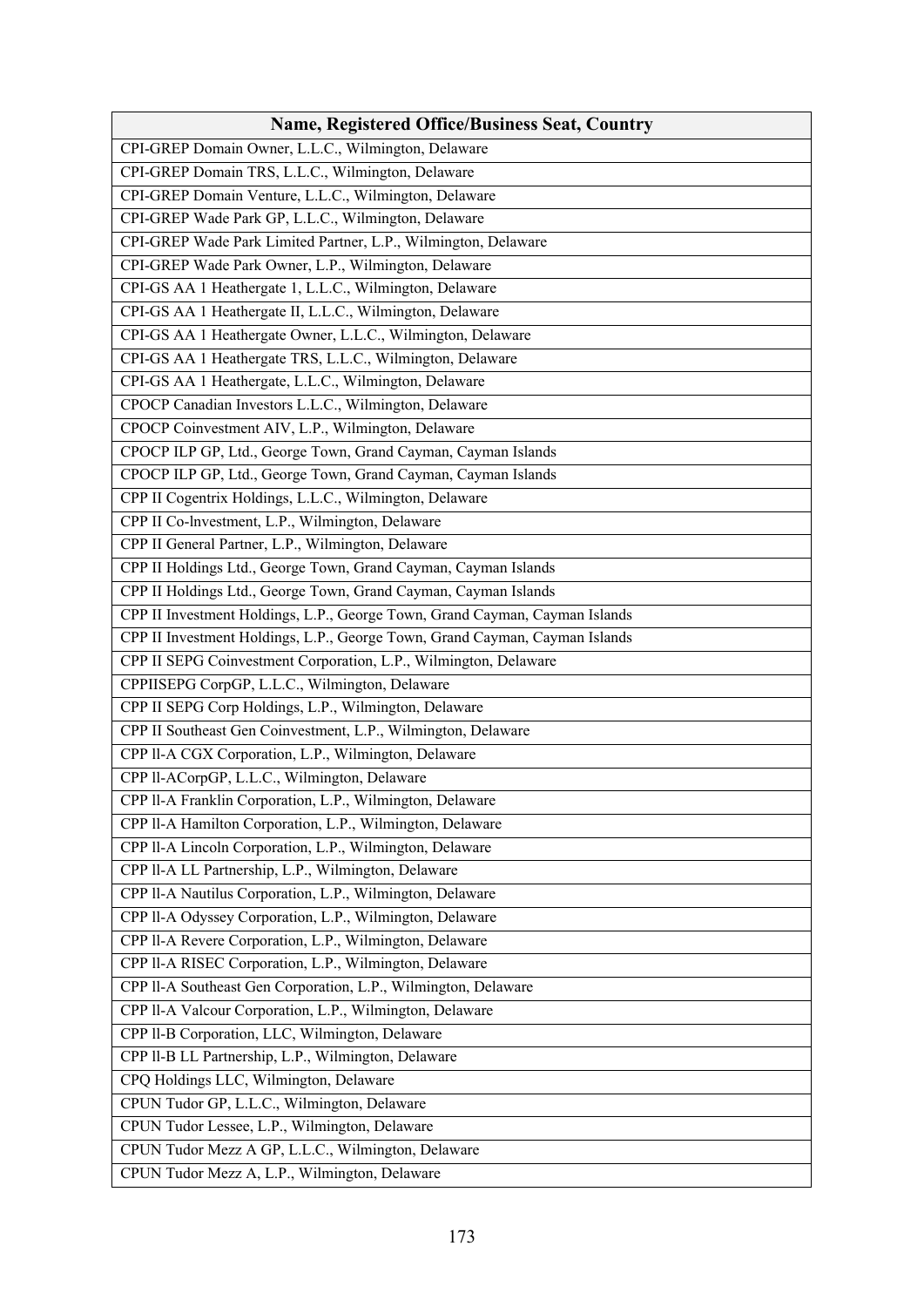| <b>Name, Registered Office/Business Seat, Country</b>                                  |
|----------------------------------------------------------------------------------------|
| CPUN Tudor Mezz B, L.P., Wilmington, Delaware                                          |
| CPUN Tudor, L.P., Wilmington, Delaware                                                 |
| CPVA, LLC, Wilmington, Delaware                                                        |
| CR Structured Finance B, L.P., Wilmington, Delaware                                    |
| CRAM Holdings GP LLC, Wilmington, Delaware                                             |
| CRAM Holdings LP, Wilmington, Delaware                                                 |
| CREA Germany GmbH, München, Germany                                                    |
| CREA UK, L.L.C., Wilmington, Delaware                                                  |
| Credit Acquisitions (Cayman-2), L.P., George Town, Grand Cayman, Cayman Islands        |
| Credit Acquisitions (Cayman-3), L.P., George Town, Grand Cayman, Cayman Islands        |
| Credit Acquisitions TE (Cayman-2), L.P., George Town, Grand Cayman, Cayman Islands     |
| Credit Acquisitions TE (Cayman-3), L.P., George Town, Grand Cayman, Cayman Islands     |
| Credit Acquisitions-2 General Partner, L.P., George Town, Grand Cayman, Cayman Islands |
| Credit Acquisitions-2 Holdco, L.P., George Town, Grand Cayman, Cayman Islands          |
| Credit Acquisitions-2, L.L.C., Wilmington, Delaware                                    |
| Credit Acquisitions-3 General Partner, L.P., George Town, Grand Cayman, Cayman Islands |
| Credit Acquisitions-3 Holdco, L.P., George Town, Grand Cayman, Cayman Islands          |
| Credit Acquisitions-3, L.L.C., Wilmington, Delaware                                    |
| Credit India Luxco 1 S.a r.l., Luxembourg, Luxembourg                                  |
| Credit India Luxco ll-A S.a r.l., Luxembourg, Luxembourg                               |
| Credit India Luxco ll-B S.a r.l., Luxembourg, Luxembourg                               |
| Credit Suisse/Indiana Venture Fund, L.P., Wilmington, Delaware                         |
| Crestview 59 LLC, Wilmington, Delaware                                                 |
| CREV Cayman, L.P., George Town, Grand Cayman, Cayman Islands                           |
| CREV Coinvestment, L.P., George Town, Grand Cayman, Cayman Islands                     |
| CREV General Partner, L.L.C., Wilmington, Delaware                                     |
| CREV General Partner, L.P., George Town, Grand Cayman, Cayman Islands                  |
| CRFI III OW, L.P., Wilmington, Delaware                                                |
| CRFI IV AIVGP, L.L.C., Wilmington, Delaware                                            |
| CRFI IV AIV, L.P., Wilmington, Delaware                                                |
| CRFI V AIV, L.P., Wilmington, Delaware                                                 |
| CRFI VI 1 Flatbush Avenue, L.P., Wilmington, Delaware                                  |
| CRFI VI 10th Avenue, L.P., Wilmington, Delaware                                        |
| CRFI VI 123 Sangamon, L.P., Wilmington, Delaware                                       |
| CRFI VI 161 South Huntington, L.P., Wilmington, Delaware                               |
| CRFI VI 170 Broadway, L.P., Wilmington, Delaware                                       |
| CRFI VI 206-210 W. 77th, L.P., Wilmington, Delaware                                    |
| CRFI VI 211 West 14th, L.P., Wilmington, Delaware                                      |
| CRFI VI 224 Mulberry, L.P., Wilmington, Delaware                                       |
| CRFI VI 234-238 E. 23rd, L.P., Wilmington, Delaware                                    |
| CRFI VI 44th Drive LIC, L.P., Wilmington, Delaware                                     |
| CRFI VI 570 7th Avenue, L.P., Wilmington, Delaware                                     |
| CRFI VI 71 Smith Coinvestment, L.P., Wilmington, Delaware                              |
| CRFI VI 71 Smith Street, L.P., Wilmington, Delaware                                    |
| CRFI VI 80001 HAMPTON INN, L.P., Wilmington, Delaware                                  |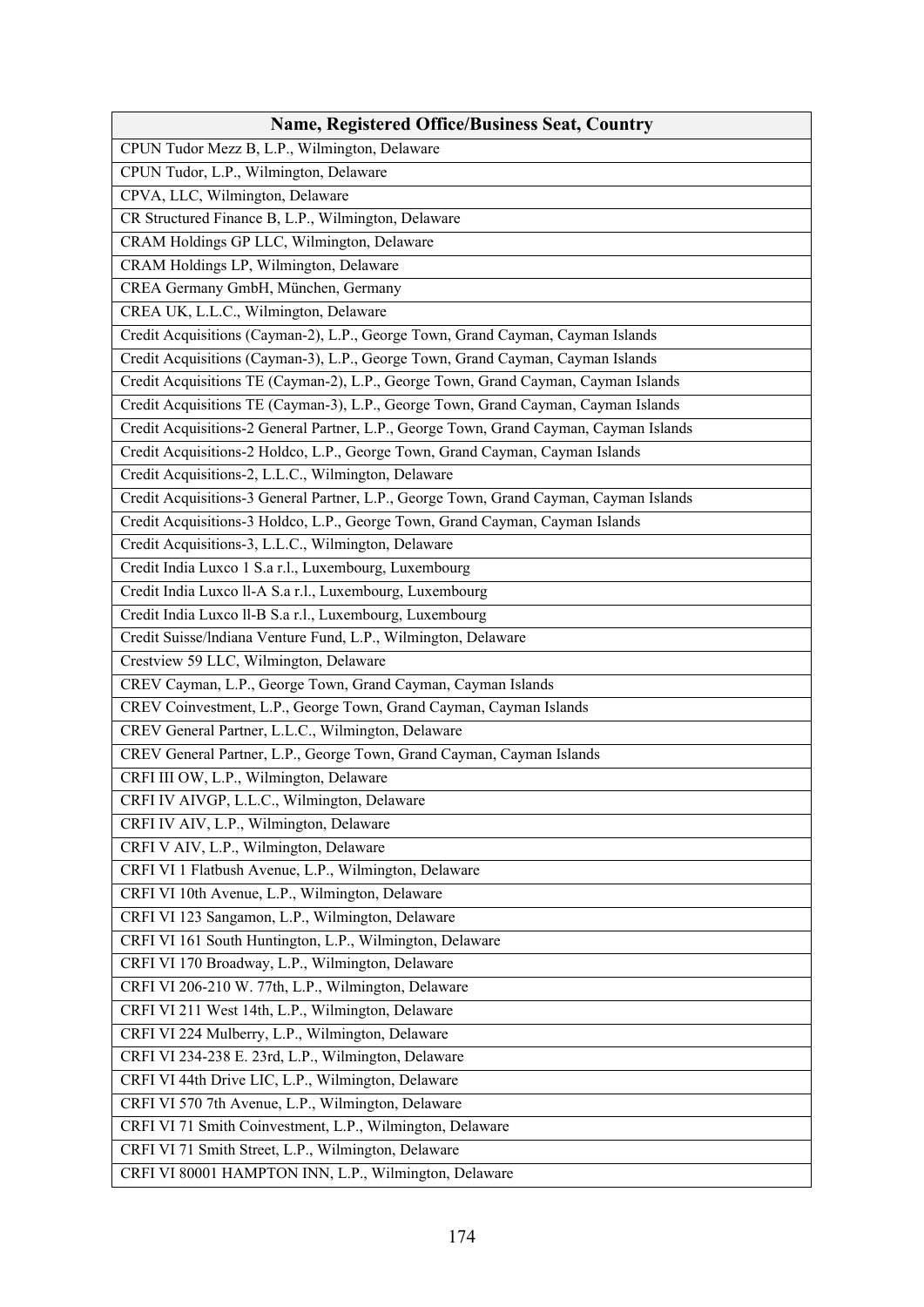| <b>Name, Registered Office/Business Seat, Country</b>  |
|--------------------------------------------------------|
| CRFI VI 846 6th Avenue, L.P., Wilmington, Delaware     |
| CRFI VI Albright, L.P., Wilmington, Delaware           |
| CRFI VI Arbors Rancho, L.P., Wilmington, Delaware      |
| CRFI VI Arista, L.P., Wilmington, Delaware             |
| CRFI VI Aventine, L.P., Wilmington, Delaware           |
| CRFI VI Belle Haven, L.P., Wilmington, Delaware        |
| CRFI VI Biscayne, L.P., Wilmington, Delaware           |
| CRFI VI Briar Forest, L.P., Wilmington, Delaware       |
| CRFI VI Catalyst, L.P., Wilmington, Delaware           |
| CRFI VI Channelside, L.P., Wilmington, Delaware        |
| CRFI VI City Lights, L.P., Wilmington, Delaware        |
| CRFI VI Cobblestone, L.P., Wilmington, Delaware        |
| CRFI VI Creekside, L.P., Wilmington, Delaware          |
| CRFI VI Deerwood Park, L.P., Wilmington, Delaware      |
| CRFI VI EAH, L.P., Wilmington, Delaware                |
| CRFI VI Edgewater, L.P., Wilmington, Delaware          |
| CRFI VI Evanston, L.P., Wilmington, Delaware           |
| CRFI VI Figueroa, L.P., Wilmington, Delaware           |
| CRFI VI Front Street, L.P., Wilmington, Delaware       |
| CRFI VI Galleria Plaza, L.P., Wilmington, Delaware     |
| CRFI VI Gilbert Street, L.P., Wilmington, Delaware     |
| CRFI VI Grove, L.P., Wilmington, Delaware              |
| CRFI VI Hacienda, L.P., Wilmington, Delaware           |
| CRFI VI Hermann Park Plaza, L.P., Wilmington, Delaware |
| CRFI VI Houston Galleria, L.P., Wilmington, Delaware   |
| CRFI VI Hyde Park, L.P., Wilmington, Delaware          |
| CRFI VI Junction Flats, L.P., Wilmington, Delaware     |
| CRFI VI Maple, L.P., Wilmington, Delaware              |
| CRFI VI METROPOLITAN, L.P., Wilmington, Delaware       |
| CRFI VI Midland, L.P., Wilmington, Delaware            |
| CRFI VI Nash, L.P., Wilmington, Delaware               |
| CRFI VI Oakmont Industrial, L.P., Wilmington, Delaware |
| CRFI VI OKC, L.P., Wilmington, Delaware                |
| CRFI VI Overture Plano, L.P., Wilmington, Delaware     |
| CRFI VI Pelican Cove, L.P., Wilmington, Delaware       |
| CRFI VI Pheasant Crossing, L.P., Wilmington, Delaware  |
| CRFI VI Plano, L.P., Wilmington, Delaware              |
| CRFI VI Pompano Beach, L.P., Wilmington, Delaware      |
| CRFI VI Preserve Palm Aire, L.P., Wilmington, Delaware |
| CRFI VI REGAL POINTE, L.P., Wilmington, Delaware       |
| CRFI VI Ridge Flats, L.P., Wilmington, Delaware        |
| CRFI VI Riverscape, L.P., Wilmington, Delaware         |
| CRFI VI Riverwalk, L.P., Wilmington, Delaware          |
| CRFI VI Sandalwood, L.P., Wilmington, Delaware         |
| CRFI VI Steel House, L.P., Wilmington, Delaware        |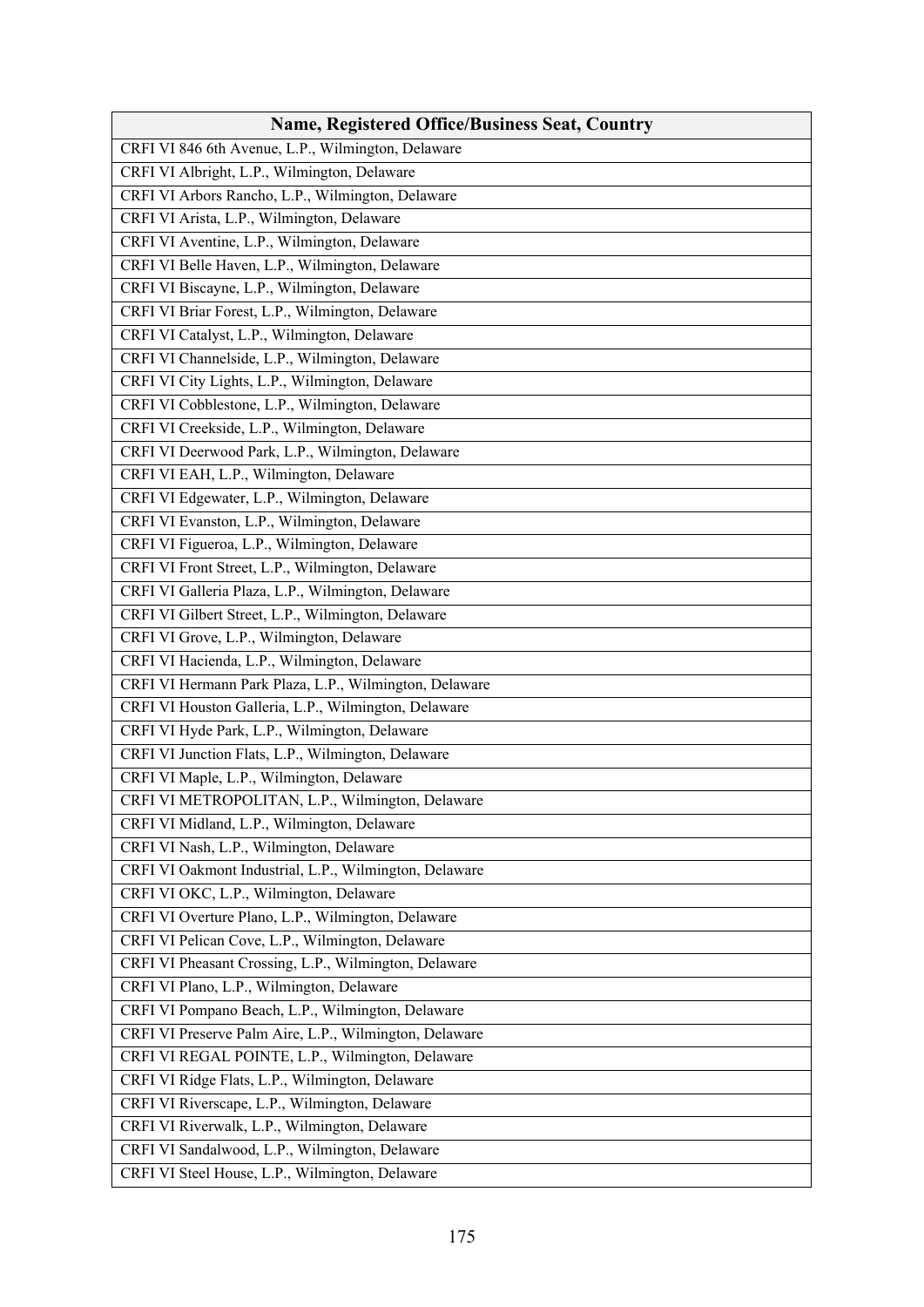| CRFI VI Tech Ridge, L.P., Wilmington, Delaware<br>CRFI VI TULSA, L.P., Wilmington, Delaware<br>CRFI VI VERITAS, L.P., Wilmington, Delaware<br>CRFI VI Villebois, L.P., Wilmington, Delaware<br>CRFI VI Waverly, L.P., Wilmington, Delaware<br>CRFI VI West 24th Street, L.P., Wilmington, Delaware<br>CRFI VI Witkoff South Beach, L.P., Wilmington, Delaware<br>CRFI VI Yale, L.P., Wilmington, Delaware<br>CRFI VII 106 Spring Street, L.P., Wilmington, Delaware<br>CRFI VII 120 Ninth Street, L.P., Wilmington, Delaware<br>CRFI VII 1201 Central, L.P., Wilmington, Delaware<br>CRFI VII 133 GREENE, L.P., Wilmington, Delaware<br>CRFI VII 14th Street, L.P., Wilmington, Delaware<br>CRFI VII 1548 Maple, L.P., Wilmington, Delaware<br>CRFI VII 20 West 33rd Street, L.P., Wilmington, Delaware<br>CRFI VII 2255 Broadway, L.P., Wilmington, Delaware<br>CRFI VII 345 East 37th Street, L.P., Wilmington, Delaware<br>CRFI VII 3rd Street & Roosevelt, L.P., Wilmington, Delaware<br>CRFI VII 400 Audubon, L.P., Wilmington, Delaware<br>CRFI VII 5th and West, L.P., Wilmington, Delaware<br>CRFI VII 6000 Shoreline, L.P., Wilmington, Delaware<br>CRFI VII 6300 Gulf, L.P., Wilmington, Delaware<br>CRFI VII 660 12th Avenue, L.P., Wilmington, Delaware<br>CRFI VII 720 Ralph McGill, L.P., Wilmington, Delaware<br>CRFI VII 830 WINTER, L.P., Wilmington, Delaware<br>CRFI VII 866 UN Plaza, L.P., Wilmington, Delaware<br>CRFI VII 93 Mercer Street, L.P., Wilmington, Delaware<br>CRFI VII AA 1 Evanston, L.P., Wilmington, Delaware<br>CRFI VII AKT Apartments, L.P., Wilmington, Delaware<br>CRFI VII Alta Waverly, L.P., Wilmington, Delaware<br>CRFI VII Arium Crossroads, L.P., Wilmington, Delaware<br>CRFI VII Axis West, L.P., Wilmington, Delaware<br>CRFI VII BA ILL Program Valley Forge, L.P., Wilmington, Delaware<br>CRFI VII Ballantyne, L.P., Wilmington, Delaware<br>CRFI VII Bascom Bridgecourt, L.P., Wilmington, Delaware<br>CRFI VII Bascom Las Vegas II, L.P., Wilmington, Delaware<br>CRFI VII Bascom Las Vegas, L.P., Wilmington, Delaware<br>CRFI VII Berry Hill, L.P., Wilmington, Delaware<br>CRFI VII Block 37, L.P., Wilmington, Delaware<br>CRFI VII Bloomfield Center, L.P., Wilmington, Delaware<br>CRFI VII Broadstone Arts District, L.P., Wilmington, Delaware<br>CRFI VII Broadstone Burnet, L.P., Wilmington, Delaware | <b>Name, Registered Office/Business Seat, Country</b>    |
|----------------------------------------------------------------------------------------------------------------------------------------------------------------------------------------------------------------------------------------------------------------------------------------------------------------------------------------------------------------------------------------------------------------------------------------------------------------------------------------------------------------------------------------------------------------------------------------------------------------------------------------------------------------------------------------------------------------------------------------------------------------------------------------------------------------------------------------------------------------------------------------------------------------------------------------------------------------------------------------------------------------------------------------------------------------------------------------------------------------------------------------------------------------------------------------------------------------------------------------------------------------------------------------------------------------------------------------------------------------------------------------------------------------------------------------------------------------------------------------------------------------------------------------------------------------------------------------------------------------------------------------------------------------------------------------------------------------------------------------------------------------------------------------------------------------------------------------------------------------------------------------------------------------------------------------------------------------------------------------------------------------------------------------------------------------------------------------------------------------------------------------------------------------------------------------------------------------------------------------------------------------------------------------------------------------------------------------------------------------------------|----------------------------------------------------------|
|                                                                                                                                                                                                                                                                                                                                                                                                                                                                                                                                                                                                                                                                                                                                                                                                                                                                                                                                                                                                                                                                                                                                                                                                                                                                                                                                                                                                                                                                                                                                                                                                                                                                                                                                                                                                                                                                                                                                                                                                                                                                                                                                                                                                                                                                                                                                                                            |                                                          |
|                                                                                                                                                                                                                                                                                                                                                                                                                                                                                                                                                                                                                                                                                                                                                                                                                                                                                                                                                                                                                                                                                                                                                                                                                                                                                                                                                                                                                                                                                                                                                                                                                                                                                                                                                                                                                                                                                                                                                                                                                                                                                                                                                                                                                                                                                                                                                                            |                                                          |
|                                                                                                                                                                                                                                                                                                                                                                                                                                                                                                                                                                                                                                                                                                                                                                                                                                                                                                                                                                                                                                                                                                                                                                                                                                                                                                                                                                                                                                                                                                                                                                                                                                                                                                                                                                                                                                                                                                                                                                                                                                                                                                                                                                                                                                                                                                                                                                            |                                                          |
|                                                                                                                                                                                                                                                                                                                                                                                                                                                                                                                                                                                                                                                                                                                                                                                                                                                                                                                                                                                                                                                                                                                                                                                                                                                                                                                                                                                                                                                                                                                                                                                                                                                                                                                                                                                                                                                                                                                                                                                                                                                                                                                                                                                                                                                                                                                                                                            |                                                          |
|                                                                                                                                                                                                                                                                                                                                                                                                                                                                                                                                                                                                                                                                                                                                                                                                                                                                                                                                                                                                                                                                                                                                                                                                                                                                                                                                                                                                                                                                                                                                                                                                                                                                                                                                                                                                                                                                                                                                                                                                                                                                                                                                                                                                                                                                                                                                                                            |                                                          |
|                                                                                                                                                                                                                                                                                                                                                                                                                                                                                                                                                                                                                                                                                                                                                                                                                                                                                                                                                                                                                                                                                                                                                                                                                                                                                                                                                                                                                                                                                                                                                                                                                                                                                                                                                                                                                                                                                                                                                                                                                                                                                                                                                                                                                                                                                                                                                                            |                                                          |
|                                                                                                                                                                                                                                                                                                                                                                                                                                                                                                                                                                                                                                                                                                                                                                                                                                                                                                                                                                                                                                                                                                                                                                                                                                                                                                                                                                                                                                                                                                                                                                                                                                                                                                                                                                                                                                                                                                                                                                                                                                                                                                                                                                                                                                                                                                                                                                            |                                                          |
|                                                                                                                                                                                                                                                                                                                                                                                                                                                                                                                                                                                                                                                                                                                                                                                                                                                                                                                                                                                                                                                                                                                                                                                                                                                                                                                                                                                                                                                                                                                                                                                                                                                                                                                                                                                                                                                                                                                                                                                                                                                                                                                                                                                                                                                                                                                                                                            |                                                          |
|                                                                                                                                                                                                                                                                                                                                                                                                                                                                                                                                                                                                                                                                                                                                                                                                                                                                                                                                                                                                                                                                                                                                                                                                                                                                                                                                                                                                                                                                                                                                                                                                                                                                                                                                                                                                                                                                                                                                                                                                                                                                                                                                                                                                                                                                                                                                                                            |                                                          |
|                                                                                                                                                                                                                                                                                                                                                                                                                                                                                                                                                                                                                                                                                                                                                                                                                                                                                                                                                                                                                                                                                                                                                                                                                                                                                                                                                                                                                                                                                                                                                                                                                                                                                                                                                                                                                                                                                                                                                                                                                                                                                                                                                                                                                                                                                                                                                                            |                                                          |
|                                                                                                                                                                                                                                                                                                                                                                                                                                                                                                                                                                                                                                                                                                                                                                                                                                                                                                                                                                                                                                                                                                                                                                                                                                                                                                                                                                                                                                                                                                                                                                                                                                                                                                                                                                                                                                                                                                                                                                                                                                                                                                                                                                                                                                                                                                                                                                            |                                                          |
|                                                                                                                                                                                                                                                                                                                                                                                                                                                                                                                                                                                                                                                                                                                                                                                                                                                                                                                                                                                                                                                                                                                                                                                                                                                                                                                                                                                                                                                                                                                                                                                                                                                                                                                                                                                                                                                                                                                                                                                                                                                                                                                                                                                                                                                                                                                                                                            |                                                          |
|                                                                                                                                                                                                                                                                                                                                                                                                                                                                                                                                                                                                                                                                                                                                                                                                                                                                                                                                                                                                                                                                                                                                                                                                                                                                                                                                                                                                                                                                                                                                                                                                                                                                                                                                                                                                                                                                                                                                                                                                                                                                                                                                                                                                                                                                                                                                                                            |                                                          |
|                                                                                                                                                                                                                                                                                                                                                                                                                                                                                                                                                                                                                                                                                                                                                                                                                                                                                                                                                                                                                                                                                                                                                                                                                                                                                                                                                                                                                                                                                                                                                                                                                                                                                                                                                                                                                                                                                                                                                                                                                                                                                                                                                                                                                                                                                                                                                                            |                                                          |
|                                                                                                                                                                                                                                                                                                                                                                                                                                                                                                                                                                                                                                                                                                                                                                                                                                                                                                                                                                                                                                                                                                                                                                                                                                                                                                                                                                                                                                                                                                                                                                                                                                                                                                                                                                                                                                                                                                                                                                                                                                                                                                                                                                                                                                                                                                                                                                            |                                                          |
|                                                                                                                                                                                                                                                                                                                                                                                                                                                                                                                                                                                                                                                                                                                                                                                                                                                                                                                                                                                                                                                                                                                                                                                                                                                                                                                                                                                                                                                                                                                                                                                                                                                                                                                                                                                                                                                                                                                                                                                                                                                                                                                                                                                                                                                                                                                                                                            |                                                          |
|                                                                                                                                                                                                                                                                                                                                                                                                                                                                                                                                                                                                                                                                                                                                                                                                                                                                                                                                                                                                                                                                                                                                                                                                                                                                                                                                                                                                                                                                                                                                                                                                                                                                                                                                                                                                                                                                                                                                                                                                                                                                                                                                                                                                                                                                                                                                                                            |                                                          |
|                                                                                                                                                                                                                                                                                                                                                                                                                                                                                                                                                                                                                                                                                                                                                                                                                                                                                                                                                                                                                                                                                                                                                                                                                                                                                                                                                                                                                                                                                                                                                                                                                                                                                                                                                                                                                                                                                                                                                                                                                                                                                                                                                                                                                                                                                                                                                                            |                                                          |
|                                                                                                                                                                                                                                                                                                                                                                                                                                                                                                                                                                                                                                                                                                                                                                                                                                                                                                                                                                                                                                                                                                                                                                                                                                                                                                                                                                                                                                                                                                                                                                                                                                                                                                                                                                                                                                                                                                                                                                                                                                                                                                                                                                                                                                                                                                                                                                            |                                                          |
|                                                                                                                                                                                                                                                                                                                                                                                                                                                                                                                                                                                                                                                                                                                                                                                                                                                                                                                                                                                                                                                                                                                                                                                                                                                                                                                                                                                                                                                                                                                                                                                                                                                                                                                                                                                                                                                                                                                                                                                                                                                                                                                                                                                                                                                                                                                                                                            |                                                          |
|                                                                                                                                                                                                                                                                                                                                                                                                                                                                                                                                                                                                                                                                                                                                                                                                                                                                                                                                                                                                                                                                                                                                                                                                                                                                                                                                                                                                                                                                                                                                                                                                                                                                                                                                                                                                                                                                                                                                                                                                                                                                                                                                                                                                                                                                                                                                                                            |                                                          |
|                                                                                                                                                                                                                                                                                                                                                                                                                                                                                                                                                                                                                                                                                                                                                                                                                                                                                                                                                                                                                                                                                                                                                                                                                                                                                                                                                                                                                                                                                                                                                                                                                                                                                                                                                                                                                                                                                                                                                                                                                                                                                                                                                                                                                                                                                                                                                                            |                                                          |
|                                                                                                                                                                                                                                                                                                                                                                                                                                                                                                                                                                                                                                                                                                                                                                                                                                                                                                                                                                                                                                                                                                                                                                                                                                                                                                                                                                                                                                                                                                                                                                                                                                                                                                                                                                                                                                                                                                                                                                                                                                                                                                                                                                                                                                                                                                                                                                            |                                                          |
|                                                                                                                                                                                                                                                                                                                                                                                                                                                                                                                                                                                                                                                                                                                                                                                                                                                                                                                                                                                                                                                                                                                                                                                                                                                                                                                                                                                                                                                                                                                                                                                                                                                                                                                                                                                                                                                                                                                                                                                                                                                                                                                                                                                                                                                                                                                                                                            |                                                          |
|                                                                                                                                                                                                                                                                                                                                                                                                                                                                                                                                                                                                                                                                                                                                                                                                                                                                                                                                                                                                                                                                                                                                                                                                                                                                                                                                                                                                                                                                                                                                                                                                                                                                                                                                                                                                                                                                                                                                                                                                                                                                                                                                                                                                                                                                                                                                                                            |                                                          |
|                                                                                                                                                                                                                                                                                                                                                                                                                                                                                                                                                                                                                                                                                                                                                                                                                                                                                                                                                                                                                                                                                                                                                                                                                                                                                                                                                                                                                                                                                                                                                                                                                                                                                                                                                                                                                                                                                                                                                                                                                                                                                                                                                                                                                                                                                                                                                                            |                                                          |
|                                                                                                                                                                                                                                                                                                                                                                                                                                                                                                                                                                                                                                                                                                                                                                                                                                                                                                                                                                                                                                                                                                                                                                                                                                                                                                                                                                                                                                                                                                                                                                                                                                                                                                                                                                                                                                                                                                                                                                                                                                                                                                                                                                                                                                                                                                                                                                            |                                                          |
|                                                                                                                                                                                                                                                                                                                                                                                                                                                                                                                                                                                                                                                                                                                                                                                                                                                                                                                                                                                                                                                                                                                                                                                                                                                                                                                                                                                                                                                                                                                                                                                                                                                                                                                                                                                                                                                                                                                                                                                                                                                                                                                                                                                                                                                                                                                                                                            |                                                          |
|                                                                                                                                                                                                                                                                                                                                                                                                                                                                                                                                                                                                                                                                                                                                                                                                                                                                                                                                                                                                                                                                                                                                                                                                                                                                                                                                                                                                                                                                                                                                                                                                                                                                                                                                                                                                                                                                                                                                                                                                                                                                                                                                                                                                                                                                                                                                                                            |                                                          |
|                                                                                                                                                                                                                                                                                                                                                                                                                                                                                                                                                                                                                                                                                                                                                                                                                                                                                                                                                                                                                                                                                                                                                                                                                                                                                                                                                                                                                                                                                                                                                                                                                                                                                                                                                                                                                                                                                                                                                                                                                                                                                                                                                                                                                                                                                                                                                                            |                                                          |
|                                                                                                                                                                                                                                                                                                                                                                                                                                                                                                                                                                                                                                                                                                                                                                                                                                                                                                                                                                                                                                                                                                                                                                                                                                                                                                                                                                                                                                                                                                                                                                                                                                                                                                                                                                                                                                                                                                                                                                                                                                                                                                                                                                                                                                                                                                                                                                            |                                                          |
|                                                                                                                                                                                                                                                                                                                                                                                                                                                                                                                                                                                                                                                                                                                                                                                                                                                                                                                                                                                                                                                                                                                                                                                                                                                                                                                                                                                                                                                                                                                                                                                                                                                                                                                                                                                                                                                                                                                                                                                                                                                                                                                                                                                                                                                                                                                                                                            |                                                          |
|                                                                                                                                                                                                                                                                                                                                                                                                                                                                                                                                                                                                                                                                                                                                                                                                                                                                                                                                                                                                                                                                                                                                                                                                                                                                                                                                                                                                                                                                                                                                                                                                                                                                                                                                                                                                                                                                                                                                                                                                                                                                                                                                                                                                                                                                                                                                                                            |                                                          |
|                                                                                                                                                                                                                                                                                                                                                                                                                                                                                                                                                                                                                                                                                                                                                                                                                                                                                                                                                                                                                                                                                                                                                                                                                                                                                                                                                                                                                                                                                                                                                                                                                                                                                                                                                                                                                                                                                                                                                                                                                                                                                                                                                                                                                                                                                                                                                                            |                                                          |
|                                                                                                                                                                                                                                                                                                                                                                                                                                                                                                                                                                                                                                                                                                                                                                                                                                                                                                                                                                                                                                                                                                                                                                                                                                                                                                                                                                                                                                                                                                                                                                                                                                                                                                                                                                                                                                                                                                                                                                                                                                                                                                                                                                                                                                                                                                                                                                            |                                                          |
|                                                                                                                                                                                                                                                                                                                                                                                                                                                                                                                                                                                                                                                                                                                                                                                                                                                                                                                                                                                                                                                                                                                                                                                                                                                                                                                                                                                                                                                                                                                                                                                                                                                                                                                                                                                                                                                                                                                                                                                                                                                                                                                                                                                                                                                                                                                                                                            |                                                          |
|                                                                                                                                                                                                                                                                                                                                                                                                                                                                                                                                                                                                                                                                                                                                                                                                                                                                                                                                                                                                                                                                                                                                                                                                                                                                                                                                                                                                                                                                                                                                                                                                                                                                                                                                                                                                                                                                                                                                                                                                                                                                                                                                                                                                                                                                                                                                                                            |                                                          |
|                                                                                                                                                                                                                                                                                                                                                                                                                                                                                                                                                                                                                                                                                                                                                                                                                                                                                                                                                                                                                                                                                                                                                                                                                                                                                                                                                                                                                                                                                                                                                                                                                                                                                                                                                                                                                                                                                                                                                                                                                                                                                                                                                                                                                                                                                                                                                                            |                                                          |
|                                                                                                                                                                                                                                                                                                                                                                                                                                                                                                                                                                                                                                                                                                                                                                                                                                                                                                                                                                                                                                                                                                                                                                                                                                                                                                                                                                                                                                                                                                                                                                                                                                                                                                                                                                                                                                                                                                                                                                                                                                                                                                                                                                                                                                                                                                                                                                            |                                                          |
|                                                                                                                                                                                                                                                                                                                                                                                                                                                                                                                                                                                                                                                                                                                                                                                                                                                                                                                                                                                                                                                                                                                                                                                                                                                                                                                                                                                                                                                                                                                                                                                                                                                                                                                                                                                                                                                                                                                                                                                                                                                                                                                                                                                                                                                                                                                                                                            |                                                          |
|                                                                                                                                                                                                                                                                                                                                                                                                                                                                                                                                                                                                                                                                                                                                                                                                                                                                                                                                                                                                                                                                                                                                                                                                                                                                                                                                                                                                                                                                                                                                                                                                                                                                                                                                                                                                                                                                                                                                                                                                                                                                                                                                                                                                                                                                                                                                                                            |                                                          |
|                                                                                                                                                                                                                                                                                                                                                                                                                                                                                                                                                                                                                                                                                                                                                                                                                                                                                                                                                                                                                                                                                                                                                                                                                                                                                                                                                                                                                                                                                                                                                                                                                                                                                                                                                                                                                                                                                                                                                                                                                                                                                                                                                                                                                                                                                                                                                                            |                                                          |
|                                                                                                                                                                                                                                                                                                                                                                                                                                                                                                                                                                                                                                                                                                                                                                                                                                                                                                                                                                                                                                                                                                                                                                                                                                                                                                                                                                                                                                                                                                                                                                                                                                                                                                                                                                                                                                                                                                                                                                                                                                                                                                                                                                                                                                                                                                                                                                            | CRFI VII Broadstone Gillette, L.P., Wilmington, Delaware |
| CRFI VII Broadstone Medical Center, L.P., Cybercity, Ebene, Delaware                                                                                                                                                                                                                                                                                                                                                                                                                                                                                                                                                                                                                                                                                                                                                                                                                                                                                                                                                                                                                                                                                                                                                                                                                                                                                                                                                                                                                                                                                                                                                                                                                                                                                                                                                                                                                                                                                                                                                                                                                                                                                                                                                                                                                                                                                                       |                                                          |
| CRFI VII Broadstone Oak Hills, L.P., Wilmington, Delaware                                                                                                                                                                                                                                                                                                                                                                                                                                                                                                                                                                                                                                                                                                                                                                                                                                                                                                                                                                                                                                                                                                                                                                                                                                                                                                                                                                                                                                                                                                                                                                                                                                                                                                                                                                                                                                                                                                                                                                                                                                                                                                                                                                                                                                                                                                                  |                                                          |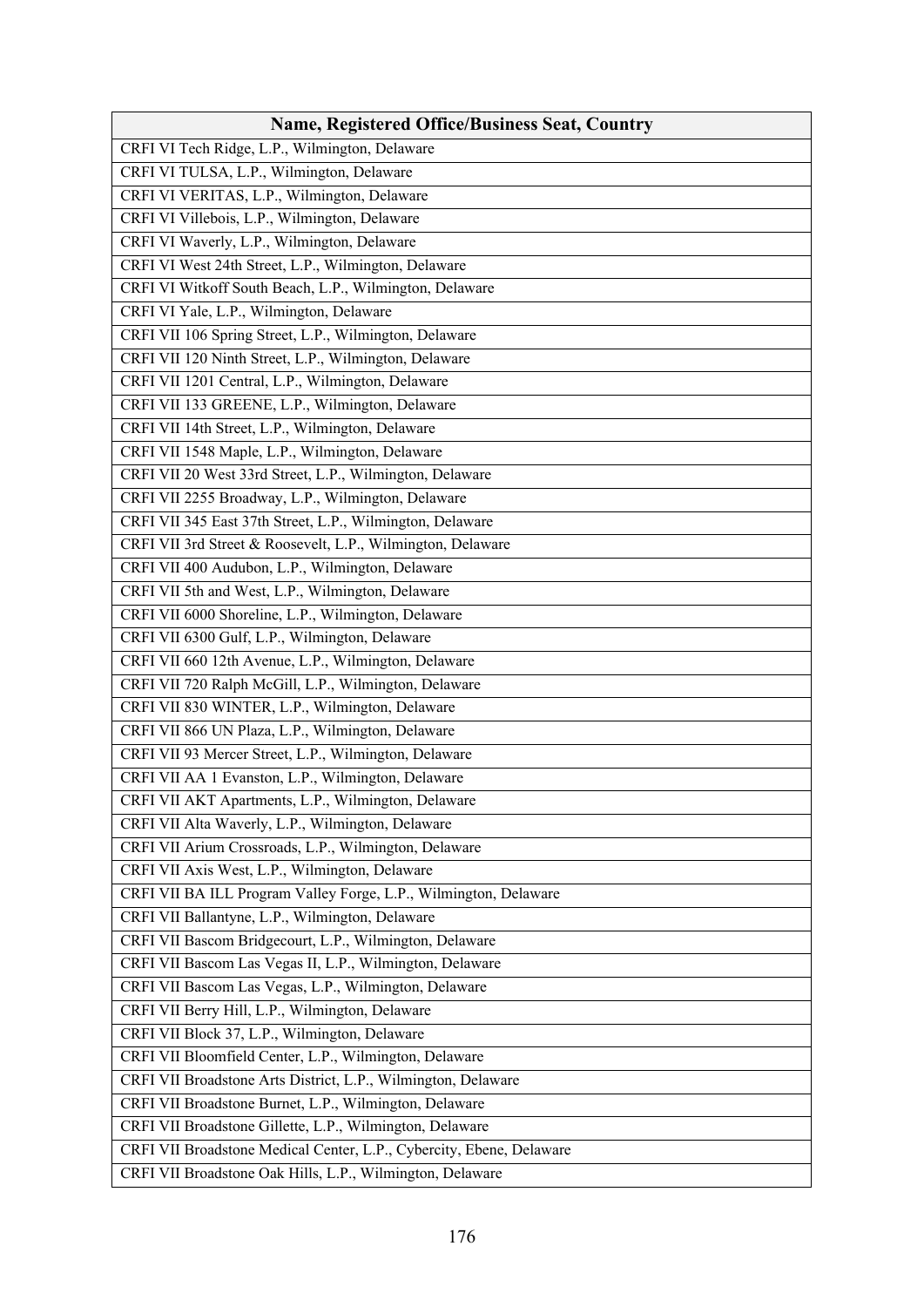| <b>Name, Registered Office/Business Seat, Country</b>                     |
|---------------------------------------------------------------------------|
| CRFI VII Broadstone Oceanside, L.P., Wilmington, Delaware                 |
| CRFI VII BROADSTONE PLANTATION, L.P., Wilmington, Delaware                |
| CRFI VII Broadstone Riverstone, L.P., Wilmington, Delaware                |
| CRFI VII Broadstone Roosevelt Phase II, L.P., Wilmington, Delaware        |
| CRFI VII Broadstone Traditions, L.P., Wilmington, Delaware                |
| CRFI VII Broadstone Winter Park, L.P., Wilmington, Delaware               |
| CRFI VII Bryant Street, L.P., Wilmington, Delaware                        |
| CRFI VII Buttonwood, L.P., Wilmington, Delaware                           |
| CRFI VII Cambria, L.P., Wilmington, Delaware                              |
| CRFI VII Carlsbad, L.P., Wilmington, Delaware                             |
| CRFI VII CITYPLACE, L.P., Wilmington, Delaware                            |
| CRFI VII Clipper, L.P., Wilmington, Delaware                              |
| CRFI VII College Park, L.P., Wilmington, Delaware                         |
| CRFI VII Cool Springs, L.P., Wilmington, Delaware                         |
| CRFI VII Cooper City, L.P., Wilmington, Delaware                          |
| CRFI VII Costa Mesa, L.P., Wilmington, Delaware                           |
| CRFI VII Creekside @ 17, L.P., Wilmington, Delaware                       |
| CRFI VII CSP Self Storage, L.P., Wilmington, Delaware                     |
| CRFI VII Dedeaux, L.P., Wilmington, Delaware                              |
| CRFI VII DOV, L.P., Wilmington, Delaware                                  |
| CRFI VII East Orlando, L.P., Wilmington, Delaware                         |
| CRFI VII Edgewood, L.P., Wilmington, Delaware                             |
| CRFI VII Elan 144, L.P., Wilmington, Delaware                             |
| CRFI VII Elan Audubon, L.P., Wilmington, Delaware                         |
| CRFI VII Elan McFarland, L.P., Wilmington, Delaware                       |
| CRFI VII Endhaven, L.P., Wilmington, Delaware                             |
| CRFI VII Fair Lakes Hotel, L.P., Wilmington, Delaware                     |
| CRFI VII Fairfax, L.P., Wilmington, Delaware                              |
| CRFI VII Fifth Street, L.P., Wilmington, Delaware                         |
| CRFI VII Five Oaks, L.P., Wilmington, Delaware                            |
| CRFI VII Flagstaff, L.P., Wilmington, Delaware                            |
| CRFI VII Flamingo Hualapai, L.P., Wilmington, Delaware                    |
| CRFI VII Foothill, L.P., Wilmington, Delaware                             |
| CRFI VII Freeman/Fife, L.P., Wilmington, Delaware                         |
| CRFI VII Fremont and Lake, L.P., Wilmington, Delaware                     |
| CRFI VII GATEWAY, L.P., Wilmington, Delaware                              |
| CRFI VII Glass Tower, L.P., Wilmington, Delaware                          |
| CRFI VII Greenburgh, L.P., Wilmington, Delaware                           |
| CRFI VII GREP ILL Program 9CO, L.P., Wilmington, Delaware                 |
| CRFI VII GREP ILL Program Arboretum, L.P., Wilmington, Delaware           |
| CRFI VII GREP ILL PROGRAM ARLINGTON HIGHLANDS, L.P., Wilmington, Delaware |
| CRFI VII GREP ILL PROGRAM BARRETT, L.P., Wilmington, Delaware             |
| CRFI VII GREP ILL Program Centennial, L.P., Wilmington, Delaware          |
| CRFI VII GREP ILL PROGRAM CHESAPEAKE, L.P., Wilmington, Delaware          |
| CRFI VII GREP ILL Program Coburg, L.P., Wilmington, Delaware              |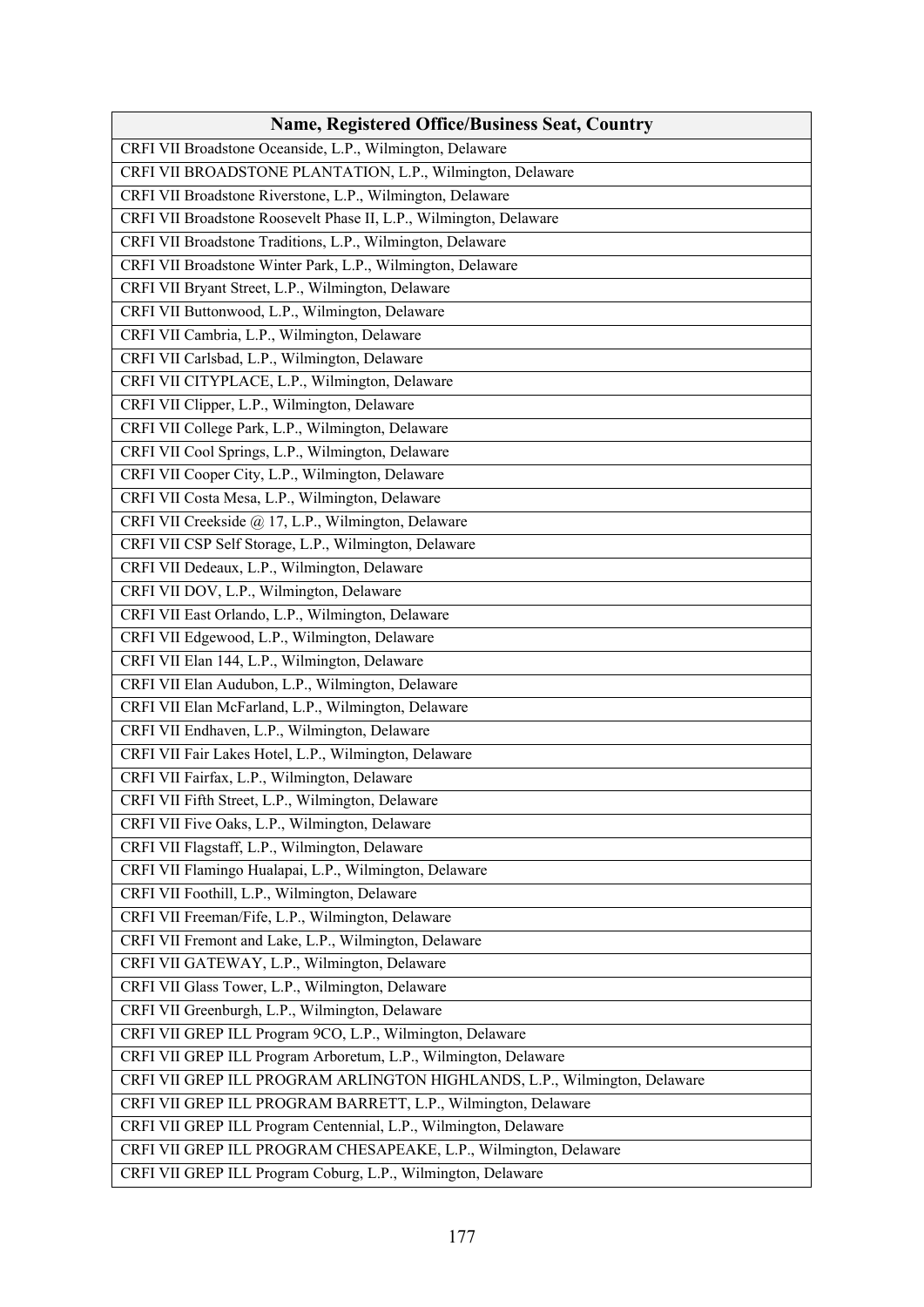| <b>Name, Registered Office/Business Seat, Country</b>               |
|---------------------------------------------------------------------|
| CRFI VII GREP ILL Program Cotswold, L.P., Wilmington, Delaware      |
| CRFI VII GREP ILL PROGRAM CRABTREE, L.P., Wilmington, Delaware      |
| CRFI VII GREP ILL Program Dadeland, L.P., Wilmington, Delaware      |
| CRFI VII GREP ILL Program Daniel Island, L.P., Wilmington, Delaware |
| CRFI VII GREP ILL PROGRAM DOMAIN, L.P., Wilmington, Delaware        |
| CRFI VII GREP ILL Program Doral, L.P., Wilmington, Delaware         |
| CRFI VII GREP ILL Program Dr. Phillips, L.P., Wilmington, Delaware  |
| CRFI VII GREP ILL PROGRAM FAIR RIDGE, L.P., Wilmington, Delaware    |
| CRFI VII GREP ILL PROGRAM FAIRVIEW, L.P., Wilmington, Delaware      |
| CRFI VII GREP ILL PROGRAM FLOWER MOUND, L.P., Wilmington, Delaware  |
| CRFI VII GREP ILL Program Kierland, L.P., Wilmington, Delaware      |
| CRFI VII GREP ILL Program Lindbergh, L.P., Wilmington, Delaware     |
| CRFI VII GREP ILL PROGRAM MUELLER, L.P., Wilmington, Delaware       |
| CRFI VII GREP ILL Program Providence, L.P., Wilmington, Delaware    |
| CRFI VII GREP ILL PROGRAM STONE OAK, L.P., Wilmington, Delaware     |
| CRFI VII GREP ILL PROGRAM SUGARLAND, L.P., Wilmington, Delaware     |
| CRFI VII GREP ILL PROGRAM TANGLEWOOD, L.P., Wilmington, Delaware    |
| CRFI VII GREP ILL Program Vallecitos, L.P., Wilmington, Delaware    |
| CRFI VII GREP ILL Program Yorktown, L.P., Wilmington, Delaware      |
| CRFI VII Guthrie, L.P., Wilmington, Delaware                        |
| CRFI VII Halsted Lake, L.P., Wilmington, Delaware                   |
| CRFI VII Hamner, L.P., Wilmington, Delaware                         |
| CRFI VII Harlem, L.P., Wilmington, Delaware                         |
| CRFI VII Hayden, L.P., Wilmington, Delaware                         |
| CRFI VII HERITAGE POINTE, L.P., Wilmington, Delaware                |
| CRFI VII Hidalgo, L.P., Wilmington, Delaware                        |
| CRFI VII Highland, L.P., Wilmington, Delaware                       |
| CRFI VII Hubbard Street, L.P., Wilmington, Delaware                 |
| CRFI VII Islamorada, L.P., Wilmington, Delaware                     |
| CRFI VII Jacksonville, L.P., Wilmington, Delaware                   |
| CRFI VII Kensington Court, L.P., Wilmington, Delaware               |
| CRFI VII Ladera Ranch, L.P., Wilmington, Delaware                   |
| CRFI VII LaGrange, L.P., Wilmington, Delaware                       |
| CRFI VII Lakeshore Villas, L.P., Wilmington, Delaware               |
| CRFI VII Lakewood Village, L.P., Wilmington, Delaware               |
| CRFI VII LMC, L.P., Wilmington, Delaware                            |
| CRFI VII Long Beach, L.P., Wilmington, Delaware                     |
| CRFI VII Lucerne, L.P., Wilmington, Delaware                        |
| CRFI VII Luxury SFR, L.P., Wilmington, Delaware                     |
| CRFI VII Maitland, L.P., Wilmington, Delaware                       |
| CRFI VII Maple & Main, L.P., Wilmington, Delaware                   |
| CRFI VII MARK CENTER HOTEL, L.P., Wilmington, Delaware              |
| CRFI VII Mercer Island, L.P., Wilmington, Delaware                  |
| CRFI VII Midland 1, L.P., Wilmington, Delaware                      |
| CRFI VII Midland II, L.P., Wilmington, Delaware                     |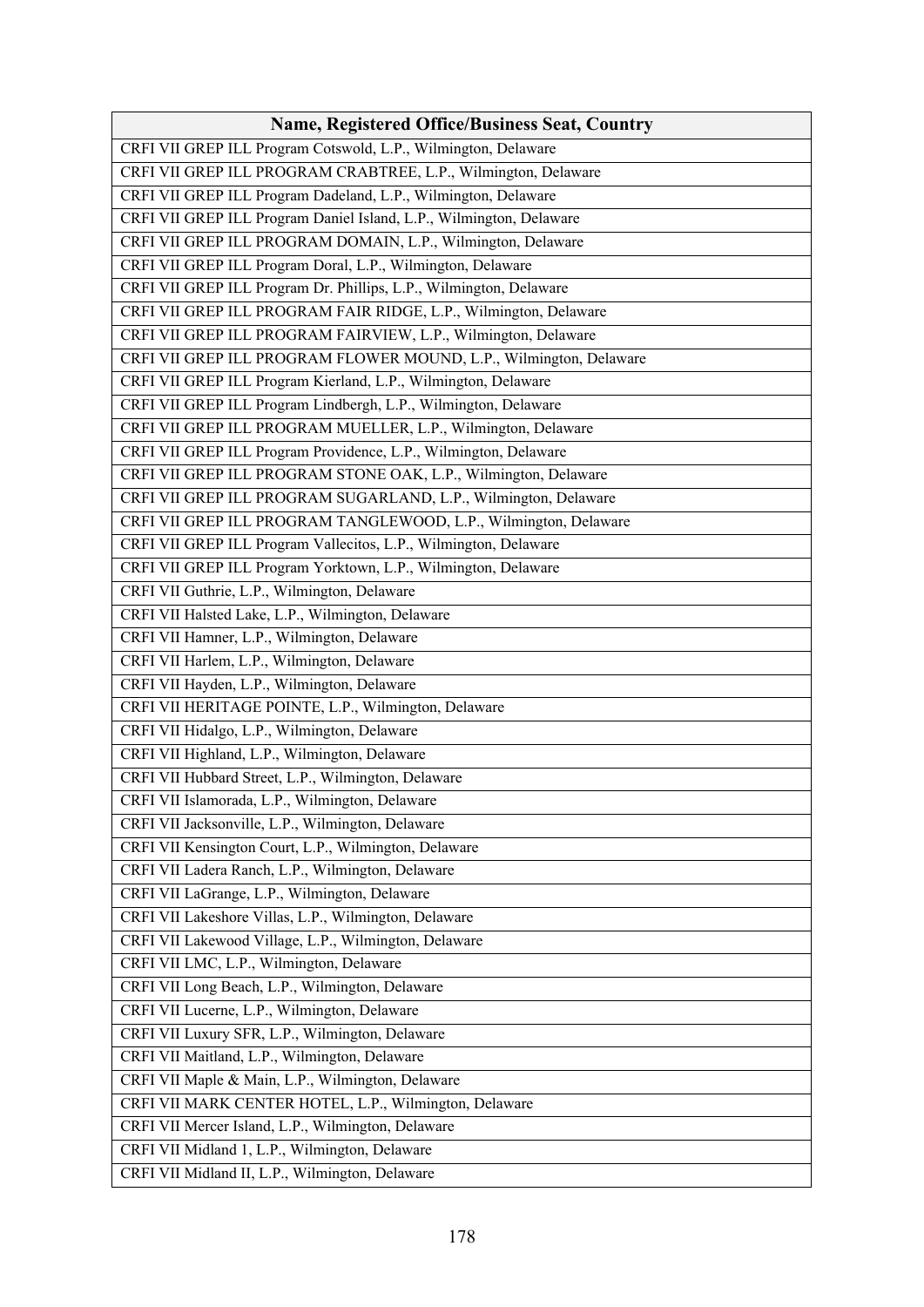| <b>Name, Registered Office/Business Seat, Country</b>                  |
|------------------------------------------------------------------------|
| CRFI VII Midland III, L.P., Wilmington, Delaware                       |
| CRFI VII Midland Office II, L.P., Wilmington, Delaware                 |
| CRFI VII Mission Gorge, L.P., Wilmington, Delaware                     |
| CRFI VII Montclair, L.P., Wilmington, Delaware                         |
| CRFI VII Mountain View, L.P., Wilmington, Delaware                     |
| CRFI VII Mountlake, L.P., Wilmington, Delaware                         |
| CRFI VII Natick, L.P., Wilmington, Delaware                            |
| CRFI VII Newport Beach Plaza, L.P., Wilmington, Delaware               |
| CRFI VII NoHo West, L.P., Wilmington, Delaware                         |
| CRFI VII Noho, L.P., Wilmington, Delaware                              |
| CRFI VII North Loop, L.P., Wilmington, Delaware                        |
| CRFI VII Northeast Storage, L.P., Wilmington, Delaware                 |
| CRFI VII Northgate, L.P., Wilmington, Delaware                         |
| CRFI VII Oakland Broadway Uptown, L.P., Wilmington, Delaware           |
| CRFI VII Oakmont Industrial 6th & Utica, L.P., Wilmington, Delaware    |
| CRFI VII Oakmont Industrial Catawba, L.P., Wilmington, Delaware        |
| CRFI VII OAKMONT INDUSTRIAL CHERRY, L.P., Wilmington, Delaware         |
| CRFI VII Oakmont Industrial Hickory, L.P., Wilmington, Delaware        |
| CRFI VII OAKMONT INDUSTRIAL REDWOOD AVENUE, L.P., Wilmington, Delaware |
| CRFI VII Oakmont Industrial, L.P., Wilmington, Delaware                |
| CRFI VII Olmsted Sobro, L.P., Wilmington, Delaware                     |
| CRFI VII Patrician, L.P., Wilmington, Delaware                         |
| CRFI VII Plaza del Rey, L.P., Wilmington, Delaware                     |
| CRFI VII Princeton, L.P., Wilmington, Delaware                         |
| CRFI VII Punta Gorda, L.P., Wilmington, Delaware                       |
| CRFI VII Republic Square, L.P., Wilmington, Delaware                   |
| CRFI VII Riverscape Lot 8, L.P., Wilmington, Delaware                  |
| CRFI VII Ross Arts II, L.P., Wilmington, Delaware                      |
| CRFI VII Scottsdale, L.P., Wilmington, Delaware                        |
| CRFI VII Seaside Pacifica, L.P., Wilmington, Delaware                  |
| CRFI VII SF Condo, L.P., Wilmington, Delaware                          |
| CRFI VII Shady Grove, L.P., Wilmington, Delaware                       |
| CRFI VII Siena, L.P., Wilmington, Delaware                             |
| CRFI VII Solis Town Center, L.P., Wilmington, Delaware                 |
| CRFI VII Southside, L.P., Wilmington, Delaware                         |
| CRFI VII St. Augustine, L.P., Wilmington, Delaware                     |
| CRFI VII Stafford Crossing, L.P., Wilmington, Delaware                 |
| CRFI VII State Street, L.P., Wilmington, Delaware                      |
| CRFI VII Stone Lake, L.P., Wilmington, Delaware                        |
| CRFI VII Suwanee, L.P., Wilmington, Delaware                           |
| CRFI VII Thomas James, L.P., Wilmington, Delaware                      |
| CRFI VII Tides IV, L.P., Wilmington, Delaware                          |
| CRFI VII Tucson, L.P., Wilmington, Delaware                            |
| CRFI VII University Commons, L.P., Wilmington, Delaware                |
| CRFI VII Uptown, L.P., Wilmington, Delaware                            |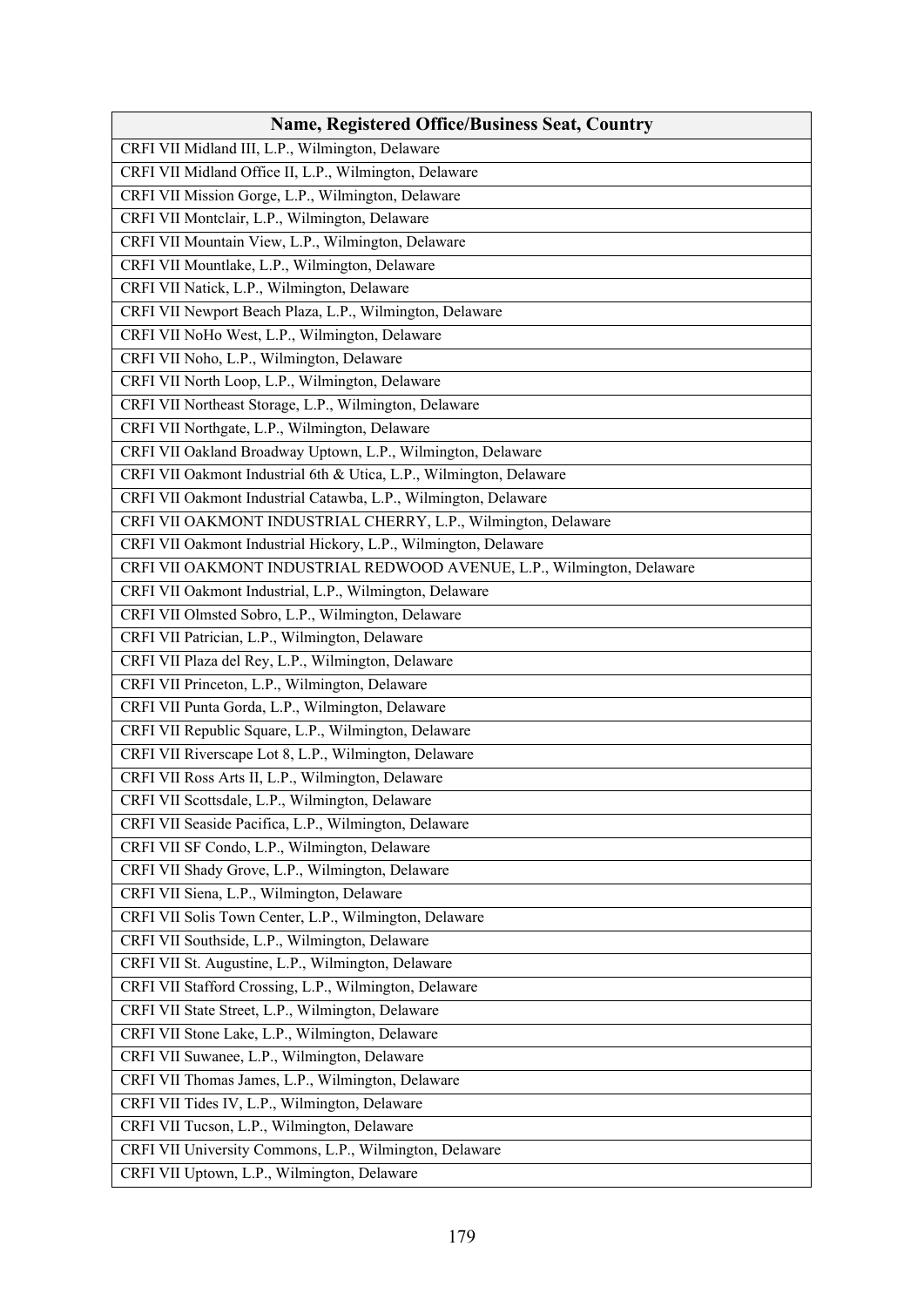| Name, Registered Office/Business Seat, Country                          |
|-------------------------------------------------------------------------|
| CRFI VII Variel, L.P., Wilmington, Delaware                             |
| CRFI VII Vasona, L.P., Wilmington, Delaware                             |
| CRFI VII West 7th, L.P., Wilmington, Delaware                           |
| CRFI VII West End Station, L.P., Wilmington, Delaware                   |
| CRFI VII West Loop, L.P., Wilmington, Delaware                          |
| CRFI VII Westcreek, L.P., Wilmington, Delaware                          |
| CRFI VII Weston Corners, L.P., Wilmington, Delaware                     |
| CRFI VII WESTPORT PROGRAM, L.P., Wilmington, Delaware                   |
| CRFI VII Woodinville, L.P., Wilmington, Delaware                        |
| CRFI VII WOOLFE STREET, L.P., Wilmington, Delaware                      |
| CRFI VII WWG Program II, L.P., Wilmington, Delaware                     |
| CRFI VII WWG Program, L.P., Wilmington, Delaware                        |
| CRFI VII Zephyr, L.P., Wilmington, Delaware                             |
| CRFI VIII 15th Street Flats, L.L.C., Wilmington, Delaware               |
| CRFI VIII 1616 Rollins, L.L.C., Wilmington, Delaware                    |
| CRFI VIII 202 West Logistics, L.L.C., Wilmington, Delaware              |
| CRFI VIII 22-22 Jackson Avenue, L.L.C., Wilmington, Delaware            |
| CRFI VIII 24-02 QPS, L.L.C., Wilmington, Delaware                       |
| CRFI VIII 33 New York Avenue, L.L.C., Wilmington, Delaware              |
| CRFI VIII 3625 1st Ave, L.L.C., Wilmington, Delaware                    |
| CRFI VIII 40th and Southern, L.L.C., Wilmington, Delaware               |
| CRFI VIII 4125 Chestnut, L.L.C., Wilmington, Delaware                   |
| CRFI VIII 4233 Chestnut, L.L.C., Wilmington, Delaware                   |
| CRFI VIII 45-18 Court Square Coinvestment, L.L.C., Wilmington, Delaware |
| CRFI VIII 45-18 Court Square, L.L.C., Wilmington, Delaware              |
| CRFI VIII 5800 Mesa, L.L.C., Wilmington, Delaware                       |
| CRFI VIII 680 Hamilton, L.L.C., Wilmington, Delaware                    |
| CRFI VIII 700 West 4th St, L.L.C., Wilmington, Delaware                 |
| CRFI VIII 72 Milton, L.L.C., Wilmington, Delaware                       |
| CRFI VIII 7th Street, L.L.C., Wilmington, Delaware                      |
| CRFI VIII 8300 Park, L.L.C., Wilmington, Delaware                       |
| CRFI VIII Addison Lake Bryan, L.L.C., Wilmington, Delaware              |
| CRFI VIII Addison Skyway, L.L.C., Wilmington, Delaware                  |
| CRFI VIII Addison Village, L.L.C., Wilmington, Delaware                 |
| CRFI VIII Alexander Heights, L.L.C., Wilmington, Delaware               |
| CRFI VIII Allure Gateway, L.L.C., Wilmington, Delaware                  |
| CRFI VIII Aloma Avenue, L.L.C., Wilmington, Delaware                    |
| CRFI VIII Alta 161, L.L.C., Wilmington, Delaware                        |
| CRFI VIII Alta Chandler, L.L.C., Wilmington, Delaware                   |
| CRFI VIII Alta Clearwater, L.L.C., Wilmington, Delaware                 |
| CRFI VIII Alta Crown Point, L.L.C., Wilmington, Delaware                |
| CRFI VIII Alta Cuvee, L.L.C., Wilmington, Delaware                      |
| CRFI VIII Alta Elliot, L.L.C., Wilmington, Delaware                     |
| CRFI VIII Alta Gilbert, L.L.C., Wilmington, Delaware                    |
| CRFI VIII Alta Metro Center, L.L.C., Wilmington, Delaware               |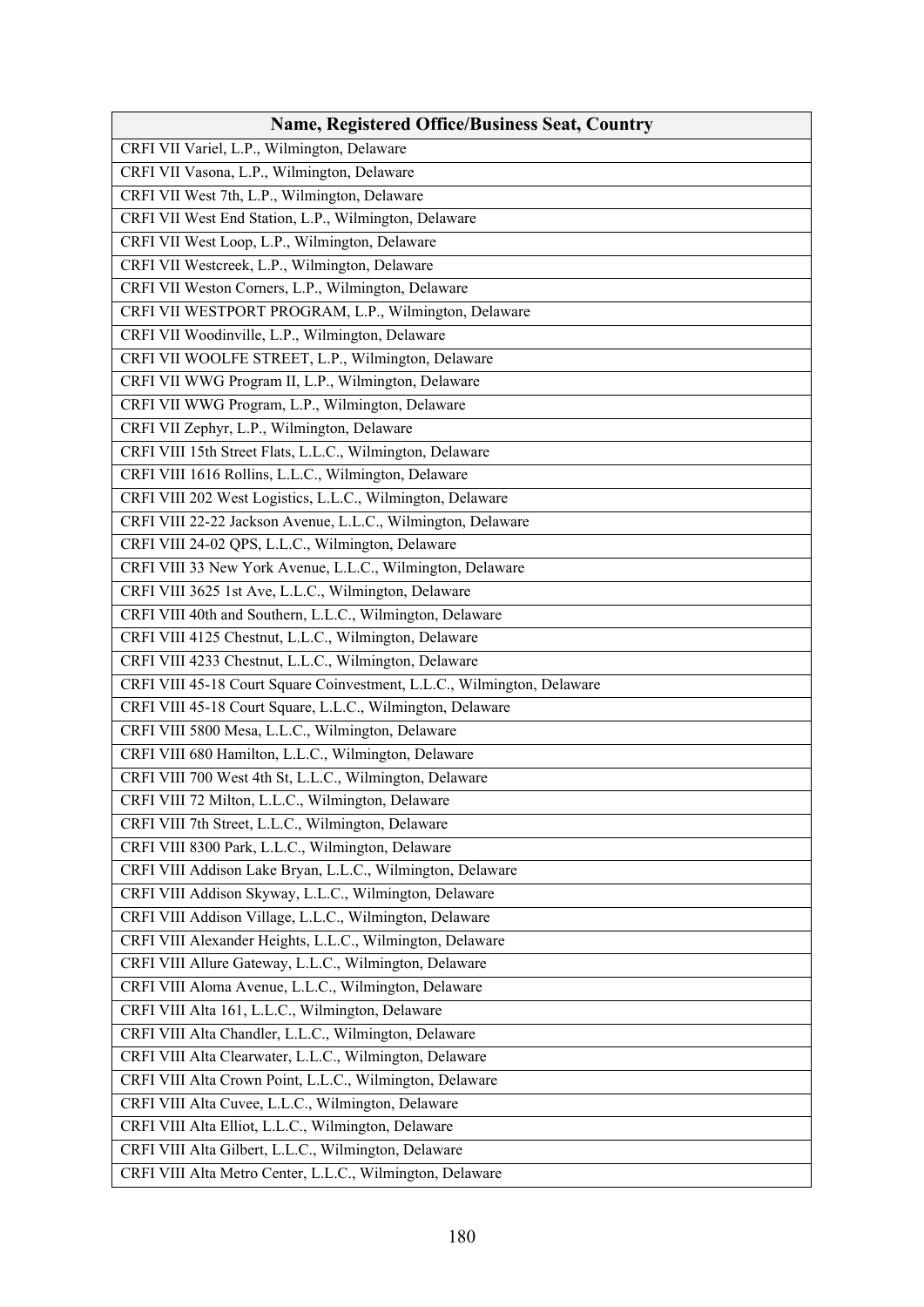| <b>Name, Registered Office/Business Seat, Country</b>             |
|-------------------------------------------------------------------|
| CRFI VIII Alta Nations, L.L.C., Wilmington, Delaware              |
| CRFI VIII Alta Spring Creek, L.L.C., Wilmington, Delaware         |
| CRFI VIII Alta Stone 125, L.L.C., Wilmington, Delaware            |
| CRFI VIII Alta University Place, L.L.C., Wilmington, Delaware     |
| CRFI VIII Amberglen Apartments, L.L.C., Wilmington, Delaware      |
| CRFI VIII American Lake, L.L.C., Wilmington, Delaware             |
| CRFI VIII Arcadia, L.L.C., Wilmington, Delaware                   |
| CRFI VIII Aspire, L.L.C., Wilmington, Delaware                    |
| CRFI VIII Aura Riverside, L.L.C., Wilmington, Delaware            |
| CRFI VIII Aura Stone Oak, L.L.C., Wilmington, Delaware            |
| CRFI VIII Beavercreek, L.L.C., Wilmington, Delaware               |
| CRFI VIII Bedford Hills, L.L.C., Wilmington, Delaware             |
| CRFI VIII Bell Drive, L.L.C., Wilmington, Delaware                |
| CRFI VIII Bellaire Villas, L.L.C., Wilmington, Delaware           |
| CRFI VIII Belleville, L.L.C., Wilmington, Delaware                |
| CRFI VIII Birdsong, L.L.C., Wilmington, Delaware                  |
| CRFI VIII Blue Bell, L.L.C., Wilmington, Delaware                 |
| CRFI VIII Bradenton, L.L.C., Wilmington, Delaware                 |
| CRFI VIII Briarwood, L.L.C., Wilmington, Delaware                 |
| CRFI VIII Broadstone Barker Cypress, L.L.C., Wilmington, Delaware |
| CRFI VIII Broadstone McDowell, L.L.C., Wilmington, Delaware       |
| CRFI VIII Broadstone Sawyer Arts, L.L.C., Wilmington, Delaware    |
| CRFI VIII Broadstone Tukwila, L.L.C., Wilmington, Delaware        |
| CRFI VIII BTR Program, L.L.C., Wilmington, Delaware               |
| CRFI VIII Buice Lake, L.L.C., Wilmington, Delaware                |
| CRFI VIII BYN SFR Program, L.L.C., Wilmington, Delaware           |
| CRFI VIII Cahaba, L.L.C., Wilmington, Delaware                    |
| CRFI VIII Canyon East, L.L.C., Wilmington, Delaware               |
| CRFI VIII Caprock Crossing, L.L.C., Wilmington, Delaware          |
| CRFI VIII Cary, L.L.C., Wilmington, Delaware                      |
| CRFI VIII Cedar Park, L.L.C., Wilmington, Delaware                |
| CRFI VIII Central Square, L.L.C., Wilmington, Delaware            |
| CRFI VIII Champaign, L.L.C., Wilmington, Delaware                 |
| CRFI VIII Chandler, L.L.C., Wilmington, Delaware                  |
| CRFI VIII Cherokee MF, L.L.C., Wilmington, Delaware               |
| CRFI VIII Cimarron, L.L.C., Wilmington, Delaware                  |
| CRFI VIII Civic Center, L.L.C., Wilmington, Delaware              |
| CRFI VIII CL Program Bardstown, L.L.C., Wilmington, Delaware      |
| CRFI VIII CL Program Hempfield, L.L.C., Wilmington, Delaware      |
| CRFI VIII CL Program Hendricks, L.L.C., Wilmington, Delaware      |
| CRFI VIII CL Program Indianapolis, L.L.C., Wilmington, Delaware   |
| CRFI VIII CL Program Jeffersonville, L.L.C., Wilmington, Delaware |
| CRFI VIII CL Program McCordsville, L.L.C., Wilmington, Delaware   |
|                                                                   |
| CRFI VIII CL Program Ormsby, L.L.C., Wilmington, Delaware         |
| CRFI VIII CL Program Robinson, L.L.C., Wilmington, Delaware       |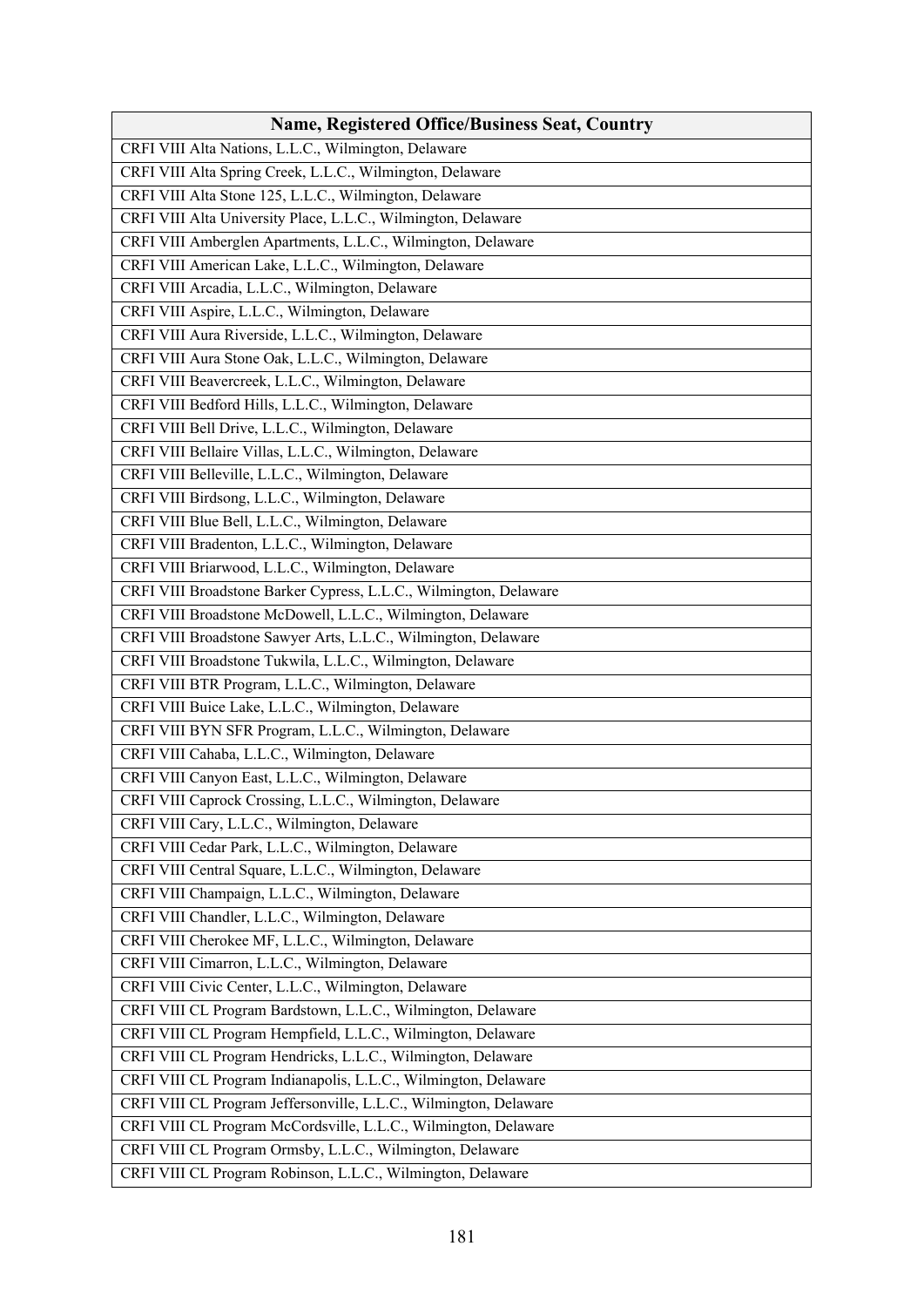| <b>Name, Registered Office/Business Seat, Country</b>             |
|-------------------------------------------------------------------|
| CRFI VIII CL Program Southpoint, L.L.C., Wilmington, Delaware     |
| CRFI VIII CL Program Tucker, L.L.C., Wilmington, Delaware         |
| CRFI VIII CL Program Urton, L.L.C., Wilmington, Delaware          |
| CRFI VIII Clay Park, L.L.C., Wilmington, Delaware                 |
| CRFI VIII Clay Road, L.L.C., Wilmington, Delaware                 |
| CRFI VIII CLR, L.L.C., Wilmington, Delaware                       |
| CRFI VIII Covington, L.L.C., Wilmington, Delaware                 |
| CRFI VIII Credit, L.L.C., Wilmington, Delaware                    |
| CRFI VIII Cross Creek, L.L.C., Wilmington, Delaware               |
| CRFI VIII CSP Self Storage II, L.L.C., Wilmington, Delaware       |
| CRFI VIII Daytona, L.L.C., Wilmington, Delaware                   |
| CRFI VIII Dean Road, L.L.C., Wilmington, Delaware                 |
| CRFI VIII Downing, L.L.C., Wilmington, Delaware                   |
| CRFI VIII Duvall Village, L.L.C., Wilmington, Delaware            |
| CRFI VIII East Colonial, L.L.C., Wilmington, Delaware             |
| CRFI VIII Eastside Station, L.L.C., Wilmington, Delaware          |
| CRFI VIII Elan Dawson, L.L.C., Wilmington, Delaware               |
| CRFI VIII Elan Golden Triangle, L.L.C., Wilmington, Delaware      |
| CRFI VIII Elan Grapevine II, L.L.C., Wilmington, Delaware         |
| CRFI VIII Elan Grapevine, L.L.C., Wilmington, Delaware            |
| CRFI VIII Elan Powers Ferry, L.L.C., Wilmington, Delaware         |
| CRFI VIII Elan West Cobb, L.L.C., Wilmington, Delaware            |
| CRFI VIII Elliot, L.L.C., Wilmington, Delaware                    |
| CRFI VIII Emblem 120, L.L.C., Wilmington, Delaware                |
| CRFI VIII Epperson, L.L.C., Wilmington, Delaware                  |
| CRFI VIII Esplanade, L.L.C., Wilmington, Delaware                 |
| CRFI VIII Etowah, L.L.C., Wilmington, Delaware                    |
| CRFI VIII Euless, L.L.C., Wilmington, Delaware                    |
| CRFI VIII Falcon 303, L.L.C., Wilmington, Delaware                |
| CRFI VIII Fayetteville, L.L.C., Wilmington, Delaware              |
| CRFI VIII Fiddyment Ranch Bungalows, L.L.C., Wilmington, Delaware |
| CRFI VIII Flora Ridge AA 1, L.L.C., Wilmington, Delaware          |
| CRFI VIII Flora Ridge MF 1, L.L.C., Wilmington, Delaware          |
| CRFI VIII Flora Ridge MF II, L.L.C., Wilmington, Delaware         |
| CRFI VIII Flower Mound, L.L.C., Wilmington, Delaware              |
| CRFI VIII Folsom Ranch Bungalows, L.L.C., Wilmington, Delaware    |
| CRFI VIII Folsom Ranch, L.L.C., Wilmington, Delaware              |
| CRFI VIII Fort Washington, L.L.C., Wilmington, Delaware           |
| CRFI VIII Fort Worth, L.L.C., Wilmington, Delaware                |
| CRFI VIII Frisco III, L.L.C., Wilmington, Delaware                |
| CRFI VIII Fulton Industrial II, L.L.C., Wilmington, Delaware      |
| CRFI VIII Fulton Industrial, L.L.C., Wilmington, Delaware         |
| CRFI VIII Gateway GA, L.L.C., Wilmington, Delaware                |
| CRFI VIII Goodyear, L.L.C., Wilmington, Delaware                  |
| CRFI VIII Grand Cypress II, L.L.C., Wilmington, Delaware          |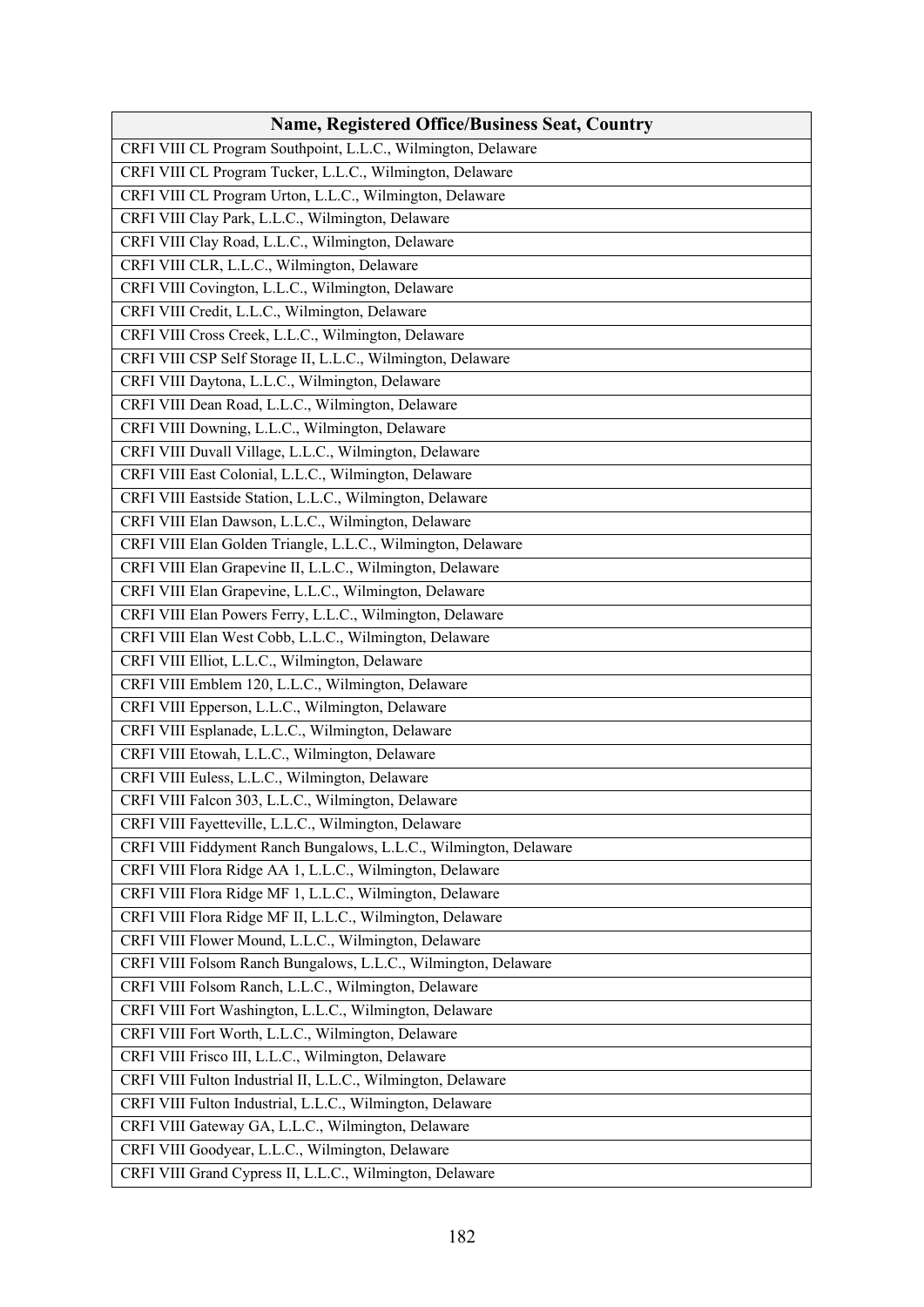| <b>Name, Registered Office/Business Seat, Country</b>                    |
|--------------------------------------------------------------------------|
| CRFI VIII Grand Cypress, L.L.C., Wilmington, Delaware                    |
| CRFI VIII GREP ILL Program Albuquerque, L.L.C., Wilmington, Delaware     |
| CRFI VIII GREP ILL Program Andalucia, L.L.C., Wilmington, Delaware       |
| CRFI VIII GREP ILL Program Benbrook, L.L.C., Wilmington, Delaware        |
| CRFI VIII GREP ILL Program Cary, L.L.C., Wilmington, Delaware            |
| CRFI VIII GREP ILL Program Chapel Hill, L.L.C., Wilmington, Delaware     |
| CRFI VIII GREP ILL Program Cooley Station, L.L.C., Wilmington, Delaware  |
| CRFI VIII GREP ILL Program Golden Triangle, L.L.C., Wilmington, Delaware |
| CRFI VIII GREP ILL Program Greenville, L.L.C., Wilmington, Delaware      |
| CRFI VIII GREP ILL Program Hamlin, L.L.C., Wilmington, Delaware          |
| CRFI VIII GREP ILL Program Huntersville, L.L.C., Wilmington, Delaware    |
| CRFI VIII GREP ILL Program Marana, L.L.C., Wilmington, Delaware          |
| CRFI VIII GREP ILL Program Powers Ferry, L.L.C., Wilmington, Delaware    |
| CRFI VIII GREP ILL Program River District, L.L.C., Wilmington, Delaware  |
| CRFI VIII GREP ILL Program Vestavia, L.L.C., Wilmington, Delaware        |
| CRFI VIII Hampton, L.L.C., Wilmington, Delaware                          |
| CRFI VIII Harbor Lakeway, L.L.C., Wilmington, Delaware                   |
| CRFI VIII Harpeth Heights, L.L.C., Wilmington, Delaware                  |
| CRFI VIII Haven Tucker, L.L.C., Wilmington, Delaware                     |
| CRFI VIII Haven, L.L.C., Wilmington, Delaware                            |
| CRFI VIII Hawthorne Apartments, L.L.C., Wilmington, Delaware             |
| CRFI VIII Hays Preserve, L.L.C., Wilmington, Delaware                    |
| CRFI VIII Heights Waterworks, L.L.C., Wilmington, Delaware               |
| CRFI VIII Heritage Trace, L.L.C., Wilmington, Delaware                   |
| CRFI VIII Homewood, L.L.C., Wilmington, Delaware                         |
| CRFI VIII IE3, L.L.C., Wilmington, Delaware                              |
| CRFI VIII Indian Lake, L.L.C., Wilmington, Delaware                      |
| CRFI VIII Interchange Industrial, L.L.C., Wilmington, Delaware           |
| CRFI VIII Irving 183, L.L.C., Wilmington, Delaware                       |
| CRFI VIII Kathryn, L.L.C., Wilmington, Delaware                          |
| CRFI VIII La Frontera II, L.L.C., Wilmington, Delaware                   |
| CRFI VIII La Frontera, L.L.C., Wilmington, Delaware                      |
| CRFI VIII La Porte Terminal, L.L.C., Wilmington, Delaware                |
| CRFI VIII Lake Nokomis, L.L.C., Wilmington, Delaware                     |
| CRFI VIII Lakeland Industrial, L.L.C., Wilmington, Delaware              |
| CRFI VIII Lakeside, L.L.C., Wilmington, Delaware                         |
| CRFI VIII Lance, L.L.C., Wilmington, Delaware                            |
| CRFI VIII Landing 1, L.L.C., Wilmington, Delaware                        |
| CRFI VIII LC SFR Program, L.L.C., Wilmington, Delaware                   |
| CRFI VIII Lewisville, L.L.C., Wilmington, Delaware                       |
| CRFI VIII Litchfield, L.L.C., Wilmington, Delaware                       |
| CRFI VIII Logic Park, L.L.C., Wilmington, Delaware                       |
| CRFI VIII Lot 16, L.L.C., Wilmington, Delaware                           |
| CRFI VIII Mark IV, L.L.C., Wilmington, Delaware                          |
| CRFI VIII Maxwell, L.L.C., Wilmington, Delaware                          |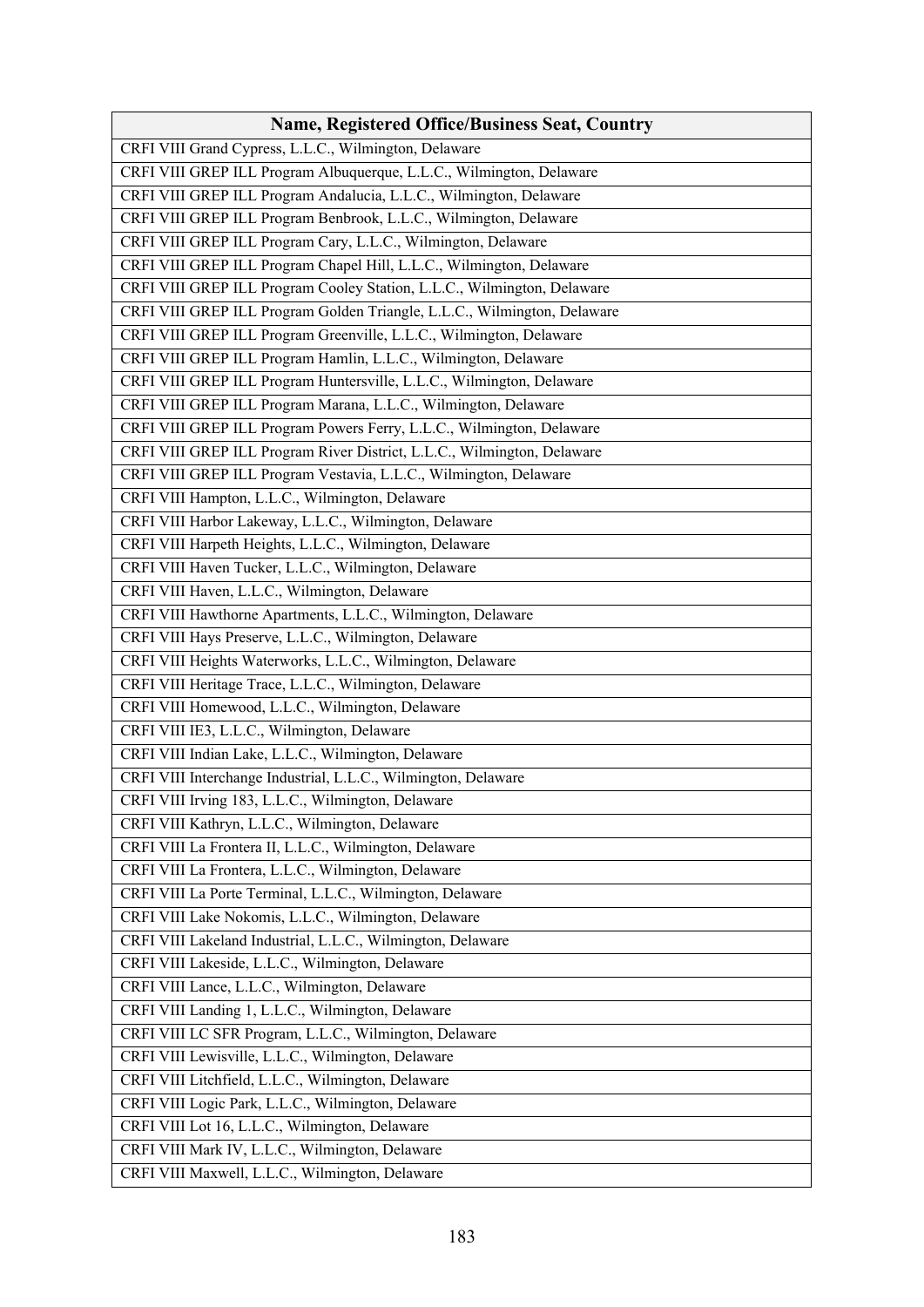| <b>Name, Registered Office/Business Seat, Country</b>                            |
|----------------------------------------------------------------------------------|
| CRFI VIII McKinney, L.L.C., Wilmington, Delaware                                 |
| CRFI VIII Merrillville II, L.L.C., Wilmington, Delaware                          |
| CRFI VIII Merrillville, L.L.C., Wilmington, Delaware                             |
| CRFI VIII Mesa Gateway, L.L.C., Wilmington, Delaware                             |
| CRFI VIII Mesa SFR, L.L.C., Wilmington, Delaware                                 |
| CRFI VIII Metro 63 Logistics, L.L.C., Wilmington, Delaware                       |
| CRFI VIII Mockingbird, L.L.C., Wilmington, Delaware                              |
| CRFI VIII Mountain Road, L.L.C., Wilmington, Delaware                            |
| CRFI VIII Munroe Street, L.L.C., Wilmington, Delaware                            |
| CRFI VIII Murrieta Apartments, L.L.C., Wilmington, Delaware                      |
| CRFI VIII Museum District, L.L.C., Wilmington, Delaware                          |
| CRFI VIII Nashville, L.L.C., Wilmington, Delaware                                |
| CRFI VIII New Brunswick, L.L.C., Wilmington, Delaware                            |
| CRFI VIII New Salem, L.L.C., Wilmington, Delaware                                |
| CRFI VIII Norcross, L.L.C., Wilmington, Delaware                                 |
| CRFI VIII Northeast Storage II, L.L.C., Wilmington, Delaware                     |
| CRFI VIII Novel Midtown, L.L.C., Wilmington, Delaware                            |
| CRFI VIII Oak City, L.L.C., Wilmington, Delaware                                 |
| CRFI VIII Oak Grove, L.L.C., Wilmington, Delaware                                |
| CRFI VIII Oakmont Airport Drive Industrial, L.L.C., Wilmington, Delaware         |
| CRFI VIII Oakmont Baseline Avenue Industrial, L.L.C., Wilmington, Delaware       |
| CRFI VIII Oakmont Foothill Boulevard Industrial, L.L.C., Wilmington, Delaware    |
| CRFI VIII Oakmont Kadota Avenue Industrial, L.L.C., Wilmington, Delaware         |
| CRFI VIII Oakmont Live Oak Avenue Industrial, L.L.C., Wilmington, Delaware       |
| CRFI VIII Oakmont Mission Boulevard Industrial, L.L.C., Wilmington, Delaware     |
| CRFI VIII Oakmont Radio Road Industrial, L.L.C., Wilmington, Delaware            |
| CRFI VIII Oakmont San Bernardino Avenue Industrial, L.L.C., Wilmington, Delaware |
| CRFI VIII Oakmont Tamarind Avenue Industrial, L.L.C., Wilmington, Delaware       |
| CRFI VIII Oakmont Whittram Avenue Industrial, L.L.C., Wilmington, Delaware       |
| CRFI VIII Ocoee, L.L.C., Wilmington, Delaware                                    |
| CRFI VIII Oso Blanca, L.L.C., Wilmington, Delaware                               |
| CRFI VIII Osprey, L.L.C., Wilmington, Delaware                                   |
| CRFI VIII Oviedo, L.L.C., Wilmington, Delaware                                   |
| CRFI VIII Palm Parkway, L.L.C., Wilmington, Delaware                             |
| CRFI VIII Palms, L.L.C., Wilmington, Delaware                                    |
| CRFI VIII Paper Mill, L.L.C., Wilmington, Delaware                               |
| CRFI VIII Park Creek, L.L.C., Wilmington, Delaware                               |
| CRFI VIII Parkway, L.L.C., Wilmington, Delaware                                  |
| CRFI VIII Parq Camino, L.L.C., Wilmington, Delaware                              |
| CRFI VIII Pathstone, L.L.C., Wilmington, Delaware                                |
| CRFI VIII Peachtree Corners, L.L.C., Wilmington, Delaware                        |
| CRFI VIII Pecos, L.L.C., Wilmington, Delaware                                    |
| CRFI VIII Penler Gallatin II Townhomes, L.L.C., Wilmington, Delaware             |
| CRFI VIII Penler Gallatin, L.L.C., Wilmington, Delaware                          |
| CRFI VIII Pennington Bend, L.L.C., Wilmington, Delaware                          |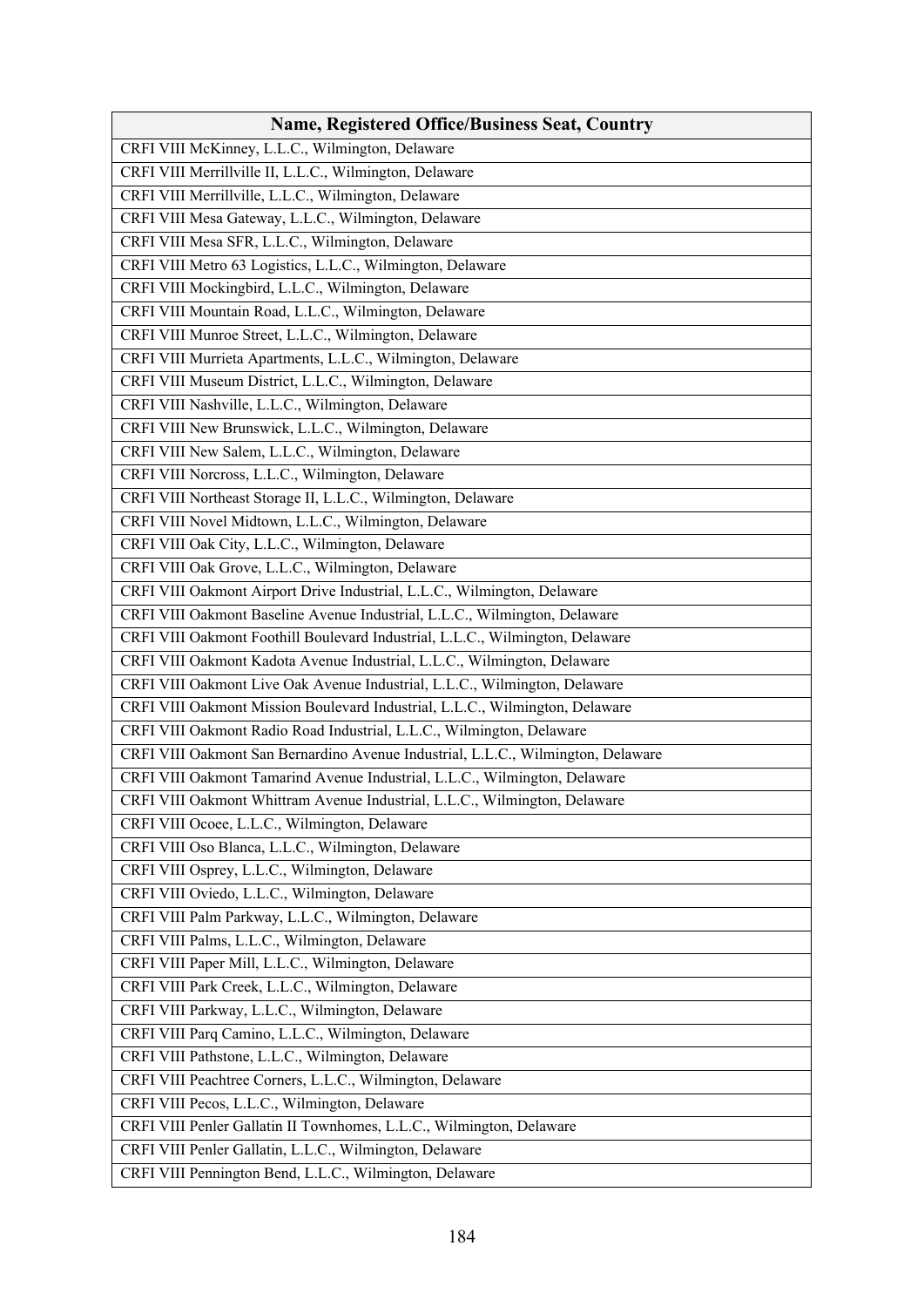| <b>Name, Registered Office/Business Seat, Country</b>              |
|--------------------------------------------------------------------|
| CRFI VIII Piper Otay, L.L.C., Wilmington, Delaware                 |
| CRFI VIII Ponte Vedra, L.L.C., Wilmington, Delaware                |
| CRFI VIII Porch + Park Redmond, L.L.C., Wilmington, Delaware       |
| CRFI VIII Port Industrial, L.L.C., Wilmington, Delaware            |
| CRFI VIII Prado, L.L.C., Wilmington, Delaware                      |
| CRFI VIII Project CRT, L.L.C., Wilmington, Delaware                |
| CRFI VIII Project Lugus, L.L.C., Wilmington, Delaware              |
| CRFI VIII Project Oyster, L.L.C., Wilmington, Delaware             |
| CRFI VIII Project Phoenix, L.L.C., Wilmington, Delaware            |
| CRFI VIII Prose Brighton, L.L.C., Wilmington, Delaware             |
| CRFI VIII Prose Cascades, L.L.C., Wilmington, Delaware             |
| CRFI VIII Prose Champions, L.L.C., Wilmington, Delaware            |
| CRFI VIII Prose Domain, L.L.C., Wilmington, Delaware               |
| CRFI VIII Prose Frontier, L.L.C., Wilmington, Delaware             |
| CRFI VIII Prose Hardy Yards, L.L.C., Wilmington, Delaware          |
| CRFI VIII Prose Hayden Island, L.L.C., Wilmington, Delaware        |
| CRFI VIII Prose Manor, L.L.C., Wilmington, Delaware                |
| CRFI VIII Prose Ranch, L.L.C., Wilmington, Delaware                |
| CRFI VIII Prose Windsor, L.L.C., Wilmington, Delaware              |
| CRFI VIII Prose Windsor, L.L.C., Wilmington, Delaware              |
| CRFI VIII Rainbow South, L.L.C., Wilmington, Delaware              |
| CRFI VIII Randalls, L.L.C., Wilmington, Delaware                   |
| CRFI VIII Retreat Creekside, L.L.C., Wilmington, Delaware          |
| CRFI VIII Reynolds, L.L.C., Wilmington, Delaware                   |
| CRFI VIII River Road, L.L.C., Wilmington, Delaware                 |
| CRFI VIII Riverfront Avon, L.L.C., Wilmington, Delaware            |
| CRFI VIII Robinson, L.L.C., Wilmington, Delaware                   |
| CRFI VIII RWSFR, L.L.C., Wilmington, Delaware                      |
| CRFI VIII San Antonio 410, L.L.C., Wilmington, Delaware            |
| CRFI VIII Shiloh, L.L.C., Wilmington, Delaware                     |
| CRFI VIII Showplace Farms, L.L.C., Wilmington, Delaware            |
| CRFI VIII SLC S. 4400 West, L.L.C., Wilmington, Delaware           |
| CRFI VIII Slover Logistics Center II, L.L.C., Wilmington, Delaware |
| CRFI VIII SMP, L.L.C., Wilmington, Delaware                        |
| CRFI VIII Solis Alston, L.L.C., Wilmington, Delaware               |
| CRFI VIII Solis Berewick, L.L.C., Wilmington, Delaware             |
| CRFI VIII Solis Gwinnett, L.L.C., Wilmington, Delaware             |
| CRFI VIII Solis Parkview II, L.L.C., Wilmington, Delaware          |
| CRFI VIII Solis Suwanee II, L.L.C., Wilmington, Delaware           |
| CRFI VIII Southeast Storage II, L.L.C., Wilmington, Delaware       |
| CRFI VIII Southside Logistics, L.L.C., Wilmington, Delaware        |
| CRFI VIII Sparrow Glendale, L.L.C., Wilmington, Delaware           |
| CRFI VIII Sparrow Goodyear, L.L.C., Wilmington, Delaware           |
| CRFI VIII Sparrow Henderson, L.L.C., Wilmington, Delaware          |
| CRFI VIII Sparrow Oquendo, L.L.C., Wilmington, Delaware            |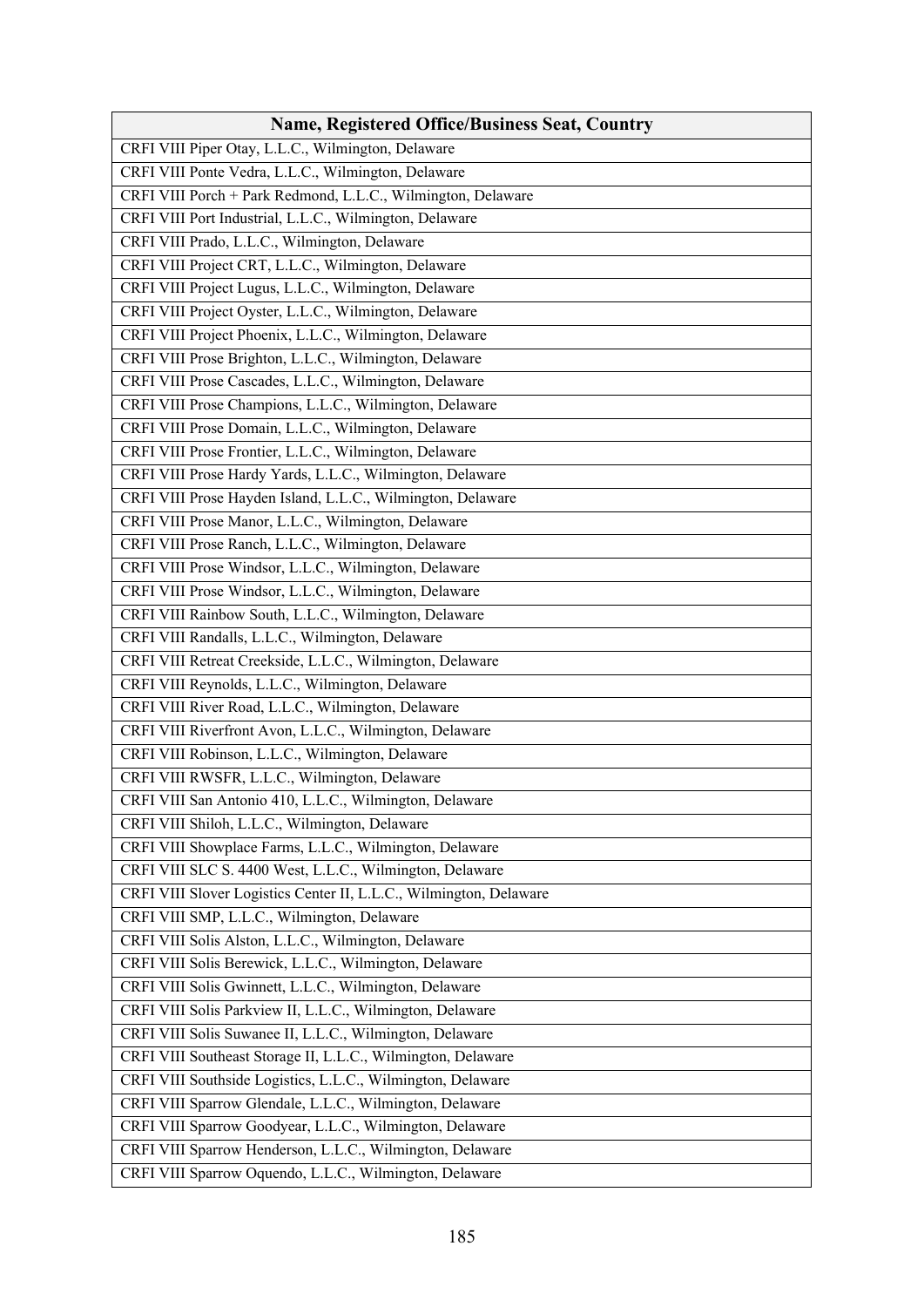| <b>Name, Registered Office/Business Seat, Country</b>         |
|---------------------------------------------------------------|
| CRFI VIII Sparrow Vintage Park, L.L.C., Wilmington, Delaware  |
| CRFI VIII Spring Cypress, L.L.C., Wilmington, Delaware        |
| CRFI VIII Spring, L.L.C., Wilmington, Delaware                |
| CRFI VIII Springdale, L.L.C., Wilmington, Delaware            |
| CRFI VIII SRE Oak Hill, L.L.C., Wilmington, Delaware          |
| CRFI VIII Stoneway, L.L.C., Wilmington, Delaware              |
| CRFI VIII Studemont, L.L.C., Wilmington, Delaware             |
| CRFI VIII Sugar Hill, L.L.C., Wilmington, Delaware            |
| CRFI VIII Surprise Center, L.L.C., Wilmington, Delaware       |
| CRFI VIII Sweetwater, L.L.C., Wilmington, Delaware            |
| CRFI VIII TCC Program Edina, L.L.C., Wilmington, Delaware     |
| CRFI VIII TCC Program Glenview, L.L.C., Wilmington, Delaware  |
| CRFI VIII TCC Program Omaha, L.L.C., Wilmington, Delaware     |
| CRFI VIII TCC Program Ridgedale, L.L.C., Wilmington, Delaware |
| CRFI VIII ThinkEast, L.L.C., Wilmington, Delaware             |
| CRFI VIII Tidewater, L.L.C., Wilmington, Delaware             |
| CRFI VIII Tolleson, L.L.C., Wilmington, Delaware              |
| CRFI VIII Traditions II, L.L.C., Wilmington, Delaware         |
| CRFI VIII Trevesta Place, L.L.C., Wilmington, Delaware        |
| CRFI VIII Upper Westside, L.L.C., Wilmington, Delaware        |
| CRFI VIII Uptown Phx, L.L.C., Wilmington, Delaware            |
| CRFI VIII Valley Ridge, L.L.C., Wilmington, Delaware          |
| CRFI VIII Vantage Point, L.L.C., Wilmington, Delaware         |
| CRFI VIII Ventura 140, L.L.C., Wilmington, Delaware           |
| CRFI VIII Veronica Avenue, L.L.C., Wilmington, Delaware       |
| CRFI VIII Vestavia, L.L.C., Wilmington, Delaware              |
| CRFI VIII Village, L.L.C., Wilmington, Delaware               |
| CRFI VIII Vintage Park, L.L.C., Wilmington, Delaware          |
| CRFI VIII Viridian II, L.L.C., Wilmington, Delaware           |
| CRFI VIII Viridian, L.L.C., Wilmington, Delaware              |
| CRFI VIII Wall St Lofts, L.L.C., Wilmington, Delaware         |
| CRFI VIII Wallace Park, L.L.C., Wilmington, Delaware          |
| CRFI VIII Watch City, L.L.C., Wilmington, Delaware            |
| CRFI VIII West Baseline, L.L.C., Wilmington, Delaware         |
| CRFI VIII West Palm Beach, L.L.C., Wilmington, Delaware       |
| CRFI VIII Windy Hill, L.L.C., Wilmington, Delaware            |
| CRFI VIII Woodbine, L.L.C., Wilmington, Delaware              |
| CRFI VIII WWG Program III, L.L.C., Wilmington, Delaware       |
| CRFI VIII WWG Program IIIB, L.L.C., Wilmington, Delaware      |
| CRFI VIII WWG Program IV, L.L.C., Wilmington, Delaware        |
| Crimson US Co. LLC, Wilmington, Delaware                      |
| Crown Cove Lessee, Inc., Wilmington, Delaware                 |
| CRP 120 Ninth Street Member, L.L.C., Wilmington, Delaware     |
| CRP 1201 Central Member, L.L.C., Wilmington, Delaware         |
| CRP 153 10th AVENUE MEMBER, L.L.C., Wilmington, Delaware      |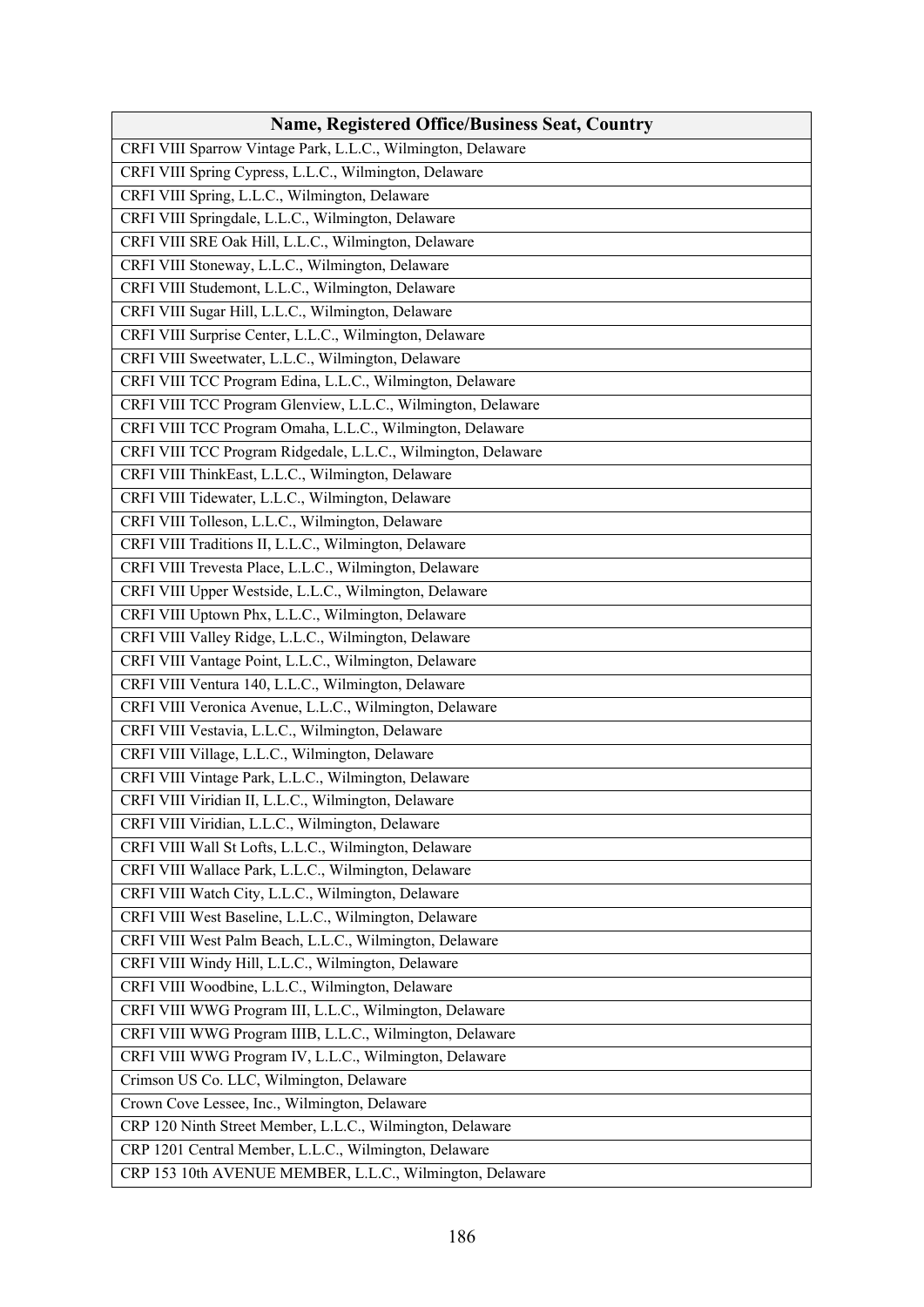| <b>Name, Registered Office/Business Seat, Country</b>           |
|-----------------------------------------------------------------|
| CRP 153 10th AVENUE MEMBER, L.L.C., New York, Delaware          |
| CRP 1548 Maple Member, L.L.C., Wilmington, Delaware             |
| CRP 15th Street Flats Member, L.L.C., Wilmington, Delaware      |
| CRP 161 South Huntington Member, L.L.C., Wilmington, Delaware   |
| CRP 1616 Rollins Member, L.L.C., Wilmington, Delaware           |
| CRP 1616 Rollins Owner, L.L.C., Wilmington, Delaware            |
| CRP 1616 Rollins Venture, L.L.C., Wilmington, Delaware          |
| CRP 170 Broadway GP, L.L.C., Wilmington, Delaware               |
| CRP 170 Broadway LP, L.L.C., Wilmington, Delaware               |
| CRP 19 Railroad Ave Member, L.L.C., Wilmington, Delaware        |
| CRP 202 West Logistics Member, L.L.C., Wilmington, Delaware     |
| CRP 24-02 QPS Member, L.L.C., Wilmington, Delaware              |
| CRP 33 New York Avenue Member, L.L.C., Wilmington, Delaware     |
| CRP 3625 1st Ave Member, L.L.C., Wilmington, Delaware           |
| CRP 3625 1st Ave Owner, L.L.C., Wilmington, Delaware            |
| CRP 3625 1st Ave Venture, L.L.C., Wilmington, Delaware          |
| CRP 3rd Street & Roosevelt Member, L.L.C., Wilmington, Delaware |
| CRP 40th and Southern Member, L.L.C., Wilmington, Delaware      |
| CRP 4125 Chestnut Member, L.L.C., Wilmington, Delaware          |
| CRP 4233 Chestnut Member, L.L.C., Wilmington, Delaware          |
| CRP 45-18 Court Square Member, L.L.C., Wilmington, Delaware     |
| CRP 485 Fifth Coinvestment, Inc., Wilmington, Delaware          |
| CRP 508 West 24th Street, L.L.C., Wilmington, Delaware          |
| CRP 555 Mass, L.L.C., Wilmington, Delaware                      |
| CRP 555 TDR Holdings, L.L.C., Wilmington, Delaware              |
| CRP 5800 Mesa Member, L.L.C., Wilmington, Delaware              |
| CRP 5th and West Member, L.L.C., Wilmington, Delaware           |
| CRP 666 Retail Holdings, L.L.C., Wilmington, Delaware           |
| CRP 680 Hamilton Member, L.L.C., Wilmington, Delaware           |
| CRP 700 West 4th St Member, L.L.C., Wilmington, Delaware        |
| CRP 72 Milton Member, L.L.C., Wilmington, Delaware              |
| CRP 720 Ralph McGill Member, L.L.C., Wilmington, Delaware       |
| CRP 79971 Overseas, L.L.C., Wilmington, Delaware                |
| CRP 7th Street Member, L.L.C., Wilmington, Delaware             |
| CRP 80001 Overseas Holdings, L.L.C., Cybercity, Ebene, Delaware |
| CRP 80001 Overseas, L.L.C., Wilmington, Delaware                |
| CRP 8300 Park Member, L.L.C., Wilmington, Delaware              |
| CRP 84341 Overseas Manager, L.L.C., Wilmington, Delaware        |
| CRP 84341 Overseas, L.L.C., Wilmington, Delaware                |
| CRP 84457 Overseas Holdings, L.L.C., Wilmington, Delaware       |
| CRP 84457 Overseas, L.L.C., Wilmington, Delaware                |
| CRP AA 90th and Raintree Member, L.L.C., Wilmington, Delaware   |
| CRP AA 9CO Member, L.L.C., Wilmington, Delaware                 |
| CRP AA Albuquerque Member, L.L.C., Wilmington, Delaware         |
| CRP AA Andalucia Member, L.L.C., Wilmington, Delaware           |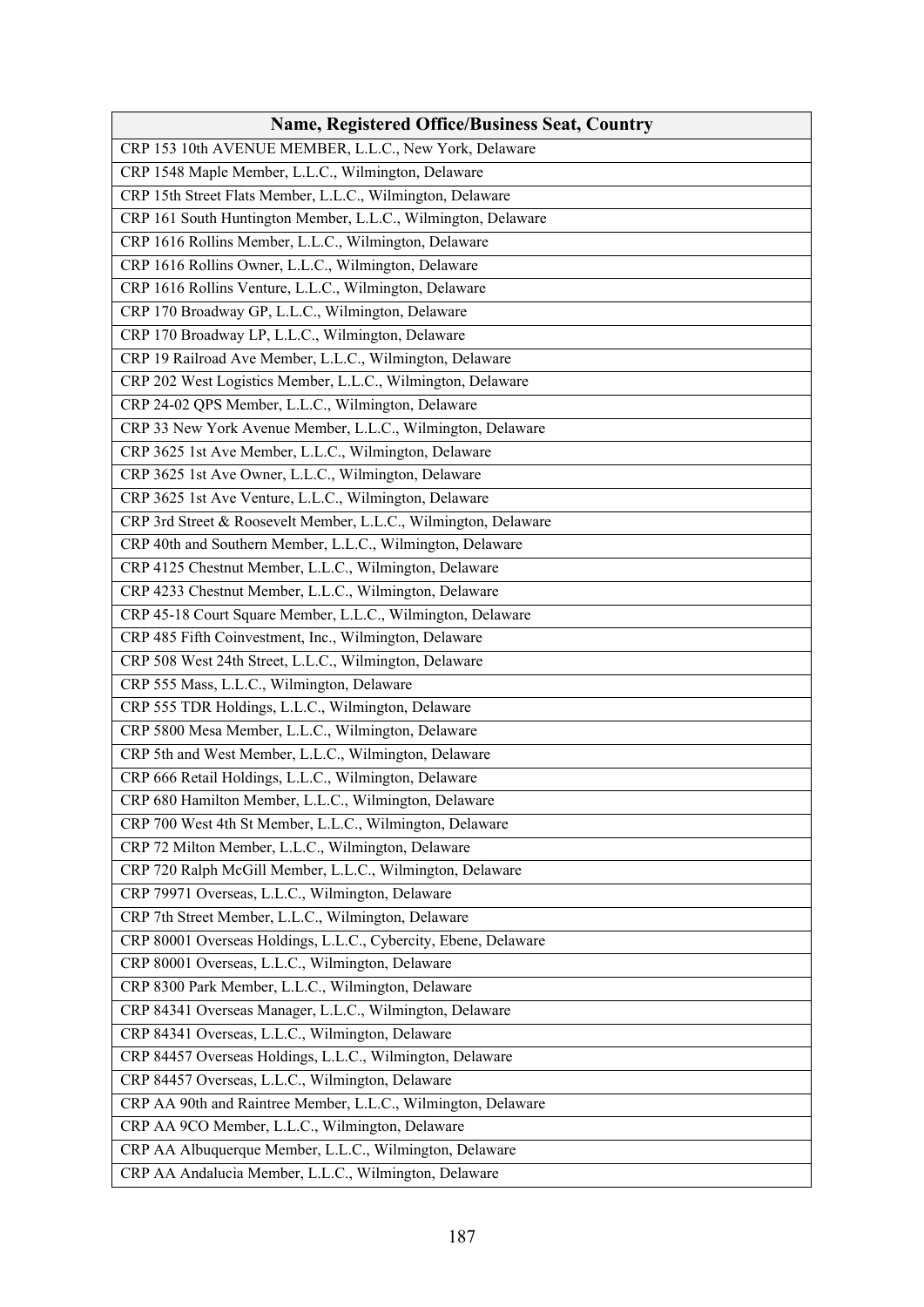| <b>Name, Registered Office/Business Seat, Country</b>       |
|-------------------------------------------------------------|
| CRP AA Arboretum Member, L.L.C., Wilmington, Delaware       |
| CRP AA Benbrook Member, L.L.C., Wilmington, Delaware        |
| CRP AA Cary Member, L.L.C., Wilmington, Delaware            |
| CRP AA Centennial Member, L.L.C., Wilmington, Delaware      |
| CRP AA Chapel Hill Member, L.L.C., Wilmington, Delaware     |
| CRP AA Coburg Member, L.L.C., Wilmington, Delaware          |
| CRP AA Cooley Station Member, L.L.C., Wilmington, Delaware  |
| CRP AA Cotswold Member, L.L.C., Wilmington, Delaware        |
| CRP AA Dadeland Member, L.L.C., Wilmington, Delaware        |
| CRP AA Daniel Island Member, L.L.C., Wilmington, Delaware   |
| CRP AA Doral Member, L.L.C., Wilmington, Delaware           |
| CRP AA Dr. Phillips Member, L.L.C., Wilmington, Delaware    |
| CRP AA Golden Triangle Member, L.L.C., Wilmington, Delaware |
| CRP AA Greenville Member, L.L.C., Wilmington, Delaware      |
| CRP AA Hamlin Member, L.L.C., Wilmington, Delaware          |
| CRP AA 1 Evanston Member, L.L.C., Wilmington, Delaware      |
| CRP AA II Member, L.L.C., Wilmington, Delaware              |
| CRP AA IX Huntersville Member, L.L.C., Wilmington, Delaware |
| CRP AA Kierland Member, L.L.C., Wilmington, Delaware        |
| CRP AA Marana Member, L.L.C., Wilmington, Delaware          |
| CRP AA Member, L.L.C., Wilmington, Delaware                 |
| CRP AA Powers Ferry Member, L.L.C., Wilmington, Delaware    |
| CRP AA Providence Member, L.L.C., Wilmington, Delaware      |
| CRP AA River District Member, L.L.C., Wilmington, Delaware  |
| CRP AA Vestavia Member, L.L.C., Wilmington, Delaware        |
| CRP AA Yorktown Member, L.L.C., Wilmington, Delaware        |
| CRP Addison Lake Bryan Member, L.L.C., Wilmington, Delaware |
| CRP Addison Skyway Member, L.L.C., Wilmington, Delaware     |
| CRP Addison Village Member, L.L.C., Wilmington, Delaware    |
| CRP AKT Apartments Member, L.L.C., Wilmington, Delaware     |
| CRP Albright Member, L.L.C., Wilmington, Delaware           |
| CRP Alexander Heights Member, L.L.C., Wilmington, Delaware  |
| CRP Allure Gateway Member, L.L.C., Wilmington, Delaware     |
| CRP Alta 161 Member, L.L.C., Wilmington, Delaware           |
| CRP Alta Chandler Member, L.L.C., Wilmington, Delaware      |
| CRP Alta Clearwater Member, L.L.C., Wilmington, Delaware    |
| CRP Alta Crown Point Member, L.L.C., Wilmington, Delaware   |
| CRP Alta Cuvee Member, L.L.C., Wilmington, Delaware         |
| CRP Alta Elliot Member, L.L.C., Wilmington, Delaware        |
| CRP Alta Gilbert Member, L.L.C., Wilmington, Delaware       |
| CRP Alta Lebanon Pike Member, L.L.C., Wilmington, Delaware  |
| CRP Alta Metro Center Member, L.L.C., Wilmington, Delaware  |
| CRP Alta Nations Member, L.L.C., Wilmington, Delaware       |
| CRP Alta Spring Creek Member, L.L.C., Wilmington, Delaware  |
| CRP Alta Stone 125 Member, L.L.C., Wilmington, Delaware     |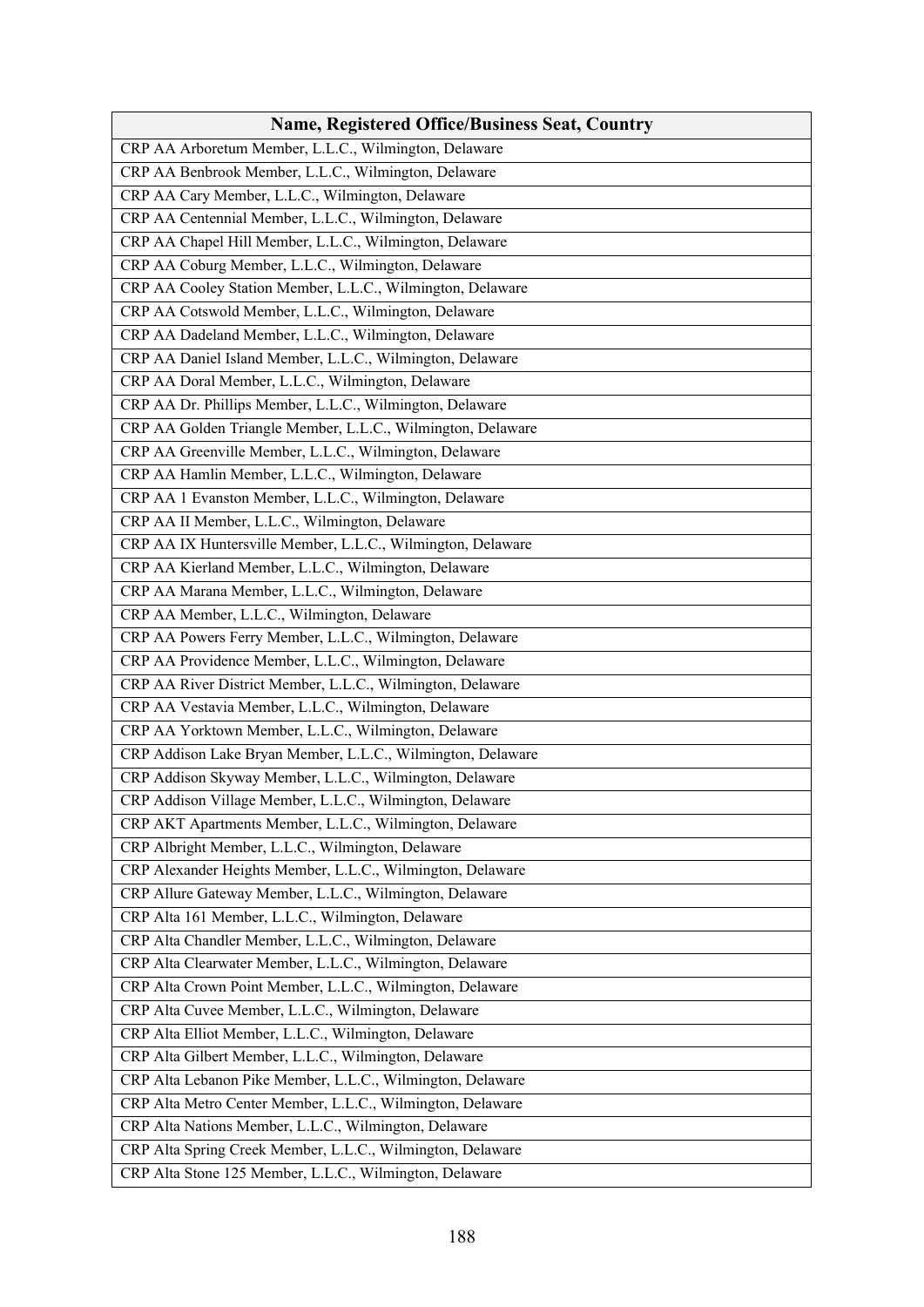| <b>Name, Registered Office/Business Seat, Country</b>          |
|----------------------------------------------------------------|
| CRP Alta University Place Member, L.L.C., Wilmington, Delaware |
| CRP Alta Waverly Member, L.L.C., Wilmington, Delaware          |
| CRP Amberglen Apartments Member, L.L.C., Wilmington, Delaware  |
| CRP American Lake Member, L.L.C., Wilmington, Delaware         |
| CRP Arcadia Member, L.L.C., Wilmington, Delaware               |
| CRP Arium Crossroads Member, L.L.C., Wilmington, Delaware      |
| CRP Aspire Member, L.L.C., Wilmington, Delaware                |
| CRP Asset Management Group, LLC, Wilmington, Delaware          |
| CRP Aura Riverside Member, L.L.C., Wilmington, Delaware        |
| CRP Aura Stone Oak Member, L.L.C., Wilmington, Delaware        |
| CRP Austin Hotel GP, L.L.C., Wilmington, Delaware              |
| CRP Austin Hotel Lessee GP, L.L.C., Wilmington, Delaware       |
| CRP Austin Hotel TRS, L.L.C., Wilmington, Delaware             |
| CRP BAAA Member, L.L.C., Wilmington, Delaware                  |
| CRP Ballantyne Member, L.L.C., Wilmington, Delaware            |
| CRP Barker Cypress Member, L.L.C., Wilmington, Delaware        |
| CRP Bell Drive Member, L.L.C., Wilmington, Delaware            |
| CRP Bellaire Villas Member, L.L.C., Wilmington, Delaware       |
| CRP Belleville Member, L.L.C., Wilmington, Delaware            |
| CRP Birdsong Member, L.L.C., Wilmington, Delaware              |
| CRP Block 37 Member, L.L.C., Wilmington, Delaware              |
| CRP Blue Bell Member, L.L.C., Wilmington, Delaware             |
| CRP BOA Midland Member, L.L.C., Wilmington, Delaware           |
| CRP Bradenton Member, L.L.C., Wilmington, Delaware             |
| CRP Briarwood Member, L.L.C., Wilmington, Delaware             |
| CRP Buice Lake Member, L.L.C., Wilmington, Delaware            |
| CRP Burnet Member, L.L.C., Wilmington, Delaware                |
| CRP Cadence 23 Member, L.L.C., Wilmington, Delaware            |
| CRP Cadence 51 Member, L.L.C., Wilmington, Delaware            |
| CRP Cahaba Member, L.L.C., Wilmington, Delaware                |
| CRP Canyon East Member, L.L.C., Wilmington, Delaware           |
| CRP Caprock Crossing Member, L.L.C., Wilmington, Delaware      |
| CRP Carlsbad Member, L.L.C., Wilmington, Delaware              |
| CRP Cary Member, L.L.C., Wilmington, Delaware                  |
| CRP Cedar Park Member, L.L.C., Wilmington, Delaware            |
| CRP Centinela GP, L.L.C., Wilmington, Delaware                 |
| CRP Centinela Holdings, L.L.C., Wilmington, Delaware           |
| CRP Centinela, L.P., Wilmington, Delaware                      |
| CRP Central Square Member, L.L.C., Wilmington, Delaware        |
| CRP Champaign Member, L.L.C., Wilmington, Delaware             |
| CRP Chandler Member, L.L.C., Wilmington, Delaware              |
| CRP Cherokee MF Member, L.L.C., Wilmington, Delaware           |
| CRP Cimarron Member, L.L.C., Wilmington, Delaware              |
| CRP City View, L.L.C., Wilmington, Delaware                    |
| CRP Civic Center Member, L.L.C., Wilmington, Delaware          |
|                                                                |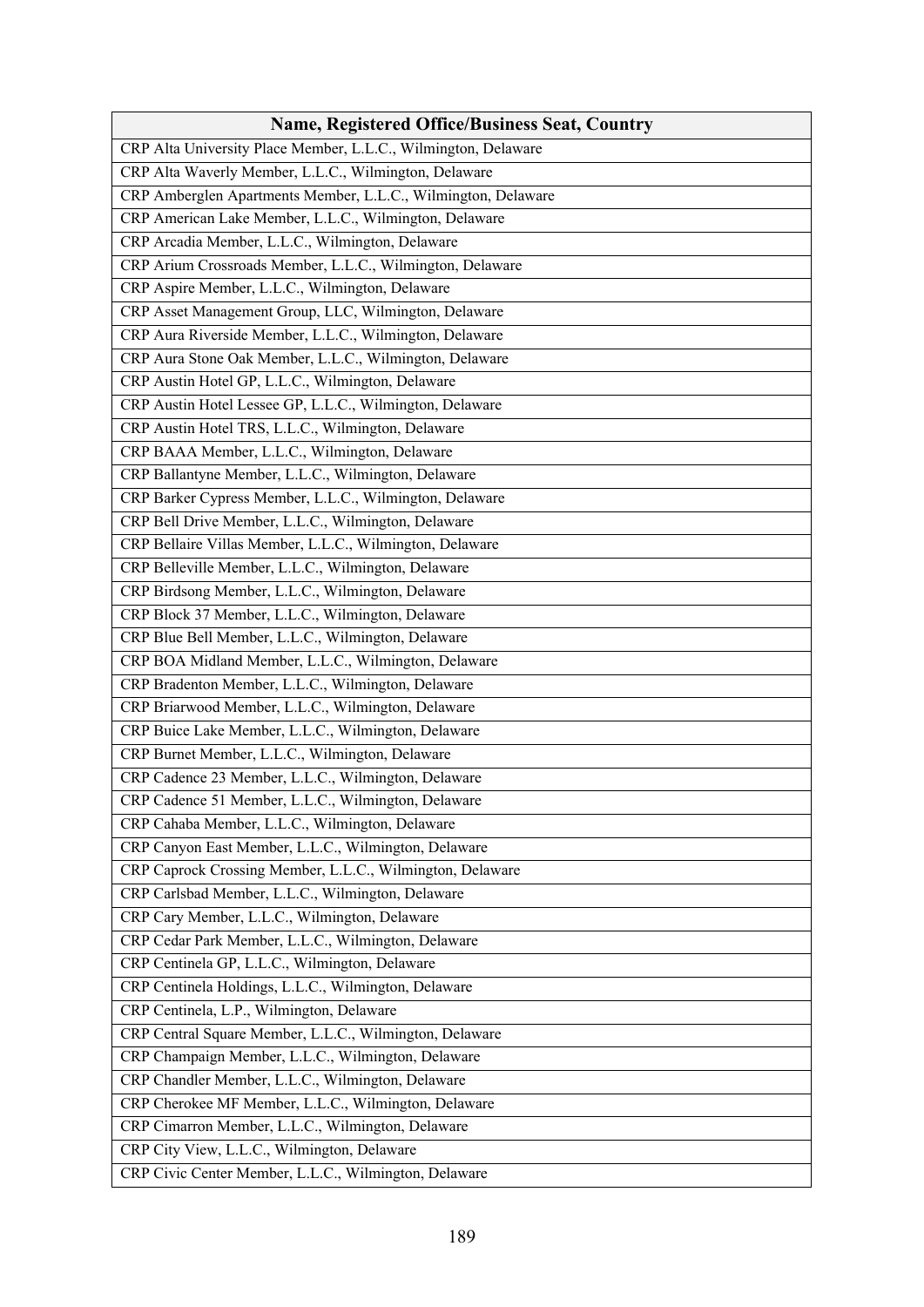| Name, Registered Office/Business Seat, Country                    |
|-------------------------------------------------------------------|
| CRP CL AA Member, L.L.C., Wilmington, Delaware                    |
| CRP Clay Park Member, L.L.C., Wilmington, Delaware                |
| CRP Clay Road Member, L.L.C., Wilmington, Delaware                |
| CRP Clipper Member, L.L.C., Wilmington, Delaware                  |
| CRP CLR Member, L.L.C., Wilmington, Delaware                      |
| CRP Cobb GP, L.L.C., Wilmington, Delaware                         |
| CRP Cobb Lessee GP, L.L.C., Wilmington, Delaware                  |
| CRP Cobb Lessee, L.P., Wilmington, Delaware                       |
| CRP Cobb, L.P., Wilmington, Delaware                              |
| CRP Colonnade GP, L.L.C., Wilmington, Delaware                    |
| CRP Colonnade Lessee GP, L.L.C., Wilmington, Delaware             |
| CRP Colonnade Mezz GP, L.L.C., Wilmington, Delaware               |
| CRP Colonnade TRS, L.L.C., Wilmington, Delaware                   |
| CRP Cool Springs Member, L.L.C., Wilmington, Delaware             |
| CRP Covington Member, L.L.C., Wilmington, Delaware                |
| CRP Creekside @ 17 Member, L.L.C., Wilmington, Delaware           |
| CRP Cross Creek Member, L.L.C., Wilmington, Delaware              |
| CRP CSH Costa Mesa Member, L.L.C., Wilmington, Delaware           |
| CRP CSH Greenburgh Member, L.L.C., Wilmington, Delaware           |
| CRP CSH Seattle Member, L.L.C., Wilmington, Delaware              |
| CRP Cypress West 7th Commercial GP, L.L.C., Wilmington, Delaware  |
| CRP Cypress West 7th Commercial, L.P., Wilmington, Delaware       |
| CRP Cypress West 7th Residential GP, L.L.C., Wilmington, Delaware |
| CRP Cypress West 7th Residential, L.P., Wilmington, Delaware      |
| CRP Cypress West 7th, L.L.C., Wilmington, Delaware                |
| CRP Daytona Member, L.L.C., Wilmington, Delaware                  |
| CRP Dean Road Member, L.L.C., Wilmington, Delaware                |
| CRP Diamond Beach Coinvestment, Inc., Wilmington, Delaware        |
| CRP DOV Member, L.L.C., Wilmington, Delaware                      |
| CRP Downing Member, L.L.C., Wilmington, Delaware                  |
| CRP Duvall Village Member, L.L.C., Wilmington, Delaware           |
| CRP EAH AD, L.L.C., Wilmington, Delaware                          |
| CRP EAH GP, L.L.C., Wilmington, Delaware                          |
| CRP EAH LC, L.L.C., Wilmington, Delaware                          |
| CRP EAH MN, L.L.C., Wilmington, Delaware                          |
| CRP EAH SH, L.L.C., Wilmington, Delaware                          |
| CRP EAH TS, L.L.C., Wilmington, Delaware                          |
| CRP East Colonial Member, L.L.C., Wilmington, Delaware            |
| CRP East Orlando Member, L.L.C., Wilmington, Delaware             |
| CRP Eastside Station Member, L.L.C., Wilmington, Delaware         |
| CRP Edgewood Member, L.L.C., Wilmington, Delaware                 |
| CRP Elan Dawson Member, L.L.C., Wilmington, Delaware              |
| CRP ELAN Golden Triangle Member, L.L.C., Wilmington, Delaware     |
| CRP Elan Grapevine II Member, L.L.C., Wilmington, Delaware        |
| CRP Elan Grapevine Member, L.L.C., Wilmington, Delaware           |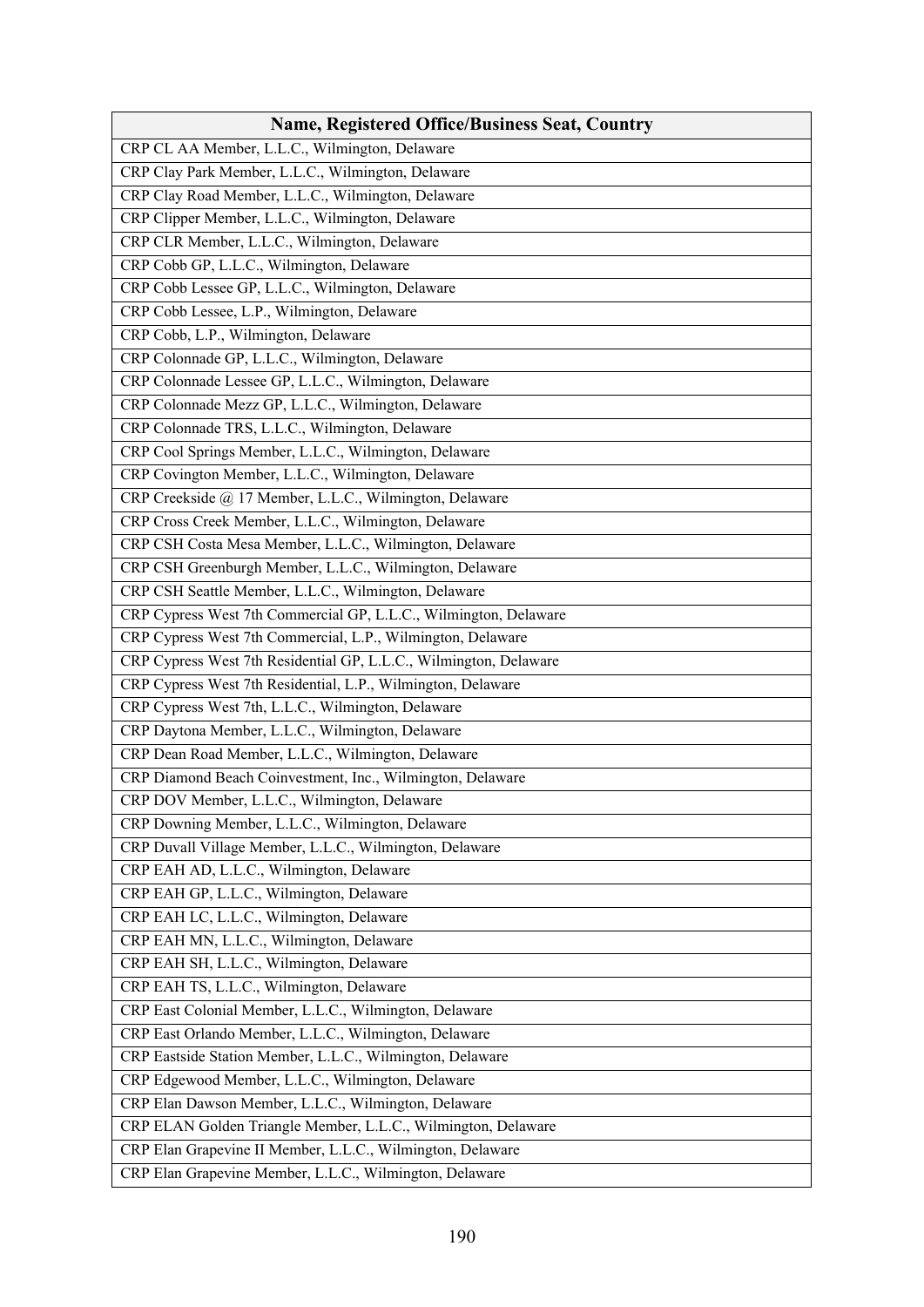| <b>Name, Registered Office/Business Seat, Country</b>              |
|--------------------------------------------------------------------|
| CRP Elan McFarland Member, L.L.C., Wilmington, Delaware            |
| CRP Elan Powers Ferry Member, L.L.C., Wilmington, Delaware         |
| CRP Elan West Cobb Member, L.L.C., Wilmington, Delaware            |
| CRP Elliot Member, L.L.C., Wilmington, Delaware                    |
| CRP Emblem 120 Member, L.L.C., Wilmington, Delaware                |
| CRP Endhaven Member, L.L.C., Wilmington, Delaware                  |
| CRP Epperson Member, L.L.C., Wilmington, Delaware                  |
| CRP Euless Member, L.L.C., Wilmington, Delaware                    |
| CRP Fair Lakes GP, L.L.C., Wilmington, Delaware                    |
| CRP Fair Lakes Hotel, L.L.C., Wilmington, Delaware                 |
| CRP Fair Lakes Lessee GP, L.L.C., Wilmington, Delaware             |
| CRP Fair Lakes Lessee, L.P., Wilmington, Delaware                  |
| CRP Fair Lakes Member, L.L.C., Wilmington, Delaware                |
| CRP Fair Lakes TRS, L.L.C., Wilmington, Delaware                   |
| CRP Fair Lakes, L.P., Wilmington, Delaware                         |
| CRP Fairfax Member, L.L.C., Wilmington, Delaware                   |
| CRP Falcon 303 Member, L.L.C., Wilmington, Delaware                |
| CRP Fayetteville Member, L.L.C., Wilmington, Delaware              |
| CRP FB Holdings, L.L.C., Wilmington, Delaware                      |
| CRP FDG Kensington Venture, L.L.C., Wilmington, Delaware           |
| CRP Fiddyment Ranch Bungalows Member, L.L.C., Wilmington, Delaware |
| CRP Fifth Street Member, L.L.C., Wilmington, Delaware              |
| CRP Figueroa Member, L.L.C., Wilmington, Delaware                  |
| CRP Five Oaks Member, L.L.C., Wilmington, Delaware                 |
| CRP Flagstaff Member, L.L.C., Wilmington, Delaware                 |
| CRP Flamingo Hualapai Member, L.L.C., Wilmington, Delaware         |
| CRP Flora Ridge AA 1 Member, L.L.C., Wilmington, Delaware          |
| CRP Flora Ridge MF 1 Member, L.L.C., Wilmington, Delaware          |
| CRP Flora Ridge MF II Member, L.L.C., Wilmington, Delaware         |
| CRP Florida Brownfields, L.L.C., Wilmington, Delaware              |
| CRP Flower Mound Member, L.L.C., Wilmington, Delaware              |
| CRP Folsom Ranch Bungalows Member, L.L.C., Wilmington, Delaware    |
| CRP Folsom Ranch Member, L.L.C., Wilmington, Delaware              |
| CRP Foothill Member, L.L.C., Wilmington, Delaware                  |
| CRP Fort Washington Member, L.L.C., Wilmington, Delaware           |
| CRP Fort Worth Member, L.L.C., Wilmington, Delaware                |
| CRP Fremont and Lake Member, L.L.C., Wilmington, Delaware          |
| CRP Fremont and Lake Owner, L.L.C., Wilmington, Delaware           |
| CRP Fremont and Lake Venture, L.L.C., Wilmington, Delaware         |
| CRP Frisco III Member, L.L.C., Wilmington, Delaware                |
| CRP FS Figueroa, L.L.C., Dover, Delaware                           |
| CRP Fulton Industrial II Member, L.L.C., Wilmington, Delaware      |
| CRP Fulton Industrial Member, L.L.C., Wilmington, Delaware         |
| CRP GA Home AR, L.L.C., Wilmington, Delaware                       |
| CRP GA Home AS, L.L.C., Wilmington, Delaware                       |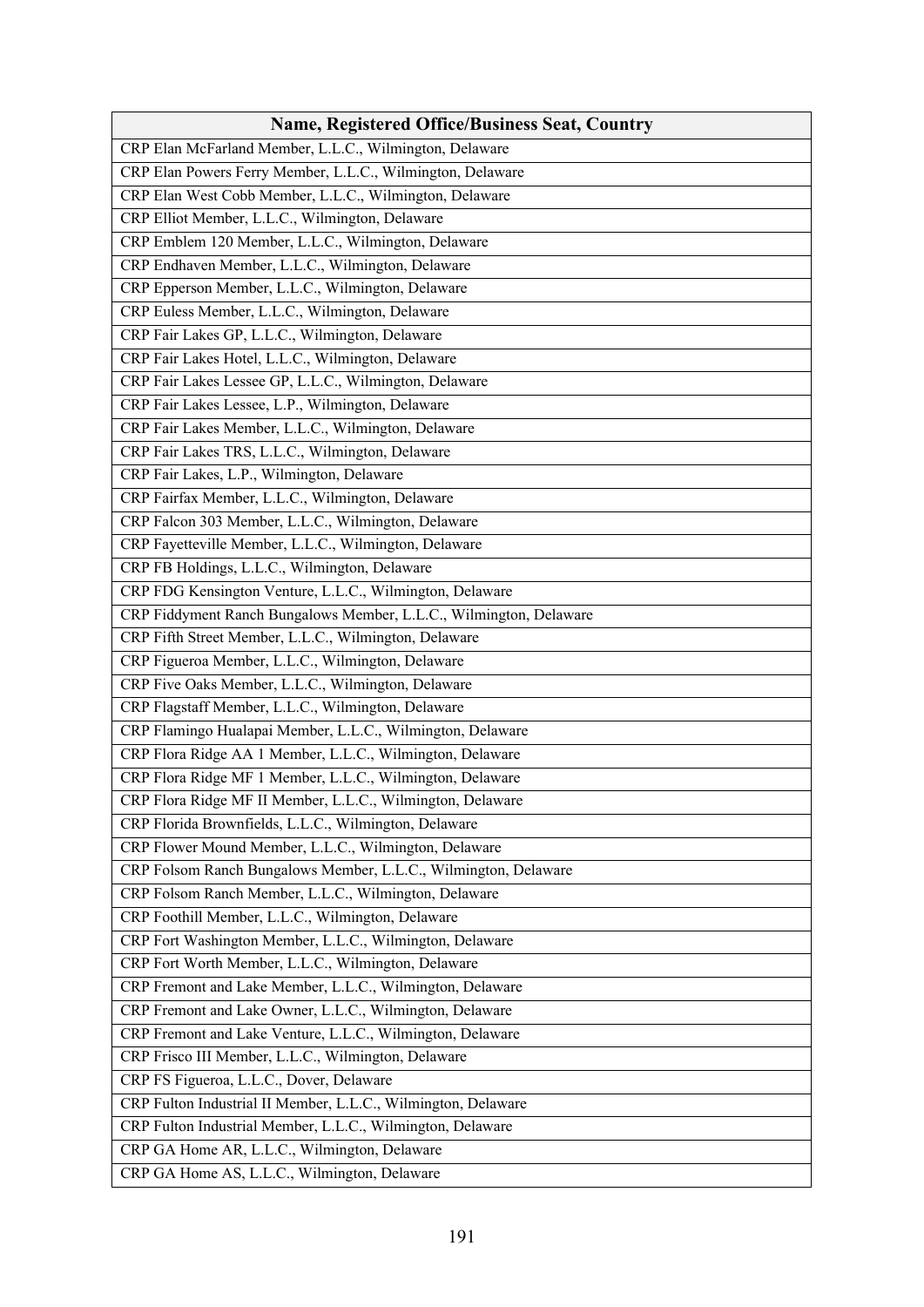| <b>Name, Registered Office/Business Seat, Country</b>          |
|----------------------------------------------------------------|
| CRP GA Home BV II, L.L.C., Wilmington, Delaware                |
| CRP GA Home BV, L.L.C., Wilmington, Delaware                   |
| CRP GA Home CL, L.L.C., Wilmington, Delaware                   |
| CRP GA Home FR, L.L.C., Wilmington, Delaware                   |
| CRP GA Home GR II, L.L.C., Wilmington, Delaware                |
| CRP GA HomeHM II, L.L.C., Wilmington, Delaware                 |
| CRP GA HomeHM, L.L.C., Wilmington, Delaware                    |
| CRP GA Home Holdings, L.L.C., Wilmington, Delaware             |
| CRP GA Home HR, L.L.C., Wilmington, Delaware                   |
| CRP GA HomelH, L.L.C., Wilmington, Delaware                    |
| CRP GA HomeJM II, L.L.C., Wilmington, Delaware                 |
| CRP GA HomeJM, L.L.C., Wilmington, Delaware                    |
| CRP GA Home LD, L.L.C., Wilmington, Delaware                   |
| CRP GA Home Lender, L.L.C., Wilmington, Delaware               |
| CRP GA Home MD, L.L.C., Wilmington, Delaware                   |
| CRP GA Home ME II, L.L.C., Wilmington, Delaware                |
| CRP GA Home ME, L.L.C., Wilmington, Delaware                   |
| CRP GA Home MEM, L.L.C., Wilmington, Delaware                  |
| CRP GA Home Member, L.L.C., Wilmington, Delaware               |
| CRP GA Home MNE, LLC, Wilmington, Delaware                     |
| CRP GA Home MR, L.L.C., Wilmington, Delaware                   |
| CRP GA HomeORR, L.L.C., Wilmington, Delaware                   |
| CRP GA Home Pool Member, L.L.C., Wilmington, Delaware          |
| CRP GA Home PR, L.L.C., Wilmington, Delaware                   |
| CRP GA HomeSF II, L.L.C., Wilmington, Delaware                 |
| CRP GA HomeSF, L.L.C., Wilmington, Delaware                    |
| CRP GA Home Venture, L.L.C., Wilmington, Delaware              |
| CRP Gallatin II Townhomes Member, L.L.C., Wilmington, Delaware |
| CRP Gallatin Member, L.L.C., Wilmington, Delaware              |
| CRP Galleria Plaza Member, L.L.C., Wilmington, Delaware        |
| CRP Gateway GA Member, L.L.C., Wilmington, Delaware            |
| CRP Gilbert Street Holdings, L.L.C., Wilmington, Delaware      |
| CRP Gilbert Street, L.L.C., Wilmington, Delaware               |
| CRP Glass Tower Member, L.L.C., Wilmington, Delaware           |
| CRP Glendale Member, L.L.C., Wilmington, Delaware              |
| CRP Goodyear Member, L.L.C., Wilmington, Delaware              |
| CRP Grand Cypress II Member, L.L.C., Wilmington, Delaware      |
| CRP Grand Cypress Member, L.L.C., Wilmington, Delaware         |
| CRP Greystar PhillyGP, L.L.C., Wilmington, Delaware            |
| CRP Greystar Philly, L.L.C., Wilmington, Delaware              |
| CRP Grove Member, L.L.C., Wilmington, Delaware                 |
| CRP Guthrie Member, L.L.C., Wilmington, Delaware               |
| CRP Gwinnett Member, L.L.C., Wilmington, Delaware              |
| CRP Halley Coinvest IV-B, L.L.C., Wilmington, Delaware         |
| CRP Halley Coinvest IV-C, L.L.C., Wilmington, Delaware         |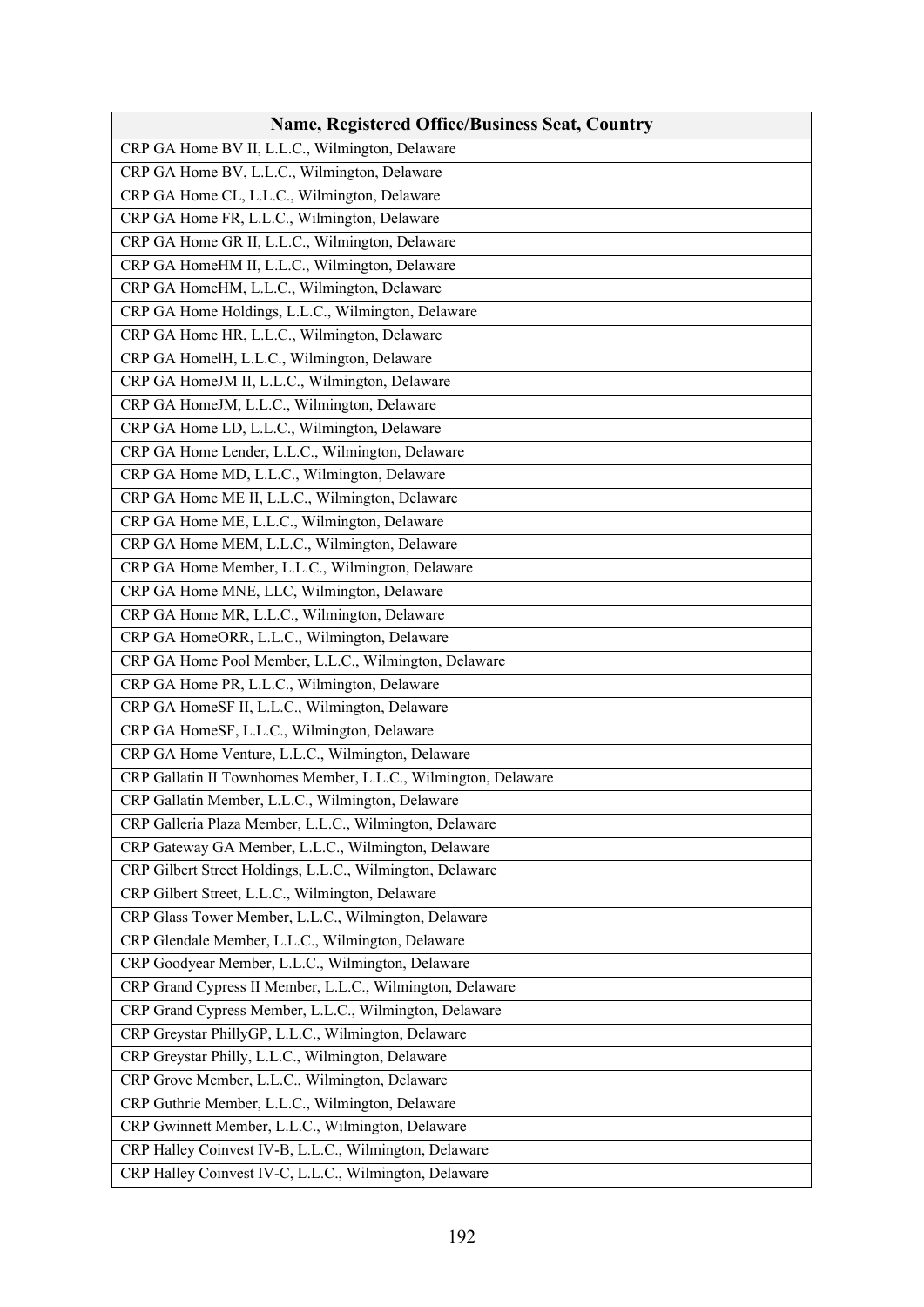| <b>Name, Registered Office/Business Seat, Country</b>              |
|--------------------------------------------------------------------|
| CRP Halsted-Lake Member, L.L.C., Wilmington, Delaware              |
| CRP Hampton Member, L.L.C., Wilmington, Delaware                   |
| CRP Harbor Lakeway Member, L.L.C., Wilmington, Delaware            |
| CRP Harpeth Heights Member, L.L.C., Wilmington, Delaware           |
| CRP Haven Member, L.L.C., Wilmington, Delaware                     |
| CRP Haven Tucker Member, L.L.C., Wilmington, Delaware              |
| CRP Hawthorne Apartments Member, L.L.C., Wilmington, Delaware      |
| CRP Hays Preserve Member, L.L.C., Wilmington, Delaware             |
| CRP Heights Waterworks Member, L.L.C., Wilmington, Delaware        |
| CRP Heritage Trace Member, L.L.C., Wilmington, Delaware            |
| CRP Hermann Park Plaza Member, L.L.C., Wilmington, Delaware        |
| CRP Hidalgo Member, L.L.C., Wilmington, Delaware                   |
| CRP Holiday Isle (Submerged Land), L.L.C., Wilmington, Delaware    |
| CRP Holiday Isle, L.L.C., Wilmington, Delaware                     |
| CRP Homewood Member, L.L.C., Wilmington, Delaware                  |
| CRP III AIVGP, L.L.C., Wilmington, Delaware                        |
| CRP III AIVGP, L.P., Wilmington, Delaware                          |
| CRP III AIV, L.P., Wilmington, Delaware                            |
| CRP III Alternative AIV GP, L.L.C., Wilmington, Delaware           |
| CRP III Alternative AIV, L.P., Wilmington, Delaware                |
| CRP III Manager, L.L.C., Wilmington, Delaware                      |
| CRP Indian Lake Member, L.L.C., Wilmington, Delaware               |
| CRP Industrial Properties III Member, L.L.C., Wilmington, Delaware |
| CRP Industrial Properties Member, L.L.C., Wilmington, Delaware     |
| CRP Interchange Industrial Member, L.L.C., Wilmington, Delaware    |
| CRP Irving 183 Member, L.L.C., Wilmington, Delaware                |
| CRP IV (NR) AIV, L.P., Wilmington, Delaware                        |
| CRP IV 427 LaSalle, Inc., Wilmington, Delaware                     |
| CRP IV 485 Fifth, Inc., Wilmington, Delaware                       |
| CRP IV 555 Mass, Inc., Wilmington, Delaware                        |
| CRP IV AIVGP, L.L.C., Wilmington, Delaware                         |
| CRP IV AIVGP, L.P., Wilmington, Delaware                           |
| CRP IV AIV, L.P., Wilmington, Delaware                             |
| CRP IV Alameda, Inc., Wilmington, Delaware                         |
| CRP IV Austin, Inc., Wilmington, Delaware                          |
| CRP IV Brook, Inc., Wilmington, Delaware                           |
| CRP IV Centinela, Inc., Wilmington, Delaware                       |
| CRP IV Chestnut Hill, Inc., Wilmington, Delaware                   |
| CRP IV Cobb, Inc., Wilmington, Delaware                            |
| CRP IV Colonnade, Inc., Wilmington, Delaware                       |
| CRP IV Cypress, Inc., Wilmington, Delaware                         |
| CRP IV Diamond Beach, Inc., Wilmington, Delaware                   |
| CRP IV Diamond Ridge, Inc., Wilmington, Delaware                   |
| CRP IV Golf, Inc., Wilmington, Delaware                            |
| CRP IV Malibu, Inc., Wilmington, Delaware                          |
|                                                                    |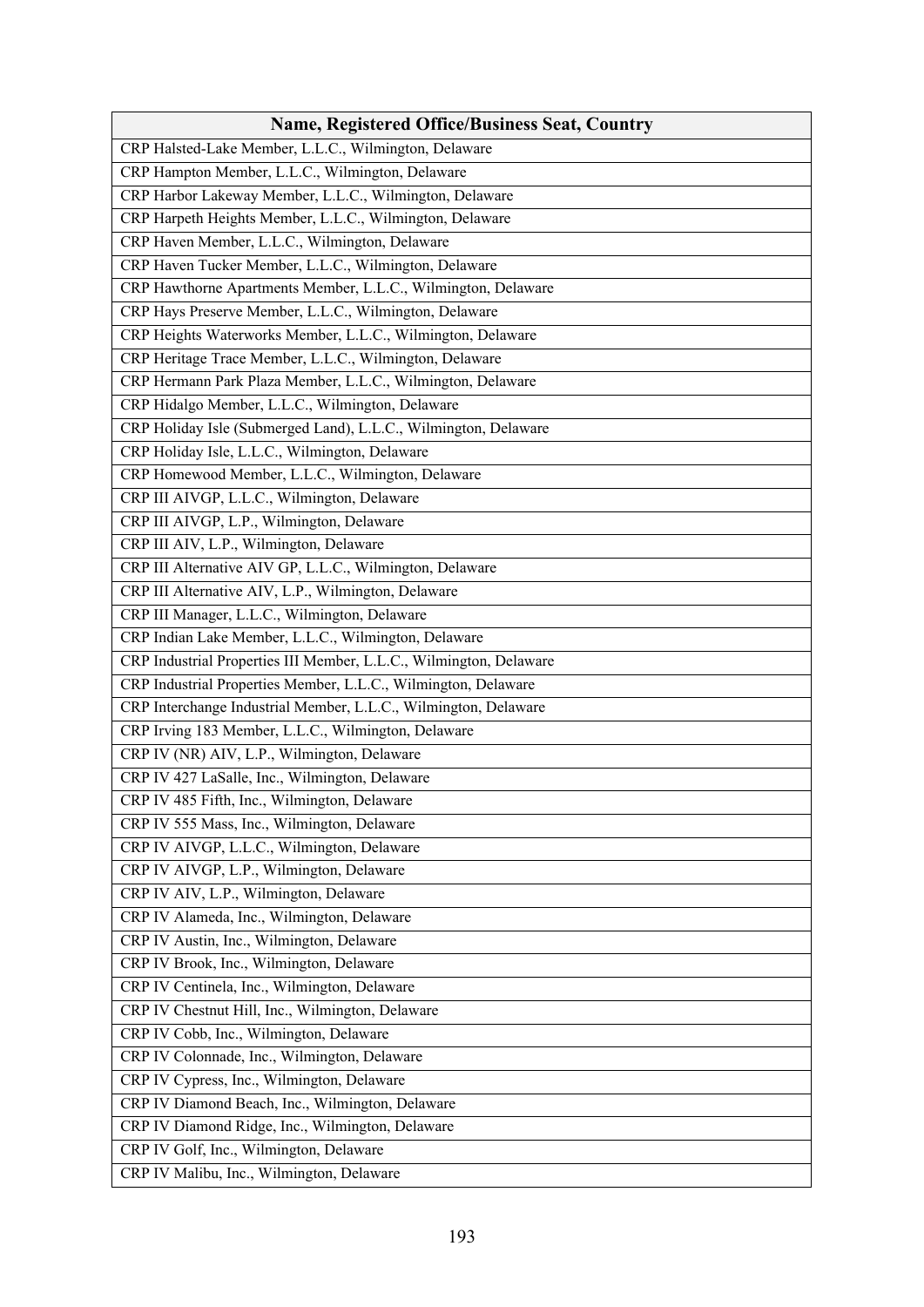| <b>Name, Registered Office/Business Seat, Country</b>            |
|------------------------------------------------------------------|
| CRP IV Manager, L.L.C., Wilmington, Delaware                     |
| CRP IV McLean Gardens, Inc., Wilmington, Delaware                |
| CRP IV Miami Telecom, Inc., Wilmington, Delaware                 |
| CRP IV Ocean City Gateway, Inc., Wilmington, Delaware            |
| CRP IV Pacifica, Inc., Wilmington, Delaware                      |
| CRP IV Riverside, Inc., Wilmington, Delaware                     |
| CRP IV Seniors SF, Inc., Wilmington, Delaware                    |
| CRP IV Silo Lender, Inc., Wilmington, Delaware                   |
| CRP IV Silver Creek, Inc., Wilmington, Delaware                  |
| CRP IV Springwood, Inc., Wilmington, Delaware                    |
| CRP IV Thomas House, Inc., Wilmington, Delaware                  |
| CRP IV Tucker, Inc., Wilmington, Delaware                        |
| CRP IV Tudor, Inc., Wilmington, Delaware                         |
| CRP IV Westfields, Inc., Wilmington, Delaware                    |
| CRP IV-A AIV, L.P., Wilmington, Delaware                         |
| CRP IX (AZ), L.L.C., Wilmington, Delaware                        |
| CRP IX (MA), L.L.C., Wilmington, Delaware                        |
| CRP IX (NC), L.L.C., Wilmington, Delaware                        |
| CRP IX (NV), L.L.C., Wilmington, Delaware                        |
| CRP IX (TN), L.L.C., Wilmington, Delaware                        |
| CRP IX (WWG), L.L.C., Wilmington, Delaware                       |
| CRP Jacksonville Member, L.L.C., Wilmington, Delaware            |
| CRP Kathryn Member, L.L.C., Wilmington, Delaware                 |
| CRP La Frontera II Member, L.L.C., Wilmington, Delaware          |
| CRP La Frontera Member, L.L.C., Wilmington, Delaware             |
| CRP LA Homes Member, L.L.C., Wilmington, Delaware                |
| CRP La Porte Terminal Member, L.L.C., Wilmington, Delaware       |
| CRP Ladera Ranch Member, L.L.C., Wilmington, Delaware            |
| CRP LaGrange Member, L.L.C., Wilmington, Delaware                |
| CRP Lakeland Industrial Member, L.L.C., Wilmington, Delaware     |
| CRP Lakeshore Villas, L.L.C., Wilmington, Delaware               |
| CRP Lakeside Member, L.L.C., Wilmington, Delaware                |
| CRP Lance Member, L.L.C., Wilmington, Delaware                   |
| CRP Landing 1 Member, L.L.C., Wilmington, Delaware               |
| CRP LC SFR Program Equity Owner II, L.L.C., Wilmington, Delaware |
| CRP LC SFR Program Equity Owner, L.L.C., Wilmington, Delaware    |
| CRP LC SFR Program Member, L.L.C., Wilmington, Delaware          |
| CRP LC SFR Program Venture, L.L.C., Wilmington, Delaware         |
| CRP Lewisville Member, L.L.C., Wilmington, Delaware              |
| CRP Liquidator 1, L.L.C., Wilmington, Delaware                   |
| CRP Liquidator II, L.L.C., Wilmington, Delaware                  |
| CRP Liquidator III, L.L.C., Wilmington, Delaware                 |
| CRP Liquidator IV, L.L.C., Wilmington, Delaware                  |
| CRP Liquidator VII, L.L.C., Wilmington, Delaware                 |
| CRP Litchfield Member, L.L.C., Wilmington, Delaware              |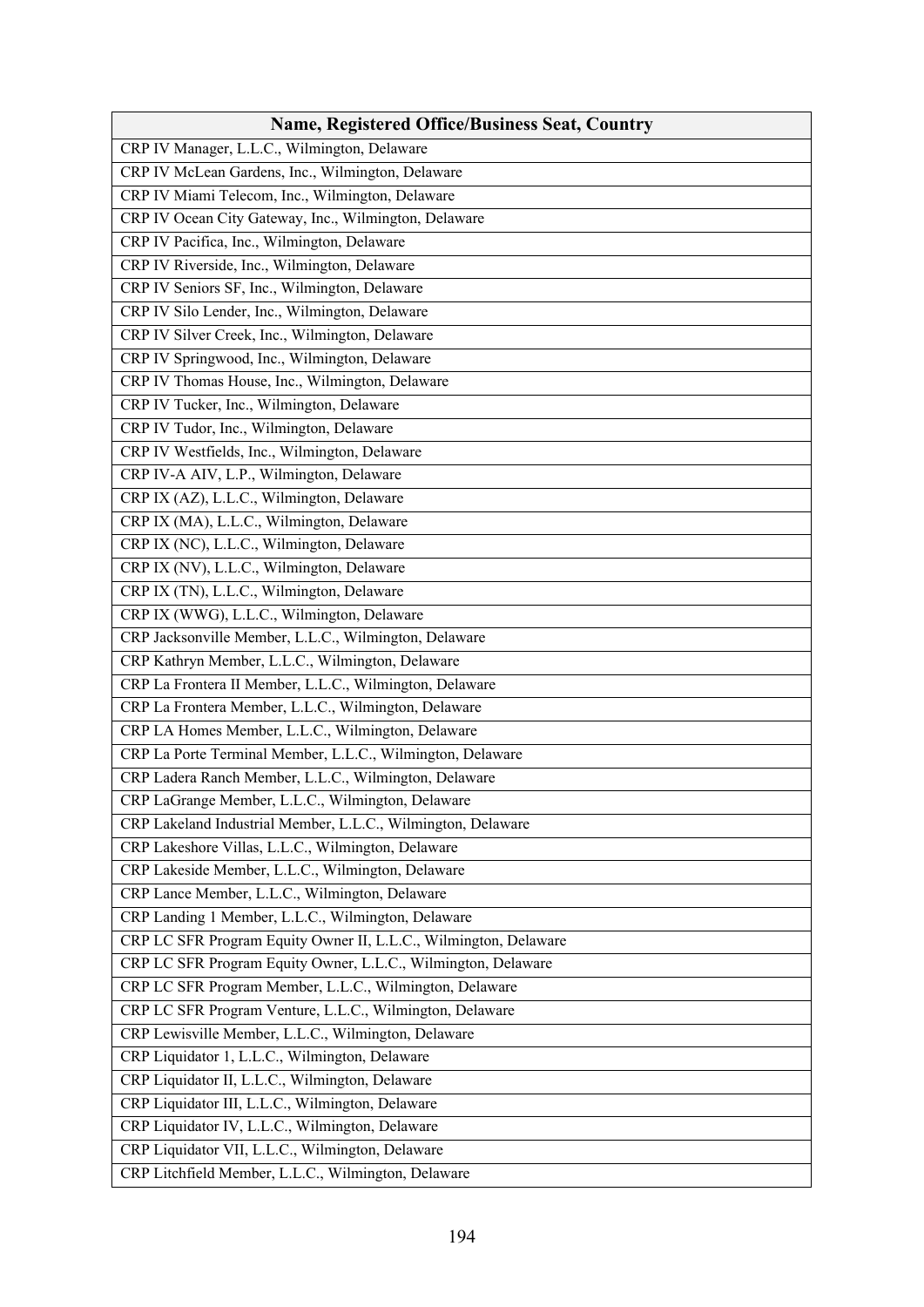| <b>Name, Registered Office/Business Seat, Country</b>         |
|---------------------------------------------------------------|
| CRP LMCOpco, L.L.C., Wilmington, Delaware                     |
| CRP LMC Prop Co, L.L.C., Wilmington, Delaware                 |
| CRP LMC RB, L.L.C., Wilmington, Delaware                      |
| CRP LMC, L.L.C., Wilmington, Delaware                         |
| CRP Logic Park Member, L.L.C., Wilmington, Delaware           |
| CRP Long Beach Member, L.L.C., Wilmington, Delaware           |
| CRP Lot 16 Member, L.L.C., Wilmington, Delaware               |
| CRP Lucerne Member, L.L.C., Wilmington, Delaware              |
| CRP Luxury SFR Member, L.L.C., Wilmington, Delaware           |
| CRP Maitland Member, L.L.C., Wilmington, Delaware             |
| CRP Maple & Main Member, L.L.C., Wilmington, Delaware         |
| CRP MARK CENTER HOTEL, L.L.C., Wilmington, Delaware           |
| CRP Mark IV Member, L.L.C., Wilmington, Delaware              |
| CRP Master Customer, L.L.C., Wilmington, Delaware             |
| CRP Maxwell Member, L.L.C., Wilmington, Delaware              |
| CRP MB Studios Holdings, L.L.C., Wilmington, Delaware         |
| CRP MB Studios MM, L.L.C., Wilmington, Delaware               |
| CRP MB Studios, L.L.C., Wilmington, Delaware                  |
| CRP McDowell Member, L.L.C., Wilmington, Delaware             |
| CRP McKinney Member, L.L.C., Wilmington, Delaware             |
| CRP McLean Gardens GP, L.L.C., Wilmington, Delaware           |
| CRP Medical Center Member, L.L.C., Wilmington, Delaware       |
| CRP Member 2 OKC, L.L.C., Wilmington, Delaware                |
| CRP Merrillville II Member, L.L.C., Wilmington, Delaware      |
| CRP Merrillville Member, L.L.C., Wilmington, Delaware         |
| CRP Mesa Gateway Member, L.L.C., Wilmington, Delaware         |
| CRP Mesa SFR Member, L.L.C., Wilmington, Delaware             |
| CRP Metro 63 Logistics Member, L.L.C., Wilmington, Delaware   |
| CRP Midland Office II Member, L.L.C., Wilmington, Delaware    |
| CRP Mission Gorge Member, L.L.C., Wilmington, Delaware        |
| CRP Mockingbird Member, L.L.C., Wilmington, Delaware          |
| CRP Mountain Road Member, L.L.C., Wilmington, Delaware        |
| CRP Mountain View Owner, L.L.C., Wilmington, Delaware         |
| CRP Munroe Street Member, L.L.C., Wilmington, Delaware        |
| CRP Murrieta Apartments Member, L.L.C., Wilmington, Delaware  |
| CRP Museum District Member, L.L.C., Wilmington, Delaware      |
| CRP Nashville Member, L.L.C., Wilmington, Delaware            |
| CRP Natick Member, L.L.C., Wilmington, Delaware               |
| CRP New Brunswick Member, L.L.C., Wilmington, Delaware        |
| CRP New Salem Member, L.L.C., Wilmington, Delaware            |
| CRP Noho Member, L.L.C., Wilmington, Delaware                 |
| CRP NoHo West Member, L.L.C., Wilmington, Delaware            |
| CRP Norcross Member, L.L.C., Wilmington, Delaware             |
| CRP Northeast Storage Member II, L.L.C., Wilmington, Delaware |
| CRP Novel Midtown Member, L.L.C., Wilmington, Delaware        |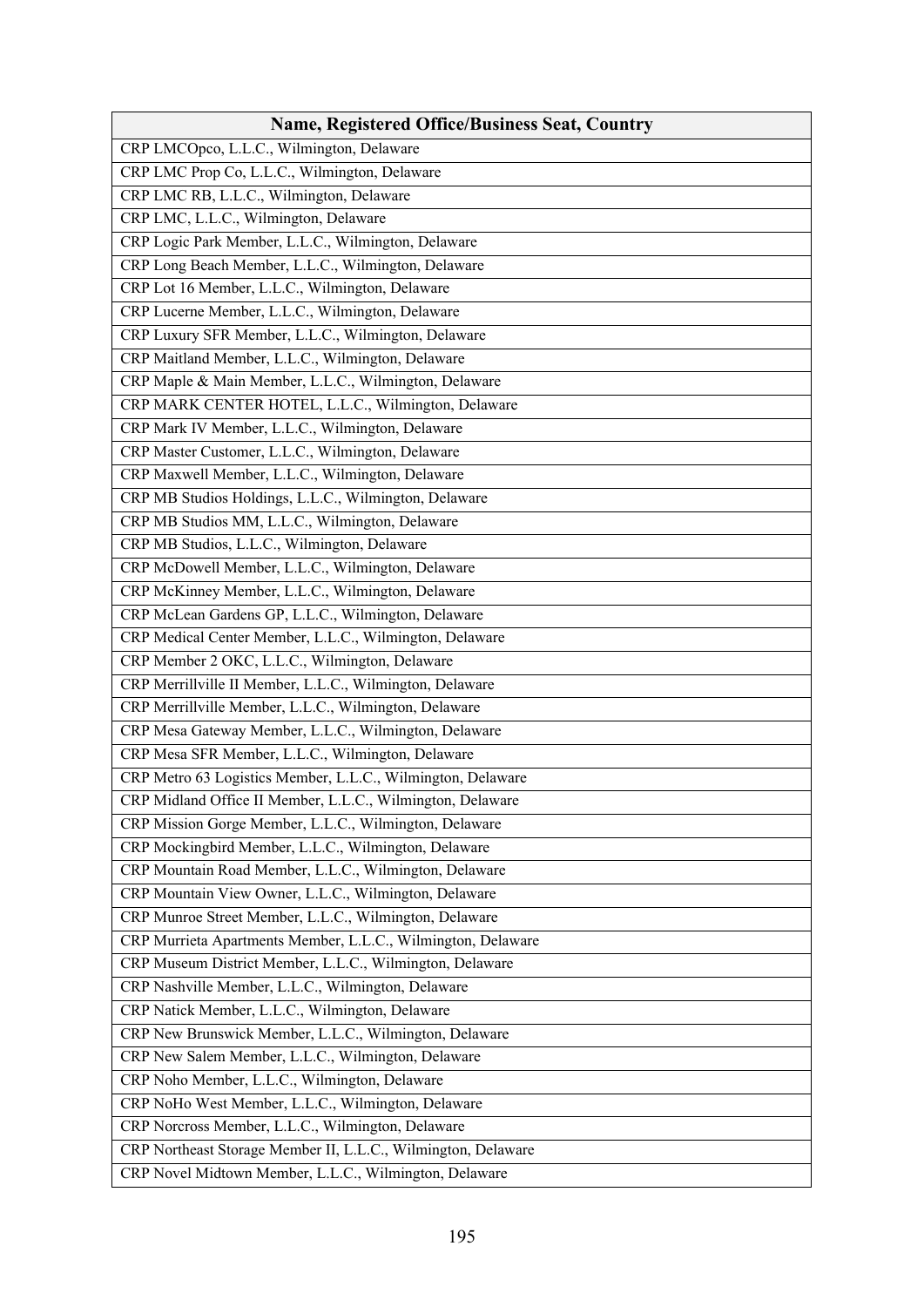| <b>Name, Registered Office/Business Seat, Country</b>               |
|---------------------------------------------------------------------|
| CRP Oak City Member, L.L.C., Wilmington, Delaware                   |
| CRP Oak Grove Member, L.L.C., Wilmington, Delaware                  |
| CRP Oak Hills Member, L.L.C., Wilmington, Delaware                  |
| CRP Oakland Broadway Uptown Member, L.L.C., Wilmington, Delaware    |
| CRP Oakmont GP III, L.L.C., Wilmington, Delaware                    |
| CRP Oakmont Industrial Properties III, L.L.C., Wilmington, Delaware |
| CRP Oakmont Industrial Properties, L.L.C., Wilmington, Delaware     |
| CRP Oakmont Santa Anita, L.L.C., Wilmington, Delaware               |
| CRP Ocean City Gateway Coinvestment, Inc., Wilmington, Delaware     |
| CRP Oceanside Member, L.L.C., Wilmington, Delaware                  |
| CRP Ocoee Member, L.L.C., Wilmington, Delaware                      |
| CRP OIG San Antonio 410 GP, L.L.C., Wilmington, Delaware            |
| CRP OIG San Antonio 410 Limited Partner, L.P., Wilmington, Delaware |
| CRP OIG San Antonio 410 Owner, L.P., Wilmington, Delaware           |
| CRP OIG San Antonio 410 Venture, L.L.C., Wilmington, Delaware       |
| CRP Oso Blanca Member, L.L.C., Wilmington, Delaware                 |
| CRP Osprey Member, L.L.C., Wilmington, Delaware                     |
| CRP Overture Plano Member, L.L.C., Wilmington, Delaware             |
| CRP Oxford Member, L.L.C., Wilmington, Delaware                     |
| CRP Palm Parkway Member, L.L.C., Wilmington, Delaware               |
| CRP Palms Member, L.L.C., Wilmington, Delaware                      |
| CRP Paper Mill Member, L.L.C., Wilmington, Delaware                 |
| CRP Parcel 2 GP LLC, Wilmington, Delaware                           |
| CRP Parcel 2 Limited Partner LLC, Wilmington, Delaware              |
| CRP Park Creek Member, L.L.C., Wilmington, Delaware                 |
| CRP Parkway Member, L.L.C., Wilmington, Delaware                    |
| CRP Parq Camino Member, L.L.C., Wilmington, Delaware                |
| CRP Pathstone Member, L.L.C., Wilmington, Delaware                  |
| CRP Peachtree Corners Member, L.L.C., Wilmington, Delaware          |
| CRP Pecos Member, L.L.C., Wilmington, Delaware                      |
| CRP Pederson Road Member, L.L.C., Wilmington, Delaware              |
| CRP Pennington Bend Member, L.L.C., Wilmington, Delaware            |
| CRP Pheasant Crossing Member, L.L.C., Wilmington, Delaware          |
| CRP Piper Otay Member, L.L.C., Wilmington, Delaware                 |
| CRP Pompano Member, L.L.C., Wilmington, Delaware                    |
| CRP Ponte Vedra Member, L.L.C., Wilmington, Delaware                |
| CRP Porch + Park Redmond Member, L.L.C., Wilmington, Delaware       |
| CRP Port Industrial Member, L.L.C., Wilmington, Delaware            |
| CRP Prado Member, L.L.C., Wilmington, Delaware                      |
| CRP Preserve Palm Aire Holdings, L.L.C., Wilmington, Delaware       |
| CRP Preserve Palm Aire, L.L.C., Wilmington, Delaware                |
| CRP Princeton Member, L.L.C., Wilmington, Delaware                  |
| CRP Prose Cascades Member, L.L.C., Wilmington, Delaware             |
| CRP Prose Domain Member, L.L.C., Wilmington, Delaware               |
| CRP Prose Frontier Member, L.L.C., Wilmington, Delaware             |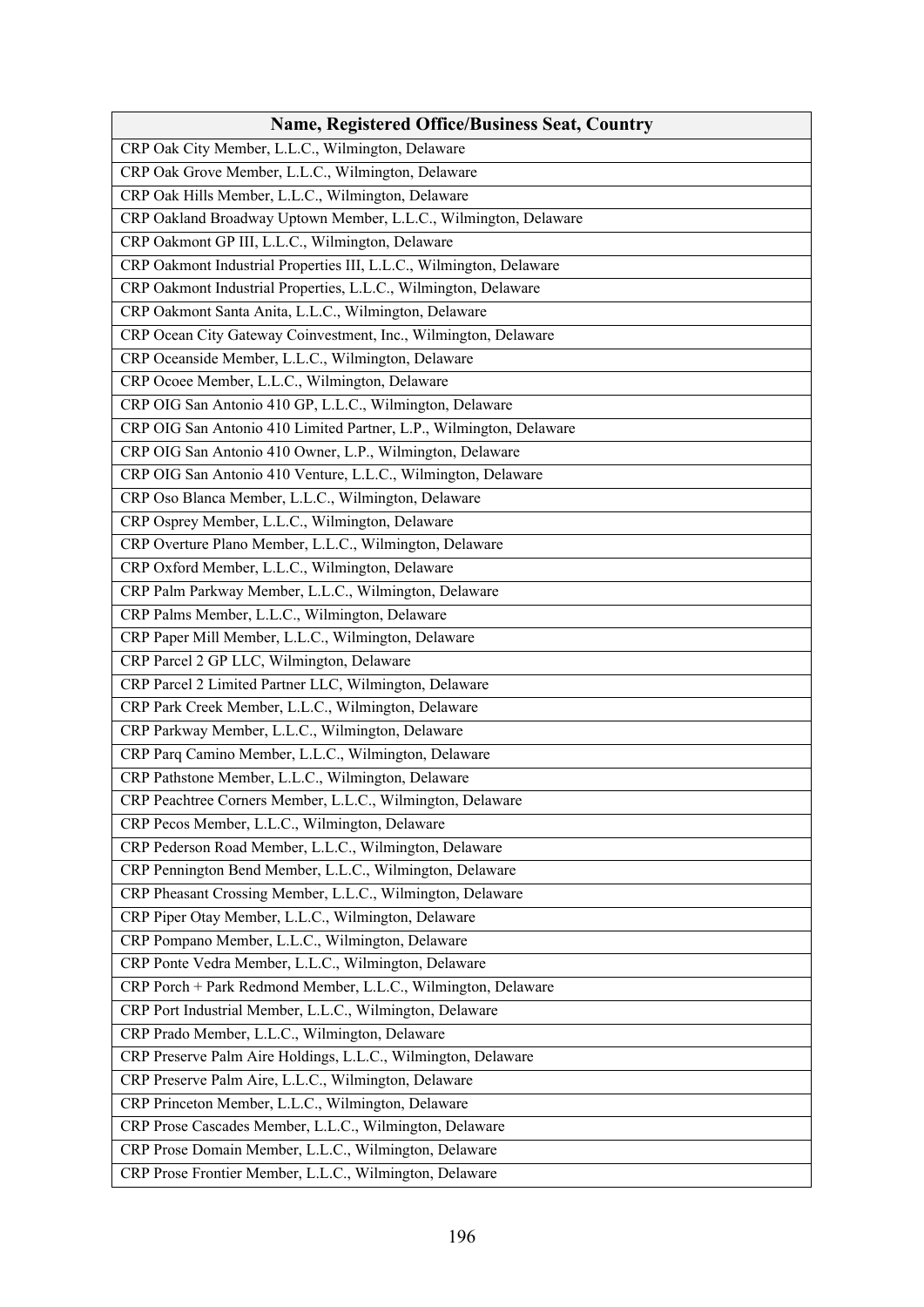| <b>Name, Registered Office/Business Seat, Country</b>         |
|---------------------------------------------------------------|
| CRP Prose Hayden Island Member, L.L.C., Wilmington, Delaware  |
| CRP Prose Manor Member, L.L.C., Wilmington, Delaware          |
| CRP Prose Ranch Member, L.L.C., Wilmington, Delaware          |
| CRP Prose Windsor Member, L.L.C., Wilmington, Delaware        |
| CRP Punta Gorda Holdings, L.L.C., Wilmington, Delaware        |
| CRP Punta Gorda Homes, L.L.C., Wilmington, Delaware           |
| CRP Punta Gorda Homes, L.L.C., Plantation, Delaware           |
| CRP Punta Gorda Owner, L.L.C., Wilmington, Delaware           |
| CRP Punta Gorda Owner, L.L.C., Plantation, Delaware           |
| CRP Rainbow South Member, L.L.C., Wilmington, Delaware        |
| CRP Randalls Member, L.L.C., Wilmington, Delaware             |
| CRP Retreat Creekside Member, L.L.C., Wilmington, Delaware    |
| CRP Reynolds Member, L.L.C., Wilmington, Delaware             |
| CRP Ridge Flats Member, L.L.C., Wilmington, Delaware          |
| CRP River Road Member, L.L.C., Wilmington, Delaware           |
| CRP Riverfront Avon Member, L.L.C., Wilmington, Delaware      |
| CRP Riverscape Lot 8 Member, L.L.C., Wilmington, Delaware     |
| CRP Riverside GP LLC, Wilmington, Delaware                    |
| CRP Riverside LLC, Wilmington, Delaware                       |
| CRP Riverstone Member, L.L.C., Wilmington, Delaware           |
| CRP Robinson Member, L.L.C., Wilmington, Delaware             |
| CRP Ross Arts II Member, L.L.C., Wilmington, Delaware         |
| CRP RWSFR Member, L.L.C., Wilmington, Delaware                |
| CRP Sam Houston GP, L.L.C., Wilmington, Delaware              |
| CRP Sam Houston Holdings, L.L.C., Wilmington, Delaware        |
| CRP Sam Houston Trust, Baltimore, Maryland                    |
| CRP San Antonio 410 Member, L.L.C., Wilmington, Delaware      |
| CRP Sandalwood Member, L.L.C., Wilmington, Delaware           |
| CRP Sawyer Arts Member, L.L.C., Wilmington, Delaware          |
| CRP Scottsdale Member, L.L.C., Wilmington, Delaware           |
| CRP Seaside Pacifica Member, L.L.C., Wilmington, Delaware     |
| CRP Senior Housing Lessee GP IV, L.L.C., Wilmington, Delaware |
| CRP Senior Housing Lessee GP, L.L.C., Wilmington, Delaware    |
| CRP Seniors SF Lessee, L.L.C., Wilmington, Delaware           |
| CRP Seniors SF Lessee, L.P., Wilmington, Delaware             |
| CRP Seniors SF, L.L.C., Wilmington, Delaware                  |
| CRP Seniors SF, L.P., Wilmington, Delaware                    |
| CRP SF Lender, L.L.C., Wilmington, Delaware                   |
| CRP SF Member, L.L.C., Wilmington, Delaware                   |
| CRP SF-Condo Member, L.L.C., Wilmington, Delaware             |
| CRP Shiloh Member, L.L.C., Wilmington, Delaware               |
| CRP Showplace Farms Member, L.L.C., Wilmington, Delaware      |
| CRP Siesta Resort, L.L.C., Wilmington, Delaware               |
| CRP Signature Member, L.L.C., Wilmington, Delaware            |
| CRP Silver Creek GP, L.L.C., Wilmington, Delaware             |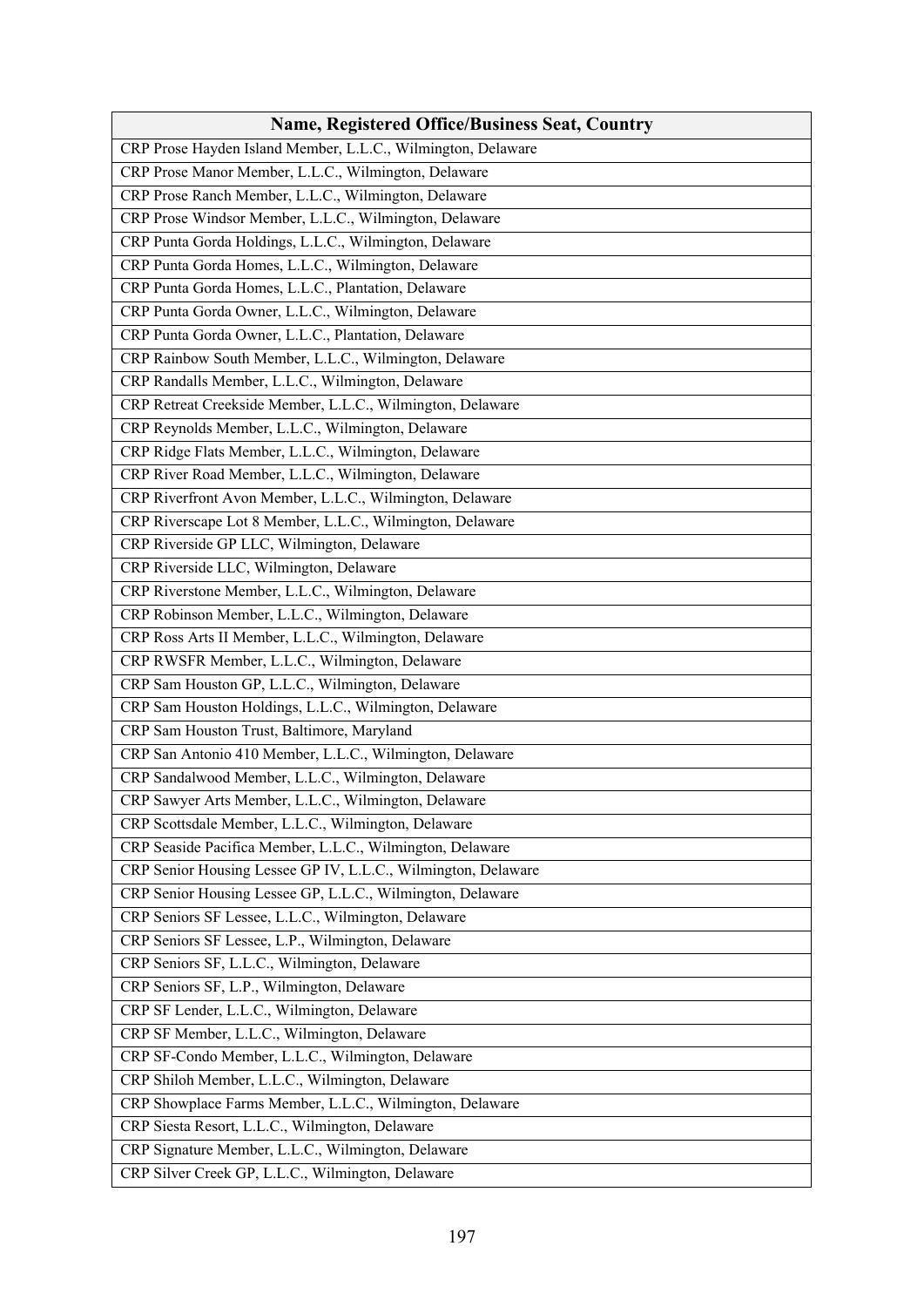| <b>Name, Registered Office/Business Seat, Country</b>               |
|---------------------------------------------------------------------|
| CRP Silver Creek Lessee GP, L.L.C., Wilmington, Delaware            |
| CRP Silver Creek Lessee, L.P., Wilmington, Delaware                 |
| CRP Silver Creek, L.P., Wilmington, Delaware                        |
| CRP Simi Valley GP, L.L.C., Wilmington, Delaware                    |
| CRP Simi Valley, L.P., Wilmington, Delaware                         |
| CRP SLC S. 4400 West Member, L.L.C., Wilmington, Delaware           |
| CRP Slover Logistics Center II Member, L.L.C., Wilmington, Delaware |
| CRPSMP Member, L.L.C., Wilmington, Delaware                         |
| CRP Solis Alston Member, L.L.C., Wilmington, Delaware               |
| CRP Solis Berewick Member, L.L.C., Wilmington, Delaware             |
| CRP Solis Parkview II Member, L.L.C., Wilmington, Delaware          |
| CRP Solis Suwanee II Member, L.L.C., Wilmington, Delaware           |
| CRP Solis Town Center Member, L.L.C., Wilmington, Delaware          |
| CRP South Beach Member, L.L.C., Wilmington, Delaware                |
| CRP Southeast Storage Member II, L.L.C., Wilmington, Delaware       |
| CRP Southside Logistics Member, L.L.C., Wilmington, Delaware        |
| CRP Southside Member, L.L.C., Wilmington, Delaware                  |
| CRP Sparrow Chandler Member, L.L.C., Wilmington, Delaware           |
| CRP Sparrow Glendale Member, L.L.C., Wilmington, Delaware           |
| CRP Sparrow Goodyear Member, L.L.C., Wilmington, Delaware           |
| CRP Sparrow Henderson Member, L.L.C., Wilmington, Delaware          |
| CRP Sparrow Oquendo Member, L.L.C., Wilmington, Delaware            |
| CRP Sparrow Vintage Park Member, L.L.C., Wilmington, Delaware       |
| CRP Spring Cypress Member, L.L.C., Wilmington, Delaware             |
| CRP Spring Member, L.L.C., Wilmington, Delaware                     |
| CRP Springdale Member, L.L.C., Wilmington, Delaware                 |
| CRP SRE Oak Hill Member, L.L.C., Wilmington, Delaware               |
| CRP St. Augustine Member, L.L.C., Wilmington, Delaware              |
| CRP Stafford Crossing Member, L.L.C., Wilmington, Delaware          |
| CRP Stoneway Member, L.L.C., Wilmington, Delaware                   |
| CRP Storage Member 1, L.L.C., Wilmington, Delaware                  |
| CRP Storage Member II, L.L.C., Wilmington, Delaware                 |
| CRP Storage Member III, L.L.C., Wilmington, Delaware                |
| CRP Storage Member IV, L.L.C., Wilmington, Delaware                 |
| CRP Storage Member V, L.L.C., Wilmington, Delaware                  |
| CRP Studemont Member, L.L.C., Wilmington, Delaware                  |
| CRP Sugar Hill Member, L.L.C., Wilmington, Delaware                 |
| CRP Surprise Center Member, L.L.C., Wilmington, Delaware            |
| CRPThinkEast Member, L.L.C., Wilmington, Delaware                   |
| CRP Tides IV Member, L.L.C., Wilmington, Delaware                   |
| CRP Tidewater Member, L.L.C., Wilmington, Delaware                  |
| CRP Times Square GP, L.L.C., Wilmington, Delaware                   |
| CRP Tolleson Member, L.L.C., Wilmington, Delaware                   |
| CRP Traditions II Member, L.L.C., Wilmington, Delaware              |
| CRP Traditions Member, L.L.C., Wilmington, Delaware                 |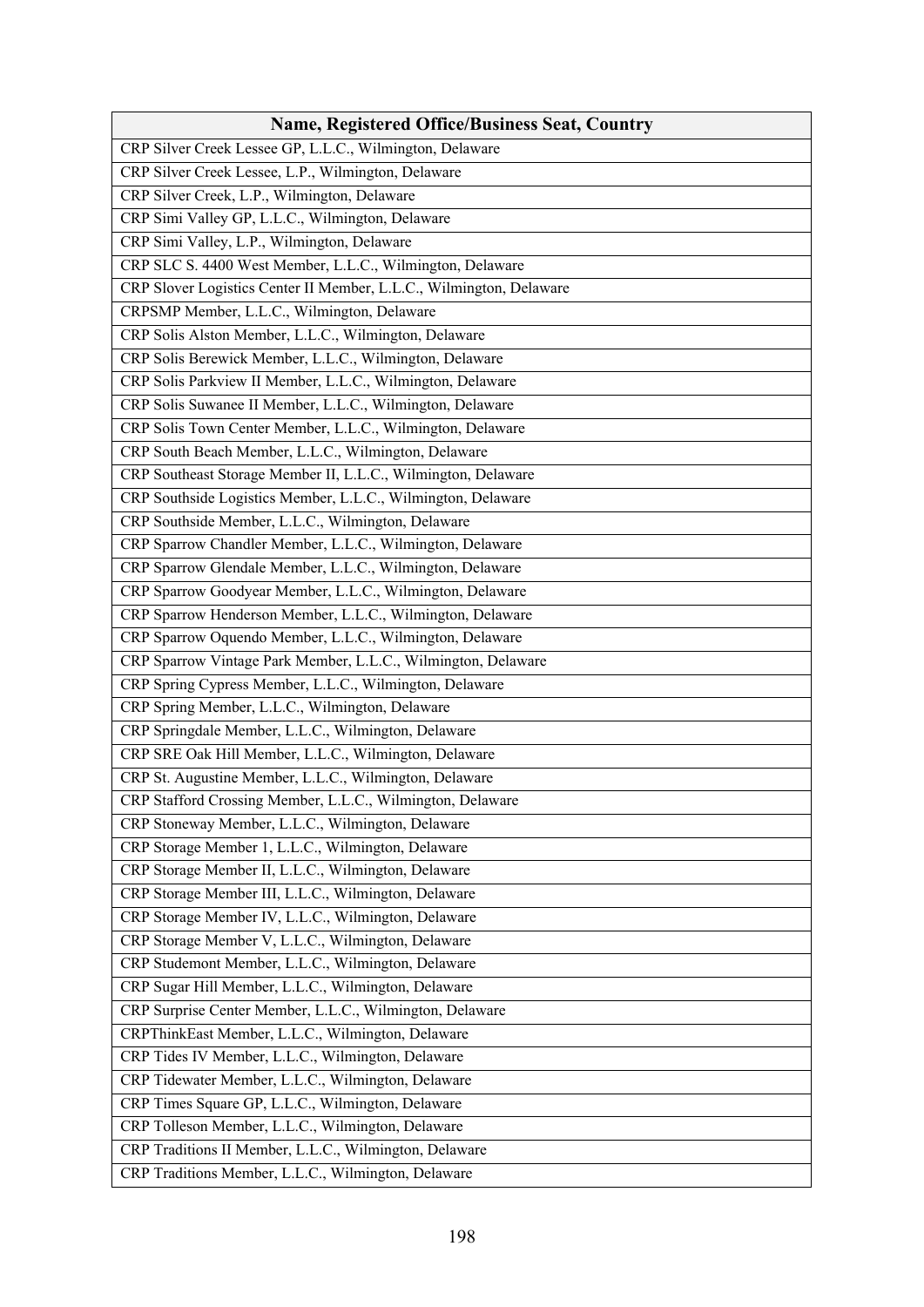| <b>Name, Registered Office/Business Seat, Country</b>           |
|-----------------------------------------------------------------|
| CRP Tucker GP, L.L.C., Wilmington, Delaware                     |
| CRP Tucker Lessee GP, L.L.C., Wilmington, Delaware              |
| CRP Tucker Lessee, L.P., Wilmington, Delaware                   |
| CRP Tucker, L.P., Wilmington, Delaware                          |
| CRP Tucson Member, L.L.C., Wilmington, Delaware                 |
| CRP Tudor GP, L.L.C., Wilmington, Delaware                      |
| CRP Tudor Lessee GP, L.L.C., Wilmington, Delaware               |
| CRP Tudor TRS, L.L.C., Wilmington, Delaware                     |
| CRP Tukwila Member, L.L.C., Wilmington, Delaware                |
| CRP University Commons Member, L.L.C., Wilmington, Delaware     |
| CRP Upper Westside Member, L.L.C., Wilmington, Delaware         |
| CRP Uptown Member, L.L.C., Wilmington, Delaware                 |
| CRP Uptown Phx Member, L.L.C., Wilmington, Delaware             |
| CRP V (Canadian) AIV, L.P., Wilmington, Delaware                |
| CRP V 12100 SVD, Inc., Wilmington, Delaware                     |
| CRP V 32 A OF A, Inc., Wilmington, Delaware                     |
| CRP V 666 Retail Coinvestment, Inc., Wilmington, Delaware       |
| CRPV666 Retail, Inc., Wilmington, Delaware                      |
| CRP V 70 Inner Belt, Inc., Wilmington, Delaware                 |
| CRP V AIVGP, L.L.C., Wilmington, Delaware                       |
| CRP V AIVGP, L.P., Wilmington, Delaware                         |
| CRP V AIV, L.P., Wilmington, Delaware                           |
| CRP V Centennial Bartram Springs, Inc., Wilmington, Delaware    |
| CRP V Centennial Creek, Inc., Wilmington, Delaware              |
| CRP V Centennial Fenwick Village, Inc., Wilmington, Delaware    |
| CRP V Centennial Halton Place, Inc., Wilmington, Delaware       |
| CRP V Centennial Highlands, Inc., Wilmington, Delaware          |
| CRP V Centennial Lake at Crossroads, Inc., Wilmington, Delaware |
| CRP V Centennial Masters Glen, Inc., Wilmington, Delaware       |
| CRP V Centennial Park, Inc., Wilmington, Delaware               |
| CRP V Centennial Parkside, Inc., Wilmington, Delaware           |
| CRP V Centennial Peachtree Creek, Inc., Wilmington, Delaware    |
| CRP V Centennial Riverside, Inc., Wilmington, Delaware          |
| CRP V Centennial Sweetwater Creek, Inc., Wilmington, Delaware   |
| CRP V Centennial Windermere, Inc., Wilmington, Delaware         |
| CRP V Chase Merritt, Inc., Wilmington, Delaware                 |
| CRP V City View, Inc., Wilmington, Delaware                     |
| CRP V Coronado, Inc., Wilmington, Delaware                      |
| CRP V Crystal City, Inc., Wilmington, Delaware                  |
| CRP V Cypress Edina, Inc., Wilmington, Delaware                 |
| CRP V Cypress Leesburg, Inc., Wilmington, Delaware              |
| CRP V Cypress Mockingbird, Inc., Wilmington, Delaware           |
| CRP V Cypress Six Points, Inc., Wilmington, Delaware            |
| CRP V DC Office, Inc., Wilmington, Delaware                     |
| CRPV HLV Wetlands, Inc., Wilmington, Delaware                   |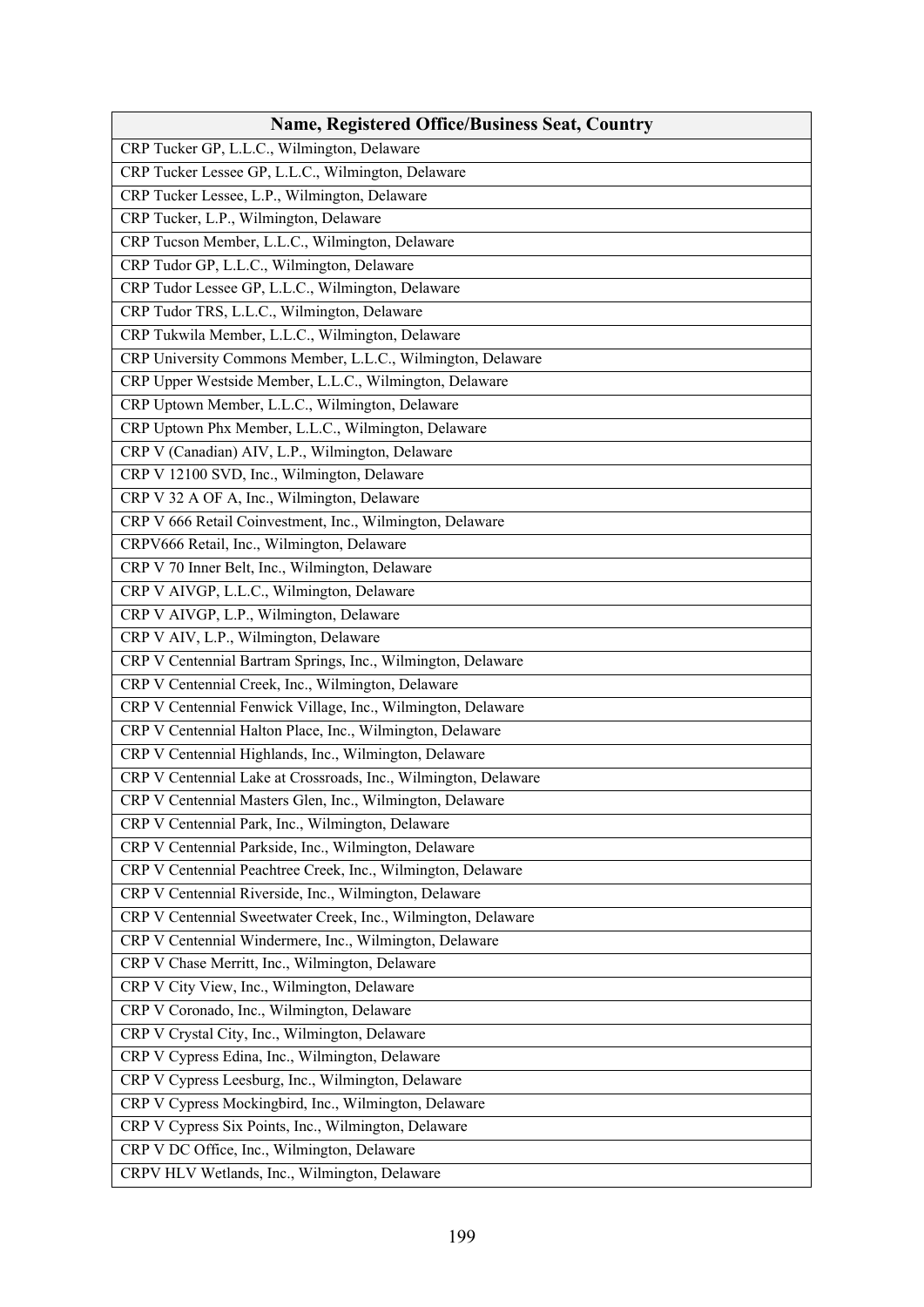| <b>Name, Registered Office/Business Seat, Country</b>                       |
|-----------------------------------------------------------------------------|
| CRP V Kondaur, Inc., Wilmington, Delaware                                   |
| CRP V Manager GP AIV, L.L.C., Wilmington, Delaware                          |
| CRPV Manager GP, L.L.C., Wilmington, Delaware                               |
| CRP V Manager, L.L.C., Wilmington, Delaware                                 |
| CRP V MB Studios, Inc., Wilmington, Delaware                                |
| CRP V McKinley, Inc., Wilmington, Delaware                                  |
| CRPV Murray Hill II, Inc., Wilmington, Delaware                             |
| CRP V New Dawn, Inc., Wilmington, Delaware                                  |
| CRP V North First, Inc., Wilmington, Delaware                               |
| CRP V Oak Creek, Inc., Wilmington, Delaware                                 |
| CRP V Sabharwal, Inc., Wilmington, Delaware                                 |
| CRP V Sam Houston, Inc., Wilmington, Delaware                               |
| CRP V Wedgewood, Inc., Wilmington, Delaware                                 |
| CRP V West Bloomfield, Inc., Wilmington, Delaware                           |
| CRPV-AAIVGP, L.L.C., Wilmington, Delaware                                   |
| CRP V-A AIV, L.P., Wilmington, Delaware                                     |
| CRP Valley Ridge Member, L.L.C., Wilmington, Delaware                       |
| CRP Vantage Point Member, L.L.C., Wilmington, Delaware                      |
| CRP V-B AIV, L.P., Wilmington, Delaware                                     |
| CRP V-C AIV, L.P., Wilmington, Delaware                                     |
| CRP Ventura 140 Member, L.L.C., Wilmington, Delaware                        |
| CRP Veronica Avenue Member, L.L.C., Wilmington, Delaware                    |
| CRP Vestavia Member, L.L.C., Wilmington, Delaware                           |
| CRP VI 71 Smith Coinvestment, L.P., Wilmington, Delaware                    |
| CRP VII ILP GP, L.L.C., Wilmington, Delaware                                |
| CRP VII Industrial Properties Member, L.L.C., Wilmington, Delaware          |
| CRP VII Lexington Life Science Coinvestment, L.P., Wilmington, Delaware     |
| CRP VII Master Holdings (Bozutto ILL Program), L.L.C., Wilmington, Delaware |
| CRP VII Master Holdings (DC), L.L.C., Wilmington, Delaware                  |
| CRP VII Master Holdings (GREP ILL PROGRAM), L.L.C., Wilmington, Delaware    |
| CRP VII Master Holdings (NYC), L.L.C., Wilmington, Delaware                 |
| CRP VII Master Holdings (Oakmont Program), L.L.C., Wilmington, Delaware     |
| CRP VII Master Holdings (TX) GP, L.L.C., Cybercity, Ebene, Delaware         |
| CRP VII Master Holdings (TX), L.P., Wilmington, Delaware                    |
| CRP VII Master Holdings (Wholly Owned Assets), L.L.C., Wilmington, Delaware |
| CRP VII Master Holdings (WWG PROGRAM), L.L.C., Wilmington, Delaware         |
| CRP VII Seattle Senior Living Coinvestment, L.P., Wilmington, Delaware      |
| CRP VII, L.L.C., Wilmington, Delaware                                       |
| CRP VIII (2), L.L.C., Wilmington, Delaware                                  |
| CRP VIII (3), L.L.C., Wilmington, Delaware                                  |
| CRP VIII (4), L.L.C., Wilmington, Delaware                                  |
| CRP VIII (5), L.L.C., Wilmington, Delaware                                  |
| CRP VIII (REIT share), L.L.C., Wilmington, Delaware                         |
| CRP VIII (REIT), L.L.C., Wilmington, Delaware                               |
| CRP VIII (RMBS), L.L.C., Wilmington, Delaware                               |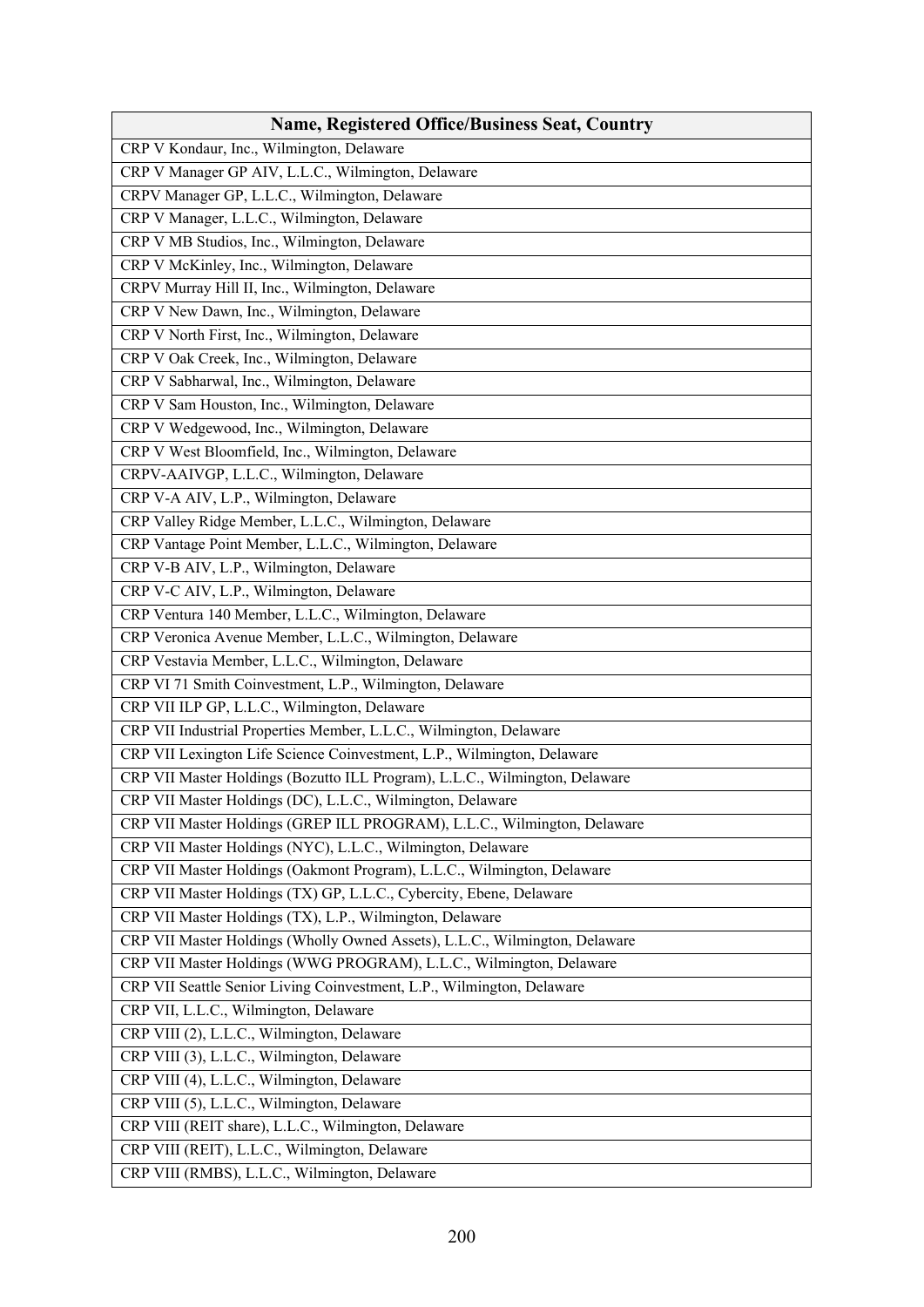| <b>Name, Registered Office/Business Seat, Country</b>                     |
|---------------------------------------------------------------------------|
| CRP VIII 45 -18 Court Square Coinvestment, L.P., Wilmington, Delaware     |
| CRP VIII ILPGP, L.L.C., Wilmington, Delaware                              |
| CRP VIII Master Holdings (CA), L.L.C., Wilmington, Delaware               |
| CRP VIII Master Holdings (Court Square), L.L.C., Wilmington, Delaware     |
| CRP VIII Master Holdings (DC), L.L.C., Wilmington, Delaware               |
| CRP VIII Master Holdings (GREP ILL Program), L.L.C., Wilmington, Delaware |
| CRP VIII Master Holdings (NON-WHEX), L.L.C., Wilmington, Delaware         |
| CRP VIII Master Holdings (NYC), L.L.C., Wilmington, Delaware              |
| CRP VIII Master Holdings (Oakmont Program), L.L.C., Wilmington, Delaware  |
| CRP VIII Master Holdings (TX) 2, L.L.C., Wilmington, Delaware             |
| CRP VIII Master Holdings (TX) GP, L.L.C., Wilmington, Delaware            |
| CRP VIII Master Holdings (TX), L.P., Wilmington, Delaware                 |
| CRP VIII Master Holdings (WWG Program), L.L.C., Wilmington, Delaware      |
| CRP VIII, L.L.C., Wilmington, Delaware                                    |
| CRP Village Member, L.L.C., Wilmington, Delaware                          |
| CRP Vintage Park Member, L.L.C., Wilmington, Delaware                     |
| CRPViridian II Member, L.L.C., Wilmington, Delaware                       |
| CRPViridian Member, L.L.C., Wilmington, Delaware                          |
| CRP Wall St Lofts Member, L.L.C., Wilmington, Delaware                    |
| CRP Wallace Park Member, L.L.C., Wilmington, Delaware                     |
| CRP Watch City Member, L.L.C., Wilmington, Delaware                       |
| CRP West 7th Member, L.L.C., Wilmington, Delaware                         |
| CRP West 7th University GP, L.L.C., Wilmington, Delaware                  |
| CRP West 7th University Limited Partner, L.P., Wilmington, Delaware       |
| CRP West 7th University Venture, L.L.C., Wilmington, Delaware             |
| CRP West 7th University, L.L.C., Wilmington, Delaware                     |
| CRP West 7th University, L.P., Wilmington, Delaware                       |
| CRP West 7th, L.L.C., Wilmington, Delaware                                |
| CRP West Baseline Member, L.L.C., Wilmington, Delaware                    |
| CRP West End Station Member, L.L.C., Wilmington, Delaware                 |
| CRP West Palm Beach Member, L.L.C., Wilmington, Delaware                  |
| CRP Westcreek Member, L.L.C., Wilmington, Delaware                        |
| CRP Westfields Coinvestment, Inc., Wilmington, Delaware                   |
| CRP Windy Hill Member, L.L.C., Wilmington, Delaware                       |
| CRP Winter Park Member, L.L.C., Wilmington, Delaware                      |
| CRP Woodbine Member, L.L.C., Wilmington, Delaware                         |
| CRP Woolfe Street Member, L.L.C., Wilmington, Delaware                    |
| CRP Yale Member, L.L.C., Wilmington, Delaware                             |
| CRP/AHV Bellaire Villas GP, L.L.C., Wilmington, Delaware                  |
| CRP/AHV Bellaire Villas Limited Partner, L.P., Wilmington, Delaware       |
| CRP/AHV Bellaire Villas Owner, L.P., Wilmington, Delaware                 |
| CRP/AHV Bellaire Villas Venture, L.L.C., Wilmington, Delaware             |
| CRP/AHV Duvall Village Owner, L.L.C., Wilmington, Delaware                |
| CRP/AHV Duvall Village Venture, L.L.C., Wilmington, Delaware              |
| CRP/AHV Prado Owner, L.L.C., Wilmington, Delaware                         |
|                                                                           |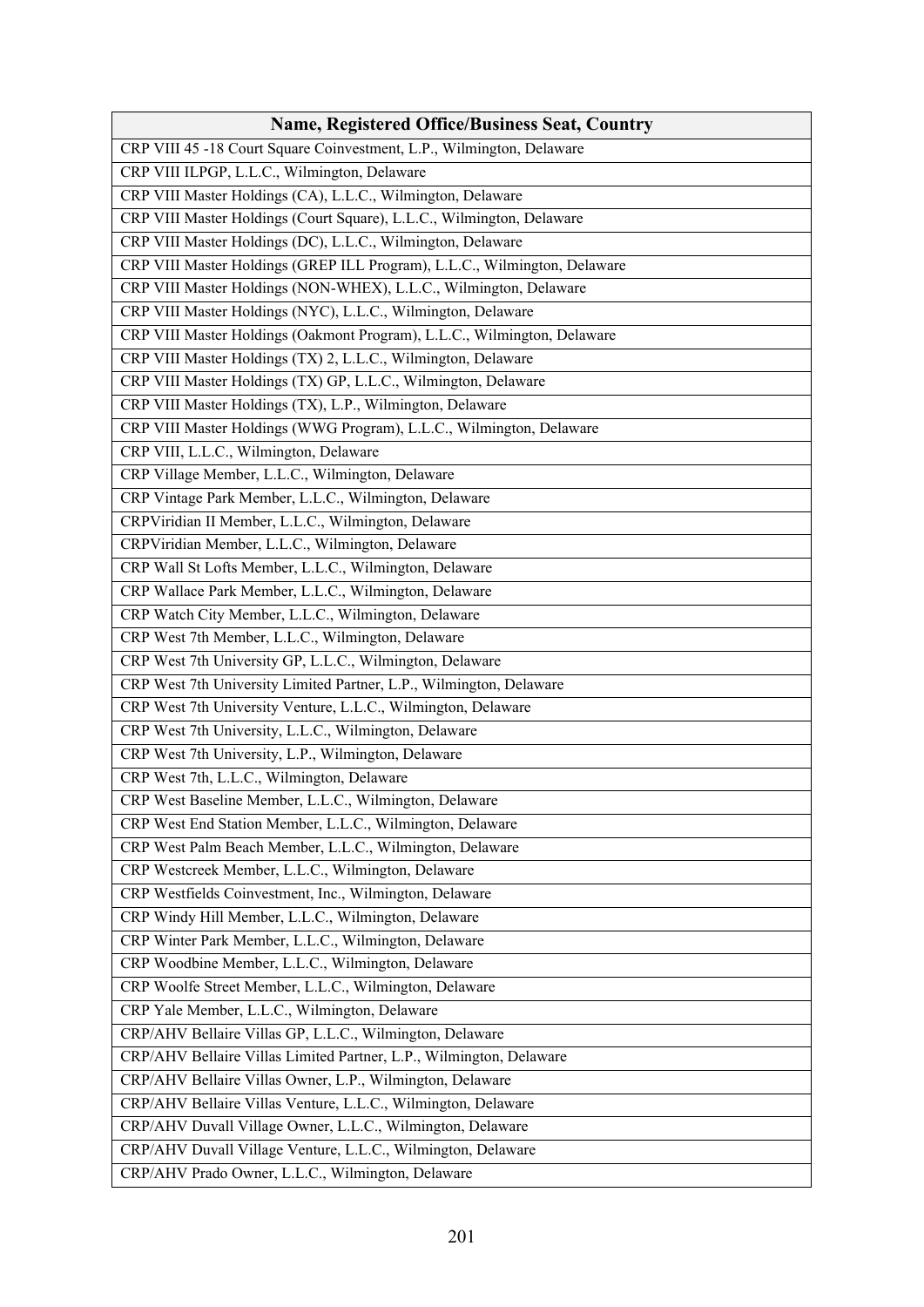| <b>Name, Registered Office/Business Seat, Country</b>                 |
|-----------------------------------------------------------------------|
| CRP/AHV Prado Venture, L.L.C., Wilmington, Delaware                   |
| CRP/AOG Creekside GP, L.L.C., Wilmington, Delaware                    |
| CRP/AOG Creekside Limited Partner, L.P., Wilmington, Delaware         |
| CRP/AOG Creekside Owner, L.P., Wilmington, Delaware                   |
| CRP/AOG Creekside Venture, L.L.C., Wilmington, Delaware               |
| CRP/APG 4125 Chestnut Venture, L.L.C., Wilmington, Delaware           |
| CRP/APG 4233 Chestnut Venture, L.L.C., Wilmington, Delaware           |
| CRP/AR 15th Street Flats GP, L.L.C., Wilmington, Delaware             |
| CRP/AR 15th Street Flats Limited Partner, L.P., Wilmington, Delaware  |
| CRP/AR 15th Street Flats Owner, L.P., Wilmington, Delaware            |
| CRP/AR 15th Street Flats Venture, L.L.C., Wilmington, Delaware        |
| CRP/AR 3rd Street & Roosevelt Owner, L.L.C., Wilmington, Delaware     |
| CRP/AR 3rd Street & Roosevelt Venture, L.L.C., Wilmington, Delaware   |
| CRP/AR 7th Street Owner, L.L.C., Wilmington, Delaware                 |
| CRP/AR 7th Street Venture, L.L.C., Wilmington, Delaware               |
| CRP/AR Arcadia Owner, L.L.C., Wilmington, Delaware                    |
| CRP/AR Arcadia Venture, L.L.C., Wilmington, Delaware                  |
| CRP/AR Barker Cypress GP, L.L.C., Wilmington, Delaware                |
| CRP/AR Barker Cypress Limited Partner, L.P., Wilmington, Delaware     |
| CRP/AR Barker Cypress Owner, L.P., Wilmington, Delaware               |
| CRP/AR Barker Cypress Venture, L.L.C., Wilmington, Delaware           |
| CRP/AR Birdsong Owner, L.L.C., Wilmington, Delaware                   |
| CRP/AR Birdsong Venture, L.L.C., Wilmington, Delaware                 |
| CRP/AR Burnet GP, L.L.C., Wilmington, Delaware                        |
| CRP/AR Burnet Limited Partner, L.P., Wilmington, Delaware             |
| CRP/AR Burnet Owner, L.P., Wilmington, Delaware                       |
| CRP/AR Burnet Venture, L.L.C., Wilmington, Delaware                   |
| CRP/AR Heights Waterworks GP, L.L.C., Wilmington, Delaware            |
| CRP/AR Heights Waterworks GP, L.L.C., Dallas, Delaware                |
| CRP/AR Heights Waterworks Limited Partner, L.P., Wilmington, Delaware |
| CRP/AR Heights Waterworks Owner, L.P., Dallas, Delaware               |
| CRP/AR Heights Waterworks Owner, L.P., Wilmington, Delaware           |
| CRP/AR Heights Waterworks Venture, L.L.C., Wilmington, Delaware       |
| CRP/AR La Frontera GP, L.L.C., Wilmington, Delaware                   |
| CRP/AR La Frontera II GP, L.L.C., Wilmington, Delaware                |
| CRP/AR La Frontera II Limited Partner, L.P., Wilmington, Delaware     |
| CRP/AR La Frontera II Owner, L.P., Wilmington, Delaware               |
| CRP/AR La Frontera II Venture, L.L.C., Wilmington, Delaware           |
| CRP/AR La Frontera Limited Partner, L.P., Wilmington, Delaware        |
| CRP/AR La Frontera Owner, L.P., Wilmington, Delaware                  |
| CRP/AR La Frontera VENTURE, L.L.C., Wilmington, Delaware              |
| CRP/AR McDowell Owner, L.L.C., Wilmington, Delaware                   |
| CRP/AR McDowell Venture, L.L.C., Wilmington, Delaware                 |
| CRP/AR McKinney GP, L.L.C., Wilmington, Delaware                      |
| CRP/AR McKinney Limited Partner, L.P., Wilmington, Delaware           |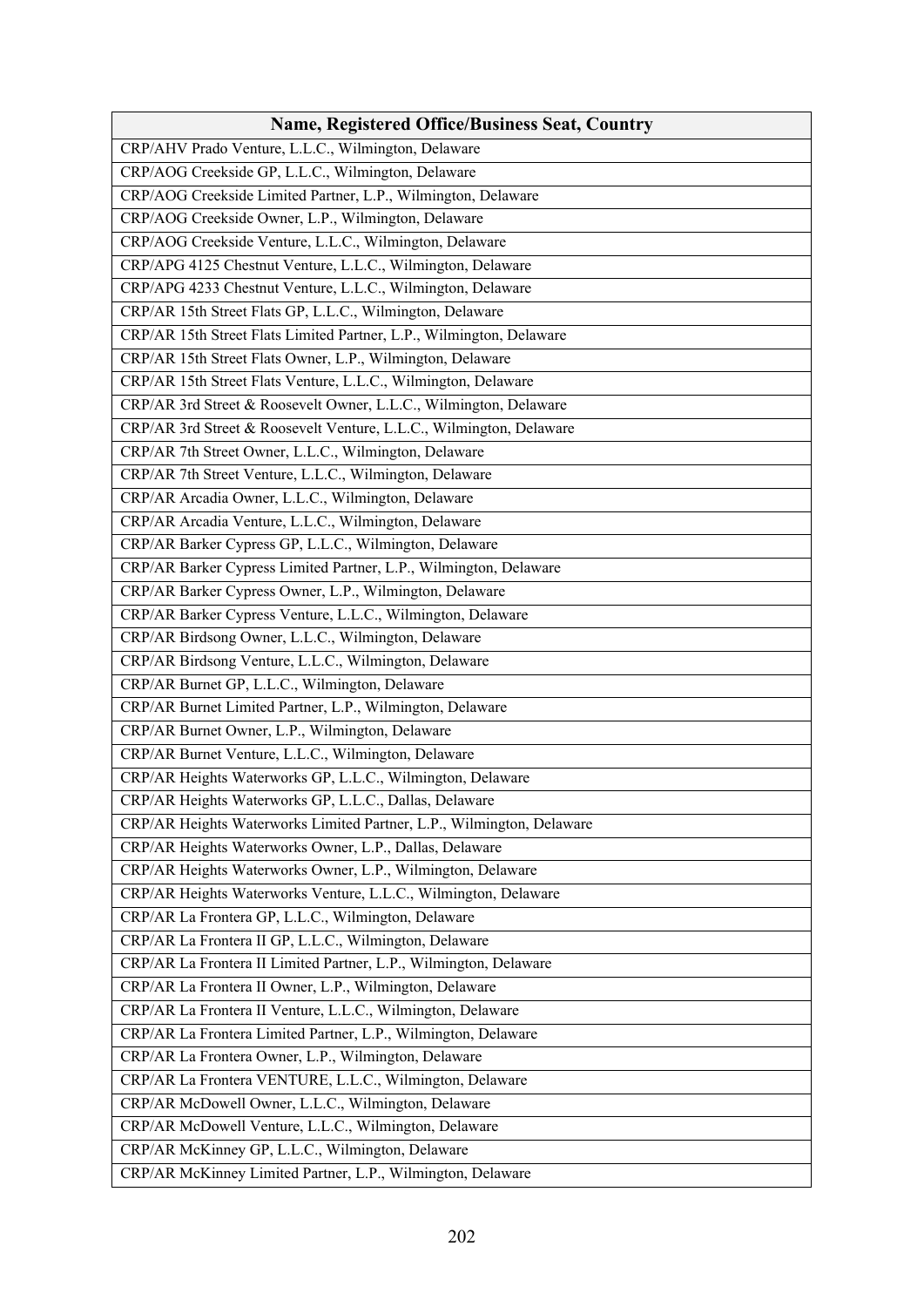| <b>Name, Registered Office/Business Seat, Country</b>              |
|--------------------------------------------------------------------|
| CRP/AR McKinney Owner, L.P., Wilmington, Delaware                  |
| CRP/AR McKinney Venture, L.L.C., Wilmington, Delaware              |
| CRP/AR Medical Center GP, L.L.C., Wilmington, Delaware             |
| CRP/AR Medical Center Limited Partner, L.P., Wilmington, Delaware  |
| CRP/AR Medical Center Owner, L.P., Wilmington, Delaware            |
| CRP/AR Medical Center Venture, L.L.C., Wilmington, Delaware        |
| CRP/AR Museum District GP, L.L.C., Wilmington, Delaware            |
| CRP/AR Museum District Limited Partner, L.P., Wilmington, Delaware |
| CRP/AR Museum District Owner, L.P., Wilmington, Delaware           |
| CRP/AR Museum District Venture, L.L.C., Wilmington, Delaware       |
| CRP/AR Norcross Owner, L.L.C., Wilmington, Delaware                |
| CRP/AR Norcross Venture, L.L.C., Wilmington, Delaware              |
| CRP/AR Oak City Owner, L.L.C., Wilmington, Delaware                |
| CRP/AR Oak City Venture, L.L.C., Wilmington, Delaware              |
| CRP/AR Oak Hills GP, L.L.C., Wilmington, Delaware                  |
| CRP/AR Oak Hills Limited Partner, L.P., Wilmington, Delaware       |
| CRP/AR Oak Hills Owner, L.P., Wilmington, Delaware                 |
| CRP/AR Oak Hills Venture, L.L.C., Wilmington, Delaware             |
| CRP/AR Oceanside Owner, L.L.C., Wilmington, Delaware               |
| CRP/AR Oceanside Owner, L.L.C., Plantation, Delaware               |
| CRP/AR Oceanside Venture, L.L.C., Wilmington, Delaware             |
| CRP/AR Parkway Owner, L.L.C., Wilmington, Delaware                 |
| CRP/AR Parkway Venture, L.L.C., Wilmington, Delaware               |
| CRP/AR Peachtree Corners Owner, L.L.C., Wilmington, Delaware       |
| CRP/AR Peachtree Corners Venture, L.L.C., Wilmington, Delaware     |
| CRP/AR Prose Cascades Owner, L.L.C., Wilmington, Delaware          |
| CRP/AR Prose Cascades Venture, L.L.C., Wilmington, Delaware        |
| CRP/AR Prose Domain GP, L.L.C., Wilmington, Delaware               |
| CRP/AR Prose Domain Limited Partner, L.P., Wilmington, Delaware    |
| CRP/AR Prose Domain Owner, L.P., Wilmington, Delaware              |
| CRP/AR Prose Domain Venture, L.L.C., Wilmington, Delaware          |
| CRP/AR Prose Frontier GP, L.L.C., Wilmington, Delaware             |
| CRP/AR Prose Frontier Limited Partner, L.P., Wilmington, Delaware  |
| CRP/AR Prose Frontier Owner, L.P., Wilmington, Delaware            |
| CRP/AR Prose Frontier Venture, L.L.C., Wilmington, Delaware        |
| CRP/AR Prose Hayden Island Owner, L.L.C., Wilmington, Delaware     |
| CRP/AR Prose Hayden Island Venture, L.L.C., Wilmington, Delaware   |
| CRP/AR Prose Manor GP, L.L.C., Wilmington, Delaware                |
| CRP/AR Prose Manor Limited Partner, L.P., Wilmington, Delaware     |
| CRP/AR Prose Manor Owner, L.P., Wilmington, Delaware               |
| CRP/AR Prose Manor Venture, L.L.C., Wilmington, Delaware           |
| CRP/AR Prose Ranch GP, L.L.C., Wilmington, Delaware                |
| CRP/AR Prose Ranch Limited Partner, L.P., Wilmington, Delaware     |
| CRP/AR Prose Ranch Owner, L.P., Wilmington, Delaware               |
|                                                                    |
| CRP/AR Prose Ranch Venture, L.L.C., Wilmington, Delaware           |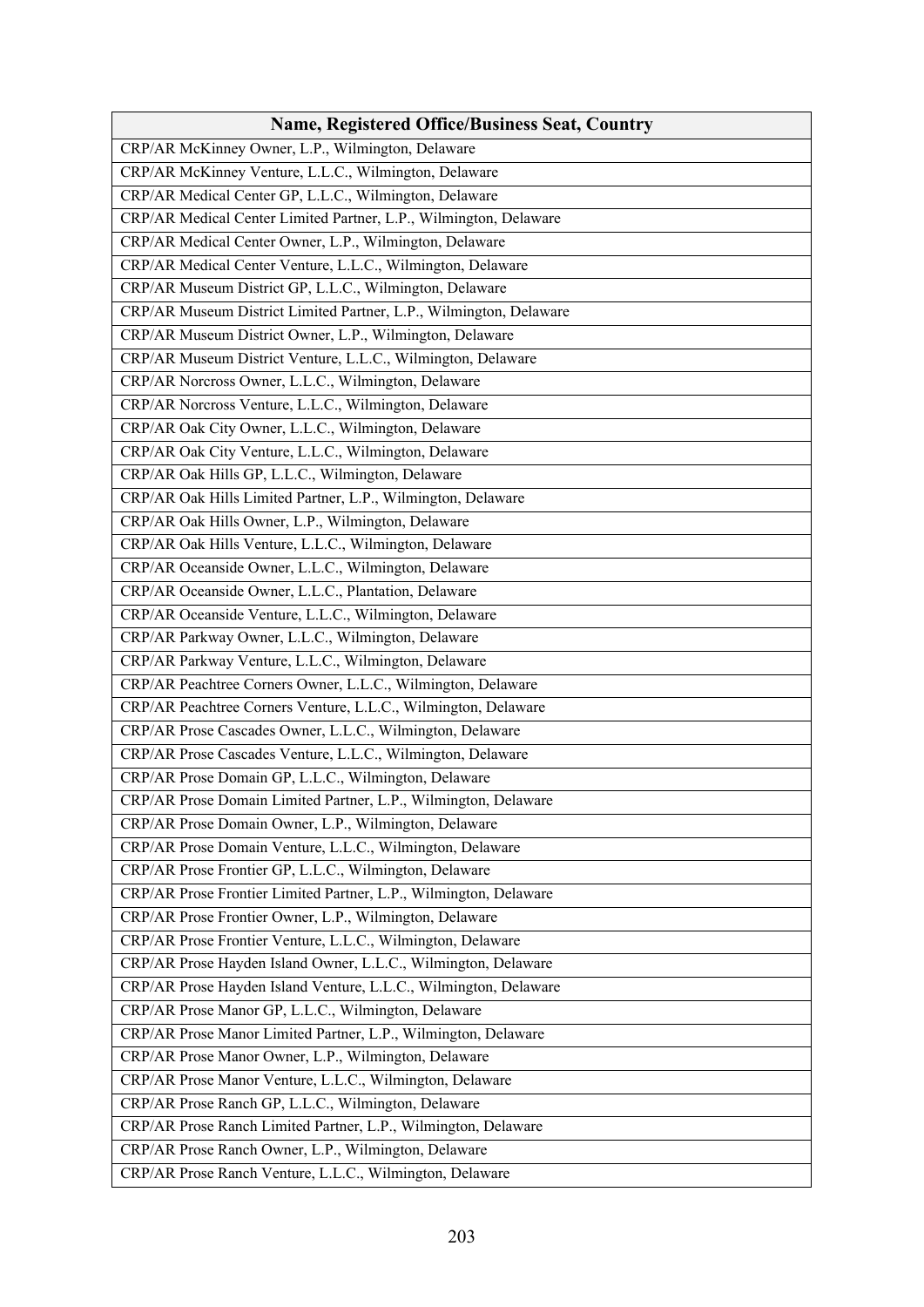| <b>Name, Registered Office/Business Seat, Country</b>                |
|----------------------------------------------------------------------|
| CRP/AR Prose Windsor GP, L.L.C., Wilmington, Delaware                |
| CRP/AR Prose Windsor Limited Partner, L.P., Wilmington, Delaware     |
| CRP/AR Prose Windsor Owner, L.P., Wilmington, Delaware               |
| CRP/AR Prose Windsor Venture, L.L.C., Wilmington, Delaware           |
| CRP/AR Riverstone GP, L.L.C., Wilmington, Delaware                   |
| CRP/AR Riverstone Limited Partner, L.P., Wilmington, Delaware        |
| CRP/AR Riverstone Owner, L.P., Wilmington, Delaware                  |
| CRP/AR Riverstone Venture, L.L.C., Wilmington, Delaware              |
| CRP/AR Sawyer Arts GP, L.L.C., Wilmington, Delaware                  |
| CRP/AR Sawyer Arts Limited Partner, L.P., Wilmington, Delaware       |
| CRP/AR Sawyer Arts Owner, L.P., Wilmington, Delaware                 |
| CRP/AR Sawyer Arts Venture, L.L.C., Wilmington, Delaware             |
| CRP/AR Stoneway Owner, L.L.C., Wilmington, Delaware                  |
| CRP/AR Stoneway Venture, L.L.C., Wilmington, Delaware                |
| CRP/AR Studemont GP, L.L.C., Wilmington, Delaware                    |
| CRP/AR Studemont Limited Partner, L.P., Wilmington, Delaware         |
| CRP/AR Studemont Owner, L.P., Wilmington, Delaware                   |
| CRP/AR Studemont Venture, L.L.C., Wilmington, Delaware               |
| CRP/AR Sugar Hill Owner, L.L.C., Wilmington, Delaware                |
| CRP/AR Sugar Hill Venture, L.L.C., Wilmington, Delaware              |
| CRP/AR ThinkEastGP, L.L.C., Wilmington, Delaware                     |
| CRP/AR ThinkEast Limited Partner, L.P., Wilmington, Delaware         |
| CRP/AR ThinkEast Owner, L.P., Wilmington, Delaware                   |
| CRP/AR ThinkEast Venture, L.L.C., Wilmington, Delaware               |
| CRP/AR Traditions GP, L.L.C., Dallas, Delaware                       |
| CRP/AR Traditions GP, L.L.C., Wilmington, Delaware                   |
| CRP/AR Traditions II GP, L.L.C., Wilmington, Delaware                |
| CRP/ARTraditions II Limited Partner, L.P., Wilmington, Delaware      |
| CRP/AR Traditions II Owner, L.P., Wilmington, Delaware               |
| CRP/AR Traditions II Venture, L.L.C., Wilmington, Delaware           |
| CRP/AR Traditions Limited Partner, L.P., Wilmington, Delaware        |
| CRP/AR Traditions Owner, L.P., Dallas, Delaware                      |
| CRP/AR Traditions Owner, L.P., Wilmington, Delaware                  |
| CRP/AR Traditions Venture, L.L.C., Wilmington, Delaware              |
| CRP/AR Tukwila Owner, L.L.C., Wilmington, Delaware                   |
| CRP/AR Tukwila Venture, L.L.C., Wilmington, Delaware                 |
| CRP/AR Upper Westside Owner, L.L.C., Wilmington, Delaware            |
| CRP/AR Upper Westside Venture, L.L.C., Wilmington, Delaware          |
| CRP/AR Uptown Phx Owner, L.L.C., Wilmington, Delaware                |
| CRP/AR Uptown Phx Venture, L.L.C., Wilmington, Delaware              |
| CRP/AR Vantage Point Owner, L.L.C., Wilmington, Delaware             |
| CRP/AR Vantage Point Venture, L.L.C., Wilmington, Delaware           |
| CRP/AR Vintage Park GP, L.L.C., Wilmington, Delaware                 |
| CRP/AR Vintage Park Land GP, L.L.C., Wilmington, Delaware            |
| CRP/AR Vintage Park Land Limited Partner, L.P., Wilmington, Delaware |
|                                                                      |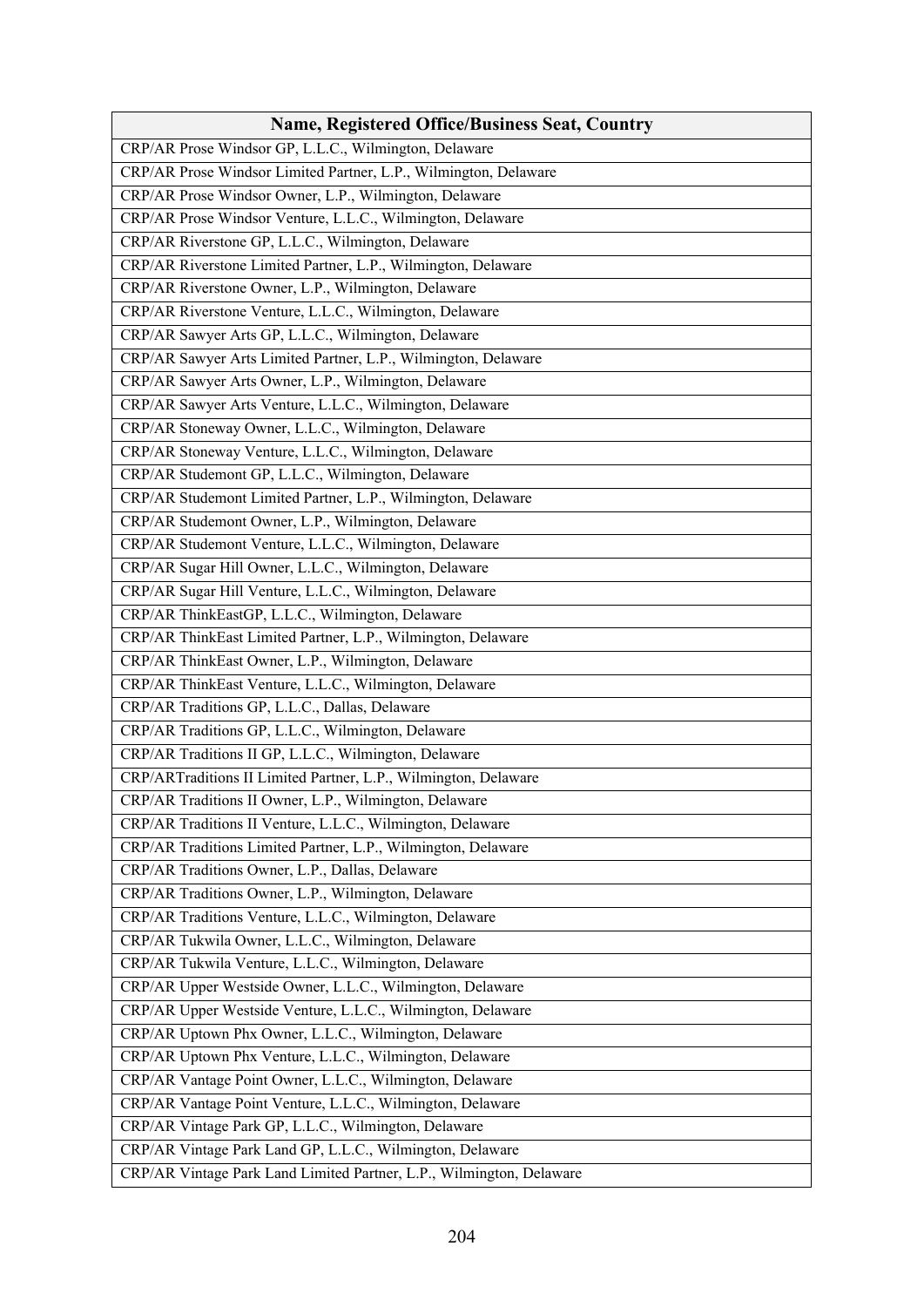| <b>Name, Registered Office/Business Seat, Country</b>                     |
|---------------------------------------------------------------------------|
| CRP/AR Vintage Park Land, L.P., Wilmington, Delaware                      |
| CRP/AR Vintage Park Limited Partner, L.P., Wilmington, Delaware           |
| CRP/AR Vintage Park Owner, L.P., Wilmington, Delaware                     |
| CRP/AR Vintage Park Venture, L.L.C., Wilmington, Delaware                 |
| CRP/AR Watch City Owner, L.L.C., Wilmington, Delaware                     |
| CRP/AR Watch City Venture, L.L.C., Wilmington, Delaware                   |
| CRP/AR West Palm Beach Owner, L.L.C., Wilmington, Delaware                |
| CRP/AR West Palm Beach Venture, L.L.C., Wilmington, Delaware              |
| CRP/AR Winter Park Owner, L.L.C., Wilmington, Delaware                    |
| CRP/AR Winter Park Venture, L.L.C., Wilmington, Delaware                  |
| CRP/Argyle Guthrie GP, L.L.C., Wilmington, Delaware                       |
| CRP/Argyle Guthrie Limited Partner, L.P., Wilmington, Delaware            |
| CRP/Argyle Guthrie Office Owner, L.P., Wilmington, Delaware               |
| CRP/Argyle Guthrie Owner, L.P., Wilmington, Delaware                      |
| CRP/Argyle Guthrie Venture, L.L.C., Wilmington, Delaware                  |
| CRP/AV Indian Lake Owner, L.L.C., Wilmington, Delaware                    |
| CRP/AV Indian Lake Venture, L.L.C., Wilmington, Delaware                  |
| CRP/AV Venture 2 OKC, L.L.C., Wilmington, Delaware                        |
| CRP/AV Venture 3 Cool Springs, LLC, Knoxville, Delaware                   |
| CRP/AV Venture 3 Cool Springs, LLC, Wilmington, Delaware                  |
| CRP/BA AA, L.L.C., Wilmington, Delaware                                   |
| CRP/BA VR3, L.L.C., Wilmington, Delaware                                  |
| CRP/BG Epperson Owner, L.L.C., Wilmington, Delaware                       |
| CRP/BG Epperson Venture, L.L.C., Wilmington, Delaware                     |
| CRP/Bodner Caprock Crossing GP, L.L.C., Wilmington, Delaware              |
| CRP/Bodner Caprock Crossing Limited Partner, L.P., Wilmington, Delaware   |
| CRP/Bodner Caprock Crossing Owner, L.P., Wilmington, Delaware             |
| CRP/Bodner Caprock Crossing Venture, L.L.C., Wilmington, Delaware         |
| CRP/BP 24-02 QPS Venture, L.L.C., Wilmington, Delaware                    |
| CRP/Braemar Vestavia Venture, L.L.C., Wilmington, Delaware                |
| CRP/Brandywine Hawthorne Apartments Owner, L.L.C., Wilmington, Delaware   |
| CRP/Brandywine Hawthorne Apartments Venture, L.L.C., Wilmington, Delaware |
| CRP/Brandywine Murrieta Apartments Owner, L.L.C., Wilmington, Delaware    |
| CRP/Brandywine Murrieta Apartments Venture, L.L.C., Wilmington, Delaware  |
| CRP/Brown 40th and Southern Owner, L.L.C., Wilmington, Delaware           |
| CRP/Brown 40th and Southern Venture, L.L.C., Wilmington, Delaware         |
| CRP/Brown West Baseline Owner, L.L.C., Wilmington, Delaware               |
| CRP/Brown West Baseline Venture, L.L.C., Wilmington, Delaware             |
| CRP/BYN SFR Program Member, L.L.C., Wilmington, Delaware                  |
| CRP/BYN SFR Program Venture, L.L.C., Wilmington, Delaware                 |
| CRP/CAF Haven GP, L.L.C., Wilmington, Delaware                            |
| CRP/CAF Haven Highland Owner, L.P., Wilmington, Delaware                  |
| CRP/CAF Haven Limited Partner, L.P., Wilmington, Delaware                 |
| CRP/CAF Haven Venture, L.L.C., Wilmington, Delaware                       |
| CRP/CAF Haven Westheimer GP, L.L.C., Wilmington, Delaware                 |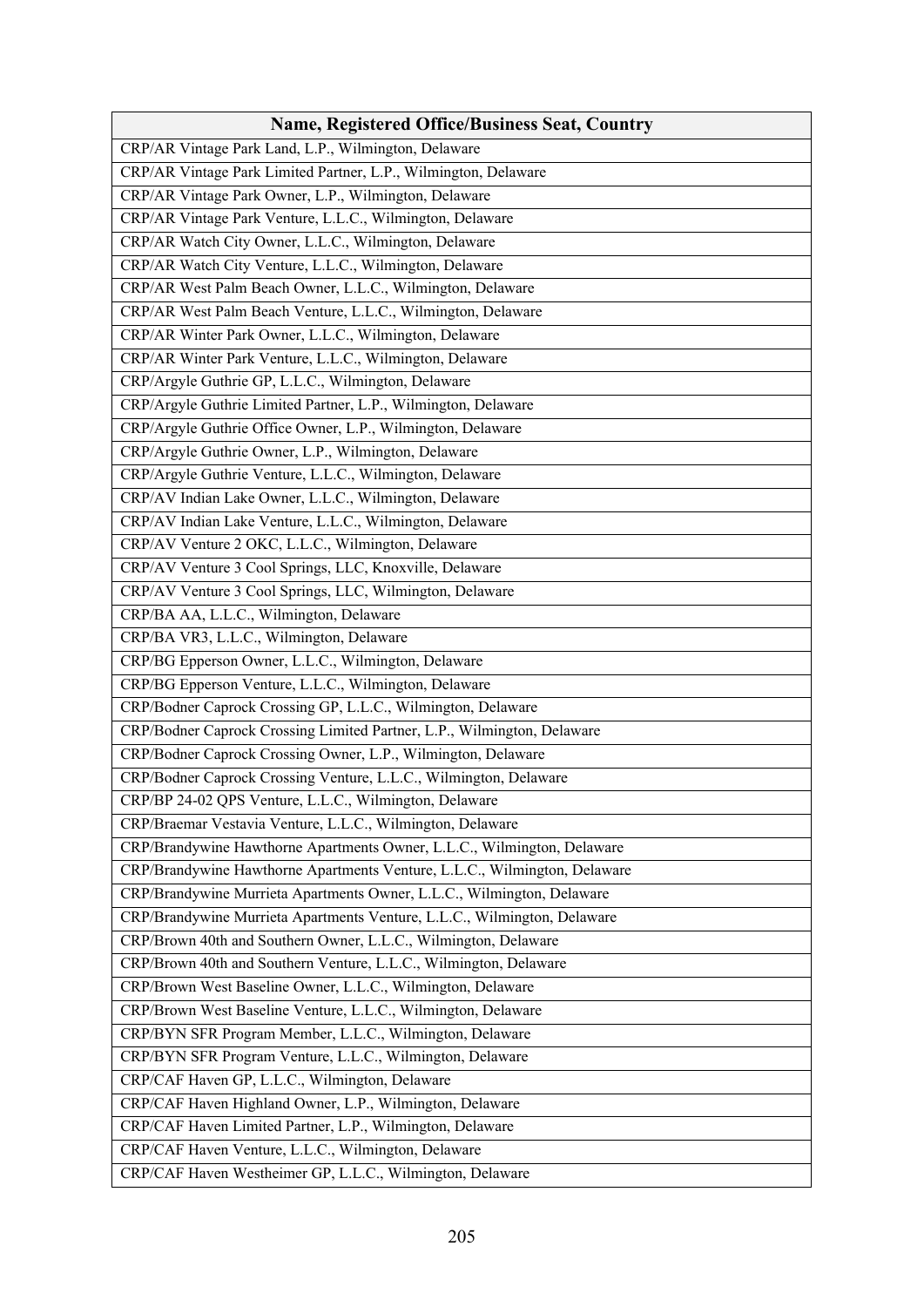| <b>Name, Registered Office/Business Seat, Country</b>                    |
|--------------------------------------------------------------------------|
| CRP/CAF Haven Westheimer Owner, L.P., Wilmington, Delaware               |
| CRP/CAF Haven Westheimer TRS, L.L.C., Wilmington, Delaware               |
| CRP/Calida Cadence 23 Venture, L.L.C., Wilmington, Delaware              |
| CRP/Calida Cadence 51 Venture, L.L.C., Wilmington, Delaware              |
| CRP/Calida Cimarron Owner, L.L.C., Wilmington, Delaware                  |
| CRP/Calida Cimarron Venture, L.L.C., Wilmington, Delaware                |
| CRP/Calida Flamingo Hualapai Owner, L.L.C., Wilmington, Delaware         |
| CRP/Calida Flamingo Hualapai Venture, L.L.C., Wilmington, Delaware       |
| CRP/Calida Oso Blanca Owner, L.L.C., Wilmington, Delaware                |
| CRP/Calida Oso Blanca Venture, L.L.C., Wilmington, Delaware              |
| CRP/Calida Palms Venture, L.L.C., Wilmington, Delaware                   |
| CRP/Calida Rainbow South Venture, L.L.C., Wilmington, Delaware           |
| CRP/Caprock Interchange Industrial Owner, L.L.C., Wilmington, Delaware   |
| CRP/Caprock Interchange Industrial Venture, L.L.C., Wilmington, Delaware |
| CRP/Cardel Brickell Hotel, L.L.C., Wilmington, Delaware                  |
| CRP/Cardel Dadeland Hotel, L.L.C., Wilmington, Delaware                  |
| CRP/Cardel Florida City Hotel, L.L.C., Wilmington, Delaware              |
| CRP/Cardel Hotel Portfolio 1, L.L.C., Wilmington, Delaware               |
| CRP/Cardel Nashville Airport Hotel, L.L.C., Wilmington, Delaware         |
| CRP/Cardel Vero Beach Hotels, L.L.C., Wilmington, Delaware               |
| CRP/Carroll Arium Crossroads, L.L.C., Wilmington, Delaware               |
| CRP/Carroll Fort Worth Colonial Owner, L.P., Wilmington, Delaware        |
| CRP/Carroll Fort Worth Colonial Owner, L.P., Dallas, Delaware            |
| CRP/Carroll Fort Worth Gallery Owner, L.P., Wilmington, Delaware         |
| CRP/Carroll Fort Worth Gallery Owner, L.P., Dallas, Delaware             |
| CRP/Carroll Fort Worth GP, L.L.C., Wilmington, Delaware                  |
| CRP/Carroll Fort Worth GP, L.L.C., Dallas, Delaware                      |
| CRP/Carroll Fort Worth Limited Partner, L.P., Wilmington, Delaware       |
| CRP/Carroll Fort Worth Venture, L.L.C., Wilmington, Delaware             |
| CRP/CC Clay Park Owner, L.L.C., Wilmington, Delaware                     |
| CRP/CC Clay Park Venture, L.L.C., Wilmington, Delaware                   |
| CRP/CCC West End Station Owner, L.L.C., Wilmington, Delaware             |
| CRP/CCC West End Station Owner, L.L.C., Raleigh, Delaware                |
| CRP/CCC West End Station Venture, L.L.C., Wilmington, Delaware           |
| CRP/CDG Ladera Ranch Venture, L.L.C., Wilmington, Delaware               |
| CRP/CDG Ladera Ranch, L.L.C., Wilmington, Delaware                       |
| CRP/CDP Daytona Owner, L.L.C., Wilmington, Delaware                      |
| CRP/CDP Daytona Venture, L.L.C., Wilmington, Delaware                    |
| CRP/CDP East Colonial Owner, L.L.C., Wilmington, Delaware                |
| CRP/CDP East Colonial Venture, L.L.C., Wilmington, Delaware              |
| CRP/CDP East Orlando Owner, L.L.C., Wilmington, Delaware                 |
| CRP/CDP East Orlando Venture, L.L.C., Wilmington, Delaware               |
| CRP/CDP St. Augustine Owner, L.L.C., Wilmington, Delaware                |
| CRP/CDP St. Augustine Owner, L.L.C., Plantation, Delaware                |
| CRP/CDP St. Augustine Venture, L.L.C., Wilmington, Delaware              |
|                                                                          |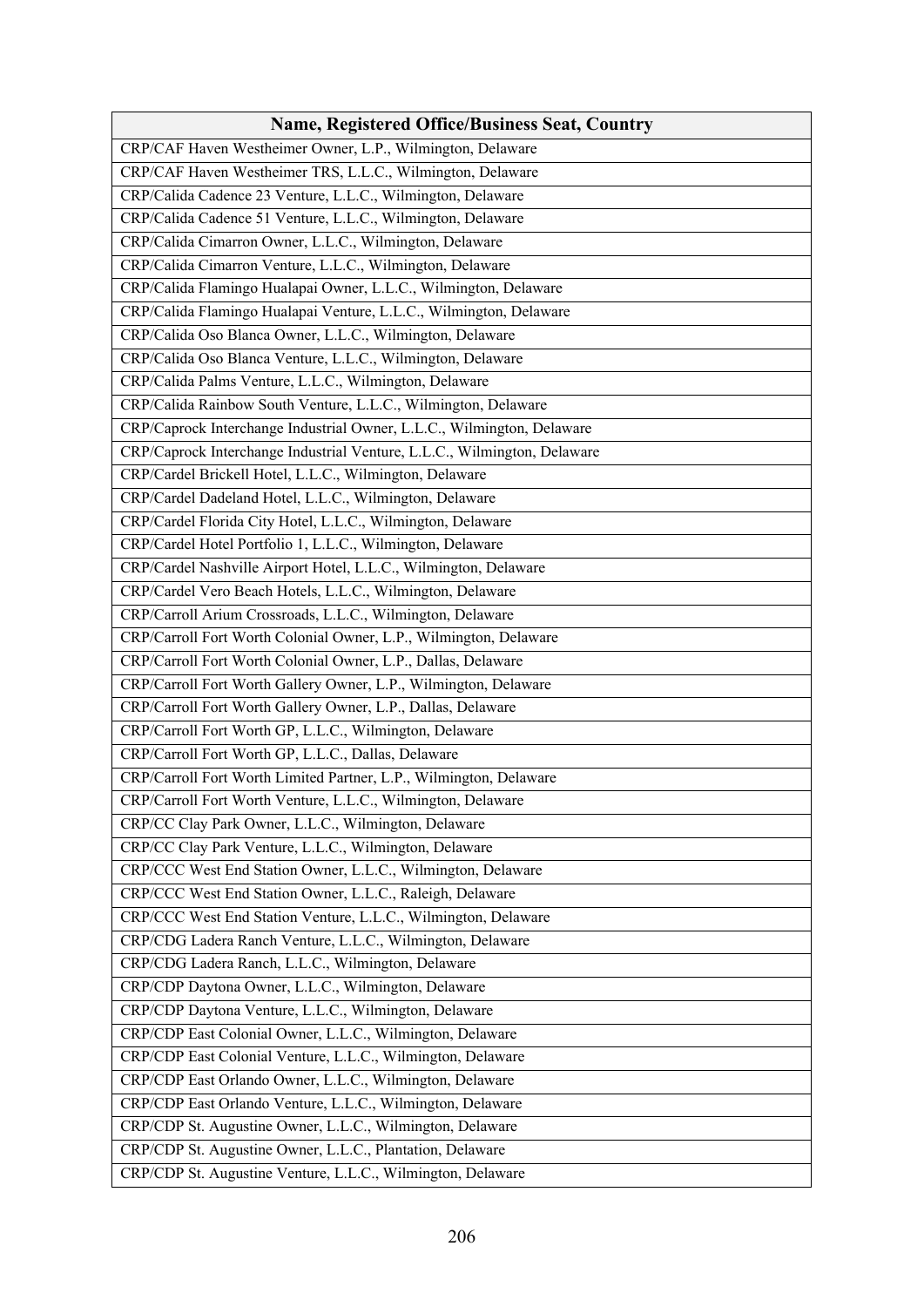| <b>Name, Registered Office/Business Seat, Country</b>                    |
|--------------------------------------------------------------------------|
| CRP/Centrum Hubbard Street Venture, L.L.C., Wilmington, Delaware         |
| CRP/Chance Jacksonville Owner, L.L.C., Wilmington, Delaware              |
| CRP/Chance Jacksonville Venture, L.L.C., Wilmington, Delaware            |
| CRP/Chance SMP Owner, L.L.C., Wilmington, Delaware                       |
| CRP/Chance SMP Venture, L.L.C., Wilmington, Delaware                     |
| CRP/Chandler Pratt Glendale JV, L.L.C., Wilmington, Delaware             |
| CRP/Chandler Pratt Glendale Phase II Owner, L.L.C., Wilmington, Delaware |
| CRP/Chandler Pratt Glendale Venture, L.L.C., Wilmington, Delaware        |
| CRP/CHG Holdings, L.L.C., Wilmington, Delaware                           |
| CRP/CHI Downing GP, L.L.C., Wilmington, Delaware                         |
| CRP/CHI Downing Limited Partner, L.P., Wilmington, Delaware              |
| CRP/CHI Downing Owner, L.P., Wilmington, Delaware                        |
| CRP/CHI Downing Venture, L.L.C., Wilmington, Delaware                    |
| CRP/CHI Fulton Industrial II Owner, L.L.C., Wilmington, Delaware         |
| CRP/CHI Fulton Industrial II Venture, L.L.C., Wilmington, Delaware       |
| CRP/CHI Fulton Industrial Owner, L.L.C., Wilmington, Delaware            |
| CRP/CHI Fulton Industrial Venture, L.L.C., Wilmington, Delaware          |
| CRP/CHI Heritage Trace GP, L.L.C., Wilmington, Delaware                  |
| CRP/CHI Heritage Trace Limited Partner, L.P., Wilmington, Delaware       |
| CRP/CHI Heritage Trace Owner, L.P., Wilmington, Delaware                 |
| CRP/CHI Heritage Trace Venture, L.L.C., Wilmington, Delaware             |
| CRP/CHI Mark IV GP, L.L.C., Wilmington, Delaware                         |
| CRP/CHI Mark IV Limited Partner, L.P., Wilmington, Delaware              |
| CRP/CHI Mark IV Owner, L.P., Wilmington, Delaware                        |
| CRP/CHI Mark IV Venture, L.L.C., Wilmington, Delaware                    |
| CRP/CHI Merrillville II Land, L.L.C., Wilmington, Delaware               |
| CRP/CHI Merrillville II Owner, L.L.C., Wilmington, Delaware              |
| CRP/CHI Merrillville II Venture, L.L.C., Wilmington, Delaware            |
| CRP/CHI Merrillville Owner, L.L.C., Wilmington, Delaware                 |
| CRP/CHI Merrillville Venture, L.L.C., Wilmington, Delaware               |
| CRP/CHI New Salem Venture, L.L.C., Wilmington, Delaware                  |
| CRP/CHI Randalls GP, L.L.C., Wilmington, Delaware                        |
| CRP/CHI Randalls Limited Partner, L.P., Wilmington, Delaware             |
| CRP/CHI Randalls Owner, L.P., Wilmington, Delaware                       |
| CRP/CHI Randalls Venture, L.L.C., Wilmington, Delaware                   |
| CRP/CHI River Road Owner, L.L.C., Wilmington, Delaware                   |
| CRP/CHI River Road Venture, L.L.C., Wilmington, Delaware                 |
| CRP/CHI Showplace Farms Owner, L.L.C., Wilmington, Delaware              |
| CRP/CHI Showplace Farms Venture, L.L.C., Wilmington, Delaware            |
| CRP/CHI Southside Logistics Venture, L.L.C., Wilmington, Delaware        |
| CRP/CHI Stafford Crossing GP, L.L.C., Wilmington, Delaware               |
| CRP/CHI Stafford Crossing Limited Partner, L.P., Wilmington, Delaware    |
| CRP/CHI Stafford Crossing Owner, L.P., Wilmington, Delaware              |
| CRP/CHI Stafford Crossing Venture, L.L.C., Wilmington, Delaware          |
| CRP/CHI Veronica Avenue Owner, L.L.C., Wilmington, Delaware              |
|                                                                          |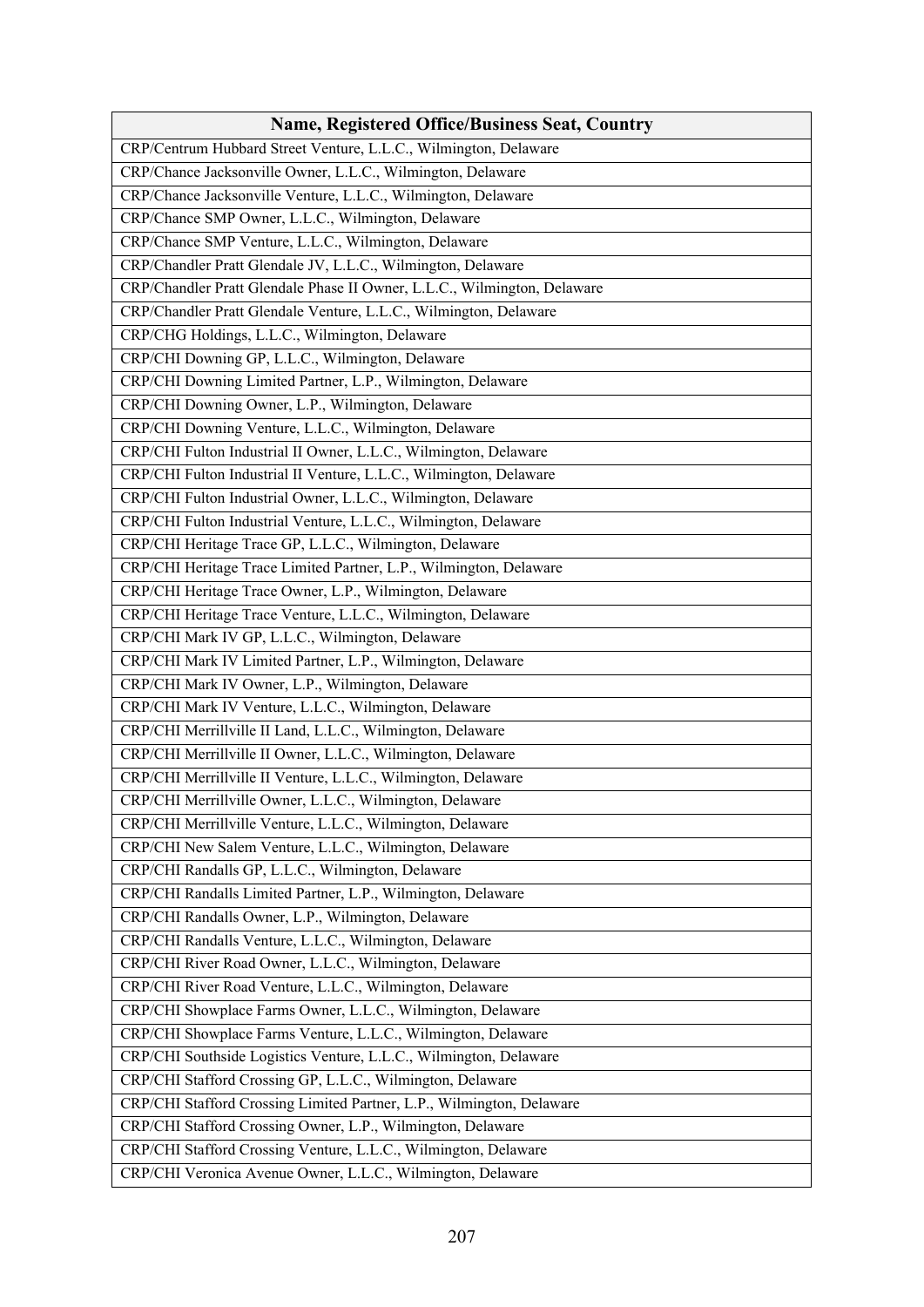| <b>Name, Registered Office/Business Seat, Country</b>                   |
|-------------------------------------------------------------------------|
| CRP/CHI Veronica Avenue Venture, L.L.C., Wilmington, Delaware           |
| CRP/Clover Venture LLC, Wilmington, Delaware                            |
| CRP/Contravest Addison Lake Bryan Owner, L.L.C., Wilmington, Delaware   |
| CRP/Contravest Addison Lake Bryan Venture, L.L.C., Wilmington, Delaware |
| CRP/Contravest Addison Skyway Owner, L.L.C., Wilmington, Delaware       |
| CRP/Contravest Addison Skyway Venture, L.L.C., Wilmington, Delaware     |
| CRP/CR Haven Tucker Owner, L.L.C., Wilmington, Delaware                 |
| CRP/CR Haven Tucker Venture, L.L.C., Wilmington, Delaware               |
| CRP/Crescent Cary Venture, LLC, Wilmington, Delaware                    |
| CRP/Crescent Cary, LLC, Wilmington, Delaware                            |
| CRP/Crescent Harpeth Heights Venture, LLC, Wilmington, Delaware         |
| CRP/Crescent Harpeth Heights, LLC, Wilmington, Delaware                 |
| CRP/Crescent Lucerne, LLC, Plantation, Delaware                         |
| CRP/Crescent Midtown Atlanta Venture, LLC, Wilmington, Delaware         |
| CRP/Crescent Midtown Atlanta, LLC, Wilmington, Delaware                 |
| CRP/Crown 666 Retail Mezz, L.L.C., Wilmington, Delaware                 |
| CRP/Crown 666 Retail, L.L.C., Wilmington, Delaware                      |
| CRP/CSH Costa Mesa, L.L.C., Wilmington, Delaware                        |
| CRP/CSH Fort Washington, L.L.C., Wilmington, Delaware                   |
| CRP/CSH Greenburgh, L.L.C., Wilmington, Delaware                        |
| CRP/CSH Harbor Lakeway GP, L.L.C., Wilmington, Delaware                 |
| CRP/CSH Harbor Lakeway Limited Partner, L.P., Wilmington, Delaware      |
| CRP/CSH Harbor Lakeway Owner, L.P., Wilmington, Delaware                |
| CRP/CSH Harbor Lakeway Venture, L.L.C., Wilmington, Delaware            |
| CRP/CSH Mercer Island, L.L.C., Wilmington, Delaware                     |
| CRP/CSH Mountlake, L.L.C., Wilmington, Delaware                         |
| CRP/CSH Northgate, L.L.C., Wilmington, Delaware                         |
| CRP/CSH Park Creek GP, L.L.C., Wilmington, Delaware                     |
| CRP/CSH Park Creek Limited Partner, L.P., Wilmington, Delaware          |
| CRP/CSH Park Creek Owner, L.P., Wilmington, Delaware                    |
| CRP/CSH Park Creek Venture, L.L.C., Wilmington, Delaware                |
| CRP/CSH Seattle Venture, L.L.C., Wilmington, Delaware                   |
| CRP/CSH Woodinville, L.L.C., Wilmington, Delaware                       |
| CRP/CT Woodbine Mezz 1, L.L.C., Wilmington, Delaware                    |
| CRP/CT Woodbine Mezz 2, L.L.C., Wilmington, Delaware                    |
| CRP/CT Woodbine Owner Member, L.L.C., Wilmington, Delaware              |
| CRP/CT Woodbine Venture, L.L.C., Wilmington, Delaware                   |
| CRP/CTR Irving 183 GP, L.L.C., Wilmington, Delaware                     |
| CRP/CTR Irving 183 Limited Partner, L.P., Wilmington, Delaware          |
| CRP/CTR Irving 183 Owner, L.P., Wilmington, Delaware                    |
| CRP/CTR Irving 183 Venture, L.L.C., Wilmington, Delaware                |
| CRP/CW 1201 Central Venture, LLC, Wilmington, Delaware                  |
| CRP/CW 1201 Central, LLC, Wilmington, Delaware                          |
| CRP/Cypress Leesburg Retail Member, L.L.C., Wilmington, Delaware        |
| CRP/DIG Sam Houston, L.P., Wilmington, Delaware                         |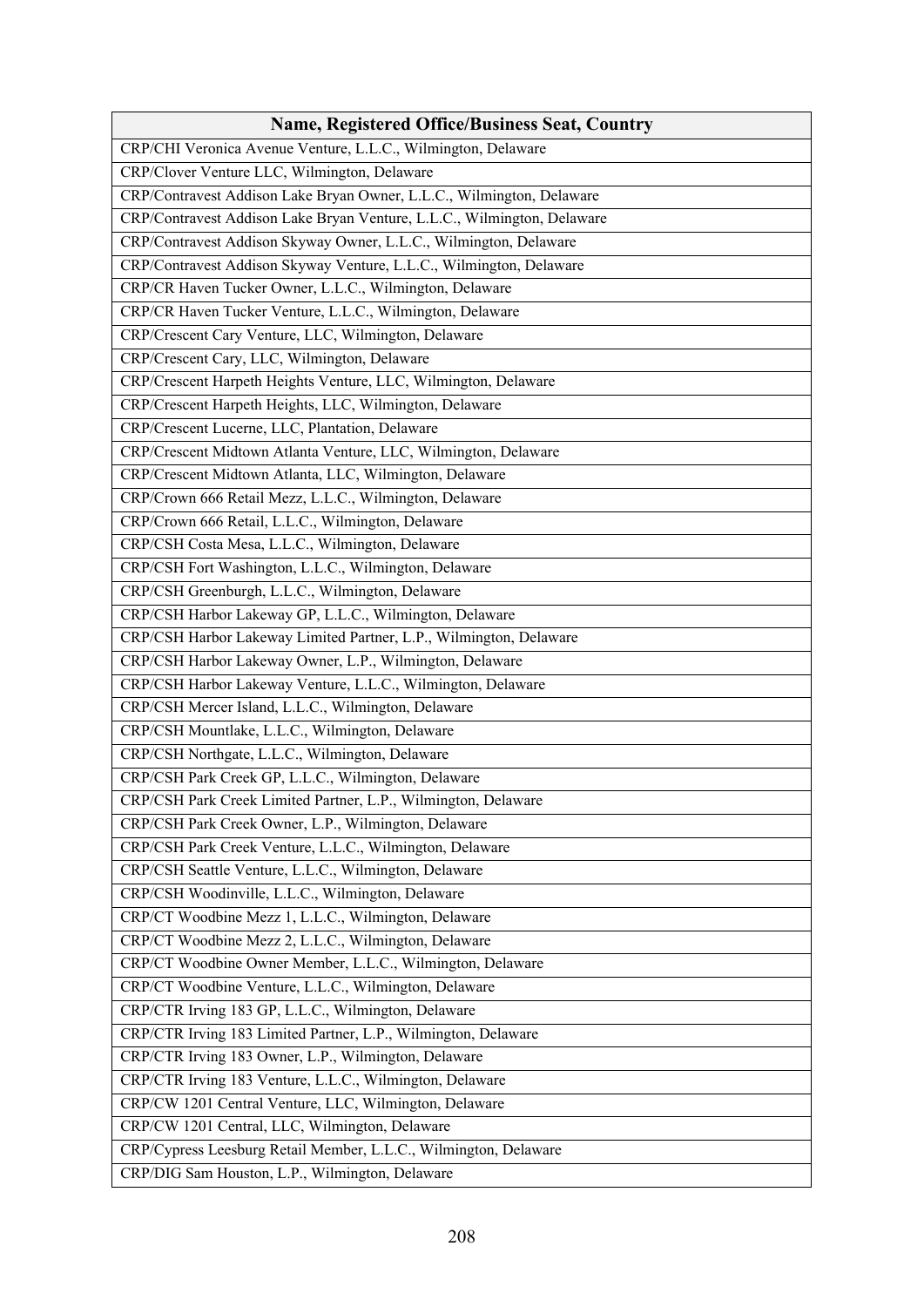| <b>Name, Registered Office/Business Seat, Country</b>             |
|-------------------------------------------------------------------|
| CRP/DK Renaissance, L.P., Wilmington, Delaware                    |
| CRP/DOV Venture, L.L.C., Wilmington, Delaware                     |
| CRP/DOV, L.L.C., Wilmington, Delaware                             |
| CRP/DP Lance Owner, L.L.C., Wilmington, Delaware                  |
| CRP/DP Lance Venture, L.L.C., Wilmington, Delaware                |
| CRP/DRC Hays Preserve Owner, L.L.C., Wilmington, Delaware         |
| CRP/DRC Hays Preserve Venture, L.L.C., Wilmington, Delaware       |
| CRP/DRC Pathstone Owner, L.L.C., Dover, Delaware                  |
| CRP/DRC Pathstone Village Venture, L.L.C., Wilmington, Delaware   |
| CRP/DRP Homewood Owner, L.L.C., Wilmington, Delaware              |
| CRP/DRP Homewood Venture, L.L.C., Wilmington, Delaware            |
| CRP/DRP Shiloh Owner, L.L.C., Wilmington, Delaware                |
| CRP/DRP Shiloh Venture, L.L.C., Wilmington, Delaware              |
| CRP/DSP 5800 Mesa GP, L.L.C., Wilmington, Delaware                |
| CRP/DSP 5800 Mesa Limited Partner, L.P., Wilmington, Delaware     |
| CRP/DSP 5800 Mesa Owner, L.P., Wilmington, Delaware               |
| CRP/DSP 5800 Mesa Venture, L.L.C., Wilmington, Delaware           |
| CRP/ECG Cane Ridge, L.L.C., Wilmington, Delaware                  |
| CRP/ECG Charlotte Park, L.L.C., Wilmington, Delaware              |
| CRP/ECG Nashville Venture, L.L.C., Wilmington, Delaware           |
| CRP/ECG Oak Meadows, L.L.C., Wilmington, Delaware                 |
| CRP/ECG Old Franklin Commercial, L.L.C., Wilmington, Delaware     |
| CRP/ECG Old Franklin MF, L.L.C., Wilmington, Delaware             |
| CRP/ECG Old Franklin, L.L.C., Wilmington, Delaware                |
| CRP/EP Euless GP, L.L.C., Wilmington, Delaware                    |
| CRP/EP Euless Limited Partner, L.P., Wilmington, Delaware         |
| CRP/EP Euless Owner, L.P., Wilmington, Delaware                   |
| CRP/EP Euless Venture, L.L.C., Wilmington, Delaware               |
| CRP/EPOCH Flora Ridge AA 1 Owner, L.L.C., Wilmington, Delaware    |
| CRP/EPOCH Flora Ridge AA 1 Venture, L.L.C., Wilmington, Delaware  |
| CRP/EPOCH Flora Ridge MF 1 Owner, L.L.C., Wilmington, Delaware    |
| CRP/EPOCH Flora Ridge MF 1 Venture, L.L.C., Wilmington, Delaware  |
| CRP/EPOCH Flora Ridge MF II Owner, L.L.C., Wilmington, Delaware   |
| CRP/EPOCH Flora Ridge MF II Venture, L.L.C., Wilmington, Delaware |
| CRP/Epoch Palm Parkway Owner, L.L.C., Wilmington, Delaware        |
| CRP/Epoch Palm Parkway Venture, L.L.C., Wilmington, Delaware      |
| CRP/ESSEX HOLDINGS, L.L.C., Wilmington, Delaware                  |
| CRP/EWP Riverfront Avon Owner 1, L.L.C., Wilmington, Delaware     |
| CRP/EWP Riverfront Avon Owner II, L.L.C., Wilmington, Delaware    |
| CRP/EWP Riverfront Avon Venture, L.L.C., Wilmington, Delaware     |
| CRP/EWP Tides IV Venture, L.L.C., Wilmington, Delaware            |
| CRP/EWP Tides IV, L.L.C., Wilmington, Delaware                    |
| CRP/Extell Commercial, L.P., Wilmington, Delaware                 |
| CRP/Extell Riverside, L.P., Wilmington, Delaware                  |
| CRP/FDC Five Oaks Venture, L.L.C., Wilmington, Delaware           |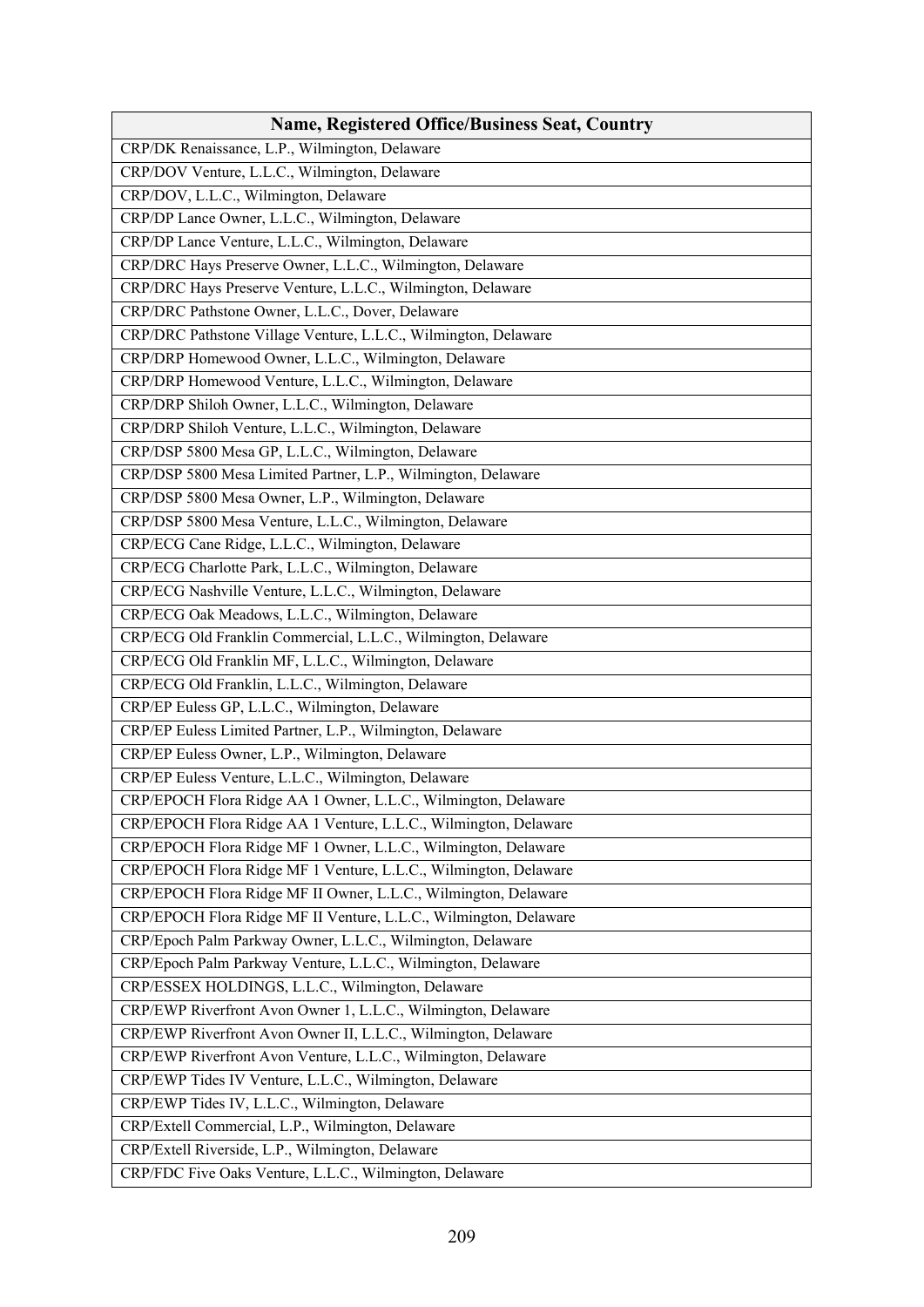| <b>Name, Registered Office/Business Seat, Country</b>                |
|----------------------------------------------------------------------|
| CRP/FPC Amberglen Apartments Owner, L.L.C., Wilmington, Delaware     |
| CRP/FPC Amberglen Apartments Venture, L.L.C., Wilmington, Delaware   |
| CRP/FPC Foothill Owner, L.L.C., Los Angeles, Delaware                |
| CRP/FPC Foothill Venture, L.L.C., Wilmington, Delaware               |
| CRP/GF Parcel 2 LP, Wilmington, Delaware                             |
| CRP/GFI Portfolio Holdings 1, L.L.C., Wilmington, Delaware           |
| CRP/GFI Portfolio Investment Program 1, L.L.C., Wilmington, Delaware |
| CRP/GFI Stone Mountain Apartments LLC, Dover, Delaware               |
| CRP/GFI Westminster Apartments LLC, Dover, Delaware                  |
| CRP/GO Ridge Flats Mezz, L.L.C., Wilmington, Delaware                |
| CRP/GO Ridge Flats Owner, L.L.C., Wilmington, Delaware               |
| CRP/GO Ridge Flats Sub Mezz II, L.L.C., Wilmington, Delaware         |
| CRP/GO Ridge Flats Venture, L.L.C., Wilmington, Delaware             |
| CRP/HCC Fayetteville Owner, L.L.C., Wilmington, Delaware             |
| CRP/HCC Fayetteville Owner, L.L.C., Little Rock, Delaware            |
| CRP/HCC Fayetteville Venture, L.L.C., Wilmington, Delaware           |
| CRP/HLV Highlands Ranch, L.L.C., Wilmington, Delaware                |
| CRP/HLV Program 1, L.L.C., Wilmington, Delaware                      |
| CRP/Holland Brenchley Estates II, L.P., Wilmington, Delaware         |
| CRP/IMICO 350 West 42nd Street, L.P., Wilmington, Delaware           |
| CRP/Insite Clipper Mezz, L.L.C., Wilmington, Delaware                |
| CRP/lnSite Clipper Venture, L.L.C., Wilmington, Delaware             |
| CRP/Insite Clipper, L.L.C., Wilmington, Delaware                     |
| CRP/Insite FLLB, L.L.C., Wilmington, Delaware                        |
| CRP/IRE Falcon 303 Owner, L.L.C., Wilmington, Delaware               |
| CRP/IRE Falcon 303 Venture, L.L.C., Wilmington, Delaware             |
| CRP/Kaplan Chandler Owner, L.L.C., Wilmington, Delaware              |
| CRP/Kaplan Chandler Venture, L.L.C., Wilmington, Delaware            |
| CRP/Kaplan Civic Center Owner, L.L.C., Wilmington, Delaware          |
| CRP/Kaplan Civic Center Venture, L.L.C., Wilmington, Delaware        |
| CRP/Kaplan Pecos Owner, L.L.C., Wilmington, Delaware                 |
| CRP/Kaplan Pecos Venture, L.L.C., Wilmington, Delaware               |
| CRP/K-C Blue Bell Mezz 1, L.L.C., Wilmington, Delaware               |
| CRP/K-C Blue Bell Mezz 2, L.L.C., Wilmington, Delaware               |
| CRP/K-C Blue Bell Owner Member, L.L.C., Wilmington, Delaware         |
| CRP/K-C Blue Bell Owner, L.L.C., Wilmington, Delaware                |
| CRP/K-C Blue Bell Venture, L.L.C., Wilmington, Delaware              |
| CRP/King 33 NY Ave. Owner, L.L.C., Wilmington, Delaware              |
| CRP/King 33 NY Ave. Venture, L.L.C., Wilmington, Delaware            |
| CRP/King Mountain Road Owner, L.L.C., Wilmington, Delaware           |
| CRP/King Mountain Road Venture, L.L.C., Wilmington, Delaware         |
| CRP/LCD Flagstaff Venture, L.L.C., Wilmington, Delaware              |
| CRP/LCD New Brunswick Venture, L.L.C., Wilmington, Delaware          |
| CRP/LCD Tucson Venture, L.L.C., Wilmington, Delaware                 |
| CRP/LEG Belleville Owner, L.L.C., Wilmington, Delaware               |
|                                                                      |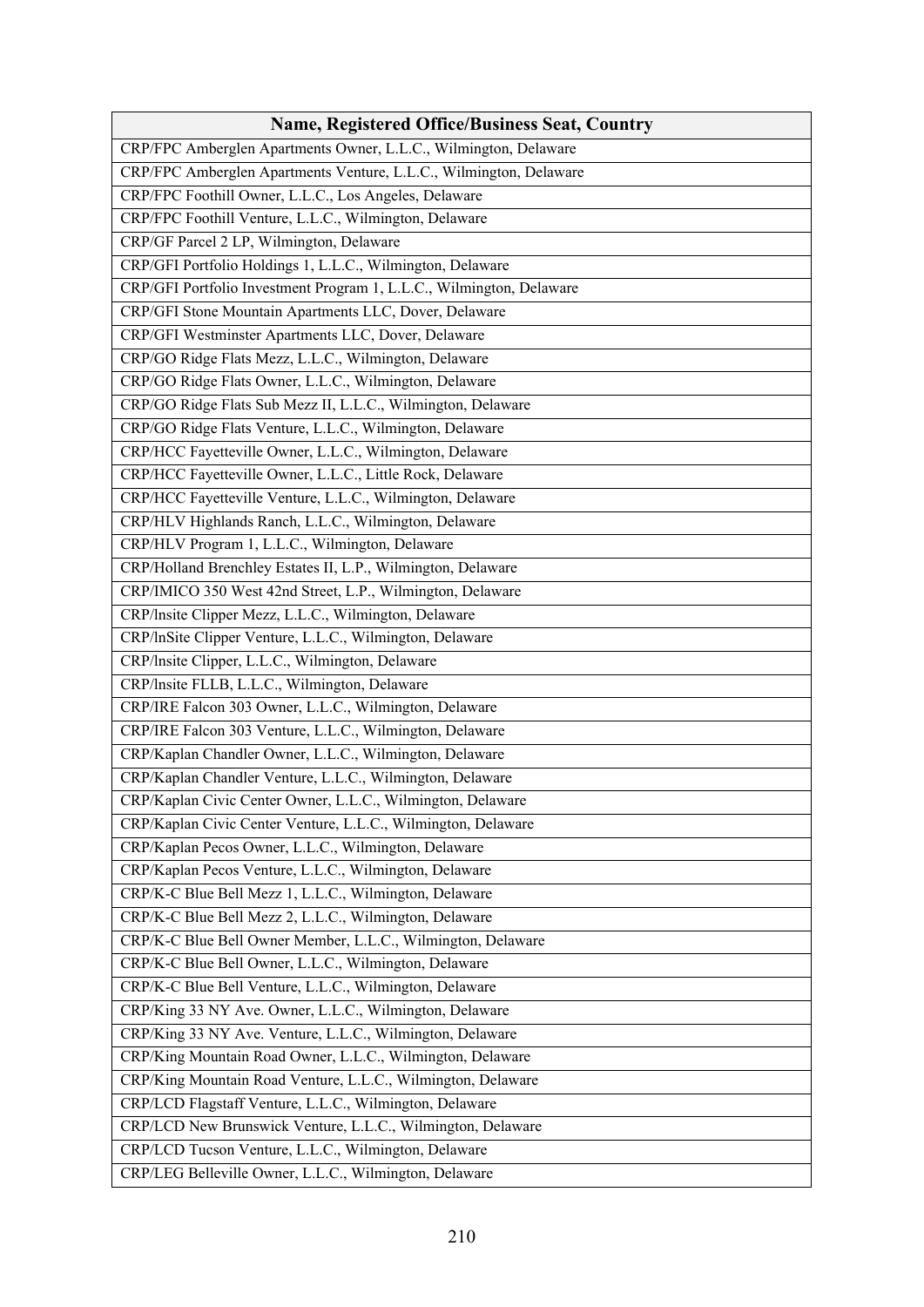| <b>Name, Registered Office/Business Seat, Country</b>                |
|----------------------------------------------------------------------|
| CRP/LEG Belleville Venture, L.L.C., Wilmington, Delaware             |
| CRP/LMC Berry Hill Partners, L.L.C., Wilmington, Delaware            |
| CRP/LPC Aspire Owner, L.L.C., Wilmington, Delaware                   |
| CRP/LPC Aspire Venture, L.L.C., Wilmington, Delaware                 |
| CRP/LPC Pennington Bend Owner, L.L.C., Wilmington, Delaware          |
| CRP/LPC Pennington Bend Venture, L.L.C., Wilmington, Delaware        |
| CRP/Maple 8300 Park Owner, L.L.C., Wilmington, Delaware              |
| CRP/Maple 8300 Park, L.L.C., Wilmington, Delaware                    |
| CRP/Maple AKT Apartments GP, L.L.C., Wilmington, Delaware            |
| CRP/Maple AKT Apartments Limited Partner, L.P., Wilmington, Delaware |
| CRP/Maple AKT Apartments Owner, L.P., Wilmington, Delaware           |
| CRP/Maple AKT Apartments, L.L.C., Wilmington, Delaware               |
| CRP/Maple Cypress GP, L.L.C., Wilmington, Delaware                   |
| CRP/Maple Cypress Limited Partner, L.P., Wilmington, Delaware        |
| CRP/Maple Cypress Owner, L.P., Wilmington, Delaware                  |
| CRP/Maple Cypress, L.L.C., Wilmington, Delaware                      |
| CRP/Maple Fifth Street, L.L.C., Wilmington, Delaware                 |
| CRP/Maple Flower Mound GP, L.L.C., Wilmington, Delaware              |
| CRP/Maple Flower Mound Limited Partner, L.P., Wilmington, Delaware   |
| CRP/Maple Flower Mound Owner, L.P., Wilmington, Delaware             |
| CRP/Maple Flower Mound, L.L.C., Wilmington, Delaware                 |
| CRP/Maple Gateway Owner, L.L.C., Wilmington, Delaware                |
| CRP/Maple Gateway, L.L.C., Wilmington, Delaware                      |
| CRP/Maple Heights GP, L.L.C., Wilmington, Delaware                   |
| CRP/Maple Heights Limited Partner, L.P., Wilmington, Delaware        |
| CRP/Maple Heights Owner, L.P., Wilmington, Delaware                  |
| CRP/Maple Heights, L.L.C., Wilmington, Delaware                      |
| CRP/Maple Hidalgo GP, L.L.C., Wilmington, Delaware                   |
| CRP/Maple Hidalgo Limited Partner, L.P., Wilmington, Delaware        |
| CRP/Maple Hidalgo Owner, L.P., Wilmington, Delaware                  |
| CRP/Maple Hidalgo, L.L.C., Wilmington, Delaware                      |
| CRP/Maple Oak Grove GP, L.L.C., Wilmington, Delaware                 |
| CRP/Maple Oak Grove Limited Partner, L.P., Wilmington, Delaware      |
| CRP/Maple Oak Grove Owner, L.P., Wilmington, Delaware                |
| CRP/Maple Oak Grove, L.L.C., Wilmington, Delaware                    |
| CRP/Maple Ross Arts II GP, L.L.C., Wilmington, Delaware              |
| CRP/Maple Ross Arts II Limited Partner, L.P., Wilmington, Delaware   |
| CRP/Maple Ross Arts II Owner, L.P., Wilmington, Delaware             |
| CRP/Maple Ross Arts II, L.L.C., Wilmington, Delaware                 |
| CRP/Maple Spring GP, L.L.C., Wilmington, Delaware                    |
| CRP/Maple Spring Limited Partner, L.P., Wilmington, Delaware         |
| CRP/Maple Spring Owner, L.P., Wilmington, Delaware                   |
| CRP/Maple Spring, L.L.C., Wilmington, Delaware                       |
| CRP/Maple Springdale GP, L.L.C., Wilmington, Delaware                |
| CRP/Maple Springdale Limited Partner, L.P., Wilmington, Delaware     |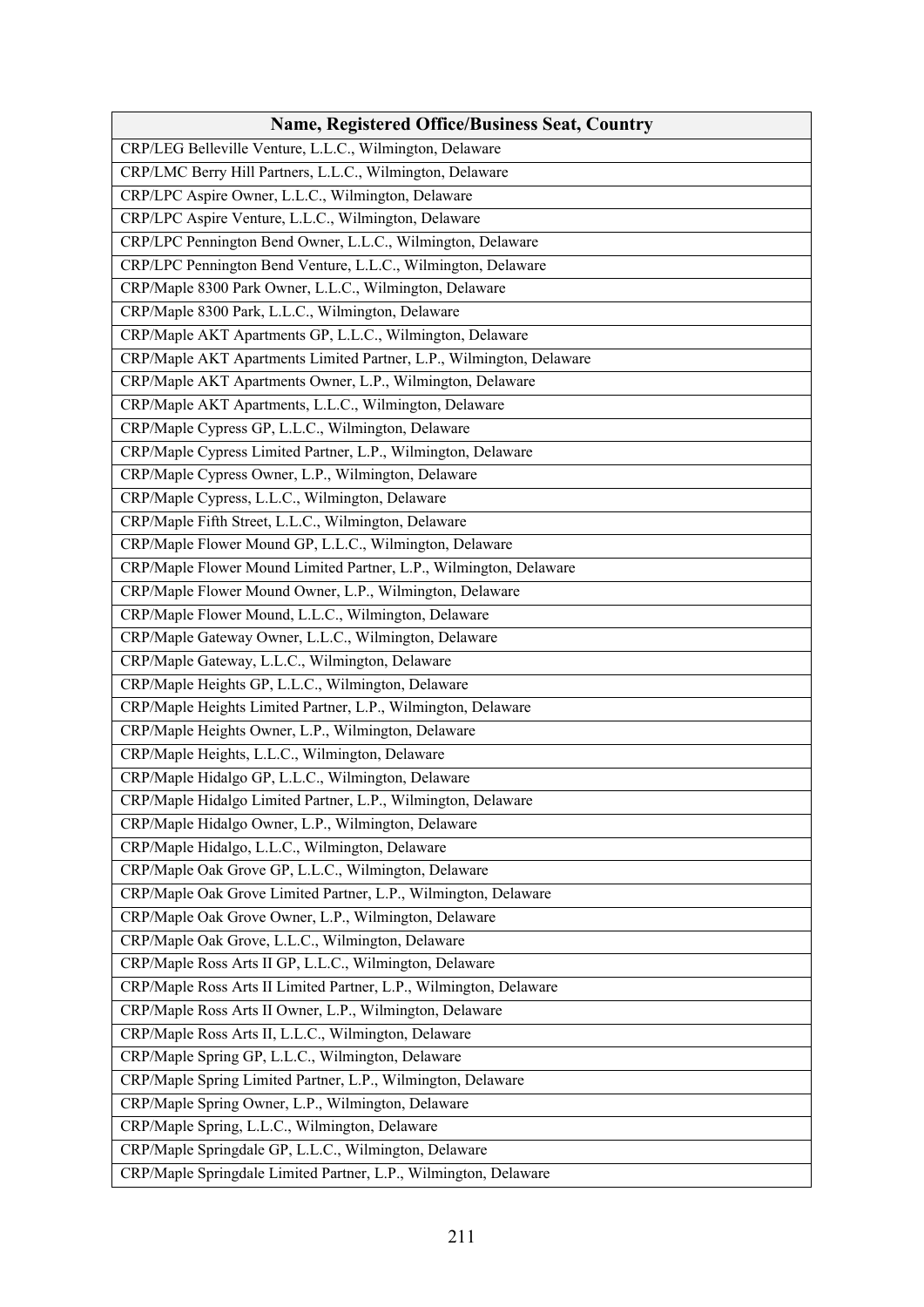| <b>Name, Registered Office/Business Seat, Country</b>                   |
|-------------------------------------------------------------------------|
| CRP/Maple Springdale Owner, L.P., Wilmington, Delaware                  |
| CRP/Maple Springdale, L.L.C., Wilmington, Delaware                      |
| CRP/Maple Wallace Park Owner, L.L.C., Wilmington, Delaware              |
| CRP/Maple Wallace Park, L.L.C., Wilmington, Delaware                    |
| CRP/Marwest Elliot Owner, L.L.C., Wilmington, Delaware                  |
| CRP/Marwest Elliot Venture, L.L.C., Wilmington, Delaware                |
| CRP/Marwest Landing 1 Owner, L.L.C., Wilmington, Delaware               |
| CRP/Marwest Landing 1 Venture, L.L.C., Wilmington, Delaware             |
| CRP/Marwest Logic Park Owner, L.L.C., Wilmington, Delaware              |
| CRP/Marwest Logic Park Venture, L.L.C., Wilmington, Delaware            |
| CRP/MHS Parq Camino Owner, L.L.C., Wilmington, Delaware                 |
| CRP/MHS Parq Camino Venture, L.L.C., Wilmington, Delaware               |
| CRP/MM Hermann Park Plaza GP, L.L.C., Wilmington, Delaware              |
| CRP/MM Hermann Park Plaza Limited Partner, L.P., Wilmington, Delaware   |
| CRP/MM Hermann Park Plaza Owner, L.P., Wilmington, Delaware             |
| CRP/MM Hermann Park Plaza, L.L.C., Wilmington, Delaware                 |
| CRP/MP FAIRFAX OWNER, L.L.C., Wilmington, Delaware                      |
| CRP/MP FAIRFAX VENTURE, L.L.C., Wilmington, Delaware                    |
| CRP/MP Noho West Owner, L.L.C., Wilmington, Delaware                    |
| CRP/MP NoHo West Venture, L.L.C., Wilmington, Delaware                  |
| CRP/MP Pheasant Crossing Venture, L.L.C., Wilmington, Delaware          |
| CRP/MP University Commons Venture, L.L.C., Wilmington, Delaware         |
| CRP/NAP Edgewood Owner, L.L.C., Atlanta, Delaware                       |
| CRP/NAP Edgewood Owner, L.L.C., Wilmington, Delaware                    |
| CRP/NAP Edgewood Venture, L.L.C., Wilmington, Delaware                  |
| CRP/NC Slover Logistics Center II Owner, L.L.C., Wilmington, Delaware   |
| CRP/NC Slover Logistics Center II Venture, L.L.C., Wilmington, Delaware |
| CRP/ND Natick Declarant, L.L.C., Dover, Delaware                        |
| CRP/ND Natick Venture, L.L.C., Dover, Delaware                          |
| CRP/ND Portfolio Holdings 1, L.L.C., Wilmington, Delaware               |
| CRP/ND SIENA VENTURE, L.L.C., Wilmington, Delaware                      |
| CRP/NGI-BCDC Alexander Heights Venture, L.L.C., Wilmington, Delaware    |
| CRP/NGI-BCDC Cahaba Venture, L.L.C., Wilmington, Delaware               |
| CRP/NN Southeast Storage Venture II, L.L.C., Wilmington, Delaware       |
| CRP/NN Tarpon Springs Owner, L.L.C., Wilmington, Delaware               |
| CRP/NRP Allure Gateway Holdings, L.L.C., Wilmington, Delaware           |
| CRP/NRP Allure Gateway Owner, L.L.C., Wilmington, Delaware              |
| CRP/NRP Allure Gateway Venture, L.L.C., Wilmington, Delaware            |
| CRP/NRP Bradenton Holdings, L.L.C., Wilmington, Delaware                |
| CRP/NRP Bradenton Owner, L.L.C., Wilmington, Delaware                   |
| CRP/NRP Bradenton Venture, L.L.C., Wilmington, Delaware                 |
| CRP/NRP Lewisville GP, L.L.C., Wilmington, Delaware                     |
| CRP/NRP Lewisville Holdings, L.L.C., Wilmington, Delaware               |
| CRP/NRP Lewisville Limited Partner, L.P., Wilmington, Delaware          |
| CRP/NRP Lewisville Owner, L.P., Wilmington, Delaware                    |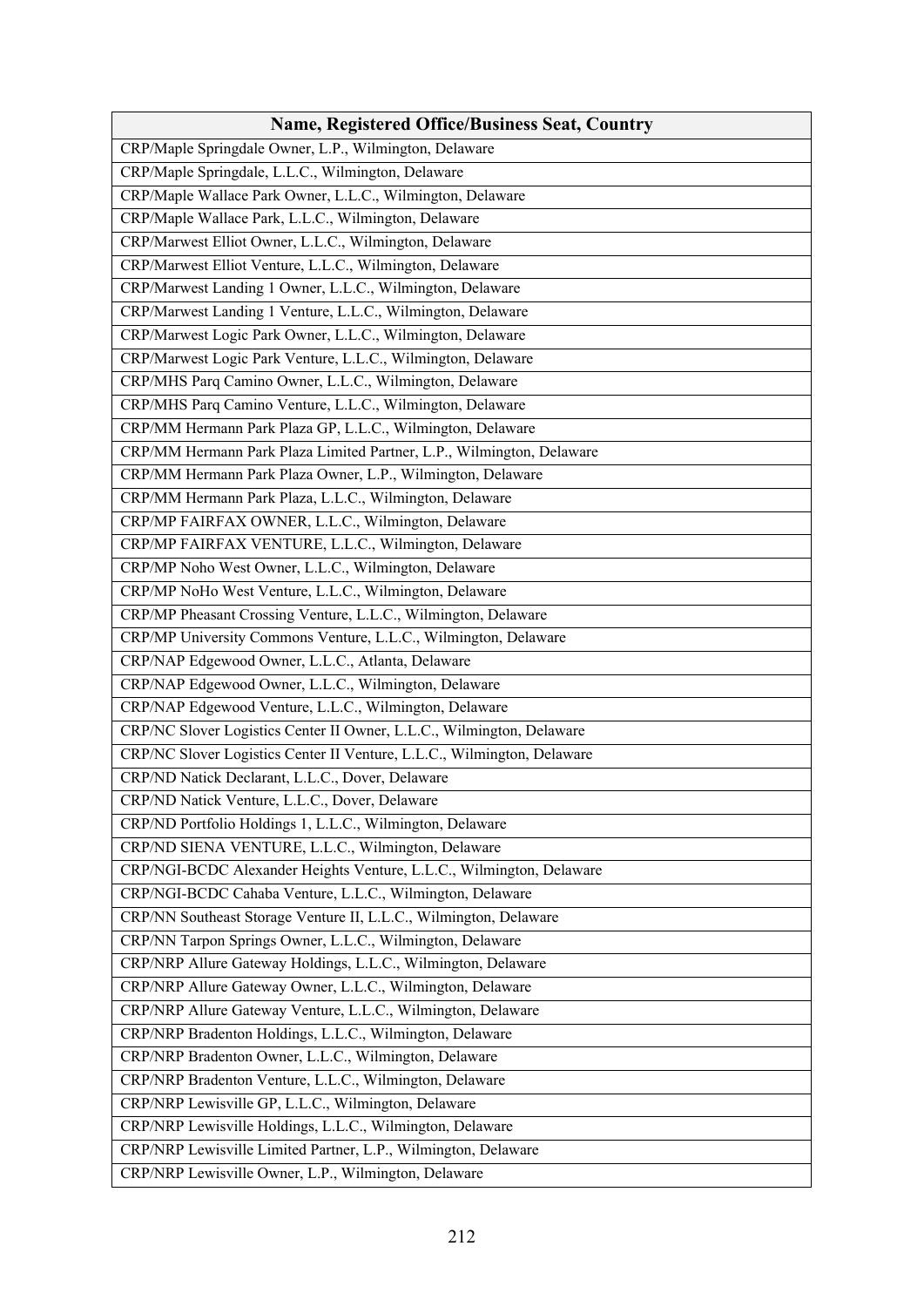| CRP/NRP Lewisville Venture, L.L.C., Wilmington, Delaware<br>CRP/NRP Ocoee Holdings, L.L.C., Wilmington, Delaware<br>CRP/NRP Ocoee Venture, L.L.C., Wilmington, Delaware |
|-------------------------------------------------------------------------------------------------------------------------------------------------------------------------|
|                                                                                                                                                                         |
|                                                                                                                                                                         |
|                                                                                                                                                                         |
| CRP/ODC Champaign Venture, L.L.C., Wilmington, Delaware                                                                                                                 |
| CRP/ODC Goodyear Venture, L.L.C., Wilmington, Delaware                                                                                                                  |
| CRP/ODC Litchfield Venture, L.L.C., Wilmington, Delaware                                                                                                                |
| CRP/ODC West 7th Venture, L.L.C., Wilmington, Delaware                                                                                                                  |
| CRP/Paragon Mesa Owner, L.L.C., Wilmington, Delaware                                                                                                                    |
| CRP/Paragon Mesa Venture, L.L.C., Wilmington, Delaware                                                                                                                  |
| CRP/PD Ballantyne Owner, L.L.C., Wilmington, Delaware                                                                                                                   |
| CRP/PD Ballantyne Venture, L.L.C., Wilmington, Delaware                                                                                                                 |
| CRP/PD Endhaven Owner, L.L.C., Dover, Delaware                                                                                                                          |
| CRP/PD Endhaven Venture, L.L.C., Dover, Delaware                                                                                                                        |
| CRP/PDC Lot 16 Owner, L.L.C., Wilmington, Delaware                                                                                                                      |
| CRP/PDC Lot 16 Venture, L.L.C., Wilmington, Delaware                                                                                                                    |
| CRP/PDC Mesa Gateway Owner, L.L.C., Wilmington, Delaware                                                                                                                |
| CRP/PDC Mesa Gateway Venture, L.L.C., Wilmington, Delaware                                                                                                              |
| CRP/PDC Piper Otay Owner, L.L.C., Wilmington, Delaware                                                                                                                  |
| CRP/PDC Piper Otay Venture, L.L.C., Wilmington, Delaware                                                                                                                |
| CRP/PDC SLC S. 4400 West Owner, L.L.C., Wilmington, Delaware                                                                                                            |
| CRP/PDC SLC S. 4400 West Venture, L.L.C., Wilmington, Delaware                                                                                                          |
| CRP/PDC Tidewater Owner, L.L.C., Wilmington, Delaware                                                                                                                   |
| CRP/PDC Tidewater Venture, L.L.C., Wilmington, Delaware                                                                                                                 |
| CRP/PE 19 Railroad Ave Venture, L.L.C., Wilmington, Delaware                                                                                                            |
| CRP/PE Central Square Owner, L.L.C., Wilmington, Delaware                                                                                                               |
| CRP/PE Central Square Venture, L.L.C., Wilmington, Delaware                                                                                                             |
| CRP/PE Munroe Street Mezz, L.L.C., Wilmington, Delaware                                                                                                                 |
| CRP/PE Munroe Street Owner, L.L.C., Wilmington, Delaware                                                                                                                |
| CRP/PE Munroe Street Venture, L.L.C., Wilmington, Delaware                                                                                                              |
| CRP/Pelican Westcreek GP, L.L.C., Wilmington, Delaware                                                                                                                  |
| CRP/Pelican Westcreek Limited Partner, L.P., Wilmington, Delaware                                                                                                       |
| CRP/Pelican Westcreek Owner, L.P., Wilmington, Delaware                                                                                                                 |
| CRP/Pelican Westcreek Venture, L.L.C., Wilmington, Delaware                                                                                                             |
| CRP/Penler Gallatin II Townhomes Owner, L.L.C., Wilmington, Delaware                                                                                                    |
| CRP/Penler Gallatin II Townhomes Venture, L.L.C., Wilmington, Delaware                                                                                                  |
| CRP/Penler Gallatin Owner, L.L.C., Wilmington, Delaware                                                                                                                 |
| CRP/Penler Gallatin Venture, L.L.C., Wilmington, Delaware                                                                                                               |
| CRP/Pollack 72 Milton Owner, L.L.C., Wilmington, Delaware                                                                                                               |
| CRP/Pollack 72 Milton Townhome Owner, L.L.C., Wilmington, Delaware                                                                                                      |
| CRP/Pollack 72 Milton Venture, L.L.C., Wilmington, Delaware                                                                                                             |
| CRP/Pollack Addison Village Owner, L.L.C., Wilmington, Delaware                                                                                                         |
| CRP/Pollack Addison Village Venture, L.L.C., Wilmington, Delaware                                                                                                       |
| CRP/Pollack CLR Venture, L.L.C., Wilmington, Delaware                                                                                                                   |
| CRP/Pollack Dean Road Owner, L.L.C., Wilmington, Delaware                                                                                                               |
| CRP/Pollack Dean Road Venture, L.L.C., Wilmington, Delaware                                                                                                             |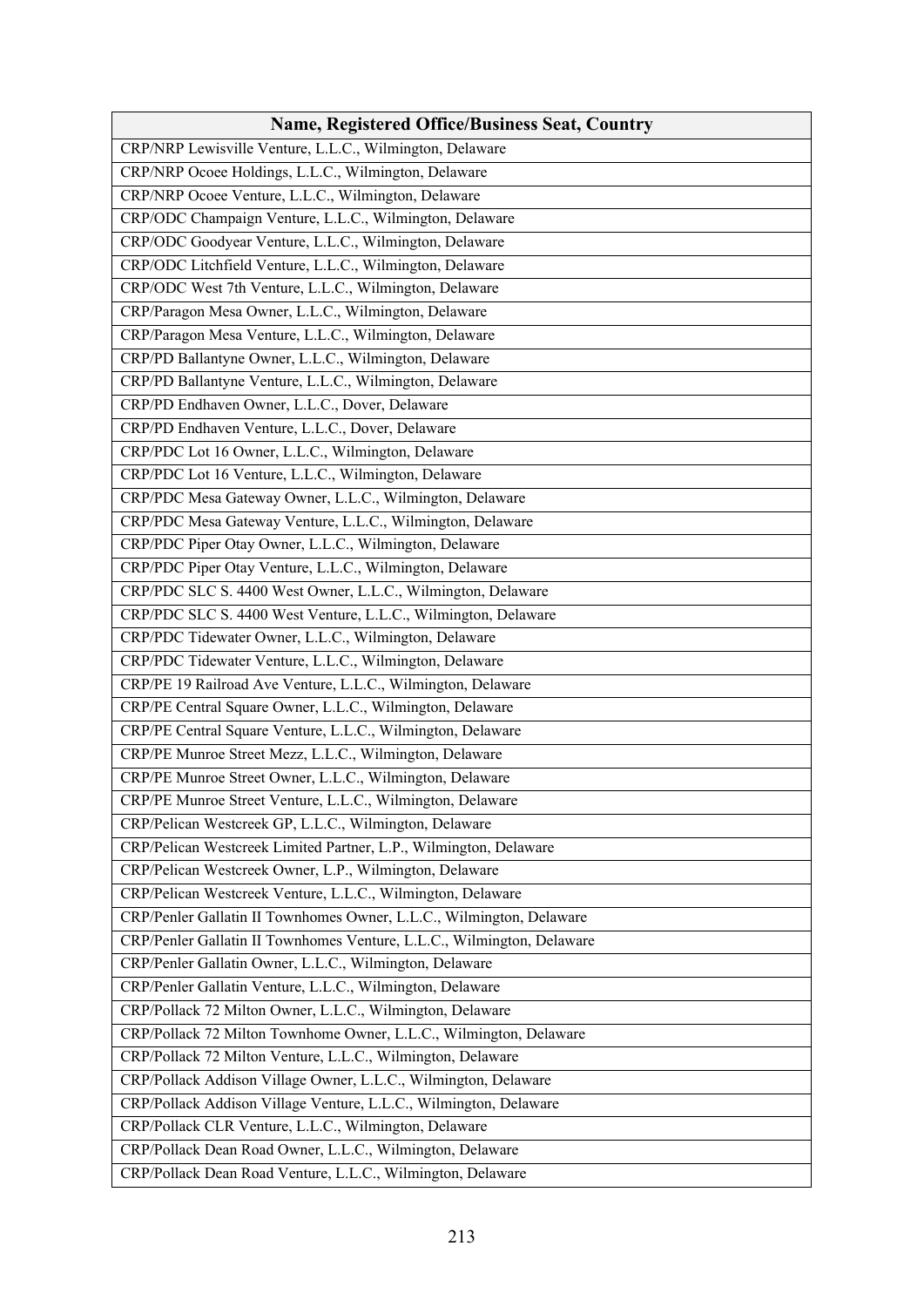| <b>Name, Registered Office/Business Seat, Country</b>                    |
|--------------------------------------------------------------------------|
| CRP/Pollack Eastside Station GP, L.L.C., Wilmington, Delaware            |
| CRP/Pollack Eastside Station Limited Partner, L.P., Wilmington, Delaware |
| CRP/Pollack Eastside Station Owner, L.P., Wilmington, Delaware           |
| CRP/Pollack Eastside Station TRS, L.L.C., Wilmington, Delaware           |
| CRP/Pollack Eastside Station Venture, L.L.C., Wilmington, Delaware       |
| CRP/Pollack Ponte Vedra Owner, L.L.C., Wilmington, Delaware              |
| CRP/Pollack Ponte Vedra Venture, L.L.C., Wilmington, Delaware            |
| CRP/Post Bedford Hills Owner, L.L.C., Wilmington, Delaware               |
| CRP/Post Bedford Hills Venture, L.L.C., Wilmington, Delaware             |
| CRP/PR Robinson Venture, L.L.C., Wilmington, Delaware                    |
| CRP/PR Robinson, L.L.C., Wilmington, Delaware                            |
| CRP/Pratt Variel JV, L.L.C., Wilmington, Delaware                        |
| CRP/Pratt Variel Owner, L.L.C., Wilmington, Delaware                     |
| CRP/PSE Seaside Pacifica Owner, L.L.C., Wilmington, Delaware             |
| CRP/PSE Seaside Pacifica Venture, L.L.C., Wilmington, Delaware           |
| CRP/Quintus Reynolds Venture, L.L.C., Wilmington, Delaware               |
| CRP/RAR III Parcel J GP, L.L.C., Wilmington, Delaware                    |
| CRP/RAR III Parcel J Mezz, L.P., Wilmington, Delaware                    |
| CRP/RAR III Parcel J, L.P., Wilmington, Delaware                         |
| CRP/RD Maitland Apartments, LLC, Wilmington, Delaware                    |
| CRP/RW Bell Drive Owner, L.L.C., Wilmington, Delaware                    |
| CRP/RW Bell Drive Venture, L.L.C., Wilmington, Delaware                  |
| CRP/RW Grand Cypress Phase 2 Venture, L.L.C., Wilmington, Delaware       |
| CRP/RW Grand Cypress Venture, L.L.C., Wilmington, Delaware               |
| CRP/RW Lakeland Industrial Owner, L.L.C., Wilmington, Delaware           |
| CRP/RW Lakeland Industrial Venture, L.L.C., Wilmington, Delaware         |
| CRP/RW SF Oneco Owner, L.L.C., Wilmington, Delaware                      |
| CRP/RW SFR Venture, L.L.C., Wilmington, Delaware                         |
| CRP/RW Valley Ridge Owner, L.L.C., Wilmington, Delaware                  |
| CRP/RW Valley Ridge Venture, L.L.C., Wilmington, Delaware                |
| CRP/SB Creekside @ 17 Venture, L.L.C., Wilmington, Delaware              |
| CRP/SB Creekside @ 17, L.L.C., Wilmington, Delaware                      |
| CRP/SCP Briarwood GP, L.L.C., Wilmington, Delaware                       |
| CRP/SCP Briarwood Limited Partner, L.P., Wilmington, Delaware            |
| CRP/SCP Briarwood Owner, L.P., Wilmington, Delaware                      |
| CRP/SCP Briarwood Venture, L.L.C., Wilmington, Delaware                  |
| CRP/SCP Hampton GP, L.L.C., Wilmington, Delaware                         |
| CRP/SCP Hampton Limited Partner, L.P., Wilmington, Delaware              |
| CRP/SCP Hampton Owner, L.P., Wilmington, Delaware                        |
| CRP/SCP Hampton Venture, L.L.C., Wilmington, Delaware                    |
| CRP/SCP Mockingbird GP, L.L.C., Wilmington, Delaware                     |
| CRP/SCP Mockingbird Limited Partner, L.P., Wilmington, Delaware          |
| CRP/SCP Mockingbird Owner, L.P., Wilmington, Delaware                    |
| CRP/SCP Mockingbird Venture, L.L.C., Wilmington, Delaware                |
| CRP/SCP Southside GP, L.L.C., Dallas, Delaware                           |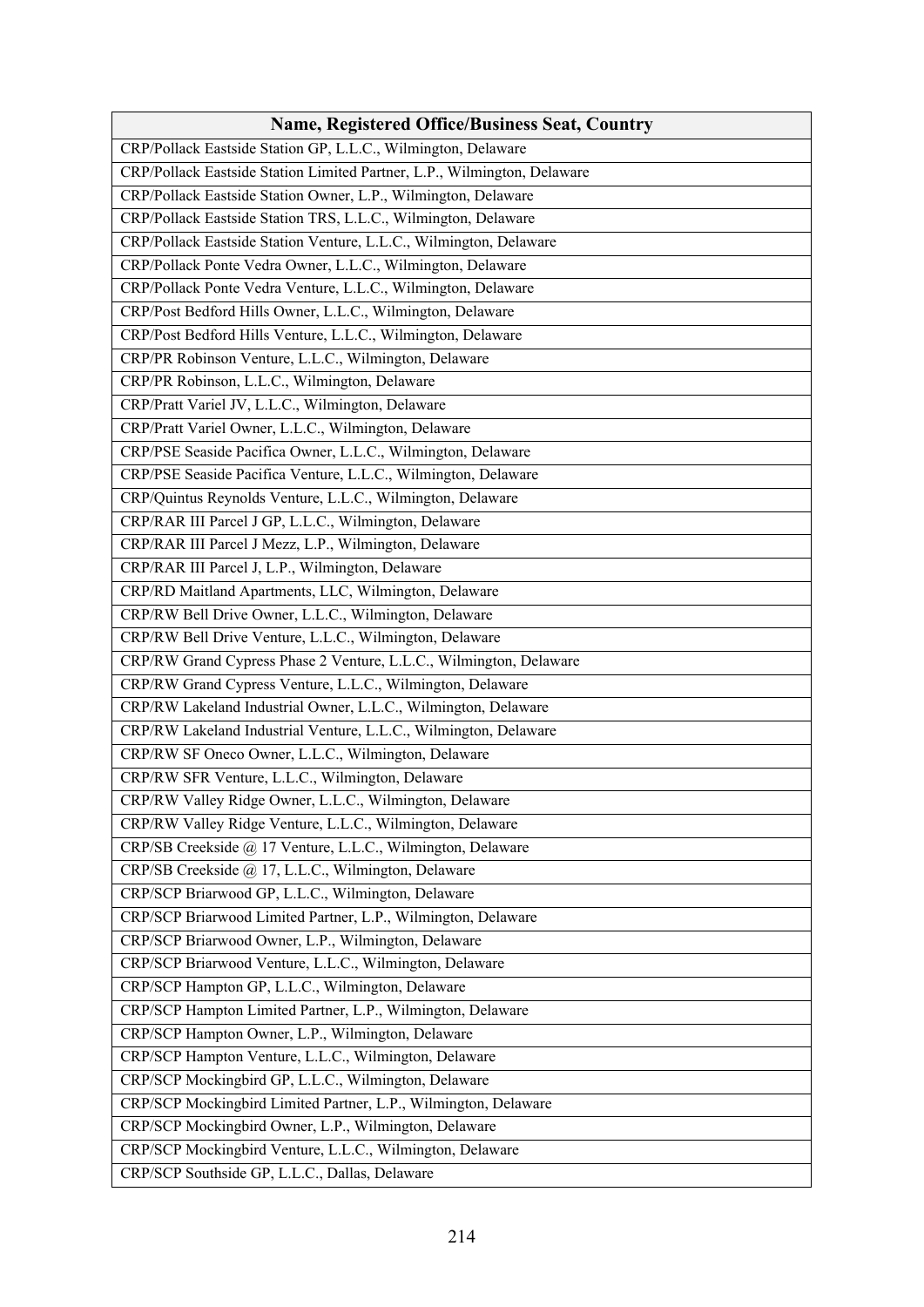| <b>Name, Registered Office/Business Seat, Country</b>                      |
|----------------------------------------------------------------------------|
| CRP/SCP Southside GP, L.L.C., Wilmington, Delaware                         |
| CRP/SCP Southside Limited Partner, L.P., Wilmington, Delaware              |
| CRP/SCP Southside Owner, L.P., Wilmington, Delaware                        |
| CRP/SCP Southside Owner, L.P., Dallas, Delaware                            |
| CRP/SCP Southside Venture, L.L.C., Wilmington, Delaware                    |
| CRP/SCP Wall St Lofts GP, L.L.C., Wilmington, Delaware                     |
| CRP/SCP Wall St Lofts Limited Partner, L.P., Wilmington, Delaware          |
| CRP/SCP Wall St Lofts Owner, L.P., Wilmington, Delaware                    |
| CRP/SCP Wall St Lofts Venture, L.L.C., Wilmington, Delaware                |
| CRP/SCP Windy Hill Venture, LLC, Wilmington, Delaware                      |
| CRP/SH Fair Lakes Mezz, L.L.C., Wilmington, Delaware                       |
| CRP/SH Fair Lakes Venture, L.L.C., Wilmington, Delaware                    |
| CRP/SH Galleria Plaza GP, L.L.C., Wilmington, Delaware                     |
| CRP/SH Galleria Plaza Hotel GP II, L.L.C., Wilmington, Delaware            |
| CRP/SH Galleria Plaza Hotel GP, L.L.C., Wilmington, Delaware               |
| CRP/SH Galleria Plaza Hotel Limited Partner II, L.P., Wilmington, Delaware |
| CRP/SH Galleria Plaza Hotel Limited Partner, L.P., Wilmington, Delaware    |
| CRP/SH Galleria Plaza Hotel Owner II, L.P., Wilmington, Delaware           |
| CRP/SH Galleria Plaza Hotel Owner, L.P., Wilmington, Delaware              |
| CRP/SH Galleria Plaza Limited Partner, L.P., Wilmington, Delaware          |
| CRP/SH Galleria Plaza Owner, L.P., Wilmington, Delaware                    |
| CRP/SH Galleria Plaza, L.L.C., Wilmington, Delaware                        |
| CRP/SLR Frisco III GP, L.L.C., Wilmington, Delaware                        |
| CRP/SLR Frisco III Limited Partner, L.P., Wilmington, Delaware             |
| CRP/SLR Frisco III Owner, L.P., Wilmington, Delaware                       |
| CRP/SLR Frisco III Venture, L.L.C., Wilmington, Delaware                   |
| CRP/SLR Kathryn GP, L.L.C., Wilmington, Delaware                           |
| CRP/SLR Kathryn Limited Partner, L.P., Wilmington, Delaware                |
| CRP/SLR Kathryn Owner, L.P., Wilmington, Delaware                          |
| CRP/SLR Kathryn TRS, L.L.C., Wilmington, Delaware                          |
| CRP/SLR Kathryn Venture, L.L.C., Wilmington, Delaware                      |
| CRP/SLR Maxwell GP, L.L.C., Wilmington, Delaware                           |
| CRP/SLR Maxwell Limited Partner, L.P., Wilmington, Delaware                |
| CRP/SLR Maxwell Owner, L.P., Wilmington, Delaware                          |
| CRP/SLR Maxwell TRS, L.L.C., Wilmington, Delaware                          |
| CRP/SLR Maxwell Venture, L.L.C., Wilmington, Delaware                      |
| CRP/SLR Viridian GP, L.L.C., Wilmington, Delaware                          |
| CRP/SLR Viridian II GP, L.L.C., Wilmington, Delaware                       |
| CRP/SLR Viridian II Limited Partner, L.P., Wilmington, Delaware            |
| CRP/SLR Viridian II Owner, L.P., Wilmington, Delaware                      |
| CRP/SLR Viridian II Venture, L.L.C., Wilmington, Delaware                  |
| CRP/SLR Viridian Limited Partner, L.P., Wilmington, Delaware               |
| CRP/SLR Viridian Owner, L.P., Wilmington, Delaware                         |
| CRP/SLR Viridian Venture, L.L.C., Wilmington, Delaware                     |
| CRP/Sparrow Chandler Owner, L.L.C., Wilmington, Delaware                   |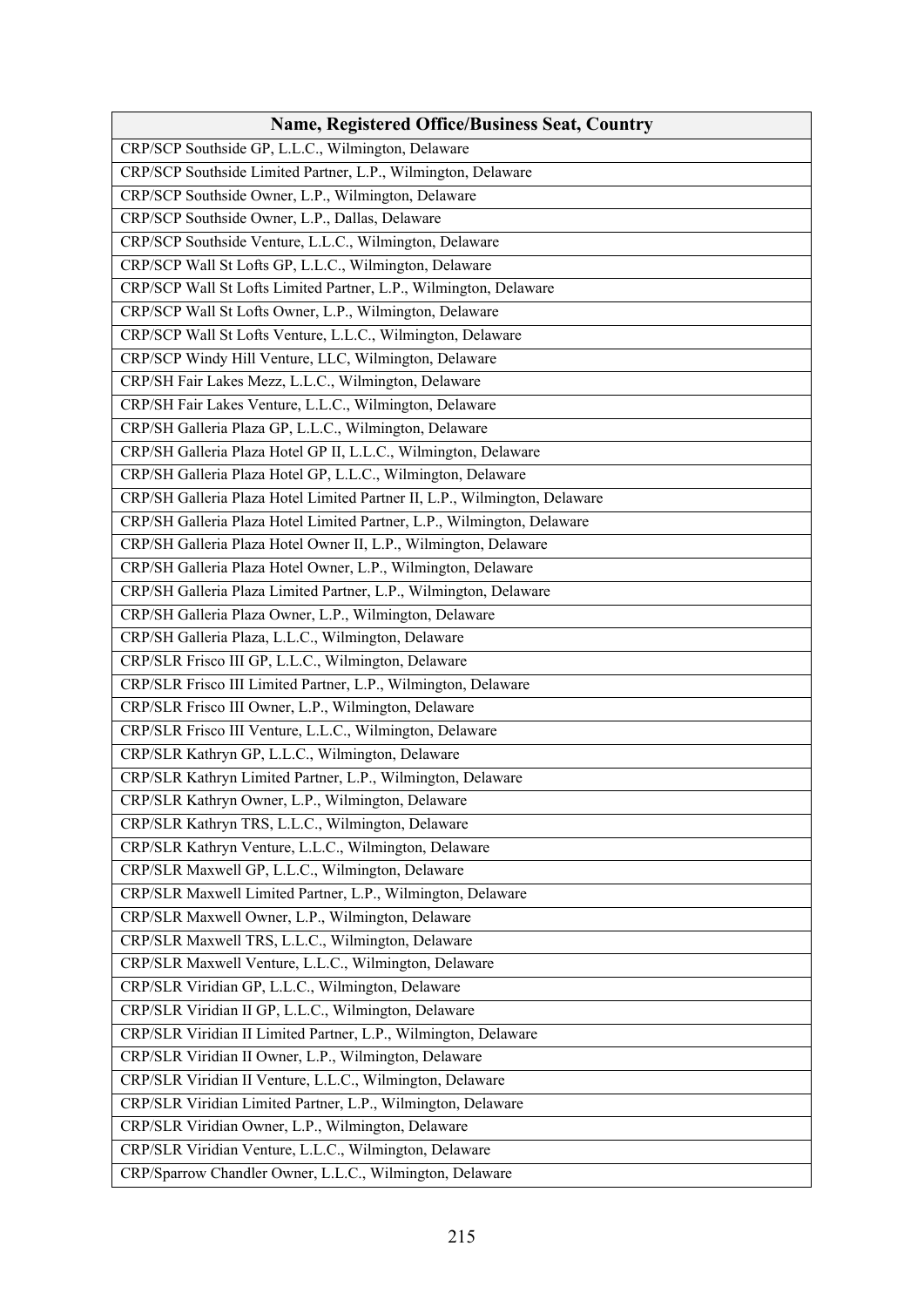| <b>Name, Registered Office/Business Seat, Country</b>                |
|----------------------------------------------------------------------|
| CRP/Sparrow Chandler Venture, L.L.C., Wilmington, Delaware           |
| CRP/Sparrow Glendale Owner, L.L.C., Wilmington, Delaware             |
| CRP/Sparrow Glendale Parcel Owner, L.L.C., Wilmington, Delaware      |
| CRP/Sparrow Glendale Venture, L.L.C., Wilmington, Delaware           |
| CRP/Sparrow Goodyear Owner, L.L.C., Wilmington, Delaware             |
| CRP/Sparrow Goodyear Venture, L.L.C., Wilmington, Delaware           |
| CRP/Sparrow Henderson Owner, L.L.C., Wilmington, Delaware            |
| CRP/Sparrow Henderson Venture, L.L.C., Wilmington, Delaware          |
| CRP/Sparrow Oquendo Owner, L.L.C., Wilmington, Delaware              |
| CRP/Sparrow Oquendo Venture, L.L.C., Wilmington, Delaware            |
| CRP/Sparrow Surprise Center Owner, L.L.C., Wilmington, Delaware      |
| CRP/Sparrow Surprise Center Venture, L.L.C., Wilmington, Delaware    |
| CRP/Sparrow Vintage Park GP, L.L.C., Wilmington, Delaware            |
| CRP/Sparrow Vintage Park Limited Partner, L.P., Wilmington, Delaware |
| CRP/Sparrow Vintage Park Owner, L.P., Wilmington, Delaware           |
| CRP/Sparrow Vintage Park Venture, L.L.C., Wilmington, Delaware       |
| CRP/SR Alamitos Owner, L.L.C., Wilmington, Delaware                  |
| CRP/SR Alamitos Owner, L.L.C., Los Angeles, Delaware                 |
| CRP/SR Linden Owner, L.L.C., Wilmington, Delaware                    |
| CRP/SR Linden Owner, L.L.C., Los Angeles, Delaware                   |
| CRP/SR Long Beach Venture, L.L.C., Wilmington, Delaware              |
| CRP/SR Pacific Owner, L.L.C., Wilmington, Delaware                   |
| CRP/SR Pacific Owner, L.L.C., Los Angeles, Delaware                  |
| CRP/SRE Cedar Park GP, L.L.C., Wilmington, Delaware                  |
| CRP/SRE Cedar Park Limited Partner, L.P., Wilmington, Delaware       |
| CRP/SRE Cedar Park Owner, L.P., Wilmington, Delaware                 |
| CRP/SRE Cedar Park Venture, L.L.C., Wilmington, Delaware             |
| CRP/SRE Clay Road GP, L.L.C., Wilmington, Delaware                   |
| CRP/SRE Clay Road Limited Partner, L.P., Wilmington, Delaware        |
| CRP/SRE Clay Road Owner, L.P., Wilmington, Delaware                  |
| CRP/SRE Clay Road Venture, L.L.C., Wilmington, Delaware              |
| CRP/SRE Oak Hill GP, L.L.C., Wilmington, Delaware                    |
| CRP/SRE Oak Hill Limited Partner, L.P., Wilmington, Delaware         |
| CRP/SRE Oak Hill Owner, L.P., Wilmington, Delaware                   |
| CRP/SRE Oak Hill Venture, L.L.C., Wilmington, Delaware               |
| CRP/SREG Uptown Owner, L.L.C., Wilmington, Delaware                  |
| CRP/SREG Uptown Venture, L.L.C., Wilmington, Delaware                |
| CRP/SSCP Woolfe Street Owner, L.L.C., Wilmington, Delaware           |
| CRP/SSCP Woolfe Street Venture, L.L.C., Wilmington, Delaware         |
| CRP/Strada 1548 Maple Venture, L.L.C., Wilmington, Delaware          |
| CRP/SUS Storage Venture 1, L.L.C., Wilmington, Delaware              |
| CRP/SUS Storage Venture II, L.L.C., Wilmington, Delaware             |
| CRP/SV Cherokee MF Owner, L.L.C., Wilmington, Delaware               |
| CRP/SV Cherokee MF Venture, L.L.C., Wilmington, Delaware             |
| CRP/TB Emblem 120 Venture, L.L.C., Wilmington, Delaware              |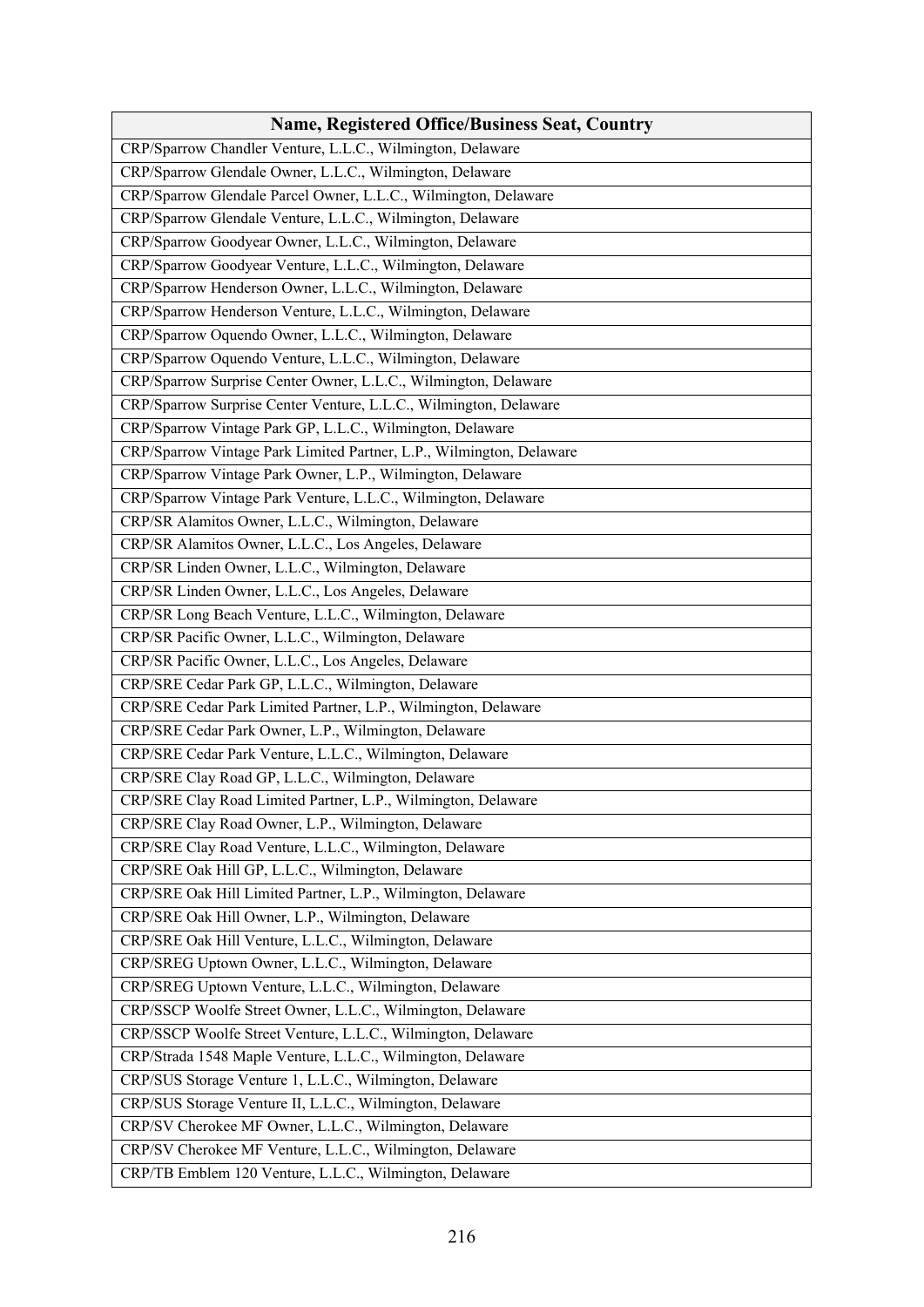| <b>Name, Registered Office/Business Seat, Country</b>                 |
|-----------------------------------------------------------------------|
| CRP/TB Osprey Venture, L.L.C., Wilmington, Delaware                   |
| CRP/TBG Canfield, L.P., Wilmington, Delaware                          |
| CRP/TBG Central Park, L.P., Wilmington, Delaware                      |
| CRP/TCC 202 West Logistics Owner, L.L.C., Wilmington, Delaware        |
| CRP/TCC 202 West Logistics Venture, L.L.C., Wilmington, Delaware      |
| CRP/TCC AA 1 Evanston Owner, L.L.C., Wilmington, Delaware             |
| CRP/TCC AA 1 Evanston Owner, L.L.C., Chicago, Delaware                |
| CRP/TCC AA 1 Evanston Venture, L.L.C., Wilmington, Delaware           |
| CRP/TCC AA II Edina, L.L.C., Wilmington, Delaware                     |
| CRP/TCC AA II Glenview, L.L.C., Wilmington, Delaware                  |
| CRP/TCC AA II Omaha, L.L.C., Wilmington, Delaware                     |
| CRP/TCC AA II Ridgedale, L.L.C., Wilmington, Delaware                 |
| CRP/TCC AA II Venture, L.L.C., Wilmington, Delaware                   |
| CRP/TCC Maple & Main Owner, LLC, Wilmington, Delaware                 |
| CRP/TCC Maple & Main Venture, LLC, Wilmington, Delaware               |
| CRP/TCC Metro 63 Logistics Owner, L.L.C., Wilmington, Delaware        |
| CRP/TCC Metro 63 Logistics Venture, L.L.C., Wilmington, Delaware      |
| CRP/TCC Tolleson Owner, L.L.C., Wilmington, Delaware                  |
| CRP/TCC Tolleson Retail Parcel, L.L.C., Wilmington, Delaware          |
| CRP/TCC Tolleson Venture, L.L.C., Wilmington, Delaware                |
| CRP/THC Mission Gorge East II Owner, L.L.C., Wilmington, Delaware     |
| CRP/THC Mission Gorge Venture, L.L.C., Wilmington, Delaware           |
| CRP/THC Mission Gorge West 1 Owner, L.L.C., Wilmington, Delaware      |
| CRP/THC Oakland Broadway Uptown Owner, L.L.C., Wilmington, Delaware   |
| CRP/THC Oakland Broadway Uptown Venture, L.L.C., Wilmington, Delaware |
| CRP/TP Gwinnett Owner, L.L.C., Wilmington, Delaware                   |
| CRP/TP Gwinnett Venture, L.L.C., Wilmington, Delaware                 |
| CRP/TP Solis Alston Owner, L.L.C., Wilmington, Delaware               |
| CRP/TP Solis Alston Venture, L.L.C., Wilmington, Delaware             |
| CRP/TP Solis Berewick Owner, L.L.C., Wilmington, Delaware             |
| CRP/TP Solis Berewick Venture, L.L.C., Wilmington, Delaware           |
| CRP/TP Solis Parkview II Owner, L.L.C., Wilmington, Delaware          |
| CRP/TP Solis Parkview II Owner, L.L.C., Lawrenceville, Delaware       |
| CRP/TP Solis Parkview II Venture, L.L.C., Wilmington, Delaware        |
| CRP/TP Solis Suwanee II Owner, L.L.C., Wilmington, Delaware           |
| CRP/TP Solis Suwanee II Venture, L.L.C., Wilmington, Delaware         |
| CRP/TP Solis Town Center Owner, L.L.C., Atlanta, Delaware             |
| CRP/TP Solis Town Center Owner, L.L.C., Wilmington, Delaware          |
| CRP/TP Solis Town Center Venture, L.L.C., Wilmington, Delaware        |
| CRP/TR 680 Hamilton Owner, L.L.C., Wilmington, Delaware               |
| CRP/TR 680 Hamilton Venture, L.L.C., Wilmington, Delaware             |
| CRP/TR Buice Lake Owner, L.L.C., Wilmington, Delaware                 |
| CRP/TR Buice Lake Venture, L.L.C., Wilmington, Delaware               |
| CRP/TR Covington Owner, L.L.C., Wilmington, Delaware                  |
| CRP/TR Covington Venture, L.L.C., Wilmington, Delaware                |
|                                                                       |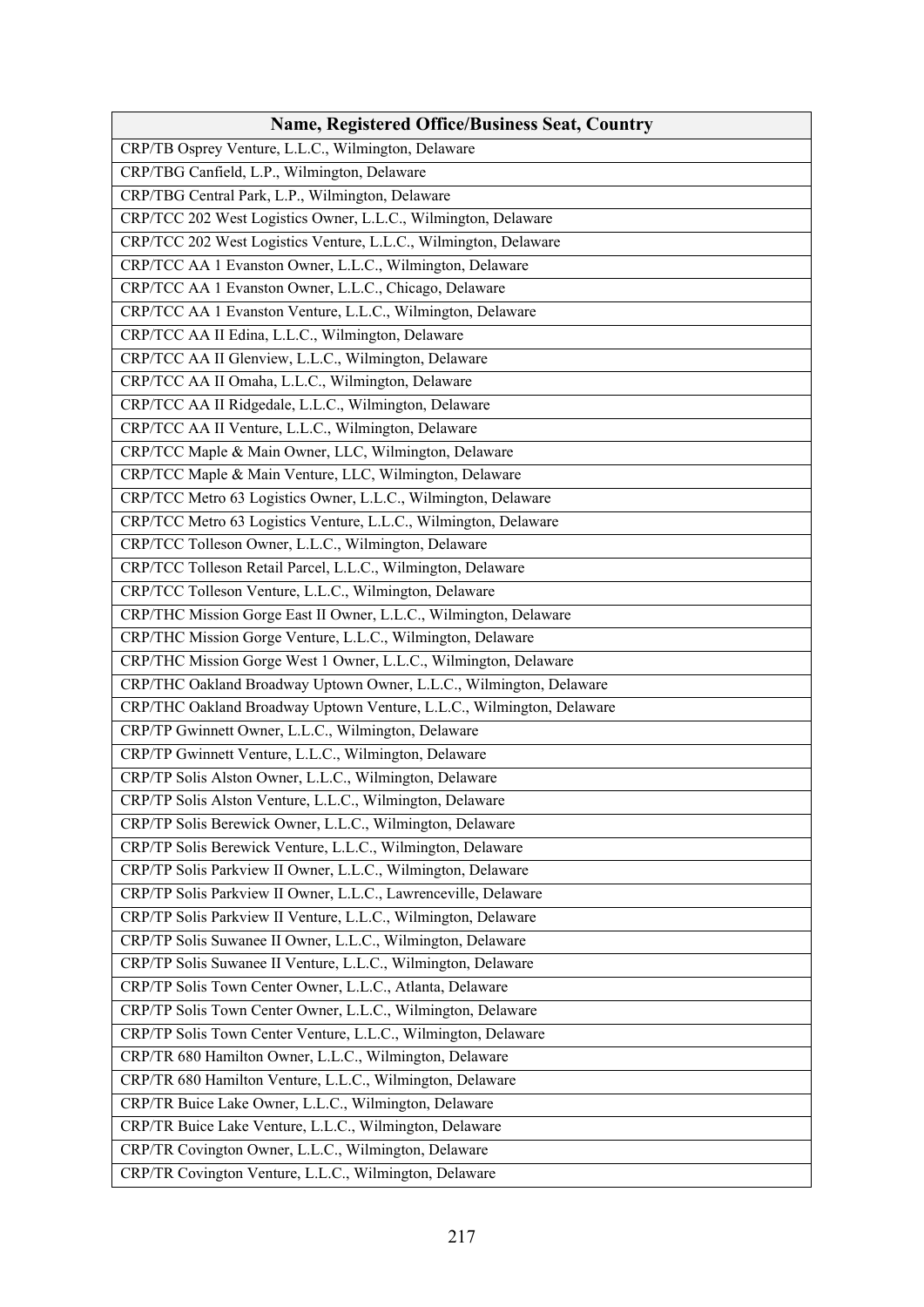| <b>Name, Registered Office/Business Seat, Country</b>                   |
|-------------------------------------------------------------------------|
| CRP/TR Paper Mill Owner, L.L.C., Wilmington, Delaware                   |
| CRP/TR Paper Mill Venture, L.L.C., Wilmington, Delaware                 |
| CRP/TRC Leesburg Retail Owner, L.L.C., Wilmington, Delaware             |
| CRP/TRC Leesburg Retail Venture, L.L.C., Wilmington, Delaware           |
| CRP/TREP Fairmont Owner, L.P., Wilmington, Delaware                     |
| CRP/TREP La Porte Terminal Venture, L.L.C., Wilmington, Delaware        |
| CRP/TREP New Decade Owner, L.P., Wilmington, Delaware                   |
| CRP/TREP Pederson Road Venture, L.L.C., Wilmington, Delaware            |
| CRP/TREP Port Industrial GP, L.L.C., Wilmington, Delaware               |
| CRP/TREP Port Industrial Limited Partner, L.P., Wilmington, Delaware    |
| CRP/TREP Port Industrial Venture, L.L.C., Wilmington, Delaware          |
| CRP/TREP Underwood Owner, L.P., Wilmington, Delaware                    |
| CRP/TRG Aura Riverside GP, L.L.C., Wilmington, Delaware                 |
| CRP/TRG Aura Riverside Limited Partner, L.P., Wilmington, Delaware      |
| CRP/TRG Aura Riverside Owner, L.P., Wilmington, Delaware                |
| CRP/TRG Aura Riverside Venture, L.L.C., Wilmington, Delaware            |
| CRP/TRG Aura Stone Oak GP, L.L.C., Wilmington, Delaware                 |
| CRP/TRG Aura Stone Oak Limited Partner, L.P., Wilmington, Delaware      |
| CRP/TRG Aura Stone Oak Owner, L.P., Wilmington, Delaware                |
| CRP/TRG Aura Stone Oak Venture, L.L.C., Wilmington, Delaware            |
| CRP/TU Glass Tower Owner, L.L.C., Camden, Delaware                      |
| CRP/TU Glass Tower Venture, L.L.C., Camden, Delaware                    |
| CRP/TWG Washington Avenue Venture, L.L.C., Wilmington, Delaware         |
| CRP/TWG Washington Avenue, L.L.C., Wilmington, Delaware                 |
| CRP/Vanderbilt Sandalwood Venture, L.L.C., Wilmington, Delaware         |
| CRP/Vanderbilt Sandalwood, L.L.C., Wilmington, Delaware                 |
| CRP/VCT Cross Creek GP, L.L.C., Wilmington, Delaware                    |
| CRP/VCT Cross Creek GP, L.L.C., Dallas, Delaware                        |
| CRP/VCT Cross Creek Limited Partner, L.P., Wilmington, Delaware         |
| CRP/VCT Cross Creek Owner, L.P., Wilmington, Delaware                   |
| CRP/VCT Cross Creek Owner, L.P., Dallas, Delaware                       |
| CRP/VCT Cross Creek Venture, L.L.C., Wilmington, Delaware               |
| CRP/VDC American Lake Owner, L.L.C., Wilmington, Delaware               |
| CRP/VDC American Lake Venture, L.L.C., Wilmington, Delaware             |
| CRP/VDC Canyon East Owner, L.L.C., Wilmington, Delaware                 |
| CRP/VDC Canyon East Venture, L.L.C., Wilmington, Delaware               |
| CRP/VDH Fiddyment Ranch Bungalows Owner, L.L.C., Wilmington, Delaware   |
| CRP/VDH Fiddyment Ranch Bungalows Venture, L.L.C., Wilmington, Delaware |
| CRP/VDH Folsom Ranch Bungalows Owner, L.L.C., Wilmington, Delaware      |
| CRP/VDH Folsom Ranch Bungalows Venture, L.L.C., Wilmington, Delaware    |
| CRP/VDH Folsom Ranch Owner, L.L.C., Wilmington, Delaware                |
| CRP/VDH Folsom Ranch Venture, L.L.C., Wilmington, Delaware              |
| CRP/WF Lakeside Venture, L.L.C., Wilmington, Delaware                   |
| CRP/WF Lakeside, L.L.C., Wilmington, Delaware                           |
| CRP/WP Alta 161 GP, L.L.C., Wilmington, Delaware                        |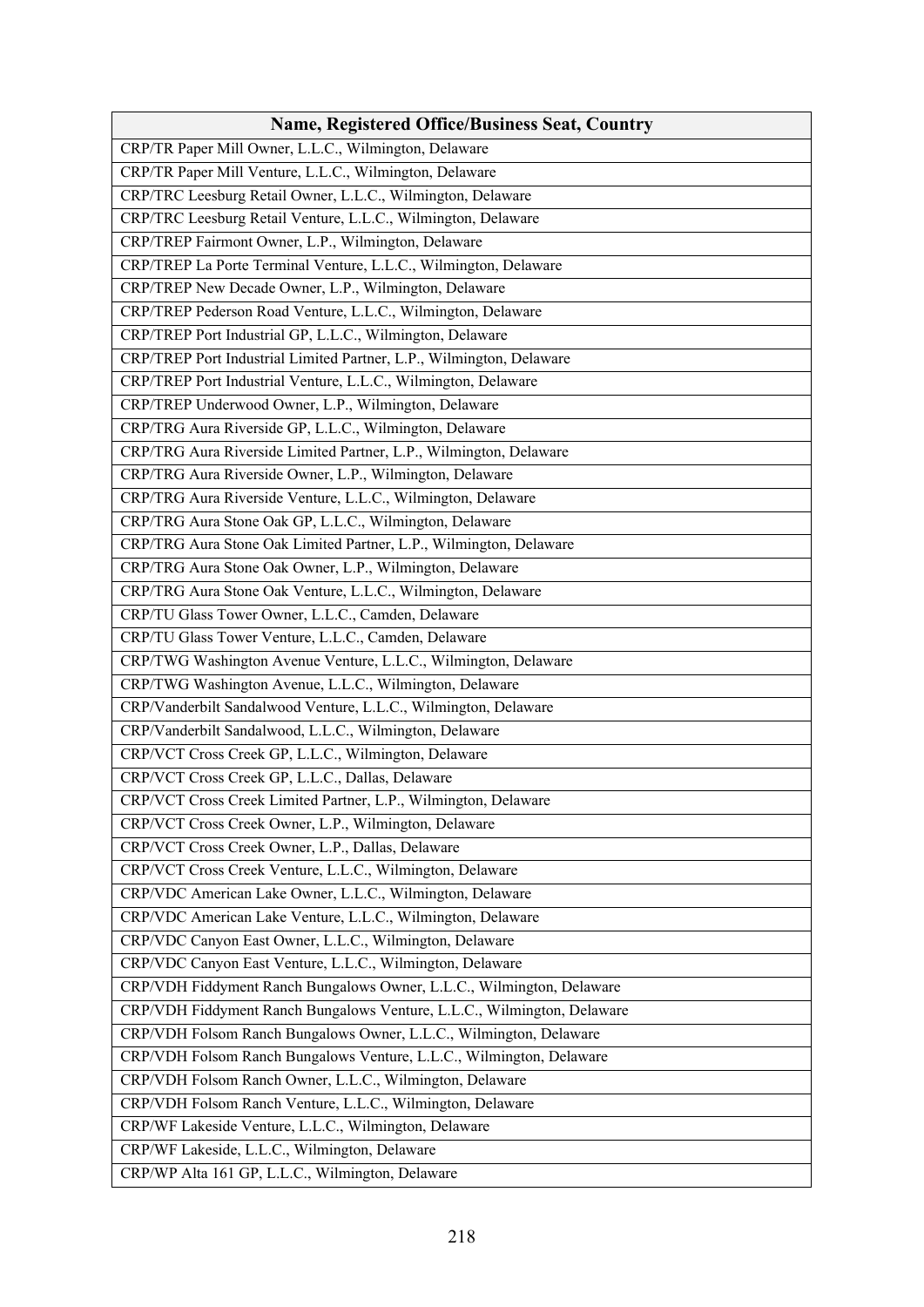| <b>Name, Registered Office/Business Seat, Country</b>                |
|----------------------------------------------------------------------|
| CRP/WP Alta 161 Limited Partner, L.P., Wilmington, Delaware          |
| CRP/WP Alta 161 Owner, L.P., Wilmington, Delaware                    |
| CRP/WP Alta 161 Venture, L.L.C., Wilmington, Delaware                |
| CRP/WP Alta Chandler Owner, L.L.C., Wilmington, Delaware             |
| CRP/WP Alta Chandler Venture, L.L.C., Wilmington, Delaware           |
| CRP/WP Alta Clearwater Owner, L.L.C., Wilmington, Delaware           |
| CRP/WP Alta Clearwater Venture, L.L.C., Wilmington, Delaware         |
| CRP/WP Alta Crown Point Owner, L.L.C., Wilmington, Delaware          |
| CRP/WP Alta Crown Point Venture, L.L.C., Wilmington, Delaware        |
| CRP/WP Alta Cuvee Owner, L.L.C., Wilmington, Delaware                |
| CRP/WP Alta Cuvee Venture, L.L.C., Wilmington, Delaware              |
| CRP/WP Alta Elliot Owner, L.L.C., Wilmington, Delaware               |
| CRP/WP Alta Elliot Venture, L.L.C., Wilmington, Delaware             |
| CRP/WP Alta Gilbert Owner, L.L.C., Wilmington, Delaware              |
| CRP/WP Alta Gilbert Venture, L.L.C., Wilmington, Delaware            |
| CRP/WP Alta Lebanon Pike Owner, L.L.C., Wilmington, Delaware         |
| CRP/WP Alta Lebanon Pike Venture, L.L.C., Wilmington, Delaware       |
| CRP/WP Alta Metro Center Owner, L.L.C., Wilmington, Delaware         |
| CRP/WP Alta Metro Center Venture, L.L.C., Wilmington, Delaware       |
| CRP/WP Alta Nations Owner, L.L.C., Wilmington, Delaware              |
| CRP/WP Alta Nations Venture, L.L.C., Wilmington, Delaware            |
| CRP/WP Alta Spring Creek GP, L.L.C., Wilmington, Delaware            |
| CRP/WP Alta Spring Creek Limited Partner, L.P., Wilmington, Delaware |
| CRP/WP Alta Spring Creek Owner, L.P., Wilmington, Delaware           |
| CRP/WP Alta Spring Creek Venture, L.L.C., Wilmington, Delaware       |
| CRP/WP Alta Stone 125 Owner, L.L.C., Wilmington, Delaware            |
| CRP/WP Alta Stone 125 Venture, L.L.C., Wilmington, Delaware          |
| CRP/WP Alta University Place Owner, L.L.C., Wilmington, Delaware     |
| CRP/WP Alta University Place Venture, L.L.C., Wilmington, Delaware   |
| CRP/WP Alta Waverly Owner, L.L.C., Wilmington, Delaware              |
| CRP/WP Alta Waverly Venture, L.L.C., Wilmington, Delaware            |
| CRP/WP College Park Venture, L.L.C., Wilmington, Delaware            |
| CRP/WP Scottsdale Owner, L.L.C., Wilmington, Delaware                |
| CRP/WP Scottsdale Venture, L.L.C., Wilmington, Delaware              |
| CRP/WRDP 700 West 4th St Owner, L.L.C., Wilmington, Delaware         |
| CRP/WRDP 700 West 4th St Venture, L.L.C., Wilmington, Delaware       |
| CRP/WWG Storage Venture 1, L.L.C., Wilmington, Delaware              |
| CRP/WWG Storage Venture II, L.L.C., Wilmington, Delaware             |
| CRP/WWG Storage Venture III, L.L.C., Wilmington, Delaware            |
| CRP/WWG Storage Venture IIIB, L.L.C., Wilmington, Delaware           |
| CRP/WWG Storage Venture IV, L.L.C., Wilmington, Delaware             |
| CRP/WWG Storage Venture V, L.L.C., Wilmington, Delaware              |
| CRP/ZCD Grove Venture, L.L.C., Wilmington, Delaware                  |
| CRP/ZCD Grove Venture, L.L.C., Centennial, Delaware                  |
| CRP/ZCD Grove, L.L.C., Wilmington, Delaware                          |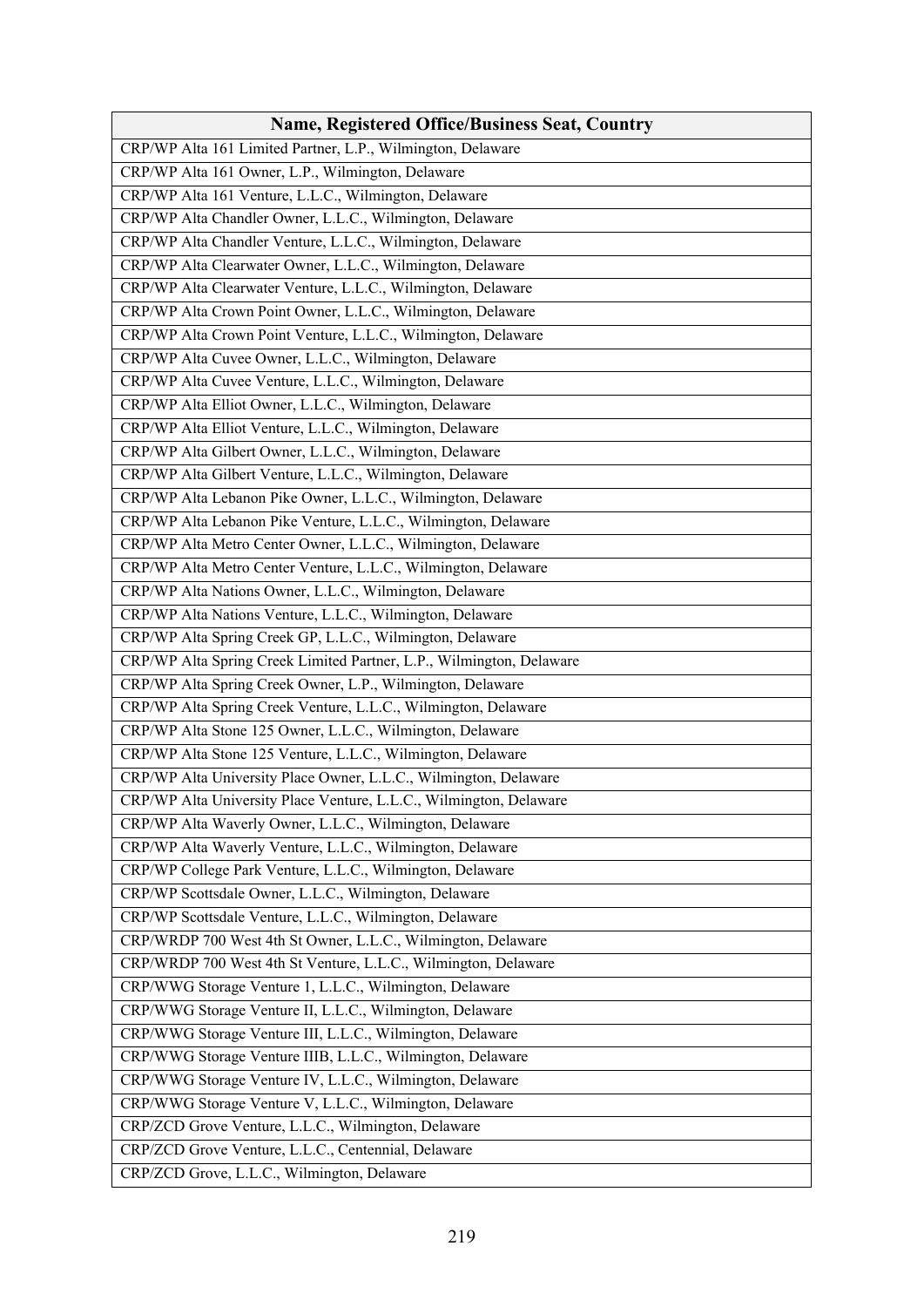| Name, Registered Office/Business Seat, Country                            |
|---------------------------------------------------------------------------|
| CRP/ZCD Grove, L.L.C., Centennial, Delaware                               |
| CRP-GREPAA Album Huntersville, L.L.C., Wilmington, Delaware               |
| CRP-GREPAA Album Marana, L.L.C., Wilmington, Delaware                     |
| CRP-GREP AA Overture 90th and Raintree, L.L.C., Wilmington, Delaware      |
| CRP-GREP AA Overture 9CO, L.L.C., Wilmington, Delaware                    |
| CRP-GREP AA Overture Albuquerque, L.L.C., Wilmington, Delaware            |
| CRP-GREP AA Overture Andalucia, L.L.C., Wilmington, Delaware              |
| CRP-GREP AA Overture Arboretum, L.L.C., Wilmington, Delaware              |
| CRP-GREP AA Overture Benbrook, L.L.C., Wilmington, Delaware               |
| CRP-GREP AA Overture Cary, L.L.C., Wilmington, Delaware                   |
| CRP-GREP AA Overture Centennial, L.L.C., Wilmington, Delaware             |
| CRP-GREP AA Overture Chapel Hill, L.L.C., Wilmington, Delaware            |
| CRP-GREP AA Overture Coburg, L.L.C., Wilmington, Delaware                 |
| CRP-GREP AA Overture Cooley Station, L.L.C., Wilmington, Delaware         |
| CRP-GREP AA Overture Cotswold, L.L.C., Wilmington, Delaware               |
| CRP-GREP AA Overture Daniel Island, L.L.C., Wilmington, Delaware          |
| CRP-GREP AA Overture Doral, L.L.C., Wilmington, Delaware                  |
| CRP-GREP AA Overture Dr. Phillips, L.L.C., Wilmington, Delaware           |
| CRP-GREP AA Overture Golden Triangle, L.L.C., Wilmington, Delaware        |
| CRP-GREP AA Overture Greenville, L.L.C., Wilmington, Delaware             |
| CRP-GREP AA Overture Hamlin, L.L.C., Wilmington, Delaware                 |
| CRP-GREP AA Overture Powers Ferry, L.L.C., Wilmington, Delaware           |
| CRP-GREP AA Overture Providence, L.L.C., Wilmington, Delaware             |
| CRP-GREP AA Overture River District, L.L.C., Wilmington, Delaware         |
| CRP-GREP AA Overture Vestavia, L.L.C., Wilmington, Delaware               |
| CRP-GREP AA Overture Yorktown, L.L.C., Wilmington, Delaware               |
| CRP-GREP AA, L.L.C., Wilmington, Delaware                                 |
| CRP-GREP Album Huntersville Owner, L.L.C., Wilmington, Delaware           |
| CRP-GREP Album Marana Owner, L.L.C., Wilmington, Delaware                 |
| CRP-GREP Elan Dawson GP, L.L.C., Wilmington, Delaware                     |
| CRP-GREP Elan Dawson Limited Partner, L.P., Wilmington, Delaware          |
| CRP-GREP Elan Dawson Owner, L.P., Wilmington, Delaware                    |
| CRP-GREP Elan Dawson, L.L.C., Wilmington, Delaware                        |
| CRP-GREP Elan Golden Triangle GP, L.L.C., Wilmington, Delaware            |
| CRP-GREP Elan Golden Triangle Limited Partner, L.P., Wilmington, Delaware |
| CRP-GREP Elan Golden Triangle Owner, L.P., Wilmington, Delaware           |
| CRP-GREP Elan Golden Triangle, L.L.C., Wilmington, Delaware               |
| CRP-GREP Elan Grapevine GP, L.L.C., Wilmington, Delaware                  |
| CRP-GREP Elan Grapevine II GP, L.L.C., Wilmington, Delaware               |
| CRP-GREP Elan Grapevine II Limited Partner, L.P., Wilmington, Delaware    |
| CRP-GREP Elan Grapevine II Owner, L.P., Wilmington, Delaware              |
| CRP-GREP Elan Grapevine II, L.L.C., Wilmington, Delaware                  |
| CRP-GREP Elan Grapevine Limited Partner, L.P., Wilmington, Delaware       |
| CRP-GREP Elan Grapevine Owner, L.P., Wilmington, Delaware                 |
| CRP-GREP Elan Grapevine, L.L.C., Wilmington, Delaware                     |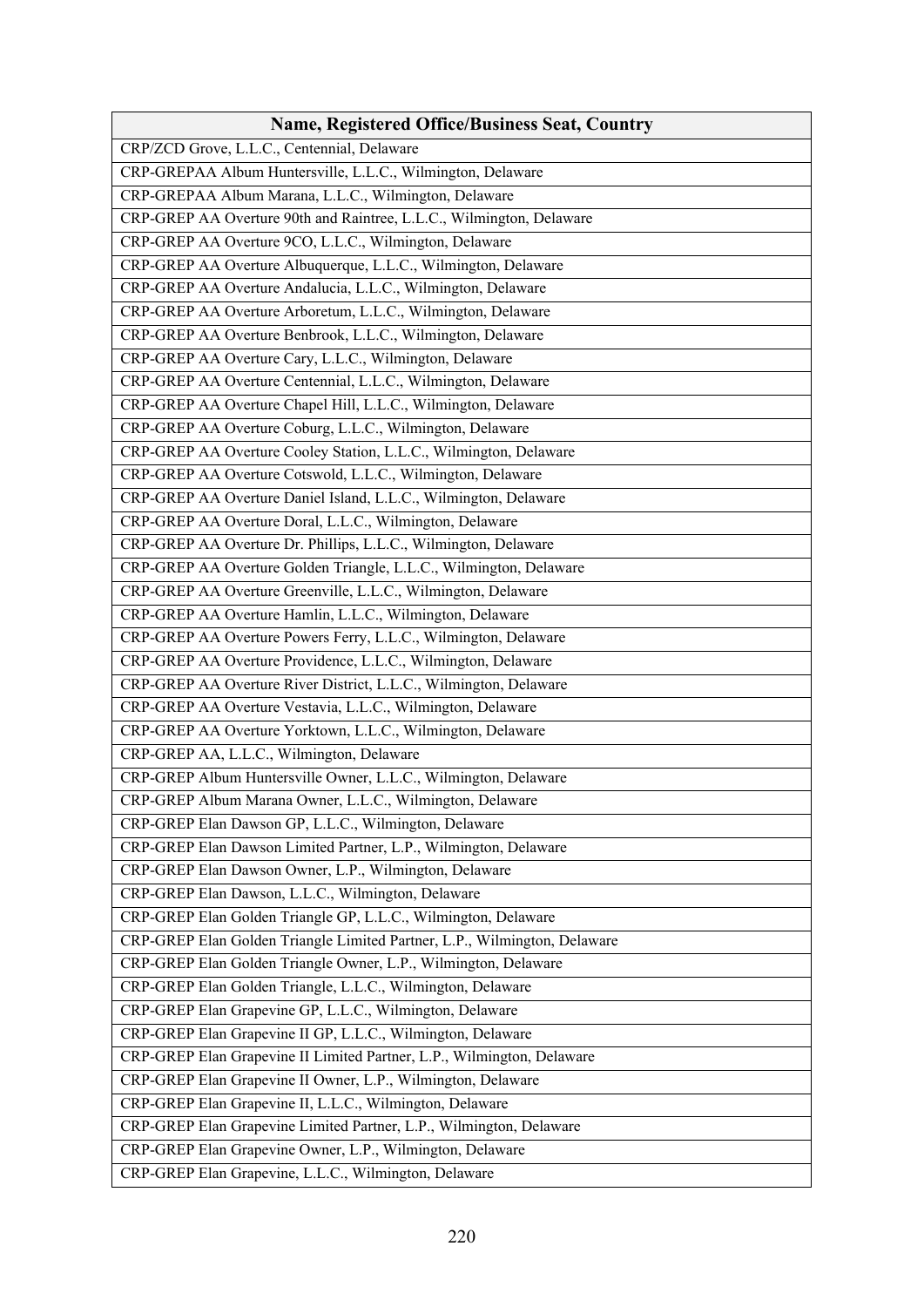| <b>Name, Registered Office/Business Seat, Country</b>                             |
|-----------------------------------------------------------------------------------|
| CRP-GREP Elan McFarland Owner, L.L.C., Wilmington, Delaware                       |
| CRP-GREP Elan McFarland Owner, L.L.C., Atlanta, Delaware                          |
| CRP-GREP Elan McFarland, L.L.C., Wilmington, Delaware                             |
| CRP-GREP Elan Powers Ferry Owner, L.L.C., Wilmington, Delaware                    |
| CRP-GREP Elan Powers Ferry, L.L.C., Wilmington, Delaware                          |
| CRP-GREP Elan West Cobb Owner, L.L.C., Wilmington, Delaware                       |
| CRP-GREP Elan West Cobb, L.L.C., Wilmington, Delaware                             |
| CRP-GREP Fair Ridge Owner, L.L.C., Wilmington, Delaware                           |
| CRP-GREP Golden Triangle Declarant, L.P., Wilmington, Delaware                    |
| CRP-GREP Noho Owner, L.L.C., Wilmington, Delaware                                 |
| CRP-GREP Noho Owner, L.L.C., Los Angeles, Delaware                                |
| CRP-GREP Noho Venture, L.L.C., Wilmington, Delaware                               |
| CRP-GREP Overture 90th and Raintree Owner, L.L.C., Wilmington, Delaware           |
| CRP-GREP Overture 9CO Owner, L.L.C., Wilmington, Delaware                         |
| CRP-GREP Overture 9CO Owner, L.L.C., Centennial, Delaware                         |
| CRP-GREP Overture Albuquerque Owner, L.L.C., Wilmington, Delaware                 |
| CRP-GREP Overture Andalucia Owner, L.L.C., Wilmington, Delaware                   |
| CRP-GREP Overture Arboretum GP, L.L.C., Wilmington, Delaware                      |
| CRP-GREP Overture Arboretum GP, L.L.C., Dallas, Delaware                          |
| CRP-GREP Overture Arboretum Limited Partner, L.P., Wilmington, Delaware           |
| CRP-GREP Overture Arboretum Owner, L.P., Wilmington, Delaware                     |
| CRP-GREP Overture Arboretum Owner, L.P., Dallas, Delaware                         |
| CRP-GREP Overture Arlington Highlands GP, L.L.C., Wilmington, Delaware            |
| CRP-GREP Overture Arlington Highlands Limited Partner, L.P., Wilmington, Delaware |
| CRP-GREP Overture Arlington Highlands Owner, L.P., Wilmington, Delaware           |
| CRP-GREP Overture Barrett Owner, L.L.C., Wilmington, Delaware                     |
| CRP-GREP Overture Benbrook GP, L.L.C., Wilmington, Delaware                       |
| CRP-GREP Overture Benbrook Limited Partner, L.P., Wilmington, Delaware            |
| CRP-GREP Overture Benbrook Owner, L.P., Wilmington, Delaware                      |
| CRP-GREP Overture Cary Owner, L.L.C., Wilmington, Delaware                        |
| CRP-GREP Overture Centennial Owner, L.L.C., Wilmington, Delaware                  |
| CRP-GREP Overture Chapel Hill Owner, L.L.C., Wilmington, Delaware                 |
| CRP-GREP Overture Chesapeake Owner, L.L.C., Wilmington, Delaware                  |
| CRP-GREP Overture Chesapeake Pledgor, L.L.C., Wilmington, Delaware                |
| CRP-GREP Overture Coburg Owner, L.L.C., Wilmington, Delaware                      |
| CRP-GREP Overture Cooley Station Owner, L.L.C., Wilmington, Delaware              |
| CRP-GREP Overture Cotswold Owner, L.L.C., Wilmington, Delaware                    |
| CRP-GREP Overture Cotswold Pledgor, L.L.C., Wilmington, Delaware                  |
| CRP-GREP Overture Crabtree Owner, L.L.C., Wilmington, Delaware                    |
| CRP-GREP Overture Dadeland Owner, L.L.C., Wilmington, Delaware                    |
| CRP-GREP Overture Dadeland Pledgor, L.L.C., Wilmington, Delaware                  |
| CRP-GREP Overture Daniel Island Owner, L.L.C., Wilmington, Delaware               |
| CRP-GREP Overture Domain GP, L.L.C., Wilmington, Delaware                         |
| CRP-GREP Overture Domain Limited Partner, L.P., Wilmington, Delaware              |
| CRP-GREP Overture Domain Owner, L.P., Wilmington, Delaware                        |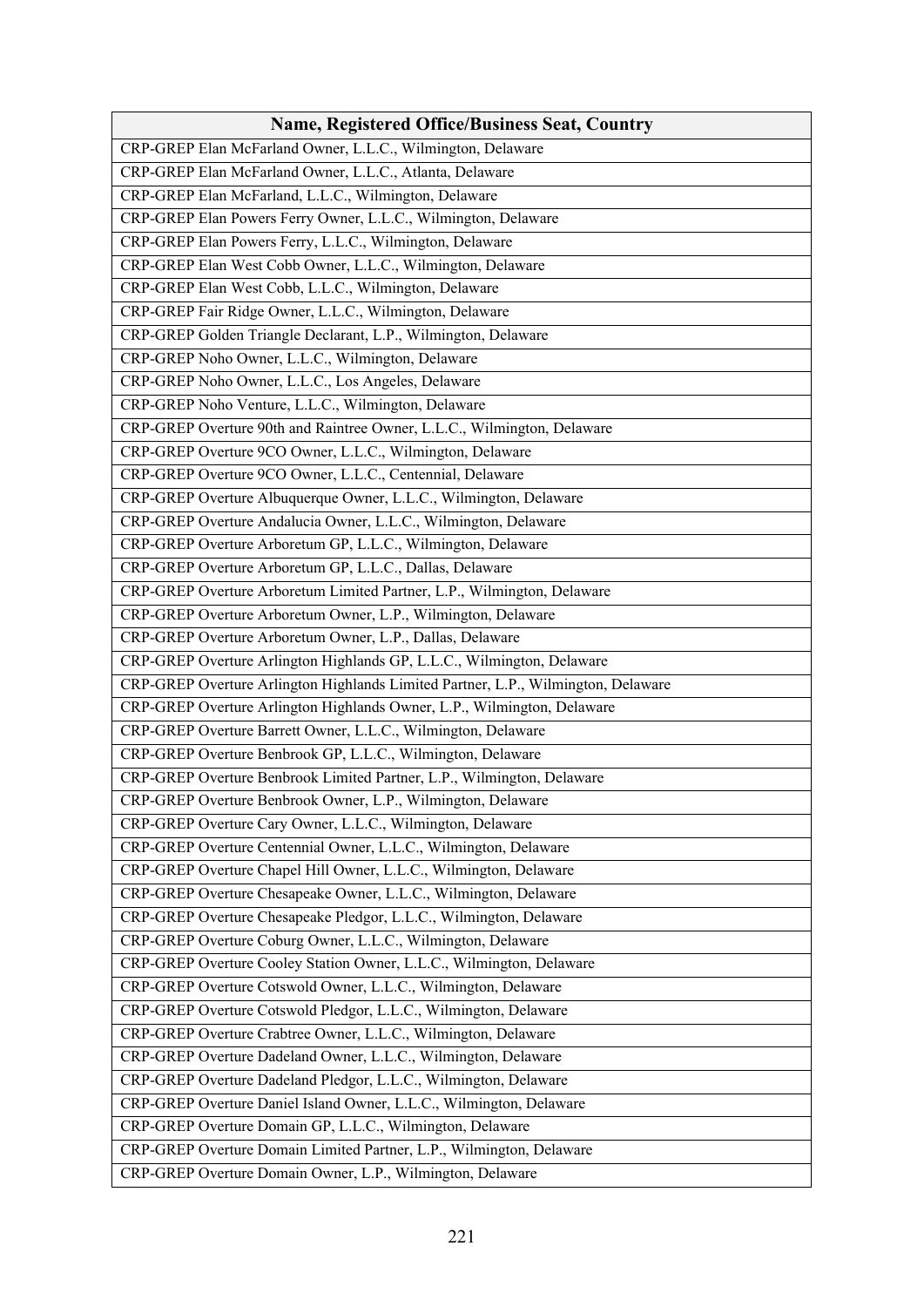| <b>Name, Registered Office/Business Seat, Country</b>                         |
|-------------------------------------------------------------------------------|
| CRP-GREP Overture Doral Owner, L.L.C., Wilmington, Delaware                   |
| CRP-GREP Overture Dr. Phillips Owner, L.L.C., Wilmington, Delaware            |
| CRP-GREP Overture Fairview GP, L.L.C., Wilmington, Delaware                   |
| CRP-GREP Overture Fairview Limited Partner, L.P., Wilmington, Delaware        |
| CRP-GREP Overture Fairview Owner, L.P., Wilmington, Delaware                  |
| CRP-GREP Overture Flower Mound GP, L.L.C., Wilmington, Delaware               |
| CRP-GREP Overture Flower Mound Limited Partner, L.P., Wilmington, Delaware    |
| CRP-GREP Overture Flower Mound Owner, L.P., Wilmington, Delaware              |
| CRP-GREP Overture Golden Triangle GP, L.L.C., Wilmington, Delaware            |
| CRP-GREP Overture Golden Triangle Limited Partner, L.P., Wilmington, Delaware |
| CRP-GREP Overture Golden Triangle Owner, L.P., Wilmington, Delaware           |
| CRP-GREP Overture Greenville Owner, L.L.C., Wilmington, Delaware              |
| CRP-GREP Overture Hamlin Owner, L.L.C., Wilmington, Delaware                  |
| CRP-GREP Overture Kierland Owner, L.L.C., Phoenix, Delaware                   |
| CRP-GREP Overture Kierland Pledgor, L.L.C., Wilmington, Delaware              |
| CRP-GREP Overture Lindbergh, L.L.C., Wilmington, Delaware                     |
| CRP-GREP Overture Mueller Limited Partner, L.P., Wilmington, Delaware         |
| CRP-GREP Overture Mueller Owner, L.P., Wilmington, Delaware                   |
| CRP-GREP Overture Mueller, LLC, Wilmington, Delaware                          |
| CRP-GREP Overture Plano GP, L.L.C., Wilmington, Delaware                      |
| CRP-GREP Overture Plano Limited Partner, L.P., Wilmington, Delaware           |
| CRP-GREP Overture Plano Owner, L.P., Wilmington, Delaware                     |
| CRP-GREP Overture Plano, L.L.C., Wilmington, Delaware                         |
| CRP-GREP Overture Powers Ferry Owner, L.L.C., Wilmington, Delaware            |
| CRP-GREP Overture Providence Owner, L.L.C., Raleigh, Delaware                 |
| CRP-GREP Overture Providence Owner, L.L.C., Wilmington, Delaware              |
| CRP-GREP Overture River District GP, L.L.C., Wilmington, Delaware             |
| CRP-GREP Overture River District Limited Partner, L.P., Wilmington, Delaware  |
| CRP-GREP Overture River District Owner, L.P., Wilmington, Delaware            |
| CRP-GREP Overture Stone Oak GP, L.L.C., Wilmington, Delaware                  |
| CRP-GREP Overture Stone Oak Limited Partner, L.P., Wilmington, Delaware       |
| CRP-GREP Overture Stone Oak Owner, L.P., Wilmington, Delaware                 |
| CRP-GREP Overture Sugarland GP, L.L.C., Wilmington, Delaware                  |
| CRP-GREP Overture Sugarland Limited Partner, L.P., Wilmington, Delaware       |
| CRP-GREP Overture Sugarland Owner, L.P., Wilmington, Delaware                 |
| CRP-GREP Overture Tanglewood Land Limited Partner, L.P., Wilmington, Delaware |
| CRP-GREP Overture Tanglewood Owner, L.P., Cybercity, Ebene, Delaware          |
| CRP-GREP Overture Vestavia Owner, L.L.C., Wilmington, Delaware                |
| CRP-GREP Overture Yorktown Owner, L.L.C., Wilmington, Delaware                |
| CRP-GREP Overture Yorktown Owner, L.L.C., Chicago, Delaware                   |
| CRP-GREP Overture Yorktown Pledgor, L.L.C., Wilmington, Delaware              |
| CRP-GREP Ventura 140 Owner, L.L.C., Wilmington, Delaware                      |
| CRP-GREP Ventura 140, L.L.C., Wilmington, Delaware                            |
| CROP III AIVGP, L.L.C., Wilmington, Delaware                                  |
| CROP III AIV, L.P., Wilmington, Delaware                                      |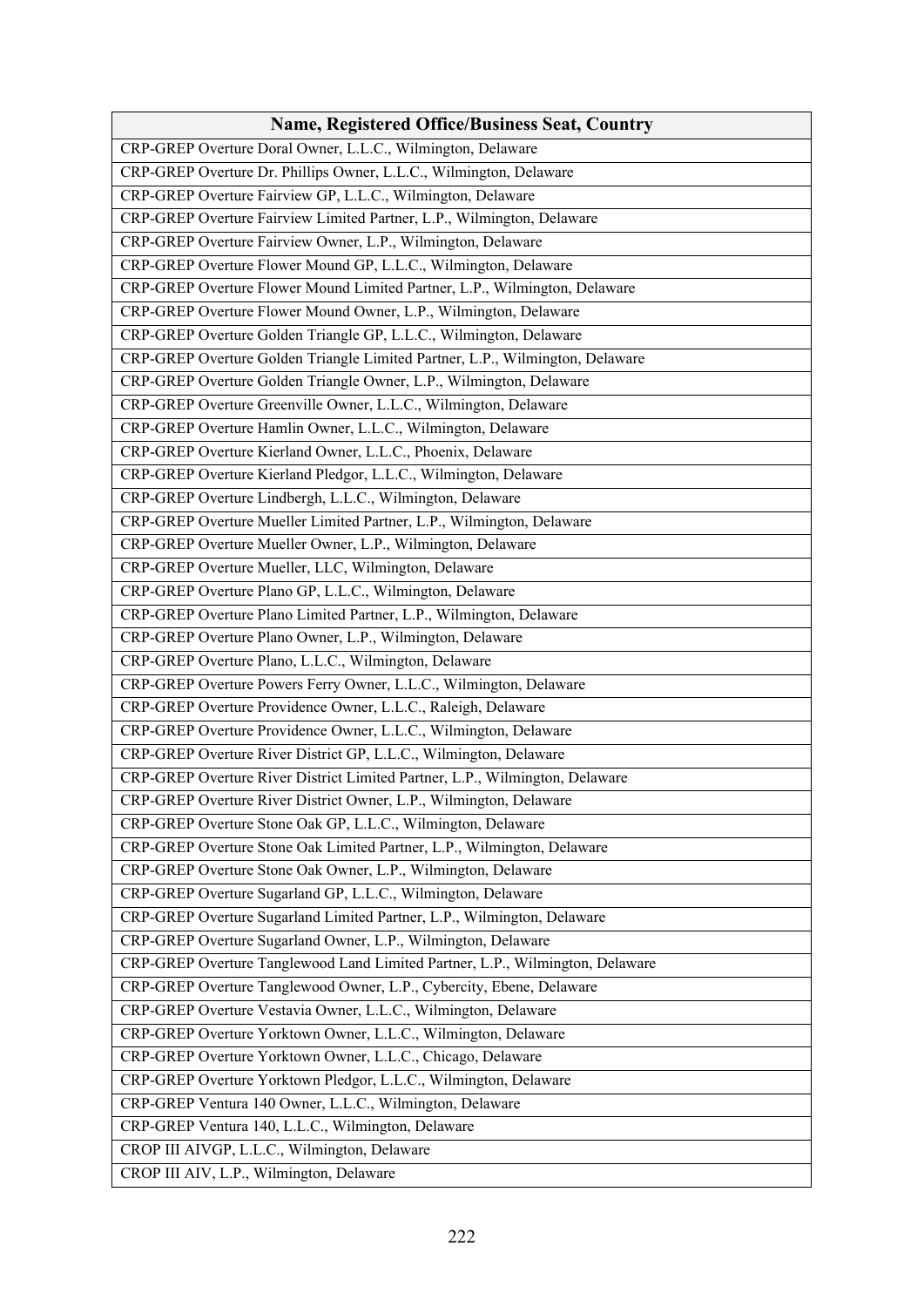| <b>Name, Registered Office/Business Seat, Country</b>                      |
|----------------------------------------------------------------------------|
| CROP III-AAIVGP, L.L.C., Wilmington, Delaware                              |
| CROP III-A AIV, L.P., Wilmington, Delaware                                 |
| CROP IV AIVGP, L.L.C., Wilmington, Delaware                                |
| CROP IV AIV, L.P., Wilmington, Delaware                                    |
| CROP IV-A AIVGP, L.L.C., Wilmington, Delaware                              |
| CROP IV-A AIV, L.P., Wilmington, Delaware                                  |
| CRSEF Acadia Aggregator, L.L.C., Wilmington, Delaware                      |
| CRSEF Acadia HoldCo, L.L.C., Wilmington, Delaware                          |
| CRSEF Cardinal Aggregator, L.L.C., Wilmington, Delaware                    |
| CRSEF Cardinal HoldCo, L.L.C., Wilmington, Delaware                        |
| CRSEF Clean Shift Aggregator, L.L.C., Wilmington, Delaware                 |
| CRSEF Coinvestment, S.C.Sp., Luxembourg, Luxembourg                        |
| CRSEF Copia Aggregator, L.L.C., Wilmington, Delaware                       |
| CRSEF Copia OpCo Aggregator, L.L.C., Wilmington, Delaware                  |
| CRSEF Feeder S.C.Sp., Luxembourg, Luxembourg                               |
| CRSEF General Partner Lux SI, S.C.Sp., Luxembourg, Luxembourg              |
| CRSEF GP SI, L.L.C., Wilmington, Delaware                                  |
| CRSEF GP, L.L.C., Wilmington, Delaware                                     |
| CRSEF Investment Holdings, S.C.Sp., Luxembourg, Luxembourg                 |
| CRSEF LuxGPS.à r.l., Luxembourg, Luxembourg                                |
| CRSEF Managing GP, L.P., Toronto, Ontario                                  |
| CRSEF Managing S.a r.l., Luxembourg, Luxembourg                            |
| CRSEF Participations S.à r.l., Luxembourg, Luxembourg                      |
| CS Investments, L.P., Toronto, Ontario                                     |
| CS Ritz Holdings, L.P., Wilmington, Delaware                               |
| CS RITZ RESIDENCES LLC, Wilmington, Delaware                               |
| CS Ritz TRS LLC, Wilmington, Delaware                                      |
| CSABF AIVGP, L.L.C., Wilmington, Delaware                                  |
| CSABF Engagement Limited, George Town, Grand Cayman, Cayman Islands        |
| CSABF General Partner Limited, George Town, Grand Cayman, Cayman Islands   |
| CSABF General Partner Limited, George Town, Grand Cayman, Cayman Islands   |
| CSABF General Partner, L.P., George Town, Grand Cayman, Cayman Islands     |
| CSABF General Partner, L.P., George Town, Grand Cayman, Cayman Islands     |
| CSABF Holdings Limited, George Town, Grand Cayman, Cayman Islands          |
| CSABF Holdings Limited, George Town, Grand Cayman, Cayman Islands          |
| CSABF Investment Holdings, L.P., George Town, Grand Cayman, Cayman Islands |
| CSABF Investment Holdings, L.P., George Town, Grand Cayman, Cayman Islands |
| CSABF Investment Holdings, Ltd., George Town, Grand Cayman, Cayman Islands |
| CSC Cayman Ltd., George Town, Grand Cayman, Cayman Islands                 |
| CSC ILP GP, Ltd., George Town, Grand Cayman, Cayman Islands                |
| CSC Investment Holdings, L.P., George Town, Grand Cayman, Cayman Islands   |
| CSC Investments, L.P., Toronto, Ontario                                    |
| CSG HF ILPGP, LLC, Wilmington, Delaware                                    |
| CSG HF ILP, L.P., Wilmington, Delaware                                     |
| CSG HF SM Member GP, LLC, Wilmington, Delaware                             |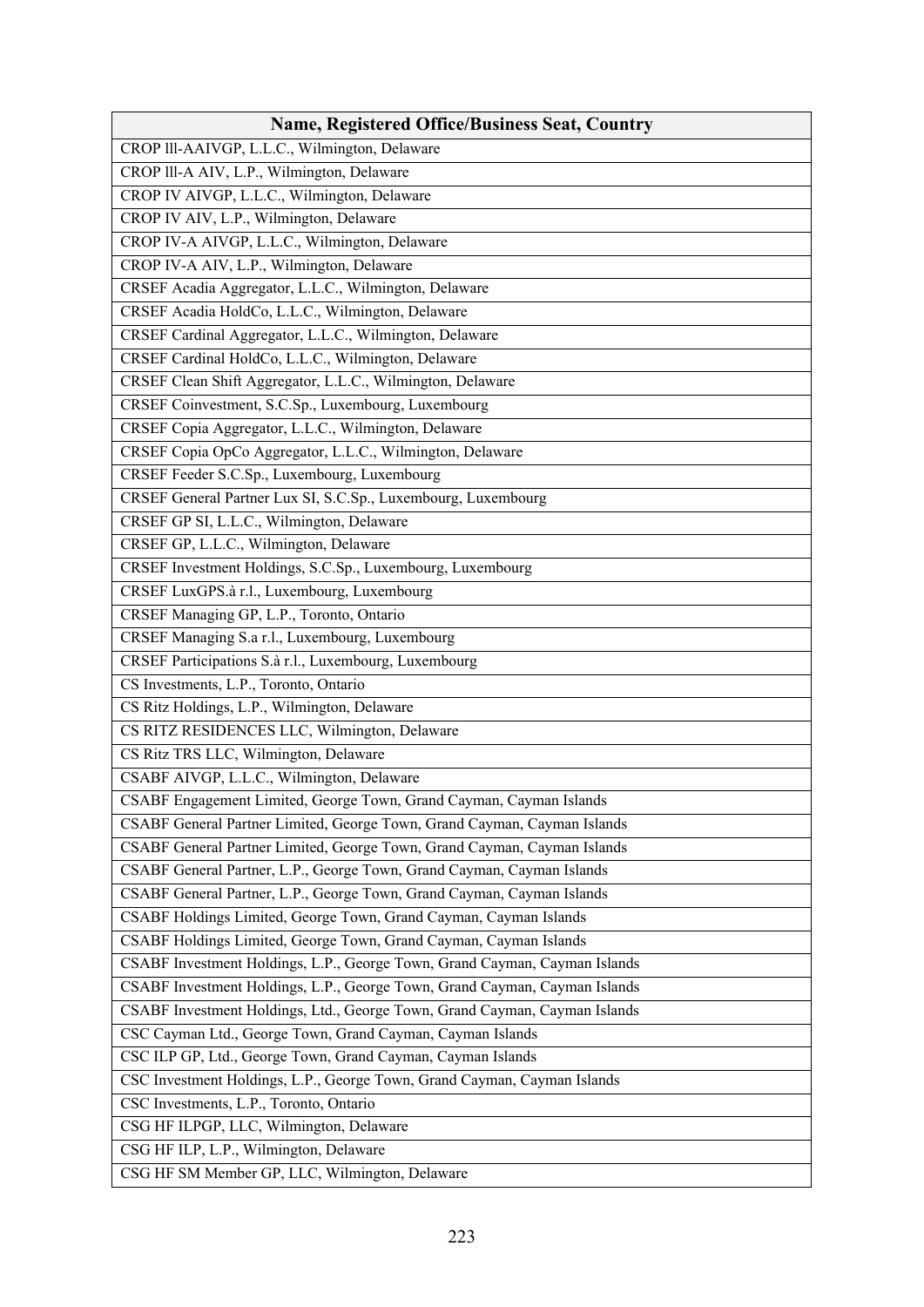| <b>Name, Registered Office/Business Seat, Country</b>                                     |
|-------------------------------------------------------------------------------------------|
| CSG HF SM Member, L.P., Wilmington, Delaware                                              |
| CSG Manager, LLC, Wilmington, Delaware                                                    |
| CSG Special Member, LLC, Wilmington, Delaware                                             |
| CSP Diamant Luxco 1 S.à r.l., Luxembourg, Luxembourg                                      |
| CSP Diamant Luxco 2 S.à r.l., Luxembourg, Luxembourg                                      |
| CSP GC Holdings, L.L.C., Wilmington, Delaware                                             |
| CSP II (Cayman) Co-Invest, L.P., George Town, Grand Cayman, Cayman Islands                |
| CSP II (CAYMAN) GENERAL PARTNER, L.P., George Town, Grand Cayman, Cayman Islands          |
| CSP II (Cayman) GP, Ltd., George Town, Grand Cayman, Cayman Islands                       |
| CSP II Arctic Investors, L.P., George Town, Grand Cayman, Cayman Islands                  |
| CSP II Arctic Partners (B), L.P., Wilmington, Delaware                                    |
| CSP II Arctic Partners Cayman GP Ltd., George Town, Grand Cayman, Cayman Islands          |
| CSP II Arctic Partners, L.P., Wilmington, Delaware                                        |
| CSP II Cayman Holdings, Ltd., George Town, Grand Cayman, Cayman Islands                   |
| CSP II Coinvestment, L.P., Wilmington, Delaware                                           |
| CSP II General Partner, L.P., Wilmington, Delaware                                        |
| CSP II ILP GP, LTD, George Town, Grand Cayman, Cayman Islands                             |
| CSP II ILP GP, LTD, George Town, Grand Cayman, Cayman Islands                             |
| CSP II Investment Holdings, L.P., George Town, Grand Cayman, Cayman Islands               |
| CSP II TXU 1, L.L.C., Wilmington, Delaware                                                |
| CSP III (Cayman) General Partner, L.P., George Town, Grand Cayman, Cayman Islands         |
| CSP HI AIV (Cayman), L.P., George Town, Grand Cayman, Cayman Islands                      |
| CSP HI AIV (Cayman), L.P., George Town, Grand Cayman, Cayman Islands                      |
| CSP III AIV General Partner (Cayman), L.P., George Town, Grand Cayman, Cayman Islands     |
| CSP III AIV General Partner (Cayman), L.P., George Town, Grand Cayman, Cayman Islands     |
| CSP HI AIVGP (Cayman), Ltd., George Town, Grand Cayman, Cayman Islands                    |
| CSP HI AIV Investors, L.P., Wilmington, Delaware                                          |
| CSP HI AIV, L.P., Wilmington, Delaware                                                    |
| CSP III Canaveral Co-lnvestment (Cayman), L.P., George Town, Grand Cayman, Cayman Islands |
| CSP III Canaveral Co-lnvestment (Cayman), L.P., George Town, Grand Cayman, Cayman Islands |
| CSP III Cayman International AIV GP, L.P., George Town, Grand Cayman, Cayman Islands      |
| CSP III Cayman International AIV GP, L.P., George Town, Grand Cayman, Cayman Islands      |
| CSP III Cayman International AIV, L.P., George Town, Grand Cayman, Cayman Islands         |
| CSP III Cayman International AIV, L.P., George Town, Grand Cayman, Cayman Islands         |
| CSP III Coinvestment (Cayman), L.P., George Town, Grand Cayman, Cayman Islands            |
| CSP III Coinvestment, L.P., Wilmington, Delaware                                          |
| CSP III General Partner, L.P., Wilmington, Delaware                                       |
| CSP HI HK, Ltd., George Town, Grand Cayman, Cayman Islands                                |
| CSP HI HK, Ltd., George Town, Grand Cayman, Cayman Islands                                |
| CSP HI ILPGP, Ltd., George Town, Grand Cayman, Cayman Islands                             |
| CSP III Investment Holdings (Cayman), L.P., George Town, Grand Cayman, Cayman Islands     |
| CSP III Investment Holdings, L.P., George Town, Grand Cayman, Cayman Islands              |
| CSP III Klenk (Cayman), Ltd., George Town, Grand Cayman, Cayman Islands                   |
| CSP III Klenk (Cayman), Ltd., George Town, Grand Cayman, Cayman Islands                   |
| CSP III Magellan Co-lnvestment (Cayman), L.P., George Town, Grand Cayman, Cayman Islands  |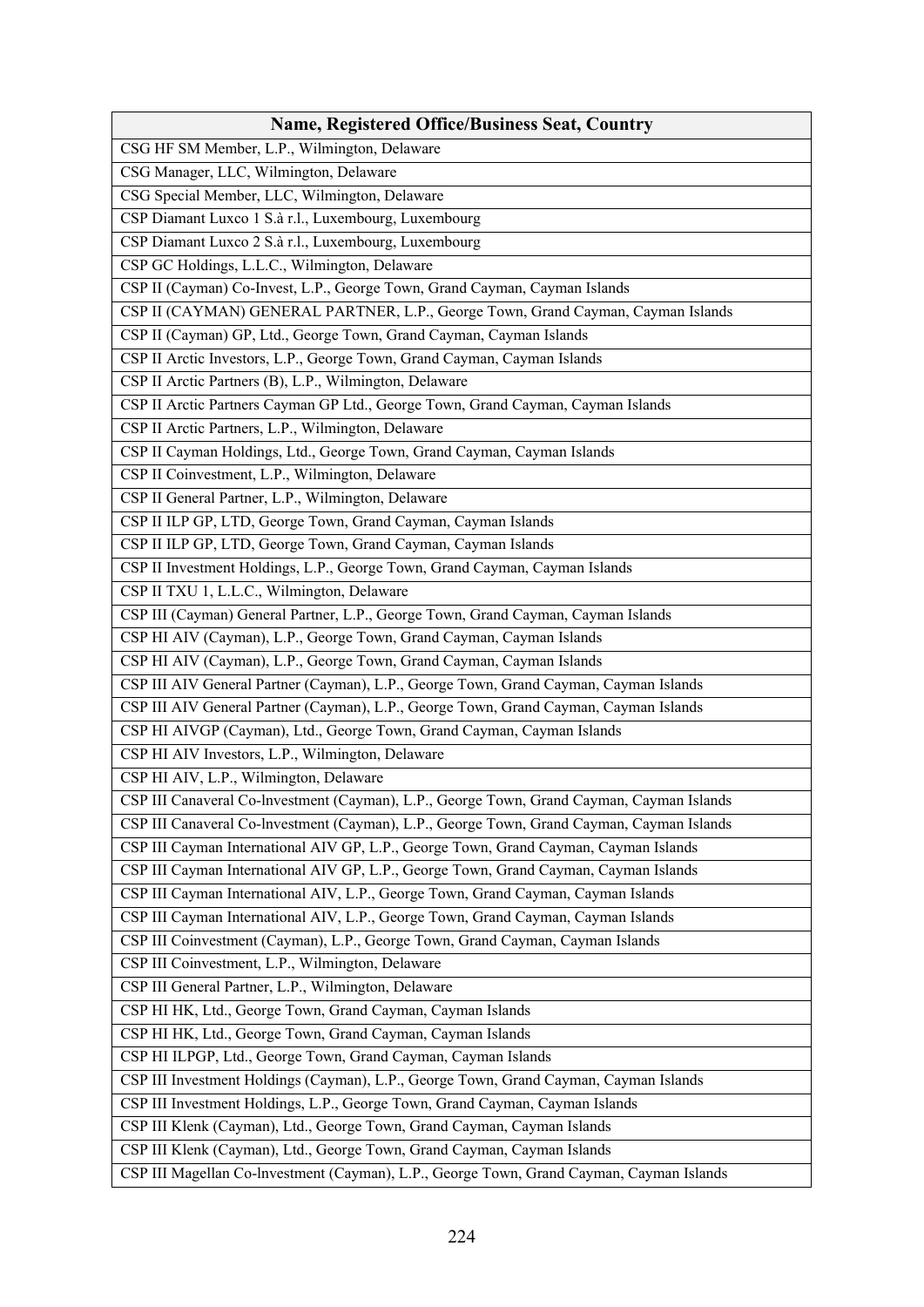| <b>Name, Registered Office/Business Seat, Country</b>                                  |
|----------------------------------------------------------------------------------------|
| CSP III Master AIV Investors (Cayman), L.P., George Town, Grand Cayman, Cayman Islands |
| CSP III Master AIV Investors (Cayman), L.P., George Town, Grand Cayman, Cayman Islands |
| CSP IV (Cayman 1) General Partner, L.P., George Town, Grand Cayman, Cayman Islands     |
| CSP IV (Cayman 1), L.P., George Town, Grand Cayman, Cayman Islands                     |
| CSP IV (Cayman 2) General Partner, L.P., George Town, Grand Cayman, Cayman Islands     |
| CSP IV (Cayman 2) GP, Ltd., George Town, Grand Cayman, Cayman Islands                  |
| CSP IV (Cayman 2), L.P., George Town, Grand Cayman, Cayman Islands                     |
| CSP IV (Cayman 3) General Partner, L.P., George Town, Grand Cayman, Cayman Islands     |
| CSP IV (Cayman 3) GP, Ltd., George Town, Grand Cayman, Cayman Islands                  |
| CSP IV (Cayman 3), L.P., George Town, Cayman Islands                                   |
| CSP IV Acquisitions 1 S.a r.l., Luxembourg, Luxembourg                                 |
| CSP IV Acquisitions 2 S.a r.l., Luxembourg, Luxembourg                                 |
| CSP IV Acquisitions Co. Ltd., George Town, Grand Cayman, Cayman Islands                |
| CSP IV Acquisitions, L.P., George Town, Grand Cayman, Cayman Islands                   |
| CSP IV Amelia Investors, L.P., Wilmington, Delaware                                    |
| CSP IV ARF (Cayman 3), L.P., George Town, Grand Cayman, Cayman Islands                 |
| CSP IV ARF Acquisition, L.P., George Town, Grand Cayman, Cayman Islands                |
| CSP IV ARF Delaware 3, L.L.C., Wilmington, Delaware                                    |
| CSP IV ARF General Partner, L.P., Wilmington, Delaware                                 |
| CSP IV Brawn AIV, L.P., Wilmington, Delaware                                           |
| CSP IV Brawn Investors, L.P., Wilmington, Delaware                                     |
| CSP IV Coinvest Brawn Investors, L.P., Wilmington, Delaware                            |
| CSP IV Coinvest Brawn, L.P., Wilmington, Delaware                                      |
| CSP IV Coinvestment (Cayman), L.P., George Town, Grand Cayman, Cayman Islands          |
| CSP IV Coinvestment, L.P., Wilmington, Delaware                                        |
| CSP IV Connect Acquisition, L.L.C., Wilmington, Delaware                               |
| CSP IV Connect Investors, L.P., Wilmington, Delaware                                   |
| CSP IV Electing Investors, L.P., George Town, Grand Cayman, Cayman Islands             |
| CSP IV Electing Investors-A, L.P., George Town, Grand Cayman, Cayman Islands           |
| CSP IV General Partner, L.P., Wilmington, Delaware                                     |
| CSP IV ILP GP, Ltd., George Town, Grand Cayman, Cayman Islands                         |
| CSP IV Investment Holdings, L.P., George Town, Grand Cayman, Cayman Islands            |
| CSP IV S-l AIV, L.P., Wilmington, Delaware                                             |
| CSP IV S-l AIV, L.P., Wilmington, Delaware                                             |
| CSP IV S-la AIV, L.P., Wilmington, Delaware                                            |
| CSP IV S-lb AIV, L.P., Wilmington, Delaware                                            |
| CSP IV TE (Cayman 1), L.P., George Town, Grand Cayman, Cayman Islands                  |
| CSP IV TE (Cayman 2), L.P., George Town, Grand Cayman, Cayman Islands                  |
| CSP Klenk Co-invest, Ltd., George Town, Grand Cayman, Cayman Islands                   |
| CSP New York Member, L.L.C., Wilmington, Delaware                                      |
| CSP New York, L.L.C., Wilmington, Delaware                                             |
| CSP Self Storage II Member, L.L.C., Wilmington, Delaware                               |
| CSP Self Storage II Vehicles, L.L.C., Wilmington, Delaware                             |
| CSP Self Storage II, L.L.C., Wilmington, Delaware                                      |
| CSP Self Storage Member, L.L.C., Wilmington, Delaware                                  |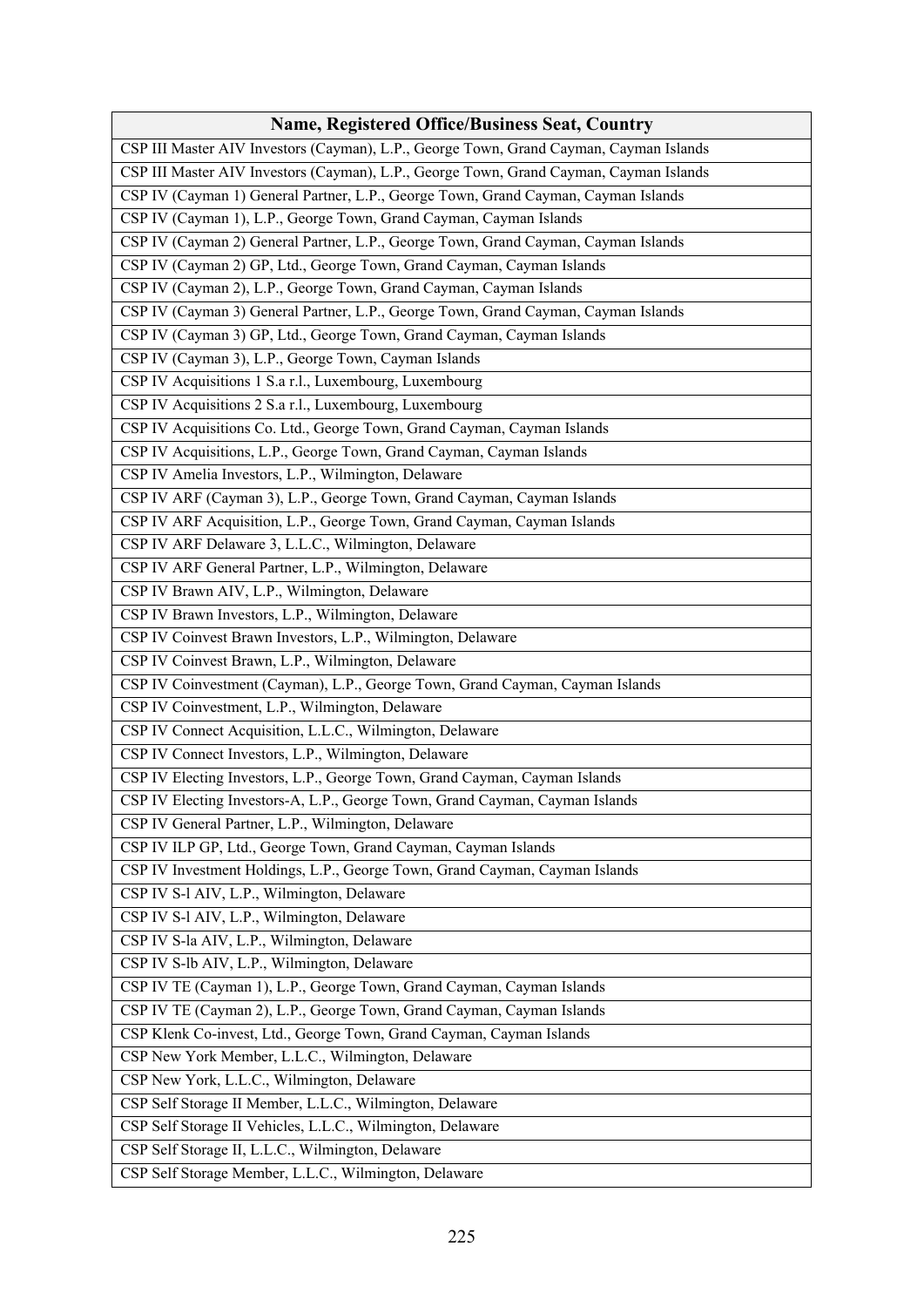| <b>Name, Registered Office/Business Seat, Country</b>                              |
|------------------------------------------------------------------------------------|
| CSP Self Storage Vehicles, L.L.C., Wilmington, Delaware                            |
| CSP Self Storage, L.L.C., Wilmington, Delaware                                     |
| CSSAF (South Africa) Partnership, Johannesburg, South Africa                       |
| CSSAF Abacus Holdings, Ebene Cybercity, Mauritius                                  |
| CSSAF Amrod Holdings, Ebene Cybercity, Mauritius                                   |
| CSSAF Assala Holdings, Ebene Cybercity, Mauritius                                  |
| CSSAF CMC Holdings, Ebene Cybercity, Mauritius                                     |
| CSSAF Coinvestment, L.P., George Town, Grand Cayman, Cayman Islands                |
| CSSAF Coinvestment, L.P., George Town, Grand Cayman, Cayman Islands                |
| CSSAF DBN Holdings, Ebene Cybercity, Mauritius                                     |
| CSSAF Fresh Holdings, Ebene Cybercity, Mauritius                                   |
| CSSAF GCR Holdings, Cybercity, Ebene, Mauritius                                    |
| CSSAF General Partner (SA) Partnership, Johannesburg, South Africa                 |
| CSSAF GP Ltd., George Town, Grand Cayman, Cayman Islands                           |
| CSSAF Holdings 1, Ebene Cybercity, Mauritius                                       |
| CSSAF Holdings Limited, George Town, Grand Cayman, Cayman Islands                  |
| CSSAF Holdings Limited, George Town, Grand Cayman, Cayman Islands                  |
| CSSAF INVESTMENT HOLDINGS, L.P., Toronto, Ontario                                  |
| CSSAF LifeCo Holdings, Ebene Cybercity, Mauritius                                  |
| CSSAF Managing Partnership, L.P., George Town, Grand Cayman, Cayman Islands        |
| CSSAF Managing Partnership, L.P., George Town, Grand Cayman, Cayman Islands        |
| CSSAF MBBM Holdings, Ebene Cybercity, Mauritius                                    |
| CSSAF NOSA Holdings, Ebene Cybercity, Mauritius                                    |
| CSSAF Radiowave Holdings, Ebene Cybercity, Mauritius                               |
| CSSAF Radiowave Holdings (PTY) Ltd, Johannesburg, South Africa                     |
| CSSAF Radiowave Investments (PTY) Ltd, Gauteng, South Africa                       |
| CSSAF SMD Mauritius Foreign Holdco, Cybercity Ebene, Mauritius                     |
| CTS - Fundo de Investimento em Participagöes Multiestrategia, Sao Paulo, Brazil    |
| CTS II - Fundo de Investimento em Participagöes Multiestrategia, Sao Paulo, Brazil |
| Cumbernauld Retail Park Limited Partnership, NULL, Scotland                        |
| CUSGF III Authentix Holdings GP, L.L.C., Wilmington, Delaware                      |
| CVP II Coinvestment, L.P., Wilmington, Delaware                                    |
| CVP II DHS Holdings GP, L.L.C., Wilmington, Delaware                               |
| CVP III Coinvestment, L.P., Wilmington, Delaware                                   |
| Dahlia Investments, Cybercity, Ebene, Mauritius                                    |
| DBD Cayman Holdings, Ltd., George Town, Grand Cayman, Cayman Islands               |
| DBD Cayman Holdings, Ltd., George Town, Grand Cayman, Cayman Islands               |
| DBD Cayman, Ltd., George Town, Grand Cayman, Cayman Islands                        |
| DBD Cayman, Ltd., George Town, Grand Cayman, Cayman Islands                        |
| DBD Investors II, L.L.C., Wilmington, Delaware                                     |
| DBD Investors III, L.L.C., Wilmington, Delaware                                    |
| DBD Investors V Holdings, L.L.C., Wilmington, Delaware                             |
| DBD Investors V, L.L.C., Wilmington, Delaware                                      |
| DBD Investors, L.L.C., Wilmington, Delaware                                        |
| Delft LP, Wilmington, New York                                                     |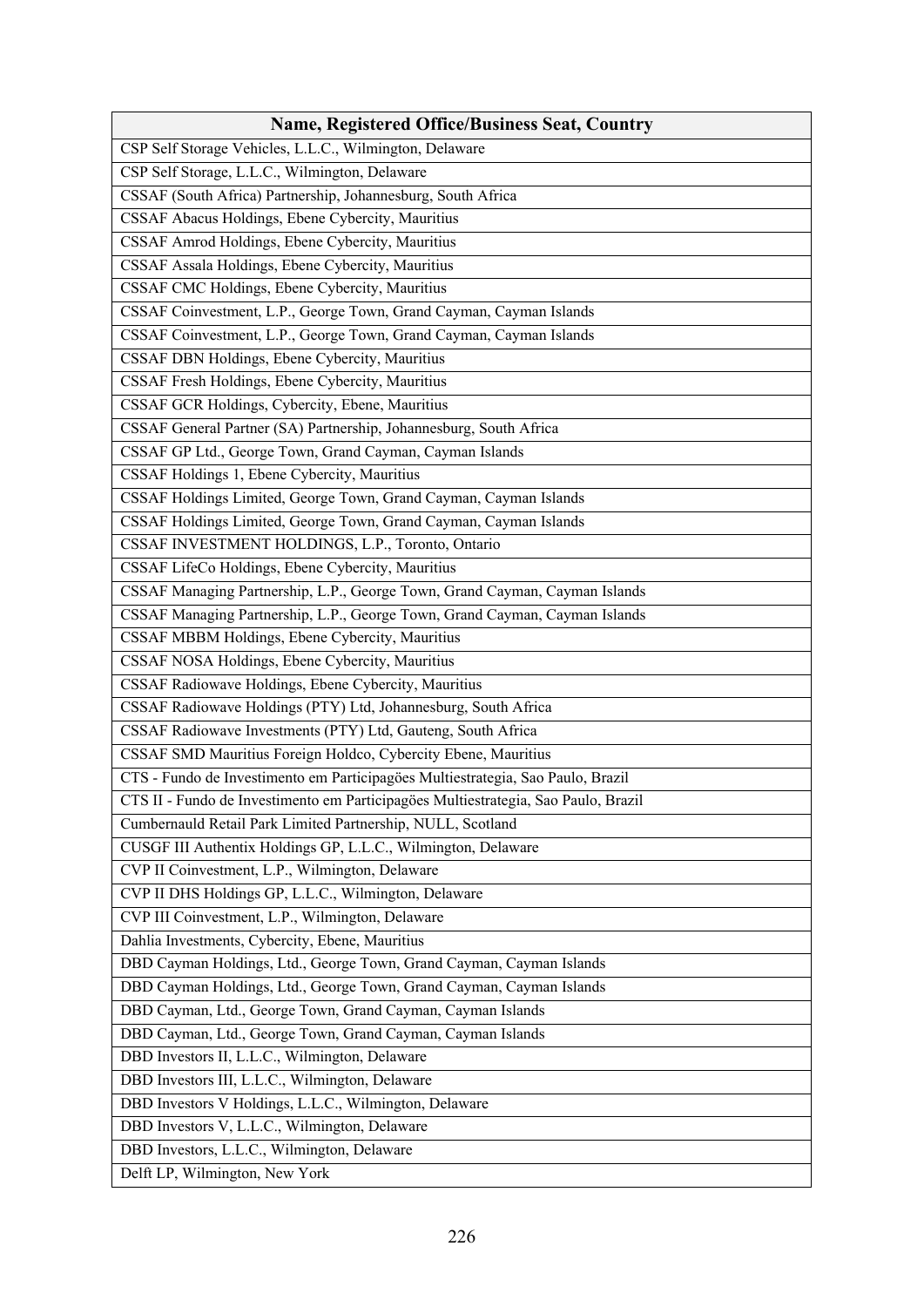| <b>Name, Registered Office/Business Seat, Country</b>                            |
|----------------------------------------------------------------------------------|
| DenComp India Private Limited, Maharashtra, India                                |
| Denver Cayman India Shareholder, Ltd., George Town, Grand Cayman, Cayman Islands |
| DGAM Management Services, Inc., Grand Cayman, Cayman Islands                     |
| Diamant Acquisition, L.P., George Town, Grand Cayman, Cayman Islands             |
| Diamond Beach, L.P., Wilmington, Delaware                                        |
| Dickman Street Development LLC, Wilmington, Delaware                             |
| Direct Portfolio Management B.V., Amsterdam, Netherlands                         |
| Discover Coinvestment, L.P., George Town, Grand Cayman, Cayman Islands           |
| Discover Coinvestment, L.P., George Town, Grand Cayman, Cayman Islands           |
| District Apartment Land, LLC, Wilmington, Delaware                               |
| Diversified Global Asset Management Corporation, Halifax, Nova Scotia            |
| Dome 6 SCSp, Luxembourg, Luxembourg                                              |
| Dusk Investments Limited, George Town, Grand Cayman, Cayman Islands              |
| Dutchman Buyer LLC, Wilmington, Delaware                                         |
| Dynasty Acquisition Co., Inc., Wilmington, Delaware                              |
| Dynasty General Partner, LLC, Wilmington, Delaware                               |
| Dynasty Intermediate Co., Inc., Wilmington, Delaware                             |
| Dynasty Parent Co., Inc., Wilmington, Delaware                                   |
| Dynasty Parent Holdings, L.P., Wilmington, Delaware                              |
| Eagle Holding Company II, LLC, Wilmington, Delaware                              |
| ECG Holding SAS, Paris, France                                                   |
| Edelweiss EquityCo SAS, Luxembourg, Luxembourg                                   |
| Edelweiss HoldCo SAS, Luxembourg, Luxembourg                                     |
| Edelweiss MidCo 1 S.a r.l., Luxembourg, Luxembourg                               |
| Edelweiss MidCo 2 S.a r.l., Luxembourg, Luxembourg                               |
| EF Holdings, Ltd., George Town, Grand Cayman, Cayman Islands                     |
| EF Holdings, Ltd., George Town, Grand Cayman, Cayman Islands                     |
| eLares Partners Pty Limited, Washington, Australia                               |
| eLares Partners Pty Limited, Washington, Australia                               |
| ELC FUNDING VEHICLE 1 DESIGNATED ACTIVITY COMPANY, Dublin, Ireland               |
| Elevate Elite Homes II, L.P., Wilmington, Delaware                               |
| Elevate Elite Homes, L.P., Wilmington, Delaware                                  |
| ELEVATE ELITE HOMES, LLC, Wilmington, Delaware                                   |
| Emerald Co-Investment Limited, Ebene Cybercity, Mauritius                        |
| Emerald Investments II, Ebene Cybercity, Mauritius                               |
| Emu Holdings GP, Ltd., George Town, Grand Cayman, Cayman Islands                 |
| Emu Holdings, L.P., George Town, Grand Cayman, Cayman Islands                    |
| Encore Cayman Merger Sub, Ltd., George Town, Grand Cayman, Cayman Islands        |
| Encore Merger Sub, Ltd., George Town, Grand Cayman, Cayman Islands               |
| Encore US Merger Sub, Inc., Chicago, Illinois                                    |
| EnerMech Holdings Ltd, Cardiff, England & Wales                                  |
| EnerMech International Ltd, Great Yarmouth, England & Wales                      |
| Epoch Coinvestment, L.P., George Town, Grand Cayman, Cayman Islands              |
| Epsilos Beteiligungs S.a r.l., Luxembourg, Luxembourg                            |
| Epsilos Gesellschaft S.a r.l., Luxembourg, Luxembourg                            |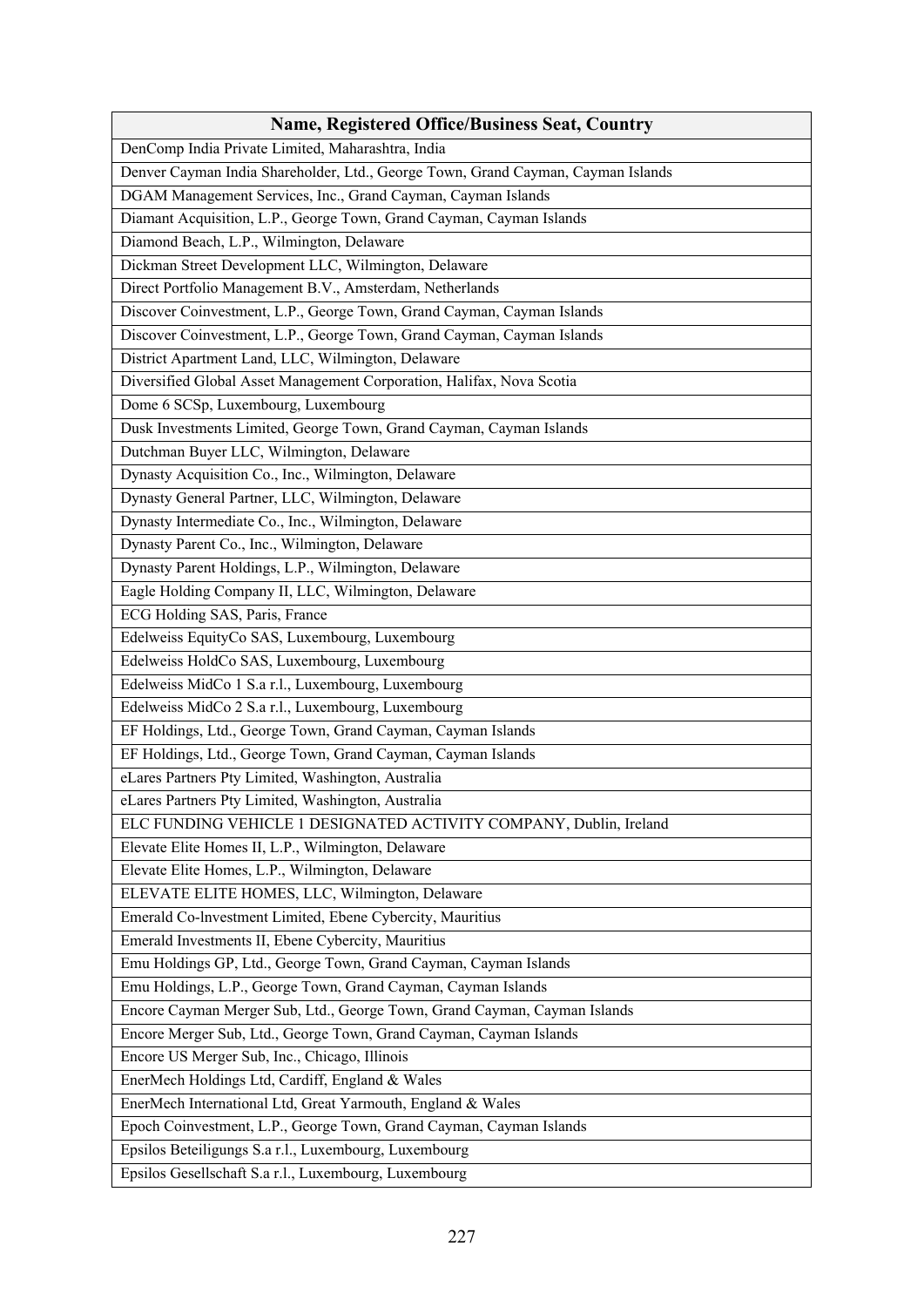| <b>Name, Registered Office/Business Seat, Country</b>                        |
|------------------------------------------------------------------------------|
| Epsilos Holding S.a r.l., Luxembourg, Luxembourg                             |
| Epsilos Management Beteiligungs GmbH, Munich, Germany                        |
| Epsilos Management II GmbH & Co. KG, Munich, Germany                         |
| Epsilos S.a r.l., Luxembourg, Luxembourg                                     |
| Epsilos Verwaltungs S.a r.l., Luxembourg, Luxembourg                         |
| Erpe Finco Limited, London, England & Wales                                  |
| Erpe Topco Limited, Lodnon, England & Wales                                  |
| Erudite Holdings Limited, George Town, Grand Cayman, Cayman Islands          |
| Erudite Investment Limited, George Town, Grand Cayman, Cayman Islands        |
| Erudite Parent Limited, George Town, Grand Cayman, Cayman Islands            |
| Everlast Holdings Inc., Wilmington, Delaware                                 |
| Everlast Parent Inc., Wilmington, Delaware                                   |
| Explorer Coinvest LLC, Wilmington, Delaware                                  |
| Explorer Manager, L.L.C., Wilmington, Delaware                               |
| Extell Vanderbilt, L.P., Wilmington, Delaware                                |
| Fairfield (Epping) Ltd, London, England & Wales                              |
| Fairfield Elsenham Limited, London, England & Wales                          |
| Fajarindo Nusantara Holdings, George Town, Grand Cayman, Cayman Islands      |
| Falcon Aerospace Holdings, LLC, Wilmington, Delaware                         |
| Faribault LLC, Wilmington, New York                                          |
| FASTIGHETSBOLAGET FABRIKÖREN KOMMANDITBOLAG, Stockholm, Sweden               |
| FASTIGHETSBOLAGET JAKOBSDAL KOMMANDITBOLAG, Stockholm, Sweden                |
| FASTIGHETSBOLAGET RAVINEN KOMMANDITBOLAG, Stockholm, Sweden                  |
| FASTIGHETSBOLAGET SKÖNVIK KOMMANDITBOLAG, Stockholm, Sweden                  |
| Fifth K Retail, LLC, Wilmington, Delaware                                    |
| Finance Street 2021 PSMA C.V., Amsterdam, Netherlands                        |
| Finance Street 2021 SSMA C.V., Amsterdam, Netherlands                        |
| Finance Street 2021 TA C.V., Amsterdam, Netherlands                          |
| Finance Street PSMA C.V., Amsterdam, Netherlands                             |
| Finance Street SSMA C.V., Amsterdam, Netherlands                             |
| Finance Street SSMA II C.V., Amsterdam, Netherlands                          |
| Finrex S.p.A. (merged with CEREP Italy U Sri), NULL, Italy                   |
| First Carlyle Growth V, Cybercity, Ebene, Mauritius                          |
| Five Overseas CG Investment L.L.C., Wilmington, Delaware                     |
| Flamingo (Jersey) Limited, St. Helier's, Jersey                              |
| Flamingo Coinvestment S.C.Sp., Luxembourg, Luxembourg                        |
| Flamingo Midco Limited, London, United Kingdom                               |
| FLAMINGO SWISSCO AG, Zug, Switzerland                                        |
| Flipstone General Partner GmbH, NULL, Germany                                |
| Forvia Oy, NULL, Finland                                                     |
| Fosun-Carlyle (Shanghai) Equity Investment Fund L.P., Shanghai, China        |
| Fountain Blocker Holdings, Inc., Wilmington, Delaware                        |
| Frank Investment Holdings Limited, George Town, Grand Cayman, Cayman Islands |
| Franklin Power Holdings, L.L.C., Wilmington, Delaware                        |
| Freeport, London, England & Wales                                            |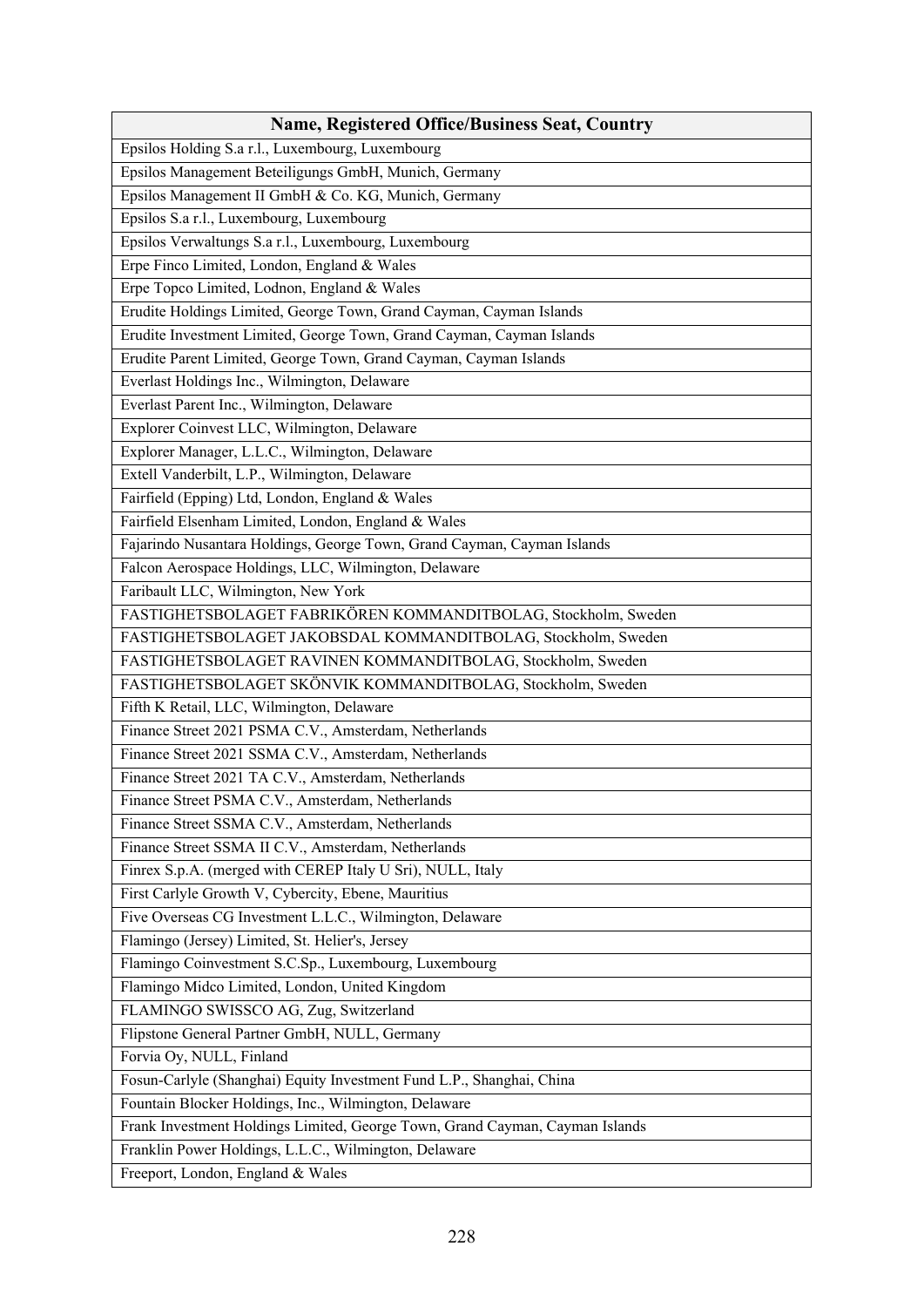| <b>Name, Registered Office/Business Seat, Country</b>                              |
|------------------------------------------------------------------------------------|
| Freeport Leisure (Netherlands) B.V., NULL, Netherlands                             |
| Freeport Leisure (Portugal) S.A., NULL, Portugal                                   |
| Freeport Leisure Limited, London, England & Wales                                  |
| Freeport Management Services - Servicos de Gestao Imobiliaria, LDA, NULL, Portugal |
| Fs - Fundo de Investimento em Participagöes Multiestrategia, Sao Paulo, Brazil     |
| GA Home Acquisitions, L.L.C., Wilmington, Delaware                                 |
| Gamma Holding Company Limited, George Town, Grand Cayman, Cayman Islands           |
| GC Lion S.a r.l., Luxembourg, Luxembourg                                           |
| GC Orange S.a r.l., Luxembourg, Luxembourg                                         |
| GC Scale LLC, Wilmington, Delaware                                                 |
| Geo Holdings GP, L.L.C., Wilmington, Delaware                                      |
| Geo Holdings, L.P., George Town, Grand Cayman, Cayman Islands                      |
| GGG Co 2019 C.V., Amsterdam, Netherlands                                           |
| GGG Co 2020 C.V., Amsterdam, Netherlands                                           |
| GGG Fund II C.V., Amsterdam, Netherlands                                           |
| GGG Primary 2015 C.V., Amsterdam, Netherlands                                      |
| GGG Primary 2018 C.V., Amsterdam, Netherlands                                      |
| GGG Primary 2019 C.V., Amsterdam, Netherlands                                      |
| GGG Primary 2020 C.V., Amsterdam, Netherlands                                      |
| GGG Primary 2020 C.V., Amsterdam, Netherlands                                      |
| GGG Secondary 2015 C.V., Amsterdam, Netherlands                                    |
| GGG Secondary 2018 C.V., Amsterdam, Netherlands                                    |
| GGG Secondary 2019 C.V., Amsterdam, Netherlands                                    |
| GGG Secondary 2020 C.V., Amsterdam, Netherlands                                    |
| GGG US Primary 2015 C.V., Amsterdam, Netherlands                                   |
| GGG US Primary 2018 C.V., Amsterdam, Netherlands                                   |
| GGG US Secondary 2015 C.V., Amsterdam, Netherlands                                 |
| GGG US Secondary 2018 C.V., Amsterdam, Netherlands                                 |
| Giovanna Acquisition Limited, George Town, Grand Cayman, Cayman Islands            |
| Giovanna Group Holdings Limited, George Town, Grand Cayman, Cayman Islands         |
| Giovanna Investment Cayman Limited, George Town, Grand Cayman, Cayman Islands      |
| Giovanna Investment Cayman Limited, George Town, Grand Cayman, Cayman Islands      |
| Giovanna Investment Holdings Limited, George Town, Grand Cayman, Cayman Islands    |
| Giovanna Investment Hong Kong Limited, NULL, Hong Kong                             |
| Giovanna Parent Limited, George Town, Grand Cayman, Cayman Islands                 |
| Glacier Acquisition (Middle East) Limited, Dubai, United Arab Emirates             |
| Glacier Acquisition Limited, George Town, Grand Cayman, Cayman Islands             |
| Glacier Acquisition Limited, George Town, Grand Cayman, Cayman Islands             |
| Global Campania, S.L., Madrid, Spain                                               |
| Global Crotona, S.L., Madrid, Spain                                                |
| Global Lucania, S.L., Madrid, Spain                                                |
| Global Nostromo, S.L., Madrid, Spain                                               |
| Global Paravani, S.L., Madrid, Spain                                               |
| Grand Foods Holdings Limited, Hong Kong, Hong Kong                                 |
| Grand Foods Intermediate Holdings Limited, Hong Kong, Hong Kong                    |
|                                                                                    |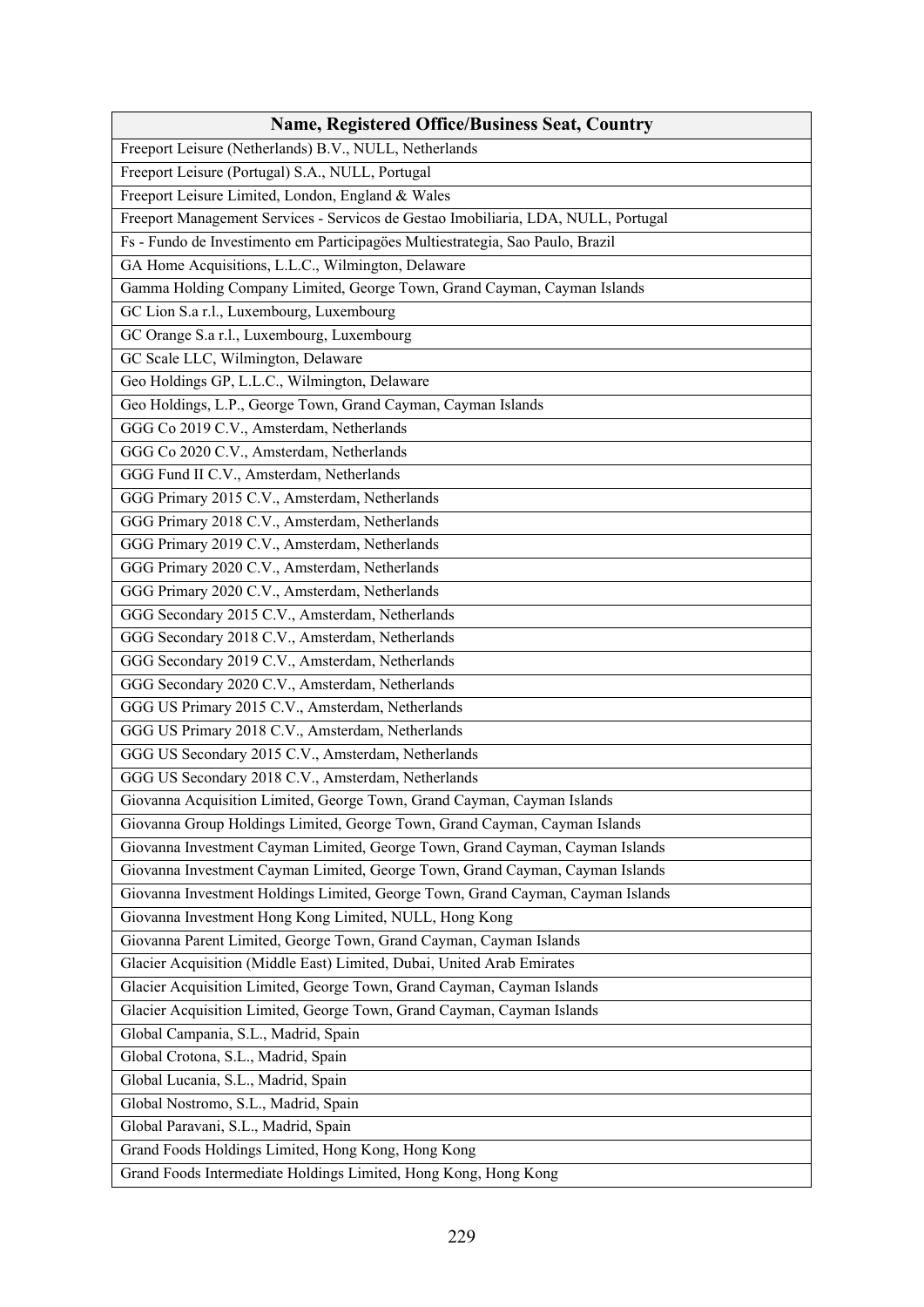| <b>Name, Registered Office/Business Seat, Country</b>                                   |
|-----------------------------------------------------------------------------------------|
| Grand Foods Investment Holdings Limited, Hong Kong, Hong Kong                           |
| Grand Leasing Holdings Limited, George Town, Grand Cayman, Cayman Islands               |
| Grand Leasing Holdings Limited, George Town, Grand Cayman, Cayman Islands               |
| GRE BelRed II LLC, Olympia, Washington                                                  |
| GRE BelRed LLC, Tumwater, Washington                                                    |
| Greater China Industrial Investments Limited, George Town, Grand Cayman, Cayman Islands |
| Green Heaven Investment Holdings Limited, George Town, Grand Cayman, Cayman Islands     |
| Green Heaven Investment Holdings Limited, George Town, Grand Cayman, Cayman Islands     |
| Green Holdings GP, L.L.C., Wilmington, Delaware                                         |
| Green Holdings, L.P., George Town, Grand Cayman, Cayman Islands                         |
| Greenbrook THR Member, L.L.C., Wilmington, Delaware                                     |
| Greenbrook THR Owner II, L.L.C., Wilmington, Delaware                                   |
| Greenbrook THR Owner, L.L.C., Wilmington, Delaware                                      |
| Greenbrook THR TRS, L.L.C., Wilmington, Delaware                                        |
| Greenbrook THR Venture, L.L.C., Wilmington, Delaware                                    |
| Greenleaf Co-Invest Partners GP, L.L.C., Wilmington, Delaware                           |
| Greenleaf Co-Invest Partners, L.P., Wilmington, Delaware                                |
| Guangzhou Mingduo Management Company Limited, Guangzhou, China                          |
| Guaymas GP, L.L.C., Wilmington, Delaware                                                |
| GW Holding GP, LLC, George Town, Grand Cayman, Delaware                                 |
| GW Holding GP, LLC, Wilmington, Delaware                                                |
| GZ Huadu Holdings Limited, George Town, Grand Cayman, Cayman Islands                    |
| H.C. Management Beteiligungs GmbH, Munich, Germany                                      |
| H.C. Management II GmbH & Co. KG, Munich, Germany                                       |
| Hainan KaiYi Investment Partnership, L.P., Guangzhou, China                             |
| Hammer/Carlyle 101 Market, L.P., Wilmington, Delaware                                   |
| Hangzhou Kaizhonghu Investment Management Partnership, L.P., Zhejiang Province, China   |
| Harpoon Holdings GP, L.L.C., Wilmington, Delaware                                       |
| HCC Orchards GP, L.L.C., Wilmington, Delaware                                           |
| HCC Orchards L.P., Wilmington, Delaware                                                 |
| Heart Aps, Frederiksberg C, Denmark                                                     |
| Heisenberg Management Beteiligungs GmbH, München, Germany                               |
| Heisenberg Management GmbH & Co. KG, München, Germany                                   |
| Heisenberg Management Verwaltungs GmbH, München, Germany                                |
| Heisenberg S.a r.l., Luxembourg, Luxembourg                                             |
| Helium Acquisition Company, Inc., New Castle County, Delaware                           |
| Helium Holdings, Inc., New Castle County, Delaware                                      |
| Helium Merger Sub, Inc., New Castle County, Delaware                                    |
| Hephaestus Investment S.a r.l., Luxembourg, Luxembourg                                  |
| Hephaestus Investment S.a r.l., Luxembourg, Luxembourg                                  |
| High Point Place, L.P., Wilmington, Delaware                                            |
| Highline/West 24th Street, L.L.C., Wilmington, Delaware                                 |
| Hill Fundo de Investimento em Participagöes Multiestrategia, Sao Paulo, Brazil          |
| HLI Co-lnvestment C.V., Amsterdam, Netherlands                                          |
| HLI Primary C.V., Amsterdam, Netherlands                                                |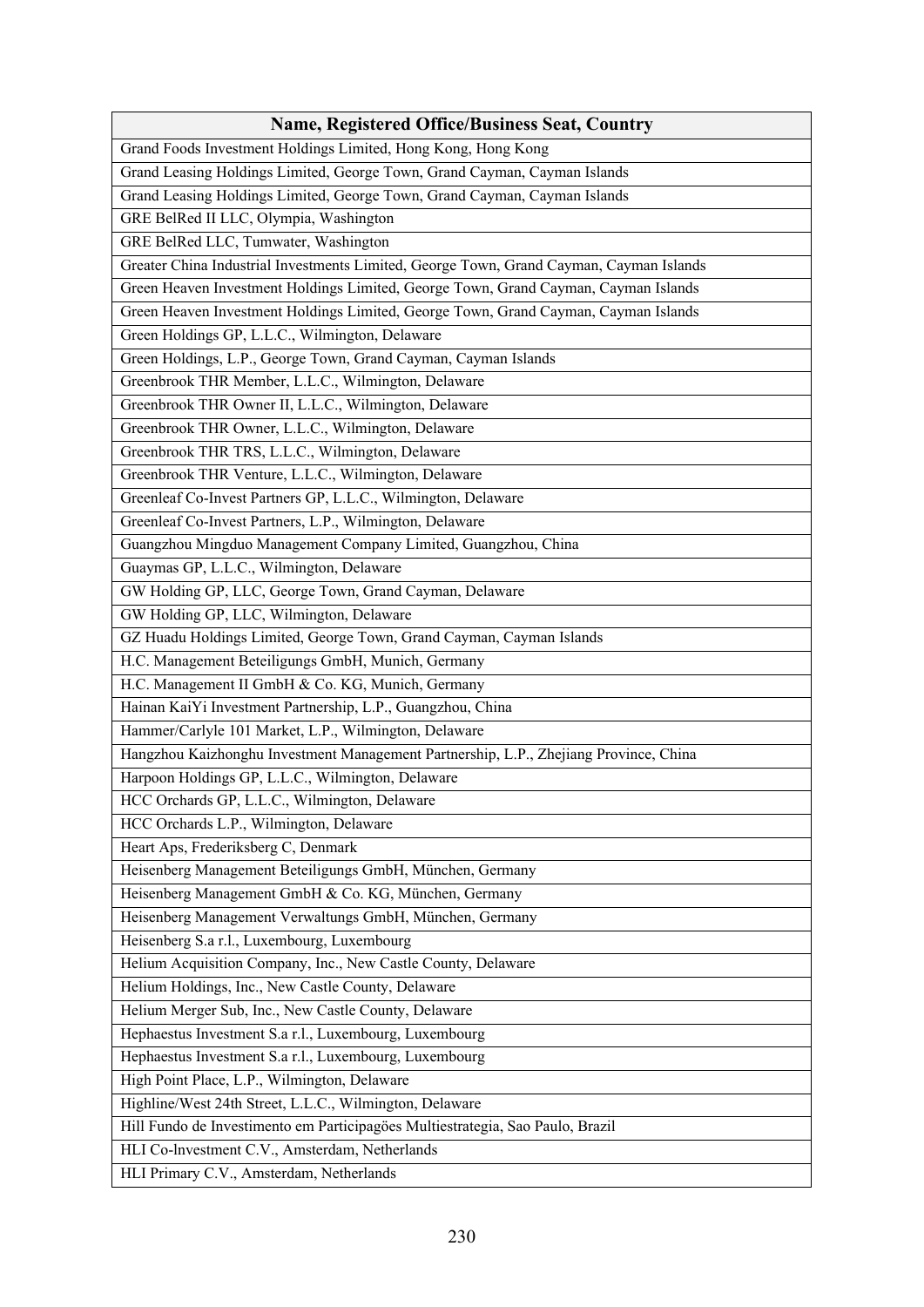| <b>Name, Registered Office/Business Seat, Country</b>                           |
|---------------------------------------------------------------------------------|
| HLI Secondary C.V., Amsterdam, Netherlands                                      |
| Holiday Isle Manager, L.L.C., Wilmington, Delaware                              |
| Hopkinsville, LLC, Wilmington, Delaware                                         |
| Horizon Strategic Fund, L.P., George Town, Grand Cayman, Cayman Islands         |
| Hpt Fundo de Investimento em Participates Multiestrategia, Sao Paulo, Brazil    |
| HPT II Fundo de Investimento em Participates Multiestrategia, Sao Paulo, Brazil |
| HSP ARC ID GP, L.P., Wilmington, Delaware                                       |
| HSP ARC IE GP, L.P., Wilmington, Delaware                                       |
| HSP ARC 2D GP, L.P., Wilmington, Delaware                                       |
| HSPARC2EGP, L.P., Wilmington, Delaware                                          |
| Huadu Holding Company Limited, George Town, Grand Cayman, Cayman Islands        |
| Huebner TXGP II, LLC, Wilmington, Delaware                                      |
| Huebner TXGP, LLC, Wilmington, Delaware                                         |
| HuebnerTXGP, LLC, Dallas, Delaware                                              |
| Huebner TX Investors, LLC, Wilmington, Delaware                                 |
| Huebner TX Limited Partner, LP, Wilmington, Delaware                            |
| Huebner TX Owner, LP, Wilmington, Delaware                                      |
| Huebner TX Owner, LP, Dallas, Delaware                                          |
| Huebner TXTRS, LLC, Wilmington, Delaware                                        |
| Huebner TXTRS, LLC, Dallas, Delaware                                            |
| Huntington Terrace Lessee, Inc., Wilmington, Delaware                           |
| Huntington Terrace, L.P., Wilmington, Delaware                                  |
| Hurst Point Group Limited, St Helier, Jersey                                    |
| Hurst Point Holdco Limited, St Helier, Jersey                                   |
| Hurst Point Midco Limited, St Helier, Jersey                                    |
| Hurst Point Topco Limited, St Helier, Jersey                                    |
| Huxley Holdings, LLC, Wilmington, Delaware                                      |
| ILP Acquisitions S.a r.l., Luxembourg, Luxembourg                               |
| ILP III Participations S.a r.l., Luxembourg, Luxembourg                         |
| Imperial Financing S.a.r.l., NULL, Luxembourg                                   |
| Imperial Park Lessee, Inc., Wilmington, Delaware                                |
| Indiana Investment Fund II, LLC, Wilmington, Delaware                           |
| Indiana Investment Fund, L.P., Wilmington, Delaware                             |
| Indiana Investment Fund-A, L.P., Wilmington, Delaware                           |
| INext Fund, L.P., Wilmington, Delaware                                          |
| iNova Pharma (Thailand) Co., Ltd., Bangkok, Thailand                            |
| iNova Pharmaceuticals (Australia) Pty Limited, Sydney, Australia                |
| International Design Holding S.a r.l., Luxembourg, Luxembourg                   |
| IRCA S.p.A., Milano, Italy                                                      |
| Ivory Global Holdings GmbH, Munich, Germany                                     |
| Ivy Debtco Limited, St Helier, Jersey                                           |
| Ivy Finco Limited, St Helier, Jersey                                            |
| Ivy Midco Limited, St Helier, Jersey                                            |
| Ivy Sub-Midco Limited, St Helier, Jersey                                        |
| Ivy Topco Limited, St Helier, Jersey                                            |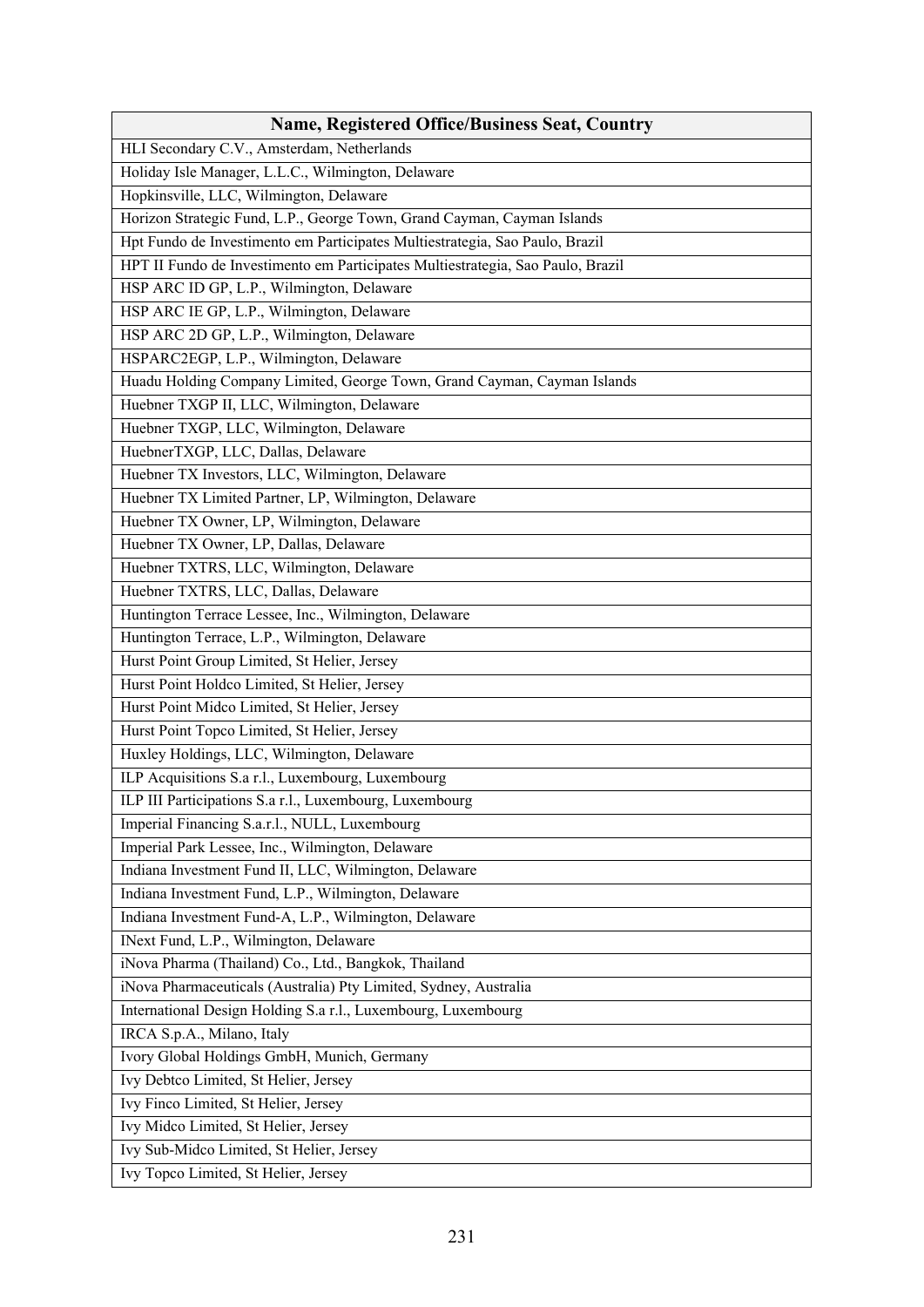| <b>Name, Registered Office/Business Seat, Country</b>                     |
|---------------------------------------------------------------------------|
| Jade Health Holding Limited, George Town, Grand Cayman, Cayman Islands    |
| Jagger Acquisition Company, Inc., Wilmington, Delaware                    |
| Jagger Intermediate, Inc., Wilmington, Delaware                           |
| Jagger Parent, Inc., Wilmington, Delaware                                 |
| Jagger Topco, Inc., Wilmington, Delaware                                  |
| Jaguar Asia Holdings Limited, George Town, Grand Cayman, Cayman Islands   |
| JBJ/CRP Junior Mezz Borrower, L.L.C., Wilmington, Delaware                |
| JBJ/CRP Mezz Borrower, L.L.C., Wilmington, Delaware                       |
| JBJ/CRP Residential Borrower, L.L.C., Wilmington, Delaware                |
| JFKNewTerminalOneCo Aggregator, L.P., Wilmington, Delaware                |
| JFKNewTerminalOneCo, L.L.C., Wilmington, Delaware                         |
| JFKTerminalOneCo, LLC, Wilmington, Delaware                               |
| JJJ Power DebtCo Owner, LLC, Wilmington, Delaware                         |
| JJJ Power Holdings, L.L.C., Wilmington, Delaware                          |
| June UK Bidco Limited, LONDON, United Kingdom                             |
| June UK Finco Limited, London, United Kingdom                             |
| June UK Midco Limited, London, United Kingdom                             |
| June UK NomineeCo Limited, Cambridge, United Kingdom                      |
| June UK Topco Jersey Limited, St Helier, Jersey                           |
| Jungle Parent Limited, George Town, Grand Cayman, Cayman Islands          |
| Jupiter Group Holdings Limited, George Town, Grand Cayman, Cayman Islands |
| Jupiter Group Holdings Limited, George Town, Grand Cayman, Cayman Islands |
| Jupiter Intermediate Limited, George Town, Grand Cayman, Cayman Islands   |
| Jupiter Intermediate Limited, George Town, Grand Cayman, Cayman Islands   |
| Jupiter Investment Holdings, L.L.C., Wilmington, Delaware                 |
| Jupiter Parent Limited, George Town, Grand Cayman, Cayman Islands         |
| Kadota Avenue Industrial Owner, L.P., Wilmington, Delaware                |
| Kaena Capital Opportunities Corp., Amsterdam, Delaware                    |
| Kiinteistö Oy Espoon Itàtuulentie 11, 01650 VANTAA, Finland               |
| Kilometer Holdings GP, Ltd., George Town, Grand Cayman, Cayman Islands    |
| Kilometer Holdings, L.P., George Town, Grand Cayman, Cayman Islands       |
| Kilometer Investment Limited, George Town, Grand Cayman, Cayman Islands   |
| King Street Owner, L.L.C., Wilmington, Delaware                           |
| Kingfisher Investments Limited, George Town, Grand Cayman, Cayman Islands |
| Kingsman Investments Limited, George Town, Grand Cayman, Cayman Islands   |
| Klenk Co-Investment GmbH & Co. KG, Hamburg, Hamburg                       |
| Kroyers Plads ApS, NULL, Denmark                                          |
| Kunming Kaikun Storage Services Co., Ltd., Yun'nan, China                 |
| LA Elevate Elite Homes GP, L.L.C., Wilmington, Delaware                   |
| LA Elevate Elite Homes Venture, L.L.C., Wilmington, Delaware              |
| La Porte Terminal GP, L.L.C., Wilmington, Delaware                        |
| La Porte Terminal Limited Partner, L.P., Wilmington, Delaware             |
| La Porte Terminal Owner, L.P., Wilmington, Delaware                       |
| La Porte Terminal Venture, L.L.C., Wilmington, Delaware                   |
| LA Real Estate Partners C, L.P., Toronto, Ontario                         |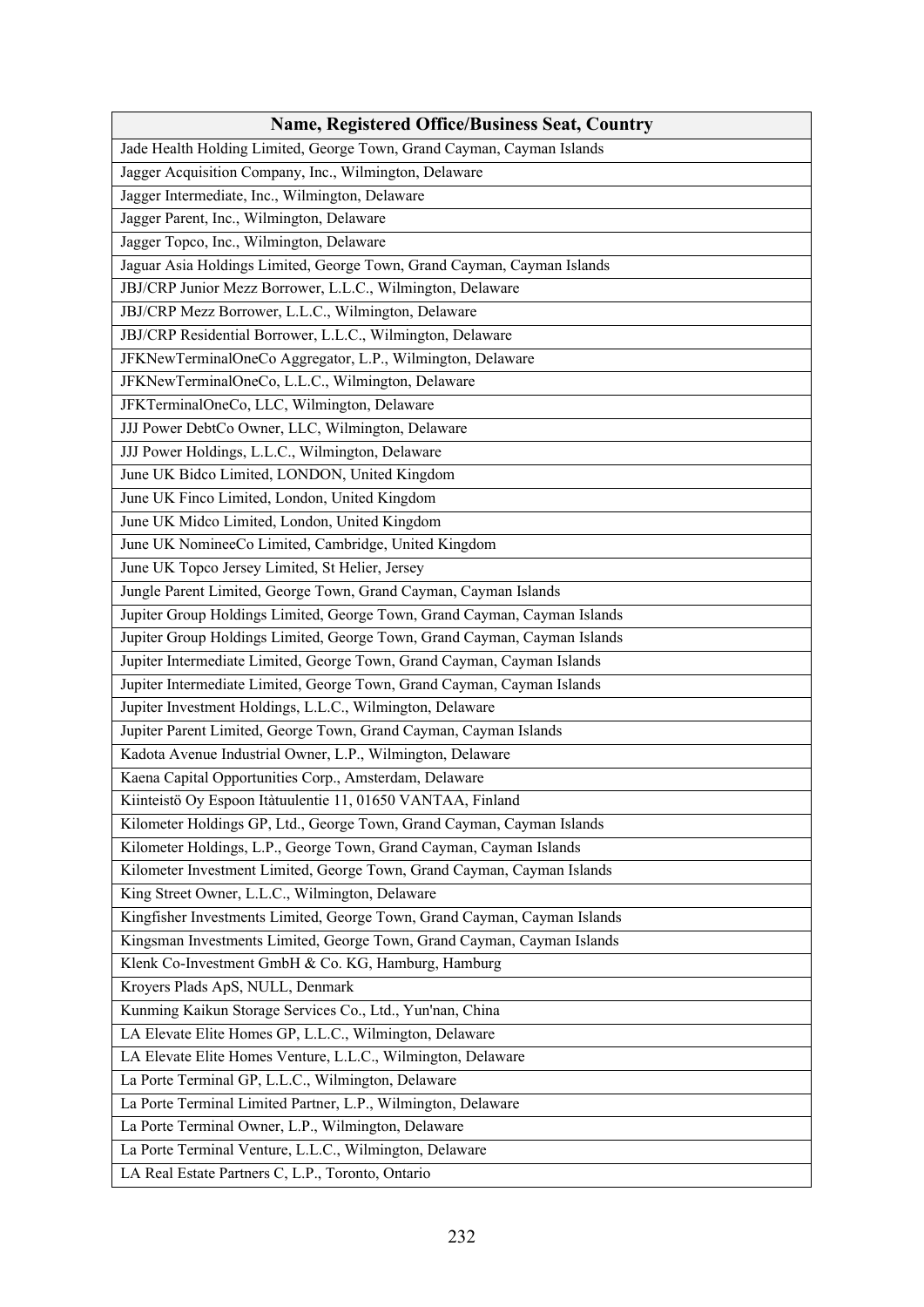| <b>Name, Registered Office/Business Seat, Country</b>                            |
|----------------------------------------------------------------------------------|
| Lakeland SP, LLC, Dover, Delaware                                                |
| Lakeshore Villas Manager, L.L.C., Wilmington, Delaware                           |
| Landmark U.S. Corp Holdings, L.P., Wilmington, Delaware                          |
| Landmark U.S. Corp LLC, Wilmington, Delaware                                     |
| Landmark U.S. Holdings LLC, Wilmington, Delaware                                 |
| Lano/Armada Harbourside, L.L.C., Wilmington, Delaware                            |
| Laoshe Investment Limited, George Town, Grand Cayman, Cayman Islands             |
| Laoshe Investment Limited, George Town, Grand Cayman, Cayman Islands             |
| LAREP B, L.P., Toronto, Ontario                                                  |
| LatAm Consulting Limited, George Town, Grand Cayman, Cayman Islands              |
| Latin America RB Partners, L.P., Toronto, Ontario                                |
| Latin America RE Partners E, L.P., Toronto, Ontario                              |
| Leap Engine Holdings, Ebene Cybercity, Mauritius                                 |
| Leesburg Restaurant Loan 1, L.L.C., Wilmington, Delaware                         |
| Lewiston, LLC, Wilmington, Delaware                                              |
| LG Business Park Building 3, LLC, Wilmington, Delaware                           |
| LG Business Park Manager, LLC, Wilmington, Delaware                              |
| Light Acquisition, L.P., George Town, Grand Cayman, Cayman Islands               |
| Linden Investments, Cybercity, Ebene, Mauritius                                  |
| Lionne S.à r.l., Luxembourg, Luxembourg                                          |
| Live Oak Avenue Industrial Owner, L.P., Wilmington, Delaware                     |
| Living Herzogpark S.à r.l., luxembourg, Luxembourg                               |
| LM U.S. CORP ACQUISITION INC., Wilmington, Delaware                              |
| LM U.S. CORP HOLDINGS INC., Wilmington, Delaware                                 |
| LM U.S. Member LLC, Wilmington, Delaware                                         |
| Lobster Bidco Limited, Newcastle Upon Tyne, England & Wales                      |
| Lobster Manco S.C.Sp., Luxembourg, Luxembourg                                    |
| Lobster Midco Limited, Newcastle Upon Tyne, England & Wales                      |
| Lokabox S.A., Charleroi, Belgium                                                 |
| Lombard Bidco Limited, London, England & Wales                                   |
| LP Vestavia, LLC, Dover, Delaware                                                |
| Lux FinCo Coatings 2 S.à r.l, Luxembourg, Luxembourg                             |
| Lux FinCo Coatings S.à r.l., Luxembourg, Luxembourg                              |
| Luxembourg Coatings S.à r.l., Luxembourg, Luxembourg                             |
| Luxun Investment Limited, George Town, Grand Cayman, Cayman Islands              |
| Luxun Investment Limited, George Town, Grand Cayman, Cayman Islands              |
| Luz (C-BC) BidCo GmbH, München, Germany                                          |
| Luz (C-BC) Borrowco S.à r.l., Luxembourg, Luxembourg                             |
| Luz (C-BC) Holdco S.à r.l., Luxembourg, Luxembourg                               |
| Luz (C-BC) Midco S.à r.l., Luxembourg, Luxembourg                                |
| Luz (C-BC) Parentco S.à r.l., Luxembourg, Luxembourg                             |
| Luz (C-BC) Topco S.à r.l., Luxembourg, Luxembourg                                |
| m3 self-storage B.V., Haarlem, Netherlands                                       |
| Madrid Fundo de Investimento em Participagöes Multiestrategia, Sao Paulo, Brazil |
| Madrid Holdings 1, L.L.C., Wilmington, Delaware                                  |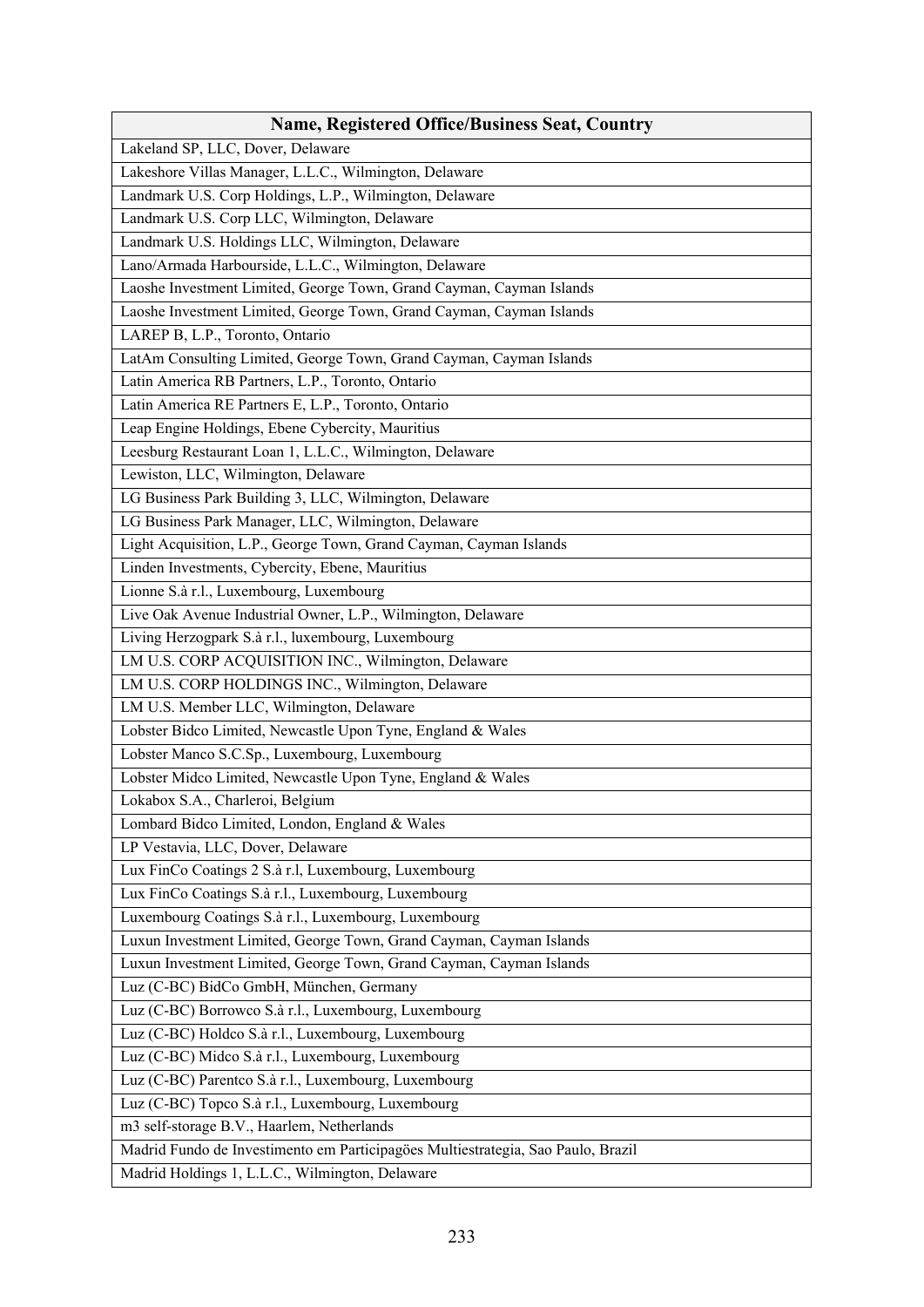| <b>Name, Registered Office/Business Seat, Country</b>                              |
|------------------------------------------------------------------------------------|
| Madrid Holdings II, L.L.C., Wilmington, Delaware                                   |
| Madrid Holdings III, L.L.C., Wilmington, Delaware                                  |
| Madrid Holdings IV, L.L.C., Wilmington, Delaware                                   |
| Madrid Holdings V, L.L.C., Wilmington, Delaware                                    |
| Madrid Holdings VI, L.L.C., Wilmington, Delaware                                   |
| Madrid Holdings VII, L.L.C., Wilmington, Delaware                                  |
| Madrid Holdings, L.P., George Town, Grand Cayman, Cayman Islands                   |
| MAIN STREET 1045 (PTY) LTD., Illovo, Johannesburg Gauteng, South Africa            |
| Manager Lisa 1 SAS, Aix-en-Provence, France                                        |
| Manager Lisa 2 SAS, Immeuble le Derby, France                                      |
| MARCHFIELD (STRATEGIC LAND) LIMITED, London, England & Wales                       |
| MARCHFIELD DEVELOPMENTS LTD., London, England & Wales                              |
| Marmaton Energy LLC, Wilmington, Delaware                                          |
| Mars Parent Limited, George Town, Grand Cayman, Cayman Islands                     |
| Master ARF A S.à r.l., Luxembourg, Luxembourg                                      |
| Master ARF B S.à r.l., Luxembourg, Luxembourg                                      |
| Master Group Holdings Limited, George Town, Grand Cayman, Cayman Islands           |
| Master II Group Holdings Limited, George Town, Grand Cayman, Cayman Islands        |
| Master II Intermediate Holdings Limited, George Town, Grand Cayman, Cayman Islands |
| Master II Investment Holdings Limited, George Town, Grand Cayman, Cayman Islands   |
| Master II Parent Limited, George Town, Grand Cayman, Cayman Islands                |
| Master Intermediate Holdings Limited, George Town, Grand Cayman, Cayman Islands    |
| Master Parent Limited, George Town, Grand Cayman, Cayman Islands                   |
| Matador Bidco S.à r.l., Luxembourg, Luxembourg                                     |
| Matador Coinvestment, S.C.Sp., Luxembourg, Luxembourg                              |
| Matador Midco S.à r.l., Luxembourg, Luxembourg                                     |
| Matador Topco S.à r.l., Luxembourg, Luxembourg                                     |
| Matador US Co-Borrower, LLC, Wilmington, Delaware                                  |
| Mayflower Investors LP, George Town, Grand Cayman, Cayman Islands                  |
| Mayflower Partners GP, George Town, Grand Cayman, Cayman Islands                   |
| Mbeam Finland Oy, Helsinki, Finland                                                |
| Mbeam Group Oy, Helsinki, Finland                                                  |
| Mbeam Services Oy, Helsinki, Finland                                               |
| MC Turbo Cayman, L.P., George Town, Grand Cayman, Cayman Islands                   |
| MC Turbo Cayman, L.P., George Town, Grand Cayman, Cayman Islands                   |
| MC UNI LLC, George Town, Grand Cayman, Cayman Islands                              |
| MC Uni Subsidiary II (Blocker) LLC, Newark, Delaware                               |
| MC UNI SUBSIDIARY LLC, George Town, Grand Cayman, Cayman Islands                   |
| McLean Porter Investor A, L.L.C., Wilmington, Delaware                             |
| McLean Porter Investor B, L.L.C., Wilmington, Delaware                             |
| McLean Porter Investor C, L.L.C., Wilmington, Delaware                             |
| McLean Porter Investor D, L.L.C., Wilmington, Delaware                             |
| McLean Porter, L.P., Wilmington, Delaware                                          |
| Meadow Holdings (Cayman) Limited, George Town, Grand Cayman, Cayman Islands        |
| Meadow Holdings 1 Limited, Dubai, United Arab Emirates                             |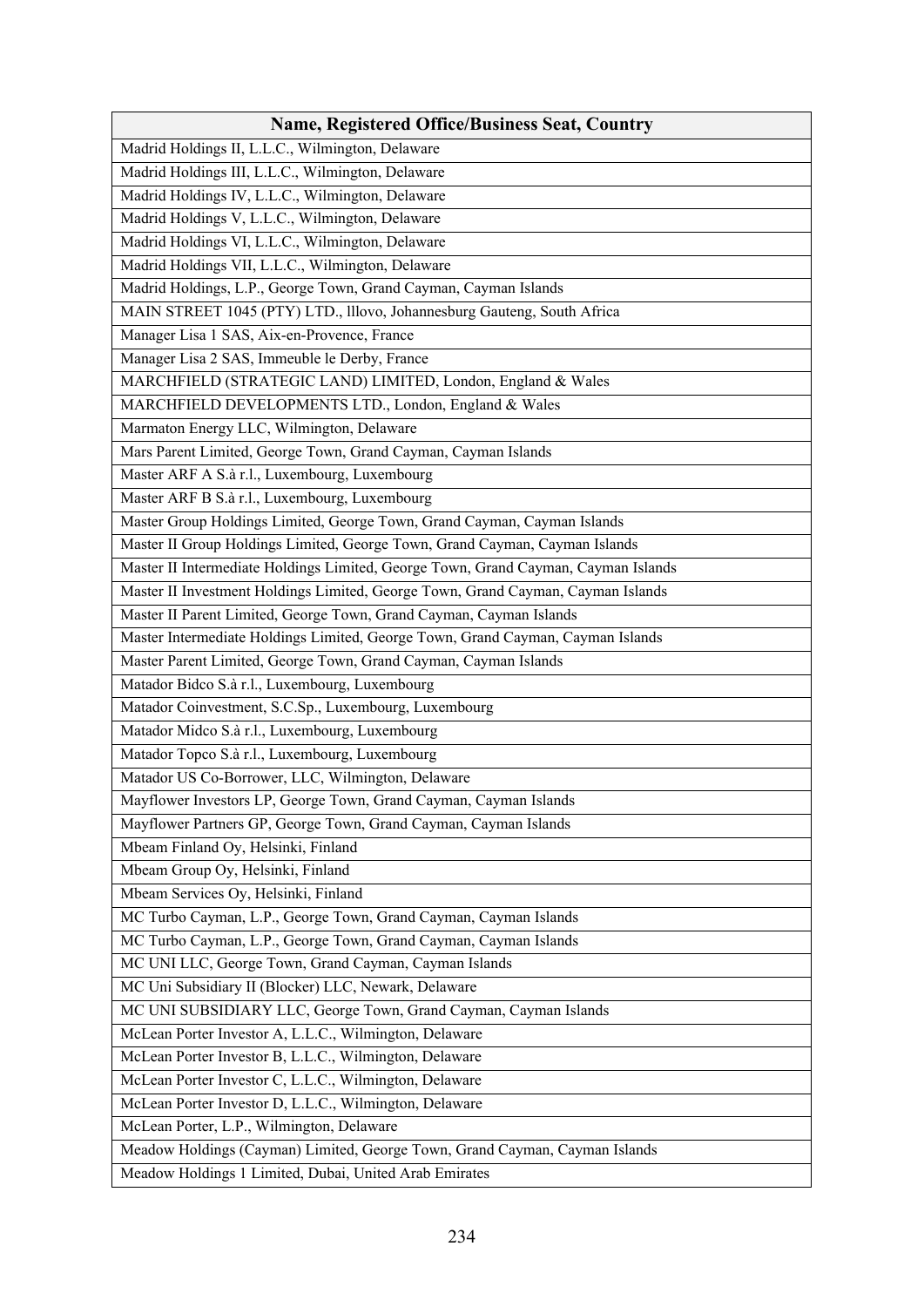| <b>Name, Registered Office/Business Seat, Country</b>                               |
|-------------------------------------------------------------------------------------|
| Meadow Holdings 2 Limited, Dubai, United Arab Emirates                              |
| Medforth GP, LLC, Hamilton, Bermuda                                                 |
| Metrix Mauritius Foreign Holdco, Cybercity Ebene, Mauritius                         |
| Metropolitan Real Estate Equity Management, LLC, Wilmington, Delaware               |
| Metuchen Holdings Inc., Wilmington, Delaware                                        |
| MHI/Carlyle Hotel Investment Program 1, L.L.C., Wilmington, Delaware                |
| MHI/Carlyle Hotel Lessee Program 1, L.L.C., Wilmington, Delaware                    |
| MHI/Carlyle Sian Lessee 1, L.L.C., Wilmington, Delaware                             |
| MHI/Carlyle Sian Owner 1, L.L.C., Wilmington, Delaware                              |
| Middle Market Credit Fund II SPV, LLC, Wilmington, Delaware                         |
| Middle Market Credit Fund II, LLC, Wilmington, Delaware                             |
| Middle Market Credit Fund SPV, LLC, Wilmington, Delaware                            |
| Middle Market Credit Fund, LLC, Wilmington, Delaware                                |
| Midland Office II Acquisition, L.P., Wilmington, Delaware                           |
| Midland Office II Acquisition, L.P., Dallas, Delaware                               |
| Midland Office II General Partner, L.L.C., Wilmington, Delaware                     |
| Midland Office II General Partner, L.L.C., Dallas, Delaware                         |
| Midland Office II Limited Partner, L.P., Wilmington, Delaware                       |
| Midland Office II Venture, L.L.C., Wilmington, Delaware                             |
| Millicent Bermuda Holdings, Ltd., Hamilton, Bermuda                                 |
| Millicent Canada B.C. LTD., Vancouver, British Columbia                             |
| Millicent Cayman Holdings GP, Ltd., George Town, Grand Cayman, Cayman Islands       |
| Millicent Cayman Holdings, L.P., George Town, Grand Cayman, Cayman Islands          |
| Millicent Holdings GP, Ltd., George Town, Grand Cayman, Cayman Islands              |
| Millicent Intermediate Holdings, Ltd., Hamilton, Bermuda                            |
| Millicent Pharma Limited, Dublin, Ireland                                           |
| Millicent U.S., Inc., Wilmington, Delaware                                          |
| Mineral Royalties One, L.L.C., Wilmington, Delaware                                 |
| MIPFLOW LIMITED, Dublin, Ireland                                                    |
| Miquerinos Fundo de Investimento em Participates Multiestrategia, Sao Paulo, Brazil |
| Mission Boulevard Industrial Owner, L.P., Wilmington, Delaware                      |
| Mission S.a r.l., Luxembourg, Luxembourg                                            |
| MMCF CLO 2017-1, LLC, Dover, Delaware                                               |
| MMCF CLO 2019-2, LLC, Wilmington, Delaware                                          |
| MMCF Warehouse II, LLC, Wilmington, Delaware                                        |
| Mobile Sonic Aggregator, L.P., Wilmington, Delaware                                 |
| Monroe Capital Holdings, L.P., Wilmington, Delaware                                 |
| Montrouge Campus S.a r.l., NULL, Luxembourg                                         |
| MP Trustee, L.L.C., Wilmington, Delaware                                            |
| Mulan Holdings Limited, George Town, Grand Cayman, Cayman Islands                   |
| Mulan Holdings Limited, George Town, Grand Cayman, Cayman Islands                   |
| Mundi Holdings 1, L.L.C., George Town, Grand Cayman, Cayman Islands                 |
| Mundi Holdings II, L.L.C., George Town, Grand Cayman, Cayman Islands                |
| Murano Bidco Limited, London, United Kingdom                                        |
| Murano Debtco Limited, London, United Kingdom                                       |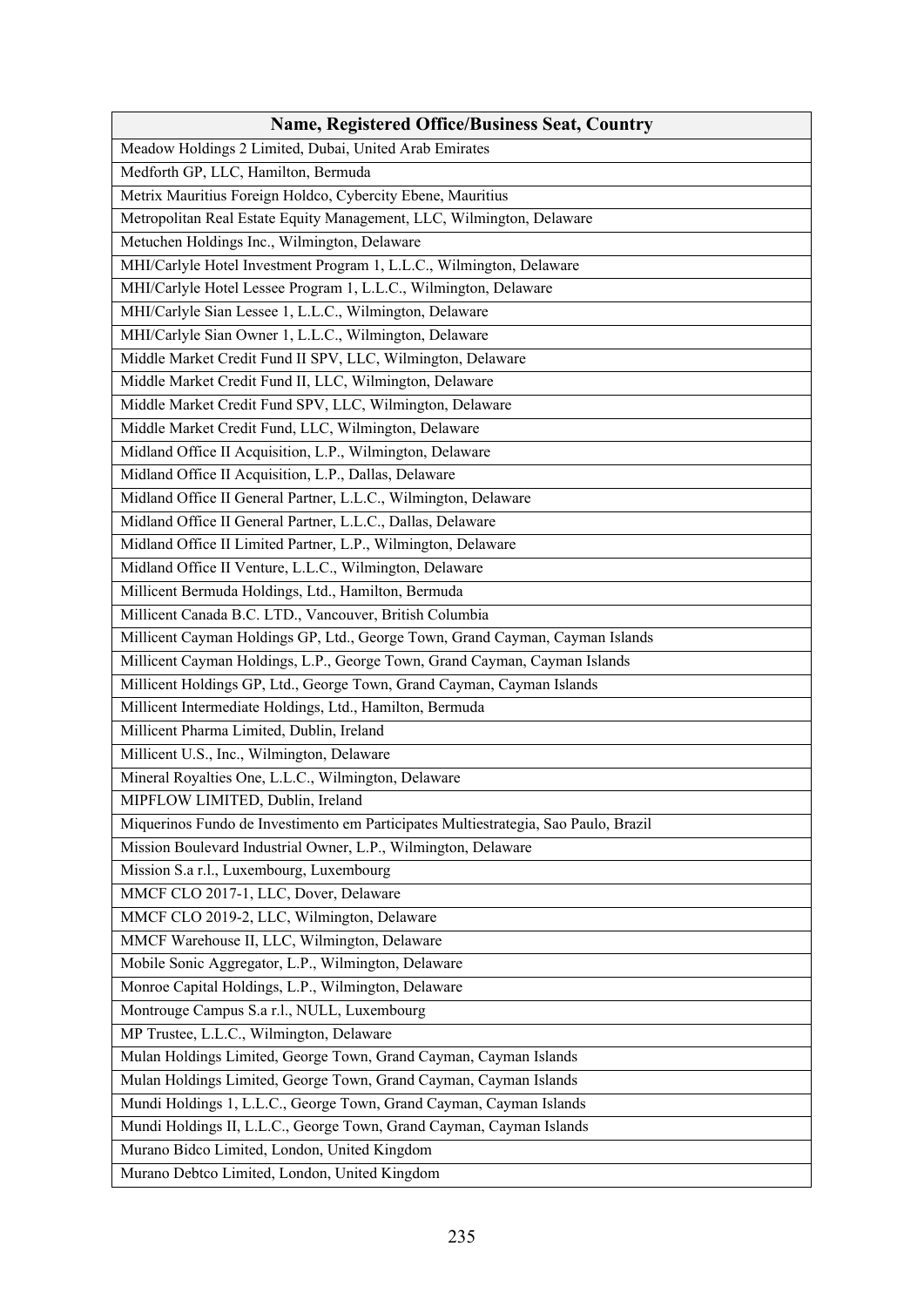| <b>Name, Registered Office/Business Seat, Country</b>                         |
|-------------------------------------------------------------------------------|
| Murano Midco Limited, London, United Kingdom                                  |
| Mystique ManCo SCSp, Luxembourg, Luxembourg                                   |
| Nacka 1 AB, Stockholm, Sweden                                                 |
| Nacka 10 1 AB, Stockholm, Sweden                                              |
| Nacka 10 II AB, Stockholm, Sweden                                             |
| Nacka 11 AB, Stockholm, Sweden                                                |
| Nacka 12 AB, Stockholm, Sweden                                                |
| Nacka 13:79 AB, Stockholm, Sweden                                             |
| Nacka 3 AB, Stockholm, Sweden                                                 |
| Nacka 369:32 AB, Stockholm, Sweden                                            |
| Nacka 4 AB, Stockholm, Sweden                                                 |
| Nacka 5 AB, Stockholm, Sweden                                                 |
| Nacka 6 AB, Stockholm, Sweden                                                 |
| Nacka 7 AB, Stockholm, Sweden                                                 |
| Nacka 8 AB, Stockholm, Sweden                                                 |
| Nacka 9 AB, Stockholm, Sweden                                                 |
| Nacka Strand 2 AB, Stockholm, Sweden                                          |
| Nacka Strand Fastighets AB, Stockholm, Sweden                                 |
| Nacka Strand Fastighetsholding AB, Stockholm, Sweden                          |
| Nanjing Anke Medical Equipment Co., Ltd., Nanjing, China                      |
| Nash Coinvestment, L.P., George Town, Grand Cayman, Cayman Islands            |
| Natick Avenu Owner LLC, Dover, Delaware                                       |
| Natick Avenu Owner LLC, Boston, Delaware                                      |
| Nationwide Vacation Rentals, LLC, Wilmington, Delaware                        |
| NE HK3 Limited, Hong Kong, Hong Kong                                          |
| NEP Group Holdings GP, LLC, Wilmington, Delaware                              |
| Neptune Coinvestment, L.P., George Town, Grand Cayman, Cayman Islands         |
| Neptune Energy Group Holdings Limited, London, England & Wales                |
| Neptune Energy Group Limited, London, England & Wales                         |
| Neptune Energy Group Midco Limited, London, England & Wales                   |
| New Magna Energy, Cybercity, Ebene, Mauritius                                 |
| Newman Partners (Delaware), L.L.C., Wilmington, Delaware                      |
| Newman Partners, L.P., George Town, Grand Cayman, Cayman Islands              |
| Newman Secondary (Delaware), L.L.C., Wilmington, Delaware                     |
| Newman Secondary Opportunity, L.P., George Town, Grand Cayman, Cayman Islands |
| Newshelf 1378 (Pty) Ltd, Johannesburg, South Africa                           |
| Newton Bidco Pty Ltd, Sydney, Australia                                       |
| Newton Midco Pty Ltd, Sydney, Australia                                       |
| Newton Topco Limited, Sydney, Australia                                       |
| NL12425 C.V., Amsterdam, Netherlands                                          |
| Nobian SCSp, Luxembourg, Luxembourg                                           |
| NOSA Holdings Limited, Ebene Cybercity, Mauritius                             |
| NPE Direct II Co C.V., Amsterdam, Netherlands                                 |
| NPE Direct II, SCSp, Luxembourg, Luxembourg                                   |
| NPE Direct II, SCSp, Luxembourg, Luxembourg                                   |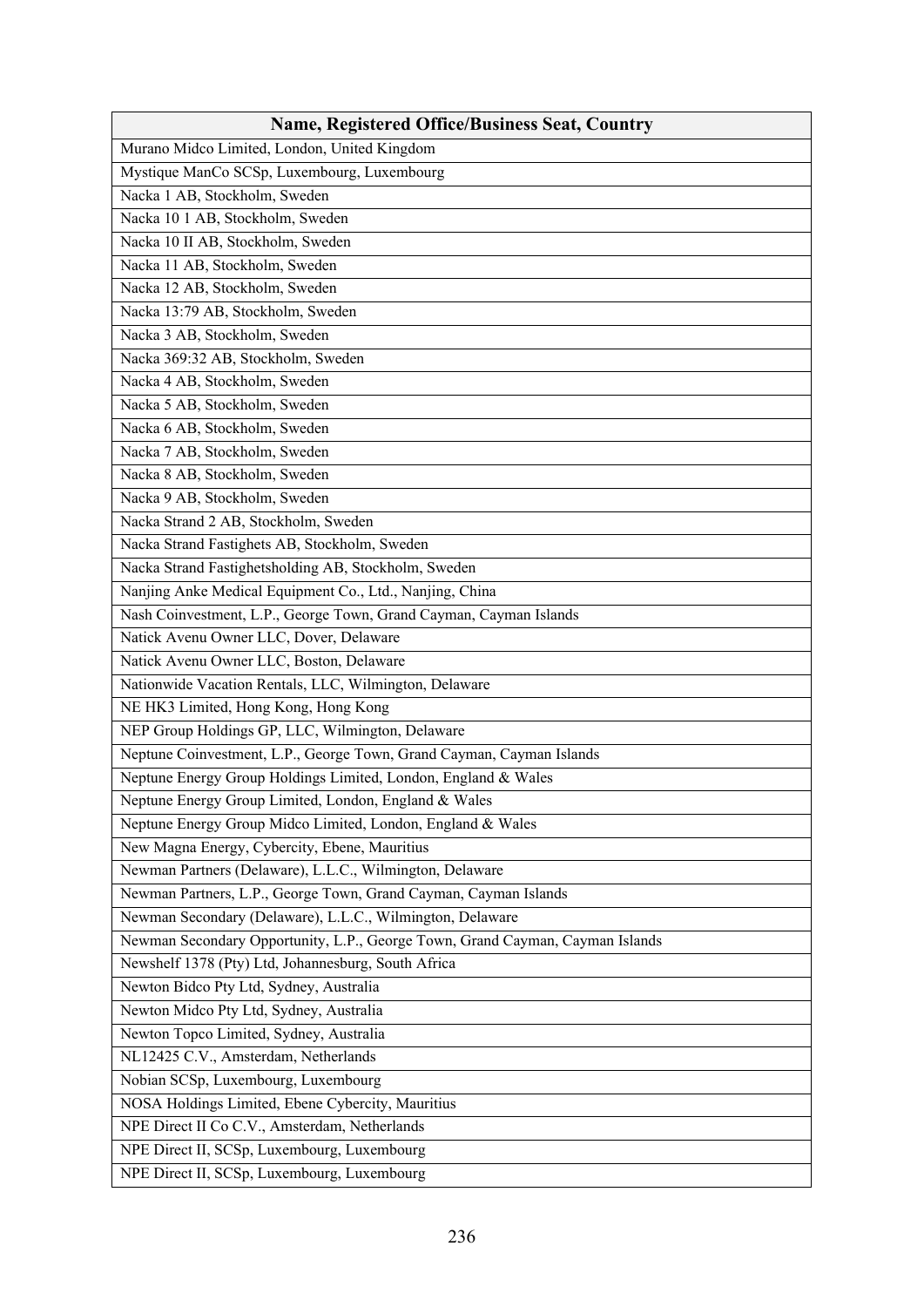| <b>Name, Registered Office/Business Seat, Country</b>                           |
|---------------------------------------------------------------------------------|
| NWN Co-lnvestment (Delaware), L.L.C., Wilmington, Delaware                      |
| Obsidian Resources Royalties, L.L.C., Wilmington, Delaware                      |
| Obsidian Resources, L.L.C., Wilmington, Delaware                                |
| OC Private Capital, LLC, Wilmington, Delaware                                   |
| Ocean Holding Co., Ltd., Chiyoda-ku, Tokyo, Japan                               |
| Ocoee Village Residential LLC, Wilmington, Delaware                             |
| OCPC Credit Facility SPV LLC, Wilmington, Delaware                              |
| Odyssey Blocker Corp., Wilmington, Delaware                                     |
| Oeral Investments BV, Amsterdam, Netherlands                                    |
| Olmsted Sobro Venture Partners, L.L.C., Wilmington, Delaware                    |
| One QPS Owner, L.L.C., Wilmington, Delaware                                     |
| One QPS TRS, L.L.C., Wilmington, Delaware                                       |
| Opp IV 2017 S.a r.l., Luxembourg, Luxembourg                                    |
| Opp IV S.a r.l., Luxembourg, Luxembourg                                         |
| Opp RA Cl S.a r.l., Luxembourg, Luxembourg                                      |
| Opp RA 1 S.a r.l., Luxembourg, Luxembourg                                       |
| Opp V S.a r.l., Luxembourg, Luxembourg                                          |
| Opus Investment (Ireland) Limited, Dublin, Ireland                              |
| Opus Investment 2 SARL, Luxembourg, Luxembourg                                  |
| Opus Investment S.a r.l., Luxembourg, Luxembourg                                |
| Origin Investment Holdings Limited, George Town, Grand Cayman, Cayman Islands   |
| Orion Holdings 1, L.P., Wilmington, Delaware                                    |
| Orion Holdings II, L.P., Wilmington, Delaware                                   |
| Ortho Clinical Diagnostics Holdings pic, Bridgend Mid Glamorgan, United Kingdom |
| Osborne 63 LLC, Wilmington, Delaware                                            |
| Oya Waka Holdings, Ebene Cybercity, Mauritius                                   |
| OYT Limited, George Town, Grand Cayman, Cayman Islands                          |
| PA ACIF (Euro) VII C.V., Amsterdam, Netherlands                                 |
| PA ACIF VII C.V., Amsterdam, Netherlands                                        |
| PA AG Co-lnvestment C.V., Amsterdam, Netherlands                                |
| PA APSS Co-lnvestment C.V., Amsterdam, Netherlands                              |
| PA Finance Street PSMA C.V., Amsterdam, Netherlands                             |
| Pacific Safari Limited, George Town, Grand Cayman, Cayman Islands               |
| Pacific Safari Limited, George Town, Grand Cayman, Cayman Islands               |
| Pacific Voyage Limited, George Town, Grand Cayman, Cayman Islands               |
| Pacific Voyage Limited, George Town, Grand Cayman, Cayman Islands               |
| Palmetto Holdings Limited, George Town, Grand Cayman, Cayman Islands            |
| Pathfinder Lux Home II, LLC, Wilmington, Delaware                               |
| Pearl Group Limited, George Town, Grand Cayman, Cayman Islands                  |
| Penguin Acquisition, L.L.C., Wilmington, Delaware                               |
| Penguin Acquisition, L.L.C., Wilmington, Delaware                               |
| Penguin Electing Investors, L.P., Wilmington, Delaware                          |
| Penguin Electing Investors, L.P., Wilmington, Delaware                          |
| Perdana Indonesia Holdings, George Town, Grand Cayman, Cayman Islands           |
| Peru Investments (Delaware), LLC, Wilmington, Delaware                          |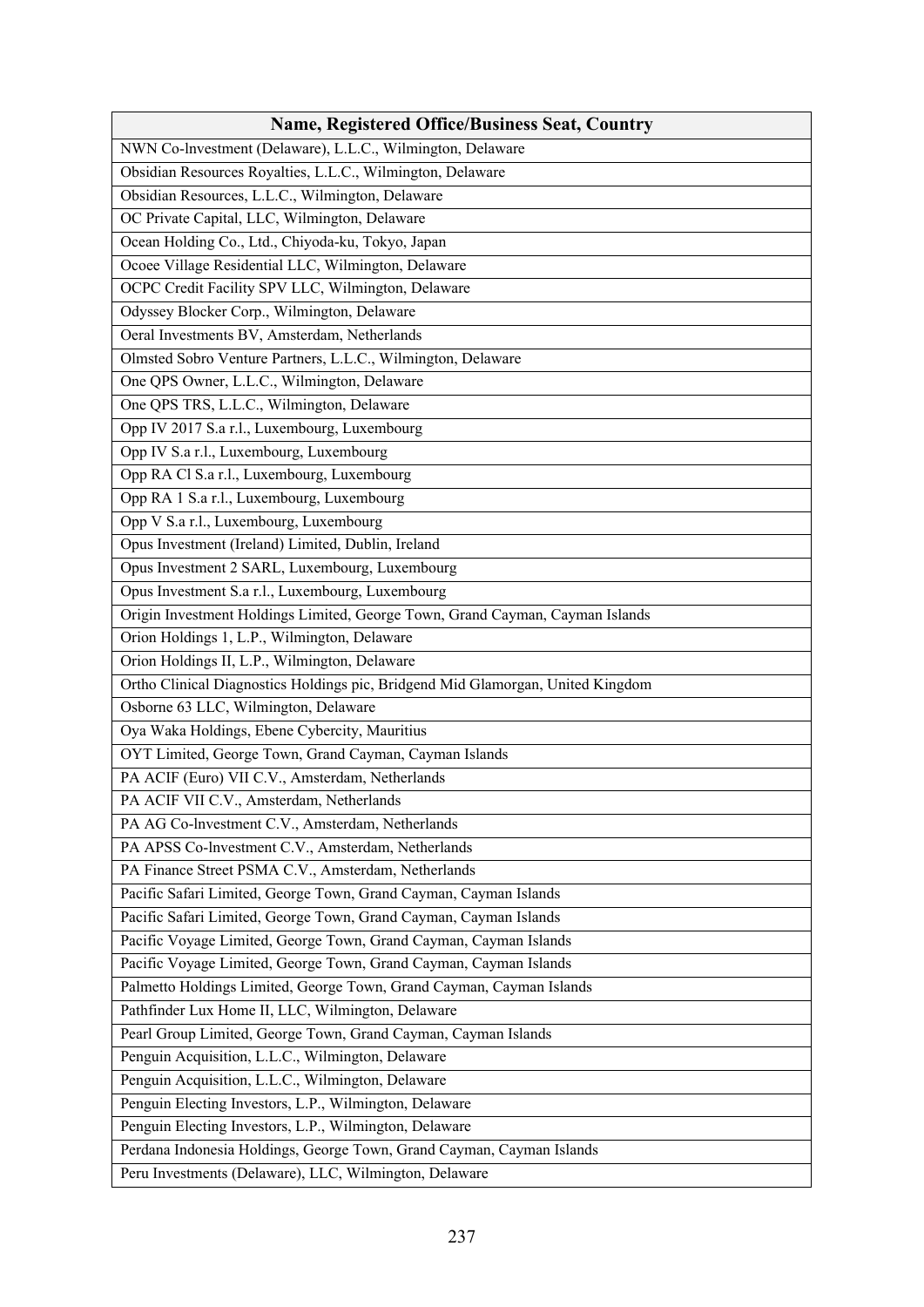| <b>Name, Registered Office/Business Seat, Country</b>                           |
|---------------------------------------------------------------------------------|
| PES Investors 1, L.P., Wilmington, Delaware                                     |
| PES Investors II, L.P., Wilmington, Delaware                                    |
| PES Investors ll-A, L.P., Wilmington, Delaware                                  |
| PES Investors III, L.P., Wilmington, Delaware                                   |
| PES Investors 1 ll-A, L.P., Wilmington, Delaware                                |
| PES Investors IV, L.P., Wilmington, Delaware                                    |
| PES Investors V, L.P., Wilmington, Delaware                                     |
| PESC Company, LP, Wilmington, Delaware                                          |
| PFP Residential VIII, LLC, Wilmington, Delaware                                 |
| Philadelphia Energy Solutions LLC, Wilmington, Delaware                         |
| Pine Grove 51 LLC, Wilmington, Delaware                                         |
| Plantation Point Development, LLC, Wilmington, Delaware                         |
| Platinum Group Holdings Limited, George Town, Grand Cayman, Cayman Islands      |
| Plaza del Rey Owner, L.L.C., Wilmington, Delaware                               |
| Pluto Holdings Limited, George Town, Grand Cayman, Cayman Islands               |
| Pluto Holdings S.a r.l., Luxembourg, Luxembourg                                 |
| Pluto Investments Limited, George Town, Grand Cayman, Cayman Islands            |
| Pluto Investments S.a r.l., Luxembourg, Luxembourg                              |
| Pluto Parent S.a r.l., Luxembourg, Luxembourg                                   |
| Polonium Limited, Dublin 1, Ireland                                             |
| Porch + Park Redmond Owner, L.L.C., Wilmington, Delaware                        |
| Porch + Park Redmond Venture, L.L.C., Wilmington, Delaware                      |
| Porto Holdings II, Cybercity, Ebene, Mauritius                                  |
| Porto Holdings Limited, George Town, Grand Cayman, Cayman Islands               |
| Porto Holdings S.a r.l., Luxembourg, Luxembourg                                 |
| Porto Intermediate Sari, Luxembourg, Luxembourg                                 |
| Porto Investment Holdings, Cybercity Ebene, Mauritius                           |
| Porto Investments Limited, George Town, Grand Cayman, Cayman Islands            |
| Porto Parent S.à r.l., Luxembourg, Luxembourg                                   |
| Poseidon Investment A Sari, NULL, Luxembourg                                    |
| Poseidon Investment B Sari, NULL, Luxembourg                                    |
| Poseidon JV Sari, NULL, Luxembourg                                              |
| Praesidiad Group Limited, London, England & Wales                               |
| Praesidiad Limited, London, England & Wales                                     |
| Prescott Investment Holdings Limited, George Town, Grand Cayman, Cayman Islands |
| Prescott Investment Holdings Limited, George Town, Grand Cayman, Cayman Islands |
| Prima Solutions Holding, Paris, France                                          |
| Prime Buyer, L.L.C., Wilmington, Delaware                                       |
| Prime Real Estate Holdco, L.L.C., Wilmington, Delaware                          |
| PrimeFlight Aviation Services, GP, L.L.C., Wilmington, Delaware                 |
| Prism Bidco, Inc., Wilmington, Delaware                                         |
| Prism Midco, Inc., Wilmington, Delaware                                         |
| Prism Parent Co., Inc., Wilmington, Delaware                                    |
| Prism Parent Holdings GP, LLC, Wilmington, Delaware                             |
| Prism Parent Holdings, L.P., Wilmington, Delaware                               |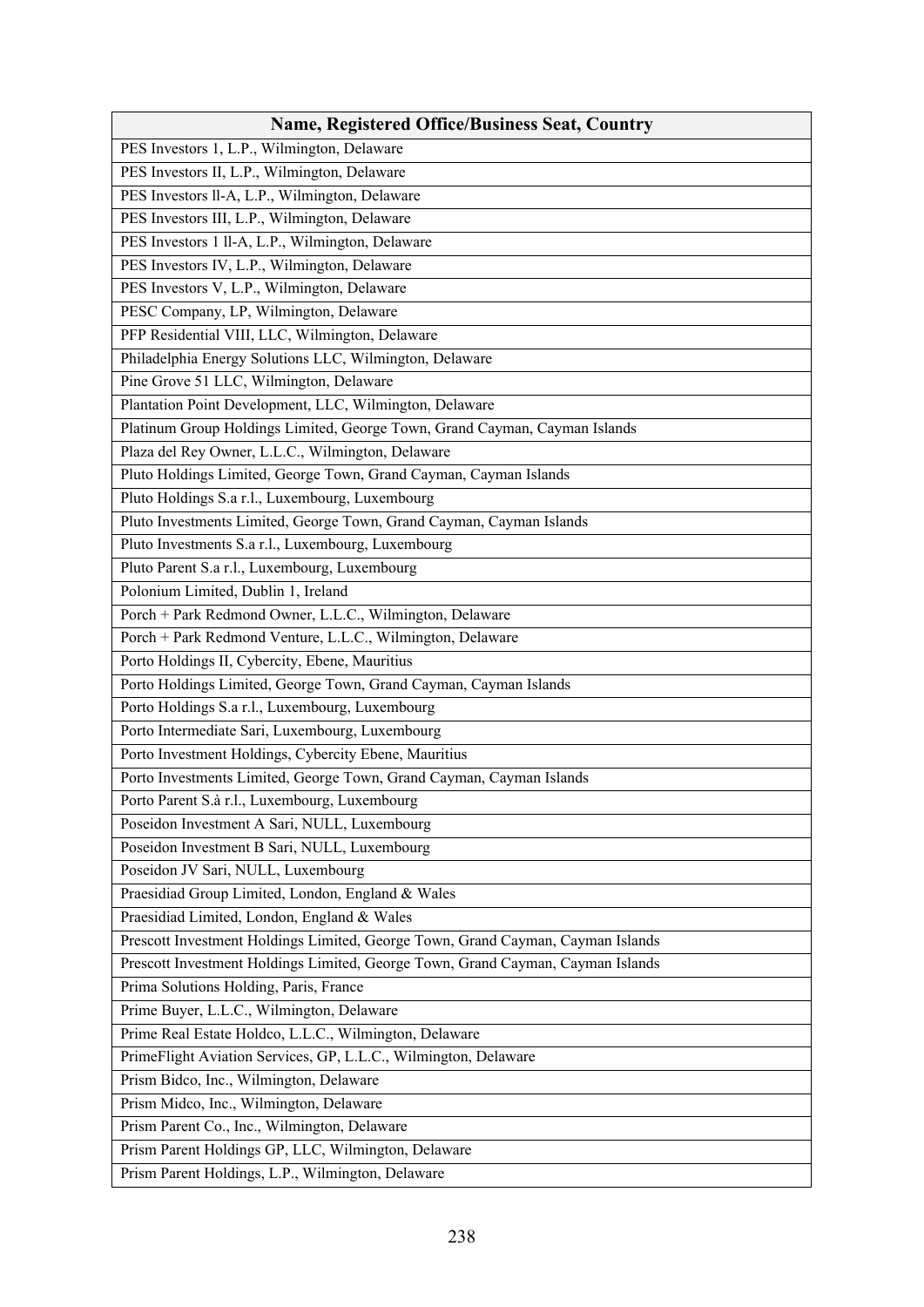| <b>Name, Registered Office/Business Seat, Country</b>                  |
|------------------------------------------------------------------------|
| PROFIT EVER HOLDINGS LIMITED, Hong Kong, Hong Kong                     |
| Project CRT, L.L.C., Wilmington, Delaware                              |
| Project Diamant Administration GmbH, Frankfurt am Main, Germany        |
| Project Diamant Bidco AG, Munich, Germany                              |
| Project Diamant GmbH & Co. KG, Frankfurt am Main, Germany              |
| Project Kona Intermediate, Inc., Wilmington, Delaware                  |
| Project Kona Merger Sub, Inc., Wilmington, Delaware                    |
| Project Kona Parent, Inc., Wilmington, Delaware                        |
| Project Lugus Member, L.L.C., Wilmington, Delaware                     |
| Project Lugus Pay Agent, L.L.C., Wilmington, Delaware                  |
| Project Lugus Venture, L.L.C., Wilmington, Delaware                    |
| Project Nottingham LP, Grand Cayman, Cayman Islands                    |
| Project Oyster, L.L.C., Wilmington, Delaware                           |
| Project PHX, L.L.C., Wilmington, Delaware                              |
| Project Rainier GP, LLC, New Castle County, Delaware                   |
| Project Titan General Partner, L.L.C., Wilmington, Delaware            |
| Project Titan Merger Sub, Inc., Wilmington, Delaware                   |
| Project Titan Partnership Holdings, L.P., Wilmington, Delaware         |
| Project Titus, L.P., George Town, Grand Cayman, Cayman Islands         |
| Project Twist 2 S.à r.l., Luxembourg, Luxembourg                       |
| Project Twist S.à r.l, Luxembourg, Luxembourg                          |
| PS Merger Sub, Inc., Wilmington, Delaware                              |
| PSREG CLR Owner, LLC, Wilmington, Delaware                             |
| PSREG Grand Cypress Owner, LLC, Wilmington, Delaware                   |
| PT. Carlyle Indonesia Advisors, Jakarta, Indonesia                     |
| Pure Bankside Ltd., London, England & Wales                            |
| Pure City Opco Limited, London, England & Wales                        |
| Pure Hammersmith Ltd., London, England & Wales                         |
| Pure Highbury Limited, London, England & Wales                         |
| QD-REYNOLDS, LLC, Dover, Delaware                                      |
| Qpl - Empreendimentos Turisticos e Imobiliarios S.A., Lisbon, Portugal |
| R/C Energy GP IV, LLC, Wilmington, Delaware                            |
| R/C Energy IV ILP GP LLC, Wilmington, Delaware                         |
| R/C Renewable Energy GP II, LLC, Wilmington, Delaware                  |
| R/C Renewable Energy II ILP GP LLC, Wilmington, Delaware               |
| Radio Road Industrial Owner, L.P., Wilmington, Delaware                |
| Radiowave Holdings Limited, Cybercity Ebene, Mauritius                 |
| Radiowave Holdings Limited, Wilmington, Mauritius                      |
| RAF Group Lot 8 LLC, Dover, Delaware                                   |
| RAF Group Raceway LLC, Dover, Delaware                                 |
| RAH Property Owner, LLC, Wilmington, Delaware                          |
| Rainbow South Mezz SPE LLC, Wilmington, Delaware                       |
| Rainbow South SPE Owner LLC, Wilmington, Delaware                      |
| Raincross Lessee, Inc, Wilmington, Delaware                            |
| Range Blocker Holdings, Inc., Wilmington, Delaware                     |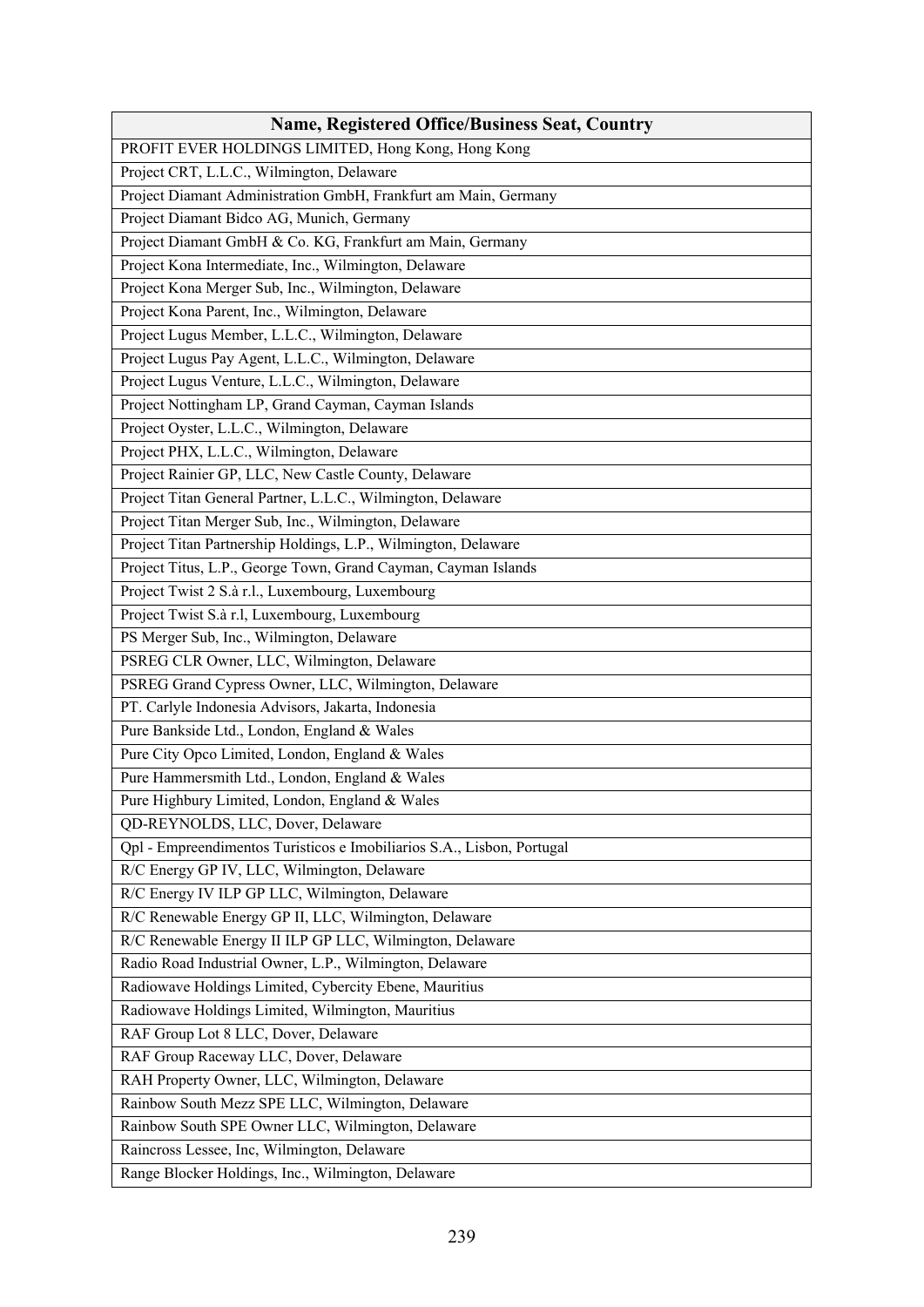| <b>Name, Registered Office/Business Seat, Country</b>                                                                   |
|-------------------------------------------------------------------------------------------------------------------------|
| Raptor Acquisition Holdings, LLC, Wilmington, Delaware                                                                  |
| Raptor Employee Holdings, LLC, Wilmington, Delaware                                                                     |
| RB2 Real Estate Partners, L.P., Toronto, Ontario                                                                        |
| RDSL Coinvestment (Delaware), L.L.C., Wilmington, Delaware                                                              |
| RDSL Investimento Secundàrio Fundo De Investimento Em Participagöes - Multiestrategia, Rio De Janeiro,<br><b>Brazil</b> |
| RE BRASIL EMPREENDIMENTOS IMOBILIÀRIOS LTDA., Sao Paulo, Brazil                                                         |
| RE RGS Empreendimentos Imobiliarios Ltda., Sao Paulo, Brazil                                                            |
| Rede D'Or Partners (Delaware), L.L.C., Wilmington, Delaware                                                             |
| Rede D'Or Partners, L.P., Toronto, Ontario                                                                              |
| Rede D'Or Secondary (Delaware), L.L.C., Wilmington, Delaware                                                            |
| Rede D'Or Secondary Opportunity, L.P., Toronto, Ontario                                                                 |
| Redstone Holding Company Limited, George Town, Grand Cayman, Cayman Islands                                             |
| Redstone Holding Company Limited, George Town, Grand Cayman, Cayman Islands                                             |
| Redwood Acquisition Holdings, LLC, Wilmington, Delaware                                                                 |
| Refund 42 LLC, Wilmington, Delaware                                                                                     |
| Regalwood Global Energy Ltd., George Town, Grand Cayman, Cayman Islands                                                 |
| Reilly Investors L.P., Wilmington, Delaware                                                                             |
| Retail MENA Holdings S.a r.l., Luxembourg, Luxembourg                                                                   |
| Revere Power, LLC, Wilmington, Delaware                                                                                 |
| RH Coinvestment (Delaware), L.L.C., Wilmington, Delaware                                                                |
| Rhine Amsterdam Opco B.V., Amsterdam, Netherlands                                                                       |
| Rhine Amsterdam Propco B.V., Amsterdam, Netherlands                                                                     |
| Rhine BidCo GmbH, München, Germany                                                                                      |
| Rhine Breda Opco B.V., Amsterdam, Netherlands                                                                           |
| Rhine Breda Propco B.V., Amsterdam, Netherlands                                                                         |
| Rhine Eindhoven Opco B.V., Amsterdam, Netherlands                                                                       |
| Rhine Eindhoven Propco B.V., Amsterdam, Netherlands                                                                     |
| Rhine Global Holding GmbH, Munich, Germany                                                                              |
| Rhine Groningen Opco B.V., Amsterdam, Netherlands                                                                       |
| Rhine Groningen Propco B.V., Amsterdam, Netherlands                                                                     |
| Rhine HoldCo GmbH, Munich, Germany                                                                                      |
| Rhine Maastricht Opco B.V., Amsterdam, Netherlands                                                                      |
| Rhine Maastricht Propco B.V., Amsterdam, Netherlands                                                                    |
| Rhine Nijmegen Opco B.V., Amsterdam, Netherlands                                                                        |
| Rhine Nijmegen Propco B.V., Amsterdam, Netherlands                                                                      |
| Rhine Scheveningen Opco B.V., Amsterdam, Netherlands                                                                    |
| Rhine Scheveningen Propco B.V., Amsterdam, Netherlands                                                                  |
| Rhine Schiedam Opco B.V., Amsterdam, Netherlands                                                                        |
| Rhine Schiedam Propco B.V., Amsterdam, Netherlands                                                                      |
| Rhine Utrecht Opco B.V., Amsterdam, Netherlands                                                                         |
| Rhine Utrecht Propco B.V., Amsterdam, Netherlands                                                                       |
| Rhine Vlaardingen Opco B.V., Amsterdam, Netherlands                                                                     |
| Rhine Vlaardingen Propco B.V., Amsterdam, Netherlands                                                                   |
| Rhine Zwolle Opco B.V., Amsterdam, Netherlands                                                                          |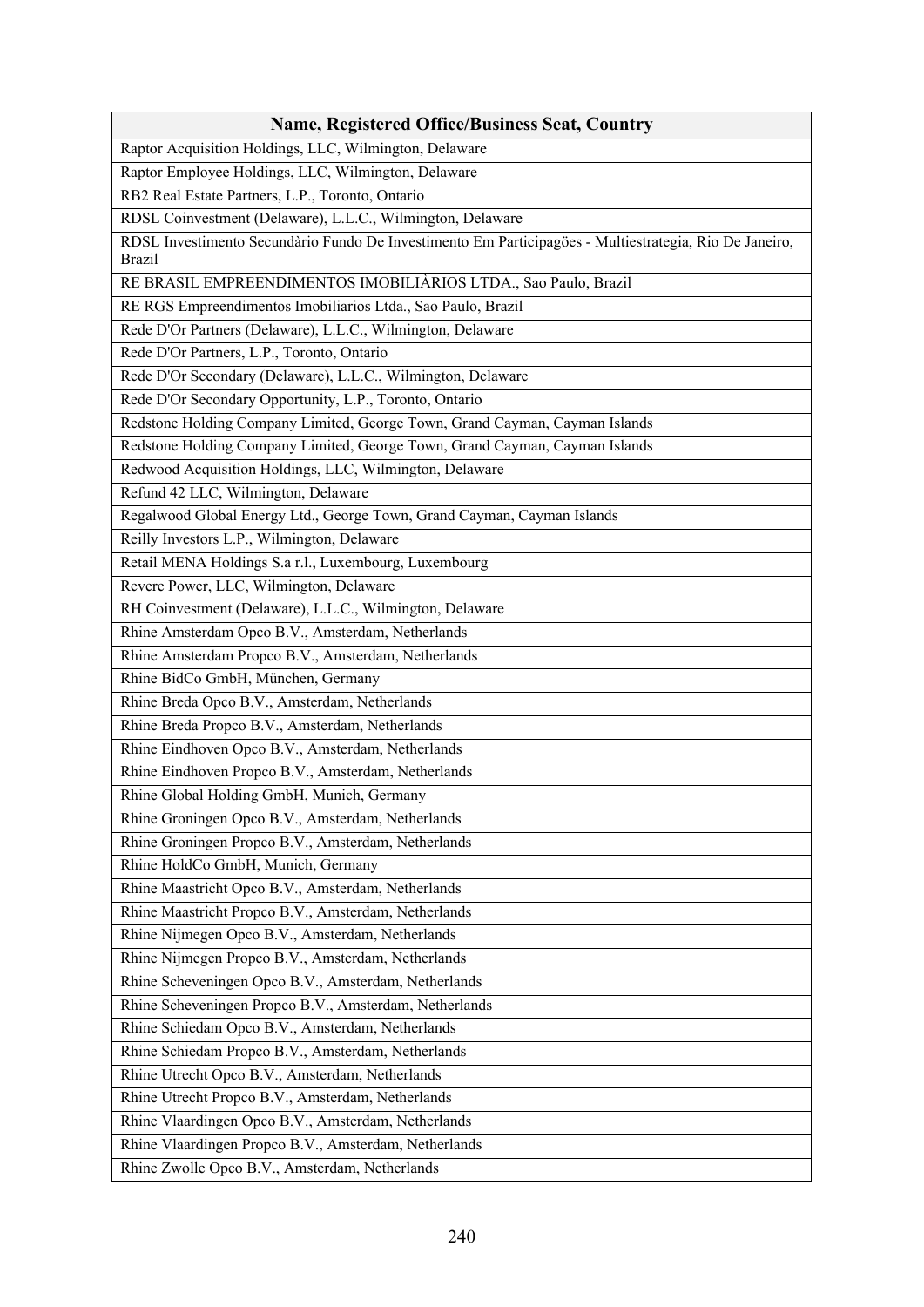| <b>Name, Registered Office/Business Seat, Country</b>                                                |
|------------------------------------------------------------------------------------------------------|
| Rhine Zwolle Propco B.V., Amsterdam, Netherlands                                                     |
| Rhino Investment Holdings Limited, George Town, Grand Cayman, Cayman Islands                         |
| Rhino Investment Holdings Limited, George Town, Grand Cayman, Cayman Islands                         |
| RHPBK Coinvestimento - Fundo de Investimento em Participagöes Multiestrategia, Sao Paulo, Brazil     |
| RHPBK Coinvestment (Delaware), L.L.C., Wilmington, Delaware                                          |
| RHPBK II Coinvestimento - Fundo de Investimento em Participagöes Multiestrategia, Sao Paulo, Brazil  |
| Ridgewood MOB Venture, L.L.C., Wilmington, Delaware                                                  |
| Rio Branco 2 GP, L.L.C., Wilmington, Delaware                                                        |
| Rio Branco Co-Investment, L.P., Toronto, Ontario                                                     |
| Rio Branco Real Estate, L.P., Toronto, Ontario                                                       |
| Ripley Cable Holdings 1, L.P., George Town, Grand Cayman, Cayman Islands                             |
| Ripley Cable Holdings II, L.P., George Town, Grand Cayman, Cayman Islands                            |
| River SG CPI II LLC, Wilmington, Delaware                                                            |
| River SG CPI LLC, Wilmington, Delaware                                                               |
| Riverstone Coinvestment GP LLC, Wilmington, Delaware                                                 |
| Riverstone Energy Coinvestment III, L.P., Wilmington, Delaware                                       |
| Riverstone/Carlyle Energy Investment Holdings IV-S1, L.P., George Town, Grand Cayman, Cayman Islands |
| Riverstone/Carlyle Energy Investment Holdings IV-S1, L.P., George Town, Grand Cayman, Cayman Islands |
| Riverstone/Carlyle Energy Partners IV (Non-U.S.), LLC, Wilmington, Delaware                          |
| Riverstone/Carlyle Energy Partners IV, L.P., Wilmington, Delaware                                    |
| Riverstone/Carlyle Global Energy and Power Fund IV (FT), L.P., Wilmington, Delaware                  |
| Riverstone/Carlyle Global Energy and Power Fund IV, L.P., Wilmington, Delaware                       |
| Riverstone/Carlyle Management LP, Wilmington, Delaware                                               |
| Riverstone/Carlyle RAE Feeder II (DE), L.P., Wilmington, Delaware                                    |
| Riverstone/Carlyle Renewable and Alternative Energy Fund II, L.P., Wilmington, Delaware              |
| Riverstone/Carlyle Renewable and Alternative Energy Fund ll-B, L.P., Wilmington, Delaware            |
| Riverstone/Carlyle Renewable and Alternative Energy Fund Il-C, L.P., Wilmington, Delaware            |
| Riverstone/Carlyle Renewable and Alternative Energy Fund ll-JPM, L.P., Wilmington, Delaware          |
| Riverstone/Carlyle Renewable Energy Partners II, L.L.C., Wilmington, Delaware                        |
| Riverstone/Carlyle Renewable Energy Partners II, L.P., Wilmington, Delaware                          |
| Roma Holding Company Limited, George Town, Grand Cayman, Cayman Islands                              |
| Rome Holding Company Limited, George Town, Grand Cayman, Cayman Islands                              |
| Rome Hong Kong 1 Limited, Hong Kong, Hong Kong                                                       |
| Rome Hong Kong 1 Limited, Hong Kong, Hong Kong                                                       |
| Rome Hong Kong 1 Limited, Hong Kong, Hong Kong                                                       |
| Rome Hong Kong II Limited, Hong Kong, Hong Kong                                                      |
| Rome Hong Kong III Limited, Hong Kong, Hong Kong                                                     |
| Rome Hong Kong IV Limited, Hong Kong, Hong Kong                                                      |
| Rome Hong Kong IX Limited, Hong Kong, Hong Kong                                                      |
| Rome Hong Kong Limited, Hong Kong, Hong Kong                                                         |
| Rome Hong Kong Tafel Limited, Hong Kong, Hong Kong                                                   |
| Rome Hong Kong V Limited, Hong Kong, Hong Kong                                                       |
| Rome Hong Kong VI Limited, Hong Kong, Hong Kong                                                      |
| Rome Hong Kong VII Limited, Hong Kong, Hong Kong                                                     |
| Rome Hong Kong X Limited, Hong Kong, Hong Kong                                                       |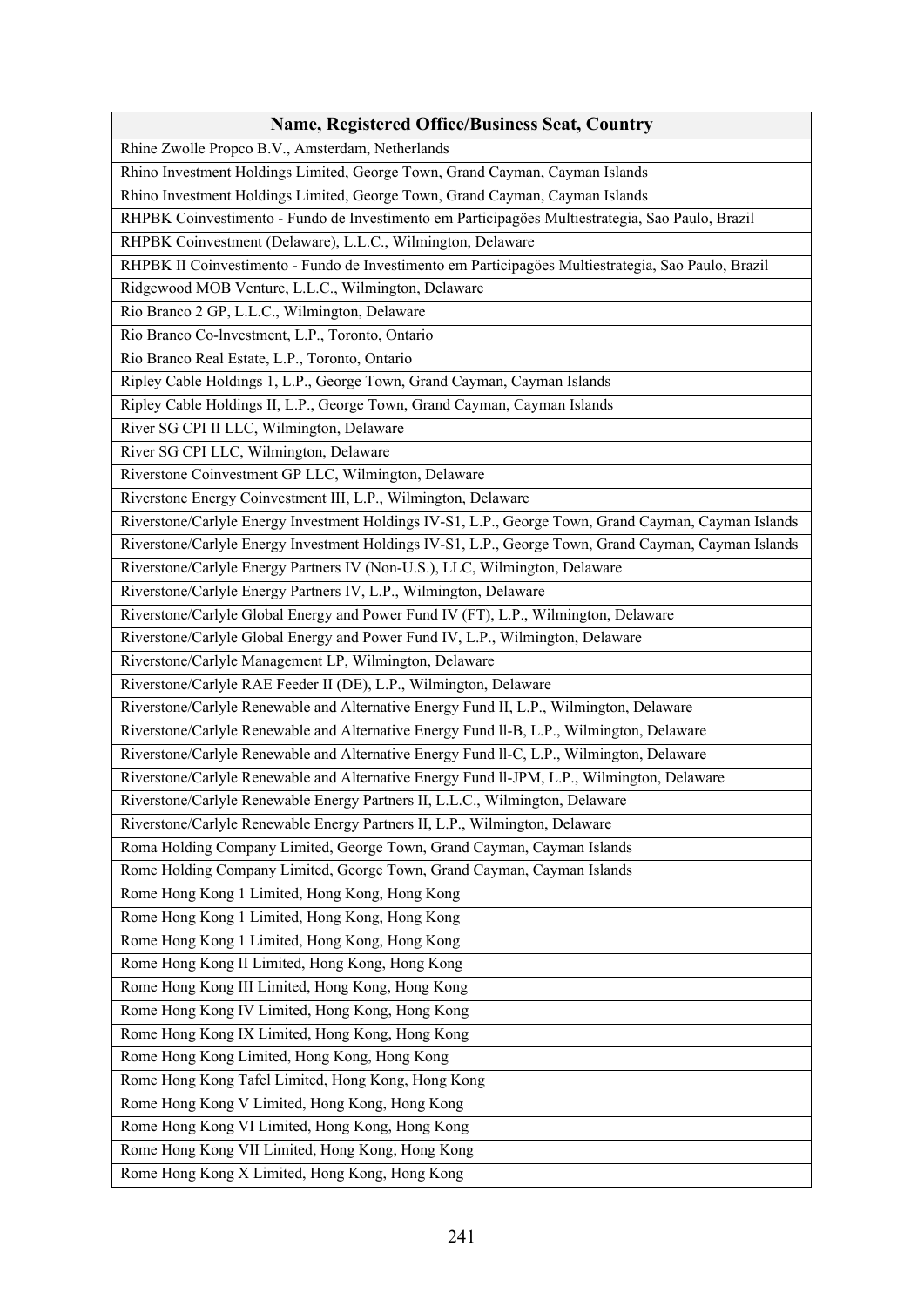| Rome Hong Kong Xuzhou 1 Limited, Hong Kong, Hong Kong<br>RomeJiading 1 Limited, George Town, Grand Cayman, Cayman Islands<br>RomeJiading II Limited, George Town, Grand Cayman, Cayman Islands<br>Rubiks Holdings GP, Ltd., George Town, Grand Cayman, Cayman Islands<br>Rubiks Holdings, L.P., George Town, Grand Cayman, Cayman Islands<br>Ruby Holding Company Limited, George Town, Grand Cayman, Cayman Islands<br>Ruby Holding Company Limited, George Town, Grand Cayman, Cayman Islands<br>RW Grand Cypress Phase 2 Owner, LLC, Wilmington, Delaware<br>S Melrose SP, LLC, Dover, Delaware<br>SA Partners (Delaware), L.L.C., Wilmington, Delaware<br>SA Partners AIV, L.P., Toronto, Ontario<br>SA Partners Bell (Delaware), L.L.C., Wilmington, Delaware<br>SA Partners CTS (Delaware), L.L.C., Wilmington, Delaware<br>SA Partners ERTT (Delaware), L.L.C., Wilmington, Delaware<br>SA Partners FS (Delaware), L.L.C., Wilmington, Delaware<br>SA Partners HILL (Delaware), L.L.C., Wilmington, Delaware<br>SA Partners HPT (Delaware), L.L.C., Wilmington, Delaware<br>SA Partners MIQ (Delaware), L.L.C., Wilmington, Delaware<br>SA Partners ORG (Delaware), L.L.C., Wilmington, Delaware<br>SA Partners TF (Delaware), L.L.C., Wilmington, Delaware<br>SA Partners TND (Delaware), L.L.C., Wilmington, Delaware<br>SA Partners, L.P., Toronto, Ontario<br>Safari Group CB Holdings Limited, George Town, Grand Cayman, Cayman Islands<br>Safari Group CB Holdings Limited, George Town, Grand Cayman, Cayman Islands<br>Safari Group Holdings Limited, George Town, Grand Cayman, Cayman Islands<br>Safari Group Holdings Limited, George Town, Grand Cayman, Cayman Islands<br>Safari Parent Limited, George Town, Grand Cayman, Cayman Islands<br>Safari Parent Limited, George Town, Grand Cayman, Cayman Islands<br>Safety SA Holdco (PTY) Ltd, Gauteng, South Africa<br>Safety SA Subco (Pty) Ltd, Gauteng, South Africa<br>Safety SATopco (Pty) Ltd, Gauteng, South Africa<br>Saint Jacques Students Sprl, NULL, Belgium<br>San Bernardino Avenue Industrial Owner, L.P., Wilmington, Delaware<br>Santiago Energia Ltda, Rio de Janeiro, Brazil<br>SASOF Holdings II, Inc., Wilmington, Delaware<br>SASOF Holdings III Inc., Wilmington, Delaware<br>SASOF Holdings IV Inc., Wilmington, Delaware<br>SASOF II Luxembourg S.a r.l., Grand-Duchy of Luxembourg, Luxembourg<br>SASOF III (A) Aviation Ireland Designated Activity Company, Dublin, Ireland<br>SASOF III (A38) Aviation Ireland Designated Activity Company, Dublin, Ireland<br>SASOF III (A39) Aviation Ireland Designated Activity Company, Dublin, Ireland<br>SASOF III (A6) LLC, Wilmington, Delaware<br>SASOF III LLC, Wilmington, Delaware<br>SASOF III LP, Wilmington, Delaware | <b>Name, Registered Office/Business Seat, Country</b>                |
|-------------------------------------------------------------------------------------------------------------------------------------------------------------------------------------------------------------------------------------------------------------------------------------------------------------------------------------------------------------------------------------------------------------------------------------------------------------------------------------------------------------------------------------------------------------------------------------------------------------------------------------------------------------------------------------------------------------------------------------------------------------------------------------------------------------------------------------------------------------------------------------------------------------------------------------------------------------------------------------------------------------------------------------------------------------------------------------------------------------------------------------------------------------------------------------------------------------------------------------------------------------------------------------------------------------------------------------------------------------------------------------------------------------------------------------------------------------------------------------------------------------------------------------------------------------------------------------------------------------------------------------------------------------------------------------------------------------------------------------------------------------------------------------------------------------------------------------------------------------------------------------------------------------------------------------------------------------------------------------------------------------------------------------------------------------------------------------------------------------------------------------------------------------------------------------------------------------------------------------------------------------------------------------------------------------------------------------------------------------------------------------------------------------------------------------------------------------------------------------------------------------------------------------------------------------------------------------------------------------------------------------------------------------------------------------------------------------------------------------------------------------------------|----------------------------------------------------------------------|
|                                                                                                                                                                                                                                                                                                                                                                                                                                                                                                                                                                                                                                                                                                                                                                                                                                                                                                                                                                                                                                                                                                                                                                                                                                                                                                                                                                                                                                                                                                                                                                                                                                                                                                                                                                                                                                                                                                                                                                                                                                                                                                                                                                                                                                                                                                                                                                                                                                                                                                                                                                                                                                                                                                                                                                         |                                                                      |
|                                                                                                                                                                                                                                                                                                                                                                                                                                                                                                                                                                                                                                                                                                                                                                                                                                                                                                                                                                                                                                                                                                                                                                                                                                                                                                                                                                                                                                                                                                                                                                                                                                                                                                                                                                                                                                                                                                                                                                                                                                                                                                                                                                                                                                                                                                                                                                                                                                                                                                                                                                                                                                                                                                                                                                         |                                                                      |
|                                                                                                                                                                                                                                                                                                                                                                                                                                                                                                                                                                                                                                                                                                                                                                                                                                                                                                                                                                                                                                                                                                                                                                                                                                                                                                                                                                                                                                                                                                                                                                                                                                                                                                                                                                                                                                                                                                                                                                                                                                                                                                                                                                                                                                                                                                                                                                                                                                                                                                                                                                                                                                                                                                                                                                         |                                                                      |
|                                                                                                                                                                                                                                                                                                                                                                                                                                                                                                                                                                                                                                                                                                                                                                                                                                                                                                                                                                                                                                                                                                                                                                                                                                                                                                                                                                                                                                                                                                                                                                                                                                                                                                                                                                                                                                                                                                                                                                                                                                                                                                                                                                                                                                                                                                                                                                                                                                                                                                                                                                                                                                                                                                                                                                         |                                                                      |
|                                                                                                                                                                                                                                                                                                                                                                                                                                                                                                                                                                                                                                                                                                                                                                                                                                                                                                                                                                                                                                                                                                                                                                                                                                                                                                                                                                                                                                                                                                                                                                                                                                                                                                                                                                                                                                                                                                                                                                                                                                                                                                                                                                                                                                                                                                                                                                                                                                                                                                                                                                                                                                                                                                                                                                         |                                                                      |
|                                                                                                                                                                                                                                                                                                                                                                                                                                                                                                                                                                                                                                                                                                                                                                                                                                                                                                                                                                                                                                                                                                                                                                                                                                                                                                                                                                                                                                                                                                                                                                                                                                                                                                                                                                                                                                                                                                                                                                                                                                                                                                                                                                                                                                                                                                                                                                                                                                                                                                                                                                                                                                                                                                                                                                         |                                                                      |
|                                                                                                                                                                                                                                                                                                                                                                                                                                                                                                                                                                                                                                                                                                                                                                                                                                                                                                                                                                                                                                                                                                                                                                                                                                                                                                                                                                                                                                                                                                                                                                                                                                                                                                                                                                                                                                                                                                                                                                                                                                                                                                                                                                                                                                                                                                                                                                                                                                                                                                                                                                                                                                                                                                                                                                         |                                                                      |
|                                                                                                                                                                                                                                                                                                                                                                                                                                                                                                                                                                                                                                                                                                                                                                                                                                                                                                                                                                                                                                                                                                                                                                                                                                                                                                                                                                                                                                                                                                                                                                                                                                                                                                                                                                                                                                                                                                                                                                                                                                                                                                                                                                                                                                                                                                                                                                                                                                                                                                                                                                                                                                                                                                                                                                         |                                                                      |
|                                                                                                                                                                                                                                                                                                                                                                                                                                                                                                                                                                                                                                                                                                                                                                                                                                                                                                                                                                                                                                                                                                                                                                                                                                                                                                                                                                                                                                                                                                                                                                                                                                                                                                                                                                                                                                                                                                                                                                                                                                                                                                                                                                                                                                                                                                                                                                                                                                                                                                                                                                                                                                                                                                                                                                         |                                                                      |
|                                                                                                                                                                                                                                                                                                                                                                                                                                                                                                                                                                                                                                                                                                                                                                                                                                                                                                                                                                                                                                                                                                                                                                                                                                                                                                                                                                                                                                                                                                                                                                                                                                                                                                                                                                                                                                                                                                                                                                                                                                                                                                                                                                                                                                                                                                                                                                                                                                                                                                                                                                                                                                                                                                                                                                         |                                                                      |
|                                                                                                                                                                                                                                                                                                                                                                                                                                                                                                                                                                                                                                                                                                                                                                                                                                                                                                                                                                                                                                                                                                                                                                                                                                                                                                                                                                                                                                                                                                                                                                                                                                                                                                                                                                                                                                                                                                                                                                                                                                                                                                                                                                                                                                                                                                                                                                                                                                                                                                                                                                                                                                                                                                                                                                         |                                                                      |
|                                                                                                                                                                                                                                                                                                                                                                                                                                                                                                                                                                                                                                                                                                                                                                                                                                                                                                                                                                                                                                                                                                                                                                                                                                                                                                                                                                                                                                                                                                                                                                                                                                                                                                                                                                                                                                                                                                                                                                                                                                                                                                                                                                                                                                                                                                                                                                                                                                                                                                                                                                                                                                                                                                                                                                         |                                                                      |
|                                                                                                                                                                                                                                                                                                                                                                                                                                                                                                                                                                                                                                                                                                                                                                                                                                                                                                                                                                                                                                                                                                                                                                                                                                                                                                                                                                                                                                                                                                                                                                                                                                                                                                                                                                                                                                                                                                                                                                                                                                                                                                                                                                                                                                                                                                                                                                                                                                                                                                                                                                                                                                                                                                                                                                         |                                                                      |
|                                                                                                                                                                                                                                                                                                                                                                                                                                                                                                                                                                                                                                                                                                                                                                                                                                                                                                                                                                                                                                                                                                                                                                                                                                                                                                                                                                                                                                                                                                                                                                                                                                                                                                                                                                                                                                                                                                                                                                                                                                                                                                                                                                                                                                                                                                                                                                                                                                                                                                                                                                                                                                                                                                                                                                         |                                                                      |
|                                                                                                                                                                                                                                                                                                                                                                                                                                                                                                                                                                                                                                                                                                                                                                                                                                                                                                                                                                                                                                                                                                                                                                                                                                                                                                                                                                                                                                                                                                                                                                                                                                                                                                                                                                                                                                                                                                                                                                                                                                                                                                                                                                                                                                                                                                                                                                                                                                                                                                                                                                                                                                                                                                                                                                         |                                                                      |
|                                                                                                                                                                                                                                                                                                                                                                                                                                                                                                                                                                                                                                                                                                                                                                                                                                                                                                                                                                                                                                                                                                                                                                                                                                                                                                                                                                                                                                                                                                                                                                                                                                                                                                                                                                                                                                                                                                                                                                                                                                                                                                                                                                                                                                                                                                                                                                                                                                                                                                                                                                                                                                                                                                                                                                         |                                                                      |
|                                                                                                                                                                                                                                                                                                                                                                                                                                                                                                                                                                                                                                                                                                                                                                                                                                                                                                                                                                                                                                                                                                                                                                                                                                                                                                                                                                                                                                                                                                                                                                                                                                                                                                                                                                                                                                                                                                                                                                                                                                                                                                                                                                                                                                                                                                                                                                                                                                                                                                                                                                                                                                                                                                                                                                         |                                                                      |
|                                                                                                                                                                                                                                                                                                                                                                                                                                                                                                                                                                                                                                                                                                                                                                                                                                                                                                                                                                                                                                                                                                                                                                                                                                                                                                                                                                                                                                                                                                                                                                                                                                                                                                                                                                                                                                                                                                                                                                                                                                                                                                                                                                                                                                                                                                                                                                                                                                                                                                                                                                                                                                                                                                                                                                         |                                                                      |
|                                                                                                                                                                                                                                                                                                                                                                                                                                                                                                                                                                                                                                                                                                                                                                                                                                                                                                                                                                                                                                                                                                                                                                                                                                                                                                                                                                                                                                                                                                                                                                                                                                                                                                                                                                                                                                                                                                                                                                                                                                                                                                                                                                                                                                                                                                                                                                                                                                                                                                                                                                                                                                                                                                                                                                         |                                                                      |
|                                                                                                                                                                                                                                                                                                                                                                                                                                                                                                                                                                                                                                                                                                                                                                                                                                                                                                                                                                                                                                                                                                                                                                                                                                                                                                                                                                                                                                                                                                                                                                                                                                                                                                                                                                                                                                                                                                                                                                                                                                                                                                                                                                                                                                                                                                                                                                                                                                                                                                                                                                                                                                                                                                                                                                         |                                                                      |
|                                                                                                                                                                                                                                                                                                                                                                                                                                                                                                                                                                                                                                                                                                                                                                                                                                                                                                                                                                                                                                                                                                                                                                                                                                                                                                                                                                                                                                                                                                                                                                                                                                                                                                                                                                                                                                                                                                                                                                                                                                                                                                                                                                                                                                                                                                                                                                                                                                                                                                                                                                                                                                                                                                                                                                         |                                                                      |
|                                                                                                                                                                                                                                                                                                                                                                                                                                                                                                                                                                                                                                                                                                                                                                                                                                                                                                                                                                                                                                                                                                                                                                                                                                                                                                                                                                                                                                                                                                                                                                                                                                                                                                                                                                                                                                                                                                                                                                                                                                                                                                                                                                                                                                                                                                                                                                                                                                                                                                                                                                                                                                                                                                                                                                         |                                                                      |
|                                                                                                                                                                                                                                                                                                                                                                                                                                                                                                                                                                                                                                                                                                                                                                                                                                                                                                                                                                                                                                                                                                                                                                                                                                                                                                                                                                                                                                                                                                                                                                                                                                                                                                                                                                                                                                                                                                                                                                                                                                                                                                                                                                                                                                                                                                                                                                                                                                                                                                                                                                                                                                                                                                                                                                         |                                                                      |
|                                                                                                                                                                                                                                                                                                                                                                                                                                                                                                                                                                                                                                                                                                                                                                                                                                                                                                                                                                                                                                                                                                                                                                                                                                                                                                                                                                                                                                                                                                                                                                                                                                                                                                                                                                                                                                                                                                                                                                                                                                                                                                                                                                                                                                                                                                                                                                                                                                                                                                                                                                                                                                                                                                                                                                         |                                                                      |
|                                                                                                                                                                                                                                                                                                                                                                                                                                                                                                                                                                                                                                                                                                                                                                                                                                                                                                                                                                                                                                                                                                                                                                                                                                                                                                                                                                                                                                                                                                                                                                                                                                                                                                                                                                                                                                                                                                                                                                                                                                                                                                                                                                                                                                                                                                                                                                                                                                                                                                                                                                                                                                                                                                                                                                         |                                                                      |
|                                                                                                                                                                                                                                                                                                                                                                                                                                                                                                                                                                                                                                                                                                                                                                                                                                                                                                                                                                                                                                                                                                                                                                                                                                                                                                                                                                                                                                                                                                                                                                                                                                                                                                                                                                                                                                                                                                                                                                                                                                                                                                                                                                                                                                                                                                                                                                                                                                                                                                                                                                                                                                                                                                                                                                         |                                                                      |
|                                                                                                                                                                                                                                                                                                                                                                                                                                                                                                                                                                                                                                                                                                                                                                                                                                                                                                                                                                                                                                                                                                                                                                                                                                                                                                                                                                                                                                                                                                                                                                                                                                                                                                                                                                                                                                                                                                                                                                                                                                                                                                                                                                                                                                                                                                                                                                                                                                                                                                                                                                                                                                                                                                                                                                         |                                                                      |
|                                                                                                                                                                                                                                                                                                                                                                                                                                                                                                                                                                                                                                                                                                                                                                                                                                                                                                                                                                                                                                                                                                                                                                                                                                                                                                                                                                                                                                                                                                                                                                                                                                                                                                                                                                                                                                                                                                                                                                                                                                                                                                                                                                                                                                                                                                                                                                                                                                                                                                                                                                                                                                                                                                                                                                         |                                                                      |
|                                                                                                                                                                                                                                                                                                                                                                                                                                                                                                                                                                                                                                                                                                                                                                                                                                                                                                                                                                                                                                                                                                                                                                                                                                                                                                                                                                                                                                                                                                                                                                                                                                                                                                                                                                                                                                                                                                                                                                                                                                                                                                                                                                                                                                                                                                                                                                                                                                                                                                                                                                                                                                                                                                                                                                         |                                                                      |
|                                                                                                                                                                                                                                                                                                                                                                                                                                                                                                                                                                                                                                                                                                                                                                                                                                                                                                                                                                                                                                                                                                                                                                                                                                                                                                                                                                                                                                                                                                                                                                                                                                                                                                                                                                                                                                                                                                                                                                                                                                                                                                                                                                                                                                                                                                                                                                                                                                                                                                                                                                                                                                                                                                                                                                         |                                                                      |
|                                                                                                                                                                                                                                                                                                                                                                                                                                                                                                                                                                                                                                                                                                                                                                                                                                                                                                                                                                                                                                                                                                                                                                                                                                                                                                                                                                                                                                                                                                                                                                                                                                                                                                                                                                                                                                                                                                                                                                                                                                                                                                                                                                                                                                                                                                                                                                                                                                                                                                                                                                                                                                                                                                                                                                         |                                                                      |
|                                                                                                                                                                                                                                                                                                                                                                                                                                                                                                                                                                                                                                                                                                                                                                                                                                                                                                                                                                                                                                                                                                                                                                                                                                                                                                                                                                                                                                                                                                                                                                                                                                                                                                                                                                                                                                                                                                                                                                                                                                                                                                                                                                                                                                                                                                                                                                                                                                                                                                                                                                                                                                                                                                                                                                         |                                                                      |
|                                                                                                                                                                                                                                                                                                                                                                                                                                                                                                                                                                                                                                                                                                                                                                                                                                                                                                                                                                                                                                                                                                                                                                                                                                                                                                                                                                                                                                                                                                                                                                                                                                                                                                                                                                                                                                                                                                                                                                                                                                                                                                                                                                                                                                                                                                                                                                                                                                                                                                                                                                                                                                                                                                                                                                         |                                                                      |
|                                                                                                                                                                                                                                                                                                                                                                                                                                                                                                                                                                                                                                                                                                                                                                                                                                                                                                                                                                                                                                                                                                                                                                                                                                                                                                                                                                                                                                                                                                                                                                                                                                                                                                                                                                                                                                                                                                                                                                                                                                                                                                                                                                                                                                                                                                                                                                                                                                                                                                                                                                                                                                                                                                                                                                         |                                                                      |
|                                                                                                                                                                                                                                                                                                                                                                                                                                                                                                                                                                                                                                                                                                                                                                                                                                                                                                                                                                                                                                                                                                                                                                                                                                                                                                                                                                                                                                                                                                                                                                                                                                                                                                                                                                                                                                                                                                                                                                                                                                                                                                                                                                                                                                                                                                                                                                                                                                                                                                                                                                                                                                                                                                                                                                         |                                                                      |
|                                                                                                                                                                                                                                                                                                                                                                                                                                                                                                                                                                                                                                                                                                                                                                                                                                                                                                                                                                                                                                                                                                                                                                                                                                                                                                                                                                                                                                                                                                                                                                                                                                                                                                                                                                                                                                                                                                                                                                                                                                                                                                                                                                                                                                                                                                                                                                                                                                                                                                                                                                                                                                                                                                                                                                         |                                                                      |
|                                                                                                                                                                                                                                                                                                                                                                                                                                                                                                                                                                                                                                                                                                                                                                                                                                                                                                                                                                                                                                                                                                                                                                                                                                                                                                                                                                                                                                                                                                                                                                                                                                                                                                                                                                                                                                                                                                                                                                                                                                                                                                                                                                                                                                                                                                                                                                                                                                                                                                                                                                                                                                                                                                                                                                         |                                                                      |
|                                                                                                                                                                                                                                                                                                                                                                                                                                                                                                                                                                                                                                                                                                                                                                                                                                                                                                                                                                                                                                                                                                                                                                                                                                                                                                                                                                                                                                                                                                                                                                                                                                                                                                                                                                                                                                                                                                                                                                                                                                                                                                                                                                                                                                                                                                                                                                                                                                                                                                                                                                                                                                                                                                                                                                         |                                                                      |
|                                                                                                                                                                                                                                                                                                                                                                                                                                                                                                                                                                                                                                                                                                                                                                                                                                                                                                                                                                                                                                                                                                                                                                                                                                                                                                                                                                                                                                                                                                                                                                                                                                                                                                                                                                                                                                                                                                                                                                                                                                                                                                                                                                                                                                                                                                                                                                                                                                                                                                                                                                                                                                                                                                                                                                         |                                                                      |
|                                                                                                                                                                                                                                                                                                                                                                                                                                                                                                                                                                                                                                                                                                                                                                                                                                                                                                                                                                                                                                                                                                                                                                                                                                                                                                                                                                                                                                                                                                                                                                                                                                                                                                                                                                                                                                                                                                                                                                                                                                                                                                                                                                                                                                                                                                                                                                                                                                                                                                                                                                                                                                                                                                                                                                         |                                                                      |
|                                                                                                                                                                                                                                                                                                                                                                                                                                                                                                                                                                                                                                                                                                                                                                                                                                                                                                                                                                                                                                                                                                                                                                                                                                                                                                                                                                                                                                                                                                                                                                                                                                                                                                                                                                                                                                                                                                                                                                                                                                                                                                                                                                                                                                                                                                                                                                                                                                                                                                                                                                                                                                                                                                                                                                         |                                                                      |
|                                                                                                                                                                                                                                                                                                                                                                                                                                                                                                                                                                                                                                                                                                                                                                                                                                                                                                                                                                                                                                                                                                                                                                                                                                                                                                                                                                                                                                                                                                                                                                                                                                                                                                                                                                                                                                                                                                                                                                                                                                                                                                                                                                                                                                                                                                                                                                                                                                                                                                                                                                                                                                                                                                                                                                         |                                                                      |
|                                                                                                                                                                                                                                                                                                                                                                                                                                                                                                                                                                                                                                                                                                                                                                                                                                                                                                                                                                                                                                                                                                                                                                                                                                                                                                                                                                                                                                                                                                                                                                                                                                                                                                                                                                                                                                                                                                                                                                                                                                                                                                                                                                                                                                                                                                                                                                                                                                                                                                                                                                                                                                                                                                                                                                         |                                                                      |
|                                                                                                                                                                                                                                                                                                                                                                                                                                                                                                                                                                                                                                                                                                                                                                                                                                                                                                                                                                                                                                                                                                                                                                                                                                                                                                                                                                                                                                                                                                                                                                                                                                                                                                                                                                                                                                                                                                                                                                                                                                                                                                                                                                                                                                                                                                                                                                                                                                                                                                                                                                                                                                                                                                                                                                         |                                                                      |
|                                                                                                                                                                                                                                                                                                                                                                                                                                                                                                                                                                                                                                                                                                                                                                                                                                                                                                                                                                                                                                                                                                                                                                                                                                                                                                                                                                                                                                                                                                                                                                                                                                                                                                                                                                                                                                                                                                                                                                                                                                                                                                                                                                                                                                                                                                                                                                                                                                                                                                                                                                                                                                                                                                                                                                         | SASOF III Luxembourg S.a r.l., Grand-Duchy of Luxembourg, Luxembourg |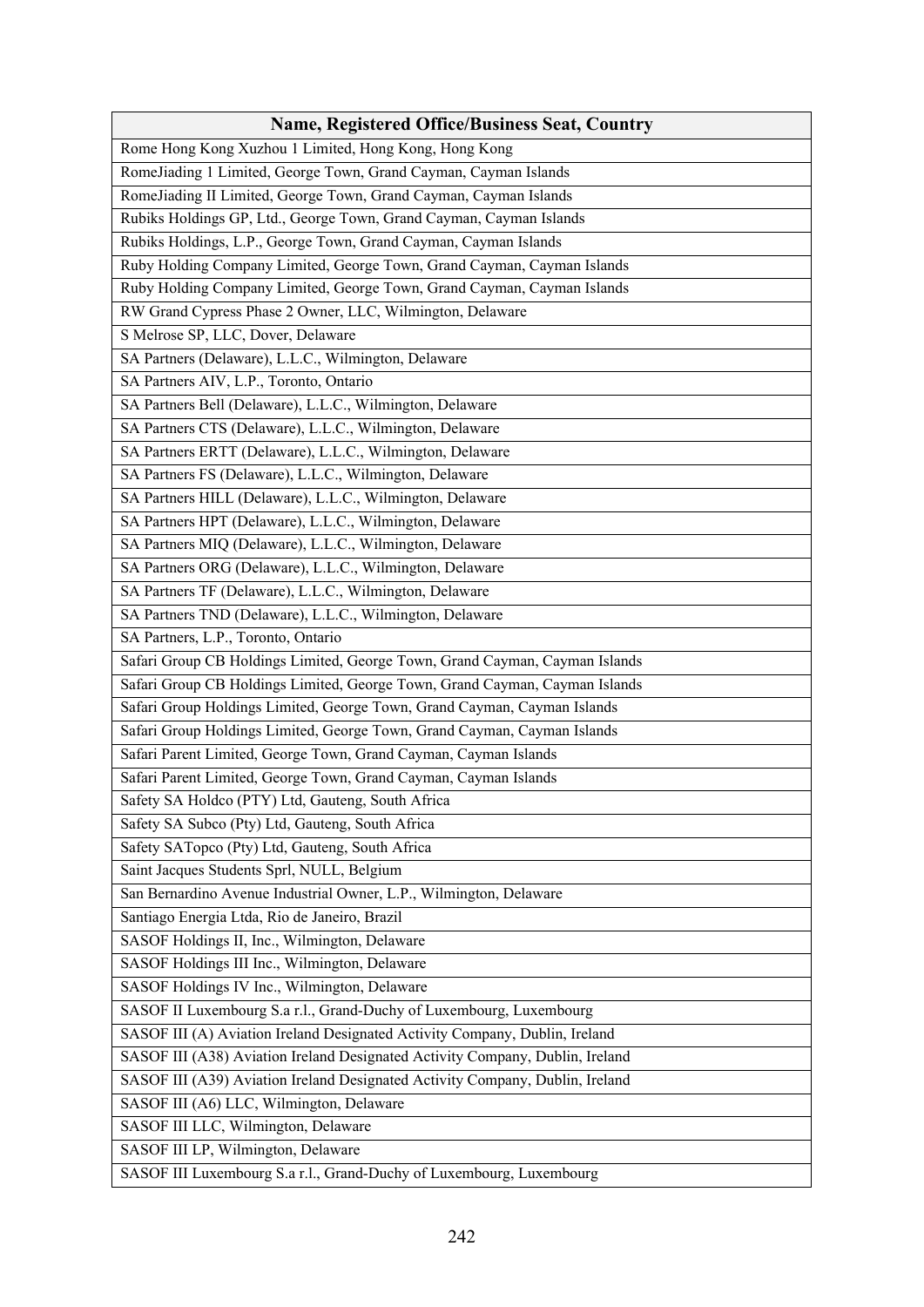| <b>Name, Registered Office/Business Seat, Country</b>                       |
|-----------------------------------------------------------------------------|
| SASOF International Master Fund III LP, Grand Cayman, Cayman Islands        |
| SASOF International Master Fund IV LP, George Town, Cayman Islands          |
| SASOF IV (A) Aviation Ireland Designated Activity Company, Dublin, Ireland  |
| SASOF IV (A2) LLC, Wilmington, Delaware                                     |
| SASOF IV (A3) LLC, Wilmington, Delaware                                     |
| SASOF IV (A4) Aviation Ireland Designated Activity Company, Dublin, Ireland |
| SASOF IV (A5) Aviation Ireland Designated Activity Company, Dublin, Ireland |
| SASOF IV (A6) Aviation Ireland Designated Activity Company, Dublin, Ireland |
| SASOF IV (A7) Aviation Ireland Designated Activity Company, Dublin, Ireland |
| SASOF IV (B) Aviation France S.àr.l., Paris, France                         |
| SASOF IV (B) Aviation Ireland Designated Activity Company, Dublin, Ireland  |
| SASOF IV (B) Luxembourg S.àr.l., Luxembourg, Luxembourg                     |
| SASOF IV (C) Luxembourg S.àr.l., Luxembourg, Luxembourg                     |
| SASOF IV (E) Aviation Ireland Designated Activity Company, Dublin, Ireland  |
| SASOF IV (F) Aviation Ireland Designated Activity Company, Dublin, Ireland  |
| SASOF IV (G) Aviation Ireland Designated Activity Company, Dublin, Ireland  |
| SASOF IV Aviation Ireland Designated Activity Company, Dublin, Ireland      |
| SASOF IV LLC, Wilmington, Delaware                                          |
| SASOF IV Luxembourg S.à r.l., Grand-Duchy of Luxembourg, Luxembourg         |
| SASOF Offshore Holdings II, L.P., George Town, Grand Cayman, Cayman Islands |
| SASOF Offshore Holdings III LP, Grand Cayman, Cayman Islands                |
| SASOF Offshore Holdings IV LP, George Town, Cayman Islands                  |
| SASOF Offshore III LP, George Town, Grand Cayman, Cayman Islands            |
| SASOF Offshore V LP, George Town, Grand Cayman, Cayman Islands              |
| SASOF US Master Fund III LP, Grand Cayman, Cayman Islands                   |
| SASOF US Master Fund IV LP, George Town, Cayman Islands                     |
| SASOF US Master Fund V LP, George Town, Grand Cayman, Cayman Islands        |
| SASOF V (Al) Aviation Ireland Designated Activity Company, Dublin, Ireland  |
| SASOF V (A2) Aviation Ireland Designated Activity Company, Dublin, Ireland  |
| SASOF V (A3) Aviation Ireland Designated Activity Company, Dublin, Ireland  |
| SASOF V (A4) Aviation Ireland Designated Activity Company, Dublin, Ireland  |
| SASOF V (A5) Aviation Ireland Designated Activity Company, Dublin, Ireland  |
| SASOF V Aviation Ireland Designated Activity Company, Dublin, Ireland       |
| SASOF V LP, Wilmington, Delaware                                            |
| SASOF V Luxembourg S.àr.l., Grand Duchy of Luxembourg, Luxembourg           |
| Sawtooth DevCo, LLC, Wilmington, Delaware                                   |
| Sawtooth OpCo, LLC, Wilmington, Delaware                                    |
| SCALE Lending LLC, Wilmington, Delaware                                     |
| Scale REIT W 87th, LLC, Wilmington, Delaware                                |
| Scale REIT, LLC, Wilmington, Delaware                                       |
| Scale SPV, L.P., Wilmington, Delaware                                       |
| Scale W 87th Manager, LLC, Wilmington, Delaware                             |
| Scheel Gardens 62 GP LLC, Wilmington, Delaware                              |
| Scheel Gardens 62 Limited Partner LP, Wilmington, Delaware                  |
| Scheel Gardens 62 LP, Wilmington, Delaware                                  |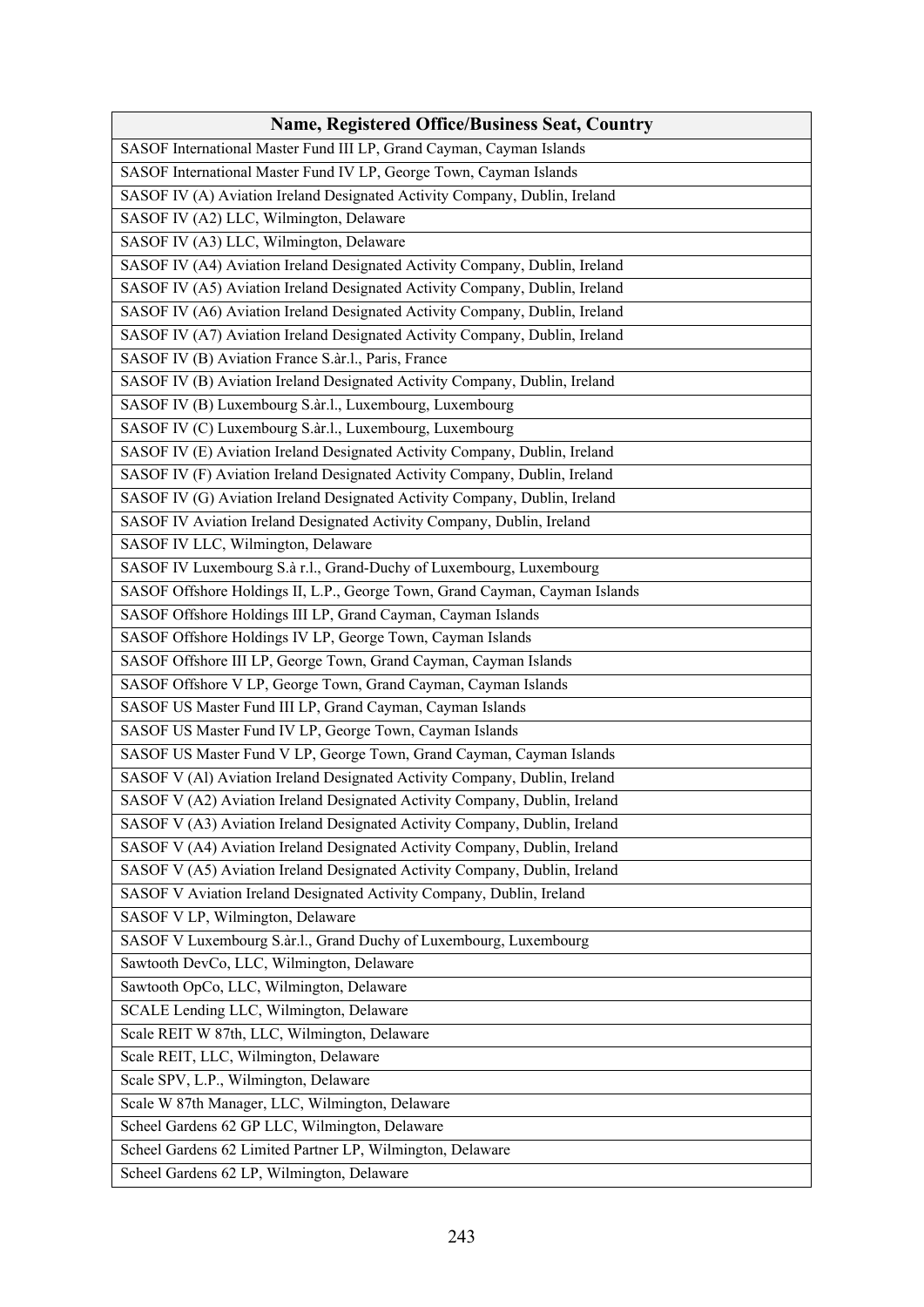## **Name, Registered Office/Business Seat, Country**

Sciens Aviation Special Opportunities International Master Fund II, L.P., George Town, Grand Cayman, Cayman Islands

Sciens Aviation Special Opportunities Investment Fund II, L.P., Wilmington, Delaware

Sciens Aviation Special Opportunities Offshore Investment Fund II, L.P., George Town, Grand Cayman, Cayman Islands

Sciens Aviation Special Opportunities U.S. Master Fund II, L.P., George Town, Grand Cayman, Cayman Islands

SCPI General Partner, L.L.C., Wilmington, Delaware

Sedgwick GP, Ltd., George Town, Grand Cayman, Cayman Islands

Sedgwick, L.P., George Town, Grand Cayman, Cayman Islands

Seed Coinvestment Feeder, L.P., George Town, Grand Cayman, Cayman Islands

Seed Coinvestment Feeder, L.P., George Town, Grand Cayman, Cayman Islands

Seed Coinvestment GP, L.P., George Town, Grand Cayman, Cayman Islands

Seed Coinvestment GP, L.P., George Town, Grand Cayman, Cayman Islands

Seed Coinvestment, L.P., George Town, Grand Cayman, Cayman Islands

Seed Coinvestment, L.P., George Town, Grand Cayman, Cayman Islands

Seniors SF Lessee, Inc., Wilmington, Delaware

Shamrock/Sunset, LLC, Dover, Delaware

Shanghai Aoshang Property Company Limited, Changning District, Shanghai, China

SIENA INK BLOCK LLC, Dover, Delaware

SierraCol Energy Limited, London, United Kingdom

Siesta Resort Manager, L.L.C., Wilmington, Delaware

Silo Point, LLC, Wilmington, Delaware

Silver Creek Lessee, Inc., Wilmington, Delaware

Silver II Luxembourg 1 S.C.S., Luxembourg, Luxembourg

Silver II Luxembourg 2 S.C.S., Luxembourg, Luxembourg

Silver II Luxembourg GP S.à r.l., Luxembourg, Luxembourg

Silver II US GP II, LLC, Wilmington, Delaware

Silver II US GP, LLC, Wilmington, Delaware

Singaraja Administragào de Bens Pröprios Ltda., Sao Paulo, SP, Brazil

Siren Group Holdings Limited, George Town, Grand Cayman, Cayman Islands

Siren Group Holdings Limited, George Town, Grand Cayman, Cayman Islands

Siren Holdings GP, Ltd., George Town, Grand Cayman, Cayman Islands

Siren Holdings GP, Ltd., George Town, Grand Cayman, Cayman Islands

Siren Holdings, L.P., George Town, Grand Cayman, Cayman Islands

Siren Holdings, L.P., George Town, Grand Cayman, Cayman Islands

Siren Investment, L.L.C., Wilmington, Delaware

Siren Investment, L.P., Wilmington, Delaware

SJ Resources NomCo, Inc., Wilmington, Delaware

SJ Resources, L.L.C., Wilmington, Delaware

SK Acquisition Holdings, LLC, Wilmington, Delaware

SN Cayman II, L.P., George Town, Grand Cayman, Cayman Islands

SN Cayman II, L.P., George Town, Grand Cayman, Cayman Islands

SN Cayman, L.P., George Town, Grand Cayman, Cayman Islands

SN Cayman, L.P., George Town, Grand Cayman, Cayman Islands

SNC CERE St Lazare, NULL, France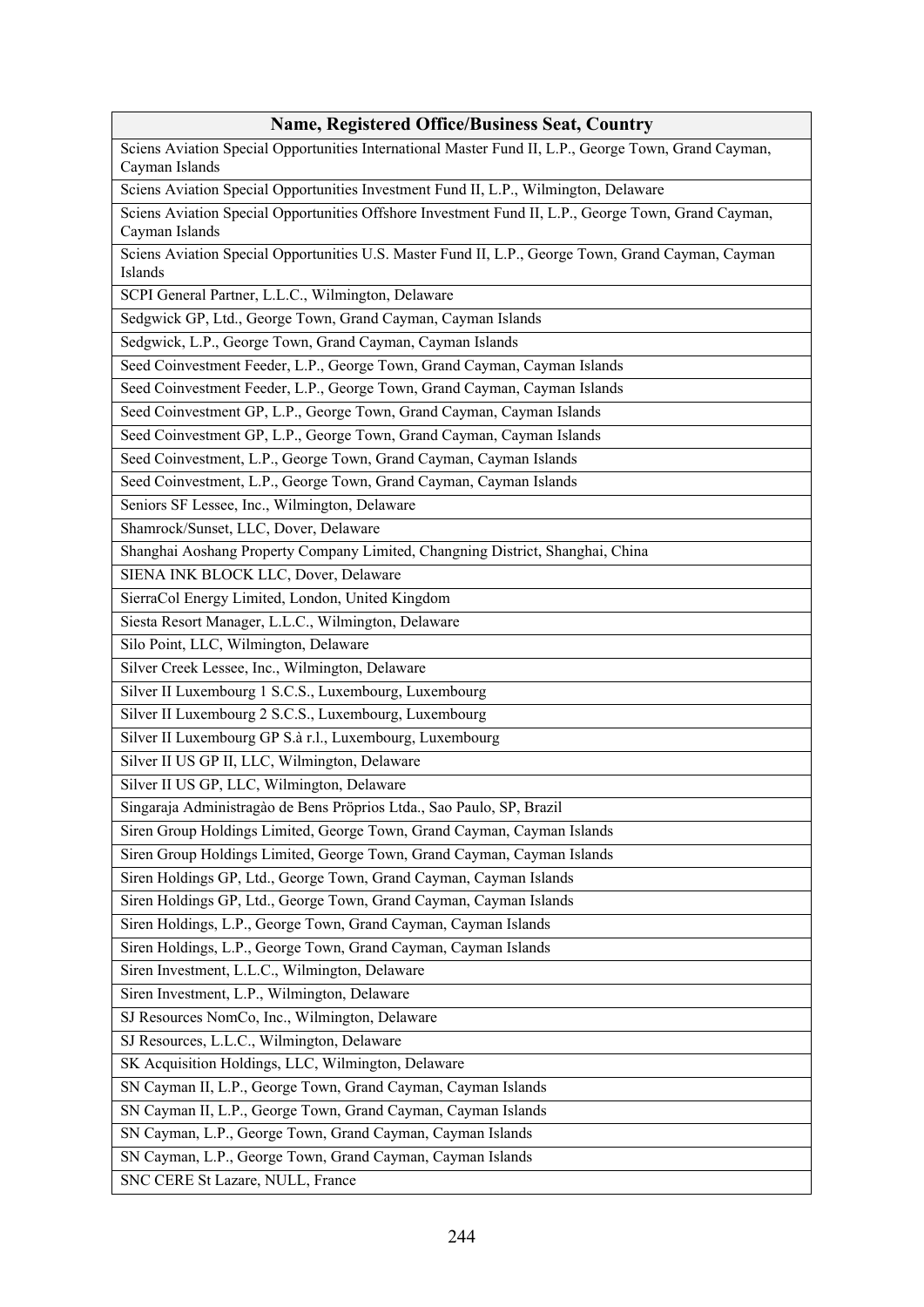| <b>Name, Registered Office/Business Seat, Country</b>                                       |
|---------------------------------------------------------------------------------------------|
| SoAm Investments 1 HC AIV L.L.C., Wilmington, Delaware                                      |
| SoAm Investments 1 HC L.L.C., Wilmington, Delaware                                          |
| SoAm Investments 1, LLC, Wilmington, Delaware                                               |
| SoAm Investments II HC L.L.C., Wilmington, Delaware                                         |
| SoAm Investments II, LLC, Wilmington, Delaware                                              |
| Sofia CoInvestment REIT, L.L.C., Wilmington, Delaware                                       |
| South American VI HC AIV L.L.C., Wilmington, Delaware                                       |
| South American VI HC L.L.C., Wilmington, Delaware                                           |
| South American VI, LLC, Wilmington, Delaware                                                |
| South American V2 HC L.L.C., Wilmington, Delaware                                           |
| South American V2, LLC, Wilmington, Delaware                                                |
| South Park Member, L.L.C., Wilmington, Delaware                                             |
| SP Holdings Co., Ltd., Chiyoda-ku, Tokyo, Japan                                             |
| SPE II Boreale SAS, NULL, France                                                            |
| Special Purpose Vehicle N°86, NULL, Finland                                                 |
| Special Purpose Vehicle N°87, NULL, Finland                                                 |
| Special Purpose Vehicle N°88, NULL, Finland                                                 |
| Special Purpose Vehicle N°89, NULL, Finland                                                 |
| Spindietop Power, LLC, Wilmington, Delaware                                                 |
| Springwood Blair Mill Associates, LLC, Wilmington, Delaware                                 |
| STAK Alplnvest Partners, Amsterdam, Netherlands                                             |
| Star Blocker Holdings, Inc., Wilmington, Delaware                                           |
| Star Blocker Merger Sub-A, LLC, Wilmington, Delaware                                        |
| Star Blocker Merger Sub-B, LLC, Wilmington, Delaware                                        |
| Starfruit GP S.a r.l., Washington, Luxembourg                                               |
| Starfruit Holdings S.a r.l., Luxembourg, Luxembourg                                         |
| Starfruit Holdings, Ltd., George Town, Grand Cayman, Cayman Islands                         |
| Starfruit SCSp, Luxembourg, Luxembourg                                                      |
| Starfruit Swedish Bidco AB, Stockholm, Sweden                                               |
| Station House Cl, LLC, Wilmington, Delaware                                                 |
| Station House Parking Cl, LLC, Wilmington, Delaware                                         |
| Steamboat XXIII Ltd., George Town, Grand Cayman, Cayman Islands                             |
| STEPHANIE WIGWAM APARTMENTS, LLC, Wilmington, Delaware                                      |
| Stichting Bewaarder AP 2016 1, Amsterdam, Netherlands                                       |
| Stichting Bewaarder AP 2016 II, Amsterdam, Netherlands                                      |
| Stichting Bewaarder AP 2017 II, Amsterdam, Netherlands                                      |
| Stichting Bewaarder AP 2018 II, Amsterdam, Netherlands                                      |
| Stichting Bewaarder AP 2018/2019 1, Amsterdam, Netherlands                                  |
| Stichting Bewaarder AP 2019 II, Amsterdam, Netherlands                                      |
| Stichting Bewaarder AP J, Amsterdam, Netherlands                                            |
| Stichting Bewaarder AP M, Amsterdam, Netherlands                                            |
| Stichting Bewaarder AP P, Amsterdam, Netherlands                                            |
| Stichting Carlyle Global Market Strategies Euro CLO 2013-1, Amsterdam Zuidoost, Netherlands |
| Studio Cruise Co., Ltd., Chiyoda-ku, Tokyo, Japan                                           |
| Studio Cruise GP, L.L.C., Wilmington, Delaware                                              |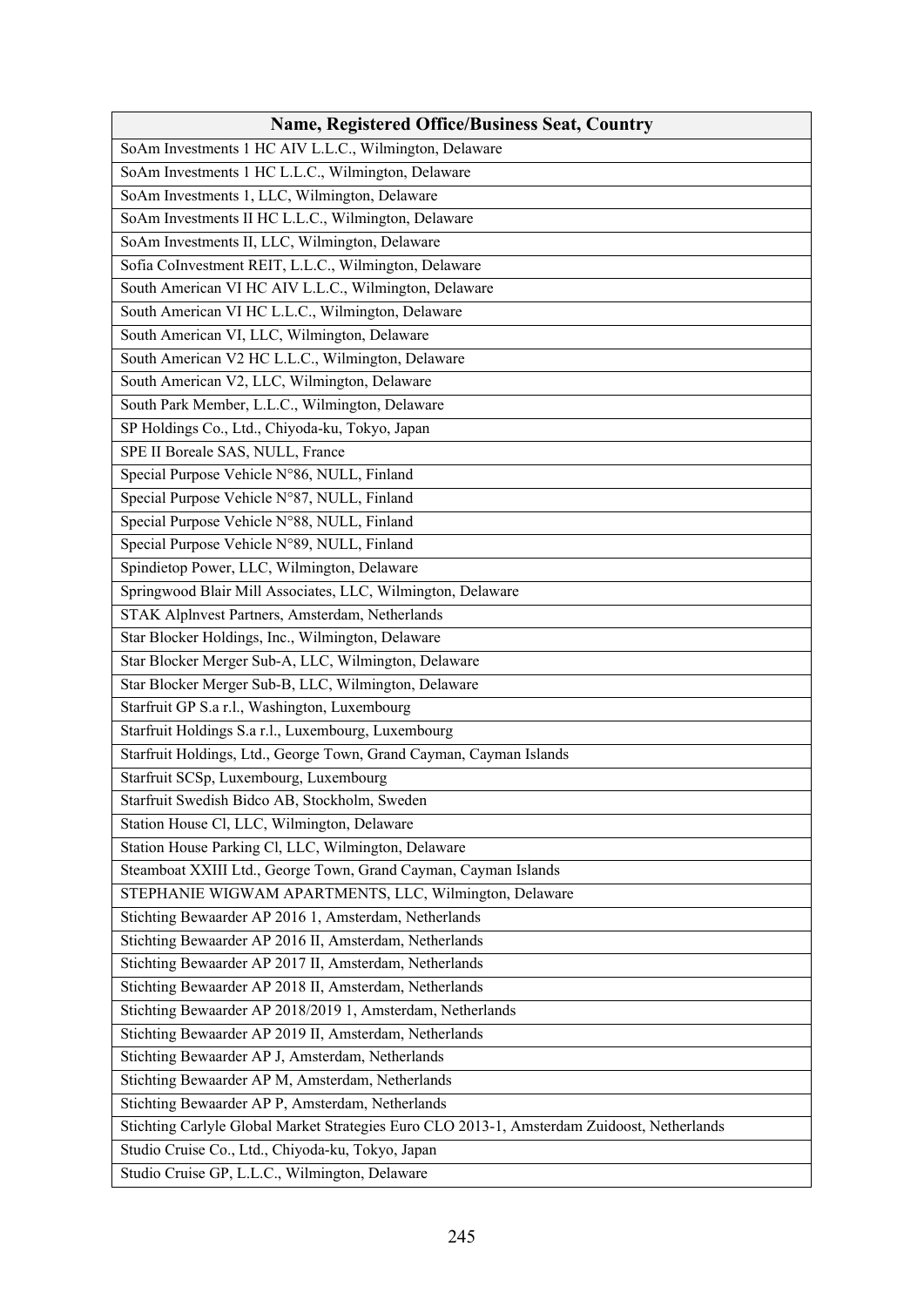| <b>Name, Registered Office/Business Seat, Country</b>                                                      |
|------------------------------------------------------------------------------------------------------------|
| Studio Cruise, L.P., George Town, Grand Cayman, Cayman Islands                                             |
| Studio Productions NYC, L.L.C., Wilmington, Delaware                                                       |
| Subway Holding Company Limited, George Town, Grand Cayman, Cayman Islands                                  |
| Subway Holding Company Limited, George Town, Grand Cayman, Cayman Islands                                  |
| Sunlight Investors, L.L.C., Wilmington, Delaware                                                           |
| Suwanee Square 43 LLC, Wilmington, Delaware                                                                |
| Tamarind Avenue Industrial Owner, L.P., Wilmington, Delaware                                               |
| Tanglewood Owner, L.L.C., Wilmington, Delaware                                                             |
| Tanglewood TRS, L.L.C., Wilmington, Delaware                                                               |
| TB Howell Mill LLC, Wilmington, Delaware                                                                   |
| TC Group Cayman Investment Holdings Sub L.P., George Town, Grand Cayman, Cayman Islands                    |
| TC Group Cayman Investment Holdings Sub L.P., George Town, Grand Cayman, Cayman Islands                    |
| TC Group Cayman Investment Holdings, L.P., George Town, Grand Cayman, Cayman Islands                       |
| TC Group Cayman Investment Holdings, L.P., George Town, Grand Cayman, Cayman Islands                       |
| TC Group Cayman Sub L.P., George Town, Grand Cayman, Cayman Islands                                        |
| TC Group Cayman Sub L.P., George Town, Grand Cayman, Cayman Islands                                        |
| TC Group Cayman, L.P., George Town, Grand Cayman, Cayman Islands                                           |
| TC Group Cayman, L.P., George Town, Grand Cayman, Cayman Islands                                           |
| TC Group CEMOF II, L.L.C., Wilmington, Delaware                                                            |
| TC Group CEMOF, L.L.C., Wilmington, Delaware                                                               |
| TC Group CMP, L.L.C., Wilmington, Delaware                                                                 |
| TC Group CommScope Holdings, L.L.C., Wilmington, Delaware                                                  |
| TC Group CPP II, L.L.C., Wilmington, Delaware                                                              |
| TC Group CSP II, L.L.C., Wilmington, Delaware                                                              |
| TC Group CSP III Cayman, L.L.C., Wilmington, Delaware                                                      |
| TC Group CSP III Cayman-S3, L.L.C., Wilmington, Delaware                                                   |
| TC Group CSP III, L.L.C., Wilmington, Delaware                                                             |
| TC Group CSP IV, L.L.C., Wilmington, Delaware                                                              |
| TC Group Global Partners Master Coinvestment Cayman GP, L.P., George Town, Grand Cayman, Cayman<br>Islands |
| TC Group Global Partners Master Coinvestment GP, L.P., Wilmington, Delaware                                |
| TC Group Infrastructure Direct GP, L.L.C., Wilmington, Delaware                                            |
| TC Group Infrastructure, L.L.C., Wilmington, Delaware                                                      |
| TC Group Investment Holdings Limited Partner L.L.C., Wilmington, Delaware                                  |
| TC Group Investment Holdings Sub L.P., Wilmington, Delaware                                                |
| TC Group Investment Holdings, L.L.C., Wilmington, Delaware                                                 |
| TC Group Investment Holdings, L.P., Wilmington, Delaware                                                   |
| TC Group IV Cayman, L.P., George Town, Grand Cayman, Cayman Islands                                        |
| TC Group IV Cayman, L.P., George Town, Grand Cayman, Cayman Islands                                        |
| TC Group IV Managing GP, L.L.C., Wilmington, Delaware                                                      |
| TC Group IV, L.L.C., Wilmington, Delaware                                                                  |
| TC Group IV, L.P., Wilmington, Delaware                                                                    |
| TC Group Management, L.L.C., Wilmington, Delaware                                                          |
| TC Group Sub L.P., Wilmington, Delaware                                                                    |
| TC Group V Cayman S3, L.P., George Town, Grand Cayman, Cayman Islands                                      |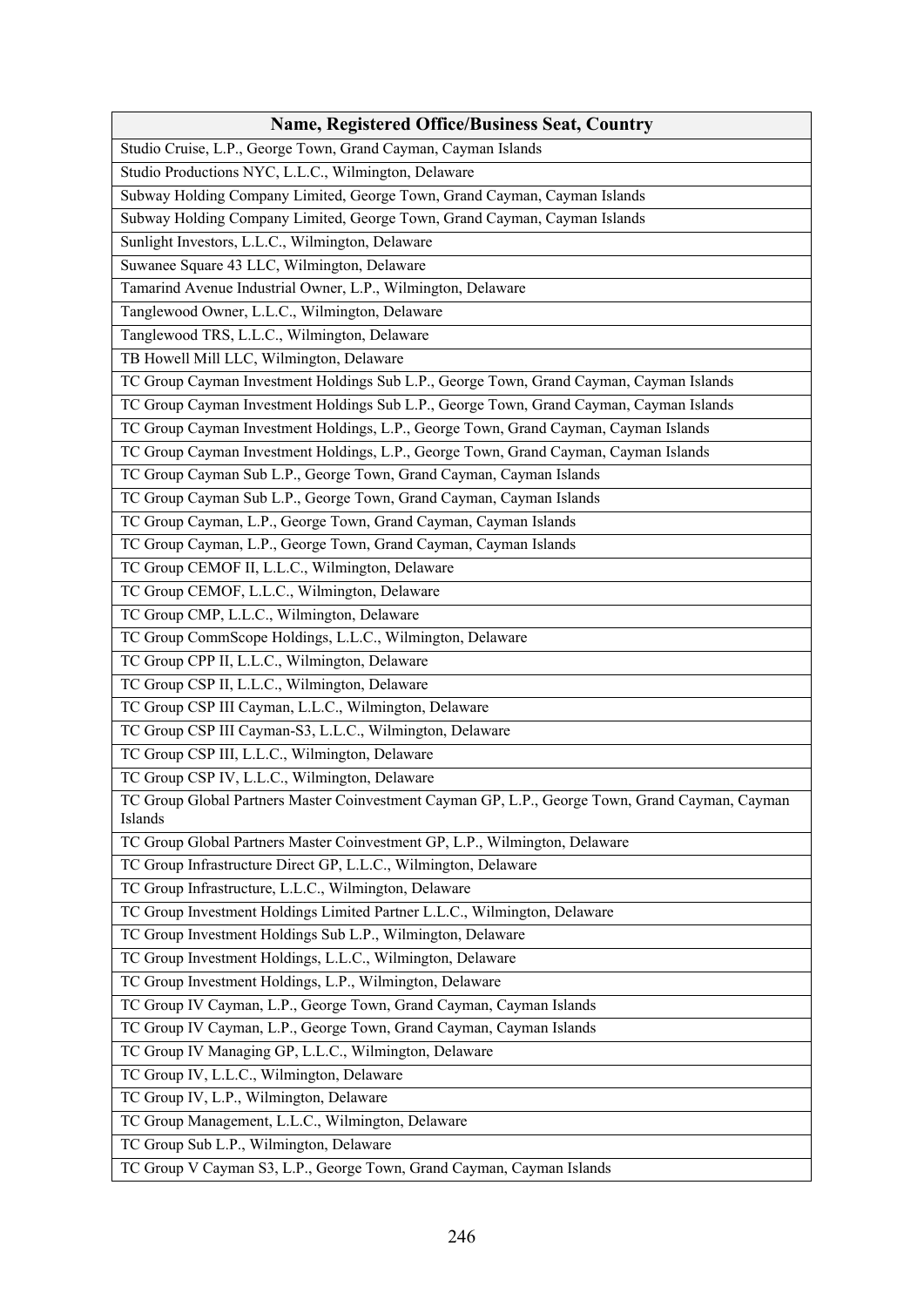| <b>Name, Registered Office/Business Seat, Country</b>                                                              |
|--------------------------------------------------------------------------------------------------------------------|
| TC Group V Cayman S3, L.P., George Town, Grand Cayman, Cayman Islands                                              |
| TC Group V Cayman, L.P., George Town, Grand Cayman, Cayman Islands                                                 |
| TC Group V Cayman, L.P., George Town, Grand Cayman, Cayman Islands                                                 |
| TC Group V Managing GP, L.L.C., Wilmington, Delaware                                                               |
| TC Group V SI, L.L.C., Wilmington, Delaware                                                                        |
| TC Group V SI, L.P., Wilmington, Delaware                                                                          |
| TC Group V US, L.L.C., Wilmington, Delaware                                                                        |
| TC Group V US, L.P., Wilmington, Delaware                                                                          |
| TC Group V, L.L.C., Wilmington, Delaware                                                                           |
| TC Group V, L.P., Wilmington, Delaware                                                                             |
| TC Group VI - F, L.L.C., Wilmington, Delaware                                                                      |
| TC GROUP VI CAYMAN, L.L.C., Wilmington, Delaware                                                                   |
| TC Group VI Cayman, L.P., George Town, Grand Cayman, Cayman Islands                                                |
| TC Group VI Cayman, L.P., George Town, Grand Cayman, Cayman Islands                                                |
| TC Group VI SI, L.L.C., Wilmington, Delaware                                                                       |
| TC Group VI SI, L.P., Wilmington, Delaware                                                                         |
| TC Group VI Sl-F, L.L.C., George Town, Grand Cayman, Delaware                                                      |
| TC Group VI Sl-F, L.L.C., Wilmington, Delaware                                                                     |
| TC Group VI, L.L.C., Wilmington, Delaware                                                                          |
| TC Group VI, L.P., Wilmington, Delaware                                                                            |
| TC Group VII Cayman, L.L.C., Wilmington, Delaware                                                                  |
| TC Group VII Cayman, L.P., George Town, Grand Cayman, Cayman Islands                                               |
| TC Group VII LuxGP, S.a r.l., Luxembourg, Luxembourg                                                               |
| TC Group VII SI, L.L.C., Wilmington, Delaware                                                                      |
| TC Group VII SI, L.P., Wilmington, Delaware                                                                        |
| TC Group VII, L.L.C., Wilmington, Delaware                                                                         |
| TC Group VII, L.P., Wilmington, Delaware                                                                           |
| TC Group VIII LuxGP, S.a r.l., Luxembourg, Luxembourg                                                              |
| TC Group VIII, L.L.C., Wilmington, Delaware                                                                        |
| TC Group VIII, L.P., Wilmington, Delaware                                                                          |
| TC Group, L.L.C., Wilmington, Delaware                                                                             |
| TC Group-Energy LLC, Wilmington, Delaware                                                                          |
| TC Group-Energy-S2 LLC, Wilmington, Delaware                                                                       |
| TCB II Investment Limited, George Town, Grand Cayman, Cayman Islands                                               |
| TCG 2008 Global Partner Co-Investments (Cayman) General Partner Ltd., George Town, Grand Cayman,<br>Cayman Islands |
| TCG 2008 Global Partner Co-lnvestments (Cayman) General Partner Ltd., George Town, Grand Cayman,<br>Cayman Islands |
| TCG 2008 Global Partner Co-Investments (Cayman) L.P., George Town, Grand Cayman, Cayman Islands                    |
| TCG 2008 Global Partner Co-lnvestments L.P., Wilmington, Delaware                                                  |
| TCG 2014 Coinvestment Acquisitions, L.P., George Town, Grand Cayman, Cayman Islands                                |
| TCG 2014 Coinvestment Acquisitions, L.P., George Town, Grand Cayman, Cayman Islands                                |
| TCG 2014 GP Ltd., George Town, Grand Cayman, Cayman Islands                                                        |
| TCG 2014 GP Ltd., George Town, Grand Cayman, Cayman Islands                                                        |
| TCG AP Investment Holdings Ltd., George Town, Grand Cayman, Cayman Islands                                         |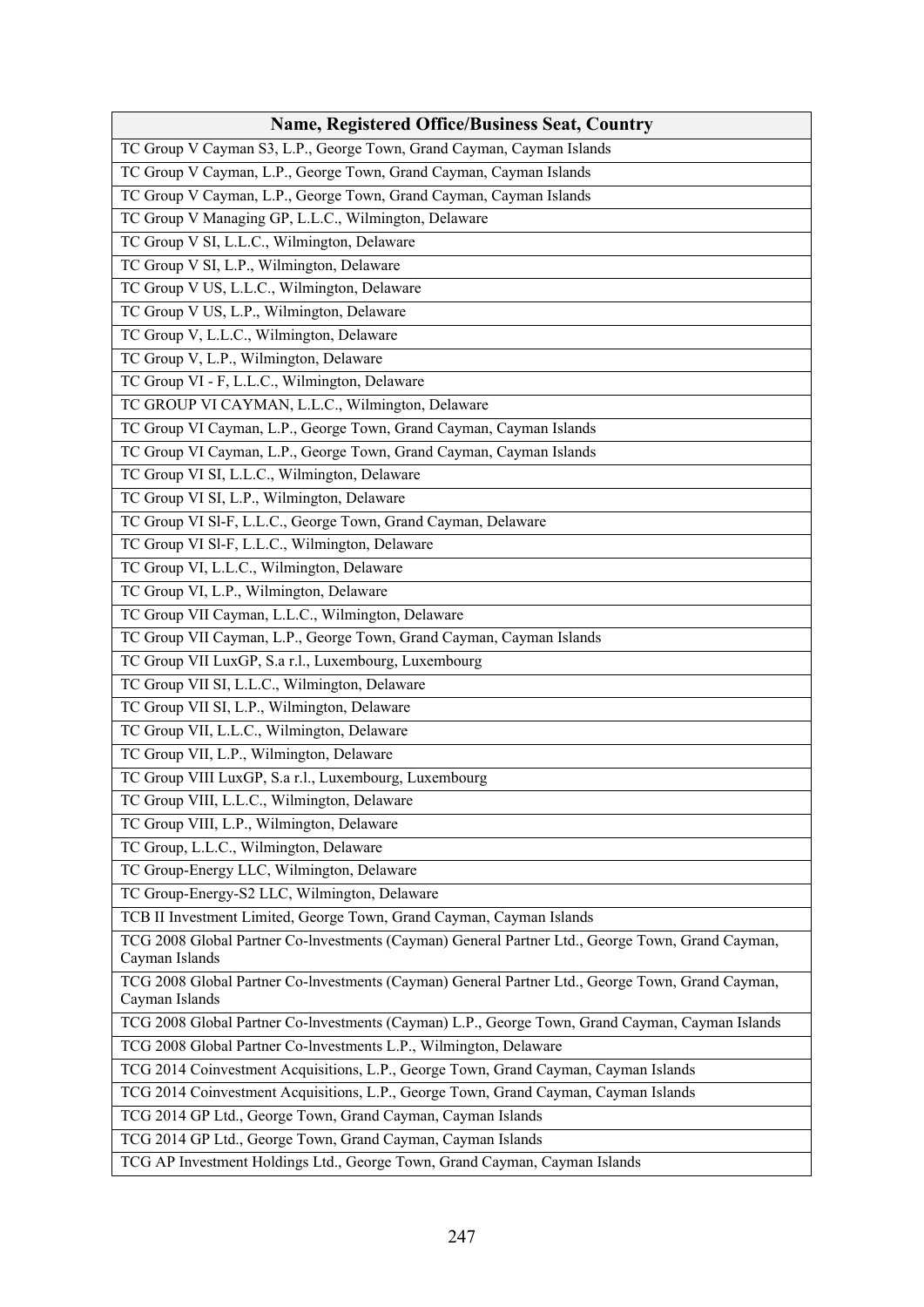| <b>Name, Registered Office/Business Seat, Country</b>                                           |
|-------------------------------------------------------------------------------------------------|
| TCG Asnieres 1 S.a.r.l., Luxembourg, Luxembourg                                                 |
| TCG Asnieres 2 S.a.r.l., Luxembourg, Luxembourg                                                 |
| TCG BDC II SPV 2 LLC, Wilmington, Delaware                                                      |
| TCG BDC II SPV LLC, Wilmington, Delaware                                                        |
| TCG BDC II, Inc., Baltimore, Maryland                                                           |
| TCG BDC II, Inc., New York, Maryland                                                            |
| TCG BDC III, Inc., Baltimore, Maryland                                                          |
| TCG BDC SPV LLC, Wilmington, Delaware                                                           |
| TCG BDC, Inc., Lutherville Tiraoniura, Maryland                                                 |
| TCG Bravo Credit GP, Ltd., George Town, Grand Cayman, Cayman Islands                            |
| TCG Capital Markets L.L.C., Wilmington, Delaware                                                |
| TCG Carlyle Global Partners L.L.C., Wilmington, Delaware                                        |
| TCG CIP ILPGP, LTD., George Town, Grand Cayman, Cayman Islands                                  |
| TCG CIP Investment Holdings, L.P., George Town, Grand Cayman, Cayman Islands                    |
| TCG Energy ILP III General Partner Ltd., George Town, Grand Cayman, Cayman Islands              |
| TCG Energy ILP III General Partner Ltd., George Town, Grand Cayman, Cayman Islands              |
| TCG Energy Investment Holdings (Cayman), L.P., George Town, Grand Cayman, Cayman Islands        |
| TCG Energy Investment Holdings III Cayman, L.P., George Town, Grand Cayman, Cayman Islands      |
| TCG Energy Investment Holdings III Cayman, L.P., George Town, Grand Cayman, Cayman Islands      |
| TCG Energy Investment Holdings III Cayman-Si, L.P., George Town, Grand Cayman, Cayman Islands   |
| TCG Energy Investment Holdings III Cayman-Si, L.P., George Town, Grand Cayman, Cayman Islands   |
| TCG Energy Investment Holdings III Cayman-S3, L.P., George Town, Grand Cayman, Cayman Islands   |
| TCG Energy Investment Holdings III Cayman-S3, L.P., George Town, Grand Cayman, Cayman Islands   |
| TCG Energy Investment Holdings, L.P., Wilmington, Delaware                                      |
| TCG Euris Feeder GP, L.L.C., Wilmington, Delaware                                               |
| TCG EURIS Feeder, L.P., Wilmington, Delaware                                                    |
| TCG FBIE Advisory Services, L.L.C., Wilmington, Delaware                                        |
| TCG FBIE Holdings Ltd., George Town, Grand Cayman, Cayman Islands                               |
| TCG FBIE Holdings Ltd., George Town, Grand Cayman, Cayman Islands                               |
| TCG FBIE Holdings, L.P., George Town, Grand Cayman, Cayman Islands                              |
| TCG FBIE Holdings, L.P., George Town, Grand Cayman, Cayman Islands                              |
| TCG FBIE Manager (Delaware), L.L.C., Wilmington, Delaware                                       |
| TCG Financial Management, Ltd., George Town, Grand Cayman, Cayman Islands                       |
| TCG Financial Services (Scot), L.P., Edinburgh, Scotland                                        |
| TCG Financial Services II A, L.L.C., Wilmington, Delaware                                       |
| TCG Financial Services II Al, L.P., Wilmington, Delaware                                        |
| TCG Financial Services II, L.P., George Town, Grand Cayman, Cayman Islands                      |
| TCG Financial Services II, L.P., George Town, Grand Cayman, Cayman Islands                      |
| TCG Financial Services III AIV, L.P., Wilmington, Delaware                                      |
| TCG Financial Services III, L.P., George Town, Grand Cayman, Cayman Islands                     |
| TCG Financial Services Investment Holdings II, L.P., George Town, Grand Cayman, Cayman Islands  |
| TCG Financial Services Investment Holdings II, L.P., George Town, Grand Cayman, Cayman Islands  |
| TCG Financial Services Investment Holdings III, L.P., George Town, Grand Cayman, Cayman Islands |
| TCG Financial Services Investment Holdings, L.P., George Town, Grand Cayman, Cayman Islands     |
| TCG Financial Services Investment Holdings, L.P., George Town, Grand Cayman, Cayman Islands     |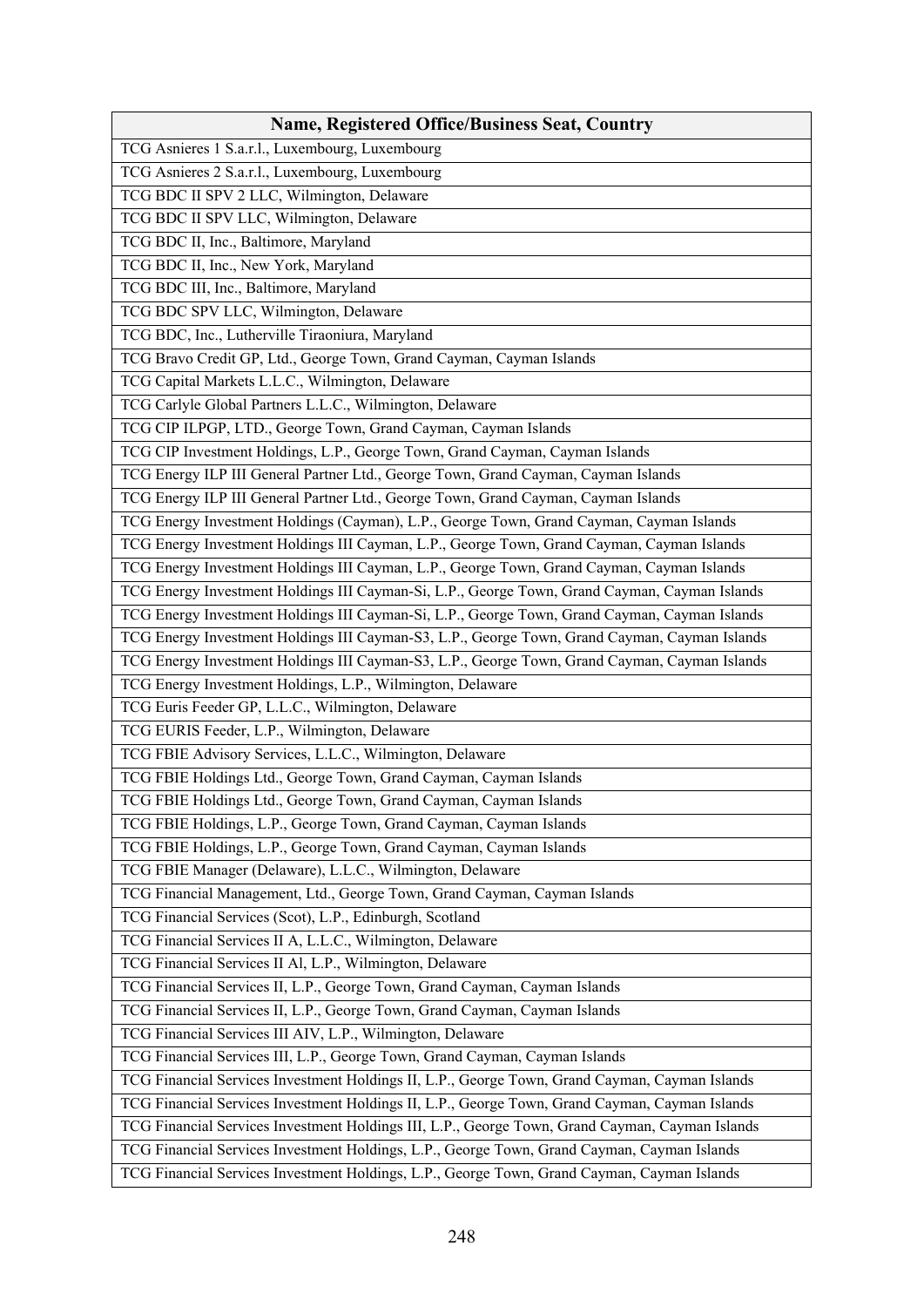| <b>Name, Registered Office/Business Seat, Country</b>                                                 |
|-------------------------------------------------------------------------------------------------------|
| TCG Financial Services L.P., George Town, Grand Cayman, Cayman Islands                                |
| TCG Financial Services L.P., George Town, Grand Cayman, Cayman Islands                                |
| TCG Financial Services-A, L.P., George Town, Grand Cayman, Cayman Islands                             |
| TCG Financial Services-A, L.P., George Town, Grand Cayman, Cayman Islands                             |
| TCG Gestor Ltda., Sao Paulo, Brazil                                                                   |
| TCG Global Partners Master Coinvestment Cayman GP, Ltd., George Town, Grand Cayman, Cayman<br>Islands |
| TCG Global Partners Master Coinvestment Cayman GP, Ltd., George Town, Grand Cayman, Cayman<br>Islands |
| TCG Global Partners Master Coinvestment GP, L.L.C., Wilmington, Delaware                              |
| TCG Holdings Cayman II, L.P., George Town, Grand Cayman, Cayman Islands                               |
| TCG Holdings Cayman, L.P., George Town, Grand Cayman, Cayman Islands                                  |
| TCG Holdings Finance Co. L.L.C., Wilmington, Delaware                                                 |
| TCG Holdings II, L.P., Wilmington, Delaware                                                           |
| TCG Holdings, L.L.C., Wilmington, Delaware                                                            |
| TCG Horizon Strategic GP, LLC, Wilmington, Delaware                                                   |
| TCG Mexico Investment Holdings, L.P., Toronto, Ontario                                                |
| TCG OPT Credit GP, Ltd., George Town, Grand Cayman, Cayman Islands                                    |
| TCG Pattern Investment Holdings (DE), L.P., Wilmington, Delaware                                      |
| TCG Pattern Investment Holdings, L.P., George Town, Grand Cayman, Cayman Islands                      |
| TCG Pattern Investment Holdings, L.P., George Town, Grand Cayman, Cayman Islands                      |
| TCG Power Opportunities, L.L.C., Wilmington, Delaware                                                 |
| TCG R/C RW GP Corp, Wilmington, Delaware                                                              |
| TCG Realty Investment Holdings, L.L.C., Wilmington, Delaware                                          |
| TCG RW ILP Corp, Wilmington, Delaware                                                                 |
| TCG Securities, L.L.C., Wilmington, Delaware                                                          |
| TCG Senior Funding L.L.C., Wilmington, Delaware                                                       |
| TCG Ventures II, L.L.C., Wilmington, Delaware                                                         |
| TCG Ventures II, L.P., Wilmington, Delaware                                                           |
| TCG Ventures III ILP GP, Ltd., George Town, Grand Cayman, Cayman Islands                              |
| TCG Ventures III ILP GP, Ltd., George Town, Grand Cayman, Cayman Islands                              |
| TCG Ventures III, L.L.C., Wilmington, Delaware                                                        |
| TCG Ventures III, L.P., Wilmington, Delaware                                                          |
| TCG Ventures Investment Holdings III, L.P., George Town, Grand Cayman, Cayman Islands                 |
| TCG Ventures Investment Holdings, L.L.C., Wilmington, Delaware                                        |
| TCG Ventures, L.L.C., Wilmington, Delaware                                                            |
| TCG Videotron Cayman, Ltd., George Town, Grand Cayman, Cayman Islands                                 |
| Tessara (Pty) Ltd, Gauteng, South Africa                                                              |
| Tessara Bidco Proprietary Limited, Gauteng, South Africa                                              |
| Tessara Petroleum Resources, LLC, Wilmington, Delaware                                                |
| Tessara SA Holdco Proprietary Limited, Gauteng, South Africa                                          |
| TFB Fundo de Investimento em Participagöes, Sao Paulo, Brazil                                         |
| TG UK Bidco Limited, London, United Kingdom                                                           |
| The Carlyle Group, Inc., Wilmington, Delaware                                                         |
| The Carlyle Group (Luxembourg) JV, Luxembourg, Luxembourg                                             |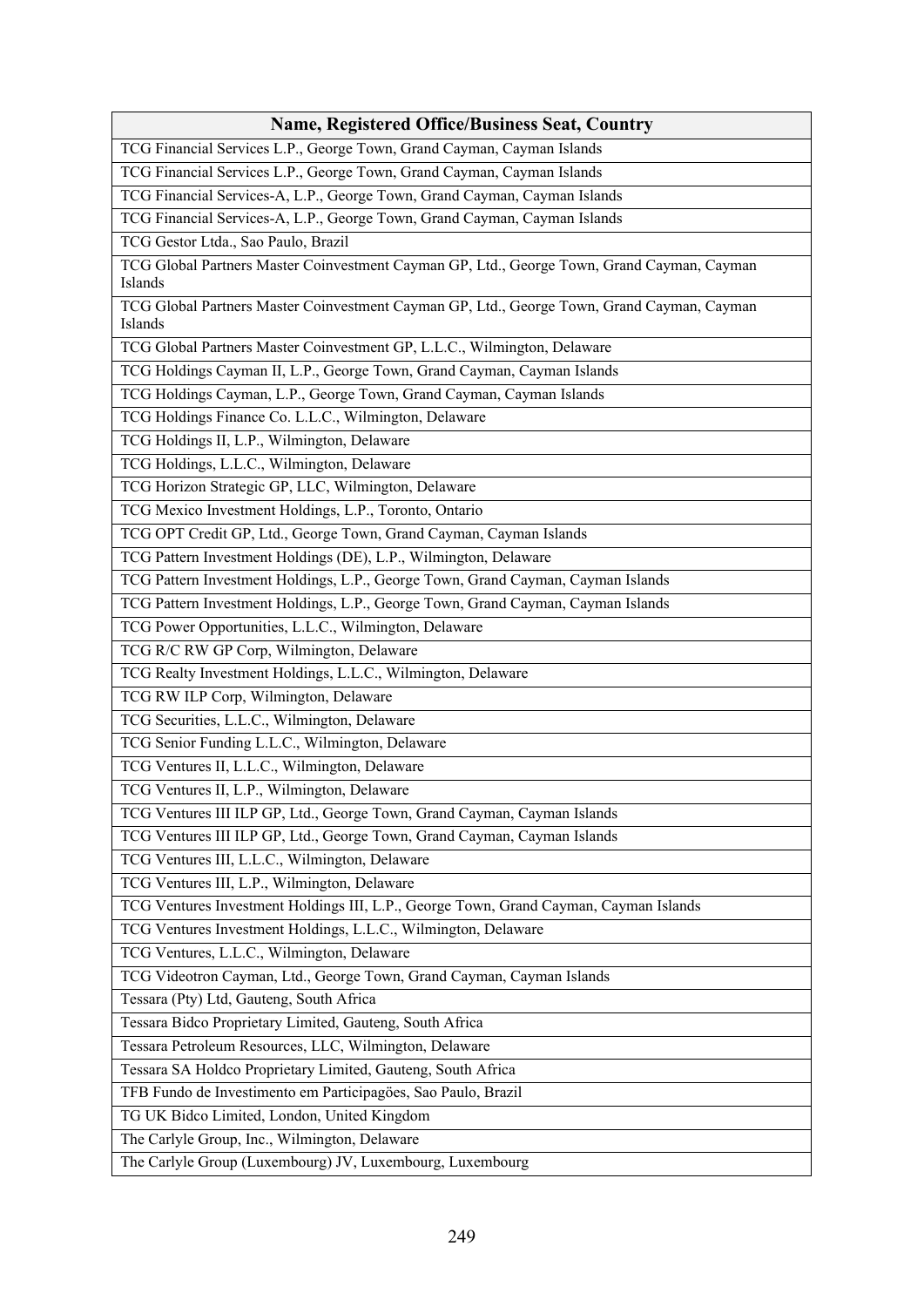| <b>Name, Registered Office/Business Seat, Country</b>                                         |
|-----------------------------------------------------------------------------------------------|
| The Carlyle Group (Luxembourg) S.a.r.l., Luxembourg, Luxembourg                               |
| The Carlyle Group 1987, L.P., Wilmington, Delaware                                            |
| The Carlyle Group 1998 Equity Pool, L.L.C., Wilmington, Delaware                              |
| The Carlyle Group 1999 Equity Pool, L.L.C., Wilmington, Delaware                              |
| The Carlyle Group 2000 Equity Pool, L.L.C., Wilmington, Delaware                              |
| The Carlyle Group Employee Co., L.L.C., Wilmington, Delaware                                  |
| The Carlyle Group Espana, SL, Barcelona, Spain                                                |
| The Carlyle Group Investment Holdings II, L.L.C., Wilmington, Delaware                        |
| The Carlyle Group-Offset, L.L.C., Wilmington, Delaware                                        |
| The Chariot Group Holdings L.P., Wilmington, Delaware                                         |
| The Chariot Group L.P., Wilmington, Delaware                                                  |
| The Mark at Tucson, LLC, Wilmington, Delaware                                                 |
| The Standard at Flagstaff, LLC, Wilmington, Delaware                                          |
| The Standard at New Brunswick Urban Renewal, LLC, Wilmington, Delaware                        |
| The Student Hotel Rotterdam B.V., Rotterdam, Netherlands                                      |
| Tidewater Estates Owner, L.L.C., Wilmington, Delaware                                         |
| Tidewater Estates TRS, L.L.C., Wilmington, Delaware                                           |
| Titan Acquisition Holdings, L.P., Wilmington, Delaware                                        |
| TM Equity Holdings, Ltd., George Town, Grand Cayman, Cayman Islands                           |
| Tokiwa Cosmetics Group, Inc., Chiyoda-ku, Tokyo, Japan                                        |
| Top Castle Sidecar VII, L.P., Wilmington, Delaware                                            |
| Tourism Brazil Partners, L.P., George Town, Grand Cayman, Cayman Islands                      |
| Track Investment Holdings Limited, George Town, Grand Cayman, Cayman Islands                  |
| Tranquility Holdings Limited, George Town, Grand Cayman, Cayman Islands                       |
| Tranquility Parent Limited, George Town, Grand Cayman, Cayman Islands                         |
| Treviso Empreendimentos e Participagões, S.A., Leblon, Rio de Janerio, Brazil                 |
| Trident Asia Holdings Limited, George Town, Grand Cayman, Cayman Islands                      |
| Trident Asia Holdings Limited, George Town, Grand Cayman, Cayman Islands                      |
| TriNetX, LLC, Wilmington, Delaware                                                            |
| Tropicana Owner, L.L.C., Wilmington, Delaware                                                 |
| Tropicana TRS, L.L.C., Wilmington, Delaware                                                   |
| Truffle Holdings GP, Ltd., George Town, Grand Cayman, Cayman Islands                          |
| Truffle Holdings Korea Co., Ltd., Seoul, Korea, Republic of                                   |
| Truffle Holdings, L.P., George Town, Grand Cayman, Cayman Islands                             |
| Truffle Korea Co., Ltd., Seoul, Korea, Republic of                                            |
| TS Coinvestimento - Fundo de Investimento em Participagöes Multiestrategia, Sao Paulo, Brazil |
| TS Coinvestment (Delaware), L.L.C., Wilmington, Delaware                                      |
| TSH1 JV S.a r.l., Luxembourg, Luxembourg                                                      |
| Tucker Lessee, Inc., Wilmington, Delaware                                                     |
| Tuscaloosa Mezz Borrower, LLC, Wilmington, Delaware                                           |
| Tuscaloosa Mezz Owner, LLC, Wilmington, Delaware                                              |
| TWC Virginia, Inc., Glen Allen, Virginia                                                      |
| UC Property Owner, LLC, Wilmington, Delaware                                                  |
| UCD J Street Owner, L.L.C., Wilmington, Delaware                                              |
| UCD J Street TRS, L.L.C., Wilmington, Delaware                                                |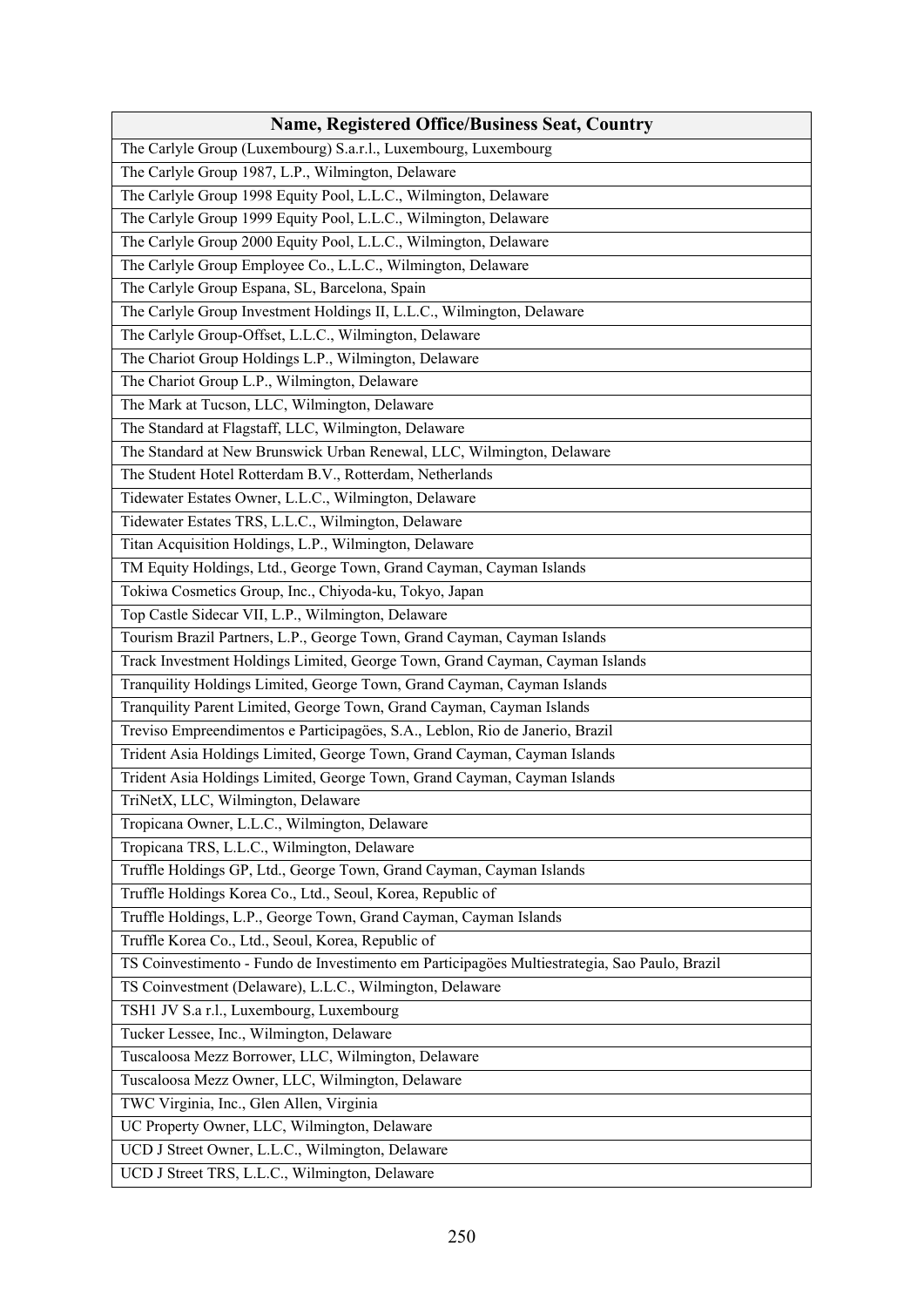| <b>Name, Registered Office/Business Seat, Country</b>                        |
|------------------------------------------------------------------------------|
| UKSA 60 CR S.a r.l, Luxembourg, Luxembourg                                   |
| UKSA Ewer Street S.ar.l., Luxembourg, Luxembourg                             |
| UKSA Hammersmith S.a.r.l., Luxembourg, Luxembourg                            |
| UKSL II S.a r.l., George Town, Grand Cayman, Luxembourg                      |
| Ultimate General Partner, LLC, Wilmington, Delaware                          |
| Ultimate Intermediate, LLC, Wilmington, Delaware                             |
| Ultimate LLC Merger Sub, LLC, Wilmington, Delaware                           |
| Ultimate Merger Sub, Inc., Wilmington, Delaware                              |
| Ultimate Parent Holdings, L.P., Wilmington, Delaware                         |
| Ultimate Parent, LLC, Wilmington, Delaware                                   |
| Uniperkasa Indonesia Investments, George Town, Grand Cayman, Cayman Islands  |
| Utah JV S.a r.l., NULL, Luxembourg                                           |
| Vailog Hong Kong DC21 Limited, Hong Kong, Hong Kong                          |
| Valcour Wind Energy, LLC, Wilmington, Delaware                               |
| Varo Coinvestment, L.P., George Town, Grand Cayman, Cayman Islands           |
| Varo Coinvestment, L.P., George Town, Grand Cayman, Cayman Islands           |
| Varo II Coinvestment C.V., Washington, Netherlands                           |
| Vasco Investment Holdings Limited, George Town, Grand Cayman, Cayman Islands |
| Vasco Investment Holdings Limited, George Town, Grand Cayman, Cayman Islands |
| VC Multifamily Portfolio Venture GP, LLC, Wilmington, Delaware               |
| VC Multifamily Portfolio Venture, L.L.C., Wilmington, Delaware               |
| Vegas 888 Land Co LLC, Camden, Delaware                                      |
| Venus 2 Sas di CEREP Italy Z2 MP Sri, NULL, Italy                            |
| Venus Italy GP Sas di Venus Italy MP Sri, NULL, Italy                        |
| Venus Italy MP Sri, NULL, Italy                                              |
| Venus JV S.à r. 1., NULL, Luxembourg                                         |
| Victory Innovations Acquisition Company, Inc., Wilmington, Delaware          |
| Victory Innovations Midco, Inc., Wilmington, Delaware                        |
| Village at Centennial, LLC, Camden, Delaware                                 |
| VTV Topco Corporation, Wilmington, Delaware                                  |
| W 87th Lender LLC, Wilmington, Delaware                                      |
| W Marginal Way SP, LLC, Dover, Delaware                                      |
| Wazobia Holdings, Ebene Cybercity, Mauritius                                 |
| Wazobia Holdings, Ebene Cybercity, Mauritius                                 |
| Wedgewood Community Fund II, L.L.C., Los Angeles, California                 |
| Weiping (Shenyang) Storage Services Co., Ltd., Shengyang, China              |
| West 7th University Lender, L.L.C., Wilmington, Delaware                     |
| Western Water Holdings, LLC, Wilmington, Delaware                            |
| Westport Development LLC, Wilmington, Delaware                               |
| WH MH Holdco, L.L.C., Wilmington, Delaware                                   |
| Whittram Avenue Industrial Owner, L.P., Wilmington, Delaware                 |
| Wild Avenue Owner, L.L.C., Wilmington, Delaware                              |
| Winding Creek 110 GP LLC, Wilmington, Delaware                               |
| Winding Creek 110 Limited Partner LP, Wilmington, Delaware                   |
| Winding Creek 110 LP, Wilmington, Delaware                                   |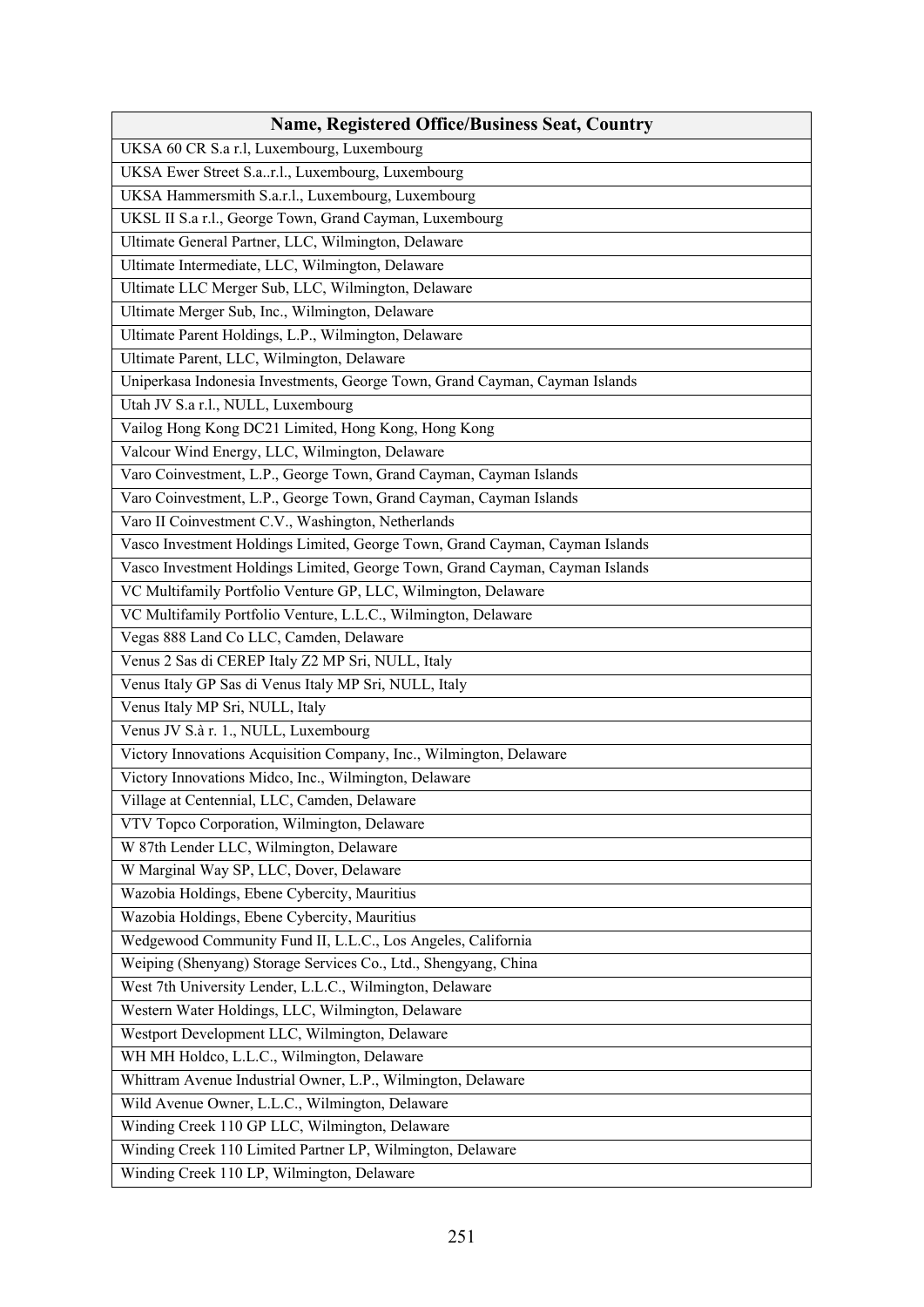| <b>Name, Registered Office/Business Seat, Country</b>                            |
|----------------------------------------------------------------------------------|
| Woodbine Owner LLC, Milford, Delaware                                            |
| WSH71TXGP, LLC, Wilmington, Delaware                                             |
| WSH 71 TX Investors, LLC, Wilmington, Delaware                                   |
| WSH 71 TX Limited Partner, LP, Wilmington, Delaware                              |
| WSH 71 TX Owner, LP, Wilmington, Delaware                                        |
| WSH 71 TX TRS, LLC, Wilmington, Delaware                                         |
| Zephyr French AcquiCo SAS, Paris, France                                         |
| Zephyr German BidCo GmbH, München, Germany                                       |
| Zephyr German Holdco GmbH, Washington, Germany                                   |
| Zephyr Signature Homes GP, L.L.C., Wilmington, Delaware                          |
| Zephyr Signature Homes Stratford GP, L.L.C., Wilmington, Delaware                |
| Zephyr Signature Homes, L.L.C., Wilmington, Delaware                             |
| Zhuhai Hengqin Kaibeisi Equity Investment Partnership, L.P., Guangzhou, China    |
| Zhuhai Hengqin Kaitaikang Management Consulting Partnership, L.P., Zhuhai, China |
| Zweite Ato Beteiligung GmbH & Co. Verwaltungs KG, Munich, Germany                |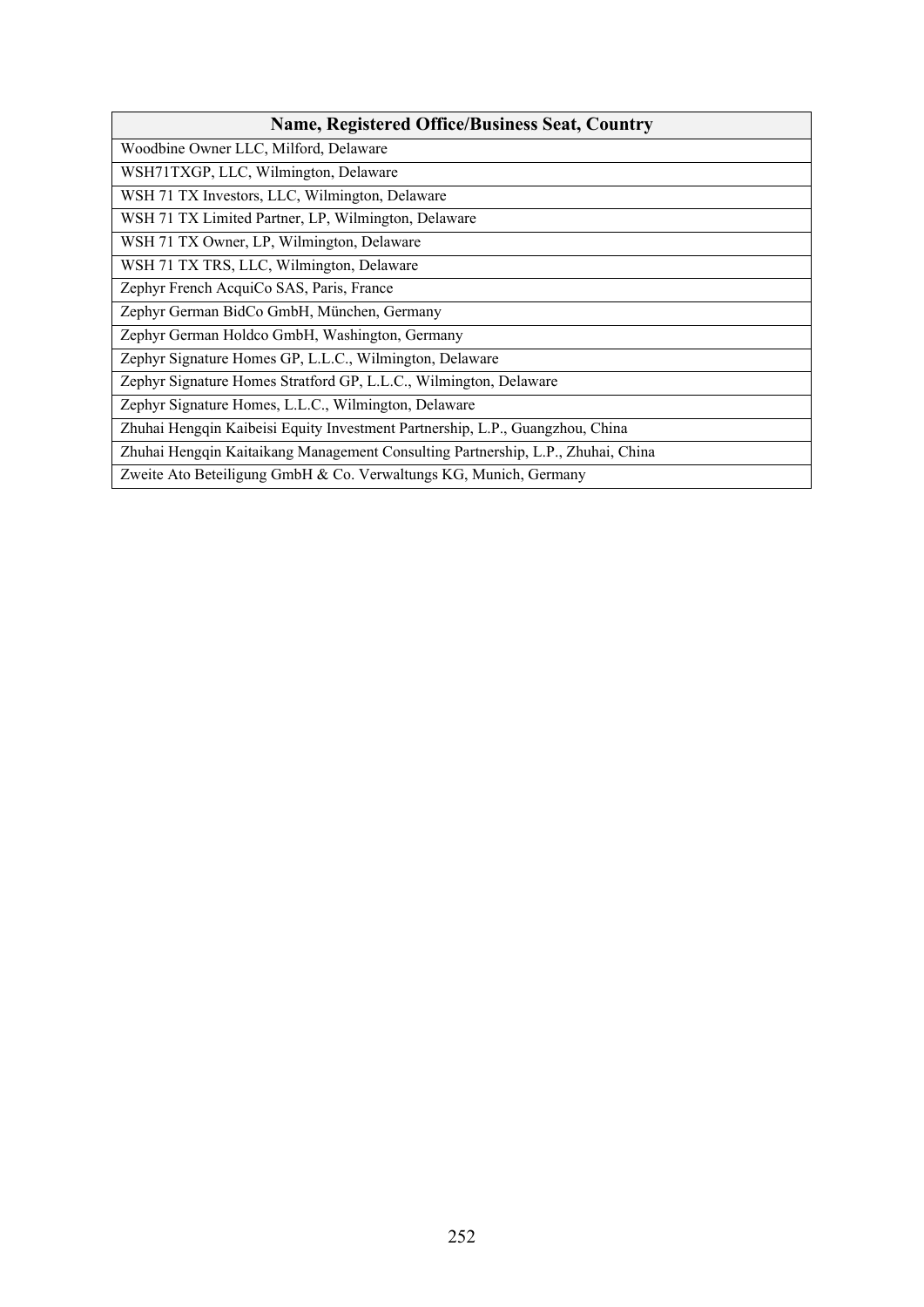## **Annex 3 Direct and indirect subsidiaries of the Target**

| <b>Name, Registered Office, Country</b>                                               |
|---------------------------------------------------------------------------------------|
| Albatros Electromechanical Equipment Co. Ltd., Shanghai, People's Republic of China   |
| Albatros Railway Equipment Co. Ltd., Shanghai, People's Republic of China             |
| Albatros S.L.U., Madrid, Spain                                                        |
| Bode Korea Co. Ltd., Seoul, South Korea                                               |
| Bode North America Inc., Spartanburg, United States                                   |
| Gebr. Bode & Co. Beteiligungs GmbH, Kassel, Germany                                   |
| Gebr. Bode & Co. Verwaltungsgesellschaft mbH, Kassel, Germany                         |
| Gebr. Bode GmbH & Co. KG, Kassel, Germany                                             |
| GEZ Unterstützungsgesellschaft mbH, Munich, Germany                                   |
| Pintsch B.V., Maarssen, The Netherlands                                               |
| Pintsch Bamag Brasil Tecnologica Ferroviaria LTDA., Sao Paulo, Brazil                 |
| Pintsch GmbH, Dinslaken, Germany                                                      |
| Pintsch Tiefenbach US Inc., Marion, United States                                     |
| Rawicka Fabryka Wyposazenia Wagonow Sp.z.o.o., Rawicz, Poland                         |
| SBRS Consulting GmbH, Dinslaken, Germany                                              |
| SBRS GmbH, Dinslaken, Germany                                                         |
| Schaltbau Asia Pacific Ltd., Hongkong, People's Republic of China                     |
| Schaltbau Austria GmbH, Vienna, Austria                                               |
| Schaltbau France S.A.S., Argenteuil, France                                           |
| Schaltbau GmbH, Munich, Germany                                                       |
| Schaltbau Immobiliengesellschaft mbH, Velden, Germany                                 |
| Schaltbau India Pvt. Ltd., Thane, India                                               |
| Schaltbau Machine Electrics Ltd., Cwmbran, United Kingdom                             |
| Schaltbau North America Inc., Hauppauge, United States                                |
| Schaltbau Transportation UK Ltd., Milton Keynes, United Kingdom                       |
| Shenyang Schaltbau Electrical Corporation Ltd., Shenyang, People's Republic of China  |
| SPII S.p.A., Saronno, Italy                                                           |
| Técnicas Avanzadas de Equipamientos TAQUIP, S.L., Ciudad Real, Spain                  |
| Xi'an Schaltbau Electric Corporation Ltd., Xi'an, Shaanxi, People's Republic of China |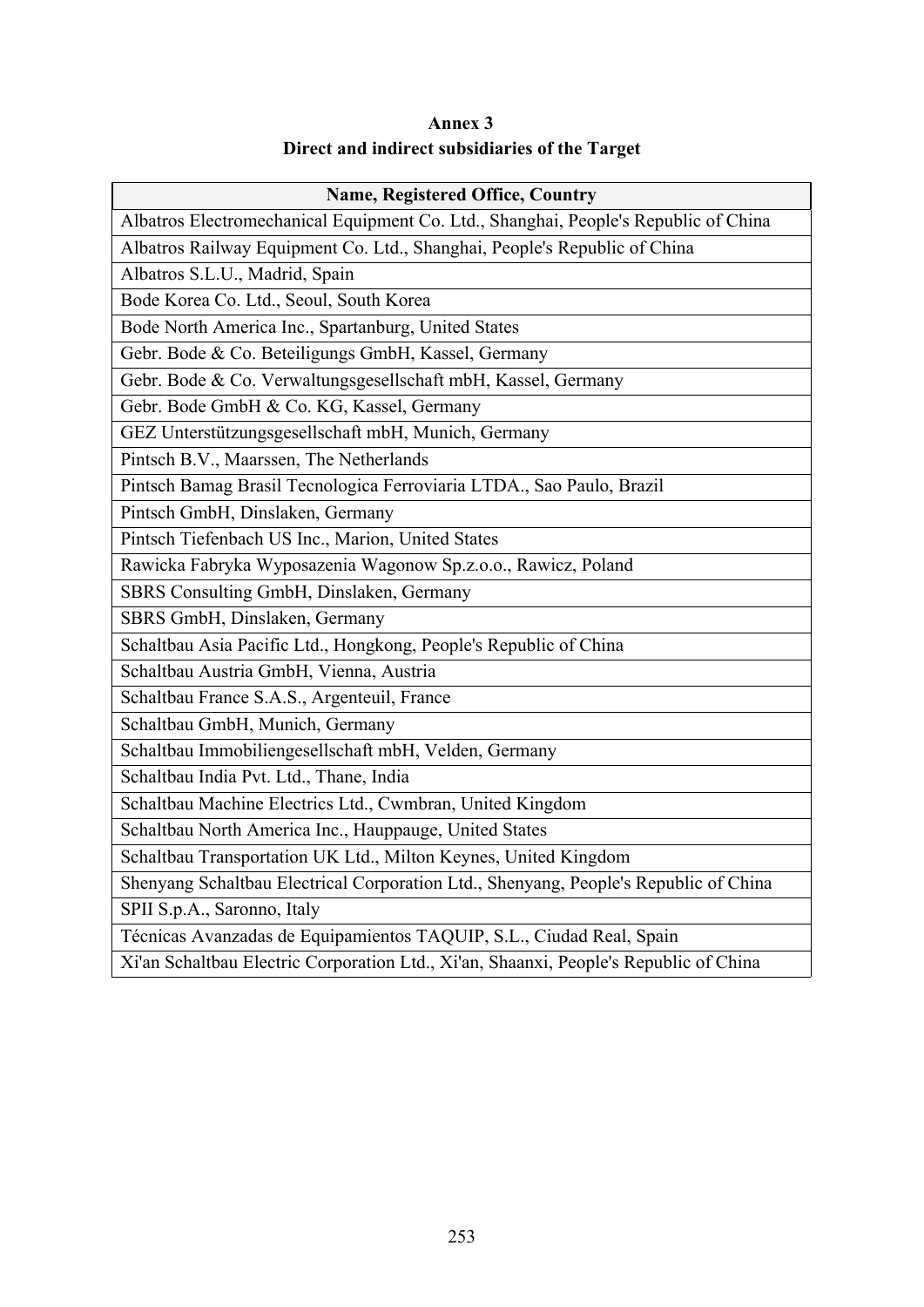**Annex 4 Financing confirmation of UniCredit Bank AG**